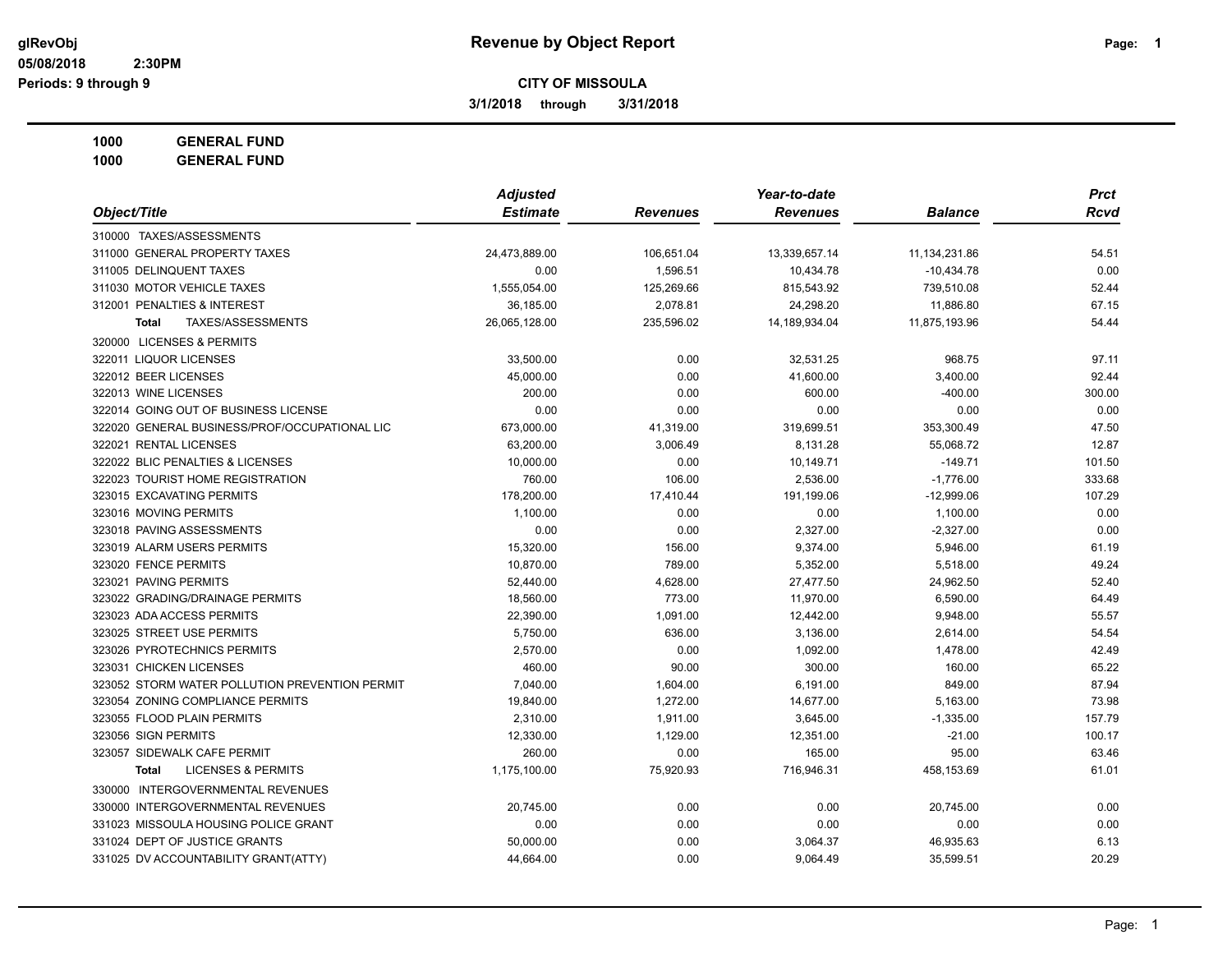**3/1/2018 through 3/31/2018**

#### **1000 GENERAL FUND**

| Object/Title                                      | <b>Adjusted</b> |                 | Year-to-date    | <b>Prct</b>    |        |
|---------------------------------------------------|-----------------|-----------------|-----------------|----------------|--------|
|                                                   | <b>Estimate</b> | <b>Revenues</b> | <b>Revenues</b> | <b>Balance</b> | Rcvd   |
| 331091 HMEP [HAZ MATERIAL & EMER PREP] GRANT      | 0.00            | 0.00            | 9,364.09        | $-9,364.09$    | 0.00   |
| 334014 *** Title Not Found ***                    | 0.00            | 0.00            | 0.00            | 0.00           | 0.00   |
| 334017 SCHOOL RESOURCE OFFICER                    | 240,000.00      | 0.00            | 77,515.00       | 162,485.00     | 32.30  |
| 334121 DNRC GRANT                                 | 6,000.00        | 0.00            | 0.00            | 6,000.00       | 0.00   |
| 335075 STATE GAMBLING/VIDEO/KENO/BINGO FEES       | 115,000.00      | 0.00            | 120,182.80      | $-5,182.80$    | 104.51 |
| 335210 PERSONAL PROPERTY TAX REIMBURSEMENT        | 435,116.00      | 0.00            | 0.00            | 435,116.00     | 0.00   |
| 335230 HB 124 REVENUE                             | 8,117,602.00    | 2,138,179.46    | 6,414,538.38    | 1,703,063.62   | 79.02  |
| 336001 MDT REIMBURSEMENTS                         | 0.00            | 0.00            | 0.00            | 0.00           | 0.00   |
| 336021 STATE CONTRIB - POLICE RETIREMENT          | 2,567,433.00    | 191,752.84      | 1,846,675.30    | 720,757.70     | 71.93  |
| 336022 STATE CONTRIB. - FIRE RETIREMENT           | 2,535,872.00    | 190,397.94      | 1,833,763.94    | 702,108.06     | 72.31  |
| 336023 STATE CONTRIB. - PERS                      | 10,835.00       | 958.44          | 10,588.60       | 246.40         | 97.73  |
| 336027 ON JOB TRAINING - REIMBURSEMENT            | 0.00            | 1,926.00        | 1,926.00        | $-1,926.00$    | 0.00   |
| 337000 LOCAL GRANTS                               | 35,000.00       | 0.00            | 0.00            | 35,000.00      | 0.00   |
| 337009 *** Title Not Found ***                    | 0.00            | 0.00            | 0.00            | 0.00           | 0.00   |
| 337012 LEGAL SERVICES-CONTRACTED/REIMB.           | 6.000.00        | 0.00            | 7,200.00        | $-1,200.00$    | 120.00 |
| 337013 MUTD SIGN MAINTENANCE AGREEMENT            | 3,000.00        | 0.00            | 3,000.00        | 0.00           | 100.00 |
| 338100 PLANNING MILLS PASSED THRU COUNTY          | 0.00            | 0.00            | 0.00            | 0.00           | 0.00   |
| 339000 PAYMENT IN LIEU OF TAXES                   | 306,585.00      | 0.00            | 0.00            | 306,585.00     | 0.00   |
| <b>INTERGOVERNMENTAL REVENUES</b><br><b>Total</b> | 14,493,852.00   | 2,523,214.68    | 10,336,882.97   | 4,156,969.03   | 71.32  |
| 340000 CHARGES FOR SERVICES                       |                 |                 |                 |                |        |
| 341009 BLDG ADMIN FEES                            | 366,035.00      | 0.00            | 183,017.50      | 183,017.50     | 50.00  |
| 341010 MISCELLANEOUS COLLECTIONS                  | 850.00          | 50.00           | 5,130.50        | $-4,280.50$    | 603.59 |
| 341011 TRANSPORTATION ADMIN FEES                  | 28,947.00       | 0.00            | 14,473.50       | 14,473.50      | 50.00  |
| 341012 MAYORS PROCLAMATION FEES                   | 0.00            | 0.00            | 0.00            | 0.00           | 0.00   |
| 341013 AIR FUND FEES                              | 95.00           | 0.00            | 0.00            | 95.00          | 0.00   |
| 341015 SEWER ADMINISTRATION FEES                  | 1,355,940.00    | 0.00            | 677,970.00      | 677,970.00     | 50.00  |
| 341016 MRA ADMINISTRATION FEES                    | 148,857.00      | 0.00            | 74,428.50       | 74,428.50      | 50.00  |
| 341017 LIGHTING ADMINISTRATION FEES               | 15,250.00       | 0.00            | 7,625.00        | 7,625.00       | 50.00  |
| 341018 PARKING COMM ADMIN FEES                    | 199.699.00      | 0.00            | 99,849.50       | 99,849.50      | 50.00  |
| 341019 *** Title Not Found ***                    | 4,647.00        | 0.00            | 2,323.50        | 2,323.50       | 50.00  |
| 341021 SID ADMINISTRATION FEES                    | 0.00            | 0.00            | 0.00            | 0.00           | 0.00   |
| 341023 PLANNING ADMIN FEES                        | 25,000.00       | 0.00            | 12,500.00       | 12,500.00      | 50.00  |
| 341024 HOUSING GRANT ADMIN FEES                   | 104,000.00      | 0.00            | 0.00            | 104,000.00     | 0.00   |
| 341026 WATER ADMINISTRATION FEES                  | 0.00            | 0.00            | 0.00            | 0.00           | 0.00   |
| 341027 STORMWATER ADMINISTRATION FEES             | 26,988.00       | 0.00            | 13,494.00       | 13,494.00      | 50.00  |
| 341033 TIME PAY COLLECTIONS - MUNI COURT          | 64,482.00       | 0.00            | 0.00            | 64,482.00      | 0.00   |
| 341041 SEWER EXTENSION RECORDING FEES             | 3,500.00        | 413.00          | 5,530.00        | $-2,030.00$    | 158.00 |
| 341052 MUNICIPAL COURT FILING FEES                | 330,000.00      | 17,763.76       | 179,732.49      | 150,267.51     | 54.46  |
| 341055 CRIME VICTIM SURCHARGE                     | 1,500.00        | 129.00          | 920.00          | 580.00         | 61.33  |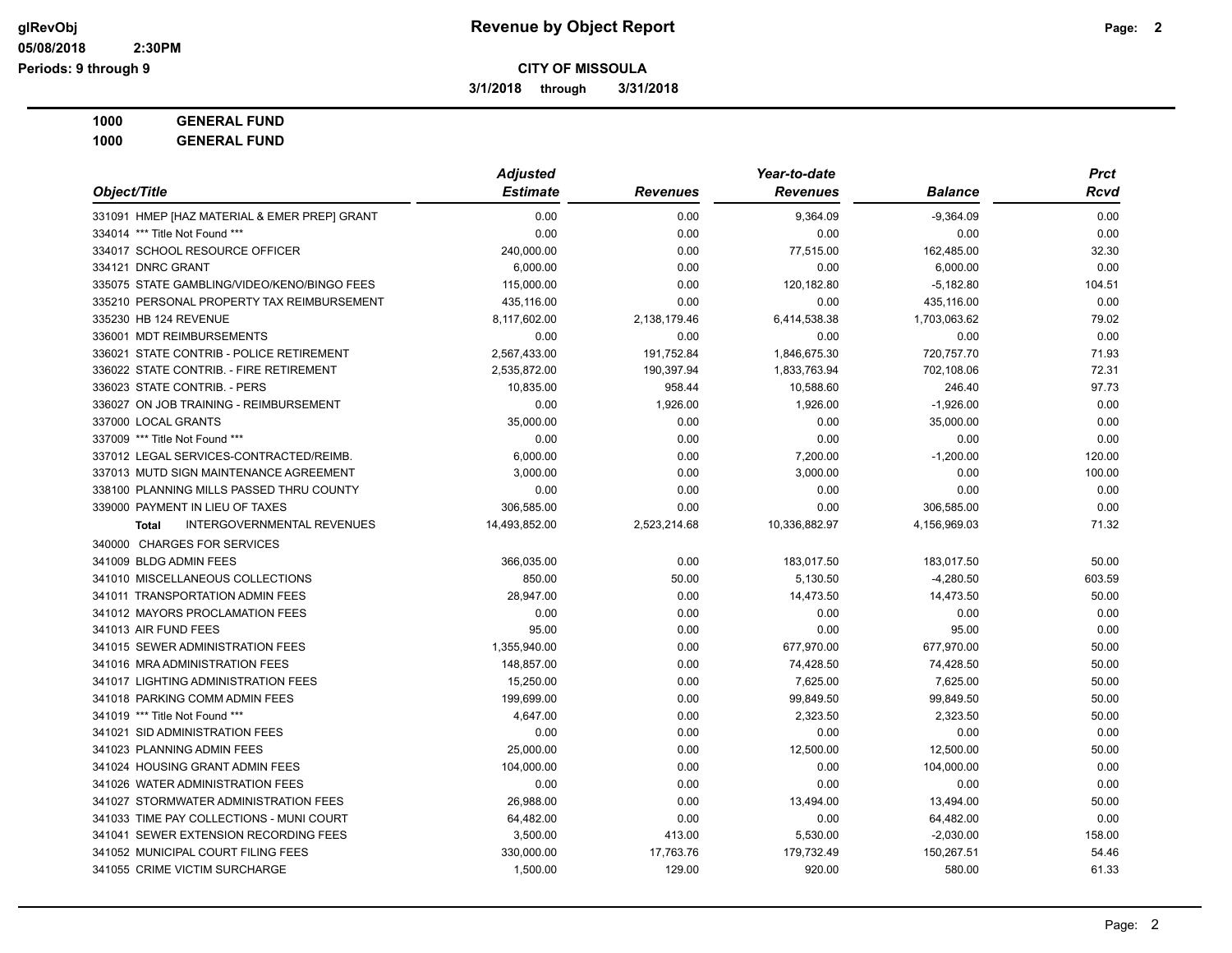**3/1/2018 through 3/31/2018**

# **1000 GENERAL FUND**

|                                           | <b>Adjusted</b> | Year-to-date    |                 |                | <b>Prct</b> |  |
|-------------------------------------------|-----------------|-----------------|-----------------|----------------|-------------|--|
| Object/Title                              | <b>Estimate</b> | <b>Revenues</b> | <b>Revenues</b> | <b>Balance</b> | Rcvd        |  |
| 341067 SUBDIVISION EXEMPTION AFFIDAVITS   | 5,140.00        | 400.00          | 4,800.00        | 340.00         | 93.39       |  |
| 341068 SUBDIVISON FEES                    | 10,280.00       | 0.00            | 4,510.00        | 5,770.00       | 43.87       |  |
| 341069 REZONING FEES                      | 10,280.00       | 0.00            | 16,596.00       | $-6,316.00$    | 161.44      |  |
| 341070 DESIGN REVIEW BOARD                | 33,910.00       | 2,256.43        | 22,037.16       | 11,872.84      | 64.99       |  |
| 341072 FLOOD PLAIN-0THER FEES             | 0.00            | 0.00            | 0.00            | 0.00           | 0.00        |  |
| 341073 FIRE PLAN CHECK FEES               | 30,830.00       | 2,080.00        | 36,433.00       | $-5,603.00$    | 118.17      |  |
| 341074 FIRE INSPECTION FEES               | 55,000.00       | 3,330.00        | 59,729.00       | $-4,729.00$    | 108.60      |  |
| 341076 ENGINEERING PLAN CHECK FEES        | 44,700.00       | 5,903.00        | 39,386.00       | 5,314.00       | 88.11       |  |
| 341078 ENGINEERING MAP FEES               | 210.00          | 5.00            | 70.00           | 140.00         | 33.33       |  |
| 341079 GREASE INTERCEPTOR APPEAL FEES     | 1,130.00        | 0.00            | 484.50          | 645.50         | 42.88       |  |
| 341090 STREET VACATION PETITION FEES      | 0.00            | 0.00            | 0.00            | 0.00           | 0.00        |  |
| 342010 POLICE/BID AGREEMENT               | 45,000.00       | 0.00            | 0.00            | 45,000.00      | 0.00        |  |
| 342012 PD REIMBURSABLE SERVICES           | 0.00            | 0.00            | 0.00            | 0.00           | 0.00        |  |
| 342013 BLIC BACKGROUND CHECK FEE          | 11,500.00       | 1,128.00        | 8,086.06        | 3,413.94       | 70.31       |  |
| 342014 POLICE DEPARTMENT SERVICE FEES     | 27,568.00       | 1,740.00        | 18,255.00       | 9,313.00       | 66.22       |  |
| 342015 POLICE OVERTIME FEES               | 100,000.00      | 4,032.02        | 104,927.41      | $-4,927.41$    | 104.93      |  |
| 342016 POLICE TRAINING FEES               | 36,000.00       | 0.00            | 12,585.72       | 23,414.28      | 34.96       |  |
| 342017 CATERING FEES                      | 5,000.00        | 70.00           | 4,826.00        | 174.00         | 96.52       |  |
| 342018 DESK REPORTS                       | 37,012.00       | 3,201.00        | 25,950.00       | 11,062.00      | 70.11       |  |
| 342019 ABANDONED VEHICLE REVENUE FEES     | 12,000.00       | 10,415.00       | 28,970.00       | $-16,970.00$   | 241.42      |  |
| 342020 FIRE DEPARTMENT FEES               | 550.00          | 124.50          | 309.50          | 240.50         | 56.27       |  |
| 342021 CPR EDUCATION PROGRAM              | 10,000.00       | 1,445.00        | 5,230.00        | 4,770.00       | 52.30       |  |
| 342022 OUTSIDE HIRES                      | 651,341.00      | 6,714.67        | 911,121.91      | -259,780.91    | 139.88      |  |
| 342060 BIKE PROGRAM SALES & FEES          | 0.00            | 0.00            | 1,683.67        | $-1,683.67$    | 0.00        |  |
| 343000 PW REIMBURSABLE SERVICES           | 35,000.00       | 41.64           | 7,335.35        | 27,664.65      | 20.96       |  |
| 343001 SIGN FABRICATION & CONTRACTS       | 0.00            | 0.00            | 0.00            | 0.00           | 0.00        |  |
| 343002 OTHER AGENCIES - VEH MAINT         | 55,000.00       | 52.40           | 80,024.86       | $-25,024.86$   | 145.50      |  |
| 343004 SPECIAL STATE CONTRACTS            | 175,000.00      | 0.00            | 55,164.50       | 119,835.50     | 31.52       |  |
| 343006 OTHER GOVT AGENCY-STREET PROJECTS  | 0.00            | 0.00            | 10,000.00       | $-10,000.00$   | 0.00        |  |
| 343010 STREET DEPT SALES & SERVICES       | 0.00            | 0.00            | 0.00            | 0.00           | 0.00        |  |
| 343013 SNOW REMOVAL FEES                  | 1,633.00        | 288.00          | 848.00          | 785.00         | 51.93       |  |
| 343025 *** Title Not Found ***            | 114,100.00      | 24,264.00       | 103,391.00      | 10,709.00      | 90.61       |  |
| 343033 *** Title Not Found ***            | 255,800.00      | 30,189.00       | 199,991.00      | 55,809.00      | 78.18       |  |
| 343080 STATE MAINTENANCE CONTRACT         | 550,000.00      | 0.00            | 313,632.06      | 236,367.94     | 57.02       |  |
| 343084 STREET MAINTENANCE MATERIALS REIMB | 50,000.00       | 0.00            | 0.00            | 50,000.00      | 0.00        |  |
| 343097 SIDEWALK AND CURB FEES             | 300,000.00      | 10,615.45       | 307,691.58      | $-7,691.58$    | 102.56      |  |
| 343311 SALE OF NICHES                     | 0.00            | 0.00            | 0.00            | 0.00           | 0.00        |  |
| 343320 SALE OF GRAVES                     | 12,870.00       | 0.00            | 7,300.00        | 5,570.00       | 56.72       |  |
| 343321 FOUNDATIONS                        | 3,500.00        | 499.00          | 3,464.00        | 36.00          | 98.97       |  |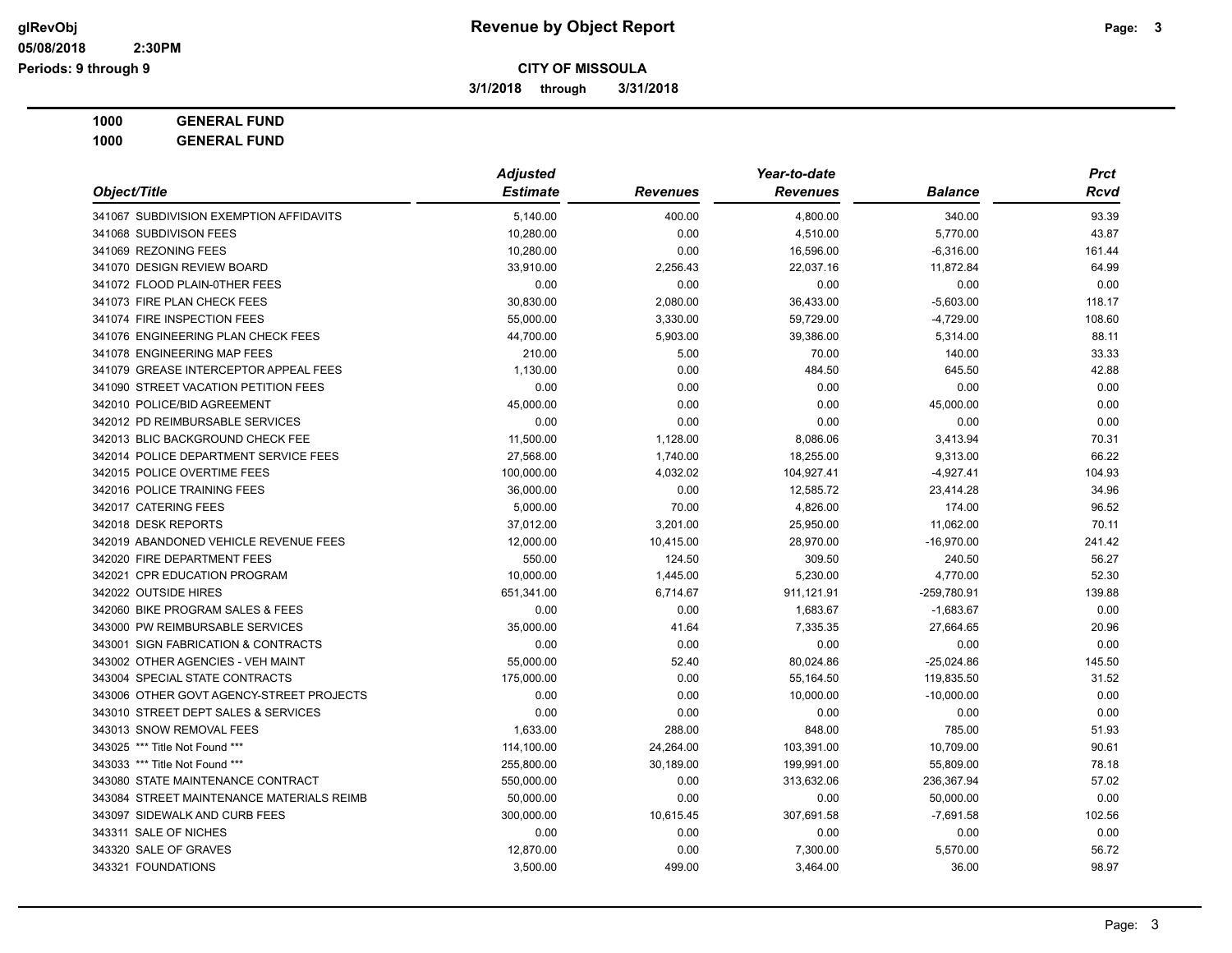**3/1/2018 through 3/31/2018**

# **1000 GENERAL FUND**

|                                                | <b>Adjusted</b> |                 | Year-to-date    |                | <b>Prct</b> |
|------------------------------------------------|-----------------|-----------------|-----------------|----------------|-------------|
| Object/Title                                   | <b>Estimate</b> | <b>Revenues</b> | <b>Revenues</b> | <b>Balance</b> | Rcvd        |
| 343322 FLOWER CARE                             | 4.500.00        | 1,690.00        | 1,690.00        | 2,810.00       | 37.56       |
| 343323 LINER/ POLYVAULTS/ ACCESS FEES          | 12,000.00       | 100.00          | 3,625.00        | 8,375.00       | 30.21       |
| 343324 OTHER CEMETERY FEES                     | 1,800.00        | 150.00          | 1,350.00        | 450.00         | 75.00       |
| 343325 2ND INTERMENT RIGHT                     | 2,000.00        | 200.00          | 1,200.00        | 800.00         | 60.00       |
| 343327 MONUMENT MAINTENANCE                    | 0.00            | 25.00           | 25.00           | $-25.00$       | 0.00        |
| 343340 OPENINGS/ CLOSINGS/ DISINTERMENTS       | 13,000.00       | 175.00          | 5,512.50        | 7,487.50       | 42.40       |
| 343341 CEMETERY MONUMENT PERMIT FEE            | 0.00            | 150.00          | 350.00          | $-350.00$      | 0.00        |
| 343343 CEMETERY OVERTIME SERVICES FEE          | 0.00            | 0.00            | 0.00            | 0.00           | 0.00        |
| 343350 MISCELLANEOUS FEES                      | 29,000.00       | 0.00            | 42.50           | 28,957.50      | 0.15        |
| 343360 WEED CONTROL                            | 2,250.00        | 0.00            | 810.00          | 1,440.00       | 36.00       |
| 346031 OUTDOOR RECREATION - ADULTS             | 317,307.00      | 206,394.50      | 344,068.79      | -26,761.79     | 108.43      |
| 346033 OUTDOOR RECREATION - YOUTH              | 102,950.00      | 6.913.42        | 41,933.24       | 61,016.76      | 40.73       |
| 346034 GROUNDS MAINTENANCE CONTRACT            | 105,000.00      | 0.00            | 48,368.00       | 56,632.00      | 46.06       |
| 346036 VENDOR CONCESSION FEES                  | 1,350.00        | 220.50          | 724.50          | 625.50         | 53.67       |
| 346051 MONTANA PARKS/REC CONFERENCE 2012       | 2,500.00        | 0.00            | 1,170.45        | 1,329.55       | 46.82       |
| 346054 PARKS MISC OVERTIME FEES                | 0.00            | 0.00            | 675.64          | $-675.64$      | 0.00        |
| <b>CHARGES FOR SERVICES</b><br><b>Total</b>    | 5,949,801.00    | 343,168.29      | 4,123,373.39    | 1,826,427.61   | 69.30       |
| 350000 FINES & FORFEITURES                     |                 |                 |                 |                |             |
| 351022 LAW ENFORCEMENT ACADEMY SURCHARGE #5    | 0.00            | 4,605.03        | 22,375.09       | $-22,375.09$   | 0.00        |
| 351031 TRAFFIC FINES                           | 1,205,000.00    | 90,757.46       | 698,057.21      | 506,942.79     | 57.93       |
| 351032 SURCHARGE ON FINES                      | 102,500.00      | 6,359.12        | 55,731.11       | 46,768.89      | 54.37       |
| 351033 PUBLIC DEFENDER FEES                    | 55,000.00       | 5,759.26        | 43,925.11       | 11,074.89      | 79.86       |
| 351034 CELLULAR PHONE FINES                    | 80,000.00       | 3,275.80        | 55,118.00       | 24,882.00      | 68.90       |
| 351035 CELL PHONE FINES: EDUCATION             | 80,000.00       | 3,275.79        | 55,118.00       | 24,882.00      | 68.90       |
| 353601 CANCELLATION FEE                        | 0.00            | 0.00            | 0.00            | 0.00           | 0.00        |
| 355000 FALSE ALARM PENALTY                     | 10,000.00       | 2,964.00        | 9,464.00        | 536.00         | 94.64       |
| <b>FINES &amp; FORFEITURES</b><br><b>Total</b> | 1,532,500.00    | 116,996.46      | 939,788.52      | 592,711.48     | 61.32       |
| 360000 MISCELLANEOUS REVENUES                  |                 |                 |                 |                |             |
| 360001 COPIES                                  | 2,000.00        | 213.50          | 1,527.00        | 473.00         | 76.35       |
| 360003 MMIA REIMBURSEMENT-ATTORNEY             | 0.00            | 0.00            | 0.00            | 0.00           | 0.00        |
| 360010 MISCELLANEOUS                           | 23,000.00       | 360.75          | 3,903.50        | 19,096.50      | 16.97       |
| 360050 OVER/SHORT                              | 0.00            | 0.00            | 10.00           | $-10.00$       | 0.00        |
| 360100 REFUNDS                                 | 0.00            | 0.00            | 0.00            | 0.00           | 0.00        |
| 362000 OTHER MISCELLANEOUS REVENUE             | 8,000.00        | 0.00            | 0.00            | 8,000.00       | 0.00        |
| 362002 BAD CHECK CHARGES                       | 250.00          | 30.00           | 150.00          | 100.00         | 60.00       |
| 362004 URD III FACADE IMPROVEMENT LOAN REC     | 0.00            | 0.00            | 0.00            | 0.00           | 0.00        |
| 362011 SALE OF UNCLAIMED PROPERTY              | 0.00            | 0.00            | 5,611.86        | $-5,611.86$    | 0.00        |
| 362012 REC/GREEN TAG PROGRAM                   | 0.00            | 0.00            | 0.00            | 0.00           | 0.00        |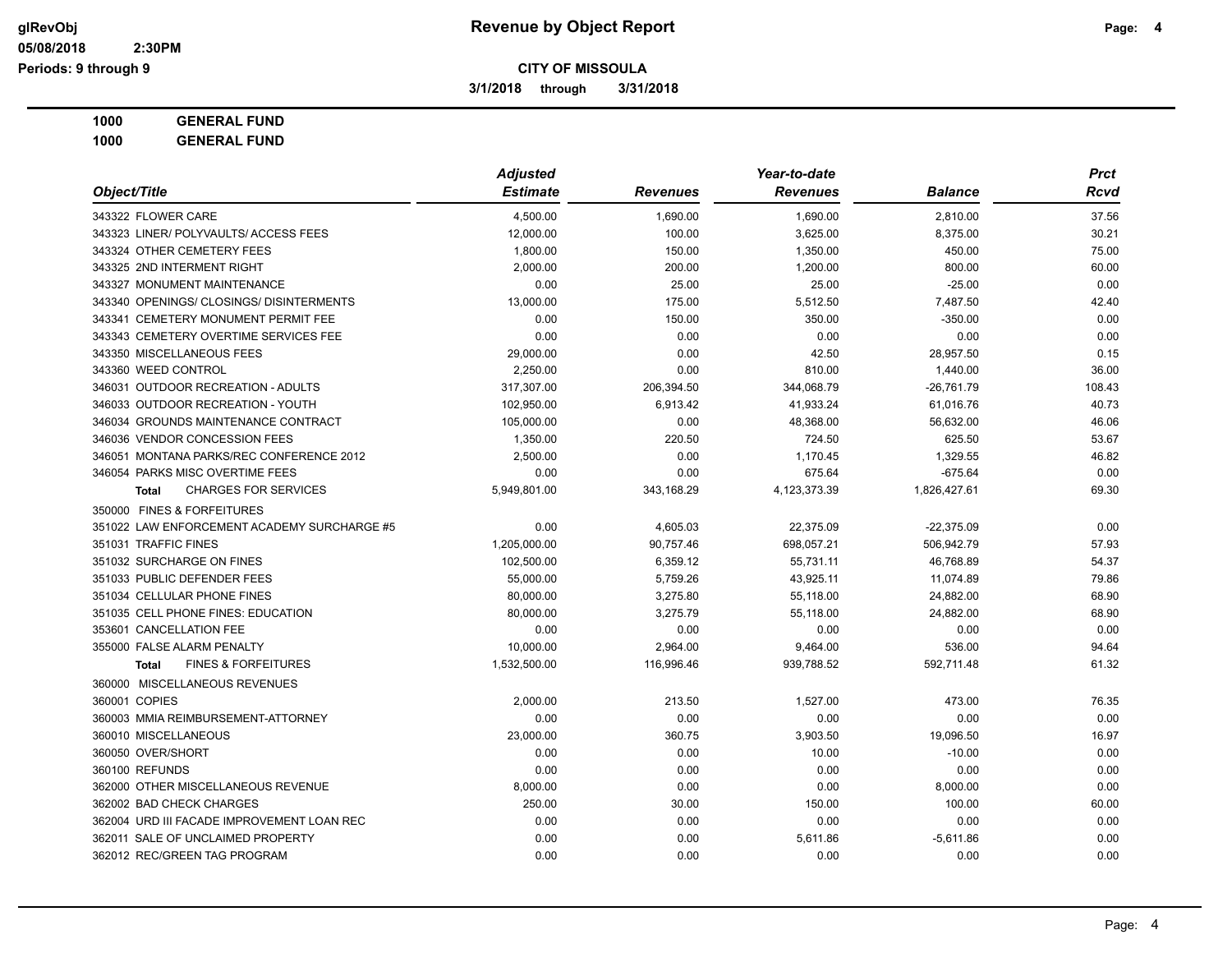**3/1/2018 through 3/31/2018**

**1000 GENERAL FUND**

|                                                           | <b>Adjusted</b> |                 | Year-to-date    |                | <b>Prct</b> |
|-----------------------------------------------------------|-----------------|-----------------|-----------------|----------------|-------------|
| Object/Title                                              | <b>Estimate</b> | <b>Revenues</b> | <b>Revenues</b> | <b>Balance</b> | Rcvd        |
| 364012 SALE OF SURPLUS PROPERTY                           | 25.000.00       | 50,380.00       | 115,503.25      | $-90,503.25$   | 462.01      |
| 364040 INSURANCE AND DAMAGE RECOVERY                      | 25,000.00       | 522.39          | 30,666.88       | $-5,666.88$    | 122.67      |
| 364041 WORKERS COMPENSATION REIMBURSEMENT                 | 0.00            | 0.00            | 0.00            | 0.00           | 0.00        |
| 364042 EXPENDITURE REIMBURSEMENTS                         | 0.00            | 0.00            | 0.00            | 0.00           | 0.00        |
| 364043 RATTLESNAKE SUNLIGHT REIMBURSEMENT                 | 8,250.00        | 1,144.00        | 6,292.00        | 1,958.00       | 76.27       |
| 364044 EMERGENCY RESPONSE REIMBURSEMENT                   | 0.00            | 0.00            | 0.00            | 0.00           | 0.00        |
| 365000 DONATIONS                                          | 0.00            | 0.00            | 318.00          | $-318.00$      | 0.00        |
| 365001 *** Title Not Found ***                            | 0.00            | 0.00            | 5,200.36        | $-5,200.36$    | 0.00        |
| 365005 CONTRIBUTIONS - PLANNING                           | 0.00            | 0.00            | 64,560.00       | $-64,560.00$   | 0.00        |
| 365021 PARKS AND RECS GRANTS & CONTRIBUTIONS              | 0.00            | 0.00            | 0.00            | 0.00           | 0.00        |
| 365027 MISCELLANOUS PRIVATE GRANTS                        | 0.00            | 0.00            | 1,000.00        | $-1,000.00$    | 0.00        |
| <b>MISCELLANEOUS REVENUES</b><br><b>Total</b>             | 91,500.00       | 52,650.64       | 234,742.85      | $-143,242.85$  | 256.55      |
| 370000 INVESTMENTS & ROYALTY EARNINGS                     |                 |                 |                 |                |             |
| 371010 INTEREST ON INVESTMENTS                            | 3,000.00        | 0.00            | 414.39          | 2,585.61       | 13.81       |
| 371012 MUNICIPAL COURT BANK INTEREST                      | 16,793.00       | 0.00            | 0.00            | 16,793.00      | 0.00        |
| 371020 GAIN/LOSS IN MARKET VALUE OF INVESTMENTS           | 0.00            | 0.00            | 0.00            | 0.00           | 0.00        |
| <b>INVESTMENTS &amp; ROYALTY EARNINGS</b><br><b>Total</b> | 19,793.00       | 0.00            | 414.39          | 19,378.61      | 2.09        |
| 380000 OTHER FINANCING SOURCES                            |                 |                 |                 |                |             |
| 381090 PROCEEDS FROM CAPITAL LEASE                        | 316.129.00      | 0.00            | 0.00            | 316,129.00     | 0.00        |
| 382010 SALE OF FIXED ASSETS                               | 0.00            | 0.00            | 0.00            | 0.00           | 0.00        |
| 383000 OPERATING TRANSFERS                                | 328,053.00      | 0.00            | 200,791.23      | 127,261.77     | 61.21       |
| 383001 TRANS FR FLUSHING DISTRICT                         | 41,000.00       | 0.00            | 20,500.00       | 20,500.00      | 50.00       |
| 383002 TRANS FR GAS TAX                                   | 564,000.00      | 0.00            | 282,000.00      | 282,000.00     | 50.00       |
| 383004 TRANS FR EMPLOYEE HEALTH INSURANCE LEVY            | 5,101,004.00    | 0.00            | 2,550,502.03    | 2,550,501.97   | 50.00       |
| 383007 TRANS FR CABLE FRANCHISE                           | 301,433.00      | 0.00            | 150,716.50      | 150,716.50     | 50.00       |
| 383011 TRANS FR SID REVOLVING                             | 100.000.00      | 0.00            | 0.00            | 100,000.00     | 0.00        |
| 383065 TRANSFER FROM WWTF                                 | 50,213.00       | 0.00            | 0.00            | 50,213.00      | 0.00        |
| 383066 TRANSFER FROM WATER UTILITY                        | 28,733.00       | 0.00            | 0.00            | 28,733.00      | 0.00        |
| OTHER FINANCING SOURCES<br><b>Total</b>                   | 6,830,565.00    | 0.00            | 3,204,509.76    | 3,626,055.24   | 46.91       |
| 390000 INTERNAL SERVICES                                  |                 |                 |                 |                |             |
| 399999 NEW REQUESTS FUNDING                               | 0.00            | 0.00            | 0.00            | 0.00           | 0.00        |
| <b>INTERNAL SERVICES</b><br><b>Total</b>                  | 0.00            | 0.00            | 0.00            | 0.00           | 0.00        |
| <b>GENERAL FUND</b><br><b>Total</b>                       | 56,158,239.00   | 3,347,547.02    | 33,746,592.23   | 22.411.646.77  | 60.09       |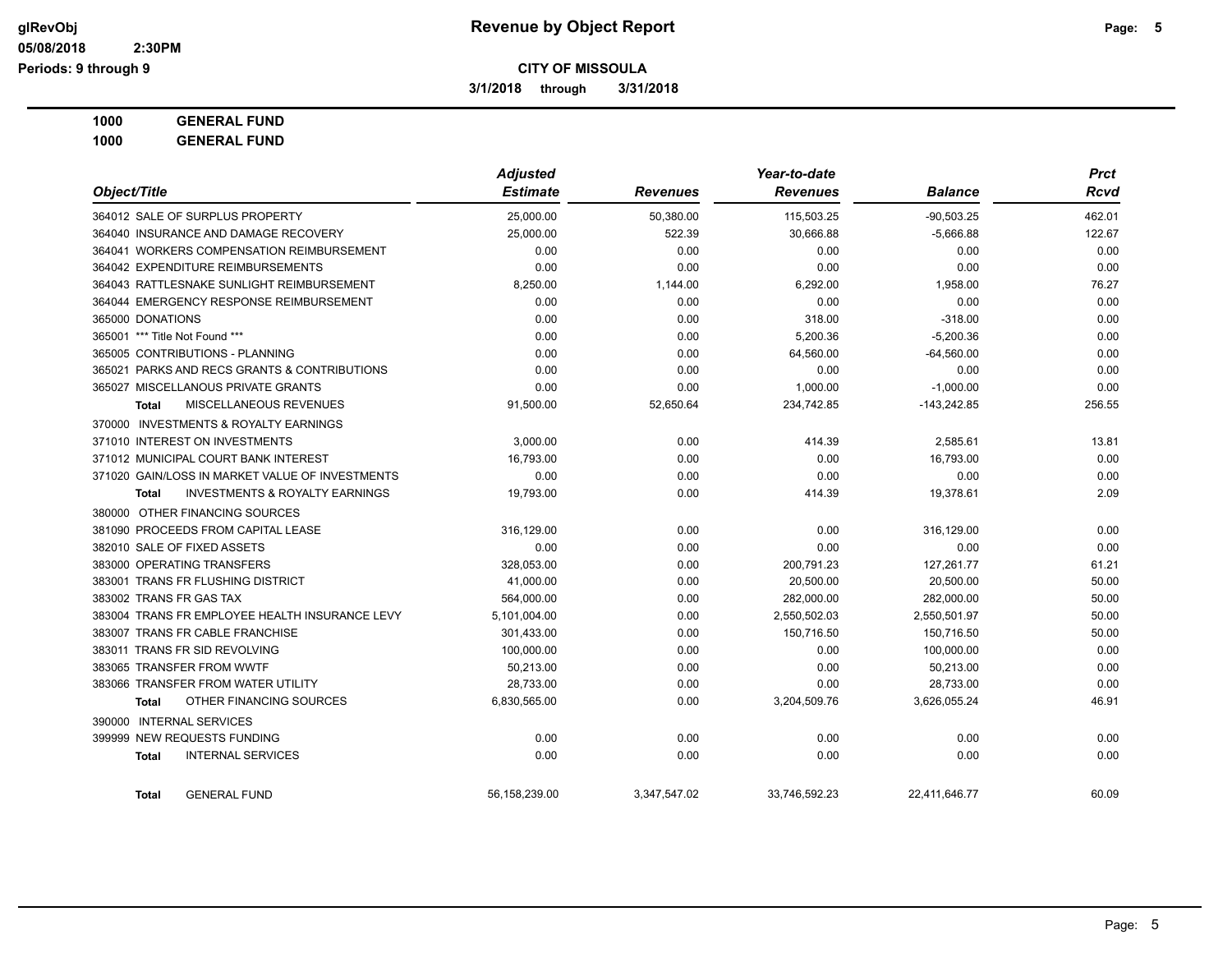**Periods: 9 through 9**

**CITY OF MISSOULA**

**3/1/2018 through 3/31/2018**

|                                               | <b>Adjusted</b> |                 | Year-to-date    | <b>Prct</b>     |             |
|-----------------------------------------------|-----------------|-----------------|-----------------|-----------------|-------------|
| Object/Title                                  | <b>Estimate</b> | <b>Revenues</b> | <b>Revenues</b> | <b>Balance</b>  | <b>Rcvd</b> |
| 310000 TAXES/ASSESSMENTS                      |                 |                 |                 |                 |             |
| 311000 GENERAL PROPERTY TAXES                 | 24,473,889.00   | 106,651.04      | 13,339,657.14   | 11, 134, 231.86 | 54.51       |
| 311005 DELINQUENT TAXES                       | 0.00            | 1,596.51        | 10,434.78       | $-10,434.78$    | 0.00        |
| 311030 MOTOR VEHICLE TAXES                    | 1,555,054.00    | 125,269.66      | 815,543.92      | 739,510.08      | 52.44       |
| 312001 PENALTIES & INTEREST                   | 36,185.00       | 2,078.81        | 24,298.20       | 11,886.80       | 67.15       |
| TAXES/ASSESSMENTS<br><b>Total</b>             | 26,065,128.00   | 235,596.02      | 14,189,934.04   | 11,875,193.96   | 54.44       |
| 320000 LICENSES & PERMITS                     |                 |                 |                 |                 |             |
| 322011 LIQUOR LICENSES                        | 33,500.00       | 0.00            | 32,531.25       | 968.75          | 97.11       |
| 322012 BEER LICENSES                          | 45,000.00       | 0.00            | 41,600.00       | 3,400.00        | 92.44       |
| 322013 WINE LICENSES                          | 200.00          | 0.00            | 600.00          | $-400.00$       | 300.00      |
| 322014 GOING OUT OF BUSINESS LICENSE          | 0.00            | 0.00            | 0.00            | 0.00            | 0.00        |
| 322020 GENERAL BUSINESS/PROF/OCCUPATIONAL LIC | 673,000.00      | 41,319.00       | 319,699.51      | 353,300.49      | 47.50       |
| 322021 RENTAL LICENSES                        | 63,200.00       | 3,006.49        | 8,131.28        | 55,068.72       | 12.87       |
| 322022 BLIC PENALTIES & LICENSES              | 10,000.00       | 0.00            | 10,149.71       | $-149.71$       | 101.50      |
| 322023 TOURIST HOME REGISTRATION              | 760.00          | 106.00          | 2,536.00        | $-1,776.00$     | 333.68      |
| 323015 EXCAVATING PERMITS                     | 178,200.00      | 17,410.44       | 191,199.06      | $-12,999.06$    | 107.29      |
| 323016 MOVING PERMITS                         | 1,100.00        | 0.00            | 0.00            | 1,100.00        | 0.00        |
| 323018 PAVING ASSESSMENTS                     | 0.00            | 0.00            | 2,327.00        | $-2,327.00$     | 0.00        |
| 323019 ALARM USERS PERMITS                    | 15,320.00       | 156.00          | 9,374.00        | 5,946.00        | 61.19       |
| 323020 FENCE PERMITS                          | 10,870.00       | 789.00          | 5,352.00        | 5,518.00        | 49.24       |
| 323021 PAVING PERMITS                         | 52,440.00       | 4,628.00        | 27,477.50       | 24,962.50       | 52.40       |
| 323022 GRADING/DRAINAGE PERMITS               | 18,560.00       | 773.00          | 11,970.00       | 6,590.00        | 64.49       |
| 323023 ADA ACCESS PERMITS                     | 22,390.00       | 1,091.00        | 12,442.00       | 9,948.00        | 55.57       |
| 323025 STREET USE PERMITS                     | 5,750.00        | 636.00          | 3,136.00        | 2,614.00        | 54.54       |
| 323026 PYROTECHNICS PERMITS                   | 2,570.00        | 0.00            | 1,092.00        | 1,478.00        | 42.49       |
| 323031 CHICKEN LICENSES                       | 460.00          | 90.00           | 300.00          | 160.00          | 65.22       |
| 323052 STORM WATER POLLUTION PREVENTION PERM  | 7,040.00        | 1,604.00        | 6,191.00        | 849.00          | 87.94       |
| 323054 ZONING COMPLIANCE PERMITS              | 19,840.00       | 1,272.00        | 14,677.00       | 5,163.00        | 73.98       |
| 323055 FLOOD PLAIN PERMITS                    | 2,310.00        | 1,911.00        | 3,645.00        | $-1,335.00$     | 157.79      |
| 323056 SIGN PERMITS                           | 12,330.00       | 1,129.00        | 12,351.00       | $-21.00$        | 100.17      |
| 323057 SIDEWALK CAFE PERMIT                   | 260.00          | 0.00            | 165.00          | 95.00           | 63.46       |
| <b>LICENSES &amp; PERMITS</b><br><b>Total</b> | 1,175,100.00    | 75,920.93       | 716,946.31      | 458,153.69      | 61.01       |
| 330000 INTERGOVERNMENTAL REVENUES             |                 |                 |                 |                 |             |
| 330000 INTERGOVERNMENTAL REVENUES             | 20,745.00       | 0.00            | 0.00            | 20,745.00       | 0.00        |
| 331023 MISSOULA HOUSING POLICE GRANT          | 0.00            | 0.00            | 0.00            | 0.00            | 0.00        |
| 331024 DEPT OF JUSTICE GRANTS                 | 50,000.00       | 0.00            | 3,064.37        | 46,935.63       | 6.13        |
| 331025 DV ACCOUNTABILITY GRANT(ATTY)          | 44,664.00       | 0.00            | 9,064.49        | 35,599.51       | 20.29       |
| 331091 HMEP [HAZ MATERIAL & EMER PREP] GRANT  | 0.00            | 0.00            | 9,364.09        | $-9,364.09$     | 0.00        |
| 334014 *** Title Not Found ***                | 0.00            | 0.00            | 0.00            | 0.00            | 0.00        |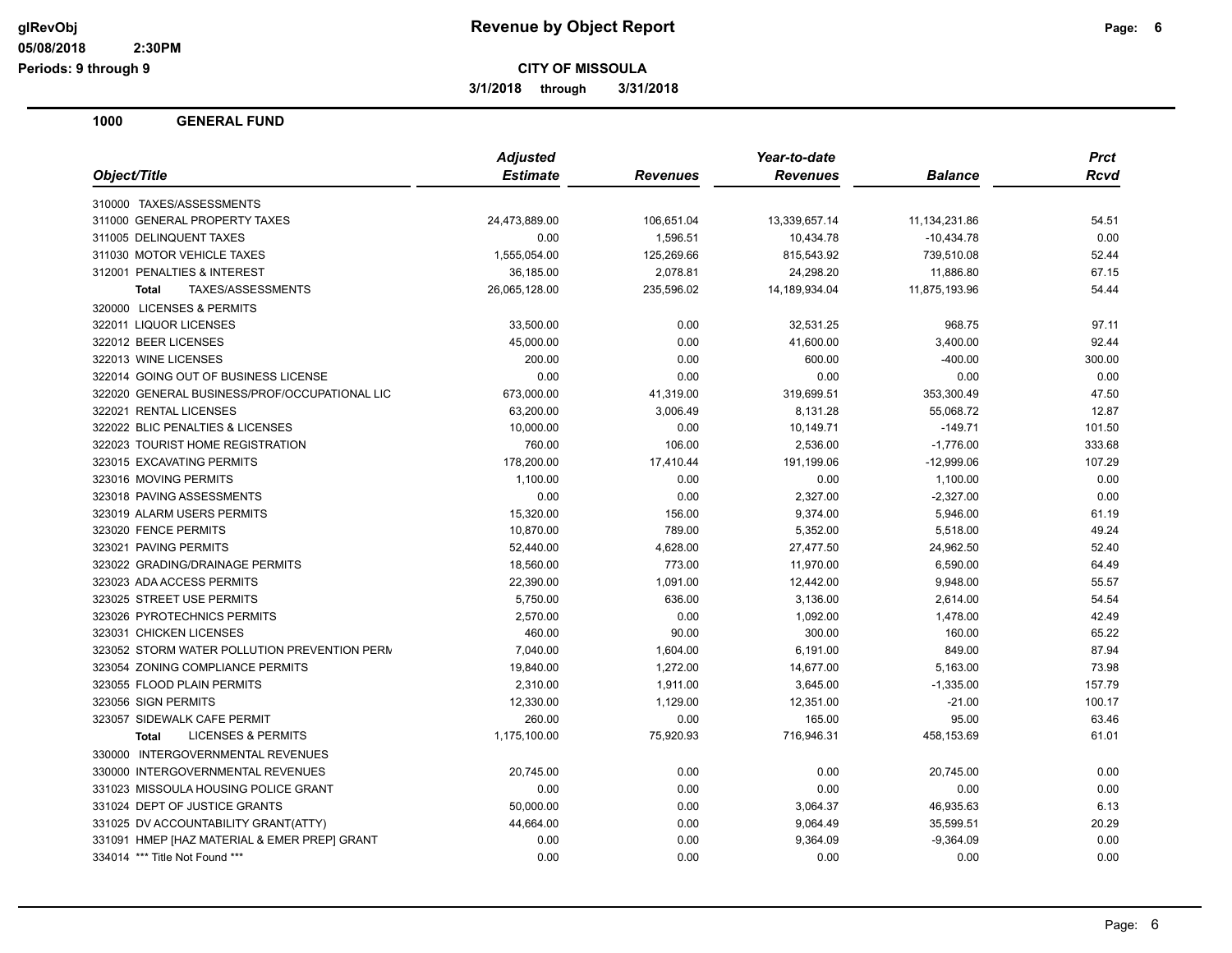**3/1/2018 through 3/31/2018**

| Object/Title                                      | <b>Adjusted</b> |                 | Year-to-date    | Prct           |        |
|---------------------------------------------------|-----------------|-----------------|-----------------|----------------|--------|
|                                                   | <b>Estimate</b> | <b>Revenues</b> | <b>Revenues</b> | <b>Balance</b> | Rcvd   |
| 334017 SCHOOL RESOURCE OFFICER                    | 240,000.00      | 0.00            | 77,515.00       | 162,485.00     | 32.30  |
| 334121 DNRC GRANT                                 | 6,000.00        | 0.00            | 0.00            | 6,000.00       | 0.00   |
| 335075 STATE GAMBLING/VIDEO/KENO/BINGO FEES       | 115,000.00      | 0.00            | 120,182.80      | $-5,182.80$    | 104.51 |
| 335210 PERSONAL PROPERTY TAX REIMBURSEMENT        | 435,116.00      | 0.00            | 0.00            | 435,116.00     | 0.00   |
| 335230 HB 124 REVENUE                             | 8,117,602.00    | 2,138,179.46    | 6,414,538.38    | 1,703,063.62   | 79.02  |
| 336001 MDT REIMBURSEMENTS                         | 0.00            | 0.00            | 0.00            | 0.00           | 0.00   |
| 336021 STATE CONTRIB - POLICE RETIREMENT          | 2,567,433.00    | 191,752.84      | 1,846,675.30    | 720,757.70     | 71.93  |
| 336022 STATE CONTRIB. - FIRE RETIREMENT           | 2,535,872.00    | 190,397.94      | 1,833,763.94    | 702,108.06     | 72.31  |
| 336023 STATE CONTRIB. - PERS                      | 10,835.00       | 958.44          | 10,588.60       | 246.40         | 97.73  |
| 336027 ON JOB TRAINING - REIMBURSEMENT            | 0.00            | 1,926.00        | 1,926.00        | $-1,926.00$    | 0.00   |
| 337000 LOCAL GRANTS                               | 35,000.00       | 0.00            | 0.00            | 35,000.00      | 0.00   |
| 337009 *** Title Not Found ***                    | 0.00            | 0.00            | 0.00            | 0.00           | 0.00   |
| 337012 LEGAL SERVICES-CONTRACTED/REIMB.           | 6,000.00        | 0.00            | 7,200.00        | $-1,200.00$    | 120.00 |
| 337013 MUTD SIGN MAINTENANCE AGREEMENT            | 3,000.00        | 0.00            | 3,000.00        | 0.00           | 100.00 |
| 338100 PLANNING MILLS PASSED THRU COUNTY          | 0.00            | 0.00            | 0.00            | 0.00           | 0.00   |
| 339000 PAYMENT IN LIEU OF TAXES                   | 306,585.00      | 0.00            | 0.00            | 306,585.00     | 0.00   |
| <b>INTERGOVERNMENTAL REVENUES</b><br><b>Total</b> | 14,493,852.00   | 2,523,214.68    | 10,336,882.97   | 4,156,969.03   | 71.32  |
| 340000 CHARGES FOR SERVICES                       |                 |                 |                 |                |        |
| 341009 BLDG ADMIN FEES                            | 366,035.00      | 0.00            | 183,017.50      | 183,017.50     | 50.00  |
| 341010 MISCELLANEOUS COLLECTIONS                  | 850.00          | 50.00           | 5,130.50        | $-4,280.50$    | 603.59 |
| 341011 TRANSPORTATION ADMIN FEES                  | 28,947.00       | 0.00            | 14,473.50       | 14,473.50      | 50.00  |
| 341012 MAYORS PROCLAMATION FEES                   | 0.00            | 0.00            | 0.00            | 0.00           | 0.00   |
| 341013 AIR FUND FEES                              | 95.00           | 0.00            | 0.00            | 95.00          | 0.00   |
| 341015 SEWER ADMINISTRATION FEES                  | 1,355,940.00    | 0.00            | 677,970.00      | 677,970.00     | 50.00  |
| 341016 MRA ADMINISTRATION FEES                    | 148,857.00      | 0.00            | 74,428.50       | 74,428.50      | 50.00  |
| 341017 LIGHTING ADMINISTRATION FEES               | 15,250.00       | 0.00            | 7,625.00        | 7,625.00       | 50.00  |
| 341018 PARKING COMM ADMIN FEES                    | 199,699.00      | 0.00            | 99,849.50       | 99,849.50      | 50.00  |
| 341019 *** Title Not Found ***                    | 4,647.00        | 0.00            | 2,323.50        | 2,323.50       | 50.00  |
| 341021 SID ADMINISTRATION FEES                    | 0.00            | 0.00            | 0.00            | 0.00           | 0.00   |
| 341023 PLANNING ADMIN FEES                        | 25,000.00       | 0.00            | 12,500.00       | 12,500.00      | 50.00  |
| 341024 HOUSING GRANT ADMIN FEES                   | 104,000.00      | 0.00            | 0.00            | 104,000.00     | 0.00   |
| 341026 WATER ADMINISTRATION FEES                  | 0.00            | 0.00            | 0.00            | 0.00           | 0.00   |
| 341027 STORMWATER ADMINISTRATION FEES             | 26,988.00       | 0.00            | 13,494.00       | 13,494.00      | 50.00  |
| 341033 TIME PAY COLLECTIONS - MUNI COURT          | 64,482.00       | 0.00            | 0.00            | 64,482.00      | 0.00   |
| 341041 SEWER EXTENSION RECORDING FEES             | 3,500.00        | 413.00          | 5,530.00        | $-2,030.00$    | 158.00 |
| 341052 MUNICIPAL COURT FILING FEES                | 330,000.00      | 17,763.76       | 179,732.49      | 150,267.51     | 54.46  |
| 341055 CRIME VICTIM SURCHARGE                     | 1,500.00        | 129.00          | 920.00          | 580.00         | 61.33  |
| 341067 SUBDIVISION EXEMPTION AFFIDAVITS           | 5,140.00        | 400.00          | 4,800.00        | 340.00         | 93.39  |
| 341068 SUBDIVISON FEES                            | 10,280.00       | 0.00            | 4,510.00        | 5.770.00       | 43.87  |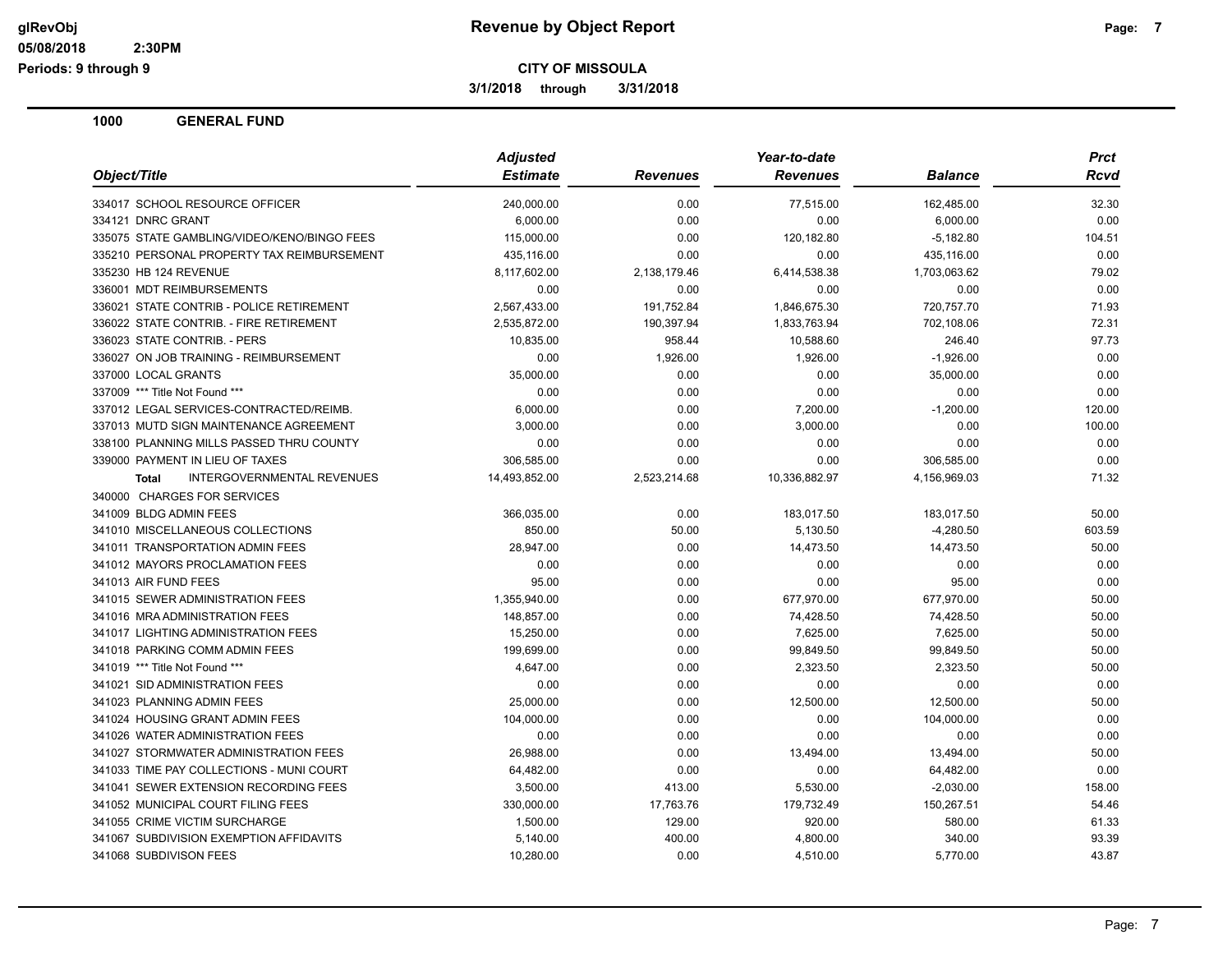**3/1/2018 through 3/31/2018**

| Object/Title                              | <b>Adjusted</b> |                 | Year-to-date    |                | <b>Prct</b> |  |
|-------------------------------------------|-----------------|-----------------|-----------------|----------------|-------------|--|
|                                           | <b>Estimate</b> | <b>Revenues</b> | <b>Revenues</b> | <b>Balance</b> | <b>Rcvd</b> |  |
| 341069 REZONING FEES                      | 10,280.00       | 0.00            | 16,596.00       | $-6,316.00$    | 161.44      |  |
| 341070 DESIGN REVIEW BOARD                | 33,910.00       | 2,256.43        | 22,037.16       | 11,872.84      | 64.99       |  |
| 341072 FLOOD PLAIN-0THER FEES             | 0.00            | 0.00            | 0.00            | 0.00           | 0.00        |  |
| 341073 FIRE PLAN CHECK FEES               | 30,830.00       | 2,080.00        | 36,433.00       | $-5,603.00$    | 118.17      |  |
| 341074 FIRE INSPECTION FEES               | 55,000.00       | 3,330.00        | 59,729.00       | $-4,729.00$    | 108.60      |  |
| 341076 ENGINEERING PLAN CHECK FEES        | 44,700.00       | 5,903.00        | 39,386.00       | 5,314.00       | 88.11       |  |
| 341078 ENGINEERING MAP FEES               | 210.00          | 5.00            | 70.00           | 140.00         | 33.33       |  |
| 341079 GREASE INTERCEPTOR APPEAL FEES     | 1,130.00        | 0.00            | 484.50          | 645.50         | 42.88       |  |
| 341090 STREET VACATION PETITION FEES      | 0.00            | 0.00            | 0.00            | 0.00           | 0.00        |  |
| 342010 POLICE/BID AGREEMENT               | 45,000.00       | 0.00            | 0.00            | 45,000.00      | 0.00        |  |
| 342012 PD REIMBURSABLE SERVICES           | 0.00            | 0.00            | 0.00            | 0.00           | 0.00        |  |
| 342013 BLIC BACKGROUND CHECK FEE          | 11,500.00       | 1,128.00        | 8,086.06        | 3,413.94       | 70.31       |  |
| 342014 POLICE DEPARTMENT SERVICE FEES     | 27,568.00       | 1,740.00        | 18,255.00       | 9,313.00       | 66.22       |  |
| 342015 POLICE OVERTIME FEES               | 100,000.00      | 4,032.02        | 104,927.41      | $-4,927.41$    | 104.93      |  |
| 342016 POLICE TRAINING FEES               | 36,000.00       | 0.00            | 12,585.72       | 23,414.28      | 34.96       |  |
| 342017 CATERING FEES                      | 5,000.00        | 70.00           | 4,826.00        | 174.00         | 96.52       |  |
| 342018 DESK REPORTS                       | 37,012.00       | 3,201.00        | 25,950.00       | 11,062.00      | 70.11       |  |
| 342019 ABANDONED VEHICLE REVENUE FEES     | 12,000.00       | 10,415.00       | 28,970.00       | $-16,970.00$   | 241.42      |  |
| 342020 FIRE DEPARTMENT FEES               | 550.00          | 124.50          | 309.50          | 240.50         | 56.27       |  |
| 342021 CPR EDUCATION PROGRAM              | 10,000.00       | 1,445.00        | 5,230.00        | 4,770.00       | 52.30       |  |
| 342022 OUTSIDE HIRES                      | 651,341.00      | 6,714.67        | 911,121.91      | $-259,780.91$  | 139.88      |  |
| 342060 BIKE PROGRAM SALES & FEES          | 0.00            | 0.00            | 1,683.67        | $-1,683.67$    | 0.00        |  |
| 343000 PW REIMBURSABLE SERVICES           | 35,000.00       | 41.64           | 7,335.35        | 27,664.65      | 20.96       |  |
| 343001 SIGN FABRICATION & CONTRACTS       | 0.00            | 0.00            | 0.00            | 0.00           | 0.00        |  |
| 343002 OTHER AGENCIES - VEH MAINT         | 55,000.00       | 52.40           | 80,024.86       | $-25,024.86$   | 145.50      |  |
| 343004 SPECIAL STATE CONTRACTS            | 175,000.00      | 0.00            | 55,164.50       | 119,835.50     | 31.52       |  |
| 343006 OTHER GOVT AGENCY-STREET PROJECTS  | 0.00            | 0.00            | 10,000.00       | $-10,000.00$   | 0.00        |  |
| 343010 STREET DEPT SALES & SERVICES       | 0.00            | 0.00            | 0.00            | 0.00           | 0.00        |  |
| 343013 SNOW REMOVAL FEES                  | 1,633.00        | 288.00          | 848.00          | 785.00         | 51.93       |  |
| 343025 *** Title Not Found ***            | 114,100.00      | 24,264.00       | 103,391.00      | 10,709.00      | 90.61       |  |
| 343033 *** Title Not Found ***            | 255,800.00      | 30,189.00       | 199,991.00      | 55,809.00      | 78.18       |  |
| 343080 STATE MAINTENANCE CONTRACT         | 550,000.00      | 0.00            | 313,632.06      | 236,367.94     | 57.02       |  |
| 343084 STREET MAINTENANCE MATERIALS REIMB | 50,000.00       | 0.00            | 0.00            | 50,000.00      | 0.00        |  |
| 343097 SIDEWALK AND CURB FEES             | 300,000.00      | 10,615.45       | 307,691.58      | $-7,691.58$    | 102.56      |  |
| 343311 SALE OF NICHES                     | 0.00            | 0.00            | 0.00            | 0.00           | 0.00        |  |
| 343320 SALE OF GRAVES                     | 12,870.00       | 0.00            | 7,300.00        | 5,570.00       | 56.72       |  |
| 343321 FOUNDATIONS                        | 3,500.00        | 499.00          | 3,464.00        | 36.00          | 98.97       |  |
| 343322 FLOWER CARE                        | 4,500.00        | 1,690.00        | 1,690.00        | 2,810.00       | 37.56       |  |
| 343323 LINER/ POLYVAULTS/ ACCESS FEES     | 12,000.00       | 100.00          | 3,625.00        | 8,375.00       | 30.21       |  |
| 343324 OTHER CEMETERY FEES                | 1,800.00        | 150.00          | 1,350.00        | 450.00         | 75.00       |  |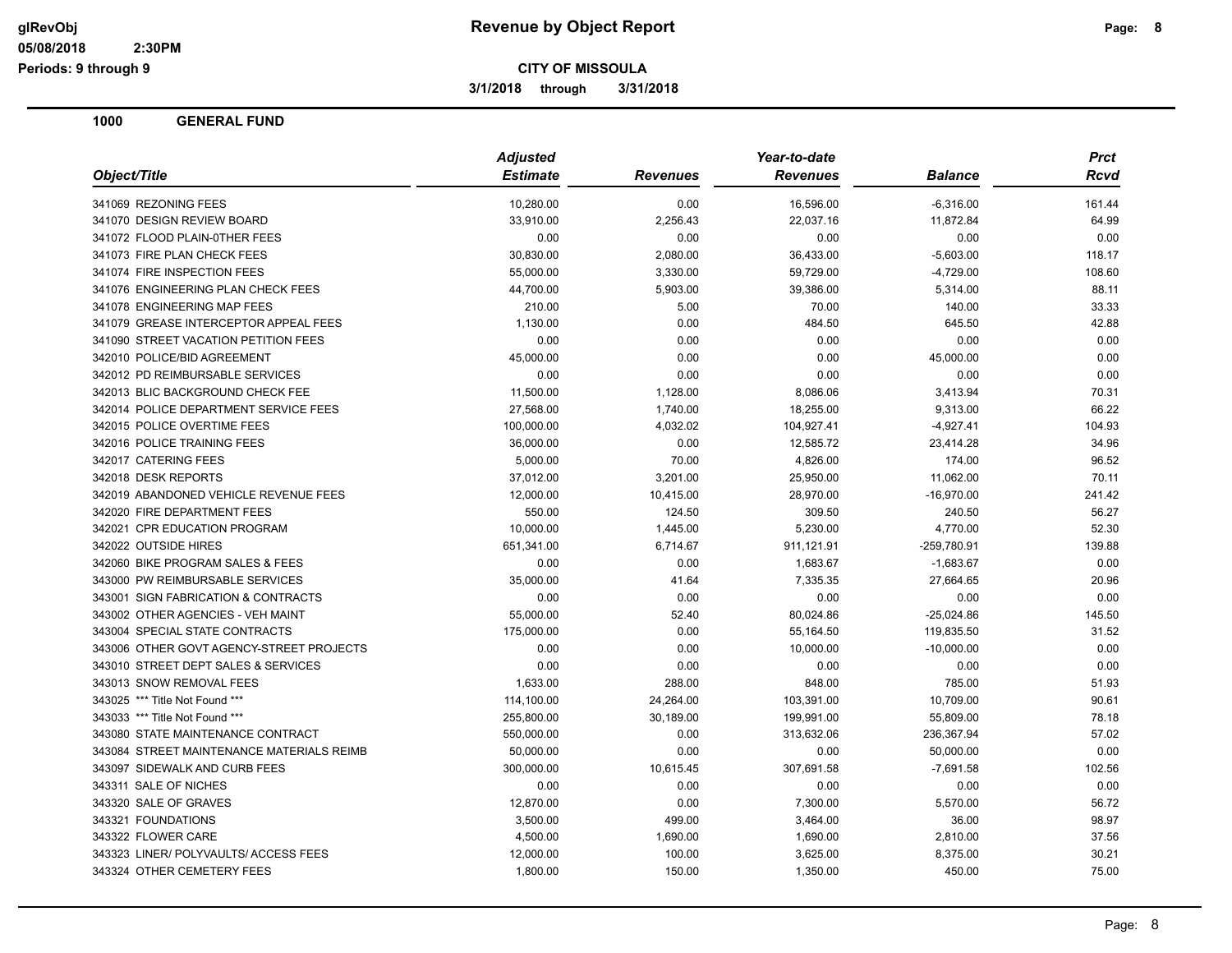**05/08/2018 2:30PM Periods: 9 through 9**

**CITY OF MISSOULA**

**3/1/2018 through 3/31/2018**

|                                                | <b>Adjusted</b> |                 | Year-to-date    |                | <b>Prct</b> |
|------------------------------------------------|-----------------|-----------------|-----------------|----------------|-------------|
| Object/Title                                   | <b>Estimate</b> | <b>Revenues</b> | <b>Revenues</b> | <b>Balance</b> | Rcvd        |
| 343325 2ND INTERMENT RIGHT                     | 2,000.00        | 200.00          | 1,200.00        | 800.00         | 60.00       |
| 343327 MONUMENT MAINTENANCE                    | 0.00            | 25.00           | 25.00           | $-25.00$       | 0.00        |
| 343340 OPENINGS/ CLOSINGS/ DISINTERMENTS       | 13,000.00       | 175.00          | 5,512.50        | 7,487.50       | 42.40       |
| 343341 CEMETERY MONUMENT PERMIT FEE            | 0.00            | 150.00          | 350.00          | $-350.00$      | 0.00        |
| 343343 CEMETERY OVERTIME SERVICES FEE          | 0.00            | 0.00            | 0.00            | 0.00           | 0.00        |
| 343350 MISCELLANEOUS FEES                      | 29,000.00       | 0.00            | 42.50           | 28,957.50      | 0.15        |
| 343360 WEED CONTROL                            | 2,250.00        | 0.00            | 810.00          | 1,440.00       | 36.00       |
| 346031 OUTDOOR RECREATION - ADULTS             | 317,307.00      | 206,394.50      | 344,068.79      | $-26,761.79$   | 108.43      |
| 346033 OUTDOOR RECREATION - YOUTH              | 102,950.00      | 6,913.42        | 41,933.24       | 61,016.76      | 40.73       |
| 346034 GROUNDS MAINTENANCE CONTRACT            | 105,000.00      | 0.00            | 48,368.00       | 56,632.00      | 46.06       |
| 346036 VENDOR CONCESSION FEES                  | 1,350.00        | 220.50          | 724.50          | 625.50         | 53.67       |
| 346051 MONTANA PARKS/REC CONFERENCE 2012       | 2,500.00        | 0.00            | 1,170.45        | 1,329.55       | 46.82       |
| 346054 PARKS MISC OVERTIME FEES                | 0.00            | 0.00            | 675.64          | $-675.64$      | 0.00        |
| <b>CHARGES FOR SERVICES</b><br><b>Total</b>    | 5,949,801.00    | 343,168.29      | 4,123,373.39    | 1,826,427.61   | 69.30       |
| 350000 FINES & FORFEITURES                     |                 |                 |                 |                |             |
| 351022 LAW ENFORCEMENT ACADEMY SURCHARGE #!    | 0.00            | 4,605.03        | 22,375.09       | $-22,375.09$   | 0.00        |
| 351031 TRAFFIC FINES                           | 1,205,000.00    | 90,757.46       | 698,057.21      | 506,942.79     | 57.93       |
| 351032 SURCHARGE ON FINES                      | 102,500.00      | 6,359.12        | 55.731.11       | 46,768.89      | 54.37       |
| 351033 PUBLIC DEFENDER FEES                    | 55,000.00       | 5,759.26        | 43,925.11       | 11,074.89      | 79.86       |
| 351034 CELLULAR PHONE FINES                    | 80,000.00       | 3,275.80        | 55,118.00       | 24,882.00      | 68.90       |
| 351035 CELL PHONE FINES: EDUCATION             | 80,000.00       | 3,275.79        | 55,118.00       | 24,882.00      | 68.90       |
| 353601 CANCELLATION FEE                        | 0.00            | 0.00            | 0.00            | 0.00           | 0.00        |
| 355000 FALSE ALARM PENALTY                     | 10,000.00       | 2,964.00        | 9,464.00        | 536.00         | 94.64       |
| <b>FINES &amp; FORFEITURES</b><br><b>Total</b> | 1,532,500.00    | 116,996.46      | 939,788.52      | 592,711.48     | 61.32       |
| 360000 MISCELLANEOUS REVENUES                  |                 |                 |                 |                |             |
| 360001 COPIES                                  | 2,000.00        | 213.50          | 1,527.00        | 473.00         | 76.35       |
| 360003 MMIA REIMBURSEMENT-ATTORNEY             | 0.00            | 0.00            | 0.00            | 0.00           | 0.00        |
| 360010 MISCELLANEOUS                           | 23,000.00       | 360.75          | 3,903.50        | 19,096.50      | 16.97       |
| 360050 OVER/SHORT                              | 0.00            | 0.00            | 10.00           | $-10.00$       | 0.00        |
| 360100 REFUNDS                                 | 0.00            | 0.00            | 0.00            | 0.00           | 0.00        |
| 362000 OTHER MISCELLANEOUS REVENUE             | 8,000.00        | 0.00            | 0.00            | 8,000.00       | 0.00        |
| 362002 BAD CHECK CHARGES                       | 250.00          | 30.00           | 150.00          | 100.00         | 60.00       |
| 362004 URD III FACADE IMPROVEMENT LOAN REC     | 0.00            | 0.00            | 0.00            | 0.00           | 0.00        |
| 362011 SALE OF UNCLAIMED PROPERTY              | 0.00            | 0.00            | 5,611.86        | $-5,611.86$    | 0.00        |
| 362012 REC/GREEN TAG PROGRAM                   | 0.00            | 0.00            | 0.00            | 0.00           | 0.00        |
| 364012 SALE OF SURPLUS PROPERTY                | 25,000.00       | 50,380.00       | 115,503.25      | $-90,503.25$   | 462.01      |
| 364040 INSURANCE AND DAMAGE RECOVERY           | 25,000.00       | 522.39          | 30,666.88       | $-5,666.88$    | 122.67      |
| 364041 WORKERS COMPENSATION REIMBURSEMENT      | 0.00            | 0.00            | 0.00            | 0.00           | 0.00        |
| 364042 EXPENDITURE REIMBURSEMENTS              | 0.00            | 0.00            | 0.00            | 0.00           | 0.00        |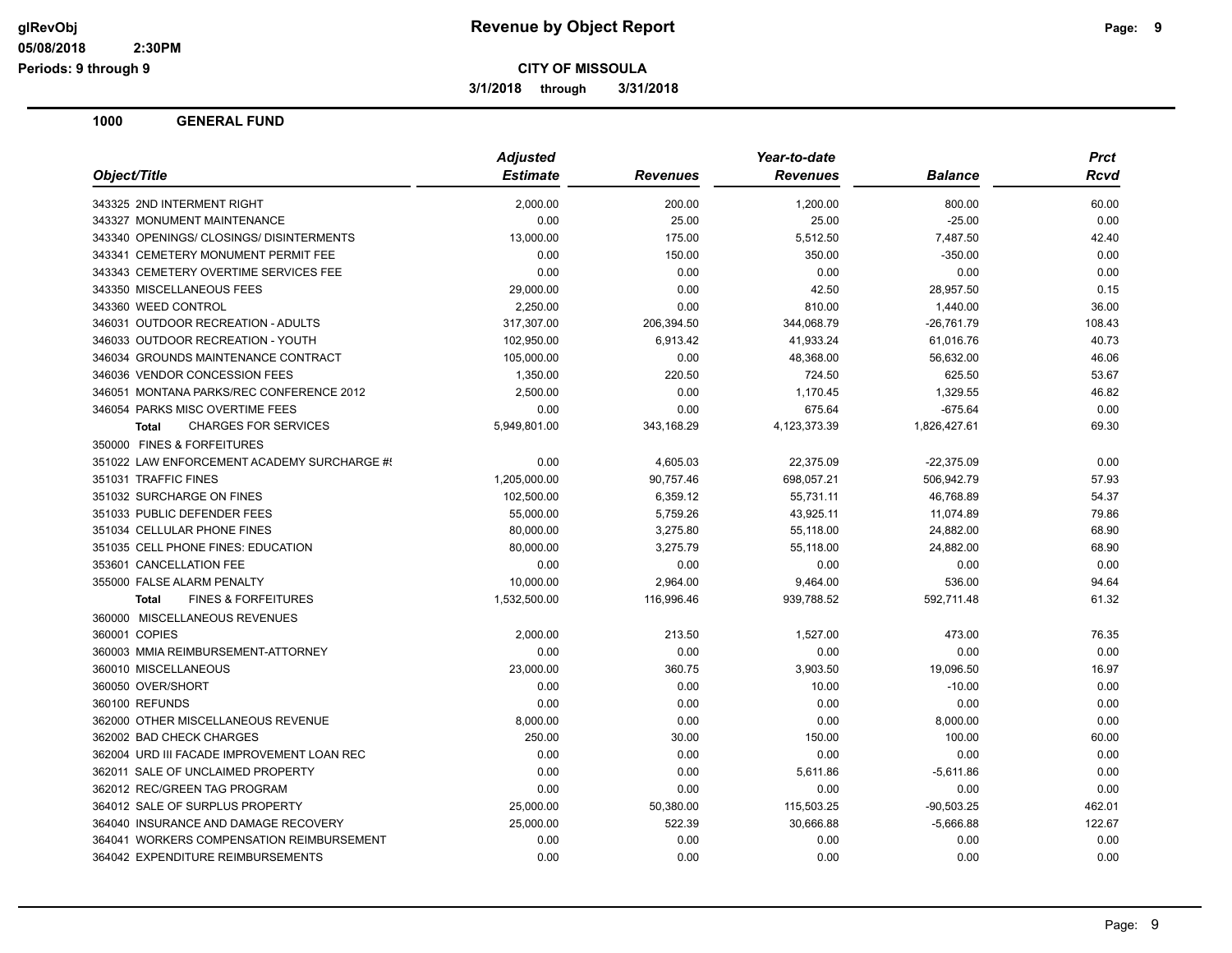**3/1/2018 through 3/31/2018**

| Object/Title                                              | <b>Adjusted</b><br><b>Estimate</b> | <b>Revenues</b> | Year-to-date    |                | <b>Prct</b> |
|-----------------------------------------------------------|------------------------------------|-----------------|-----------------|----------------|-------------|
|                                                           |                                    |                 | <b>Revenues</b> | <b>Balance</b> | Rcvd        |
| 364043 RATTLESNAKE SUNLIGHT REIMBURSEMENT                 | 8,250.00                           | 1,144.00        | 6,292.00        | 1,958.00       | 76.27       |
| 364044 EMERGENCY RESPONSE REIMBURSEMENT                   | 0.00                               | 0.00            | 0.00            | 0.00           | 0.00        |
| 365000 DONATIONS                                          | 0.00                               | 0.00            | 318.00          | $-318.00$      | 0.00        |
| 365001 *** Title Not Found ***                            | 0.00                               | 0.00            | 5,200.36        | $-5,200.36$    | 0.00        |
| 365005 CONTRIBUTIONS - PLANNING                           | 0.00                               | 0.00            | 64,560.00       | $-64,560.00$   | 0.00        |
| 365021 PARKS AND RECS GRANTS & CONTRIBUTIONS              | 0.00                               | 0.00            | 0.00            | 0.00           | 0.00        |
| 365027 MISCELLANOUS PRIVATE GRANTS                        | 0.00                               | 0.00            | 1,000.00        | $-1,000.00$    | 0.00        |
| MISCELLANEOUS REVENUES<br>Total                           | 91,500.00                          | 52,650.64       | 234,742.85      | $-143,242.85$  | 256.55      |
| 370000 INVESTMENTS & ROYALTY EARNINGS                     |                                    |                 |                 |                |             |
| 371010 INTEREST ON INVESTMENTS                            | 3,000.00                           | 0.00            | 414.39          | 2,585.61       | 13.81       |
| 371012 MUNICIPAL COURT BANK INTEREST                      | 16,793.00                          | 0.00            | 0.00            | 16,793.00      | 0.00        |
| 371020 GAIN/LOSS IN MARKET VALUE OF INVESTMENT            | 0.00                               | 0.00            | 0.00            | 0.00           | 0.00        |
| <b>INVESTMENTS &amp; ROYALTY EARNINGS</b><br><b>Total</b> | 19,793.00                          | 0.00            | 414.39          | 19,378.61      | 2.09        |
| 380000 OTHER FINANCING SOURCES                            |                                    |                 |                 |                |             |
| 381090 PROCEEDS FROM CAPITAL LEASE                        | 316.129.00                         | 0.00            | 0.00            | 316.129.00     | 0.00        |
| 382010 SALE OF FIXED ASSETS                               | 0.00                               | 0.00            | 0.00            | 0.00           | 0.00        |
| 383000 OPERATING TRANSFERS                                | 328,053.00                         | 0.00            | 200,791.23      | 127,261.77     | 61.21       |
| 383001 TRANS FR FLUSHING DISTRICT                         | 41,000.00                          | 0.00            | 20,500.00       | 20,500.00      | 50.00       |
| 383002 TRANS FR GAS TAX                                   | 564,000.00                         | 0.00            | 282,000.00      | 282,000.00     | 50.00       |
| 383004 TRANS FR EMPLOYEE HEALTH INSURANCE LEV             | 5,101,004.00                       | 0.00            | 2,550,502.03    | 2,550,501.97   | 50.00       |
| 383007 TRANS FR CABLE FRANCHISE                           | 301,433.00                         | 0.00            | 150,716.50      | 150.716.50     | 50.00       |
| 383011 TRANS FR SID REVOLVING                             | 100,000.00                         | 0.00            | 0.00            | 100,000.00     | 0.00        |
| 383065 TRANSFER FROM WWTF                                 | 50,213.00                          | 0.00            | 0.00            | 50,213.00      | 0.00        |
| 383066 TRANSFER FROM WATER UTILITY                        | 28,733.00                          | 0.00            | 0.00            | 28,733.00      | 0.00        |
| OTHER FINANCING SOURCES<br><b>Total</b>                   | 6,830,565.00                       | 0.00            | 3,204,509.76    | 3,626,055.24   | 46.91       |
| 390000 INTERNAL SERVICES                                  |                                    |                 |                 |                |             |
| 399999 NEW REQUESTS FUNDING                               | 0.00                               | 0.00            | 0.00            | 0.00           | 0.00        |
| <b>INTERNAL SERVICES</b><br><b>Total</b>                  | 0.00                               | 0.00            | 0.00            | 0.00           | 0.00        |
| <b>GENERAL FUND</b><br><b>Total</b>                       | 56,158,239.00                      | 3,347,547.02    | 33,746,592.23   | 22.411.646.77  | 60.09       |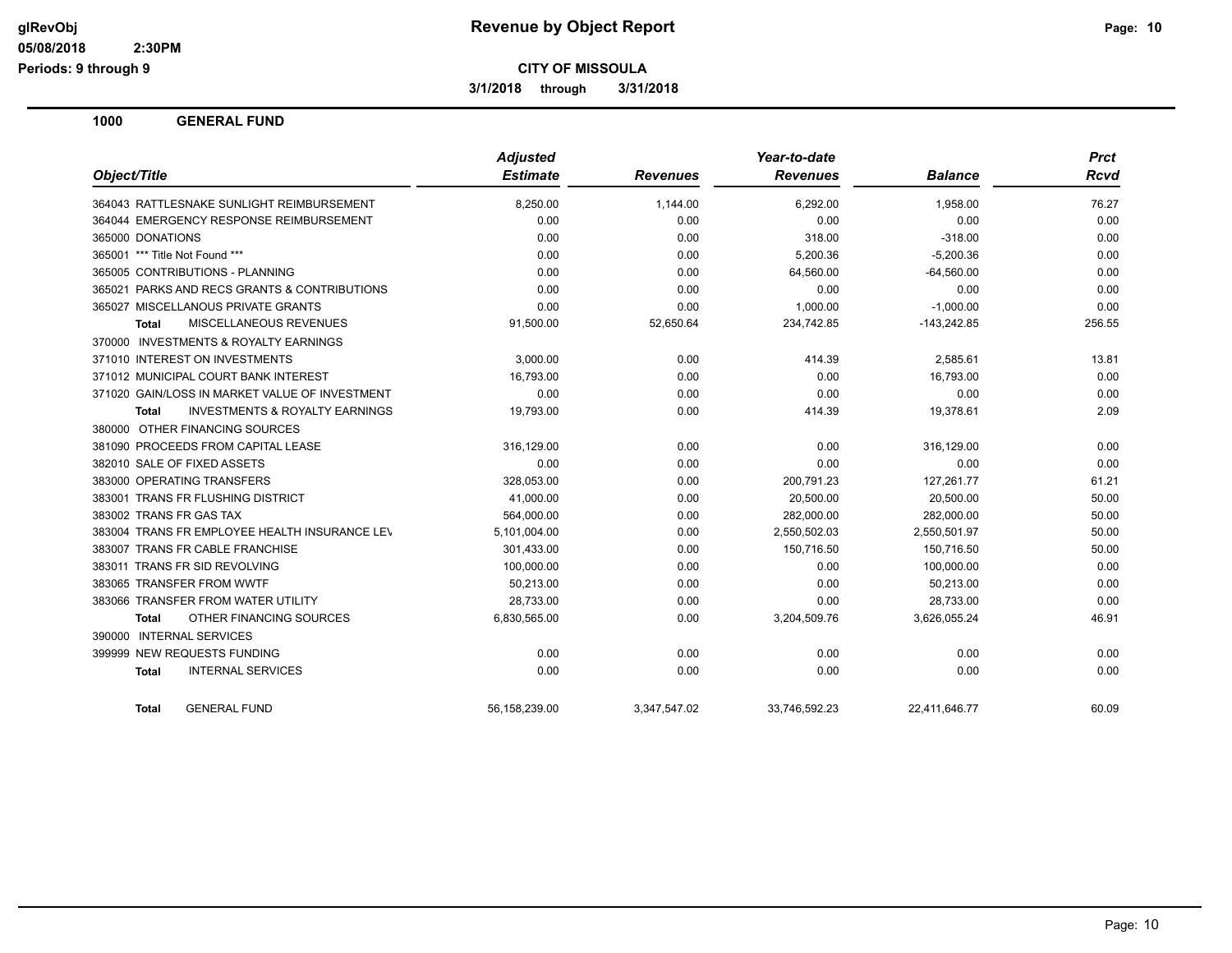**3/1/2018 through 3/31/2018**

# **1211 PARK ACQUISITION & DEVELOPMENT**

#### **1211 PARK ACQUISITION & DEVELOPMENT**

|                                                           | <b>Adjusted</b> |                 | Year-to-date    |                | <b>Prct</b> |
|-----------------------------------------------------------|-----------------|-----------------|-----------------|----------------|-------------|
| Object/Title                                              | <b>Estimate</b> | <b>Revenues</b> | <b>Revenues</b> | <b>Balance</b> | Rcvd        |
| 340000 CHARGES FOR SERVICES                               |                 |                 |                 |                |             |
| 346080 PAYMENT IN LIEU OF PARKS                           | 40,000.00       | 0.00            | 6,902.00        | 33,098.00      | 17.26       |
| 346082 HIGH PARK EASEMENT EXCHANGE                        | 0.00            | 0.00            | 0.00            | 0.00           | 0.00        |
| <b>CHARGES FOR SERVICES</b><br><b>Total</b>               | 40,000.00       | 0.00            | 6,902.00        | 33,098.00      | 17.26       |
| 360000 MISCELLANEOUS REVENUES                             |                 |                 |                 |                |             |
| 360010 MISCELLANEOUS                                      | 0.00            | 0.00            | 0.00            | 0.00           | 0.00        |
| 360016 LAFRAY PARK DONATIONS                              | 0.00            | 0.00            | 0.00            | 0.00           | 0.00        |
| 360017 PARK PLANS FORFEITURE                              | 0.00            | 0.00            | 0.00            | 0.00           | 0.00        |
| 360020 GREENOUGH PARK ENCROACHMENTS                       | 0.00            | 0.00            | 0.00            | 0.00           | 0.00        |
| 365102 RECREATION YOUTH & ADULT SPORTS                    | 0.00            | 0.00            | 0.00            | 0.00           | 0.00        |
| MISCELLANEOUS REVENUES<br><b>Total</b>                    | 0.00            | 0.00            | 0.00            | 0.00           | 0.00        |
| <b>INVESTMENTS &amp; ROYALTY EARNINGS</b><br>370000       |                 |                 |                 |                |             |
| 371010 INTEREST ON INVESTMENTS                            | 0.00            | 0.00            | 0.00            | 0.00           | 0.00        |
| 371020 GAIN/LOSS IN MARKET VALUE OF INVESTMENTS           | 0.00            | 0.00            | 0.00            | 0.00           | 0.00        |
| <b>INVESTMENTS &amp; ROYALTY EARNINGS</b><br><b>Total</b> | 0.00            | 0.00            | 0.00            | 0.00           | 0.00        |
| OTHER FINANCING SOURCES<br>380000                         |                 |                 |                 |                |             |
| 383000 OPERATING TRANSFERS                                | 0.00            | 0.00            | 0.00            | 0.00           | 0.00        |
| 383029 TRANS FR GENERAL                                   | 0.00            | 0.00            | 0.00            | 0.00           | 0.00        |
| OTHER FINANCING SOURCES<br><b>Total</b>                   | 0.00            | 0.00            | 0.00            | 0.00           | 0.00        |
| PARK ACQUISITION & DEVELOPMENT<br>Total                   | 40,000.00       | 0.00            | 6,902.00        | 33,098.00      | 17.26       |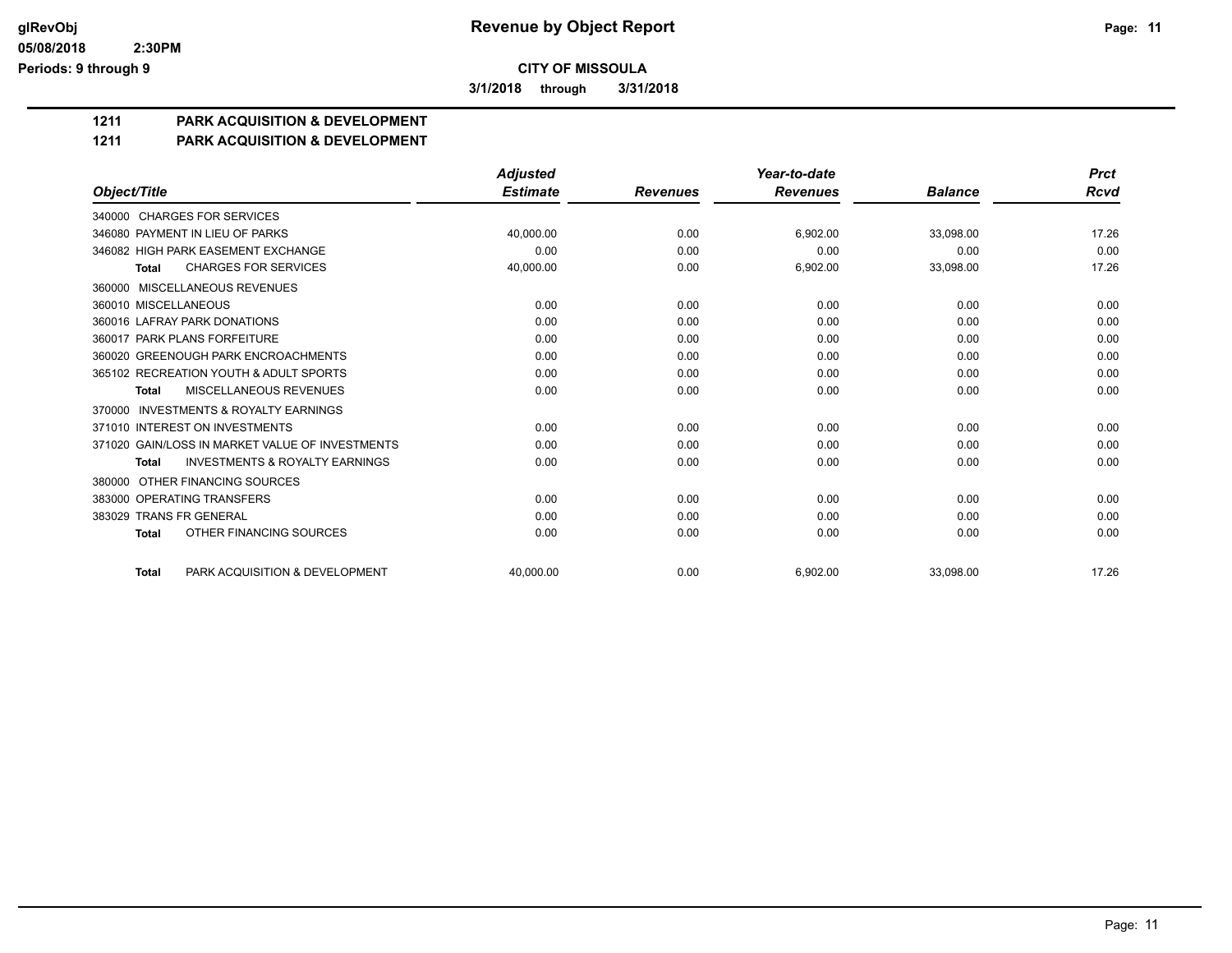**3/1/2018 through 3/31/2018**

#### **1211 PARK ACQUISITION & DEVELOPMENT**

|                                                     | <b>Adjusted</b> |                 | Year-to-date    |                | <b>Prct</b> |
|-----------------------------------------------------|-----------------|-----------------|-----------------|----------------|-------------|
| Object/Title                                        | <b>Estimate</b> | <b>Revenues</b> | <b>Revenues</b> | <b>Balance</b> | Rcvd        |
| 340000 CHARGES FOR SERVICES                         |                 |                 |                 |                |             |
| 346080 PAYMENT IN LIEU OF PARKS                     | 40,000.00       | 0.00            | 6,902.00        | 33,098.00      | 17.26       |
| 346082 HIGH PARK EASEMENT EXCHANGE                  | 0.00            | 0.00            | 0.00            | 0.00           | 0.00        |
| <b>CHARGES FOR SERVICES</b><br>Total                | 40,000.00       | 0.00            | 6,902.00        | 33,098.00      | 17.26       |
| 360000 MISCELLANEOUS REVENUES                       |                 |                 |                 |                |             |
| 360010 MISCELLANEOUS                                | 0.00            | 0.00            | 0.00            | 0.00           | 0.00        |
| 360016 LAFRAY PARK DONATIONS                        | 0.00            | 0.00            | 0.00            | 0.00           | 0.00        |
| 360017 PARK PLANS FORFEITURE                        | 0.00            | 0.00            | 0.00            | 0.00           | 0.00        |
| 360020 GREENOUGH PARK ENCROACHMENTS                 | 0.00            | 0.00            | 0.00            | 0.00           | 0.00        |
| 365102 RECREATION YOUTH & ADULT SPORTS              | 0.00            | 0.00            | 0.00            | 0.00           | 0.00        |
| MISCELLANEOUS REVENUES<br>Total                     | 0.00            | 0.00            | 0.00            | 0.00           | 0.00        |
| <b>INVESTMENTS &amp; ROYALTY EARNINGS</b><br>370000 |                 |                 |                 |                |             |
| 371010 INTEREST ON INVESTMENTS                      | 0.00            | 0.00            | 0.00            | 0.00           | 0.00        |
| 371020 GAIN/LOSS IN MARKET VALUE OF INVESTMENT      | 0.00            | 0.00            | 0.00            | 0.00           | 0.00        |
| <b>INVESTMENTS &amp; ROYALTY EARNINGS</b><br>Total  | 0.00            | 0.00            | 0.00            | 0.00           | 0.00        |
| 380000 OTHER FINANCING SOURCES                      |                 |                 |                 |                |             |
| 383000 OPERATING TRANSFERS                          | 0.00            | 0.00            | 0.00            | 0.00           | 0.00        |
| 383029 TRANS FR GENERAL                             | 0.00            | 0.00            | 0.00            | 0.00           | 0.00        |
| OTHER FINANCING SOURCES<br><b>Total</b>             | 0.00            | 0.00            | 0.00            | 0.00           | 0.00        |
| PARK ACQUISITION & DEVELOPMENT<br><b>Total</b>      | 40,000.00       | 0.00            | 6,902.00        | 33,098.00      | 17.26       |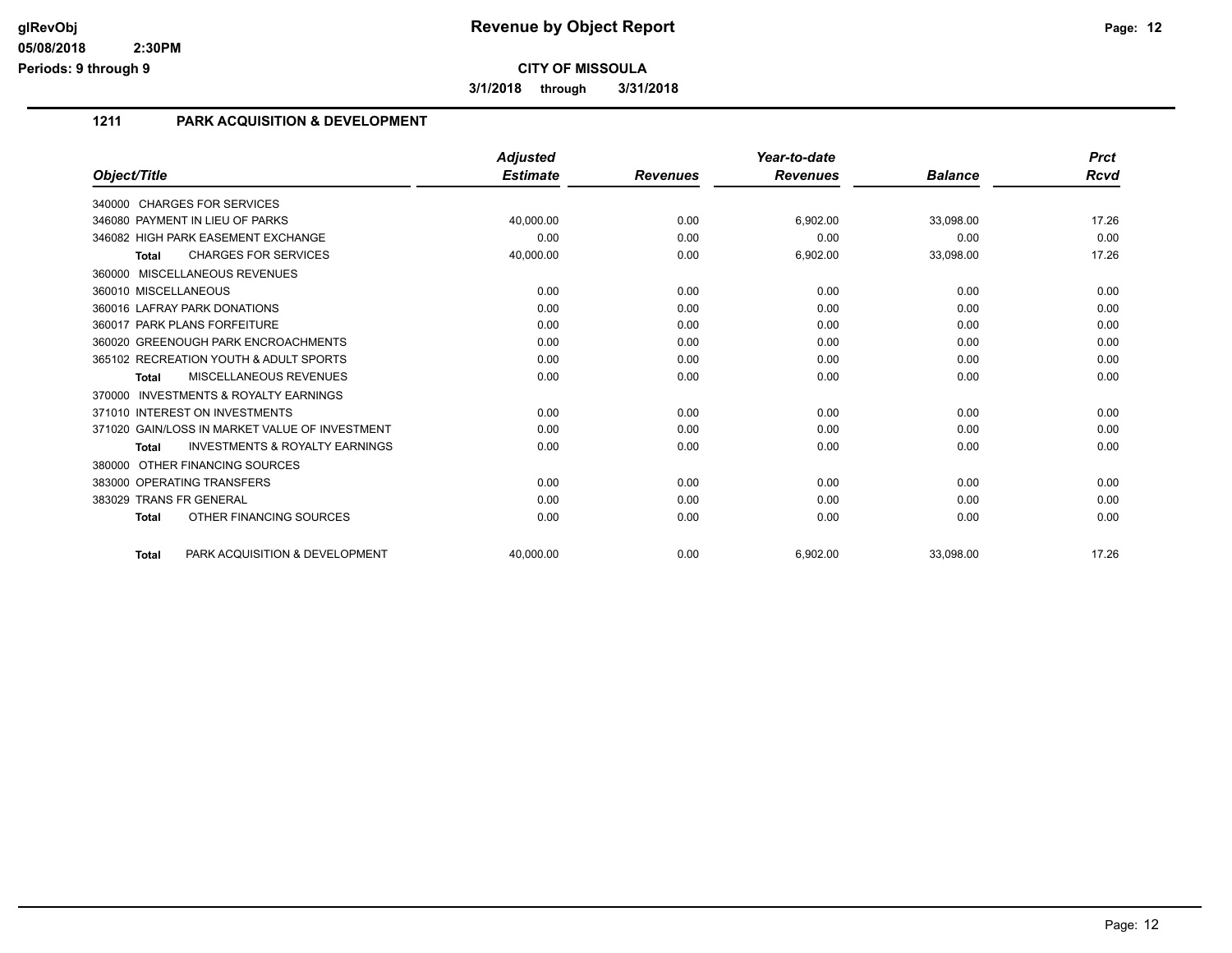**3/1/2018 through 3/31/2018**

**1212 PARK ENTERPRISE FUND**

**1212 PARK ENTERPRISE FUND**

|                                                           | <b>Adjusted</b> |                 | Year-to-date    |                | <b>Prct</b> |
|-----------------------------------------------------------|-----------------|-----------------|-----------------|----------------|-------------|
| Object/Title                                              | <b>Estimate</b> | <b>Revenues</b> | <b>Revenues</b> | <b>Balance</b> | Rcvd        |
| 340000 CHARGES FOR SERVICES                               |                 |                 |                 |                |             |
| 346000 FEES                                               | 68,200.00       | 8,793.86        | 39,266.96       | 28,933.04      | 57.58       |
| 346001 TENNIS FEE                                         | 0.00            | 0.00            | 990.00          | $-990.00$      | 0.00        |
| 346030 SWIMMING POOL FEES                                 | 0.00            | 0.00            | 0.00            | 0.00           | 0.00        |
| 346040 MCCORMICK SWIMMING POOL                            | 0.00            | 0.00            | 0.00            | 0.00           | 0.00        |
| 346056 PICNIC SITE FEES                                   | 0.00            | 0.00            | 0.00            | 0.00           | 0.00        |
| 346060 CURRENTS SWIMMING FACILITY                         | 0.00            | 0.00            | 0.00            | 0.00           | 0.00        |
| <b>CHARGES FOR SERVICES</b><br><b>Total</b>               | 68,200.00       | 8,793.86        | 40,256.96       | 27,943.04      | 59.03       |
| 360000 MISCELLANEOUS REVENUES                             |                 |                 |                 |                |             |
| 360010 MISCELLANEOUS                                      | 0.00            | 0.00            | 0.00            | 0.00           | 0.00        |
| MISCELLANEOUS REVENUES<br><b>Total</b>                    | 0.00            | 0.00            | 0.00            | 0.00           | 0.00        |
| <b>INVESTMENTS &amp; ROYALTY EARNINGS</b><br>370000       |                 |                 |                 |                |             |
| 371010 INTEREST ON INVESTMENTS                            | 0.00            | 0.00            | 0.00            | 0.00           | 0.00        |
| 371020 GAIN/LOSS IN MARKET VALUE OF INVESTMENTS           | 0.00            | 0.00            | 0.00            | 0.00           | 0.00        |
| <b>INVESTMENTS &amp; ROYALTY EARNINGS</b><br><b>Total</b> | 0.00            | 0.00            | 0.00            | 0.00           | 0.00        |
| OTHER FINANCING SOURCES<br>380000                         |                 |                 |                 |                |             |
| 383042 TRANSFERS FROM OTHER FUNDS                         | 0.00            | 0.00            | 19,560.00       | $-19,560.00$   | 0.00        |
| OTHER FINANCING SOURCES<br><b>Total</b>                   | 0.00            | 0.00            | 19.560.00       | $-19.560.00$   | 0.00        |
| <b>PARK ENTERPRISE FUND</b><br><b>Total</b>               | 68,200.00       | 8.793.86        | 59,816.96       | 8,383.04       | 87.71       |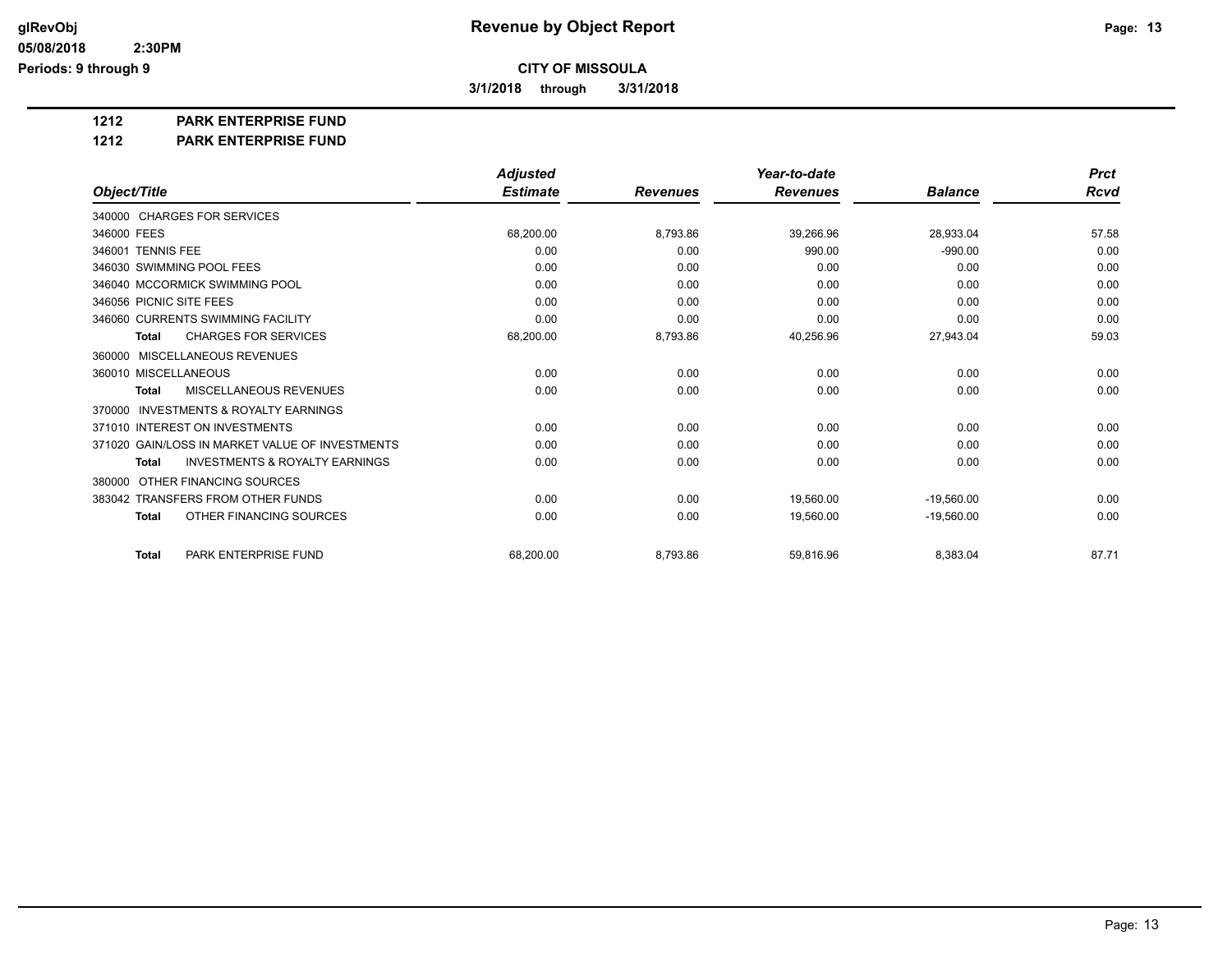**3/1/2018 through 3/31/2018**

### **1212 PARK ENTERPRISE FUND**

|                                                           | <b>Adjusted</b> |                 | Year-to-date    |                | <b>Prct</b> |
|-----------------------------------------------------------|-----------------|-----------------|-----------------|----------------|-------------|
| Object/Title                                              | <b>Estimate</b> | <b>Revenues</b> | <b>Revenues</b> | <b>Balance</b> | Rcvd        |
| 340000 CHARGES FOR SERVICES                               |                 |                 |                 |                |             |
| 346000 FEES                                               | 68,200.00       | 8,793.86        | 39,266.96       | 28,933.04      | 57.58       |
| 346001 TENNIS FEE                                         | 0.00            | 0.00            | 990.00          | $-990.00$      | 0.00        |
| 346030 SWIMMING POOL FEES                                 | 0.00            | 0.00            | 0.00            | 0.00           | 0.00        |
| 346040 MCCORMICK SWIMMING POOL                            | 0.00            | 0.00            | 0.00            | 0.00           | 0.00        |
| 346056 PICNIC SITE FEES                                   | 0.00            | 0.00            | 0.00            | 0.00           | 0.00        |
| 346060 CURRENTS SWIMMING FACILITY                         | 0.00            | 0.00            | 0.00            | 0.00           | 0.00        |
| <b>CHARGES FOR SERVICES</b><br><b>Total</b>               | 68,200.00       | 8,793.86        | 40,256.96       | 27,943.04      | 59.03       |
| 360000 MISCELLANEOUS REVENUES                             |                 |                 |                 |                |             |
| 360010 MISCELLANEOUS                                      | 0.00            | 0.00            | 0.00            | 0.00           | 0.00        |
| <b>MISCELLANEOUS REVENUES</b><br><b>Total</b>             | 0.00            | 0.00            | 0.00            | 0.00           | 0.00        |
| INVESTMENTS & ROYALTY EARNINGS<br>370000                  |                 |                 |                 |                |             |
| 371010 INTEREST ON INVESTMENTS                            | 0.00            | 0.00            | 0.00            | 0.00           | 0.00        |
| 371020 GAIN/LOSS IN MARKET VALUE OF INVESTMENT            | 0.00            | 0.00            | 0.00            | 0.00           | 0.00        |
| <b>INVESTMENTS &amp; ROYALTY EARNINGS</b><br><b>Total</b> | 0.00            | 0.00            | 0.00            | 0.00           | 0.00        |
| OTHER FINANCING SOURCES<br>380000                         |                 |                 |                 |                |             |
| 383042 TRANSFERS FROM OTHER FUNDS                         | 0.00            | 0.00            | 19,560.00       | $-19,560.00$   | 0.00        |
| OTHER FINANCING SOURCES<br><b>Total</b>                   | 0.00            | 0.00            | 19,560.00       | $-19,560.00$   | 0.00        |
| PARK ENTERPRISE FUND<br><b>Total</b>                      | 68,200.00       | 8.793.86        | 59.816.96       | 8.383.04       | 87.71       |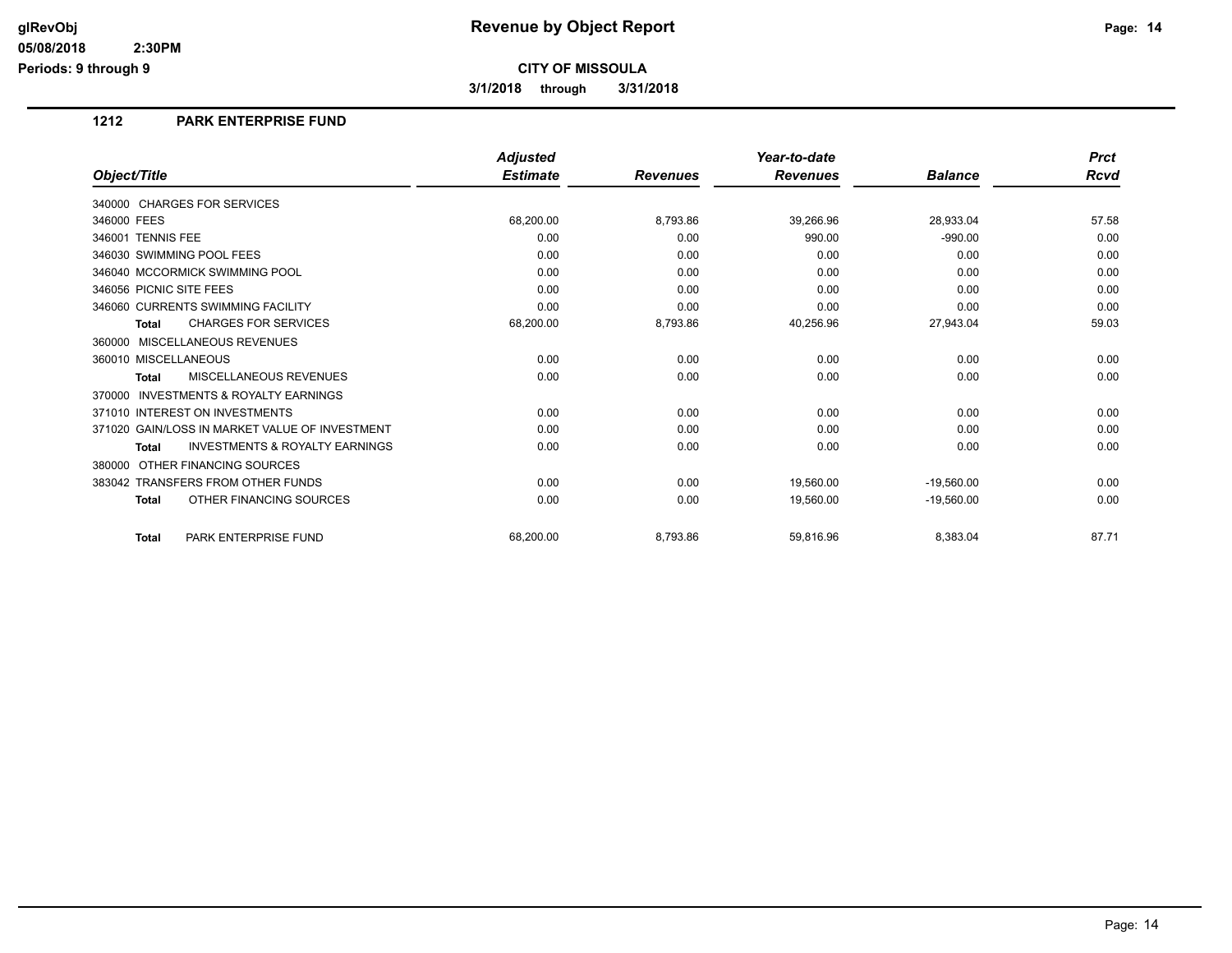**3/1/2018 through 3/31/2018**

**1216 PARKS & REC TRAILS, DEV**

|                                            | <b>Adjusted</b> |                 | Year-to-date    |                | <b>Prct</b> |
|--------------------------------------------|-----------------|-----------------|-----------------|----------------|-------------|
| Object/Title                               | <b>Estimate</b> | <b>Revenues</b> | <b>Revenues</b> | <b>Balance</b> | <b>Rcvd</b> |
| 330000 INTERGOVERNMENTAL REVENUES          |                 |                 |                 |                |             |
| 331013 NORTHSIDE PED BRIDGE ARRA GRANT     | 0.00            | 0.00            | 0.00            | 0.00           | 0.00        |
| 331014 WHITE PINE PLAYGROUND-CDBG GRANT    | 69,650.00       | 0.00            | 0.00            | 69,650.00      | 0.00        |
| 334025 COUNTY WEED                         | 15.000.00       | 0.00            | 15,525.00       | $-525.00$      | 103.50      |
| 334026 FOREST HEALTH GRANT                 | 0.00            | 0.00            | 0.00            | 0.00           | 0.00        |
| 334028 DEPT OF AG INTERN GRANT             | 0.00            | 0.00            | 0.00            | 0.00           | 0.00        |
| 334121 DNRC GRANT                          | 67,450.00       | 0.00            | 0.00            | 67,450.00      | 0.00        |
| 334122 RENEWABLE RESOURCE GRANTS           | 0.00            | 0.00            | 0.00            | 0.00           | 0.00        |
| 334125 FWP GRANT                           | 0.00            | 0.00            | 0.00            | 0.00           | 0.00        |
| 334251 RTP/TAP STATE GRANTS                | 50,000.00       | 2,000.00        | 2,000.00        | 48,000.00      | 4.00        |
| 336023 STATE CONTRIB. - PERS               | 0.00            | 0.33            | 0.85            | $-0.85$        | 0.00        |
| 337001 *** Title Not Found ***             | 0.00            | 0.00            | 5,304.23        | $-5,304.23$    | 0.00        |
| INTERGOVERNMENTAL REVENUES<br>Total        | 202,100.00      | 2,000.33        | 22,830.08       | 179,269.92     | 11.30       |
| 340000 CHARGES FOR SERVICES                |                 |                 |                 |                |             |
| 343036 *** Title Not Found ***             | 0.00            | 0.00            | 0.00            | 0.00           | 0.00        |
| 343302 PARKS SOIL PROJECT                  | 0.00            | 0.00            | 0.00            | 0.00           | 0.00        |
| 346034 GROUNDS MAINTENANCE CONTRACT        | 0.00            | 0.00            | 0.00            | 0.00           | 0.00        |
| 346051 MONTANA PARKS/REC CONFERENCE 2012   | 0.00            | 0.00            | 42.00           | $-42.00$       | 0.00        |
| 346052 PLAYGROUND SAFETY TRAINING          | 0.00            | 0.00            | 4,080.00        | $-4,080.00$    | 0.00        |
| 346055 COUNTY PARK SUPPORT                 | 0.00            | 0.00            | 0.00            | 0.00           | 0.00        |
| <b>CHARGES FOR SERVICES</b><br>Total       | 0.00            | 0.00            | 4,122.00        | $-4,122.00$    | 0.00        |
| 360000 MISCELLANEOUS REVENUES              |                 |                 |                 |                |             |
| 360000 MISCELLANEOUS REVENUES              | 0.00            | 0.00            | 0.00            | 0.00           | 0.00        |
| 360010 MISCELLANEOUS                       | 0.00            | 0.00            | 0.00            | 0.00           | 0.00        |
| 361000 RATTLESNAKE LAND LEASES             | 0.00            | 0.00            | 100.00          | $-100.00$      | 0.00        |
| 361003 CARAS PARK CONCERT REVENUE          | 0.00            | 0.00            | 0.00            | 0.00           | 0.00        |
| 364040 INSURANCE AND DAMAGE RECOVERY       | 0.00            | 0.00            | 946.78          | $-946.78$      | 0.00        |
| 365000 DONATIONS                           | 260,100.00      | 0.00            | 0.00            | 260,100.00     | 0.00        |
| 365001 *** Title Not Found ***             | 0.00            | 0.00            | 0.00            | 0.00           | 0.00        |
| 365002 OTHER RECREATION DONATIONS          | 130,000.00      | 0.00            | 3,457.00        | 126,543.00     | 2.66        |
| 365003 DONATIONS - SMOKE ALARMS            | 0.00            | 0.00            | 0.00            | 0.00           | 0.00        |
| 365004 GRANT CR TRAIL ASSN DONATION        | 0.00            | 0.00            | 0.00            | 0.00           | 0.00        |
| 365005 CONTRIBUTIONS - PLANNING            | 0.00            | 0.00            | 0.00            | 0.00           | 0.00        |
| 365009 DONATIONS - BASKETBALL/TENNIS COURT | 45,000.00       | 0.00            | 0.00            | 45,000.00      | 0.00        |
| 365010 FRIENDS OF MISSOULA PARKS DONATION  | 0.00            | 0.00            | 5,408.63        | $-5,408.63$    | 0.00        |
| 365011 *** Title Not Found ***             | 0.00            | 1,595.00        | 133,495.00      | $-133,495.00$  | 0.00        |
| 365012 *** Title Not Found ***             | 0.00            | 500.00          | 5,800.00        | $-5,800.00$    | 0.00        |
| 365013 *** Title Not Found ***             | 0.00            | 1,960.44        | 4,452.71        | $-4,452.71$    | 0.00        |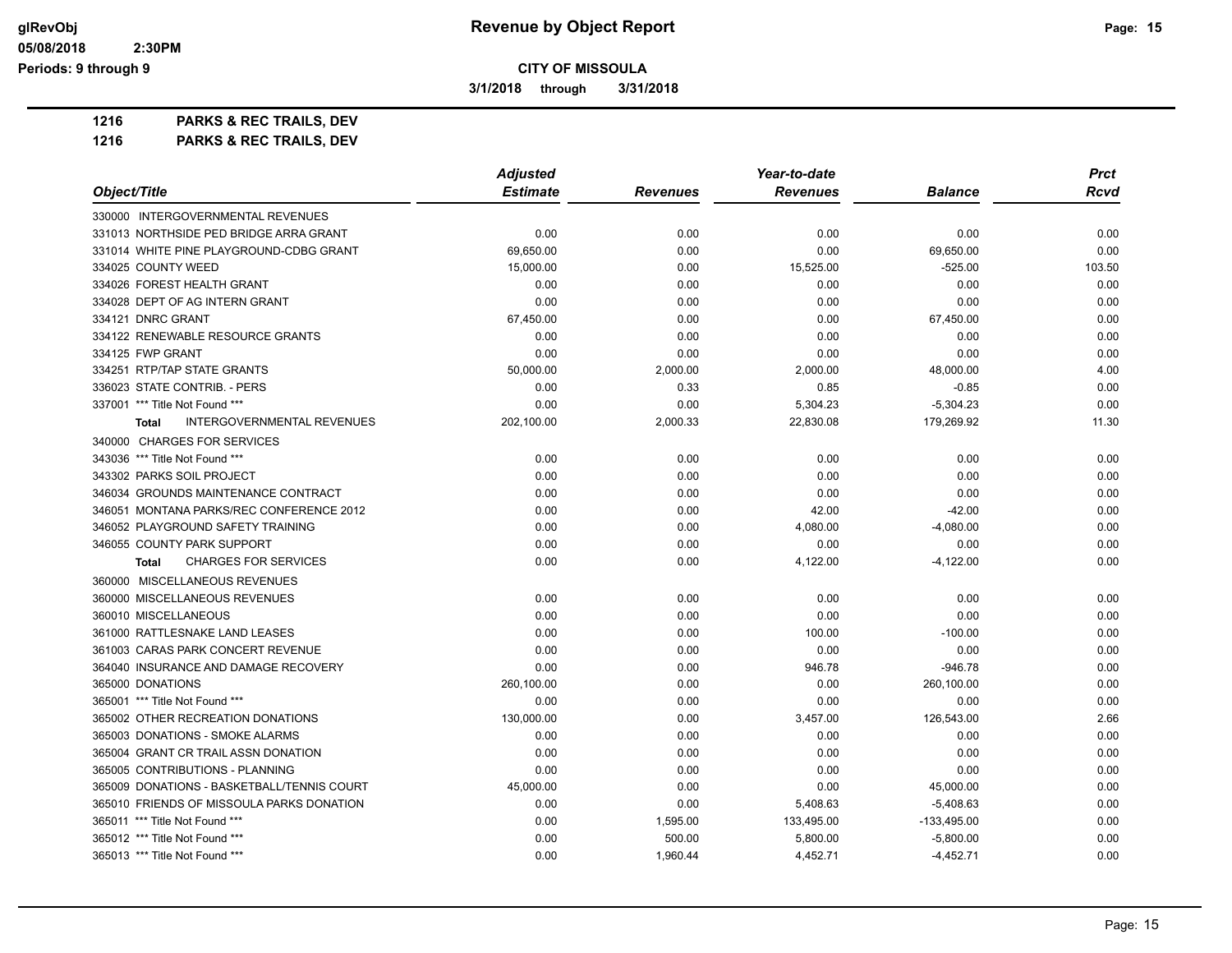**3/1/2018 through 3/31/2018**

**1216 PARKS & REC TRAILS, DEV**

|                                                           | <b>Adjusted</b> |                 | Year-to-date    |                | <b>Prct</b> |
|-----------------------------------------------------------|-----------------|-----------------|-----------------|----------------|-------------|
| Object/Title                                              | <b>Estimate</b> | <b>Revenues</b> | <b>Revenues</b> | <b>Balance</b> | Rcvd        |
| *** Title Not Found ***<br>365014                         | 0.00            | 15,148.00       | 16,975.00       | $-16,975.00$   | 0.00        |
| *** Title Not Found ***<br>365015                         | 0.00            | 1,425.00        | 4,593.49        | $-4,593.49$    | 0.00        |
| 365016 *** Title Not Found ***                            | 0.00            | 229.96          | 354.96          | $-354.96$      | 0.00        |
| *** Title Not Found ***<br>365017                         | 0.00            | 0.00            | 3,270.00        | $-3.270.00$    | 0.00        |
| *** Title Not Found ***<br>365018                         | 0.00            | 0.00            | 13,678.00       | $-13,678.00$   | 0.00        |
| 365019 *** Title Not Found ***                            | 0.00            | 3,151.96        | 28,294.08       | $-28,294.08$   | 0.00        |
| 365020 OPEN SPACE DONATIONS                               | 0.00            | 0.00            | 0.00            | 0.00           | 0.00        |
| 365100 RECREATION OUTDOOR                                 | 0.00            | 0.00            | 1,975.00        | $-1,975.00$    | 0.00        |
| 365101 RECREATION SCHOLARSHIP                             | 0.00            | $-2,515.75$     | $-959.03$       | 959.03         | 0.00        |
| 365102 RECREATION YOUTH & ADULT SPORTS                    | 0.00            | 0.00            | 400.00          | $-400.00$      | 0.00        |
| 365103 URBAN FORESTRY PROGRAMS                            | 75,000.00       | 0.00            | 3,964.35        | 71,035.65      | 5.29        |
| 365109 CONSERVATION LANDS DONATIONS                       | 0.00            | 0.00            | 0.00            | 0.00           | 0.00        |
| MISCELLANEOUS REVENUES<br><b>Total</b>                    | 510,100.00      | 21,494.61       | 226,205.97      | 283,894.03     | 44.35       |
| 370000 INVESTMENTS & ROYALTY EARNINGS                     |                 |                 |                 |                |             |
| 371010 INTEREST ON INVESTMENTS                            | 0.00            | 0.00            | 0.00            | 0.00           | 0.00        |
| 371020 GAIN/LOSS IN MARKET VALUE OF INVESTMENTS           | 0.00            | 0.00            | 0.00            | 0.00           | 0.00        |
| <b>INVESTMENTS &amp; ROYALTY EARNINGS</b><br><b>Total</b> | 0.00            | 0.00            | 0.00            | 0.00           | 0.00        |
| OTHER FINANCING SOURCES<br>380000                         |                 |                 |                 |                |             |
| 383000 OPERATING TRANSFERS                                | 10,000.00       | 0.00            | 0.00            | 10,000.00      | 0.00        |
| 383001 TRANS FR FLUSHING DISTRICT                         | 0.00            | 0.00            | 0.00            | 0.00           | 0.00        |
| 383026 TRANS FR CDBG                                      | 0.00            | 0.00            | 0.00            | 0.00           | 0.00        |
| 383043 TRANSFERS FROM IMPACT FEES                         | 0.00            | 0.00            | 0.00            | 0.00           | 0.00        |
| OTHER FINANCING SOURCES<br><b>Total</b>                   | 10,000.00       | 0.00            | 0.00            | 10,000.00      | 0.00        |
| PARKS & REC TRAILS, DEV<br>Total                          | 722,200.00      | 23,494.94       | 253,158.05      | 469,041.95     | 35.05       |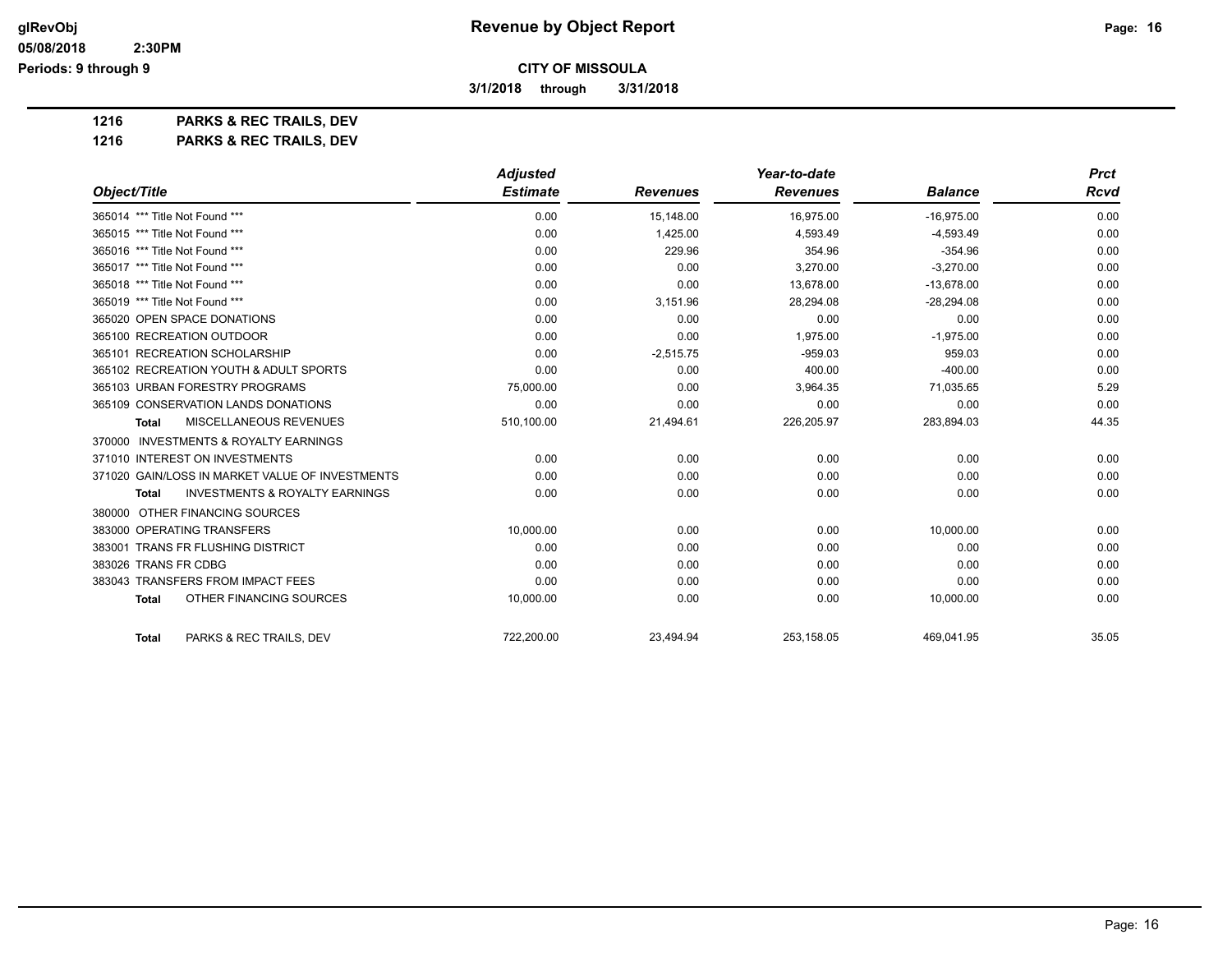**3/1/2018 through 3/31/2018**

|                                            | <b>Adjusted</b> |           | Year-to-date    |                | <b>Prct</b> |
|--------------------------------------------|-----------------|-----------|-----------------|----------------|-------------|
| Object/Title                               | <b>Estimate</b> | Revenues  | <b>Revenues</b> | <b>Balance</b> | <b>Rcvd</b> |
| 330000 INTERGOVERNMENTAL REVENUES          |                 |           |                 |                |             |
| 331013 NORTHSIDE PED BRIDGE ARRA GRANT     | 0.00            | 0.00      | 0.00            | 0.00           | 0.00        |
| 331014 WHITE PINE PLAYGROUND-CDBG GRANT    | 69,650.00       | 0.00      | 0.00            | 69,650.00      | 0.00        |
| 334025 COUNTY WEED                         | 15,000.00       | 0.00      | 15,525.00       | $-525.00$      | 103.50      |
| 334026 FOREST HEALTH GRANT                 | 0.00            | 0.00      | 0.00            | 0.00           | 0.00        |
| 334028 DEPT OF AG INTERN GRANT             | 0.00            | 0.00      | 0.00            | 0.00           | 0.00        |
| 334121 DNRC GRANT                          | 67,450.00       | 0.00      | 0.00            | 67,450.00      | 0.00        |
| 334122 RENEWABLE RESOURCE GRANTS           | 0.00            | 0.00      | 0.00            | 0.00           | 0.00        |
| 334125 FWP GRANT                           | 0.00            | 0.00      | 0.00            | 0.00           | 0.00        |
| 334251 RTP/TAP STATE GRANTS                | 50,000.00       | 2,000.00  | 2,000.00        | 48,000.00      | 4.00        |
| 336023 STATE CONTRIB. - PERS               | 0.00            | 0.33      | 0.85            | $-0.85$        | 0.00        |
| 337001 *** Title Not Found ***             | 0.00            | 0.00      | 5,304.23        | $-5,304.23$    | 0.00        |
| INTERGOVERNMENTAL REVENUES<br><b>Total</b> | 202,100.00      | 2,000.33  | 22,830.08       | 179,269.92     | 11.30       |
| 340000 CHARGES FOR SERVICES                |                 |           |                 |                |             |
| *** Title Not Found ***<br>343036          | 0.00            | 0.00      | 0.00            | 0.00           | 0.00        |
| 343302 PARKS SOIL PROJECT                  | 0.00            | 0.00      | 0.00            | 0.00           | 0.00        |
| 346034 GROUNDS MAINTENANCE CONTRACT        | 0.00            | 0.00      | 0.00            | 0.00           | 0.00        |
| 346051 MONTANA PARKS/REC CONFERENCE 2012   | 0.00            | 0.00      | 42.00           | $-42.00$       | 0.00        |
| 346052 PLAYGROUND SAFETY TRAINING          | 0.00            | 0.00      | 4,080.00        | $-4,080.00$    | 0.00        |
| 346055 COUNTY PARK SUPPORT                 | 0.00            | 0.00      | 0.00            | 0.00           | 0.00        |
| <b>CHARGES FOR SERVICES</b><br>Total       | 0.00            | 0.00      | 4,122.00        | $-4,122.00$    | 0.00        |
| 360000 MISCELLANEOUS REVENUES              |                 |           |                 |                |             |
| 360000 MISCELLANEOUS REVENUES              | 0.00            | 0.00      | 0.00            | 0.00           | 0.00        |
| 360010 MISCELLANEOUS                       | 0.00            | 0.00      | 0.00            | 0.00           | 0.00        |
| 361000 RATTLESNAKE LAND LEASES             | 0.00            | 0.00      | 100.00          | $-100.00$      | 0.00        |
| 361003 CARAS PARK CONCERT REVENUE          | 0.00            | 0.00      | 0.00            | 0.00           | 0.00        |
| 364040 INSURANCE AND DAMAGE RECOVERY       | 0.00            | 0.00      | 946.78          | $-946.78$      | 0.00        |
| 365000 DONATIONS                           | 260,100.00      | 0.00      | 0.00            | 260,100.00     | 0.00        |
| 365001 *** Title Not Found ***             | 0.00            | 0.00      | 0.00            | 0.00           | 0.00        |
| 365002 OTHER RECREATION DONATIONS          | 130,000.00      | 0.00      | 3,457.00        | 126,543.00     | 2.66        |
| 365003 DONATIONS - SMOKE ALARMS            | 0.00            | 0.00      | 0.00            | 0.00           | 0.00        |
| 365004 GRANT CR TRAIL ASSN DONATION        | 0.00            | 0.00      | 0.00            | 0.00           | 0.00        |
| 365005 CONTRIBUTIONS - PLANNING            | 0.00            | 0.00      | 0.00            | 0.00           | 0.00        |
| 365009 DONATIONS - BASKETBALL/TENNIS COURT | 45,000.00       | 0.00      | 0.00            | 45,000.00      | 0.00        |
| 365010 FRIENDS OF MISSOULA PARKS DONATION  | 0.00            | 0.00      | 5,408.63        | $-5,408.63$    | 0.00        |
| 365011 *** Title Not Found ***             | 0.00            | 1,595.00  | 133,495.00      | $-133,495.00$  | 0.00        |
| 365012 *** Title Not Found ***             | 0.00            | 500.00    | 5,800.00        | $-5,800.00$    | 0.00        |
| 365013 *** Title Not Found ***             | 0.00            | 1,960.44  | 4,452.71        | $-4,452.71$    | 0.00        |
| 365014 *** Title Not Found ***             | 0.00            | 15,148.00 | 16,975.00       | $-16,975.00$   | 0.00        |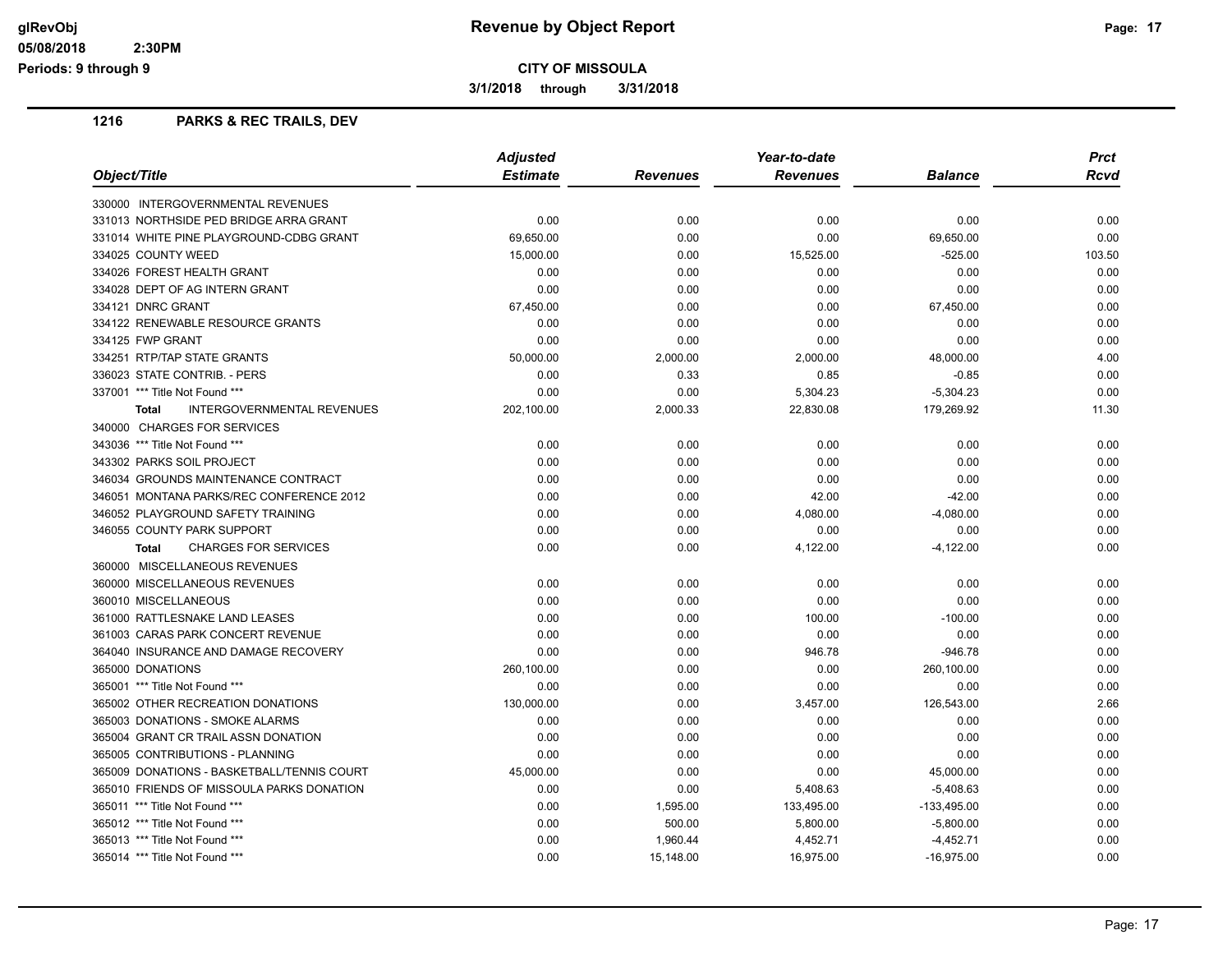**3/1/2018 through 3/31/2018**

|                                                    | <b>Adjusted</b> |                 | Year-to-date    |                | <b>Prct</b> |
|----------------------------------------------------|-----------------|-----------------|-----------------|----------------|-------------|
| Object/Title                                       | <b>Estimate</b> | <b>Revenues</b> | <b>Revenues</b> | <b>Balance</b> | Rcvd        |
| 365015 *** Title Not Found ***                     | 0.00            | 1,425.00        | 4,593.49        | $-4,593.49$    | 0.00        |
| 365016 *** Title Not Found ***                     | 0.00            | 229.96          | 354.96          | $-354.96$      | 0.00        |
| 365017 *** Title Not Found ***                     | 0.00            | 0.00            | 3.270.00        | $-3,270.00$    | 0.00        |
| 365018 *** Title Not Found ***                     | 0.00            | 0.00            | 13,678.00       | $-13,678.00$   | 0.00        |
| 365019 *** Title Not Found ***                     | 0.00            | 3,151.96        | 28,294.08       | $-28,294.08$   | 0.00        |
| 365020 OPEN SPACE DONATIONS                        | 0.00            | 0.00            | 0.00            | 0.00           | 0.00        |
| 365100 RECREATION OUTDOOR                          | 0.00            | 0.00            | 1,975.00        | $-1,975.00$    | 0.00        |
| 365101 RECREATION SCHOLARSHIP                      | 0.00            | $-2,515.75$     | $-959.03$       | 959.03         | 0.00        |
| 365102 RECREATION YOUTH & ADULT SPORTS             | 0.00            | 0.00            | 400.00          | $-400.00$      | 0.00        |
| 365103 URBAN FORESTRY PROGRAMS                     | 75,000.00       | 0.00            | 3,964.35        | 71,035.65      | 5.29        |
| 365109 CONSERVATION LANDS DONATIONS                | 0.00            | 0.00            | 0.00            | 0.00           | 0.00        |
| <b>MISCELLANEOUS REVENUES</b><br>Total             | 510,100.00      | 21,494.61       | 226,205.97      | 283,894.03     | 44.35       |
| 370000 INVESTMENTS & ROYALTY EARNINGS              |                 |                 |                 |                |             |
| 371010 INTEREST ON INVESTMENTS                     | 0.00            | 0.00            | 0.00            | 0.00           | 0.00        |
| 371020 GAIN/LOSS IN MARKET VALUE OF INVESTMENT     | 0.00            | 0.00            | 0.00            | 0.00           | 0.00        |
| <b>INVESTMENTS &amp; ROYALTY EARNINGS</b><br>Total | 0.00            | 0.00            | 0.00            | 0.00           | 0.00        |
| OTHER FINANCING SOURCES<br>380000                  |                 |                 |                 |                |             |
| 383000 OPERATING TRANSFERS                         | 10,000.00       | 0.00            | 0.00            | 10,000.00      | 0.00        |
| 383001 TRANS FR FLUSHING DISTRICT                  | 0.00            | 0.00            | 0.00            | 0.00           | 0.00        |
| 383026 TRANS FR CDBG                               | 0.00            | 0.00            | 0.00            | 0.00           | 0.00        |
| 383043 TRANSFERS FROM IMPACT FEES                  | 0.00            | 0.00            | 0.00            | 0.00           | 0.00        |
| OTHER FINANCING SOURCES<br><b>Total</b>            | 10,000.00       | 0.00            | 0.00            | 10,000.00      | 0.00        |
| PARKS & REC TRAILS. DEV<br><b>Total</b>            | 722,200.00      | 23,494.94       | 253,158.05      | 469,041.95     | 35.05       |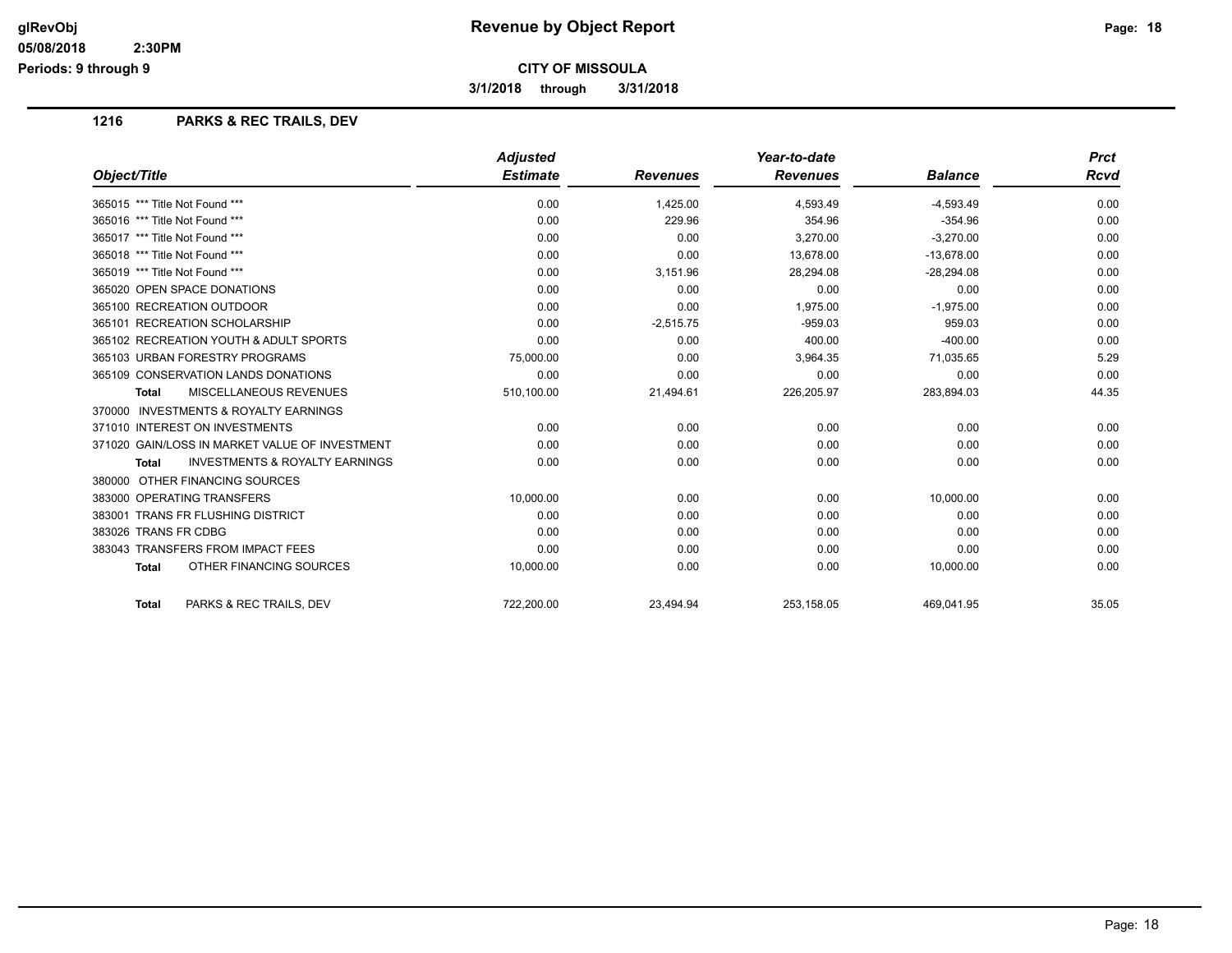**3/1/2018 through 3/31/2018**

#### **1217 PARKS CITY LIFE GYM LEASE**

**1217 PARKS CITY LIFE GYM LEASE**

|                                            | <b>Adjusted</b> |                 | Year-to-date    |                | <b>Prct</b> |
|--------------------------------------------|-----------------|-----------------|-----------------|----------------|-------------|
| Object/Title                               | <b>Estimate</b> | <b>Revenues</b> | <b>Revenues</b> | <b>Balance</b> | <b>Rcvd</b> |
| 330000 INTERGOVERNMENTAL REVENUES          |                 |                 |                 |                |             |
| 336023 STATE CONTRIB. - PERS               | 0.00            | 0.00            | 7.03            | $-7.03$        | 0.00        |
| <b>INTERGOVERNMENTAL REVENUES</b><br>Total | 0.00            | 0.00            | 7.03            | $-7.03$        | 0.00        |
| 340000 CHARGES FOR SERVICES                |                 |                 |                 |                |             |
| 346031 OUTDOOR RECREATION - ADULTS         | 2,000.00        | 1,413.00        | 25,251.25       | $-23,251.25$   | 1,262.56    |
| 346032 *** Title Not Found ***             | 22,000.00       | 275.00          | 645.00          | 21,355.00      | 2.93        |
| 346033 OUTDOOR RECREATION - YOUTH          | 17.000.00       | 0.00            | 0.00            | 17,000.00      | 0.00        |
| 346038 RECREATION CENTER FEES              | 500.00          | 0.00            | 0.00            | 500.00         | 0.00        |
| 346053 CITY LIFE PROGRAMS                  | 9,000.00        | 1,910.00        | 11,026.00       | $-2,026.00$    | 122.51      |
| <b>CHARGES FOR SERVICES</b><br>Total       | 50,500.00       | 3,598.00        | 36,922.25       | 13,577.75      | 73.11       |
| 360000 MISCELLANEOUS REVENUES              |                 |                 |                 |                |             |
| 365019 *** Title Not Found ***             | 0.00            | 0.00            | 0.00            | 0.00           | 0.00        |
| MISCELLANEOUS REVENUES<br>Total            | 0.00            | 0.00            | 0.00            | 0.00           | 0.00        |
| PARKS CITY LIFE GYM LEASE<br>Total         | 50,500.00       | 3,598.00        | 36,929.28       | 13,570.72      | 73.13       |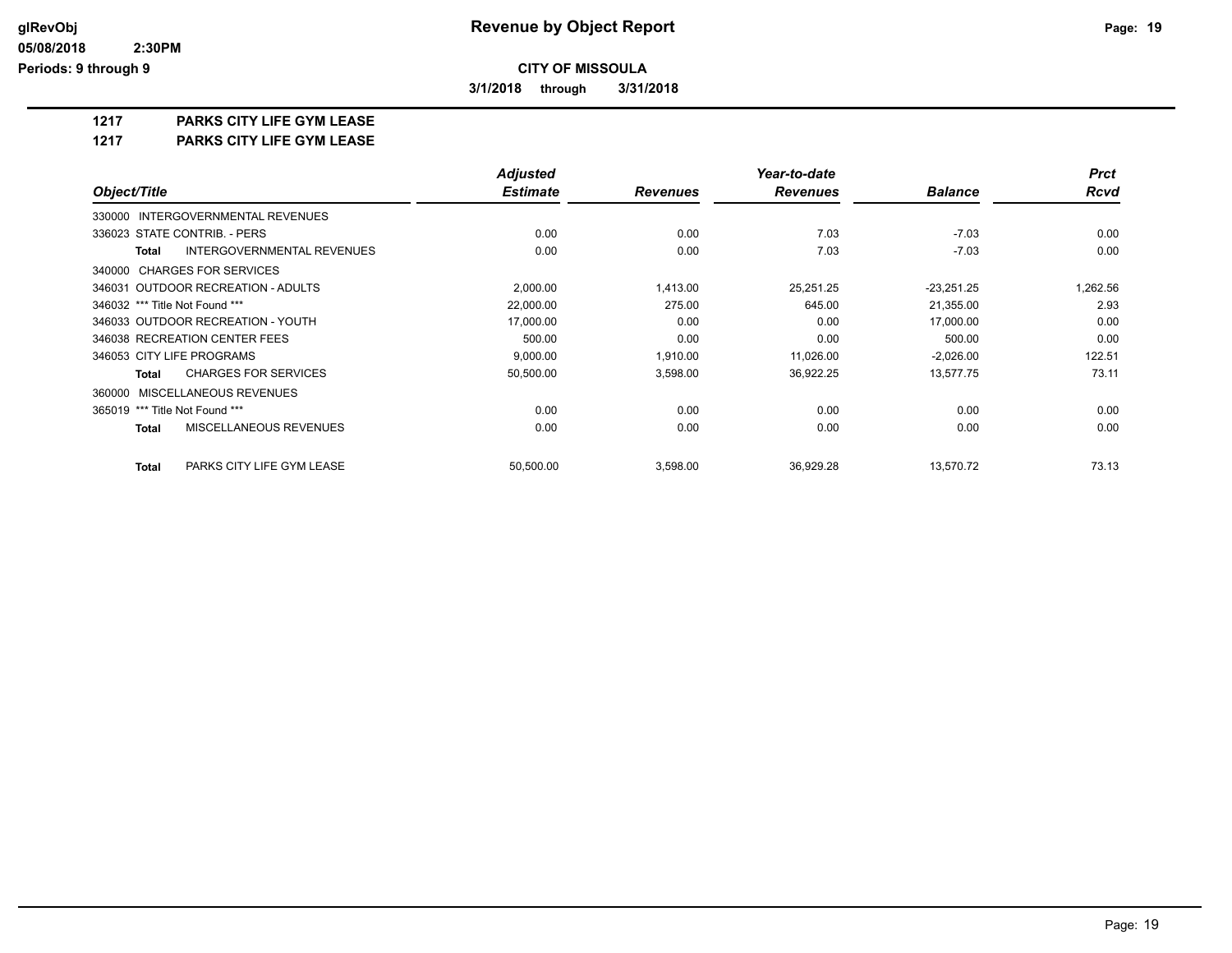**3/1/2018 through 3/31/2018**

## **1217 PARKS CITY LIFE GYM LEASE**

|                                               | <b>Adjusted</b> |                 | Year-to-date    |                | <b>Prct</b> |
|-----------------------------------------------|-----------------|-----------------|-----------------|----------------|-------------|
| Object/Title                                  | <b>Estimate</b> | <b>Revenues</b> | <b>Revenues</b> | <b>Balance</b> | <b>Rcvd</b> |
| 330000 INTERGOVERNMENTAL REVENUES             |                 |                 |                 |                |             |
| 336023 STATE CONTRIB. - PERS                  | 0.00            | 0.00            | 7.03            | $-7.03$        | 0.00        |
| INTERGOVERNMENTAL REVENUES<br><b>Total</b>    | 0.00            | 0.00            | 7.03            | $-7.03$        | 0.00        |
| 340000 CHARGES FOR SERVICES                   |                 |                 |                 |                |             |
| 346031 OUTDOOR RECREATION - ADULTS            | 2,000.00        | 1,413.00        | 25,251.25       | $-23,251.25$   | ,262.56     |
| 346032 *** Title Not Found ***                | 22,000.00       | 275.00          | 645.00          | 21,355.00      | 2.93        |
| 346033 OUTDOOR RECREATION - YOUTH             | 17,000.00       | 0.00            | 0.00            | 17,000.00      | 0.00        |
| 346038 RECREATION CENTER FEES                 | 500.00          | 0.00            | 0.00            | 500.00         | 0.00        |
| 346053 CITY LIFE PROGRAMS                     | 9,000.00        | 1,910.00        | 11,026.00       | $-2,026.00$    | 122.51      |
| <b>CHARGES FOR SERVICES</b><br><b>Total</b>   | 50,500.00       | 3,598.00        | 36,922.25       | 13,577.75      | 73.11       |
| 360000 MISCELLANEOUS REVENUES                 |                 |                 |                 |                |             |
| 365019 *** Title Not Found ***                | 0.00            | 0.00            | 0.00            | 0.00           | 0.00        |
| <b>MISCELLANEOUS REVENUES</b><br><b>Total</b> | 0.00            | 0.00            | 0.00            | 0.00           | 0.00        |
| PARKS CITY LIFE GYM LEASE<br><b>Total</b>     | 50,500.00       | 3,598.00        | 36,929.28       | 13.570.72      | 73.13       |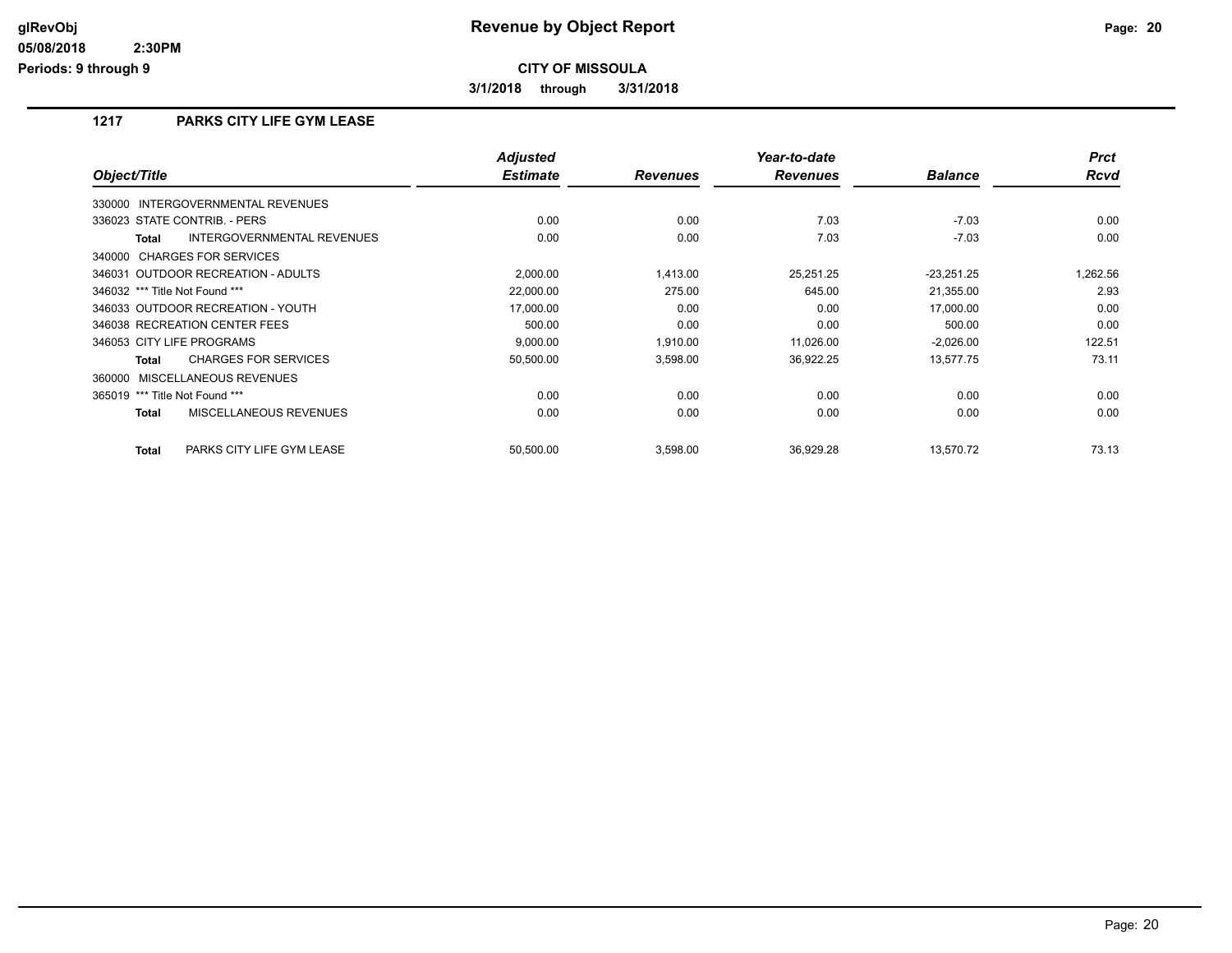**3/1/2018 through 3/31/2018**

**1218 ALL ABILITIES PLAYGROUND**

**1218 ALL ABILITIES PLAYGROUND**

|                                        | <b>Adjusted</b> |                 | Year-to-date    |                | <b>Prct</b> |
|----------------------------------------|-----------------|-----------------|-----------------|----------------|-------------|
| Object/Title                           | <b>Estimate</b> | <b>Revenues</b> | <b>Revenues</b> | <b>Balance</b> | <b>Rcvd</b> |
| 360000 MISCELLANEOUS REVENUES          |                 |                 |                 |                |             |
| 365019 *** Title Not Found ***         | 0.00            | 0.00            | 3,702.22        | $-3,702.22$    | 0.00        |
| MISCELLANEOUS REVENUES<br><b>Total</b> | 0.00            | 0.00            | 3,702.22        | $-3,702.22$    | 0.00        |
| 380000 OTHER FINANCING SOURCES         |                 |                 |                 |                |             |
| 383010 TRANS FR CIP                    | 0.00            | 0.00            | 0.00            | 0.00           | 0.00        |
| OTHER FINANCING SOURCES<br>Total       | 0.00            | 0.00            | 0.00            | 0.00           | 0.00        |
|                                        |                 |                 |                 |                |             |
| ALL ABILITIES PLAYGROUND<br>Total      | 0.00            | 0.00            | 3,702.22        | $-3.702.22$    | 0.00        |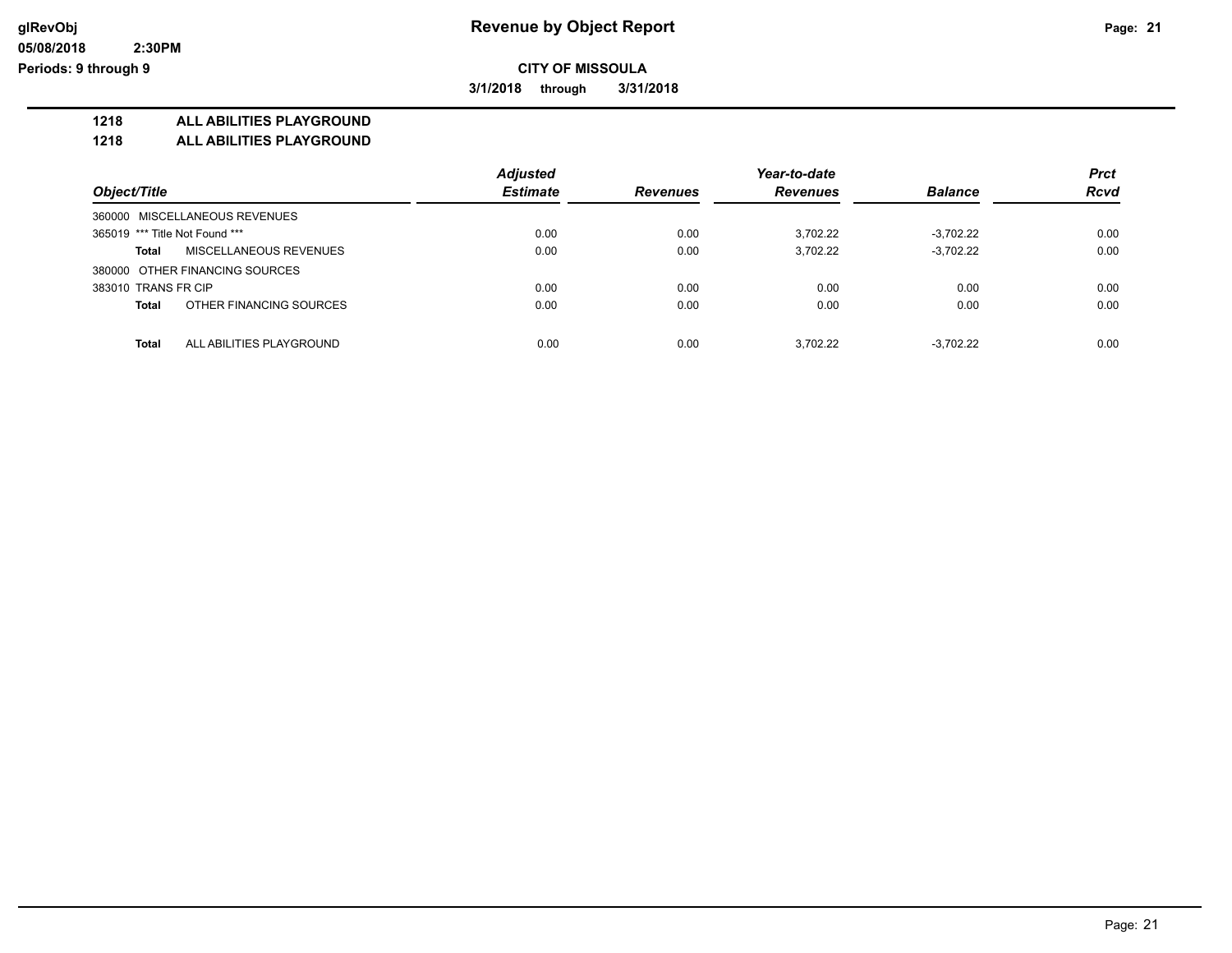**3/1/2018 through 3/31/2018**

#### **1218 ALL ABILITIES PLAYGROUND**

| Object/Title                            | <b>Adjusted</b><br><b>Estimate</b> | <b>Revenues</b> | Year-to-date<br><b>Revenues</b> | <b>Balance</b> | <b>Prct</b><br><b>Rcvd</b> |
|-----------------------------------------|------------------------------------|-----------------|---------------------------------|----------------|----------------------------|
| MISCELLANEOUS REVENUES<br>360000        |                                    |                 |                                 |                |                            |
| 365019 *** Title Not Found ***          | 0.00                               | 0.00            | 3.702.22                        | $-3.702.22$    | 0.00                       |
| <b>MISCELLANEOUS REVENUES</b><br>Total  | 0.00                               | 0.00            | 3,702.22                        | $-3.702.22$    | 0.00                       |
| 380000 OTHER FINANCING SOURCES          |                                    |                 |                                 |                |                            |
| 383010 TRANS FR CIP                     | 0.00                               | 0.00            | 0.00                            | 0.00           | 0.00                       |
| OTHER FINANCING SOURCES<br><b>Total</b> | 0.00                               | 0.00            | 0.00                            | 0.00           | 0.00                       |
|                                         |                                    |                 |                                 |                |                            |
| ALL ABILITIES PLAYGROUND<br>Total       | 0.00                               | 0.00            | 3.702.22                        | $-3.702.22$    | 0.00                       |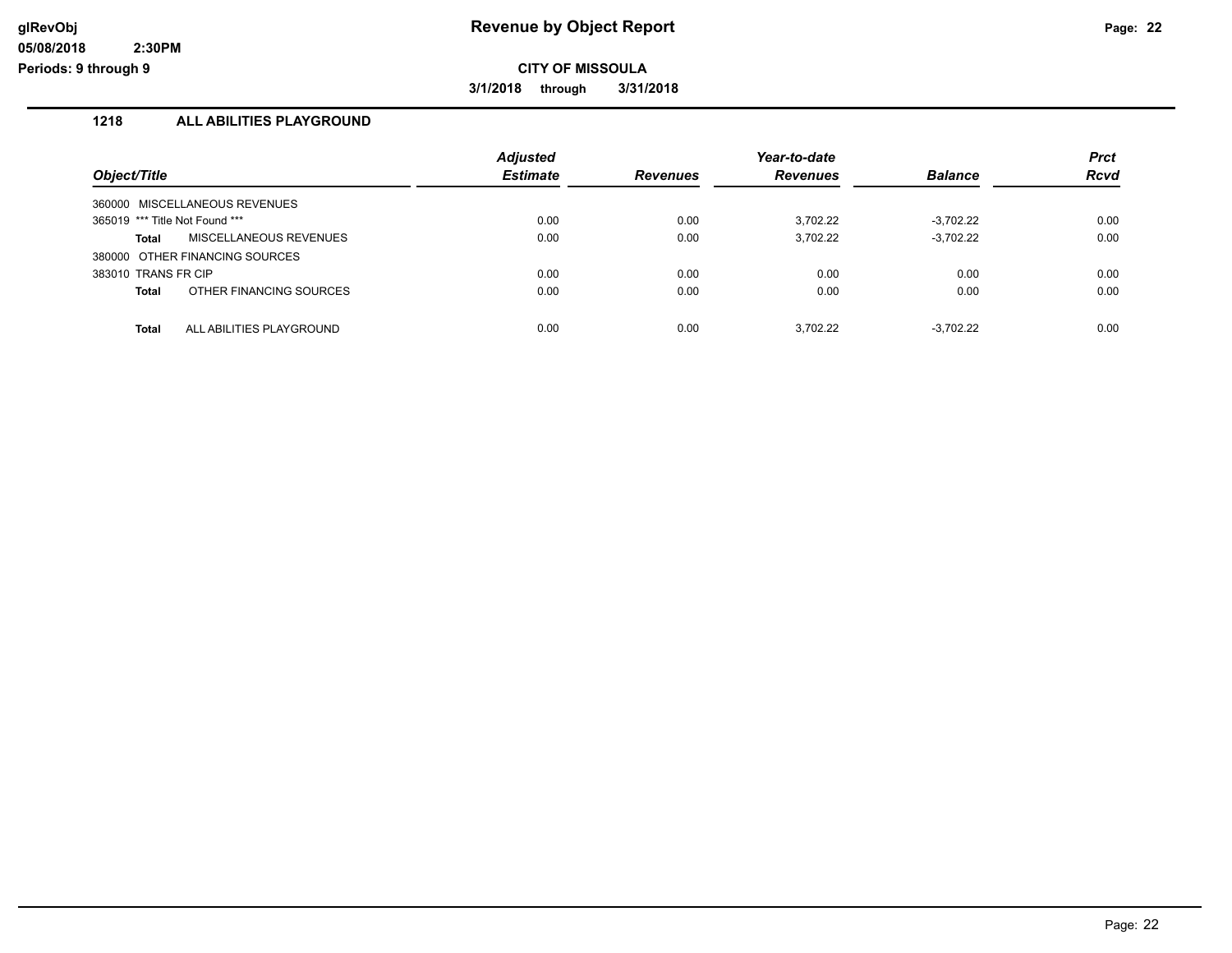**3/1/2018 through 3/31/2018**

#### **1219 FT MISSOULA REGIONAL PARK**

|                                                   | <b>Adjusted</b> |                 |                 | <b>Prct</b>    |             |
|---------------------------------------------------|-----------------|-----------------|-----------------|----------------|-------------|
| Object/Title                                      | <b>Estimate</b> | <b>Revenues</b> | <b>Revenues</b> | <b>Balance</b> | <b>Rcvd</b> |
| 330000 INTERGOVERNMENTAL REVENUES                 |                 |                 |                 |                |             |
| 330000 INTERGOVERNMENTAL REVENUES                 | 162,883.00      | 0.00            | 0.00            | 162,883.00     | 0.00        |
| 336023 STATE CONTRIB. - PERS                      | 0.00            | 11.26           | 170.61          | $-170.61$      | 0.00        |
| 337041 FMRP COUNTY MAINTENANCE AGREEMENT          | 0.00            | 0.00            | 0.00            | 0.00           | 0.00        |
| <b>INTERGOVERNMENTAL REVENUES</b><br><b>Total</b> | 162,883.00      | 11.26           | 170.61          | 162,712.39     | 0.10        |
| 340000 CHARGES FOR SERVICES                       |                 |                 |                 |                |             |
| 346031 OUTDOOR RECREATION - ADULTS                | 101,000.00      | 6,496.99        | 38,237.65       | 62,762.35      | 37.86       |
| 346033 OUTDOOR RECREATION - YOUTH                 | 34,000.00       | 1,920.49        | 25,871.81       | 8,128.19       | 76.09       |
| 346034 GROUNDS MAINTENANCE CONTRACT               | 0.00            | 0.00            | 48,368.00       | $-48,368.00$   | 0.00        |
| 346035 SPECIAL USE PERMITS                        | 0.00            | 0.00            | 0.00            | 0.00           | 0.00        |
| 346036 VENDOR CONCESSION FEES                     | 93,770.00       | 150.00          | 2,301.50        | 91,468.50      | 2.45        |
| 346037 PARK MERCHANDISE                           | 0.00            | 0.00            | 0.00            | 0.00           | 0.00        |
| 346039 VENDOR CONCESSIONS                         | 0.00            | 0.00            | 0.00            | 0.00           | 0.00        |
| 346050 COUNTY PLAYGROUND CONTRACT                 | 0.00            | 0.00            | 0.00            | 0.00           | 0.00        |
| 346061 RENTAL - COURT SPORTS                      | 0.00            | 0.00            | 0.00            | 0.00           | 0.00        |
| 346063 RENTAL - SHELTERS/ PAVILIONS/ PLAZAS       | 0.00            | 64.50           | 64.50           | $-64.50$       | 0.00        |
| 346065 RENTAL - DIAMOND FIELDS                    | 0.00            | 0.00            | 0.00            | 0.00           | 0.00        |
| 346066 RENTAL - RUGBY                             | 0.00            | 0.00            | 0.00            | 0.00           | 0.00        |
| 346067 RENTAL - SYNTHETIC FIELDS                  | 0.00            | 0.00            | 0.00            | 0.00           | 0.00        |
| 346068 RENTAL - MULTI-USE                         | 0.00            | 0.00            | 0.00            | 0.00           | 0.00        |
| 346069 RENTAL - MISCELLANEOUS                     | 0.00            | 10.00           | 10.00           | $-10.00$       | 0.00        |
| 346431 ENT - RENTAL - COURT SPORTS                | 0.00            | 45.50           | 45.50           | -45.50         | 0.00        |
| 346433 ENT-RENTAL - SHELTERS/ PAVILIONS/ PLAZAS   | 0.00            | 21.50           | 21.50           | $-21.50$       | 0.00        |
| 346531 ENT-RENTAL - MISCELLANEOUS                 | 0.00            | 0.00            | 0.00            | 0.00           | 0.00        |
| 346533 ENT-RENTAL - SYNTHETIC FIELDS              | 0.00            | 262.50          | 262.50          | $-262.50$      | 0.00        |
| 346631 ENT-RENTAL - DIAMOND FIELDS                | 0.00            | 0.00            | 0.00            | 0.00           | 0.00        |
| 346633 ENT-RENTAL - RUGBY                         | 0.00            | 0.00            | 0.00            | 0.00           | 0.00        |
| 346635 ENT-RENTAL - MULTI-USE                     | 0.00            | 109.51          | 140.31          | $-140.31$      | 0.00        |
| <b>CHARGES FOR SERVICES</b><br><b>Total</b>       | 228,770.00      | 9,080.99        | 115,323.27      | 113,446.73     | 50.41       |
| 360000 MISCELLANEOUS REVENUES                     |                 |                 |                 |                |             |
| 360010 MISCELLANEOUS                              | 0.00            | 0.00            | 0.00            | 0.00           | 0.00        |
| 365000 DONATIONS                                  | 0.00            | 0.00            | 153.00          | $-153.00$      | 0.00        |
| 365011 SPONSORSHIP - SPECIAL EVENTS               | 0.00            | 800.00          | 2,300.00        | $-2,300.00$    | 0.00        |
| 365013 SPONSORSHIP - RECREATION PROGRAMS          | 0.00            | 0.00            | 0.00            | 0.00           | 0.00        |
| 365015 LEAF A LEGACY - DONATIONS                  | 0.00            | 0.00            | 9,000.00        | $-9,000.00$    | 0.00        |
| 365019 MISC FMRP DONATIONS                        | 0.00            | 0.00            | 2,169.91        | $-2,169.91$    | 0.00        |
| 368060 PARKS CAPITAL CONTRIBUTIONS                | 0.00            | 0.00            | 0.00            | 0.00           | 0.00        |
| MISCELLANEOUS REVENUES<br>Total                   | 0.00            | 800.00          | 13,622.91       | $-13,622.91$   | 0.00        |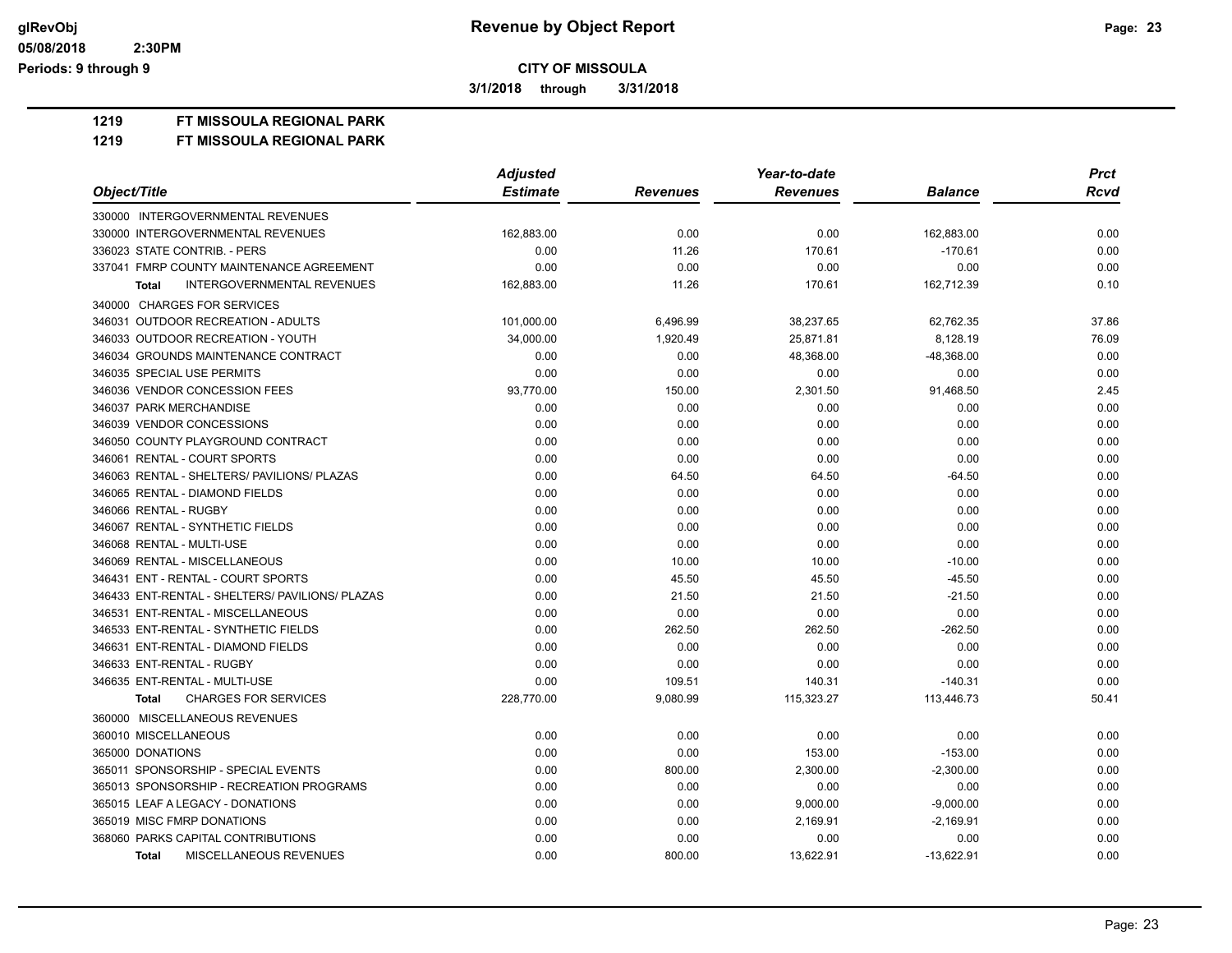**3/1/2018 through 3/31/2018**

## **1219 FT MISSOULA REGIONAL PARK**

|                                           | <b>Adjusted</b> |                 | Year-to-date    |                | <b>Prct</b> |
|-------------------------------------------|-----------------|-----------------|-----------------|----------------|-------------|
| Object/Title                              | <b>Estimate</b> | <b>Revenues</b> | <b>Revenues</b> | <b>Balance</b> | <b>Rcvd</b> |
| 380000 OTHER FINANCING SOURCES            |                 |                 |                 |                |             |
| 381010 BOND PROCEEDS                      | 53.064.00       | 0.00            | 0.00            | 53.064.00      | 0.00        |
| 383000 OPERATING TRANSFERS                | 320,695.00      | 0.00            | 172.166.00      | 148.529.00     | 53.69       |
| 383050 TRANSFER FROM IMPACT FEES          | 0.00            | 0.00            | 0.00            | 0.00           | 0.00        |
| OTHER FINANCING SOURCES<br><b>Total</b>   | 373,759.00      | 0.00            | 172.166.00      | 201.593.00     | 46.06       |
| FT MISSOULA REGIONAL PARK<br><b>Total</b> | 765.412.00      | 9.892.25        | 301.282.79      | 464.129.21     | 39.36       |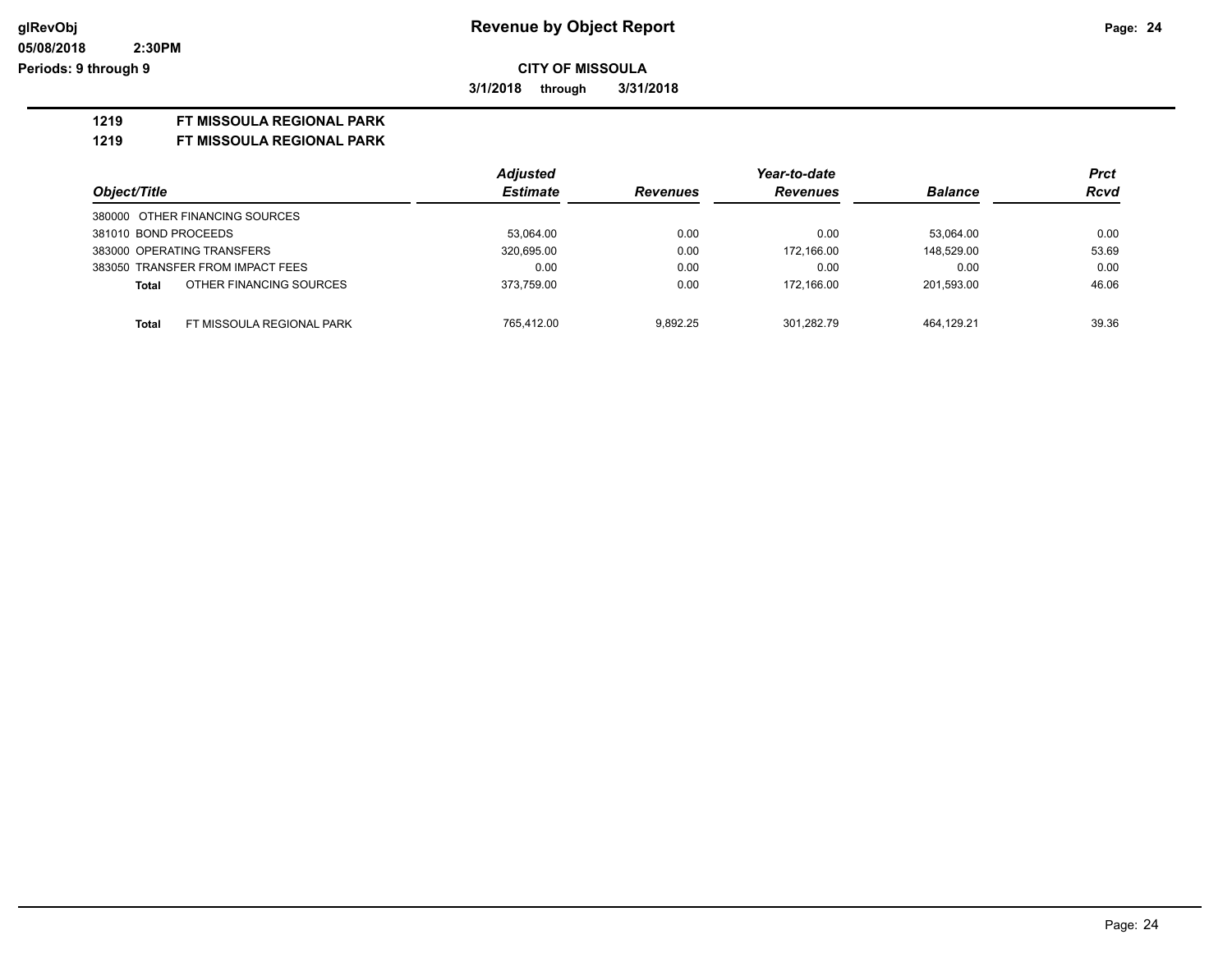**3/1/2018 through 3/31/2018**

|                                                   | <b>Adjusted</b> |                 | Year-to-date    |                | <b>Prct</b> |
|---------------------------------------------------|-----------------|-----------------|-----------------|----------------|-------------|
| Object/Title                                      | <b>Estimate</b> | <b>Revenues</b> | <b>Revenues</b> | <b>Balance</b> | Rcvd        |
| 330000 INTERGOVERNMENTAL REVENUES                 |                 |                 |                 |                |             |
| 330000 INTERGOVERNMENTAL REVENUES                 | 162,883.00      | 0.00            | 0.00            | 162,883.00     | 0.00        |
| 336023 STATE CONTRIB. - PERS                      | 0.00            | 11.26           | 170.61          | $-170.61$      | 0.00        |
| 337041 FMRP COUNTY MAINTENANCE AGREEMENT          | 0.00            | 0.00            | 0.00            | 0.00           | 0.00        |
| <b>INTERGOVERNMENTAL REVENUES</b><br><b>Total</b> | 162,883.00      | 11.26           | 170.61          | 162,712.39     | 0.10        |
| 340000 CHARGES FOR SERVICES                       |                 |                 |                 |                |             |
| 346031 OUTDOOR RECREATION - ADULTS                | 101,000.00      | 6,496.99        | 38,237.65       | 62,762.35      | 37.86       |
| 346033 OUTDOOR RECREATION - YOUTH                 | 34,000.00       | 1,920.49        | 25,871.81       | 8,128.19       | 76.09       |
| 346034 GROUNDS MAINTENANCE CONTRACT               | 0.00            | 0.00            | 48,368.00       | $-48,368.00$   | 0.00        |
| 346035 SPECIAL USE PERMITS                        | 0.00            | 0.00            | 0.00            | 0.00           | 0.00        |
| 346036 VENDOR CONCESSION FEES                     | 93,770.00       | 150.00          | 2,301.50        | 91,468.50      | 2.45        |
| 346037 PARK MERCHANDISE                           | 0.00            | 0.00            | 0.00            | 0.00           | 0.00        |
| 346039 VENDOR CONCESSIONS                         | 0.00            | 0.00            | 0.00            | 0.00           | 0.00        |
| 346050 COUNTY PLAYGROUND CONTRACT                 | 0.00            | 0.00            | 0.00            | 0.00           | 0.00        |
| 346061 RENTAL - COURT SPORTS                      | 0.00            | 0.00            | 0.00            | 0.00           | 0.00        |
| 346063 RENTAL - SHELTERS/ PAVILIONS/ PLAZAS       | 0.00            | 64.50           | 64.50           | $-64.50$       | 0.00        |
| 346065 RENTAL - DIAMOND FIELDS                    | 0.00            | 0.00            | 0.00            | 0.00           | 0.00        |
| 346066 RENTAL - RUGBY                             | 0.00            | 0.00            | 0.00            | 0.00           | 0.00        |
| 346067 RENTAL - SYNTHETIC FIELDS                  | 0.00            | 0.00            | 0.00            | 0.00           | 0.00        |
| 346068 RENTAL - MULTI-USE                         | 0.00            | 0.00            | 0.00            | 0.00           | 0.00        |
| 346069 RENTAL - MISCELLANEOUS                     | 0.00            | 10.00           | 10.00           | $-10.00$       | 0.00        |
| 346431 ENT - RENTAL - COURT SPORTS                | 0.00            | 45.50           | 45.50           | $-45.50$       | 0.00        |
| 346433 ENT-RENTAL - SHELTERS/ PAVILIONS/ PLAZAS   | 0.00            | 21.50           | 21.50           | $-21.50$       | 0.00        |
| 346531 ENT-RENTAL - MISCELLANEOUS                 | 0.00            | 0.00            | 0.00            | 0.00           | 0.00        |
| 346533 ENT-RENTAL - SYNTHETIC FIELDS              | 0.00            | 262.50          | 262.50          | $-262.50$      | 0.00        |
| 346631 ENT-RENTAL - DIAMOND FIELDS                | 0.00            | 0.00            | 0.00            | 0.00           | 0.00        |
| 346633 ENT-RENTAL - RUGBY                         | 0.00            | 0.00            | 0.00            | 0.00           | 0.00        |
| 346635 ENT-RENTAL - MULTI-USE                     | 0.00            | 109.51          | 140.31          | $-140.31$      | 0.00        |
| <b>CHARGES FOR SERVICES</b><br><b>Total</b>       | 228,770.00      | 9,080.99        | 115,323.27      | 113,446.73     | 50.41       |
| 360000 MISCELLANEOUS REVENUES                     |                 |                 |                 |                |             |
| 360010 MISCELLANEOUS                              | 0.00            | 0.00            | 0.00            | 0.00           | 0.00        |
| 365000 DONATIONS                                  | 0.00            | 0.00            | 153.00          | $-153.00$      | 0.00        |
| 365011 SPONSORSHIP - SPECIAL EVENTS               | 0.00            | 800.00          | 2,300.00        | $-2,300.00$    | 0.00        |
| 365013 SPONSORSHIP - RECREATION PROGRAMS          | 0.00            | 0.00            | 0.00            | 0.00           | 0.00        |
| 365015 LEAF A LEGACY - DONATIONS                  | 0.00            | 0.00            | 9,000.00        | $-9,000.00$    | 0.00        |
| 365019 MISC FMRP DONATIONS                        | 0.00            | 0.00            | 2,169.91        | $-2,169.91$    | 0.00        |
| 368060 PARKS CAPITAL CONTRIBUTIONS                | 0.00            | 0.00            | 0.00            | 0.00           | 0.00        |
| <b>MISCELLANEOUS REVENUES</b><br><b>Total</b>     | 0.00            | 800.00          | 13.622.91       | $-13,622.91$   | 0.00        |
| 380000 OTHER FINANCING SOURCES                    |                 |                 |                 |                |             |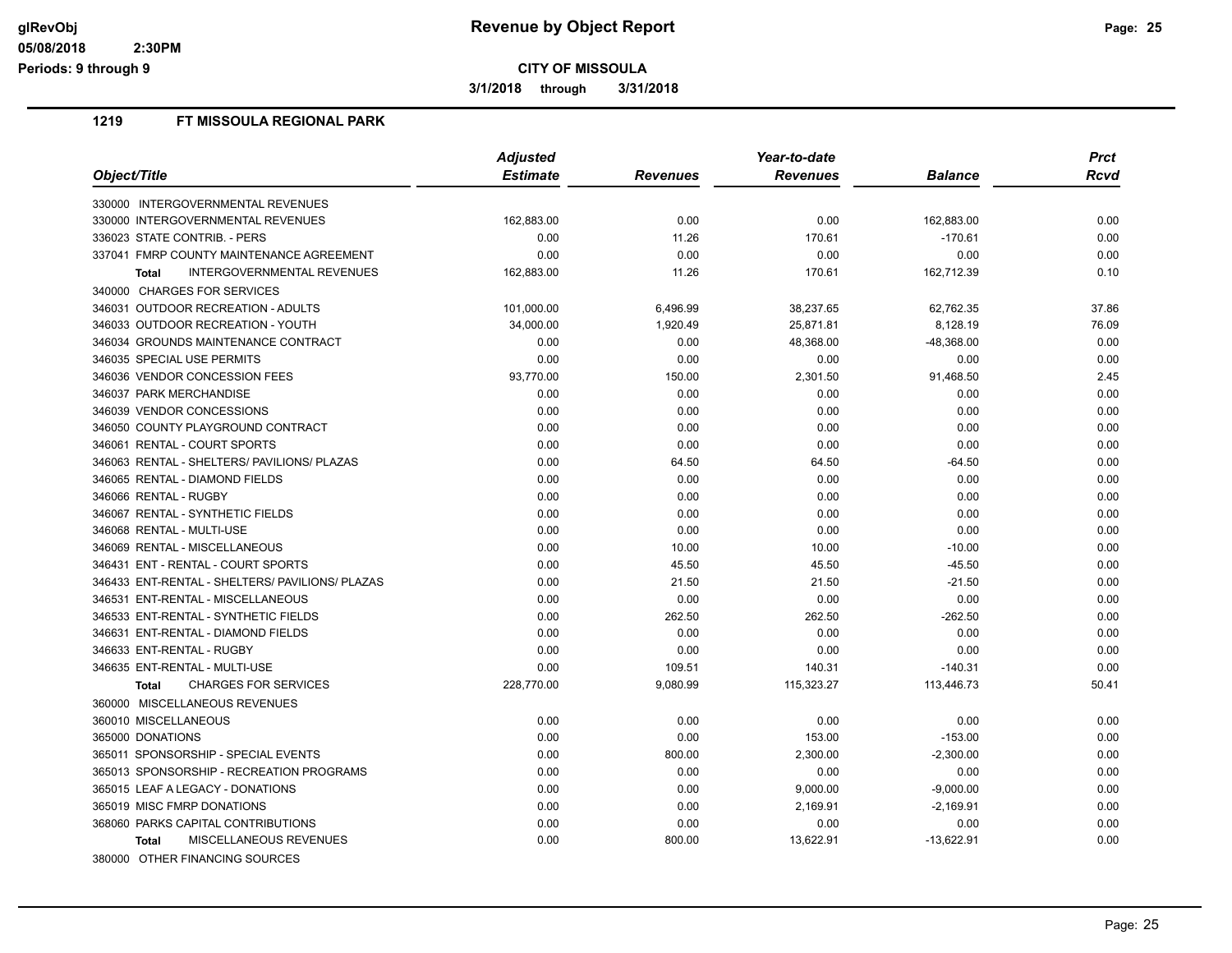**3/1/2018 through 3/31/2018**

| Object/Title                              | Adjusted<br><b>Estimate</b> | <b>Revenues</b> | Year-to-date<br><b>Revenues</b> | <b>Balance</b> | <b>Prct</b><br><b>Rcvd</b> |
|-------------------------------------------|-----------------------------|-----------------|---------------------------------|----------------|----------------------------|
| 381010 BOND PROCEEDS                      | 53.064.00                   | 0.00            | 0.00                            | 53.064.00      | 0.00                       |
| 383000 OPERATING TRANSFERS                | 320,695.00                  | 0.00            | 172.166.00                      | 148.529.00     | 53.69                      |
| 383050 TRANSFER FROM IMPACT FEES          | 0.00                        | 0.00            | 0.00                            | 0.00           | 0.00                       |
| OTHER FINANCING SOURCES<br><b>Total</b>   | 373.759.00                  | 0.00            | 172.166.00                      | 201.593.00     | 46.06                      |
| FT MISSOULA REGIONAL PARK<br><b>Total</b> | 765.412.00                  | 9.892.25        | 301.282.79                      | 464.129.21     | 39.36                      |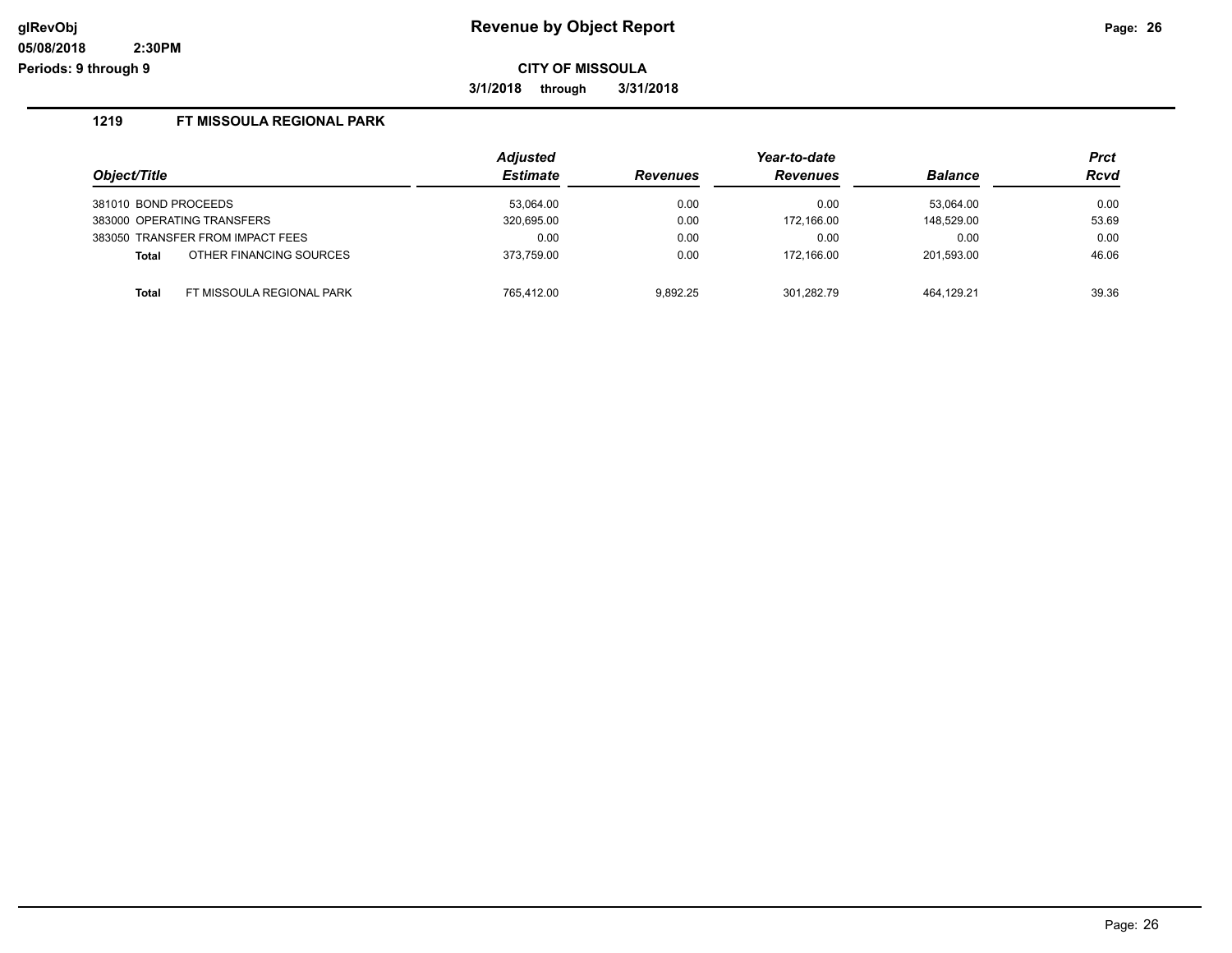**3/1/2018 through 3/31/2018**

**1221 FMRP - MAINTENANCE**

**1221 FMRP - MAINTENANCE**

|                                            | <b>Adjusted</b> |                 | Year-to-date    |                | <b>Prct</b> |
|--------------------------------------------|-----------------|-----------------|-----------------|----------------|-------------|
| Object/Title                               | <b>Estimate</b> | <b>Revenues</b> | <b>Revenues</b> | <b>Balance</b> | <b>Rcvd</b> |
| 330000 INTERGOVERNMENTAL REVENUES          |                 |                 |                 |                |             |
| 330000 INTERGOVERNMENTAL REVENUES          | 0.00            | 0.00            | 0.00            | 0.00           | 0.00        |
| 336023 STATE CONTRIB. - PERS               | 0.00            | 0.00            | 0.00            | 0.00           | 0.00        |
| 337041 *** Title Not Found ***             | 0.00            | 0.00            | 0.00            | 0.00           | 0.00        |
| <b>INTERGOVERNMENTAL REVENUES</b><br>Total | 0.00            | 0.00            | 0.00            | 0.00           | 0.00        |
| 360000 MISCELLANEOUS REVENUES              |                 |                 |                 |                |             |
| 360010 MISCELLANEOUS                       | 0.00            | 0.00            | 0.00            | 0.00           | 0.00        |
| 365000 DONATIONS                           | 0.00            | 0.00            | 0.00            | 0.00           | 0.00        |
| 368060 PARKS CAPITAL CONTRIBUTIONS         | 0.00            | 0.00            | 0.00            | 0.00           | 0.00        |
| MISCELLANEOUS REVENUES<br>Total            | 0.00            | 0.00            | 0.00            | 0.00           | 0.00        |
| 380000 OTHER FINANCING SOURCES             |                 |                 |                 |                |             |
| 381010 BOND PROCEEDS                       | 0.00            | 0.00            | 0.00            | 0.00           | 0.00        |
| 383000 OPERATING TRANSFERS                 | 0.00            | 0.00            | 0.00            | 0.00           | 0.00        |
| 383050 TRANSFER FROM IMPACT FEES           | 0.00            | 0.00            | 0.00            | 0.00           | 0.00        |
| OTHER FINANCING SOURCES<br><b>Total</b>    | 0.00            | 0.00            | 0.00            | 0.00           | 0.00        |
| <b>FMRP - MAINTENANCE</b><br>Total         | 0.00            | 0.00            | 0.00            | 0.00           | 0.00        |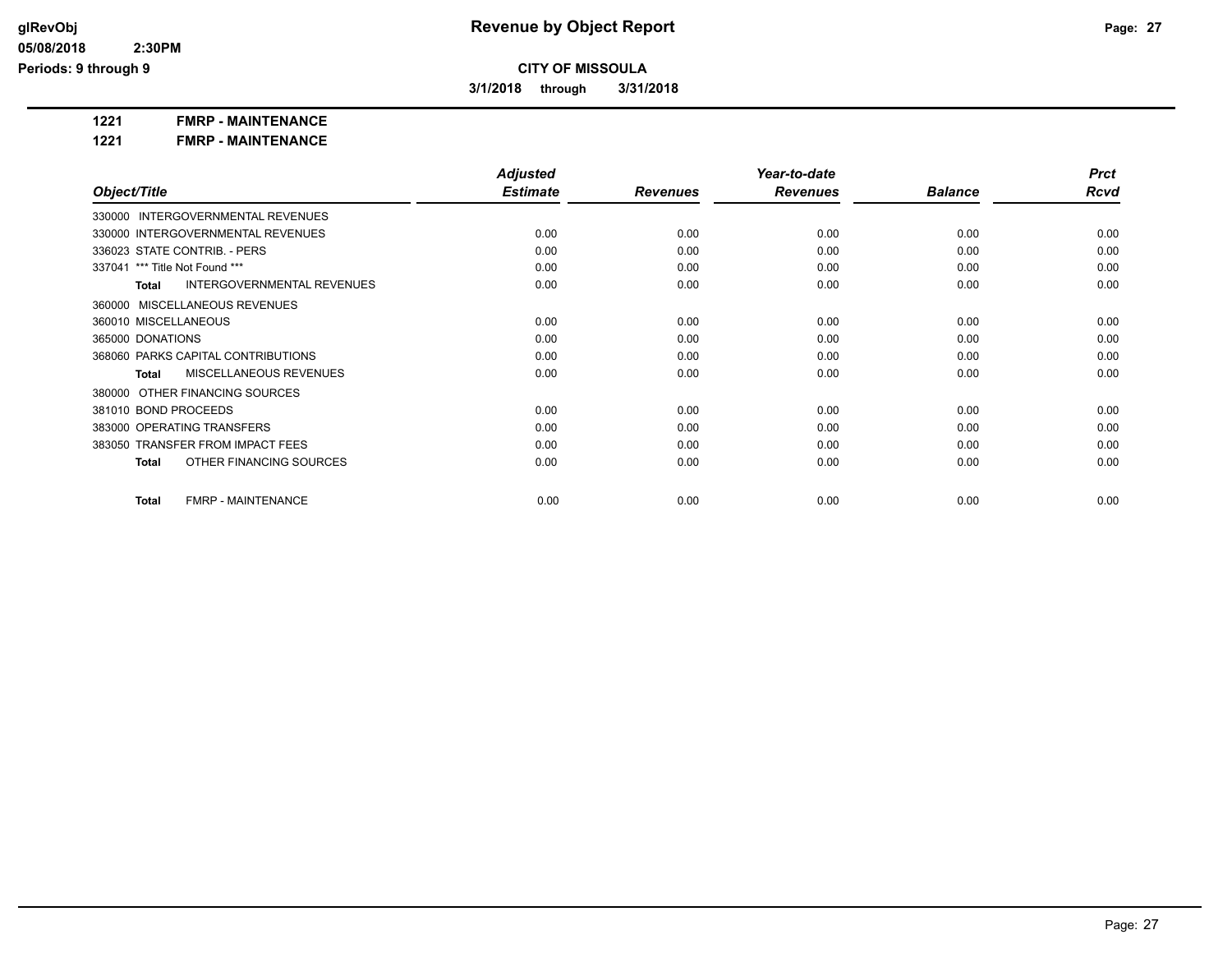**3/1/2018 through 3/31/2018**

#### **1221 FMRP - MAINTENANCE**

|                                            | <b>Adjusted</b> |                 | Year-to-date    |                | <b>Prct</b> |
|--------------------------------------------|-----------------|-----------------|-----------------|----------------|-------------|
| Object/Title                               | <b>Estimate</b> | <b>Revenues</b> | <b>Revenues</b> | <b>Balance</b> | Rcvd        |
| 330000 INTERGOVERNMENTAL REVENUES          |                 |                 |                 |                |             |
| 330000 INTERGOVERNMENTAL REVENUES          | 0.00            | 0.00            | 0.00            | 0.00           | 0.00        |
| 336023 STATE CONTRIB. - PERS               | 0.00            | 0.00            | 0.00            | 0.00           | 0.00        |
| 337041 *** Title Not Found ***             | 0.00            | 0.00            | 0.00            | 0.00           | 0.00        |
| <b>INTERGOVERNMENTAL REVENUES</b><br>Total | 0.00            | 0.00            | 0.00            | 0.00           | 0.00        |
| 360000 MISCELLANEOUS REVENUES              |                 |                 |                 |                |             |
| 360010 MISCELLANEOUS                       | 0.00            | 0.00            | 0.00            | 0.00           | 0.00        |
| 365000 DONATIONS                           | 0.00            | 0.00            | 0.00            | 0.00           | 0.00        |
| 368060 PARKS CAPITAL CONTRIBUTIONS         | 0.00            | 0.00            | 0.00            | 0.00           | 0.00        |
| MISCELLANEOUS REVENUES<br>Total            | 0.00            | 0.00            | 0.00            | 0.00           | 0.00        |
| 380000 OTHER FINANCING SOURCES             |                 |                 |                 |                |             |
| 381010 BOND PROCEEDS                       | 0.00            | 0.00            | 0.00            | 0.00           | 0.00        |
| 383000 OPERATING TRANSFERS                 | 0.00            | 0.00            | 0.00            | 0.00           | 0.00        |
| 383050 TRANSFER FROM IMPACT FEES           | 0.00            | 0.00            | 0.00            | 0.00           | 0.00        |
| OTHER FINANCING SOURCES<br><b>Total</b>    | 0.00            | 0.00            | 0.00            | 0.00           | 0.00        |
| <b>FMRP - MAINTENANCE</b><br>Total         | 0.00            | 0.00            | 0.00            | 0.00           | 0.00        |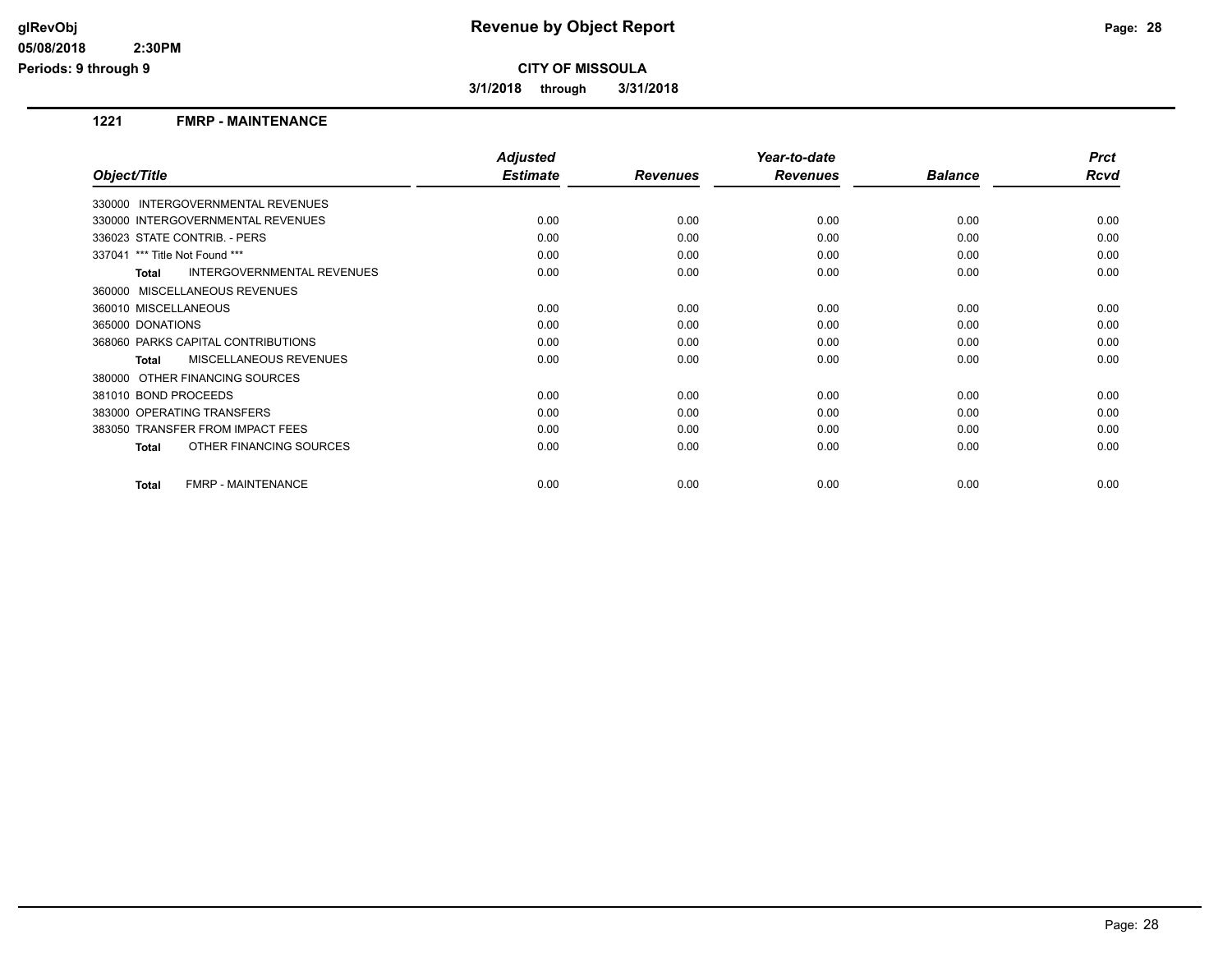**3/1/2018 through 3/31/2018**

# **1241 CEMETERY CREMAIN WALL FUND**

### **1241 CEMETERY CREMAIN WALL FUND**

|                             |                                         | <b>Adjusted</b> |                 | Year-to-date    |                | Prct        |
|-----------------------------|-----------------------------------------|-----------------|-----------------|-----------------|----------------|-------------|
| Object/Title                |                                         | <b>Estimate</b> | <b>Revenues</b> | <b>Revenues</b> | <b>Balance</b> | <b>Rcvd</b> |
| 340000 CHARGES FOR SERVICES |                                         |                 |                 |                 |                |             |
|                             | 343310 SALE OF NICHE NAMEPLATES & VASES | 0.00            | 0.00            | 20.500.00       | $-20.500.00$   | 0.00        |
| 343322 FLOWER CARE          |                                         | 10.000.00       | 0.00            | 0.00            | 10.000.00      | 0.00        |
| Total                       | <b>CHARGES FOR SERVICES</b>             | 10.000.00       | 0.00            | 20.500.00       | $-10.500.00$   | 205.00      |
|                             |                                         |                 |                 |                 |                |             |
| Total                       | CEMETERY CREMAIN WALL FUND              | 10.000.00       | 0.00            | 20.500.00       | $-10.500.00$   | 205.00      |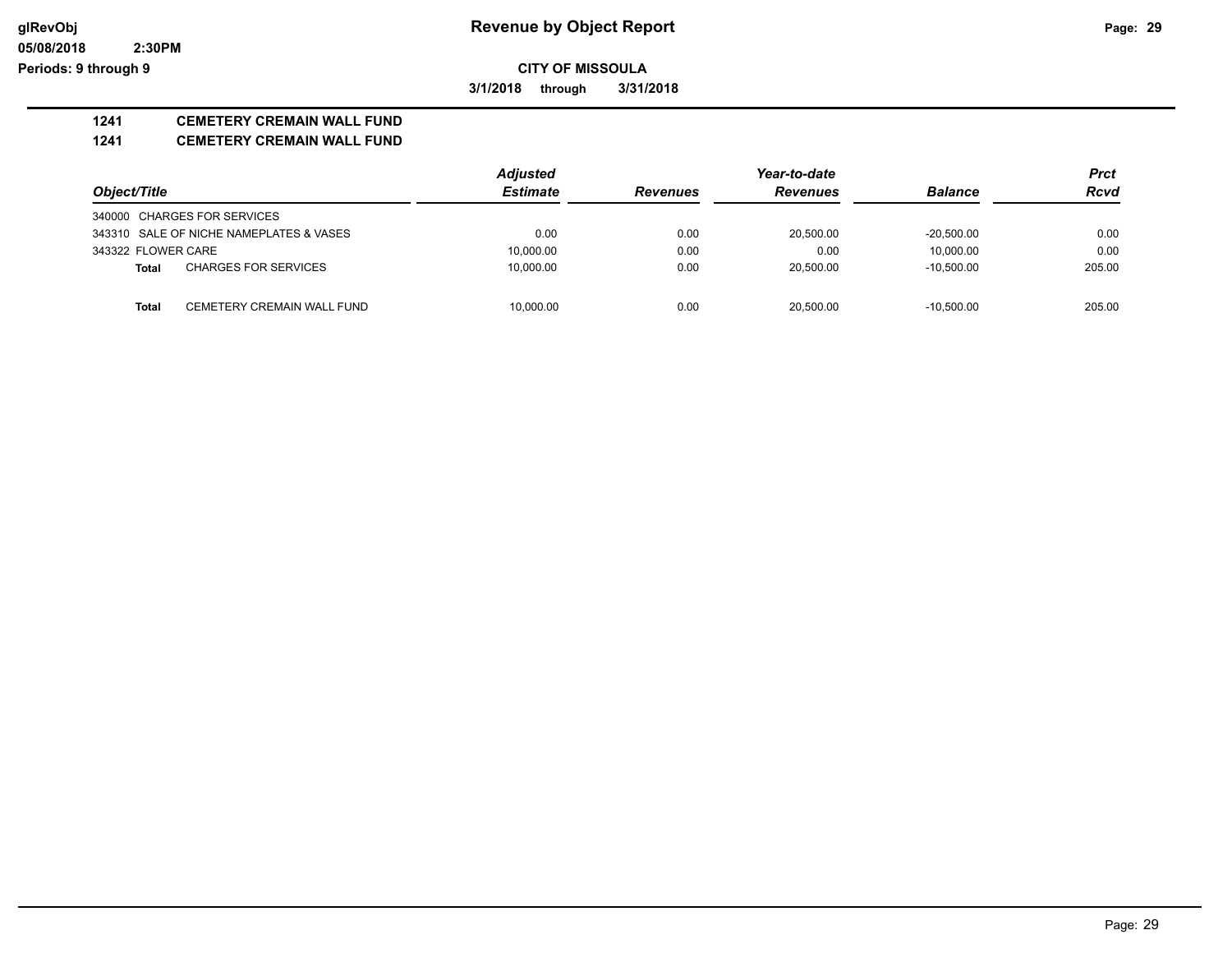**3/1/2018 through 3/31/2018**

#### **1241 CEMETERY CREMAIN WALL FUND**

| Object/Title       |                                         | <b>Adjusted</b><br><b>Estimate</b> | <b>Revenues</b> | Year-to-date<br><b>Revenues</b> | <b>Balance</b> | <b>Prct</b><br><b>Rcvd</b> |
|--------------------|-----------------------------------------|------------------------------------|-----------------|---------------------------------|----------------|----------------------------|
|                    | 340000 CHARGES FOR SERVICES             |                                    |                 |                                 |                |                            |
|                    | 343310 SALE OF NICHE NAMEPLATES & VASES | 0.00                               | 0.00            | 20.500.00                       | $-20.500.00$   | 0.00                       |
| 343322 FLOWER CARE |                                         | 10.000.00                          | 0.00            | 0.00                            | 10.000.00      | 0.00                       |
| <b>Total</b>       | <b>CHARGES FOR SERVICES</b>             | 10.000.00                          | 0.00            | 20.500.00                       | $-10.500.00$   | 205.00                     |
|                    |                                         |                                    |                 |                                 |                |                            |
| <b>Total</b>       | CEMETERY CREMAIN WALL FUND              | 10.000.00                          | 0.00            | 20.500.00                       | $-10.500.00$   | 205.00                     |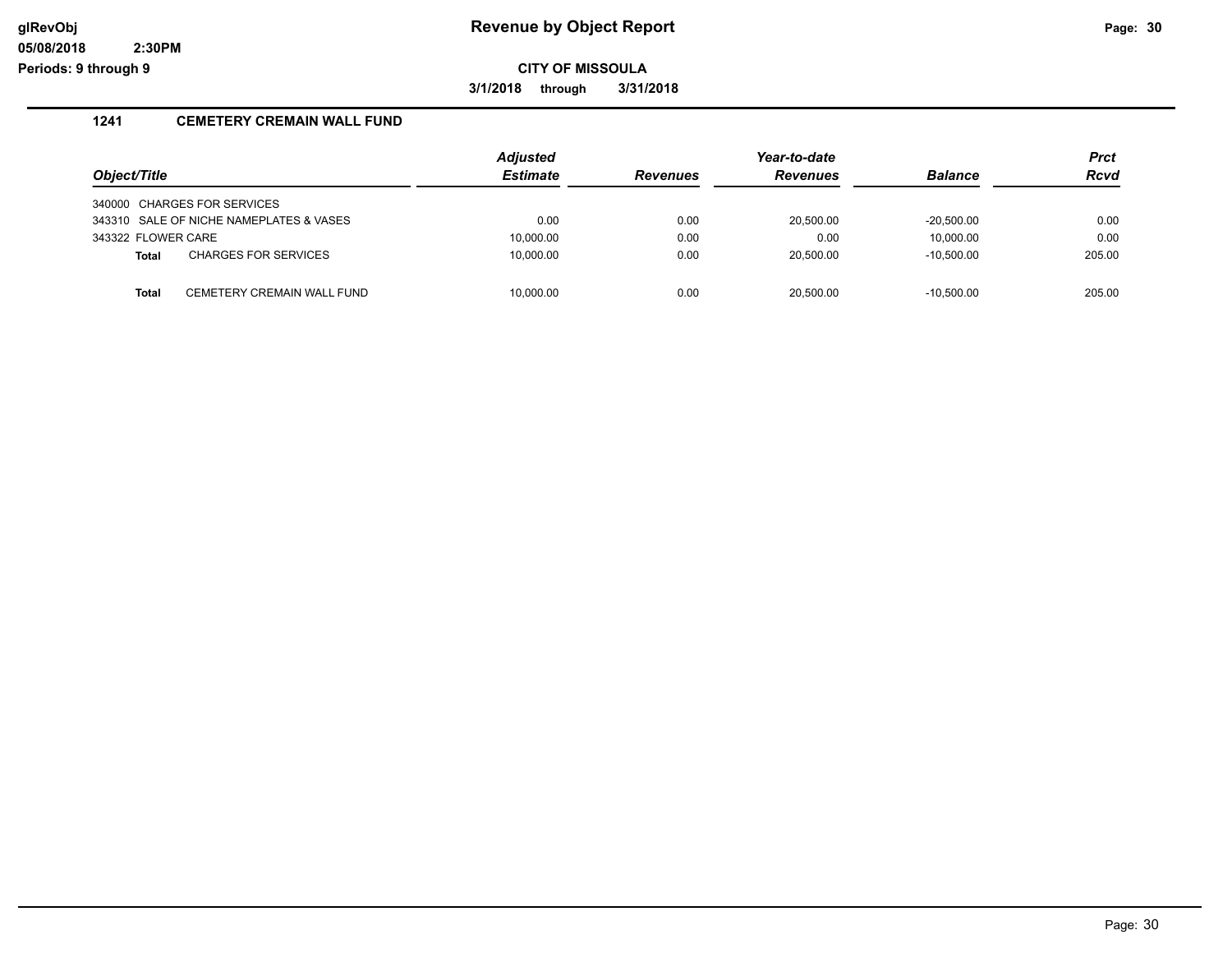**3/1/2018 through 3/31/2018**

# **1242 CEMETERY CAPITAL RESERVE FUND**

**1242 CEMETERY CAPITAL RESERVE FUND**

|                                               | <b>Adjusted</b> |                 | Year-to-date    |                | <b>Prct</b> |
|-----------------------------------------------|-----------------|-----------------|-----------------|----------------|-------------|
| Object/Title                                  | <b>Estimate</b> | <b>Revenues</b> | <b>Revenues</b> | <b>Balance</b> | <b>Rcvd</b> |
| 340000 CHARGES FOR SERVICES                   |                 |                 |                 |                |             |
| 343320 SALE OF GRAVES                         | 14,230.00       | 0.00            | 7,300.00        | 6,930.00       | 51.30       |
| 343321 FOUNDATIONS                            | 3.560.00        | 326.00          | 3.291.00        | 269.00         | 92.44       |
| 343322 FLOWER CARE                            | 4,150.00        | 1,690.00        | 1,690.00        | 2,460.00       | 40.72       |
| 343323 LINER/POLYVAULTS/ACCESS FEES           | 12,530.00       | 100.00          | 3,625.00        | 8,905.00       | 28.93       |
| 343324 OTHER CEMETERY FEES                    | 1,920.00        | 150.00          | 1,350.00        | 570.00         | 70.31       |
| 343325 2ND INTERMENT RIGHT                    | 3,840.00        | 200.00          | 1,200.00        | 2,640.00       | 31.25       |
| 343327 MONUMENT MAINTENANCE                   | 0.00            | 25.00           | 25.00           | $-25.00$       | 0.00        |
| 343340 OPENINGS/ CLOSINGS/ DISINTERMENTS      | 14,770.00       | 175.00          | 5,512.50        | 9,257.50       | 37.32       |
| 343341 CEMETERY MONUMENT PERMIT FEE           | 0.00            | 150.00          | 350.00          | $-350.00$      | 0.00        |
| 343343 CEMETERY OVERTIME SERVICES FEE         | 0.00            | 0.00            | 0.00            | 0.00           | 0.00        |
| 343350 MISCELLANEOUS FEES                     | 0.00            | 0.00            | 42.50           | $-42.50$       | 0.00        |
| <b>CHARGES FOR SERVICES</b><br>Total          | 55,000.00       | 2,816.00        | 24,386.00       | 30,614.00      | 44.34       |
| CEMETERY CAPITAL RESERVE FUND<br><b>Total</b> | 55,000.00       | 2.816.00        | 24.386.00       | 30.614.00      | 44.34       |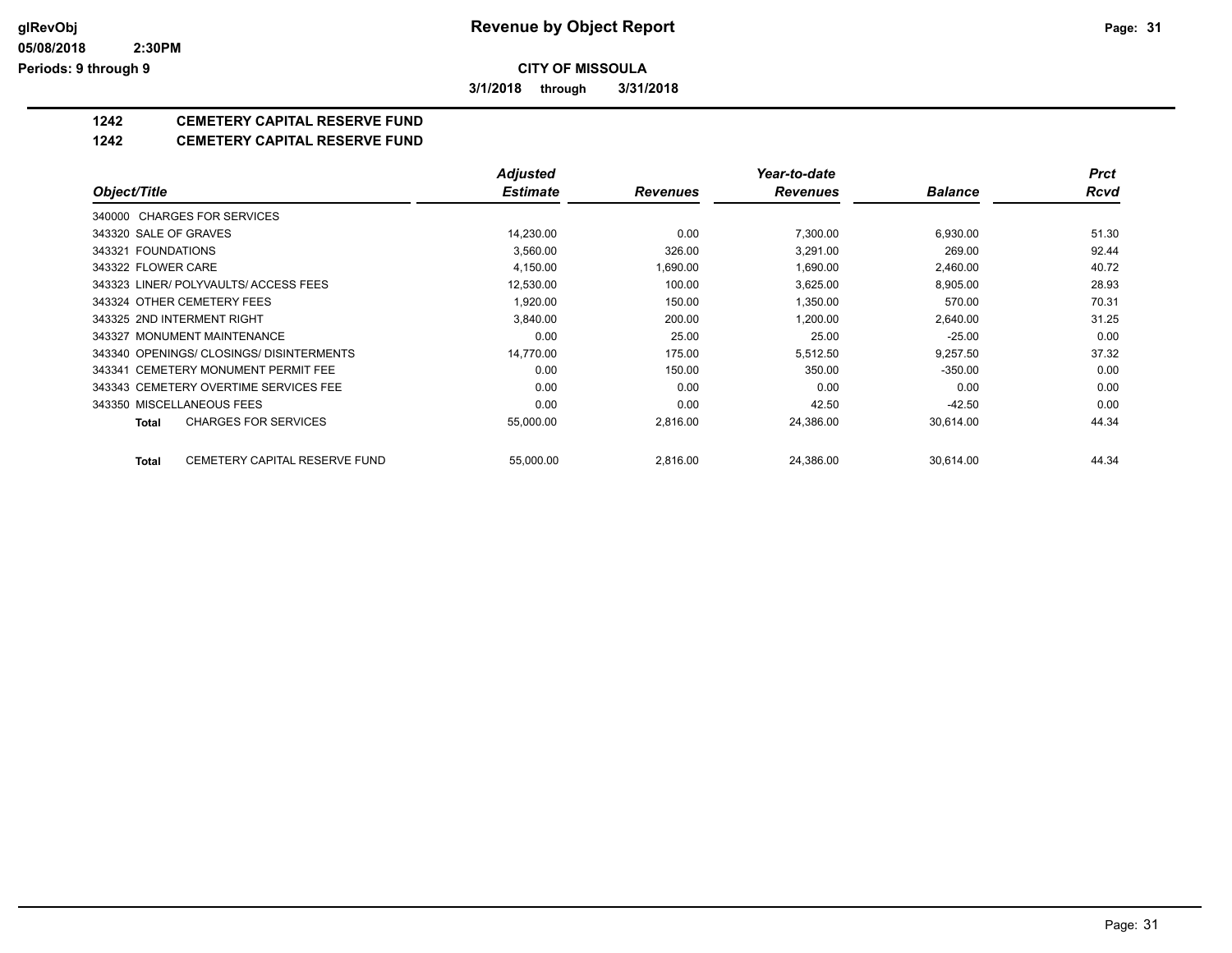**3/1/2018 through 3/31/2018**

### **1242 CEMETERY CAPITAL RESERVE FUND**

|                                          | <b>Adjusted</b> |                 | Year-to-date    |                | <b>Prct</b> |
|------------------------------------------|-----------------|-----------------|-----------------|----------------|-------------|
| Object/Title                             | <b>Estimate</b> | <b>Revenues</b> | <b>Revenues</b> | <b>Balance</b> | <b>Rcvd</b> |
| 340000 CHARGES FOR SERVICES              |                 |                 |                 |                |             |
| 343320 SALE OF GRAVES                    | 14,230.00       | 0.00            | 7,300.00        | 6,930.00       | 51.30       |
| 343321 FOUNDATIONS                       | 3,560.00        | 326.00          | 3,291.00        | 269.00         | 92.44       |
| 343322 FLOWER CARE                       | 4,150.00        | 1,690.00        | 1,690.00        | 2,460.00       | 40.72       |
| 343323 LINER/POLYVAULTS/ACCESS FEES      | 12,530.00       | 100.00          | 3,625.00        | 8,905.00       | 28.93       |
| 343324 OTHER CEMETERY FEES               | 1.920.00        | 150.00          | 1,350.00        | 570.00         | 70.31       |
| 343325 2ND INTERMENT RIGHT               | 3,840.00        | 200.00          | 1,200.00        | 2,640.00       | 31.25       |
| 343327 MONUMENT MAINTENANCE              | 0.00            | 25.00           | 25.00           | $-25.00$       | 0.00        |
| 343340 OPENINGS/ CLOSINGS/ DISINTERMENTS | 14,770.00       | 175.00          | 5,512.50        | 9,257.50       | 37.32       |
| 343341 CEMETERY MONUMENT PERMIT FEE      | 0.00            | 150.00          | 350.00          | $-350.00$      | 0.00        |
| 343343 CEMETERY OVERTIME SERVICES FEE    | 0.00            | 0.00            | 0.00            | 0.00           | 0.00        |
| 343350 MISCELLANEOUS FEES                | 0.00            | 0.00            | 42.50           | $-42.50$       | 0.00        |
| <b>CHARGES FOR SERVICES</b><br>Total     | 55,000.00       | 2.816.00        | 24,386.00       | 30,614.00      | 44.34       |
| CEMETERY CAPITAL RESERVE FUND<br>Total   | 55,000.00       | 2,816.00        | 24.386.00       | 30,614.00      | 44.34       |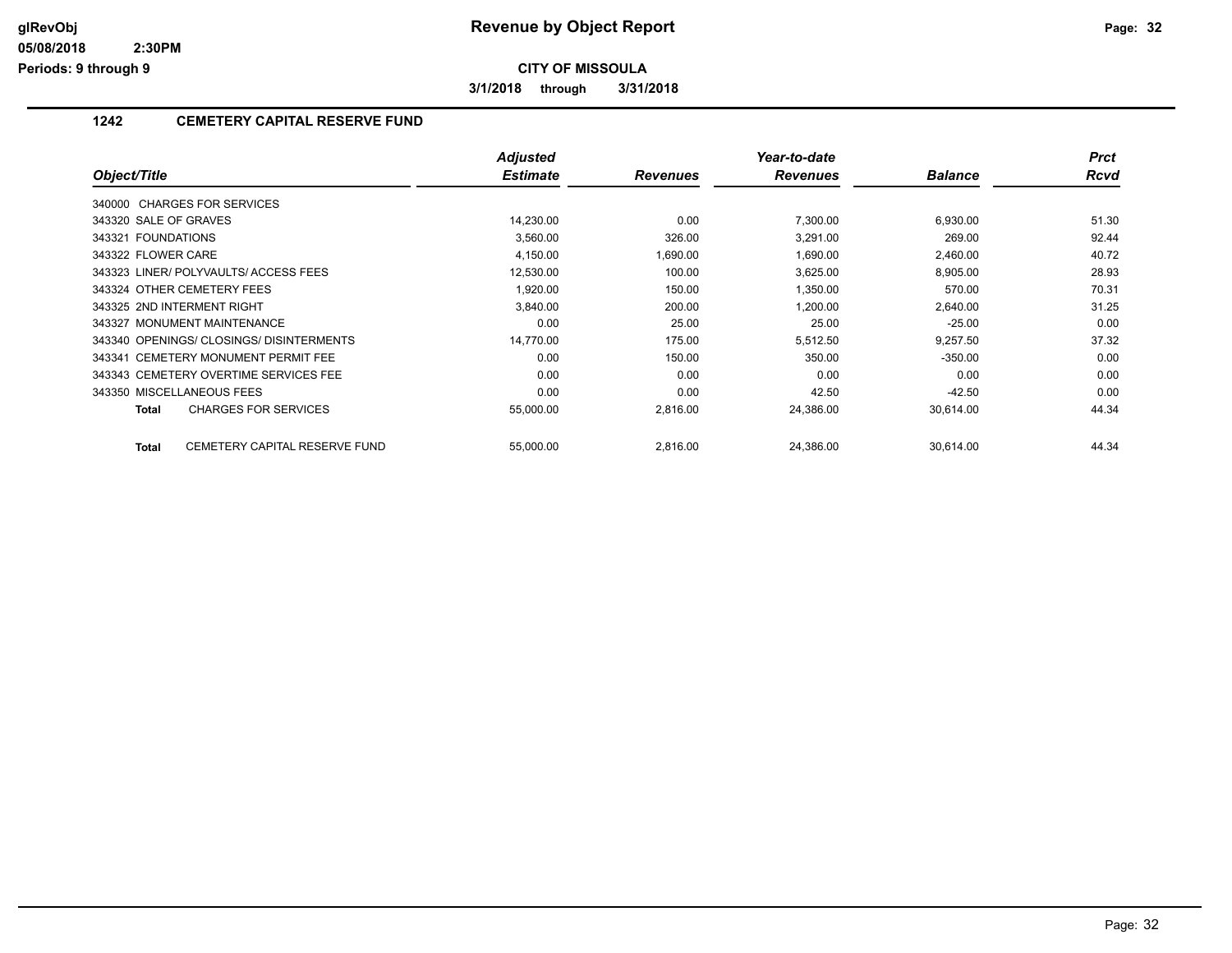**3/1/2018 through 3/31/2018**

## **1243 CEMETERY MEMORIAL FUND**

**1243 CEMETERY MEMORIAL FUND**

|                      |                               | <b>Adjusted</b> | Year-to-date    |                 |                | Prct   |
|----------------------|-------------------------------|-----------------|-----------------|-----------------|----------------|--------|
| Object/Title         |                               | <b>Estimate</b> | <b>Revenues</b> | <b>Revenues</b> | <b>Balance</b> | Rcvd   |
|                      | 360000 MISCELLANEOUS REVENUES |                 |                 |                 |                |        |
| 360010 MISCELLANEOUS |                               | 0.00            | 0.00            | 0.00            | 0.00           | 0.00   |
| 365000 DONATIONS     |                               | 1.500.00        | 0.00            | 2.090.50        | $-590.50$      | 139.37 |
| <b>Total</b>         | MISCELLANEOUS REVENUES        | 1.500.00        | 0.00            | 2,090.50        | $-590.50$      | 139.37 |
| <b>Total</b>         | CEMETERY MEMORIAL FUND        | 1.500.00        | 0.00            | 2,090.50        | $-590.50$      | 139.37 |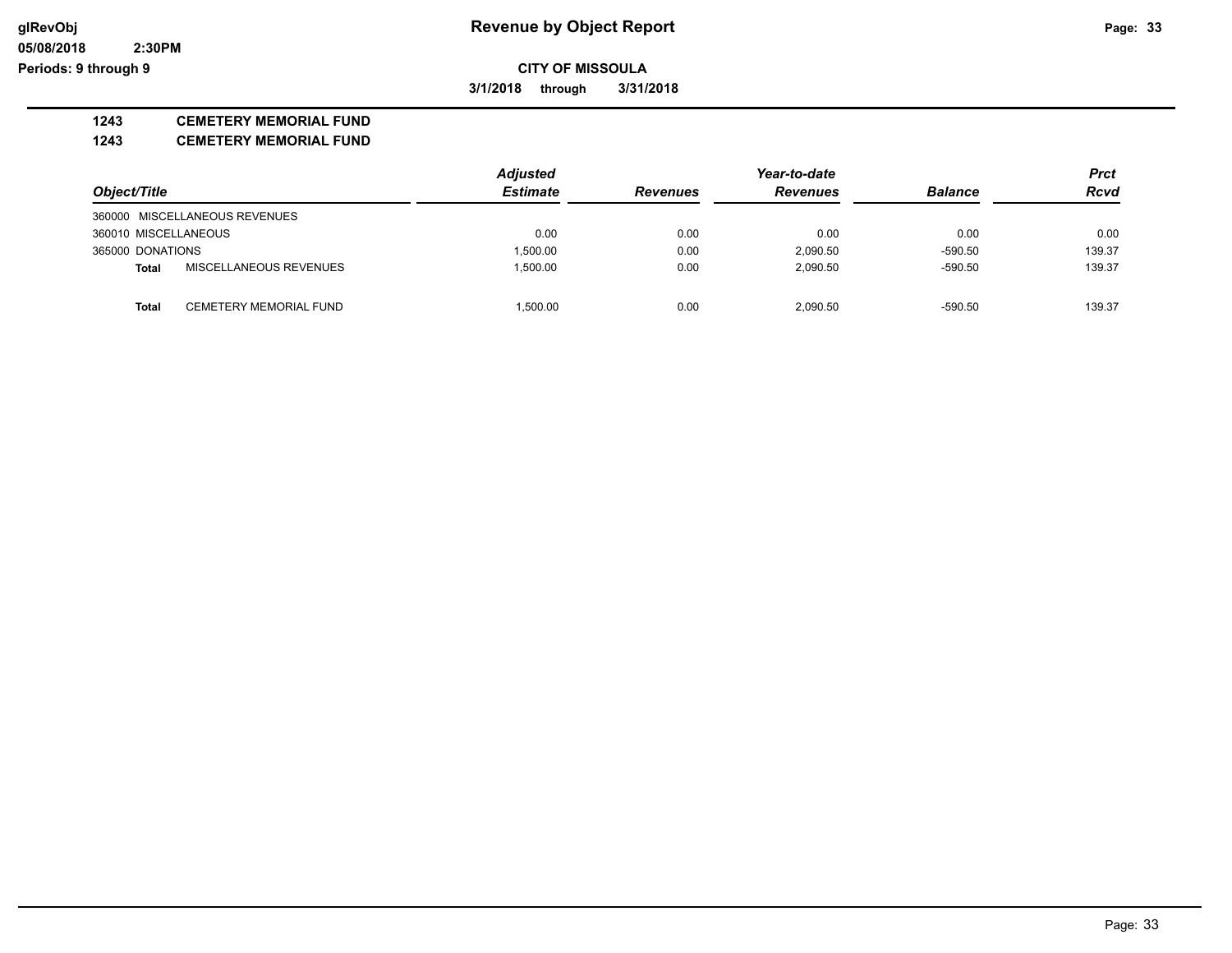**Periods: 9 through 9**

**CITY OF MISSOULA**

**3/1/2018 through 3/31/2018**

#### **1243 CEMETERY MEMORIAL FUND**

 **2:30PM**

|                      |                               | <b>Adjusted</b> |                 | Year-to-date    |                | <b>Prct</b> |
|----------------------|-------------------------------|-----------------|-----------------|-----------------|----------------|-------------|
| Object/Title         |                               | <b>Estimate</b> | <b>Revenues</b> | <b>Revenues</b> | <b>Balance</b> | <b>Rcvd</b> |
|                      | 360000 MISCELLANEOUS REVENUES |                 |                 |                 |                |             |
| 360010 MISCELLANEOUS |                               | 0.00            | 0.00            | 0.00            | 0.00           | 0.00        |
| 365000 DONATIONS     |                               | 1.500.00        | 0.00            | 2,090.50        | $-590.50$      | 139.37      |
| <b>Total</b>         | MISCELLANEOUS REVENUES        | 1.500.00        | 0.00            | 2.090.50        | $-590.50$      | 139.37      |
|                      |                               |                 |                 |                 |                |             |
| <b>Total</b>         | <b>CEMETERY MEMORIAL FUND</b> | 1.500.00        | 0.00            | 2.090.50        | $-590.50$      | 139.37      |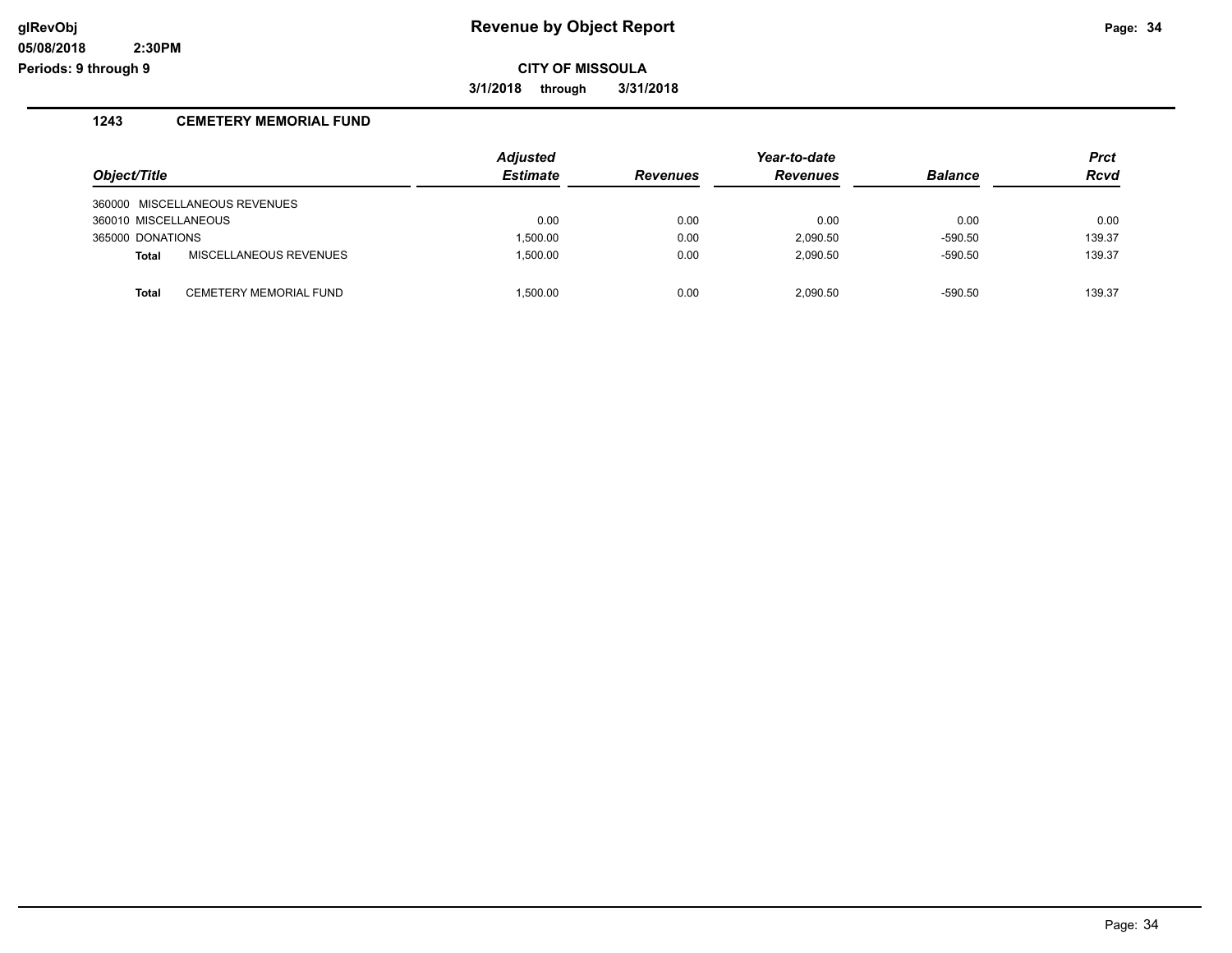**3/1/2018 through 3/31/2018**

# **1251 JOHNSON ST PROPERTY RENTAL**

**1251 JOHNSON ST PROPERTY RENTAL**

|                                                    | <b>Adjusted</b> |                 | Year-to-date    |                | <b>Prct</b> |
|----------------------------------------------------|-----------------|-----------------|-----------------|----------------|-------------|
| Object/Title                                       | <b>Estimate</b> | <b>Revenues</b> | <b>Revenues</b> | <b>Balance</b> | <b>Rcvd</b> |
| MISCELLANEOUS REVENUES<br>360000                   |                 |                 |                 |                |             |
| 360010 MISCELLANEOUS                               | 0.00            | 0.00            | 0.00            | 0.00           | 0.00        |
| 361005 JOHNSON ST RENTAL INCOME                    | 109,467.00      | 4,375.00        | 81,696.50       | 27,770.50      | 74.63       |
| MISCELLANEOUS REVENUES<br><b>Total</b>             | 109,467.00      | 4,375.00        | 81,696.50       | 27,770.50      | 74.63       |
| INVESTMENTS & ROYALTY EARNINGS<br>370000           |                 |                 |                 |                |             |
| 371010 INTEREST ON INVESTMENTS                     | 0.00            | 0.00            | 0.00            | 0.00           | 0.00        |
| 371020 GAIN/LOSS IN MARKET VALUE OF INVESTMENTS    | 0.00            | 0.00            | 0.00            | 0.00           | 0.00        |
| <b>INVESTMENTS &amp; ROYALTY EARNINGS</b><br>Total | 0.00            | 0.00            | 0.00            | 0.00           | 0.00        |
| OTHER FINANCING SOURCES<br>380000                  |                 |                 |                 |                |             |
| 383000 OPERATING TRANSFERS                         | 0.00            | 0.00            | 0.00            | 0.00           | 0.00        |
| 383029 TRANS FR GENERAL                            | 0.00            | 0.00            | 0.00            | 0.00           | 0.00        |
| OTHER FINANCING SOURCES<br>Total                   | 0.00            | 0.00            | 0.00            | 0.00           | 0.00        |
| JOHNSON ST PROPERTY RENTAL<br><b>Total</b>         | 109,467.00      | 4,375.00        | 81,696.50       | 27,770.50      | 74.63       |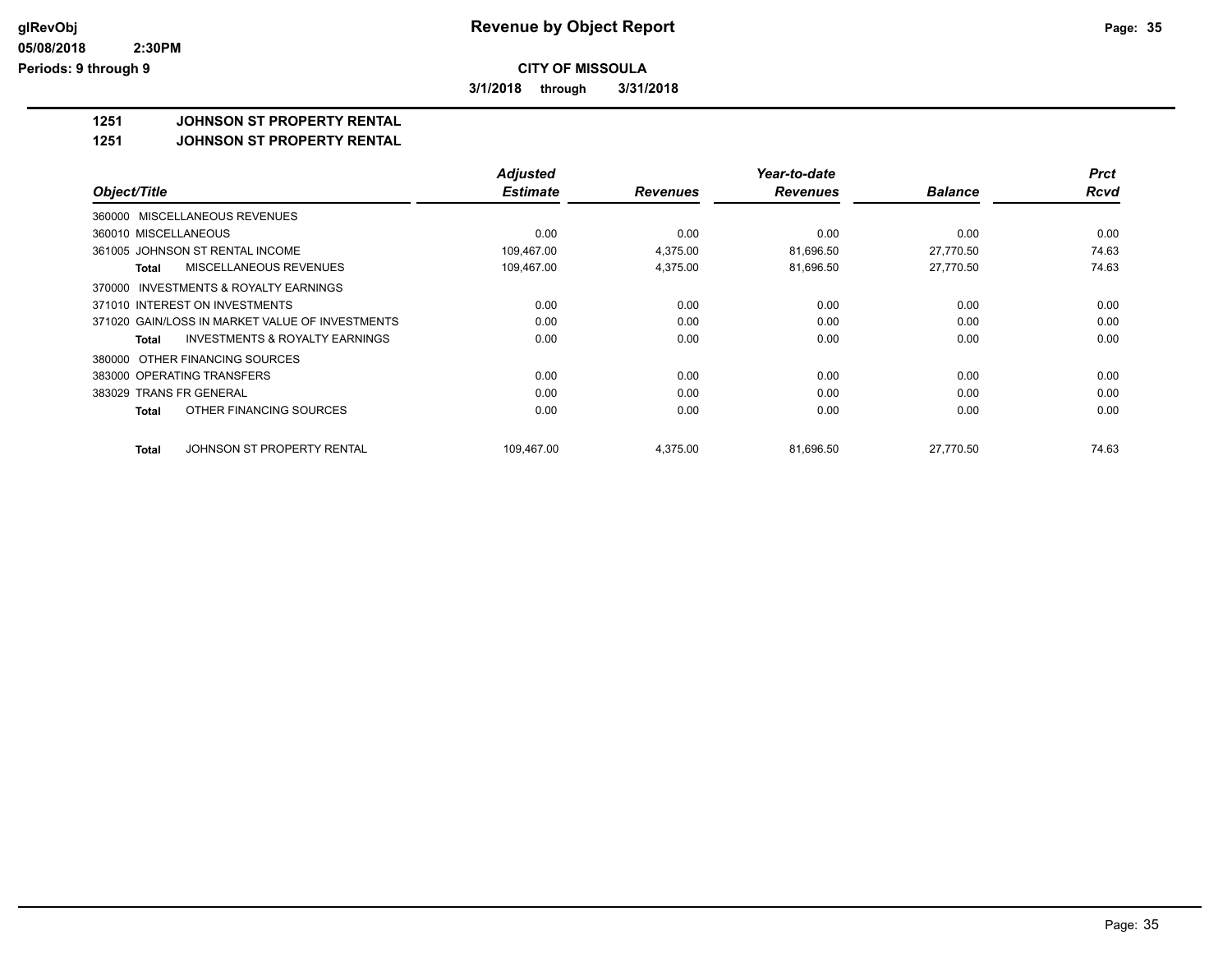**3/1/2018 through 3/31/2018**

### **1251 JOHNSON ST PROPERTY RENTAL**

| Object/Title                                       | <b>Adjusted</b><br><b>Estimate</b> | <b>Revenues</b> | Year-to-date<br><b>Revenues</b> | <b>Balance</b> | <b>Prct</b><br>Rcvd |
|----------------------------------------------------|------------------------------------|-----------------|---------------------------------|----------------|---------------------|
|                                                    |                                    |                 |                                 |                |                     |
| 360000 MISCELLANEOUS REVENUES                      |                                    |                 |                                 |                |                     |
| 360010 MISCELLANEOUS                               | 0.00                               | 0.00            | 0.00                            | 0.00           | 0.00                |
| 361005 JOHNSON ST RENTAL INCOME                    | 109,467.00                         | 4,375.00        | 81,696.50                       | 27,770.50      | 74.63               |
| MISCELLANEOUS REVENUES<br>Total                    | 109,467.00                         | 4,375.00        | 81,696.50                       | 27,770.50      | 74.63               |
| 370000 INVESTMENTS & ROYALTY EARNINGS              |                                    |                 |                                 |                |                     |
| 371010 INTEREST ON INVESTMENTS                     | 0.00                               | 0.00            | 0.00                            | 0.00           | 0.00                |
| 371020 GAIN/LOSS IN MARKET VALUE OF INVESTMENT     | 0.00                               | 0.00            | 0.00                            | 0.00           | 0.00                |
| <b>INVESTMENTS &amp; ROYALTY EARNINGS</b><br>Total | 0.00                               | 0.00            | 0.00                            | 0.00           | 0.00                |
| 380000 OTHER FINANCING SOURCES                     |                                    |                 |                                 |                |                     |
| 383000 OPERATING TRANSFERS                         | 0.00                               | 0.00            | 0.00                            | 0.00           | 0.00                |
| 383029 TRANS FR GENERAL                            | 0.00                               | 0.00            | 0.00                            | 0.00           | 0.00                |
| OTHER FINANCING SOURCES<br>Total                   | 0.00                               | 0.00            | 0.00                            | 0.00           | 0.00                |
|                                                    |                                    |                 |                                 |                |                     |
| JOHNSON ST PROPERTY RENTAL<br>Total                | 109.467.00                         | 4,375.00        | 81,696.50                       | 27.770.50      | 74.63               |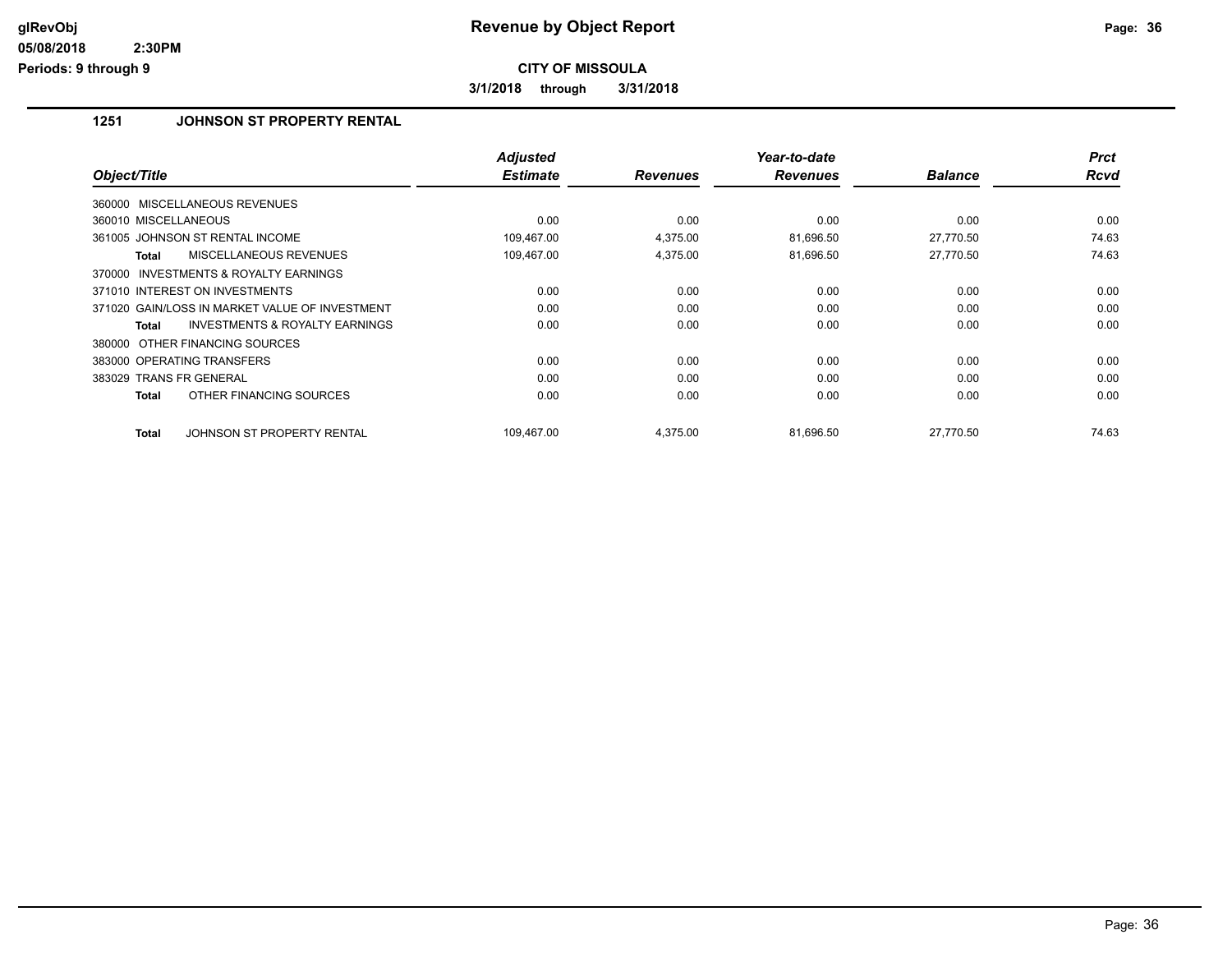**3/1/2018 through 3/31/2018**

**1265 TITLE 1 PROJECTS FUND**

**1265 TITLE 1 PROJECTS FUND**

|                                         | <b>Adjusted</b> |                 | Year-to-date    |                | <b>Prct</b> |
|-----------------------------------------|-----------------|-----------------|-----------------|----------------|-------------|
| Object/Title                            | <b>Estimate</b> | <b>Revenues</b> | <b>Revenues</b> | <b>Balance</b> | Rcvd        |
| 360000 MISCELLANEOUS REVENUES           |                 |                 |                 |                |             |
| 360010 MISCELLANEOUS                    | 0.00            | 0.00            | 0.00            | 0.00           | 0.00        |
| MISCELLANEOUS REVENUES<br>Total         | 0.00            | 0.00            | 0.00            | 0.00           | 0.00        |
| 370000 INVESTMENTS & ROYALTY EARNINGS   |                 |                 |                 |                |             |
| 371010 INTEREST ON INVESTMENTS          | 0.00            | 0.00            | 0.00            | 0.00           | 0.00        |
| 373002 LOAN REPAYMENT - FAMILY SERVICES | 146.924.00      | 0.00            | 0.00            | 146.924.00     | 0.00        |
| 373006 BURNS ST COMMONS                 | 0.00            | 0.00            | 0.00            | 0.00           | 0.00        |
| INVESTMENTS & ROYALTY EARNINGS<br>Total | 146.924.00      | 0.00            | 0.00            | 146.924.00     | 0.00        |
| TITLE 1 PROJECTS FUND<br>Total          | 146.924.00      | 0.00            | 0.00            | 146.924.00     | 0.00        |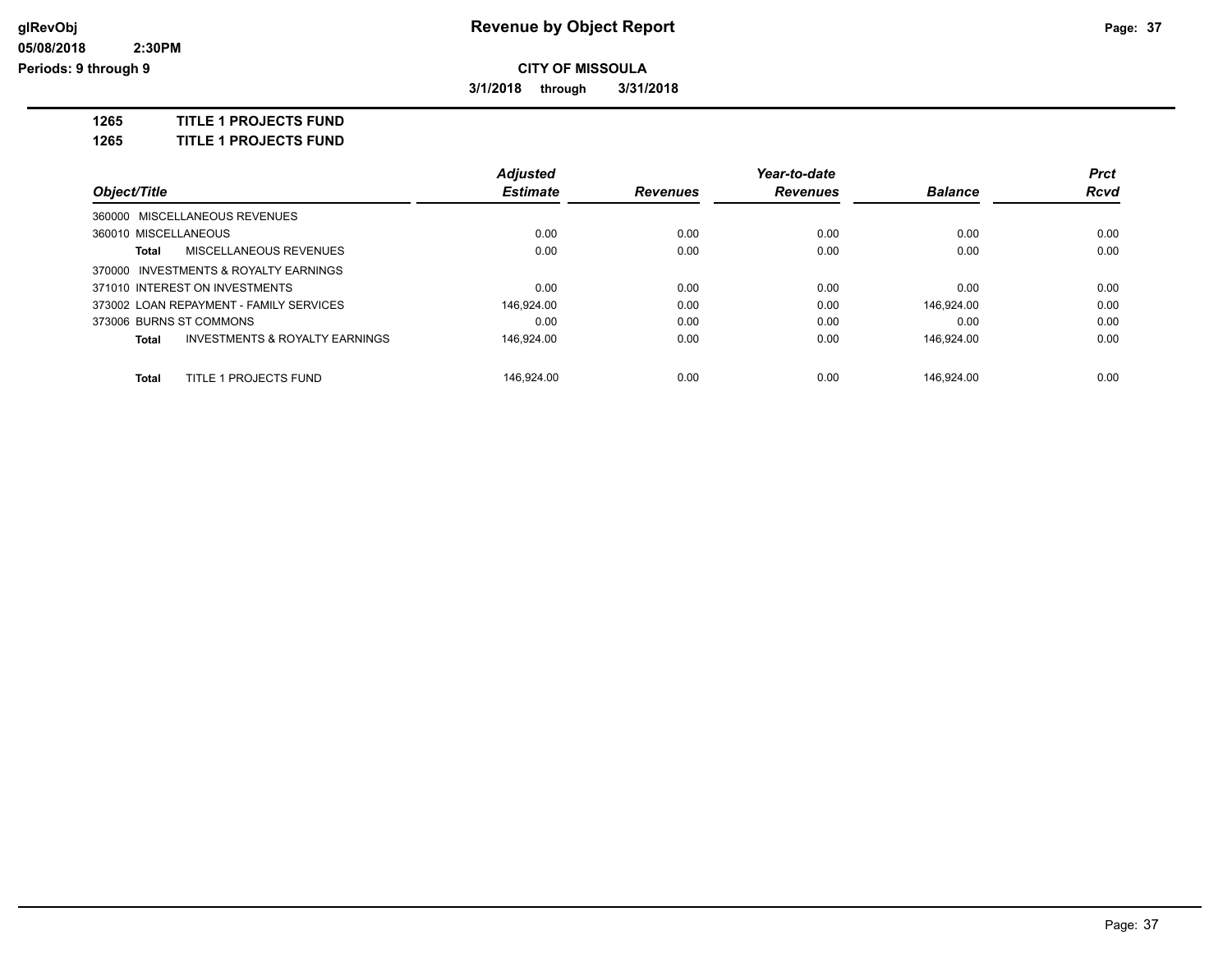**3/1/2018 through 3/31/2018**

## **1265 TITLE 1 PROJECTS FUND**

|                                |                                         | <b>Adjusted</b> |                 | Year-to-date    |                | <b>Prct</b> |
|--------------------------------|-----------------------------------------|-----------------|-----------------|-----------------|----------------|-------------|
| <i><b>Object/Title</b></i>     |                                         | <b>Estimate</b> | <b>Revenues</b> | <b>Revenues</b> | <b>Balance</b> | <b>Rcvd</b> |
| 360000 MISCELLANEOUS REVENUES  |                                         |                 |                 |                 |                |             |
| 360010 MISCELLANEOUS           |                                         | 0.00            | 0.00            | 0.00            | 0.00           | 0.00        |
| Total                          | <b>MISCELLANEOUS REVENUES</b>           | 0.00            | 0.00            | 0.00            | 0.00           | 0.00        |
|                                | 370000 INVESTMENTS & ROYALTY EARNINGS   |                 |                 |                 |                |             |
| 371010 INTEREST ON INVESTMENTS |                                         | 0.00            | 0.00            | 0.00            | 0.00           | 0.00        |
|                                | 373002 LOAN REPAYMENT - FAMILY SERVICES | 146.924.00      | 0.00            | 0.00            | 146.924.00     | 0.00        |
| 373006 BURNS ST COMMONS        |                                         | 0.00            | 0.00            | 0.00            | 0.00           | 0.00        |
| Total                          | INVESTMENTS & ROYALTY EARNINGS          | 146.924.00      | 0.00            | 0.00            | 146.924.00     | 0.00        |
| <b>Total</b>                   | TITLE 1 PROJECTS FUND                   | 146.924.00      | 0.00            | 0.00            | 146.924.00     | 0.00        |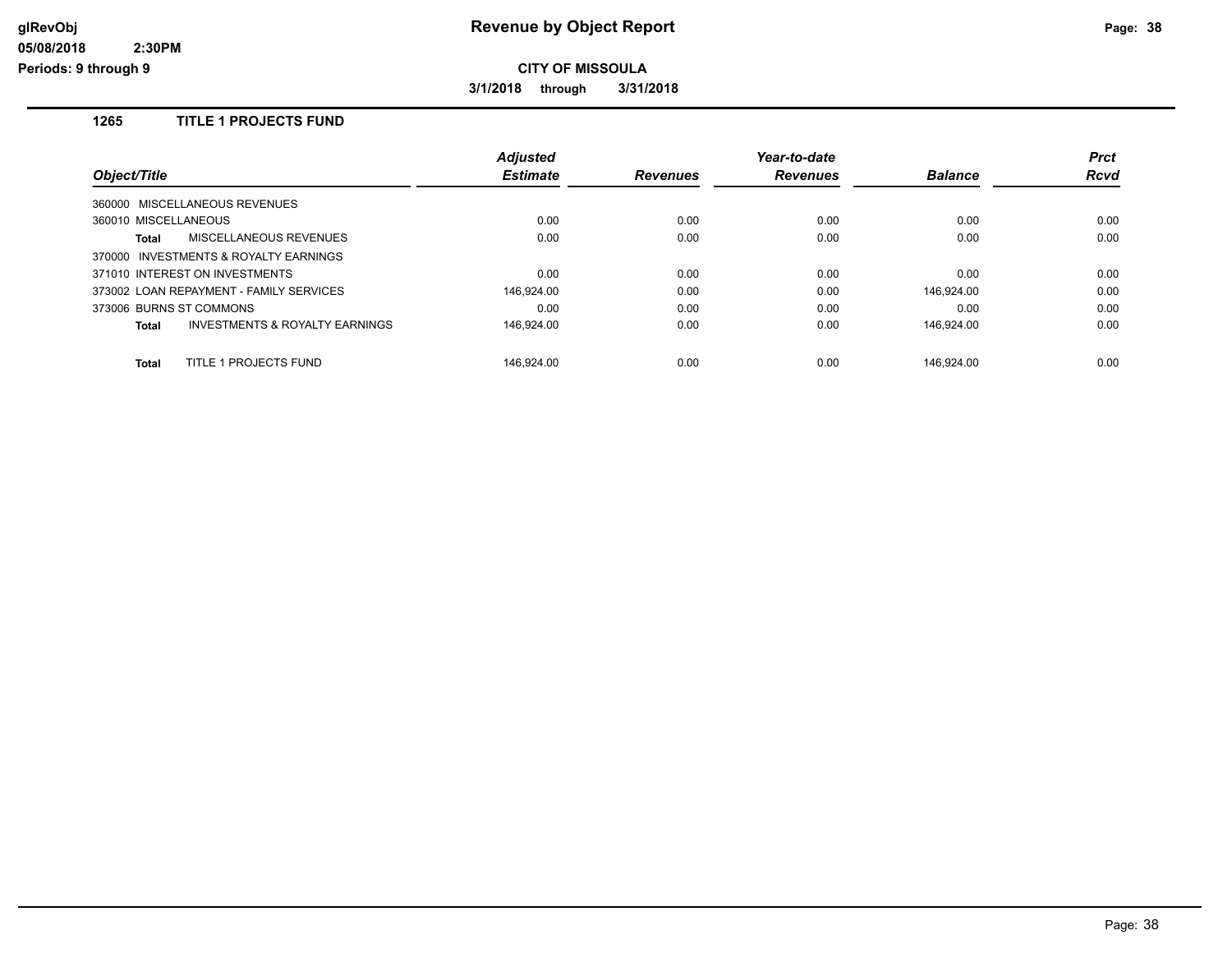**3/1/2018 through 3/31/2018**

### **1396 PROGRAM INCOME REVOLVING LOAN PROGRAM 1396 PROGRAM INCOME REVOLVING LOAN PROGRAM**

|                                                           | <b>Adjusted</b> |                 | Year-to-date    |                | <b>Prct</b> |
|-----------------------------------------------------------|-----------------|-----------------|-----------------|----------------|-------------|
| Object/Title                                              | <b>Estimate</b> | <b>Revenues</b> | <b>Revenues</b> | <b>Balance</b> | <b>Rcvd</b> |
| INTERGOVERNMENTAL REVENUES<br>330000                      |                 |                 |                 |                |             |
| 331010 GRANT - CDBG                                       | 0.00            | 0.00            | 0.00            | 0.00           | 0.00        |
| INTERGOVERNMENTAL REVENUES<br><b>Total</b>                | 0.00            | 0.00            | 0.00            | 0.00           | 0.00        |
| MISCELLANEOUS REVENUES<br>360000                          |                 |                 |                 |                |             |
| 360005 LOAN REPAYMENTS                                    | 0.00            | 0.00            | 0.00            | 0.00           | 0.00        |
| 360010 MISCELLANEOUS                                      | 0.00            | 0.00            | 0.00            | 0.00           | 0.00        |
| 360013 REPAYMENT OF SEWER GRANT                           | 7,000.00        | 0.00            | 2,815.00        | 4,185.00       | 40.21       |
| 360014 REPAYMENT OF LOAN/MHA                              | 0.00            | 0.00            | 0.00            | 0.00           | 0.00        |
| 361013 CLOSED GRANT REPAYMENTS                            | 55,439.00       | 0.00            | 0.00            | 55,439.00      | 0.00        |
| MISCELLANEOUS REVENUES<br><b>Total</b>                    | 62,439.00       | 0.00            | 2,815.00        | 59,624.00      | 4.51        |
| <b>INVESTMENTS &amp; ROYALTY EARNINGS</b><br>370000       |                 |                 |                 |                |             |
| 371010 INTEREST ON INVESTMENTS                            | 0.00            | 0.00            | 0.00            | 0.00           | 0.00        |
| 371020 GAIN/LOSS IN MARKET VALUE OF INVESTMENTS           | 0.00            | 0.00            | 0.00            | 0.00           | 0.00        |
| <b>INVESTMENTS &amp; ROYALTY EARNINGS</b><br><b>Total</b> | 0.00            | 0.00            | 0.00            | 0.00           | 0.00        |
| OTHER FINANCING SOURCES<br>380000                         |                 |                 |                 |                |             |
| <b>TRANS FR CDBG</b><br>383026                            | 0.00            | 0.00            | 0.00            | 0.00           | 0.00        |
| OTHER FINANCING SOURCES<br><b>Total</b>                   | 0.00            | 0.00            | 0.00            | 0.00           | 0.00        |
| PROGRAM INCOME REVOLVING LOAN PRO<br><b>Total</b>         | 62,439.00       | 0.00            | 2,815.00        | 59,624.00      | 4.51        |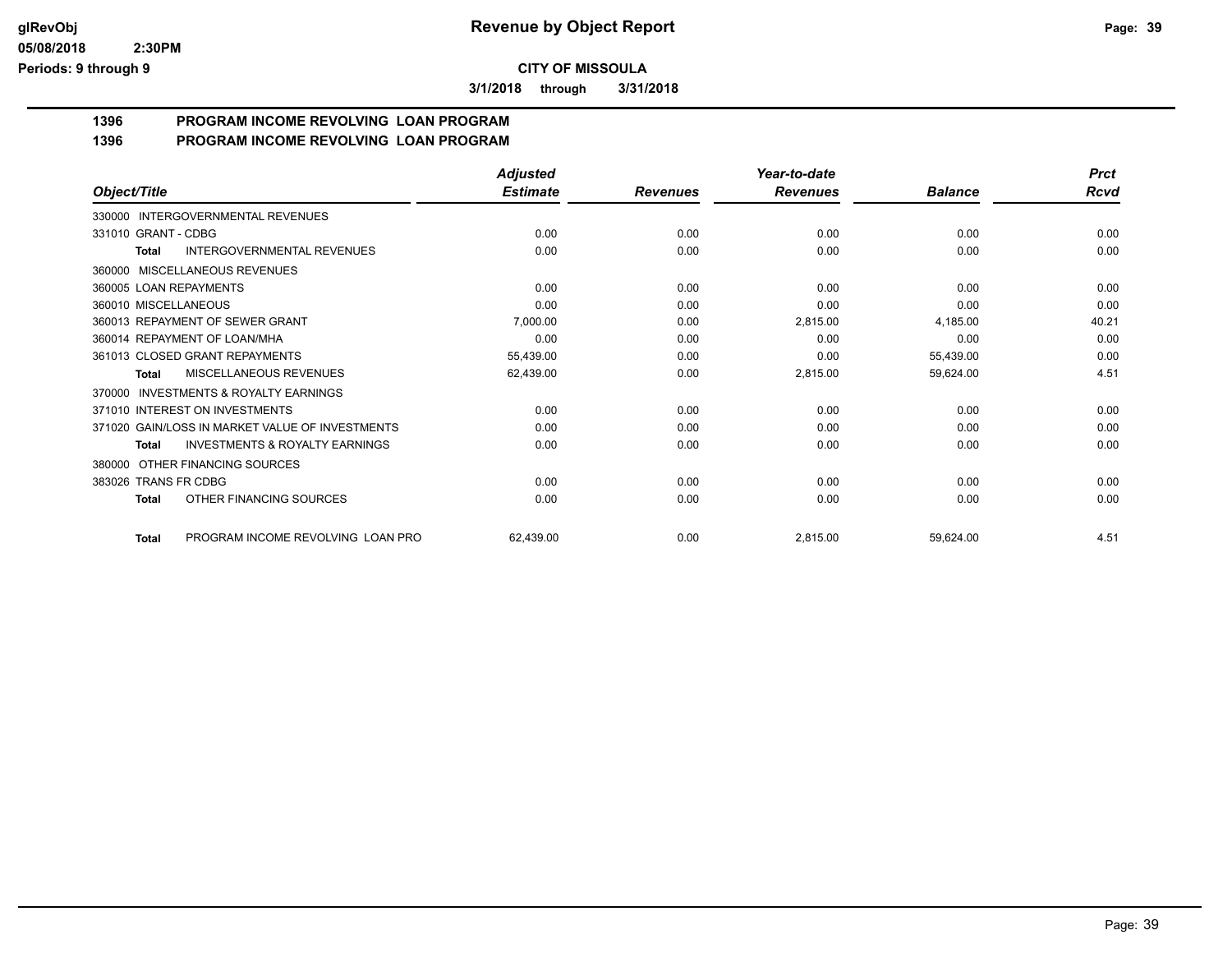**3/1/2018 through 3/31/2018**

## **1396 PROGRAM INCOME REVOLVING LOAN PROGRAM**

|                                                           | <b>Adjusted</b> |                 | Year-to-date    |                | <b>Prct</b> |
|-----------------------------------------------------------|-----------------|-----------------|-----------------|----------------|-------------|
| Object/Title                                              | <b>Estimate</b> | <b>Revenues</b> | <b>Revenues</b> | <b>Balance</b> | <b>Rcvd</b> |
| 330000 INTERGOVERNMENTAL REVENUES                         |                 |                 |                 |                |             |
| 331010 GRANT - CDBG                                       | 0.00            | 0.00            | 0.00            | 0.00           | 0.00        |
| INTERGOVERNMENTAL REVENUES<br><b>Total</b>                | 0.00            | 0.00            | 0.00            | 0.00           | 0.00        |
| 360000 MISCELLANEOUS REVENUES                             |                 |                 |                 |                |             |
| 360005 LOAN REPAYMENTS                                    | 0.00            | 0.00            | 0.00            | 0.00           | 0.00        |
| 360010 MISCELLANEOUS                                      | 0.00            | 0.00            | 0.00            | 0.00           | 0.00        |
| 360013 REPAYMENT OF SEWER GRANT                           | 7,000.00        | 0.00            | 2,815.00        | 4,185.00       | 40.21       |
| 360014 REPAYMENT OF LOAN/MHA                              | 0.00            | 0.00            | 0.00            | 0.00           | 0.00        |
| 361013 CLOSED GRANT REPAYMENTS                            | 55,439.00       | 0.00            | 0.00            | 55,439.00      | 0.00        |
| MISCELLANEOUS REVENUES<br><b>Total</b>                    | 62,439.00       | 0.00            | 2,815.00        | 59,624.00      | 4.51        |
| <b>INVESTMENTS &amp; ROYALTY EARNINGS</b><br>370000       |                 |                 |                 |                |             |
| 371010 INTEREST ON INVESTMENTS                            | 0.00            | 0.00            | 0.00            | 0.00           | 0.00        |
| 371020 GAIN/LOSS IN MARKET VALUE OF INVESTMENT            | 0.00            | 0.00            | 0.00            | 0.00           | 0.00        |
| <b>INVESTMENTS &amp; ROYALTY EARNINGS</b><br><b>Total</b> | 0.00            | 0.00            | 0.00            | 0.00           | 0.00        |
| 380000 OTHER FINANCING SOURCES                            |                 |                 |                 |                |             |
| 383026 TRANS FR CDBG                                      | 0.00            | 0.00            | 0.00            | 0.00           | 0.00        |
| OTHER FINANCING SOURCES<br><b>Total</b>                   | 0.00            | 0.00            | 0.00            | 0.00           | 0.00        |
| PROGRAM INCOME REVOLVING LOAN PRC<br><b>Total</b>         | 62,439.00       | 0.00            | 2,815.00        | 59,624.00      | 4.51        |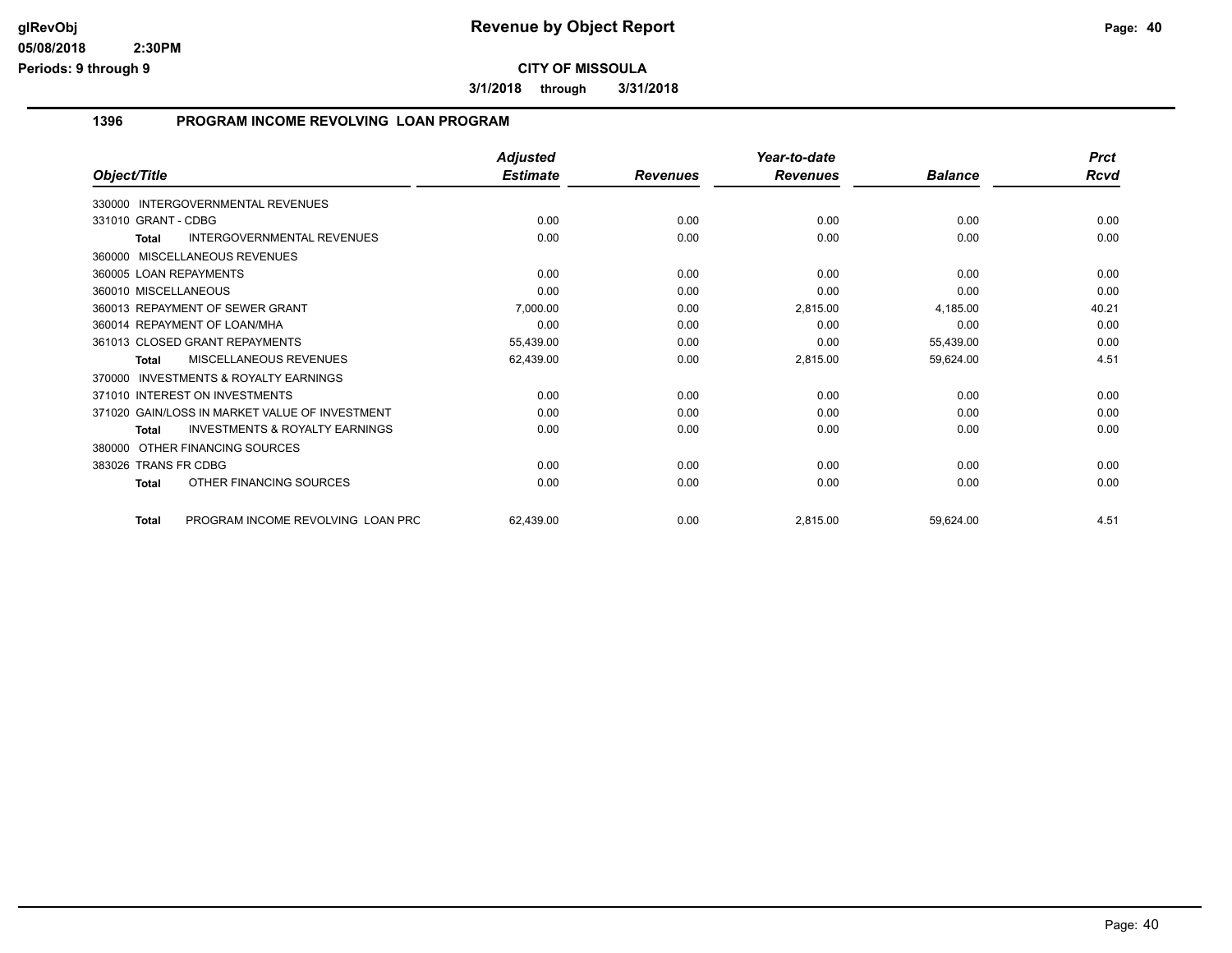**3/1/2018 through 3/31/2018**

## **1397 STATE HOME PROGRAM INCOME**

#### **1397 STATE HOME PROGRAM INCOME**

|                                                    | <b>Adjusted</b> |                 | Year-to-date    |                | <b>Prct</b> |
|----------------------------------------------------|-----------------|-----------------|-----------------|----------------|-------------|
| Object/Title                                       | <b>Estimate</b> | <b>Revenues</b> | <b>Revenues</b> | <b>Balance</b> | <b>Rcvd</b> |
| 330000 INTERGOVERNMENTAL REVENUES                  |                 |                 |                 |                |             |
| 331003 STATE HOME PROGRAM INCOME                   | 0.00            | 0.00            | 0.00            | 0.00           | 0.00        |
| INTERGOVERNMENTAL REVENUES<br>Total                | 0.00            | 0.00            | 0.00            | 0.00           | 0.00        |
| 360000 MISCELLANEOUS REVENUES                      |                 |                 |                 |                |             |
| 360005 LOAN REPAYMENTS                             | 0.00            | 0.00            | 0.00            | 0.00           | 0.00        |
| MISCELLANEOUS REVENUES<br>Total                    | 0.00            | 0.00            | 0.00            | 0.00           | 0.00        |
| 370000 INVESTMENTS & ROYALTY EARNINGS              |                 |                 |                 |                |             |
| 371010 INTEREST ON INVESTMENTS                     | 0.00            | 0.00            | 0.00            | 0.00           | 0.00        |
| <b>INVESTMENTS &amp; ROYALTY EARNINGS</b><br>Total | 0.00            | 0.00            | 0.00            | 0.00           | 0.00        |
|                                                    |                 |                 |                 |                |             |
| STATE HOME PROGRAM INCOME<br>Total                 | 0.00            | 0.00            | 0.00            | 0.00           | 0.00        |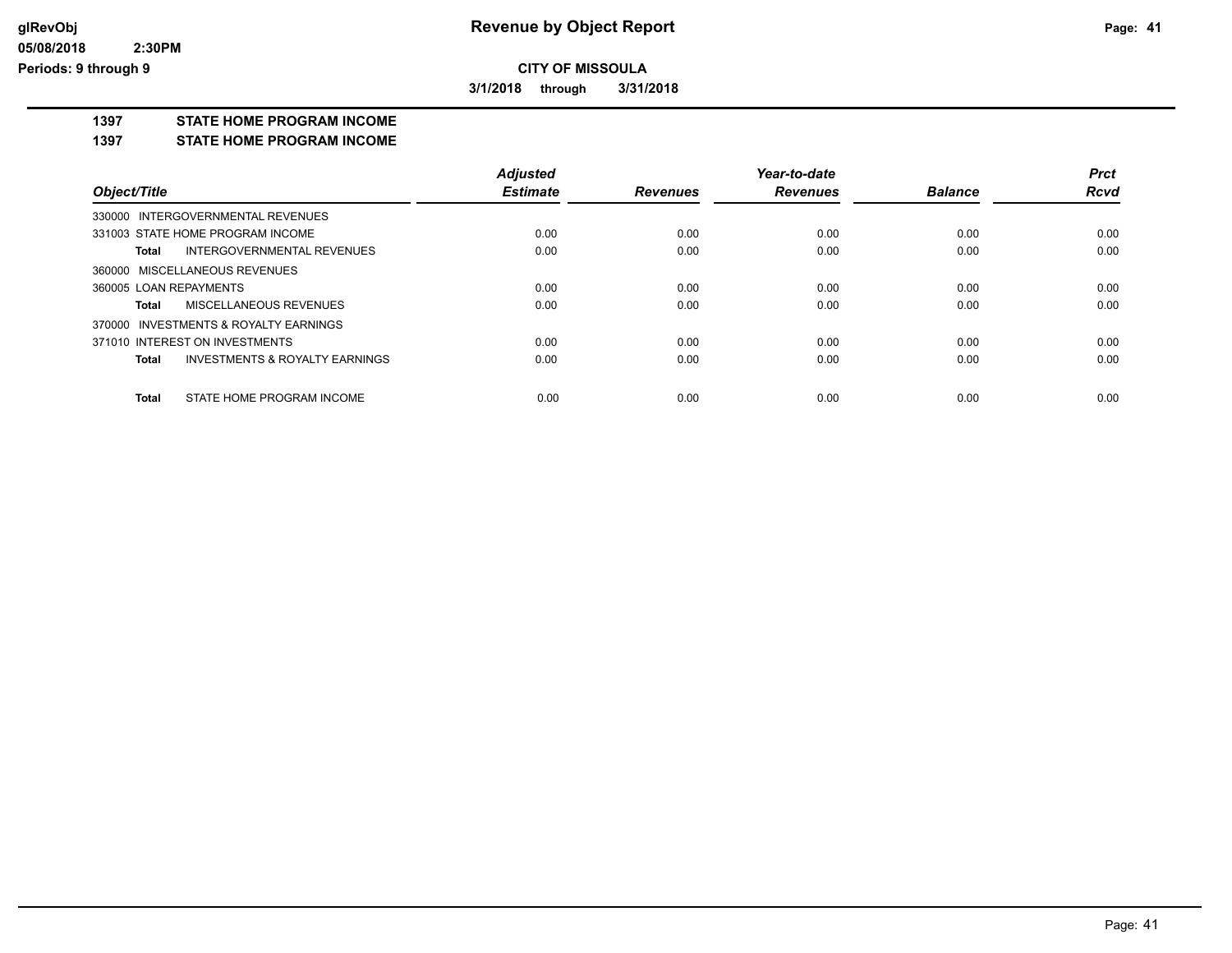**3/1/2018 through 3/31/2018**

## **1397 STATE HOME PROGRAM INCOME**

| Object/Title                                              | <b>Adjusted</b><br><b>Estimate</b> | <b>Revenues</b> | Year-to-date<br><b>Revenues</b> | <b>Balance</b> | <b>Prct</b><br><b>Rcvd</b> |
|-----------------------------------------------------------|------------------------------------|-----------------|---------------------------------|----------------|----------------------------|
| INTERGOVERNMENTAL REVENUES<br>330000                      |                                    |                 |                                 |                |                            |
|                                                           |                                    |                 |                                 |                |                            |
| 331003 STATE HOME PROGRAM INCOME                          | 0.00                               | 0.00            | 0.00                            | 0.00           | 0.00                       |
| INTERGOVERNMENTAL REVENUES<br>Total                       | 0.00                               | 0.00            | 0.00                            | 0.00           | 0.00                       |
| MISCELLANEOUS REVENUES<br>360000                          |                                    |                 |                                 |                |                            |
| 360005 LOAN REPAYMENTS                                    | 0.00                               | 0.00            | 0.00                            | 0.00           | 0.00                       |
| <b>MISCELLANEOUS REVENUES</b><br><b>Total</b>             | 0.00                               | 0.00            | 0.00                            | 0.00           | 0.00                       |
| INVESTMENTS & ROYALTY EARNINGS<br>370000                  |                                    |                 |                                 |                |                            |
| 371010 INTEREST ON INVESTMENTS                            | 0.00                               | 0.00            | 0.00                            | 0.00           | 0.00                       |
| <b>INVESTMENTS &amp; ROYALTY EARNINGS</b><br><b>Total</b> | 0.00                               | 0.00            | 0.00                            | 0.00           | 0.00                       |
| STATE HOME PROGRAM INCOME<br><b>Total</b>                 | 0.00                               | 0.00            | 0.00                            | 0.00           | 0.00                       |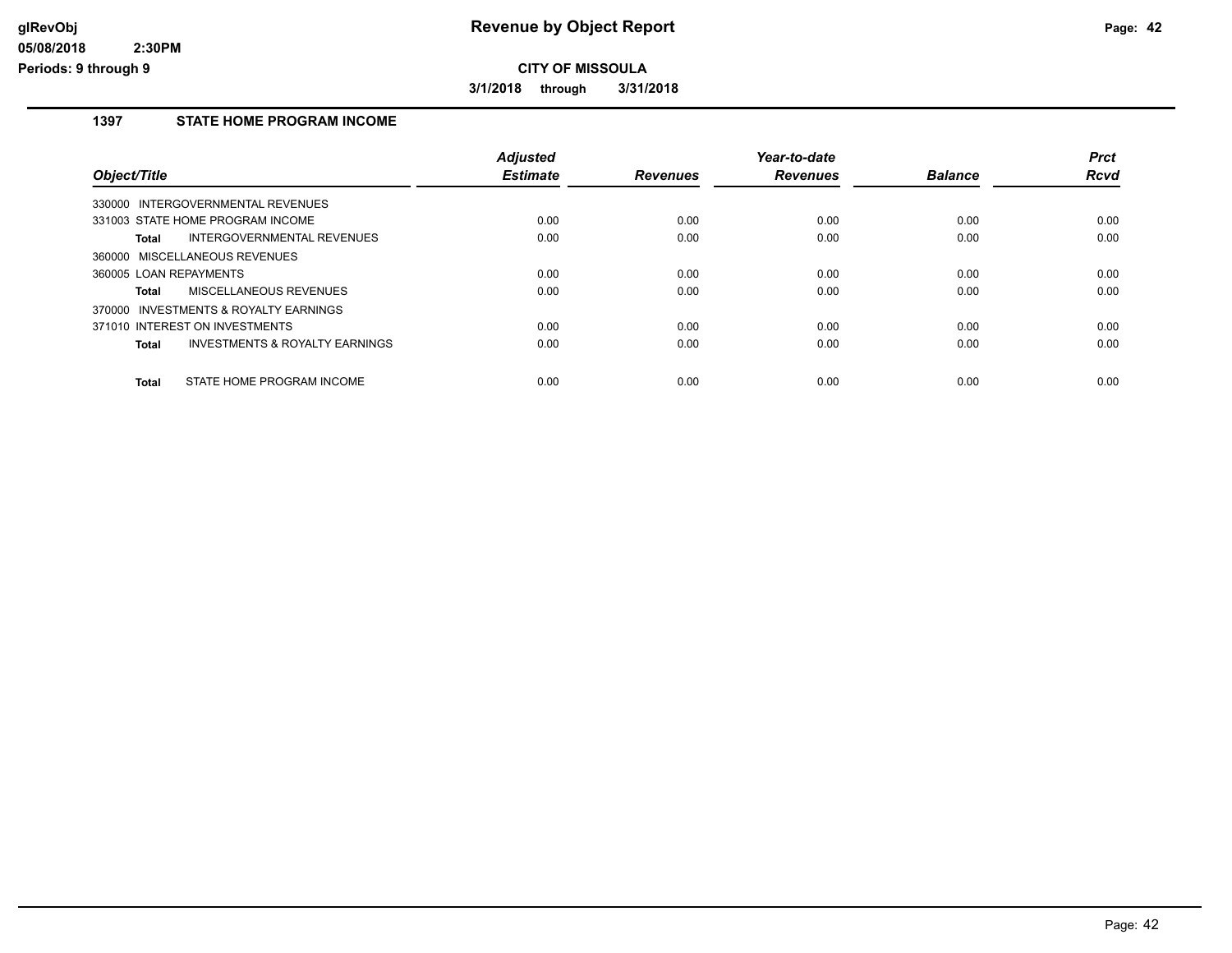**3/1/2018 through 3/31/2018**

## **2250 PLANNING FUND**

**2250 PLANNING FUND**

|                                                    | <b>Adjusted</b> |                 | Year-to-date    |                | <b>Prct</b> |
|----------------------------------------------------|-----------------|-----------------|-----------------|----------------|-------------|
| Object/Title                                       | <b>Estimate</b> | <b>Revenues</b> | <b>Revenues</b> | <b>Balance</b> | <b>Rcvd</b> |
| 330000 INTERGOVERNMENTAL REVENUES                  |                 |                 |                 |                |             |
| 331055 FTA GRANT                                   | 0.00            | 0.00            | 0.00            | 0.00           | 0.00        |
| 331056 MDT FEDERAL CMAQ                            | 0.00            | 0.00            | 0.00            | 0.00           | 0.00        |
| 331170 HISTORICAL PRESERVATION GRANT               | 5,500.00        | 0.00            | 5,500.00        | 0.00           | 100.00      |
| 336023 STATE CONTRIB. - PERS                       | 0.00            | 24.19           | 246.86          | $-246.86$      | 0.00        |
| 338100 PLANNING MILLS PASSED THRU COUNTY           | 324,069.00      | 0.00            | 300,000.00      | 24,069.00      | 92.57       |
| <b>INTERGOVERNMENTAL REVENUES</b><br>Total         | 329,569.00      | 24.19           | 305,746.86      | 23,822.14      | 92.77       |
| INVESTMENTS & ROYALTY EARNINGS<br>370000           |                 |                 |                 |                |             |
| 371010 INTEREST ON INVESTMENTS                     | 0.00            | 0.00            | 0.00            | 0.00           | 0.00        |
| <b>INVESTMENTS &amp; ROYALTY EARNINGS</b><br>Total | 0.00            | 0.00            | 0.00            | 0.00           | 0.00        |
| OTHER FINANCING SOURCES<br>380000                  |                 |                 |                 |                |             |
| 383029 TRANS FR GENERAL                            | 121,989.00      | 0.00            | 60,994.50       | 60,994.50      | 50.00       |
| OTHER FINANCING SOURCES<br>Total                   | 121,989.00      | 0.00            | 60,994.50       | 60,994.50      | 50.00       |
|                                                    |                 |                 |                 |                |             |
| <b>PLANNING FUND</b><br>Total                      | 451,558.00      | 24.19           | 366,741.36      | 84,816.64      | 81.22       |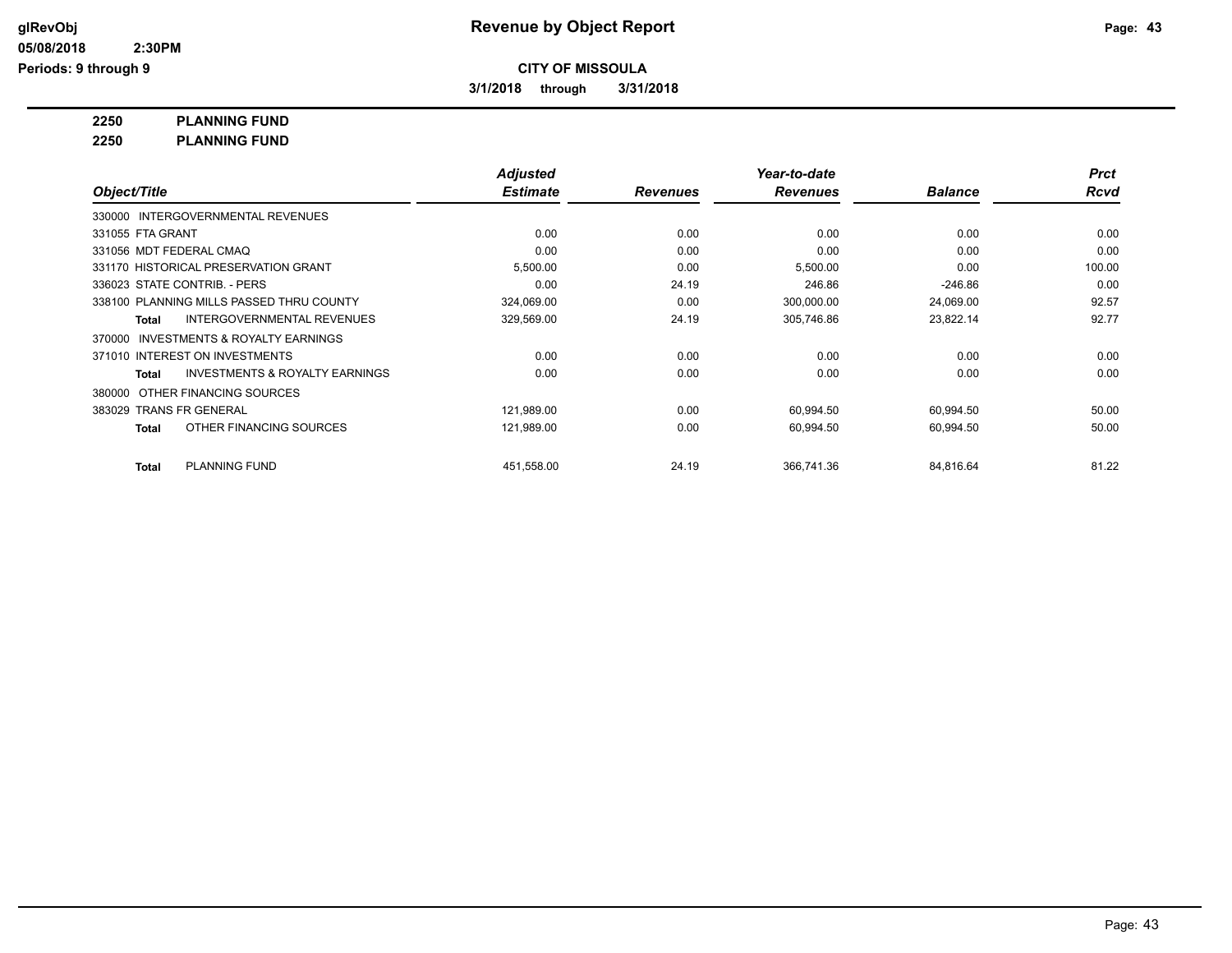**3/1/2018 through 3/31/2018**

#### **2250 PLANNING FUND**

| Object/Title            |                                           | <b>Adjusted</b><br><b>Estimate</b> | <b>Revenues</b> | Year-to-date<br><b>Revenues</b> | <b>Balance</b> | <b>Prct</b><br><b>Rcvd</b> |
|-------------------------|-------------------------------------------|------------------------------------|-----------------|---------------------------------|----------------|----------------------------|
|                         | 330000 INTERGOVERNMENTAL REVENUES         |                                    |                 |                                 |                |                            |
| 331055 FTA GRANT        |                                           | 0.00                               | 0.00            | 0.00                            | 0.00           | 0.00                       |
| 331056 MDT FEDERAL CMAQ |                                           | 0.00                               | 0.00            | 0.00                            | 0.00           | 0.00                       |
|                         | 331170 HISTORICAL PRESERVATION GRANT      | 5,500.00                           | 0.00            | 5,500.00                        | 0.00           | 100.00                     |
|                         | 336023 STATE CONTRIB. - PERS              | 0.00                               | 24.19           | 246.86                          | $-246.86$      | 0.00                       |
|                         | 338100 PLANNING MILLS PASSED THRU COUNTY  | 324,069.00                         | 0.00            | 300,000.00                      | 24,069.00      | 92.57                      |
| Total                   | <b>INTERGOVERNMENTAL REVENUES</b>         | 329,569.00                         | 24.19           | 305,746.86                      | 23,822.14      | 92.77                      |
| 370000                  | <b>INVESTMENTS &amp; ROYALTY EARNINGS</b> |                                    |                 |                                 |                |                            |
|                         | 371010 INTEREST ON INVESTMENTS            | 0.00                               | 0.00            | 0.00                            | 0.00           | 0.00                       |
| Total                   | <b>INVESTMENTS &amp; ROYALTY EARNINGS</b> | 0.00                               | 0.00            | 0.00                            | 0.00           | 0.00                       |
|                         | 380000 OTHER FINANCING SOURCES            |                                    |                 |                                 |                |                            |
| 383029 TRANS FR GENERAL |                                           | 121,989.00                         | 0.00            | 60,994.50                       | 60,994.50      | 50.00                      |
| Total                   | OTHER FINANCING SOURCES                   | 121,989.00                         | 0.00            | 60,994.50                       | 60,994.50      | 50.00                      |
| Total                   | <b>PLANNING FUND</b>                      | 451.558.00                         | 24.19           | 366.741.36                      | 84,816.64      | 81.22                      |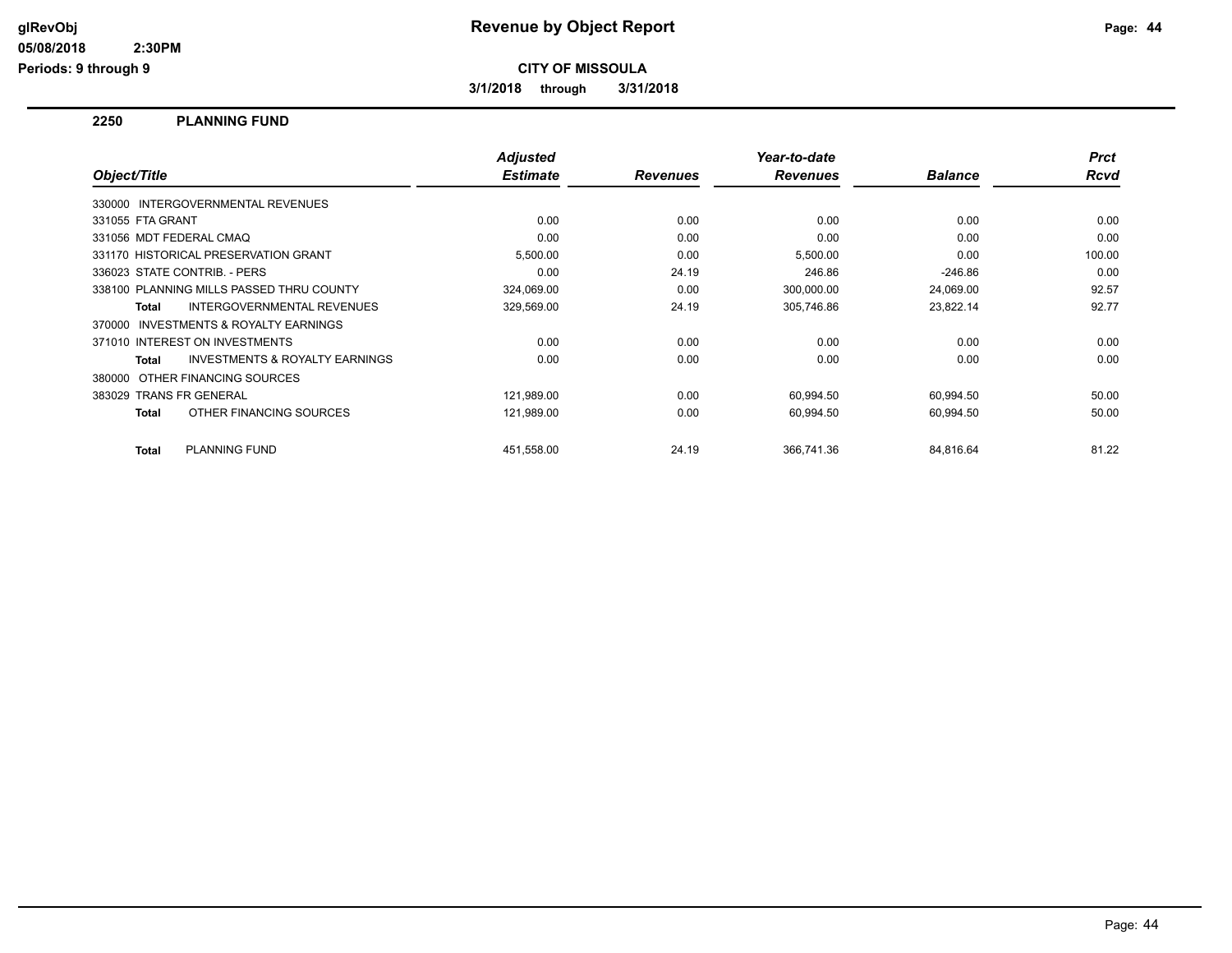**3/1/2018 through 3/31/2018**

### **2310 PUBLIC SAFETY INFORMATION SYSTEMS 2310 PUBLIC SAFETY INFORMATION SYSTEMS**

|                                            | <b>Adjusted</b> |                 | Year-to-date    |                | <b>Prct</b> |
|--------------------------------------------|-----------------|-----------------|-----------------|----------------|-------------|
| Object/Title                               | <b>Estimate</b> | <b>Revenues</b> | <b>Revenues</b> | <b>Balance</b> | <b>Rcvd</b> |
| 330000 INTERGOVERNMENTAL REVENUES          |                 |                 |                 |                |             |
| 330000 INTERGOVERNMENTAL REVENUES          | 18.000.00       | 0.00            | 18.000.00       | 0.00           | 100.00      |
| <b>INTERGOVERNMENTAL REVENUES</b><br>Total | 18.000.00       | 0.00            | 18.000.00       | 0.00           | 100.00      |
| 380000 OTHER FINANCING SOURCES             |                 |                 |                 |                |             |
| 383029 TRANS FR GENERAL                    | 6.000.00        | 0.00            | 6.000.00        | 0.00           | 100.00      |
| OTHER FINANCING SOURCES<br>Total           | 6.000.00        | 0.00            | 6.000.00        | 0.00           | 100.00      |
|                                            |                 |                 |                 |                |             |
| PUBLIC SAFETY INFORMATION SYSTEMS<br>Total | 24.000.00       | 0.00            | 24.000.00       | 0.00           | 100.00      |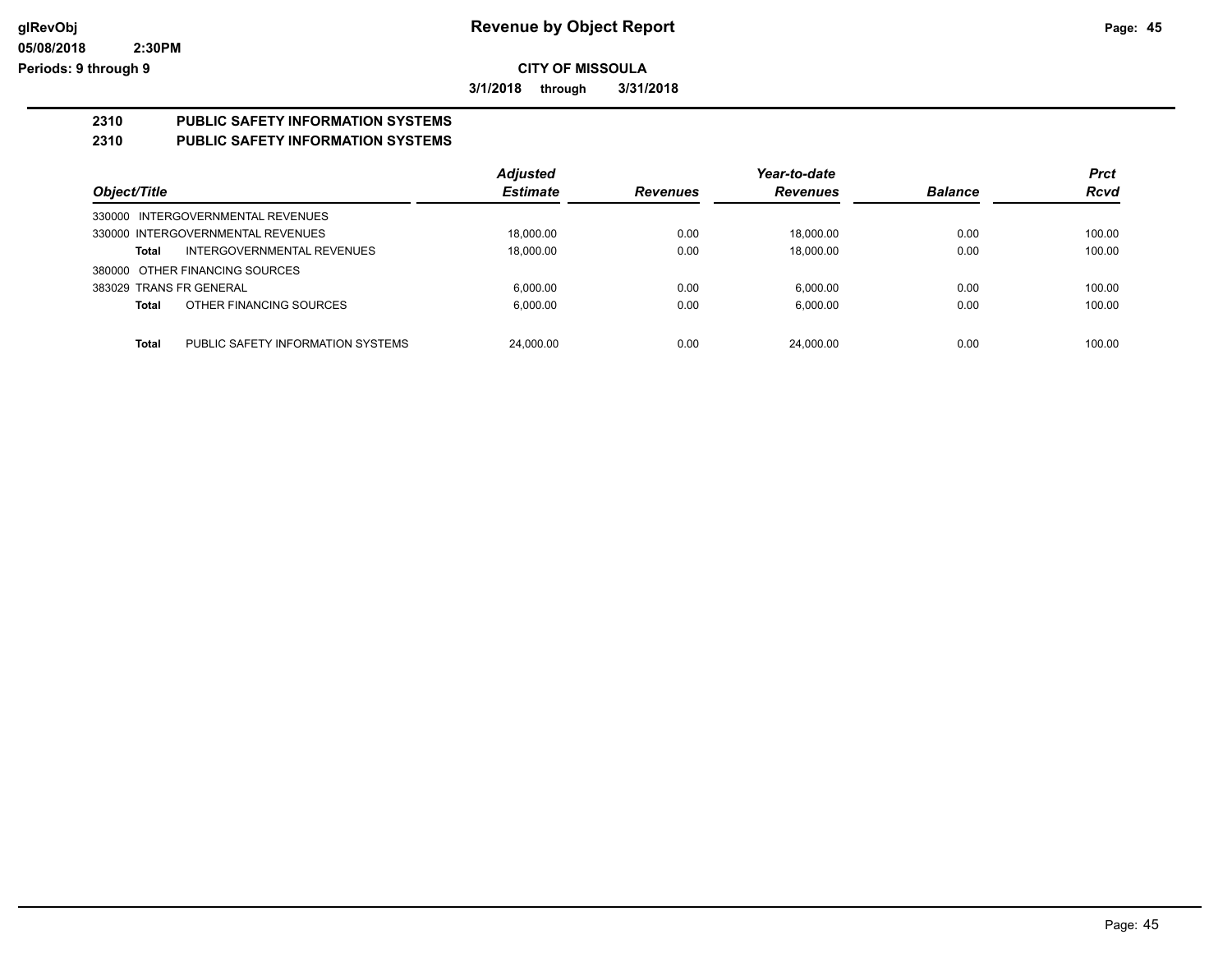**3/1/2018 through 3/31/2018**

### **2310 PUBLIC SAFETY INFORMATION SYSTEMS**

|                                                   | <b>Adjusted</b> |                 | Year-to-date    |                | <b>Prct</b> |
|---------------------------------------------------|-----------------|-----------------|-----------------|----------------|-------------|
| Object/Title                                      | <b>Estimate</b> | <b>Revenues</b> | <b>Revenues</b> | <b>Balance</b> | <b>Rcvd</b> |
| 330000 INTERGOVERNMENTAL REVENUES                 |                 |                 |                 |                |             |
| 330000 INTERGOVERNMENTAL REVENUES                 | 18.000.00       | 0.00            | 18.000.00       | 0.00           | 100.00      |
| INTERGOVERNMENTAL REVENUES<br><b>Total</b>        | 18.000.00       | 0.00            | 18.000.00       | 0.00           | 100.00      |
| 380000 OTHER FINANCING SOURCES                    |                 |                 |                 |                |             |
| 383029 TRANS FR GENERAL                           | 6,000.00        | 0.00            | 6.000.00        | 0.00           | 100.00      |
| OTHER FINANCING SOURCES<br><b>Total</b>           | 6,000.00        | 0.00            | 6,000.00        | 0.00           | 100.00      |
|                                                   |                 |                 |                 |                |             |
| PUBLIC SAFETY INFORMATION SYSTEMS<br><b>Total</b> | 24.000.00       | 0.00            | 24.000.00       | 0.00           | 100.00      |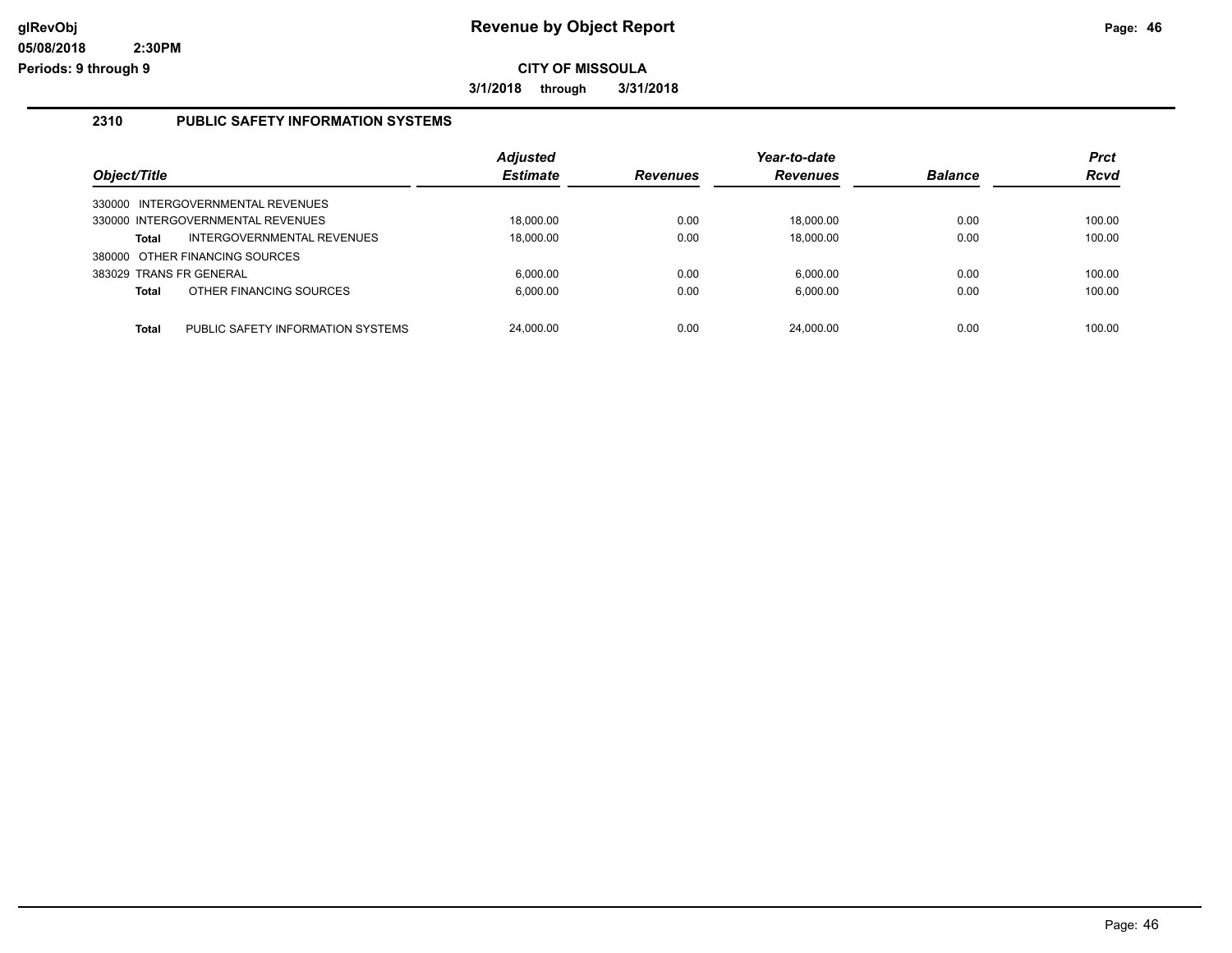**3/1/2018 through 3/31/2018**

**2321 IMPACT FEE FUND**

**2321 IMPACT FEE FUND**

|                                                           | <b>Adjusted</b> |                 | Year-to-date    |                 | <b>Prct</b> |
|-----------------------------------------------------------|-----------------|-----------------|-----------------|-----------------|-------------|
| Object/Title                                              | <b>Estimate</b> | <b>Revenues</b> | <b>Revenues</b> | <b>Balance</b>  | Rcvd        |
| 340000 CHARGES FOR SERVICES                               |                 |                 |                 |                 |             |
| 341032 IMPACT FEE CLEARING ACCOUNT                        | 0.00            | 86.819.00       | 1,360,289.63    | $-1,360,289.63$ | 0.00        |
| 341033 IMPACT FEES-PARKS SHARE                            | 299,000.00      | 0.00            | 0.00            | 299.000.00      | 0.00        |
| 341034 IMPACT FEES-FIRE SHARE                             | 110,000.00      | 0.00            | 0.00            | 110.000.00      | 0.00        |
| 341035 IMPACT FEES-POLICE SHARE                           | 19.000.00       | 0.00            | 0.00            | 19.000.00       | 0.00        |
| 341036 IMPACT FEES-COMMUNITY SERVICE SHARE                | 236,000.00      | 0.00            | 0.00            | 236,000.00      | 0.00        |
| 341037 IMPACT FEE-ROAD SHARE                              | 1,136,000.00    | 0.00            | 0.00            | 1,136,000.00    | 0.00        |
| <b>CHARGES FOR SERVICES</b><br>Total                      | 1,800,000.00    | 86.819.00       | 1,360,289.63    | 439.710.37      | 75.57       |
| 370000 INVESTMENTS & ROYALTY EARNINGS                     |                 |                 |                 |                 |             |
| 371010 INTEREST ON INVESTMENTS                            | 0.00            | 0.00            | 0.00            | 0.00            | 0.00        |
| <b>INVESTMENTS &amp; ROYALTY EARNINGS</b><br><b>Total</b> | 0.00            | 0.00            | 0.00            | 0.00            | 0.00        |
| <b>IMPACT FEE FUND</b><br><b>Total</b>                    | 1.800.000.00    | 86.819.00       | 1.360.289.63    | 439.710.37      | 75.57       |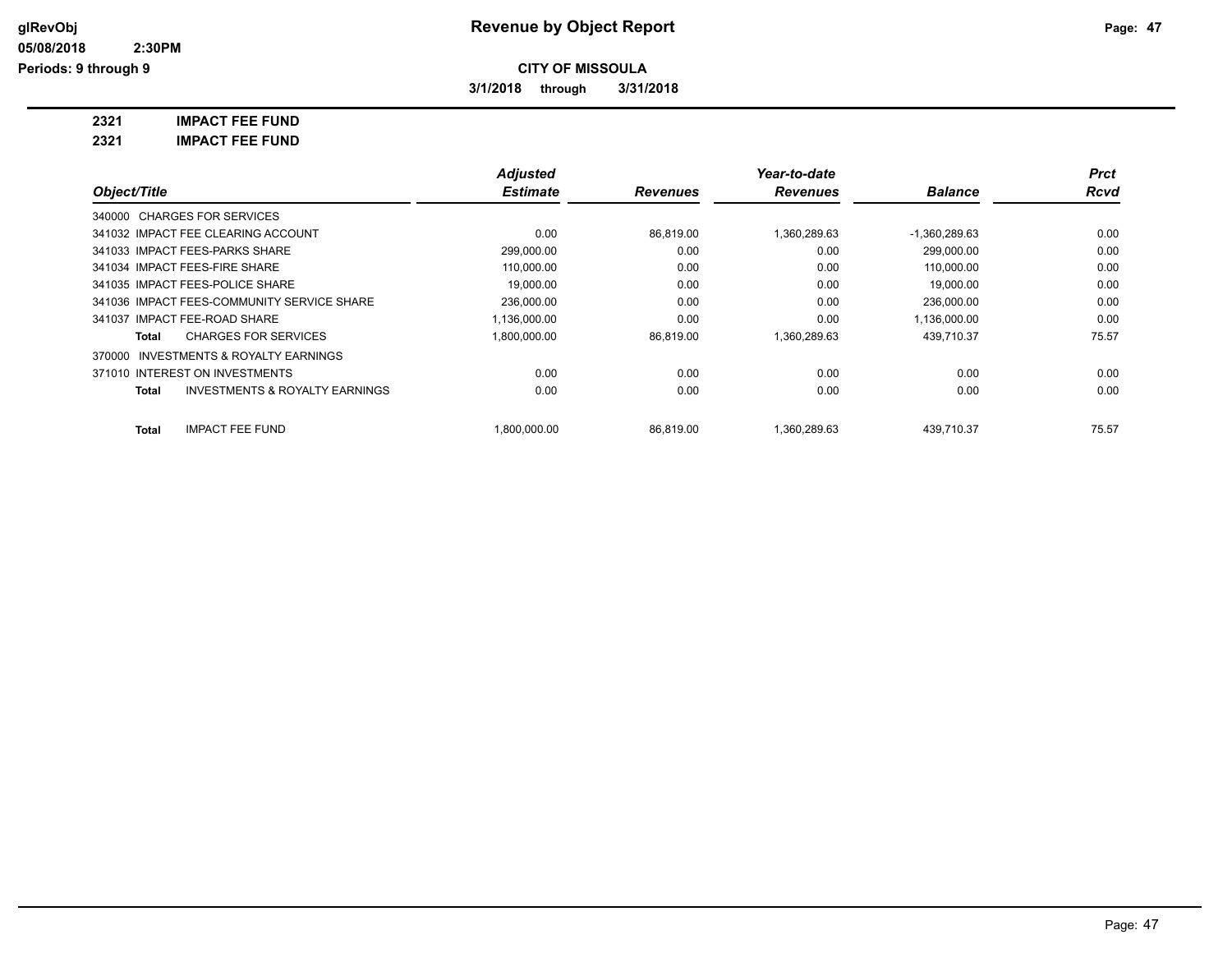**3/1/2018 through 3/31/2018**

#### **2321 IMPACT FEE FUND**

|                                                    | <b>Adjusted</b> |                 | Year-to-date    |                 | <b>Prct</b> |
|----------------------------------------------------|-----------------|-----------------|-----------------|-----------------|-------------|
| Object/Title                                       | <b>Estimate</b> | <b>Revenues</b> | <b>Revenues</b> | <b>Balance</b>  | <b>Rcvd</b> |
| 340000 CHARGES FOR SERVICES                        |                 |                 |                 |                 |             |
| 341032 IMPACT FEE CLEARING ACCOUNT                 | 0.00            | 86.819.00       | 1.360.289.63    | $-1,360,289.63$ | 0.00        |
| 341033 IMPACT FEES-PARKS SHARE                     | 299,000.00      | 0.00            | 0.00            | 299,000.00      | 0.00        |
| 341034 IMPACT FEES-FIRE SHARE                      | 110.000.00      | 0.00            | 0.00            | 110,000.00      | 0.00        |
| 341035 IMPACT FEES-POLICE SHARE                    | 19,000.00       | 0.00            | 0.00            | 19.000.00       | 0.00        |
| 341036 IMPACT FEES-COMMUNITY SERVICE SHARE         | 236,000.00      | 0.00            | 0.00            | 236,000.00      | 0.00        |
| 341037 IMPACT FEE-ROAD SHARE                       | 1,136,000.00    | 0.00            | 0.00            | 1,136,000.00    | 0.00        |
| <b>CHARGES FOR SERVICES</b><br>Total               | 1.800.000.00    | 86.819.00       | 1.360.289.63    | 439.710.37      | 75.57       |
| INVESTMENTS & ROYALTY EARNINGS<br>370000           |                 |                 |                 |                 |             |
| 371010 INTEREST ON INVESTMENTS                     | 0.00            | 0.00            | 0.00            | 0.00            | 0.00        |
| <b>INVESTMENTS &amp; ROYALTY EARNINGS</b><br>Total | 0.00            | 0.00            | 0.00            | 0.00            | 0.00        |
| <b>IMPACT FEE FUND</b><br><b>Total</b>             | 1,800,000.00    | 86.819.00       | 1,360,289.63    | 439,710.37      | 75.57       |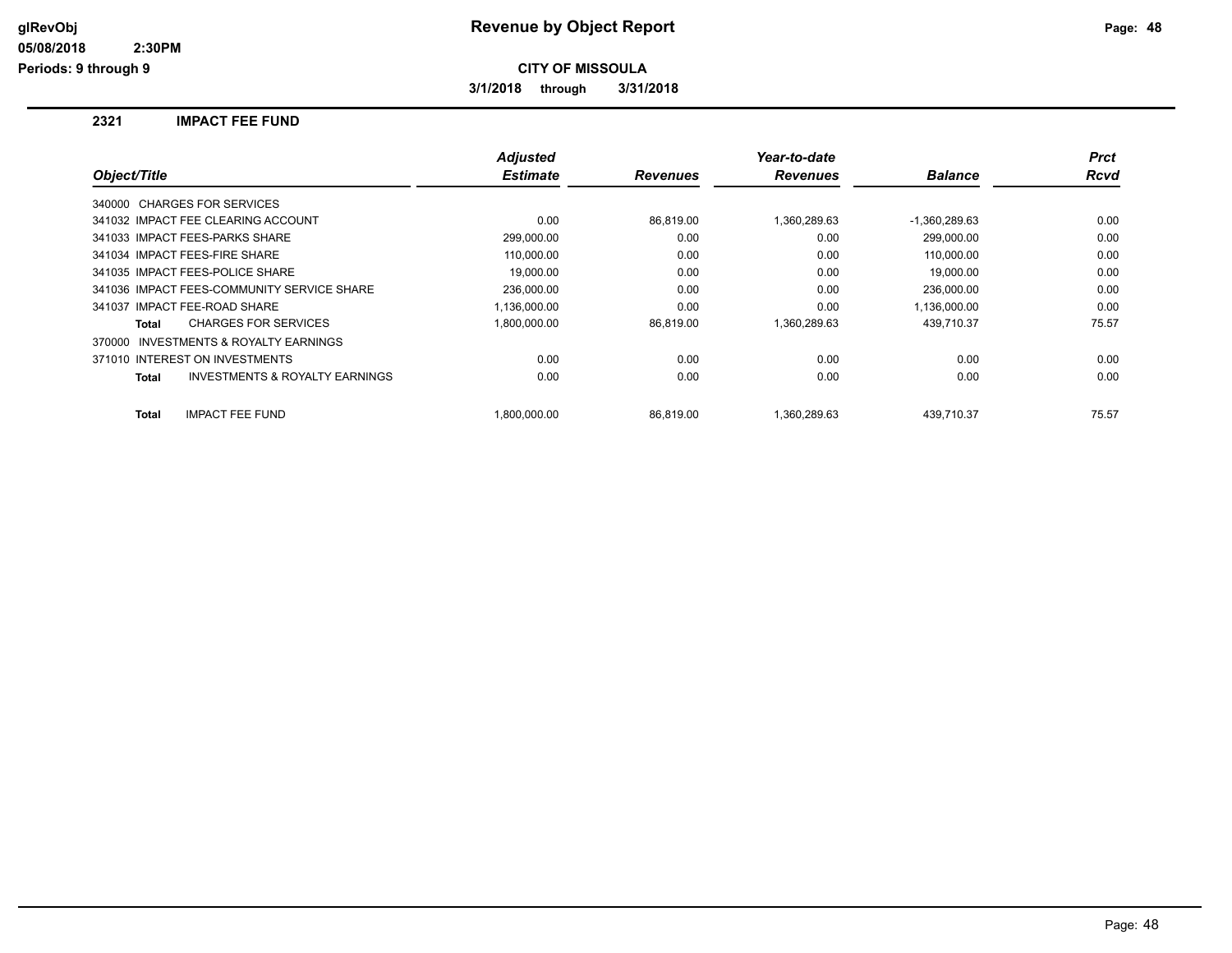#### **05/08/2018 2:30PM Periods: 9 through 9**

**CITY OF MISSOULA**

**3/1/2018 through 3/31/2018**

### **2322 GEORGE ELMER/CATTLE DR INTERSECTION 2322 GEORGE ELMER/CATTLE DR INTERSECTION**

|              |                                            | <b>Adjusted</b> |                 | Year-to-date    |                | Prct |
|--------------|--------------------------------------------|-----------------|-----------------|-----------------|----------------|------|
| Object/Title |                                            | <b>Estimate</b> | <b>Revenues</b> | <b>Revenues</b> | <b>Balance</b> | Rcvd |
|              | 360000 MISCELLANEOUS REVENUES              |                 |                 |                 |                |      |
|              | 365000 DEVELOPER CONRIBUTIONS              | 15.000.00       | 0.00            | 0.00            | 15,000.00      | 0.00 |
| Total        | MISCELLANEOUS REVENUES                     | 15.000.00       | 0.00            | 0.00            | 15,000.00      | 0.00 |
| <b>Total</b> | <b>GEORGE ELMER/CATTLE DR INTERSECTION</b> | 15.000.00       | 0.00            | 0.00            | 15,000.00      | 0.00 |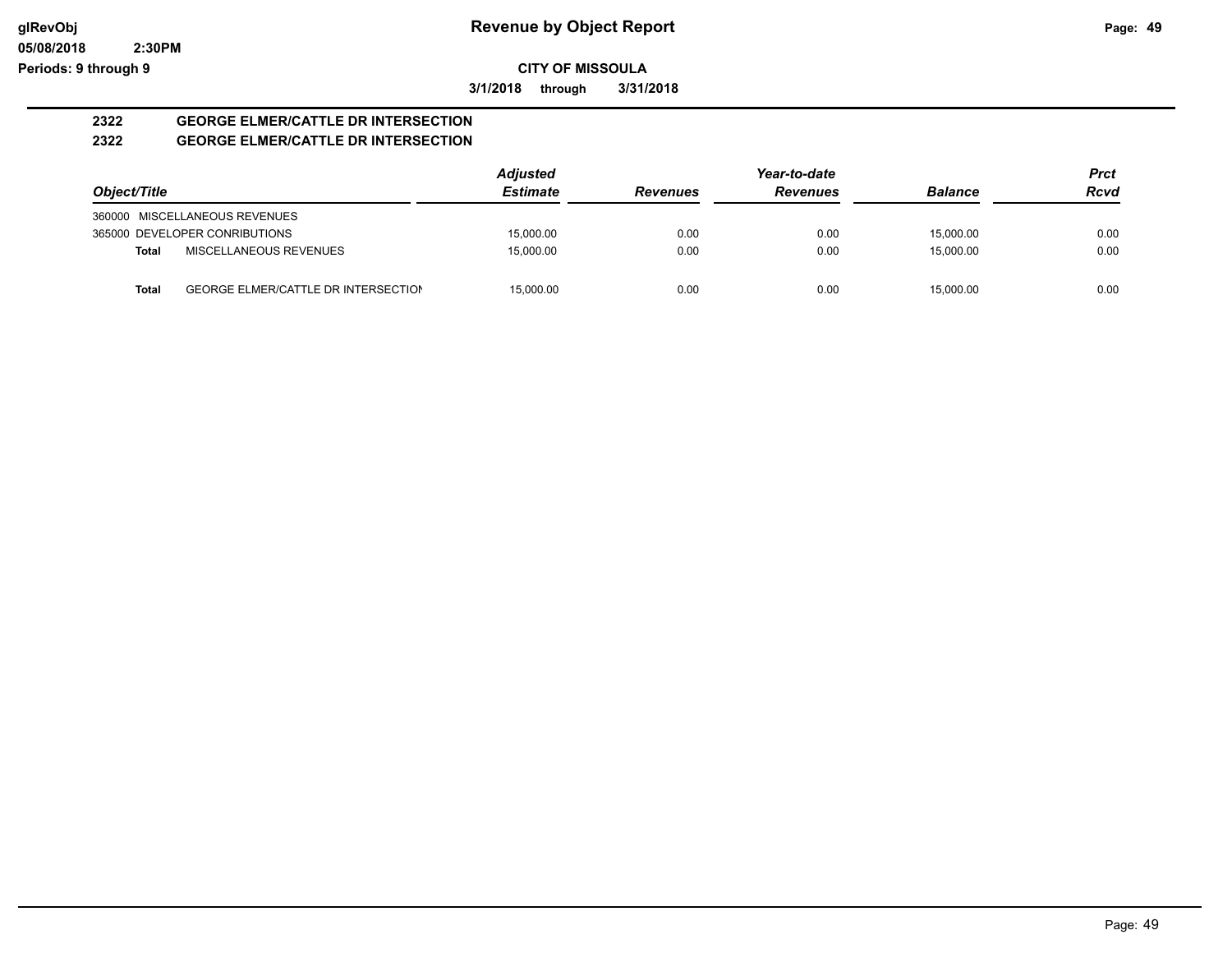**3/1/2018 through 3/31/2018**

### **2322 GEORGE ELMER/CATTLE DR INTERSECTION**

| Object/Title |                                            | Adjusted<br><b>Estimate</b> | <b>Revenues</b> | Year-to-date<br><b>Revenues</b> | <b>Balance</b> | <b>Prct</b><br><b>Rcvd</b> |
|--------------|--------------------------------------------|-----------------------------|-----------------|---------------------------------|----------------|----------------------------|
|              | 360000 MISCELLANEOUS REVENUES              |                             |                 |                                 |                |                            |
|              | 365000 DEVELOPER CONRIBUTIONS              | 15.000.00                   | 0.00            | 0.00                            | 15.000.00      | 0.00                       |
| <b>Total</b> | MISCELLANEOUS REVENUES                     | 15.000.00                   | 0.00            | 0.00                            | 15.000.00      | 0.00                       |
|              |                                            |                             |                 |                                 |                |                            |
| <b>Total</b> | <b>GEORGE ELMER/CATTLE DR INTERSECTIOL</b> | 15.000.00                   | 0.00            | 0.00                            | 15.000.00      | 0.00                       |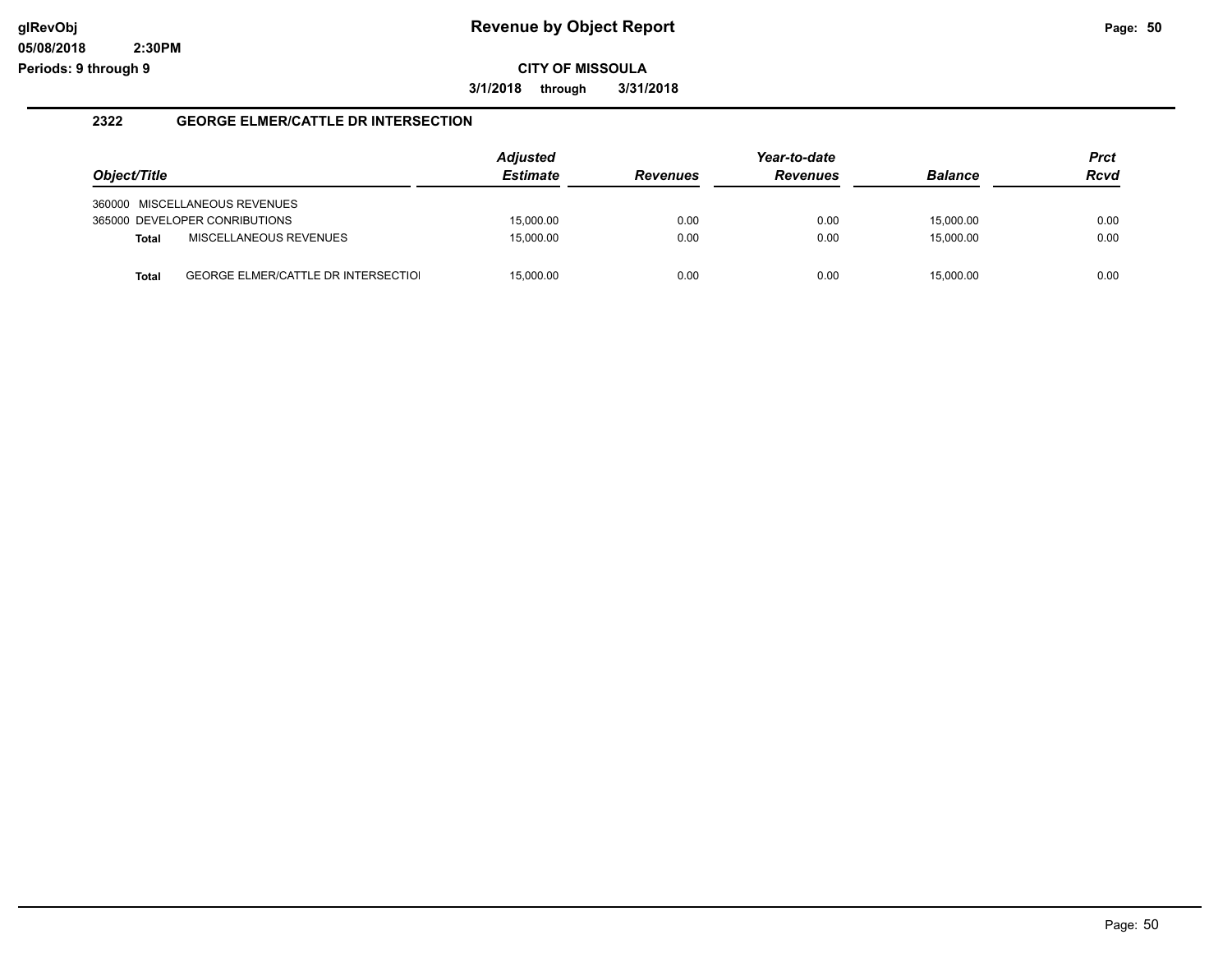**3/1/2018 through 3/31/2018**

**2365 PUBLIC ART FUND**

**2365 PUBLIC ART FUND**

|                                                   | <b>Adjusted</b> |                 | Year-to-date    |                | <b>Prct</b> |
|---------------------------------------------------|-----------------|-----------------|-----------------|----------------|-------------|
| Object/Title                                      | <b>Estimate</b> | <b>Revenues</b> | <b>Revenues</b> | <b>Balance</b> | <b>Rcvd</b> |
| 330000 INTERGOVERNMENTAL REVENUES                 |                 |                 |                 |                |             |
| 337000 LOCAL GRANTS                               | 7,500.00        | 0.00            | 0.00            | 7,500.00       | 0.00        |
| 337001 NEIGHBORHOOD COUNCIL GRANT/DONATION        | 0.00            | 3,000.00        | 7,500.00        | $-7,500.00$    | 0.00        |
| 337002 MRA GRANT                                  | 0.00            | 0.00            | 0.00            | 0.00           | 0.00        |
| <b>INTERGOVERNMENTAL REVENUES</b><br><b>Total</b> | 7,500.00        | 3,000.00        | 7,500.00        | 0.00           | 100.00      |
| 360000 MISCELLANEOUS REVENUES                     |                 |                 |                 |                |             |
| 360010 MISCELLANEOUS                              | 0.00            | 0.00            | 0.00            | 0.00           | 0.00        |
| 364040 INSURANCE AND DAMAGE RECOVERY              | 0.00            | 0.00            | 0.00            | 0.00           | 0.00        |
| 365000 DONATIONS                                  | 8,443.00        | 0.00            | 0.00            | 8,443.00       | 0.00        |
| MISCELLANEOUS REVENUES<br>Total                   | 8,443.00        | 0.00            | 0.00            | 8,443.00       | 0.00        |
| 380000 OTHER FINANCING SOURCES                    |                 |                 |                 |                |             |
| 383000 OPERATING TRANSFERS                        | 0.00            | 0.00            | 0.00            | 0.00           | 0.00        |
| OTHER FINANCING SOURCES<br><b>Total</b>           | 0.00            | 0.00            | 0.00            | 0.00           | 0.00        |
| PUBLIC ART FUND<br>Total                          | 15.943.00       | 3,000.00        | 7,500.00        | 8,443.00       | 47.04       |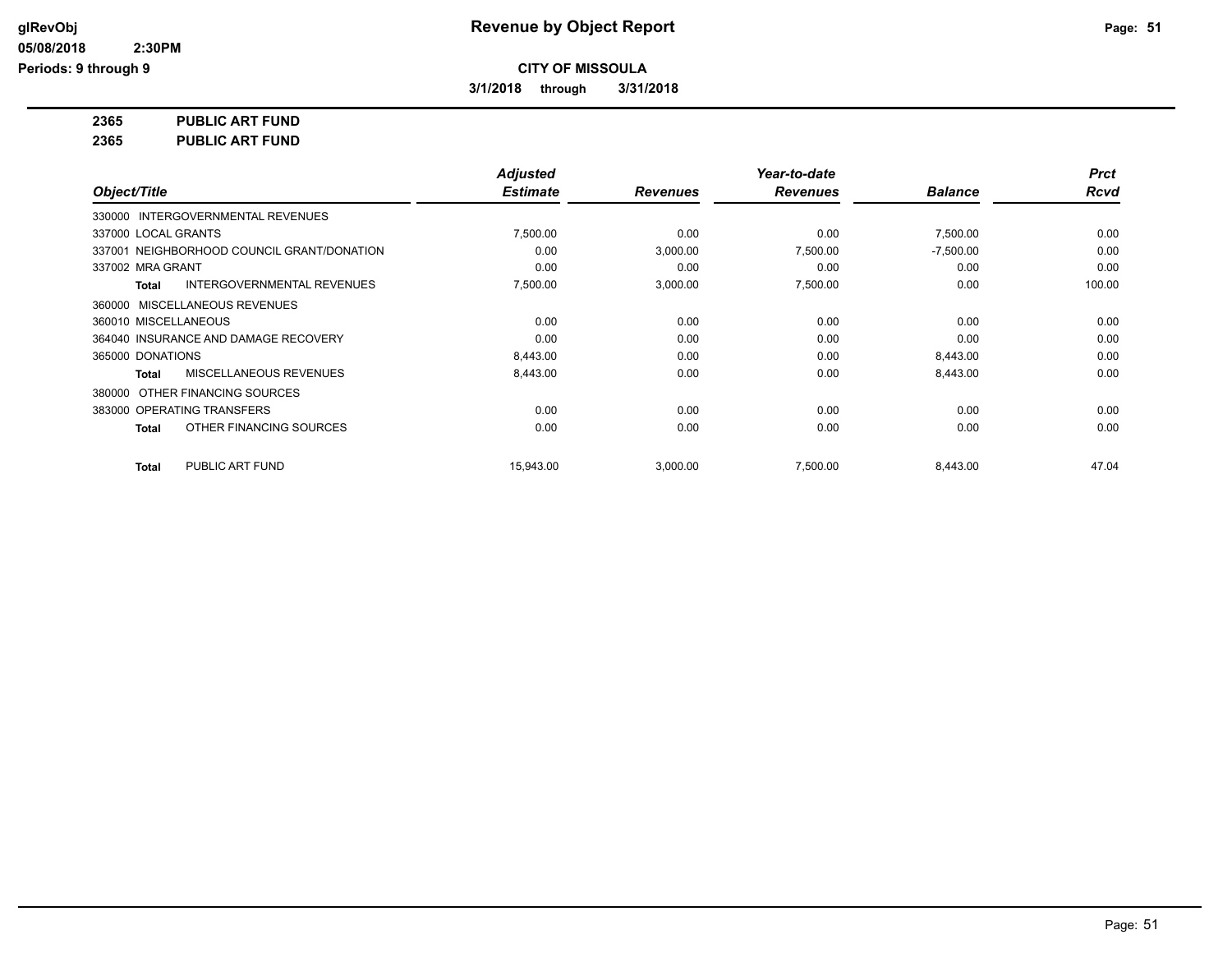**3/1/2018 through 3/31/2018**

#### **2365 PUBLIC ART FUND**

| Object/Title                                      | <b>Adjusted</b><br><b>Estimate</b> | <b>Revenues</b> | Year-to-date<br><b>Revenues</b> | <b>Balance</b> | <b>Prct</b><br><b>Rcvd</b> |
|---------------------------------------------------|------------------------------------|-----------------|---------------------------------|----------------|----------------------------|
| 330000 INTERGOVERNMENTAL REVENUES                 |                                    |                 |                                 |                |                            |
| 337000 LOCAL GRANTS                               | 7,500.00                           | 0.00            | 0.00                            | 7,500.00       | 0.00                       |
| 337001 NEIGHBORHOOD COUNCIL GRANT/DONATION        | 0.00                               | 3,000.00        | 7,500.00                        | $-7,500.00$    | 0.00                       |
| 337002 MRA GRANT                                  | 0.00                               | 0.00            | 0.00                            | 0.00           | 0.00                       |
| <b>INTERGOVERNMENTAL REVENUES</b><br><b>Total</b> | 7,500.00                           | 3,000.00        | 7,500.00                        | 0.00           | 100.00                     |
| 360000 MISCELLANEOUS REVENUES                     |                                    |                 |                                 |                |                            |
| 360010 MISCELLANEOUS                              | 0.00                               | 0.00            | 0.00                            | 0.00           | 0.00                       |
| 364040 INSURANCE AND DAMAGE RECOVERY              | 0.00                               | 0.00            | 0.00                            | 0.00           | 0.00                       |
| 365000 DONATIONS                                  | 8,443.00                           | 0.00            | 0.00                            | 8,443.00       | 0.00                       |
| MISCELLANEOUS REVENUES<br><b>Total</b>            | 8,443.00                           | 0.00            | 0.00                            | 8,443.00       | 0.00                       |
| 380000 OTHER FINANCING SOURCES                    |                                    |                 |                                 |                |                            |
| 383000 OPERATING TRANSFERS                        | 0.00                               | 0.00            | 0.00                            | 0.00           | 0.00                       |
| OTHER FINANCING SOURCES<br><b>Total</b>           | 0.00                               | 0.00            | 0.00                            | 0.00           | 0.00                       |
| PUBLIC ART FUND<br><b>Total</b>                   | 15,943.00                          | 3,000.00        | 7,500.00                        | 8,443.00       | 47.04                      |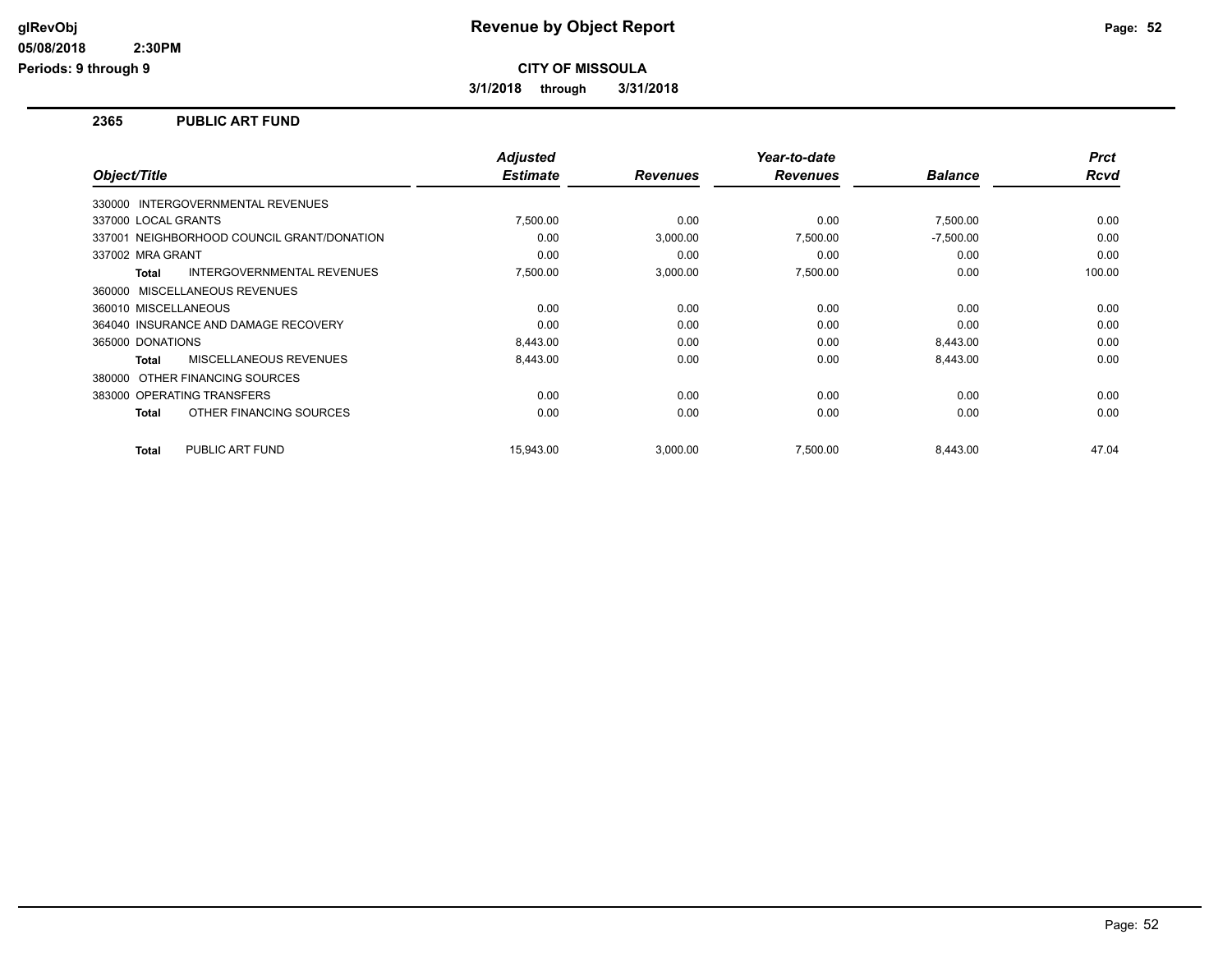**3/1/2018 through 3/31/2018**

# **2371 EMPLOYEE HEALTH INSURANCE LEVY FUND**

## **2371 EMPLOYEE HEALTH INSURANCE LEVY FUND**

|                                                     | <b>Adjusted</b> |                 | Year-to-date    |                | <b>Prct</b> |
|-----------------------------------------------------|-----------------|-----------------|-----------------|----------------|-------------|
| Object/Title                                        | <b>Estimate</b> | <b>Revenues</b> | <b>Revenues</b> | <b>Balance</b> | <b>Rcvd</b> |
| 310000 TAXES/ASSESSMENTS                            |                 |                 |                 |                |             |
| 311000 GENERAL PROPERTY TAXES                       | 0.00            | 20.95           | 2.646.71        | $-2.646.71$    | 0.00        |
| 312001 PENALTIES & INTEREST                         | 0.00            | 0.29            | 68.39           | $-68.39$       | 0.00        |
| TAXES/ASSESSMENTS<br>Total                          | 0.00            | 21.24           | 2.715.10        | $-2.715.10$    | 0.00        |
| INVESTMENTS & ROYALTY EARNINGS<br>370000            |                 |                 |                 |                |             |
| 371010 INTEREST ON INVESTMENTS                      | 0.00            | 0.00            | 0.00            | 0.00           | 0.00        |
| INVESTMENTS & ROYALTY EARNINGS<br>Total             | 0.00            | 0.00            | 0.00            | 0.00           | 0.00        |
| <b>Total</b><br>EMPLOYEE HEALTH INSURANCE LEVY FUNI | 0.00            | 21.24           | 2.715.10        | $-2.715.10$    | 0.00        |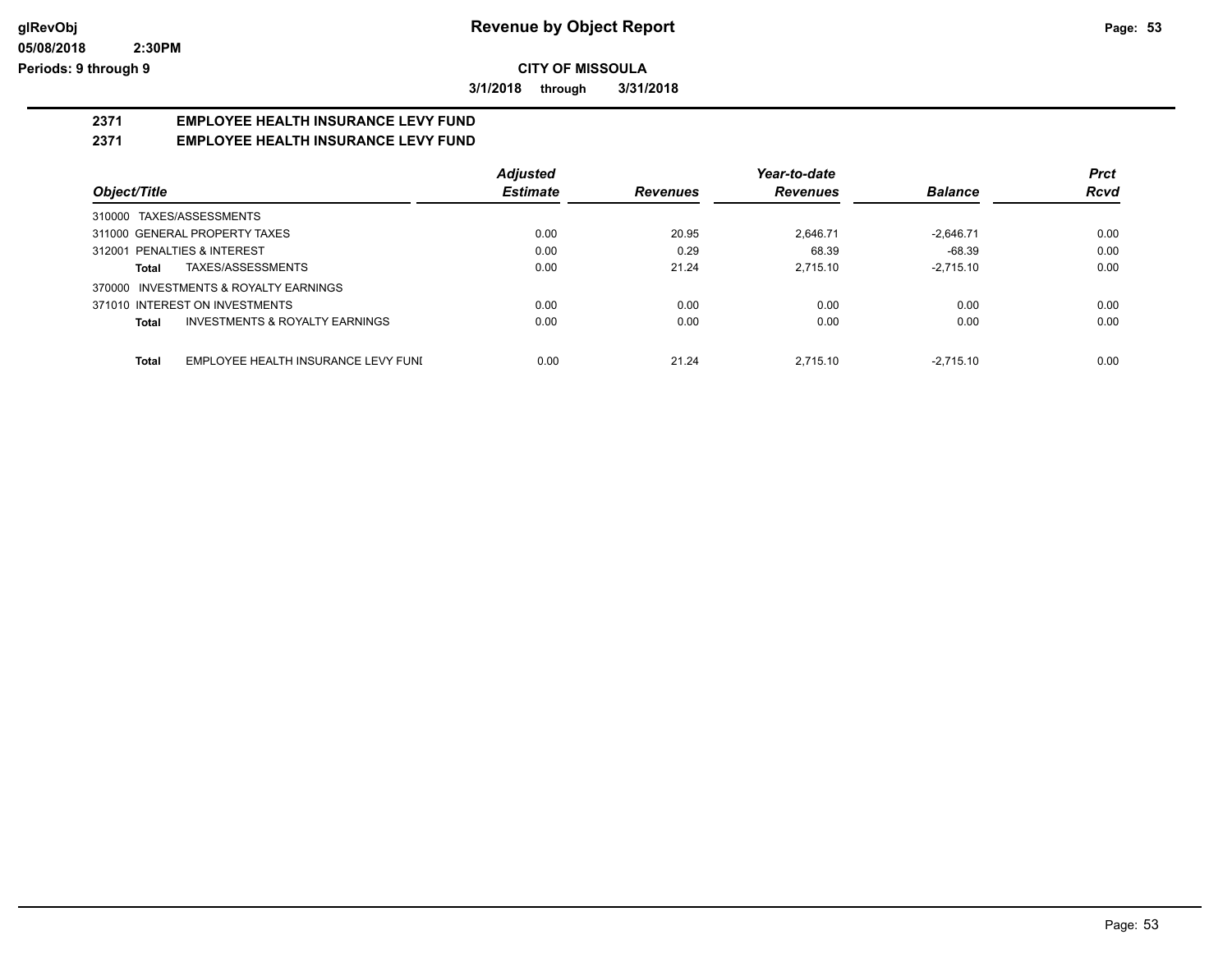**3/1/2018 through 3/31/2018**

## **2371 EMPLOYEE HEALTH INSURANCE LEVY FUND**

|                                                    | <b>Adjusted</b> |                 | Year-to-date    |                | <b>Prct</b> |
|----------------------------------------------------|-----------------|-----------------|-----------------|----------------|-------------|
| Object/Title                                       | <b>Estimate</b> | <b>Revenues</b> | <b>Revenues</b> | <b>Balance</b> | <b>Rcvd</b> |
| 310000 TAXES/ASSESSMENTS                           |                 |                 |                 |                |             |
| 311000 GENERAL PROPERTY TAXES                      | 0.00            | 20.95           | 2.646.71        | $-2.646.71$    | 0.00        |
| 312001 PENALTIES & INTEREST                        | 0.00            | 0.29            | 68.39           | $-68.39$       | 0.00        |
| TAXES/ASSESSMENTS<br>Total                         | 0.00            | 21.24           | 2.715.10        | $-2.715.10$    | 0.00        |
| 370000 INVESTMENTS & ROYALTY EARNINGS              |                 |                 |                 |                |             |
| 371010 INTEREST ON INVESTMENTS                     | 0.00            | 0.00            | 0.00            | 0.00           | 0.00        |
| <b>INVESTMENTS &amp; ROYALTY EARNINGS</b><br>Total | 0.00            | 0.00            | 0.00            | 0.00           | 0.00        |
|                                                    |                 |                 |                 |                |             |
| Total<br>EMPLOYEE HEALTH INSURANCE LEVY FUN        | 0.00            | 21.24           | 2,715.10        | $-2.715.10$    | 0.00        |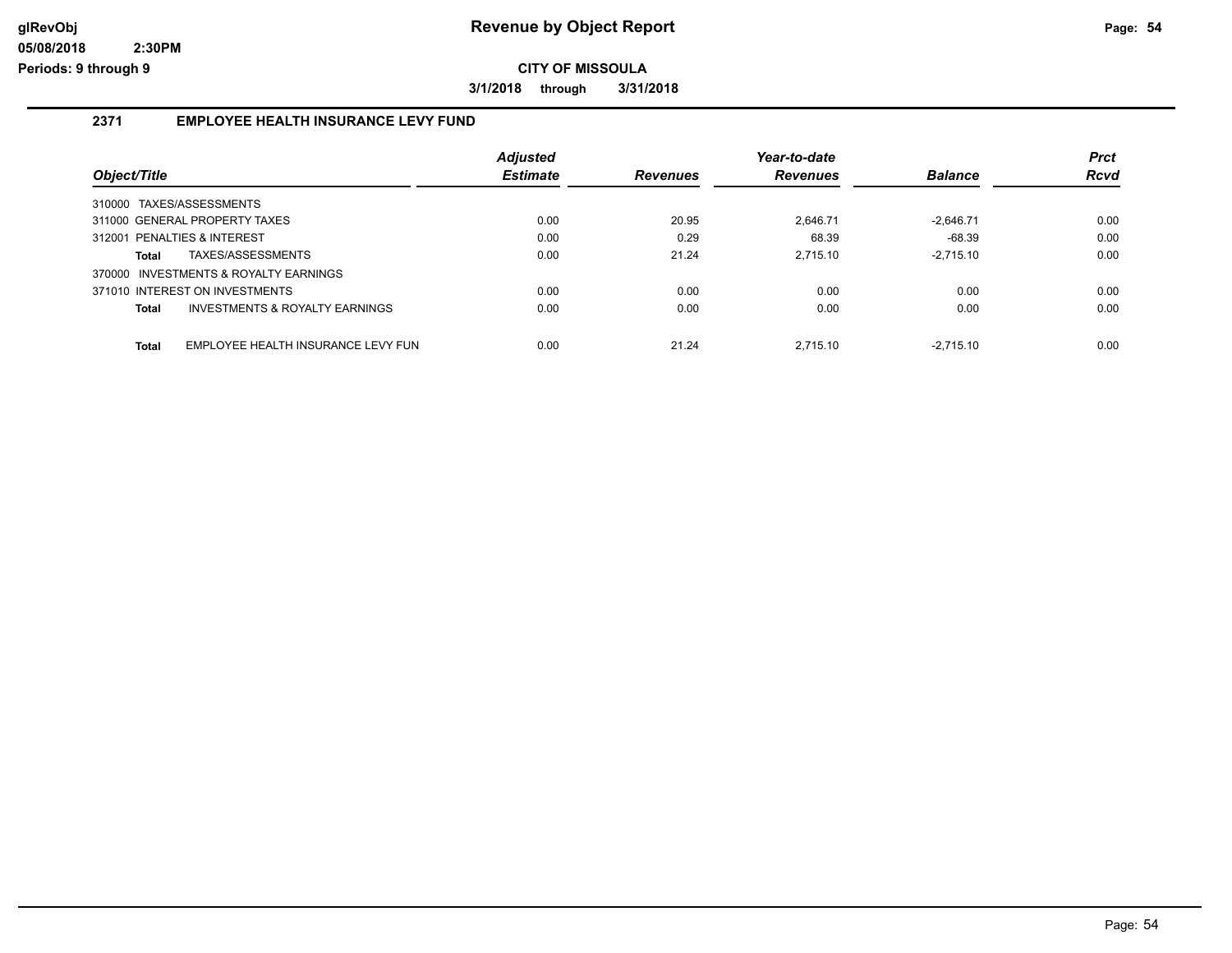**3/1/2018 through 3/31/2018**

**2372 PERMISSIVE MEDICAL LEVY**

**2372 PERMISSIVE MEDICAL LEVY**

|                                                           | <b>Adjusted</b> |                 | Year-to-date    |                | <b>Prct</b> |
|-----------------------------------------------------------|-----------------|-----------------|-----------------|----------------|-------------|
| Object/Title                                              | <b>Estimate</b> | <b>Revenues</b> | <b>Revenues</b> | <b>Balance</b> | <b>Rcvd</b> |
| 310000 TAXES/ASSESSMENTS                                  |                 |                 |                 |                |             |
| 311000 GENERAL PROPERTY TAXES                             | 5,101,004.00    | 22.104.17       | 2,726,031.34    | 2,374,972.66   | 53.44       |
| 312001 PENALTIES & INTEREST                               | 0.00            | 301.70          | 1.786.52        | $-1.786.52$    | 0.00        |
| TAXES/ASSESSMENTS<br>Total                                | 5.101.004.00    | 22.405.87       | 2.727.817.86    | 2.373.186.14   | 53.48       |
| 370000 INVESTMENTS & ROYALTY EARNINGS                     |                 |                 |                 |                |             |
| 371010 INTEREST ON INVESTMENTS                            | 0.00            | 0.00            | 0.00            | 0.00           | 0.00        |
| <b>INVESTMENTS &amp; ROYALTY EARNINGS</b><br><b>Total</b> | 0.00            | 0.00            | 0.00            | 0.00           | 0.00        |
| Total<br>PERMISSIVE MEDICAL LEVY                          | 5.101.004.00    | 22.405.87       | 2.727.817.86    | 2.373.186.14   | 53.48       |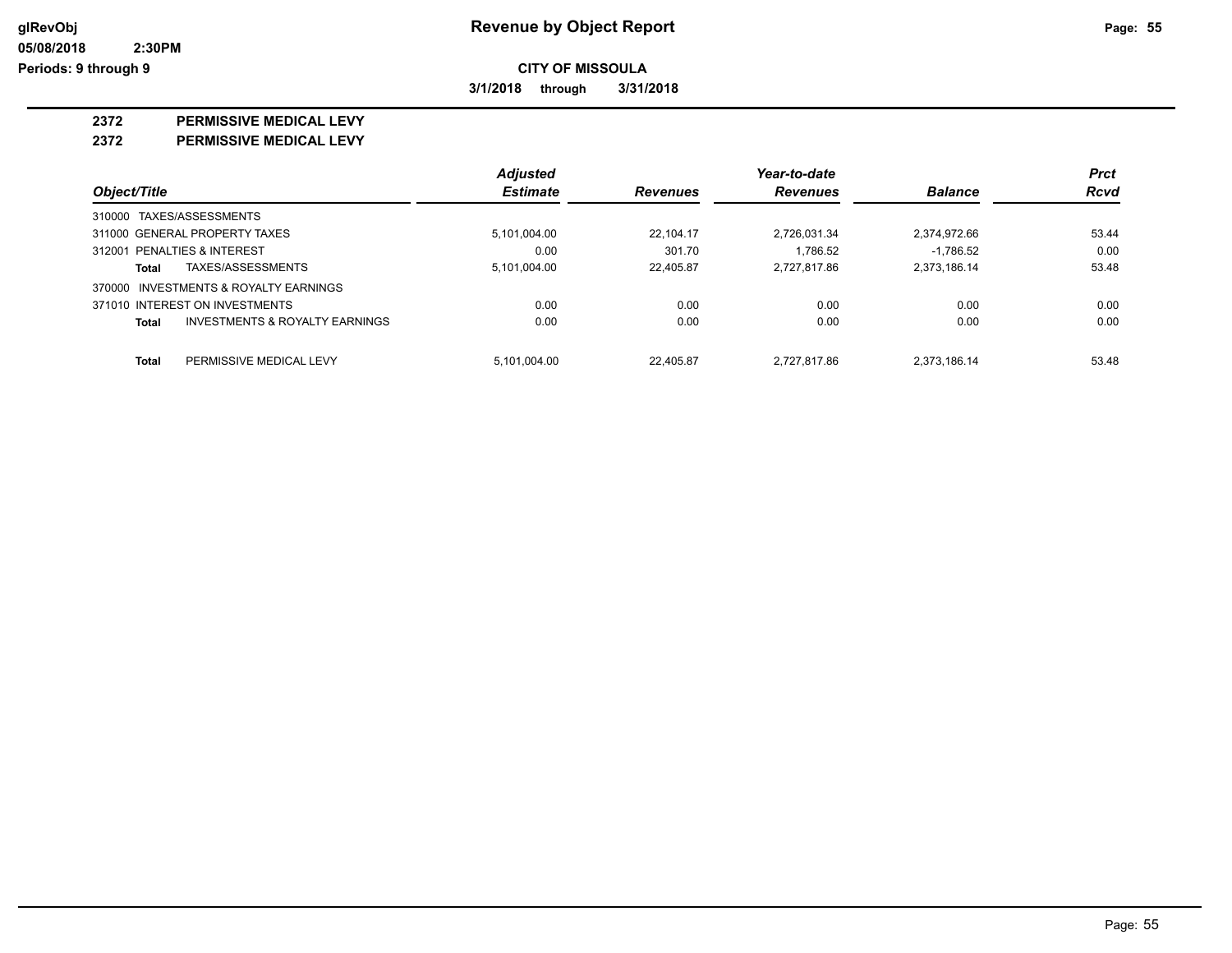**3/1/2018 through 3/31/2018**

### **2372 PERMISSIVE MEDICAL LEVY**

|              |                                | <b>Adjusted</b> |                 | Year-to-date    |                | <b>Prct</b> |
|--------------|--------------------------------|-----------------|-----------------|-----------------|----------------|-------------|
| Object/Title |                                | <b>Estimate</b> | <b>Revenues</b> | <b>Revenues</b> | <b>Balance</b> | <b>Rcvd</b> |
|              | 310000 TAXES/ASSESSMENTS       |                 |                 |                 |                |             |
|              | 311000 GENERAL PROPERTY TAXES  | 5.101.004.00    | 22.104.17       | 2.726.031.34    | 2,374,972.66   | 53.44       |
|              | 312001 PENALTIES & INTEREST    | 0.00            | 301.70          | 1.786.52        | $-1.786.52$    | 0.00        |
| Total        | TAXES/ASSESSMENTS              | 5.101.004.00    | 22.405.87       | 2.727.817.86    | 2.373.186.14   | 53.48       |
| 370000       | INVESTMENTS & ROYALTY EARNINGS |                 |                 |                 |                |             |
|              | 371010 INTEREST ON INVESTMENTS | 0.00            | 0.00            | 0.00            | 0.00           | 0.00        |
| <b>Total</b> | INVESTMENTS & ROYALTY EARNINGS | 0.00            | 0.00            | 0.00            | 0.00           | 0.00        |
| <b>Total</b> | PERMISSIVE MEDICAL LEVY        | 5.101.004.00    | 22.405.87       | 2.727.817.86    | 2.373.186.14   | 53.48       |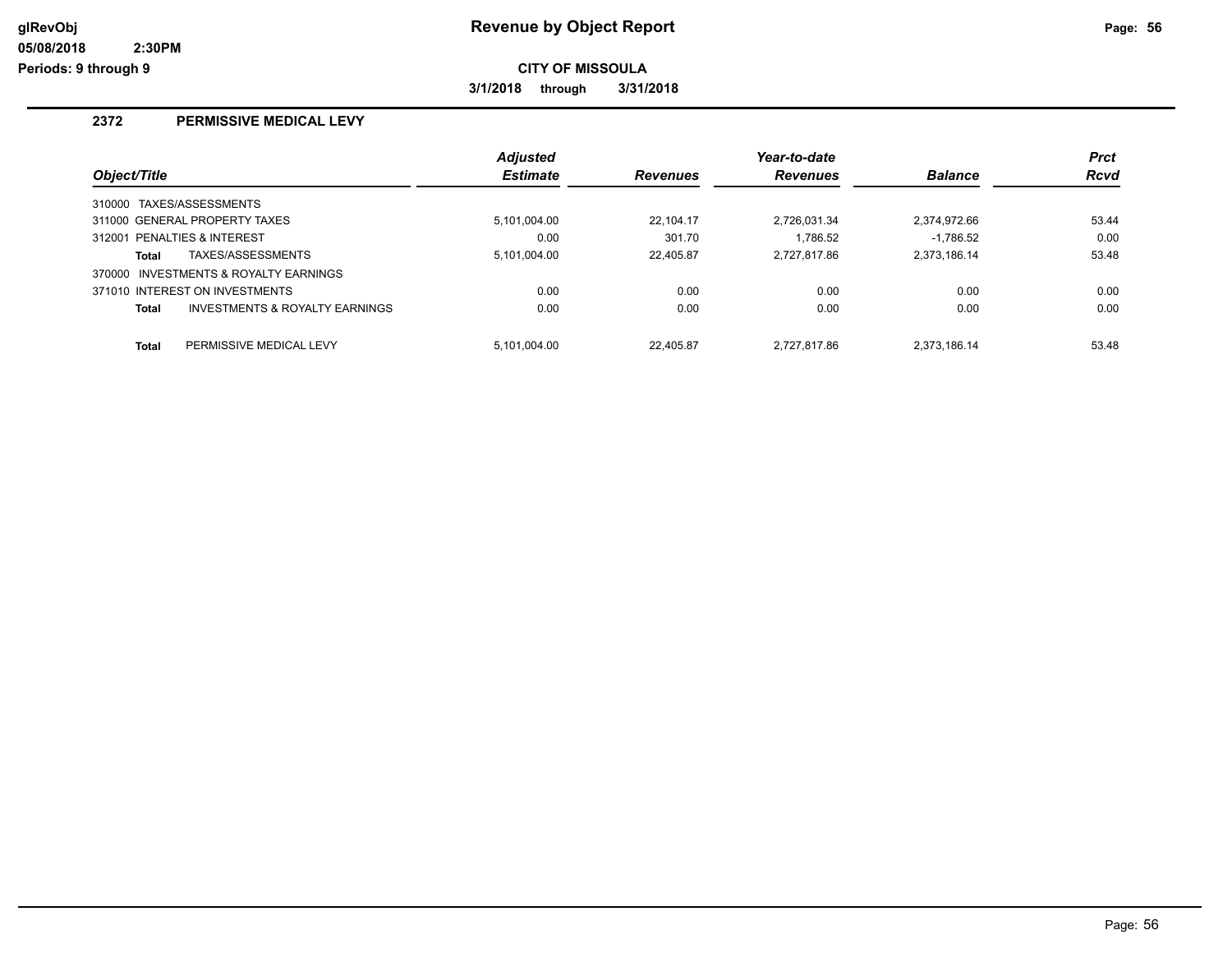**3/1/2018 through 3/31/2018**

# **2389 CABLE TELEVISION FRANCHISE FUND**

## **2389 CABLE TELEVISION FRANCHISE FUND**

|                   |                                 | <b>Adjusted</b> |                 | Year-to-date    |                | <b>Prct</b> |
|-------------------|---------------------------------|-----------------|-----------------|-----------------|----------------|-------------|
| Object/Title      |                                 | <b>Estimate</b> | <b>Revenues</b> | <b>Revenues</b> | <b>Balance</b> | <b>Rcvd</b> |
|                   | 320000 LICENSES & PERMITS       |                 |                 |                 |                |             |
|                   | 322031 FRANCHISE FEE - AT&T     | 685.000.00      | 0.00            | 330,398.87      | 354.601.13     | 48.23       |
| 322034 PEG ACCESS |                                 | 41,856.00       | 0.00            | 18.592.77       | 23.263.23      | 44.42       |
| Total             | LICENSES & PERMITS              | 726.856.00      | 0.00            | 348.991.64      | 377.864.36     | 48.01       |
|                   | 360000 MISCELLANEOUS REVENUES   |                 |                 |                 |                |             |
| 365000 DONATIONS  |                                 | 0.00            | 0.00            | 0.00            | 0.00           | 0.00        |
| Total             | MISCELLANEOUS REVENUES          | 0.00            | 0.00            | 0.00            | 0.00           | 0.00        |
| <b>Total</b>      | CABLE TELEVISION FRANCHISE FUND | 726.856.00      | 0.00            | 348.991.64      | 377.864.36     | 48.01       |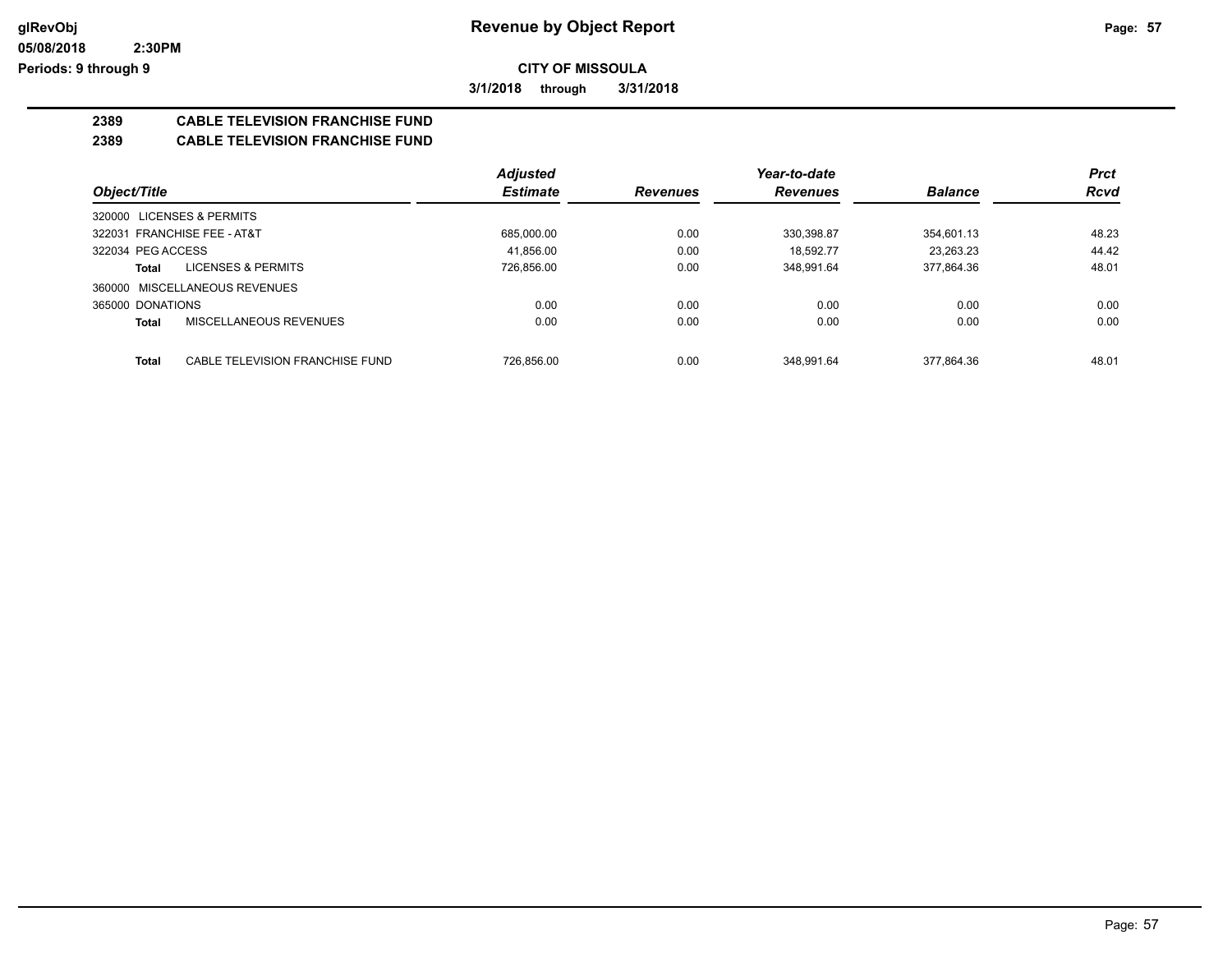**3/1/2018 through 3/31/2018**

## **2389 CABLE TELEVISION FRANCHISE FUND**

|                             |                                 | <b>Adjusted</b> |                 | Year-to-date    |                | <b>Prct</b> |
|-----------------------------|---------------------------------|-----------------|-----------------|-----------------|----------------|-------------|
| Object/Title                |                                 | <b>Estimate</b> | <b>Revenues</b> | <b>Revenues</b> | <b>Balance</b> | <b>Rcvd</b> |
| 320000 LICENSES & PERMITS   |                                 |                 |                 |                 |                |             |
| 322031 FRANCHISE FEE - AT&T |                                 | 685.000.00      | 0.00            | 330.398.87      | 354.601.13     | 48.23       |
| 322034 PEG ACCESS           |                                 | 41.856.00       | 0.00            | 18.592.77       | 23.263.23      | 44.42       |
| Total                       | LICENSES & PERMITS              | 726.856.00      | 0.00            | 348.991.64      | 377.864.36     | 48.01       |
|                             | 360000 MISCELLANEOUS REVENUES   |                 |                 |                 |                |             |
| 365000 DONATIONS            |                                 | 0.00            | 0.00            | 0.00            | 0.00           | 0.00        |
| Total                       | MISCELLANEOUS REVENUES          | 0.00            | 0.00            | 0.00            | 0.00           | 0.00        |
|                             |                                 |                 |                 |                 |                |             |
| Total                       | CABLE TELEVISION FRANCHISE FUND | 726.856.00      | 0.00            | 348.991.64      | 377.864.36     | 48.01       |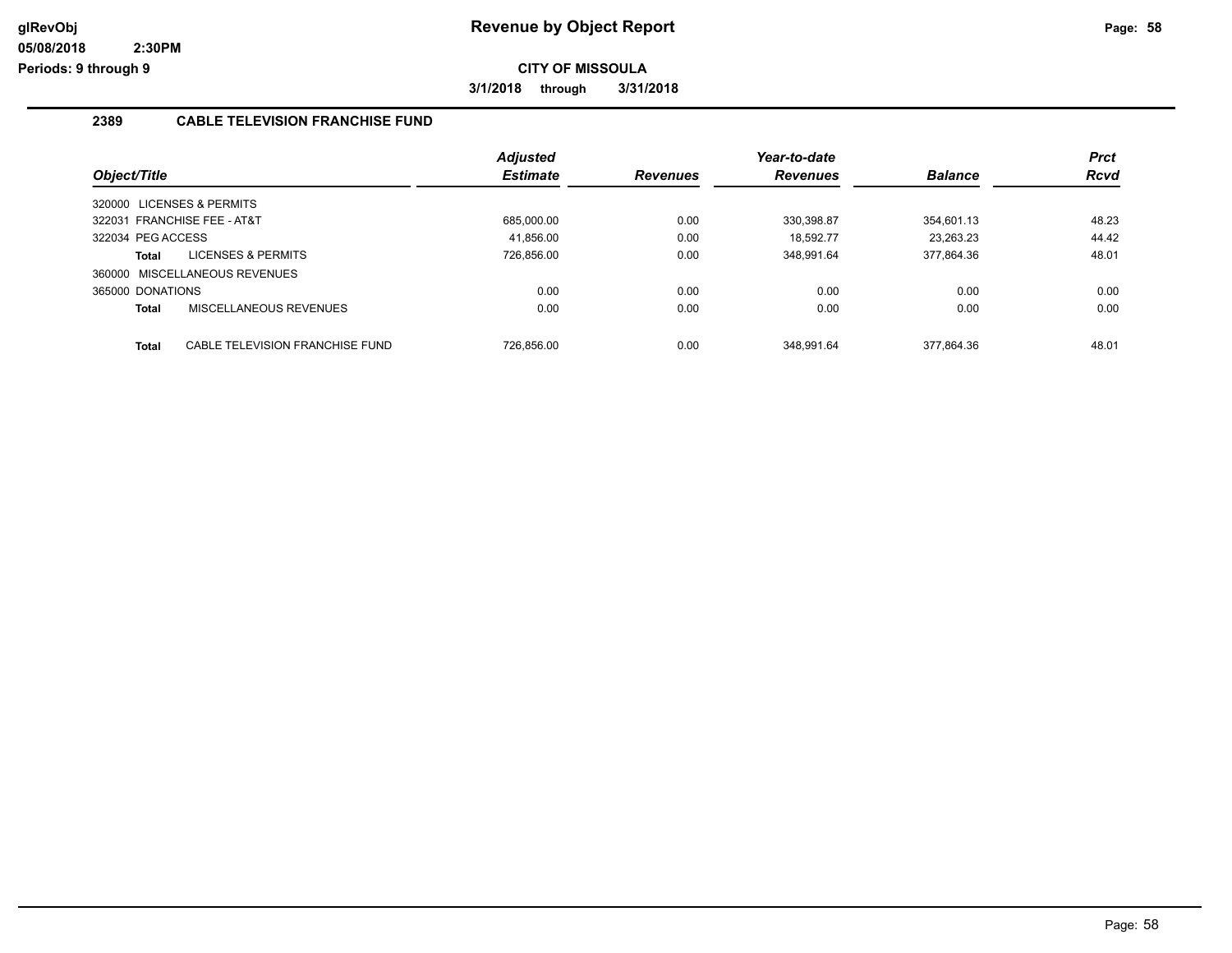**3/1/2018 through 3/31/2018**

#### **2390 DRUG FORFEITURE FUND**

**2390 DRUG FORFEITURE FUND**

|                                                           | <b>Adjusted</b> |                 | Year-to-date    |                | <b>Prct</b> |
|-----------------------------------------------------------|-----------------|-----------------|-----------------|----------------|-------------|
| Object/Title                                              | <b>Estimate</b> | <b>Revenues</b> | <b>Revenues</b> | <b>Balance</b> | <b>Rcvd</b> |
| 350000 FINES & FORFEITURES                                |                 |                 |                 |                |             |
| 351013 DRUG FORFEITURES                                   | 15.000.00       | 748.53          | 6.700.65        | 8.299.35       | 44.67       |
| <b>FINES &amp; FORFEITURES</b><br><b>Total</b>            | 15.000.00       | 748.53          | 6,700.65        | 8,299.35       | 44.67       |
| 370000 INVESTMENTS & ROYALTY EARNINGS                     |                 |                 |                 |                |             |
| 371010 INTEREST ON INVESTMENTS                            | 0.00            | 0.00            | 0.00            | 0.00           | 0.00        |
| <b>INVESTMENTS &amp; ROYALTY EARNINGS</b><br><b>Total</b> | 0.00            | 0.00            | 0.00            | 0.00           | 0.00        |
| DRUG FORFEITURE FUND<br><b>Total</b>                      | 15.000.00       | 748.53          | 6.700.65        | 8.299.35       | 44.67       |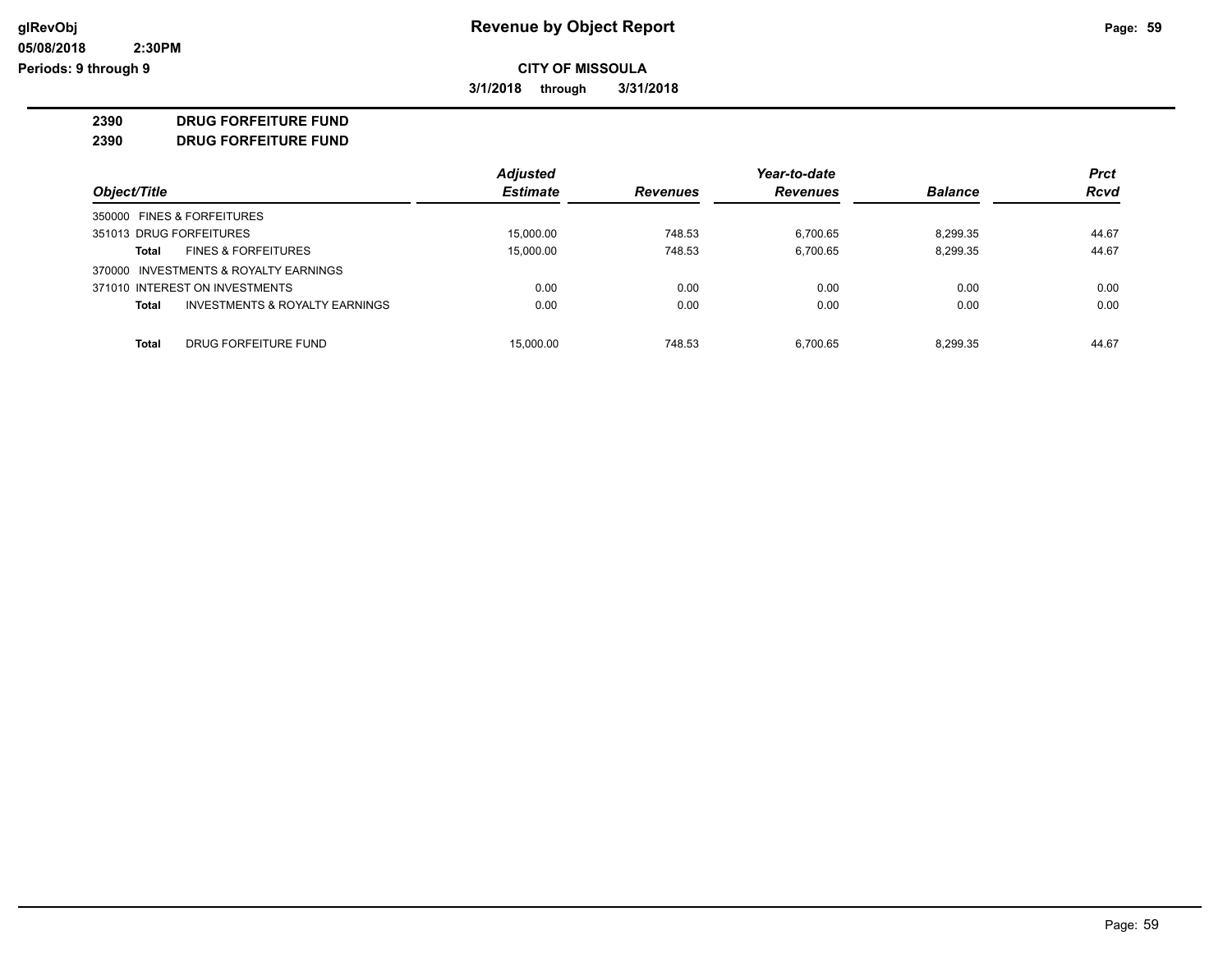**Periods: 9 through 9**

**CITY OF MISSOULA**

**3/1/2018 through 3/31/2018**

### **2390 DRUG FORFEITURE FUND**

 **2:30PM**

|              |                                       | <b>Adjusted</b> |                 | Year-to-date    |                | <b>Prct</b> |
|--------------|---------------------------------------|-----------------|-----------------|-----------------|----------------|-------------|
| Object/Title |                                       | <b>Estimate</b> | <b>Revenues</b> | <b>Revenues</b> | <b>Balance</b> | <b>Rcvd</b> |
|              | 350000 FINES & FORFEITURES            |                 |                 |                 |                |             |
|              | 351013 DRUG FORFEITURES               | 15,000.00       | 748.53          | 6.700.65        | 8.299.35       | 44.67       |
| <b>Total</b> | <b>FINES &amp; FORFEITURES</b>        | 15,000.00       | 748.53          | 6.700.65        | 8,299.35       | 44.67       |
|              | 370000 INVESTMENTS & ROYALTY EARNINGS |                 |                 |                 |                |             |
|              | 371010 INTEREST ON INVESTMENTS        | 0.00            | 0.00            | 0.00            | 0.00           | 0.00        |
| <b>Total</b> | INVESTMENTS & ROYALTY EARNINGS        | 0.00            | 0.00            | 0.00            | 0.00           | 0.00        |
| <b>Total</b> | DRUG FORFEITURE FUND                  | 15.000.00       | 748.53          | 6.700.65        | 8.299.35       | 44.67       |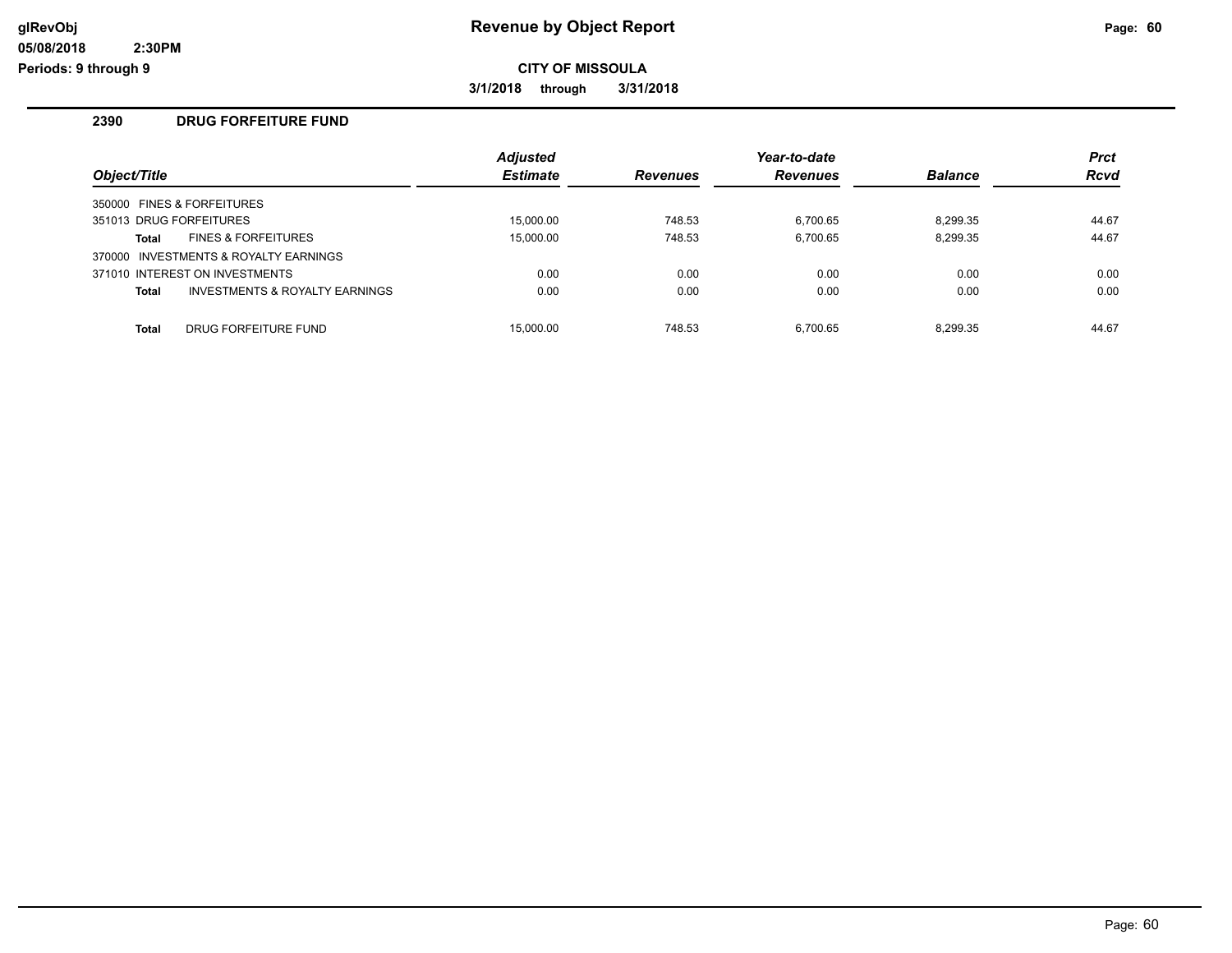**3/1/2018 through 3/31/2018**

#### **2394 BUILDING INSPECTION FUND**

#### **2394 BUILDING INSPECTION FUND**

|                                                           | Adjusted        |                 | Year-to-date    |                | <b>Prct</b> |
|-----------------------------------------------------------|-----------------|-----------------|-----------------|----------------|-------------|
| Object/Title                                              | <b>Estimate</b> | <b>Revenues</b> | <b>Revenues</b> | <b>Balance</b> | Rcvd        |
| 320000 LICENSES & PERMITS                                 |                 |                 |                 |                |             |
| 323011 BUILDING PERMITS                                   | 1,258,000.00    | 102,178.03      | 1,089,246.71    | 168,753.29     | 86.59       |
| 323012 ELECTRICAL PERMITS                                 | 271,000.00      | 16,923.82       | 217,328.54      | 53,671.46      | 80.20       |
| 323013 PLUMBING PERMITS                                   | 155,000.00      | 18,004.50       | 159,886.50      | $-4,886.50$    | 103.15      |
| 323014 BLDG PERMIT REVIEW FEE                             | 0.00            | 0.00            | 0.00            | 0.00           | 0.00        |
| 323017 MECHANICAL PERMITS                                 | 114,000.00      | 11,287.60       | 111.072.50      | 2,927.50       | 97.43       |
| <b>LICENSES &amp; PERMITS</b><br><b>Total</b>             | 1,798,000.00    | 148,393.95      | 1,577,534.25    | 220,465.75     | 87.74       |
| 330000 INTERGOVERNMENTAL REVENUES                         |                 |                 |                 |                |             |
| 336023 STATE CONTRIB. - PERS                              | 0.00            | 38.82           | 558.46          | $-558.46$      | 0.00        |
| <b>INTERGOVERNMENTAL REVENUES</b><br><b>Total</b>         | 0.00            | 38.82           | 558.46          | $-558.46$      | 0.00        |
| 340000 CHARGES FOR SERVICES                               |                 |                 |                 |                |             |
| 341091 INSPECTION CODE BOOKS & COPIES                     | 2,000.00        | 0.00            | 120.75          | 1.879.25       | 6.04        |
| <b>CHARGES FOR SERVICES</b><br>Total                      | 2,000.00        | 0.00            | 120.75          | 1,879.25       | 6.04        |
| 360000 MISCELLANEOUS REVENUES                             |                 |                 |                 |                |             |
| 360010 MISCELLANEOUS                                      | 0.00            | 0.00            | 0.00            | 0.00           | 0.00        |
| 360015 CONFERENCE REVENUES - BUILDING                     | 0.00            | 0.00            | 0.00            | 0.00           | 0.00        |
| MISCELLANEOUS REVENUES<br><b>Total</b>                    | 0.00            | 0.00            | 0.00            | 0.00           | 0.00        |
| 370000 INVESTMENTS & ROYALTY EARNINGS                     |                 |                 |                 |                |             |
| 371010 INTEREST ON INVESTMENTS                            | 0.00            | 0.00            | 0.00            | 0.00           | 0.00        |
| 371020 GAIN/LOSS IN MARKET VALUE OF INVESTMENTS           | 0.00            | 0.00            | 0.00            | 0.00           | 0.00        |
| <b>INVESTMENTS &amp; ROYALTY EARNINGS</b><br><b>Total</b> | 0.00            | 0.00            | 0.00            | 0.00           | 0.00        |
| 380000 OTHER FINANCING SOURCES                            |                 |                 |                 |                |             |
| 381090 PROCEEDS FROM CAPITAL LEASE                        | 0.00            | 0.00            | 0.00            | 0.00           | 0.00        |
| 382010 SALE OF FIXED ASSETS                               | 0.00            | 0.00            | 0.00            | 0.00           | 0.00        |
| 383000 OPERATING TRANSFERS                                | 0.00            | 0.00            | 0.00            | 0.00           | 0.00        |
| OTHER FINANCING SOURCES<br><b>Total</b>                   | 0.00            | 0.00            | 0.00            | 0.00           | 0.00        |
| <b>BUILDING INSPECTION FUND</b><br><b>Total</b>           | 1,800,000.00    | 148,432.77      | 1,578,213.46    | 221,786.54     | 87.68       |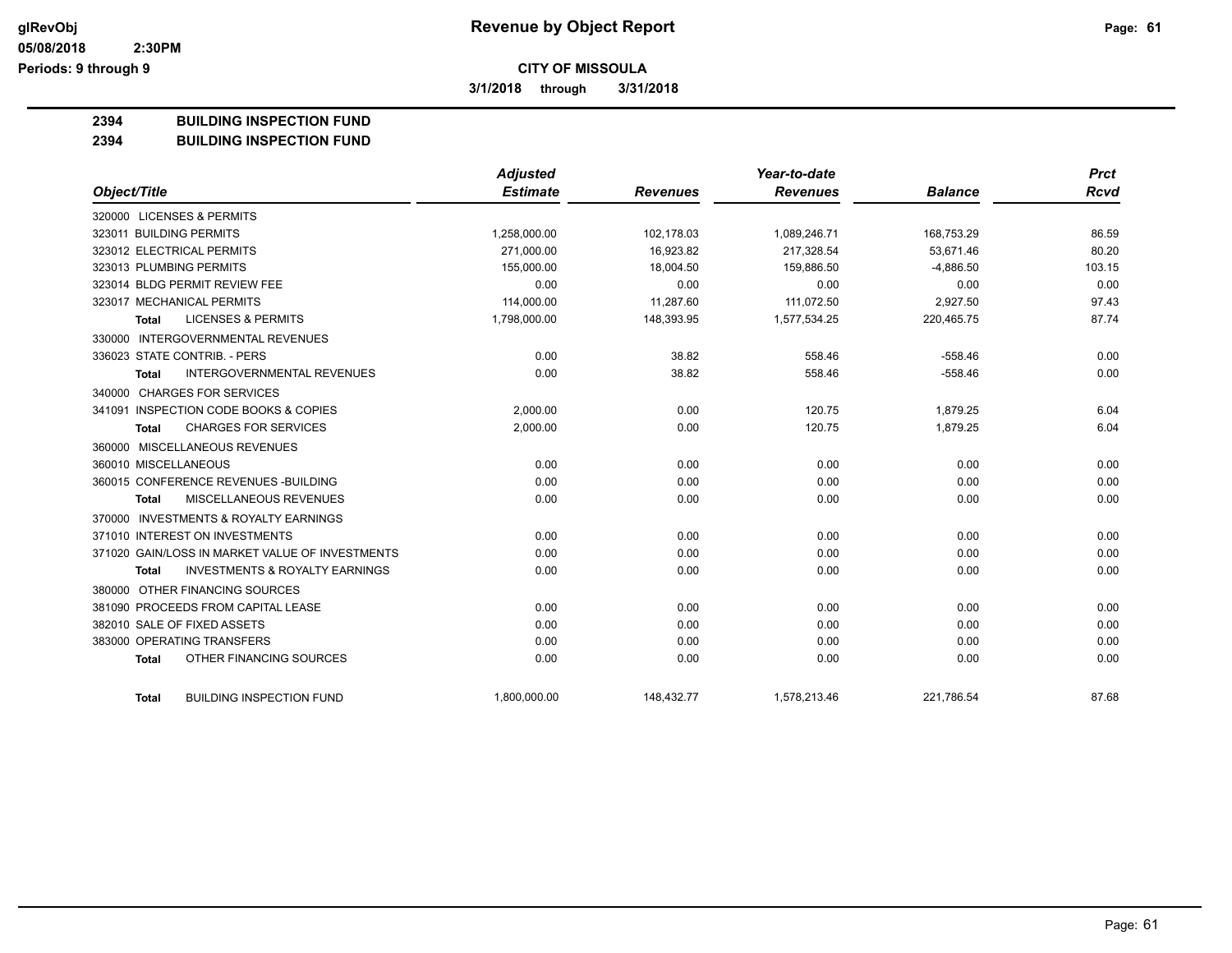**3/1/2018 through 3/31/2018**

## **2394 BUILDING INSPECTION FUND**

|                                                           | Adjusted        |                 | Year-to-date    |                | <b>Prct</b> |
|-----------------------------------------------------------|-----------------|-----------------|-----------------|----------------|-------------|
| Object/Title                                              | <b>Estimate</b> | <b>Revenues</b> | <b>Revenues</b> | <b>Balance</b> | Rcvd        |
| 320000 LICENSES & PERMITS                                 |                 |                 |                 |                |             |
| 323011 BUILDING PERMITS                                   | 1,258,000.00    | 102,178.03      | 1,089,246.71    | 168,753.29     | 86.59       |
| 323012 ELECTRICAL PERMITS                                 | 271,000.00      | 16,923.82       | 217,328.54      | 53,671.46      | 80.20       |
| 323013 PLUMBING PERMITS                                   | 155,000.00      | 18,004.50       | 159,886.50      | $-4,886.50$    | 103.15      |
| 323014 BLDG PERMIT REVIEW FEE                             | 0.00            | 0.00            | 0.00            | 0.00           | 0.00        |
| 323017 MECHANICAL PERMITS                                 | 114,000.00      | 11,287.60       | 111,072.50      | 2,927.50       | 97.43       |
| <b>LICENSES &amp; PERMITS</b><br><b>Total</b>             | 1,798,000.00    | 148,393.95      | 1,577,534.25    | 220,465.75     | 87.74       |
| 330000 INTERGOVERNMENTAL REVENUES                         |                 |                 |                 |                |             |
| 336023 STATE CONTRIB. - PERS                              | 0.00            | 38.82           | 558.46          | $-558.46$      | 0.00        |
| <b>INTERGOVERNMENTAL REVENUES</b><br><b>Total</b>         | 0.00            | 38.82           | 558.46          | $-558.46$      | 0.00        |
| 340000 CHARGES FOR SERVICES                               |                 |                 |                 |                |             |
| 341091 INSPECTION CODE BOOKS & COPIES                     | 2,000.00        | 0.00            | 120.75          | 1,879.25       | 6.04        |
| <b>CHARGES FOR SERVICES</b><br><b>Total</b>               | 2,000.00        | 0.00            | 120.75          | 1,879.25       | 6.04        |
| 360000 MISCELLANEOUS REVENUES                             |                 |                 |                 |                |             |
| 360010 MISCELLANEOUS                                      | 0.00            | 0.00            | 0.00            | 0.00           | 0.00        |
| 360015 CONFERENCE REVENUES - BUILDING                     | 0.00            | 0.00            | 0.00            | 0.00           | 0.00        |
| MISCELLANEOUS REVENUES<br><b>Total</b>                    | 0.00            | 0.00            | 0.00            | 0.00           | 0.00        |
| 370000 INVESTMENTS & ROYALTY EARNINGS                     |                 |                 |                 |                |             |
| 371010 INTEREST ON INVESTMENTS                            | 0.00            | 0.00            | 0.00            | 0.00           | 0.00        |
| 371020 GAIN/LOSS IN MARKET VALUE OF INVESTMENT            | 0.00            | 0.00            | 0.00            | 0.00           | 0.00        |
| <b>INVESTMENTS &amp; ROYALTY EARNINGS</b><br><b>Total</b> | 0.00            | 0.00            | 0.00            | 0.00           | 0.00        |
| 380000 OTHER FINANCING SOURCES                            |                 |                 |                 |                |             |
| 381090 PROCEEDS FROM CAPITAL LEASE                        | 0.00            | 0.00            | 0.00            | 0.00           | 0.00        |
| 382010 SALE OF FIXED ASSETS                               | 0.00            | 0.00            | 0.00            | 0.00           | 0.00        |
| 383000 OPERATING TRANSFERS                                | 0.00            | 0.00            | 0.00            | 0.00           | 0.00        |
| OTHER FINANCING SOURCES<br><b>Total</b>                   | 0.00            | 0.00            | 0.00            | 0.00           | 0.00        |
|                                                           |                 |                 |                 |                |             |
| <b>BUILDING INSPECTION FUND</b><br><b>Total</b>           | 1,800,000.00    | 148,432.77      | 1,578,213.46    | 221,786.54     | 87.68       |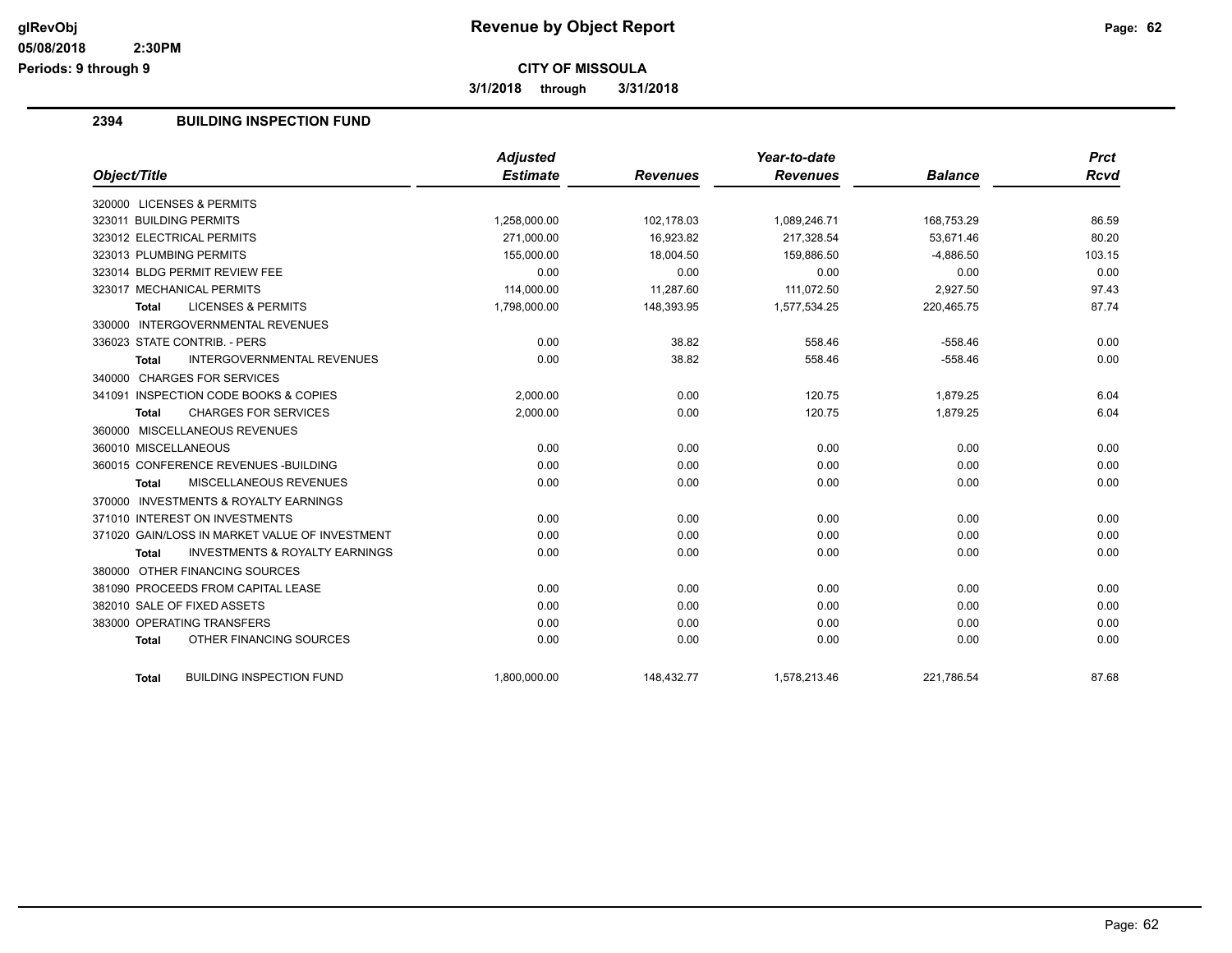**3/1/2018 through 3/31/2018**

# **2395 CITY GRANTS & PROGRAM INCOME FUND**

## **2395 CITY GRANTS & PROGRAM INCOME FUND**

|                                                           | <b>Adjusted</b> |                 | Year-to-date    |                | <b>Prct</b> |
|-----------------------------------------------------------|-----------------|-----------------|-----------------|----------------|-------------|
| Object/Title                                              | <b>Estimate</b> | <b>Revenues</b> | <b>Revenues</b> | <b>Balance</b> | <b>Rcvd</b> |
| 330000 INTERGOVERNMENTAL REVENUES                         |                 |                 |                 |                |             |
| 331010 GRANT - CDBG                                       | 0.00            | 0.00            | 0.00            | 0.00           | 0.00        |
| <b>INTERGOVERNMENTAL REVENUES</b><br><b>Total</b>         | 0.00            | 0.00            | 0.00            | 0.00           | 0.00        |
| <b>MISCELLANEOUS REVENUES</b><br>360000                   |                 |                 |                 |                |             |
| 360005 LOAN REPAYMENTS                                    | 0.00            | 0.00            | 0.00            | 0.00           | 0.00        |
| 360010 MISCELLANEOUS                                      | 0.00            | 0.00            | 0.00            | 0.00           | 0.00        |
| 360013 REPAYMENT OF SEWER GRANT                           | 0.00            | 0.00            | 0.00            | 0.00           | 0.00        |
| 360014 REPAYMENT OF LOAN/MHA                              | 0.00            | 0.00            | 0.00            | 0.00           | 0.00        |
| 362000 OTHER MISCELLANEOUS REVENUE                        | 0.00            | 0.00            | 0.00            | 0.00           | 0.00        |
| MISCELLANEOUS REVENUES<br><b>Total</b>                    | 0.00            | 0.00            | 0.00            | 0.00           | 0.00        |
| INVESTMENTS & ROYALTY EARNINGS<br>370000                  |                 |                 |                 |                |             |
| 371010 INTEREST ON INVESTMENTS                            | 0.00            | 0.00            | 0.00            | 0.00           | 0.00        |
| 371020 GAIN/LOSS IN MARKET VALUE OF INVESTMENTS           | 0.00            | 0.00            | 0.00            | 0.00           | 0.00        |
| <b>INVESTMENTS &amp; ROYALTY EARNINGS</b><br><b>Total</b> | 0.00            | 0.00            | 0.00            | 0.00           | 0.00        |
| OTHER FINANCING SOURCES<br>380000                         |                 |                 |                 |                |             |
| 383026 TRANS FR CDBG                                      | 0.00            | 0.00            | 0.00            | 0.00           | 0.00        |
| OTHER FINANCING SOURCES<br><b>Total</b>                   | 0.00            | 0.00            | 0.00            | 0.00           | 0.00        |
| CITY GRANTS & PROGRAM INCOME FUND<br>Total                | 0.00            | 0.00            | 0.00            | 0.00           | 0.00        |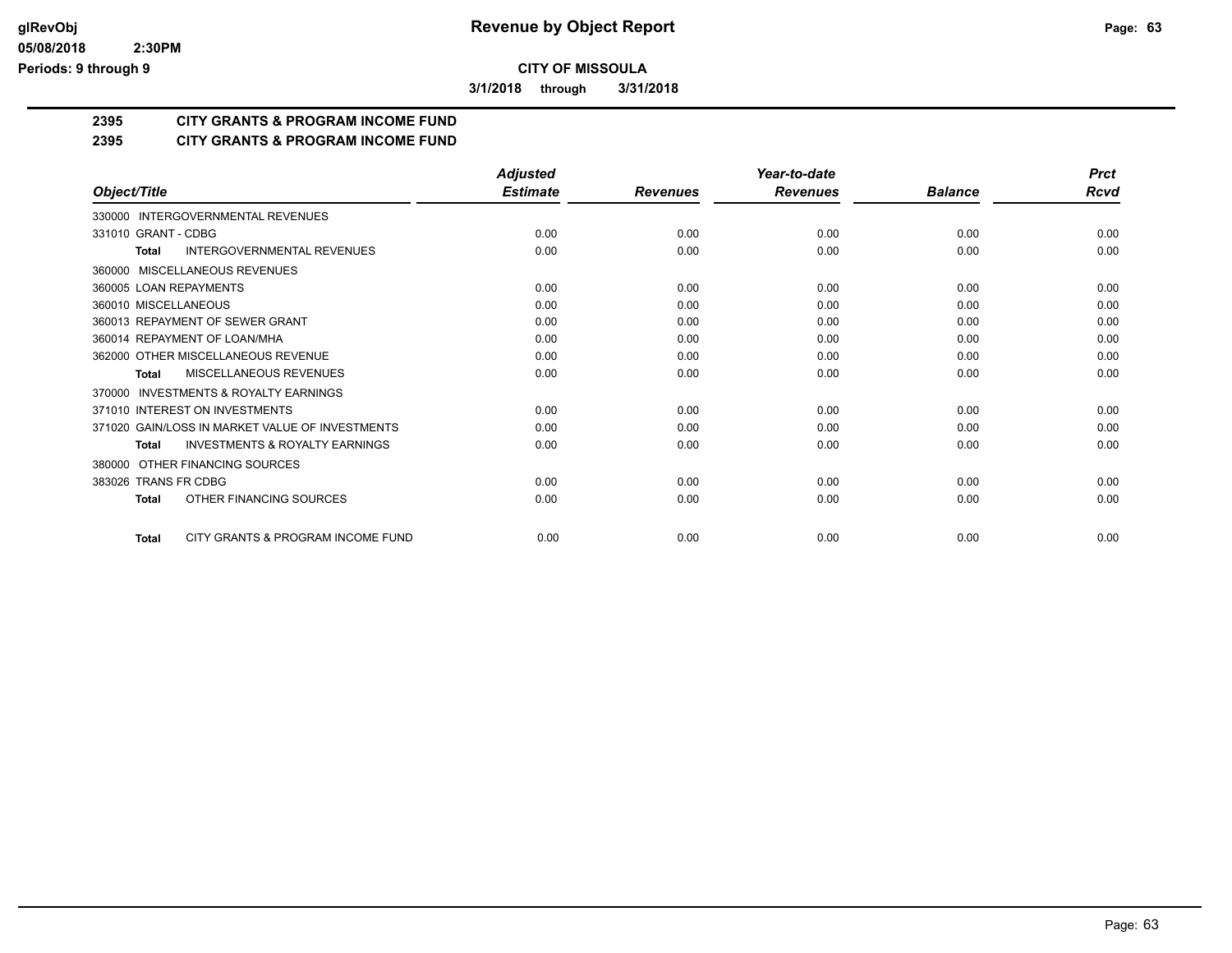**3/1/2018 through 3/31/2018**

## **2395 CITY GRANTS & PROGRAM INCOME FUND**

|                                                    | <b>Adjusted</b> |                 | Year-to-date    |                | <b>Prct</b> |
|----------------------------------------------------|-----------------|-----------------|-----------------|----------------|-------------|
| Object/Title                                       | <b>Estimate</b> | <b>Revenues</b> | <b>Revenues</b> | <b>Balance</b> | Rcvd        |
| 330000 INTERGOVERNMENTAL REVENUES                  |                 |                 |                 |                |             |
| 331010 GRANT - CDBG                                | 0.00            | 0.00            | 0.00            | 0.00           | 0.00        |
| <b>INTERGOVERNMENTAL REVENUES</b><br>Total         | 0.00            | 0.00            | 0.00            | 0.00           | 0.00        |
| 360000 MISCELLANEOUS REVENUES                      |                 |                 |                 |                |             |
| 360005 LOAN REPAYMENTS                             | 0.00            | 0.00            | 0.00            | 0.00           | 0.00        |
| 360010 MISCELLANEOUS                               | 0.00            | 0.00            | 0.00            | 0.00           | 0.00        |
| 360013 REPAYMENT OF SEWER GRANT                    | 0.00            | 0.00            | 0.00            | 0.00           | 0.00        |
| 360014 REPAYMENT OF LOAN/MHA                       | 0.00            | 0.00            | 0.00            | 0.00           | 0.00        |
| 362000 OTHER MISCELLANEOUS REVENUE                 | 0.00            | 0.00            | 0.00            | 0.00           | 0.00        |
| MISCELLANEOUS REVENUES<br>Total                    | 0.00            | 0.00            | 0.00            | 0.00           | 0.00        |
| 370000 INVESTMENTS & ROYALTY EARNINGS              |                 |                 |                 |                |             |
| 371010 INTEREST ON INVESTMENTS                     | 0.00            | 0.00            | 0.00            | 0.00           | 0.00        |
| 371020 GAIN/LOSS IN MARKET VALUE OF INVESTMENT     | 0.00            | 0.00            | 0.00            | 0.00           | 0.00        |
| <b>INVESTMENTS &amp; ROYALTY EARNINGS</b><br>Total | 0.00            | 0.00            | 0.00            | 0.00           | 0.00        |
| 380000 OTHER FINANCING SOURCES                     |                 |                 |                 |                |             |
| 383026 TRANS FR CDBG                               | 0.00            | 0.00            | 0.00            | 0.00           | 0.00        |
| OTHER FINANCING SOURCES<br>Total                   | 0.00            | 0.00            | 0.00            | 0.00           | 0.00        |
| CITY GRANTS & PROGRAM INCOME FUND<br><b>Total</b>  | 0.00            | 0.00            | 0.00            | 0.00           | 0.00        |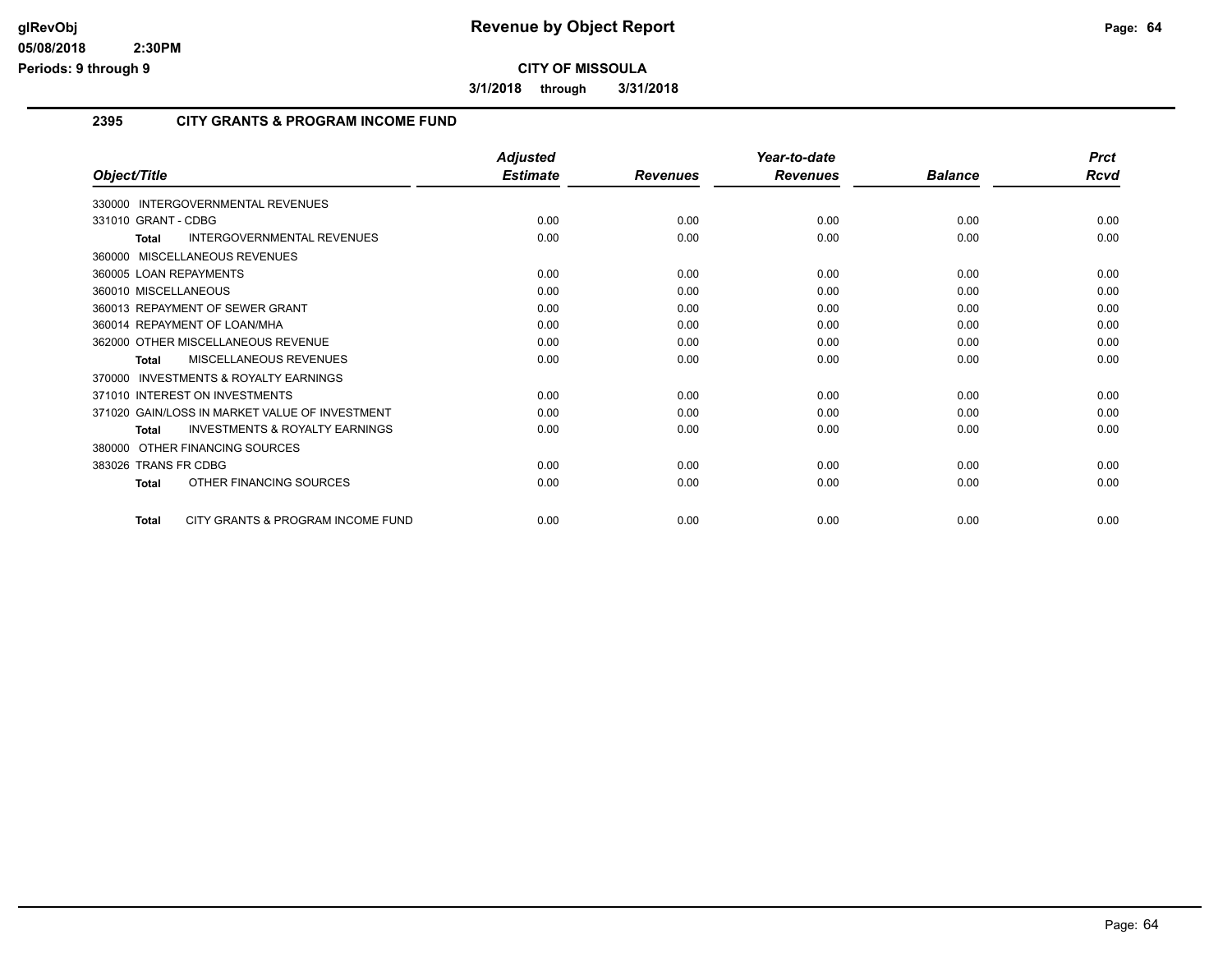**3/1/2018 through 3/31/2018**

### **2399 DANGEROUS BUILDING DEMOLITION & REPAIR F 2399 DANGEROUS BUILDING DEMOLITION & REPAIR F**

|                         |                                      | <b>Adjusted</b> |                 | Year-to-date    |                | Prct |
|-------------------------|--------------------------------------|-----------------|-----------------|-----------------|----------------|------|
| Object/Title            |                                      | <b>Estimate</b> | <b>Revenues</b> | <b>Revenues</b> | <b>Balance</b> | Rcvd |
|                         | 360000 MISCELLANEOUS REVENUES        |                 |                 |                 |                |      |
| 363000 ASSESSMENTS PAID |                                      | 15.000.00       | 0.00            | 0.00            | 15.000.00      | 0.00 |
| Total                   | MISCELLANEOUS REVENUES               | 15.000.00       | 0.00            | 0.00            | 15.000.00      | 0.00 |
| <b>Total</b>            | DANGEROUS BUILDING DEMOLITION & REP. | 15.000.00       | 0.00            | 0.00            | 15.000.00      | 0.00 |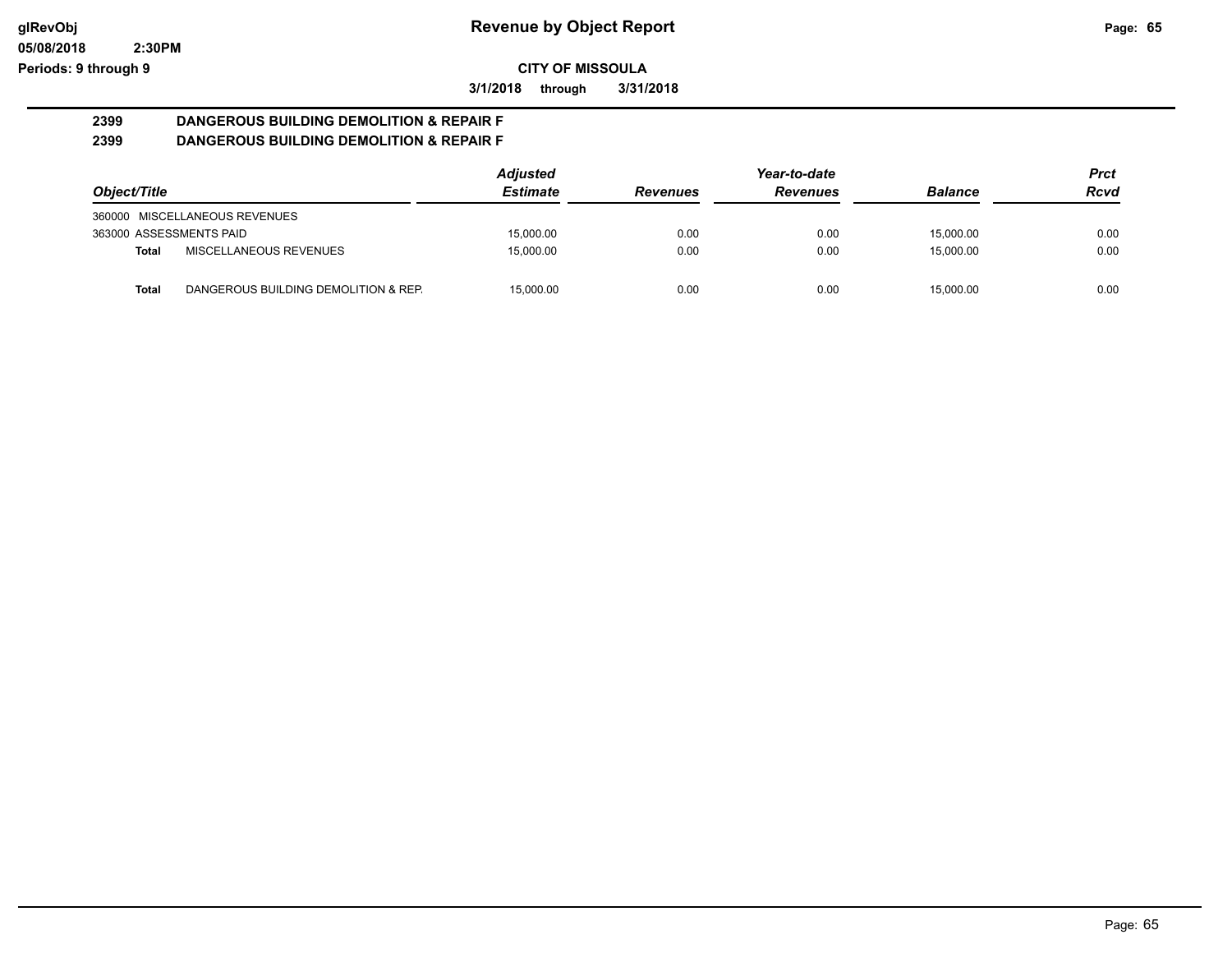**3/1/2018 through 3/31/2018**

#### **2399 DANGEROUS BUILDING DEMOLITION & REPAIR F**

| Object/Title            |                                     | <b>Adjusted</b><br><b>Estimate</b> | <b>Revenues</b> | Year-to-date<br><b>Revenues</b> | <b>Balance</b> | <b>Prct</b><br><b>Rcvd</b> |
|-------------------------|-------------------------------------|------------------------------------|-----------------|---------------------------------|----------------|----------------------------|
|                         | 360000 MISCELLANEOUS REVENUES       |                                    |                 |                                 |                |                            |
| 363000 ASSESSMENTS PAID |                                     | 15.000.00                          | 0.00            | 0.00                            | 15.000.00      | 0.00                       |
| <b>Total</b>            | MISCELLANEOUS REVENUES              | 15.000.00                          | 0.00            | 0.00                            | 15.000.00      | 0.00                       |
| <b>Total</b>            | DANGEROUS BUILDING DEMOLITION & REF | 15,000.00                          | 0.00            | 0.00                            | 15.000.00      | 0.00                       |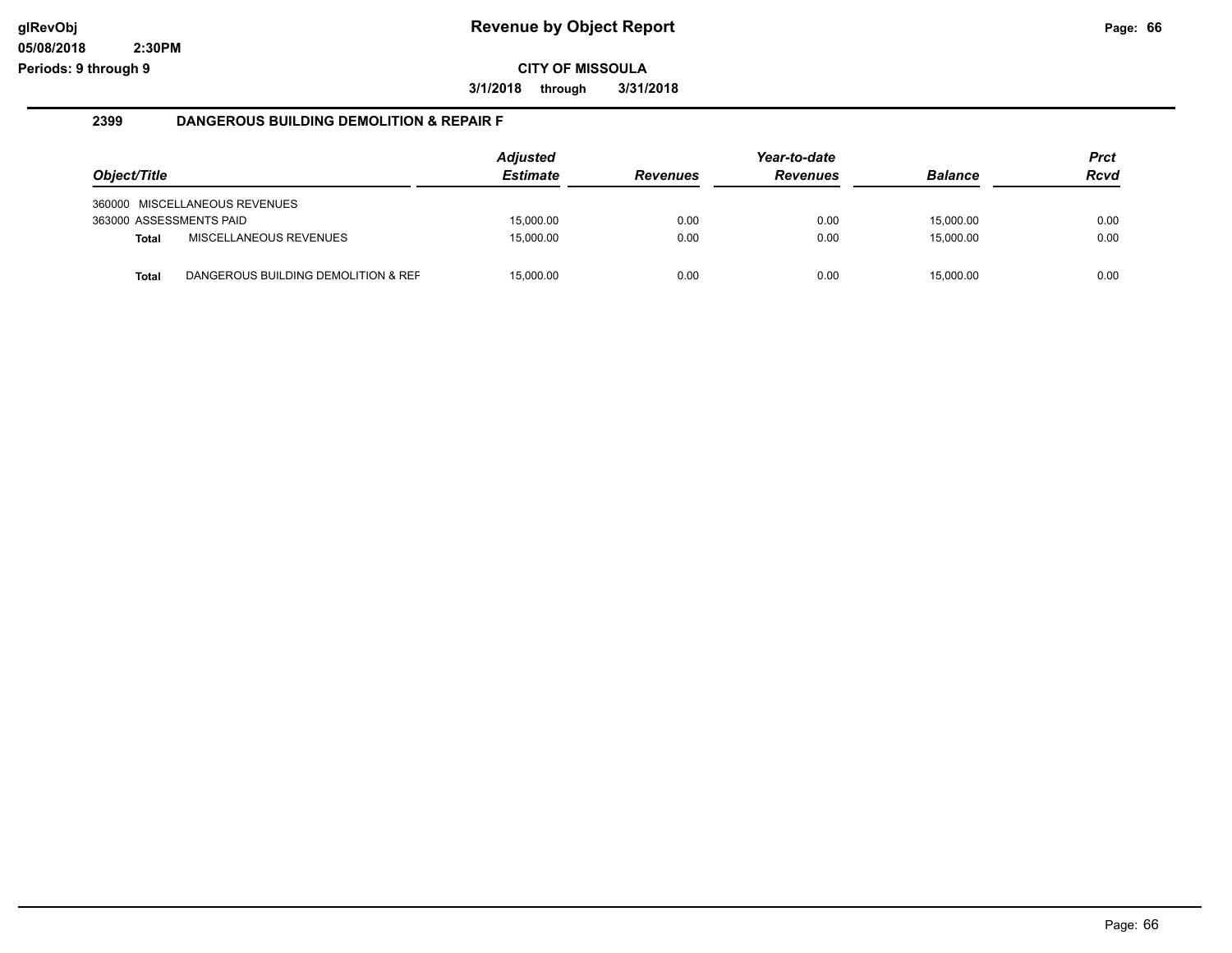**3/1/2018 through 3/31/2018**

### **2400 STREET LIGHTING ASSESSMENTS FUND 2400 STREET LIGHTING ASSESSMENTS FUND**

|                                                 | <b>Adjusted</b> |                 | Year-to-date    |                | <b>Prct</b> |
|-------------------------------------------------|-----------------|-----------------|-----------------|----------------|-------------|
| Object/Title                                    | <b>Estimate</b> | <b>Revenues</b> | <b>Revenues</b> | <b>Balance</b> | <b>Rcvd</b> |
| 360000 MISCELLANEOUS REVENUES                   |                 |                 |                 |                |             |
| 360010 MISCELLANEOUS                            | 0.00            | 0.00            | 0.00            | 0.00           | 0.00        |
| 363010 LIGHTING ASSESSMENTS                     | 365,014.00      | 2.875.19        | 357,935.80      | 7.078.20       | 98.06       |
| 363040 PENALTY AND INTEREST                     | 0.00            | 117.20          | 291.65          | $-291.65$      | 0.00        |
| MISCELLANEOUS REVENUES<br>Total                 | 365.014.00      | 2.992.39        | 358.227.45      | 6.786.55       | 98.14       |
| 370000 INVESTMENTS & ROYALTY EARNINGS           |                 |                 |                 |                |             |
| 371010 INTEREST ON INVESTMENTS                  | 0.00            | 0.00            | 0.00            | 0.00           | 0.00        |
| 371020 GAIN/LOSS IN MARKET VALUE OF INVESTMENTS | 0.00            | 0.00            | 0.00            | 0.00           | 0.00        |
| INVESTMENTS & ROYALTY EARNINGS<br>Total         | 0.00            | 0.00            | 0.00            | 0.00           | 0.00        |
| STREET LIGHTING ASSESSMENTS FUND<br>Total       | 365.014.00      | 2.992.39        | 358.227.45      | 6.786.55       | 98.14       |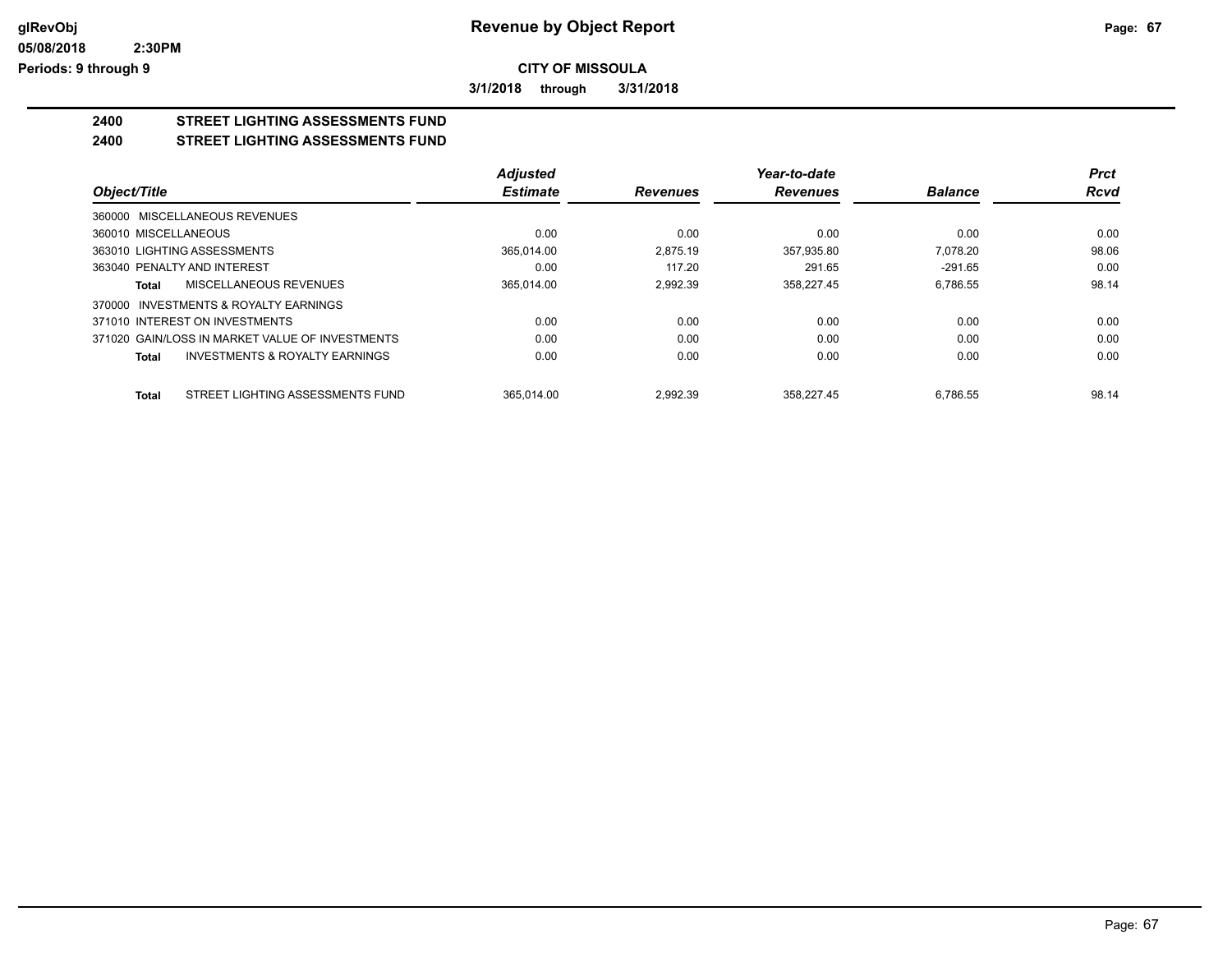**3/1/2018 through 3/31/2018**

## **2400 STREET LIGHTING ASSESSMENTS FUND**

| Object/Title                                       | <b>Adjusted</b><br><b>Estimate</b> | <b>Revenues</b> | Year-to-date<br><b>Revenues</b> | <b>Balance</b> | <b>Prct</b><br><b>Rcvd</b> |
|----------------------------------------------------|------------------------------------|-----------------|---------------------------------|----------------|----------------------------|
| 360000 MISCELLANEOUS REVENUES                      |                                    |                 |                                 |                |                            |
| 360010 MISCELLANEOUS                               | 0.00                               | 0.00            | 0.00                            | 0.00           | 0.00                       |
| 363010 LIGHTING ASSESSMENTS                        | 365.014.00                         | 2.875.19        | 357.935.80                      | 7.078.20       | 98.06                      |
| 363040 PENALTY AND INTEREST                        | 0.00                               | 117.20          | 291.65                          | $-291.65$      | 0.00                       |
| MISCELLANEOUS REVENUES<br>Total                    | 365,014.00                         | 2.992.39        | 358,227.45                      | 6.786.55       | 98.14                      |
| INVESTMENTS & ROYALTY EARNINGS<br>370000           |                                    |                 |                                 |                |                            |
| 371010 INTEREST ON INVESTMENTS                     | 0.00                               | 0.00            | 0.00                            | 0.00           | 0.00                       |
| 371020 GAIN/LOSS IN MARKET VALUE OF INVESTMENT     | 0.00                               | 0.00            | 0.00                            | 0.00           | 0.00                       |
| <b>INVESTMENTS &amp; ROYALTY EARNINGS</b><br>Total | 0.00                               | 0.00            | 0.00                            | 0.00           | 0.00                       |
|                                                    |                                    |                 |                                 |                |                            |
| STREET LIGHTING ASSESSMENTS FUND<br>Total          | 365.014.00                         | 2.992.39        | 358.227.45                      | 6.786.55       | 98.14                      |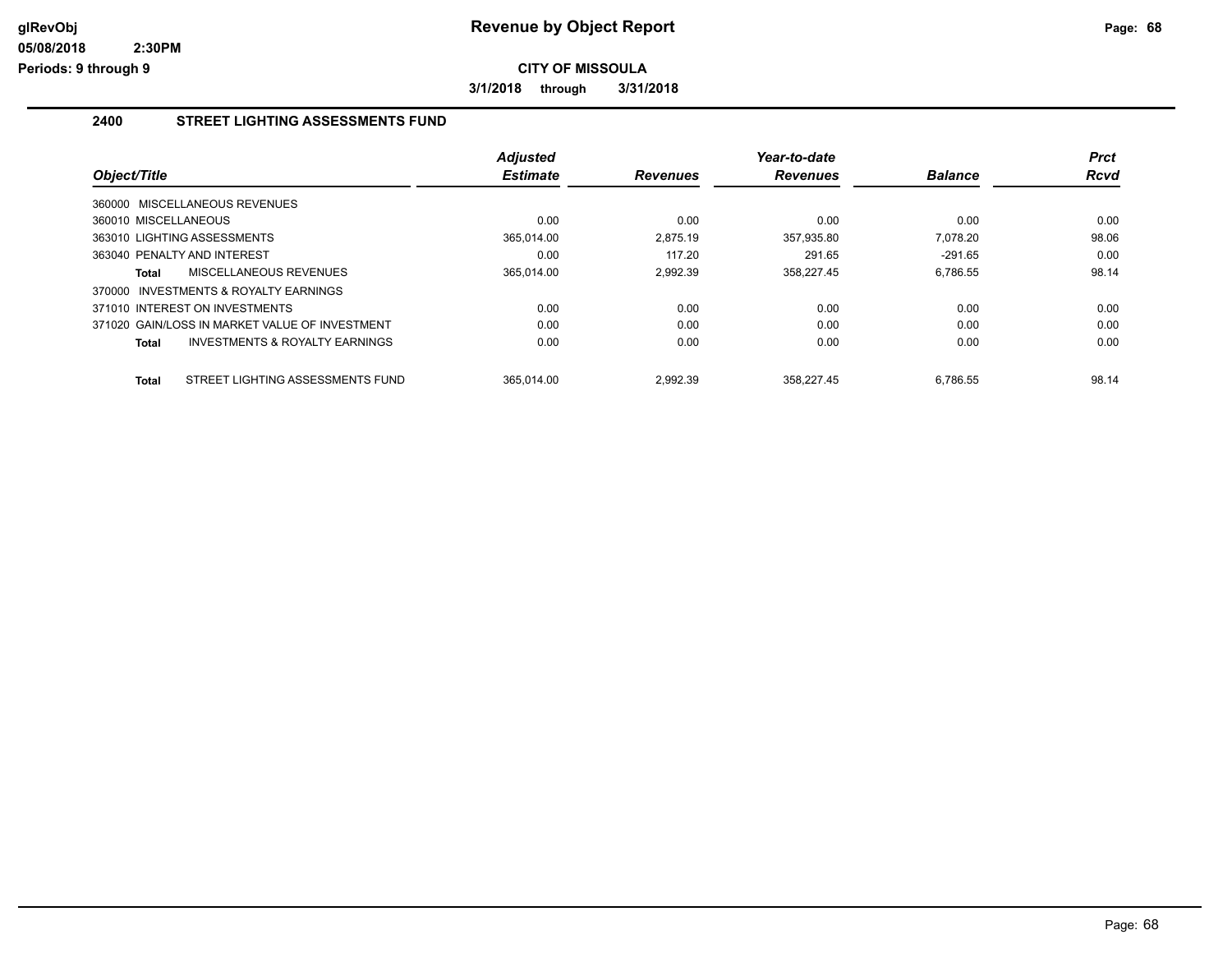**3/1/2018 through 3/31/2018**

# **2500 STREET MAINTENANCE ASSESSMENT FUND**

## **2500 STREET MAINTENANCE ASSESSMENT FUND**

|                                                    | <b>Adjusted</b> |                 | Year-to-date    |                | <b>Prct</b> |
|----------------------------------------------------|-----------------|-----------------|-----------------|----------------|-------------|
| Object/Title                                       | <b>Estimate</b> | <b>Revenues</b> | <b>Revenues</b> | <b>Balance</b> | <b>Rcvd</b> |
| 360000 MISCELLANEOUS REVENUES                      |                 |                 |                 |                |             |
| 363010 LIGHTING ASSESSMENTS                        | 102,854.00      | 1,089.20        | 59,372.44       | 43,481.56      | 57.72       |
| 363040 PENALTY AND INTEREST                        | 0.00            | 36.59           | 49.21           | $-49.21$       | 0.00        |
| MISCELLANEOUS REVENUES<br>Total                    | 102,854.00      | 1,125.79        | 59,421.65       | 43,432.35      | 57.77       |
| INVESTMENTS & ROYALTY EARNINGS<br>370000           |                 |                 |                 |                |             |
| 371010 INTEREST ON INVESTMENTS                     | 0.00            | 0.00            | 0.00            | 0.00           | 0.00        |
| 371020 GAIN/LOSS IN MARKET VALUE OF INVESTMENTS    | 0.00            | 0.00            | 0.00            | 0.00           | 0.00        |
| <b>INVESTMENTS &amp; ROYALTY EARNINGS</b><br>Total | 0.00            | 0.00            | 0.00            | 0.00           | 0.00        |
| OTHER FINANCING SOURCES<br>380000                  |                 |                 |                 |                |             |
| 383000 OPERATING TRANSFERS                         | 0.00            | 0.00            | 0.00            | 0.00           | 0.00        |
| OTHER FINANCING SOURCES<br><b>Total</b>            | 0.00            | 0.00            | 0.00            | 0.00           | 0.00        |
| STREET MAINTENANCE ASSESSMENT FUND<br><b>Total</b> | 102.854.00      | 1.125.79        | 59.421.65       | 43.432.35      | 57.77       |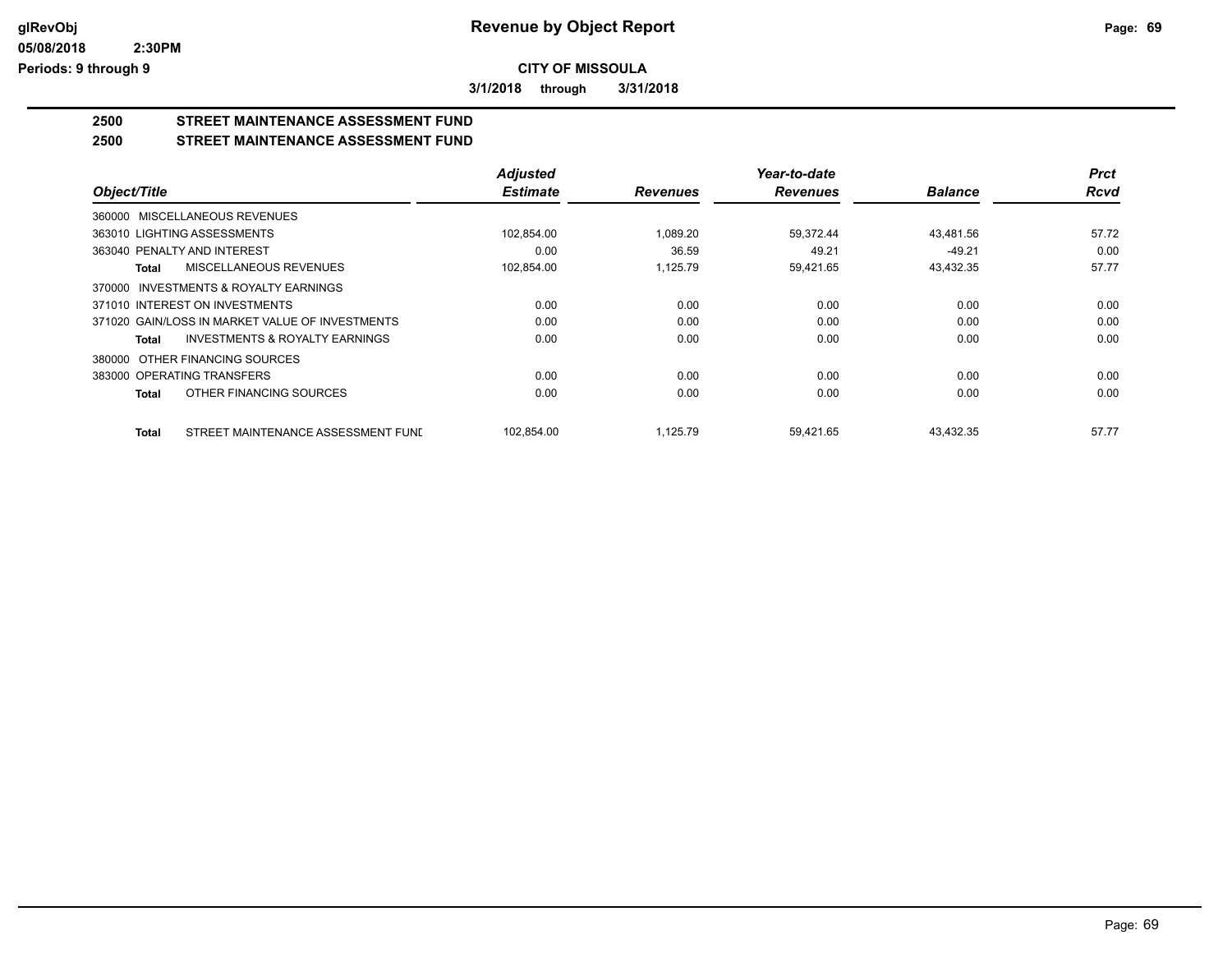**3/1/2018 through 3/31/2018**

## **2500 STREET MAINTENANCE ASSESSMENT FUND**

| Object/Title                                        | <b>Adjusted</b><br><b>Estimate</b> | <b>Revenues</b> | Year-to-date<br><b>Revenues</b> | <b>Balance</b> | <b>Prct</b><br>Rcvd |
|-----------------------------------------------------|------------------------------------|-----------------|---------------------------------|----------------|---------------------|
| 360000 MISCELLANEOUS REVENUES                       |                                    |                 |                                 |                |                     |
| 363010 LIGHTING ASSESSMENTS                         | 102.854.00                         | 1.089.20        | 59,372.44                       | 43,481.56      | 57.72               |
| 363040 PENALTY AND INTEREST                         | 0.00                               | 36.59           | 49.21                           | $-49.21$       | 0.00                |
| <b>MISCELLANEOUS REVENUES</b><br>Total              | 102,854.00                         | 1,125.79        | 59,421.65                       | 43,432.35      | 57.77               |
| <b>INVESTMENTS &amp; ROYALTY EARNINGS</b><br>370000 |                                    |                 |                                 |                |                     |
| 371010 INTEREST ON INVESTMENTS                      | 0.00                               | 0.00            | 0.00                            | 0.00           | 0.00                |
| 371020 GAIN/LOSS IN MARKET VALUE OF INVESTMENT      | 0.00                               | 0.00            | 0.00                            | 0.00           | 0.00                |
| <b>INVESTMENTS &amp; ROYALTY EARNINGS</b><br>Total  | 0.00                               | 0.00            | 0.00                            | 0.00           | 0.00                |
| 380000 OTHER FINANCING SOURCES                      |                                    |                 |                                 |                |                     |
| 383000 OPERATING TRANSFERS                          | 0.00                               | 0.00            | 0.00                            | 0.00           | 0.00                |
| OTHER FINANCING SOURCES<br>Total                    | 0.00                               | 0.00            | 0.00                            | 0.00           | 0.00                |
| STREET MAINTENANCE ASSESSMENT FUNI<br>Total         | 102.854.00                         | 1.125.79        | 59,421.65                       | 43,432.35      | 57.77               |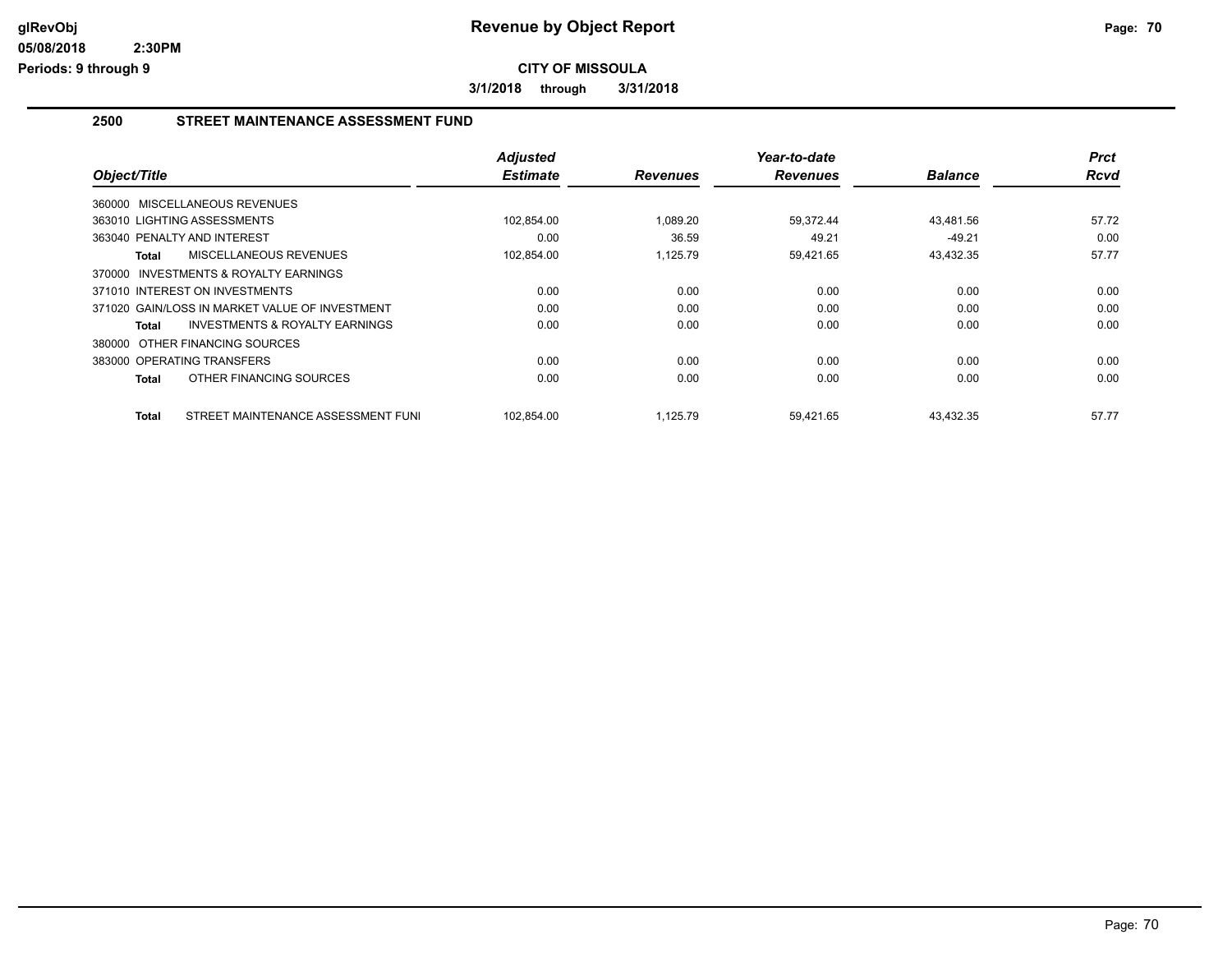**3/1/2018 through 3/31/2018**

**2512 ROAD DISTRICT #1**

**2512 ROAD DISTRICT #1**

|                                                     | <b>Adjusted</b> |                 | Year-to-date    |                | <b>Prct</b> |
|-----------------------------------------------------|-----------------|-----------------|-----------------|----------------|-------------|
| Object/Title                                        | <b>Estimate</b> | <b>Revenues</b> | <b>Revenues</b> | <b>Balance</b> | <b>Rcvd</b> |
| INTERGOVERNMENTAL REVENUES<br>330000                |                 |                 |                 |                |             |
| 336023 STATE CONTRIB. - PERS                        | 0.00            | 3.95            | 35.83           | $-35.83$       | 0.00        |
| <b>INTERGOVERNMENTAL REVENUES</b><br>Total          | 0.00            | 3.95            | 35.83           | $-35.83$       | 0.00        |
| MISCELLANEOUS REVENUES<br>360000                    |                 |                 |                 |                |             |
| 363020 PROPERTY ASSESSMENTS                         | 2,115,064.00    | 11,291.60       | 1,188,950.04    | 926,113.96     | 56.21       |
| 363040 PENALTY AND INTEREST                         | 0.00            | 170.99          | 1,648.69        | $-1,648.69$    | 0.00        |
| MISCELLANEOUS REVENUES<br><b>Total</b>              | 2,115,064.00    | 11,462.59       | 1,190,598.73    | 924,465.27     | 56.29       |
| <b>INVESTMENTS &amp; ROYALTY EARNINGS</b><br>370000 |                 |                 |                 |                |             |
| 371010 INTEREST ON INVESTMENTS                      | 0.00            | 0.00            | 0.00            | 0.00           | 0.00        |
| <b>INVESTMENTS &amp; ROYALTY EARNINGS</b><br>Total  | 0.00            | 0.00            | 0.00            | 0.00           | 0.00        |
| OTHER FINANCING SOURCES<br>380000                   |                 |                 |                 |                |             |
| 381090 PROCEEDS FROM CAPITAL LEASE                  | 0.00            | 0.00            | 0.00            | 0.00           | 0.00        |
| OTHER FINANCING SOURCES<br>Total                    | 0.00            | 0.00            | 0.00            | 0.00           | 0.00        |
| ROAD DISTRICT #1<br>Total                           | 2,115,064.00    | 11,466.54       | 1,190,634.56    | 924,429.44     | 56.29       |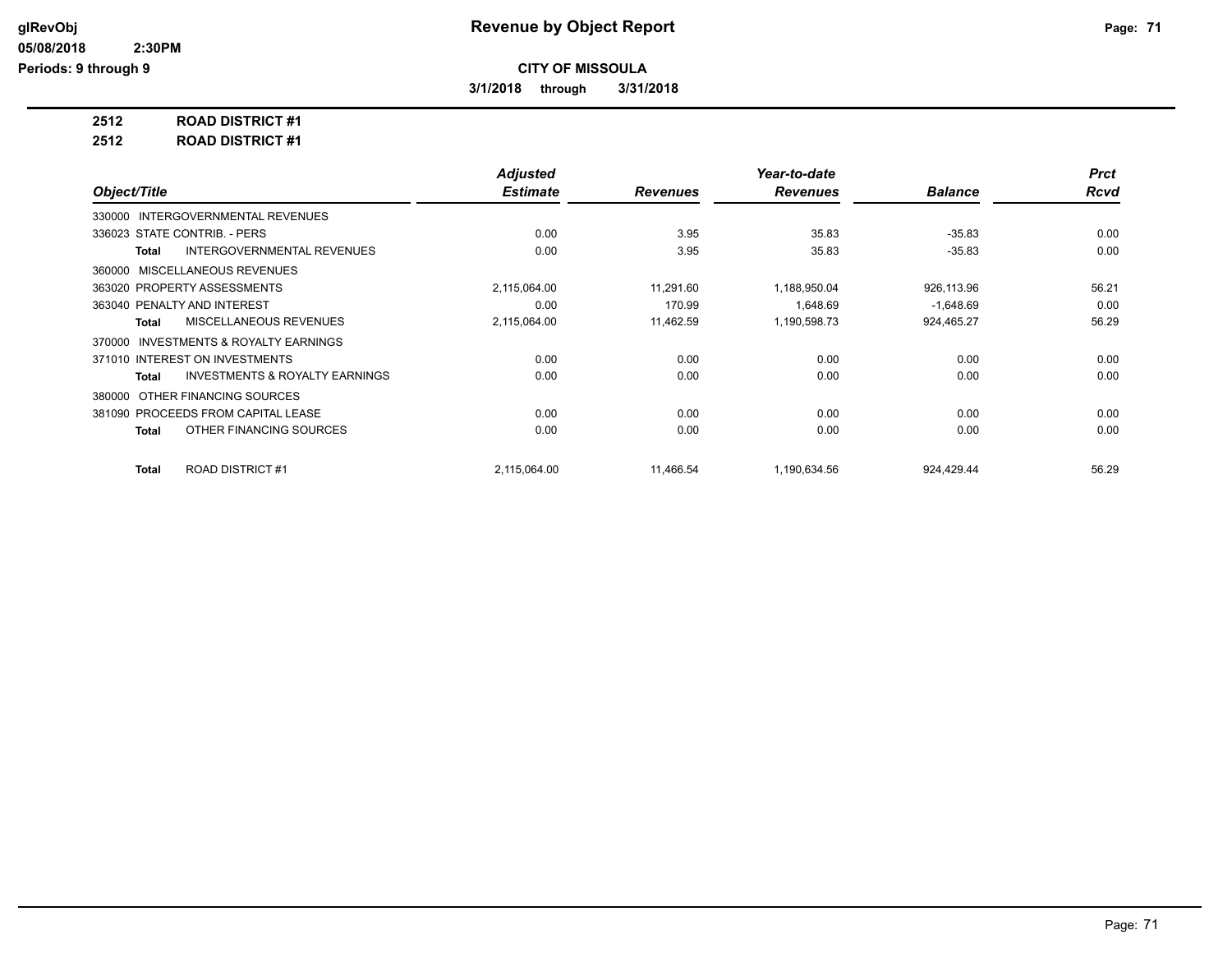**3/1/2018 through 3/31/2018**

#### **2512 ROAD DISTRICT #1**

|              |                                           | <b>Adjusted</b> |                 | Year-to-date    |                | <b>Prct</b> |
|--------------|-------------------------------------------|-----------------|-----------------|-----------------|----------------|-------------|
| Object/Title |                                           | <b>Estimate</b> | <b>Revenues</b> | <b>Revenues</b> | <b>Balance</b> | <b>Rcvd</b> |
| 330000       | INTERGOVERNMENTAL REVENUES                |                 |                 |                 |                |             |
|              | 336023 STATE CONTRIB. - PERS              | 0.00            | 3.95            | 35.83           | $-35.83$       | 0.00        |
| Total        | INTERGOVERNMENTAL REVENUES                | 0.00            | 3.95            | 35.83           | $-35.83$       | 0.00        |
|              | 360000 MISCELLANEOUS REVENUES             |                 |                 |                 |                |             |
|              | 363020 PROPERTY ASSESSMENTS               | 2,115,064.00    | 11.291.60       | 1,188,950.04    | 926,113.96     | 56.21       |
|              | 363040 PENALTY AND INTEREST               | 0.00            | 170.99          | 1.648.69        | $-1,648.69$    | 0.00        |
| Total        | <b>MISCELLANEOUS REVENUES</b>             | 2,115,064.00    | 11,462.59       | 1,190,598.73    | 924,465.27     | 56.29       |
|              | 370000 INVESTMENTS & ROYALTY EARNINGS     |                 |                 |                 |                |             |
|              | 371010 INTEREST ON INVESTMENTS            | 0.00            | 0.00            | 0.00            | 0.00           | 0.00        |
| Total        | <b>INVESTMENTS &amp; ROYALTY EARNINGS</b> | 0.00            | 0.00            | 0.00            | 0.00           | 0.00        |
|              | 380000 OTHER FINANCING SOURCES            |                 |                 |                 |                |             |
|              | 381090 PROCEEDS FROM CAPITAL LEASE        | 0.00            | 0.00            | 0.00            | 0.00           | 0.00        |
| Total        | OTHER FINANCING SOURCES                   | 0.00            | 0.00            | 0.00            | 0.00           | 0.00        |
| Total        | <b>ROAD DISTRICT #1</b>                   | 2,115,064.00    | 11,466.54       | 1,190,634.56    | 924,429.44     | 56.29       |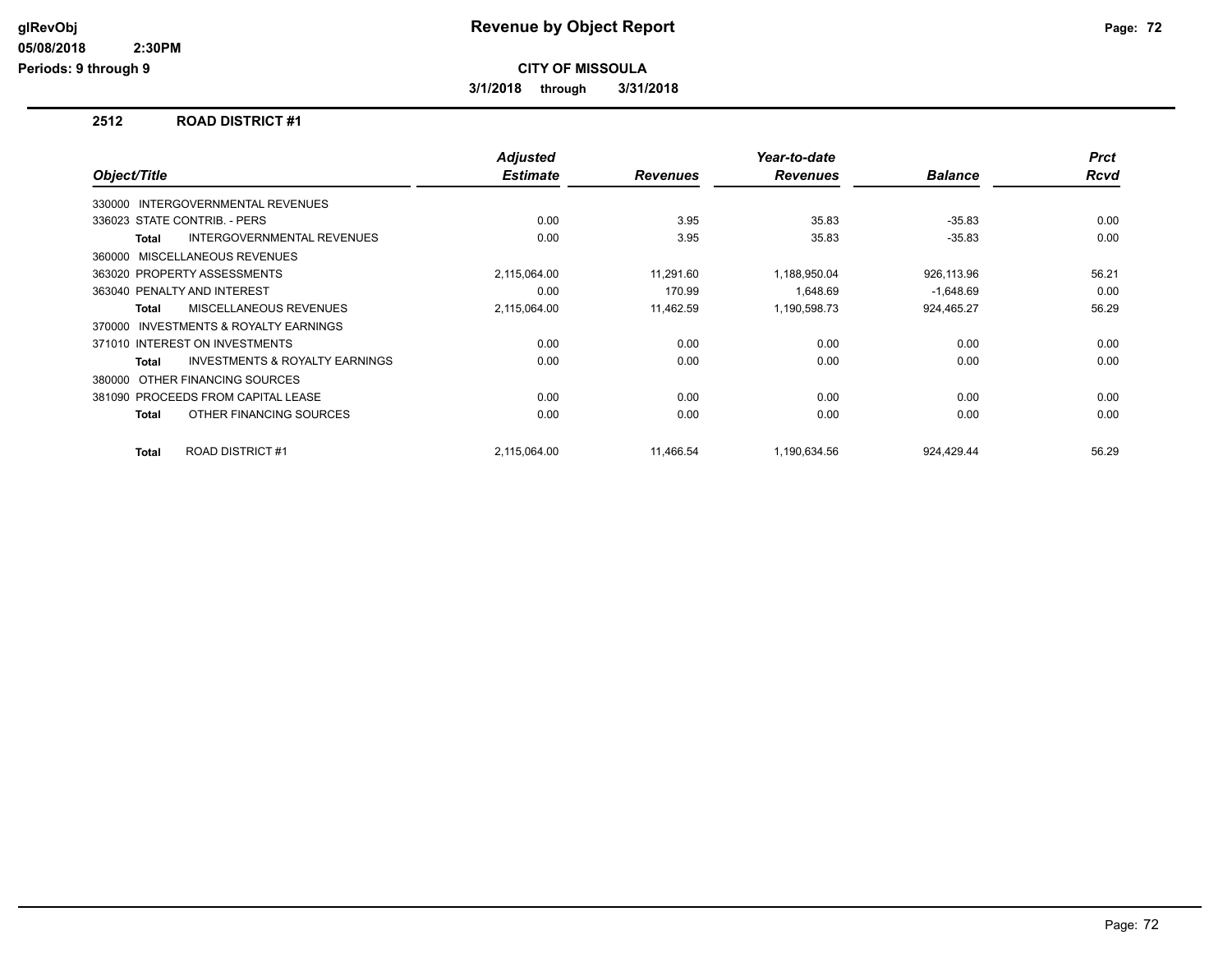**3/1/2018 through 3/31/2018**

**2513 PARK DISTRICT #1**

**2513 PARK DISTRICT #1**

|                                                           | <b>Adjusted</b> |                 | Year-to-date    |                | <b>Prct</b> |
|-----------------------------------------------------------|-----------------|-----------------|-----------------|----------------|-------------|
| Object/Title                                              | <b>Estimate</b> | <b>Revenues</b> | <b>Revenues</b> | <b>Balance</b> | Rcvd        |
| INTERGOVERNMENTAL REVENUES<br>330000                      |                 |                 |                 |                |             |
| 336023 STATE CONTRIB. - PERS                              | 0.00            | 14.93           | 201.50          | $-201.50$      | 0.00        |
| <b>INTERGOVERNMENTAL REVENUES</b><br>Total                | 0.00            | 14.93           | 201.50          | $-201.50$      | 0.00        |
| <b>MISCELLANEOUS REVENUES</b><br>360000                   |                 |                 |                 |                |             |
| 363020 PROPERTY ASSESSMENTS                               | 1,591,562.00    | 8,510.17        | 894,701.90      | 696,860.10     | 56.22       |
| 363040 PENALTY AND INTEREST                               | 0.00            | 129.30          | 1,245.54        | $-1,245.54$    | 0.00        |
| 364040 INSURANCE AND DAMAGE RECOVERY                      | 0.00            | 113,450.00      | 113,450.00      | $-113,450.00$  | 0.00        |
| MISCELLANEOUS REVENUES<br>Total                           | 1,591,562.00    | 122,089.47      | 1,009,397.44    | 582,164.56     | 63.42       |
| <b>INVESTMENTS &amp; ROYALTY EARNINGS</b><br>370000       |                 |                 |                 |                |             |
| 371010 INTEREST ON INVESTMENTS                            | 0.00            | 0.00            | 0.00            | 0.00           | 0.00        |
| <b>INVESTMENTS &amp; ROYALTY EARNINGS</b><br><b>Total</b> | 0.00            | 0.00            | 0.00            | 0.00           | 0.00        |
| OTHER FINANCING SOURCES<br>380000                         |                 |                 |                 |                |             |
| 381090 PROCEEDS FROM CAPITAL LEASE                        | 0.00            | 0.00            | 0.00            | 0.00           | 0.00        |
| 383000 OPERATING TRANSFERS                                | 0.00            | 0.00            | 7,810.00        | $-7,810.00$    | 0.00        |
| OTHER FINANCING SOURCES<br><b>Total</b>                   | 0.00            | 0.00            | 7,810.00        | $-7,810.00$    | 0.00        |
| <b>PARK DISTRICT #1</b><br>Total                          | 1,591,562.00    | 122,104.40      | 1,017,408.94    | 574,153.06     | 63.93       |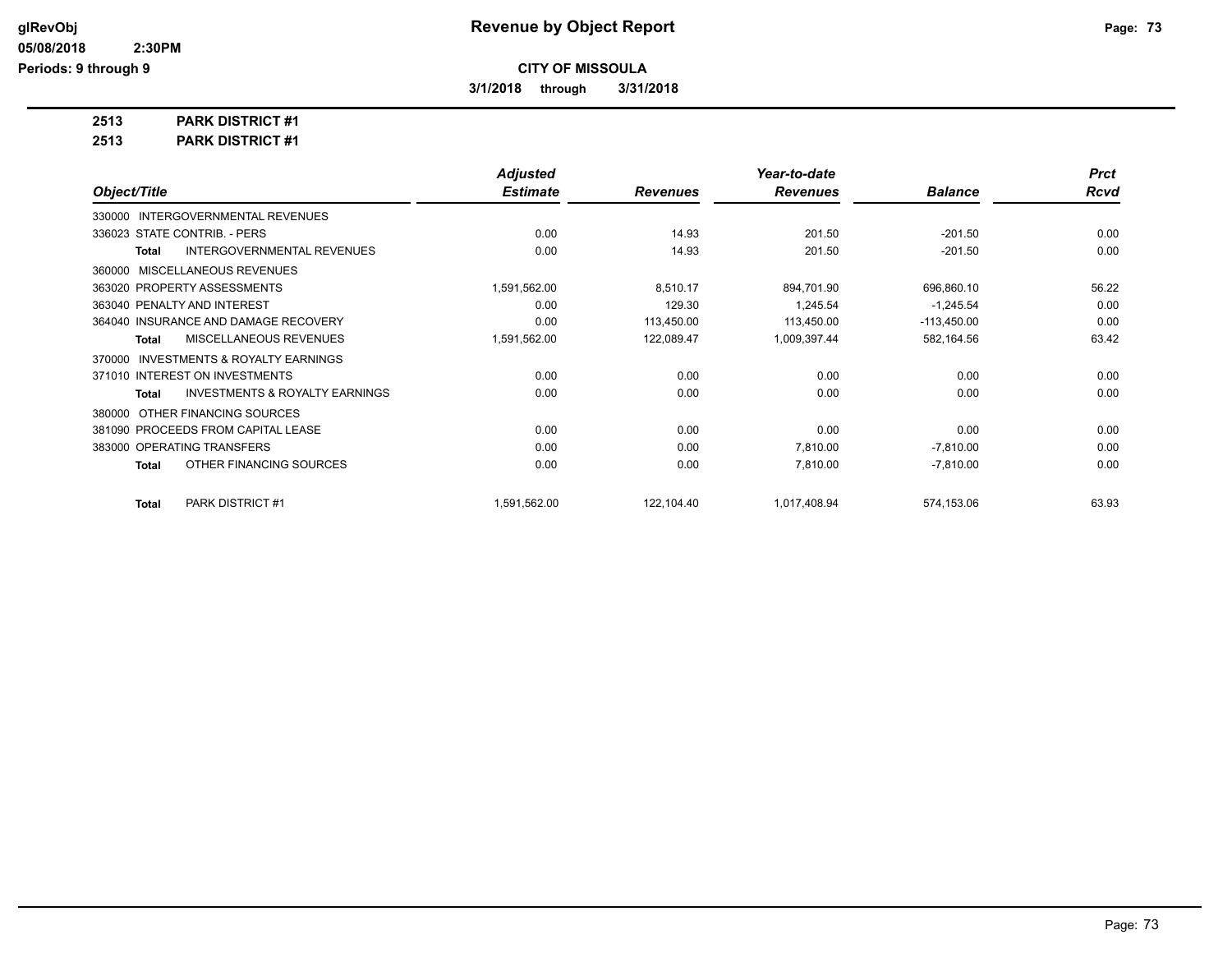**3/1/2018 through 3/31/2018**

#### **2513 PARK DISTRICT #1**

|                                                    | <b>Adjusted</b> |                 | Year-to-date    |                | <b>Prct</b> |
|----------------------------------------------------|-----------------|-----------------|-----------------|----------------|-------------|
| Object/Title                                       | <b>Estimate</b> | <b>Revenues</b> | <b>Revenues</b> | <b>Balance</b> | <b>Rcvd</b> |
| 330000 INTERGOVERNMENTAL REVENUES                  |                 |                 |                 |                |             |
| 336023 STATE CONTRIB. - PERS                       | 0.00            | 14.93           | 201.50          | $-201.50$      | 0.00        |
| <b>INTERGOVERNMENTAL REVENUES</b><br>Total         | 0.00            | 14.93           | 201.50          | $-201.50$      | 0.00        |
| 360000 MISCELLANEOUS REVENUES                      |                 |                 |                 |                |             |
| 363020 PROPERTY ASSESSMENTS                        | 1,591,562.00    | 8,510.17        | 894,701.90      | 696,860.10     | 56.22       |
| 363040 PENALTY AND INTEREST                        | 0.00            | 129.30          | 1,245.54        | $-1,245.54$    | 0.00        |
| 364040 INSURANCE AND DAMAGE RECOVERY               | 0.00            | 113,450.00      | 113,450.00      | $-113,450.00$  | 0.00        |
| MISCELLANEOUS REVENUES<br>Total                    | 1,591,562.00    | 122,089.47      | 1,009,397.44    | 582,164.56     | 63.42       |
| INVESTMENTS & ROYALTY EARNINGS<br>370000           |                 |                 |                 |                |             |
| 371010 INTEREST ON INVESTMENTS                     | 0.00            | 0.00            | 0.00            | 0.00           | 0.00        |
| <b>INVESTMENTS &amp; ROYALTY EARNINGS</b><br>Total | 0.00            | 0.00            | 0.00            | 0.00           | 0.00        |
| OTHER FINANCING SOURCES<br>380000                  |                 |                 |                 |                |             |
| 381090 PROCEEDS FROM CAPITAL LEASE                 | 0.00            | 0.00            | 0.00            | 0.00           | 0.00        |
| 383000 OPERATING TRANSFERS                         | 0.00            | 0.00            | 7,810.00        | $-7,810.00$    | 0.00        |
| OTHER FINANCING SOURCES<br><b>Total</b>            | 0.00            | 0.00            | 7,810.00        | $-7,810.00$    | 0.00        |
| PARK DISTRICT #1<br><b>Total</b>                   | 1,591,562.00    | 122,104.40      | 1,017,408.94    | 574,153.06     | 63.93       |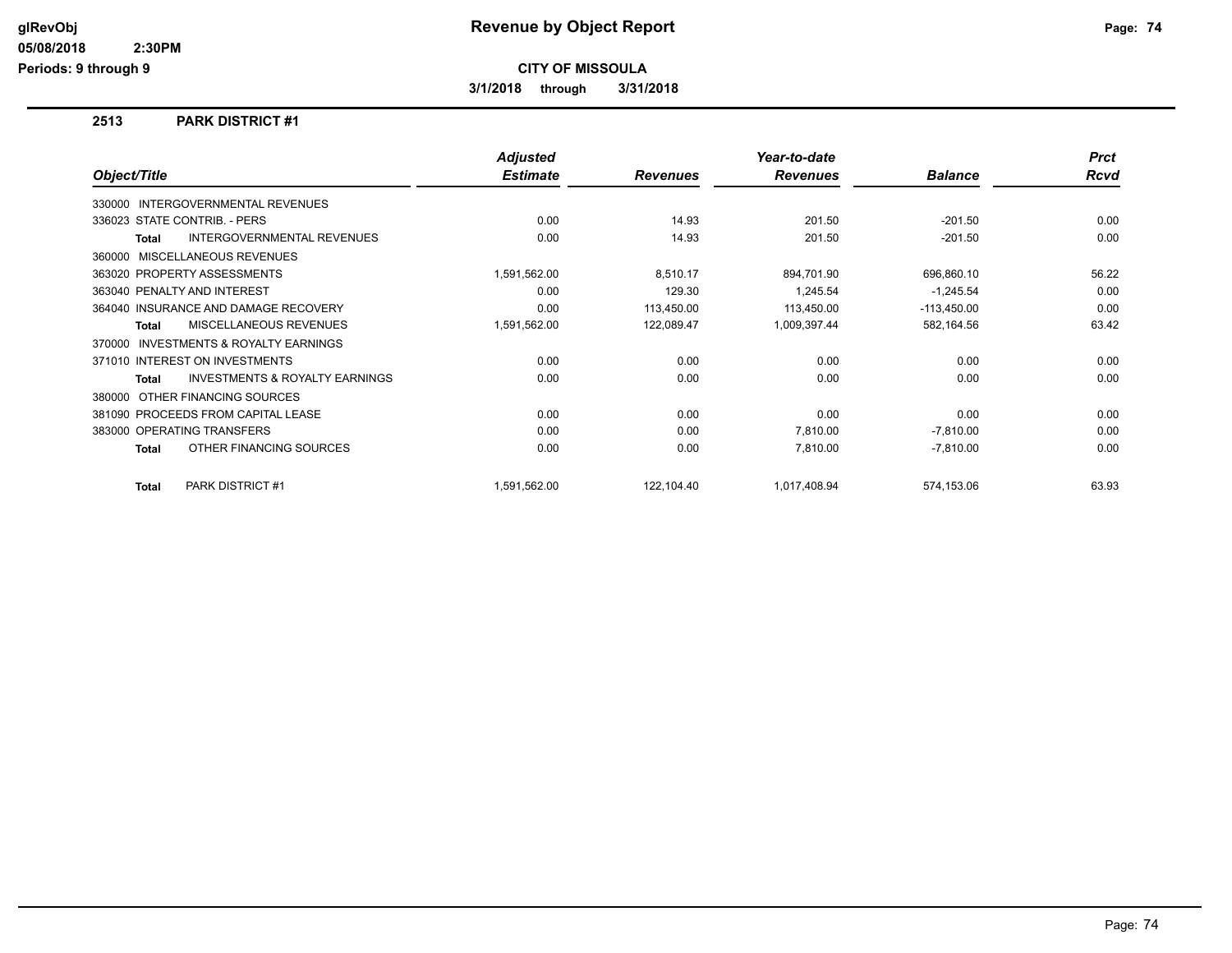**3/1/2018 through 3/31/2018**

**2820 STATE GAS TAX FUND**

**2820 STATE GAS TAX FUND**

|                                         | <b>Adjusted</b> |                 | Year-to-date    |                | <b>Prct</b> |
|-----------------------------------------|-----------------|-----------------|-----------------|----------------|-------------|
| Object/Title                            | <b>Estimate</b> | <b>Revenues</b> | <b>Revenues</b> | <b>Balance</b> | <b>Rcvd</b> |
| 330000 INTERGOVERNMENTAL REVENUES       |                 |                 |                 |                |             |
| 331052 MDT CMAQ STRIPING GRANT          | 0.00            | 0.00            | 0.00            | 0.00           | 0.00        |
| 334040 GAS TAX APPORTIONMENT            | 2.044.567.00    | 0.00            | 725.109.90      | 1.319.457.10   | 35.47       |
| INTERGOVERNMENTAL REVENUES<br>Total     | 2,044,567.00    | 0.00            | 725.109.90      | 1,319,457.10   | 35.47       |
| 380000 OTHER FINANCING SOURCES          |                 |                 |                 |                |             |
| 383000 OPERATING TRANSFERS              | 0.00            | 0.00            | 0.00            | 0.00           | 0.00        |
| OTHER FINANCING SOURCES<br><b>Total</b> | 0.00            | 0.00            | 0.00            | 0.00           | 0.00        |
|                                         |                 |                 |                 |                |             |
| STATE GAS TAX FUND<br><b>Total</b>      | 2.044.567.00    | 0.00            | 725.109.90      | 1.319.457.10   | 35.47       |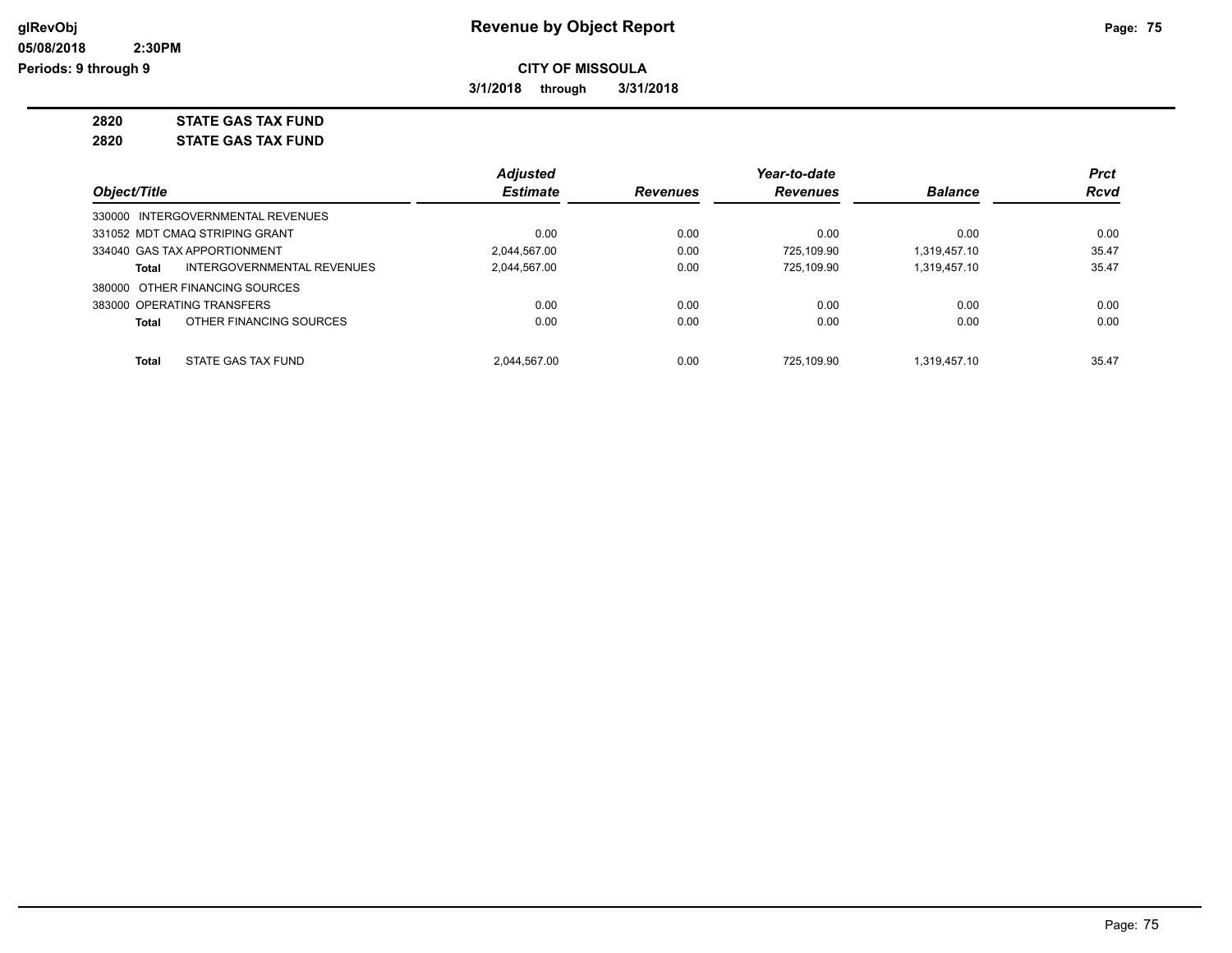**3/1/2018 through 3/31/2018**

#### **2820 STATE GAS TAX FUND**

|              |                                   | <b>Adjusted</b> |                 | Year-to-date    |                | <b>Prct</b> |
|--------------|-----------------------------------|-----------------|-----------------|-----------------|----------------|-------------|
| Object/Title |                                   | <b>Estimate</b> | <b>Revenues</b> | <b>Revenues</b> | <b>Balance</b> | <b>Rcvd</b> |
|              | 330000 INTERGOVERNMENTAL REVENUES |                 |                 |                 |                |             |
|              | 331052 MDT CMAQ STRIPING GRANT    | 0.00            | 0.00            | 0.00            | 0.00           | 0.00        |
|              | 334040 GAS TAX APPORTIONMENT      | 2.044.567.00    | 0.00            | 725.109.90      | 1.319.457.10   | 35.47       |
| Total        | INTERGOVERNMENTAL REVENUES        | 2,044,567.00    | 0.00            | 725.109.90      | 1.319.457.10   | 35.47       |
|              | 380000 OTHER FINANCING SOURCES    |                 |                 |                 |                |             |
|              | 383000 OPERATING TRANSFERS        | 0.00            | 0.00            | 0.00            | 0.00           | 0.00        |
| Total        | OTHER FINANCING SOURCES           | 0.00            | 0.00            | 0.00            | 0.00           | 0.00        |
| <b>Total</b> | STATE GAS TAX FUND                | 2.044.567.00    | 0.00            | 725.109.90      | 1.319.457.10   | 35.47       |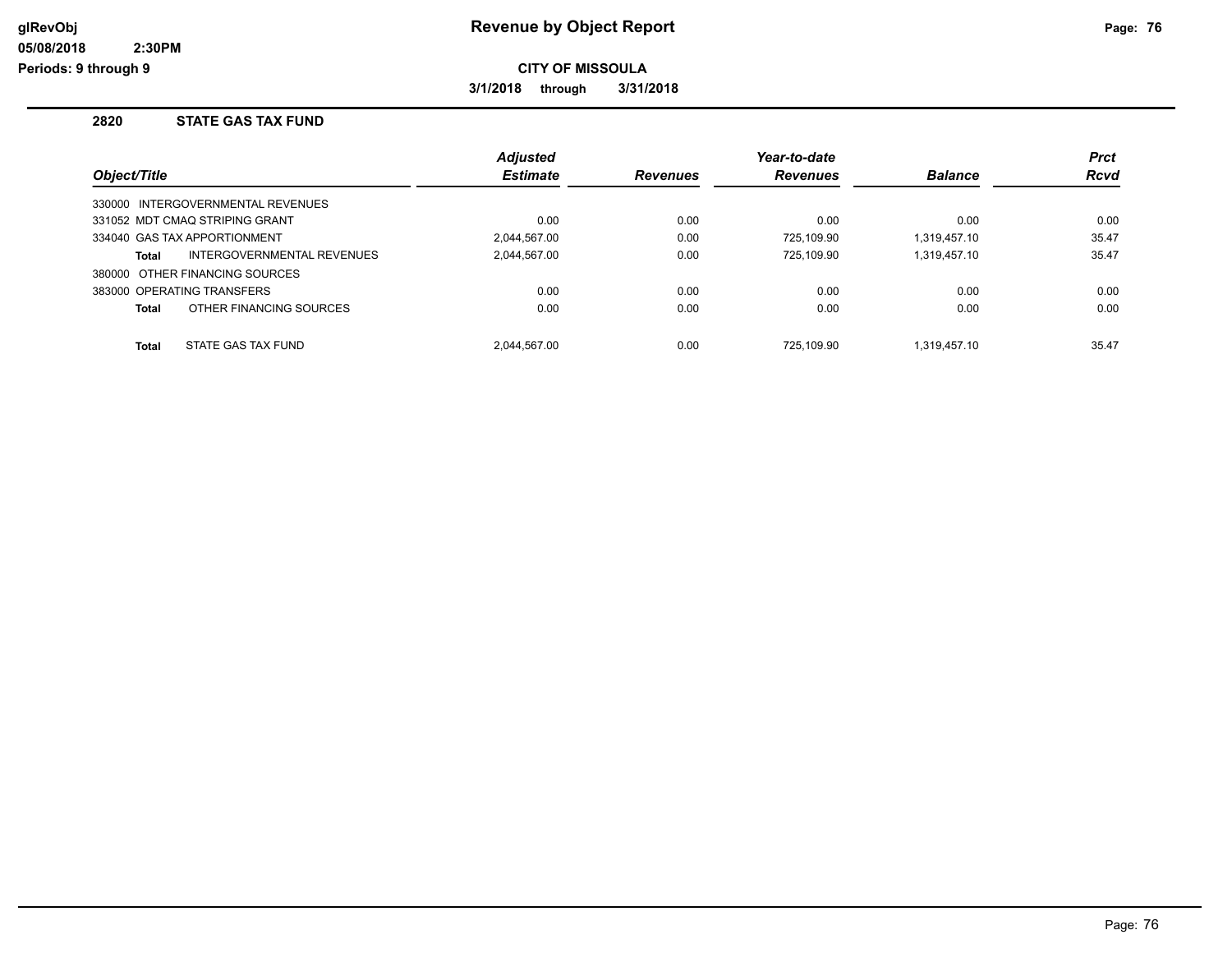**3/1/2018 through 3/31/2018**

# **2918 LAW ENFORCEMENT BLOCK GRANT FUND**

# **2918 LAW ENFORCEMENT BLOCK GRANT FUND**

|                                                           | <b>Adjusted</b> |                 | Year-to-date    |                | <b>Prct</b> |
|-----------------------------------------------------------|-----------------|-----------------|-----------------|----------------|-------------|
| Object/Title                                              | <b>Estimate</b> | <b>Revenues</b> | <b>Revenues</b> | <b>Balance</b> | <b>Rcvd</b> |
| 330000 INTERGOVERNMENTAL REVENUES                         |                 |                 |                 |                |             |
| 331000 FEDERAL GRANTS                                     | 0.00            | 0.00            | 0.00            | 0.00           | 0.00        |
| 331001 BYRNE DISCRETIONARY                                | 0.00            | 0.00            | 0.00            | 0.00           | 0.00        |
| 331023 COPS HIRING GRANT 2011                             | 0.00            | 0.00            | 0.00            | 0.00           | 0.00        |
| 331024 DEPT OF JUSTICE GRANTS                             | 0.00            | 0.00            | 0.00            | 0.00           | 0.00        |
| 331026 ICAC GRANT                                         | 0.00            | 0.00            | 0.00            | 0.00           | 0.00        |
| 331027 JAG GRANTS REVENUE                                 | 60,373.00       | 0.00            | 0.00            | 60,373.00      | 0.00        |
| 336021 STATE CONTRIB - POLICE RETIREMENT                  | 0.00            | 0.00            | 0.00            | 0.00           | 0.00        |
| <b>INTERGOVERNMENTAL REVENUES</b><br><b>Total</b>         | 60,373.00       | 0.00            | 0.00            | 60,373.00      | 0.00        |
| 340000 CHARGES FOR SERVICES                               |                 |                 |                 |                |             |
| 342010 POLICE/BID AGREEMENT                               | 0.00            | 0.00            | 0.00            | 0.00           | 0.00        |
| <b>CHARGES FOR SERVICES</b><br><b>Total</b>               | 0.00            | 0.00            | 0.00            | 0.00           | 0.00        |
| MISCELLANEOUS REVENUES<br>360000                          |                 |                 |                 |                |             |
| 360010 MISCELLANEOUS                                      | 0.00            | 0.00            | 0.00            | 0.00           | 0.00        |
| <b>MISCELLANEOUS REVENUES</b><br><b>Total</b>             | 0.00            | 0.00            | 0.00            | 0.00           | 0.00        |
| <b>INVESTMENTS &amp; ROYALTY EARNINGS</b><br>370000       |                 |                 |                 |                |             |
| 371010 INTEREST ON INVESTMENTS                            | 0.00            | 0.00            | 0.00            | 0.00           | 0.00        |
| 371020 GAIN/LOSS IN MARKET VALUE OF INVESTMENTS           | 0.00            | 0.00            | 0.00            | 0.00           | 0.00        |
| <b>INVESTMENTS &amp; ROYALTY EARNINGS</b><br><b>Total</b> | 0.00            | 0.00            | 0.00            | 0.00           | 0.00        |
| OTHER FINANCING SOURCES<br>380000                         |                 |                 |                 |                |             |
| 383023 TRANS FR DRUG FORFEITURE                           | 0.00            | 0.00            | 0.00            | 0.00           | 0.00        |
| 383036 TRANSFER - GRANT                                   | 0.00            | 0.00            | 0.00            | 0.00           | 0.00        |
| OTHER FINANCING SOURCES<br><b>Total</b>                   | 0.00            | 0.00            | 0.00            | 0.00           | 0.00        |
| LAW ENFORCEMENT BLOCK GRANT FUND<br><b>Total</b>          | 60,373.00       | 0.00            | 0.00            | 60,373.00      | 0.00        |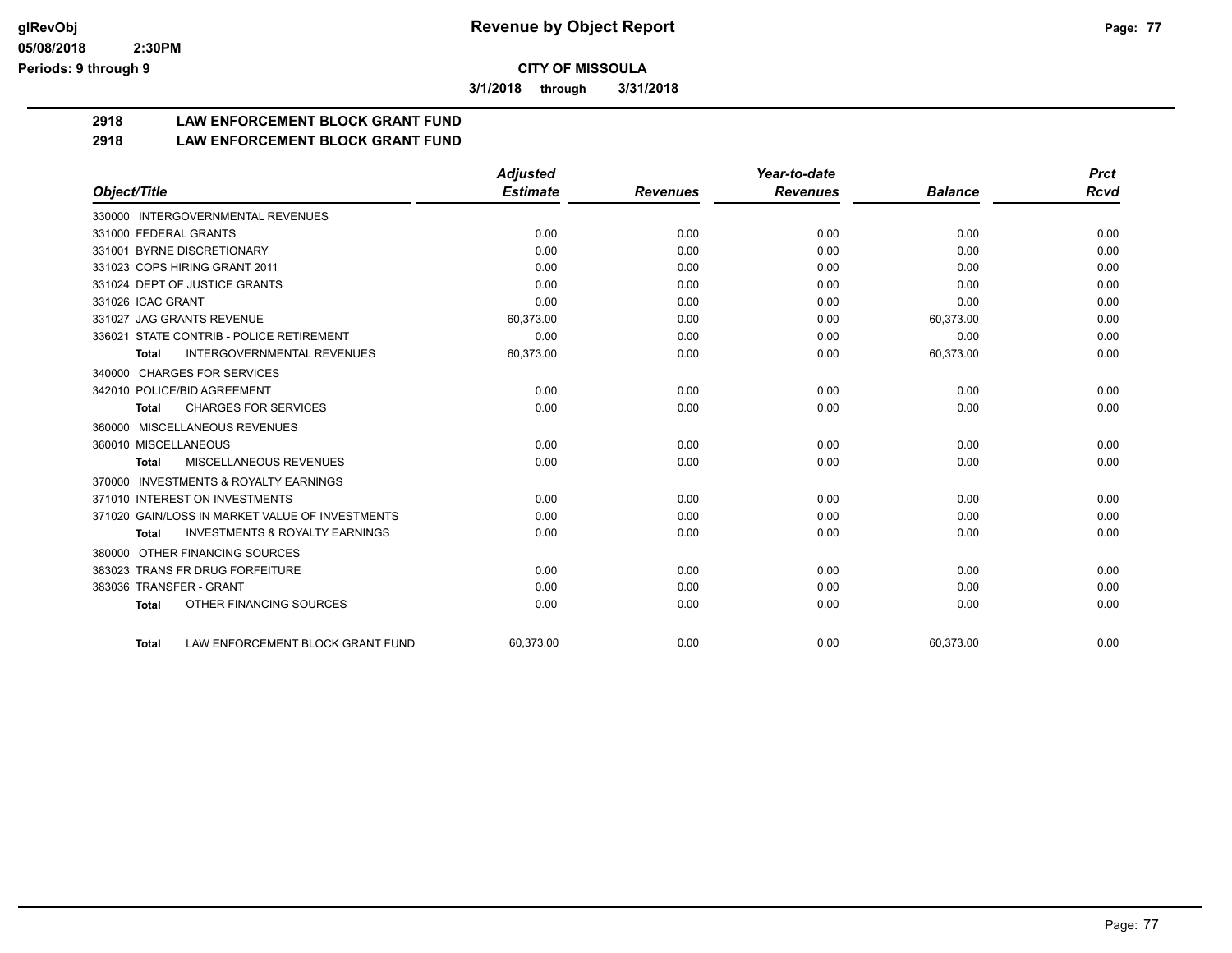**3/1/2018 through 3/31/2018**

#### **2918 LAW ENFORCEMENT BLOCK GRANT FUND**

|                                                           | <b>Adjusted</b> |                 | Year-to-date    |                | <b>Prct</b> |
|-----------------------------------------------------------|-----------------|-----------------|-----------------|----------------|-------------|
| Object/Title                                              | <b>Estimate</b> | <b>Revenues</b> | <b>Revenues</b> | <b>Balance</b> | <b>Rcvd</b> |
| 330000 INTERGOVERNMENTAL REVENUES                         |                 |                 |                 |                |             |
| 331000 FEDERAL GRANTS                                     | 0.00            | 0.00            | 0.00            | 0.00           | 0.00        |
| 331001 BYRNE DISCRETIONARY                                | 0.00            | 0.00            | 0.00            | 0.00           | 0.00        |
| 331023 COPS HIRING GRANT 2011                             | 0.00            | 0.00            | 0.00            | 0.00           | 0.00        |
| 331024 DEPT OF JUSTICE GRANTS                             | 0.00            | 0.00            | 0.00            | 0.00           | 0.00        |
| 331026 ICAC GRANT                                         | 0.00            | 0.00            | 0.00            | 0.00           | 0.00        |
| 331027 JAG GRANTS REVENUE                                 | 60,373.00       | 0.00            | 0.00            | 60,373.00      | 0.00        |
| 336021 STATE CONTRIB - POLICE RETIREMENT                  | 0.00            | 0.00            | 0.00            | 0.00           | 0.00        |
| <b>INTERGOVERNMENTAL REVENUES</b><br><b>Total</b>         | 60,373.00       | 0.00            | 0.00            | 60,373.00      | 0.00        |
| 340000 CHARGES FOR SERVICES                               |                 |                 |                 |                |             |
| 342010 POLICE/BID AGREEMENT                               | 0.00            | 0.00            | 0.00            | 0.00           | 0.00        |
| <b>CHARGES FOR SERVICES</b><br><b>Total</b>               | 0.00            | 0.00            | 0.00            | 0.00           | 0.00        |
| 360000 MISCELLANEOUS REVENUES                             |                 |                 |                 |                |             |
| 360010 MISCELLANEOUS                                      | 0.00            | 0.00            | 0.00            | 0.00           | 0.00        |
| MISCELLANEOUS REVENUES<br><b>Total</b>                    | 0.00            | 0.00            | 0.00            | 0.00           | 0.00        |
| 370000 INVESTMENTS & ROYALTY EARNINGS                     |                 |                 |                 |                |             |
| 371010 INTEREST ON INVESTMENTS                            | 0.00            | 0.00            | 0.00            | 0.00           | 0.00        |
| 371020 GAIN/LOSS IN MARKET VALUE OF INVESTMENT            | 0.00            | 0.00            | 0.00            | 0.00           | 0.00        |
| <b>INVESTMENTS &amp; ROYALTY EARNINGS</b><br><b>Total</b> | 0.00            | 0.00            | 0.00            | 0.00           | 0.00        |
| 380000 OTHER FINANCING SOURCES                            |                 |                 |                 |                |             |
| 383023 TRANS FR DRUG FORFEITURE                           | 0.00            | 0.00            | 0.00            | 0.00           | 0.00        |
| 383036 TRANSFER - GRANT                                   | 0.00            | 0.00            | 0.00            | 0.00           | 0.00        |
| OTHER FINANCING SOURCES<br><b>Total</b>                   | 0.00            | 0.00            | 0.00            | 0.00           | 0.00        |
| LAW ENFORCEMENT BLOCK GRANT FUND<br><b>Total</b>          | 60.373.00       | 0.00            | 0.00            | 60,373.00      | 0.00        |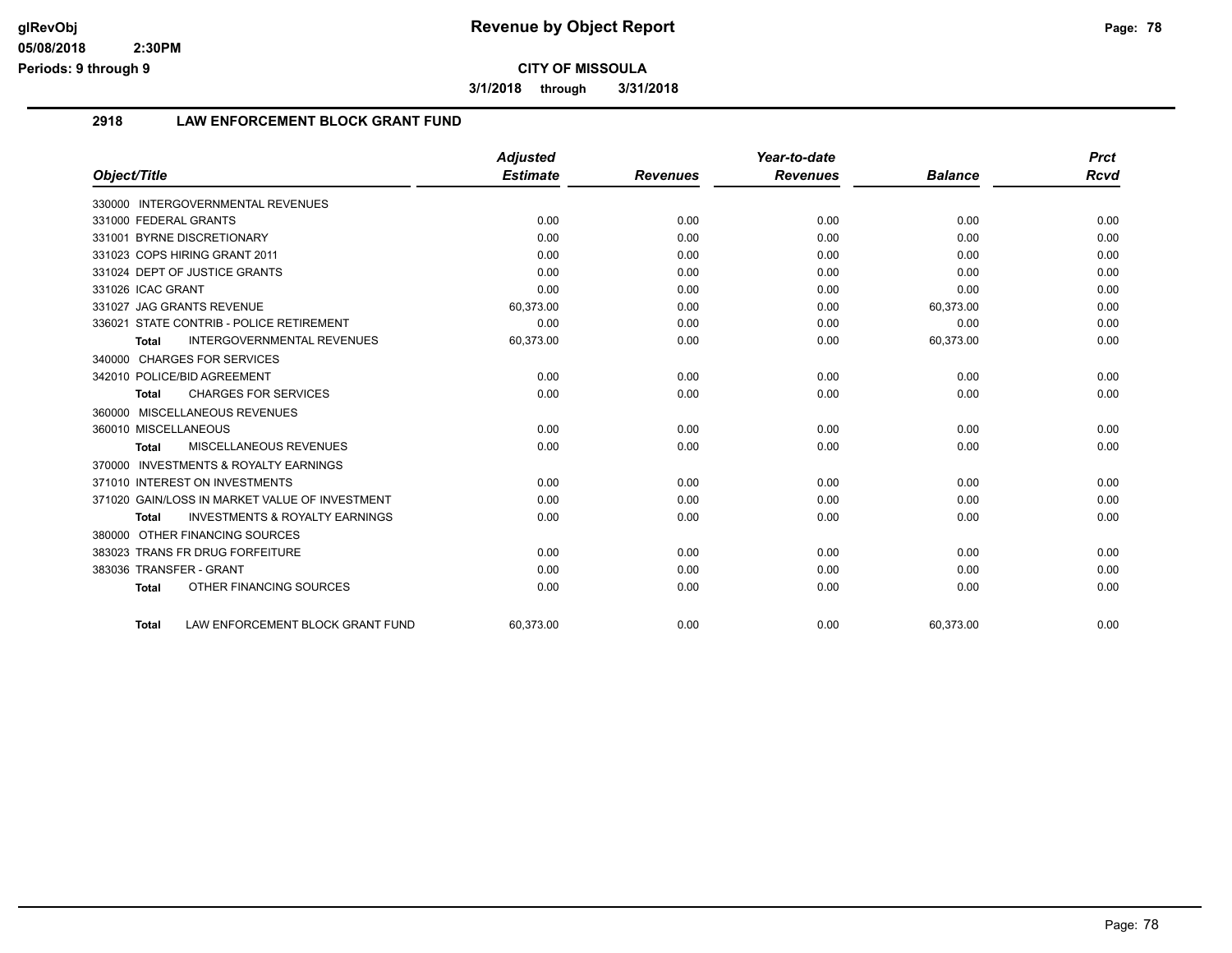**3/1/2018 through 3/31/2018**

# **2919 HIDTA FUND**

**2919 HIDTA FUND**

|                                                    | <b>Adjusted</b> |                 | Year-to-date    |                | <b>Prct</b> |
|----------------------------------------------------|-----------------|-----------------|-----------------|----------------|-------------|
| Object/Title                                       | <b>Estimate</b> | <b>Revenues</b> | <b>Revenues</b> | <b>Balance</b> | <b>Rcvd</b> |
| 340000 CHARGES FOR SERVICES                        |                 |                 |                 |                |             |
| 342013 BLIC BACKGROUND CHECK FEE                   | 140,600.00      | 18.00           | 26.757.01       | 113,842.99     | 19.03       |
| 342014 POLICE DEPARTMENT SERVICE FEES              | 0.00            | 4.769.64        | 6.767.05        | $-6.767.05$    | 0.00        |
| <b>CHARGES FOR SERVICES</b><br>Total               | 140.600.00      | 4.787.64        | 33,524.06       | 107.075.94     | 23.84       |
| 360000 MISCELLANEOUS REVENUES                      |                 |                 |                 |                |             |
| 360010 MISCELLANEOUS                               | 0.00            | 0.00            | 0.00            | 0.00           | 0.00        |
| MISCELLANEOUS REVENUES<br>Total                    | 0.00            | 0.00            | 0.00            | 0.00           | 0.00        |
| 370000 INVESTMENTS & ROYALTY EARNINGS              |                 |                 |                 |                |             |
| 371010 INTEREST ON INVESTMENTS                     | 0.00            | 0.00            | 0.00            | 0.00           | 0.00        |
| <b>INVESTMENTS &amp; ROYALTY EARNINGS</b><br>Total | 0.00            | 0.00            | 0.00            | 0.00           | 0.00        |
| <b>HIDTA FUND</b><br>Total                         | 140.600.00      | 4.787.64        | 33.524.06       | 107.075.94     | 23.84       |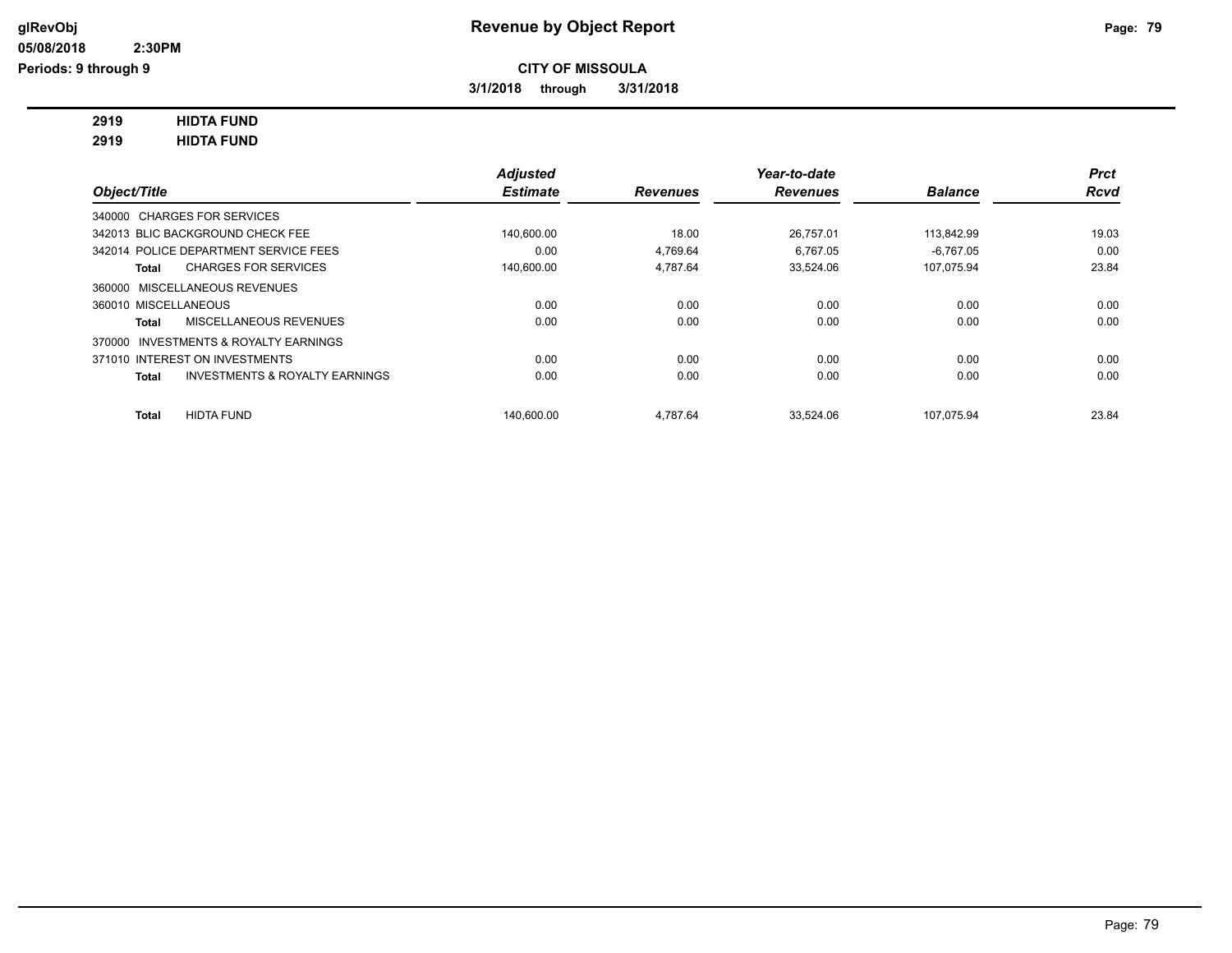**3/1/2018 through 3/31/2018**

**2919 HIDTA FUND**

|                                                    | <b>Adjusted</b> |                 | Year-to-date    |                | <b>Prct</b> |
|----------------------------------------------------|-----------------|-----------------|-----------------|----------------|-------------|
| Object/Title                                       | <b>Estimate</b> | <b>Revenues</b> | <b>Revenues</b> | <b>Balance</b> | Rcvd        |
| 340000 CHARGES FOR SERVICES                        |                 |                 |                 |                |             |
| 342013 BLIC BACKGROUND CHECK FEE                   | 140,600.00      | 18.00           | 26,757.01       | 113,842.99     | 19.03       |
| 342014 POLICE DEPARTMENT SERVICE FEES              | 0.00            | 4.769.64        | 6.767.05        | $-6.767.05$    | 0.00        |
| <b>CHARGES FOR SERVICES</b><br>Total               | 140,600.00      | 4,787.64        | 33,524.06       | 107,075.94     | 23.84       |
| 360000 MISCELLANEOUS REVENUES                      |                 |                 |                 |                |             |
| 360010 MISCELLANEOUS                               | 0.00            | 0.00            | 0.00            | 0.00           | 0.00        |
| MISCELLANEOUS REVENUES<br>Total                    | 0.00            | 0.00            | 0.00            | 0.00           | 0.00        |
| 370000 INVESTMENTS & ROYALTY EARNINGS              |                 |                 |                 |                |             |
| 371010 INTEREST ON INVESTMENTS                     | 0.00            | 0.00            | 0.00            | 0.00           | 0.00        |
| <b>INVESTMENTS &amp; ROYALTY EARNINGS</b><br>Total | 0.00            | 0.00            | 0.00            | 0.00           | 0.00        |
| <b>HIDTA FUND</b><br><b>Total</b>                  | 140.600.00      | 4.787.64        | 33.524.06       | 107.075.94     | 23.84       |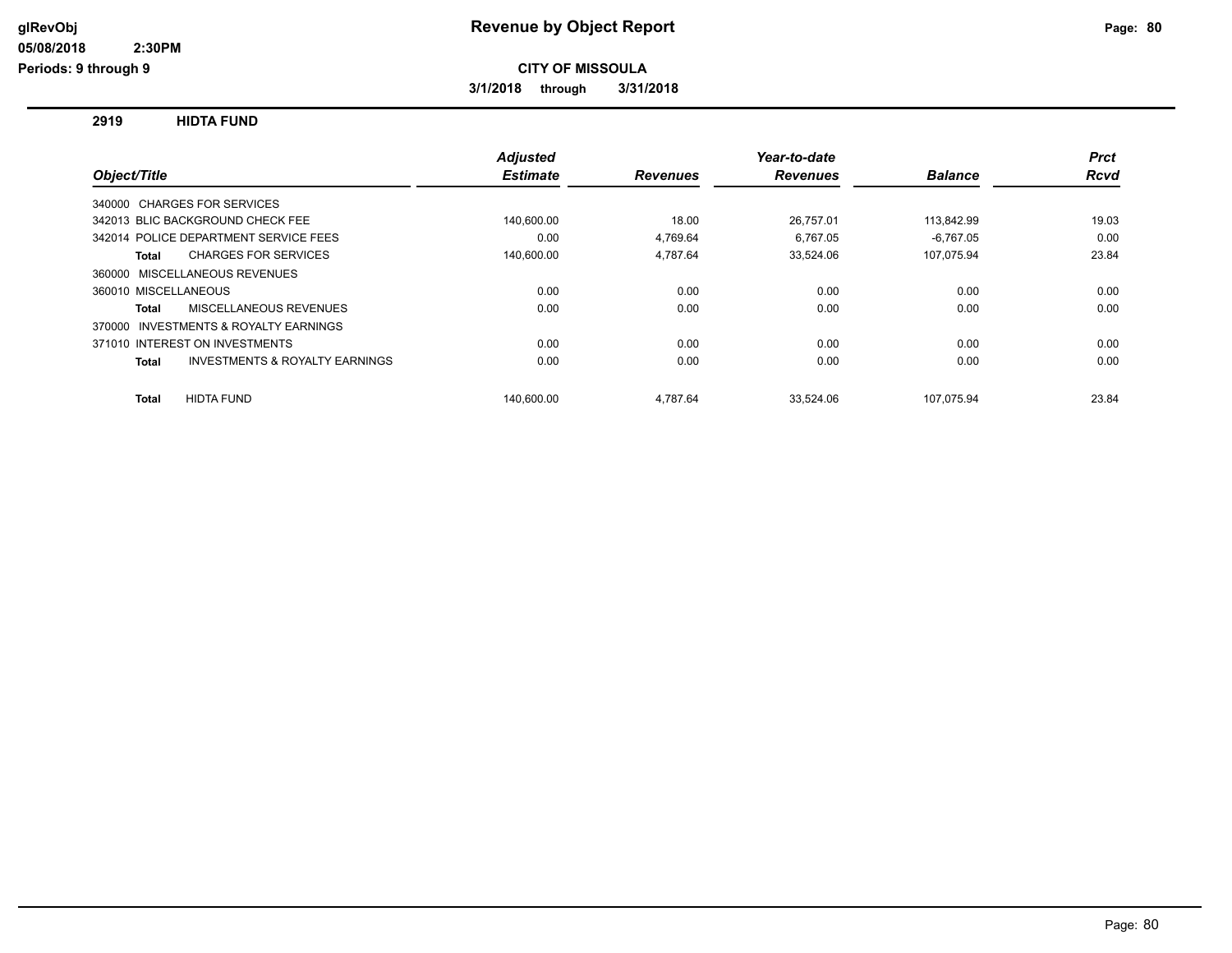**3/1/2018 through 3/31/2018**

# **2939 CDBG PROGRAM INCOME ACCOUNT**

#### **2939 CDBG PROGRAM INCOME ACCOUNT**

|                                                    | <b>Adjusted</b> |                 | Year-to-date    |                | <b>Prct</b> |
|----------------------------------------------------|-----------------|-----------------|-----------------|----------------|-------------|
| Object/Title                                       | <b>Estimate</b> | <b>Revenues</b> | <b>Revenues</b> | <b>Balance</b> | Rcvd        |
| 330000 INTERGOVERNMENTAL REVENUES                  |                 |                 |                 |                |             |
| 331000 FEDERAL GRANTS                              | 29,463.00       | 0.00            | 29,370.11       | 92.89          | 99.68       |
| INTERGOVERNMENTAL REVENUES<br>Total                | 29,463.00       | 0.00            | 29,370.11       | 92.89          | 99.68       |
| 360000 MISCELLANEOUS REVENUES                      |                 |                 |                 |                |             |
| 360010 MISCELLANEOUS                               | 0.00            | 0.00            | 0.00            | 0.00           | 0.00        |
| MISCELLANEOUS REVENUES<br>Total                    | 0.00            | 0.00            | 0.00            | 0.00           | 0.00        |
| 370000 INVESTMENTS & ROYALTY EARNINGS              |                 |                 |                 |                |             |
| 371010 INTEREST ON INVESTMENTS                     | 0.00            | 0.00            | 0.00            | 0.00           | 0.00        |
| 371020 GAIN/LOSS IN MARKET VALUE OF INVESTMENTS    | 0.00            | 0.00            | 0.00            | 0.00           | 0.00        |
| <b>INVESTMENTS &amp; ROYALTY EARNINGS</b><br>Total | 0.00            | 0.00            | 0.00            | 0.00           | 0.00        |
| 380000 OTHER FINANCING SOURCES                     |                 |                 |                 |                |             |
| 383000 OPERATING TRANSFERS                         | 0.00            | 0.00            | 0.00            | 0.00           | 0.00        |
| 383009 TRANS FR TITLE I                            | 0.00            | 0.00            | 0.00            | 0.00           | 0.00        |
| OTHER FINANCING SOURCES<br>Total                   | 0.00            | 0.00            | 0.00            | 0.00           | 0.00        |
| CDBG PROGRAM INCOME ACCOUNT<br>Total               | 29.463.00       | 0.00            | 29,370.11       | 92.89          | 99.68       |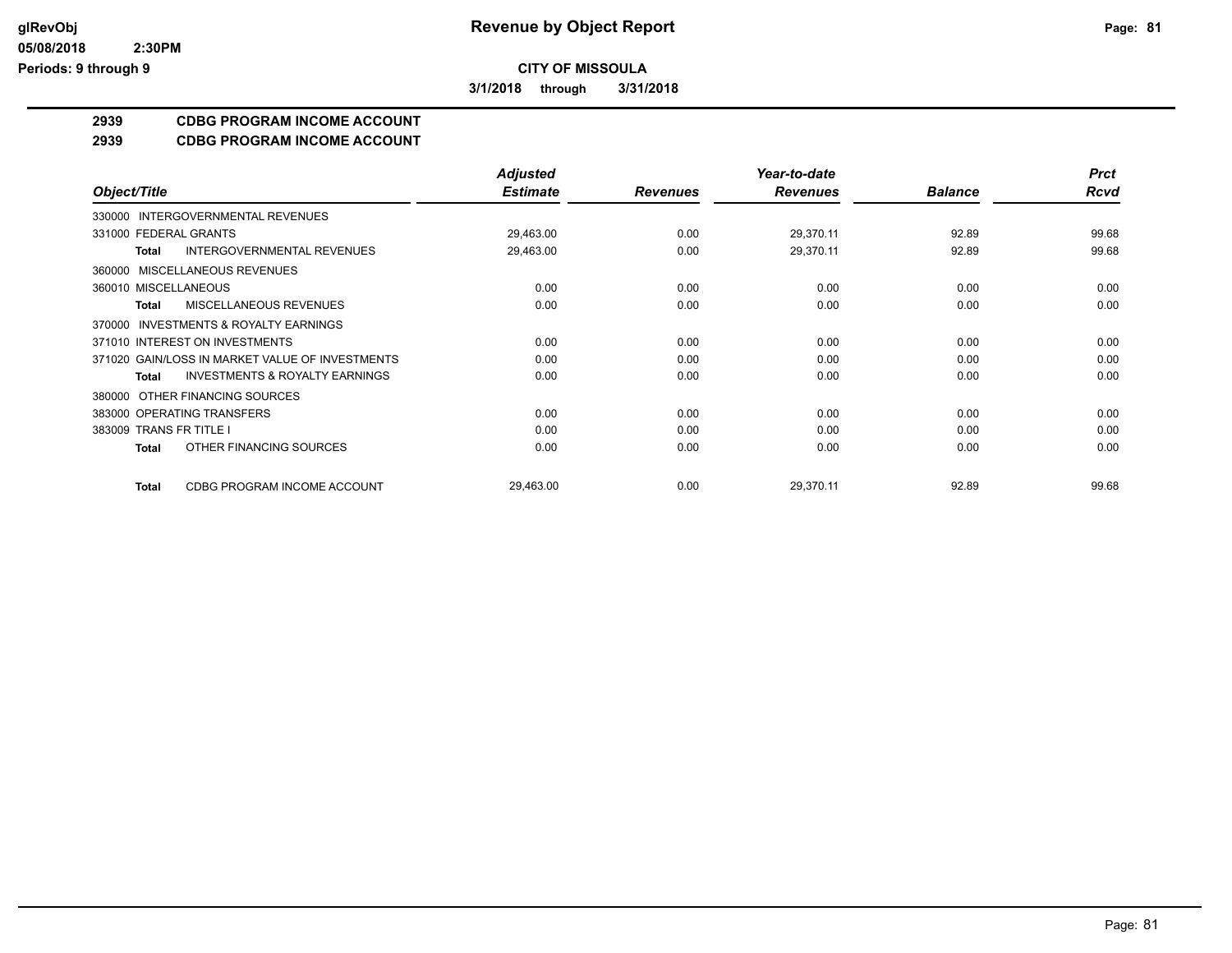**3/1/2018 through 3/31/2018**

#### **2939 CDBG PROGRAM INCOME ACCOUNT**

|                                                           | <b>Adjusted</b> |                 | Year-to-date    |                | <b>Prct</b> |
|-----------------------------------------------------------|-----------------|-----------------|-----------------|----------------|-------------|
| Object/Title                                              | <b>Estimate</b> | <b>Revenues</b> | <b>Revenues</b> | <b>Balance</b> | Rcvd        |
| 330000 INTERGOVERNMENTAL REVENUES                         |                 |                 |                 |                |             |
| 331000 FEDERAL GRANTS                                     | 29,463.00       | 0.00            | 29,370.11       | 92.89          | 99.68       |
| INTERGOVERNMENTAL REVENUES<br><b>Total</b>                | 29,463.00       | 0.00            | 29,370.11       | 92.89          | 99.68       |
| 360000 MISCELLANEOUS REVENUES                             |                 |                 |                 |                |             |
| 360010 MISCELLANEOUS                                      | 0.00            | 0.00            | 0.00            | 0.00           | 0.00        |
| MISCELLANEOUS REVENUES<br><b>Total</b>                    | 0.00            | 0.00            | 0.00            | 0.00           | 0.00        |
| <b>INVESTMENTS &amp; ROYALTY EARNINGS</b><br>370000       |                 |                 |                 |                |             |
| 371010 INTEREST ON INVESTMENTS                            | 0.00            | 0.00            | 0.00            | 0.00           | 0.00        |
| 371020 GAIN/LOSS IN MARKET VALUE OF INVESTMENT            | 0.00            | 0.00            | 0.00            | 0.00           | 0.00        |
| <b>INVESTMENTS &amp; ROYALTY EARNINGS</b><br><b>Total</b> | 0.00            | 0.00            | 0.00            | 0.00           | 0.00        |
| 380000 OTHER FINANCING SOURCES                            |                 |                 |                 |                |             |
| 383000 OPERATING TRANSFERS                                | 0.00            | 0.00            | 0.00            | 0.00           | 0.00        |
| 383009 TRANS FR TITLE I                                   | 0.00            | 0.00            | 0.00            | 0.00           | 0.00        |
| OTHER FINANCING SOURCES<br><b>Total</b>                   | 0.00            | 0.00            | 0.00            | 0.00           | 0.00        |
| <b>Total</b><br>CDBG PROGRAM INCOME ACCOUNT               | 29,463.00       | 0.00            | 29,370.11       | 92.89          | 99.68       |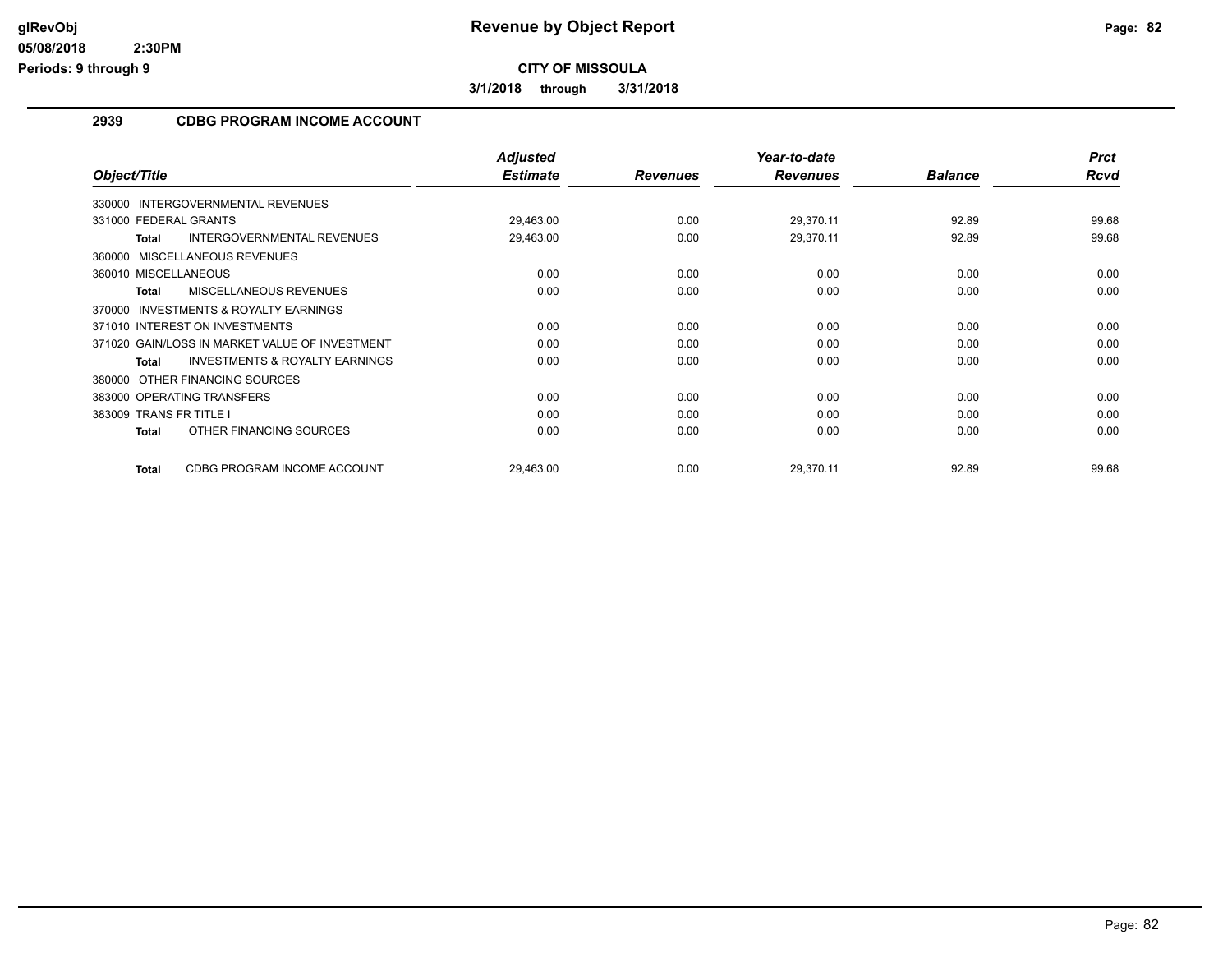**3/1/2018 through 3/31/2018**

## **2940 CDBG FUND**

**2940 CDBG FUND**

|                         |                                           | <b>Adjusted</b> |                 | Year-to-date    |                | <b>Prct</b> |
|-------------------------|-------------------------------------------|-----------------|-----------------|-----------------|----------------|-------------|
| Object/Title            |                                           | <b>Estimate</b> | <b>Revenues</b> | <b>Revenues</b> | <b>Balance</b> | <b>Rcvd</b> |
|                         | 330000 INTERGOVERNMENTAL REVENUES         |                 |                 |                 |                |             |
| 331010 GRANT - CDBG     |                                           | 575,247.00      | 0.00            | 142,949.95      | 432,297.05     | 24.85       |
|                         | 331012 ARRA/CDBG STIMULUS REVENUE         | 0.00            | 0.00            | 0.00            | 0.00           | 0.00        |
| Total                   | <b>INTERGOVERNMENTAL REVENUES</b>         | 575,247.00      | 0.00            | 142,949.95      | 432,297.05     | 24.85       |
|                         | 360000 MISCELLANEOUS REVENUES             |                 |                 |                 |                |             |
| 360010 MISCELLANEOUS    |                                           | 0.00            | 0.00            | 0.00            | 0.00           | 0.00        |
| Total                   | <b>MISCELLANEOUS REVENUES</b>             | 0.00            | 0.00            | 0.00            | 0.00           | 0.00        |
| 370000                  | <b>INVESTMENTS &amp; ROYALTY EARNINGS</b> |                 |                 |                 |                |             |
|                         | 371010 INTEREST ON INVESTMENTS            | 0.00            | 0.00            | 0.00            | 0.00           | 0.00        |
| Total                   | <b>INVESTMENTS &amp; ROYALTY EARNINGS</b> | 0.00            | 0.00            | 0.00            | 0.00           | 0.00        |
| 380000                  | OTHER FINANCING SOURCES                   |                 |                 |                 |                |             |
|                         | 383000 OPERATING TRANSFERS                | 0.00            | 0.00            | 0.00            | 0.00           | 0.00        |
| 383009 TRANS FR TITLE I |                                           | 0.00            | 0.00            | 0.00            | 0.00           | 0.00        |
| Total                   | OTHER FINANCING SOURCES                   | 0.00            | 0.00            | 0.00            | 0.00           | 0.00        |
| Total                   | <b>CDBG FUND</b>                          | 575,247.00      | 0.00            | 142.949.95      | 432,297.05     | 24.85       |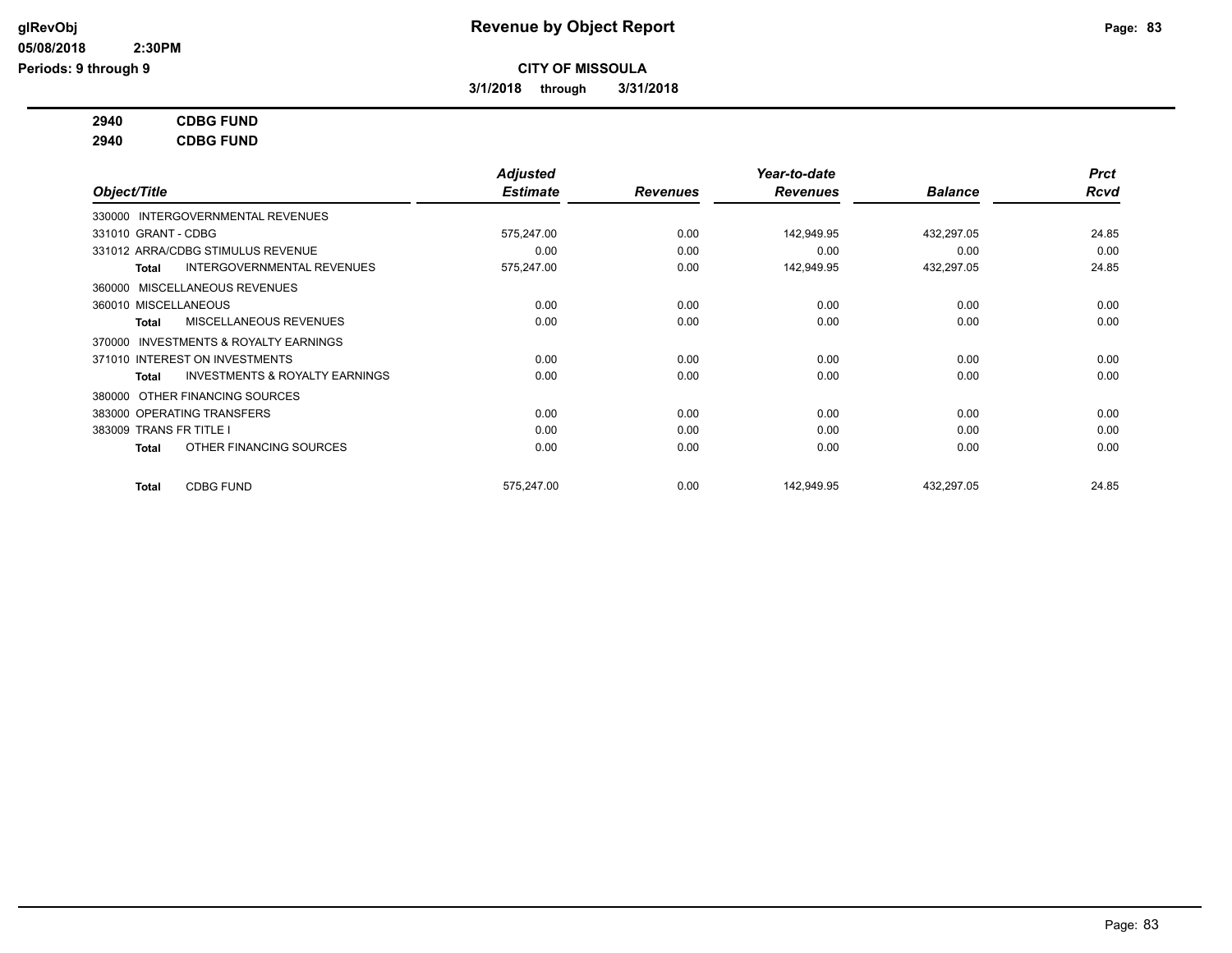**Periods: 9 through 9**

**CITY OF MISSOULA**

**3/1/2018 through 3/31/2018**

**2940 CDBG FUND**

 **2:30PM**

|                                                     | <b>Adjusted</b> |                 | Year-to-date    |                | <b>Prct</b> |
|-----------------------------------------------------|-----------------|-----------------|-----------------|----------------|-------------|
| Object/Title                                        | <b>Estimate</b> | <b>Revenues</b> | <b>Revenues</b> | <b>Balance</b> | Rcvd        |
| 330000 INTERGOVERNMENTAL REVENUES                   |                 |                 |                 |                |             |
| 331010 GRANT - CDBG                                 | 575,247.00      | 0.00            | 142,949.95      | 432,297.05     | 24.85       |
| 331012 ARRA/CDBG STIMULUS REVENUE                   | 0.00            | 0.00            | 0.00            | 0.00           | 0.00        |
| <b>INTERGOVERNMENTAL REVENUES</b><br><b>Total</b>   | 575,247.00      | 0.00            | 142,949.95      | 432,297.05     | 24.85       |
| 360000 MISCELLANEOUS REVENUES                       |                 |                 |                 |                |             |
| 360010 MISCELLANEOUS                                | 0.00            | 0.00            | 0.00            | 0.00           | 0.00        |
| <b>MISCELLANEOUS REVENUES</b><br><b>Total</b>       | 0.00            | 0.00            | 0.00            | 0.00           | 0.00        |
| <b>INVESTMENTS &amp; ROYALTY EARNINGS</b><br>370000 |                 |                 |                 |                |             |
| 371010 INTEREST ON INVESTMENTS                      | 0.00            | 0.00            | 0.00            | 0.00           | 0.00        |
| <b>INVESTMENTS &amp; ROYALTY EARNINGS</b><br>Total  | 0.00            | 0.00            | 0.00            | 0.00           | 0.00        |
| 380000 OTHER FINANCING SOURCES                      |                 |                 |                 |                |             |
| 383000 OPERATING TRANSFERS                          | 0.00            | 0.00            | 0.00            | 0.00           | 0.00        |
| 383009 TRANS FR TITLE I                             | 0.00            | 0.00            | 0.00            | 0.00           | 0.00        |
| OTHER FINANCING SOURCES<br><b>Total</b>             | 0.00            | 0.00            | 0.00            | 0.00           | 0.00        |
| <b>CDBG FUND</b><br><b>Total</b>                    | 575,247.00      | 0.00            | 142,949.95      | 432,297.05     | 24.85       |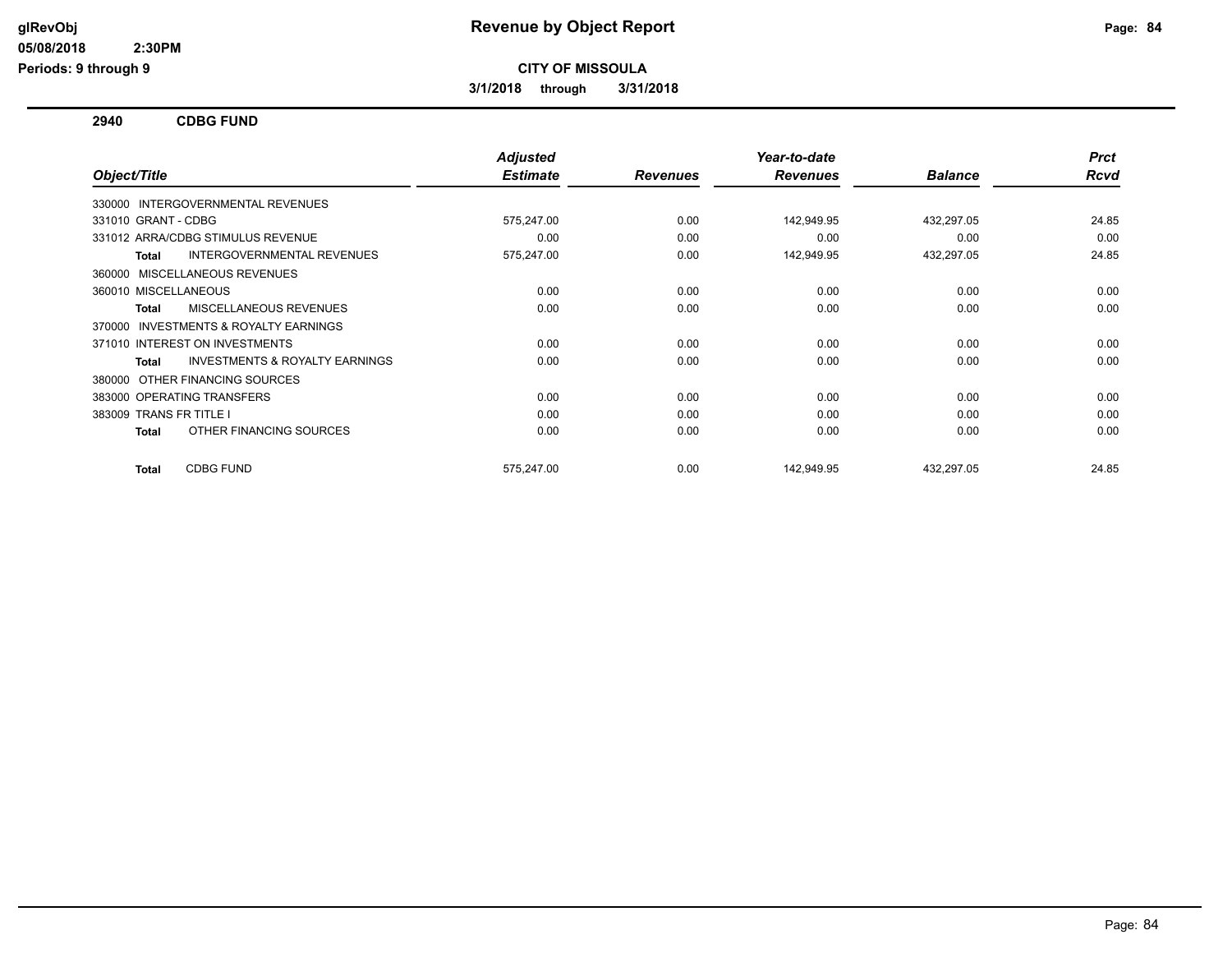**3/1/2018 through 3/31/2018**

# **2941 HOME FUND**

**2941 HOME FUND**

|                                                           | <b>Adjusted</b> |                 | Year-to-date    |                | <b>Prct</b> |
|-----------------------------------------------------------|-----------------|-----------------|-----------------|----------------|-------------|
| Object/Title                                              | <b>Estimate</b> | <b>Revenues</b> | <b>Revenues</b> | <b>Balance</b> | <b>Rcvd</b> |
| 330000 INTERGOVERNMENTAL REVENUES                         |                 |                 |                 |                |             |
| 330000 INTERGOVERNMENTAL REVENUES                         | 0.00            | 0.00            | 0.00            | 0.00           | 0.00        |
| 331016 HOMEWORD 1800 PHILLIPS                             | 0.00            | 0.00            | 0.00            | 0.00           | 0.00        |
| 331033 WORD                                               | 0.00            | 0.00            | 0.00            | 0.00           | 0.00        |
| 334145 WESTERN MT MENTAL HEALTH CTR                       | 0.00            | 0.00            | 0.00            | 0.00           | 0.00        |
| 334149 MISSOULA HOMEOWNERSHIP PROGRAM                     | 0.00            | 0.00            | 0.00            | 0.00           | 0.00        |
| 334153 FY14 DISTRICT XI HRC TBRA                          | 0.00            | 0.00            | 0.00            | 0.00           | 0.00        |
| 334154 HOMEWORD SWEETGRASS                                | 0.00            | 0.00            | 0.00            | 0.00           | 0.00        |
| 334155 FY08 NMCDC                                         | 0.00            | 0.00            | 0.00            | 0.00           | 0.00        |
| 334156 HOME PROGRAM INCOME                                | 406,753.00      | 0.00            | 0.00            | 406,753.00     | 0.00        |
| 334157 FY09 MHA                                           | 0.00            | 0.00            | 0.00            | 0.00           | 0.00        |
| 334159 FY09 HOMEWORD                                      | 0.00            | 0.00            | 0.00            | 0.00           | 0.00        |
| 334160 FY09 NMCDC                                         | 0.00            | 0.00            | 0.00            | 0.00           | 0.00        |
| 334161 FY10 DISTRICT XI HRC                               | 0.00            | 0.00            | 0.00            | 0.00           | 0.00        |
| 334163 FY10 homeWORD/SOLSTICE APT                         | 0.00            | 0.00            | 0.00            | 0.00           | 0.00        |
| <b>INTERGOVERNMENTAL REVENUES</b><br><b>Total</b>         | 406,753.00      | 0.00            | 0.00            | 406,753.00     | 0.00        |
| 340000 CHARGES FOR SERVICES                               |                 |                 |                 |                |             |
| 341450 *** Title Not Found ***                            | 0.00            | 0.00            | 0.00            | 0.00           | 0.00        |
| <b>CHARGES FOR SERVICES</b><br>Total                      | 0.00            | 0.00            | 0.00            | 0.00           | 0.00        |
| 360000 MISCELLANEOUS REVENUES                             |                 |                 |                 |                |             |
| 360005 LOAN REPAYMENTS                                    | 0.00            | 0.00            | 0.00            | 0.00           | 0.00        |
| 360010 MISCELLANEOUS                                      | 0.00            | 0.00            | 205,503.40      | $-205,503.40$  | 0.00        |
| MISCELLANEOUS REVENUES<br><b>Total</b>                    | 0.00            | 0.00            | 205,503.40      | $-205,503.40$  | 0.00        |
| 370000 INVESTMENTS & ROYALTY EARNINGS                     |                 |                 |                 |                |             |
| 371020 GAIN/LOSS IN MARKET VALUE OF INVESTMENTS           | 0.00            | 0.00            | 0.00            | 0.00           | 0.00        |
| <b>INVESTMENTS &amp; ROYALTY EARNINGS</b><br><b>Total</b> | 0.00            | 0.00            | 0.00            | 0.00           | 0.00        |
| <b>HOME FUND</b><br><b>Total</b>                          | 406,753.00      | 0.00            | 205,503.40      | 201,249.60     | 50.52       |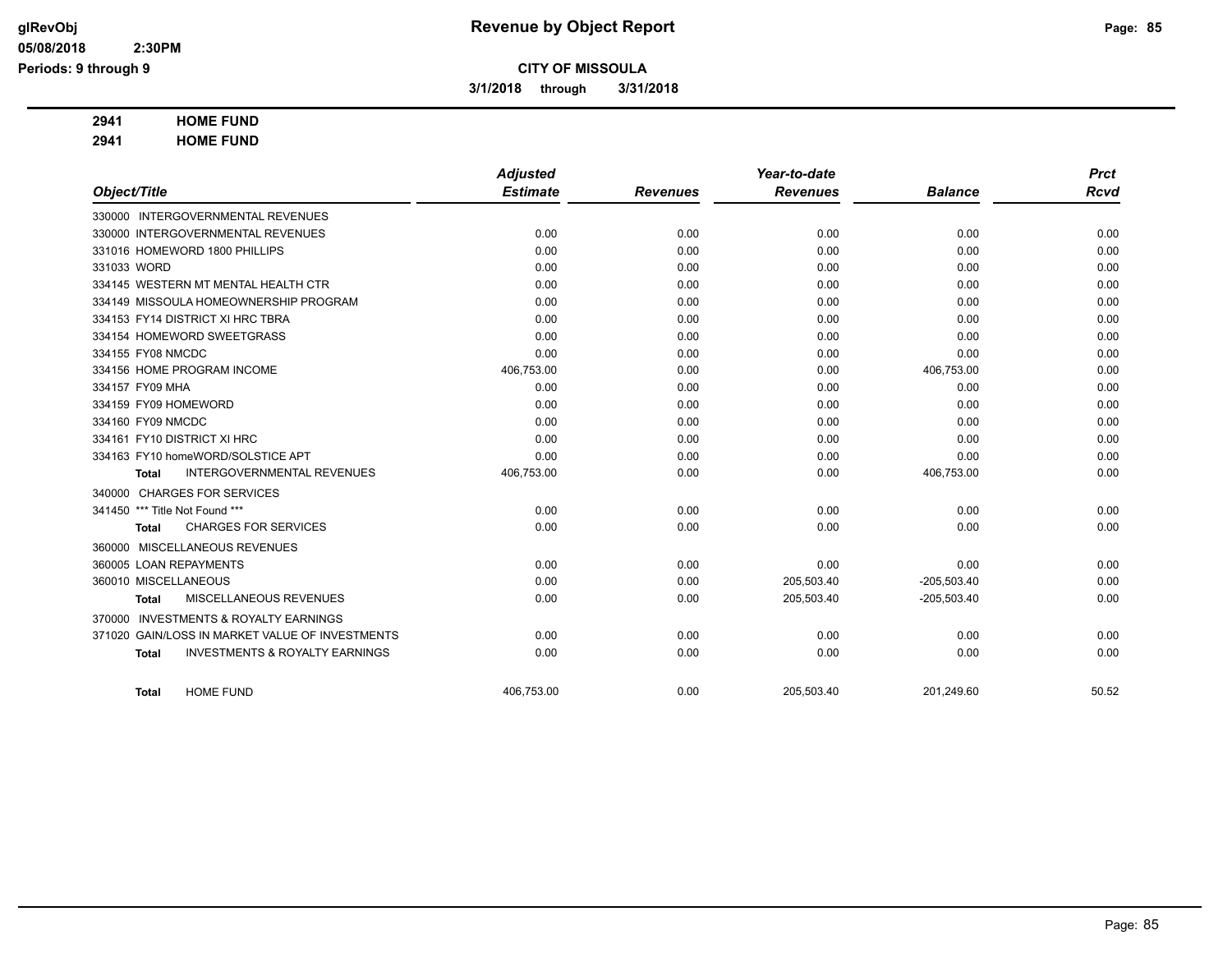**3/1/2018 through 3/31/2018**

**2941 HOME FUND**

|                                                           | <b>Adjusted</b> |                 | Year-to-date    |                | <b>Prct</b> |
|-----------------------------------------------------------|-----------------|-----------------|-----------------|----------------|-------------|
| Object/Title                                              | <b>Estimate</b> | <b>Revenues</b> | <b>Revenues</b> | <b>Balance</b> | <b>Rcvd</b> |
| 330000 INTERGOVERNMENTAL REVENUES                         |                 |                 |                 |                |             |
| 330000 INTERGOVERNMENTAL REVENUES                         | 0.00            | 0.00            | 0.00            | 0.00           | 0.00        |
| 331016 HOMEWORD 1800 PHILLIPS                             | 0.00            | 0.00            | 0.00            | 0.00           | 0.00        |
| 331033 WORD                                               | 0.00            | 0.00            | 0.00            | 0.00           | 0.00        |
| 334145 WESTERN MT MENTAL HEALTH CTR                       | 0.00            | 0.00            | 0.00            | 0.00           | 0.00        |
| 334149 MISSOULA HOMEOWNERSHIP PROGRAM                     | 0.00            | 0.00            | 0.00            | 0.00           | 0.00        |
| 334153 FY14 DISTRICT XI HRC TBRA                          | 0.00            | 0.00            | 0.00            | 0.00           | 0.00        |
| 334154 HOMEWORD SWEETGRASS                                | 0.00            | 0.00            | 0.00            | 0.00           | 0.00        |
| 334155 FY08 NMCDC                                         | 0.00            | 0.00            | 0.00            | 0.00           | 0.00        |
| 334156 HOME PROGRAM INCOME                                | 406,753.00      | 0.00            | 0.00            | 406,753.00     | 0.00        |
| 334157 FY09 MHA                                           | 0.00            | 0.00            | 0.00            | 0.00           | 0.00        |
| 334159 FY09 HOMEWORD                                      | 0.00            | 0.00            | 0.00            | 0.00           | 0.00        |
| 334160 FY09 NMCDC                                         | 0.00            | 0.00            | 0.00            | 0.00           | 0.00        |
| 334161 FY10 DISTRICT XI HRC                               | 0.00            | 0.00            | 0.00            | 0.00           | 0.00        |
| 334163 FY10 homeWORD/SOLSTICE APT                         | 0.00            | 0.00            | 0.00            | 0.00           | 0.00        |
| <b>INTERGOVERNMENTAL REVENUES</b><br><b>Total</b>         | 406,753.00      | 0.00            | 0.00            | 406,753.00     | 0.00        |
| 340000 CHARGES FOR SERVICES                               |                 |                 |                 |                |             |
| 341450 *** Title Not Found ***                            | 0.00            | 0.00            | 0.00            | 0.00           | 0.00        |
| <b>CHARGES FOR SERVICES</b><br><b>Total</b>               | 0.00            | 0.00            | 0.00            | 0.00           | 0.00        |
| 360000 MISCELLANEOUS REVENUES                             |                 |                 |                 |                |             |
| 360005 LOAN REPAYMENTS                                    | 0.00            | 0.00            | 0.00            | 0.00           | 0.00        |
| 360010 MISCELLANEOUS                                      | 0.00            | 0.00            | 205,503.40      | $-205,503.40$  | 0.00        |
| MISCELLANEOUS REVENUES<br><b>Total</b>                    | 0.00            | 0.00            | 205,503.40      | $-205,503.40$  | 0.00        |
| 370000 INVESTMENTS & ROYALTY EARNINGS                     |                 |                 |                 |                |             |
| 371020 GAIN/LOSS IN MARKET VALUE OF INVESTMENT            | 0.00            | 0.00            | 0.00            | 0.00           | 0.00        |
| <b>INVESTMENTS &amp; ROYALTY EARNINGS</b><br><b>Total</b> | 0.00            | 0.00            | 0.00            | 0.00           | 0.00        |
| <b>HOME FUND</b><br>Total                                 | 406,753.00      | 0.00            | 205,503.40      | 201,249.60     | 50.52       |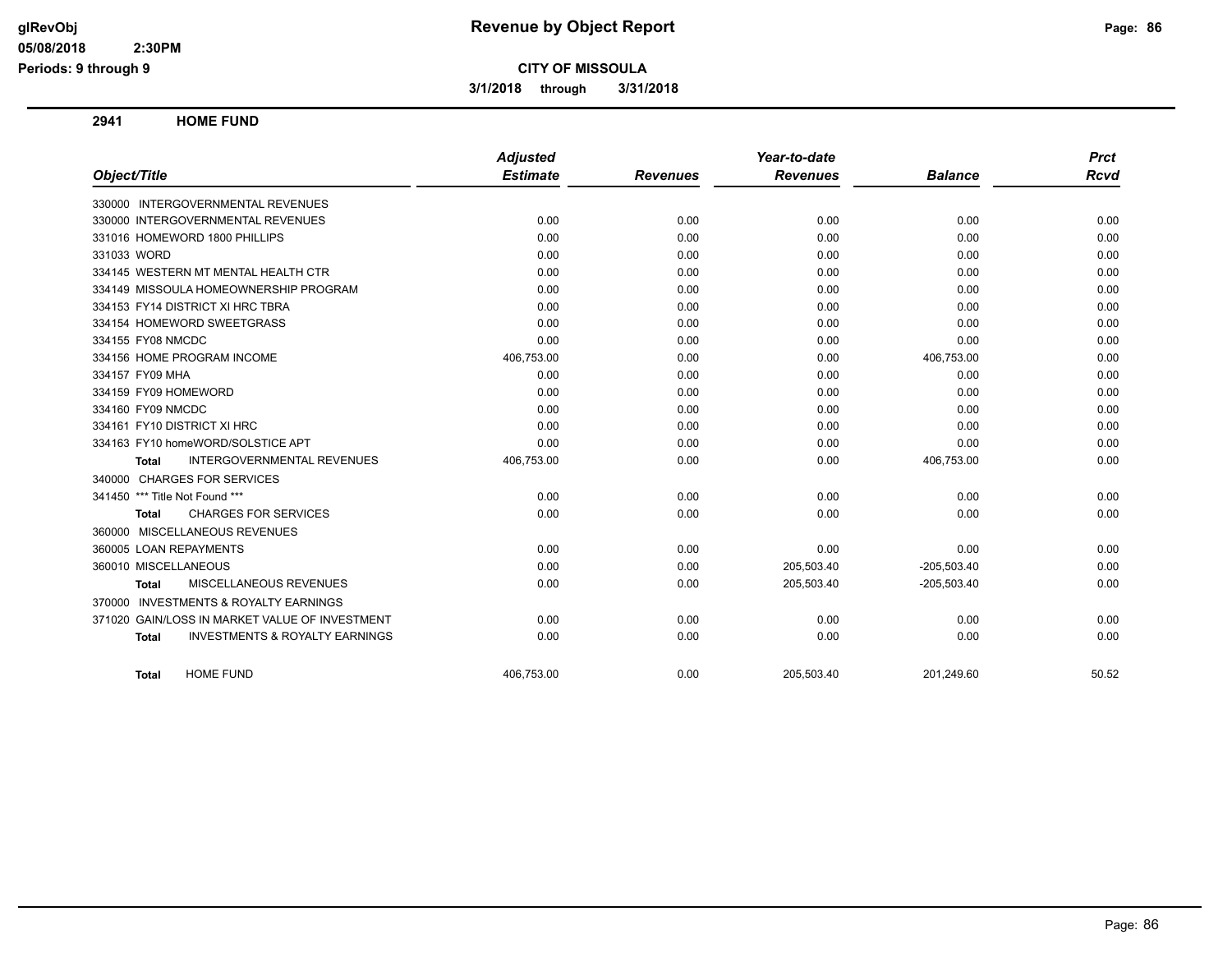**3/1/2018 through 3/31/2018**

# **2942 ADDI PROGRAM**

**2942 ADDI PROGRAM**

|                                                    | <b>Adjusted</b> |                 | Year-to-date    |                | Prct |
|----------------------------------------------------|-----------------|-----------------|-----------------|----------------|------|
| Object/Title                                       | <b>Estimate</b> | <b>Revenues</b> | <b>Revenues</b> | <b>Balance</b> | Rcvd |
| 330000 INTERGOVERNMENTAL REVENUES                  |                 |                 |                 |                |      |
| 330000 INTERGOVERNMENTAL REVENUES                  | 0.00            | 0.00            | 0.00            | 0.00           | 0.00 |
| 334146 ADDI FUNDS-1ST TIME HOMEBUYERS              | 0.00            | 0.00            | 0.00            | 0.00           | 0.00 |
| INTERGOVERNMENTAL REVENUES<br>Total                | 0.00            | 0.00            | 0.00            | 0.00           | 0.00 |
| 370000 INVESTMENTS & ROYALTY EARNINGS              |                 |                 |                 |                |      |
| 371010 INTEREST ON INVESTMENTS                     | 0.00            | 0.00            | 0.00            | 0.00           | 0.00 |
| 371020 GAIN/LOSS IN MARKET VALUE OF INVESTMENTS    | 0.00            | 0.00            | 0.00            | 0.00           | 0.00 |
| <b>INVESTMENTS &amp; ROYALTY EARNINGS</b><br>Total | 0.00            | 0.00            | 0.00            | 0.00           | 0.00 |
| ADDI PROGRAM<br><b>Total</b>                       | 0.00            | 0.00            | 0.00            | 0.00           | 0.00 |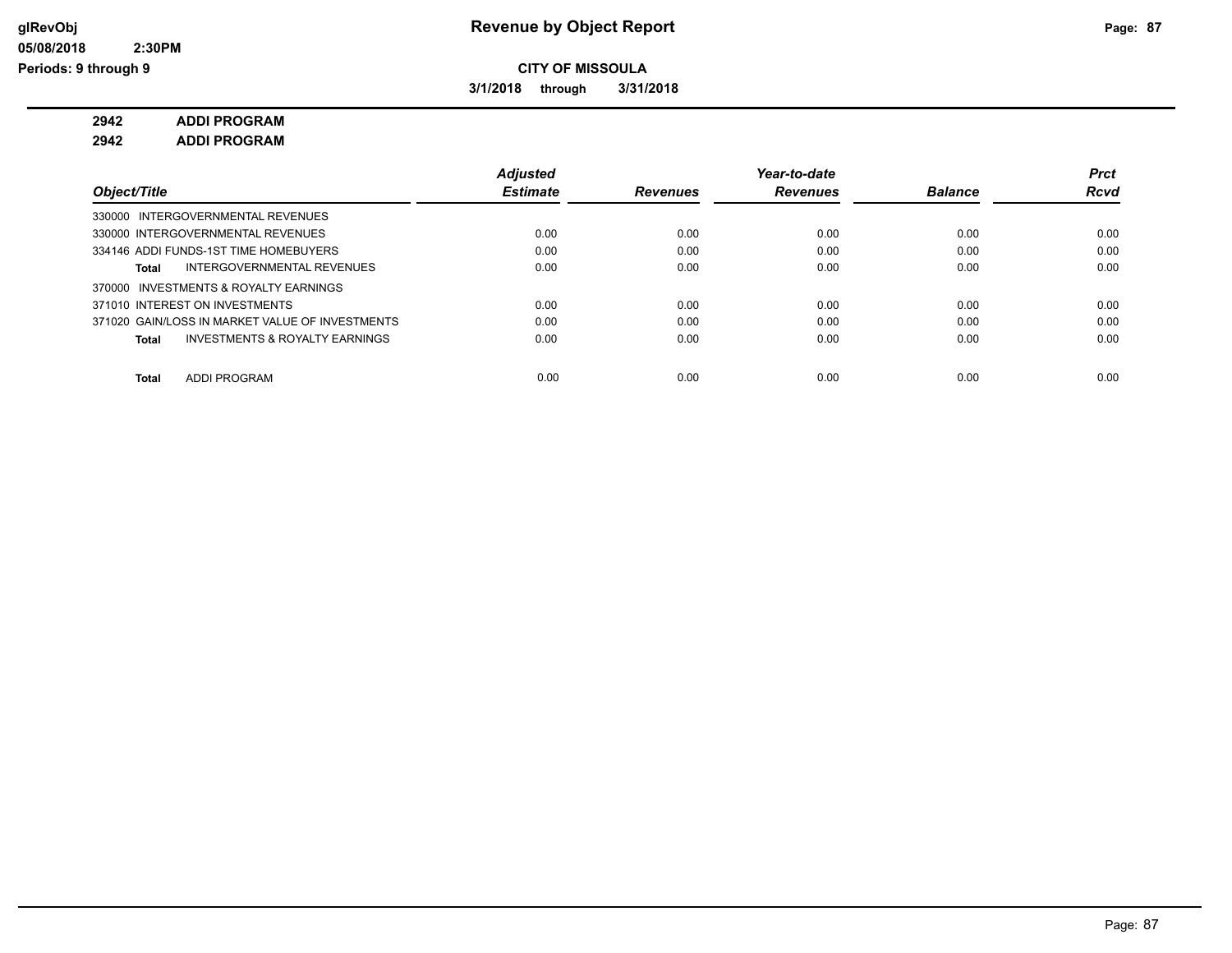**3/1/2018 through 3/31/2018**

#### **2942 ADDI PROGRAM**

|                                                | <b>Adiusted</b> |                 | Year-to-date    |                | <b>Prct</b> |
|------------------------------------------------|-----------------|-----------------|-----------------|----------------|-------------|
| Object/Title                                   | <b>Estimate</b> | <b>Revenues</b> | <b>Revenues</b> | <b>Balance</b> | <b>Rcvd</b> |
| 330000 INTERGOVERNMENTAL REVENUES              |                 |                 |                 |                |             |
| 330000 INTERGOVERNMENTAL REVENUES              | 0.00            | 0.00            | 0.00            | 0.00           | 0.00        |
| 334146 ADDI FUNDS-1ST TIME HOMEBUYERS          | 0.00            | 0.00            | 0.00            | 0.00           | 0.00        |
| INTERGOVERNMENTAL REVENUES<br><b>Total</b>     | 0.00            | 0.00            | 0.00            | 0.00           | 0.00        |
| 370000 INVESTMENTS & ROYALTY EARNINGS          |                 |                 |                 |                |             |
| 371010 INTEREST ON INVESTMENTS                 | 0.00            | 0.00            | 0.00            | 0.00           | 0.00        |
| 371020 GAIN/LOSS IN MARKET VALUE OF INVESTMENT | 0.00            | 0.00            | 0.00            | 0.00           | 0.00        |
| <b>Total</b><br>INVESTMENTS & ROYALTY EARNINGS | 0.00            | 0.00            | 0.00            | 0.00           | 0.00        |
|                                                |                 |                 |                 |                |             |
| <b>ADDI PROGRAM</b><br><b>Total</b>            | 0.00            | 0.00            | 0.00            | 0.00           | 0.00        |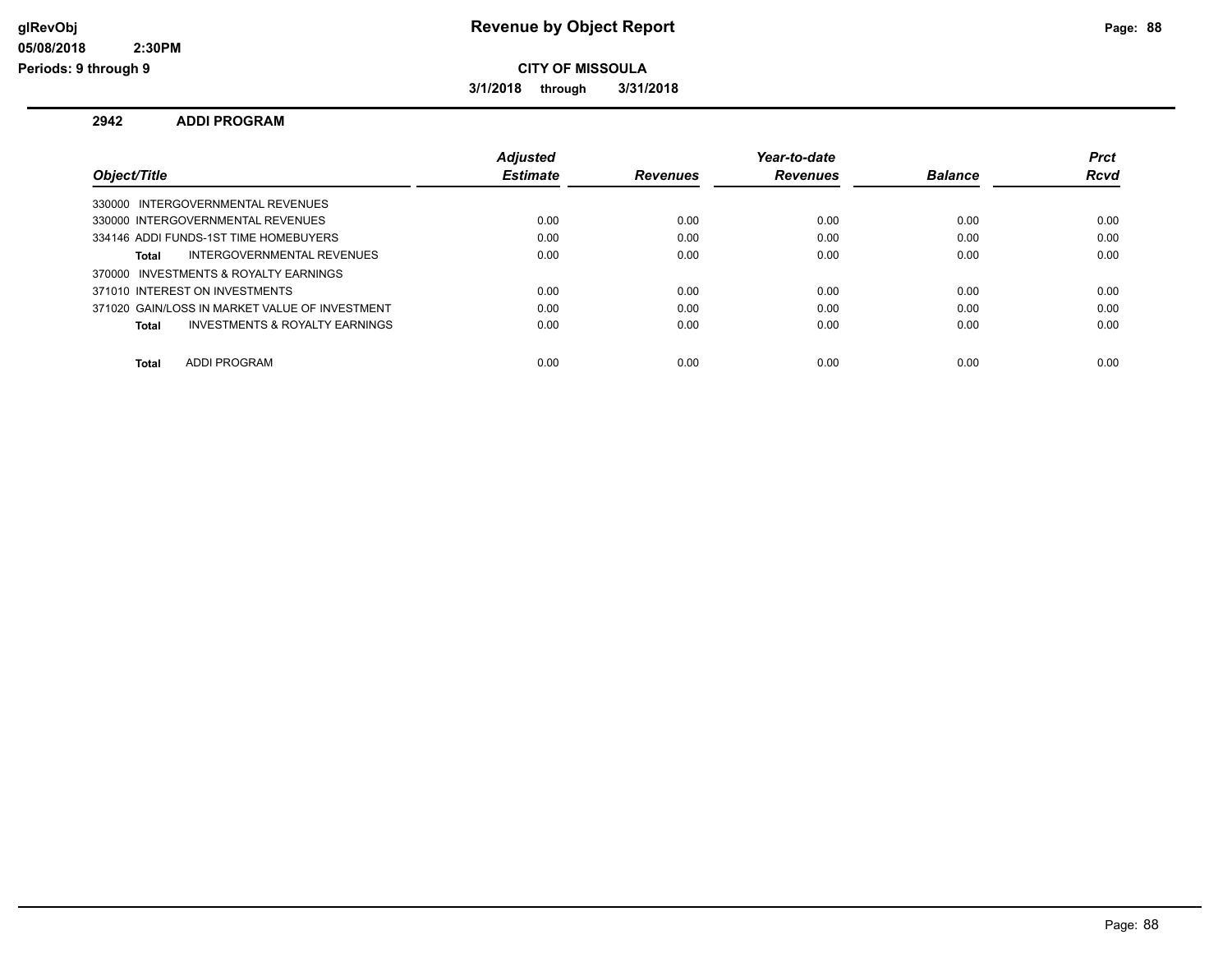**3/1/2018 through 3/31/2018**

#### **2943 CITY HOME PROGRAM INCOME**

#### **2943 CITY HOME PROGRAM INCOME**

|                                     | <b>Adjusted</b> |                 | Year-to-date    |                | <b>Prct</b> |
|-------------------------------------|-----------------|-----------------|-----------------|----------------|-------------|
| Object/Title                        | <b>Estimate</b> | <b>Revenues</b> | <b>Revenues</b> | <b>Balance</b> | <b>Rcvd</b> |
| 330000 INTERGOVERNMENTAL REVENUES   |                 |                 |                 |                |             |
| 334156 *** Title Not Found ***      | 0.00            | 0.00            | 437.617.72      | -437.617.72    | 0.00        |
| INTERGOVERNMENTAL REVENUES<br>Total | 0.00            | 0.00            | 437.617.72      | -437.617.72    | 0.00        |
| 360000 MISCELLANEOUS REVENUES       |                 |                 |                 |                |             |
| 360005 LOAN REPAYMENTS              | 25,000.00       | 0.00            | 37.61           | 24,962.39      | 0.15        |
| 360010 MISCELLANEOUS                | 0.00            | 66.67           | 533.36          | -533.36        | 0.00        |
| MISCELLANEOUS REVENUES<br>Total     | 25,000.00       | 66.67           | 570.97          | 24,429.03      | 2.28        |
| 380000 OTHER FINANCING SOURCES      |                 |                 |                 |                |             |
| 383000 OPERATING TRANSFERS          | 0.00            | 0.00            | 0.00            | 0.00           | 0.00        |
| OTHER FINANCING SOURCES<br>Total    | 0.00            | 0.00            | 0.00            | 0.00           | 0.00        |
| CITY HOME PROGRAM INCOME<br>Total   | 25.000.00       | 66.67           | 438.188.69      | -413.188.69    | 1.752.75    |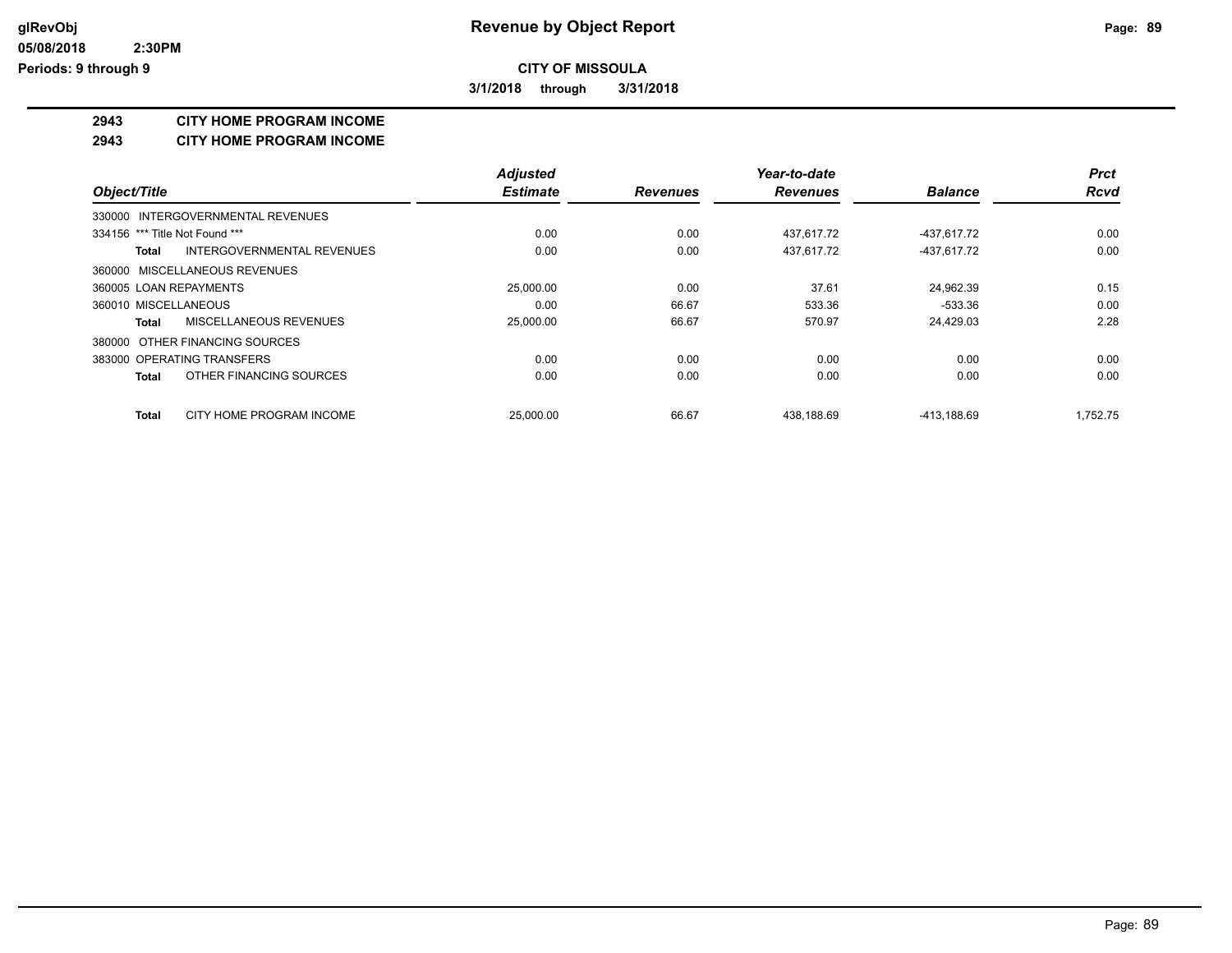**3/1/2018 through 3/31/2018**

#### **2943 CITY HOME PROGRAM INCOME**

|                                            | <b>Adjusted</b> |                 | Year-to-date    |                | <b>Prct</b> |
|--------------------------------------------|-----------------|-----------------|-----------------|----------------|-------------|
| Object/Title                               | <b>Estimate</b> | <b>Revenues</b> | <b>Revenues</b> | <b>Balance</b> | <b>Rcvd</b> |
| 330000 INTERGOVERNMENTAL REVENUES          |                 |                 |                 |                |             |
| 334156 *** Title Not Found ***             | 0.00            | 0.00            | 437,617.72      | -437,617.72    | 0.00        |
| INTERGOVERNMENTAL REVENUES<br><b>Total</b> | 0.00            | 0.00            | 437.617.72      | -437.617.72    | 0.00        |
| 360000 MISCELLANEOUS REVENUES              |                 |                 |                 |                |             |
| 360005 LOAN REPAYMENTS                     | 25,000.00       | 0.00            | 37.61           | 24,962.39      | 0.15        |
| 360010 MISCELLANEOUS                       | 0.00            | 66.67           | 533.36          | $-533.36$      | 0.00        |
| MISCELLANEOUS REVENUES<br><b>Total</b>     | 25,000.00       | 66.67           | 570.97          | 24.429.03      | 2.28        |
| 380000 OTHER FINANCING SOURCES             |                 |                 |                 |                |             |
| 383000 OPERATING TRANSFERS                 | 0.00            | 0.00            | 0.00            | 0.00           | 0.00        |
| OTHER FINANCING SOURCES<br><b>Total</b>    | 0.00            | 0.00            | 0.00            | 0.00           | 0.00        |
| CITY HOME PROGRAM INCOME<br><b>Total</b>   | 25.000.00       | 66.67           | 438.188.69      | -413.188.69    | 1.752.75    |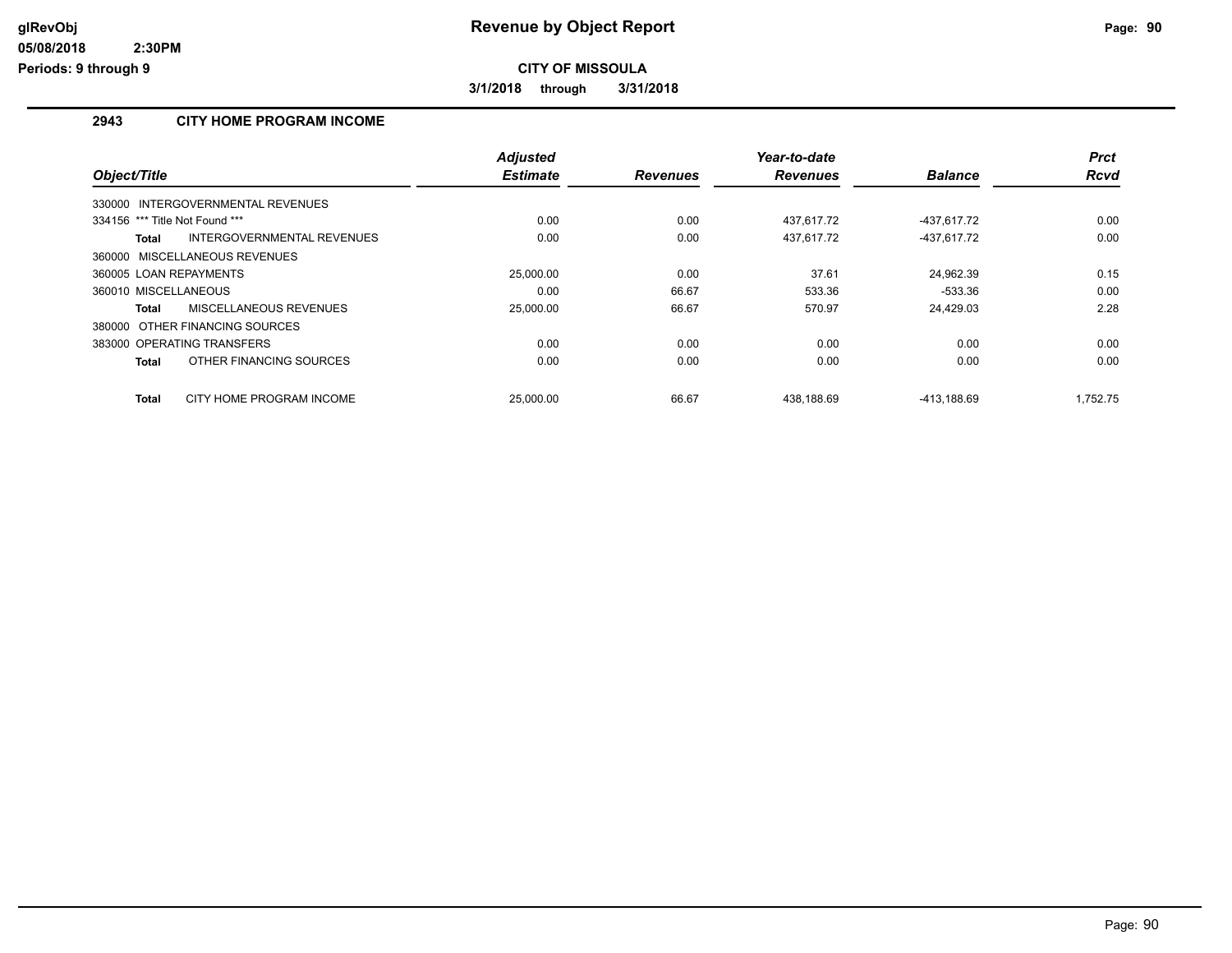**3/1/2018 through 3/31/2018**

# **2944 NEIGHBORHOOD STABILIZATION PROGRAM**

# **2944 NEIGHBORHOOD STABILIZATION PROGRAM**

|                                                    | <b>Adjusted</b> |                 | Year-to-date    |                | Prct |
|----------------------------------------------------|-----------------|-----------------|-----------------|----------------|------|
| Object/Title                                       | <b>Estimate</b> | <b>Revenues</b> | <b>Revenues</b> | <b>Balance</b> | Rcvd |
| 330000 INTERGOVERNMENTAL REVENUES                  |                 |                 |                 |                |      |
| 331011 NSP GRANT/SILVERTIP PROJECT                 | 599.00          | 0.00            | 0.00            | 599.00         | 0.00 |
| 331017 HUD 6.7M/SILVERTIP APTS                     | 0.00            | 0.00            | 0.00            | 0.00           | 0.00 |
| 331018 MHA 1M/SILVERTIP APTS                       | 0.00            | 0.00            | 0.00            | 0.00           | 0.00 |
| INTERGOVERNMENTAL REVENUES<br>Total                | 599.00          | 0.00            | 0.00            | 599.00         | 0.00 |
| NEIGHBORHOOD STABILIZATION PROGRAM<br><b>Total</b> | 599.00          | 0.00            | 0.00            | 599.00         | 0.00 |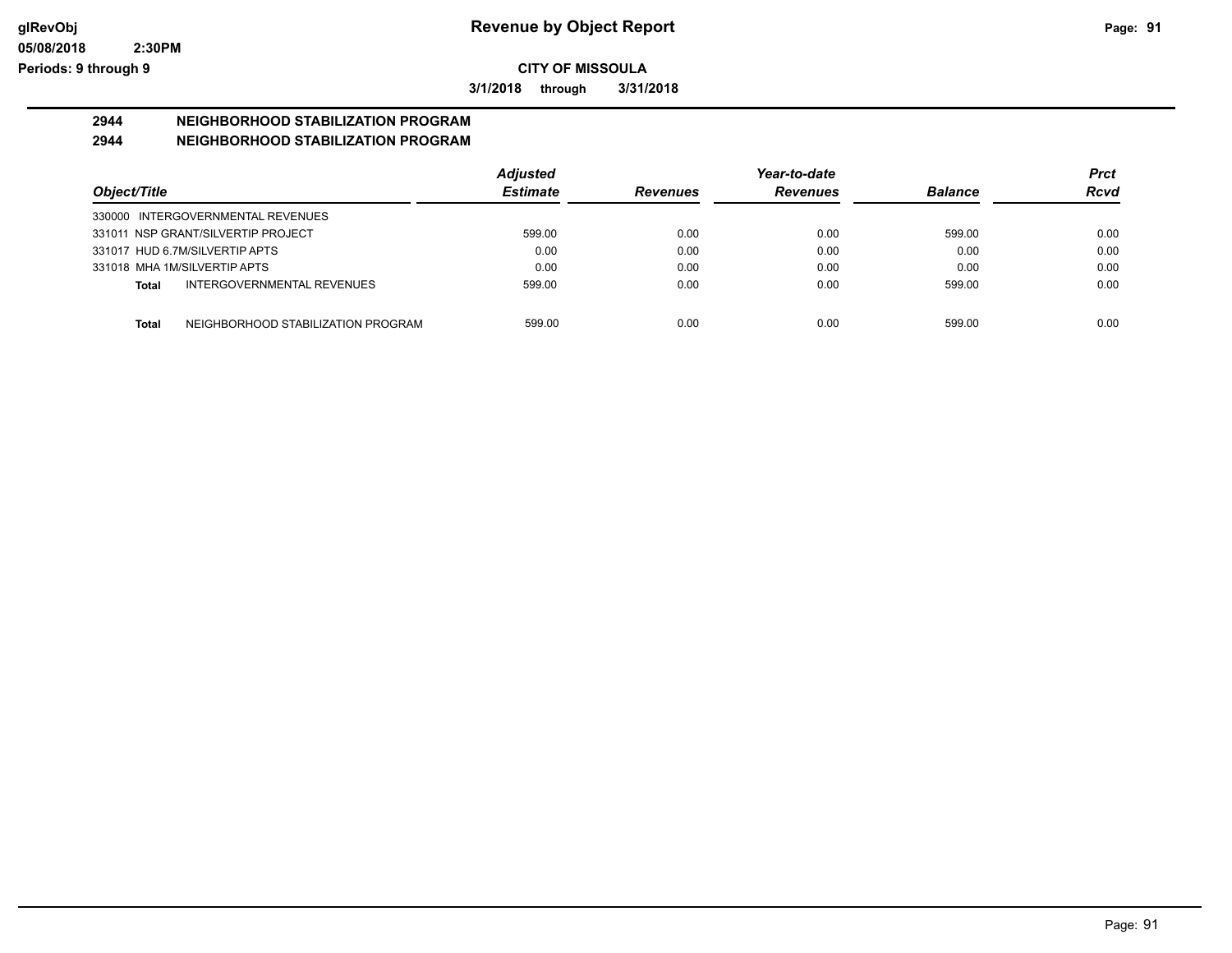**3/1/2018 through 3/31/2018**

#### **2944 NEIGHBORHOOD STABILIZATION PROGRAM**

| Object/Title |                                    | <b>Adjusted</b><br><b>Estimate</b> | <b>Revenues</b> | Year-to-date<br><b>Revenues</b> | <b>Balance</b> | <b>Prct</b><br><b>Rcvd</b> |
|--------------|------------------------------------|------------------------------------|-----------------|---------------------------------|----------------|----------------------------|
|              | 330000 INTERGOVERNMENTAL REVENUES  |                                    |                 |                                 |                |                            |
|              | 331011 NSP GRANT/SILVERTIP PROJECT | 599.00                             | 0.00            | 0.00                            | 599.00         | 0.00                       |
|              | 331017 HUD 6.7M/SILVERTIP APTS     | 0.00                               | 0.00            | 0.00                            | 0.00           | 0.00                       |
|              | 331018 MHA 1M/SILVERTIP APTS       | 0.00                               | 0.00            | 0.00                            | 0.00           | 0.00                       |
| Total        | INTERGOVERNMENTAL REVENUES         | 599.00                             | 0.00            | 0.00                            | 599.00         | 0.00                       |
| Total        | NEIGHBORHOOD STABILIZATION PROGRAM | 599.00                             | 0.00            | 0.00                            | 599.00         | 0.00                       |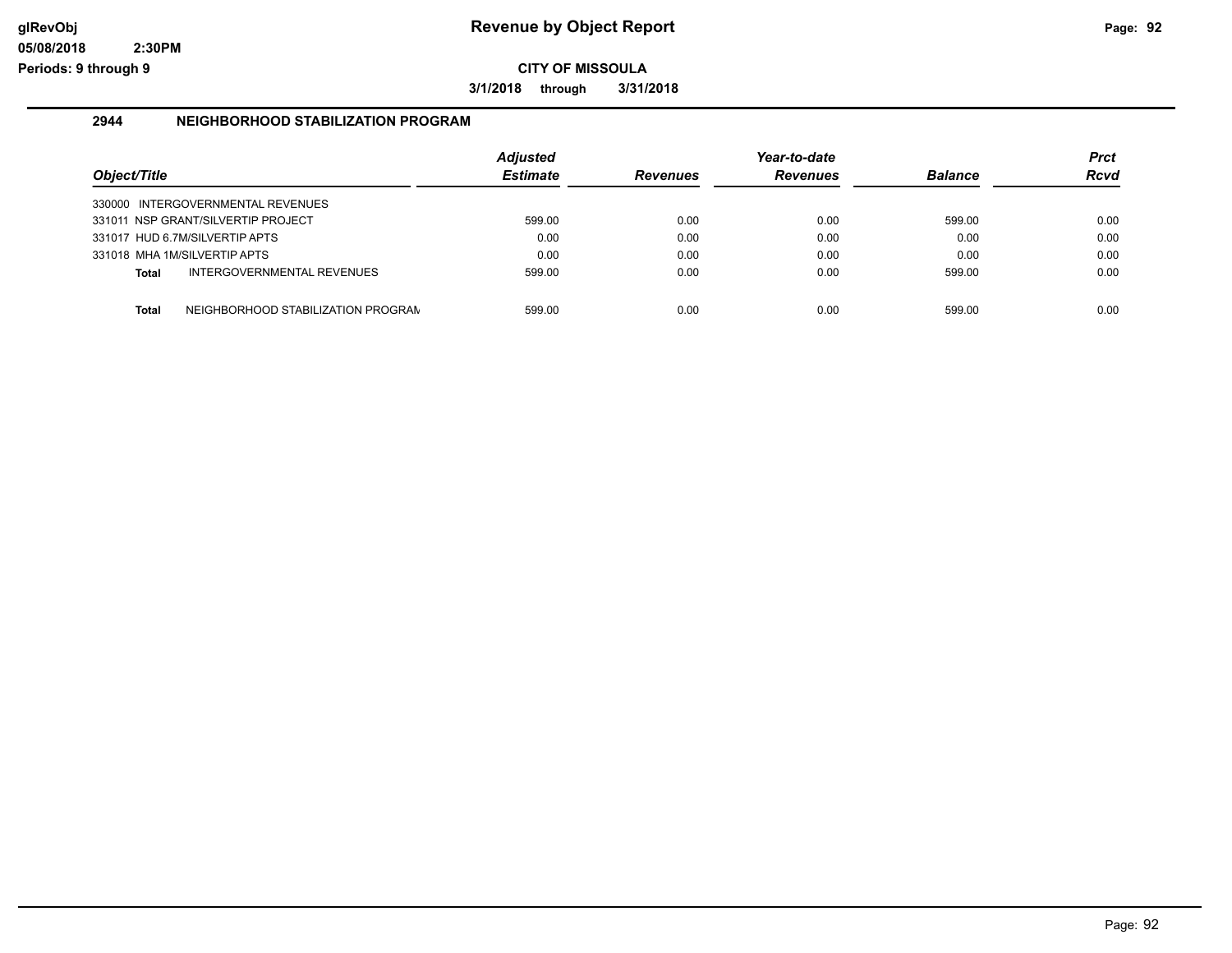**3/1/2018 through 3/31/2018**

**2955 TRANSPORTATION**

**2955 TRANSPORTATION**

|                                                           | <b>Adjusted</b> |                 | Year-to-date    |                | <b>Prct</b> |
|-----------------------------------------------------------|-----------------|-----------------|-----------------|----------------|-------------|
| Object/Title                                              | <b>Estimate</b> | <b>Revenues</b> | <b>Revenues</b> | <b>Balance</b> | Rcvd        |
| 330000 INTERGOVERNMENTAL REVENUES                         |                 |                 |                 |                |             |
| 330000 INTERGOVERNMENTAL REVENUES                         | 0.00            | 0.00            | 0.00            | 0.00           | 0.00        |
| 330005 MUTD GRANT ADMIN FEE                               | 0.00            | 4,632.70        | 4.632.70        | $-4,632.70$    | 0.00        |
| 331054 FHWA PL GRANT                                      | 851,201.00      | 0.00            | 205,969.48      | 645,231.52     | 24.20       |
| 331055 FTA GRANT                                          | 166,584.00      | 0.00            | 80,952.84       | 85,631.16      | 48.60       |
| 331056 MDT FEDERAL CMAQ                                   | 285.698.00      | 0.00            | 108,222.06      | 177,475.94     | 37.88       |
| 336023 STATE CONTRIB. - PERS                              | 0.00            | 30.32           | 342.56          | $-342.56$      | 0.00        |
| 336030 COUNTY CONTRIBUTION                                | 9,900.00        | 0.00            | 17,900.00       | $-8,000.00$    | 180.81      |
| <b>INTERGOVERNMENTAL REVENUES</b><br><b>Total</b>         | 1,313,383.00    | 4,663.02        | 418,019.64      | 895,363.36     | 31.83       |
| MISCELLANEOUS REVENUES<br>360000                          |                 |                 |                 |                |             |
| 362000 OTHER MISCELLANEOUS REVENUE                        | 10,000.00       | 0.00            | 0.00            | 10,000.00      | 0.00        |
| 362007 *** Title Not Found ***                            | 0.00            | 0.00            | 0.00            | 0.00           | 0.00        |
| 365016 *** Title Not Found ***                            | 30,000.00       | 0.00            | 5,141.00        | 24,859.00      | 17.14       |
| <b>MISCELLANEOUS REVENUES</b><br><b>Total</b>             | 40,000.00       | 0.00            | 5,141.00        | 34,859.00      | 12.85       |
| <b>INVESTMENTS &amp; ROYALTY EARNINGS</b><br>370000       |                 |                 |                 |                |             |
| 371010 INTEREST ON INVESTMENTS                            | 0.00            | 0.00            | 0.00            | 0.00           | 0.00        |
| <b>INVESTMENTS &amp; ROYALTY EARNINGS</b><br><b>Total</b> | 0.00            | 0.00            | 0.00            | 0.00           | 0.00        |
| OTHER FINANCING SOURCES<br>380000                         |                 |                 |                 |                |             |
| 383000 OPERATING TRANSFERS                                | 82,925.00       | 0.00            | 41,043.00       | 41,882.00      | 49.49       |
| <b>TRANS FR GENERAL</b><br>383029                         | 9.900.00        | 0.00            | 9,900.00        | 0.00           | 100.00      |
| OTHER FINANCING SOURCES<br><b>Total</b>                   | 92,825.00       | 0.00            | 50,943.00       | 41,882.00      | 54.88       |
| <b>TRANSPORTATION</b><br><b>Total</b>                     | 1.446.208.00    | 4.663.02        | 474.103.64      | 972.104.36     | 32.78       |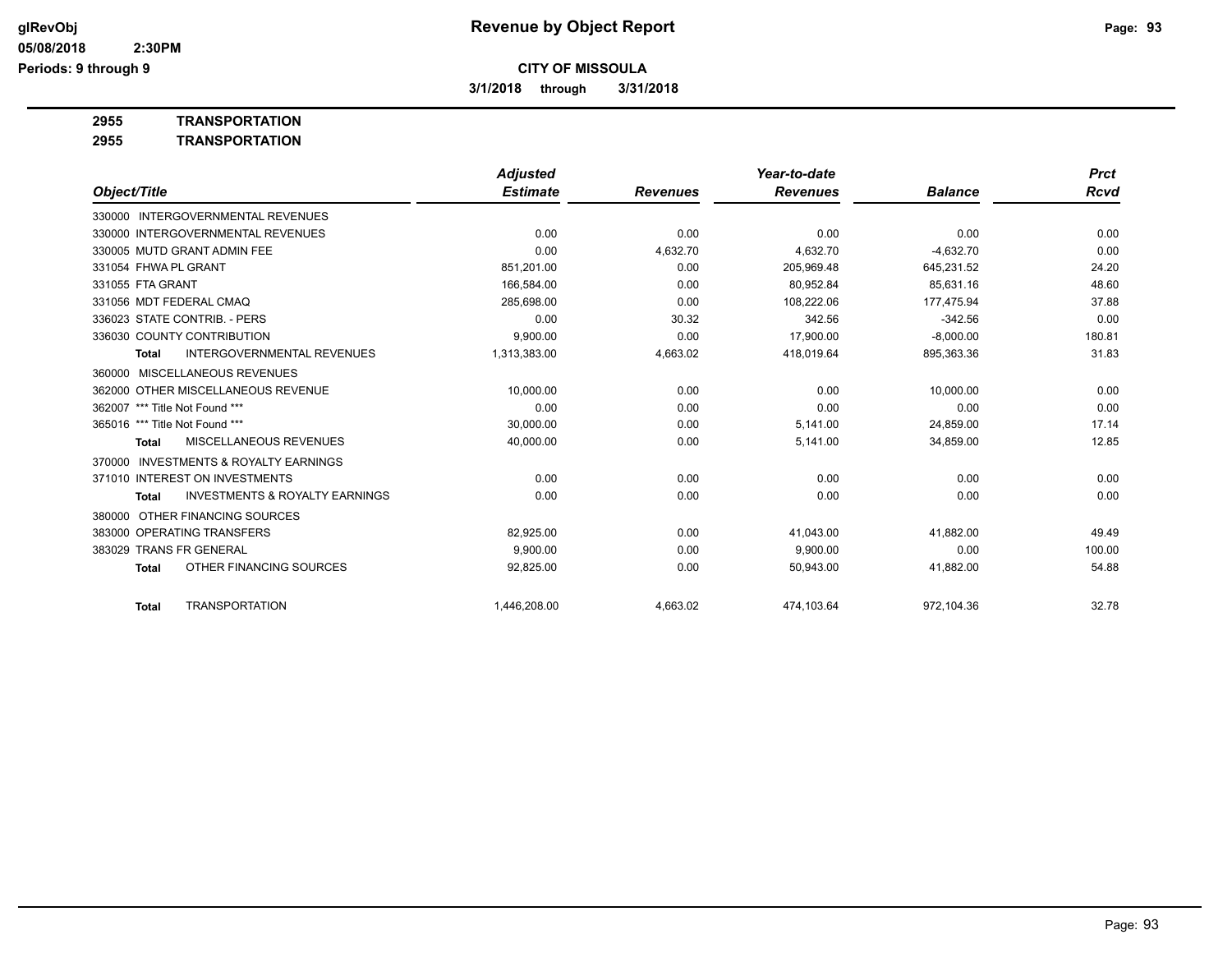**3/1/2018 through 3/31/2018**

#### **2955 TRANSPORTATION**

|                                                           | <b>Adjusted</b> |                 | Year-to-date    |                | <b>Prct</b> |
|-----------------------------------------------------------|-----------------|-----------------|-----------------|----------------|-------------|
| Object/Title                                              | <b>Estimate</b> | <b>Revenues</b> | <b>Revenues</b> | <b>Balance</b> | Rcvd        |
| 330000 INTERGOVERNMENTAL REVENUES                         |                 |                 |                 |                |             |
| 330000 INTERGOVERNMENTAL REVENUES                         | 0.00            | 0.00            | 0.00            | 0.00           | 0.00        |
| 330005 MUTD GRANT ADMIN FEE                               | 0.00            | 4,632.70        | 4,632.70        | $-4,632.70$    | 0.00        |
| 331054 FHWA PL GRANT                                      | 851,201.00      | 0.00            | 205,969.48      | 645,231.52     | 24.20       |
| 331055 FTA GRANT                                          | 166,584.00      | 0.00            | 80,952.84       | 85,631.16      | 48.60       |
| 331056 MDT FEDERAL CMAQ                                   | 285,698.00      | 0.00            | 108,222.06      | 177,475.94     | 37.88       |
| 336023 STATE CONTRIB. - PERS                              | 0.00            | 30.32           | 342.56          | $-342.56$      | 0.00        |
| 336030 COUNTY CONTRIBUTION                                | 9,900.00        | 0.00            | 17,900.00       | $-8,000.00$    | 180.81      |
| <b>INTERGOVERNMENTAL REVENUES</b><br><b>Total</b>         | 1,313,383.00    | 4,663.02        | 418,019.64      | 895,363.36     | 31.83       |
| 360000 MISCELLANEOUS REVENUES                             |                 |                 |                 |                |             |
| 362000 OTHER MISCELLANEOUS REVENUE                        | 10,000.00       | 0.00            | 0.00            | 10,000.00      | 0.00        |
| 362007 *** Title Not Found ***                            | 0.00            | 0.00            | 0.00            | 0.00           | 0.00        |
| 365016 *** Title Not Found ***                            | 30,000.00       | 0.00            | 5,141.00        | 24,859.00      | 17.14       |
| MISCELLANEOUS REVENUES<br><b>Total</b>                    | 40,000.00       | 0.00            | 5,141.00        | 34,859.00      | 12.85       |
| 370000 INVESTMENTS & ROYALTY EARNINGS                     |                 |                 |                 |                |             |
| 371010 INTEREST ON INVESTMENTS                            | 0.00            | 0.00            | 0.00            | 0.00           | 0.00        |
| <b>INVESTMENTS &amp; ROYALTY EARNINGS</b><br><b>Total</b> | 0.00            | 0.00            | 0.00            | 0.00           | 0.00        |
| 380000 OTHER FINANCING SOURCES                            |                 |                 |                 |                |             |
| 383000 OPERATING TRANSFERS                                | 82,925.00       | 0.00            | 41,043.00       | 41,882.00      | 49.49       |
| 383029 TRANS FR GENERAL                                   | 9,900.00        | 0.00            | 9,900.00        | 0.00           | 100.00      |
| OTHER FINANCING SOURCES<br><b>Total</b>                   | 92,825.00       | 0.00            | 50,943.00       | 41,882.00      | 54.88       |
| <b>TRANSPORTATION</b><br><b>Total</b>                     | 1.446.208.00    | 4.663.02        | 474.103.64      | 972.104.36     | 32.78       |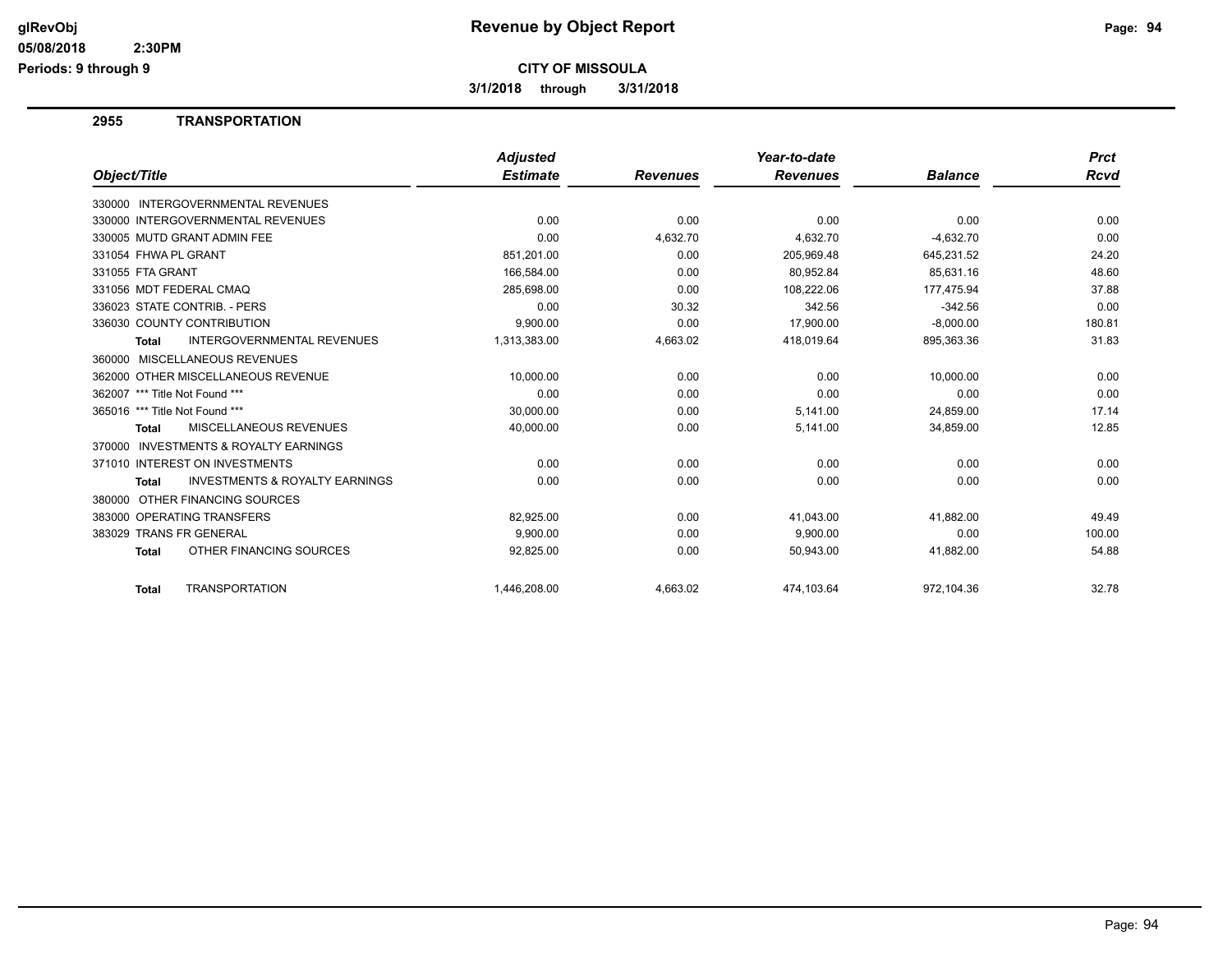**3/1/2018 through 3/31/2018**

**2987 FEDERAL TRANSPORTATION FUND**

**2987 FEDERAL TRANSPORTATION FUND**

|                                                    | <b>Adjusted</b> |                 | Year-to-date    |                | <b>Prct</b> |
|----------------------------------------------------|-----------------|-----------------|-----------------|----------------|-------------|
| Object/Title                                       | <b>Estimate</b> | <b>Revenues</b> | <b>Revenues</b> | <b>Balance</b> | <b>Rcvd</b> |
| 330000 INTERGOVERNMENTAL REVENUES                  |                 |                 |                 |                |             |
| 331053 CTEP PLAYFAIR                               | 0.00            | 0.00            | $-5,000.00$     | 5,000.00       | 0.00        |
| 331156 CTEP GRANT - S HILLS TRAILS SYSTEM          | 81,964.00       | 0.00            | 0.00            | 81,964.00      | 0.00        |
| 331180 LIBRARY LITERACY GRANT                      | 0.00            | 0.00            | 0.00            | 0.00           | 0.00        |
| 334045 MONTANA DEPARTMENT TRANSPORTATION           | 208,379.00      | 0.00            | 0.00            | 208,379.00     | 0.00        |
| 334125 FWP GRANT                                   | 0.00            | 0.00            | 0.00            | 0.00           | 0.00        |
| 334251 RTP/TAP STATE GRANTS                        | 0.00            | 0.00            | 211,905.47      | $-211,905.47$  | 0.00        |
| 336023 STATE CONTRIB. - PERS                       | 0.00            | 0.00            | 0.00            | 0.00           | 0.00        |
| <b>INTERGOVERNMENTAL REVENUES</b><br><b>Total</b>  | 290,343.00      | 0.00            | 206,905.47      | 83,437.53      | 71.26       |
| 340000 CHARGES FOR SERVICES                        |                 |                 |                 |                |             |
| 343011 STREET AND ROADWAY REPAIR CHARGES           | 0.00            | 0.00            | 0.00            | 0.00           | 0.00        |
| <b>CHARGES FOR SERVICES</b><br><b>Total</b>        | 0.00            | 0.00            | 0.00            | 0.00           | 0.00        |
| 360000 MISCELLANEOUS REVENUES                      |                 |                 |                 |                |             |
| 360010 MISCELLANEOUS                               | 0.00            | 0.00            | 0.00            | 0.00           | 0.00        |
| 365000 DONATIONS                                   | 0.00            | 0.00            | 0.00            | 0.00           | 0.00        |
| MISCELLANEOUS REVENUES<br><b>Total</b>             | 0.00            | 0.00            | 0.00            | 0.00           | 0.00        |
| 370000 INVESTMENTS & ROYALTY EARNINGS              |                 |                 |                 |                |             |
| 371010 INTEREST ON INVESTMENTS                     | 0.00            | 0.00            | 0.00            | 0.00           | 0.00        |
| 371020 GAIN/LOSS IN MARKET VALUE OF INVESTMENTS    | 0.00            | 0.00            | 0.00            | 0.00           | 0.00        |
| <b>INVESTMENTS &amp; ROYALTY EARNINGS</b><br>Total | 0.00            | 0.00            | 0.00            | 0.00           | 0.00        |
| 380000 OTHER FINANCING SOURCES                     |                 |                 |                 |                |             |
| 381009 TRANSFERS IN-OPEN SPACE BOND                | 0.00            | 0.00            | 0.00            | 0.00           | 0.00        |
| 383000 OPERATING TRANSFERS                         | 0.00            | 0.00            | 0.00            | 0.00           | 0.00        |
| 383002 TRANS FR GAS TAX                            | 0.00            | 0.00            | 0.00            | 0.00           | 0.00        |
| 383010 TRANS FR CIP                                | 0.00            | 0.00            | 0.00            | 0.00           | 0.00        |
| 383014 TRANS FR MRA                                | 0.00            | 0.00            | 0.00            | 0.00           | 0.00        |
| 383021 TRANS FR P&R TRAILS DEVLP                   | 0.00            | 0.00            | 51,136.55       | $-51,136.55$   | 0.00        |
| 383043 TRANSFERS FROM IMPACT FEES                  | 0.00            | 0.00            | 0.00            | 0.00           | 0.00        |
| 383044 TFR FROM PARK REC&TRAIL FUND                | 0.00            | 0.00            | 0.00            | 0.00           | 0.00        |
| OTHER FINANCING SOURCES<br>Total                   | 0.00            | 0.00            | 51,136.55       | $-51, 136.55$  | 0.00        |
| FEDERAL TRANSPORTATION FUND<br><b>Total</b>        | 290.343.00      | 0.00            | 258.042.02      | 32.300.98      | 88.87       |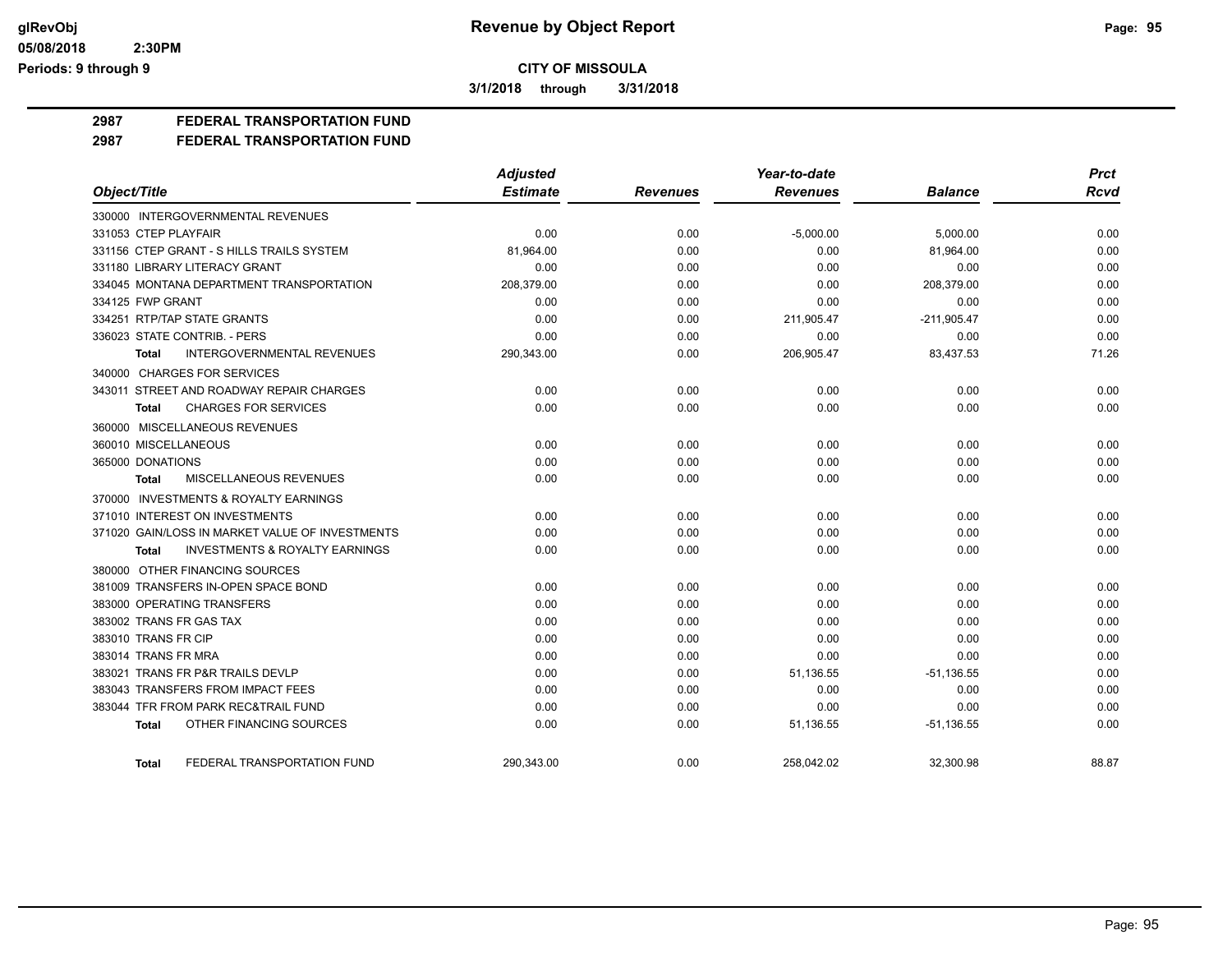**3/1/2018 through 3/31/2018**

#### **2987 FEDERAL TRANSPORTATION FUND**

|                                                   | <b>Adjusted</b> |                 | Year-to-date    |                | <b>Prct</b> |
|---------------------------------------------------|-----------------|-----------------|-----------------|----------------|-------------|
| Object/Title                                      | <b>Estimate</b> | <b>Revenues</b> | <b>Revenues</b> | <b>Balance</b> | <b>Rcvd</b> |
| 330000 INTERGOVERNMENTAL REVENUES                 |                 |                 |                 |                |             |
| 331053 CTEP PLAYFAIR                              | 0.00            | 0.00            | $-5,000.00$     | 5,000.00       | 0.00        |
| 331156 CTEP GRANT - S HILLS TRAILS SYSTEM         | 81.964.00       | 0.00            | 0.00            | 81,964.00      | 0.00        |
| 331180 LIBRARY LITERACY GRANT                     | 0.00            | 0.00            | 0.00            | 0.00           | 0.00        |
| 334045 MONTANA DEPARTMENT TRANSPORTATION          | 208,379.00      | 0.00            | 0.00            | 208,379.00     | 0.00        |
| 334125 FWP GRANT                                  | 0.00            | 0.00            | 0.00            | 0.00           | 0.00        |
| 334251 RTP/TAP STATE GRANTS                       | 0.00            | 0.00            | 211,905.47      | $-211,905.47$  | 0.00        |
| 336023 STATE CONTRIB. - PERS                      | 0.00            | 0.00            | 0.00            | 0.00           | 0.00        |
| <b>INTERGOVERNMENTAL REVENUES</b><br><b>Total</b> | 290,343.00      | 0.00            | 206,905.47      | 83,437.53      | 71.26       |
| 340000 CHARGES FOR SERVICES                       |                 |                 |                 |                |             |
| 343011 STREET AND ROADWAY REPAIR CHARGES          | 0.00            | 0.00            | 0.00            | 0.00           | 0.00        |
| <b>CHARGES FOR SERVICES</b><br><b>Total</b>       | 0.00            | 0.00            | 0.00            | 0.00           | 0.00        |
| 360000 MISCELLANEOUS REVENUES                     |                 |                 |                 |                |             |
| 360010 MISCELLANEOUS                              | 0.00            | 0.00            | 0.00            | 0.00           | 0.00        |
| 365000 DONATIONS                                  | 0.00            | 0.00            | 0.00            | 0.00           | 0.00        |
| MISCELLANEOUS REVENUES<br>Total                   | 0.00            | 0.00            | 0.00            | 0.00           | 0.00        |
| 370000 INVESTMENTS & ROYALTY EARNINGS             |                 |                 |                 |                |             |
| 371010 INTEREST ON INVESTMENTS                    | 0.00            | 0.00            | 0.00            | 0.00           | 0.00        |
| 371020 GAIN/LOSS IN MARKET VALUE OF INVESTMENT    | 0.00            | 0.00            | 0.00            | 0.00           | 0.00        |
| INVESTMENTS & ROYALTY EARNINGS<br><b>Total</b>    | 0.00            | 0.00            | 0.00            | 0.00           | 0.00        |
| 380000 OTHER FINANCING SOURCES                    |                 |                 |                 |                |             |
| 381009 TRANSFERS IN-OPEN SPACE BOND               | 0.00            | 0.00            | 0.00            | 0.00           | 0.00        |
| 383000 OPERATING TRANSFERS                        | 0.00            | 0.00            | 0.00            | 0.00           | 0.00        |
| 383002 TRANS FR GAS TAX                           | 0.00            | 0.00            | 0.00            | 0.00           | 0.00        |
| 383010 TRANS FR CIP                               | 0.00            | 0.00            | 0.00            | 0.00           | 0.00        |
| 383014 TRANS FR MRA                               | 0.00            | 0.00            | 0.00            | 0.00           | 0.00        |
| 383021 TRANS FR P&R TRAILS DEVLP                  | 0.00            | 0.00            | 51,136.55       | $-51,136.55$   | 0.00        |
| 383043 TRANSFERS FROM IMPACT FEES                 | 0.00            | 0.00            | 0.00            | 0.00           | 0.00        |
| 383044 TFR FROM PARK REC&TRAIL FUND               | 0.00            | 0.00            | 0.00            | 0.00           | 0.00        |
| OTHER FINANCING SOURCES<br><b>Total</b>           | 0.00            | 0.00            | 51,136.55       | $-51,136.55$   | 0.00        |
| FEDERAL TRANSPORTATION FUND<br><b>Total</b>       | 290,343.00      | 0.00            | 258,042.02      | 32,300.98      | 88.87       |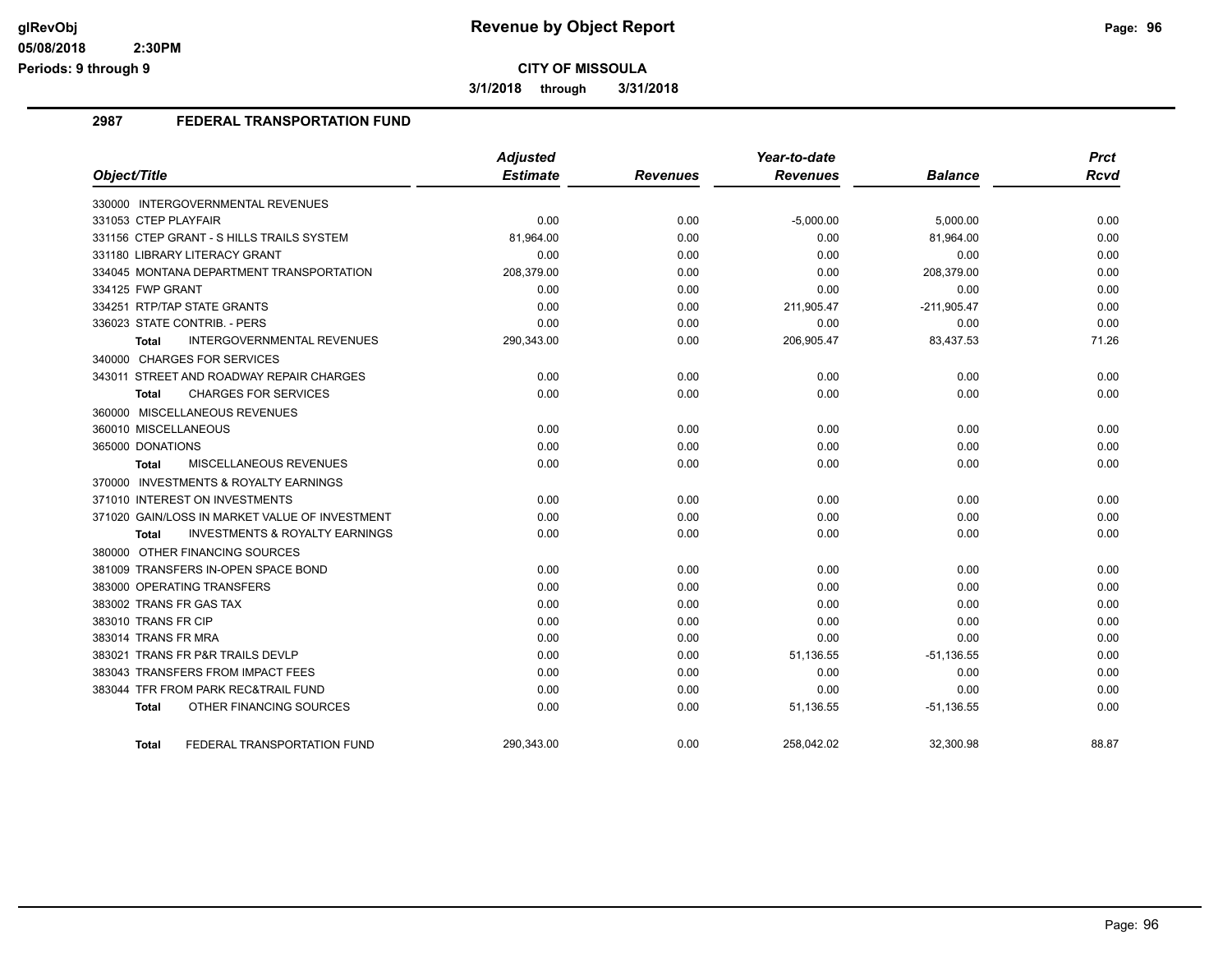**3/1/2018 through 3/31/2018**

**2988 GRANTS & DONATIONS FUND**

**2988 GRANTS & DONATIONS FUND**

|                                               | <b>Adjusted</b> |                 | Year-to-date    |                | <b>Prct</b> |
|-----------------------------------------------|-----------------|-----------------|-----------------|----------------|-------------|
| Object/Title                                  | <b>Estimate</b> | <b>Revenues</b> | <b>Revenues</b> | <b>Balance</b> | Rcvd        |
| 330000 INTERGOVERNMENTAL REVENUES             |                 |                 |                 |                |             |
| 331013 NORTHSIDE PED BRIDGE/ARRA-CDBG GRANT   | 0.00            | 0.00            | 0.00            | 0.00           | 0.00        |
| 331014 EECBG GRANT                            | 0.00            | 0.00            | 0.00            | 0.00           | 0.00        |
| 331022 EQUIPMENT GRANT                        | 0.00            | 0.00            | 0.00            | 0.00           | 0.00        |
| 331025 DV ACCOUNTABILITY PROJECT              | 0.00            | 0.00            | 0.00            | 0.00           | 0.00        |
| 331038 EPA BROWNSFIELD GRANT                  | 378,075.00      | 0.00            | $-15,730.50$    | 393,805.50     | $-4.16$     |
| 331090 EPA GRANT                              | 509,603.00      | 0.00            | 4,886.50        | 504,716.50     | 0.96        |
| 331113 *** Title Not Found ***                | 0.00            | 0.00            | 87,950.75       | $-87,950.75$   | 0.00        |
| 331181 GRANTS/DONATIONS - FORT MISSOULA       | 0.00            | 0.00            | 0.00            | 0.00           | 0.00        |
| 334014 *** Title Not Found ***                | 0.00            | 0.00            | 0.00            | 0.00           | 0.00        |
| 334018 STATE GRANT - CAPITAL                  | 0.00            | 0.00            | 0.00            | 0.00           | 0.00        |
| 334025 COUNTY WEED                            | 0.00            | 0.00            | 0.00            | 0.00           | 0.00        |
| 334028 DEPT OF AG INTERN GRANT                | 0.00            | 0.00            | 0.00            | 0.00           | 0.00        |
| 334076 BIG SKY TRUST FUND GRANTS              | 0.00            | 0.00            | 0.00            | 0.00           | 0.00        |
| 334121 DNRC-EPA AREA WIDE ASSESSMENT GRANT    | 0.00            | 0.00            | 0.00            | 0.00           | 0.00        |
| 336023 STATE CONTRIB. - PERS                  | 0.00            | 0.00            | 0.00            | 0.00           | 0.00        |
| INTERGOVERNMENTAL REVENUES<br>Total           | 887,678.00      | 0.00            | 77,106.75       | 810,571.25     | 8.69        |
| 360000 MISCELLANEOUS REVENUES                 |                 |                 |                 |                |             |
| 360010 MISCELLANEOUS                          | 0.00            | 0.00            | 0.00            | 0.00           | 0.00        |
| 365000 DONATIONS                              | 116,732.00      | 0.00            | 61,080.00       | 55,652.00      | 52.32       |
| 365015 GREEN BLOCK PILOT PROJECT              | 0.00            | 0.00            | 0.00            | 0.00           | 0.00        |
| 365021 PARKS AND RECS GRANTS & CONTRIBUTIONS  | 0.00            | 0.00            | 0.00            | 0.00           | 0.00        |
| 365025 MISC FIRE GRANTS                       | 0.00            | 0.00            | 5,000.00        | $-5,000.00$    | 0.00        |
| <b>MISCELLANEOUS REVENUES</b><br><b>Total</b> | 116,732.00      | 0.00            | 66,080.00       | 50,652.00      | 56.61       |
| OTHER FINANCING SOURCES<br>380000             |                 |                 |                 |                |             |
| 383002 TRANS FR GAS TAX                       | 0.00            | 0.00            | 0.00            | 0.00           | 0.00        |
| 383022 TRANS FR OPEN SPACE BOND               | 0.00            | 0.00            | 0.00            | 0.00           | 0.00        |
| 383042 TRANSFERS FROM OTHER FUNDS             | 0.00            | 0.00            | 0.00            | 0.00           | 0.00        |
| OTHER FINANCING SOURCES<br><b>Total</b>       | 0.00            | 0.00            | 0.00            | 0.00           | 0.00        |
| <b>GRANTS &amp; DONATIONS FUND</b><br>Total   | 1,004,410.00    | 0.00            | 143,186.75      | 861,223.25     | 14.26       |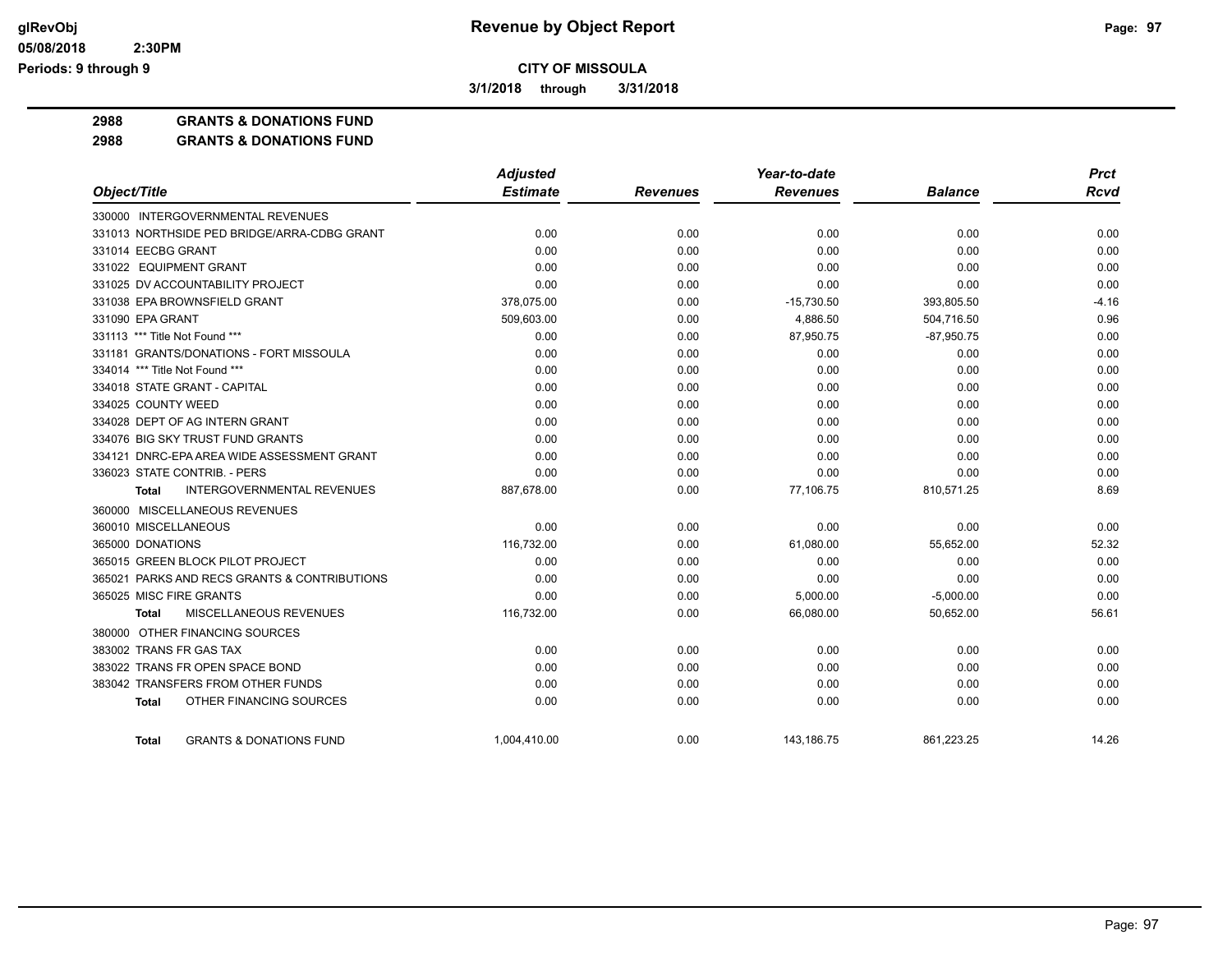**3/1/2018 through 3/31/2018**

#### **2988 GRANTS & DONATIONS FUND**

|                                                    | <b>Adjusted</b> |                 | Year-to-date    |                | <b>Prct</b> |
|----------------------------------------------------|-----------------|-----------------|-----------------|----------------|-------------|
| Object/Title                                       | <b>Estimate</b> | <b>Revenues</b> | <b>Revenues</b> | <b>Balance</b> | Rcvd        |
| 330000 INTERGOVERNMENTAL REVENUES                  |                 |                 |                 |                |             |
| 331013 NORTHSIDE PED BRIDGE/ARRA-CDBG GRANT        | 0.00            | 0.00            | 0.00            | 0.00           | 0.00        |
| 331014 EECBG GRANT                                 | 0.00            | 0.00            | 0.00            | 0.00           | 0.00        |
| 331022 EQUIPMENT GRANT                             | 0.00            | 0.00            | 0.00            | 0.00           | 0.00        |
| 331025 DV ACCOUNTABILITY PROJECT                   | 0.00            | 0.00            | 0.00            | 0.00           | 0.00        |
| 331038 EPA BROWNSFIELD GRANT                       | 378,075.00      | 0.00            | $-15,730.50$    | 393,805.50     | $-4.16$     |
| 331090 EPA GRANT                                   | 509,603.00      | 0.00            | 4,886.50        | 504,716.50     | 0.96        |
| 331113 *** Title Not Found ***                     | 0.00            | 0.00            | 87,950.75       | $-87,950.75$   | 0.00        |
| 331181 GRANTS/DONATIONS - FORT MISSOULA            | 0.00            | 0.00            | 0.00            | 0.00           | 0.00        |
| 334014 *** Title Not Found ***                     | 0.00            | 0.00            | 0.00            | 0.00           | 0.00        |
| 334018 STATE GRANT - CAPITAL                       | 0.00            | 0.00            | 0.00            | 0.00           | 0.00        |
| 334025 COUNTY WEED                                 | 0.00            | 0.00            | 0.00            | 0.00           | 0.00        |
| 334028 DEPT OF AG INTERN GRANT                     | 0.00            | 0.00            | 0.00            | 0.00           | 0.00        |
| 334076 BIG SKY TRUST FUND GRANTS                   | 0.00            | 0.00            | 0.00            | 0.00           | 0.00        |
| 334121 DNRC-EPA AREA WIDE ASSESSMENT GRANT         | 0.00            | 0.00            | 0.00            | 0.00           | 0.00        |
| 336023 STATE CONTRIB. - PERS                       | 0.00            | 0.00            | 0.00            | 0.00           | 0.00        |
| <b>INTERGOVERNMENTAL REVENUES</b><br><b>Total</b>  | 887,678.00      | 0.00            | 77,106.75       | 810,571.25     | 8.69        |
| 360000 MISCELLANEOUS REVENUES                      |                 |                 |                 |                |             |
| 360010 MISCELLANEOUS                               | 0.00            | 0.00            | 0.00            | 0.00           | 0.00        |
| 365000 DONATIONS                                   | 116,732.00      | 0.00            | 61,080.00       | 55,652.00      | 52.32       |
| 365015 GREEN BLOCK PILOT PROJECT                   | 0.00            | 0.00            | 0.00            | 0.00           | 0.00        |
| 365021 PARKS AND RECS GRANTS & CONTRIBUTIONS       | 0.00            | 0.00            | 0.00            | 0.00           | 0.00        |
| 365025 MISC FIRE GRANTS                            | 0.00            | 0.00            | 5,000.00        | $-5,000.00$    | 0.00        |
| MISCELLANEOUS REVENUES<br><b>Total</b>             | 116,732.00      | 0.00            | 66,080.00       | 50,652.00      | 56.61       |
| 380000 OTHER FINANCING SOURCES                     |                 |                 |                 |                |             |
| 383002 TRANS FR GAS TAX                            | 0.00            | 0.00            | 0.00            | 0.00           | 0.00        |
| 383022 TRANS FR OPEN SPACE BOND                    | 0.00            | 0.00            | 0.00            | 0.00           | 0.00        |
| 383042 TRANSFERS FROM OTHER FUNDS                  | 0.00            | 0.00            | 0.00            | 0.00           | 0.00        |
| OTHER FINANCING SOURCES<br>Total                   | 0.00            | 0.00            | 0.00            | 0.00           | 0.00        |
| <b>GRANTS &amp; DONATIONS FUND</b><br><b>Total</b> | 1.004.410.00    | 0.00            | 143.186.75      | 861.223.25     | 14.26       |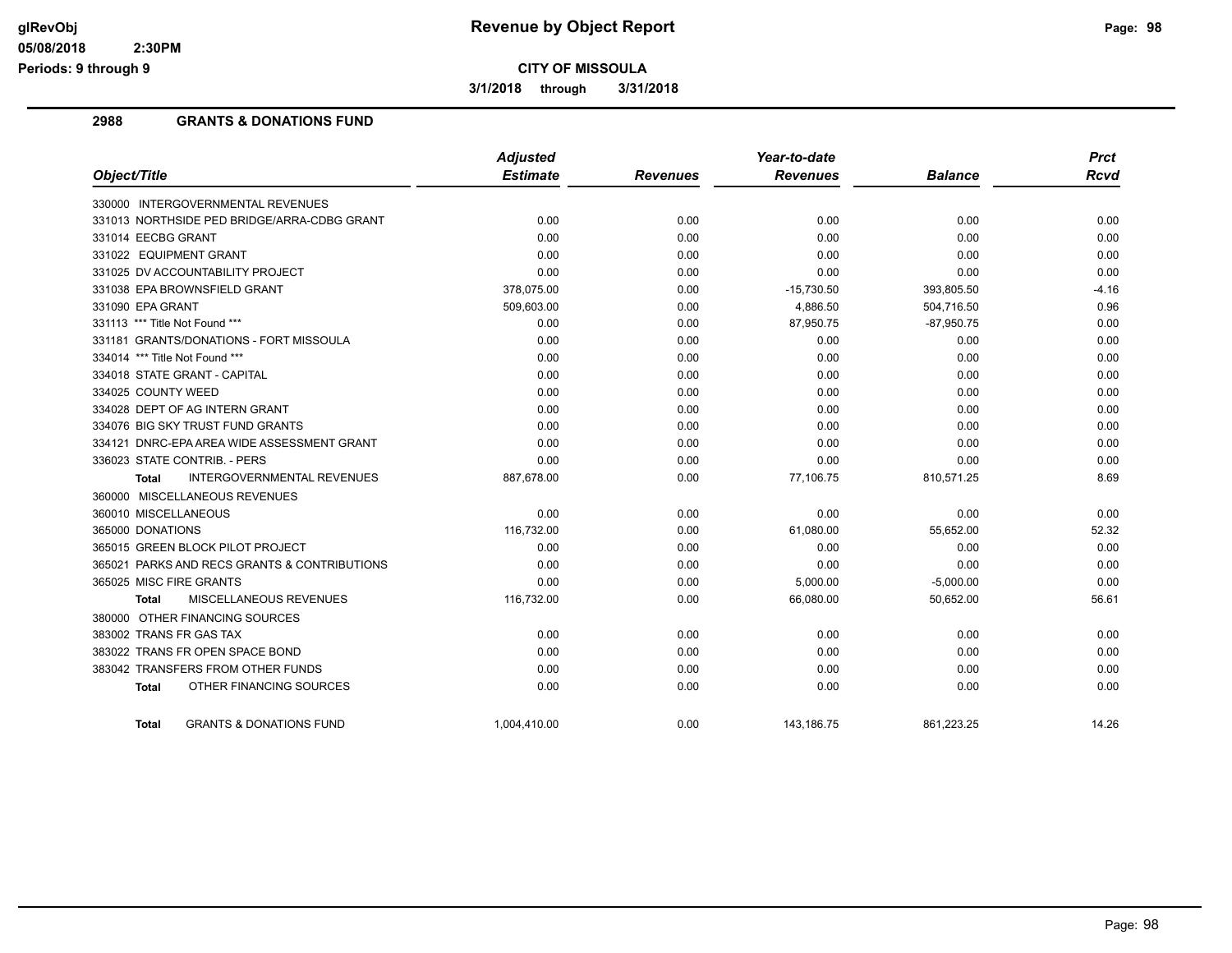**3/1/2018 through 3/31/2018**

## **2989 POLICE GRANTS & DONATIONS**

#### **2989 POLICE GRANTS & DONATIONS**

|                                             | <b>Adjusted</b> |                 | Year-to-date    |                | <b>Prct</b> |
|---------------------------------------------|-----------------|-----------------|-----------------|----------------|-------------|
| Object/Title                                | <b>Estimate</b> | <b>Revenues</b> | <b>Revenues</b> | <b>Balance</b> | <b>Rcvd</b> |
| <b>INTERGOVERNMENTAL REVENUES</b><br>330000 |                 |                 |                 |                |             |
| 331022 EQUIPMENT GRANT                      | 44,100.00       | 0.00            | 0.00            | 44,100.00      | 0.00        |
| 331026 ICAC GRANT                           | 102,019.00      | 0.00            | 55,605.14       | 46,413.86      | 54.50       |
| 331028 JAG VII                              | 5,000.00        | 0.00            | 0.00            | 5,000.00       | 0.00        |
| 334013 STATE GRANT - OT SEATBELT            | 53,600.00       | 0.00            | 34,525.45       | 19,074.55      | 64.41       |
| 334015 COPS TECHNOLOGY GRANT                | 298,729.00      | 0.00            | 140,387.30      | 158,341.70     | 46.99       |
| 334016 BULLETPROOF VEST GRANT               | 28,000.00       | 0.00            | 0.00            | 28,000.00      | 0.00        |
| 334020 UNDERAGE DRINKING GRANT              | 10,903.00       | 0.00            | 0.00            | 10,903.00      | 0.00        |
| STATE CONTRIB - POLICE RETIREMENT<br>336021 | 0.00            | 0.00            | 0.00            | 0.00           | 0.00        |
| INTERGOVERNMENTAL REVENUES<br>Total         | 542,351.00      | 0.00            | 230,517.89      | 311,833.11     | 42.50       |
| <b>CHARGES FOR SERVICES</b><br>340000       |                 |                 |                 |                |             |
| 342000 *** Title Not Found ***              | 5,000.00        | 0.00            | 0.00            | 5,000.00       | 0.00        |
| <b>CHARGES FOR SERVICES</b><br>Total        | 5,000.00        | 0.00            | 0.00            | 5,000.00       | 0.00        |
| MISCELLANEOUS REVENUES<br>360000            |                 |                 |                 |                |             |
| 365000 DONATIONS                            | 20,000.00       | 0.00            | 2,900.00        | 17,100.00      | 14.50       |
| MISCELLANEOUS REVENUES<br><b>Total</b>      | 20,000.00       | 0.00            | 2,900.00        | 17,100.00      | 14.50       |
| POLICE GRANTS & DONATIONS<br><b>Total</b>   | 567,351.00      | 0.00            | 233,417.89      | 333,933.11     | 41.14       |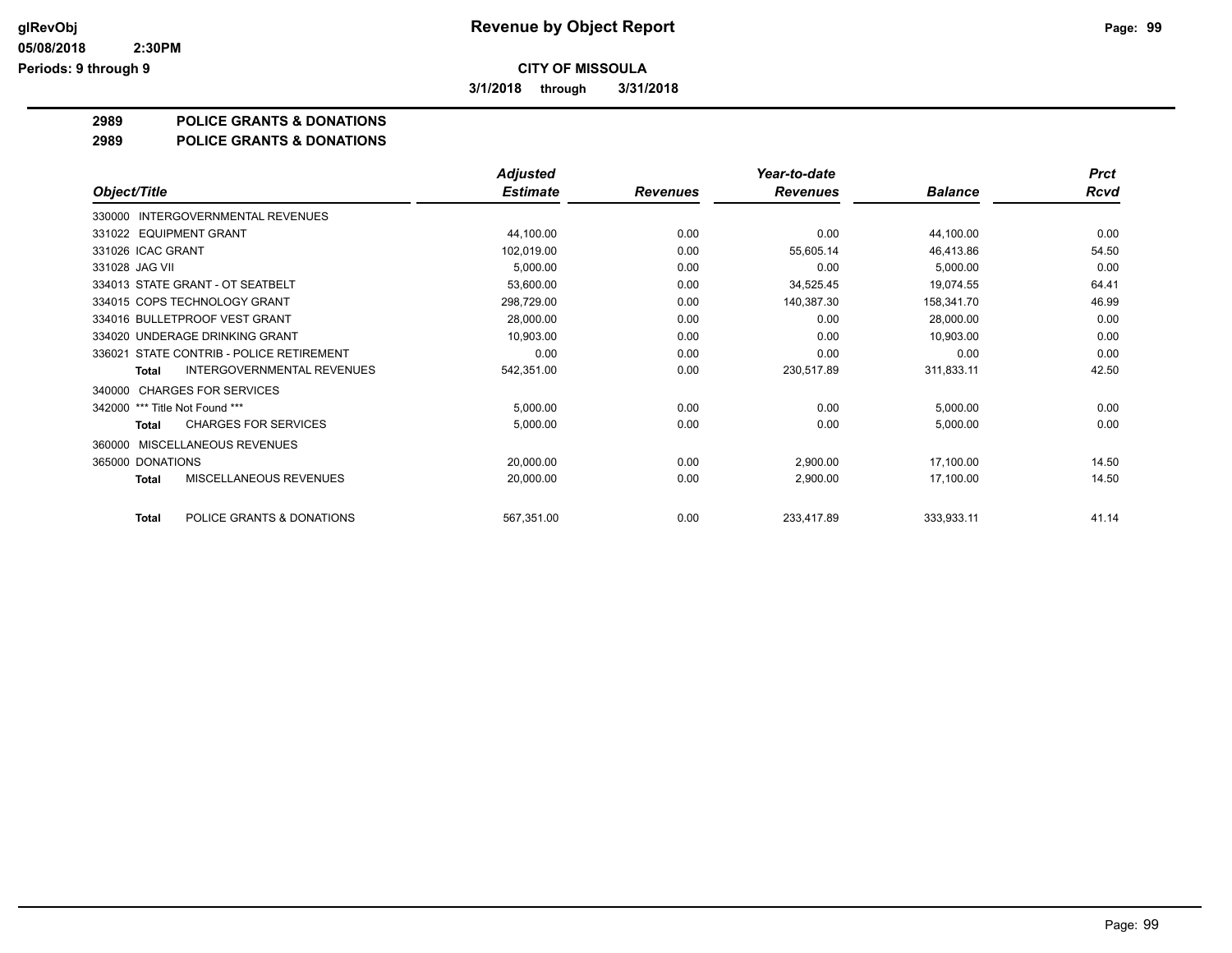**3/1/2018 through 3/31/2018**

## **2989 POLICE GRANTS & DONATIONS**

|                                                   | <b>Adjusted</b> |                 | Year-to-date    |                | <b>Prct</b> |
|---------------------------------------------------|-----------------|-----------------|-----------------|----------------|-------------|
| Object/Title                                      | <b>Estimate</b> | <b>Revenues</b> | <b>Revenues</b> | <b>Balance</b> | Rcvd        |
| INTERGOVERNMENTAL REVENUES<br>330000              |                 |                 |                 |                |             |
| 331022 EQUIPMENT GRANT                            | 44,100.00       | 0.00            | 0.00            | 44,100.00      | 0.00        |
| 331026 ICAC GRANT                                 | 102,019.00      | 0.00            | 55,605.14       | 46,413.86      | 54.50       |
| 331028 JAG VII                                    | 5,000.00        | 0.00            | 0.00            | 5,000.00       | 0.00        |
| 334013 STATE GRANT - OT SEATBELT                  | 53,600.00       | 0.00            | 34,525.45       | 19,074.55      | 64.41       |
| 334015 COPS TECHNOLOGY GRANT                      | 298,729.00      | 0.00            | 140,387.30      | 158,341.70     | 46.99       |
| 334016 BULLETPROOF VEST GRANT                     | 28,000.00       | 0.00            | 0.00            | 28,000.00      | 0.00        |
| 334020 UNDERAGE DRINKING GRANT                    | 10,903.00       | 0.00            | 0.00            | 10,903.00      | 0.00        |
| 336021 STATE CONTRIB - POLICE RETIREMENT          | 0.00            | 0.00            | 0.00            | 0.00           | 0.00        |
| <b>INTERGOVERNMENTAL REVENUES</b><br><b>Total</b> | 542,351.00      | 0.00            | 230,517.89      | 311,833.11     | 42.50       |
| 340000 CHARGES FOR SERVICES                       |                 |                 |                 |                |             |
| 342000 *** Title Not Found ***                    | 5,000.00        | 0.00            | 0.00            | 5,000.00       | 0.00        |
| <b>CHARGES FOR SERVICES</b><br><b>Total</b>       | 5,000.00        | 0.00            | 0.00            | 5,000.00       | 0.00        |
| MISCELLANEOUS REVENUES<br>360000                  |                 |                 |                 |                |             |
| 365000 DONATIONS                                  | 20,000.00       | 0.00            | 2,900.00        | 17,100.00      | 14.50       |
| MISCELLANEOUS REVENUES<br><b>Total</b>            | 20,000.00       | 0.00            | 2,900.00        | 17,100.00      | 14.50       |
| POLICE GRANTS & DONATIONS<br>Total                | 567,351.00      | 0.00            | 233,417.89      | 333,933.11     | 41.14       |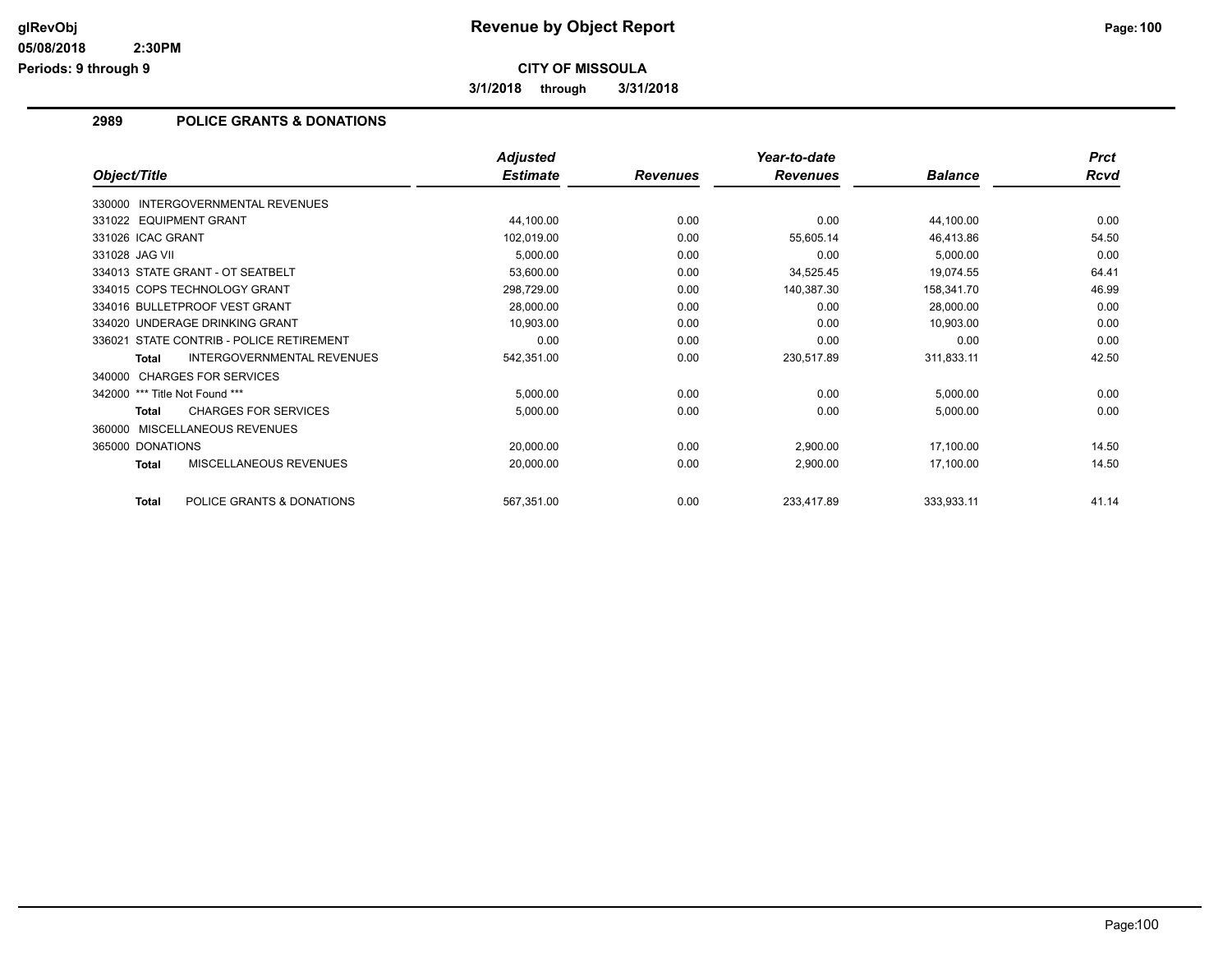**3/1/2018 through 3/31/2018**

# **2991 BROWNFIELDS**

**2991 BROWNFIELDS**

|                  |                                   | <b>Adjusted</b> |                 | Year-to-date    |                | <b>Prct</b> |
|------------------|-----------------------------------|-----------------|-----------------|-----------------|----------------|-------------|
| Object/Title     |                                   | <b>Estimate</b> | <b>Revenues</b> | <b>Revenues</b> | <b>Balance</b> | <b>Rcvd</b> |
|                  | 330000 INTERGOVERNMENTAL REVENUES |                 |                 |                 |                |             |
|                  | 331038 EPA BROWNSFIELD GRANT      | 0.00            | 0.00            | 15.070.98       | $-15.070.98$   | 0.00        |
| 331090 EPA GRANT |                                   | 0.00            | 0.00            | 23.795.21       | $-23.795.21$   | 0.00        |
| Total            | INTERGOVERNMENTAL REVENUES        | 0.00            | 0.00            | 38.866.19       | $-38.866.19$   | 0.00        |
|                  |                                   |                 |                 |                 |                |             |
| Total            | <b>BROWNFIELDS</b>                | 0.00            | 0.00            | 38.866.19       | $-38.866.19$   | 0.00        |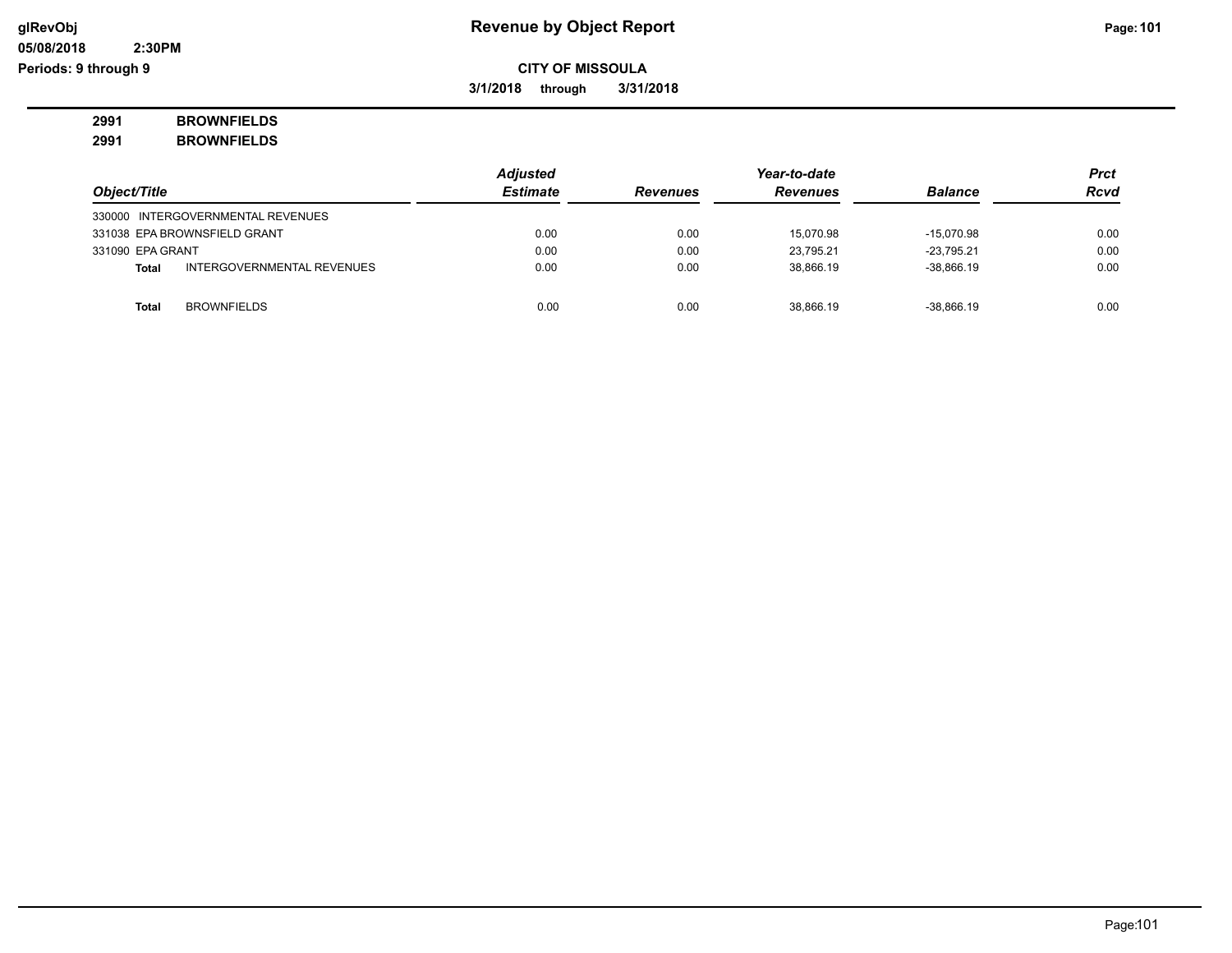**Periods: 9 through 9**

**CITY OF MISSOULA**

**3/1/2018 through 3/31/2018**

**2991 BROWNFIELDS**

| Object/Title     |                                   | <b>Adjusted</b><br><b>Estimate</b> | <b>Revenues</b> | Year-to-date<br><b>Revenues</b> | <b>Balance</b> | <b>Prct</b><br><b>Rcvd</b> |
|------------------|-----------------------------------|------------------------------------|-----------------|---------------------------------|----------------|----------------------------|
|                  | 330000 INTERGOVERNMENTAL REVENUES |                                    |                 |                                 |                |                            |
|                  | 331038 EPA BROWNSFIELD GRANT      | 0.00                               | 0.00            | 15.070.98                       | $-15.070.98$   | 0.00                       |
| 331090 EPA GRANT |                                   | 0.00                               | 0.00            | 23,795.21                       | $-23.795.21$   | 0.00                       |
| Total            | INTERGOVERNMENTAL REVENUES        | 0.00                               | 0.00            | 38.866.19                       | $-38.866.19$   | 0.00                       |
|                  |                                   |                                    |                 |                                 |                |                            |
| Total            | <b>BROWNFIELDS</b>                | 0.00                               | 0.00            | 38.866.19                       | $-38.866.19$   | 0.00                       |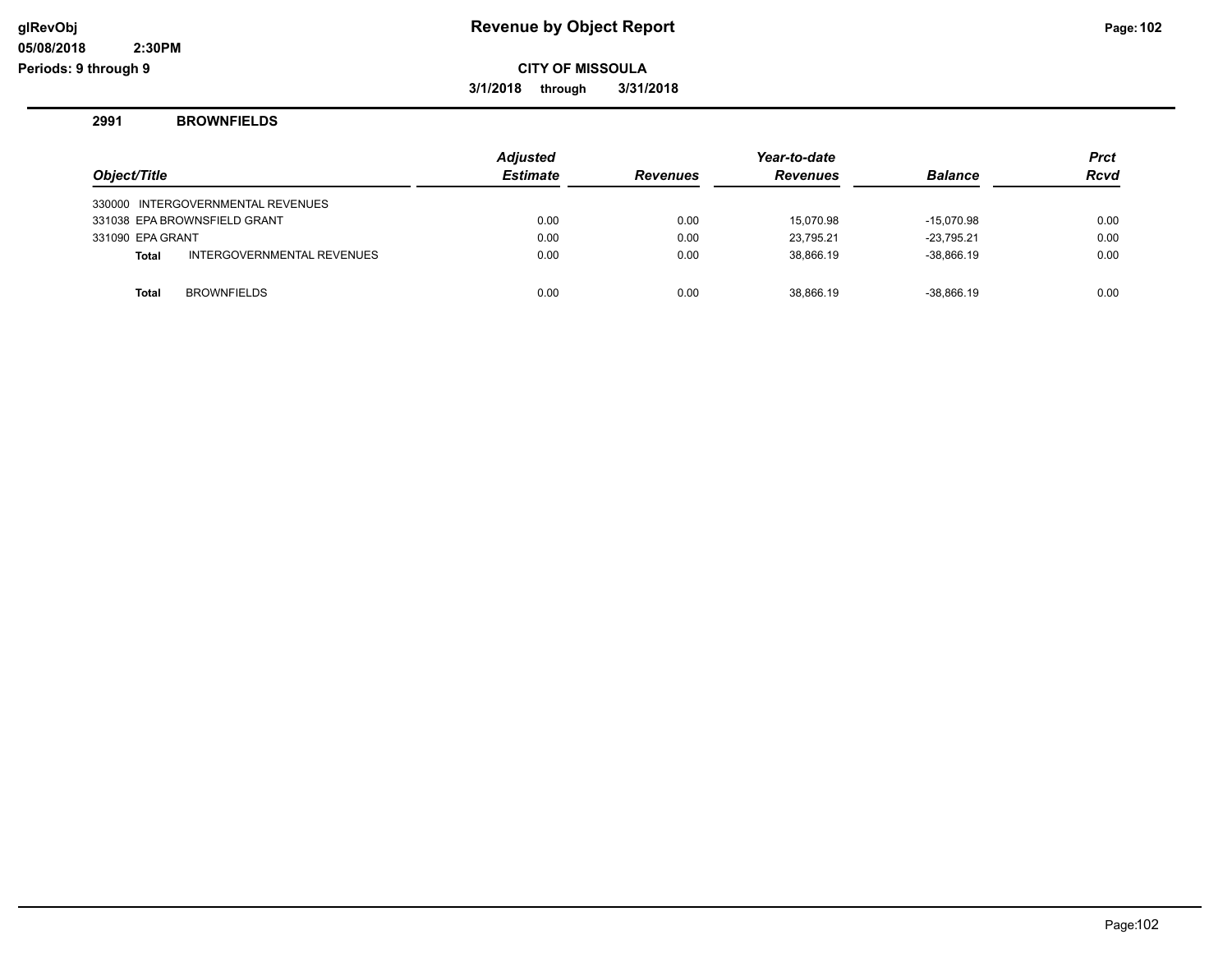**3/1/2018 through 3/31/2018**

**3000 SID REVOLVING FUND**

**3000 SID REVOLVING FUND**

|                                                    | <b>Adjusted</b> |                 | Year-to-date    |                | <b>Prct</b> |
|----------------------------------------------------|-----------------|-----------------|-----------------|----------------|-------------|
| Object/Title                                       | <b>Estimate</b> | <b>Revenues</b> | <b>Revenues</b> | <b>Balance</b> | <b>Rcvd</b> |
| 360000 MISCELLANEOUS REVENUES                      |                 |                 |                 |                |             |
| 362000 OTHER MISCELLANEOUS REVENUE                 | 0.00            | 0.00            | 0.00            | 0.00           | 0.00        |
| 363041 P&I ON CLOSED ASSESSMENT                    | 0.00            | 0.00            | 0.00            | 0.00           | 0.00        |
| MISCELLANEOUS REVENUES<br>Total                    | 0.00            | 0.00            | 0.00            | 0.00           | 0.00        |
| 370000 INVESTMENTS & ROYALTY EARNINGS              |                 |                 |                 |                |             |
| 371010 INTEREST ON INVESTMENTS                     | 0.00            | 0.00            | 0.00            | 0.00           | 0.00        |
| <b>INVESTMENTS &amp; ROYALTY EARNINGS</b><br>Total | 0.00            | 0.00            | 0.00            | 0.00           | 0.00        |
| 380000 OTHER FINANCING SOURCES                     |                 |                 |                 |                |             |
| 383000 OPERATING TRANSFERS                         | 0.00            | 0.00            | 0.00            | 0.00           | 0.00        |
| OTHER FINANCING SOURCES<br>Total                   | 0.00            | 0.00            | 0.00            | 0.00           | 0.00        |
| SID REVOLVING FUND<br>Total                        | 0.00            | 0.00            | 0.00            | 0.00           | 0.00        |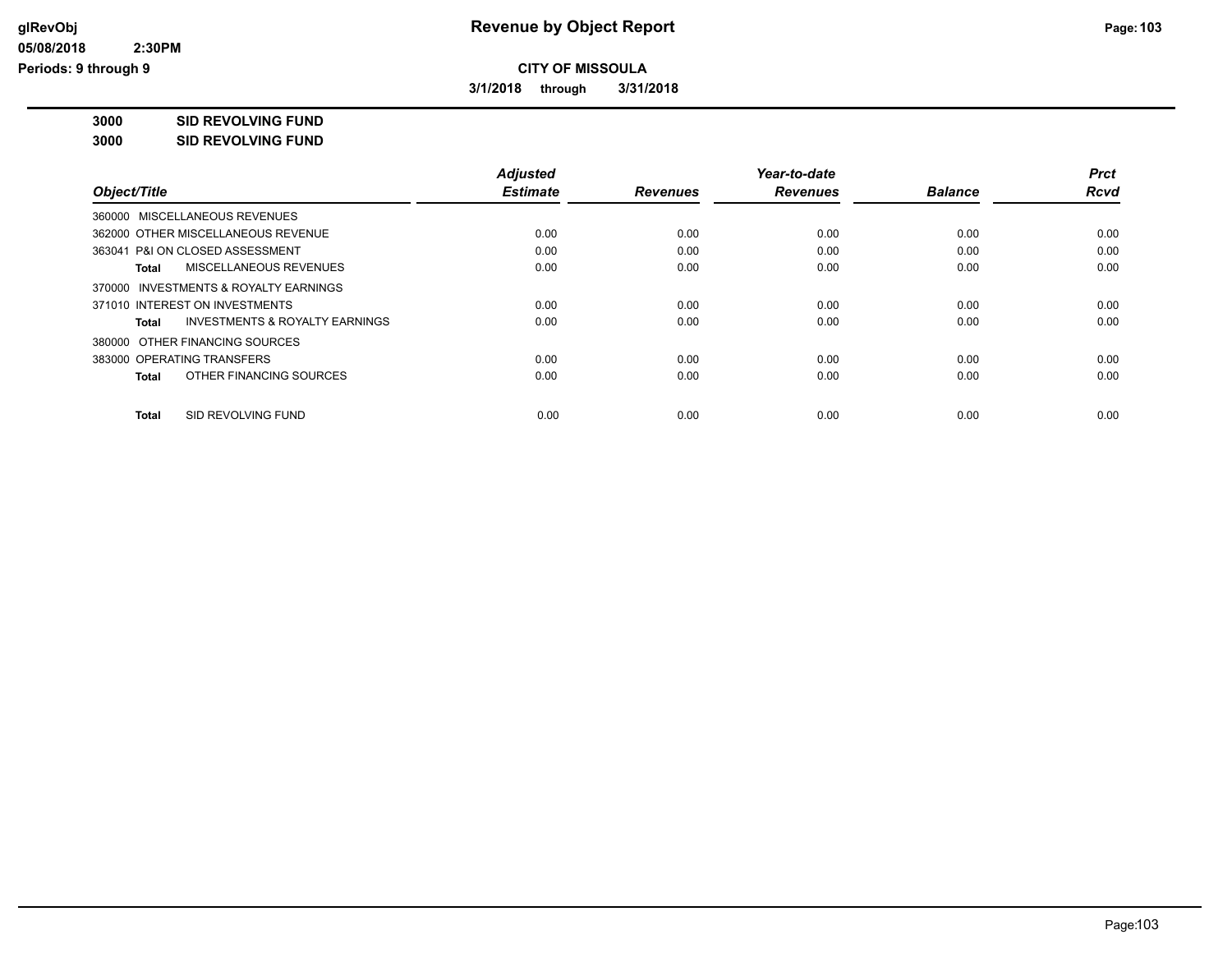**3/1/2018 through 3/31/2018**

#### **3000 SID REVOLVING FUND**

|                                                    | <b>Adjusted</b> |                 | Year-to-date    |                | <b>Prct</b> |
|----------------------------------------------------|-----------------|-----------------|-----------------|----------------|-------------|
| Object/Title                                       | <b>Estimate</b> | <b>Revenues</b> | <b>Revenues</b> | <b>Balance</b> | Rcvd        |
| 360000 MISCELLANEOUS REVENUES                      |                 |                 |                 |                |             |
| 362000 OTHER MISCELLANEOUS REVENUE                 | 0.00            | 0.00            | 0.00            | 0.00           | 0.00        |
| 363041 P&I ON CLOSED ASSESSMENT                    | 0.00            | 0.00            | 0.00            | 0.00           | 0.00        |
| MISCELLANEOUS REVENUES<br>Total                    | 0.00            | 0.00            | 0.00            | 0.00           | 0.00        |
| INVESTMENTS & ROYALTY EARNINGS<br>370000           |                 |                 |                 |                |             |
| 371010 INTEREST ON INVESTMENTS                     | 0.00            | 0.00            | 0.00            | 0.00           | 0.00        |
| <b>INVESTMENTS &amp; ROYALTY EARNINGS</b><br>Total | 0.00            | 0.00            | 0.00            | 0.00           | 0.00        |
| 380000 OTHER FINANCING SOURCES                     |                 |                 |                 |                |             |
| 383000 OPERATING TRANSFERS                         | 0.00            | 0.00            | 0.00            | 0.00           | 0.00        |
| OTHER FINANCING SOURCES<br>Total                   | 0.00            | 0.00            | 0.00            | 0.00           | 0.00        |
|                                                    |                 |                 |                 |                |             |
| SID REVOLVING FUND<br>Total                        | 0.00            | 0.00            | 0.00            | 0.00           | 0.00        |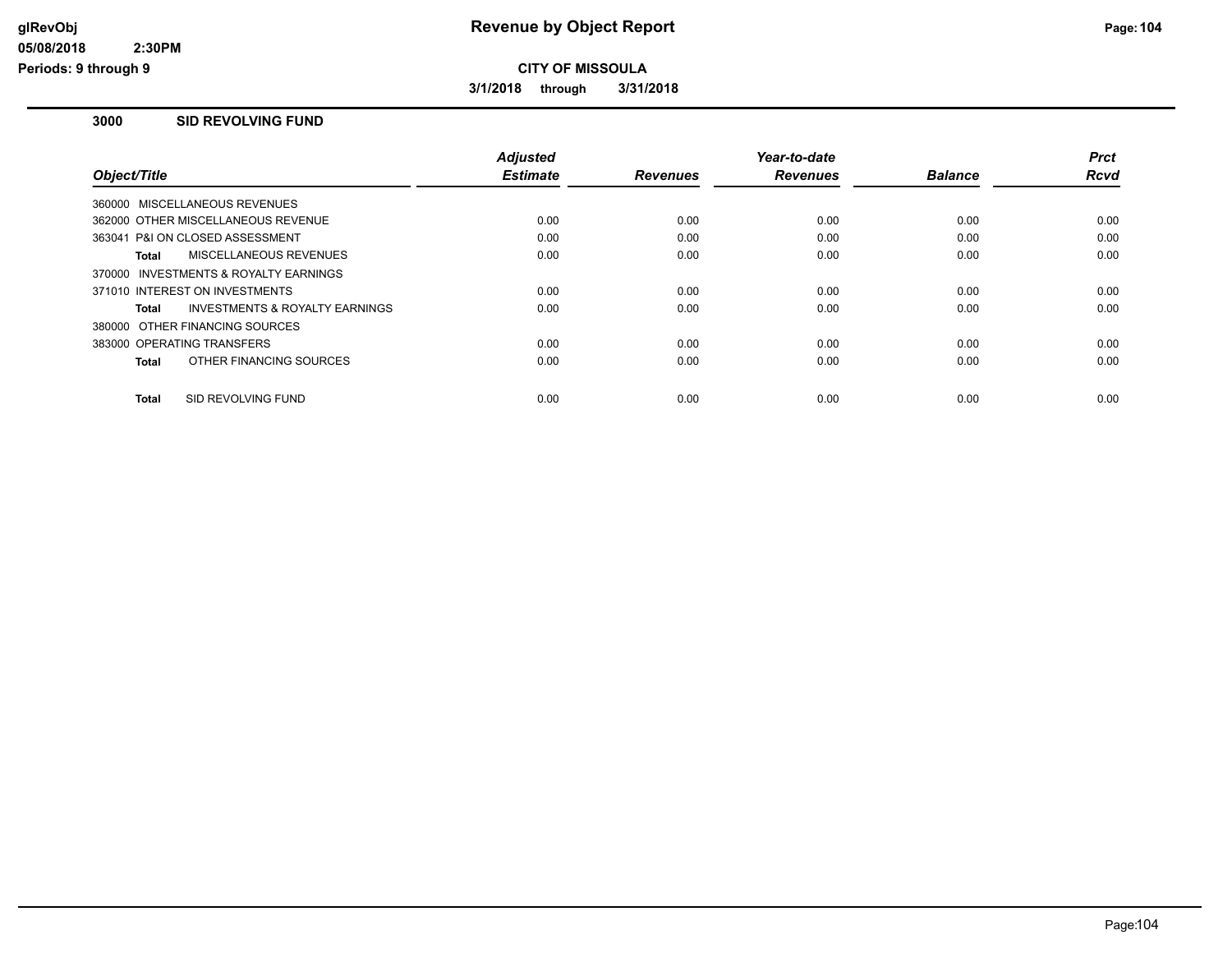**05/08/2018 2:30PM Periods: 9 through 9**

**CITY OF MISSOULA**

**3/1/2018 through 3/31/2018**

**3090 2004 AQUATICS BOND**

| 3090 | <b>2004 AQUATICS BOND</b> |
|------|---------------------------|
|      |                           |

|                             | <b>Adjusted</b> |                 | Year-to-date    |                | <b>Prct</b> |
|-----------------------------|-----------------|-----------------|-----------------|----------------|-------------|
| Object/Title                | <b>Estimate</b> | <b>Revenues</b> | <b>Revenues</b> | <b>Balance</b> | <b>Rcvd</b> |
| 310000 TAXES/ASSESSMENTS    |                 |                 |                 |                |             |
| 312001 PENALTIES & INTEREST | 0.00            | 0.00            | 0.00            | 0.00           | 0.00        |
| TAXES/ASSESSMENTS<br>Total  | 0.00            | 0.00            | 0.00            | 0.00           | 0.00        |
| 2004 AQUATICS BOND<br>Total | 0.00            | 0.00            | 0.00            | 0.00           | 0.00        |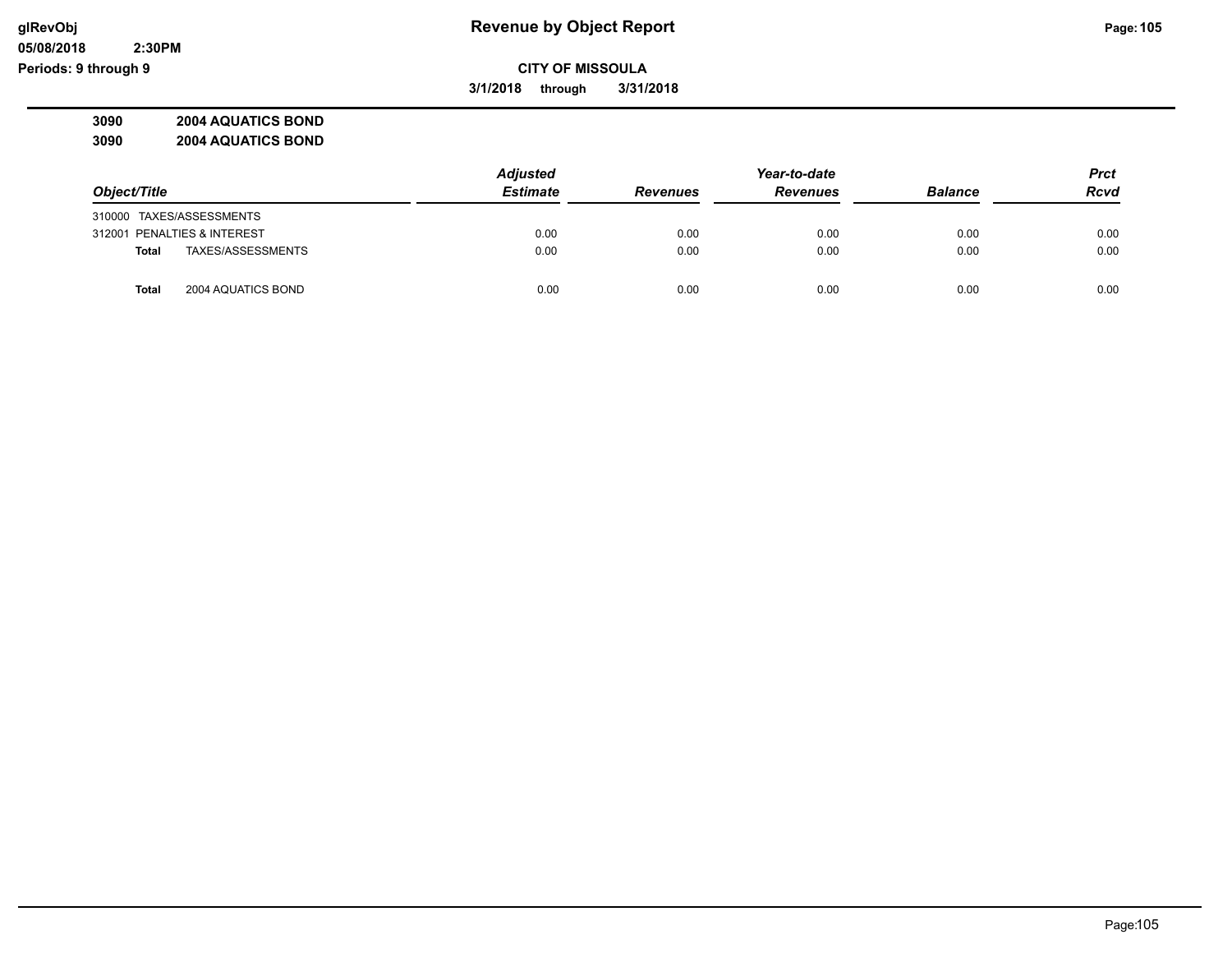**Periods: 9 through 9**

**glRevObj Revenue by Object Report Page:106** 

**CITY OF MISSOULA**

**3/1/2018 through 3/31/2018**

#### **3090 2004 AQUATICS BOND**

 **2:30PM**

| Object/Title |                             | <b>Adjusted</b><br><b>Estimate</b> | <b>Revenues</b> | Year-to-date<br><b>Revenues</b> | <b>Balance</b> | <b>Prct</b><br><b>Rcvd</b> |
|--------------|-----------------------------|------------------------------------|-----------------|---------------------------------|----------------|----------------------------|
|              | 310000 TAXES/ASSESSMENTS    |                                    |                 |                                 |                |                            |
|              | 312001 PENALTIES & INTEREST | 0.00                               | 0.00            | 0.00                            | 0.00           | 0.00                       |
| <b>Total</b> | TAXES/ASSESSMENTS           | 0.00                               | 0.00            | 0.00                            | 0.00           | 0.00                       |
| <b>Total</b> | 2004 AQUATICS BOND          | 0.00                               | 0.00            | 0.00                            | 0.00           | 0.00                       |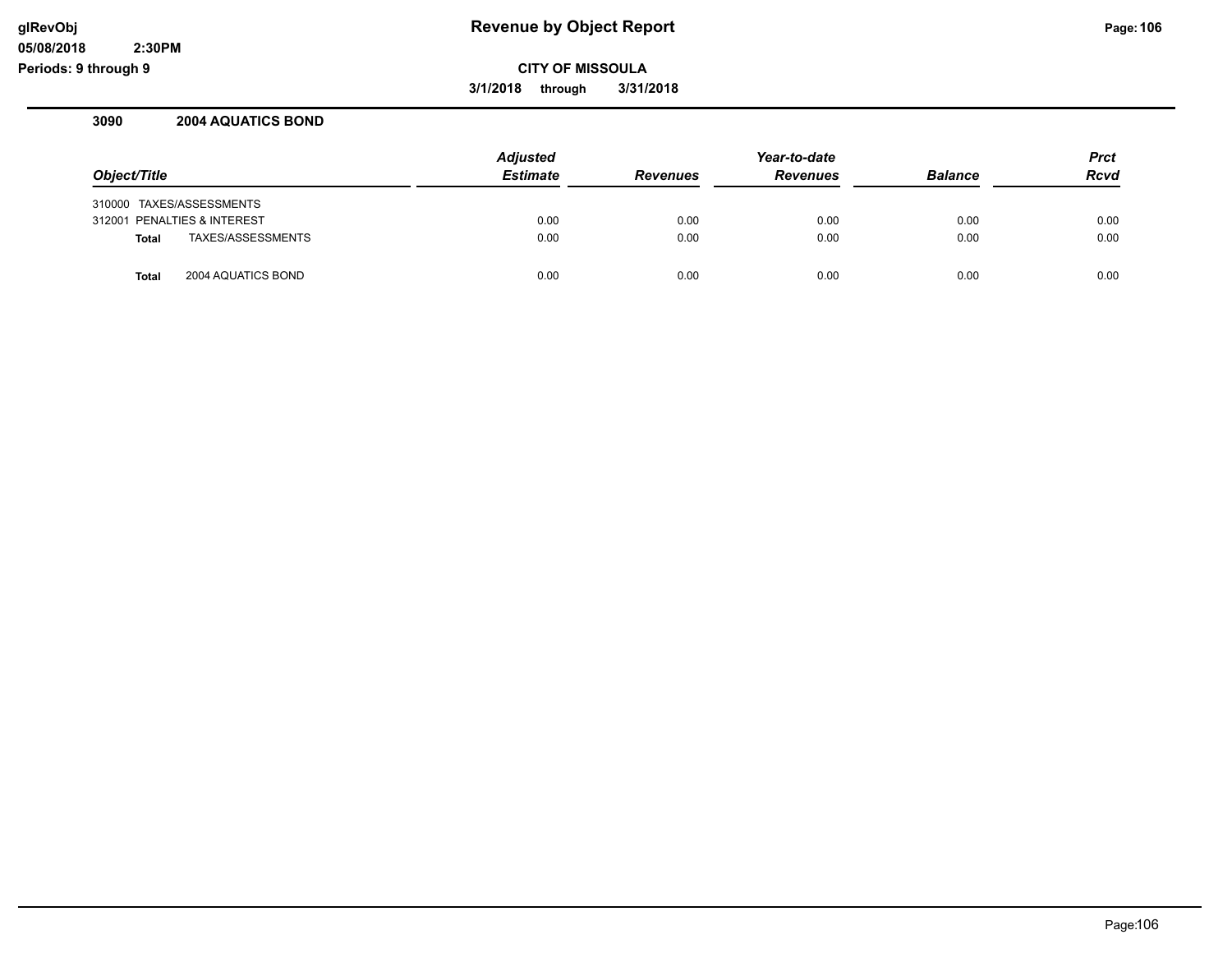**3/1/2018 through 3/31/2018**

# **3091 SERIES 2012A AQUATICS REFUNDING BOND**

# **3091 SERIES 2012A AQUATICS REFUNDING BOND**

|                               |                                      | <b>Adjusted</b> |                 | Year-to-date    |                | <b>Prct</b> |
|-------------------------------|--------------------------------------|-----------------|-----------------|-----------------|----------------|-------------|
| Object/Title                  |                                      | <b>Estimate</b> | <b>Revenues</b> | <b>Revenues</b> | <b>Balance</b> | <b>Rcvd</b> |
| 310000 TAXES/ASSESSMENTS      |                                      |                 |                 |                 |                |             |
| 311000 GENERAL PROPERTY TAXES |                                      | 591,848.00      | 2.749.93        | 339.156.73      | 252.691.27     | 57.30       |
| 312001 PENALTIES & INTEREST   |                                      | 0.00            | 37.54           | 232.52          | $-232.52$      | 0.00        |
| Total                         | TAXES/ASSESSMENTS                    | 591,848.00      | 2.787.47        | 339,389.25      | 252,458.75     | 57.34       |
|                               | 360000 MISCELLANEOUS REVENUES        |                 |                 |                 |                |             |
| 360010 MISCELLANEOUS          |                                      | 6.730.00        | 0.00            | 0.00            | 6.730.00       | 0.00        |
| Total                         | MISCELLANEOUS REVENUES               | 6,730.00        | 0.00            | 0.00            | 6,730.00       | 0.00        |
|                               | 380000 OTHER FINANCING SOURCES       |                 |                 |                 |                |             |
| 381010 BOND PROCEEDS          |                                      | 0.00            | 0.00            | 0.00            | 0.00           | 0.00        |
| Total                         | OTHER FINANCING SOURCES              | 0.00            | 0.00            | 0.00            | 0.00           | 0.00        |
| Total                         | SERIES 2012A AQUATICS REFUNDING BONI | 598.578.00      | 2.787.47        | 339.389.25      | 259.188.75     | 56.70       |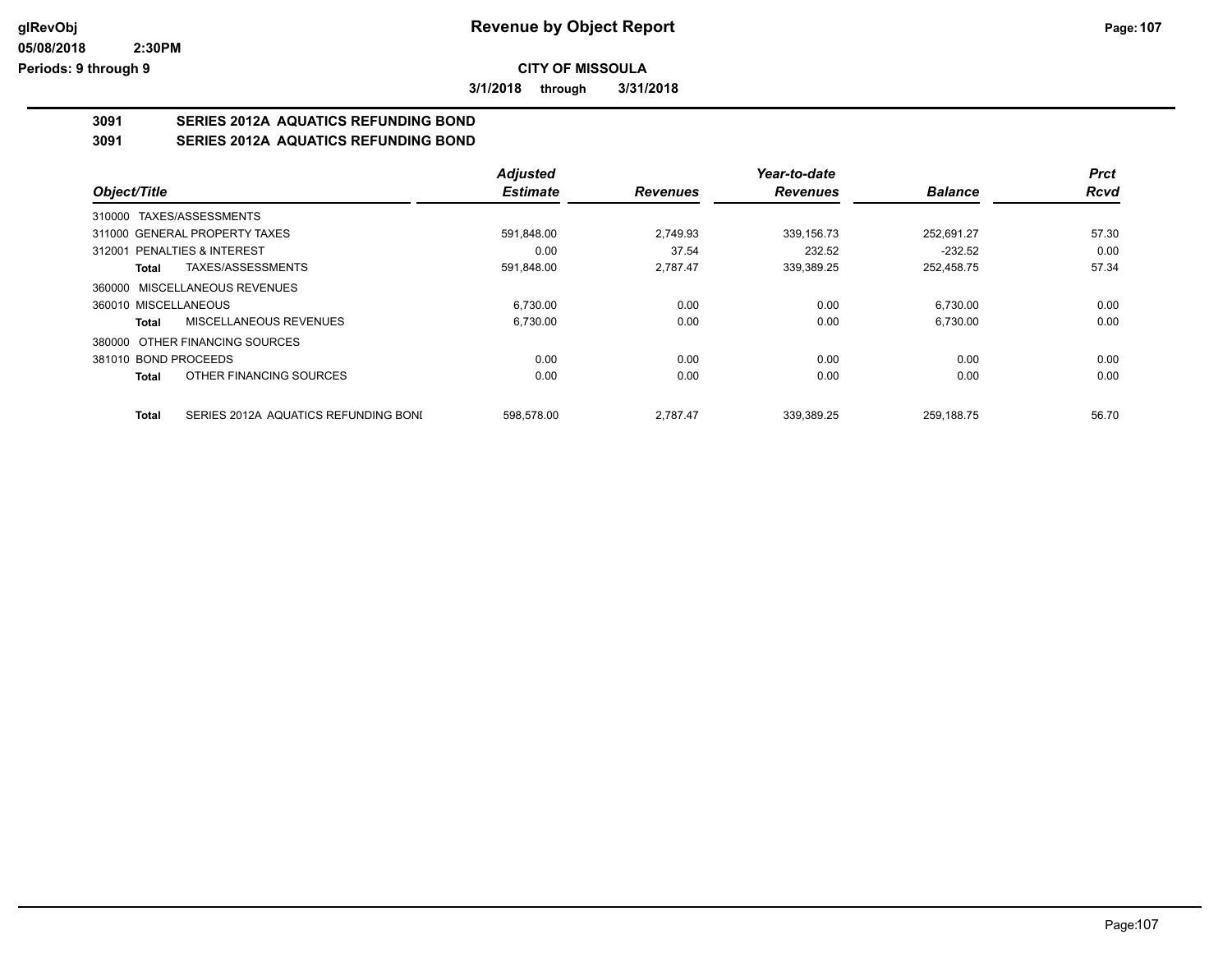**3/1/2018 through 3/31/2018**

#### **3091 SERIES 2012A AQUATICS REFUNDING BOND**

|                                                     | <b>Adjusted</b> |                 | Year-to-date    |                | <b>Prct</b> |
|-----------------------------------------------------|-----------------|-----------------|-----------------|----------------|-------------|
| Object/Title                                        | <b>Estimate</b> | <b>Revenues</b> | <b>Revenues</b> | <b>Balance</b> | <b>Rcvd</b> |
| 310000 TAXES/ASSESSMENTS                            |                 |                 |                 |                |             |
| 311000 GENERAL PROPERTY TAXES                       | 591,848.00      | 2.749.93        | 339, 156.73     | 252,691.27     | 57.30       |
| PENALTIES & INTEREST<br>312001                      | 0.00            | 37.54           | 232.52          | $-232.52$      | 0.00        |
| TAXES/ASSESSMENTS<br>Total                          | 591,848.00      | 2,787.47        | 339,389.25      | 252,458.75     | 57.34       |
| 360000 MISCELLANEOUS REVENUES                       |                 |                 |                 |                |             |
| 360010 MISCELLANEOUS                                | 6.730.00        | 0.00            | 0.00            | 6.730.00       | 0.00        |
| MISCELLANEOUS REVENUES<br><b>Total</b>              | 6,730.00        | 0.00            | 0.00            | 6,730.00       | 0.00        |
| 380000 OTHER FINANCING SOURCES                      |                 |                 |                 |                |             |
| 381010 BOND PROCEEDS                                | 0.00            | 0.00            | 0.00            | 0.00           | 0.00        |
| OTHER FINANCING SOURCES<br>Total                    | 0.00            | 0.00            | 0.00            | 0.00           | 0.00        |
| SERIES 2012A AQUATICS REFUNDING BON<br><b>Total</b> | 598.578.00      | 2.787.47        | 339.389.25      | 259.188.75     | 56.70       |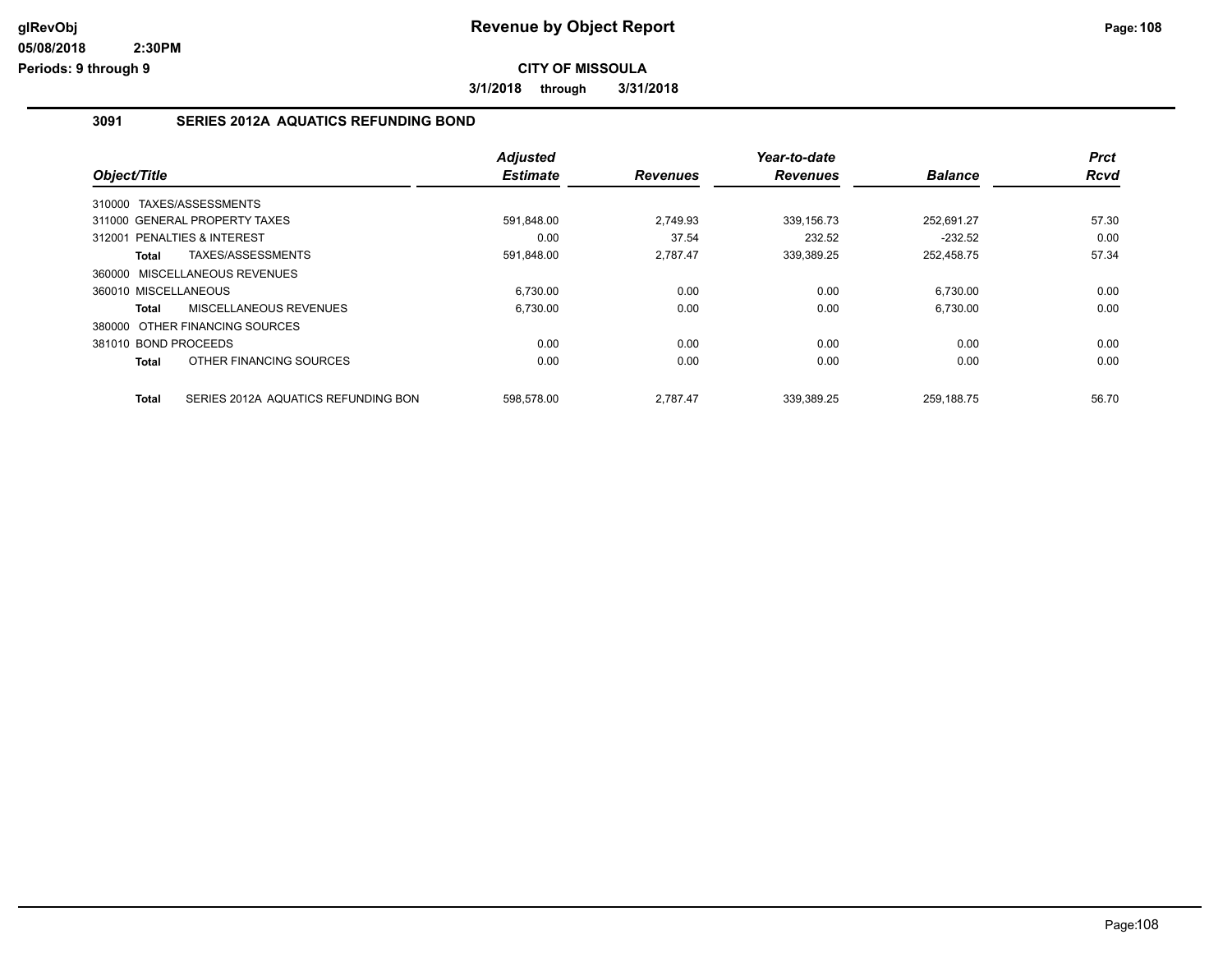**3/1/2018 through 3/31/2018**

### **3092 Series 2013A GO REFUNDING BONDS**

### **3092 Series 2013A GO REFUNDING BONDS**

|                                          | <b>Adjusted</b> |                 | Year-to-date    |                | <b>Prct</b> |
|------------------------------------------|-----------------|-----------------|-----------------|----------------|-------------|
| Object/Title                             | <b>Estimate</b> | <b>Revenues</b> | <b>Revenues</b> | <b>Balance</b> | Rcvd        |
| 310000 TAXES/ASSESSMENTS                 |                 |                 |                 |                |             |
| 311000 GENERAL PROPERTY TAXES            | 546.780.00      | 3.106.11        | 383.074.28      | 163.705.72     | 70.06       |
| 312001 PENALTIES & INTEREST              | 0.00            | 42.39           | 258.79          | $-258.79$      | 0.00        |
| TAXES/ASSESSMENTS<br>Total               | 546.780.00      | 3.148.50        | 383,333.07      | 163.446.93     | 70.11       |
| 360000 MISCELLANEOUS REVENUES            |                 |                 |                 |                |             |
| 360010 MISCELLANEOUS                     | 186.834.00      | 0.00            | 0.00            | 186.834.00     | 0.00        |
| MISCELLANEOUS REVENUES<br>Total          | 186,834.00      | 0.00            | 0.00            | 186,834.00     | 0.00        |
| 380000 OTHER FINANCING SOURCES           |                 |                 |                 |                |             |
| 381010 BOND PROCEEDS                     | 0.00            | 0.00            | 0.00            | 0.00           | 0.00        |
| OTHER FINANCING SOURCES<br>Total         | 0.00            | 0.00            | 0.00            | 0.00           | 0.00        |
| Series 2013A GO REFUNDING BONDS<br>Total | 733.614.00      | 3.148.50        | 383.333.07      | 350.280.93     | 52.25       |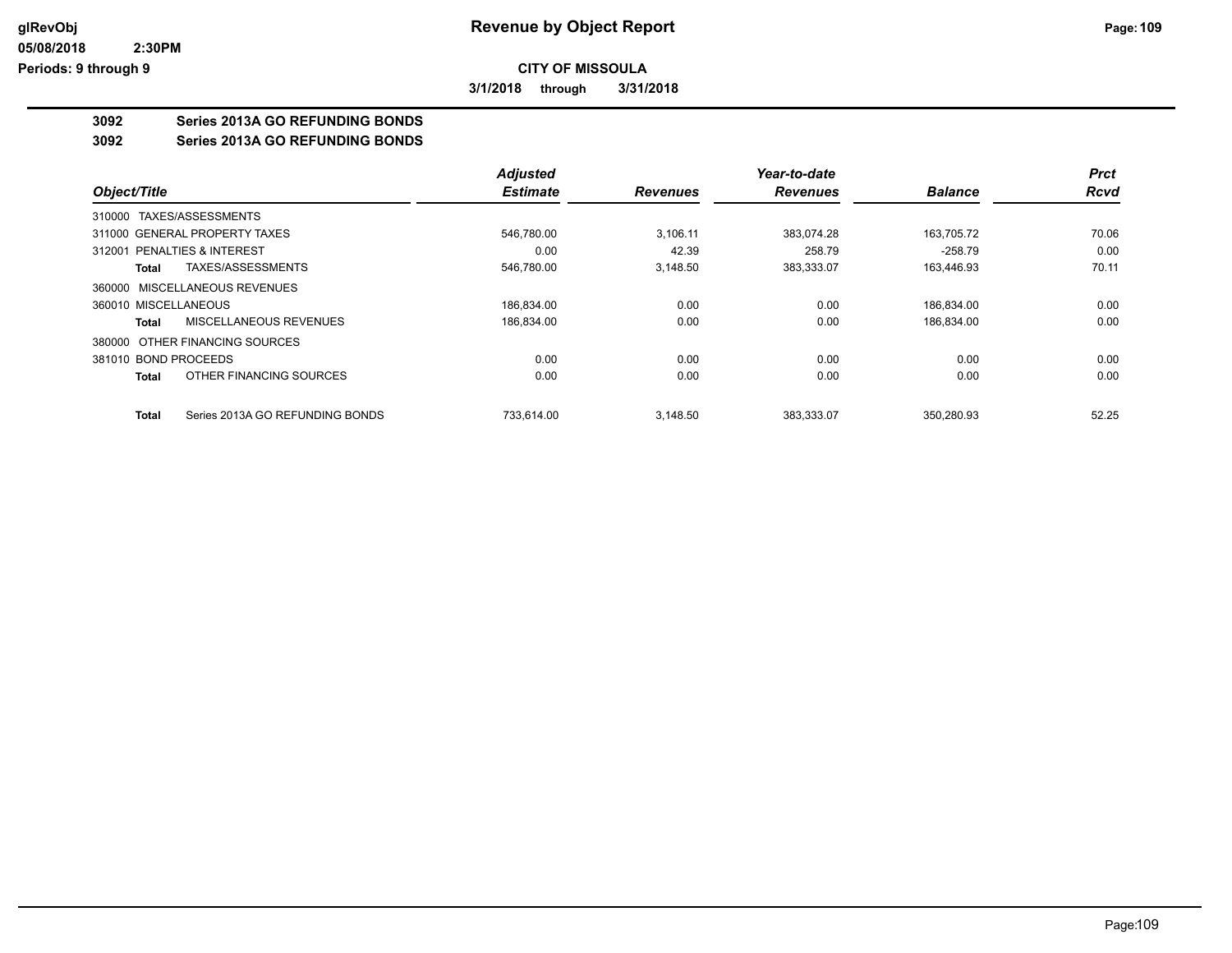**3/1/2018 through 3/31/2018**

### **3092 Series 2013A GO REFUNDING BONDS**

|                      |                                 | <b>Adjusted</b> |                 | Year-to-date    |                | <b>Prct</b> |
|----------------------|---------------------------------|-----------------|-----------------|-----------------|----------------|-------------|
| Object/Title         |                                 | <b>Estimate</b> | <b>Revenues</b> | <b>Revenues</b> | <b>Balance</b> | <b>Rcvd</b> |
| 310000               | TAXES/ASSESSMENTS               |                 |                 |                 |                |             |
|                      | 311000 GENERAL PROPERTY TAXES   | 546,780.00      | 3,106.11        | 383,074.28      | 163,705.72     | 70.06       |
|                      | 312001 PENALTIES & INTEREST     | 0.00            | 42.39           | 258.79          | $-258.79$      | 0.00        |
| Total                | TAXES/ASSESSMENTS               | 546,780.00      | 3,148.50        | 383,333.07      | 163,446.93     | 70.11       |
|                      | 360000 MISCELLANEOUS REVENUES   |                 |                 |                 |                |             |
| 360010 MISCELLANEOUS |                                 | 186.834.00      | 0.00            | 0.00            | 186.834.00     | 0.00        |
| Total                | MISCELLANEOUS REVENUES          | 186.834.00      | 0.00            | 0.00            | 186.834.00     | 0.00        |
|                      | 380000 OTHER FINANCING SOURCES  |                 |                 |                 |                |             |
| 381010 BOND PROCEEDS |                                 | 0.00            | 0.00            | 0.00            | 0.00           | 0.00        |
| Total                | OTHER FINANCING SOURCES         | 0.00            | 0.00            | 0.00            | 0.00           | 0.00        |
| Total                | Series 2013A GO REFUNDING BONDS | 733.614.00      | 3.148.50        | 383.333.07      | 350.280.93     | 52.25       |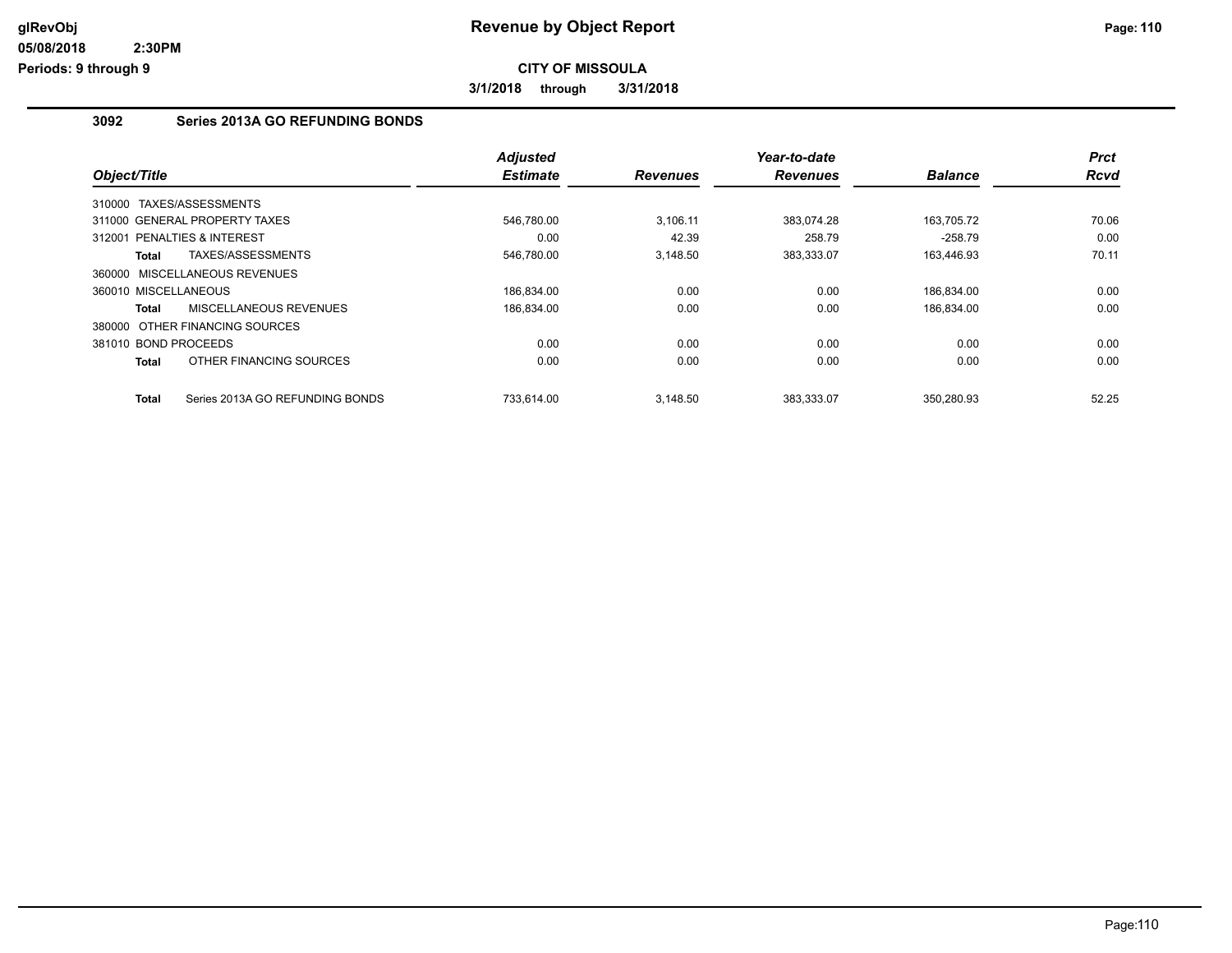**3/1/2018 through 3/31/2018**

### **3095 2004 REFUNDING BONDS DEBT SERVICE 3095 2004 REFUNDING BONDS DEBT SERVICE**

|                                                   | <b>Adjusted</b> |                 | Year-to-date    |                | <b>Prct</b> |
|---------------------------------------------------|-----------------|-----------------|-----------------|----------------|-------------|
| Object/Title                                      | <b>Estimate</b> | <b>Revenues</b> | <b>Revenues</b> | <b>Balance</b> | <b>Rcvd</b> |
| 310000 TAXES/ASSESSMENTS                          |                 |                 |                 |                |             |
| 311000 GENERAL PROPERTY TAXES                     | 0.00            | 0.00            | 12.57           | $-12.57$       | 0.00        |
| 312001 PENALTIES & INTEREST                       | 0.00            | 0.00            | 9.02            | $-9.02$        | 0.00        |
| TAXES/ASSESSMENTS<br>Total                        | 0.00            | 0.00            | 21.59           | $-21.59$       | 0.00        |
| 360000 MISCELLANEOUS REVENUES                     |                 |                 |                 |                |             |
| 360010 MISCELLANEOUS                              | 1,498.00        | 0.00            | 0.00            | 1.498.00       | 0.00        |
| MISCELLANEOUS REVENUES<br><b>Total</b>            | 1.498.00        | 0.00            | 0.00            | 1.498.00       | 0.00        |
|                                                   |                 |                 |                 |                |             |
| 2004 REFUNDING BONDS DEBT SERVICE<br><b>Total</b> | 1.498.00        | 0.00            | 21.59           | 1.476.41       | 1.44        |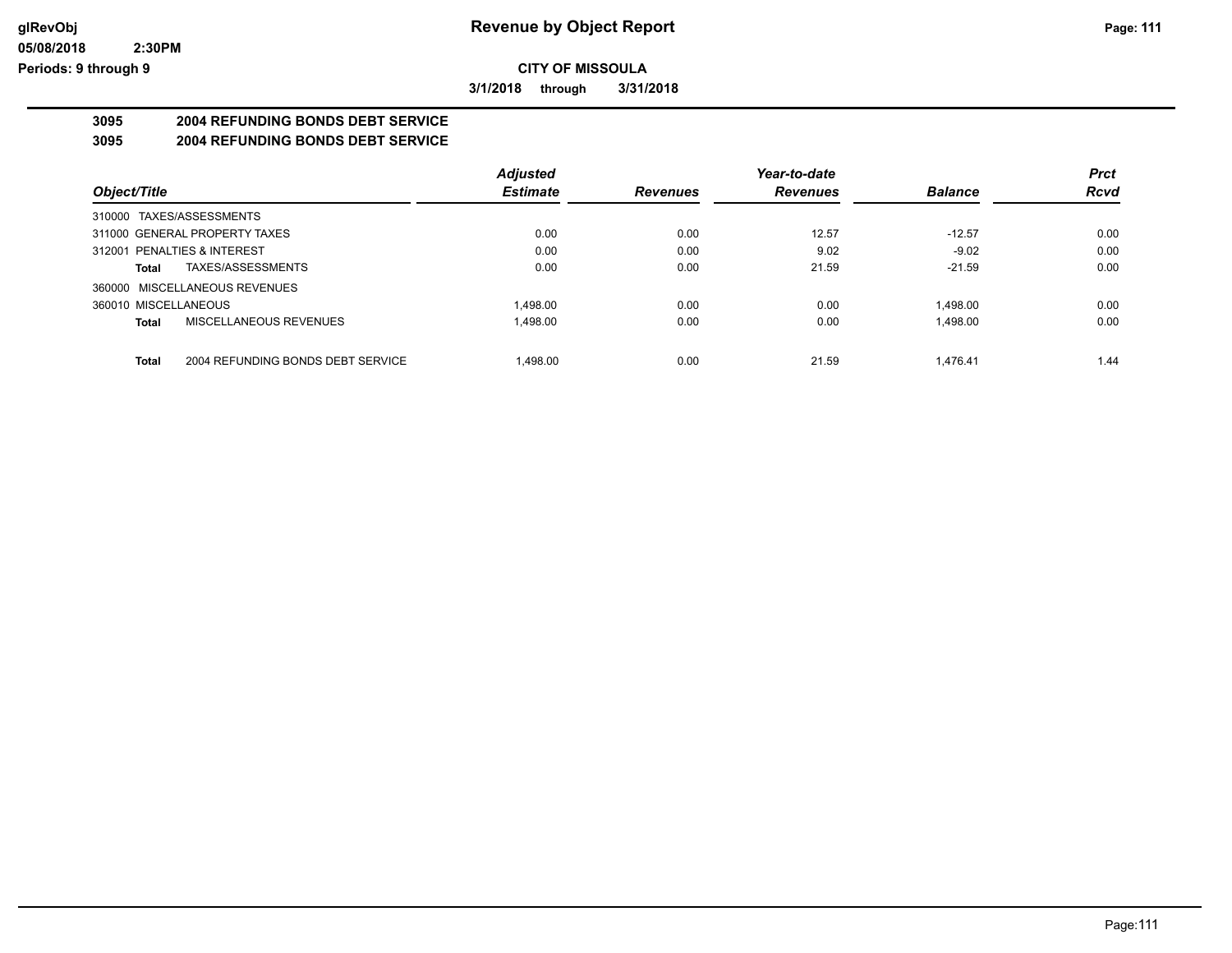**3/1/2018 through 3/31/2018**

### **3095 2004 REFUNDING BONDS DEBT SERVICE**

|                                                   | <b>Adjusted</b> |                 | Year-to-date    |                | <b>Prct</b> |
|---------------------------------------------------|-----------------|-----------------|-----------------|----------------|-------------|
| Object/Title                                      | <b>Estimate</b> | <b>Revenues</b> | <b>Revenues</b> | <b>Balance</b> | <b>Rcvd</b> |
| 310000 TAXES/ASSESSMENTS                          |                 |                 |                 |                |             |
| 311000 GENERAL PROPERTY TAXES                     | 0.00            | 0.00            | 12.57           | $-12.57$       | 0.00        |
| 312001 PENALTIES & INTEREST                       | 0.00            | 0.00            | 9.02            | $-9.02$        | 0.00        |
| TAXES/ASSESSMENTS<br><b>Total</b>                 | 0.00            | 0.00            | 21.59           | $-21.59$       | 0.00        |
| 360000 MISCELLANEOUS REVENUES                     |                 |                 |                 |                |             |
| 360010 MISCELLANEOUS                              | 1.498.00        | 0.00            | 0.00            | 1.498.00       | 0.00        |
| MISCELLANEOUS REVENUES<br><b>Total</b>            | 1.498.00        | 0.00            | 0.00            | 1.498.00       | 0.00        |
|                                                   |                 |                 |                 |                |             |
| <b>Total</b><br>2004 REFUNDING BONDS DEBT SERVICE | 1.498.00        | 0.00            | 21.59           | 1.476.41       | 1.44        |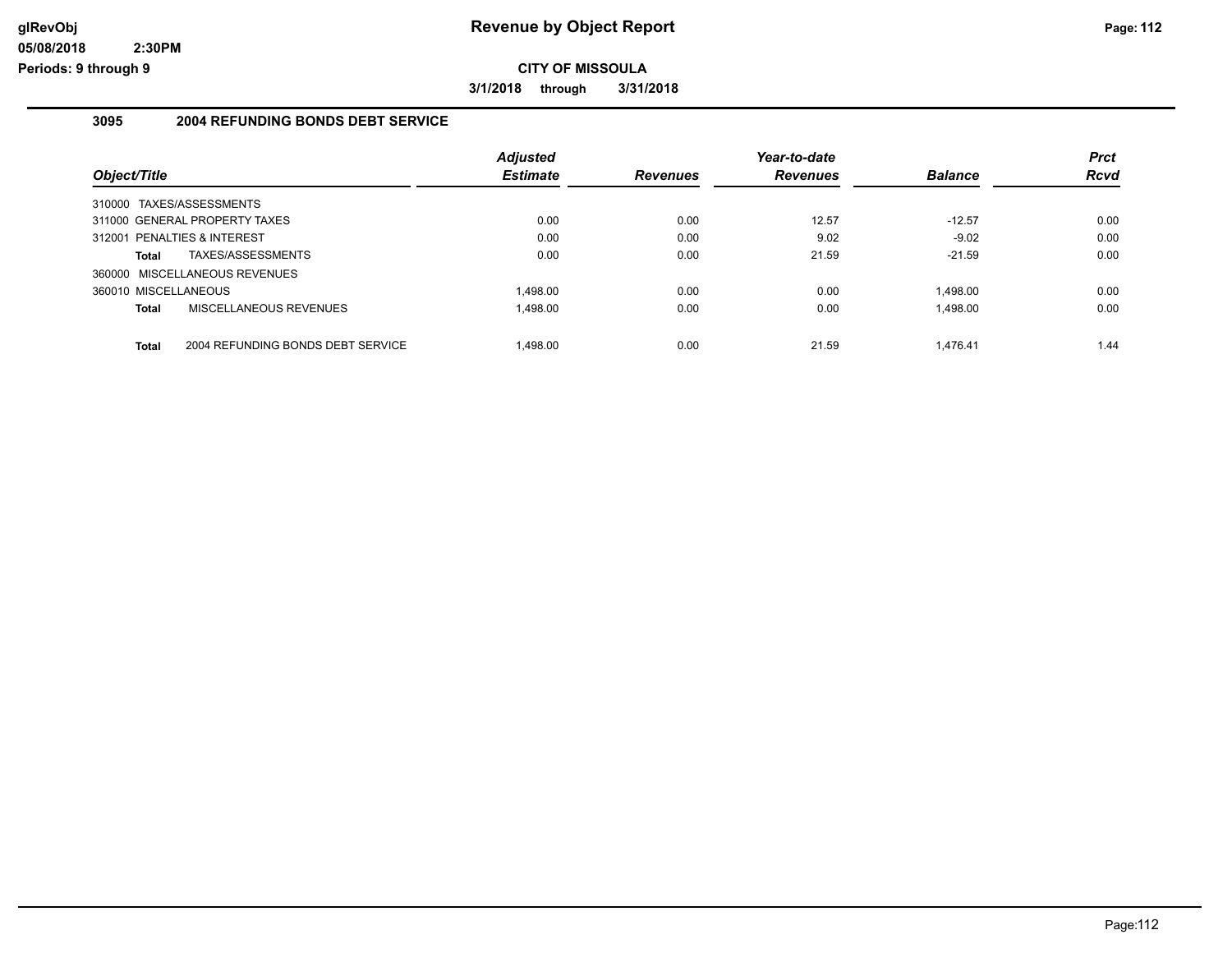**3/1/2018 through 3/31/2018**

#### **3096 NEW FIRE STATION GO BOND**

#### **3096 NEW FIRE STATION GO BOND**

|                                   | <b>Adjusted</b> |                 | Year-to-date    |                | <b>Prct</b> |
|-----------------------------------|-----------------|-----------------|-----------------|----------------|-------------|
| Object/Title                      | <b>Estimate</b> | <b>Revenues</b> | <b>Revenues</b> | <b>Balance</b> | <b>Rcvd</b> |
| 310000 TAXES/ASSESSMENTS          |                 |                 |                 |                |             |
| 311000 GENERAL PROPERTY TAXES     | 0.00            | 0.00            | 22.94           | $-22.94$       | 0.00        |
| 312001 PENALTIES & INTEREST       | 0.00            | 0.00            | 17.74           | $-17.74$       | 0.00        |
| TAXES/ASSESSMENTS<br>Total        | 0.00            | 0.00            | 40.68           | $-40.68$       | 0.00        |
| 360000 MISCELLANEOUS REVENUES     |                 |                 |                 |                |             |
| 360010 MISCELLANEOUS              | 154.527.00      | 0.00            | 0.00            | 154.527.00     | 0.00        |
| MISCELLANEOUS REVENUES<br>Total   | 154.527.00      | 0.00            | 0.00            | 154.527.00     | 0.00        |
|                                   |                 |                 |                 |                |             |
| NEW FIRE STATION GO BOND<br>Total | 154.527.00      | 0.00            | 40.68           | 154.486.32     | 0.03        |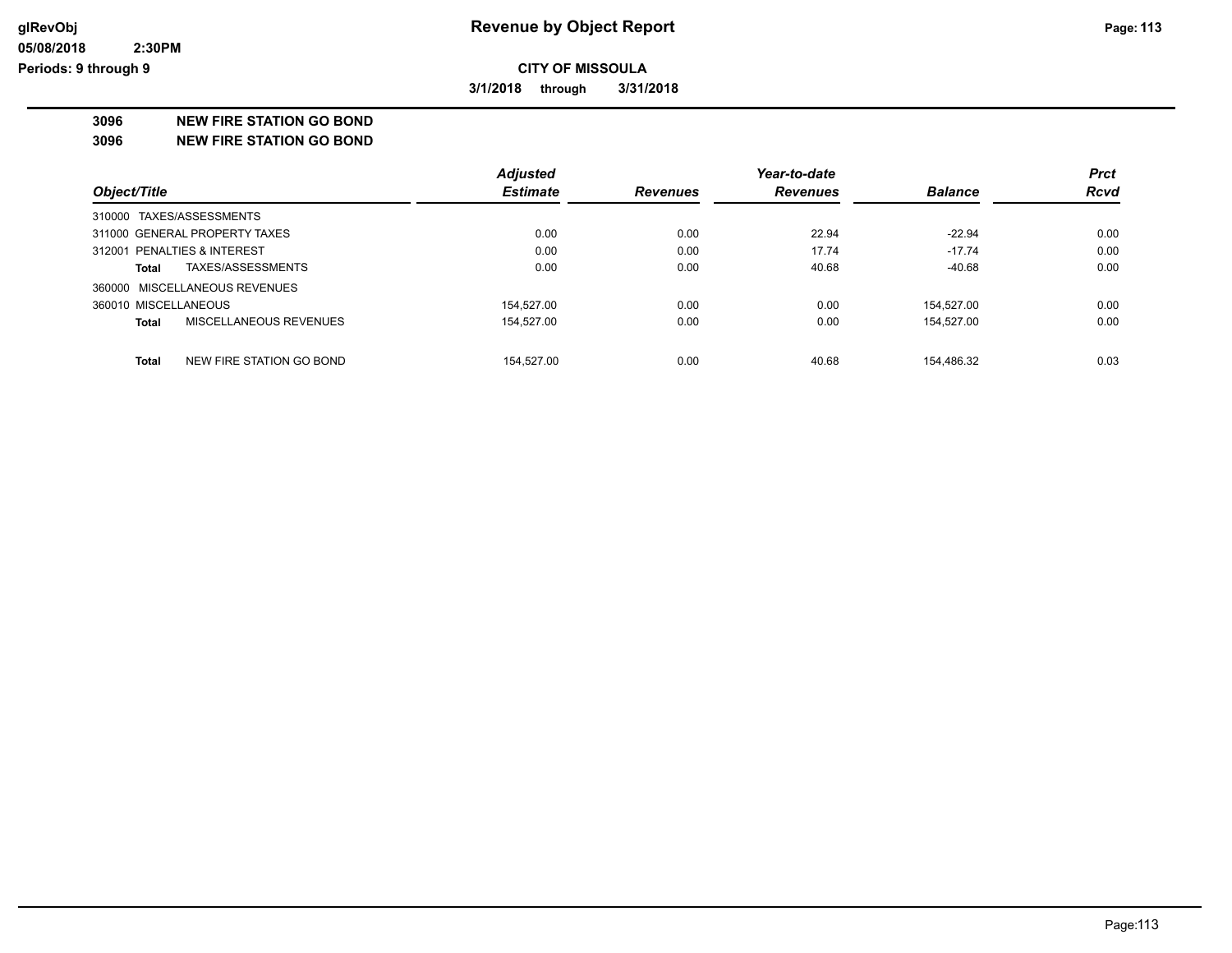**3/1/2018 through 3/31/2018**

### **3096 NEW FIRE STATION GO BOND**

|                      |                               | <b>Adjusted</b> |                 | Year-to-date    |                | <b>Prct</b> |
|----------------------|-------------------------------|-----------------|-----------------|-----------------|----------------|-------------|
| Object/Title         |                               | <b>Estimate</b> | <b>Revenues</b> | <b>Revenues</b> | <b>Balance</b> | <b>Rcvd</b> |
|                      | 310000 TAXES/ASSESSMENTS      |                 |                 |                 |                |             |
|                      | 311000 GENERAL PROPERTY TAXES | 0.00            | 0.00            | 22.94           | $-22.94$       | 0.00        |
|                      | 312001 PENALTIES & INTEREST   | 0.00            | 0.00            | 17.74           | $-17.74$       | 0.00        |
| Total                | TAXES/ASSESSMENTS             | 0.00            | 0.00            | 40.68           | $-40.68$       | 0.00        |
|                      | 360000 MISCELLANEOUS REVENUES |                 |                 |                 |                |             |
| 360010 MISCELLANEOUS |                               | 154.527.00      | 0.00            | 0.00            | 154.527.00     | 0.00        |
| <b>Total</b>         | MISCELLANEOUS REVENUES        | 154.527.00      | 0.00            | 0.00            | 154.527.00     | 0.00        |
| <b>Total</b>         | NEW FIRE STATION GO BOND      | 154.527.00      | 0.00            | 40.68           | 154.486.32     | 0.03        |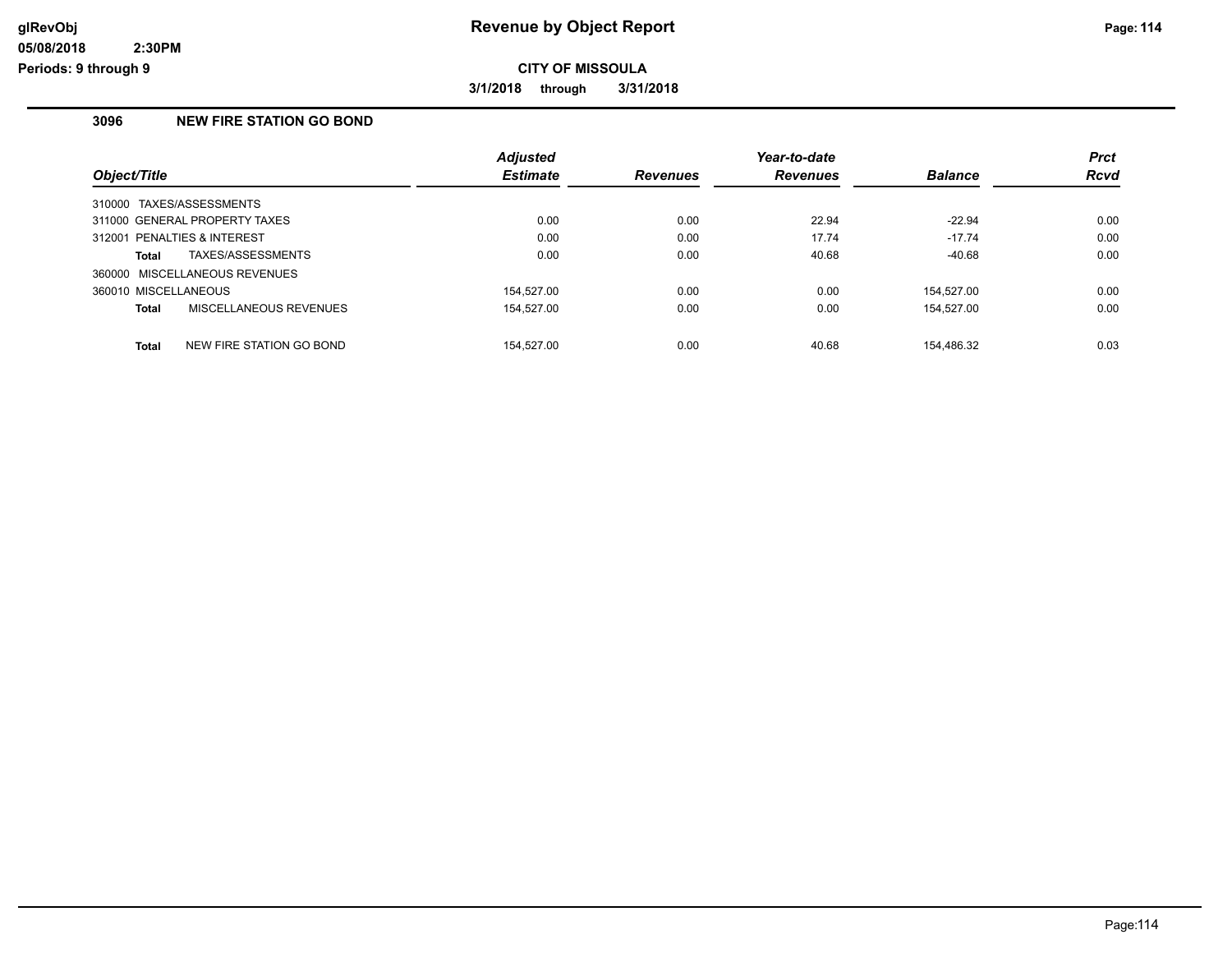**3/1/2018 through 3/31/2018**

# **3100 SIDEWALK & CURB WARRANTS FUND**

### **3100 SIDEWALK & CURB WARRANTS FUND**

|                                        | <b>Adjusted</b> |                 | Year-to-date    |                | <b>Prct</b> |
|----------------------------------------|-----------------|-----------------|-----------------|----------------|-------------|
| Object/Title                           | <b>Estimate</b> | <b>Revenues</b> | <b>Revenues</b> | <b>Balance</b> | <b>Rcvd</b> |
| 360000 MISCELLANEOUS REVENUES          |                 |                 |                 |                |             |
| 363020 PROPERTY ASSESSMENTS            | 0.00            | 0.00            | 1.323.63        | $-1.323.63$    | 0.00        |
| MISCELLANEOUS REVENUES<br>Total        | 0.00            | 0.00            | 1.323.63        | $-1,323.63$    | 0.00        |
| 380000 OTHER FINANCING SOURCES         |                 |                 |                 |                |             |
| 383042 TRANSFERS FROM OTHER FUNDS      | 0.00            | 0.00            | 0.00            | 0.00           | 0.00        |
| OTHER FINANCING SOURCES<br>Total       | 0.00            | 0.00            | 0.00            | 0.00           | 0.00        |
|                                        |                 |                 |                 |                |             |
| SIDEWALK & CURB WARRANTS FUND<br>Total | 0.00            | 0.00            | 1.323.63        | $-1.323.63$    | 0.00        |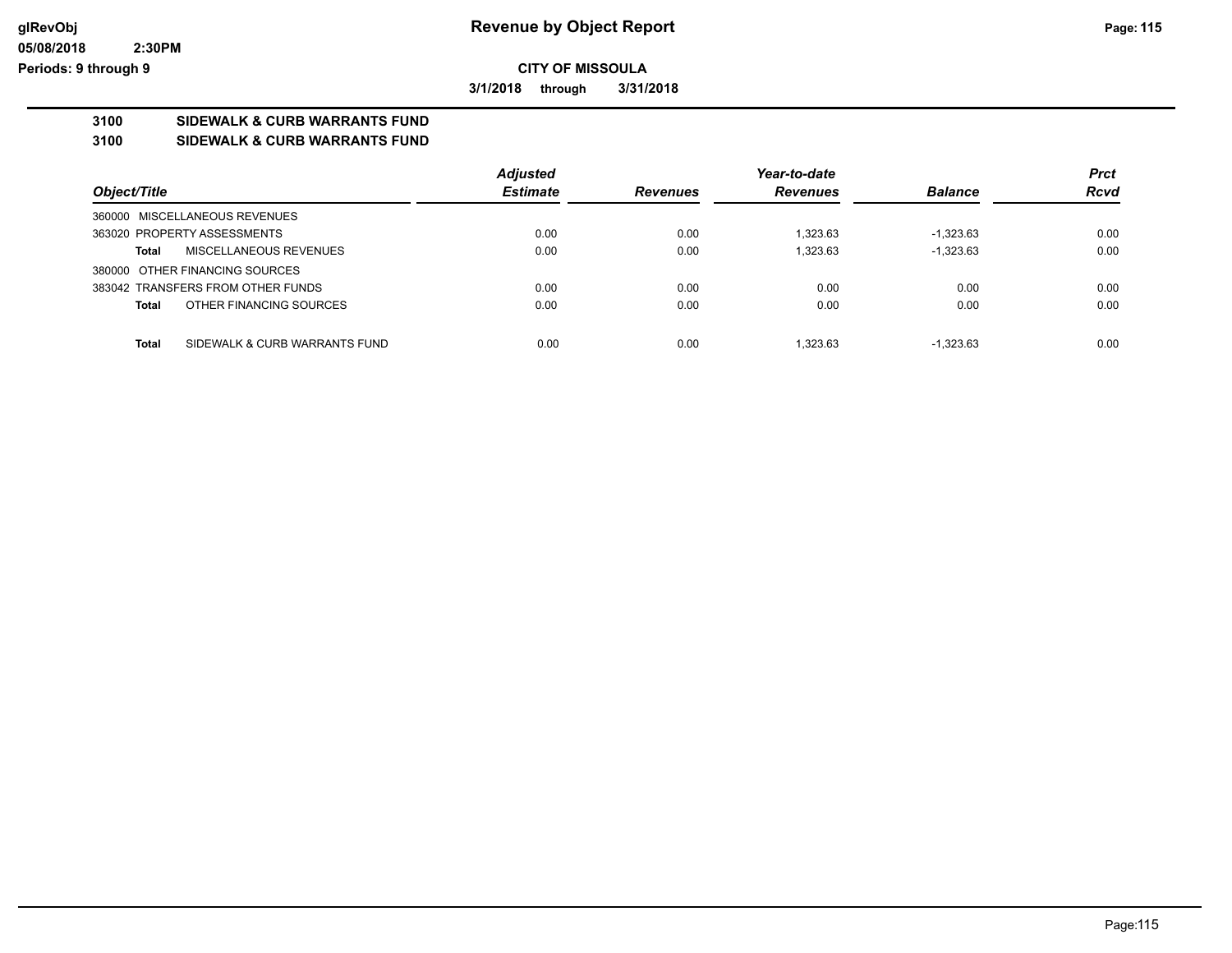**3/1/2018 through 3/31/2018**

### **3100 SIDEWALK & CURB WARRANTS FUND**

|                                               | <b>Adjusted</b> |                 | Year-to-date    |                | <b>Prct</b> |
|-----------------------------------------------|-----------------|-----------------|-----------------|----------------|-------------|
| Object/Title                                  | <b>Estimate</b> | <b>Revenues</b> | <b>Revenues</b> | <b>Balance</b> | <b>Rcvd</b> |
| MISCELLANEOUS REVENUES<br>360000              |                 |                 |                 |                |             |
| 363020 PROPERTY ASSESSMENTS                   | 0.00            | 0.00            | 1.323.63        | $-1.323.63$    | 0.00        |
| MISCELLANEOUS REVENUES<br>Total               | 0.00            | 0.00            | 1.323.63        | $-1.323.63$    | 0.00        |
| 380000 OTHER FINANCING SOURCES                |                 |                 |                 |                |             |
| 383042 TRANSFERS FROM OTHER FUNDS             | 0.00            | 0.00            | 0.00            | 0.00           | 0.00        |
| OTHER FINANCING SOURCES<br><b>Total</b>       | 0.00            | 0.00            | 0.00            | 0.00           | 0.00        |
| SIDEWALK & CURB WARRANTS FUND<br><b>Total</b> | 0.00            | 0.00            | 1.323.63        | $-1.323.63$    | 0.00        |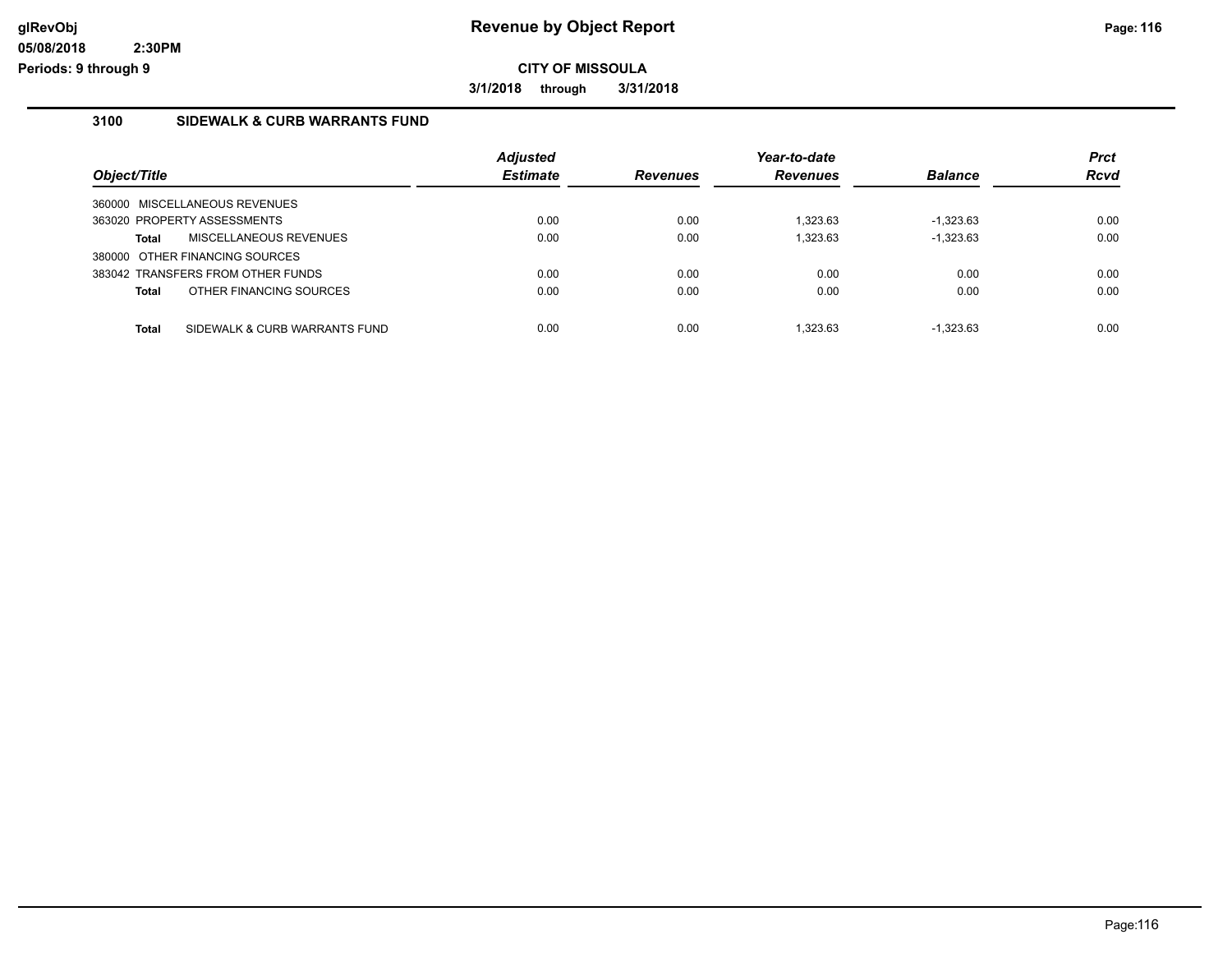**3/1/2018 through 3/31/2018**

**3305 JUDGMENT LEVIES**

| 3305 | <b>JUDGMENT LEVIES</b> |  |
|------|------------------------|--|
|      |                        |  |

|                                        | <b>Adjusted</b> |                 | Year-to-date    |                | Prct        |
|----------------------------------------|-----------------|-----------------|-----------------|----------------|-------------|
| Object/Title                           | <b>Estimate</b> | <b>Revenues</b> | <b>Revenues</b> | <b>Balance</b> | <b>Rcvd</b> |
| 310000 TAXES/ASSESSMENTS               |                 |                 |                 |                |             |
| 311000 GENERAL PROPERTY TAXES          | 0.00            | 0.00            | 0.19            | $-0.19$        | 0.00        |
| 312001 PENALTIES & INTEREST            | 0.00            | 0.00            | 0.58            | $-0.58$        | 0.00        |
| TAXES/ASSESSMENTS<br>Total             | 0.00            | 0.00            | 0.77            | $-0.77$        | 0.00        |
| <b>JUDGMENT LEVIES</b><br><b>Total</b> | 0.00            | 0.00            | 0.77            | $-0.77$        | 0.00        |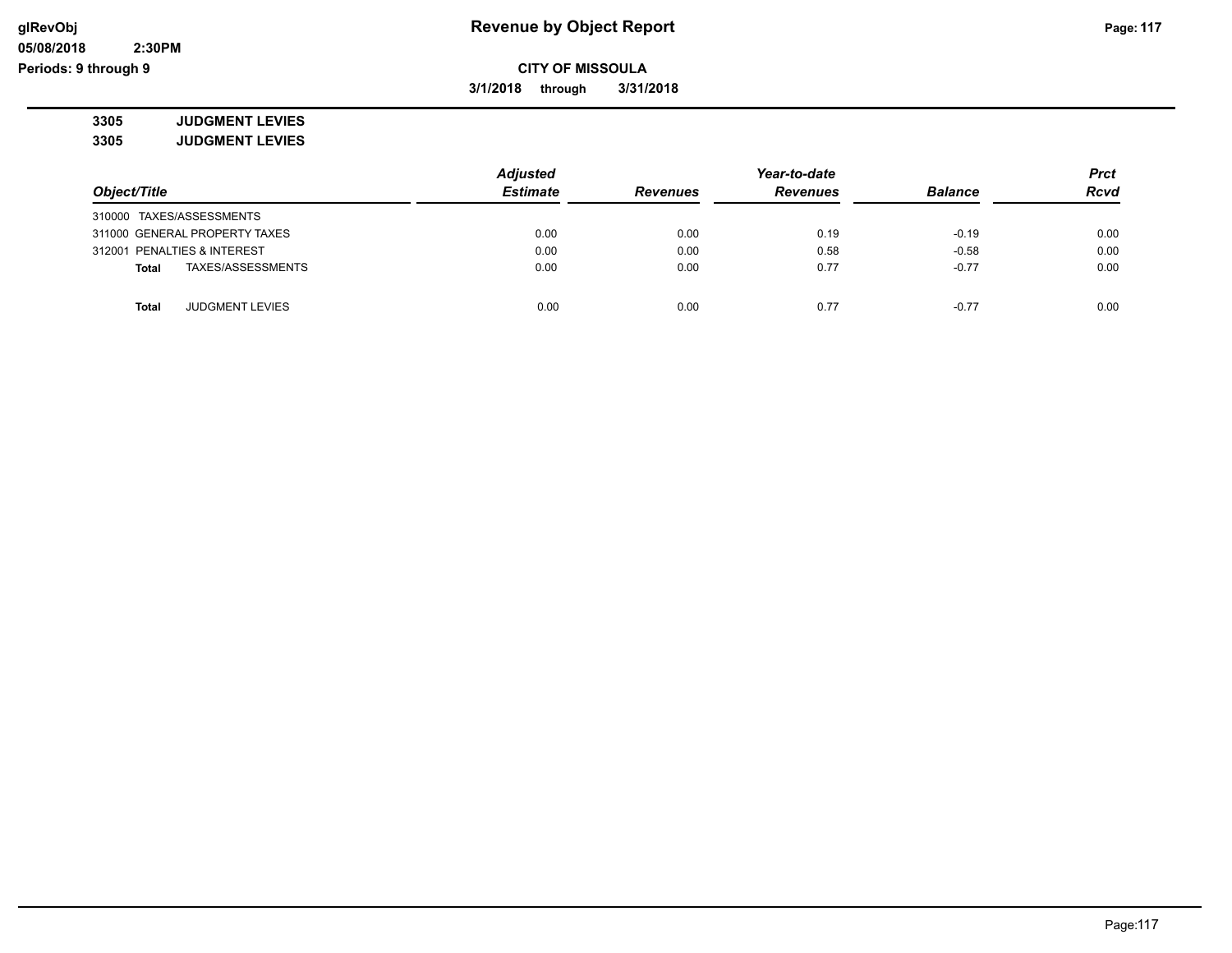**Periods: 9 through 9**

**CITY OF MISSOULA**

**3/1/2018 through 3/31/2018**

#### **3305 JUDGMENT LEVIES**

| Object/Title                           | <b>Adjusted</b><br><b>Estimate</b> | <b>Revenues</b> | Year-to-date<br><b>Revenues</b> | <b>Balance</b> | <b>Prct</b><br><b>Rcvd</b> |
|----------------------------------------|------------------------------------|-----------------|---------------------------------|----------------|----------------------------|
| 310000 TAXES/ASSESSMENTS               |                                    |                 |                                 |                |                            |
| 311000 GENERAL PROPERTY TAXES          | 0.00                               | 0.00            | 0.19                            | $-0.19$        | 0.00                       |
| 312001 PENALTIES & INTEREST            | 0.00                               | 0.00            | 0.58                            | $-0.58$        | 0.00                       |
| TAXES/ASSESSMENTS<br>Total             | 0.00                               | 0.00            | 0.77                            | $-0.77$        | 0.00                       |
|                                        |                                    |                 |                                 |                |                            |
| <b>JUDGMENT LEVIES</b><br><b>Total</b> | 0.00                               | 0.00            | 0.77                            | $-0.77$        | 0.00                       |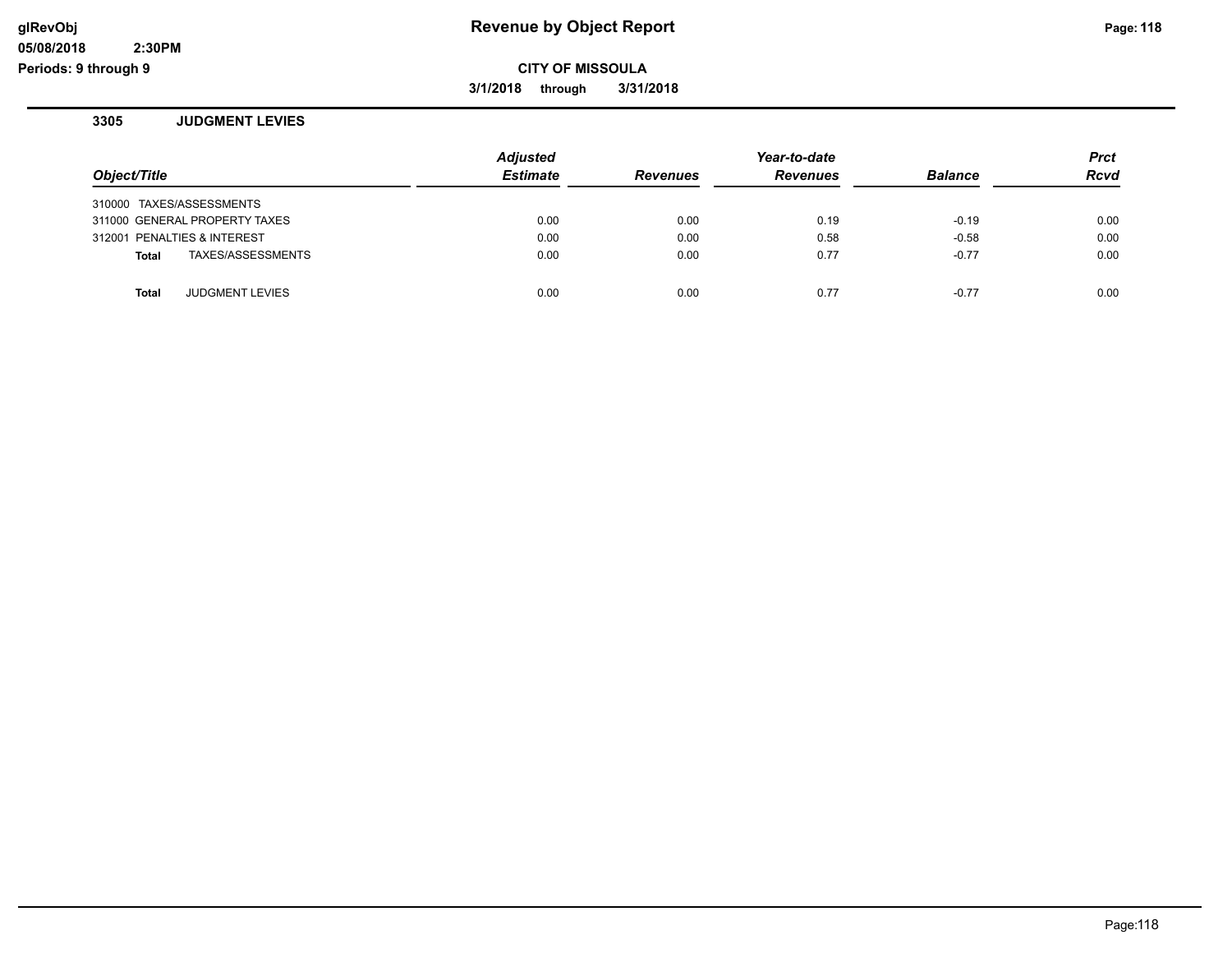#### **05/08/2018 2:30PM Periods: 9 through 9**

### **CITY OF MISSOULA**

#### **3/1/2018 through 3/31/2018**

### **3410 FY02 SIDEWALK & CURB DEBT SERVICE FUND 3410 FY02 SIDEWALK & CURB DEBT SERVICE FUND**

|              |                                           | <b>Adjusted</b> |                 | Year-to-date    |                | Prct |
|--------------|-------------------------------------------|-----------------|-----------------|-----------------|----------------|------|
| Object/Title |                                           | <b>Estimate</b> | <b>Revenues</b> | <b>Revenues</b> | <b>Balance</b> | Rcvd |
|              | 370000 INVESTMENTS & ROYALTY EARNINGS     |                 |                 |                 |                |      |
|              | 371010 INTEREST ON INVESTMENTS            | 0.00            | 0.00            | 0.00            | 0.00           | 0.00 |
| Total        | <b>INVESTMENTS &amp; ROYALTY EARNINGS</b> | 0.00            | 0.00            | 0.00            | 0.00           | 0.00 |
| Total        | FY02 SIDEWALK & CURB DEBT SERVICE FUI     | 0.00            | 0.00            | 0.00            | 0.00           | 0.00 |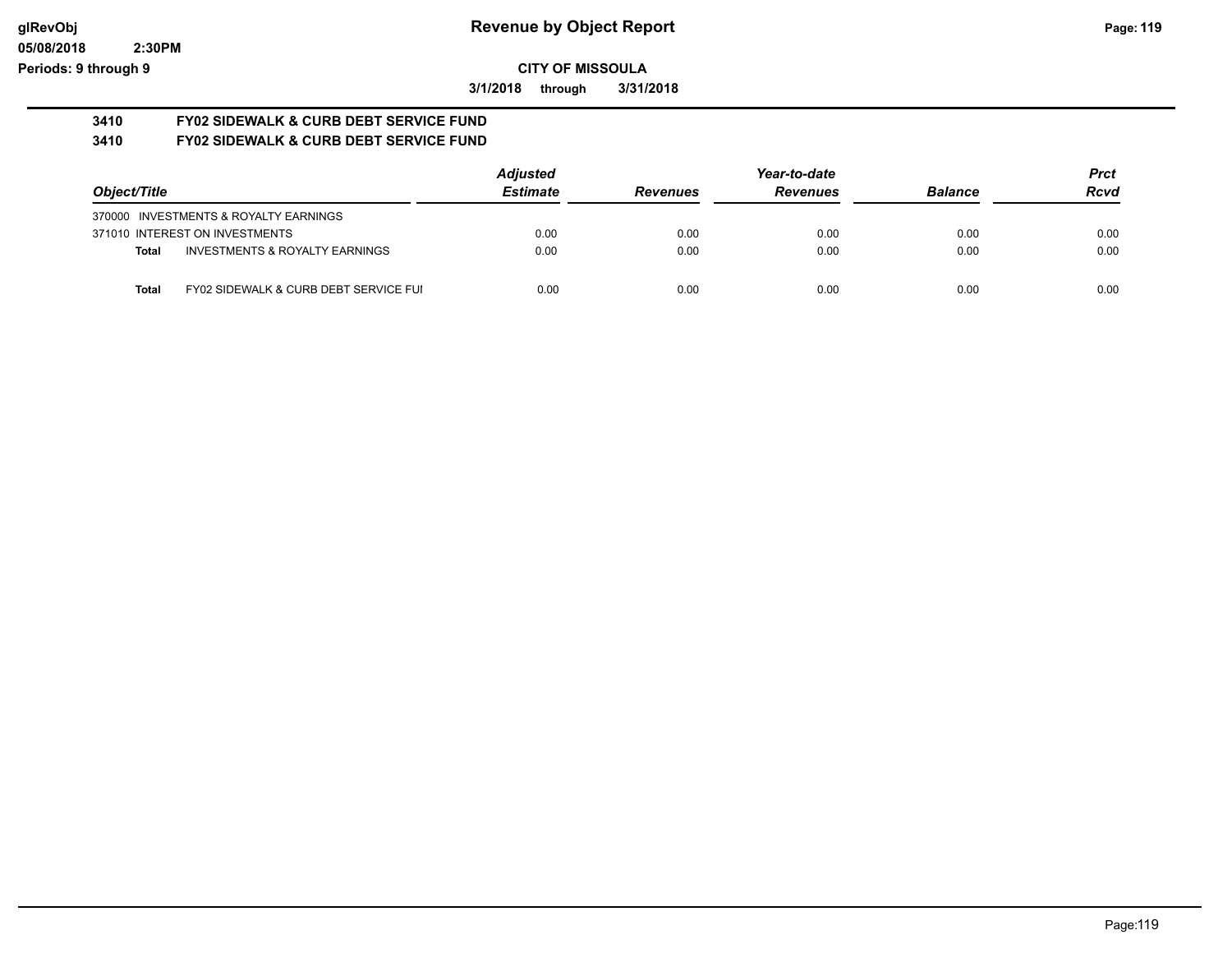**3/1/2018 through 3/31/2018**

### **3410 FY02 SIDEWALK & CURB DEBT SERVICE FUND**

| Object/Title |                                       | <b>Adjusted</b><br><b>Estimate</b> | <b>Revenues</b> | Year-to-date<br><b>Revenues</b> | <b>Balance</b> | <b>Prct</b><br><b>Rcvd</b> |
|--------------|---------------------------------------|------------------------------------|-----------------|---------------------------------|----------------|----------------------------|
|              | 370000 INVESTMENTS & ROYALTY EARNINGS |                                    |                 |                                 |                |                            |
|              | 371010 INTEREST ON INVESTMENTS        | 0.00                               | 0.00            | 0.00                            | 0.00           | 0.00                       |
| <b>Total</b> | INVESTMENTS & ROYALTY EARNINGS        | 0.00                               | 0.00            | 0.00                            | 0.00           | 0.00                       |
| Total        | FY02 SIDEWALK & CURB DEBT SERVICE FU  | 0.00                               | 0.00            | 0.00                            | 0.00           | 0.00                       |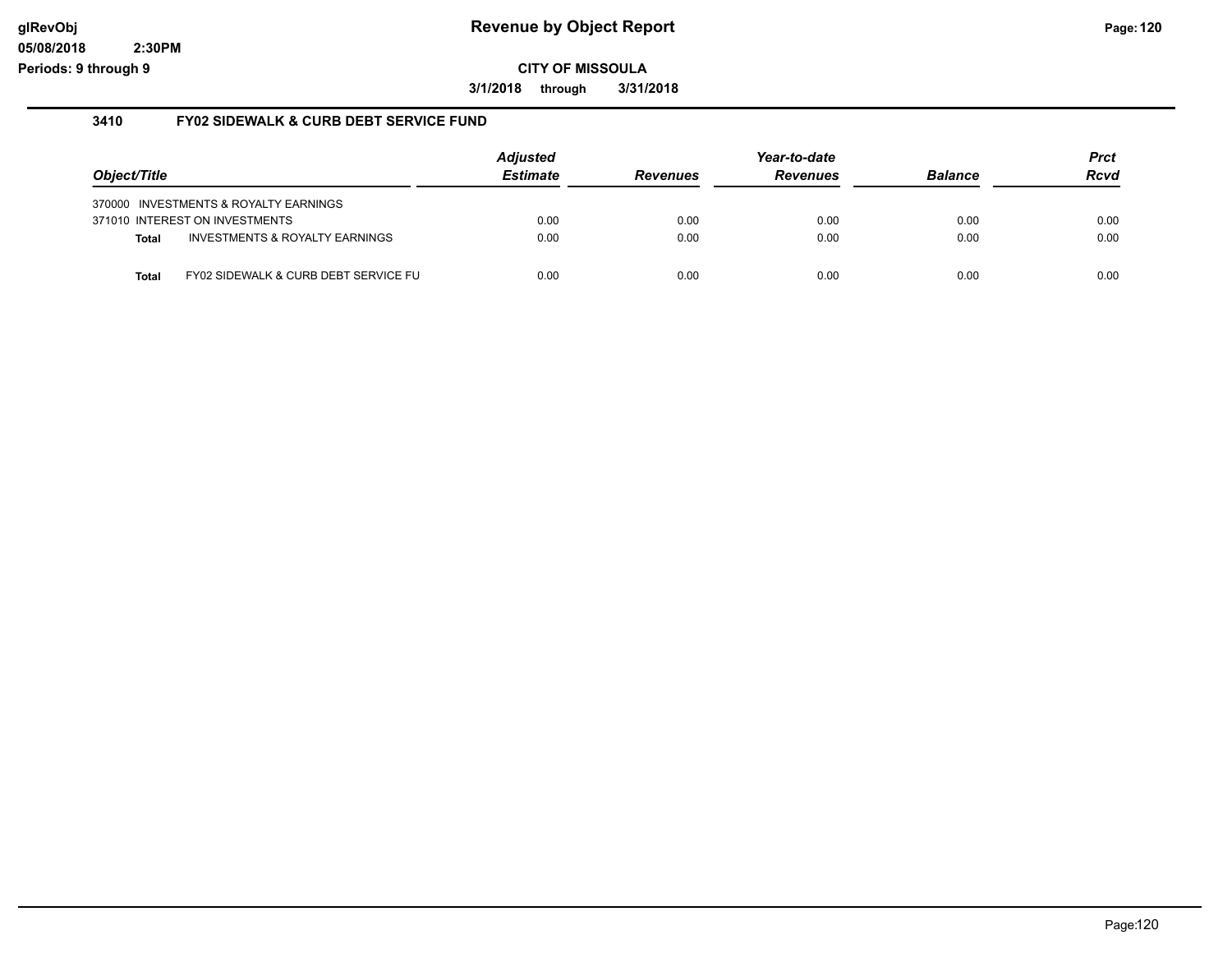**3/1/2018 through 3/31/2018**

# **3430 FY04 SIDEWALK CURB DEBT SERVICE**

### **3430 FY04 SIDEWALK CURB DEBT SERVICE**

|                                                 | <b>Adjusted</b> |                 | Year-to-date    |                | <b>Prct</b> |
|-------------------------------------------------|-----------------|-----------------|-----------------|----------------|-------------|
| Object/Title                                    | <b>Estimate</b> | <b>Revenues</b> | <b>Revenues</b> | <b>Balance</b> | Rcvd        |
| 360000 MISCELLANEOUS REVENUES                   |                 |                 |                 |                |             |
| 360010 MISCELLANEOUS                            | 525.00          | 0.00            | 0.00            | 525.00         | 0.00        |
| 363020 PROPERTY ASSESSMENTS                     | 0.00            | 0.00            | 0.00            | 0.00           | 0.00        |
| 363040 PENALTY AND INTEREST                     | 0.00            | 0.00            | 0.00            | 0.00           | 0.00        |
| MISCELLANEOUS REVENUES<br>Total                 | 525.00          | 0.00            | 0.00            | 525.00         | 0.00        |
|                                                 |                 |                 |                 |                |             |
| <b>FY04 SIDEWALK CURB DEBT SERVICE</b><br>Total | 525.00          | 0.00            | 0.00            | 525.00         | 0.00        |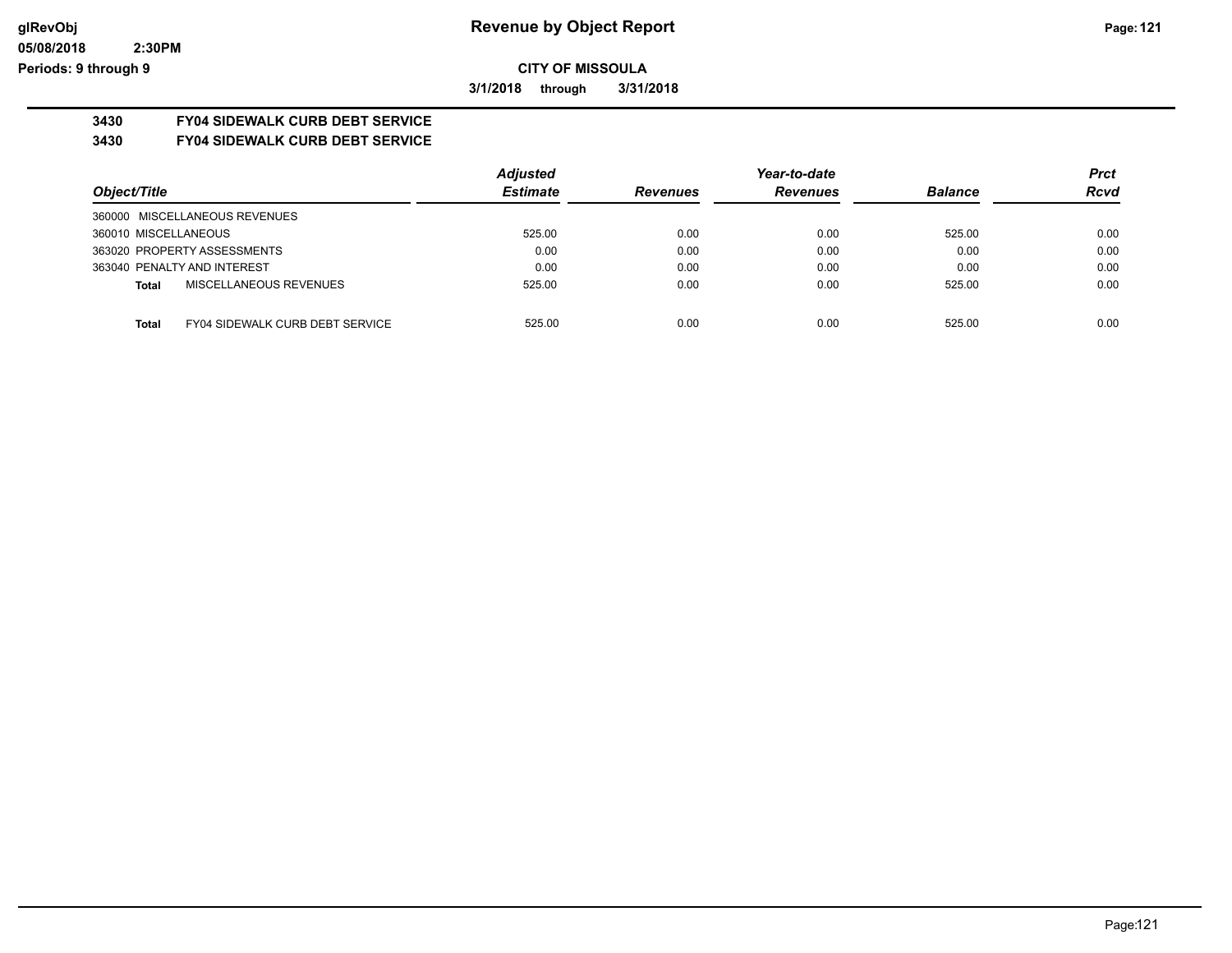**3/1/2018 through 3/31/2018**

### **3430 FY04 SIDEWALK CURB DEBT SERVICE**

| Object/Title                                    | <b>Adjusted</b><br><b>Estimate</b> | <b>Revenues</b> | Year-to-date<br><b>Revenues</b> | <b>Balance</b> | <b>Prct</b><br><b>Rcvd</b> |
|-------------------------------------------------|------------------------------------|-----------------|---------------------------------|----------------|----------------------------|
| 360000 MISCELLANEOUS REVENUES                   |                                    |                 |                                 |                |                            |
| 360010 MISCELLANEOUS                            | 525.00                             | 0.00            | 0.00                            | 525.00         | 0.00                       |
| 363020 PROPERTY ASSESSMENTS                     | 0.00                               | 0.00            | 0.00                            | 0.00           | 0.00                       |
| 363040 PENALTY AND INTEREST                     | 0.00                               | 0.00            | 0.00                            | 0.00           | 0.00                       |
| MISCELLANEOUS REVENUES<br>Total                 | 525.00                             | 0.00            | 0.00                            | 525.00         | 0.00                       |
| FY04 SIDEWALK CURB DEBT SERVICE<br><b>Total</b> | 525.00                             | 0.00            | 0.00                            | 525.00         | 0.00                       |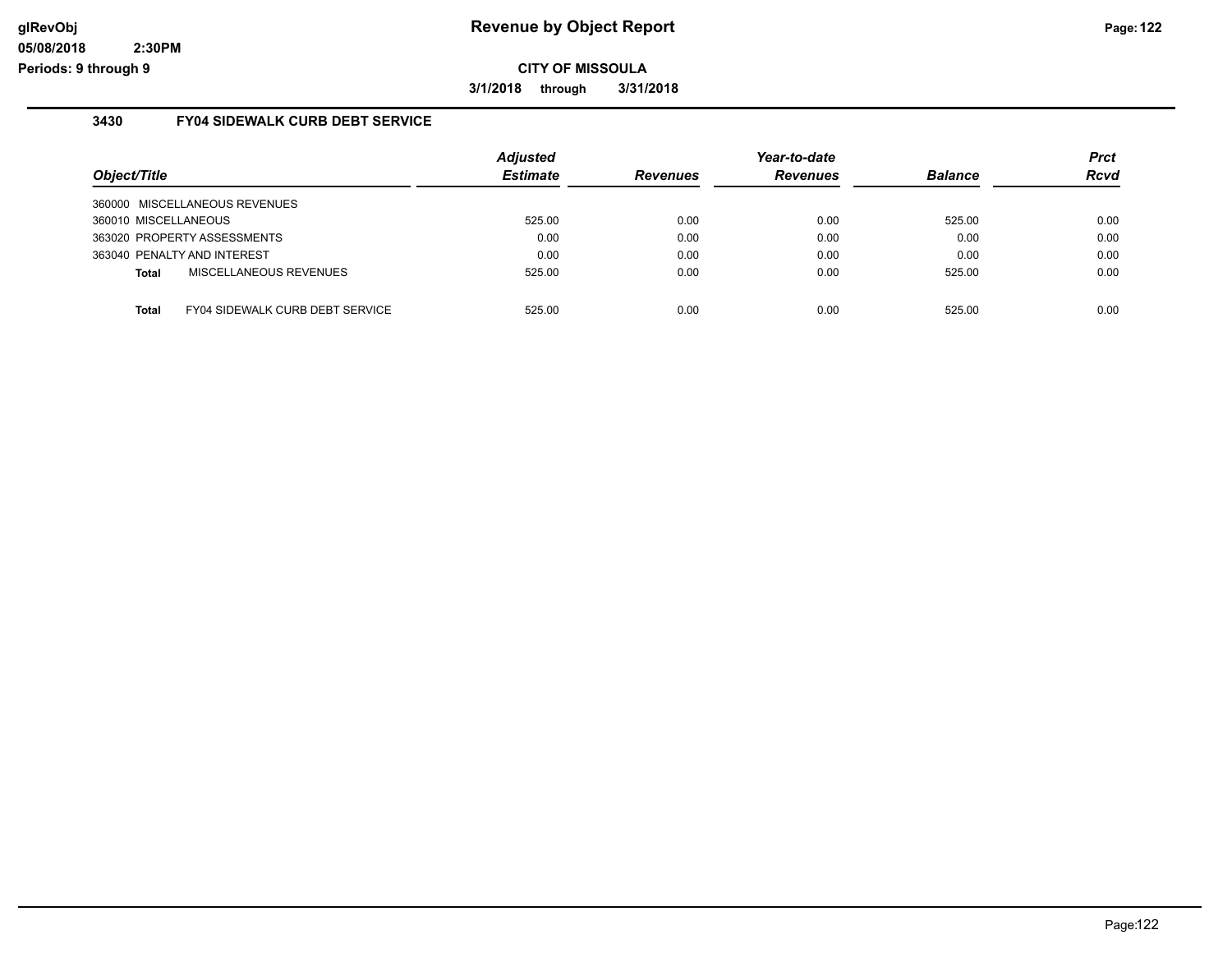**3/1/2018 through 3/31/2018**

**3440 FY05 SIDEWALK AND CURB**

**3440 FY05 SIDEWALK AND CURB**

|                                                           | <b>Adjusted</b> |                 | Year-to-date    |                | <b>Prct</b> |
|-----------------------------------------------------------|-----------------|-----------------|-----------------|----------------|-------------|
| Object/Title                                              | <b>Estimate</b> | <b>Revenues</b> | <b>Revenues</b> | <b>Balance</b> | <b>Rcvd</b> |
| 360000 MISCELLANEOUS REVENUES                             |                 |                 |                 |                |             |
| 360010 MISCELLANEOUS                                      | 0.00            | 0.00            | 0.00            | 0.00           | 0.00        |
| 363020 PROPERTY ASSESSMENTS                               | 0.00            | 0.00            | 0.00            | 0.00           | 0.00        |
| 363021 PAYOFF PRINCIPAL ASSESSMENTS                       | 0.00            | 0.00            | 0.00            | 0.00           | 0.00        |
| 363040 PENALTY AND INTEREST                               | 0.00            | 0.00            | 0.00            | 0.00           | 0.00        |
| <b>MISCELLANEOUS REVENUES</b><br>Total                    | 0.00            | 0.00            | 0.00            | 0.00           | 0.00        |
| 370000 INVESTMENTS & ROYALTY EARNINGS                     |                 |                 |                 |                |             |
| 371010 INTEREST ON INVESTMENTS                            | 0.00            | 0.00            | 0.00            | 0.00           | 0.00        |
| <b>INVESTMENTS &amp; ROYALTY EARNINGS</b><br><b>Total</b> | 0.00            | 0.00            | 0.00            | 0.00           | 0.00        |
| <b>FY05 SIDEWALK AND CURB</b><br><b>Total</b>             | 0.00            | 0.00            | 0.00            | 0.00           | 0.00        |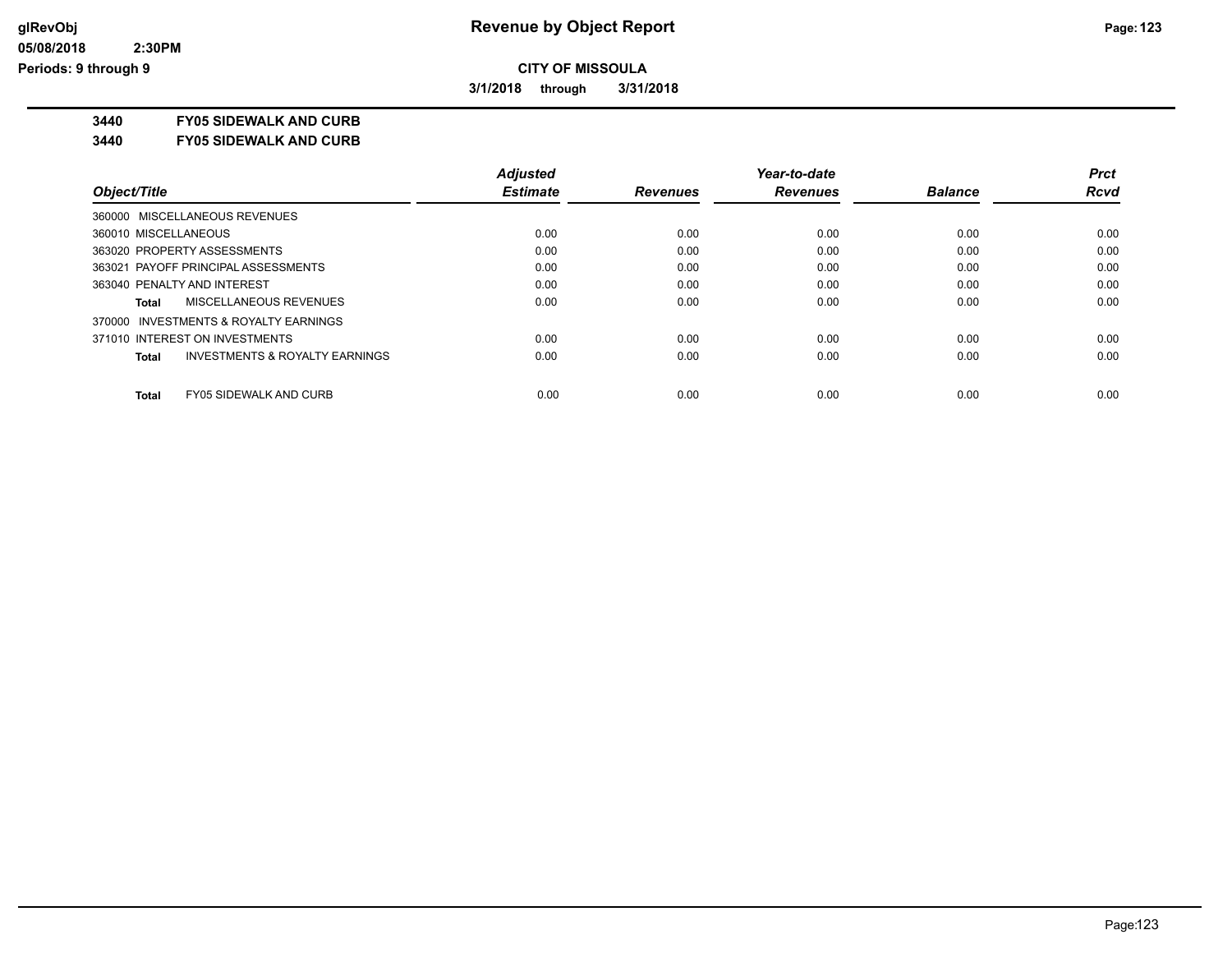**3/1/2018 through 3/31/2018**

### **3440 FY05 SIDEWALK AND CURB**

| Object/Title                                       | <b>Adjusted</b><br><b>Estimate</b> | <b>Revenues</b> | Year-to-date<br><b>Revenues</b> | <b>Balance</b> | <b>Prct</b><br><b>Rcvd</b> |
|----------------------------------------------------|------------------------------------|-----------------|---------------------------------|----------------|----------------------------|
| 360000 MISCELLANEOUS REVENUES                      |                                    |                 |                                 |                |                            |
| 360010 MISCELLANEOUS                               | 0.00                               | 0.00            | 0.00                            | 0.00           | 0.00                       |
| 363020 PROPERTY ASSESSMENTS                        | 0.00                               | 0.00            | 0.00                            | 0.00           | 0.00                       |
| 363021 PAYOFF PRINCIPAL ASSESSMENTS                | 0.00                               | 0.00            | 0.00                            | 0.00           | 0.00                       |
| 363040 PENALTY AND INTEREST                        | 0.00                               | 0.00            | 0.00                            | 0.00           | 0.00                       |
| MISCELLANEOUS REVENUES<br>Total                    | 0.00                               | 0.00            | 0.00                            | 0.00           | 0.00                       |
| 370000 INVESTMENTS & ROYALTY EARNINGS              |                                    |                 |                                 |                |                            |
| 371010 INTEREST ON INVESTMENTS                     | 0.00                               | 0.00            | 0.00                            | 0.00           | 0.00                       |
| <b>INVESTMENTS &amp; ROYALTY EARNINGS</b><br>Total | 0.00                               | 0.00            | 0.00                            | 0.00           | 0.00                       |
| <b>FY05 SIDEWALK AND CURB</b><br>Total             | 0.00                               | 0.00            | 0.00                            | 0.00           | 0.00                       |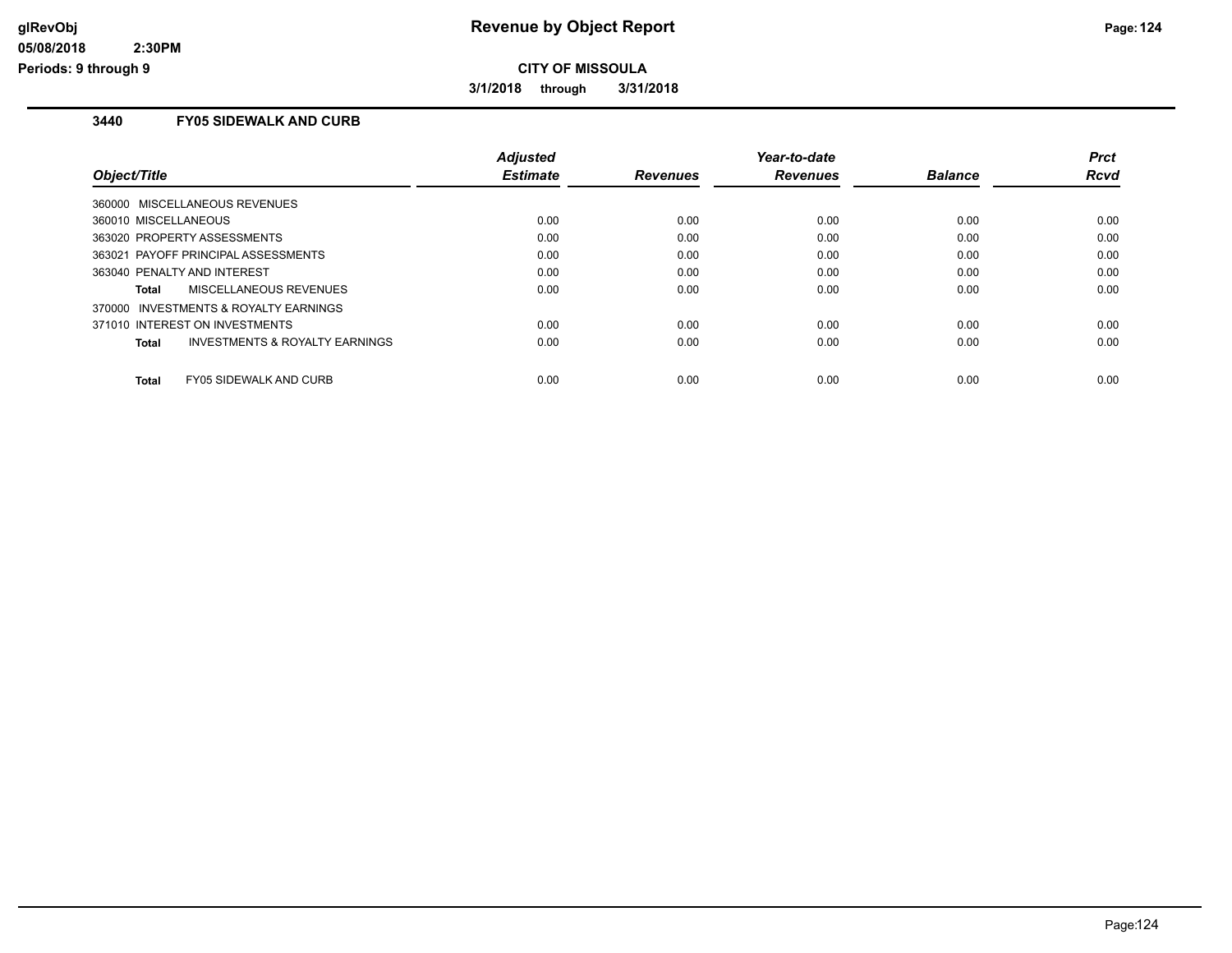**3/1/2018 through 3/31/2018**

**3450 FY06 SIDEWALK AND CURB**

**3450 FY06 SIDEWALK AND CURB**

|                                                           | <b>Adjusted</b> |                 | Year-to-date    |                | <b>Prct</b> |
|-----------------------------------------------------------|-----------------|-----------------|-----------------|----------------|-------------|
| Object/Title                                              | <b>Estimate</b> | <b>Revenues</b> | <b>Revenues</b> | <b>Balance</b> | <b>Rcvd</b> |
| 360000 MISCELLANEOUS REVENUES                             |                 |                 |                 |                |             |
| 360010 MISCELLANEOUS                                      | 1.318.00        | 0.00            | 0.00            | 1.318.00       | 0.00        |
| 363020 PROPERTY ASSESSMENTS                               | 26.413.00       | 277.58          | 13.818.28       | 12.594.72      | 52.32       |
| 363021 PAYOFF PRINCIPAL ASSESSMENTS                       | 0.00            | 0.00            | 0.00            | 0.00           | 0.00        |
| 363040 PENALTY AND INTEREST                               | 0.00            | 0.00            | 0.00            | 0.00           | 0.00        |
| MISCELLANEOUS REVENUES<br>Total                           | 27,731.00       | 277.58          | 13.818.28       | 13.912.72      | 49.83       |
| 370000 INVESTMENTS & ROYALTY EARNINGS                     |                 |                 |                 |                |             |
| 371010 INTEREST ON INVESTMENTS                            | 0.00            | 0.00            | 0.00            | 0.00           | 0.00        |
| <b>INVESTMENTS &amp; ROYALTY EARNINGS</b><br><b>Total</b> | 0.00            | 0.00            | 0.00            | 0.00           | 0.00        |
| <b>FY06 SIDEWALK AND CURB</b><br><b>Total</b>             | 27.731.00       | 277.58          | 13.818.28       | 13.912.72      | 49.83       |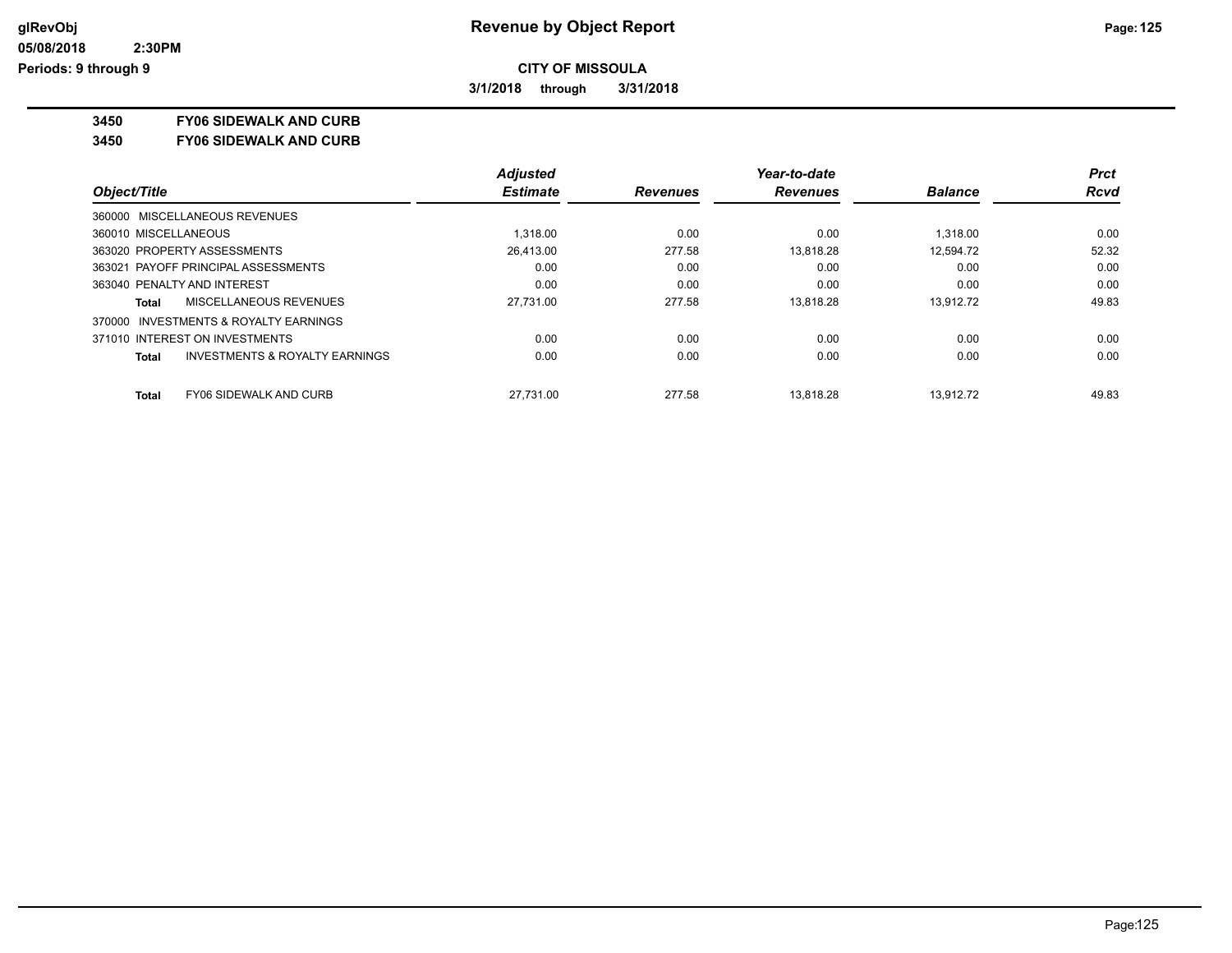**3/1/2018 through 3/31/2018**

### **3450 FY06 SIDEWALK AND CURB**

| Object/Title                                       | <b>Adjusted</b><br><b>Estimate</b> | <b>Revenues</b> | Year-to-date<br><b>Revenues</b> | <b>Balance</b> | <b>Prct</b><br><b>Rcvd</b> |
|----------------------------------------------------|------------------------------------|-----------------|---------------------------------|----------------|----------------------------|
| 360000 MISCELLANEOUS REVENUES                      |                                    |                 |                                 |                |                            |
| 360010 MISCELLANEOUS                               | 1,318.00                           | 0.00            | 0.00                            | 1.318.00       | 0.00                       |
| 363020 PROPERTY ASSESSMENTS                        | 26.413.00                          | 277.58          | 13.818.28                       | 12.594.72      | 52.32                      |
| 363021 PAYOFF PRINCIPAL ASSESSMENTS                | 0.00                               | 0.00            | 0.00                            | 0.00           | 0.00                       |
| 363040 PENALTY AND INTEREST                        | 0.00                               | 0.00            | 0.00                            | 0.00           | 0.00                       |
| MISCELLANEOUS REVENUES<br>Total                    | 27,731.00                          | 277.58          | 13.818.28                       | 13.912.72      | 49.83                      |
| 370000 INVESTMENTS & ROYALTY EARNINGS              |                                    |                 |                                 |                |                            |
| 371010 INTEREST ON INVESTMENTS                     | 0.00                               | 0.00            | 0.00                            | 0.00           | 0.00                       |
| <b>INVESTMENTS &amp; ROYALTY EARNINGS</b><br>Total | 0.00                               | 0.00            | 0.00                            | 0.00           | 0.00                       |
| <b>FY06 SIDEWALK AND CURB</b><br>Total             | 27.731.00                          | 277.58          | 13.818.28                       | 13.912.72      | 49.83                      |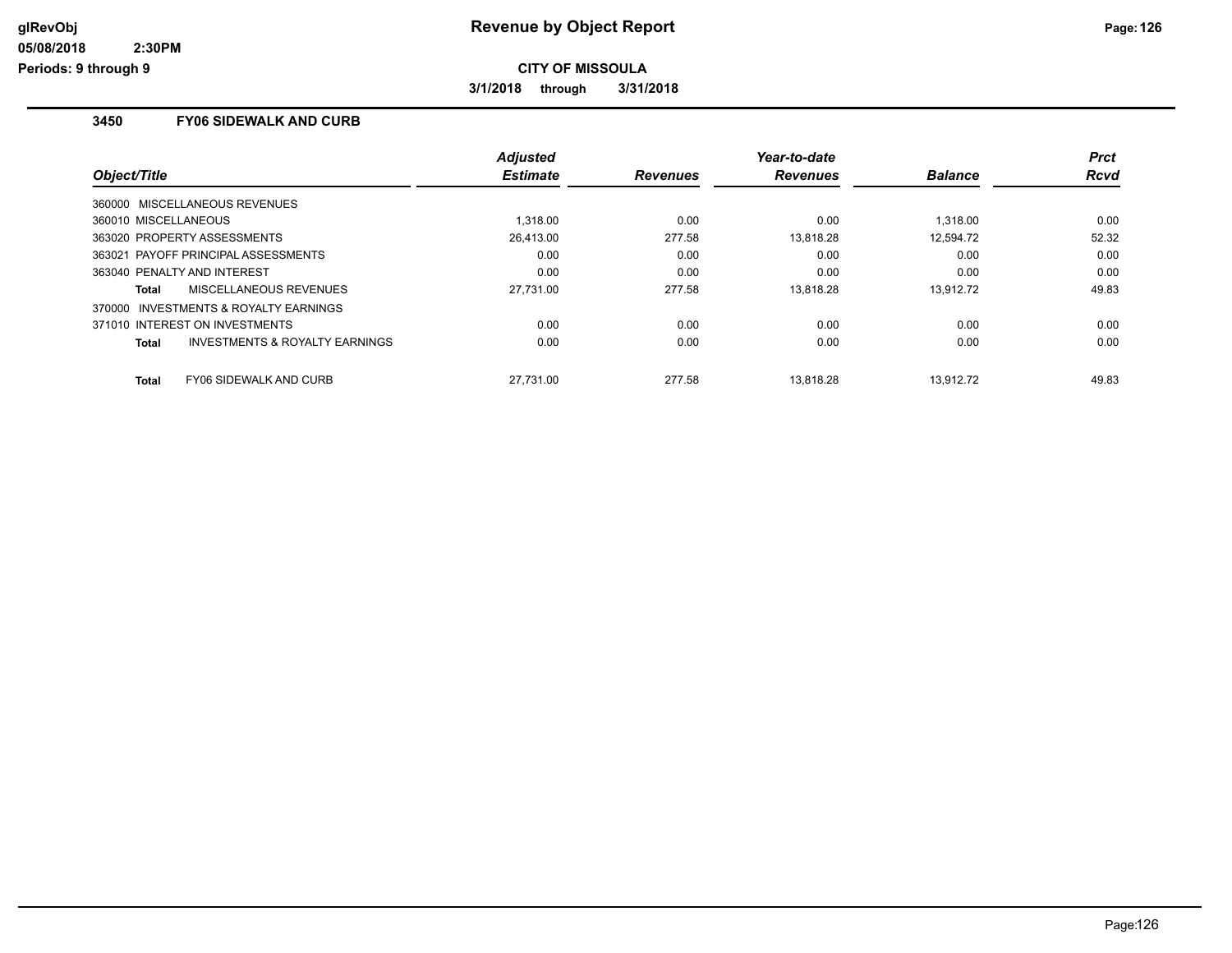**3/1/2018 through 3/31/2018**

### **3460 FY07 SIDEWALK AND CURB DEBT**

#### **3460 FY07 SIDEWALK AND CURB DEBT**

|                                                    | <b>Adjusted</b> |                 | Year-to-date    |                | <b>Prct</b> |
|----------------------------------------------------|-----------------|-----------------|-----------------|----------------|-------------|
| Object/Title                                       | <b>Estimate</b> | <b>Revenues</b> | <b>Revenues</b> | <b>Balance</b> | <b>Rcvd</b> |
| 360000 MISCELLANEOUS REVENUES                      |                 |                 |                 |                |             |
| 360010 MISCELLANEOUS                               | 4.002.00        | 0.00            | 0.00            | 4.002.00       | 0.00        |
| 363020 PROPERTY ASSESSMENTS                        | 49,850.00       | 369.02          | 25.170.55       | 24.679.45      | 50.49       |
| 363021 PAYOFF PRINCIPAL ASSESSMENTS                | 0.00            | 0.00            | 0.00            | 0.00           | 0.00        |
| 363040 PENALTY AND INTEREST                        | 0.00            | 10.21           | 50.56           | $-50.56$       | 0.00        |
| <b>MISCELLANEOUS REVENUES</b><br>Total             | 53,852.00       | 379.23          | 25,221.11       | 28,630.89      | 46.83       |
| 370000 INVESTMENTS & ROYALTY EARNINGS              |                 |                 |                 |                |             |
| 371010 INTEREST ON INVESTMENTS                     | 0.00            | 0.00            | 0.00            | 0.00           | 0.00        |
| <b>INVESTMENTS &amp; ROYALTY EARNINGS</b><br>Total | 0.00            | 0.00            | 0.00            | 0.00           | 0.00        |
| <b>FY07 SIDEWALK AND CURB DEBT</b><br>Total        | 53.852.00       | 379.23          | 25.221.11       | 28.630.89      | 46.83       |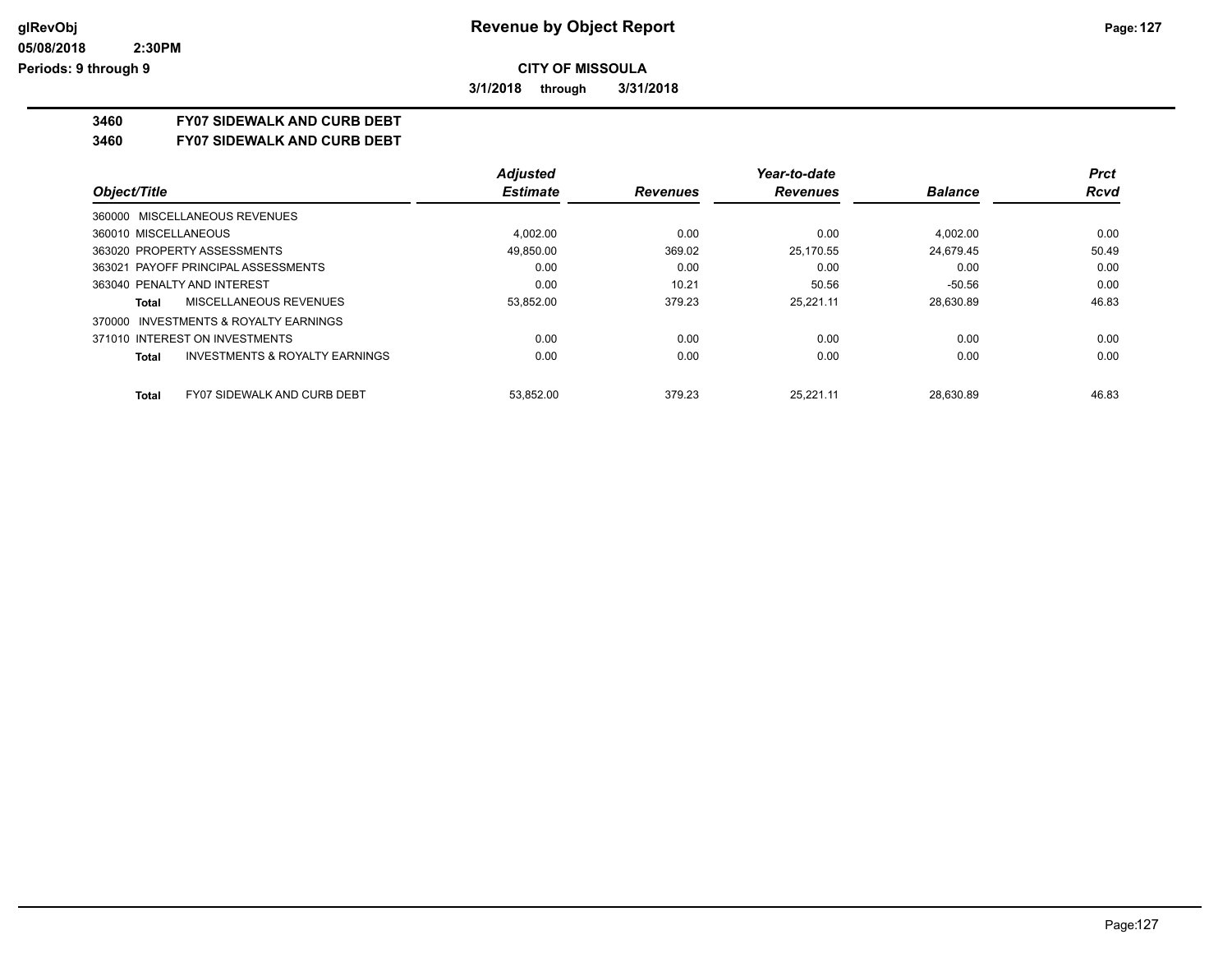**3/1/2018 through 3/31/2018**

### **3460 FY07 SIDEWALK AND CURB DEBT**

| Object/Title                        |                                           | <b>Adjusted</b><br><b>Estimate</b> | <b>Revenues</b> | Year-to-date<br><b>Revenues</b> | <b>Balance</b> | <b>Prct</b><br><b>Rcvd</b> |
|-------------------------------------|-------------------------------------------|------------------------------------|-----------------|---------------------------------|----------------|----------------------------|
| 360000 MISCELLANEOUS REVENUES       |                                           |                                    |                 |                                 |                |                            |
| 360010 MISCELLANEOUS                |                                           | 4,002.00                           | 0.00            | 0.00                            | 4,002.00       | 0.00                       |
| 363020 PROPERTY ASSESSMENTS         |                                           | 49.850.00                          | 369.02          | 25.170.55                       | 24.679.45      | 50.49                      |
| 363021 PAYOFF PRINCIPAL ASSESSMENTS |                                           | 0.00                               | 0.00            | 0.00                            | 0.00           | 0.00                       |
| 363040 PENALTY AND INTEREST         |                                           | 0.00                               | 10.21           | 50.56                           | $-50.56$       | 0.00                       |
| <b>Total</b>                        | MISCELLANEOUS REVENUES                    | 53,852.00                          | 379.23          | 25.221.11                       | 28.630.89      | 46.83                      |
| 370000                              | INVESTMENTS & ROYALTY EARNINGS            |                                    |                 |                                 |                |                            |
| 371010 INTEREST ON INVESTMENTS      |                                           | 0.00                               | 0.00            | 0.00                            | 0.00           | 0.00                       |
| <b>Total</b>                        | <b>INVESTMENTS &amp; ROYALTY EARNINGS</b> | 0.00                               | 0.00            | 0.00                            | 0.00           | 0.00                       |
| <b>Total</b>                        | <b>FY07 SIDEWALK AND CURB DEBT</b>        | 53.852.00                          | 379.23          | 25.221.11                       | 28.630.89      | 46.83                      |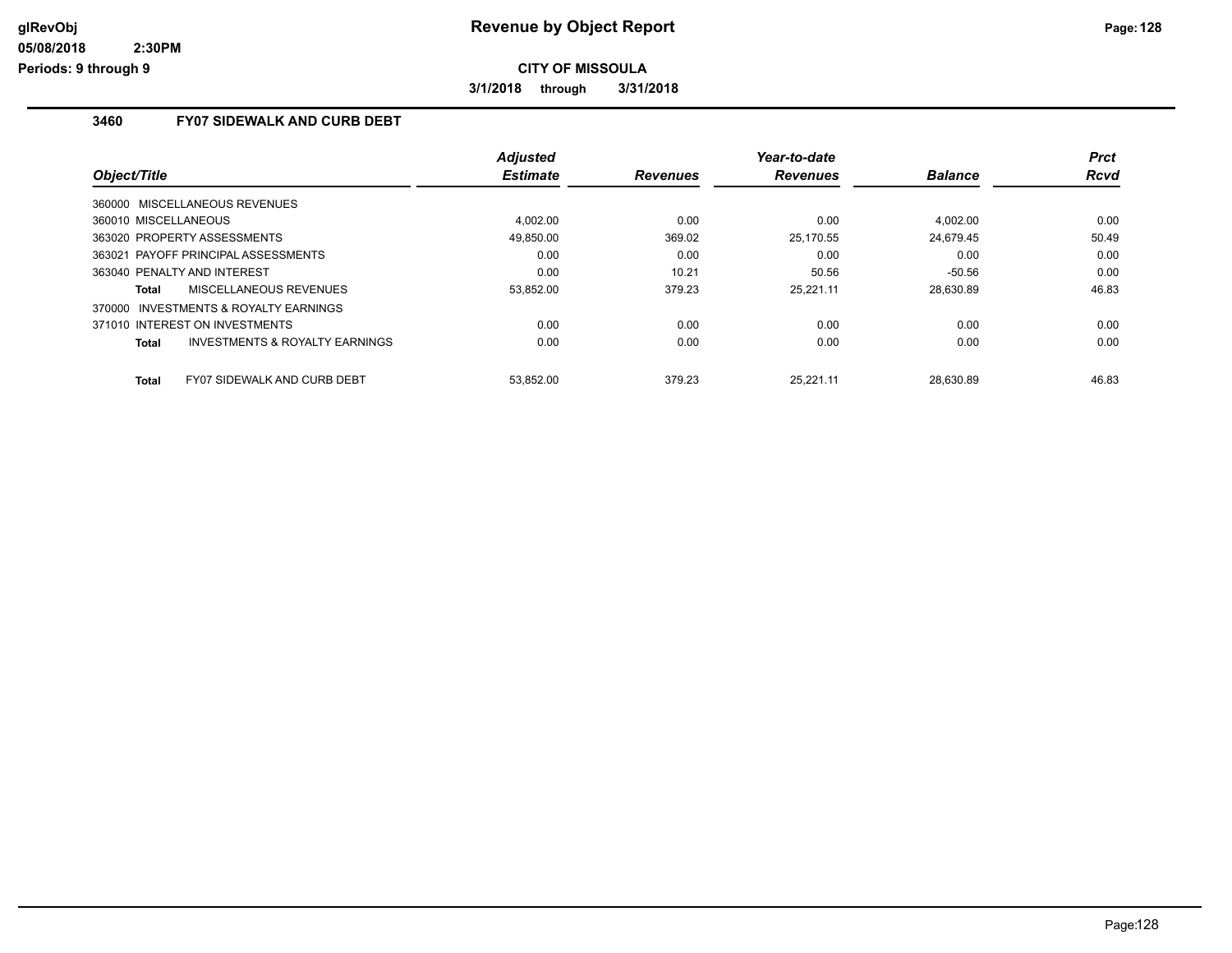**3/1/2018 through 3/31/2018**

### **3461 SERIES 2008A SIDEWALK AND CURB**

### **3461 SERIES 2008A SIDEWALK AND CURB**

|                                                    | <b>Adjusted</b> |                 | Year-to-date    |                | <b>Prct</b> |
|----------------------------------------------------|-----------------|-----------------|-----------------|----------------|-------------|
| Object/Title                                       | <b>Estimate</b> | <b>Revenues</b> | <b>Revenues</b> | <b>Balance</b> | <b>Rcvd</b> |
| 360000 MISCELLANEOUS REVENUES                      |                 |                 |                 |                |             |
| 360010 MISCELLANEOUS                               | 0.00            | 0.00            | 0.00            | 0.00           | 0.00        |
| 363020 PROPERTY ASSESSMENTS                        | 26,452.00       | 0.00            | 11.390.99       | 15.061.01      | 43.06       |
| 363021 PAYOFF PRINCIPAL ASSESSMENTS                | 0.00            | 0.00            | 0.00            | 0.00           | 0.00        |
| 363040 PENALTY AND INTEREST                        | 0.00            | 0.00            | 10.91           | $-10.91$       | 0.00        |
| MISCELLANEOUS REVENUES<br>Total                    | 26,452.00       | 0.00            | 11.401.90       | 15.050.10      | 43.10       |
| 370000 INVESTMENTS & ROYALTY EARNINGS              |                 |                 |                 |                |             |
| 371010 INTEREST ON INVESTMENTS                     | 0.00            | 0.00            | 0.00            | 0.00           | 0.00        |
| <b>INVESTMENTS &amp; ROYALTY EARNINGS</b><br>Total | 0.00            | 0.00            | 0.00            | 0.00           | 0.00        |
| SERIES 2008A SIDEWALK AND CURB<br>Total            | 26.452.00       | 0.00            | 11.401.90       | 15.050.10      | 43.10       |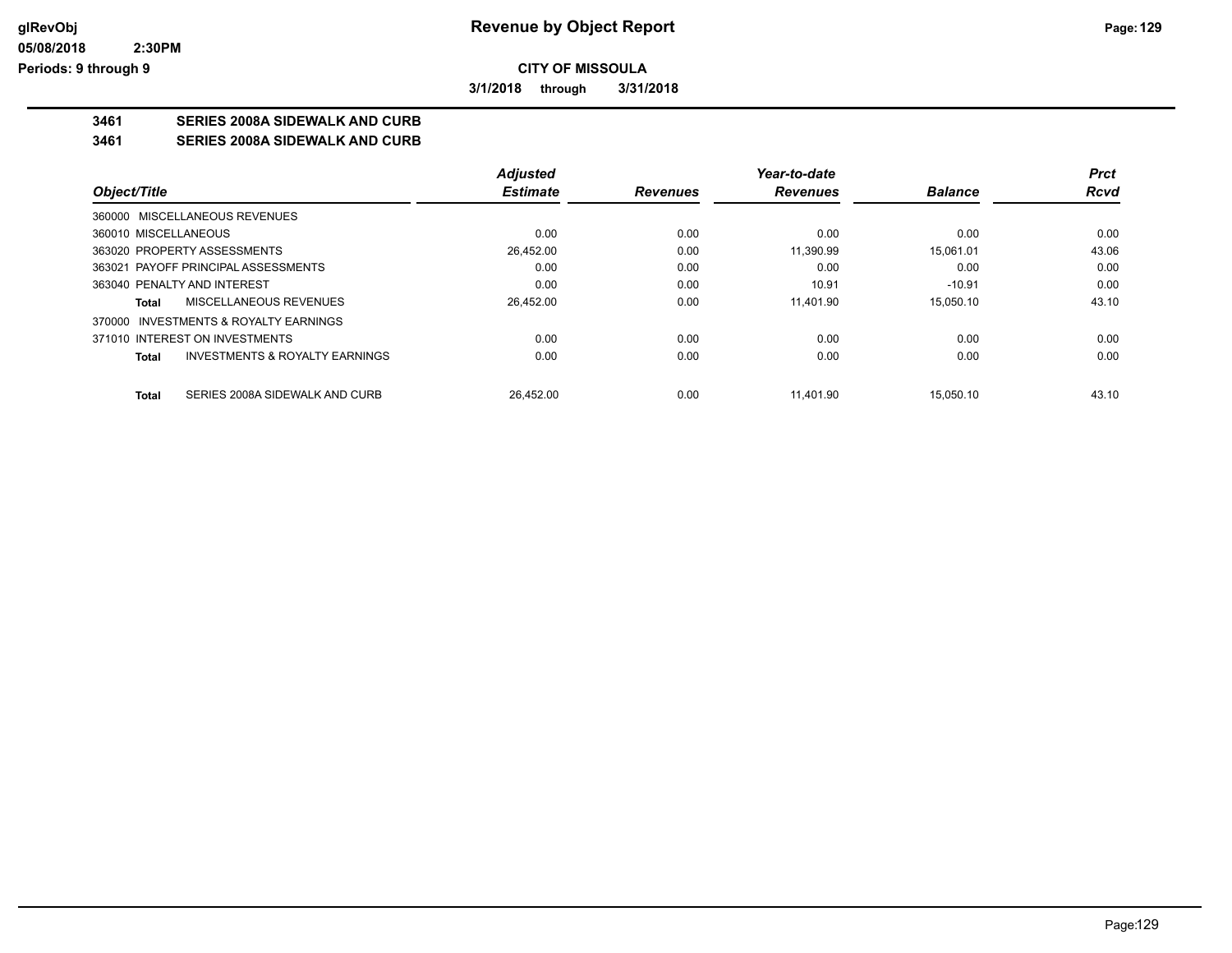**3/1/2018 through 3/31/2018**

### **3461 SERIES 2008A SIDEWALK AND CURB**

|                                                    | <b>Adjusted</b> |                 | Year-to-date    |                | <b>Prct</b> |
|----------------------------------------------------|-----------------|-----------------|-----------------|----------------|-------------|
| Object/Title                                       | <b>Estimate</b> | <b>Revenues</b> | <b>Revenues</b> | <b>Balance</b> | <b>Rcvd</b> |
| 360000 MISCELLANEOUS REVENUES                      |                 |                 |                 |                |             |
| 360010 MISCELLANEOUS                               | 0.00            | 0.00            | 0.00            | 0.00           | 0.00        |
| 363020 PROPERTY ASSESSMENTS                        | 26.452.00       | 0.00            | 11.390.99       | 15.061.01      | 43.06       |
| 363021 PAYOFF PRINCIPAL ASSESSMENTS                | 0.00            | 0.00            | 0.00            | 0.00           | 0.00        |
| 363040 PENALTY AND INTEREST                        | 0.00            | 0.00            | 10.91           | $-10.91$       | 0.00        |
| MISCELLANEOUS REVENUES<br>Total                    | 26.452.00       | 0.00            | 11.401.90       | 15.050.10      | 43.10       |
| INVESTMENTS & ROYALTY EARNINGS<br>370000           |                 |                 |                 |                |             |
| 371010 INTEREST ON INVESTMENTS                     | 0.00            | 0.00            | 0.00            | 0.00           | 0.00        |
| <b>INVESTMENTS &amp; ROYALTY EARNINGS</b><br>Total | 0.00            | 0.00            | 0.00            | 0.00           | 0.00        |
| SERIES 2008A SIDEWALK AND CURB<br>Total            | 26.452.00       | 0.00            | 11.401.90       | 15.050.10      | 43.10       |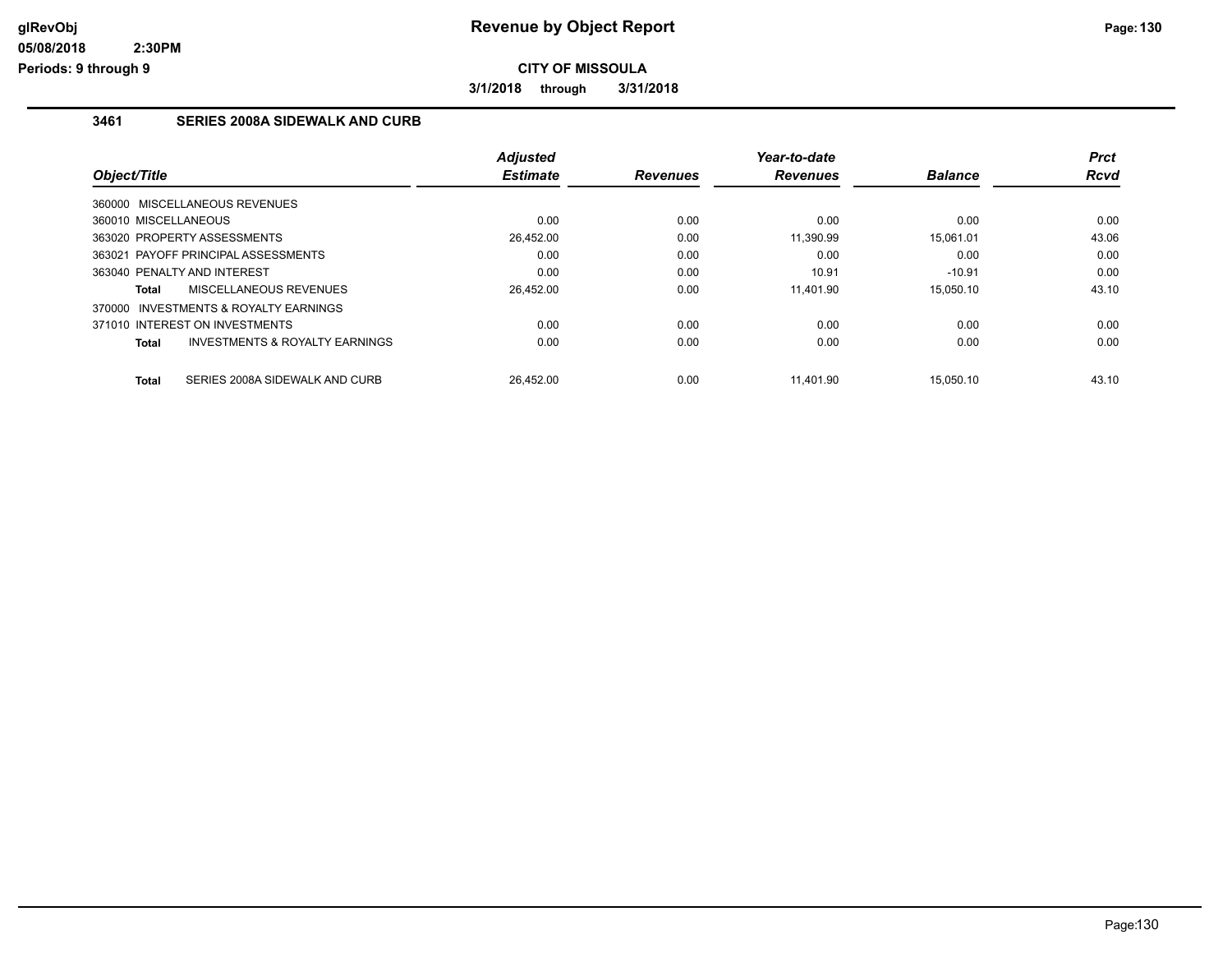**3/1/2018 through 3/31/2018**

### **3462 SERIES 2009 SIDEWALK AND CURB**

### **3462 SERIES 2009 SIDEWALK AND CURB**

|                                               | <b>Adjusted</b> |                 | Year-to-date    |                | <b>Prct</b> |
|-----------------------------------------------|-----------------|-----------------|-----------------|----------------|-------------|
| Object/Title                                  | <b>Estimate</b> | <b>Revenues</b> | <b>Revenues</b> | <b>Balance</b> | <b>Rcvd</b> |
| 360000 MISCELLANEOUS REVENUES                 |                 |                 |                 |                |             |
| 360010 MISCELLANEOUS                          | 5.161.00        | 0.00            | 0.00            | 5.161.00       | 0.00        |
| 363020 PROPERTY ASSESSMENTS                   | 36,018.00       | 0.00            | 22,548.65       | 13,469.35      | 62.60       |
| 363021 PAYOFF PRINCIPAL ASSESSMENTS           | 0.00            | 0.00            | 0.00            | 0.00           | 0.00        |
| 363040 PENALTY AND INTEREST                   | 0.00            | 0.00            | 23.71           | $-23.71$       | 0.00        |
| MISCELLANEOUS REVENUES<br>Total               | 41,179.00       | 0.00            | 22.572.36       | 18.606.64      | 54.82       |
| 380000 OTHER FINANCING SOURCES                |                 |                 |                 |                |             |
| 381030 SID BONDS PROCEEDS                     | 0.00            | 0.00            | 0.00            | 0.00           | 0.00        |
| OTHER FINANCING SOURCES<br>Total              | 0.00            | 0.00            | 0.00            | 0.00           | 0.00        |
| SERIES 2009 SIDEWALK AND CURB<br><b>Total</b> | 41.179.00       | 0.00            | 22.572.36       | 18.606.64      | 54.82       |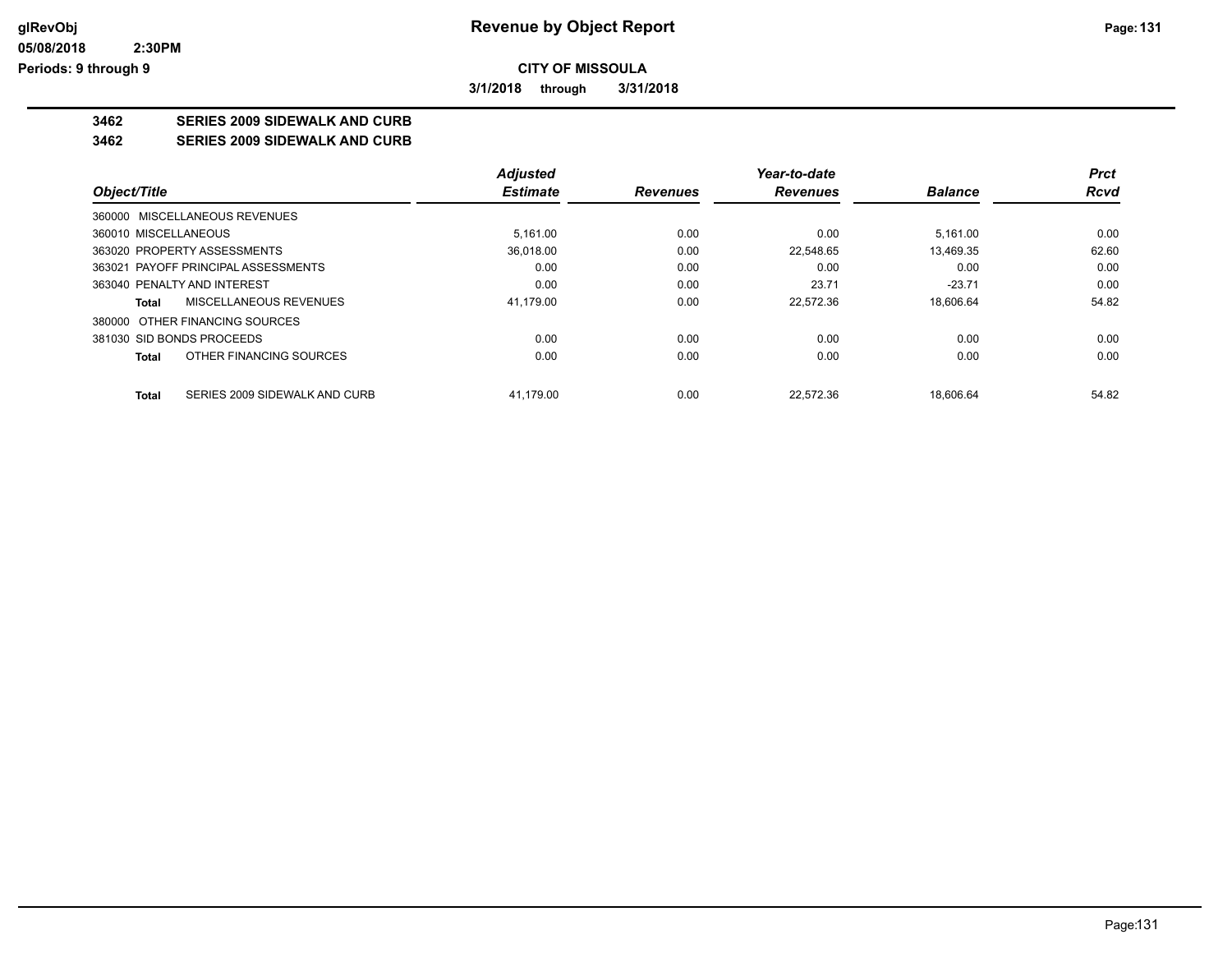**3/1/2018 through 3/31/2018**

### **3462 SERIES 2009 SIDEWALK AND CURB**

| Object/Title                  |                                     | <b>Adjusted</b><br><b>Estimate</b> | <b>Revenues</b> | Year-to-date<br><b>Revenues</b> | <b>Balance</b> | <b>Prct</b><br><b>Rcvd</b> |
|-------------------------------|-------------------------------------|------------------------------------|-----------------|---------------------------------|----------------|----------------------------|
| 360000 MISCELLANEOUS REVENUES |                                     |                                    |                 |                                 |                |                            |
| 360010 MISCELLANEOUS          |                                     | 5,161.00                           | 0.00            | 0.00                            | 5,161.00       | 0.00                       |
| 363020 PROPERTY ASSESSMENTS   |                                     | 36.018.00                          | 0.00            | 22.548.65                       | 13.469.35      | 62.60                      |
|                               | 363021 PAYOFF PRINCIPAL ASSESSMENTS | 0.00                               | 0.00            | 0.00                            | 0.00           | 0.00                       |
| 363040 PENALTY AND INTEREST   |                                     | 0.00                               | 0.00            | 23.71                           | $-23.71$       | 0.00                       |
| <b>Total</b>                  | MISCELLANEOUS REVENUES              | 41.179.00                          | 0.00            | 22.572.36                       | 18.606.64      | 54.82                      |
|                               | 380000 OTHER FINANCING SOURCES      |                                    |                 |                                 |                |                            |
| 381030 SID BONDS PROCEEDS     |                                     | 0.00                               | 0.00            | 0.00                            | 0.00           | 0.00                       |
| <b>Total</b>                  | OTHER FINANCING SOURCES             | 0.00                               | 0.00            | 0.00                            | 0.00           | 0.00                       |
| <b>Total</b>                  | SERIES 2009 SIDEWALK AND CURB       | 41.179.00                          | 0.00            | 22.572.36                       | 18.606.64      | 54.82                      |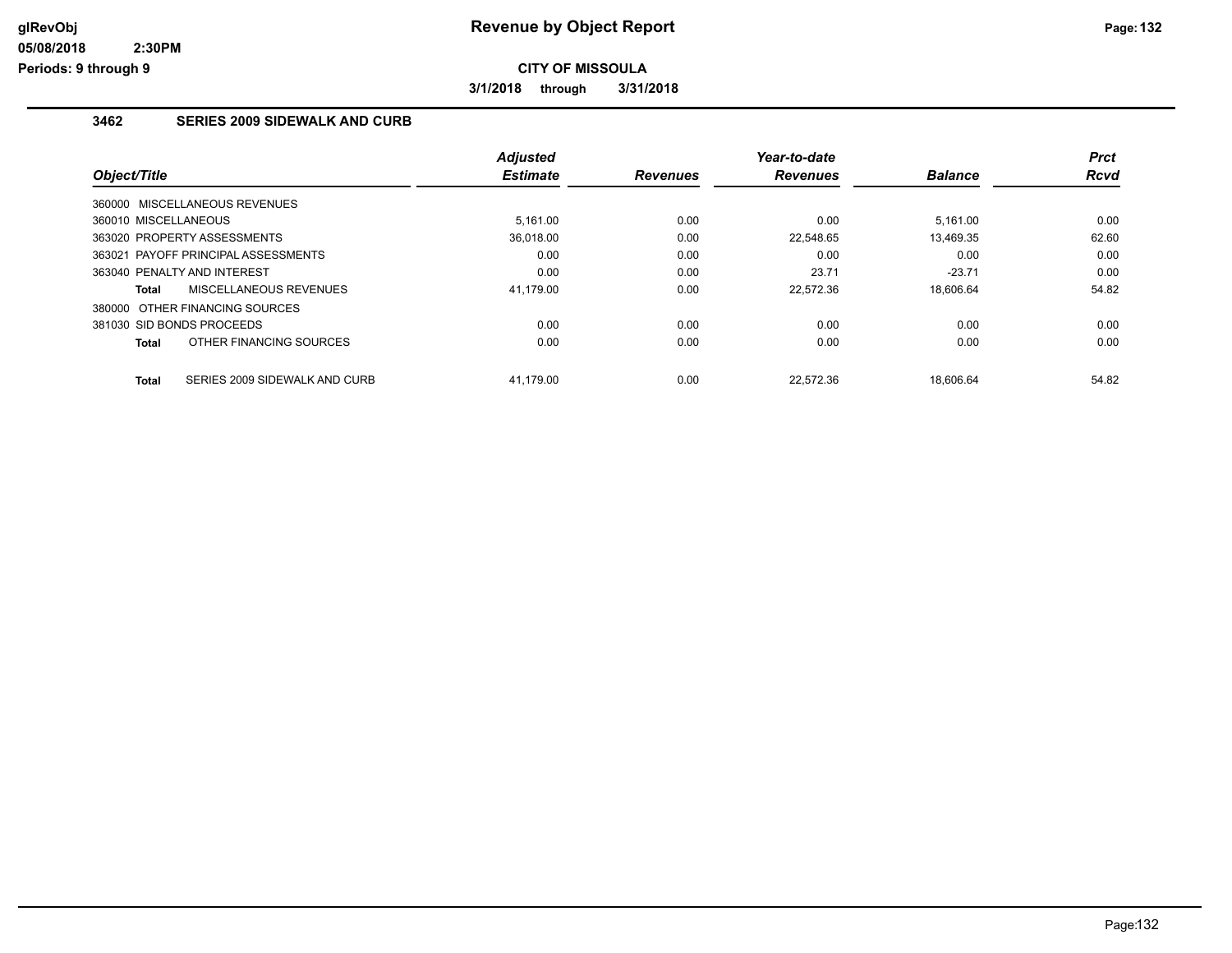**3/1/2018 through 3/31/2018**

### **3463 SERIES 2010 SIDEWALK AND CURB**

### **3463 SERIES 2010 SIDEWALK AND CURB**

|                                                    | <b>Adjusted</b> |                 | Year-to-date    |                | <b>Prct</b> |
|----------------------------------------------------|-----------------|-----------------|-----------------|----------------|-------------|
| Object/Title                                       | <b>Estimate</b> | <b>Revenues</b> | <b>Revenues</b> | <b>Balance</b> | <b>Rcvd</b> |
| MISCELLANEOUS REVENUES<br>360000                   |                 |                 |                 |                |             |
| 360010 MISCELLANEOUS                               | 3,452.00        | 0.00            | 0.00            | 3,452.00       | 0.00        |
| 363020 PROPERTY ASSESSMENTS                        | 92,938.00       | 603.32          | 39.740.94       | 53,197.06      | 42.76       |
| 363021 PAYOFF PRINCIPAL ASSESSMENTS                | 0.00            | 0.00            | 5,887.36        | $-5,887.36$    | 0.00        |
| 363040 PENALTY AND INTEREST                        | 0.00            | 0.00            | 33.33           | $-33.33$       | 0.00        |
| MISCELLANEOUS REVENUES<br>Total                    | 96,390.00       | 603.32          | 45,661.63       | 50,728.37      | 47.37       |
| INVESTMENTS & ROYALTY EARNINGS<br>370000           |                 |                 |                 |                |             |
| 371010 INTEREST ON INVESTMENTS                     | 0.00            | 0.00            | 0.00            | 0.00           | 0.00        |
| <b>INVESTMENTS &amp; ROYALTY EARNINGS</b><br>Total | 0.00            | 0.00            | 0.00            | 0.00           | 0.00        |
| OTHER FINANCING SOURCES<br>380000                  |                 |                 |                 |                |             |
| 383042 TRANSFERS FROM OTHER FUNDS                  | 0.00            | 0.00            | 0.00            | 0.00           | 0.00        |
| OTHER FINANCING SOURCES<br><b>Total</b>            | 0.00            | 0.00            | 0.00            | 0.00           | 0.00        |
| SERIES 2010 SIDEWALK AND CURB<br><b>Total</b>      | 96,390.00       | 603.32          | 45,661.63       | 50,728.37      | 47.37       |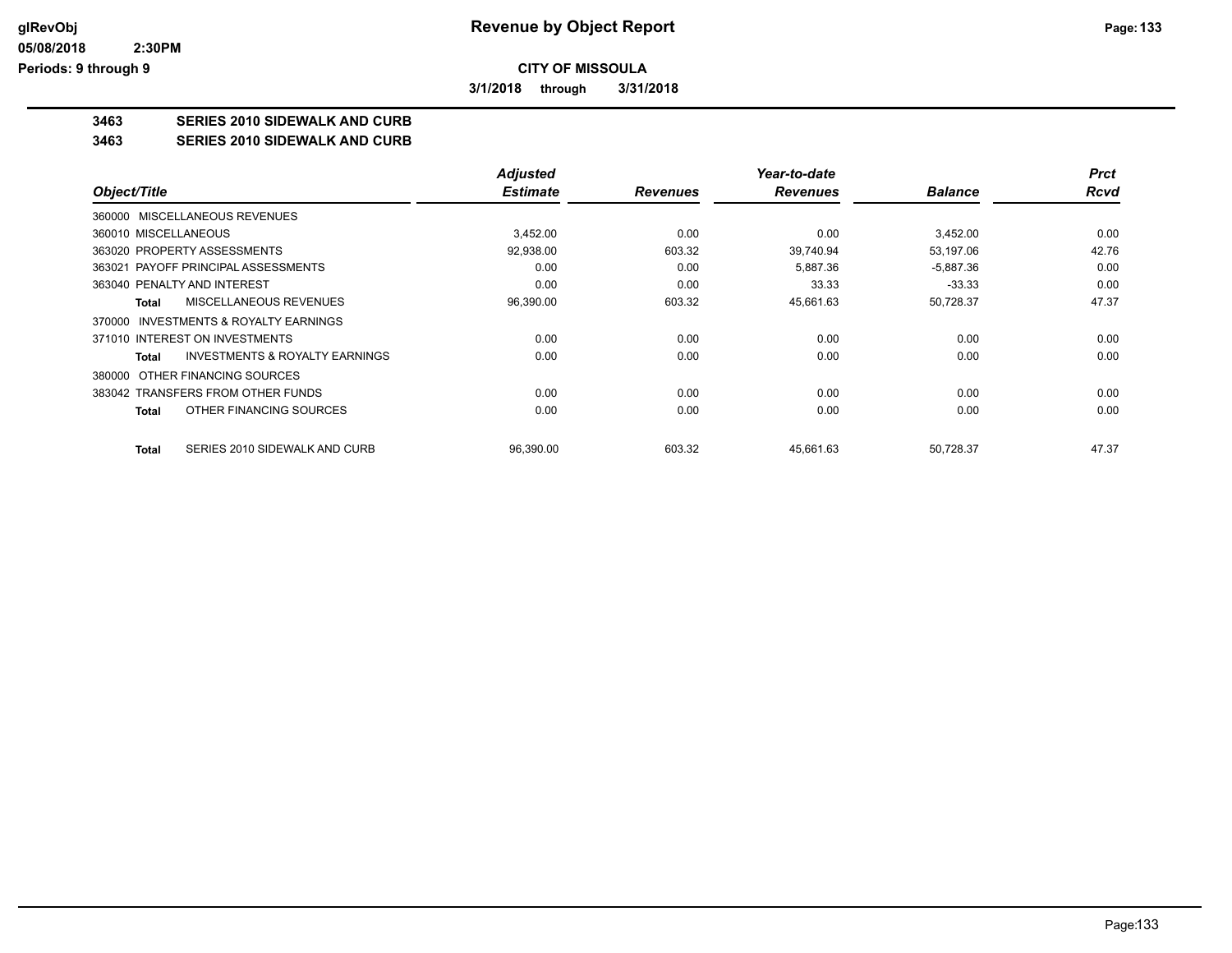**3/1/2018 through 3/31/2018**

### **3463 SERIES 2010 SIDEWALK AND CURB**

|                                                     | <b>Adjusted</b> |                 | Year-to-date    |                | <b>Prct</b> |
|-----------------------------------------------------|-----------------|-----------------|-----------------|----------------|-------------|
| Object/Title                                        | <b>Estimate</b> | <b>Revenues</b> | <b>Revenues</b> | <b>Balance</b> | Rcvd        |
| 360000 MISCELLANEOUS REVENUES                       |                 |                 |                 |                |             |
| 360010 MISCELLANEOUS                                | 3,452.00        | 0.00            | 0.00            | 3,452.00       | 0.00        |
| 363020 PROPERTY ASSESSMENTS                         | 92,938.00       | 603.32          | 39.740.94       | 53.197.06      | 42.76       |
| 363021 PAYOFF PRINCIPAL ASSESSMENTS                 | 0.00            | 0.00            | 5.887.36        | $-5.887.36$    | 0.00        |
| 363040 PENALTY AND INTEREST                         | 0.00            | 0.00            | 33.33           | $-33.33$       | 0.00        |
| <b>MISCELLANEOUS REVENUES</b><br>Total              | 96,390.00       | 603.32          | 45,661.63       | 50,728.37      | 47.37       |
| <b>INVESTMENTS &amp; ROYALTY EARNINGS</b><br>370000 |                 |                 |                 |                |             |
| 371010 INTEREST ON INVESTMENTS                      | 0.00            | 0.00            | 0.00            | 0.00           | 0.00        |
| <b>INVESTMENTS &amp; ROYALTY EARNINGS</b><br>Total  | 0.00            | 0.00            | 0.00            | 0.00           | 0.00        |
| 380000 OTHER FINANCING SOURCES                      |                 |                 |                 |                |             |
| 383042 TRANSFERS FROM OTHER FUNDS                   | 0.00            | 0.00            | 0.00            | 0.00           | 0.00        |
| OTHER FINANCING SOURCES<br>Total                    | 0.00            | 0.00            | 0.00            | 0.00           | 0.00        |
| SERIES 2010 SIDEWALK AND CURB<br>Total              | 96,390.00       | 603.32          | 45,661.63       | 50,728.37      | 47.37       |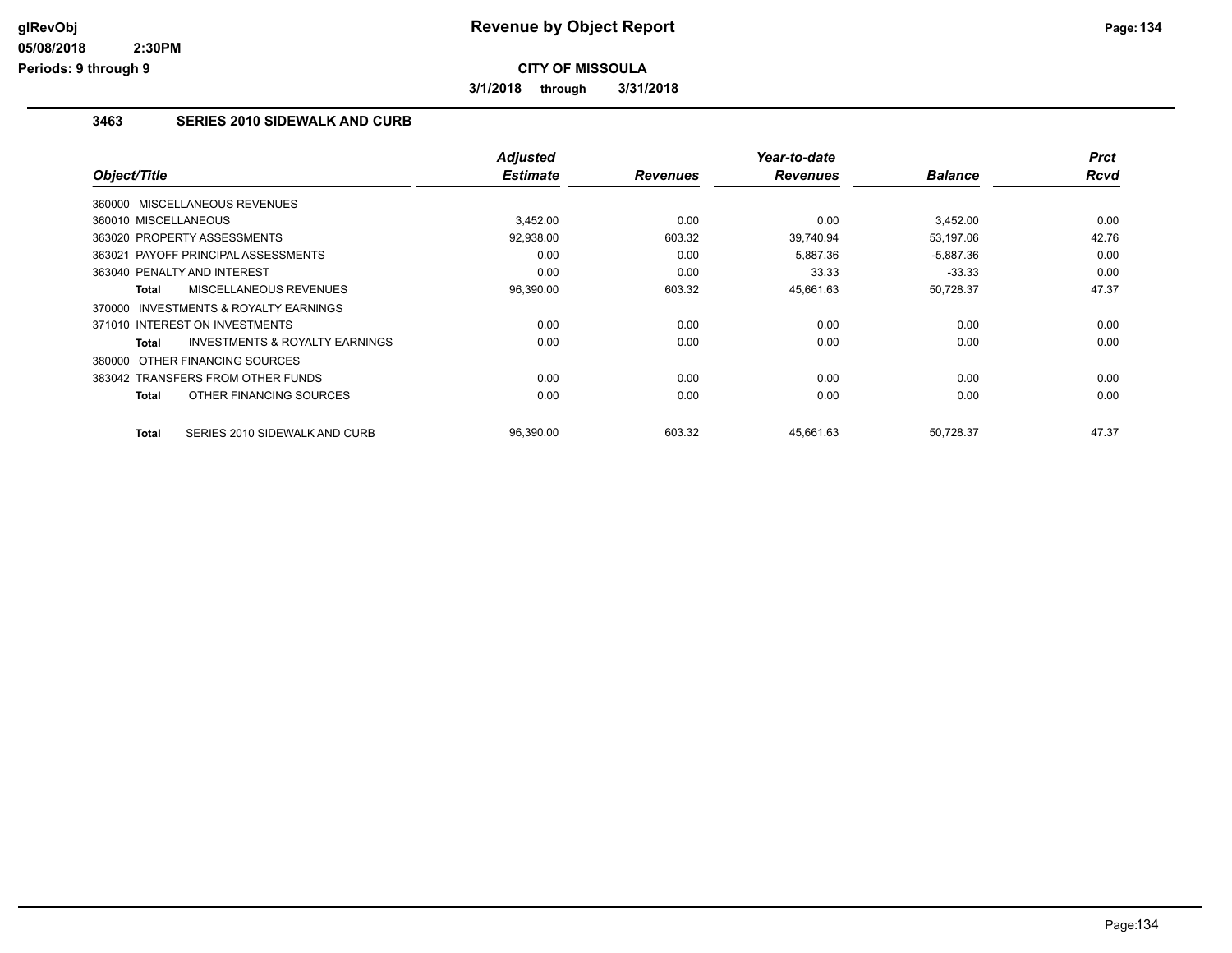**3/1/2018 through 3/31/2018**

**3464 FY12 S/C DEBT SERVICE**

**3464 FY12 S/C DEBT SERVICE**

|                                                    | <b>Adjusted</b> |                 | Year-to-date    |                | <b>Prct</b> |
|----------------------------------------------------|-----------------|-----------------|-----------------|----------------|-------------|
| Object/Title                                       | <b>Estimate</b> | <b>Revenues</b> | <b>Revenues</b> | <b>Balance</b> | <b>Rcvd</b> |
| 360000 MISCELLANEOUS REVENUES                      |                 |                 |                 |                |             |
| 360010 MISCELLANEOUS                               | 3.670.00        | 0.00            | 0.00            | 3.670.00       | 0.00        |
| 363020 PROPERTY ASSESSMENTS                        | 64,560.00       | 77.61           | 36.612.33       | 27.947.67      | 56.71       |
| 363021 PAYOFF PRINCIPAL ASSESSMENTS                | 0.00            | 0.00            | 3.214.75        | $-3.214.75$    | 0.00        |
| 363040 PENALTY AND INTEREST                        | 0.00            | 0.00            | 23.59           | $-23.59$       | 0.00        |
| MISCELLANEOUS REVENUES<br>Total                    | 68,230.00       | 77.61           | 39,850.67       | 28.379.33      | 58.41       |
| 370000 INVESTMENTS & ROYALTY EARNINGS              |                 |                 |                 |                |             |
| 371010 INTEREST ON INVESTMENTS                     | 0.00            | 0.00            | 0.00            | 0.00           | 0.00        |
| <b>INVESTMENTS &amp; ROYALTY EARNINGS</b><br>Total | 0.00            | 0.00            | 0.00            | 0.00           | 0.00        |
| FY12 S/C DEBT SERVICE<br><b>Total</b>              | 68.230.00       | 77.61           | 39.850.67       | 28.379.33      | 58.41       |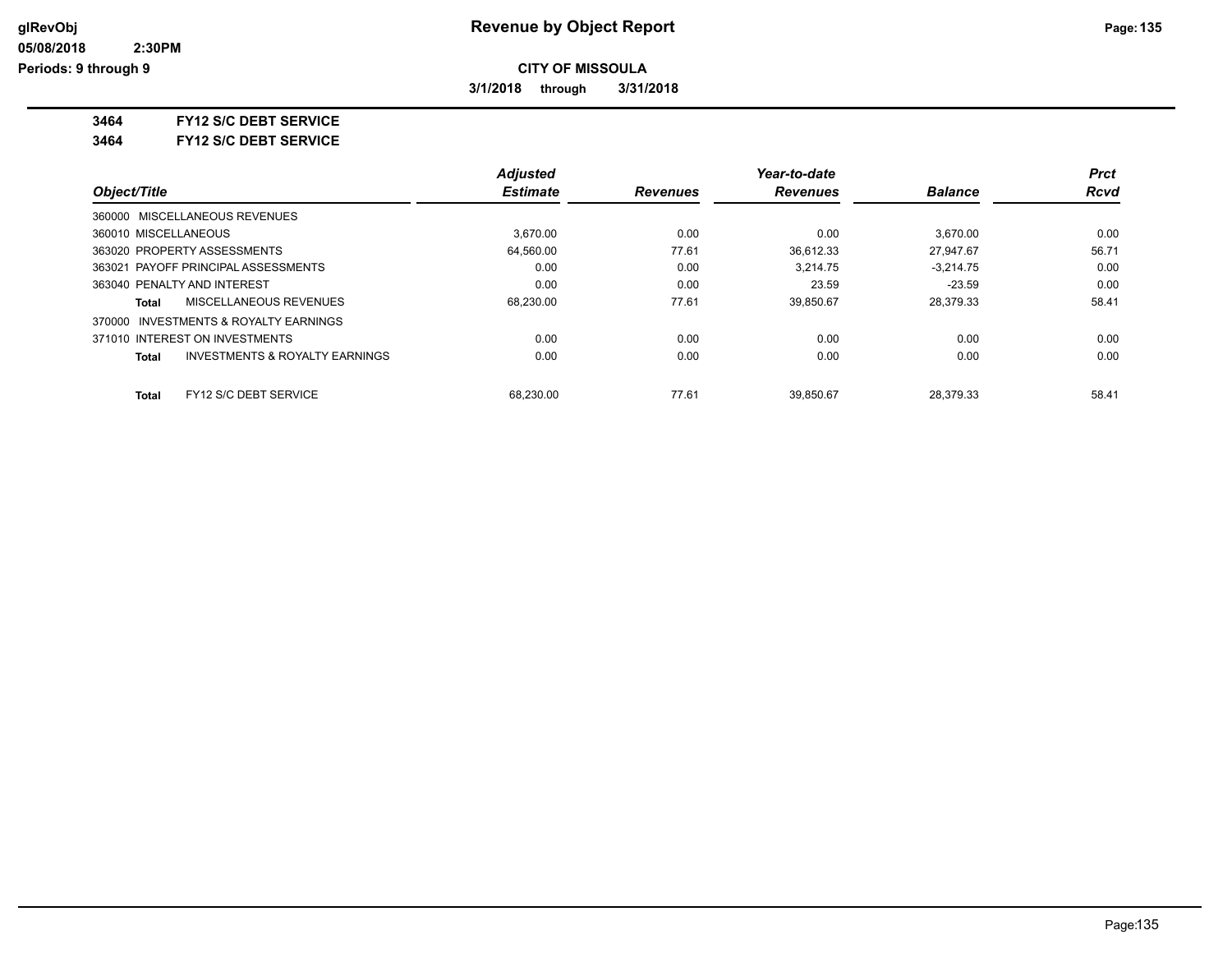**3/1/2018 through 3/31/2018**

### **3464 FY12 S/C DEBT SERVICE**

| Object/Title                                       | <b>Adjusted</b><br><b>Estimate</b> | <b>Revenues</b> | Year-to-date<br><b>Revenues</b> | <b>Balance</b> | <b>Prct</b><br><b>Rcvd</b> |
|----------------------------------------------------|------------------------------------|-----------------|---------------------------------|----------------|----------------------------|
| 360000 MISCELLANEOUS REVENUES                      |                                    |                 |                                 |                |                            |
| 360010 MISCELLANEOUS                               | 3.670.00                           | 0.00            | 0.00                            | 3.670.00       | 0.00                       |
| 363020 PROPERTY ASSESSMENTS                        | 64.560.00                          | 77.61           | 36.612.33                       | 27.947.67      | 56.71                      |
| 363021 PAYOFF PRINCIPAL ASSESSMENTS                | 0.00                               | 0.00            | 3.214.75                        | $-3.214.75$    | 0.00                       |
| 363040 PENALTY AND INTEREST                        | 0.00                               | 0.00            | 23.59                           | $-23.59$       | 0.00                       |
| MISCELLANEOUS REVENUES<br>Total                    | 68,230.00                          | 77.61           | 39.850.67                       | 28.379.33      | 58.41                      |
| 370000 INVESTMENTS & ROYALTY EARNINGS              |                                    |                 |                                 |                |                            |
| 371010 INTEREST ON INVESTMENTS                     | 0.00                               | 0.00            | 0.00                            | 0.00           | 0.00                       |
| <b>INVESTMENTS &amp; ROYALTY EARNINGS</b><br>Total | 0.00                               | 0.00            | 0.00                            | 0.00           | 0.00                       |
| FY12 S/C DEBT SERVICE<br>Total                     | 68.230.00                          | 77.61           | 39.850.67                       | 28.379.33      | 58.41                      |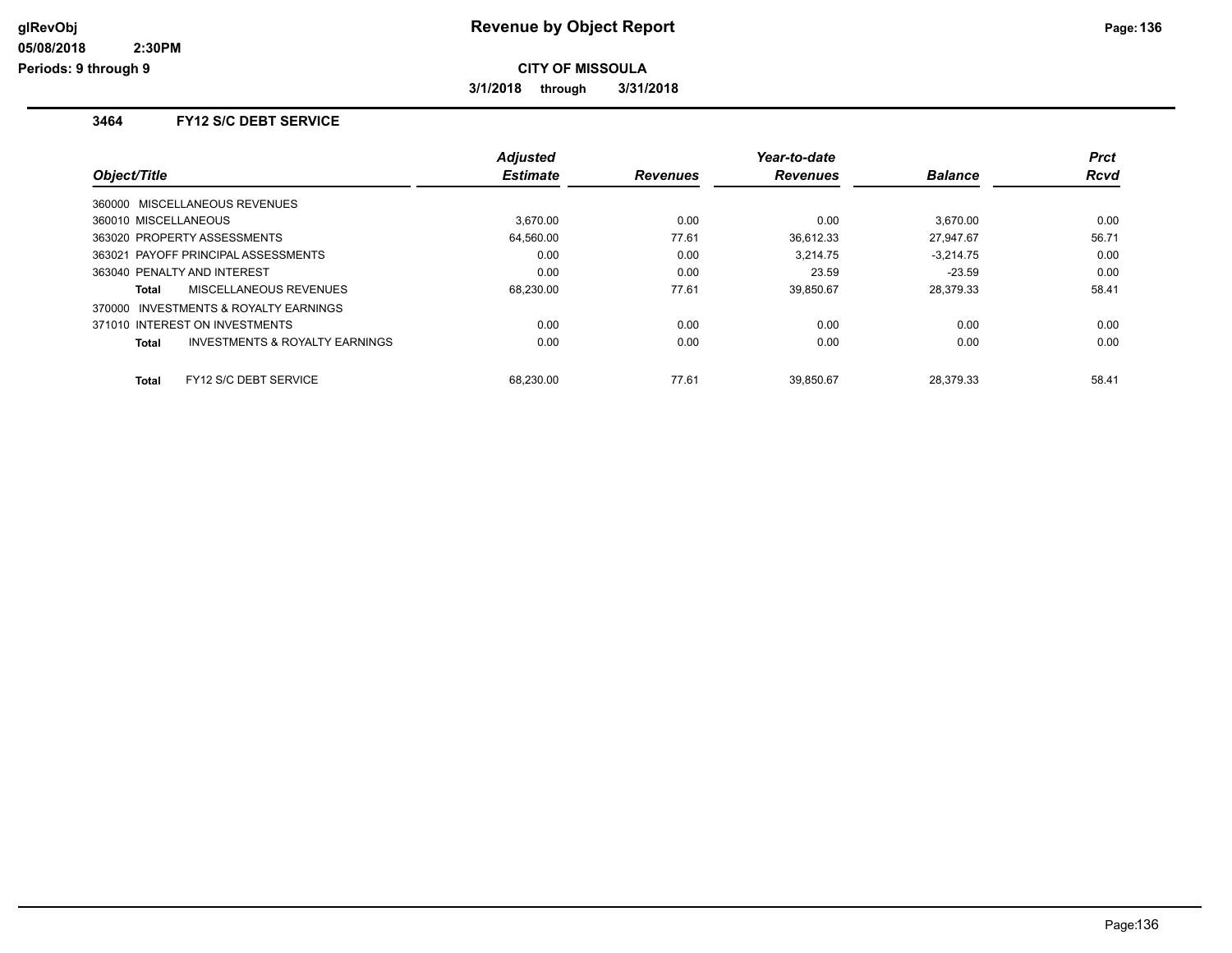**3/1/2018 through 3/31/2018**

### **3465 FY13 SIDEWALK/CURB DEBT SERVICE**

### **3465 FY13 SIDEWALK/CURB DEBT SERVICE**

|                                                    | <b>Adjusted</b> |                 | Year-to-date    |                | <b>Prct</b> |
|----------------------------------------------------|-----------------|-----------------|-----------------|----------------|-------------|
| Object/Title                                       | <b>Estimate</b> | <b>Revenues</b> | <b>Revenues</b> | <b>Balance</b> | <b>Rcvd</b> |
| MISCELLANEOUS REVENUES<br>360000                   |                 |                 |                 |                |             |
| 360010 MISCELLANEOUS                               | 855.00          | 0.00            | 0.00            | 855.00         | 0.00        |
| 363020 PROPERTY ASSESSMENTS                        | 38,113.00       | 0.00            | 19.847.25       | 18,265.75      | 52.07       |
| 363021 PAYOFF PRINCIPAL ASSESSMENTS                | 0.00            | 0.00            | 0.00            | 0.00           | 0.00        |
| 363040 PENALTY AND INTEREST                        | 0.00            | 0.00            | 0.50            | $-0.50$        | 0.00        |
| MISCELLANEOUS REVENUES<br>Total                    | 38,968.00       | 0.00            | 19,847.75       | 19,120.25      | 50.93       |
| INVESTMENTS & ROYALTY EARNINGS<br>370000           |                 |                 |                 |                |             |
| 371010 INTEREST ON INVESTMENTS                     | 0.00            | 0.00            | 0.00            | 0.00           | 0.00        |
| <b>INVESTMENTS &amp; ROYALTY EARNINGS</b><br>Total | 0.00            | 0.00            | 0.00            | 0.00           | 0.00        |
| OTHER FINANCING SOURCES<br>380000                  |                 |                 |                 |                |             |
| 381030 SID BONDS PROCEEDS                          | 0.00            | 0.00            | 0.00            | 0.00           | 0.00        |
| OTHER FINANCING SOURCES<br>Total                   | 0.00            | 0.00            | 0.00            | 0.00           | 0.00        |
| FY13 SIDEWALK/CURB DEBT SERVICE<br><b>Total</b>    | 38,968.00       | 0.00            | 19.847.75       | 19,120.25      | 50.93       |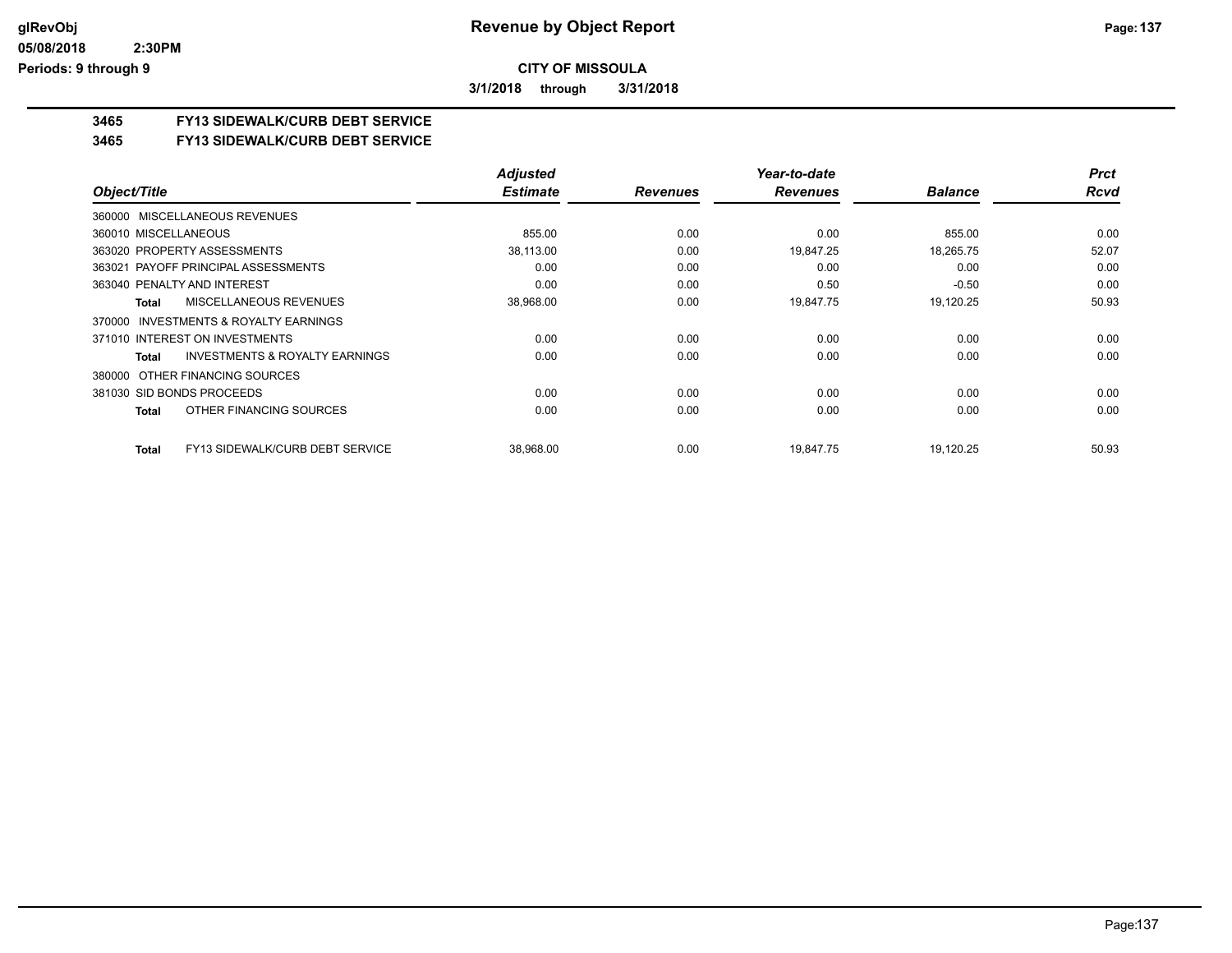**3/1/2018 through 3/31/2018**

### **3465 FY13 SIDEWALK/CURB DEBT SERVICE**

| Object/Title                                       | <b>Adjusted</b><br><b>Estimate</b> | <b>Revenues</b> | Year-to-date<br><b>Revenues</b> | <b>Balance</b> | <b>Prct</b><br>Rcvd |
|----------------------------------------------------|------------------------------------|-----------------|---------------------------------|----------------|---------------------|
| 360000 MISCELLANEOUS REVENUES                      |                                    |                 |                                 |                |                     |
| 360010 MISCELLANEOUS                               | 855.00                             | 0.00            | 0.00                            | 855.00         | 0.00                |
| 363020 PROPERTY ASSESSMENTS                        | 38,113.00                          | 0.00            | 19,847.25                       | 18,265.75      | 52.07               |
| 363021 PAYOFF PRINCIPAL ASSESSMENTS                | 0.00                               | 0.00            | 0.00                            | 0.00           | 0.00                |
| 363040 PENALTY AND INTEREST                        | 0.00                               | 0.00            | 0.50                            | $-0.50$        | 0.00                |
| MISCELLANEOUS REVENUES<br>Total                    | 38,968.00                          | 0.00            | 19,847.75                       | 19,120.25      | 50.93               |
| 370000 INVESTMENTS & ROYALTY EARNINGS              |                                    |                 |                                 |                |                     |
| 371010 INTEREST ON INVESTMENTS                     | 0.00                               | 0.00            | 0.00                            | 0.00           | 0.00                |
| <b>INVESTMENTS &amp; ROYALTY EARNINGS</b><br>Total | 0.00                               | 0.00            | 0.00                            | 0.00           | 0.00                |
| 380000 OTHER FINANCING SOURCES                     |                                    |                 |                                 |                |                     |
| 381030 SID BONDS PROCEEDS                          | 0.00                               | 0.00            | 0.00                            | 0.00           | 0.00                |
| OTHER FINANCING SOURCES<br><b>Total</b>            | 0.00                               | 0.00            | 0.00                            | 0.00           | 0.00                |
|                                                    |                                    |                 |                                 |                |                     |
| FY13 SIDEWALK/CURB DEBT SERVICE<br>Total           | 38,968.00                          | 0.00            | 19,847.75                       | 19,120.25      | 50.93               |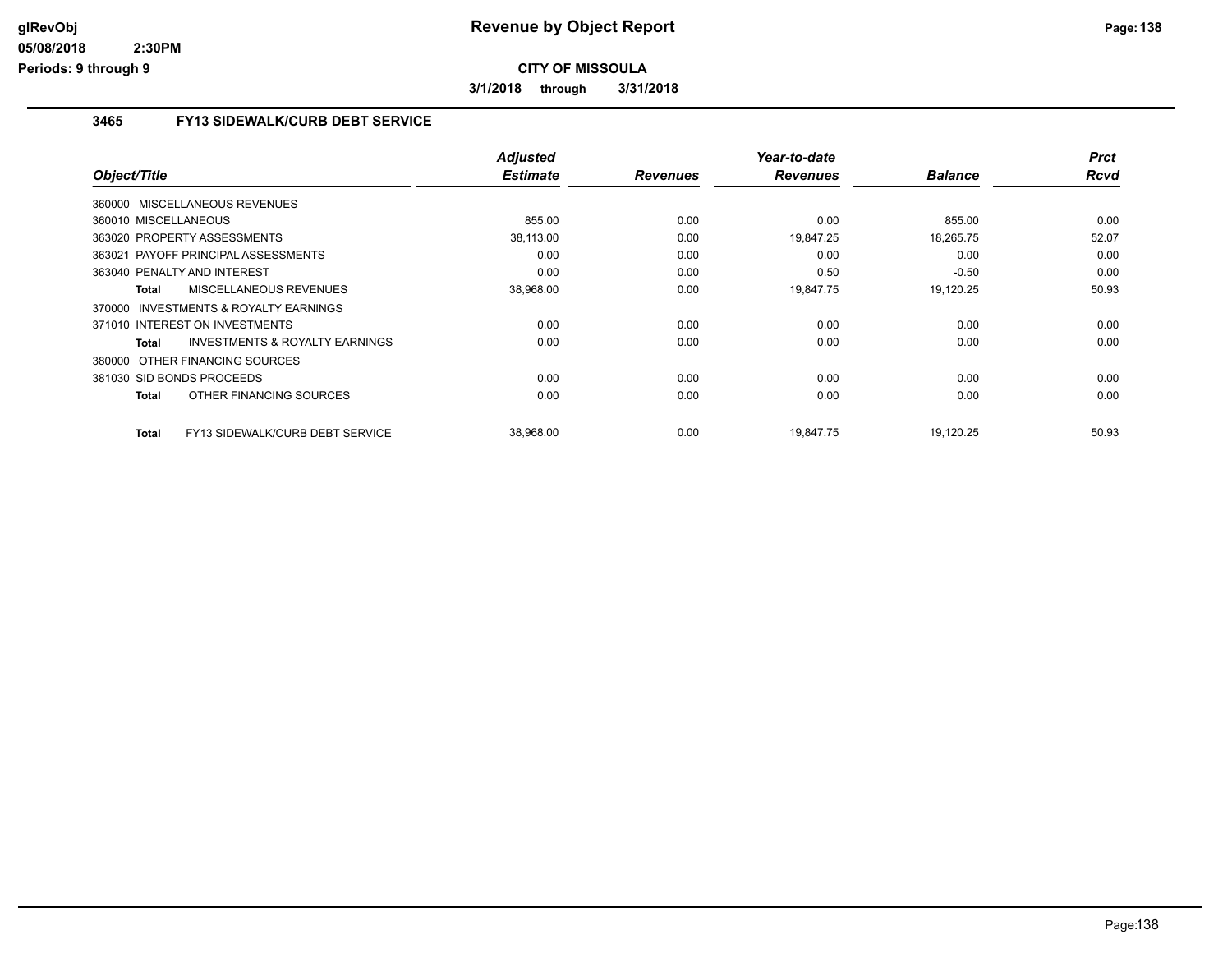**3/1/2018 through 3/31/2018**

### **3466 FY15 SIDEWALK/CURB DEBT SERVICE**

### **3466 FY15 SIDEWALK/CURB DEBT SERVICE**

|                                                     | <b>Adjusted</b> |                 | Year-to-date    |                | <b>Prct</b> |
|-----------------------------------------------------|-----------------|-----------------|-----------------|----------------|-------------|
| Object/Title                                        | <b>Estimate</b> | <b>Revenues</b> | <b>Revenues</b> | <b>Balance</b> | <b>Rcvd</b> |
| MISCELLANEOUS REVENUES<br>360000                    |                 |                 |                 |                |             |
| 360010 MISCELLANEOUS                                | 0.00            | 0.00            | 0.00            | 0.00           | 0.00        |
| 363020 PROPERTY ASSESSMENTS                         | 88,796.00       | 0.00            | 29,208.19       | 59,587.81      | 32.89       |
| 363021 PAYOFF PRINCIPAL ASSESSMENTS                 | 0.00            | 0.00            | 0.00            | 0.00           | 0.00        |
| 363040 PENALTY AND INTEREST                         | 0.00            | 0.00            | 3.45            | $-3.45$        | 0.00        |
| <b>MISCELLANEOUS REVENUES</b><br><b>Total</b>       | 88,796.00       | 0.00            | 29,211.64       | 59,584.36      | 32.90       |
| <b>INVESTMENTS &amp; ROYALTY EARNINGS</b><br>370000 |                 |                 |                 |                |             |
| 371010 INTEREST ON INVESTMENTS                      | 0.00            | 0.00            | 0.00            | 0.00           | 0.00        |
| <b>INVESTMENTS &amp; ROYALTY EARNINGS</b><br>Total  | 0.00            | 0.00            | 0.00            | 0.00           | 0.00        |
| OTHER FINANCING SOURCES<br>380000                   |                 |                 |                 |                |             |
| 381030 SID BONDS PROCEEDS                           | 0.00            | 0.00            | 0.00            | 0.00           | 0.00        |
| 383042 TRANSFERS FROM OTHER FUNDS                   | 0.00            | 0.00            | 0.00            | 0.00           | 0.00        |
| OTHER FINANCING SOURCES<br><b>Total</b>             | 0.00            | 0.00            | 0.00            | 0.00           | 0.00        |
| FY15 SIDEWALK/CURB DEBT SERVICE<br><b>Total</b>     | 88,796.00       | 0.00            | 29,211.64       | 59,584.36      | 32.90       |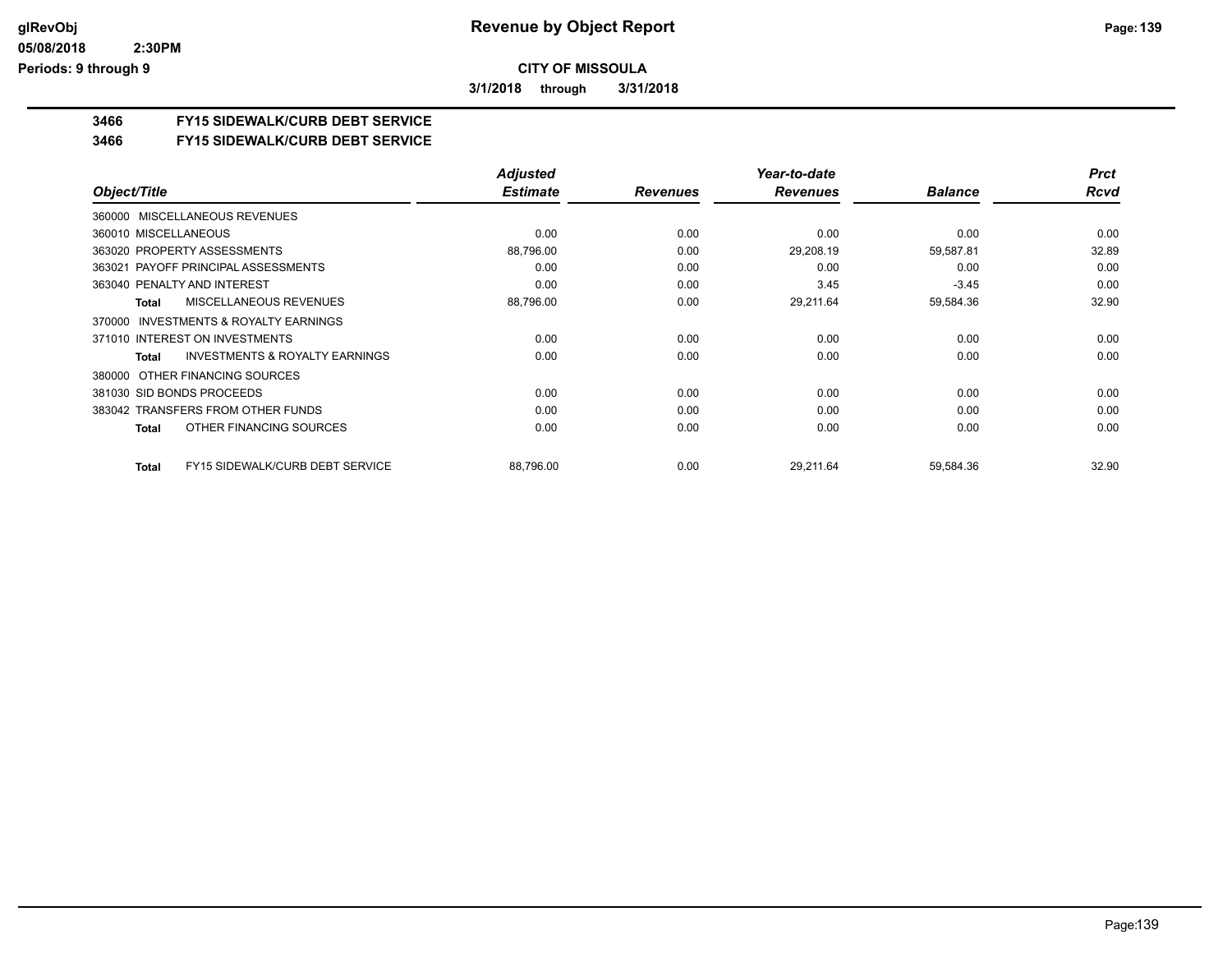**3/1/2018 through 3/31/2018**

### **3466 FY15 SIDEWALK/CURB DEBT SERVICE**

| Object/Title                                       | <b>Adjusted</b><br><b>Estimate</b> | <b>Revenues</b> | Year-to-date<br><b>Revenues</b> | <b>Balance</b> | <b>Prct</b><br><b>Rcvd</b> |
|----------------------------------------------------|------------------------------------|-----------------|---------------------------------|----------------|----------------------------|
|                                                    |                                    |                 |                                 |                |                            |
| 360000 MISCELLANEOUS REVENUES                      |                                    |                 |                                 |                |                            |
| 360010 MISCELLANEOUS                               | 0.00                               | 0.00            | 0.00                            | 0.00           | 0.00                       |
| 363020 PROPERTY ASSESSMENTS                        | 88,796.00                          | 0.00            | 29,208.19                       | 59,587.81      | 32.89                      |
| 363021 PAYOFF PRINCIPAL ASSESSMENTS                | 0.00                               | 0.00            | 0.00                            | 0.00           | 0.00                       |
| 363040 PENALTY AND INTEREST                        | 0.00                               | 0.00            | 3.45                            | $-3.45$        | 0.00                       |
| MISCELLANEOUS REVENUES<br>Total                    | 88,796.00                          | 0.00            | 29,211.64                       | 59,584.36      | 32.90                      |
| 370000 INVESTMENTS & ROYALTY EARNINGS              |                                    |                 |                                 |                |                            |
| 371010 INTEREST ON INVESTMENTS                     | 0.00                               | 0.00            | 0.00                            | 0.00           | 0.00                       |
| <b>INVESTMENTS &amp; ROYALTY EARNINGS</b><br>Total | 0.00                               | 0.00            | 0.00                            | 0.00           | 0.00                       |
| 380000 OTHER FINANCING SOURCES                     |                                    |                 |                                 |                |                            |
| 381030 SID BONDS PROCEEDS                          | 0.00                               | 0.00            | 0.00                            | 0.00           | 0.00                       |
| 383042 TRANSFERS FROM OTHER FUNDS                  | 0.00                               | 0.00            | 0.00                            | 0.00           | 0.00                       |
| OTHER FINANCING SOURCES<br>Total                   | 0.00                               | 0.00            | 0.00                            | 0.00           | 0.00                       |
| FY15 SIDEWALK/CURB DEBT SERVICE<br>Total           | 88.796.00                          | 0.00            | 29.211.64                       | 59,584.36      | 32.90                      |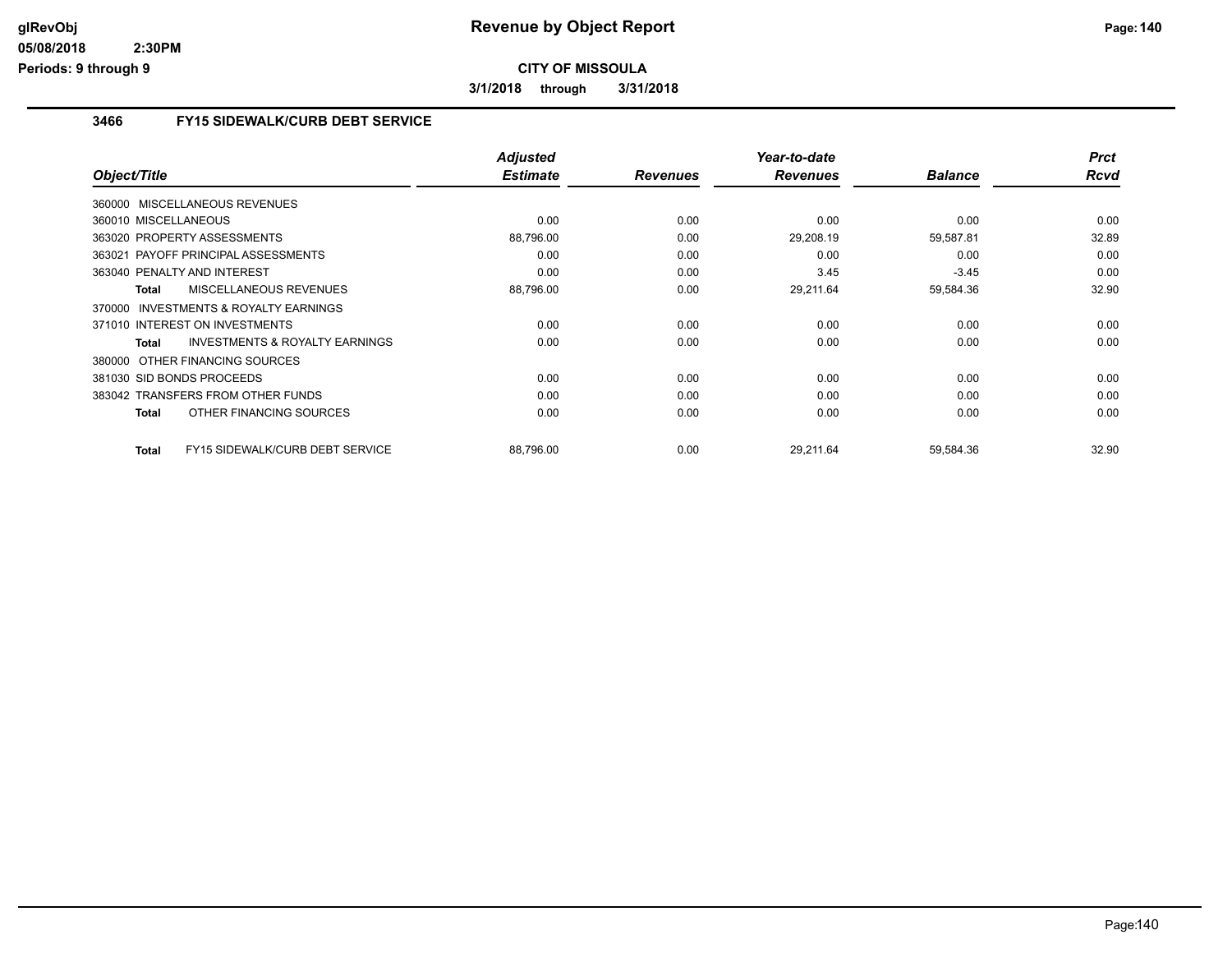**3/1/2018 through 3/31/2018**

### **3467 FY16 SIDEWALK/CURB DEBT SERVICE**

### **3467 FY16 SIDEWALK/CURB DEBT SERVICE**

|                                                     | <b>Adjusted</b> |                 | Year-to-date    |                | <b>Prct</b> |
|-----------------------------------------------------|-----------------|-----------------|-----------------|----------------|-------------|
| Object/Title                                        | <b>Estimate</b> | <b>Revenues</b> | <b>Revenues</b> | <b>Balance</b> | <b>Rcvd</b> |
| 360000 MISCELLANEOUS REVENUES                       |                 |                 |                 |                |             |
| 360010 MISCELLANEOUS                                | 909.00          | 0.00            | 0.00            | 909.00         | 0.00        |
| 363020 PROPERTY ASSESSMENTS                         | 32,970.00       | 20.52           | 17,504.43       | 15,465.57      | 53.09       |
| 363021 PAYOFF PRINCIPAL ASSESSMENTS                 | 0.00            | 0.00            | 0.00            | 0.00           | 0.00        |
| 363040 PENALTY AND INTEREST                         | 0.00            | 0.46            | 26.75           | $-26.75$       | 0.00        |
| <b>MISCELLANEOUS REVENUES</b><br>Total              | 33,879.00       | 20.98           | 17,531.18       | 16,347.82      | 51.75       |
| <b>INVESTMENTS &amp; ROYALTY EARNINGS</b><br>370000 |                 |                 |                 |                |             |
| 371010 INTEREST ON INVESTMENTS                      | 0.00            | 0.00            | 0.00            | 0.00           | 0.00        |
| <b>INVESTMENTS &amp; ROYALTY EARNINGS</b><br>Total  | 0.00            | 0.00            | 0.00            | 0.00           | 0.00        |
| OTHER FINANCING SOURCES<br>380000                   |                 |                 |                 |                |             |
| 381030 SID BONDS PROCEEDS                           | 0.00            | 0.00            | 0.00            | 0.00           | 0.00        |
| 383042 TRANSFERS FROM OTHER FUNDS                   | 0.00            | 0.00            | 0.00            | 0.00           | 0.00        |
| OTHER FINANCING SOURCES<br>Total                    | 0.00            | 0.00            | 0.00            | 0.00           | 0.00        |
| FY16 SIDEWALK/CURB DEBT SERVICE<br><b>Total</b>     | 33,879.00       | 20.98           | 17.531.18       | 16,347.82      | 51.75       |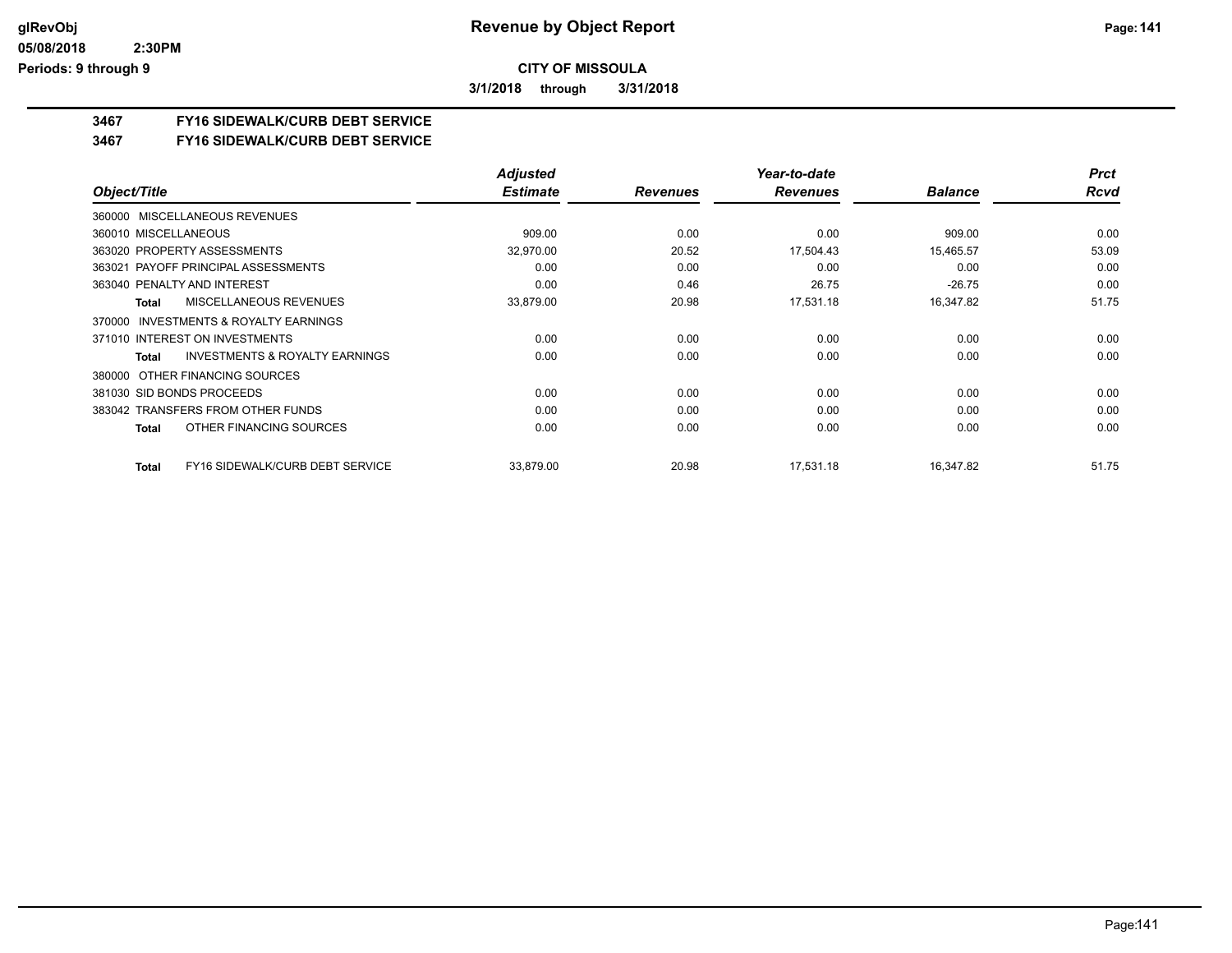**3/1/2018 through 3/31/2018**

### **3467 FY16 SIDEWALK/CURB DEBT SERVICE**

|                                                    | <b>Adjusted</b> |                 | Year-to-date    |                | <b>Prct</b> |
|----------------------------------------------------|-----------------|-----------------|-----------------|----------------|-------------|
| Object/Title                                       | <b>Estimate</b> | <b>Revenues</b> | <b>Revenues</b> | <b>Balance</b> | <b>Rcvd</b> |
| 360000 MISCELLANEOUS REVENUES                      |                 |                 |                 |                |             |
| 360010 MISCELLANEOUS                               | 909.00          | 0.00            | 0.00            | 909.00         | 0.00        |
| 363020 PROPERTY ASSESSMENTS                        | 32,970.00       | 20.52           | 17,504.43       | 15,465.57      | 53.09       |
| 363021 PAYOFF PRINCIPAL ASSESSMENTS                | 0.00            | 0.00            | 0.00            | 0.00           | 0.00        |
| 363040 PENALTY AND INTEREST                        | 0.00            | 0.46            | 26.75           | $-26.75$       | 0.00        |
| MISCELLANEOUS REVENUES<br>Total                    | 33,879.00       | 20.98           | 17,531.18       | 16,347.82      | 51.75       |
| 370000 INVESTMENTS & ROYALTY EARNINGS              |                 |                 |                 |                |             |
| 371010 INTEREST ON INVESTMENTS                     | 0.00            | 0.00            | 0.00            | 0.00           | 0.00        |
| <b>INVESTMENTS &amp; ROYALTY EARNINGS</b><br>Total | 0.00            | 0.00            | 0.00            | 0.00           | 0.00        |
| 380000 OTHER FINANCING SOURCES                     |                 |                 |                 |                |             |
| 381030 SID BONDS PROCEEDS                          | 0.00            | 0.00            | 0.00            | 0.00           | 0.00        |
| 383042 TRANSFERS FROM OTHER FUNDS                  | 0.00            | 0.00            | 0.00            | 0.00           | 0.00        |
| OTHER FINANCING SOURCES<br>Total                   | 0.00            | 0.00            | 0.00            | 0.00           | 0.00        |
| FY16 SIDEWALK/CURB DEBT SERVICE<br>Total           | 33,879.00       | 20.98           | 17.531.18       | 16.347.82      | 51.75       |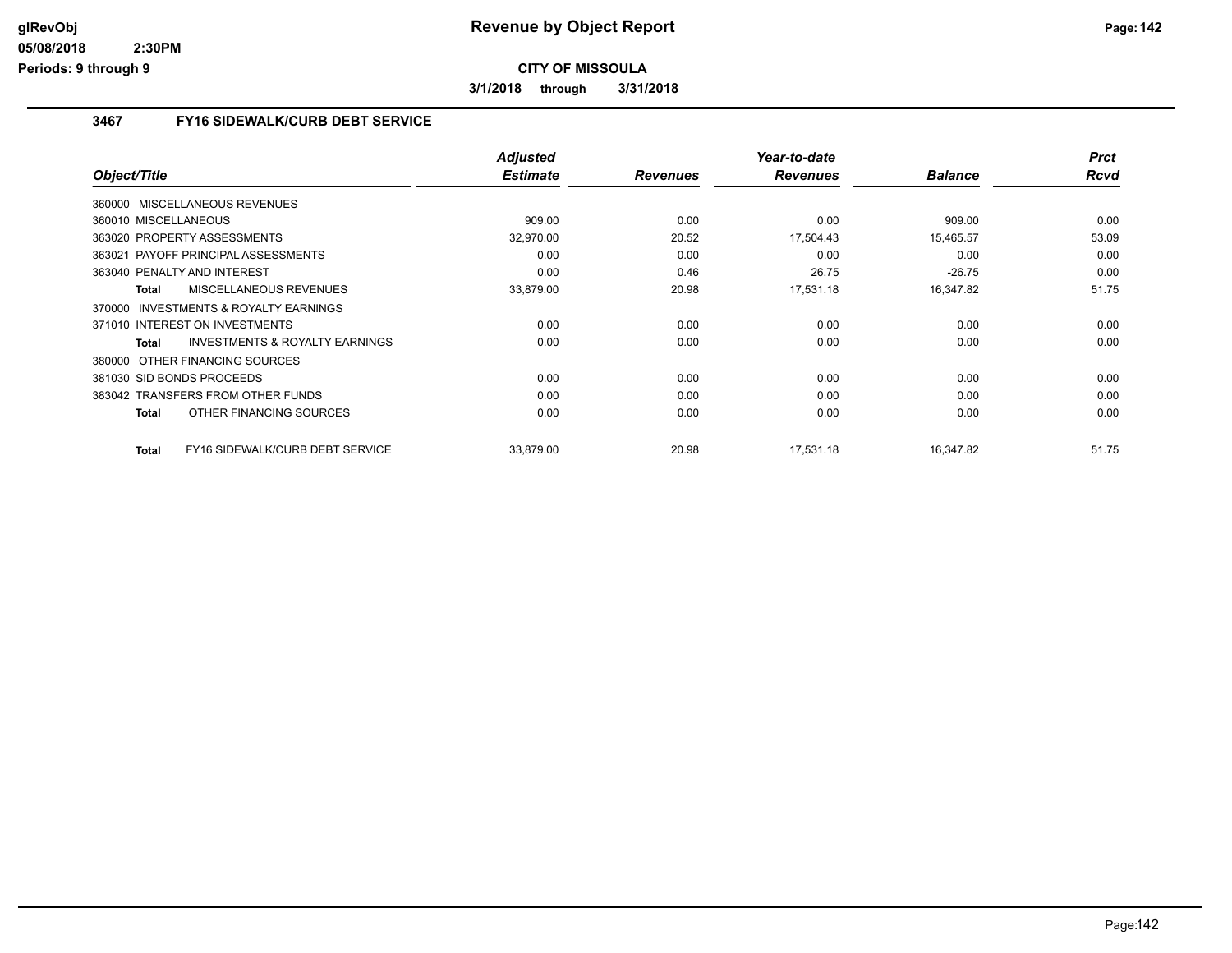**3/1/2018 through 3/31/2018**

### **3468 FY17 SIDEWALK/CURB DEBT SERVICE**

### **3468 FY17 SIDEWALK/CURB DEBT SERVICE**

|                                                           | <b>Adjusted</b> |                 | Year-to-date    |                | <b>Prct</b> |
|-----------------------------------------------------------|-----------------|-----------------|-----------------|----------------|-------------|
| Object/Title                                              | <b>Estimate</b> | <b>Revenues</b> | <b>Revenues</b> | <b>Balance</b> | <b>Rcvd</b> |
| 360000 MISCELLANEOUS REVENUES                             |                 |                 |                 |                |             |
| 363020 PROPERTY ASSESSMENTS                               | 0.00            | 0.00            | 18,779.37       | $-18,779.37$   | 0.00        |
| 363021 PAYOFF PRINCIPAL ASSESSMENTS                       | 0.00            | 0.00            | 0.00            | 0.00           | 0.00        |
| 363040 PENALTY AND INTEREST                               | 0.00            | 0.00            | 62.35           | $-62.35$       | 0.00        |
| MISCELLANEOUS REVENUES<br>Total                           | 0.00            | 0.00            | 18,841.72       | $-18,841.72$   | 0.00        |
| 370000 INVESTMENTS & ROYALTY EARNINGS                     |                 |                 |                 |                |             |
| 371010 INTEREST ON INVESTMENTS                            | 0.00            | 0.00            | 0.00            | 0.00           | 0.00        |
| <b>INVESTMENTS &amp; ROYALTY EARNINGS</b><br><b>Total</b> | 0.00            | 0.00            | 0.00            | 0.00           | 0.00        |
| 380000 OTHER FINANCING SOURCES                            |                 |                 |                 |                |             |
| 381030 SID BONDS PROCEEDS                                 | 0.00            | 0.00            | 364.013.00      | $-364.013.00$  | 0.00        |
| 383042 TRANSFERS FROM OTHER FUNDS                         | 0.00            | 0.00            | 0.00            | 0.00           | 0.00        |
| OTHER FINANCING SOURCES<br><b>Total</b>                   | 0.00            | 0.00            | 364,013.00      | $-364,013.00$  | 0.00        |
| FY17 SIDEWALK/CURB DEBT SERVICE<br>Total                  | 0.00            | 0.00            | 382.854.72      | $-382.854.72$  | 0.00        |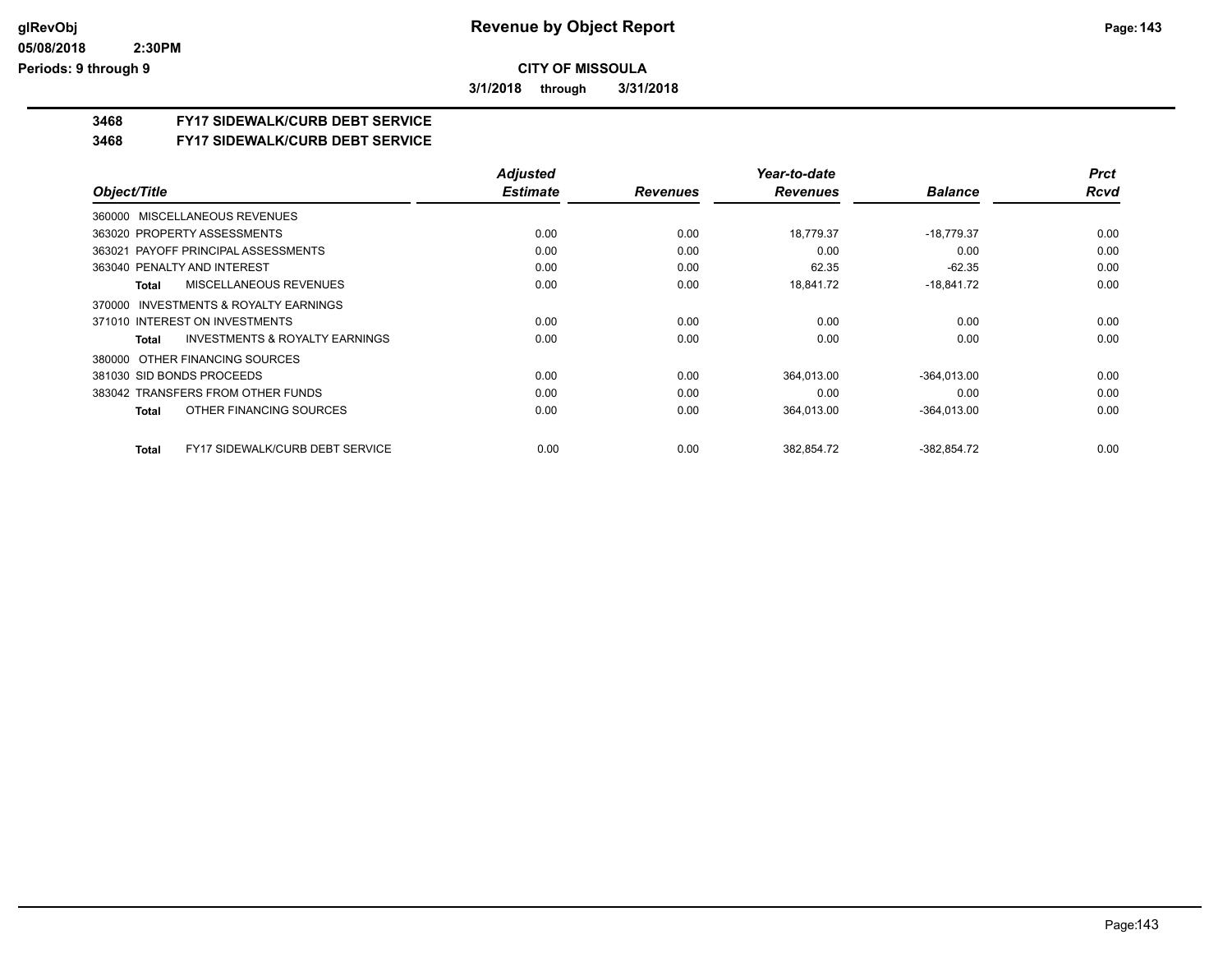**3/1/2018 through 3/31/2018**

### **3468 FY17 SIDEWALK/CURB DEBT SERVICE**

| Object/Title                                           | <b>Adjusted</b><br><b>Estimate</b> | <b>Revenues</b> | Year-to-date<br><b>Revenues</b> | <b>Balance</b> | <b>Prct</b><br>Rcvd |
|--------------------------------------------------------|------------------------------------|-----------------|---------------------------------|----------------|---------------------|
| 360000 MISCELLANEOUS REVENUES                          |                                    |                 |                                 |                |                     |
| 363020 PROPERTY ASSESSMENTS                            | 0.00                               | 0.00            | 18,779.37                       | $-18,779.37$   | 0.00                |
| 363021 PAYOFF PRINCIPAL ASSESSMENTS                    | 0.00                               | 0.00            | 0.00                            | 0.00           | 0.00                |
| 363040 PENALTY AND INTEREST                            | 0.00                               | 0.00            | 62.35                           | $-62.35$       | 0.00                |
| <b>MISCELLANEOUS REVENUES</b><br>Total                 | 0.00                               | 0.00            | 18.841.72                       | $-18,841.72$   | 0.00                |
| 370000 INVESTMENTS & ROYALTY EARNINGS                  |                                    |                 |                                 |                |                     |
| 371010 INTEREST ON INVESTMENTS                         | 0.00                               | 0.00            | 0.00                            | 0.00           | 0.00                |
| <b>INVESTMENTS &amp; ROYALTY EARNINGS</b><br>Total     | 0.00                               | 0.00            | 0.00                            | 0.00           | 0.00                |
| 380000 OTHER FINANCING SOURCES                         |                                    |                 |                                 |                |                     |
| 381030 SID BONDS PROCEEDS                              | 0.00                               | 0.00            | 364,013.00                      | $-364,013.00$  | 0.00                |
| 383042 TRANSFERS FROM OTHER FUNDS                      | 0.00                               | 0.00            | 0.00                            | 0.00           | 0.00                |
| OTHER FINANCING SOURCES<br>Total                       | 0.00                               | 0.00            | 364,013.00                      | $-364,013.00$  | 0.00                |
|                                                        |                                    |                 |                                 |                |                     |
| <b>FY17 SIDEWALK/CURB DEBT SERVICE</b><br><b>Total</b> | 0.00                               | 0.00            | 382,854.72                      | $-382.854.72$  | 0.00                |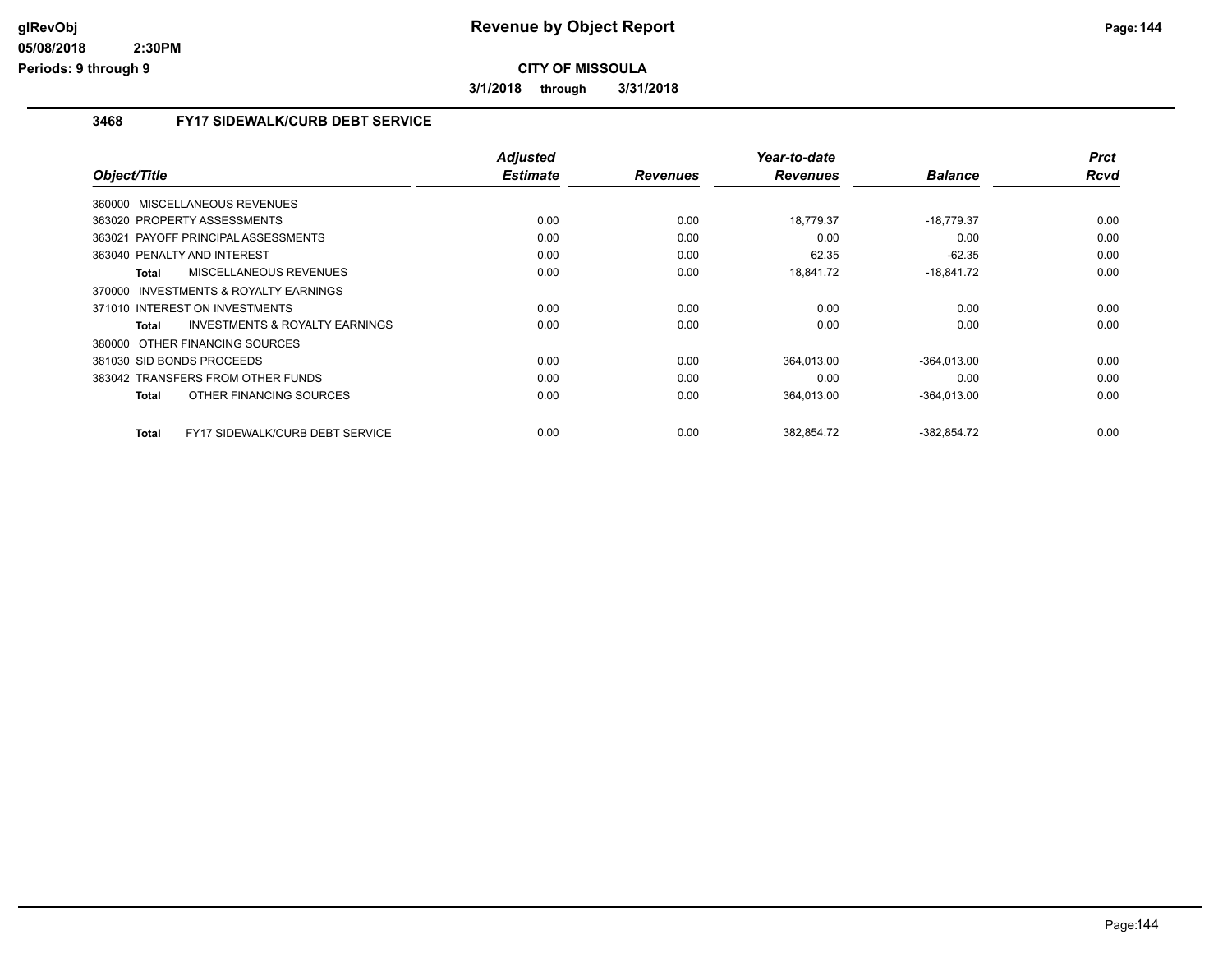**05/08/2018 2:30PM Periods: 9 through 9**

# **CITY OF MISSOULA**

**3/1/2018 through 3/31/2018**

# **3510 SID 510 DEBT SERVICE FUND**

**3510 SID 510 DEBT SERVICE FUND**

|              |                                           | <b>Adjusted</b> | Year-to-date    |                 |                | Prct |
|--------------|-------------------------------------------|-----------------|-----------------|-----------------|----------------|------|
| Object/Title |                                           | <b>Estimate</b> | <b>Revenues</b> | <b>Revenues</b> | <b>Balance</b> | Rcvd |
|              | 370000 INVESTMENTS & ROYALTY EARNINGS     |                 |                 |                 |                |      |
|              | 371010 INTEREST ON INVESTMENTS            | 0.00            | 0.00            | 0.00            | 0.00           | 0.00 |
| <b>Total</b> | <b>INVESTMENTS &amp; ROYALTY EARNINGS</b> | 0.00            | 0.00            | 0.00            | 0.00           | 0.00 |
| Total        | SID 510 DEBT SERVICE FUND                 | 0.00            | 0.00            | 0.00            | 0.00           | 0.00 |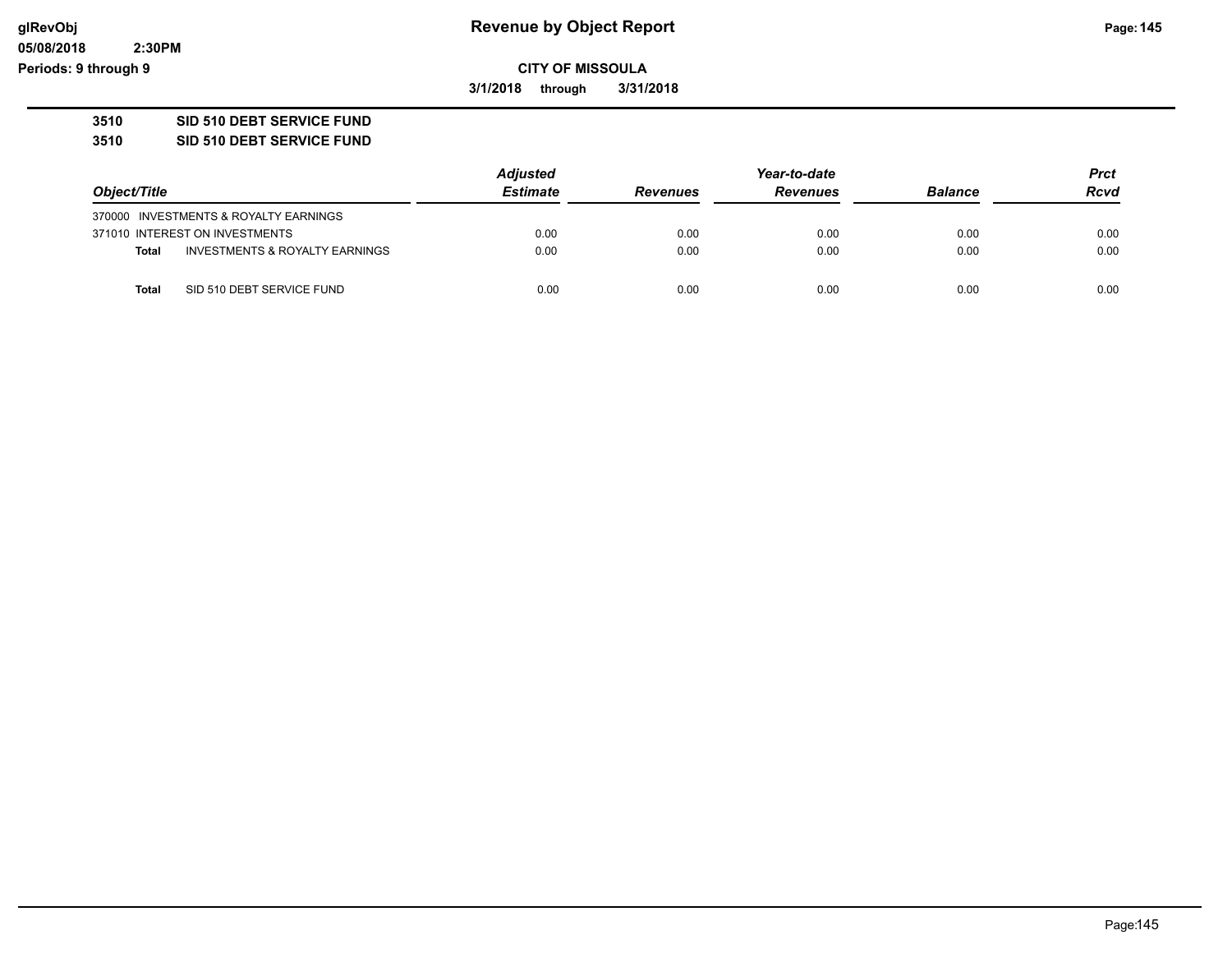**3/1/2018 through 3/31/2018**

## **3510 SID 510 DEBT SERVICE FUND**

|              |                                       | <b>Adjusted</b> |                 | Year-to-date    |                | <b>Prct</b> |
|--------------|---------------------------------------|-----------------|-----------------|-----------------|----------------|-------------|
| Object/Title |                                       | <b>Estimate</b> | <b>Revenues</b> | <b>Revenues</b> | <b>Balance</b> | Rcvd        |
|              | 370000 INVESTMENTS & ROYALTY EARNINGS |                 |                 |                 |                |             |
|              | 371010 INTEREST ON INVESTMENTS        | 0.00            | 0.00            | 0.00            | 0.00           | 0.00        |
| <b>Total</b> | INVESTMENTS & ROYALTY EARNINGS        | 0.00            | 0.00            | 0.00            | 0.00           | 0.00        |
|              |                                       |                 |                 |                 |                |             |
| Total        | SID 510 DEBT SERVICE FUND             | 0.00            | 0.00            | 0.00            | 0.00           | 0.00        |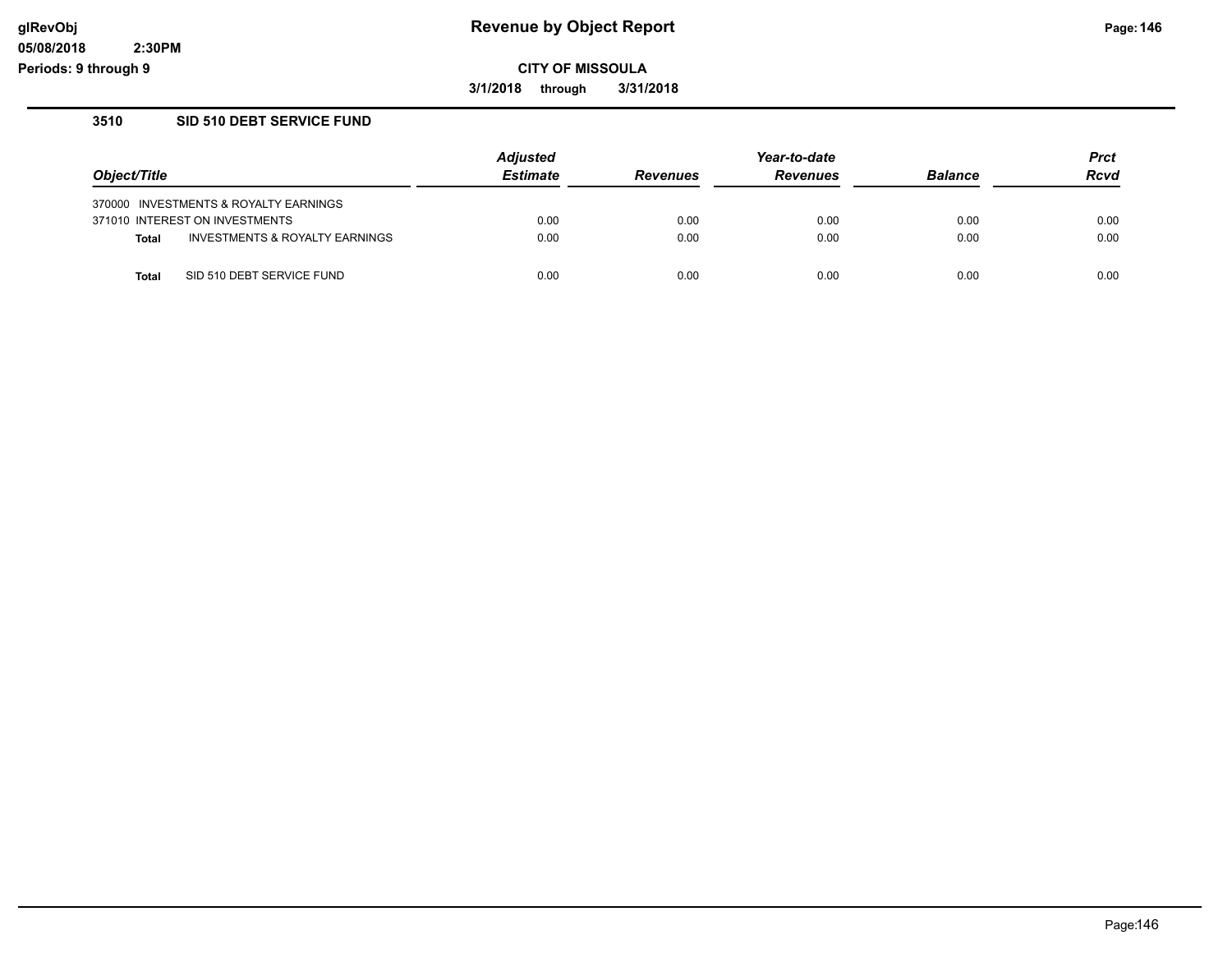**3/1/2018 through 3/31/2018**

**3512 SID 512 DEBT SERVICE FUND**

**3512 SID 512 DEBT SERVICE FUND**

|              |                                       | <b>Adjusted</b> |                 | Year-to-date    |                | <b>Prct</b> |
|--------------|---------------------------------------|-----------------|-----------------|-----------------|----------------|-------------|
| Object/Title |                                       | <b>Estimate</b> | <b>Revenues</b> | <b>Revenues</b> | <b>Balance</b> | Rcvd        |
|              | 360000 MISCELLANEOUS REVENUES         |                 |                 |                 |                |             |
|              | 363020 PROPERTY ASSESSMENTS           | 15.614.00       | 92.83           | 43,032.89       | $-27.418.89$   | 275.60      |
|              | 363021 PAYOFF PRINCIPAL ASSESSMENTS   | 0.00            | 0.00            | 0.00            | 0.00           | 0.00        |
|              | 363040 PENALTY AND INTEREST           | 0.00            | 3.72            | 31.42           | $-31.42$       | 0.00        |
| Total        | MISCELLANEOUS REVENUES                | 15.614.00       | 96.55           | 43.064.31       | $-27.450.31$   | 275.81      |
|              | 370000 INVESTMENTS & ROYALTY EARNINGS |                 |                 |                 |                |             |
|              | 371010 INTEREST ON INVESTMENTS        | 0.00            | 0.00            | 0.00            | 0.00           | 0.00        |
| <b>Total</b> | INVESTMENTS & ROYALTY EARNINGS        | 0.00            | 0.00            | 0.00            | 0.00           | 0.00        |
| <b>Total</b> | SID 512 DEBT SERVICE FUND             | 15.614.00       | 96.55           | 43.064.31       | $-27.450.31$   | 275.81      |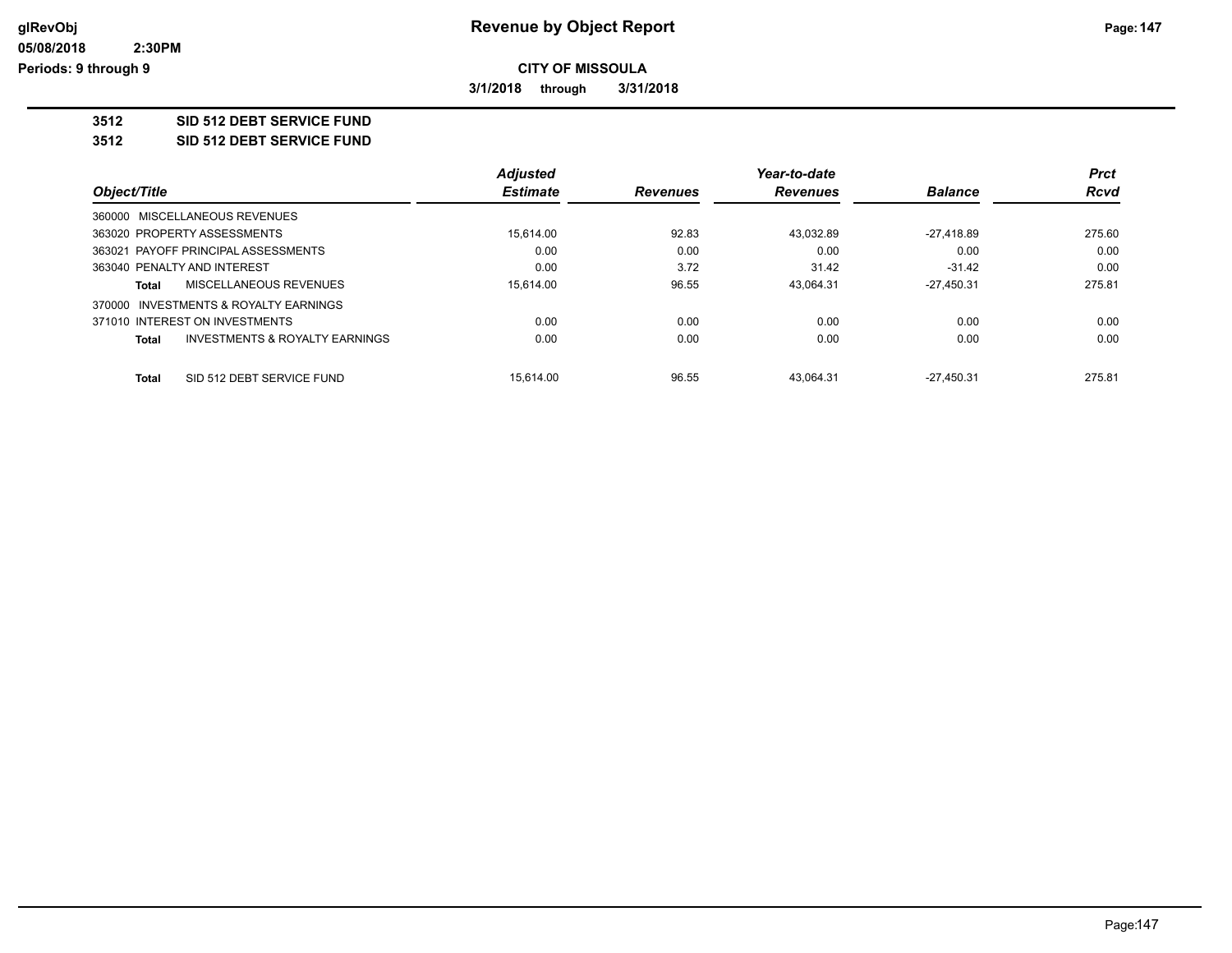**3/1/2018 through 3/31/2018**

#### **3512 SID 512 DEBT SERVICE FUND**

|              |                                     | <b>Adjusted</b> |                 | Year-to-date    |                | <b>Prct</b> |
|--------------|-------------------------------------|-----------------|-----------------|-----------------|----------------|-------------|
| Object/Title |                                     | <b>Estimate</b> | <b>Revenues</b> | <b>Revenues</b> | <b>Balance</b> | <b>Rcvd</b> |
|              | 360000 MISCELLANEOUS REVENUES       |                 |                 |                 |                |             |
|              | 363020 PROPERTY ASSESSMENTS         | 15.614.00       | 92.83           | 43.032.89       | $-27,418.89$   | 275.60      |
|              | 363021 PAYOFF PRINCIPAL ASSESSMENTS | 0.00            | 0.00            | 0.00            | 0.00           | 0.00        |
|              | 363040 PENALTY AND INTEREST         | 0.00            | 3.72            | 31.42           | $-31.42$       | 0.00        |
| Total        | MISCELLANEOUS REVENUES              | 15.614.00       | 96.55           | 43.064.31       | $-27.450.31$   | 275.81      |
| 370000       | INVESTMENTS & ROYALTY EARNINGS      |                 |                 |                 |                |             |
|              | 371010 INTEREST ON INVESTMENTS      | 0.00            | 0.00            | 0.00            | 0.00           | 0.00        |
| <b>Total</b> | INVESTMENTS & ROYALTY EARNINGS      | 0.00            | 0.00            | 0.00            | 0.00           | 0.00        |
| <b>Total</b> | SID 512 DEBT SERVICE FUND           | 15.614.00       | 96.55           | 43.064.31       | $-27.450.31$   | 275.81      |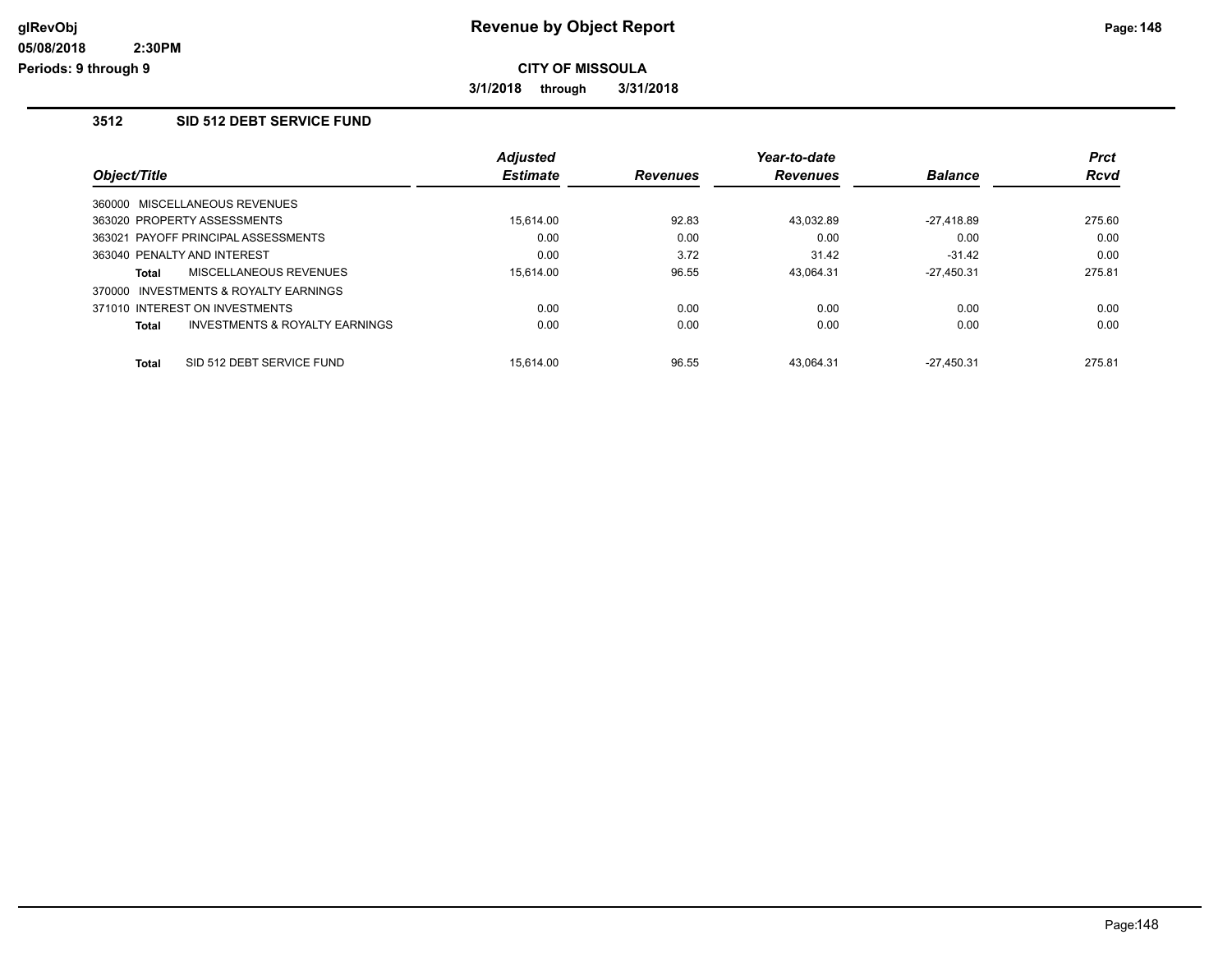**3/1/2018 through 3/31/2018**

**3520 SID 520 DEBT SERVICE FUND**

**3520 SID 520 DEBT SERVICE FUND**

|                                         | <b>Adjusted</b> |                 | Year-to-date    |                | <b>Prct</b> |
|-----------------------------------------|-----------------|-----------------|-----------------|----------------|-------------|
| Object/Title                            | <b>Estimate</b> | <b>Revenues</b> | <b>Revenues</b> | <b>Balance</b> | <b>Rcvd</b> |
| 360000 MISCELLANEOUS REVENUES           |                 |                 |                 |                |             |
| 363020 PROPERTY ASSESSMENTS             | 159,560.00      | 638.84          | 73,895.67       | 85,664.33      | 46.31       |
| 363021 PAYOFF PRINCIPAL ASSESSMENTS     | 0.00            | 364.42          | 1,178.71        | $-1,178.71$    | 0.00        |
| 363040 PENALTY AND INTEREST             | 0.00            | 7.58            | 76.22           | $-76.22$       | 0.00        |
| MISCELLANEOUS REVENUES<br>Total         | 159,560.00      | 1.010.84        | 75,150.60       | 84,409.40      | 47.10       |
| 370000 INVESTMENTS & ROYALTY EARNINGS   |                 |                 |                 |                |             |
| 371010 INTEREST ON INVESTMENTS          | 0.00            | 0.00            | 0.00            | 0.00           | 0.00        |
| INVESTMENTS & ROYALTY EARNINGS<br>Total | 0.00            | 0.00            | 0.00            | 0.00           | 0.00        |
| 380000 OTHER FINANCING SOURCES          |                 |                 |                 |                |             |
| 383000 OPERATING TRANSFERS              | 0.00            | 0.00            | 0.00            | 0.00           | 0.00        |
| OTHER FINANCING SOURCES<br>Total        | 0.00            | 0.00            | 0.00            | 0.00           | 0.00        |
| SID 520 DEBT SERVICE FUND<br>Total      | 159.560.00      | 1.010.84        | 75.150.60       | 84.409.40      | 47.10       |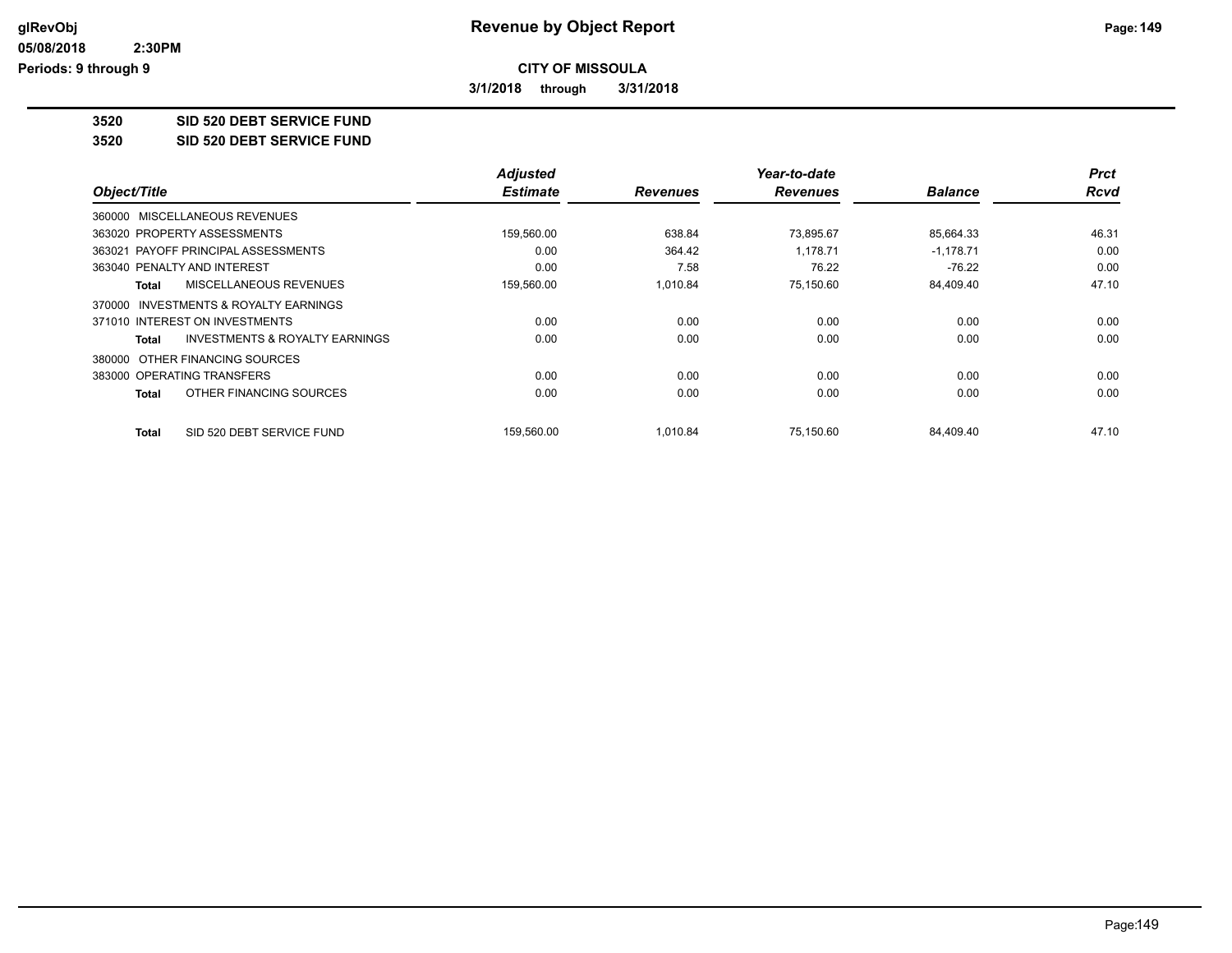**3/1/2018 through 3/31/2018**

## **3520 SID 520 DEBT SERVICE FUND**

| Object/Title                              | <b>Adjusted</b><br><b>Estimate</b> | <b>Revenues</b> | Year-to-date<br><b>Revenues</b> | <b>Balance</b> | <b>Prct</b><br><b>Rcvd</b> |
|-------------------------------------------|------------------------------------|-----------------|---------------------------------|----------------|----------------------------|
| 360000 MISCELLANEOUS REVENUES             |                                    |                 |                                 |                |                            |
| 363020 PROPERTY ASSESSMENTS               | 159,560.00                         | 638.84          | 73,895.67                       | 85,664.33      | 46.31                      |
| 363021 PAYOFF PRINCIPAL ASSESSMENTS       | 0.00                               | 364.42          | 1.178.71                        | $-1.178.71$    | 0.00                       |
| 363040 PENALTY AND INTEREST               | 0.00                               | 7.58            | 76.22                           | $-76.22$       | 0.00                       |
| MISCELLANEOUS REVENUES<br>Total           | 159,560.00                         | 1,010.84        | 75,150.60                       | 84,409.40      | 47.10                      |
| INVESTMENTS & ROYALTY EARNINGS<br>370000  |                                    |                 |                                 |                |                            |
| 371010 INTEREST ON INVESTMENTS            | 0.00                               | 0.00            | 0.00                            | 0.00           | 0.00                       |
| Total<br>INVESTMENTS & ROYALTY EARNINGS   | 0.00                               | 0.00            | 0.00                            | 0.00           | 0.00                       |
| 380000 OTHER FINANCING SOURCES            |                                    |                 |                                 |                |                            |
| 383000 OPERATING TRANSFERS                | 0.00                               | 0.00            | 0.00                            | 0.00           | 0.00                       |
| OTHER FINANCING SOURCES<br><b>Total</b>   | 0.00                               | 0.00            | 0.00                            | 0.00           | 0.00                       |
| SID 520 DEBT SERVICE FUND<br><b>Total</b> | 159.560.00                         | 1.010.84        | 75.150.60                       | 84.409.40      | 47.10                      |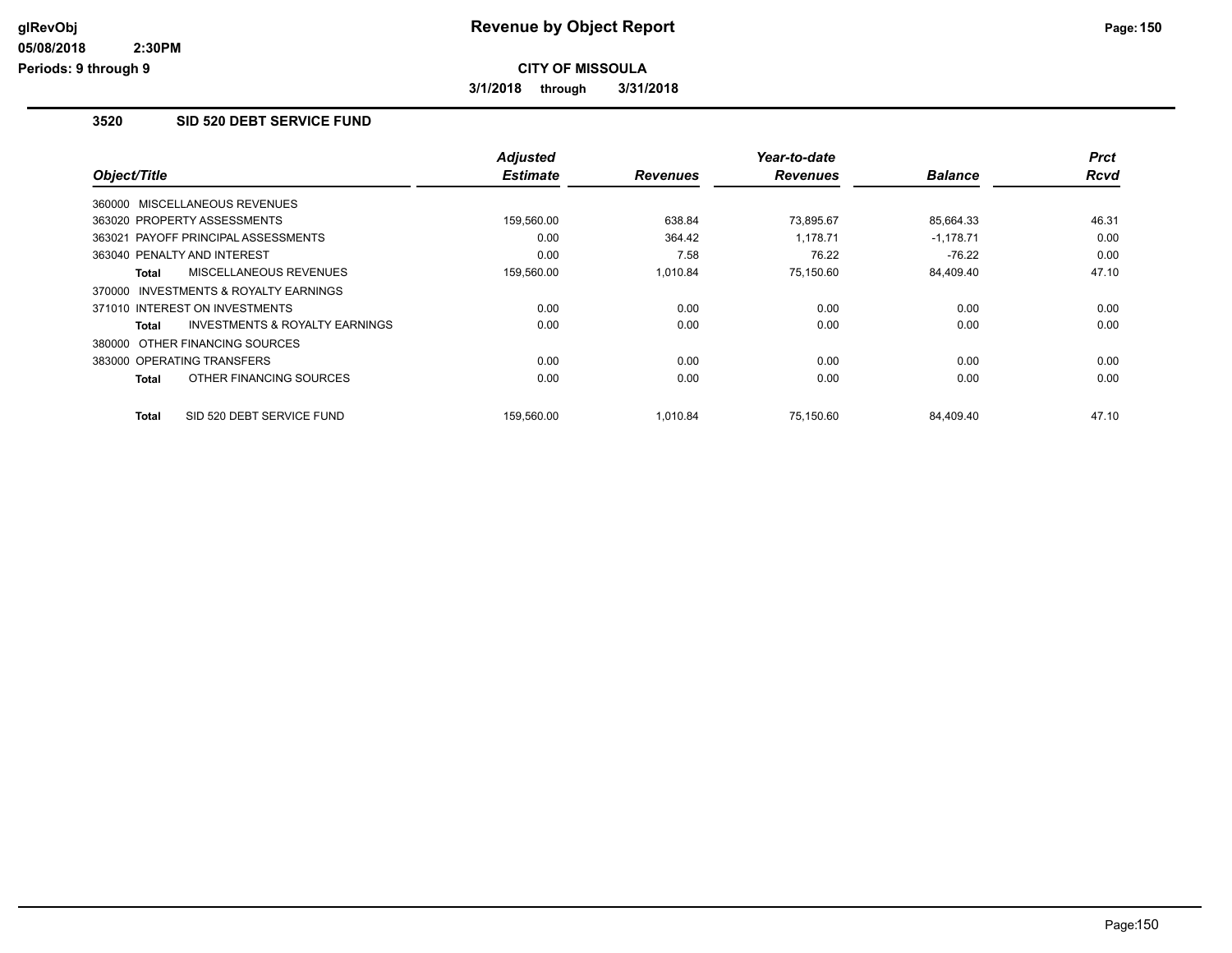**3/1/2018 through 3/31/2018**

**3521 SID 521 DEBT SERVICE FUND**

**3521 SID 521 DEBT SERVICE FUND**

|                                                    | <b>Adjusted</b> |                 | Year-to-date    |                | <b>Prct</b> |
|----------------------------------------------------|-----------------|-----------------|-----------------|----------------|-------------|
| Object/Title                                       | <b>Estimate</b> | <b>Revenues</b> | <b>Revenues</b> | <b>Balance</b> | <b>Rcvd</b> |
| 360000 MISCELLANEOUS REVENUES                      |                 |                 |                 |                |             |
| 363020 PROPERTY ASSESSMENTS                        | 71.00           | 0.00            | 0.00            | 71.00          | 0.00        |
| 363021 PAYOFF PRINCIPAL ASSESSMENTS                | 0.00            | 0.00            | 0.00            | 0.00           | 0.00        |
| 363040 PENALTY AND INTEREST                        | 0.00            | 0.00            | 0.00            | 0.00           | 0.00        |
| <b>MISCELLANEOUS REVENUES</b><br>Total             | 71.00           | 0.00            | 0.00            | 71.00          | 0.00        |
| 370000 INVESTMENTS & ROYALTY EARNINGS              |                 |                 |                 |                |             |
| 371010 INTEREST ON INVESTMENTS                     | 0.00            | 0.00            | 0.00            | 0.00           | 0.00        |
| <b>INVESTMENTS &amp; ROYALTY EARNINGS</b><br>Total | 0.00            | 0.00            | 0.00            | 0.00           | 0.00        |
| SID 521 DEBT SERVICE FUND<br>Total                 | 71.00           | 0.00            | 0.00            | 71.00          | 0.00        |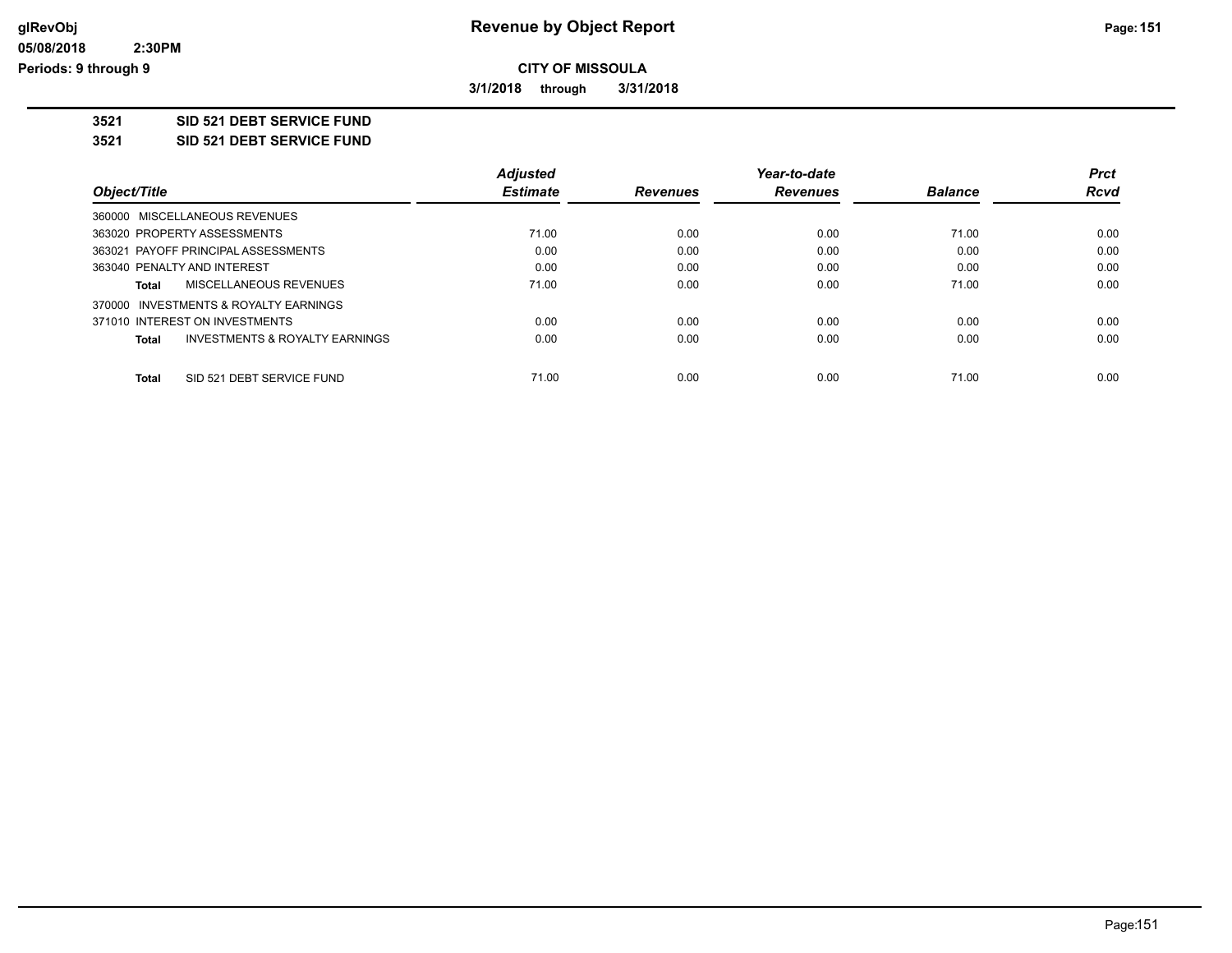**3/1/2018 through 3/31/2018**

#### **3521 SID 521 DEBT SERVICE FUND**

|              |                                       | Adjusted        |                 | Year-to-date    |                | <b>Prct</b> |
|--------------|---------------------------------------|-----------------|-----------------|-----------------|----------------|-------------|
| Object/Title |                                       | <b>Estimate</b> | <b>Revenues</b> | <b>Revenues</b> | <b>Balance</b> | <b>Rcvd</b> |
|              | 360000 MISCELLANEOUS REVENUES         |                 |                 |                 |                |             |
|              | 363020 PROPERTY ASSESSMENTS           | 71.00           | 0.00            | 0.00            | 71.00          | 0.00        |
|              | 363021 PAYOFF PRINCIPAL ASSESSMENTS   | 0.00            | 0.00            | 0.00            | 0.00           | 0.00        |
|              | 363040 PENALTY AND INTEREST           | 0.00            | 0.00            | 0.00            | 0.00           | 0.00        |
| Total        | MISCELLANEOUS REVENUES                | 71.00           | 0.00            | 0.00            | 71.00          | 0.00        |
|              | 370000 INVESTMENTS & ROYALTY EARNINGS |                 |                 |                 |                |             |
|              | 371010 INTEREST ON INVESTMENTS        | 0.00            | 0.00            | 0.00            | 0.00           | 0.00        |
| Total        | INVESTMENTS & ROYALTY EARNINGS        | 0.00            | 0.00            | 0.00            | 0.00           | 0.00        |
| <b>Total</b> | SID 521 DEBT SERVICE FUND             | 71.00           | 0.00            | 0.00            | 71.00          | 0.00        |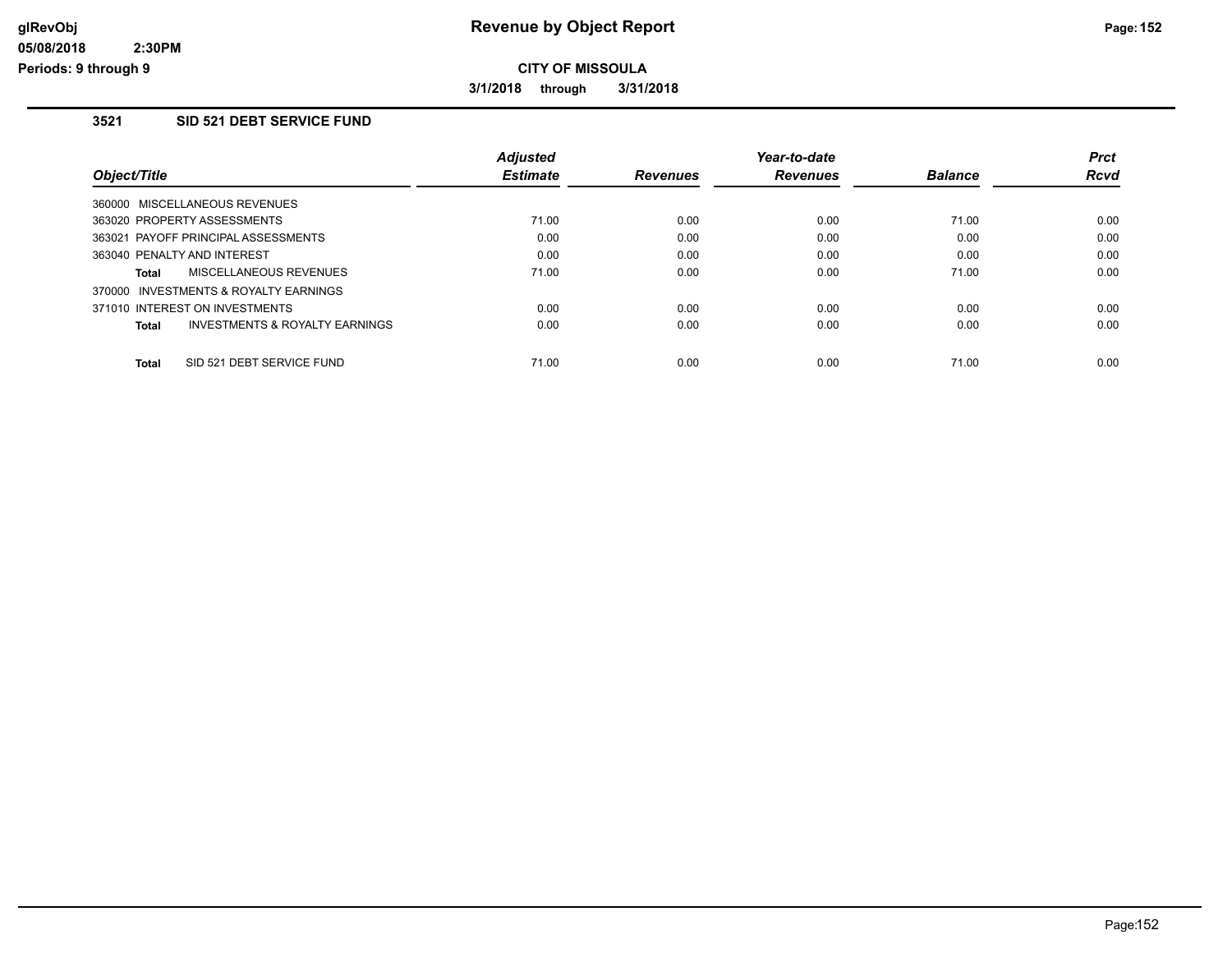**3/1/2018 through 3/31/2018**

**3522 SID 522 DEBT SERVICE FUND**

**3522 SID 522 DEBT SERVICE FUND**

|                                                    | <b>Adjusted</b> |                 | Year-to-date    |                | <b>Prct</b> |
|----------------------------------------------------|-----------------|-----------------|-----------------|----------------|-------------|
| Object/Title                                       | <b>Estimate</b> | <b>Revenues</b> | <b>Revenues</b> | <b>Balance</b> | Rcvd        |
| 360000 MISCELLANEOUS REVENUES                      |                 |                 |                 |                |             |
| 360010 MISCELLANEOUS                               | 414.00          | 0.00            | 0.00            | 414.00         | 0.00        |
| 363020 PROPERTY ASSESSMENTS                        | 103.00          | 0.00            | 0.00            | 103.00         | 0.00        |
| 363021 PAYOFF PRINCIPAL ASSESSMENTS                | 0.00            | 0.00            | 0.00            | 0.00           | 0.00        |
| <b>MISCELLANEOUS REVENUES</b><br>Total             | 517.00          | 0.00            | 0.00            | 517.00         | 0.00        |
| 370000 INVESTMENTS & ROYALTY EARNINGS              |                 |                 |                 |                |             |
| 371010 INTEREST ON INVESTMENTS                     | 0.00            | 0.00            | 0.00            | 0.00           | 0.00        |
| <b>INVESTMENTS &amp; ROYALTY EARNINGS</b><br>Total | 0.00            | 0.00            | 0.00            | 0.00           | 0.00        |
| SID 522 DEBT SERVICE FUND<br>Total                 | 517.00          | 0.00            | 0.00            | 517.00         | 0.00        |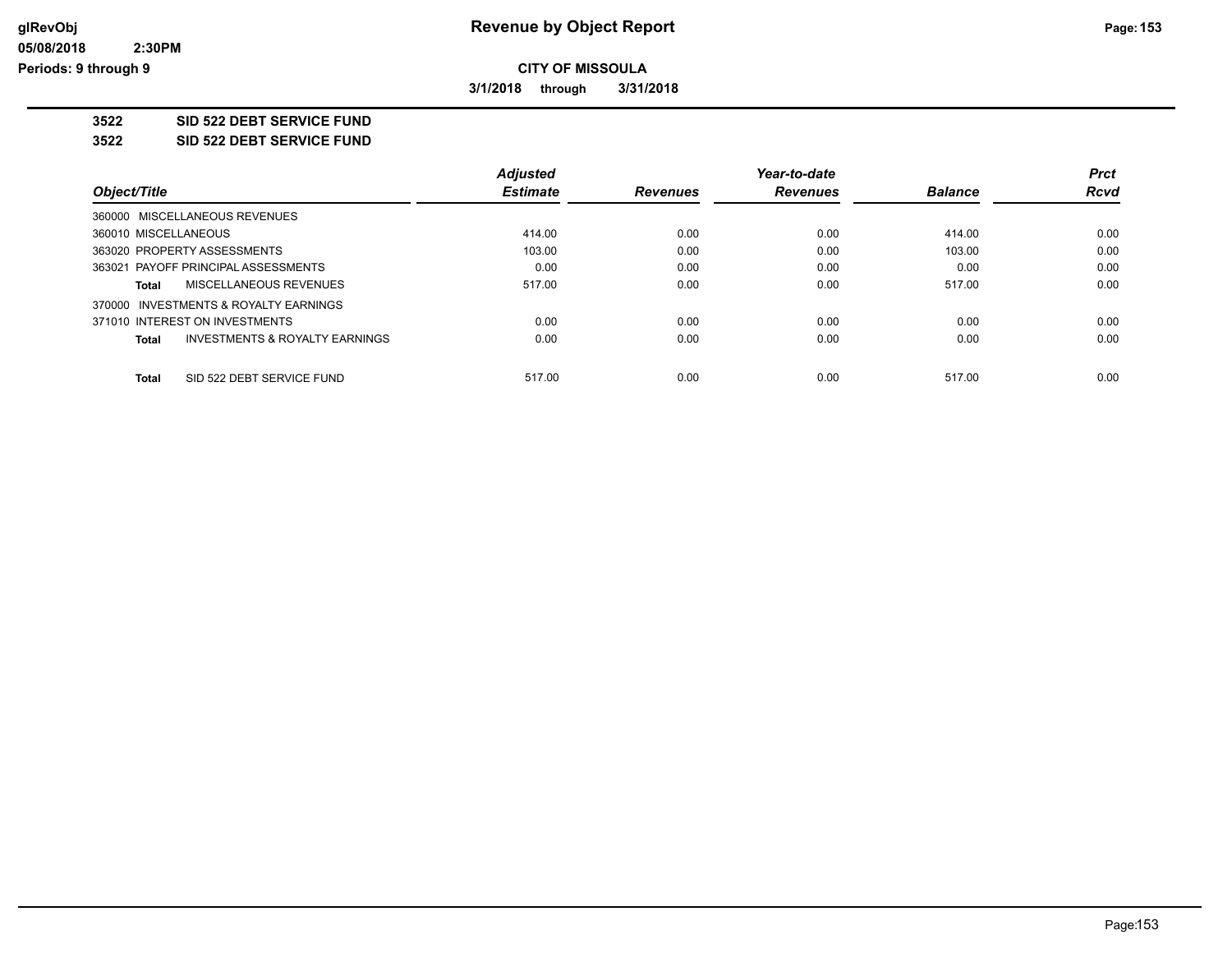**3/1/2018 through 3/31/2018**

#### **3522 SID 522 DEBT SERVICE FUND**

|                                                    | <b>Adjusted</b> |                 | Year-to-date    |                | <b>Prct</b> |
|----------------------------------------------------|-----------------|-----------------|-----------------|----------------|-------------|
| Object/Title                                       | <b>Estimate</b> | <b>Revenues</b> | <b>Revenues</b> | <b>Balance</b> | Rcvd        |
| 360000 MISCELLANEOUS REVENUES                      |                 |                 |                 |                |             |
| 360010 MISCELLANEOUS                               | 414.00          | 0.00            | 0.00            | 414.00         | 0.00        |
| 363020 PROPERTY ASSESSMENTS                        | 103.00          | 0.00            | 0.00            | 103.00         | 0.00        |
| 363021 PAYOFF PRINCIPAL ASSESSMENTS                | 0.00            | 0.00            | 0.00            | 0.00           | 0.00        |
| MISCELLANEOUS REVENUES<br>Total                    | 517.00          | 0.00            | 0.00            | 517.00         | 0.00        |
| 370000 INVESTMENTS & ROYALTY EARNINGS              |                 |                 |                 |                |             |
| 371010 INTEREST ON INVESTMENTS                     | 0.00            | 0.00            | 0.00            | 0.00           | 0.00        |
| <b>INVESTMENTS &amp; ROYALTY EARNINGS</b><br>Total | 0.00            | 0.00            | 0.00            | 0.00           | 0.00        |
| SID 522 DEBT SERVICE FUND<br>Total                 | 517.00          | 0.00            | 0.00            | 517.00         | 0.00        |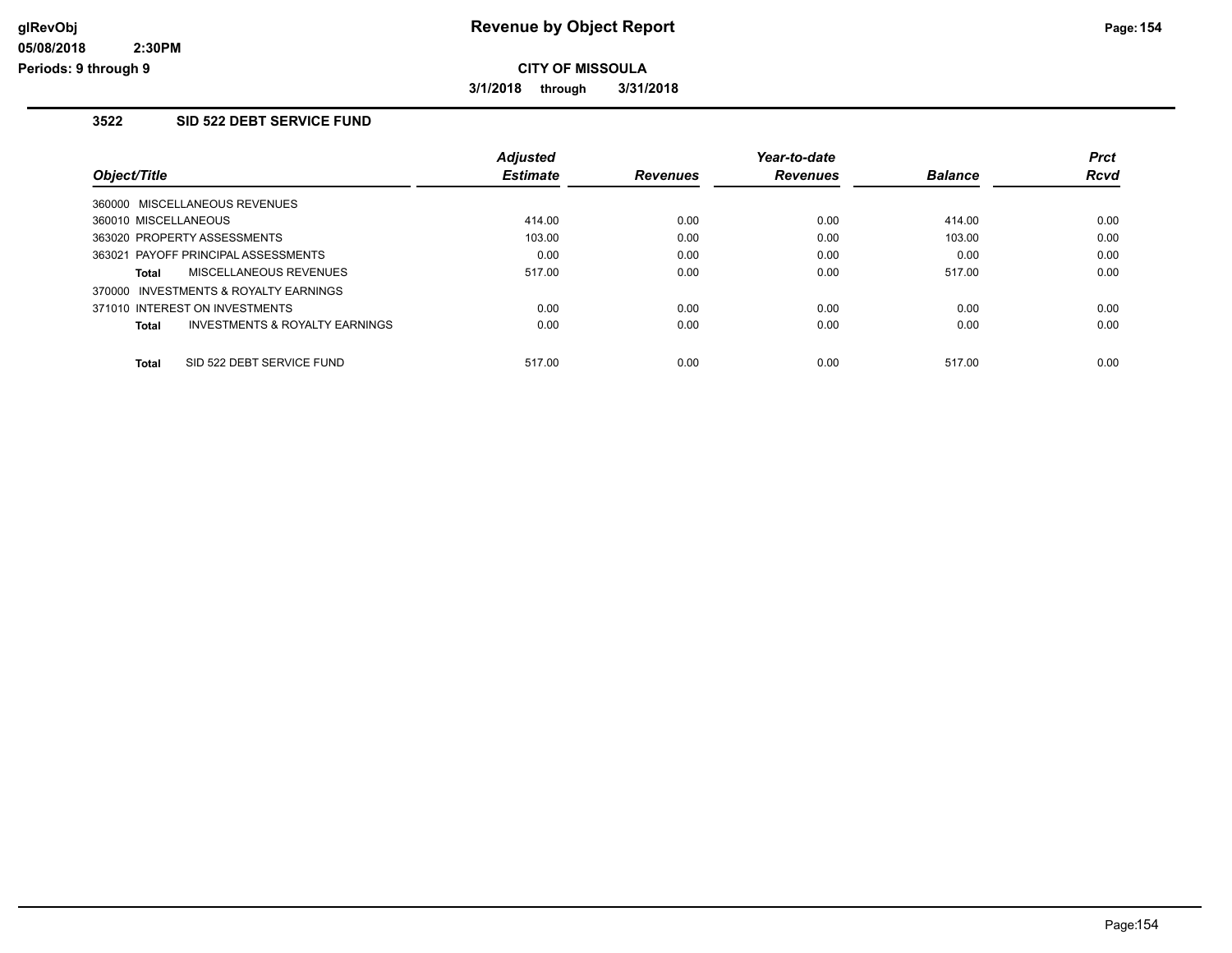**3/1/2018 through 3/31/2018**

**3524 SID 524 DEBT SERVICE FUND**

**3524 SID 524 DEBT SERVICE FUND**

|              |                                       | <b>Adjusted</b> |                 | Year-to-date    |                | <b>Prct</b> |
|--------------|---------------------------------------|-----------------|-----------------|-----------------|----------------|-------------|
| Object/Title |                                       | <b>Estimate</b> | <b>Revenues</b> | <b>Revenues</b> | <b>Balance</b> | Rcvd        |
|              | 360000 MISCELLANEOUS REVENUES         |                 |                 |                 |                |             |
|              | 363020 PROPERTY ASSESSMENTS           | 305,160.00      | 4.623.47        | 136,748.91      | 168.411.09     | 44.81       |
|              | 363021 PAYOFF PRINCIPAL ASSESSMENTS   | 0.00            | 316.59          | 5.646.79        | $-5.646.79$    | 0.00        |
|              | 363040 PENALTY AND INTEREST           | 0.00            | 2.46            | 47.80           | $-47.80$       | 0.00        |
| Total        | MISCELLANEOUS REVENUES                | 305,160.00      | 4.942.52        | 142.443.50      | 162.716.50     | 46.68       |
|              | 370000 INVESTMENTS & ROYALTY EARNINGS |                 |                 |                 |                |             |
|              | 371010 INTEREST ON INVESTMENTS        | 0.00            | 0.00            | 0.00            | 0.00           | 0.00        |
| <b>Total</b> | INVESTMENTS & ROYALTY EARNINGS        | 0.00            | 0.00            | 0.00            | 0.00           | 0.00        |
| <b>Total</b> | SID 524 DEBT SERVICE FUND             | 305.160.00      | 4.942.52        | 142.443.50      | 162.716.50     | 46.68       |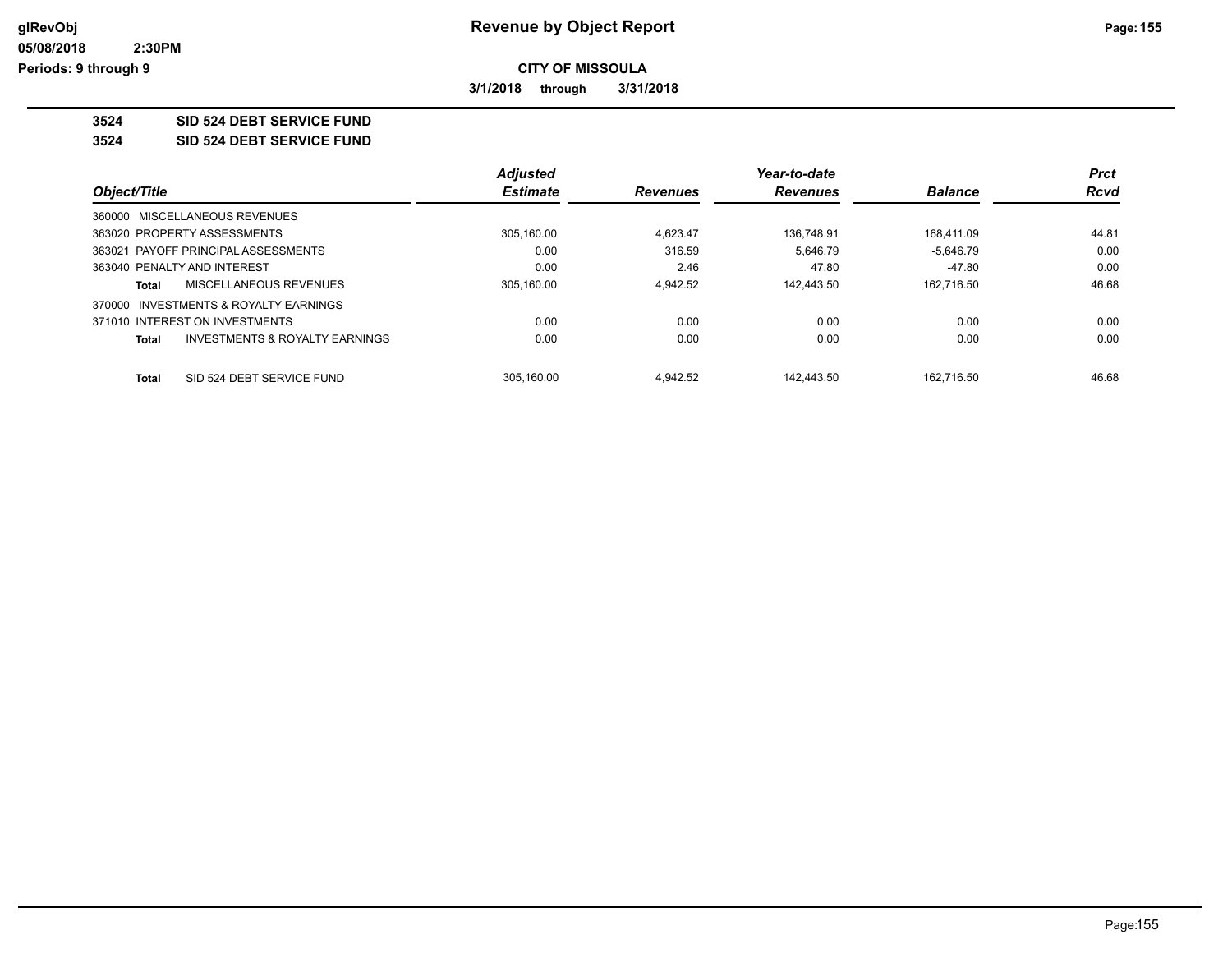**3/1/2018 through 3/31/2018**

## **3524 SID 524 DEBT SERVICE FUND**

|                     |                                     | <b>Adjusted</b> |                 | Year-to-date    |                | <b>Prct</b> |
|---------------------|-------------------------------------|-----------------|-----------------|-----------------|----------------|-------------|
| <b>Object/Title</b> |                                     | <b>Estimate</b> | <b>Revenues</b> | <b>Revenues</b> | <b>Balance</b> | <b>Rcvd</b> |
|                     | 360000 MISCELLANEOUS REVENUES       |                 |                 |                 |                |             |
|                     | 363020 PROPERTY ASSESSMENTS         | 305,160.00      | 4.623.47        | 136.748.91      | 168.411.09     | 44.81       |
|                     | 363021 PAYOFF PRINCIPAL ASSESSMENTS | 0.00            | 316.59          | 5.646.79        | $-5.646.79$    | 0.00        |
|                     | 363040 PENALTY AND INTEREST         | 0.00            | 2.46            | 47.80           | $-47.80$       | 0.00        |
| Total               | MISCELLANEOUS REVENUES              | 305.160.00      | 4.942.52        | 142.443.50      | 162.716.50     | 46.68       |
| 370000              | INVESTMENTS & ROYALTY EARNINGS      |                 |                 |                 |                |             |
|                     | 371010 INTEREST ON INVESTMENTS      | 0.00            | 0.00            | 0.00            | 0.00           | 0.00        |
| <b>Total</b>        | INVESTMENTS & ROYALTY EARNINGS      | 0.00            | 0.00            | 0.00            | 0.00           | 0.00        |
| <b>Total</b>        | SID 524 DEBT SERVICE FUND           | 305.160.00      | 4.942.52        | 142.443.50      | 162.716.50     | 46.68       |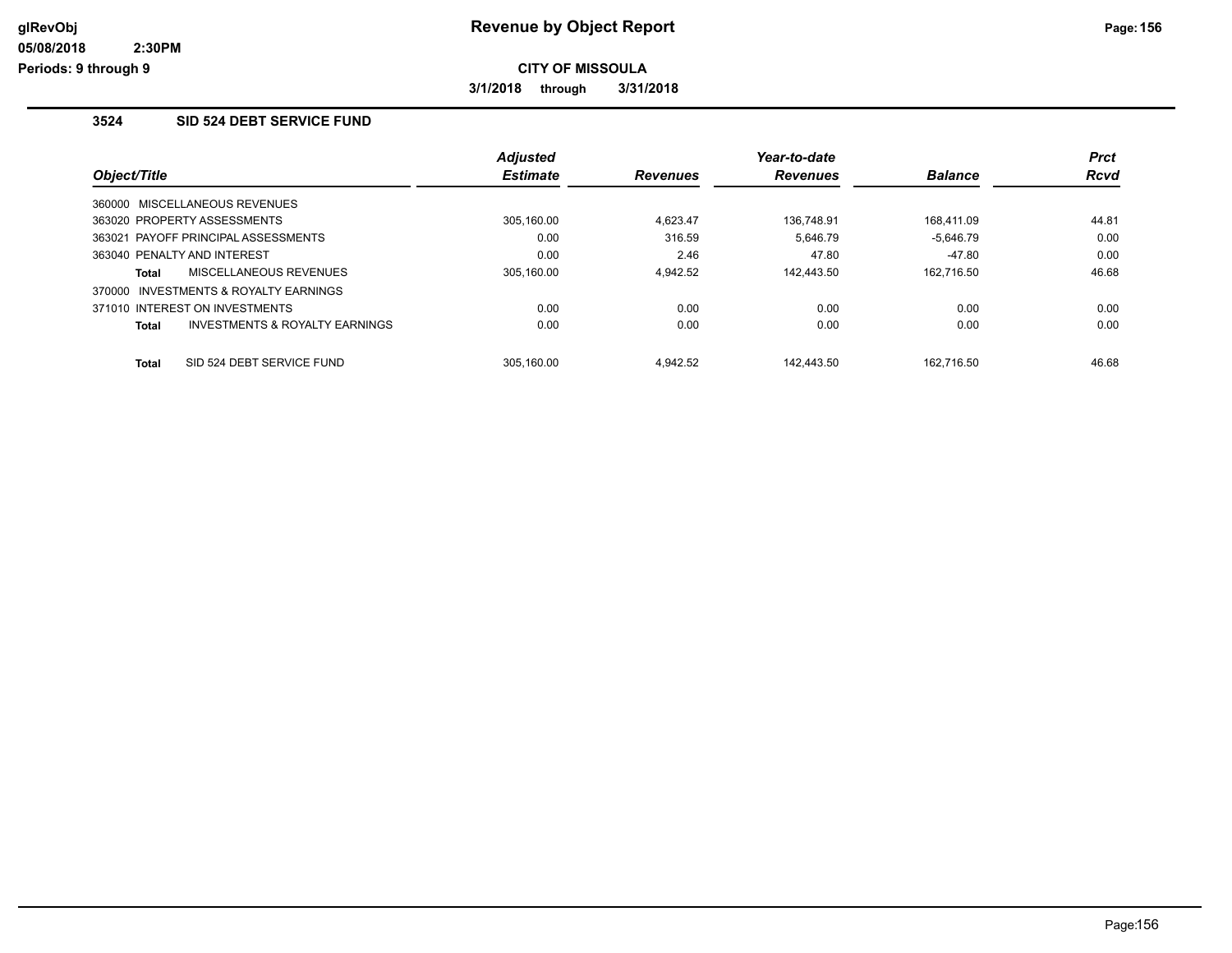**3/1/2018 through 3/31/2018**

**3525 SID 525 DEBT SERVICE FUND**

**3525 SID 525 DEBT SERVICE FUND**

|                                                           | <b>Adjusted</b> |                 | Year-to-date    |                | <b>Prct</b> |
|-----------------------------------------------------------|-----------------|-----------------|-----------------|----------------|-------------|
| Object/Title                                              | <b>Estimate</b> | <b>Revenues</b> | <b>Revenues</b> | <b>Balance</b> | Rcvd        |
| 360000 MISCELLANEOUS REVENUES                             |                 |                 |                 |                |             |
| 363020 PROPERTY ASSESSMENTS                               | 33.300.00       | 0.00            | 16.851.92       | 16.448.08      | 50.61       |
| 363021 PAYOFF PRINCIPAL ASSESSMENTS                       | 0.00            | 0.00            | 0.00            | 0.00           | 0.00        |
| 363040 PENALTY AND INTEREST                               | 0.00            | 0.00            | 10.25           | $-10.25$       | 0.00        |
| <b>MISCELLANEOUS REVENUES</b><br>Total                    | 33,300.00       | 0.00            | 16.862.17       | 16.437.83      | 50.64       |
| 370000 INVESTMENTS & ROYALTY EARNINGS                     |                 |                 |                 |                |             |
| 371010 INTEREST ON INVESTMENTS                            | 0.00            | 0.00            | 0.00            | 0.00           | 0.00        |
| <b>INVESTMENTS &amp; ROYALTY EARNINGS</b><br><b>Total</b> | 0.00            | 0.00            | 0.00            | 0.00           | 0.00        |
| SID 525 DEBT SERVICE FUND<br><b>Total</b>                 | 33.300.00       | 0.00            | 16.862.17       | 16.437.83      | 50.64       |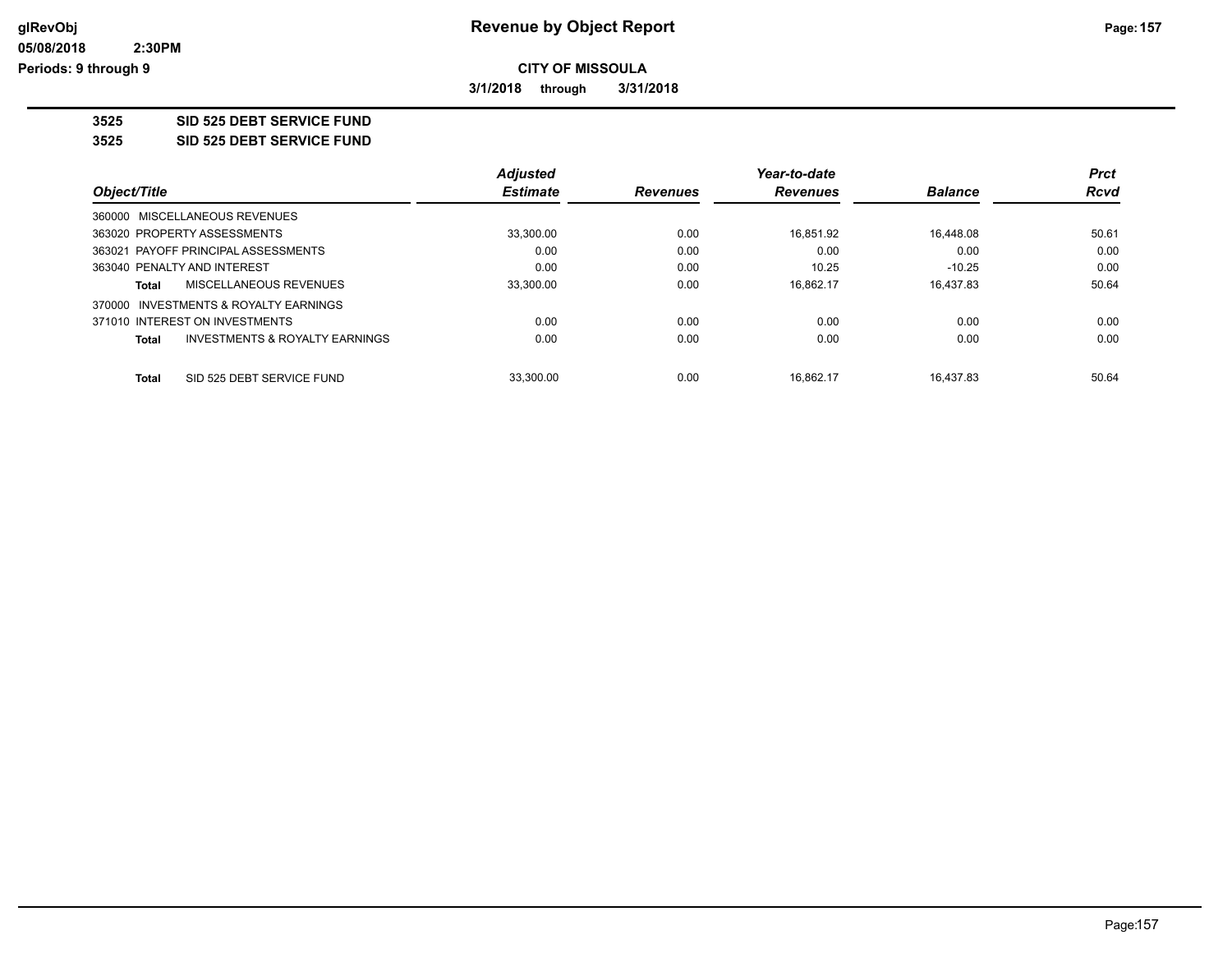**3/1/2018 through 3/31/2018**

#### **3525 SID 525 DEBT SERVICE FUND**

|              |                                           | <b>Adjusted</b> |                 | Year-to-date    |                | <b>Prct</b> |
|--------------|-------------------------------------------|-----------------|-----------------|-----------------|----------------|-------------|
| Object/Title |                                           | <b>Estimate</b> | <b>Revenues</b> | <b>Revenues</b> | <b>Balance</b> | <b>Rcvd</b> |
|              | 360000 MISCELLANEOUS REVENUES             |                 |                 |                 |                |             |
|              | 363020 PROPERTY ASSESSMENTS               | 33,300.00       | 0.00            | 16.851.92       | 16.448.08      | 50.61       |
|              | 363021 PAYOFF PRINCIPAL ASSESSMENTS       | 0.00            | 0.00            | 0.00            | 0.00           | 0.00        |
|              | 363040 PENALTY AND INTEREST               | 0.00            | 0.00            | 10.25           | $-10.25$       | 0.00        |
| Total        | MISCELLANEOUS REVENUES                    | 33.300.00       | 0.00            | 16.862.17       | 16.437.83      | 50.64       |
| 370000       | INVESTMENTS & ROYALTY EARNINGS            |                 |                 |                 |                |             |
|              | 371010 INTEREST ON INVESTMENTS            | 0.00            | 0.00            | 0.00            | 0.00           | 0.00        |
| Total        | <b>INVESTMENTS &amp; ROYALTY EARNINGS</b> | 0.00            | 0.00            | 0.00            | 0.00           | 0.00        |
| <b>Total</b> | SID 525 DEBT SERVICE FUND                 | 33.300.00       | 0.00            | 16.862.17       | 16.437.83      | 50.64       |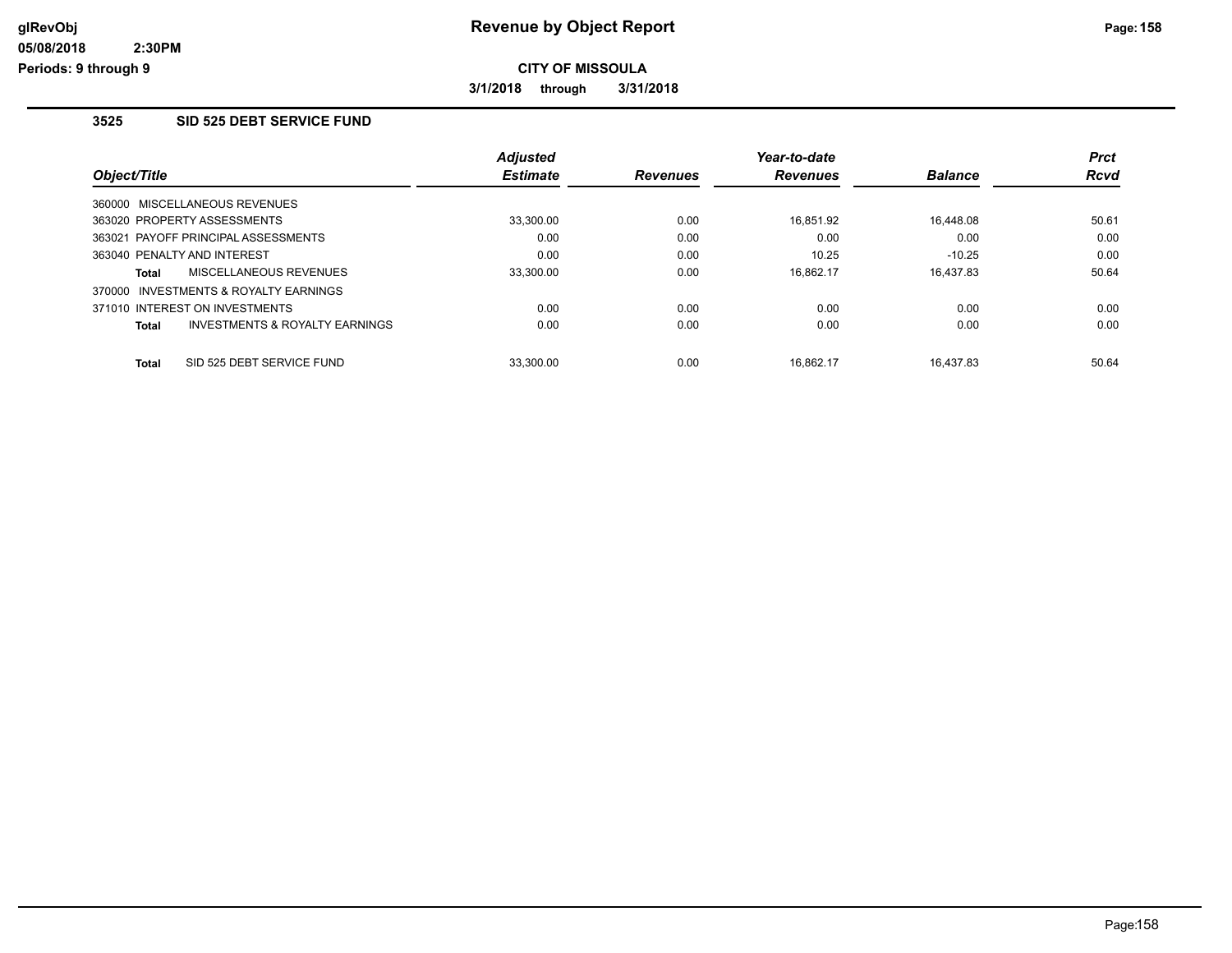**3/1/2018 through 3/31/2018**

**3526 SID 526 DEBT SERVICE FUND**

**3526 SID 526 DEBT SERVICE FUND**

|                                                           | <b>Adjusted</b> |                 | Year-to-date    |                | <b>Prct</b> |
|-----------------------------------------------------------|-----------------|-----------------|-----------------|----------------|-------------|
| Object/Title                                              | <b>Estimate</b> | <b>Revenues</b> | <b>Revenues</b> | <b>Balance</b> | Rcvd        |
| 360000 MISCELLANEOUS REVENUES                             |                 |                 |                 |                |             |
| 363020 PROPERTY ASSESSMENTS                               | 192.640.00      | 276.37          | 61.178.54       | 131.461.46     | 31.76       |
| 363021 PAYOFF PRINCIPAL ASSESSMENTS                       | 0.00            | 0.00            | 7.822.59        | $-7.822.59$    | 0.00        |
| 363040 PENALTY AND INTEREST                               | 0.00            | 4.04            | 37.21           | $-37.21$       | 0.00        |
| <b>MISCELLANEOUS REVENUES</b><br><b>Total</b>             | 192.640.00      | 280.41          | 69.038.34       | 123.601.66     | 35.84       |
| 370000 INVESTMENTS & ROYALTY EARNINGS                     |                 |                 |                 |                |             |
| 371010 INTEREST ON INVESTMENTS                            | 0.00            | 0.00            | 0.00            | 0.00           | 0.00        |
| <b>INVESTMENTS &amp; ROYALTY EARNINGS</b><br><b>Total</b> | 0.00            | 0.00            | 0.00            | 0.00           | 0.00        |
| SID 526 DEBT SERVICE FUND<br><b>Total</b>                 | 192.640.00      | 280.41          | 69.038.34       | 123.601.66     | 35.84       |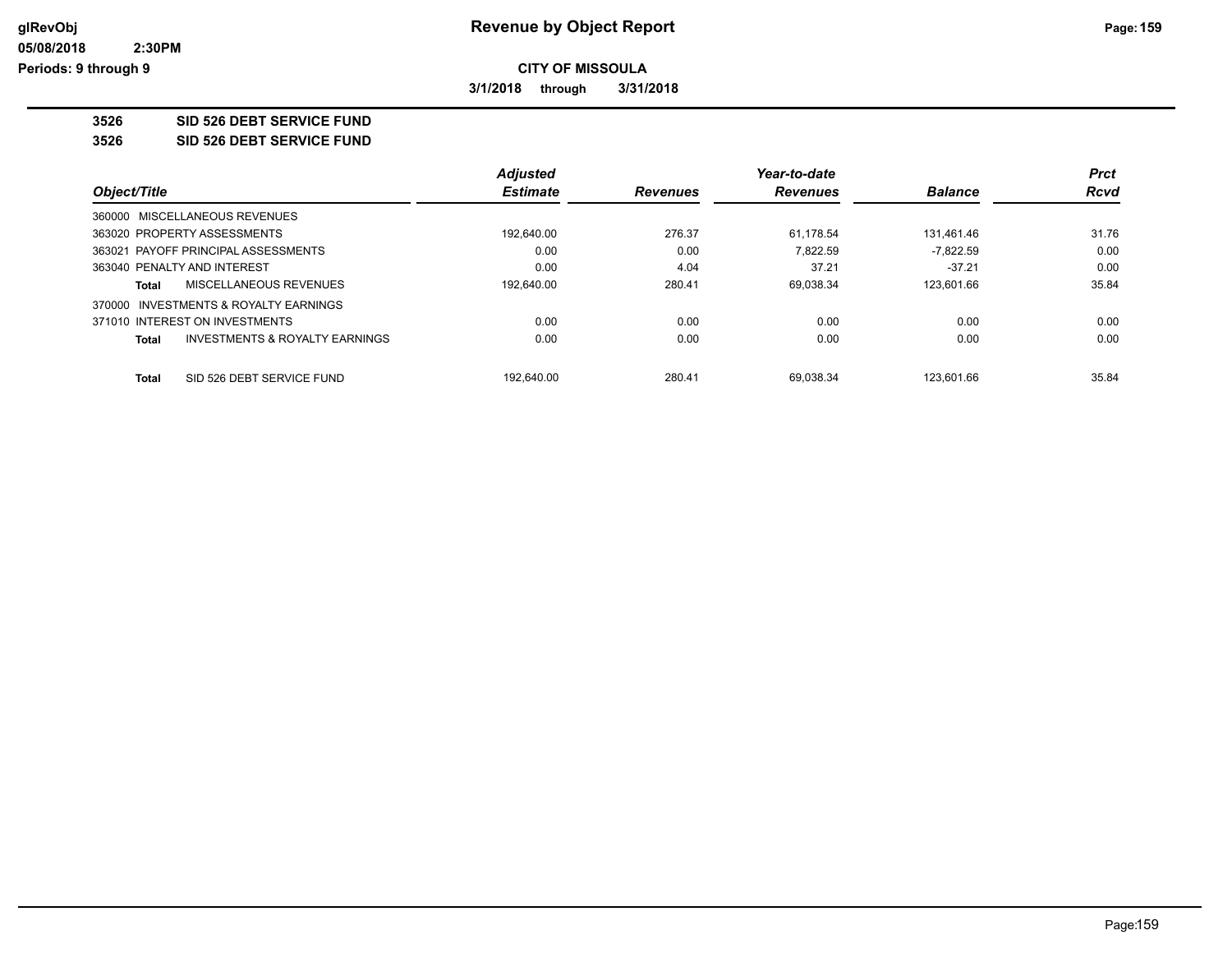**3/1/2018 through 3/31/2018**

#### **3526 SID 526 DEBT SERVICE FUND**

|              |                                       | <b>Adjusted</b> |                 | Year-to-date    |                | <b>Prct</b> |
|--------------|---------------------------------------|-----------------|-----------------|-----------------|----------------|-------------|
| Object/Title |                                       | <b>Estimate</b> | <b>Revenues</b> | <b>Revenues</b> | <b>Balance</b> | Rcvd        |
|              | 360000 MISCELLANEOUS REVENUES         |                 |                 |                 |                |             |
|              | 363020 PROPERTY ASSESSMENTS           | 192.640.00      | 276.37          | 61.178.54       | 131,461.46     | 31.76       |
|              | 363021 PAYOFF PRINCIPAL ASSESSMENTS   | 0.00            | 0.00            | 7.822.59        | $-7.822.59$    | 0.00        |
|              | 363040 PENALTY AND INTEREST           | 0.00            | 4.04            | 37.21           | $-37.21$       | 0.00        |
| <b>Total</b> | MISCELLANEOUS REVENUES                | 192.640.00      | 280.41          | 69.038.34       | 123.601.66     | 35.84       |
|              | 370000 INVESTMENTS & ROYALTY EARNINGS |                 |                 |                 |                |             |
|              | 371010 INTEREST ON INVESTMENTS        | 0.00            | 0.00            | 0.00            | 0.00           | 0.00        |
| <b>Total</b> | INVESTMENTS & ROYALTY EARNINGS        | 0.00            | 0.00            | 0.00            | 0.00           | 0.00        |
| <b>Total</b> | SID 526 DEBT SERVICE FUND             | 192.640.00      | 280.41          | 69.038.34       | 123.601.66     | 35.84       |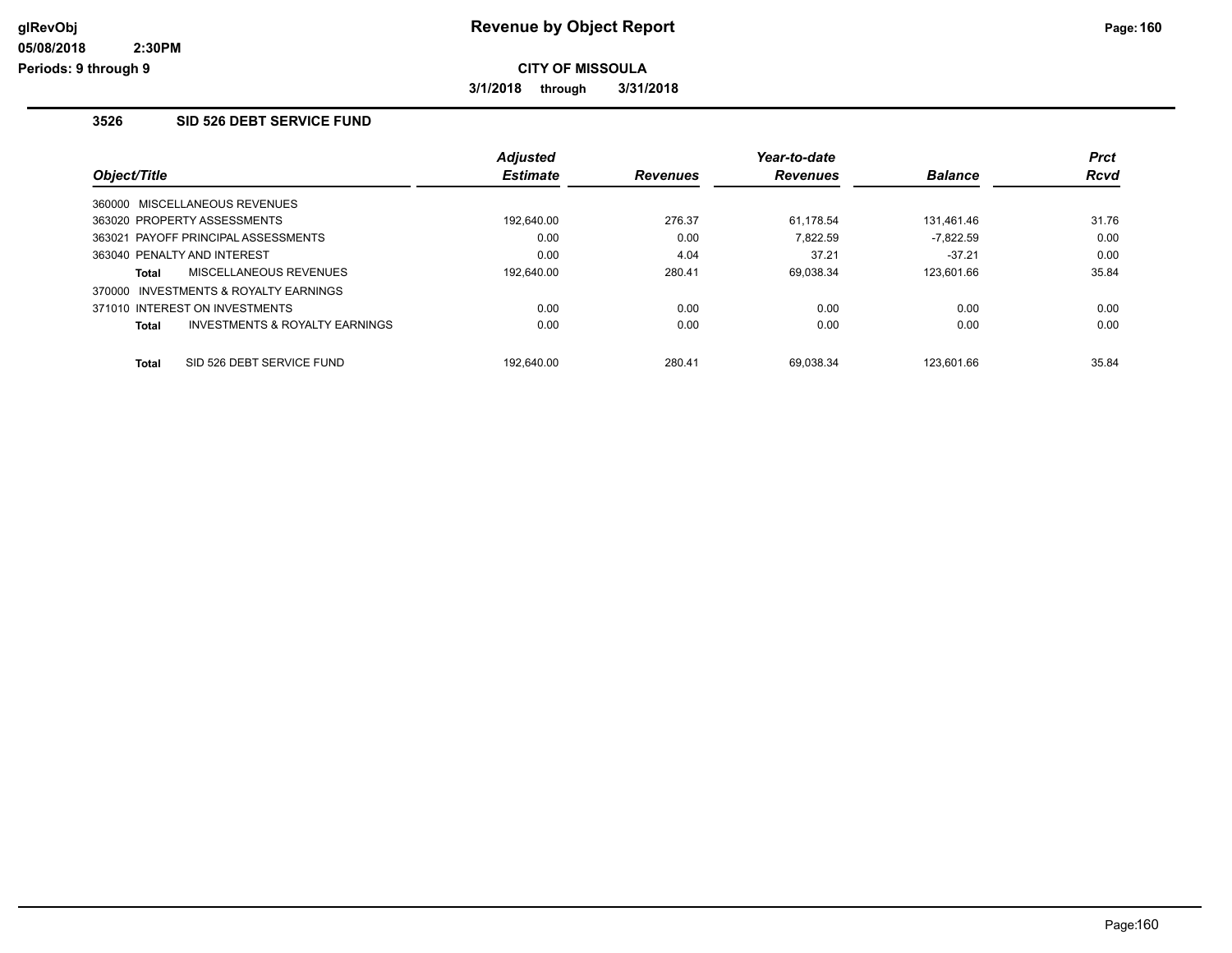**3/1/2018 through 3/31/2018**

**3527 SID 527 DEBT SERVICE FUND**

**3527 SID 527 DEBT SERVICE FUND**

|                                         | <b>Adjusted</b> |                 | Year-to-date    |                | <b>Prct</b> |
|-----------------------------------------|-----------------|-----------------|-----------------|----------------|-------------|
| Object/Title                            | <b>Estimate</b> | <b>Revenues</b> | <b>Revenues</b> | <b>Balance</b> | <b>Rcvd</b> |
| 360000 MISCELLANEOUS REVENUES           |                 |                 |                 |                |             |
| 363020 PROPERTY ASSESSMENTS             | 0.00            | 0.00            | 0.00            | 0.00           | 0.00        |
| 363021 PAYOFF PRINCIPAL ASSESSMENTS     | 0.00            | 0.00            | 0.00            | 0.00           | 0.00        |
| 363040 PENALTY AND INTEREST             | 0.00            | 0.00            | 0.00            | 0.00           | 0.00        |
| MISCELLANEOUS REVENUES<br>Total         | 0.00            | 0.00            | 0.00            | 0.00           | 0.00        |
| 370000 INVESTMENTS & ROYALTY EARNINGS   |                 |                 |                 |                |             |
| 371010 INTEREST ON INVESTMENTS          | 0.00            | 0.00            | 0.00            | 0.00           | 0.00        |
| INVESTMENTS & ROYALTY EARNINGS<br>Total | 0.00            | 0.00            | 0.00            | 0.00           | 0.00        |
| 380000 OTHER FINANCING SOURCES          |                 |                 |                 |                |             |
| 381030 SID BONDS PROCEEDS               | 0.00            | 0.00            | 0.00            | 0.00           | 0.00        |
| OTHER FINANCING SOURCES<br>Total        | 0.00            | 0.00            | 0.00            | 0.00           | 0.00        |
| SID 527 DEBT SERVICE FUND<br>Total      | 0.00            | 0.00            | 0.00            | 0.00           | 0.00        |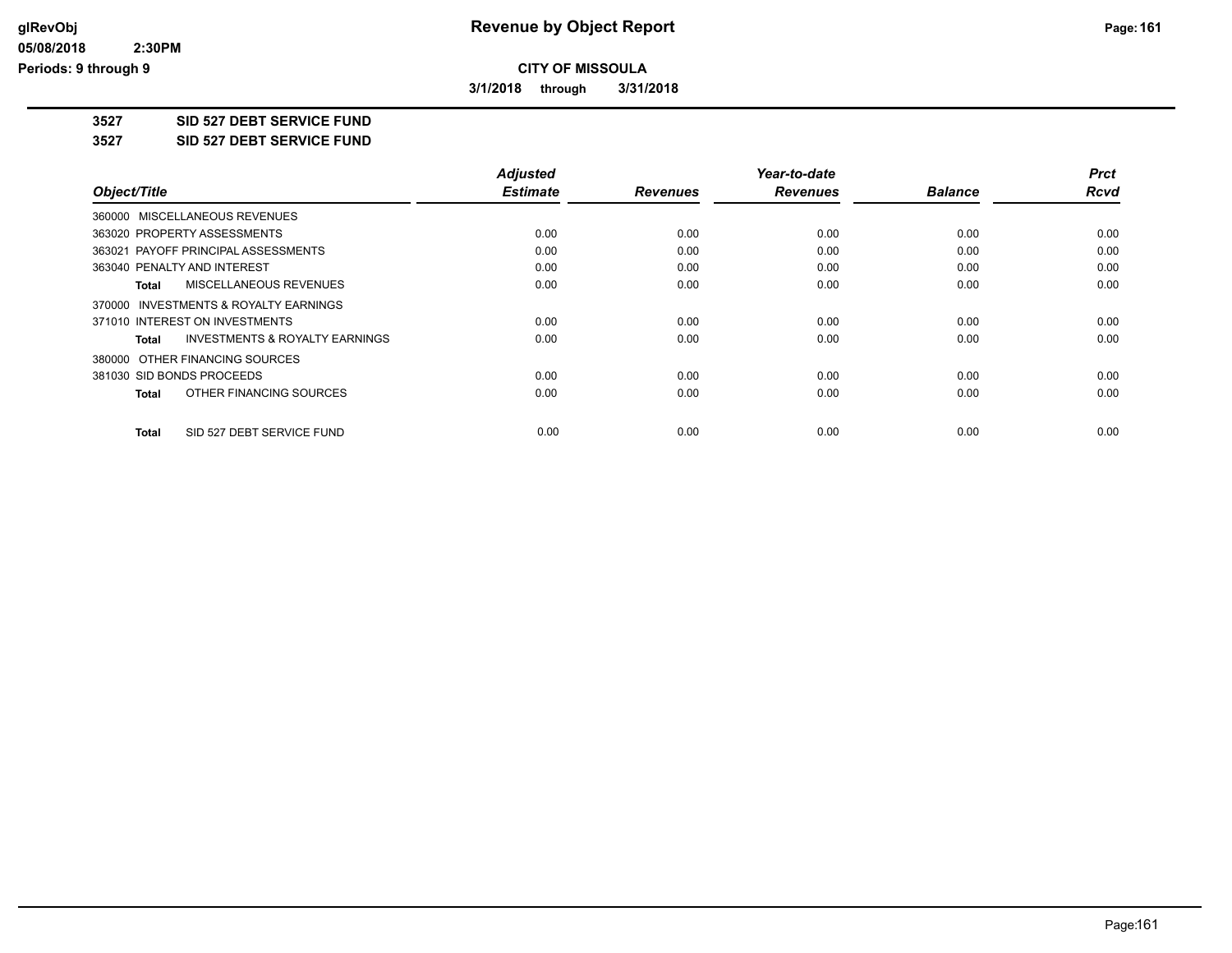**3/1/2018 through 3/31/2018**

#### **3527 SID 527 DEBT SERVICE FUND**

| Object/Title                                       | <b>Adjusted</b><br><b>Estimate</b> | <b>Revenues</b> | Year-to-date<br><b>Revenues</b> | <b>Balance</b> | <b>Prct</b><br>Rcvd |
|----------------------------------------------------|------------------------------------|-----------------|---------------------------------|----------------|---------------------|
| 360000 MISCELLANEOUS REVENUES                      |                                    |                 |                                 |                |                     |
| 363020 PROPERTY ASSESSMENTS                        | 0.00                               | 0.00            | 0.00                            | 0.00           | 0.00                |
| 363021 PAYOFF PRINCIPAL ASSESSMENTS                | 0.00                               | 0.00            | 0.00                            | 0.00           | 0.00                |
| 363040 PENALTY AND INTEREST                        | 0.00                               | 0.00            | 0.00                            | 0.00           | 0.00                |
| <b>MISCELLANEOUS REVENUES</b><br>Total             | 0.00                               | 0.00            | 0.00                            | 0.00           | 0.00                |
| 370000 INVESTMENTS & ROYALTY EARNINGS              |                                    |                 |                                 |                |                     |
| 371010 INTEREST ON INVESTMENTS                     | 0.00                               | 0.00            | 0.00                            | 0.00           | 0.00                |
| <b>INVESTMENTS &amp; ROYALTY EARNINGS</b><br>Total | 0.00                               | 0.00            | 0.00                            | 0.00           | 0.00                |
| 380000 OTHER FINANCING SOURCES                     |                                    |                 |                                 |                |                     |
| 381030 SID BONDS PROCEEDS                          | 0.00                               | 0.00            | 0.00                            | 0.00           | 0.00                |
| OTHER FINANCING SOURCES<br><b>Total</b>            | 0.00                               | 0.00            | 0.00                            | 0.00           | 0.00                |
| SID 527 DEBT SERVICE FUND<br><b>Total</b>          | 0.00                               | 0.00            | 0.00                            | 0.00           | 0.00                |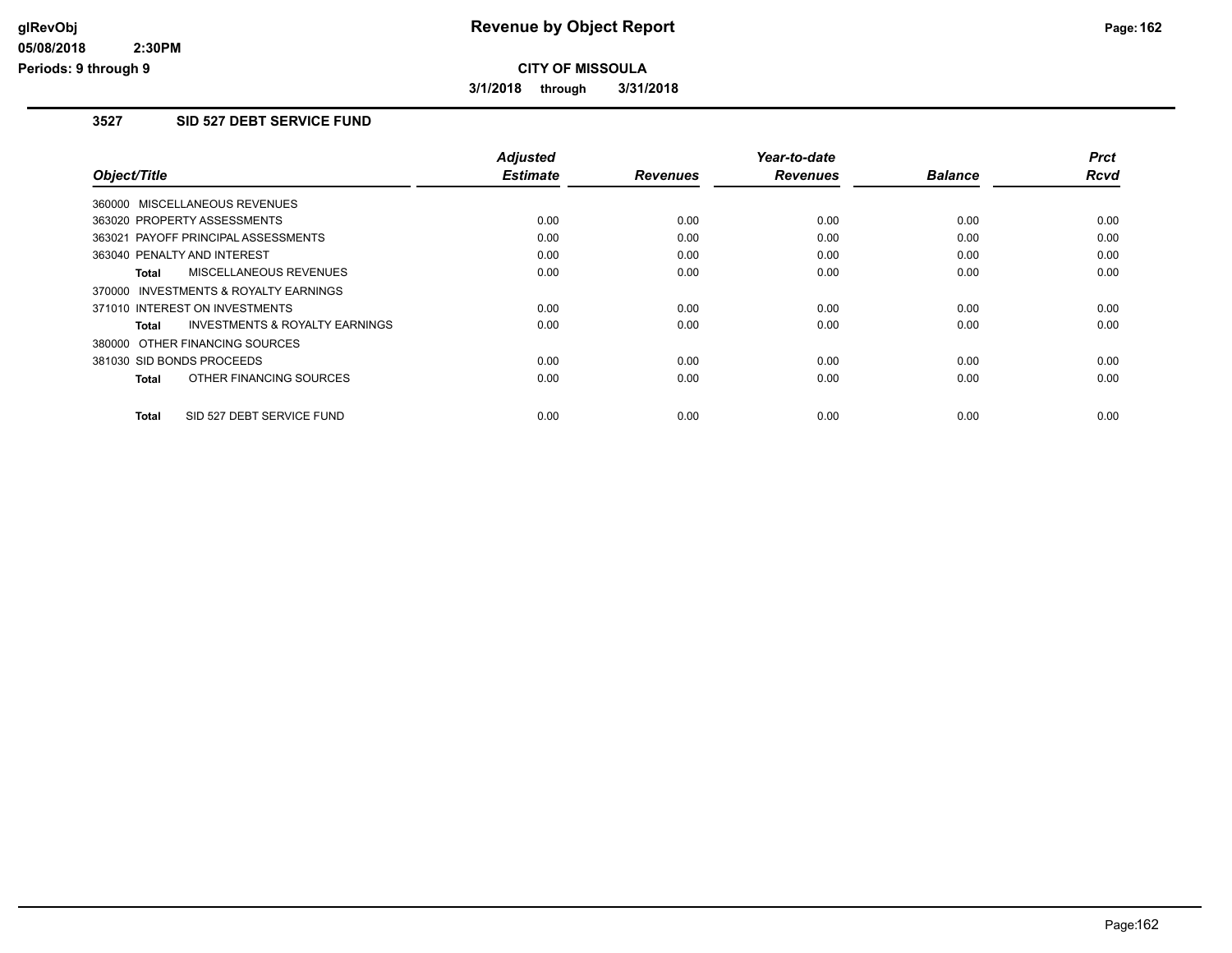**3/1/2018 through 3/31/2018**

**3530 SID 530 DEBT SERVICE FUND**

**3530 SID 530 DEBT SERVICE FUND**

|                                                    | <b>Adjusted</b> |                 | Year-to-date    |                | <b>Prct</b> |
|----------------------------------------------------|-----------------|-----------------|-----------------|----------------|-------------|
| Object/Title                                       | <b>Estimate</b> | <b>Revenues</b> | <b>Revenues</b> | <b>Balance</b> | <b>Rcvd</b> |
| 360000 MISCELLANEOUS REVENUES                      |                 |                 |                 |                |             |
| 360010 MISCELLANEOUS                               | 1.350.00        | 0.00            | 0.00            | 1.350.00       | 0.00        |
| 363020 PROPERTY ASSESSMENTS                        | 0.00            | 0.00            | 0.00            | 0.00           | 0.00        |
| 363021 PAYOFF PRINCIPAL ASSESSMENTS                | 0.00            | 0.00            | 0.00            | 0.00           | 0.00        |
| 363040 PENALTY AND INTEREST                        | 0.00            | 0.00            | 0.00            | 0.00           | 0.00        |
| <b>MISCELLANEOUS REVENUES</b><br>Total             | 1,350.00        | 0.00            | 0.00            | 1,350.00       | 0.00        |
| 370000 INVESTMENTS & ROYALTY EARNINGS              |                 |                 |                 |                |             |
| 371010 INTEREST ON INVESTMENTS                     | 0.00            | 0.00            | 0.00            | 0.00           | 0.00        |
| <b>INVESTMENTS &amp; ROYALTY EARNINGS</b><br>Total | 0.00            | 0.00            | 0.00            | 0.00           | 0.00        |
| SID 530 DEBT SERVICE FUND<br>Total                 | 1.350.00        | 0.00            | 0.00            | 1.350.00       | 0.00        |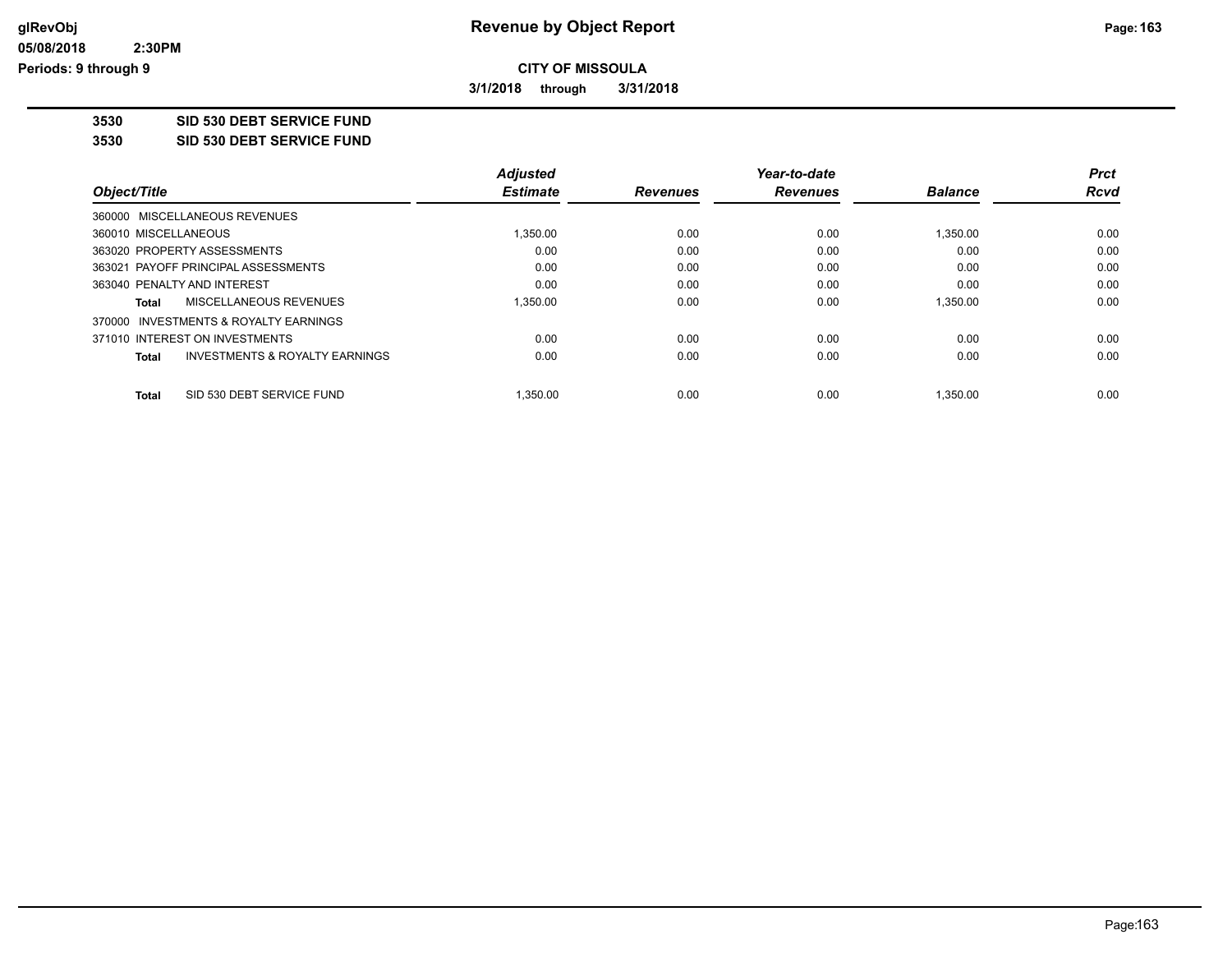**3/1/2018 through 3/31/2018**

#### **3530 SID 530 DEBT SERVICE FUND**

| Object/Title                                   | <b>Adjusted</b><br><b>Estimate</b> | <b>Revenues</b> | Year-to-date<br><b>Revenues</b> | <b>Balance</b> | <b>Prct</b><br><b>Rcvd</b> |
|------------------------------------------------|------------------------------------|-----------------|---------------------------------|----------------|----------------------------|
| 360000 MISCELLANEOUS REVENUES                  |                                    |                 |                                 |                |                            |
| 360010 MISCELLANEOUS                           | 1.350.00                           | 0.00            | 0.00                            | 1.350.00       | 0.00                       |
| 363020 PROPERTY ASSESSMENTS                    | 0.00                               | 0.00            | 0.00                            | 0.00           | 0.00                       |
| 363021 PAYOFF PRINCIPAL ASSESSMENTS            | 0.00                               | 0.00            | 0.00                            | 0.00           | 0.00                       |
| 363040 PENALTY AND INTEREST                    | 0.00                               | 0.00            | 0.00                            | 0.00           | 0.00                       |
| MISCELLANEOUS REVENUES<br><b>Total</b>         | 1.350.00                           | 0.00            | 0.00                            | 1.350.00       | 0.00                       |
| 370000 INVESTMENTS & ROYALTY EARNINGS          |                                    |                 |                                 |                |                            |
| 371010 INTEREST ON INVESTMENTS                 | 0.00                               | 0.00            | 0.00                            | 0.00           | 0.00                       |
| INVESTMENTS & ROYALTY EARNINGS<br><b>Total</b> | 0.00                               | 0.00            | 0.00                            | 0.00           | 0.00                       |
| SID 530 DEBT SERVICE FUND<br><b>Total</b>      | 1.350.00                           | 0.00            | 0.00                            | 1.350.00       | 0.00                       |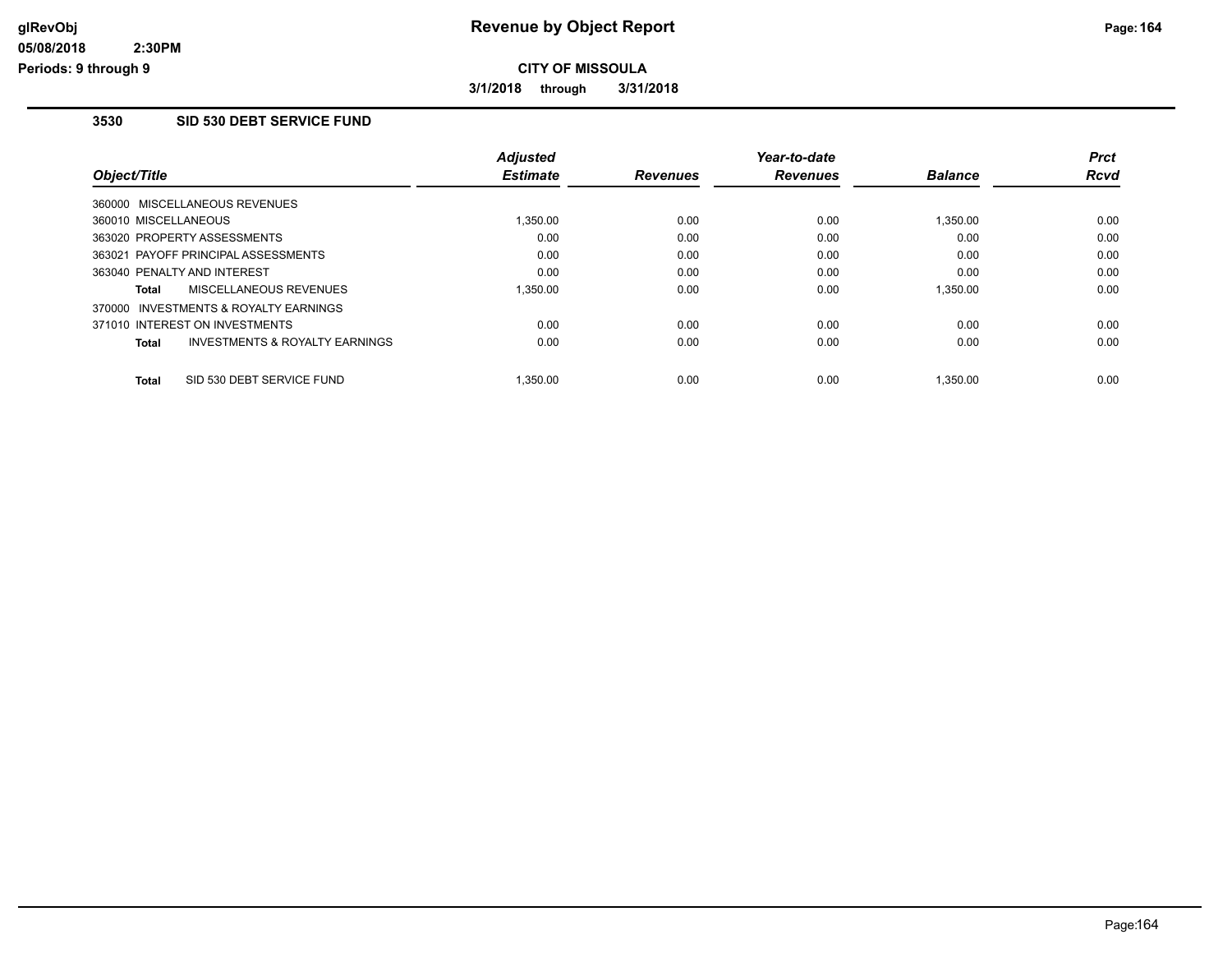**05/08/2018 2:30PM Periods: 9 through 9**

**CITY OF MISSOULA**

**3/1/2018 through 3/31/2018**

# **3531 SID 531 HICKORY ST CALMING**

**3531 SID 531 HICKORY ST CALMING**

|                                            | <b>Adjusted</b> |                 | Year-to-date    |                | Prct |
|--------------------------------------------|-----------------|-----------------|-----------------|----------------|------|
| Object/Title                               | <b>Estimate</b> | <b>Revenues</b> | <b>Revenues</b> | <b>Balance</b> | Rcvd |
| 360000 MISCELLANEOUS REVENUES              |                 |                 |                 |                |      |
| 363021 PAYOFF PRINCIPAL ASSESSMENTS        | 0.00            | 0.00            | 0.00            | 0.00           | 0.00 |
| MISCELLANEOUS REVENUES<br><b>Total</b>     | 0.00            | 0.00            | 0.00            | 0.00           | 0.00 |
| SID 531 HICKORY ST CALMING<br><b>Total</b> | 0.00            | 0.00            | 0.00            | 0.00           | 0.00 |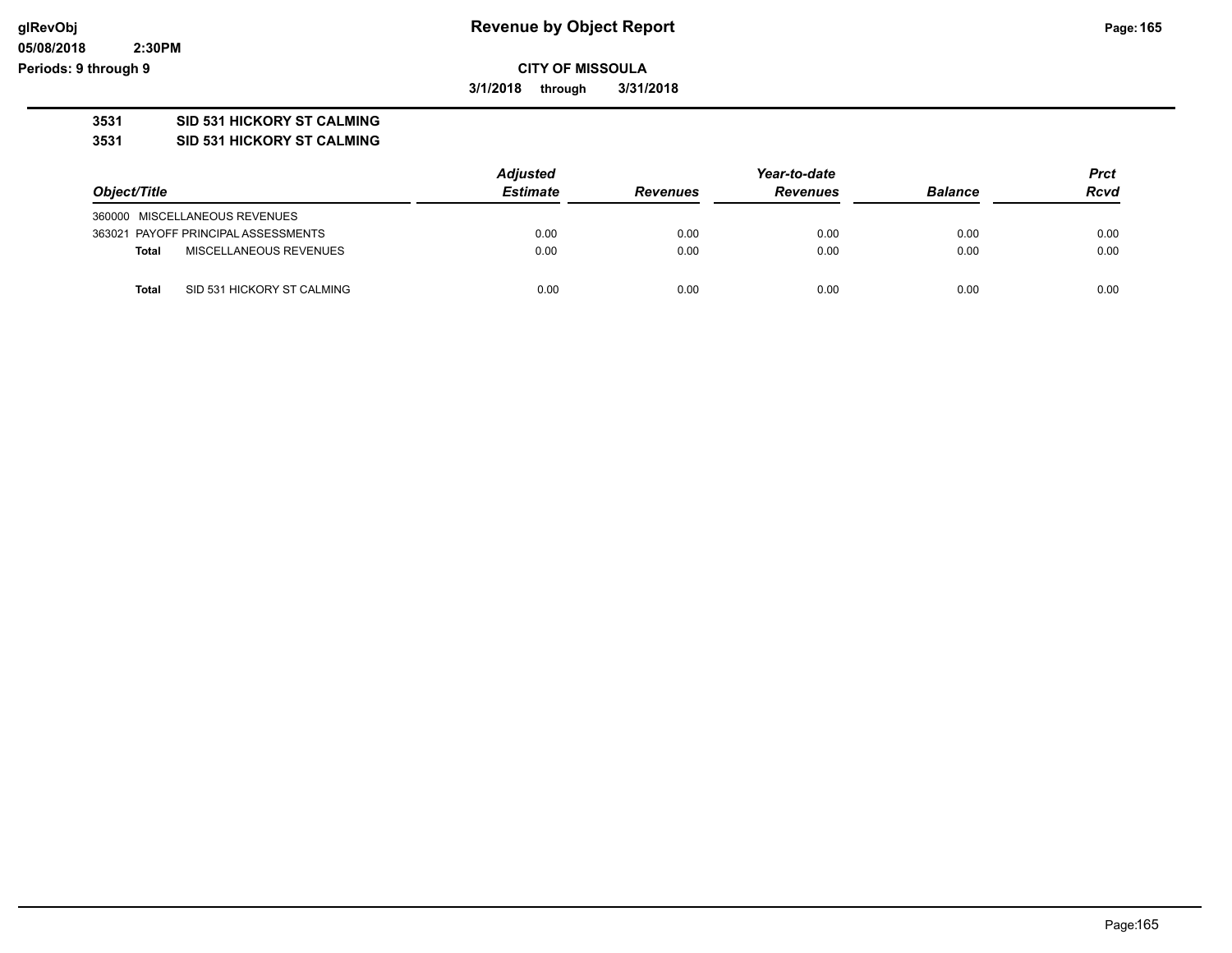**3/1/2018 through 3/31/2018**

## **3531 SID 531 HICKORY ST CALMING**

|                                            | <b>Adjusted</b> |                 | Year-to-date    |                | <b>Prct</b> |
|--------------------------------------------|-----------------|-----------------|-----------------|----------------|-------------|
| Object/Title                               | <b>Estimate</b> | <b>Revenues</b> | <b>Revenues</b> | <b>Balance</b> | <b>Rcvd</b> |
| 360000 MISCELLANEOUS REVENUES              |                 |                 |                 |                |             |
| 363021 PAYOFF PRINCIPAL ASSESSMENTS        | 0.00            | 0.00            | 0.00            | 0.00           | 0.00        |
| MISCELLANEOUS REVENUES<br><b>Total</b>     | 0.00            | 0.00            | 0.00            | 0.00           | 0.00        |
|                                            |                 |                 |                 |                |             |
| SID 531 HICKORY ST CALMING<br><b>Total</b> | 0.00            | 0.00            | 0.00            | 0.00           | 0.00        |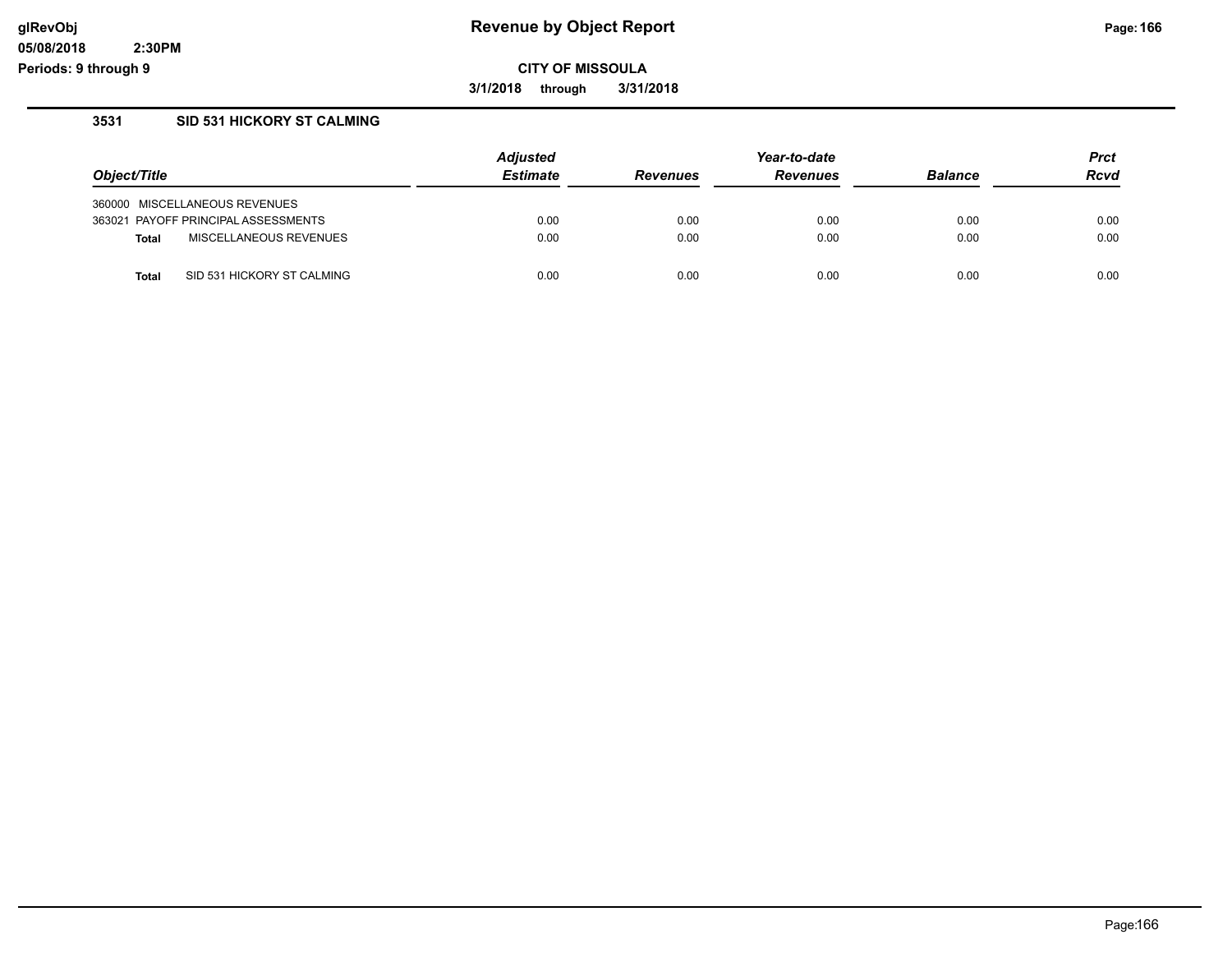**3/1/2018 through 3/31/2018**

**3532 SID 532 DEBT SERVICE FUND**

**3532 SID 532 DEBT SERVICE FUND**

|                                                           | <b>Adjusted</b> |                 | Year-to-date    |                | <b>Prct</b> |
|-----------------------------------------------------------|-----------------|-----------------|-----------------|----------------|-------------|
| Object/Title                                              | <b>Estimate</b> | <b>Revenues</b> | <b>Revenues</b> | <b>Balance</b> | Rcvd        |
| 360000 MISCELLANEOUS REVENUES                             |                 |                 |                 |                |             |
| 360010 MISCELLANEOUS                                      | 540.00          | 0.00            | 0.00            | 540.00         | 0.00        |
| 363020 PROPERTY ASSESSMENTS                               | 39,238.00       | 0.00            | 17.188.64       | 22.049.36      | 43.81       |
| 363021 PAYOFF PRINCIPAL ASSESSMENTS                       | 0.00            | 828.10          | 1.656.20        | $-1.656.20$    | 0.00        |
| 363040 PENALTY AND INTEREST                               | 0.00            | 0.00            | 1.81            | $-1.81$        | 0.00        |
| MISCELLANEOUS REVENUES<br>Total                           | 39.778.00       | 828.10          | 18.846.65       | 20.931.35      | 47.38       |
| 370000 INVESTMENTS & ROYALTY EARNINGS                     |                 |                 |                 |                |             |
| 371010 INTEREST ON INVESTMENTS                            | 0.00            | 0.00            | 0.00            | 0.00           | 0.00        |
| <b>INVESTMENTS &amp; ROYALTY EARNINGS</b><br><b>Total</b> | 0.00            | 0.00            | 0.00            | 0.00           | 0.00        |
| SID 532 DEBT SERVICE FUND<br><b>Total</b>                 | 39.778.00       | 828.10          | 18.846.65       | 20.931.35      | 47.38       |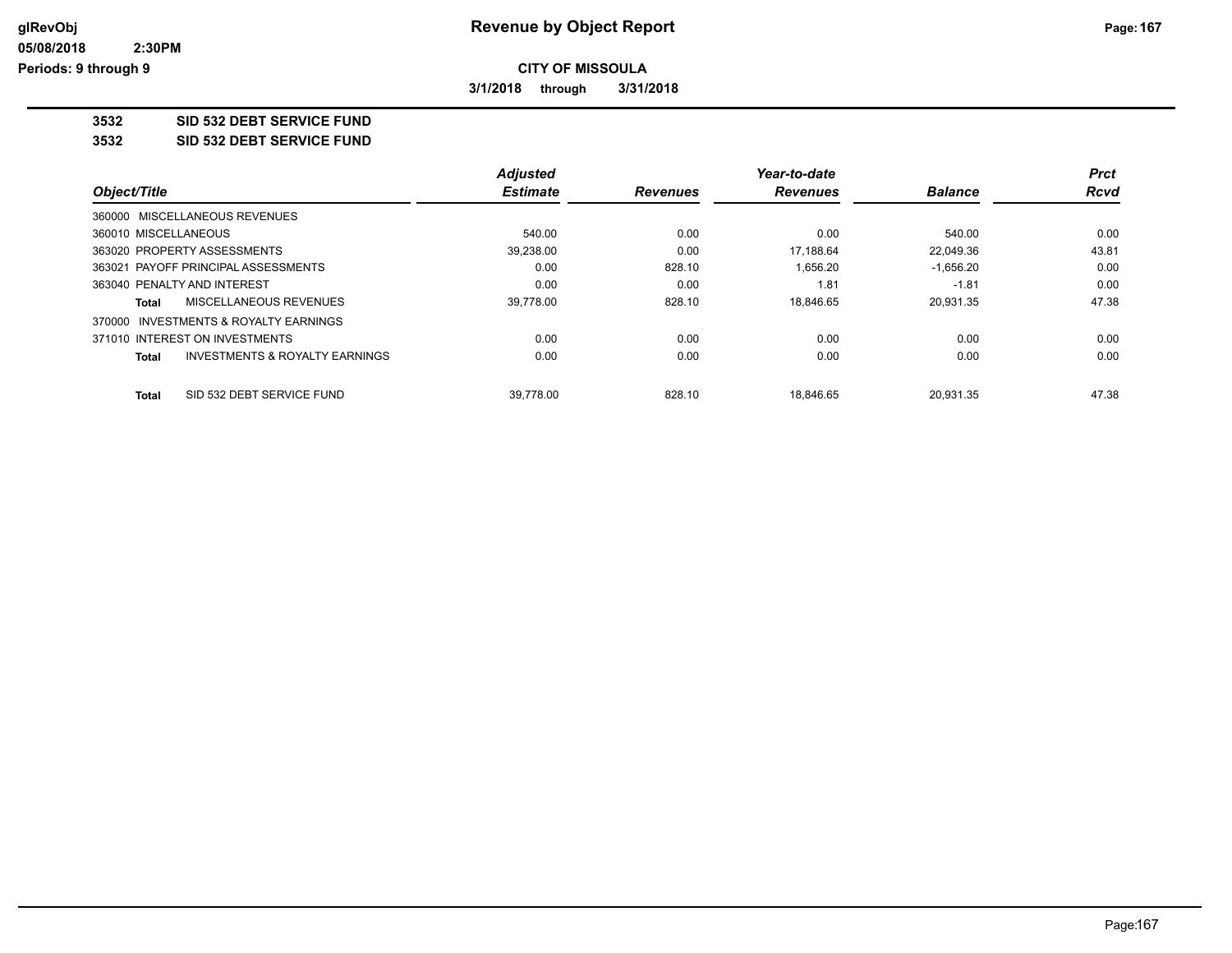**3/1/2018 through 3/31/2018**

#### **3532 SID 532 DEBT SERVICE FUND**

| Object/Title                                       | <b>Adjusted</b><br><b>Estimate</b> | <b>Revenues</b> | Year-to-date<br><b>Revenues</b> | <b>Balance</b> | <b>Prct</b><br><b>Rcvd</b> |
|----------------------------------------------------|------------------------------------|-----------------|---------------------------------|----------------|----------------------------|
| 360000 MISCELLANEOUS REVENUES                      |                                    |                 |                                 |                |                            |
| 360010 MISCELLANEOUS                               | 540.00                             | 0.00            | 0.00                            | 540.00         | 0.00                       |
| 363020 PROPERTY ASSESSMENTS                        | 39,238.00                          | 0.00            | 17.188.64                       | 22.049.36      | 43.81                      |
| 363021 PAYOFF PRINCIPAL ASSESSMENTS                | 0.00                               | 828.10          | 1,656.20                        | $-1,656.20$    | 0.00                       |
| 363040 PENALTY AND INTEREST                        | 0.00                               | 0.00            | 1.81                            | $-1.81$        | 0.00                       |
| MISCELLANEOUS REVENUES<br>Total                    | 39.778.00                          | 828.10          | 18.846.65                       | 20.931.35      | 47.38                      |
| 370000 INVESTMENTS & ROYALTY EARNINGS              |                                    |                 |                                 |                |                            |
| 371010 INTEREST ON INVESTMENTS                     | 0.00                               | 0.00            | 0.00                            | 0.00           | 0.00                       |
| <b>INVESTMENTS &amp; ROYALTY EARNINGS</b><br>Total | 0.00                               | 0.00            | 0.00                            | 0.00           | 0.00                       |
| SID 532 DEBT SERVICE FUND<br>Total                 | 39.778.00                          | 828.10          | 18.846.65                       | 20.931.35      | 47.38                      |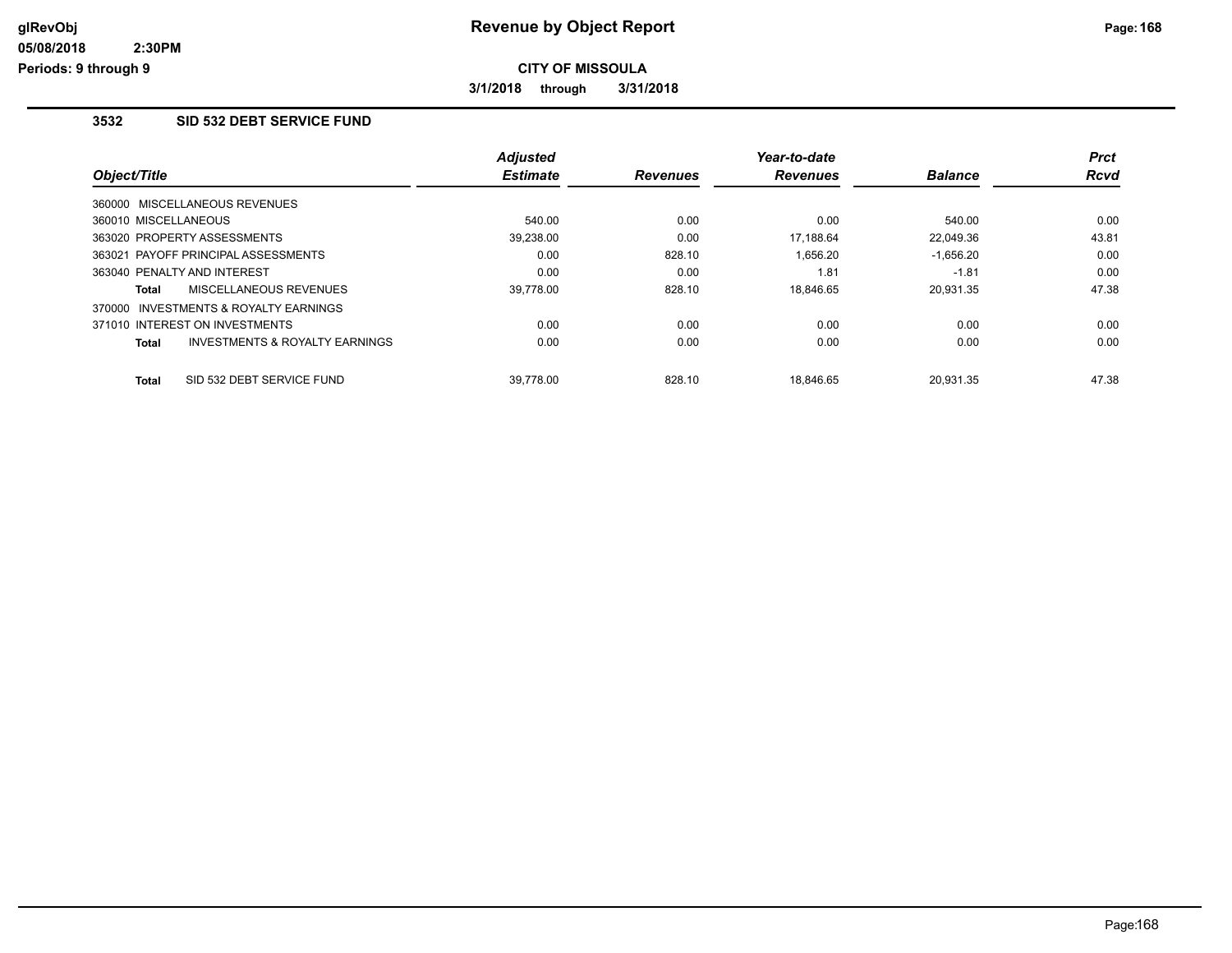**3/1/2018 through 3/31/2018**

## **3533 GILBERT ST SEWER SID DEBT FUND**

#### **3533 GILBERT ST SEWER SID DEBT FUND**

|                                                    | <b>Adjusted</b> |                 | Year-to-date    |                | <b>Prct</b> |
|----------------------------------------------------|-----------------|-----------------|-----------------|----------------|-------------|
| Object/Title                                       | <b>Estimate</b> | <b>Revenues</b> | <b>Revenues</b> | <b>Balance</b> | <b>Rcvd</b> |
| 360000 MISCELLANEOUS REVENUES                      |                 |                 |                 |                |             |
| 363020 PROPERTY ASSESSMENTS                        | 17,425.00       | 0.00            | 6,003.91        | 11,421.09      | 34.46       |
| 363021 PAYOFF PRINCIPAL ASSESSMENTS                | 0.00            | 0.00            | 0.00            | 0.00           | 0.00        |
| 363040 PENALTY AND INTEREST                        | 0.00            | 0.00            | 0.69            | $-0.69$        | 0.00        |
| MISCELLANEOUS REVENUES<br><b>Total</b>             | 17,425.00       | 0.00            | 6,004.60        | 11,420.40      | 34.46       |
| 370000 INVESTMENTS & ROYALTY EARNINGS              |                 |                 |                 |                |             |
| 371010 INTEREST ON INVESTMENTS                     | 0.00            | 0.00            | 0.00            | 0.00           | 0.00        |
| 371020 GAIN/LOSS IN MARKET VALUE OF INVESTMENTS    | 0.00            | 0.00            | 0.00            | 0.00           | 0.00        |
| <b>INVESTMENTS &amp; ROYALTY EARNINGS</b><br>Total | 0.00            | 0.00            | 0.00            | 0.00           | 0.00        |
| 380000 OTHER FINANCING SOURCES                     |                 |                 |                 |                |             |
| 381009 TRANSFERS IN                                | 0.00            | 0.00            | 0.00            | 0.00           | 0.00        |
| OTHER FINANCING SOURCES<br><b>Total</b>            | 0.00            | 0.00            | 0.00            | 0.00           | 0.00        |
| GILBERT ST SEWER SID DEBT FUND<br>Total            | 17.425.00       | 0.00            | 6.004.60        | 11.420.40      | 34.46       |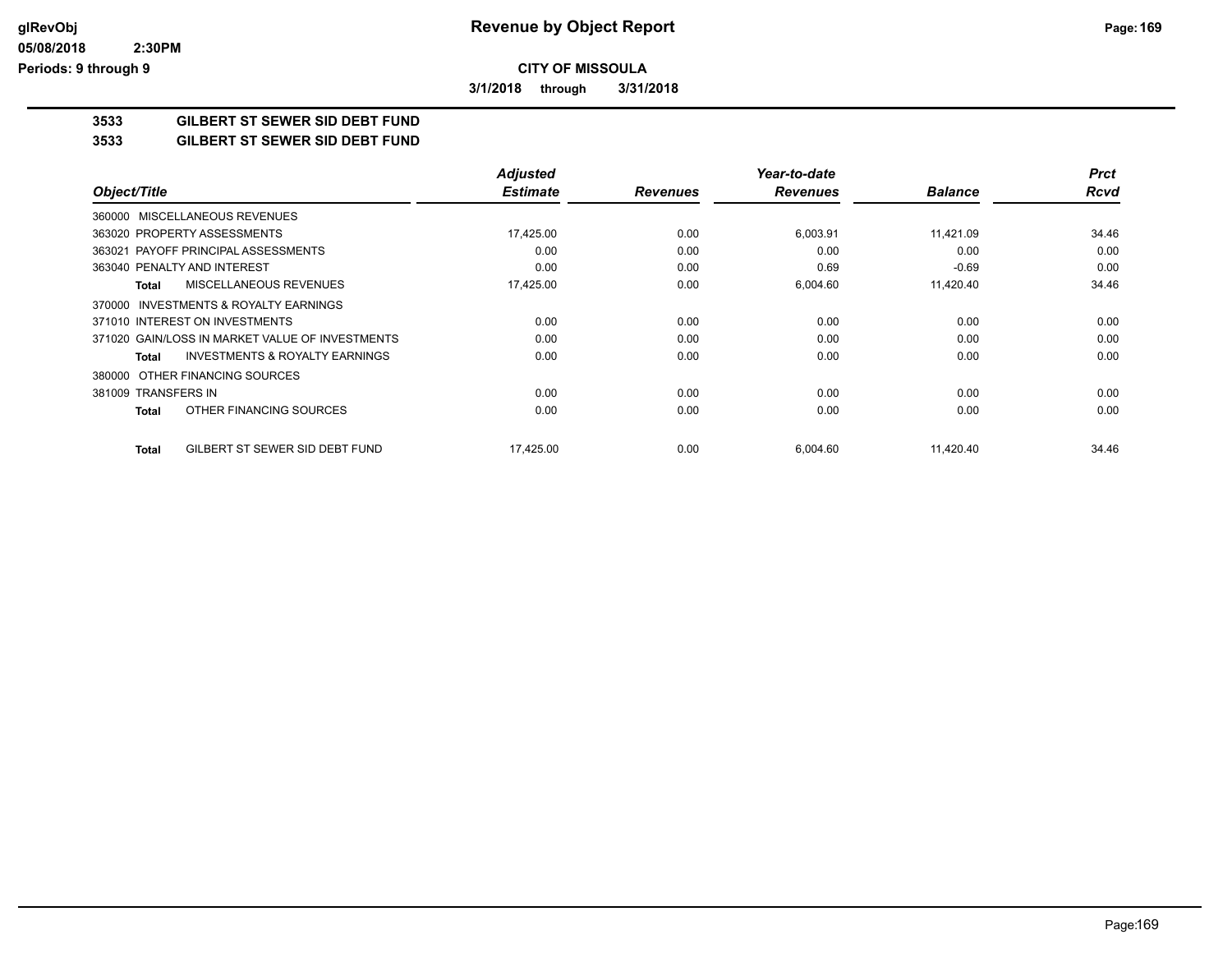**3/1/2018 through 3/31/2018**

## **3533 GILBERT ST SEWER SID DEBT FUND**

| Object/Title                                       | <b>Adjusted</b><br><b>Estimate</b> | <b>Revenues</b> | Year-to-date<br><b>Revenues</b> | <b>Balance</b> | <b>Prct</b><br>Rcvd |
|----------------------------------------------------|------------------------------------|-----------------|---------------------------------|----------------|---------------------|
|                                                    |                                    |                 |                                 |                |                     |
| 360000 MISCELLANEOUS REVENUES                      |                                    |                 |                                 |                |                     |
| 363020 PROPERTY ASSESSMENTS                        | 17,425.00                          | 0.00            | 6,003.91                        | 11,421.09      | 34.46               |
| 363021 PAYOFF PRINCIPAL ASSESSMENTS                | 0.00                               | 0.00            | 0.00                            | 0.00           | 0.00                |
| 363040 PENALTY AND INTEREST                        | 0.00                               | 0.00            | 0.69                            | $-0.69$        | 0.00                |
| <b>MISCELLANEOUS REVENUES</b><br>Total             | 17,425.00                          | 0.00            | 6.004.60                        | 11,420.40      | 34.46               |
| 370000 INVESTMENTS & ROYALTY EARNINGS              |                                    |                 |                                 |                |                     |
| 371010 INTEREST ON INVESTMENTS                     | 0.00                               | 0.00            | 0.00                            | 0.00           | 0.00                |
| 371020 GAIN/LOSS IN MARKET VALUE OF INVESTMENT     | 0.00                               | 0.00            | 0.00                            | 0.00           | 0.00                |
| <b>INVESTMENTS &amp; ROYALTY EARNINGS</b><br>Total | 0.00                               | 0.00            | 0.00                            | 0.00           | 0.00                |
| 380000 OTHER FINANCING SOURCES                     |                                    |                 |                                 |                |                     |
| 381009 TRANSFERS IN                                | 0.00                               | 0.00            | 0.00                            | 0.00           | 0.00                |
| OTHER FINANCING SOURCES<br>Total                   | 0.00                               | 0.00            | 0.00                            | 0.00           | 0.00                |
| GILBERT ST SEWER SID DEBT FUND<br>Total            | 17,425.00                          | 0.00            | 6,004.60                        | 11,420.40      | 34.46               |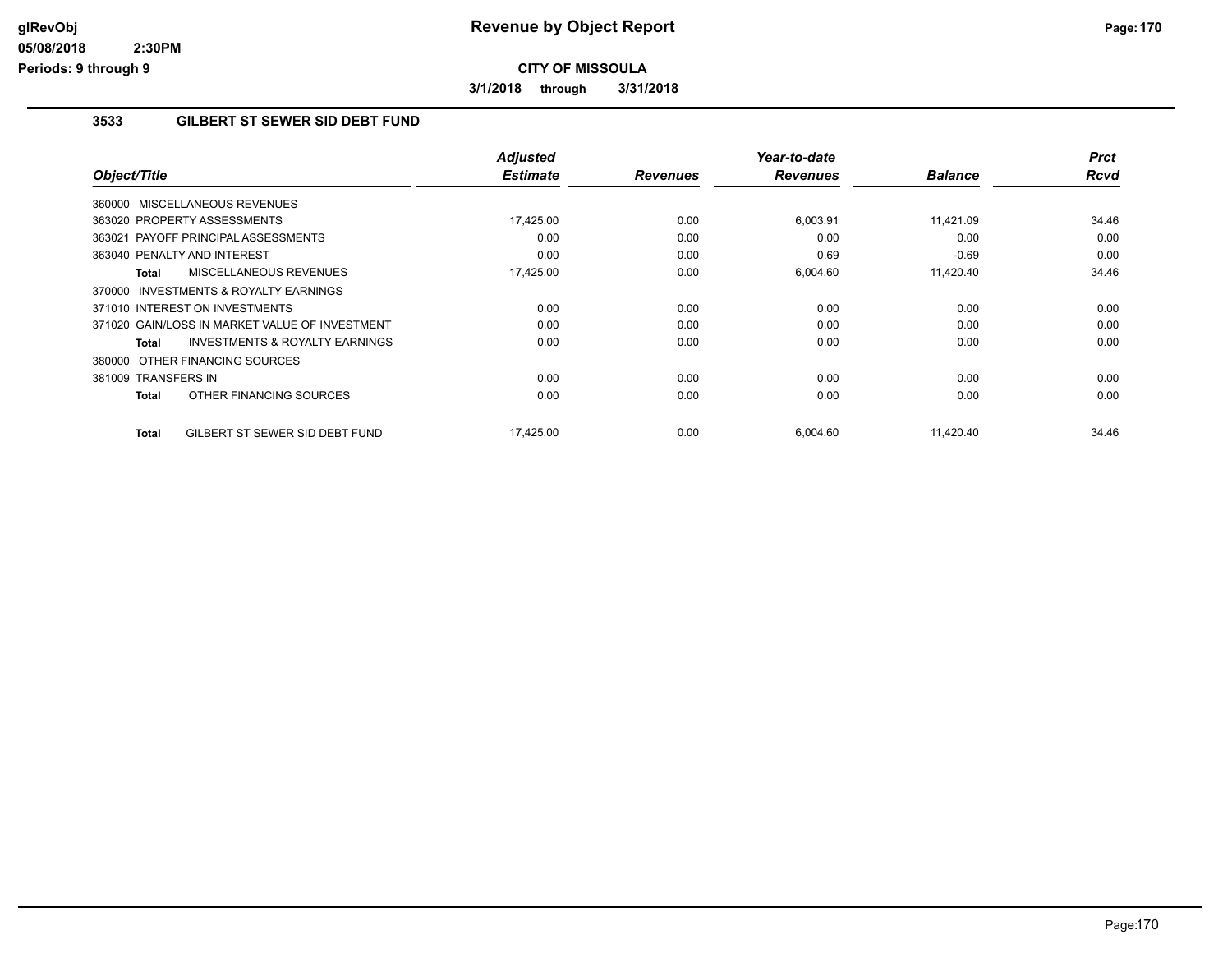**3/1/2018 through 3/31/2018**

#### **3534 LINCOLNWOOD SEWER PHASE I**

#### **3534 LINCOLNWOOD SEWER PHASE I**

|                                                           | <b>Adjusted</b> |                 | Year-to-date    |                | <b>Prct</b> |
|-----------------------------------------------------------|-----------------|-----------------|-----------------|----------------|-------------|
| Object/Title                                              | <b>Estimate</b> | <b>Revenues</b> | <b>Revenues</b> | <b>Balance</b> | <b>Rcvd</b> |
| TAXES/ASSESSMENTS<br>310000                               |                 |                 |                 |                |             |
| <b>PENALTIES &amp; INTEREST</b><br>312001                 | 0.00            | 0.00            | 0.00            | 0.00           | 0.00        |
| TAXES/ASSESSMENTS<br><b>Total</b>                         | 0.00            | 0.00            | 0.00            | 0.00           | 0.00        |
| 360000 MISCELLANEOUS REVENUES                             |                 |                 |                 |                |             |
| 363020 PROPERTY ASSESSMENTS                               | 19.044.00       | 0.00            | 8.243.54        | 10,800.46      | 43.29       |
| PAYOFF PRINCIPAL ASSESSMENTS<br>363021                    | 0.00            | 0.00            | 0.00            | 0.00           | 0.00        |
| 363040 PENALTY AND INTEREST                               | 0.00            | 0.00            | 4.84            | $-4.84$        | 0.00        |
| MISCELLANEOUS REVENUES<br><b>Total</b>                    | 19,044.00       | 0.00            | 8.248.38        | 10,795.62      | 43.31       |
| 370000 INVESTMENTS & ROYALTY EARNINGS                     |                 |                 |                 |                |             |
| 371010 INTEREST ON INVESTMENTS                            | 0.00            | 0.00            | 0.00            | 0.00           | 0.00        |
| <b>INVESTMENTS &amp; ROYALTY EARNINGS</b><br><b>Total</b> | 0.00            | 0.00            | 0.00            | 0.00           | 0.00        |
| LINCOLNWOOD SEWER PHASE I<br>Total                        | 19.044.00       | 0.00            | 8.248.38        | 10.795.62      | 43.31       |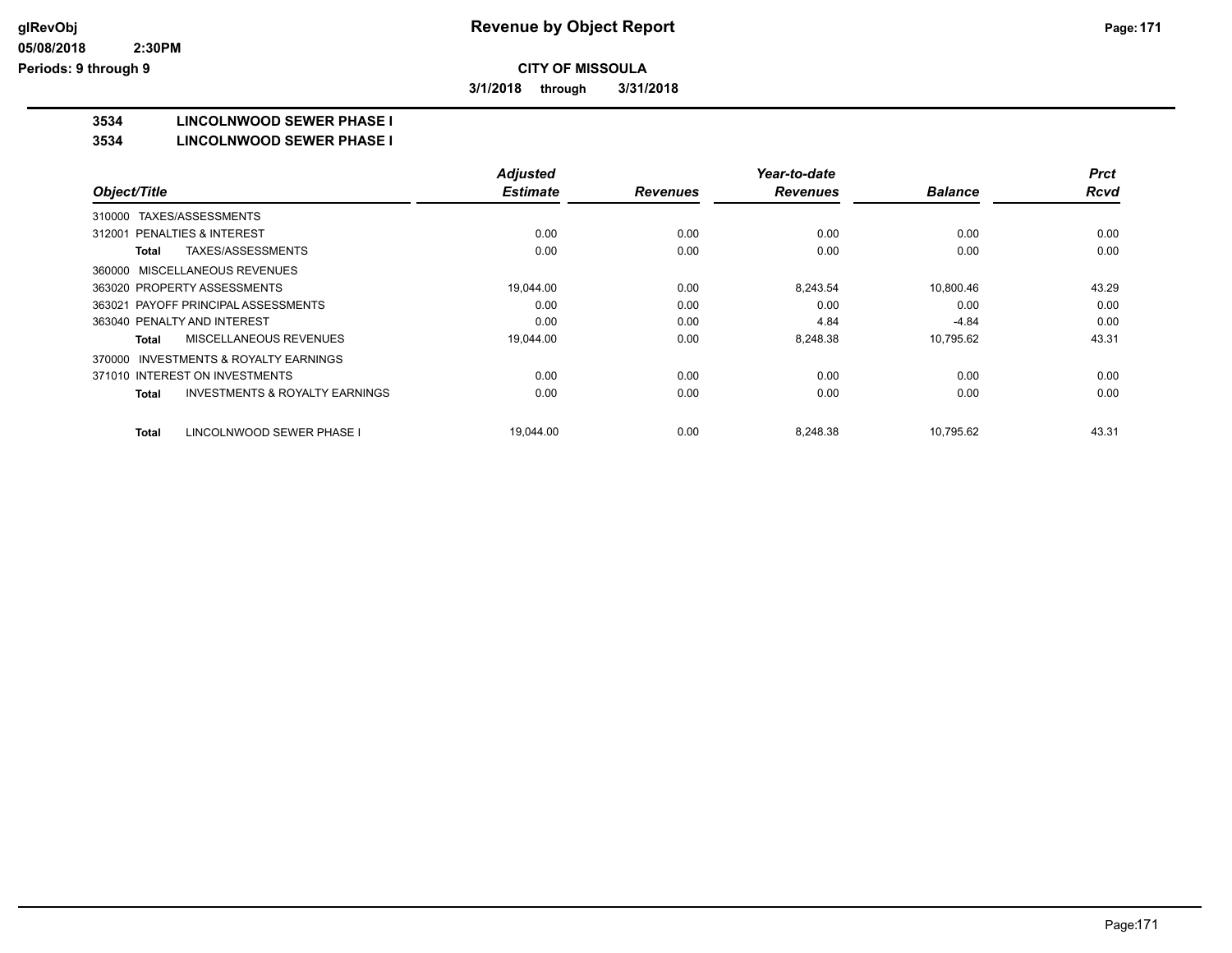**3/1/2018 through 3/31/2018**

## **3534 LINCOLNWOOD SEWER PHASE I**

| Object/Title                                       | <b>Adjusted</b><br><b>Estimate</b> | <b>Revenues</b> | Year-to-date<br><b>Revenues</b> | <b>Balance</b> | <b>Prct</b><br>Rcvd |
|----------------------------------------------------|------------------------------------|-----------------|---------------------------------|----------------|---------------------|
|                                                    |                                    |                 |                                 |                |                     |
| 310000 TAXES/ASSESSMENTS                           |                                    |                 |                                 |                |                     |
| <b>PENALTIES &amp; INTEREST</b><br>312001          | 0.00                               | 0.00            | 0.00                            | 0.00           | 0.00                |
| TAXES/ASSESSMENTS<br>Total                         | 0.00                               | 0.00            | 0.00                            | 0.00           | 0.00                |
| 360000 MISCELLANEOUS REVENUES                      |                                    |                 |                                 |                |                     |
| 363020 PROPERTY ASSESSMENTS                        | 19.044.00                          | 0.00            | 8,243.54                        | 10,800.46      | 43.29               |
| 363021 PAYOFF PRINCIPAL ASSESSMENTS                | 0.00                               | 0.00            | 0.00                            | 0.00           | 0.00                |
| 363040 PENALTY AND INTEREST                        | 0.00                               | 0.00            | 4.84                            | $-4.84$        | 0.00                |
| MISCELLANEOUS REVENUES<br>Total                    | 19,044.00                          | 0.00            | 8,248.38                        | 10,795.62      | 43.31               |
| 370000 INVESTMENTS & ROYALTY EARNINGS              |                                    |                 |                                 |                |                     |
| 371010 INTEREST ON INVESTMENTS                     | 0.00                               | 0.00            | 0.00                            | 0.00           | 0.00                |
| <b>INVESTMENTS &amp; ROYALTY EARNINGS</b><br>Total | 0.00                               | 0.00            | 0.00                            | 0.00           | 0.00                |
| LINCOLNWOOD SEWER PHASE I<br>Total                 | 19.044.00                          | 0.00            | 8.248.38                        | 10.795.62      | 43.31               |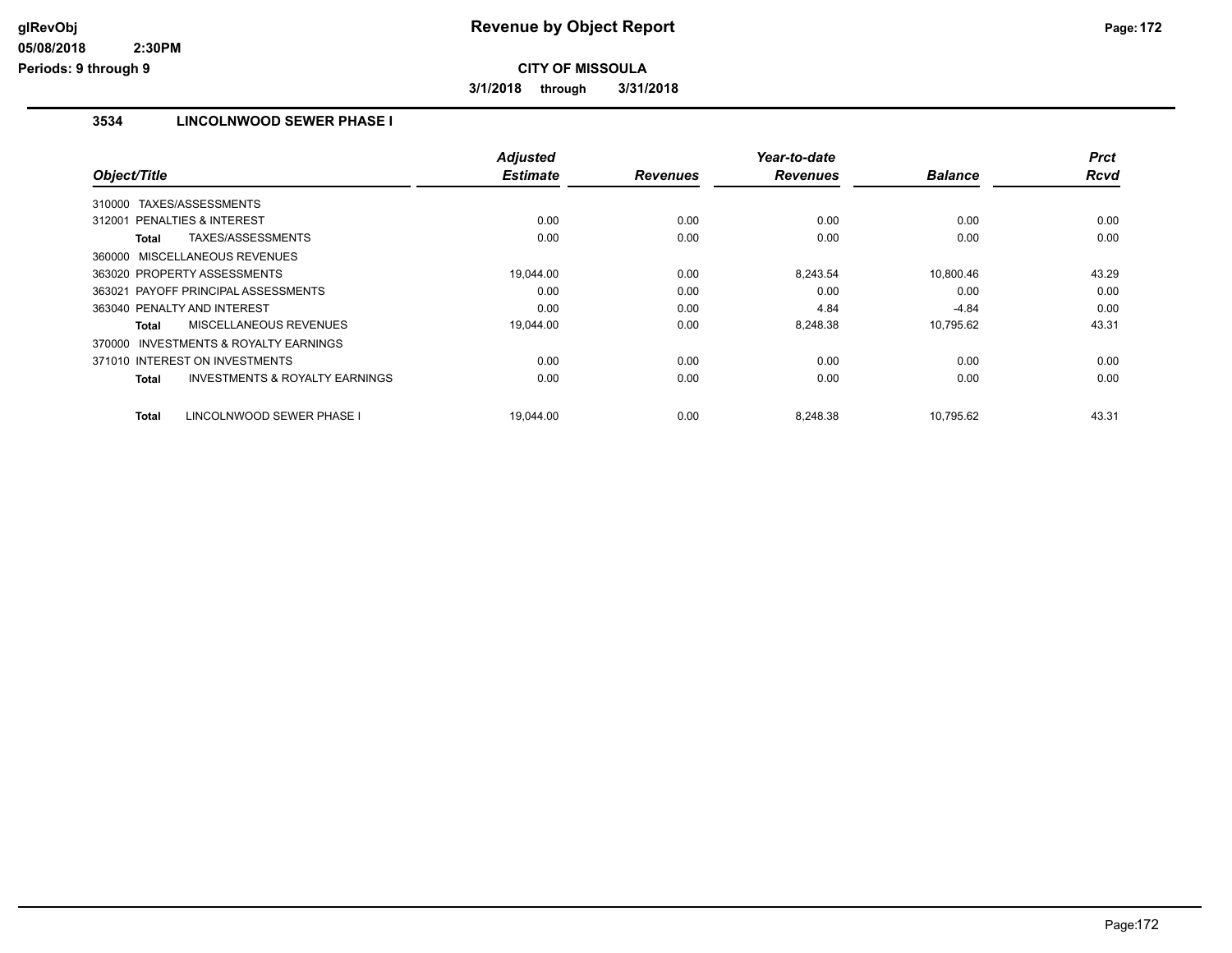**3/1/2018 through 3/31/2018**

## **3535 SLANT STREET TRAFFIC CALMING**

#### **3535 SLANT STREET TRAFFIC CALMING**

|                                                           | <b>Adjusted</b> |                 | Year-to-date    |                | <b>Prct</b> |
|-----------------------------------------------------------|-----------------|-----------------|-----------------|----------------|-------------|
| Object/Title                                              | <b>Estimate</b> | <b>Revenues</b> | <b>Revenues</b> | <b>Balance</b> | <b>Rcvd</b> |
| TAXES/ASSESSMENTS<br>310000                               |                 |                 |                 |                |             |
| 312001 PENALTIES & INTEREST                               | 0.00            | 0.00            | 0.00            | 0.00           | 0.00        |
| TAXES/ASSESSMENTS<br><b>Total</b>                         | 0.00            | 0.00            | 0.00            | 0.00           | 0.00        |
| MISCELLANEOUS REVENUES<br>360000                          |                 |                 |                 |                |             |
| 360010 MISCELLANEOUS                                      | 0.00            | 0.00            | 0.00            | 0.00           | 0.00        |
| 363020 PROPERTY ASSESSMENTS                               | 0.00            | 0.00            | 0.00            | 0.00           | 0.00        |
| 363021 PAYOFF PRINCIPAL ASSESSMENTS                       | 0.00            | 0.00            | 0.00            | 0.00           | 0.00        |
| 363040 PENALTY AND INTEREST                               | 0.00            | 0.00            | 0.00            | 0.00           | 0.00        |
| <b>MISCELLANEOUS REVENUES</b><br><b>Total</b>             | 0.00            | 0.00            | 0.00            | 0.00           | 0.00        |
| <b>INVESTMENTS &amp; ROYALTY EARNINGS</b><br>370000       |                 |                 |                 |                |             |
| 371010 INTEREST ON INVESTMENTS                            | 0.00            | 0.00            | 0.00            | 0.00           | 0.00        |
| <b>INVESTMENTS &amp; ROYALTY EARNINGS</b><br><b>Total</b> | 0.00            | 0.00            | 0.00            | 0.00           | 0.00        |
| OTHER FINANCING SOURCES<br>380000                         |                 |                 |                 |                |             |
| 383000 OPERATING TRANSFERS                                | 0.00            | 0.00            | 0.00            | 0.00           | 0.00        |
| OTHER FINANCING SOURCES<br><b>Total</b>                   | 0.00            | 0.00            | 0.00            | 0.00           | 0.00        |
| SLANT STREET TRAFFIC CALMING<br>Total                     | 0.00            | 0.00            | 0.00            | 0.00           | 0.00        |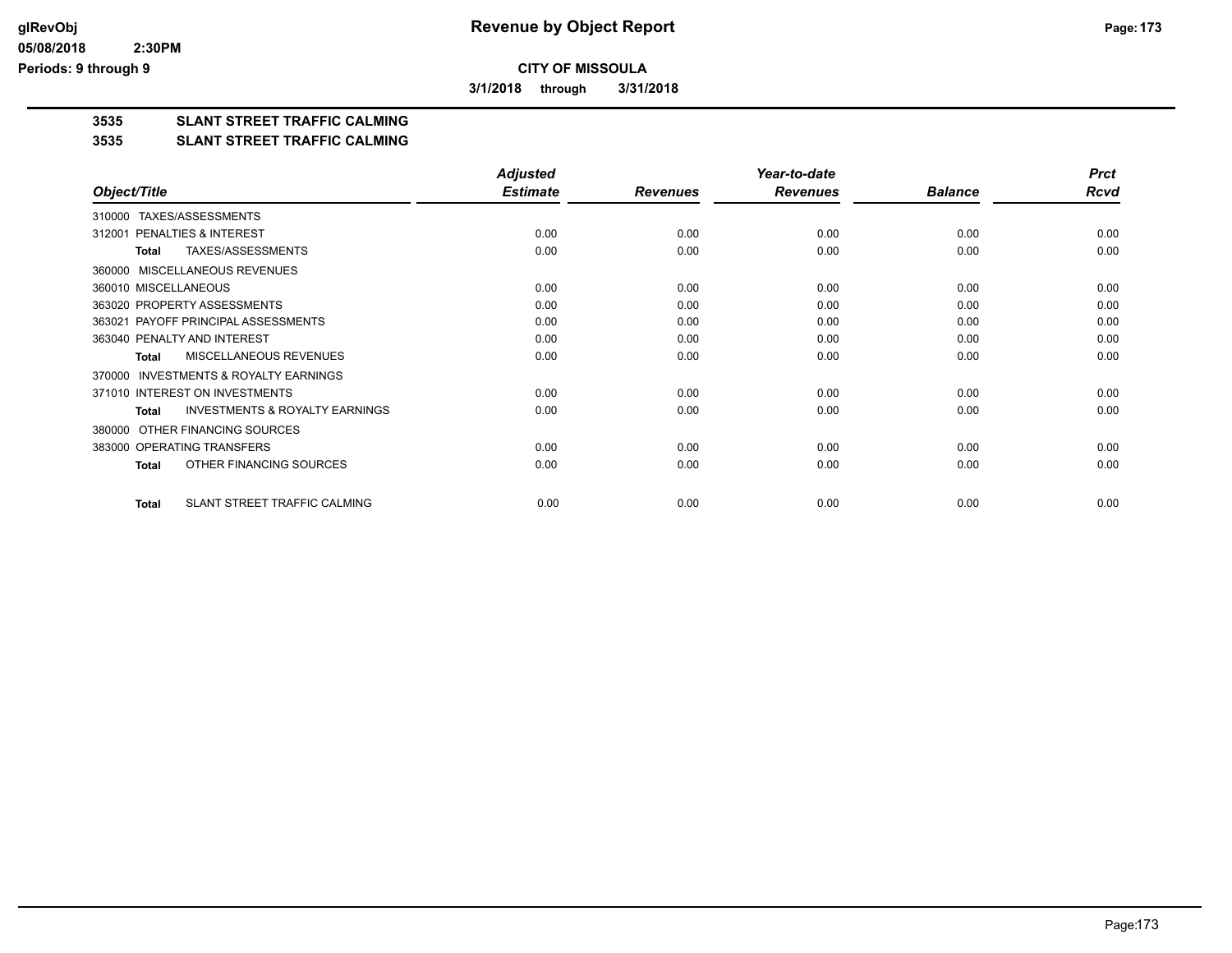**3/1/2018 through 3/31/2018**

## **3535 SLANT STREET TRAFFIC CALMING**

|                                                     | <b>Adjusted</b> |                 | Year-to-date    |                | <b>Prct</b> |
|-----------------------------------------------------|-----------------|-----------------|-----------------|----------------|-------------|
| Object/Title                                        | <b>Estimate</b> | <b>Revenues</b> | <b>Revenues</b> | <b>Balance</b> | Rcvd        |
| TAXES/ASSESSMENTS<br>310000                         |                 |                 |                 |                |             |
| 312001 PENALTIES & INTEREST                         | 0.00            | 0.00            | 0.00            | 0.00           | 0.00        |
| TAXES/ASSESSMENTS<br>Total                          | 0.00            | 0.00            | 0.00            | 0.00           | 0.00        |
| 360000 MISCELLANEOUS REVENUES                       |                 |                 |                 |                |             |
| 360010 MISCELLANEOUS                                | 0.00            | 0.00            | 0.00            | 0.00           | 0.00        |
| 363020 PROPERTY ASSESSMENTS                         | 0.00            | 0.00            | 0.00            | 0.00           | 0.00        |
| 363021 PAYOFF PRINCIPAL ASSESSMENTS                 | 0.00            | 0.00            | 0.00            | 0.00           | 0.00        |
| 363040 PENALTY AND INTEREST                         | 0.00            | 0.00            | 0.00            | 0.00           | 0.00        |
| MISCELLANEOUS REVENUES<br>Total                     | 0.00            | 0.00            | 0.00            | 0.00           | 0.00        |
| <b>INVESTMENTS &amp; ROYALTY EARNINGS</b><br>370000 |                 |                 |                 |                |             |
| 371010 INTEREST ON INVESTMENTS                      | 0.00            | 0.00            | 0.00            | 0.00           | 0.00        |
| <b>INVESTMENTS &amp; ROYALTY EARNINGS</b><br>Total  | 0.00            | 0.00            | 0.00            | 0.00           | 0.00        |
| OTHER FINANCING SOURCES<br>380000                   |                 |                 |                 |                |             |
| 383000 OPERATING TRANSFERS                          | 0.00            | 0.00            | 0.00            | 0.00           | 0.00        |
| OTHER FINANCING SOURCES<br><b>Total</b>             | 0.00            | 0.00            | 0.00            | 0.00           | 0.00        |
| <b>SLANT STREET TRAFFIC CALMING</b><br><b>Total</b> | 0.00            | 0.00            | 0.00            | 0.00           | 0.00        |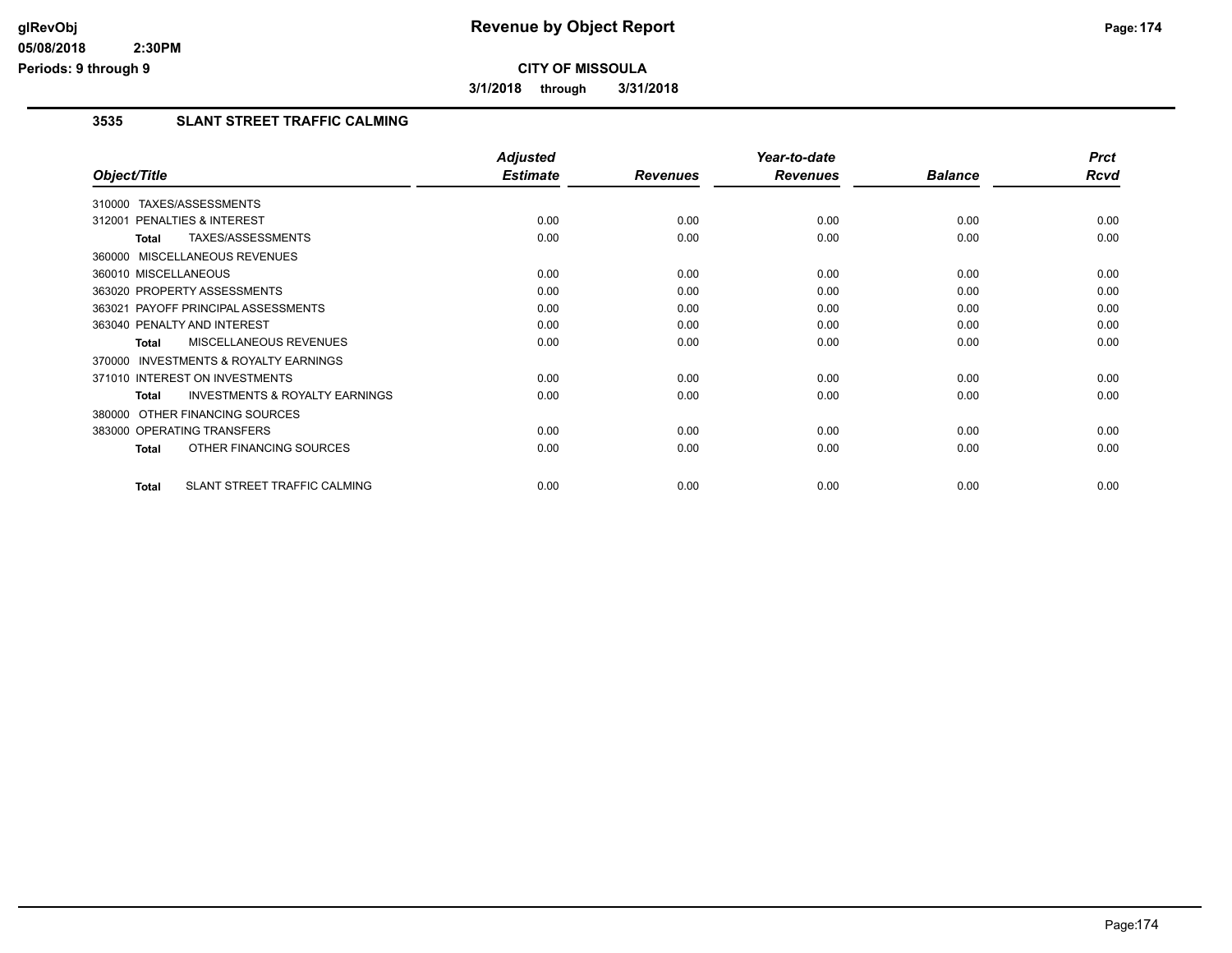**3/1/2018 through 3/31/2018**

## **3536 LINCOLNWOOD SEWER PHASE II**

#### **3536 LINCOLNWOOD SEWER PHASE II**

|                                                           | <b>Adjusted</b> |                 | Year-to-date    |                | <b>Prct</b> |
|-----------------------------------------------------------|-----------------|-----------------|-----------------|----------------|-------------|
| Object/Title                                              | <b>Estimate</b> | <b>Revenues</b> | <b>Revenues</b> | <b>Balance</b> | <b>Rcvd</b> |
| TAXES/ASSESSMENTS<br>310000                               |                 |                 |                 |                |             |
| 312001 PENALTIES & INTEREST                               | 0.00            | 0.00            | 0.00            | 0.00           | 0.00        |
| TAXES/ASSESSMENTS<br>Total                                | 0.00            | 0.00            | 0.00            | 0.00           | 0.00        |
| MISCELLANEOUS REVENUES<br>360000                          |                 |                 |                 |                |             |
| 363020 PROPERTY ASSESSMENTS                               | 30.719.00       | 281.43          | 14.620.58       | 16.098.42      | 47.59       |
| 363021 PAYOFF PRINCIPAL ASSESSMENTS                       | 0.00            | 0.00            | 0.00            | 0.00           | 0.00        |
| 363040 PENALTY AND INTEREST                               | 0.00            | 0.00            | 5.15            | $-5.15$        | 0.00        |
| MISCELLANEOUS REVENUES<br><b>Total</b>                    | 30.719.00       | 281.43          | 14.625.73       | 16.093.27      | 47.61       |
| <b>INVESTMENTS &amp; ROYALTY EARNINGS</b><br>370000       |                 |                 |                 |                |             |
| 371010 INTEREST ON INVESTMENTS                            | 0.00            | 0.00            | 0.00            | 0.00           | 0.00        |
| <b>INVESTMENTS &amp; ROYALTY EARNINGS</b><br><b>Total</b> | 0.00            | 0.00            | 0.00            | 0.00           | 0.00        |
| LINCOLNWOOD SEWER PHASE II<br><b>Total</b>                | 30.719.00       | 281.43          | 14.625.73       | 16.093.27      | 47.61       |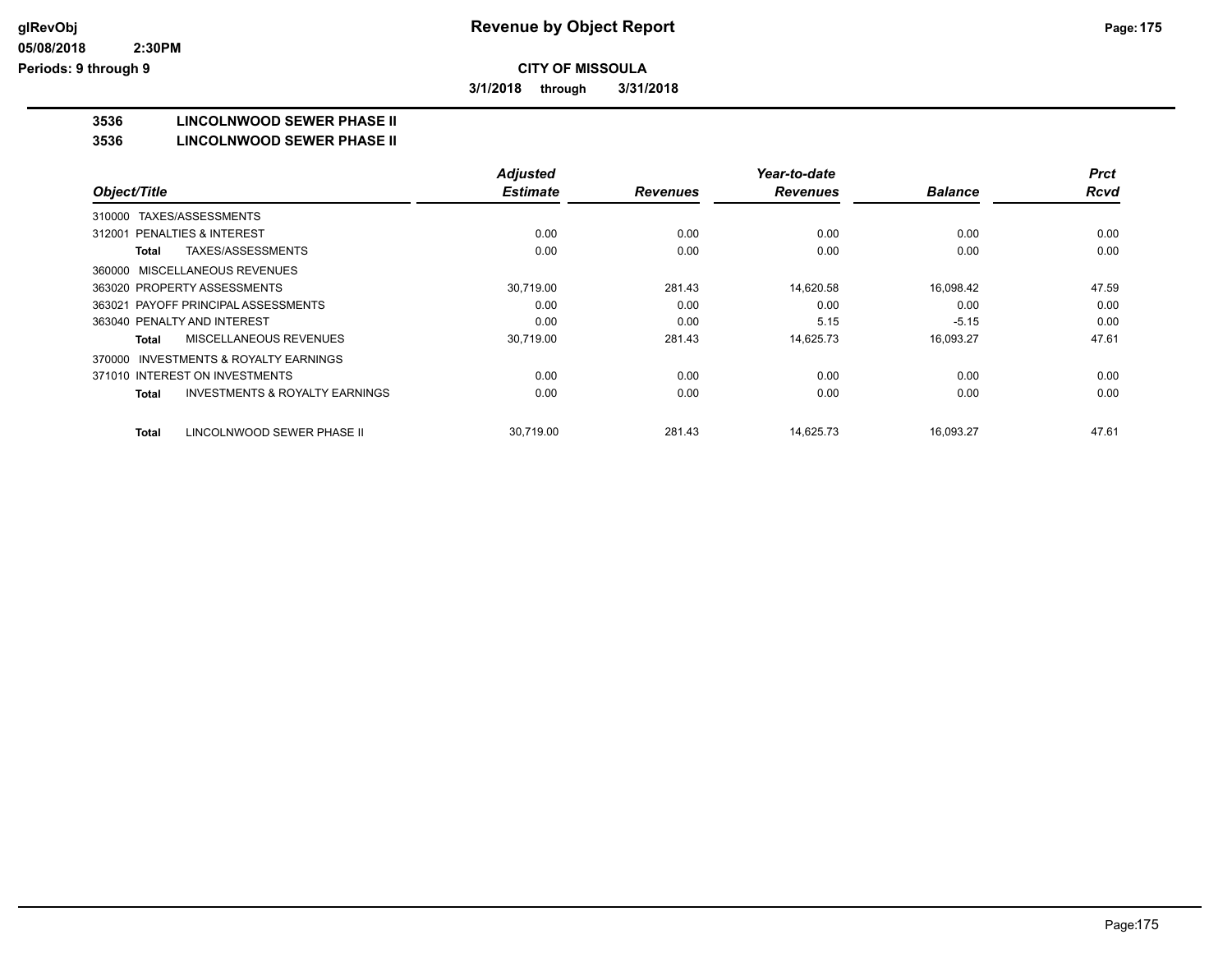**3/1/2018 through 3/31/2018**

## **3536 LINCOLNWOOD SEWER PHASE II**

| Object/Title                                              | <b>Adjusted</b><br><b>Estimate</b> | <b>Revenues</b> | Year-to-date<br><b>Revenues</b> | <b>Balance</b> | <b>Prct</b><br><b>Rcvd</b> |
|-----------------------------------------------------------|------------------------------------|-----------------|---------------------------------|----------------|----------------------------|
|                                                           |                                    |                 |                                 |                |                            |
| 310000 TAXES/ASSESSMENTS                                  |                                    |                 |                                 |                |                            |
| 312001 PENALTIES & INTEREST                               | 0.00                               | 0.00            | 0.00                            | 0.00           | 0.00                       |
| TAXES/ASSESSMENTS<br>Total                                | 0.00                               | 0.00            | 0.00                            | 0.00           | 0.00                       |
| 360000 MISCELLANEOUS REVENUES                             |                                    |                 |                                 |                |                            |
| 363020 PROPERTY ASSESSMENTS                               | 30,719.00                          | 281.43          | 14,620.58                       | 16,098.42      | 47.59                      |
| 363021 PAYOFF PRINCIPAL ASSESSMENTS                       | 0.00                               | 0.00            | 0.00                            | 0.00           | 0.00                       |
| 363040 PENALTY AND INTEREST                               | 0.00                               | 0.00            | 5.15                            | $-5.15$        | 0.00                       |
| Total<br>MISCELLANEOUS REVENUES                           | 30,719.00                          | 281.43          | 14,625.73                       | 16,093.27      | 47.61                      |
| <b>INVESTMENTS &amp; ROYALTY EARNINGS</b><br>370000       |                                    |                 |                                 |                |                            |
| 371010 INTEREST ON INVESTMENTS                            | 0.00                               | 0.00            | 0.00                            | 0.00           | 0.00                       |
| <b>INVESTMENTS &amp; ROYALTY EARNINGS</b><br><b>Total</b> | 0.00                               | 0.00            | 0.00                            | 0.00           | 0.00                       |
| LINCOLNWOOD SEWER PHASE II<br><b>Total</b>                | 30.719.00                          | 281.43          | 14.625.73                       | 16.093.27      | 47.61                      |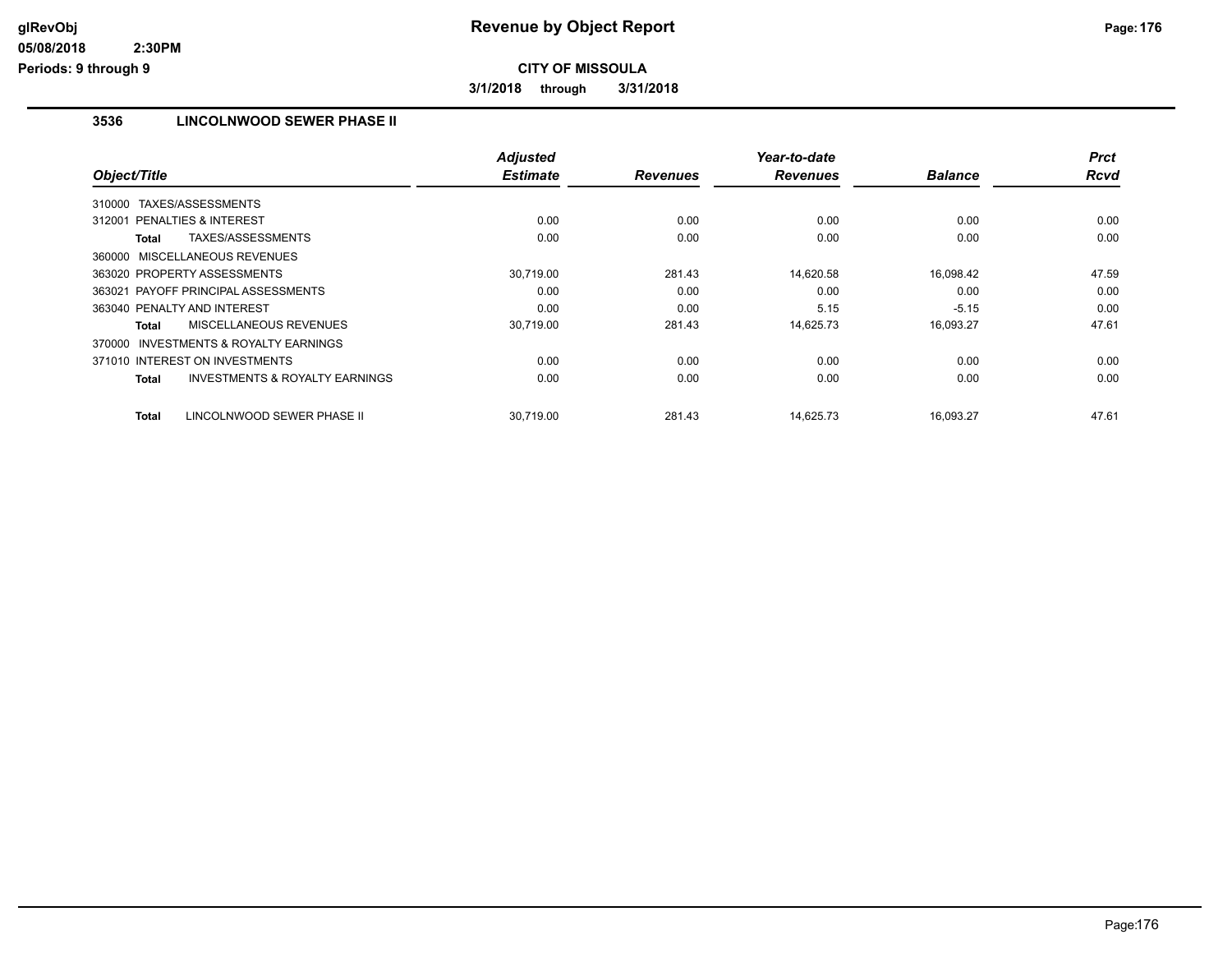**3/1/2018 through 3/31/2018**

## **3539 SOUTH 4TH STREET W TRAFFIC**

#### **3539 SOUTH 4TH STREET W TRAFFIC**

|                                         | <b>Adjusted</b> |                 | Year-to-date    |                | <b>Prct</b> |
|-----------------------------------------|-----------------|-----------------|-----------------|----------------|-------------|
| Object/Title                            | <b>Estimate</b> | <b>Revenues</b> | <b>Revenues</b> | <b>Balance</b> | Rcvd        |
| 360000 MISCELLANEOUS REVENUES           |                 |                 |                 |                |             |
| 360010 MISCELLANEOUS                    | 0.00            | 0.00            | 0.00            | 0.00           | 0.00        |
| 363020 PROPERTY ASSESSMENTS             | 0.00            | 0.00            | 0.00            | 0.00           | 0.00        |
| 363021 PAYOFF PRINCIPAL ASSESSMENTS     | 0.00            | 0.00            | 0.00            | 0.00           | 0.00        |
| 363040 PENALTY AND INTEREST             | 0.00            | 0.00            | 0.00            | 0.00           | 0.00        |
| MISCELLANEOUS REVENUES<br>Total         | 0.00            | 0.00            | 0.00            | 0.00           | 0.00        |
| 370000 INVESTMENTS & ROYALTY EARNINGS   |                 |                 |                 |                |             |
| 371010 INTEREST ON INVESTMENTS          | 0.00            | 0.00            | 0.00            | 0.00           | 0.00        |
| INVESTMENTS & ROYALTY EARNINGS<br>Total | 0.00            | 0.00            | 0.00            | 0.00           | 0.00        |
| SOUTH 4TH STREET W TRAFFIC<br>Total     | 0.00            | 0.00            | 0.00            | 0.00           | 0.00        |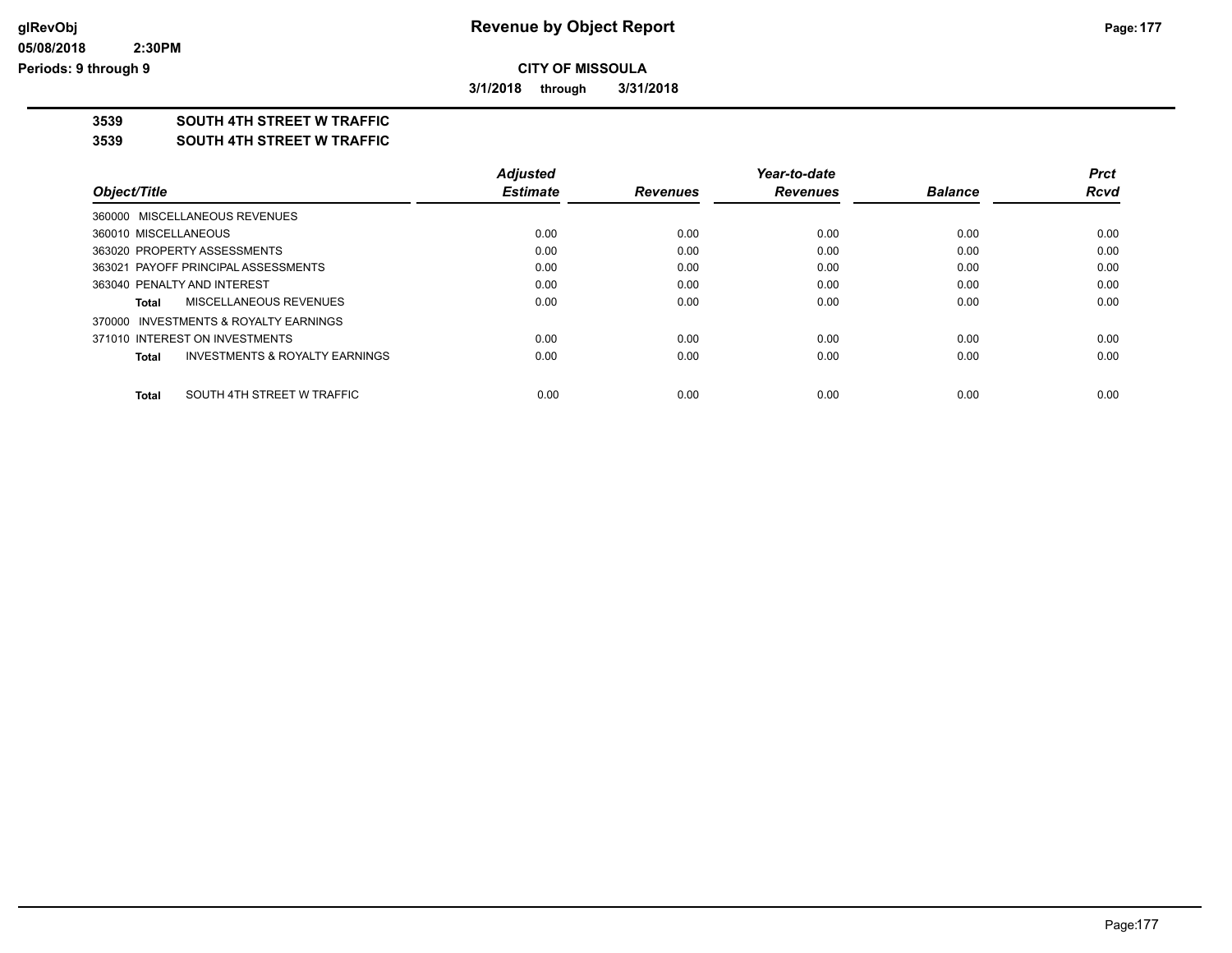**3/1/2018 through 3/31/2018**

#### **3539 SOUTH 4TH STREET W TRAFFIC**

| Object/Title                                              | <b>Adjusted</b><br><b>Estimate</b> | <b>Revenues</b> | Year-to-date<br><b>Revenues</b> | <b>Balance</b> | <b>Prct</b><br><b>Rcvd</b> |
|-----------------------------------------------------------|------------------------------------|-----------------|---------------------------------|----------------|----------------------------|
| 360000 MISCELLANEOUS REVENUES                             |                                    |                 |                                 |                |                            |
| 360010 MISCELLANEOUS                                      | 0.00                               | 0.00            | 0.00                            | 0.00           | 0.00                       |
| 363020 PROPERTY ASSESSMENTS                               | 0.00                               | 0.00            | 0.00                            | 0.00           | 0.00                       |
| 363021 PAYOFF PRINCIPAL ASSESSMENTS                       | 0.00                               | 0.00            | 0.00                            | 0.00           | 0.00                       |
| 363040 PENALTY AND INTEREST                               | 0.00                               | 0.00            | 0.00                            | 0.00           | 0.00                       |
| MISCELLANEOUS REVENUES<br>Total                           | 0.00                               | 0.00            | 0.00                            | 0.00           | 0.00                       |
| 370000 INVESTMENTS & ROYALTY EARNINGS                     |                                    |                 |                                 |                |                            |
| 371010 INTEREST ON INVESTMENTS                            | 0.00                               | 0.00            | 0.00                            | 0.00           | 0.00                       |
| <b>INVESTMENTS &amp; ROYALTY EARNINGS</b><br><b>Total</b> | 0.00                               | 0.00            | 0.00                            | 0.00           | 0.00                       |
| SOUTH 4TH STREET W TRAFFIC<br>Total                       | 0.00                               | 0.00            | 0.00                            | 0.00           | 0.00                       |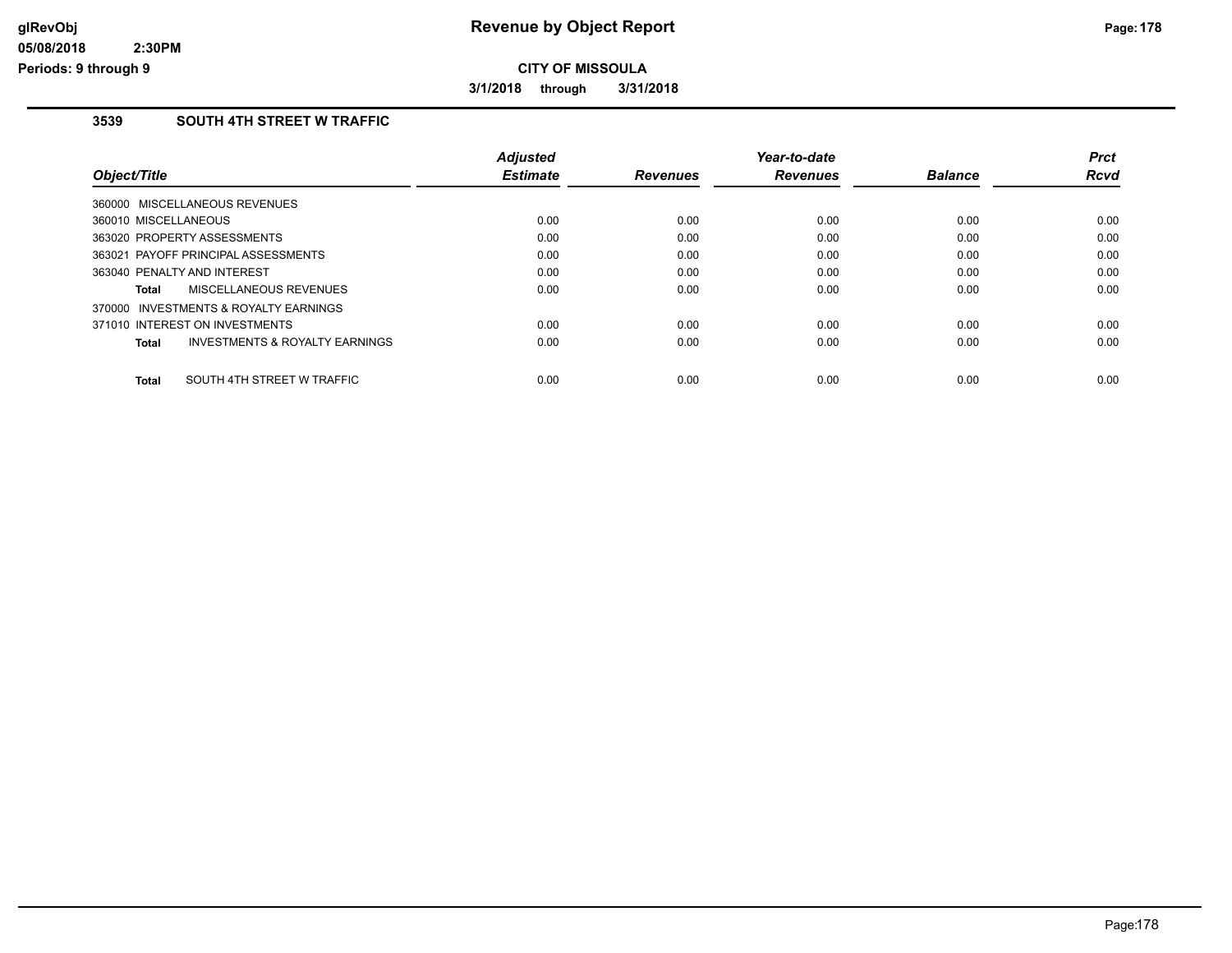**3/1/2018 through 3/31/2018**

**3540 SID 540 DEBT SERVICE FUND**

**3540 SID 540 DEBT SERVICE FUND**

|                                                    | <b>Adjusted</b> |                 | Year-to-date    |                | <b>Prct</b> |
|----------------------------------------------------|-----------------|-----------------|-----------------|----------------|-------------|
| Object/Title                                       | <b>Estimate</b> | <b>Revenues</b> | <b>Revenues</b> | <b>Balance</b> | <b>Rcvd</b> |
| 360000 MISCELLANEOUS REVENUES                      |                 |                 |                 |                |             |
| 360010 MISCELLANEOUS                               | 11.316.00       | 0.00            | 0.00            | 11.316.00      | 0.00        |
| 363020 PROPERTY ASSESSMENTS                        | 118.065.00      | 212.79          | 45.784.03       | 72.280.97      | 38.78       |
| 363021 PAYOFF PRINCIPAL ASSESSMENTS                | 0.00            | 1,296.18        | 6.026.60        | $-6.026.60$    | 0.00        |
| 363040 PENALTY AND INTEREST                        | 0.00            | 2.71            | 21.84           | $-21.84$       | 0.00        |
| MISCELLANEOUS REVENUES<br>Total                    | 129,381.00      | 1.511.68        | 51,832.47       | 77,548.53      | 40.06       |
| 370000 INVESTMENTS & ROYALTY EARNINGS              |                 |                 |                 |                |             |
| 371010 INTEREST ON INVESTMENTS                     | 0.00            | 0.00            | 0.00            | 0.00           | 0.00        |
| 371500 INTEREST ON INTERFUND LOAN                  | 0.00            | 0.00            | 0.00            | 0.00           | 0.00        |
| <b>INVESTMENTS &amp; ROYALTY EARNINGS</b><br>Total | 0.00            | 0.00            | 0.00            | 0.00           | 0.00        |
| SID 540 DEBT SERVICE FUND<br><b>Total</b>          | 129.381.00      | 1.511.68        | 51.832.47       | 77.548.53      | 40.06       |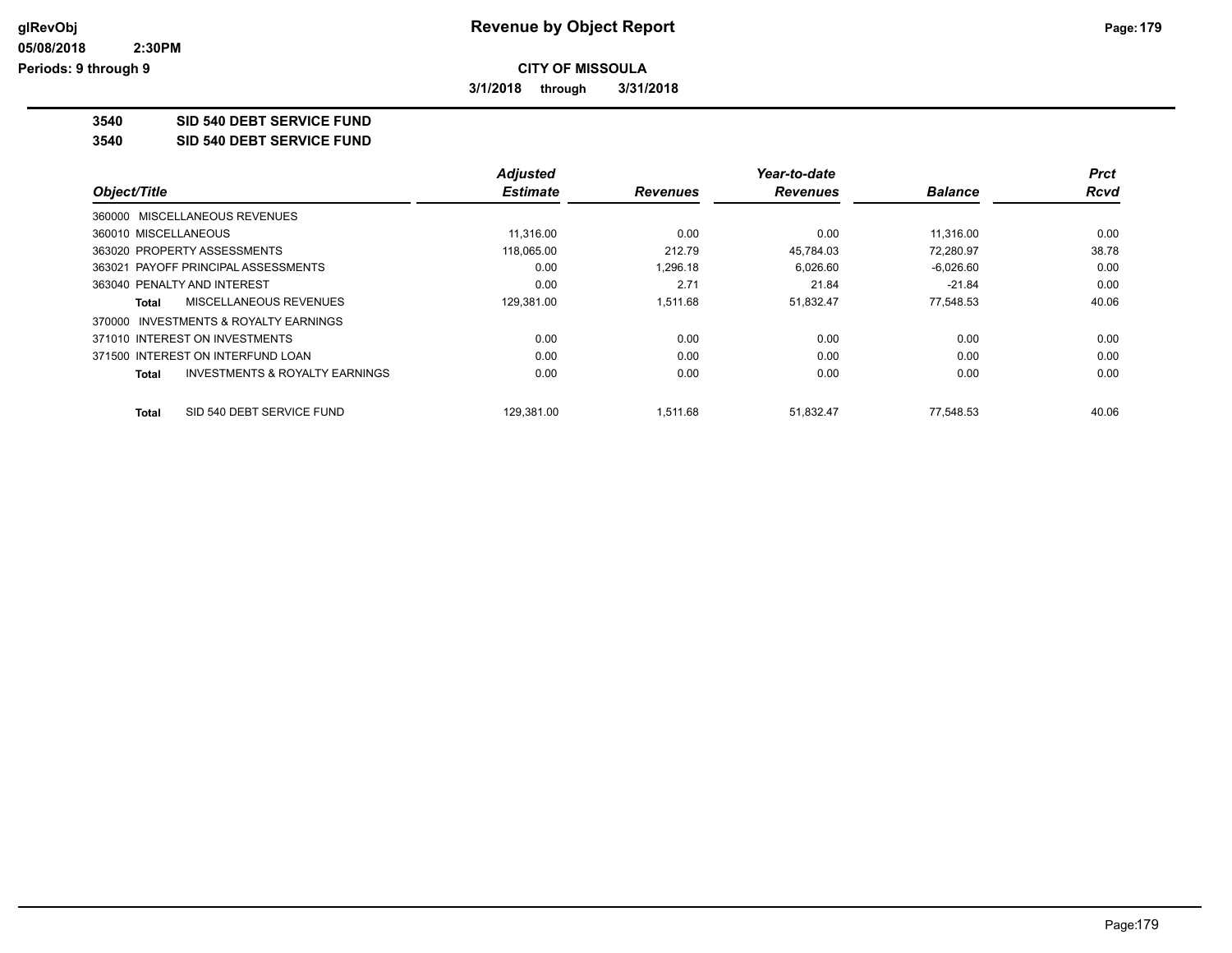**3/1/2018 through 3/31/2018**

#### **3540 SID 540 DEBT SERVICE FUND**

|                                                    | <b>Adjusted</b> |                 | Year-to-date    |                | <b>Prct</b> |
|----------------------------------------------------|-----------------|-----------------|-----------------|----------------|-------------|
| Object/Title                                       | <b>Estimate</b> | <b>Revenues</b> | <b>Revenues</b> | <b>Balance</b> | Rcvd        |
| 360000 MISCELLANEOUS REVENUES                      |                 |                 |                 |                |             |
| 360010 MISCELLANEOUS                               | 11.316.00       | 0.00            | 0.00            | 11.316.00      | 0.00        |
| 363020 PROPERTY ASSESSMENTS                        | 118.065.00      | 212.79          | 45.784.03       | 72.280.97      | 38.78       |
| 363021 PAYOFF PRINCIPAL ASSESSMENTS                | 0.00            | 1,296.18        | 6,026.60        | $-6,026.60$    | 0.00        |
| 363040 PENALTY AND INTEREST                        | 0.00            | 2.71            | 21.84           | $-21.84$       | 0.00        |
| MISCELLANEOUS REVENUES<br>Total                    | 129,381.00      | 1.511.68        | 51,832.47       | 77,548.53      | 40.06       |
| INVESTMENTS & ROYALTY EARNINGS<br>370000           |                 |                 |                 |                |             |
| 371010 INTEREST ON INVESTMENTS                     | 0.00            | 0.00            | 0.00            | 0.00           | 0.00        |
| 371500 INTEREST ON INTERFUND LOAN                  | 0.00            | 0.00            | 0.00            | 0.00           | 0.00        |
| <b>INVESTMENTS &amp; ROYALTY EARNINGS</b><br>Total | 0.00            | 0.00            | 0.00            | 0.00           | 0.00        |
| SID 540 DEBT SERVICE FUND<br>Total                 | 129.381.00      | 1.511.68        | 51,832.47       | 77.548.53      | 40.06       |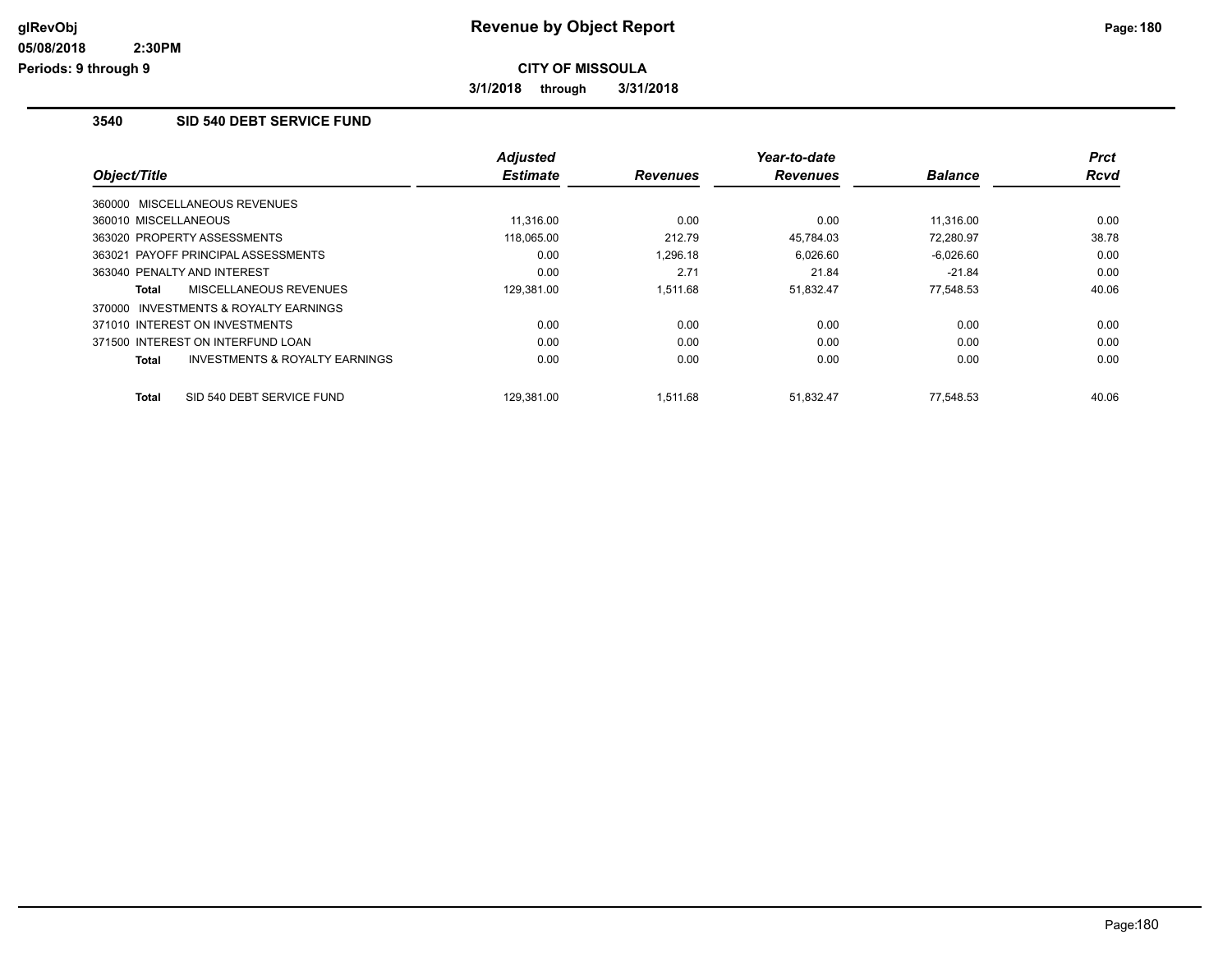**3/1/2018 through 3/31/2018**

**3541 SID 541 DEBT SERVICE**

**3541 SID 541 DEBT SERVICE**

|                                                    | <b>Adjusted</b> |                 | Year-to-date    |                | <b>Prct</b> |
|----------------------------------------------------|-----------------|-----------------|-----------------|----------------|-------------|
| Object/Title                                       | <b>Estimate</b> | <b>Revenues</b> | <b>Revenues</b> | <b>Balance</b> | <b>Rcvd</b> |
| 360000 MISCELLANEOUS REVENUES                      |                 |                 |                 |                |             |
| 363020 PROPERTY ASSESSMENTS                        | 61,918.00       | 179.94          | 31,623.39       | 30,294.61      | 51.07       |
| PAYOFF PRINCIPAL ASSESSMENTS<br>363021             | 0.00            | 288.71          | 2,333.42        | $-2,333.42$    | 0.00        |
| 363040 PENALTY AND INTEREST                        | 0.00            | 2.78            | 36.23           | $-36.23$       | 0.00        |
| MISCELLANEOUS REVENUES<br><b>Total</b>             | 61,918.00       | 471.43          | 33,993.04       | 27,924.96      | 54.90       |
| 370000 INVESTMENTS & ROYALTY EARNINGS              |                 |                 |                 |                |             |
| 371010 INTEREST ON INVESTMENTS                     | 0.00            | 0.00            | 0.00            | 0.00           | 0.00        |
| <b>INVESTMENTS &amp; ROYALTY EARNINGS</b><br>Total | 0.00            | 0.00            | 0.00            | 0.00           | 0.00        |
| 380000 OTHER FINANCING SOURCES                     |                 |                 |                 |                |             |
| 381030 SID BONDS PROCEEDS                          | 0.00            | 0.00            | 0.00            | 0.00           | 0.00        |
| OTHER FINANCING SOURCES<br><b>Total</b>            | 0.00            | 0.00            | 0.00            | 0.00           | 0.00        |
| SID 541 DEBT SERVICE<br>Total                      | 61.918.00       | 471.43          | 33.993.04       | 27.924.96      | 54.90       |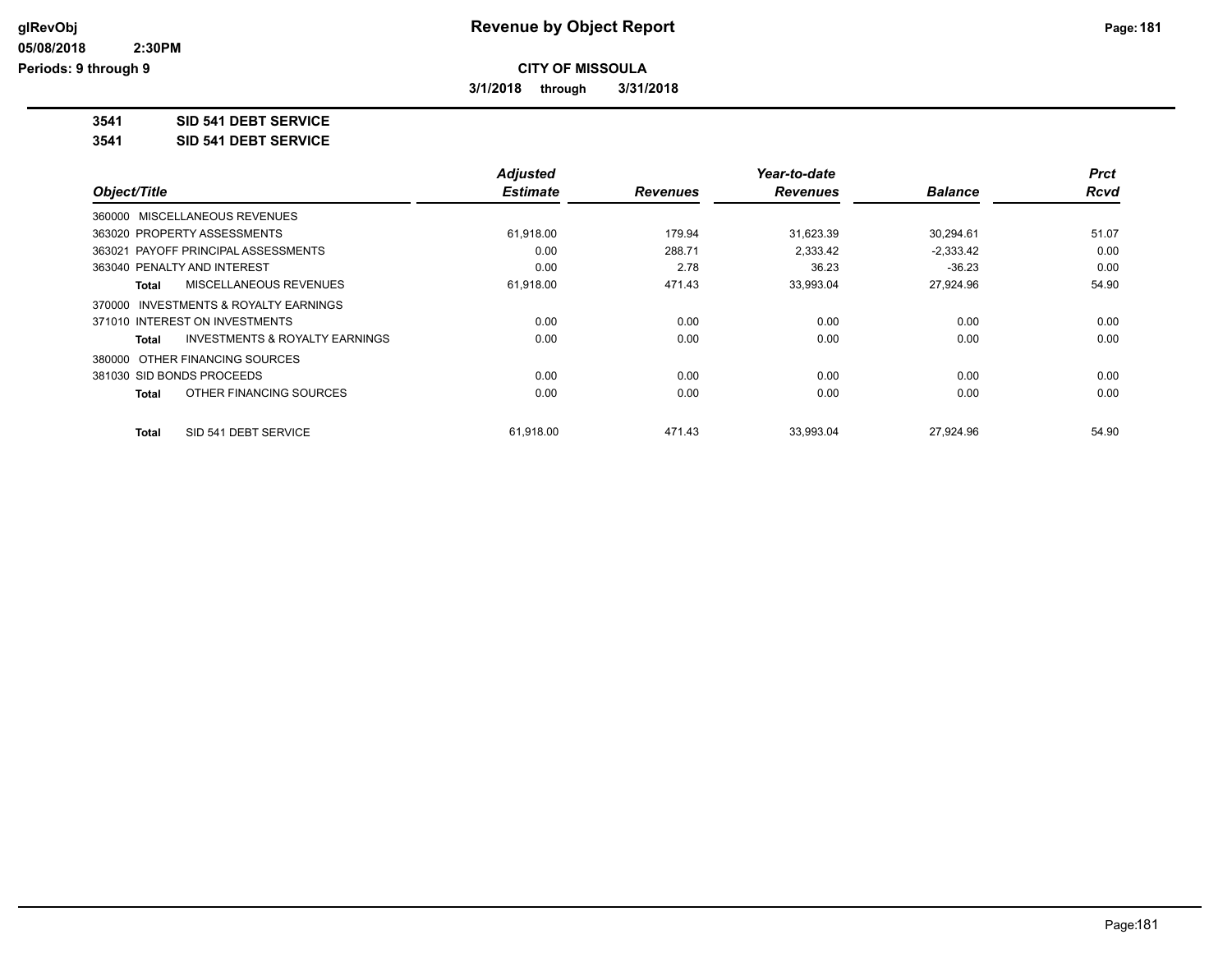**3/1/2018 through 3/31/2018**

#### **3541 SID 541 DEBT SERVICE**

| Object/Title                                       | <b>Adjusted</b><br><b>Estimate</b> | <b>Revenues</b> | Year-to-date<br><b>Revenues</b> | <b>Balance</b> | <b>Prct</b><br>Rcvd |
|----------------------------------------------------|------------------------------------|-----------------|---------------------------------|----------------|---------------------|
|                                                    |                                    |                 |                                 |                |                     |
| 360000 MISCELLANEOUS REVENUES                      |                                    |                 |                                 |                |                     |
| 363020 PROPERTY ASSESSMENTS                        | 61,918.00                          | 179.94          | 31,623.39                       | 30.294.61      | 51.07               |
| 363021 PAYOFF PRINCIPAL ASSESSMENTS                | 0.00                               | 288.71          | 2,333.42                        | $-2,333.42$    | 0.00                |
| 363040 PENALTY AND INTEREST                        | 0.00                               | 2.78            | 36.23                           | $-36.23$       | 0.00                |
| <b>MISCELLANEOUS REVENUES</b><br>Total             | 61,918.00                          | 471.43          | 33,993.04                       | 27.924.96      | 54.90               |
| 370000 INVESTMENTS & ROYALTY EARNINGS              |                                    |                 |                                 |                |                     |
| 371010 INTEREST ON INVESTMENTS                     | 0.00                               | 0.00            | 0.00                            | 0.00           | 0.00                |
| <b>INVESTMENTS &amp; ROYALTY EARNINGS</b><br>Total | 0.00                               | 0.00            | 0.00                            | 0.00           | 0.00                |
| 380000 OTHER FINANCING SOURCES                     |                                    |                 |                                 |                |                     |
| 381030 SID BONDS PROCEEDS                          | 0.00                               | 0.00            | 0.00                            | 0.00           | 0.00                |
| OTHER FINANCING SOURCES<br>Total                   | 0.00                               | 0.00            | 0.00                            | 0.00           | 0.00                |
| SID 541 DEBT SERVICE<br>Total                      | 61.918.00                          | 471.43          | 33.993.04                       | 27.924.96      | 54.90               |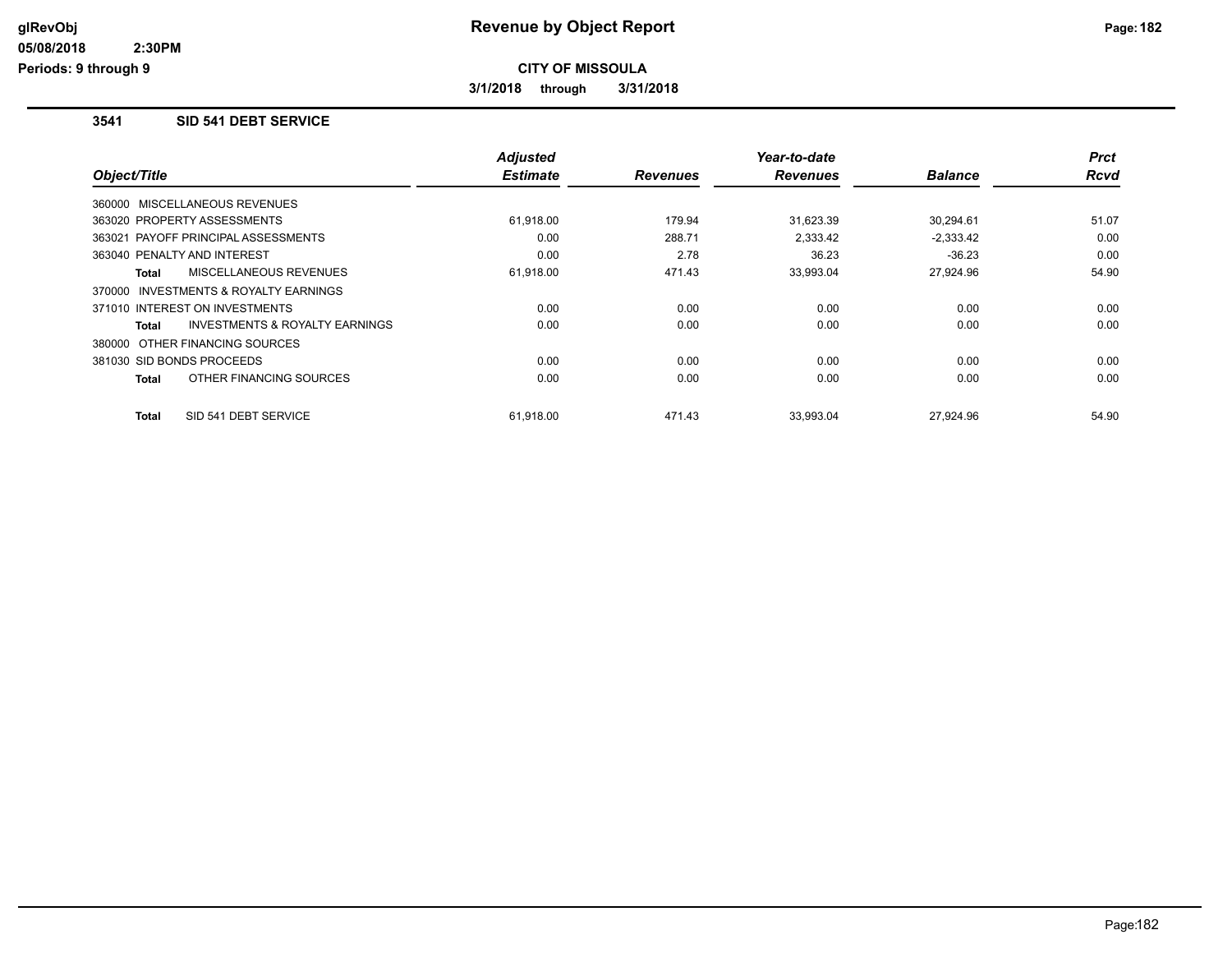**3/1/2018 through 3/31/2018**

**3543 SID 543 DEBT SERVICE**

**3543 SID 543 DEBT SERVICE**

|                                         | <b>Adjusted</b> |                 | Year-to-date    |                | <b>Prct</b> |
|-----------------------------------------|-----------------|-----------------|-----------------|----------------|-------------|
| Object/Title                            | <b>Estimate</b> | <b>Revenues</b> | <b>Revenues</b> | <b>Balance</b> | Rcvd        |
| 360000 MISCELLANEOUS REVENUES           |                 |                 |                 |                |             |
| 363020 PROPERTY ASSESSMENTS             | 0.00            | 50.86           | 4.788.21        | $-4.788.21$    | 0.00        |
| 363021 PAYOFF PRINCIPAL ASSESSMENTS     | 0.00            | 0.00            | 0.00            | 0.00           | 0.00        |
| 363040 PENALTY AND INTEREST             | 0.00            | 0.53            | 3.42            | $-3.42$        | 0.00        |
| MISCELLANEOUS REVENUES<br>Total         | 0.00            | 51.39           | 4.791.63        | $-4.791.63$    | 0.00        |
| 370000 INVESTMENTS & ROYALTY EARNINGS   |                 |                 |                 |                |             |
| 371010 INTEREST ON INVESTMENTS          | 0.00            | 0.00            | 0.00            | 0.00           | 0.00        |
| INVESTMENTS & ROYALTY EARNINGS<br>Total | 0.00            | 0.00            | 0.00            | 0.00           | 0.00        |
| SID 543 DEBT SERVICE<br><b>Total</b>    | 0.00            | 51.39           | 4.791.63        | $-4.791.63$    | 0.00        |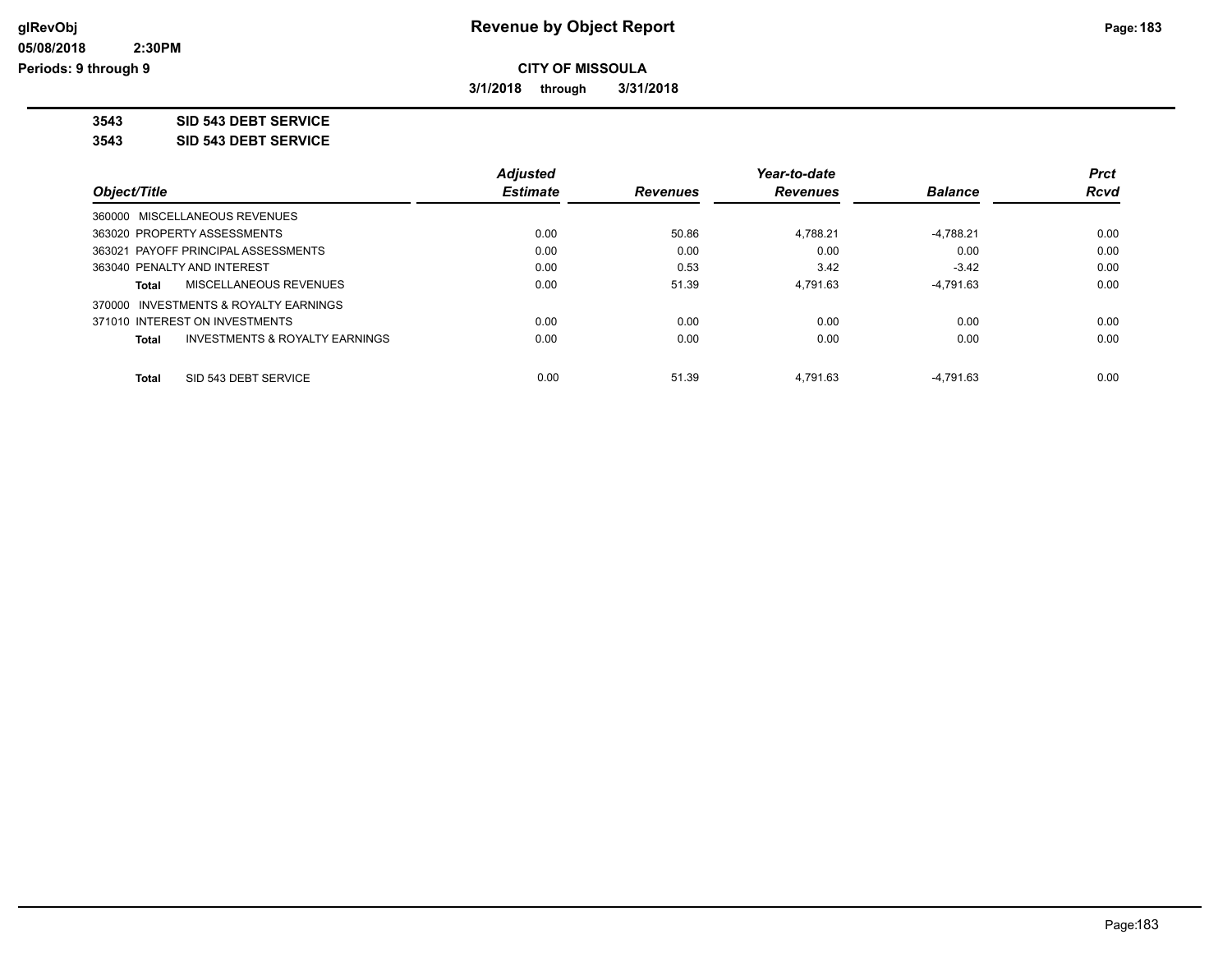**3/1/2018 through 3/31/2018**

#### **3543 SID 543 DEBT SERVICE**

|                             |                                     | Adjusted        |                 | Year-to-date    |                | <b>Prct</b> |
|-----------------------------|-------------------------------------|-----------------|-----------------|-----------------|----------------|-------------|
| Object/Title                |                                     | <b>Estimate</b> | <b>Revenues</b> | <b>Revenues</b> | <b>Balance</b> | <b>Rcvd</b> |
|                             | 360000 MISCELLANEOUS REVENUES       |                 |                 |                 |                |             |
|                             | 363020 PROPERTY ASSESSMENTS         | 0.00            | 50.86           | 4.788.21        | $-4,788.21$    | 0.00        |
|                             | 363021 PAYOFF PRINCIPAL ASSESSMENTS | 0.00            | 0.00            | 0.00            | 0.00           | 0.00        |
| 363040 PENALTY AND INTEREST |                                     | 0.00            | 0.53            | 3.42            | $-3.42$        | 0.00        |
| Total                       | MISCELLANEOUS REVENUES              | 0.00            | 51.39           | 4.791.63        | $-4.791.63$    | 0.00        |
| 370000                      | INVESTMENTS & ROYALTY EARNINGS      |                 |                 |                 |                |             |
|                             | 371010 INTEREST ON INVESTMENTS      | 0.00            | 0.00            | 0.00            | 0.00           | 0.00        |
| Total                       | INVESTMENTS & ROYALTY EARNINGS      | 0.00            | 0.00            | 0.00            | 0.00           | 0.00        |
| <b>Total</b>                | SID 543 DEBT SERVICE                | 0.00            | 51.39           | 4.791.63        | $-4.791.63$    | 0.00        |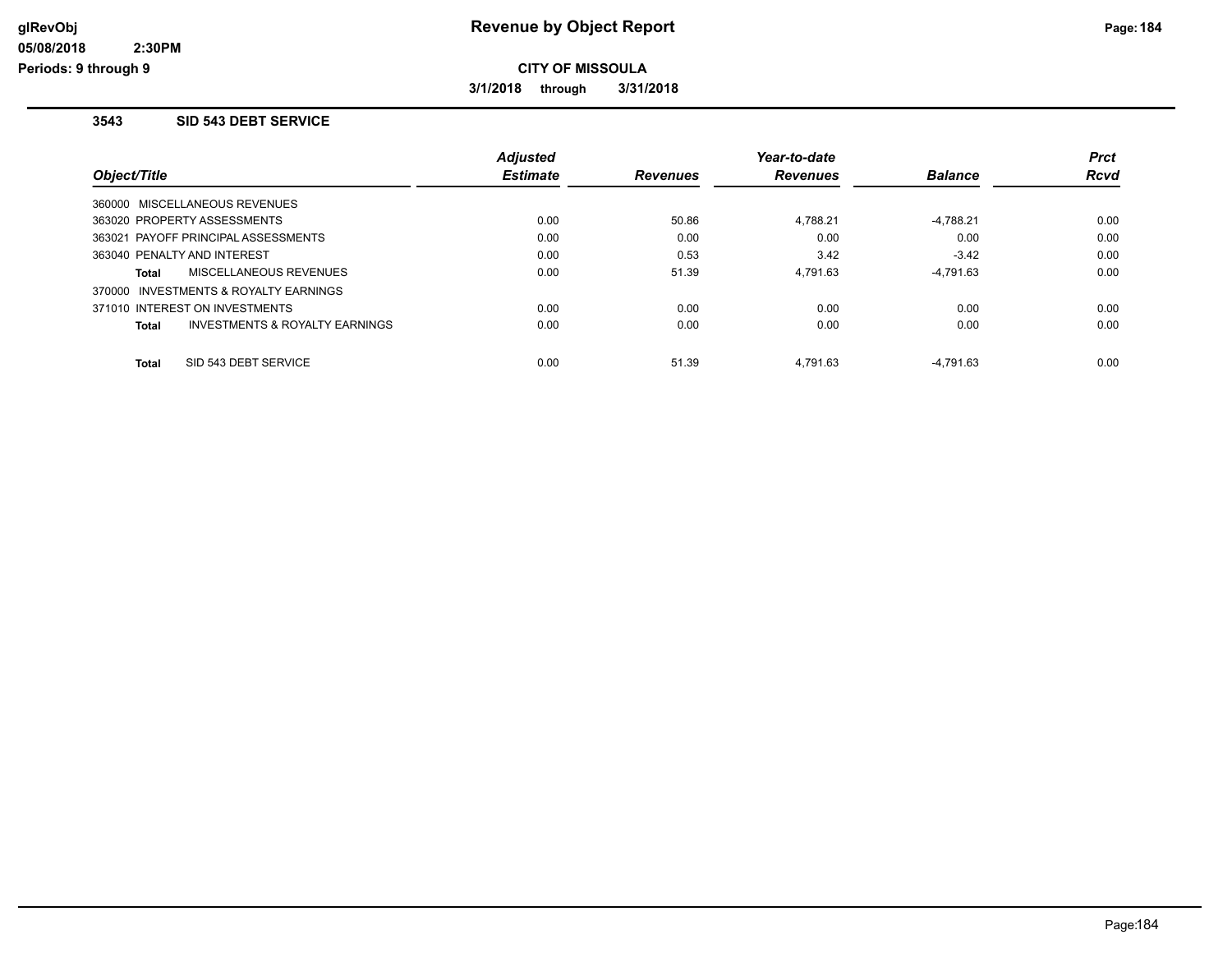**3/1/2018 through 3/31/2018**

# **3544 SID 544 RATTLESNAKE DEBT SERVICE**

# **3544 SID 544 RATTLESNAKE DEBT SERVICE**

|                                |                                           | <b>Adjusted</b> |                 | Year-to-date    |                | <b>Prct</b> |
|--------------------------------|-------------------------------------------|-----------------|-----------------|-----------------|----------------|-------------|
| Object/Title                   |                                           | <b>Estimate</b> | <b>Revenues</b> | <b>Revenues</b> | <b>Balance</b> | <b>Rcvd</b> |
|                                | 360000 MISCELLANEOUS REVENUES             |                 |                 |                 |                |             |
| 363020 PROPERTY ASSESSMENTS    |                                           | 141,508.00      | 368.81          | 82,395.73       | 59,112.27      | 58.23       |
|                                | 363021 PAYOFF PRINCIPAL ASSESSMENTS       | 0.00            | 0.00            | 0.00            | 0.00           | 0.00        |
| 363040 PENALTY AND INTEREST    |                                           | 0.00            | 6.42            | 43.01           | $-43.01$       | 0.00        |
| Total                          | <b>MISCELLANEOUS REVENUES</b>             | 141,508.00      | 375.23          | 82.438.74       | 59,069.26      | 58.26       |
| 370000                         | INVESTMENTS & ROYALTY EARNINGS            |                 |                 |                 |                |             |
| 371010 INTEREST ON INVESTMENTS |                                           | 0.00            | 0.00            | 0.00            | 0.00           | 0.00        |
| Total                          | <b>INVESTMENTS &amp; ROYALTY EARNINGS</b> | 0.00            | 0.00            | 0.00            | 0.00           | 0.00        |
| <b>Total</b>                   | SID 544 RATTLESNAKE DEBT SERVICE          | 141.508.00      | 375.23          | 82.438.74       | 59.069.26      | 58.26       |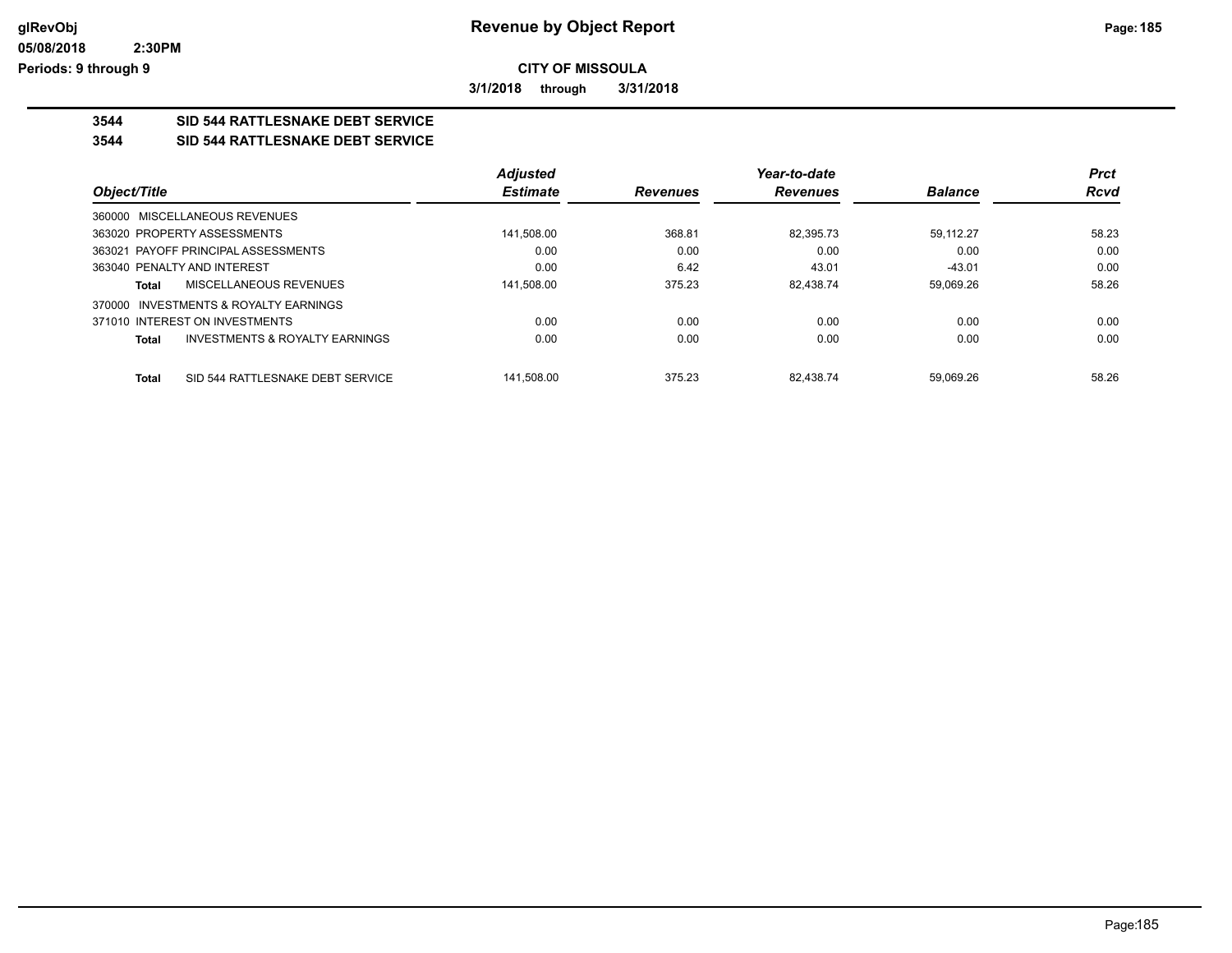**3/1/2018 through 3/31/2018**

## **3544 SID 544 RATTLESNAKE DEBT SERVICE**

|                                          |                                  | <b>Adjusted</b> |                 | Year-to-date    |                | <b>Prct</b> |
|------------------------------------------|----------------------------------|-----------------|-----------------|-----------------|----------------|-------------|
| Object/Title                             |                                  | <b>Estimate</b> | <b>Revenues</b> | <b>Revenues</b> | <b>Balance</b> | <b>Rcvd</b> |
| 360000 MISCELLANEOUS REVENUES            |                                  |                 |                 |                 |                |             |
| 363020 PROPERTY ASSESSMENTS              |                                  | 141,508.00      | 368.81          | 82.395.73       | 59.112.27      | 58.23       |
| 363021 PAYOFF PRINCIPAL ASSESSMENTS      |                                  | 0.00            | 0.00            | 0.00            | 0.00           | 0.00        |
| 363040 PENALTY AND INTEREST              |                                  | 0.00            | 6.42            | 43.01           | $-43.01$       | 0.00        |
| MISCELLANEOUS REVENUES<br><b>Total</b>   |                                  | 141.508.00      | 375.23          | 82.438.74       | 59.069.26      | 58.26       |
| INVESTMENTS & ROYALTY EARNINGS<br>370000 |                                  |                 |                 |                 |                |             |
| 371010 INTEREST ON INVESTMENTS           |                                  | 0.00            | 0.00            | 0.00            | 0.00           | 0.00        |
| <b>Total</b>                             | INVESTMENTS & ROYALTY EARNINGS   | 0.00            | 0.00            | 0.00            | 0.00           | 0.00        |
| <b>Total</b>                             | SID 544 RATTLESNAKE DEBT SERVICE | 141.508.00      | 375.23          | 82.438.74       | 59.069.26      | 58.26       |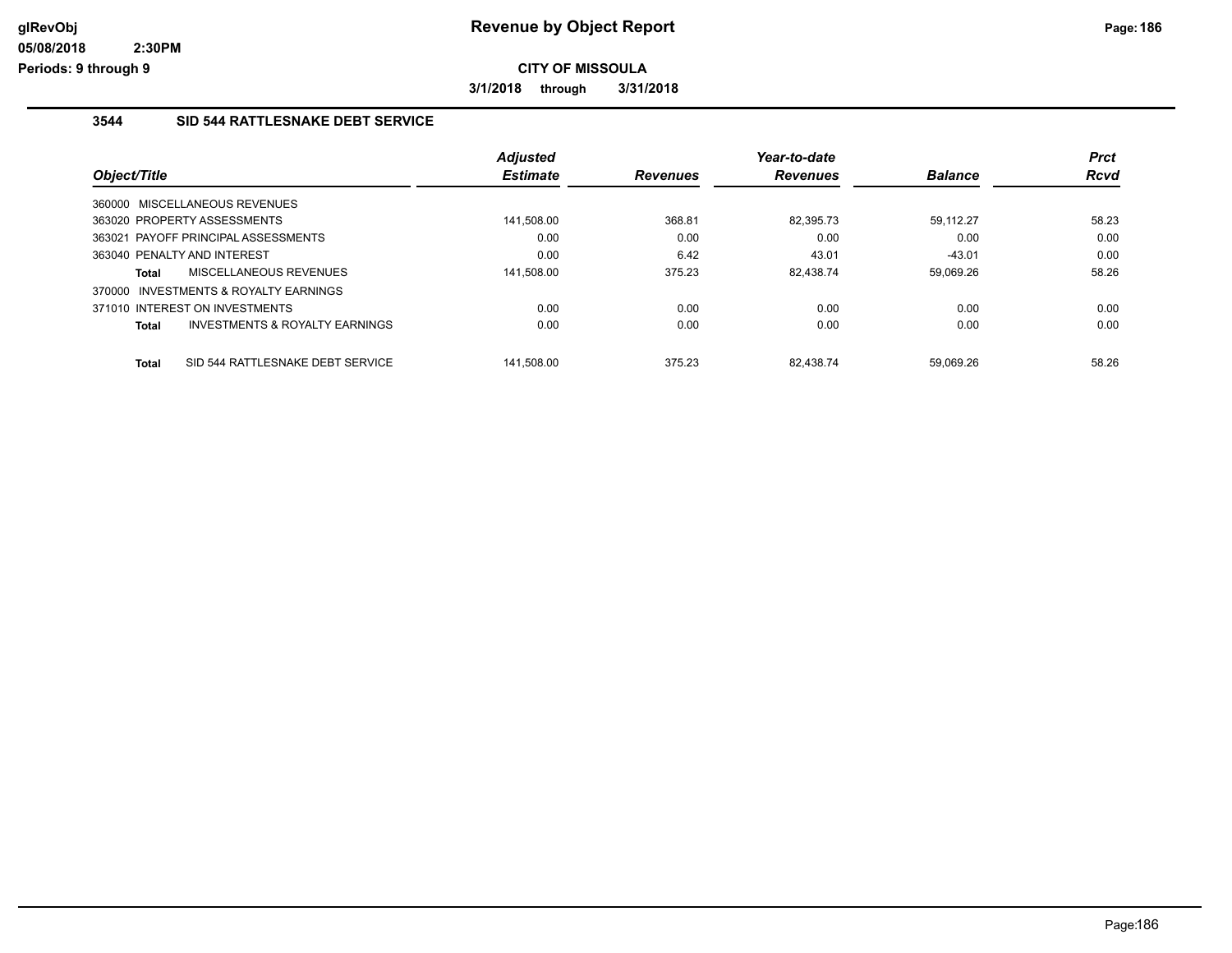**3/1/2018 through 3/31/2018**

**3545 SID 545 DEBT SERVICE**

**3545 SID 545 DEBT SERVICE**

| <b>Rcvd</b> |
|-------------|
|             |
| 0.00        |
| 0.00        |
| 0.00        |
| 0.00        |
|             |
| 0.00        |
| 0.00        |
| 0.00        |
|             |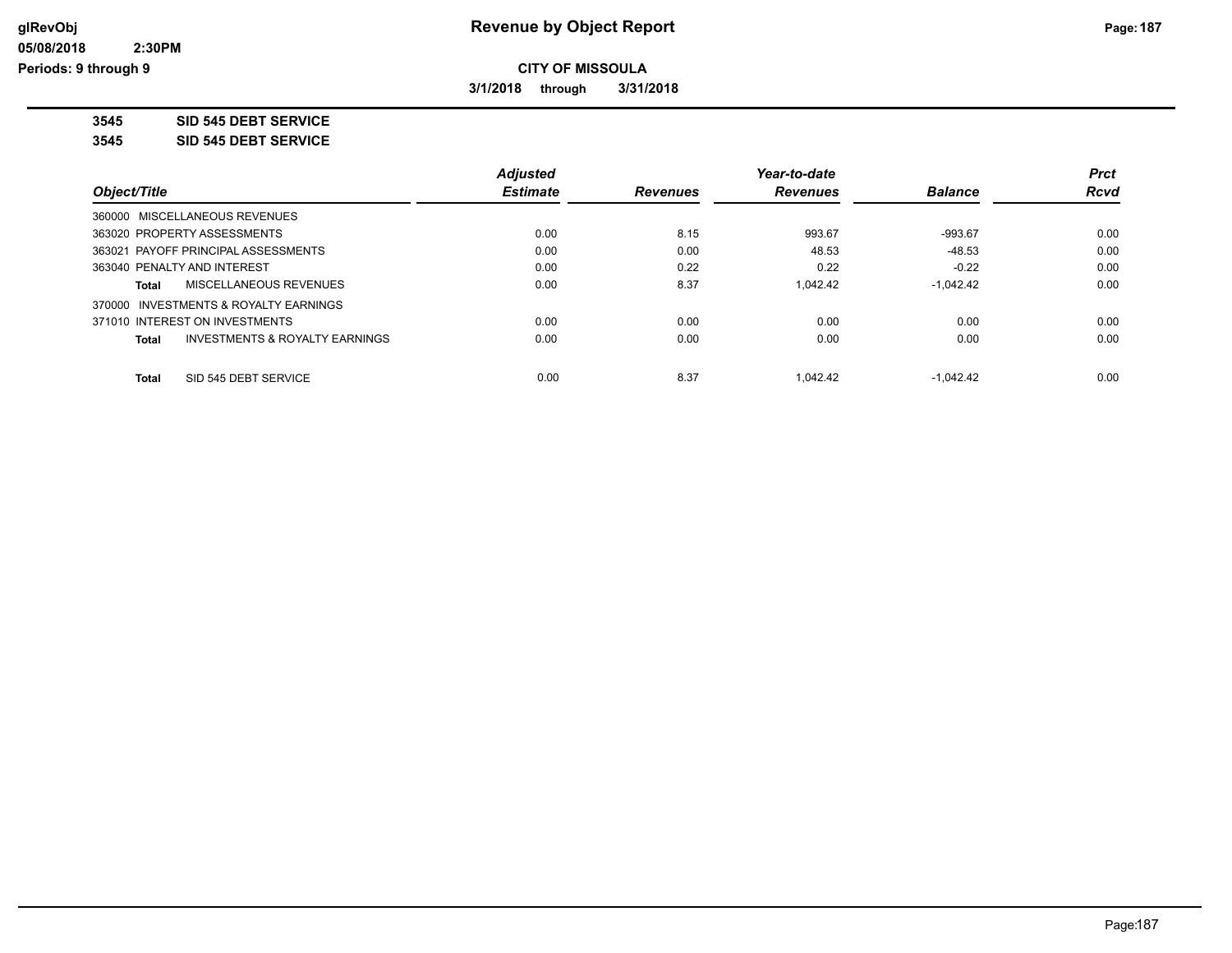**3/1/2018 through 3/31/2018**

#### **3545 SID 545 DEBT SERVICE**

|                                |                                     | <b>Adjusted</b> |                 | Year-to-date    |                | <b>Prct</b> |
|--------------------------------|-------------------------------------|-----------------|-----------------|-----------------|----------------|-------------|
| Object/Title                   |                                     | <b>Estimate</b> | <b>Revenues</b> | <b>Revenues</b> | <b>Balance</b> | <b>Rcvd</b> |
| 360000 MISCELLANEOUS REVENUES  |                                     |                 |                 |                 |                |             |
| 363020 PROPERTY ASSESSMENTS    |                                     | 0.00            | 8.15            | 993.67          | $-993.67$      | 0.00        |
|                                | 363021 PAYOFF PRINCIPAL ASSESSMENTS | 0.00            | 0.00            | 48.53           | $-48.53$       | 0.00        |
| 363040 PENALTY AND INTEREST    |                                     | 0.00            | 0.22            | 0.22            | $-0.22$        | 0.00        |
| Total                          | MISCELLANEOUS REVENUES              | 0.00            | 8.37            | 1.042.42        | $-1.042.42$    | 0.00        |
| 370000                         | INVESTMENTS & ROYALTY EARNINGS      |                 |                 |                 |                |             |
| 371010 INTEREST ON INVESTMENTS |                                     | 0.00            | 0.00            | 0.00            | 0.00           | 0.00        |
| Total                          | INVESTMENTS & ROYALTY EARNINGS      | 0.00            | 0.00            | 0.00            | 0.00           | 0.00        |
| <b>Total</b>                   | SID 545 DEBT SERVICE                | 0.00            | 8.37            | 1.042.42        | $-1.042.42$    | 0.00        |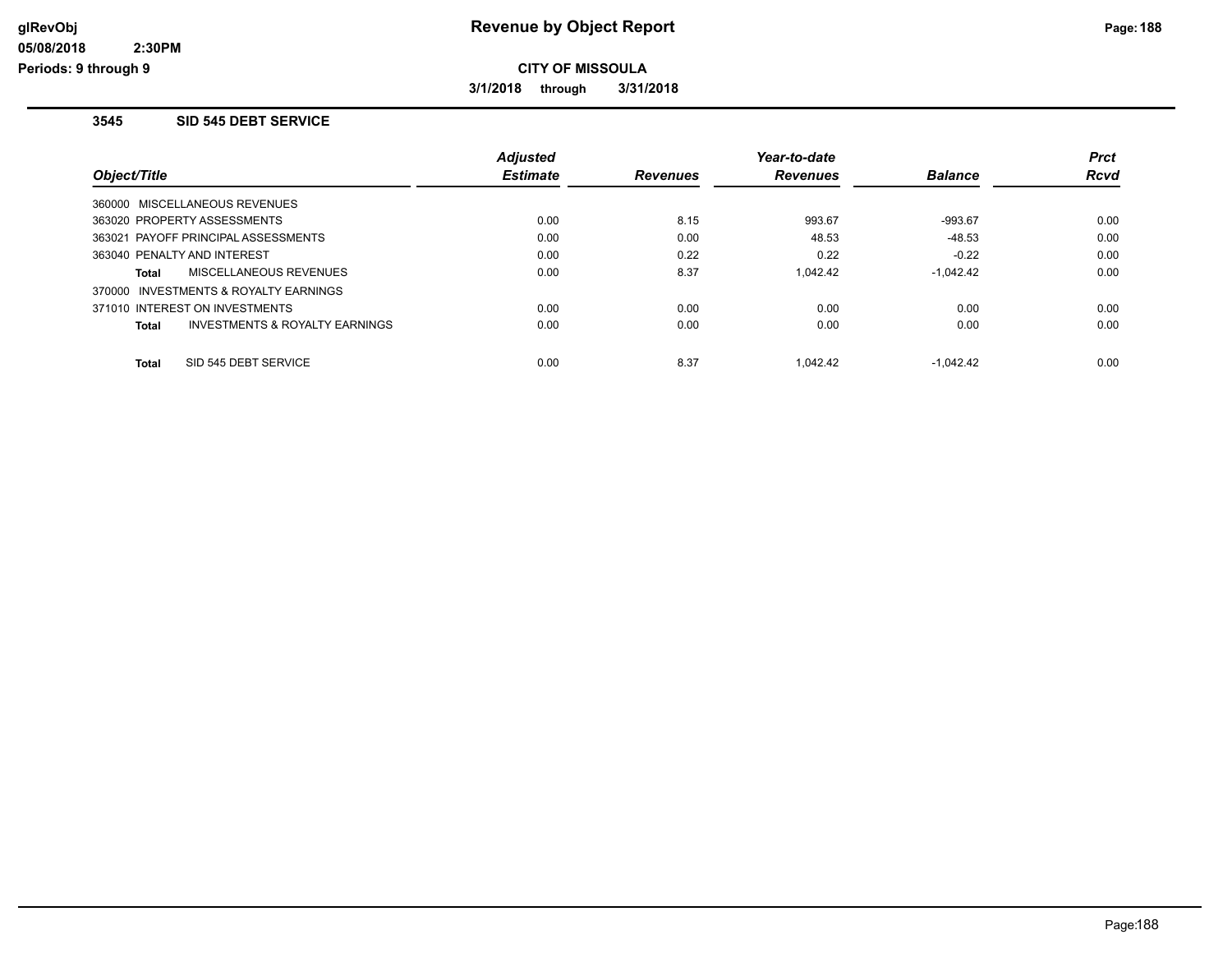**3/1/2018 through 3/31/2018**

**3546 SID 546 DEBT SERVICE**

**3546 SID 546 DEBT SERVICE**

|                                                    | <b>Adjusted</b> |                 | Year-to-date    |                | <b>Prct</b> |
|----------------------------------------------------|-----------------|-----------------|-----------------|----------------|-------------|
| Object/Title                                       | <b>Estimate</b> | <b>Revenues</b> | <b>Revenues</b> | <b>Balance</b> | <b>Rcvd</b> |
| 360000 MISCELLANEOUS REVENUES                      |                 |                 |                 |                |             |
| 363020 PROPERTY ASSESSMENTS                        | 0.00            | 0.00            | 881.85          | -881.85        | 0.00        |
| 363021 PAYOFF PRINCIPAL ASSESSMENTS                | 0.00            | 0.00            | 0.00            | 0.00           | 0.00        |
| 363040 PENALTY AND INTEREST                        | 0.00            | 0.00            | 0.00            | 0.00           | 0.00        |
| MISCELLANEOUS REVENUES<br>Total                    | 0.00            | 0.00            | 881.85          | $-881.85$      | 0.00        |
| 370000 INVESTMENTS & ROYALTY EARNINGS              |                 |                 |                 |                |             |
| 371010 INTEREST ON INVESTMENTS                     | 0.00            | 0.00            | 0.00            | 0.00           | 0.00        |
| <b>INVESTMENTS &amp; ROYALTY EARNINGS</b><br>Total | 0.00            | 0.00            | 0.00            | 0.00           | 0.00        |
| SID 546 DEBT SERVICE<br>Total                      | 0.00            | 0.00            | 881.85          | $-881.85$      | 0.00        |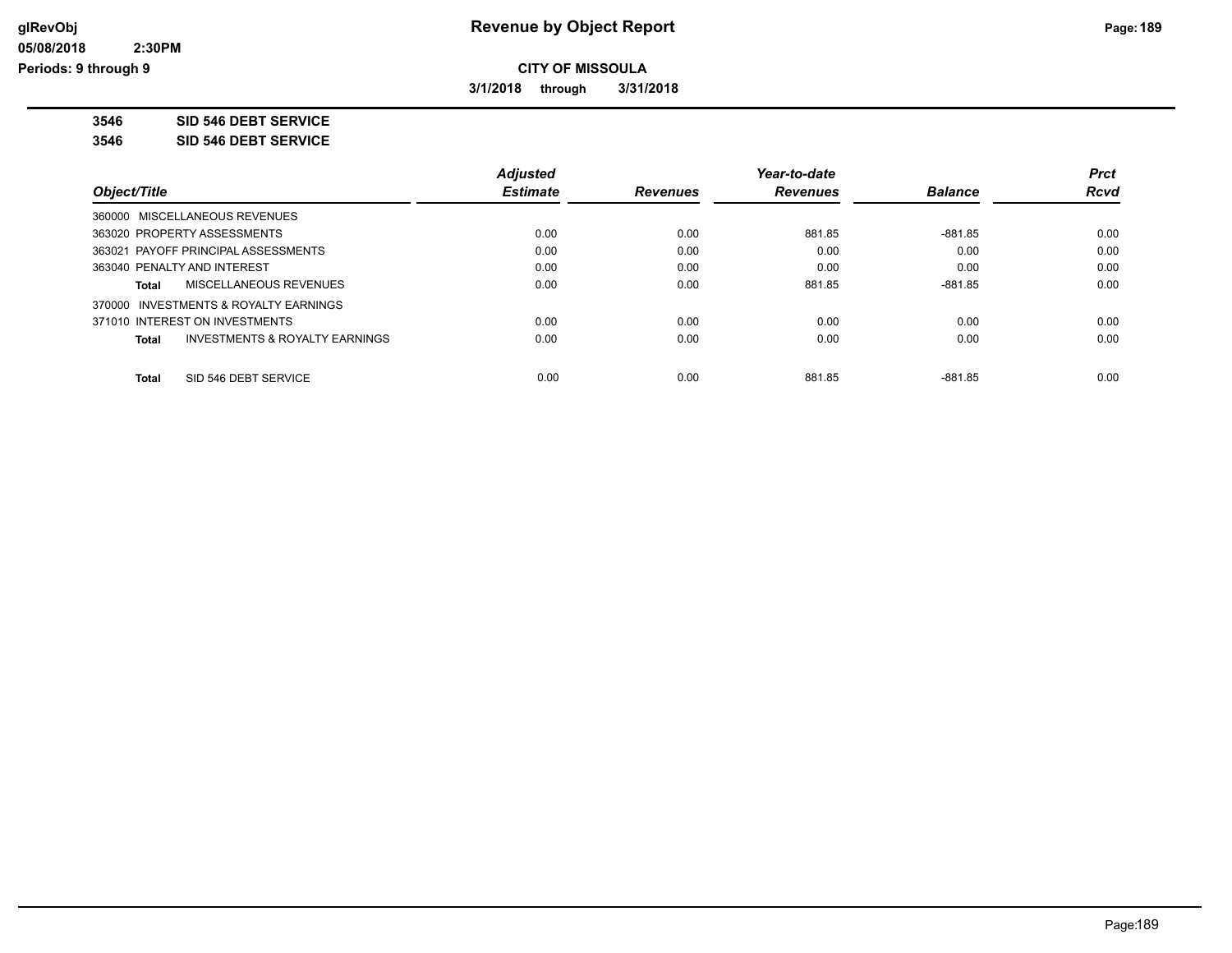**3/1/2018 through 3/31/2018**

#### **3546 SID 546 DEBT SERVICE**

|                                                     | <b>Adjusted</b> |                 | Year-to-date    |                | <b>Prct</b> |
|-----------------------------------------------------|-----------------|-----------------|-----------------|----------------|-------------|
| Object/Title                                        | <b>Estimate</b> | <b>Revenues</b> | <b>Revenues</b> | <b>Balance</b> | Rcvd        |
| 360000 MISCELLANEOUS REVENUES                       |                 |                 |                 |                |             |
| 363020 PROPERTY ASSESSMENTS                         | 0.00            | 0.00            | 881.85          | -881.85        | 0.00        |
| 363021 PAYOFF PRINCIPAL ASSESSMENTS                 | 0.00            | 0.00            | 0.00            | 0.00           | 0.00        |
| 363040 PENALTY AND INTEREST                         | 0.00            | 0.00            | 0.00            | 0.00           | 0.00        |
| MISCELLANEOUS REVENUES<br>Total                     | 0.00            | 0.00            | 881.85          | $-881.85$      | 0.00        |
| <b>INVESTMENTS &amp; ROYALTY EARNINGS</b><br>370000 |                 |                 |                 |                |             |
| 371010 INTEREST ON INVESTMENTS                      | 0.00            | 0.00            | 0.00            | 0.00           | 0.00        |
| INVESTMENTS & ROYALTY EARNINGS<br>Total             | 0.00            | 0.00            | 0.00            | 0.00           | 0.00        |
| SID 546 DEBT SERVICE<br><b>Total</b>                | 0.00            | 0.00            | 881.85          | $-881.85$      | 0.00        |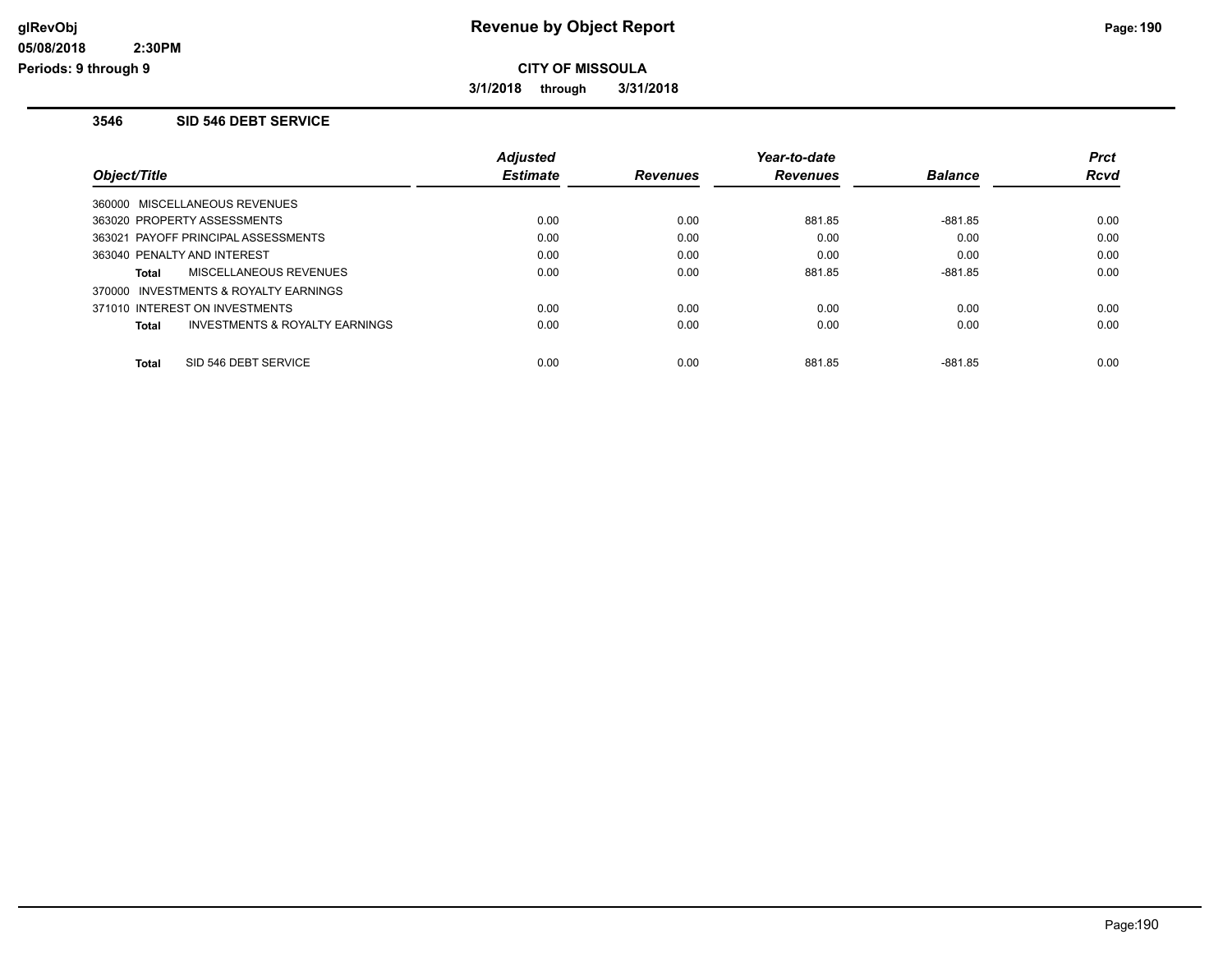**3/1/2018 through 3/31/2018**

**3548 SID 548-5TH, 6TH & ARTHUR**

**3548 SID 548-5TH, 6TH & ARTHUR**

|                                           |                                | <b>Adjusted</b> |                 | Year-to-date    |                | <b>Prct</b> |
|-------------------------------------------|--------------------------------|-----------------|-----------------|-----------------|----------------|-------------|
| Object/Title                              |                                | <b>Estimate</b> | <b>Revenues</b> | <b>Revenues</b> | <b>Balance</b> | <b>Rcvd</b> |
| 360000 MISCELLANEOUS REVENUES             |                                |                 |                 |                 |                |             |
| 363020 PROPERTY ASSESSMENTS               |                                | 109.750.00      | 0.00            | 23.625.00       | 86.125.00      | 21.53       |
| 363021 PAYOFF PRINCIPAL ASSESSMENTS       |                                | 0.00            | 0.00            | 0.00            | 0.00           | 0.00        |
| 363040 PENALTY AND INTEREST               |                                | 0.00            | 0.00            | 0.00            | 0.00           | 0.00        |
| MISCELLANEOUS REVENUES<br>Total           |                                | 109,750.00      | 0.00            | 23.625.00       | 86.125.00      | 21.53       |
| 370000 INVESTMENTS & ROYALTY EARNINGS     |                                |                 |                 |                 |                |             |
| 371010 INTEREST ON INVESTMENTS            |                                | 0.00            | 0.00            | 0.00            | 0.00           | 0.00        |
| Total                                     | INVESTMENTS & ROYALTY EARNINGS | 0.00            | 0.00            | 0.00            | 0.00           | 0.00        |
| SID 548-5TH, 6TH & ARTHUR<br><b>Total</b> |                                | 109.750.00      | 0.00            | 23.625.00       | 86.125.00      | 21.53       |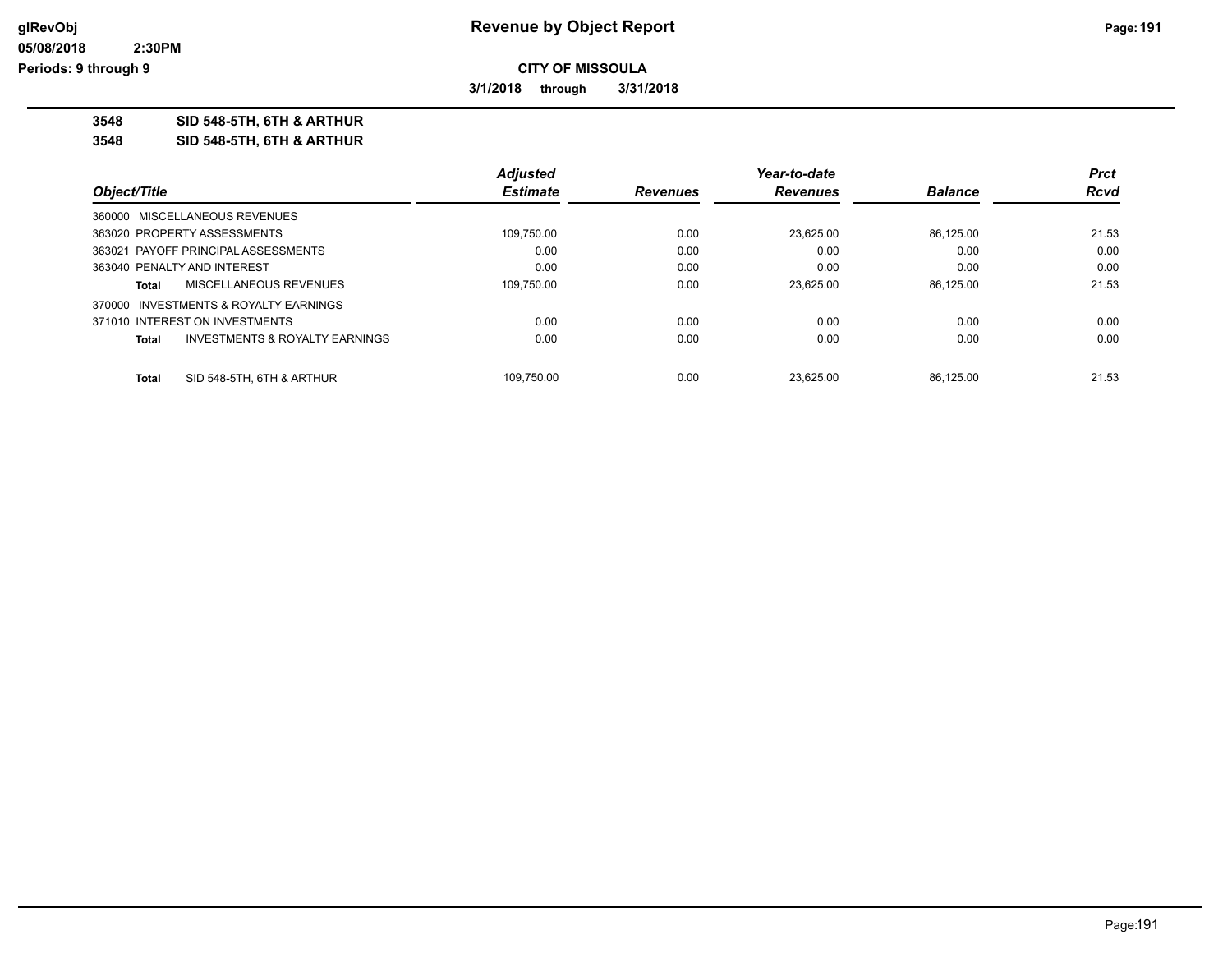**3/1/2018 through 3/31/2018**

## **3548 SID 548-5TH, 6TH & ARTHUR**

|              |                                       | <b>Adjusted</b> |                 | Year-to-date    |                | <b>Prct</b> |
|--------------|---------------------------------------|-----------------|-----------------|-----------------|----------------|-------------|
| Object/Title |                                       | <b>Estimate</b> | <b>Revenues</b> | <b>Revenues</b> | <b>Balance</b> | <b>Rcvd</b> |
|              | 360000 MISCELLANEOUS REVENUES         |                 |                 |                 |                |             |
|              | 363020 PROPERTY ASSESSMENTS           | 109,750.00      | 0.00            | 23.625.00       | 86,125.00      | 21.53       |
|              | 363021 PAYOFF PRINCIPAL ASSESSMENTS   | 0.00            | 0.00            | 0.00            | 0.00           | 0.00        |
|              | 363040 PENALTY AND INTEREST           | 0.00            | 0.00            | 0.00            | 0.00           | 0.00        |
| <b>Total</b> | MISCELLANEOUS REVENUES                | 109.750.00      | 0.00            | 23.625.00       | 86.125.00      | 21.53       |
|              | 370000 INVESTMENTS & ROYALTY EARNINGS |                 |                 |                 |                |             |
|              | 371010 INTEREST ON INVESTMENTS        | 0.00            | 0.00            | 0.00            | 0.00           | 0.00        |
| <b>Total</b> | INVESTMENTS & ROYALTY EARNINGS        | 0.00            | 0.00            | 0.00            | 0.00           | 0.00        |
| <b>Total</b> | SID 548-5TH, 6TH & ARTHUR             | 109.750.00      | 0.00            | 23.625.00       | 86.125.00      | 21.53       |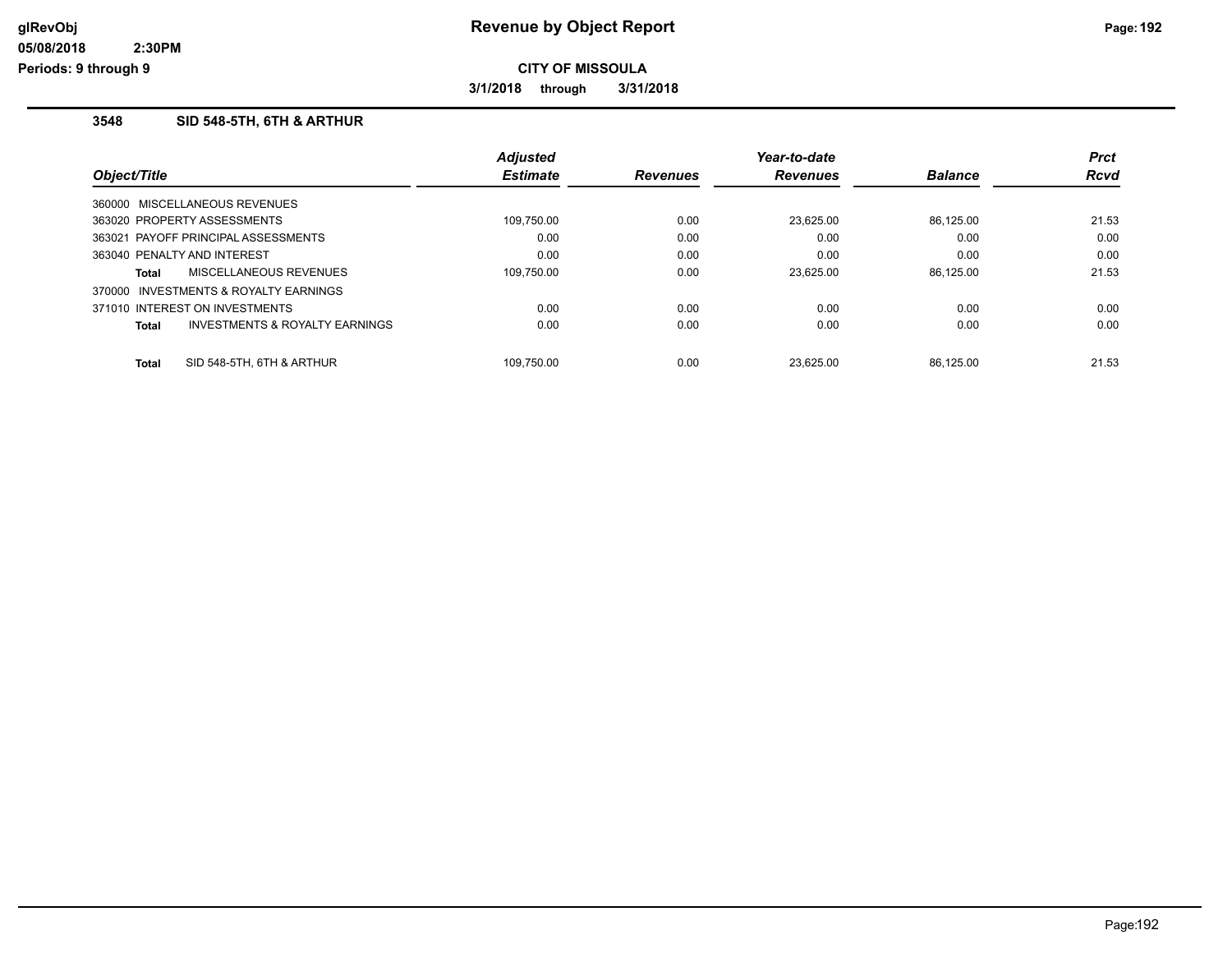**3/1/2018 through 3/31/2018**

#### **3549 SID 549 HILLVIEW WAY**

#### **3549 SID 549 HILLVIEW WAY**

|                                                           | <b>Adjusted</b> |                 | Year-to-date    |                | <b>Prct</b> |
|-----------------------------------------------------------|-----------------|-----------------|-----------------|----------------|-------------|
| Object/Title                                              | <b>Estimate</b> | <b>Revenues</b> | <b>Revenues</b> | <b>Balance</b> | <b>Rcvd</b> |
| 360000 MISCELLANEOUS REVENUES                             |                 |                 |                 |                |             |
| 363020 PROPERTY ASSESSMENTS                               | 117.122.00      | 286.56          | 67.847.13       | 49.274.87      | 57.93       |
| 363021 PAYOFF PRINCIPAL ASSESSMENTS                       | 0.00            | 3.145.20        | 13.281.43       | $-13,281.43$   | 0.00        |
| 363040 PENALTY AND INTEREST                               | 0.00            | 0.00            | 25.17           | $-25.17$       | 0.00        |
| MISCELLANEOUS REVENUES<br>Total                           | 117.122.00      | 3.431.76        | 81.153.73       | 35.968.27      | 69.29       |
| 370000 INVESTMENTS & ROYALTY EARNINGS                     |                 |                 |                 |                |             |
| 371010 INTEREST ON INVESTMENTS                            | 0.00            | 0.00            | 0.00            | 0.00           | 0.00        |
| <b>INVESTMENTS &amp; ROYALTY EARNINGS</b><br><b>Total</b> | 0.00            | 0.00            | 0.00            | 0.00           | 0.00        |
|                                                           |                 |                 |                 |                |             |
| SID 549 HILLVIEW WAY<br><b>Total</b>                      | 117.122.00      | 3.431.76        | 81.153.73       | 35.968.27      | 69.29       |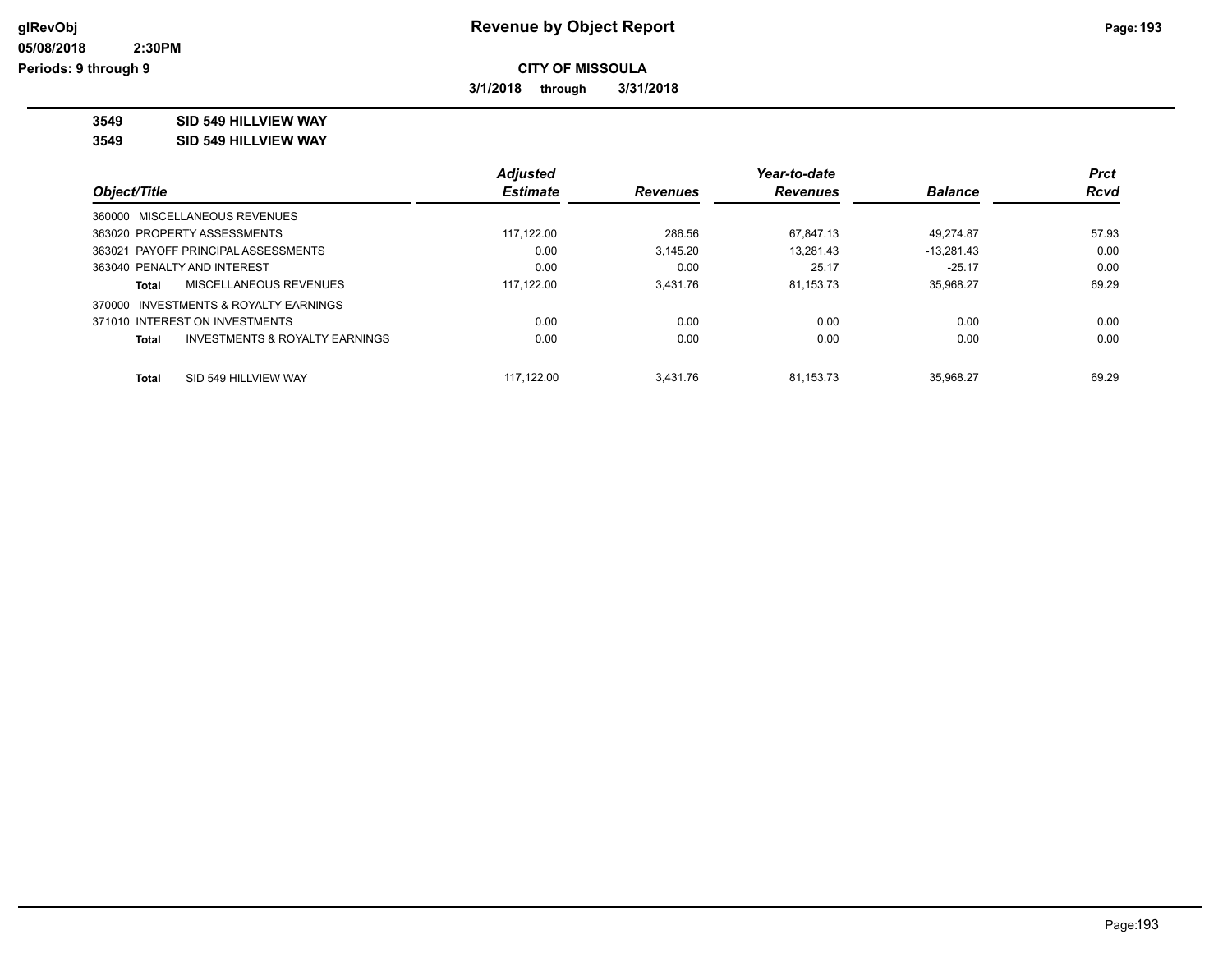**3/1/2018 through 3/31/2018**

#### **3549 SID 549 HILLVIEW WAY**

|                                                     | <b>Adjusted</b> |                 | Year-to-date    |                | <b>Prct</b> |
|-----------------------------------------------------|-----------------|-----------------|-----------------|----------------|-------------|
| Object/Title                                        | <b>Estimate</b> | <b>Revenues</b> | <b>Revenues</b> | <b>Balance</b> | Rcvd        |
| 360000 MISCELLANEOUS REVENUES                       |                 |                 |                 |                |             |
| 363020 PROPERTY ASSESSMENTS                         | 117.122.00      | 286.56          | 67.847.13       | 49.274.87      | 57.93       |
| 363021 PAYOFF PRINCIPAL ASSESSMENTS                 | 0.00            | 3.145.20        | 13.281.43       | $-13.281.43$   | 0.00        |
| 363040 PENALTY AND INTEREST                         | 0.00            | 0.00            | 25.17           | $-25.17$       | 0.00        |
| MISCELLANEOUS REVENUES<br>Total                     | 117.122.00      | 3.431.76        | 81.153.73       | 35.968.27      | 69.29       |
| <b>INVESTMENTS &amp; ROYALTY EARNINGS</b><br>370000 |                 |                 |                 |                |             |
| 371010 INTEREST ON INVESTMENTS                      | 0.00            | 0.00            | 0.00            | 0.00           | 0.00        |
| <b>Total</b><br>INVESTMENTS & ROYALTY EARNINGS      | 0.00            | 0.00            | 0.00            | 0.00           | 0.00        |
| SID 549 HILLVIEW WAY<br><b>Total</b>                | 117.122.00      | 3.431.76        | 81.153.73       | 35.968.27      | 69.29       |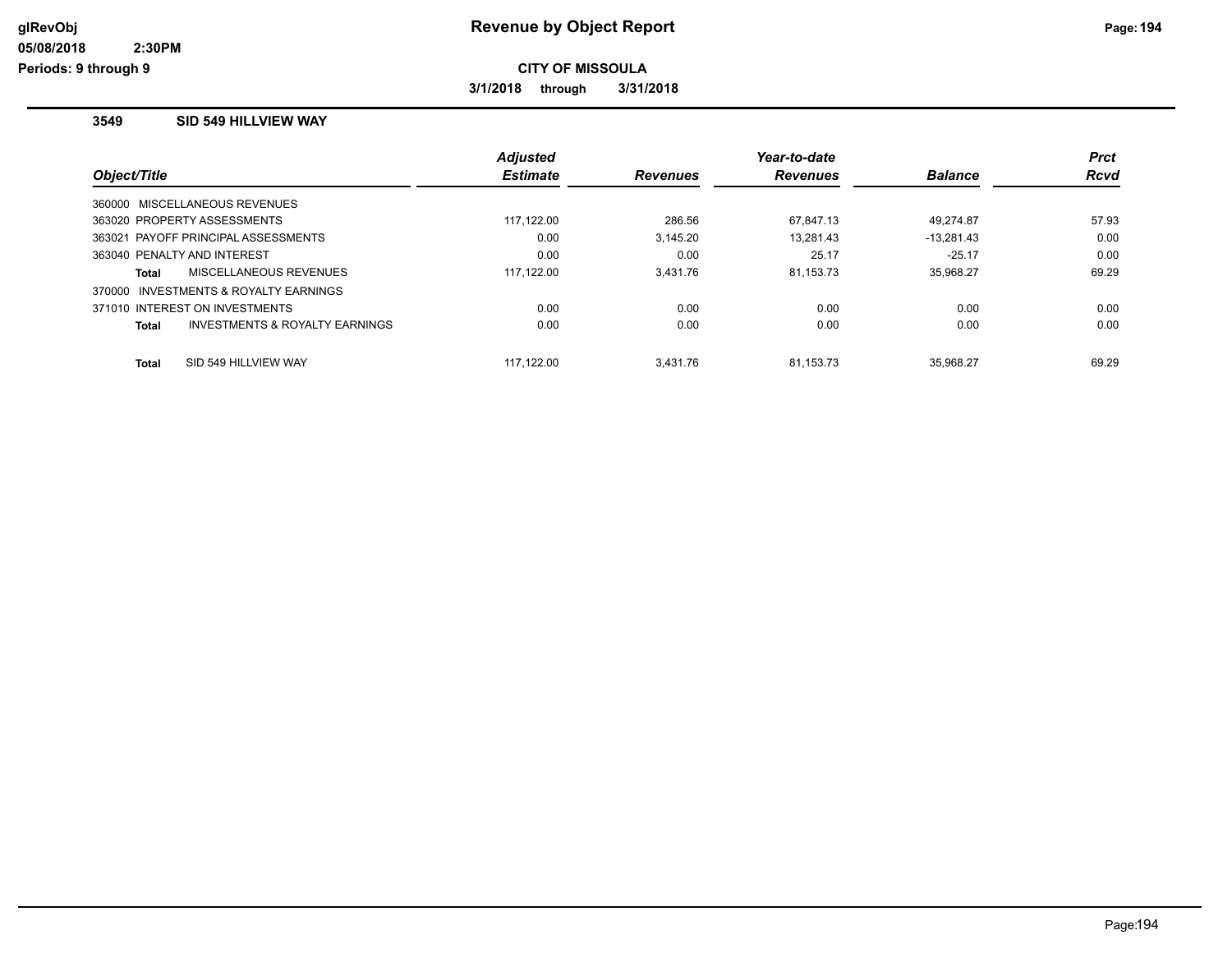**3/1/2018 through 3/31/2018**

# **4060 CAPITAL IMPROVEMENT PROGRAM FUND**

# **4060 CAPITAL IMPROVEMENT PROGRAM FUND**

|                                                     | <b>Adjusted</b> |                 | Year-to-date    |                | <b>Prct</b> |
|-----------------------------------------------------|-----------------|-----------------|-----------------|----------------|-------------|
| Object/Title                                        | <b>Estimate</b> | <b>Revenues</b> | <b>Revenues</b> | <b>Balance</b> | <b>Rcvd</b> |
| 330000 INTERGOVERNMENTAL REVENUES                   |                 |                 |                 |                |             |
| 331010 GRANT - CDBG                                 | 0.00            | 0.00            | 0.00            | 0.00           | 0.00        |
| 334123 MAQI FEDERAL ASSISTANCE                      | 0.00            | 0.00            | 5,115.00        | $-5,115.00$    | 0.00        |
| <b>INTERGOVERNMENTAL REVENUES</b><br><b>Total</b>   | 0.00            | 0.00            | 5,115.00        | $-5,115.00$    | 0.00        |
| 360000 MISCELLANEOUS REVENUES                       |                 |                 |                 |                |             |
| 360011 YOUTH COUNCIL FUNDS                          | 0.00            | 0.00            | 0.00            | 0.00           | 0.00        |
| 362000 OTHER MISCELLANEOUS REVENUE                  | 0.00            | 0.00            | 0.00            | 0.00           | 0.00        |
| 365000 DONATIONS                                    | 0.00            | 0.00            | 0.00            | 0.00           | 0.00        |
| 365001 *** Title Not Found ***                      | 0.00            | 0.00            | 5,000.00        | $-5,000.00$    | 0.00        |
| MISCELLANEOUS REVENUES<br><b>Total</b>              | 0.00            | 0.00            | 5,000.00        | $-5,000.00$    | 0.00        |
| <b>INVESTMENTS &amp; ROYALTY EARNINGS</b><br>370000 |                 |                 |                 |                |             |
| 371010 INTEREST ON INVESTMENTS                      | 0.00            | 0.00            | 0.00            | 0.00           | 0.00        |
| <b>INVESTMENTS &amp; ROYALTY EARNINGS</b><br>Total  | 0.00            | 0.00            | 0.00            | 0.00           | 0.00        |
| 380000 OTHER FINANCING SOURCES                      |                 |                 |                 |                |             |
| 381000 LOAN PROCEEDS                                | 0.00            | 0.00            | 0.05            | $-0.05$        | 0.00        |
| 381010 BOND PROCEEDS                                | 0.00            | 0.00            | 0.00            | 0.00           | 0.00        |
| 381090 PROCEEDS FROM CAPITAL LEASE                  | 9,792,097.00    | 0.00            | 2,478,380.38    | 7,313,716.62   | 25.31       |
| 383014 TRANS FR MRA                                 | 0.00            | 0.00            | 0.00            | 0.00           | 0.00        |
| 383015 TRANS FR MPC                                 | 0.00            | 0.00            | 0.00            | 0.00           | 0.00        |
| 383017 TRANS FR ROAD DISTRICT                       | 0.00            | 0.00            | 0.00            | 0.00           | 0.00        |
| 383020 TRANS FR CEMETERY CARE                       | 0.00            | 0.00            | 0.00            | 0.00           | 0.00        |
| 383025 TRANS FR SEWER R & D                         | 0.00            | 0.00            | 0.00            | 0.00           | 0.00        |
| 383029 TRANS FR GENERAL                             | 1,404,003.00    | 0.00            | 702,001.50      | 702,001.50     | 50.00       |
| 383043 TRANSFERS FROM IMPACT FEES                   | 0.00            | 0.00            | 0.00            | 0.00           | 0.00        |
| 383066 TRANSFER FROM WATER UTILITY                  | 0.00            | 0.00            | 15,318.76       | $-15,318.76$   | 0.00        |
| OTHER FINANCING SOURCES<br><b>Total</b>             | 11,196,100.00   | 0.00            | 3,195,700.69    | 8,000,399.31   | 28.54       |
| CAPITAL IMPROVEMENT PROGRAM FUND<br>Total           | 11,196,100.00   | 0.00            | 3,205,815.69    | 7,990,284.31   | 28.63       |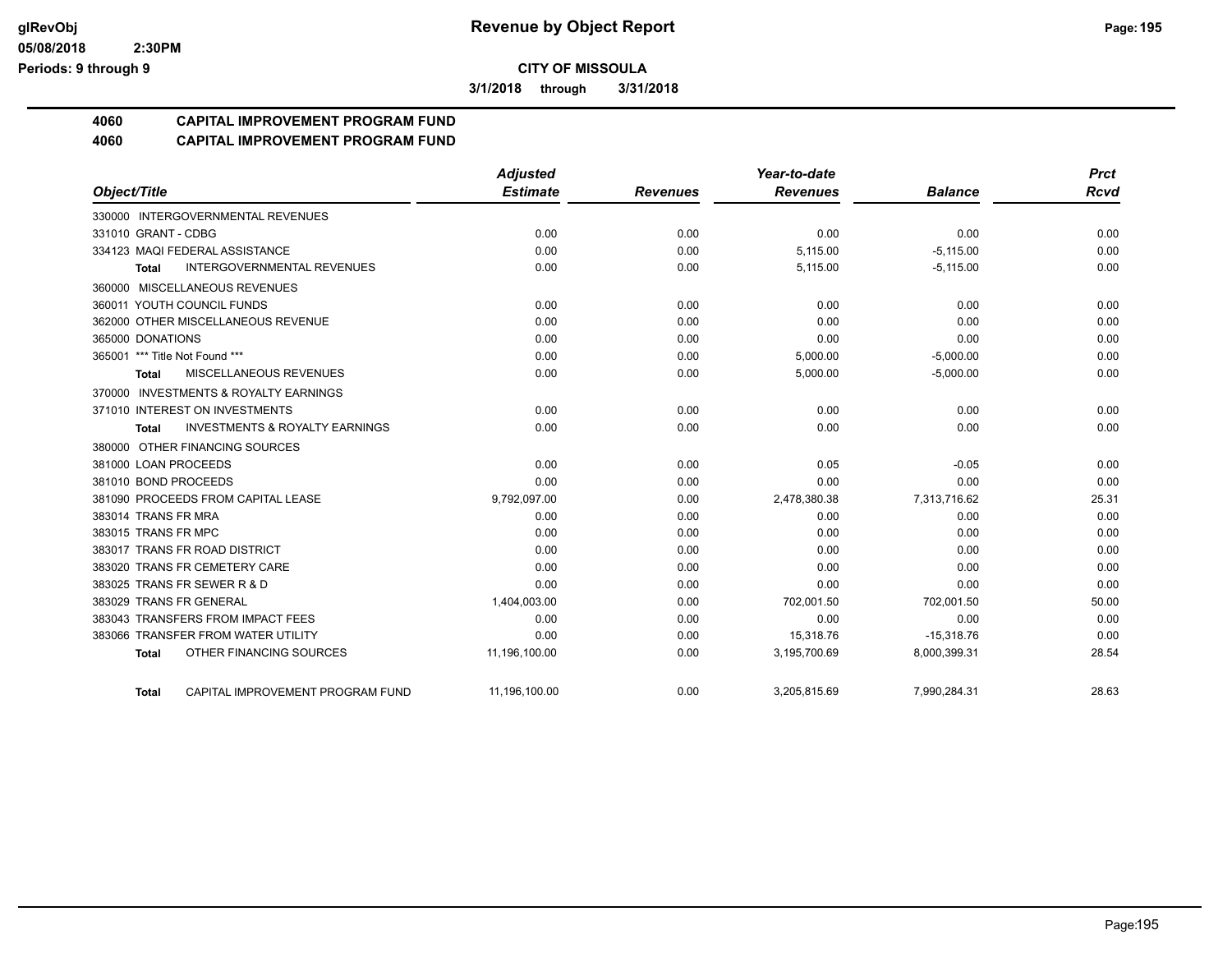**3/1/2018 through 3/31/2018**

#### **4060 CAPITAL IMPROVEMENT PROGRAM FUND**

|                                                    | <b>Adjusted</b> |                 | Year-to-date    |                | <b>Prct</b> |
|----------------------------------------------------|-----------------|-----------------|-----------------|----------------|-------------|
| Object/Title                                       | <b>Estimate</b> | <b>Revenues</b> | <b>Revenues</b> | <b>Balance</b> | <b>Rcvd</b> |
| 330000 INTERGOVERNMENTAL REVENUES                  |                 |                 |                 |                |             |
| 331010 GRANT - CDBG                                | 0.00            | 0.00            | 0.00            | 0.00           | 0.00        |
| 334123 MAQI FEDERAL ASSISTANCE                     | 0.00            | 0.00            | 5,115.00        | $-5,115.00$    | 0.00        |
| <b>INTERGOVERNMENTAL REVENUES</b><br>Total         | 0.00            | 0.00            | 5,115.00        | $-5,115.00$    | 0.00        |
| 360000 MISCELLANEOUS REVENUES                      |                 |                 |                 |                |             |
| 360011 YOUTH COUNCIL FUNDS                         | 0.00            | 0.00            | 0.00            | 0.00           | 0.00        |
| 362000 OTHER MISCELLANEOUS REVENUE                 | 0.00            | 0.00            | 0.00            | 0.00           | 0.00        |
| 365000 DONATIONS                                   | 0.00            | 0.00            | 0.00            | 0.00           | 0.00        |
| 365001 *** Title Not Found ***                     | 0.00            | 0.00            | 5,000.00        | $-5,000.00$    | 0.00        |
| MISCELLANEOUS REVENUES<br>Total                    | 0.00            | 0.00            | 5,000.00        | $-5,000.00$    | 0.00        |
| 370000 INVESTMENTS & ROYALTY EARNINGS              |                 |                 |                 |                |             |
| 371010 INTEREST ON INVESTMENTS                     | 0.00            | 0.00            | 0.00            | 0.00           | 0.00        |
| <b>INVESTMENTS &amp; ROYALTY EARNINGS</b><br>Total | 0.00            | 0.00            | 0.00            | 0.00           | 0.00        |
| 380000 OTHER FINANCING SOURCES                     |                 |                 |                 |                |             |
| 381000 LOAN PROCEEDS                               | 0.00            | 0.00            | 0.05            | $-0.05$        | 0.00        |
| 381010 BOND PROCEEDS                               | 0.00            | 0.00            | 0.00            | 0.00           | 0.00        |
| 381090 PROCEEDS FROM CAPITAL LEASE                 | 9,792,097.00    | 0.00            | 2,478,380.38    | 7,313,716.62   | 25.31       |
| 383014 TRANS FR MRA                                | 0.00            | 0.00            | 0.00            | 0.00           | 0.00        |
| 383015 TRANS FR MPC                                | 0.00            | 0.00            | 0.00            | 0.00           | 0.00        |
| 383017 TRANS FR ROAD DISTRICT                      | 0.00            | 0.00            | 0.00            | 0.00           | 0.00        |
| 383020 TRANS FR CEMETERY CARE                      | 0.00            | 0.00            | 0.00            | 0.00           | 0.00        |
| 383025 TRANS FR SEWER R & D                        | 0.00            | 0.00            | 0.00            | 0.00           | 0.00        |
| 383029 TRANS FR GENERAL                            | 1,404,003.00    | 0.00            | 702,001.50      | 702,001.50     | 50.00       |
| 383043 TRANSFERS FROM IMPACT FEES                  | 0.00            | 0.00            | 0.00            | 0.00           | 0.00        |
| 383066 TRANSFER FROM WATER UTILITY                 | 0.00            | 0.00            | 15,318.76       | $-15,318.76$   | 0.00        |
| OTHER FINANCING SOURCES<br><b>Total</b>            | 11,196,100.00   | 0.00            | 3,195,700.69    | 8,000,399.31   | 28.54       |
| CAPITAL IMPROVEMENT PROGRAM FUND<br><b>Total</b>   | 11,196,100.00   | 0.00            | 3,205,815.69    | 7,990,284.31   | 28.63       |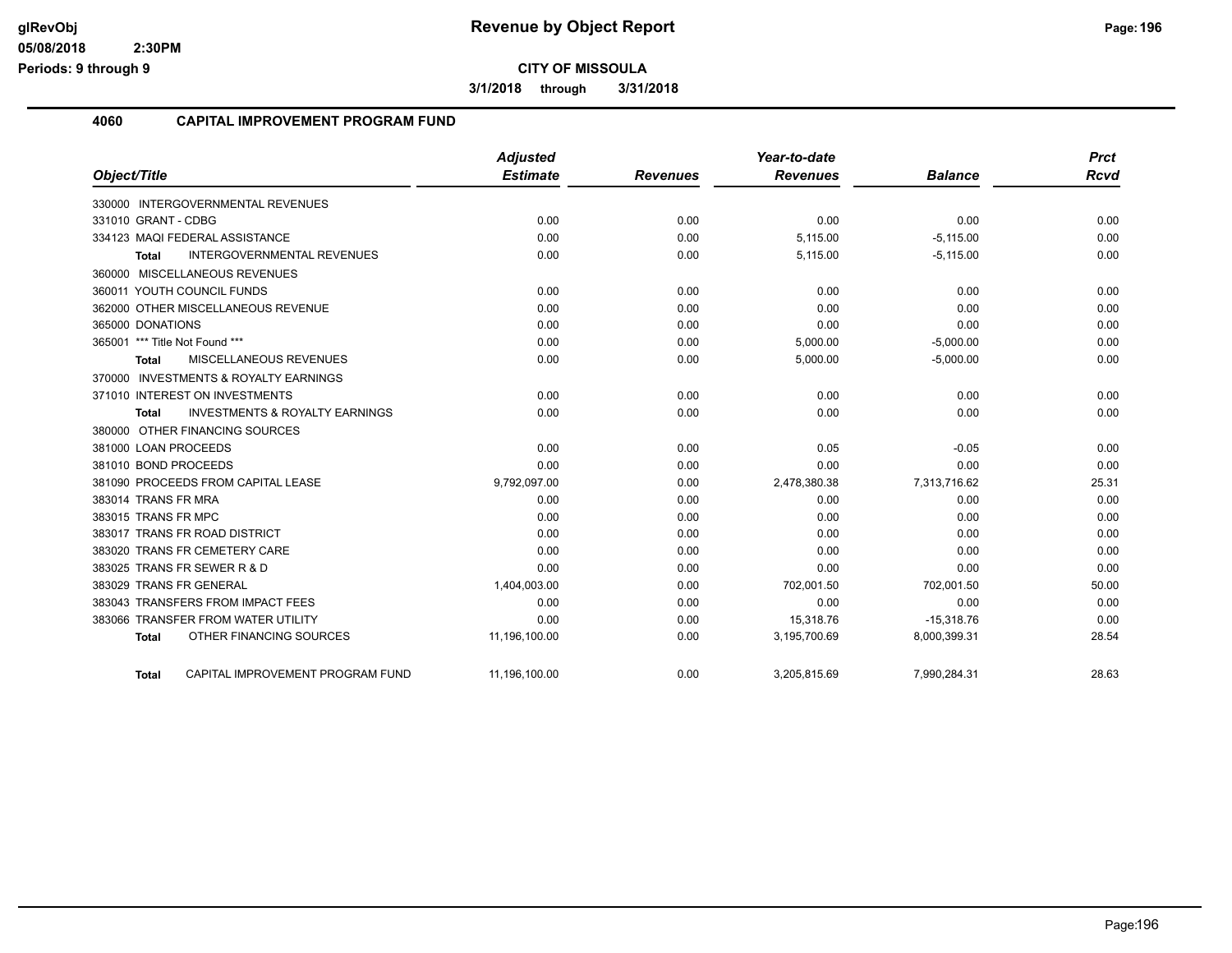**05/08/2018 2:30PM Periods: 9 through 9**

# **CITY OF MISSOULA**

**3/1/2018 through 3/31/2018**

## **4196 NEW FIRE STATION GO BOND**

#### **4196 NEW FIRE STATION GO BOND**

|              |                                  | <b>Adjusted</b> |                 | <b>Prct</b>     |                |             |
|--------------|----------------------------------|-----------------|-----------------|-----------------|----------------|-------------|
| Object/Title |                                  | <b>Estimate</b> | <b>Revenues</b> | <b>Revenues</b> | <b>Balance</b> | <b>Rcvd</b> |
|              | 360000 MISCELLANEOUS REVENUES    |                 |                 |                 |                |             |
|              | 365023 NORTHWESTERN ENERGY GRANT | 1.00            | 0.00            | 0.00            | 1.00           | 0.00        |
| Total        | <b>MISCELLANEOUS REVENUES</b>    | 1.00            | 0.00            | 0.00            | 1.00           | 0.00        |
| <b>Total</b> | NEW FIRE STATION GO BOND         | 1.00            | 0.00            | 0.00            | 1.00           | 0.00        |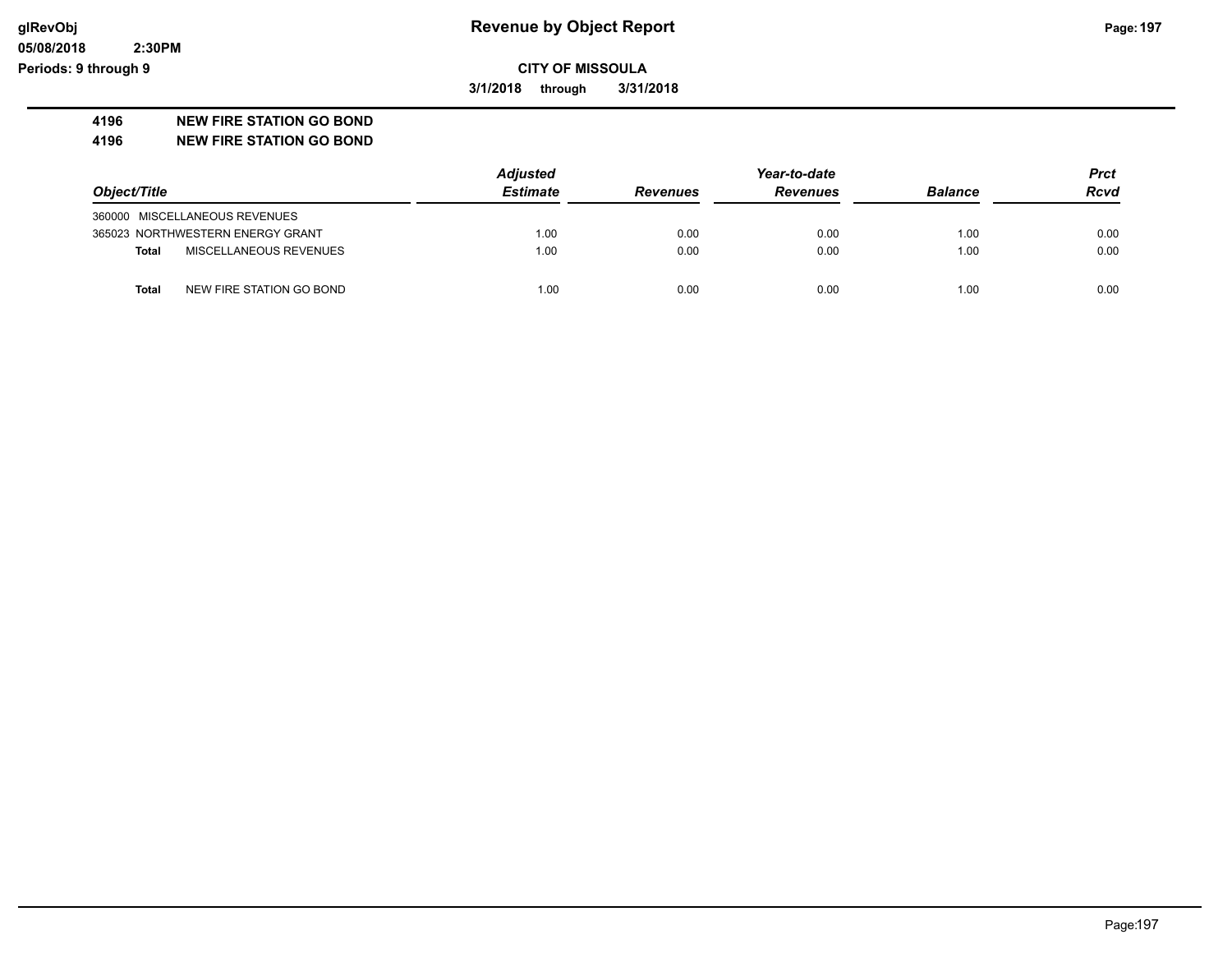**3/1/2018 through 3/31/2018**

#### **4196 NEW FIRE STATION GO BOND**

| Object/Title                             | <b>Adjusted</b><br><b>Estimate</b> | <b>Revenues</b> | Year-to-date<br><b>Revenues</b> | <b>Balance</b> | Prct<br><b>Rcvd</b> |
|------------------------------------------|------------------------------------|-----------------|---------------------------------|----------------|---------------------|
|                                          |                                    |                 |                                 |                |                     |
| 360000 MISCELLANEOUS REVENUES            |                                    |                 |                                 |                |                     |
| 365023 NORTHWESTERN ENERGY GRANT         | 1.00                               | 0.00            | 0.00                            | 1.00           | 0.00                |
| MISCELLANEOUS REVENUES<br><b>Total</b>   | 1.00                               | 0.00            | 0.00                            | 1.00           | 0.00                |
|                                          |                                    |                 |                                 |                |                     |
| <b>Total</b><br>NEW FIRE STATION GO BOND | 1.00                               | 0.00            | 0.00                            | 1.00           | 0.00                |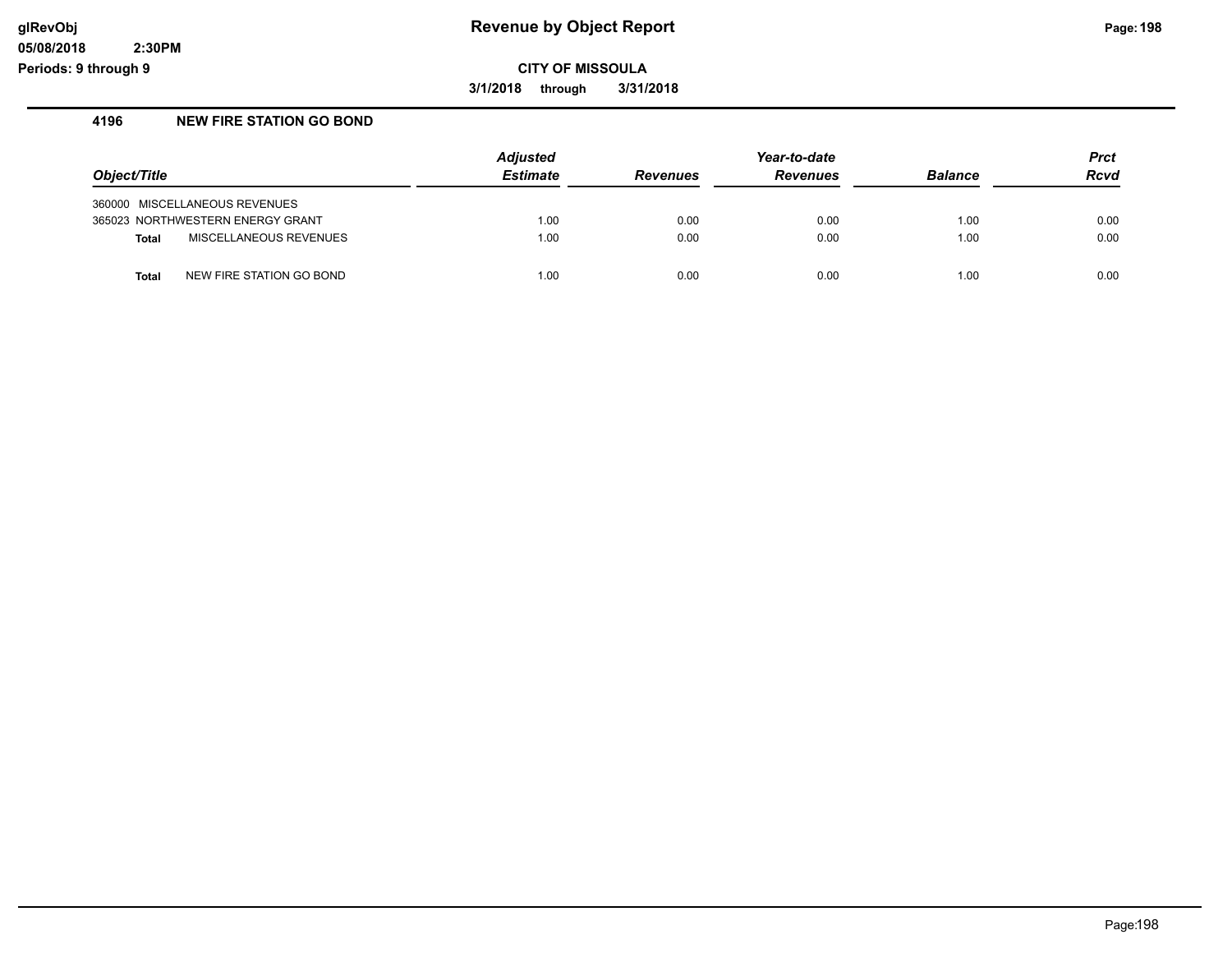# **05/08/2018**

**Periods: 9 through 9**

 **2:30PM**

**CITY OF MISSOULA**

**3/1/2018 through 3/31/2018**

# **4460 FY16 SIDEWALK/CURB CONSTRUCTION**

**4460 FY16 SIDEWALK/CURB CONSTRUCTION**

|                                          | <b>Adjusted</b> |                 | Year-to-date    |                | <b>Prct</b> |
|------------------------------------------|-----------------|-----------------|-----------------|----------------|-------------|
| Object/Title                             | <b>Estimate</b> | <b>Revenues</b> | <b>Revenues</b> | <b>Balance</b> | <b>Rcvd</b> |
| 330000 INTERGOVERNMENTAL REVENUES        |                 |                 |                 |                |             |
| 331156 CTEP GRANTS                       | 0.00            | 0.00            | 0.00            | 0.00           | 0.00        |
| INTERGOVERNMENTAL REVENUES<br>Total      | 0.00            | 0.00            | 0.00            | 0.00           | 0.00        |
| 360000 MISCELLANEOUS REVENUES            |                 |                 |                 |                |             |
| 360010 MISCELLANEOUS                     | 0.00            | 0.00            | 0.00            | 0.00           | 0.00        |
| <b>MISCELLANEOUS REVENUES</b><br>Total   | 0.00            | 0.00            | 0.00            | 0.00           | 0.00        |
| 380000 OTHER FINANCING SOURCES           |                 |                 |                 |                |             |
| 381030 SID BONDS PROCEEDS                | 0.00            | 0.00            | 0.00            | 0.00           | 0.00        |
| OTHER FINANCING SOURCES<br>Total         | 0.00            | 0.00            | 0.00            | 0.00           | 0.00        |
| FY16 SIDEWALK/CURB CONSTRUCTION<br>Total | 0.00            | 0.00            | 0.00            | 0.00           | 0.00        |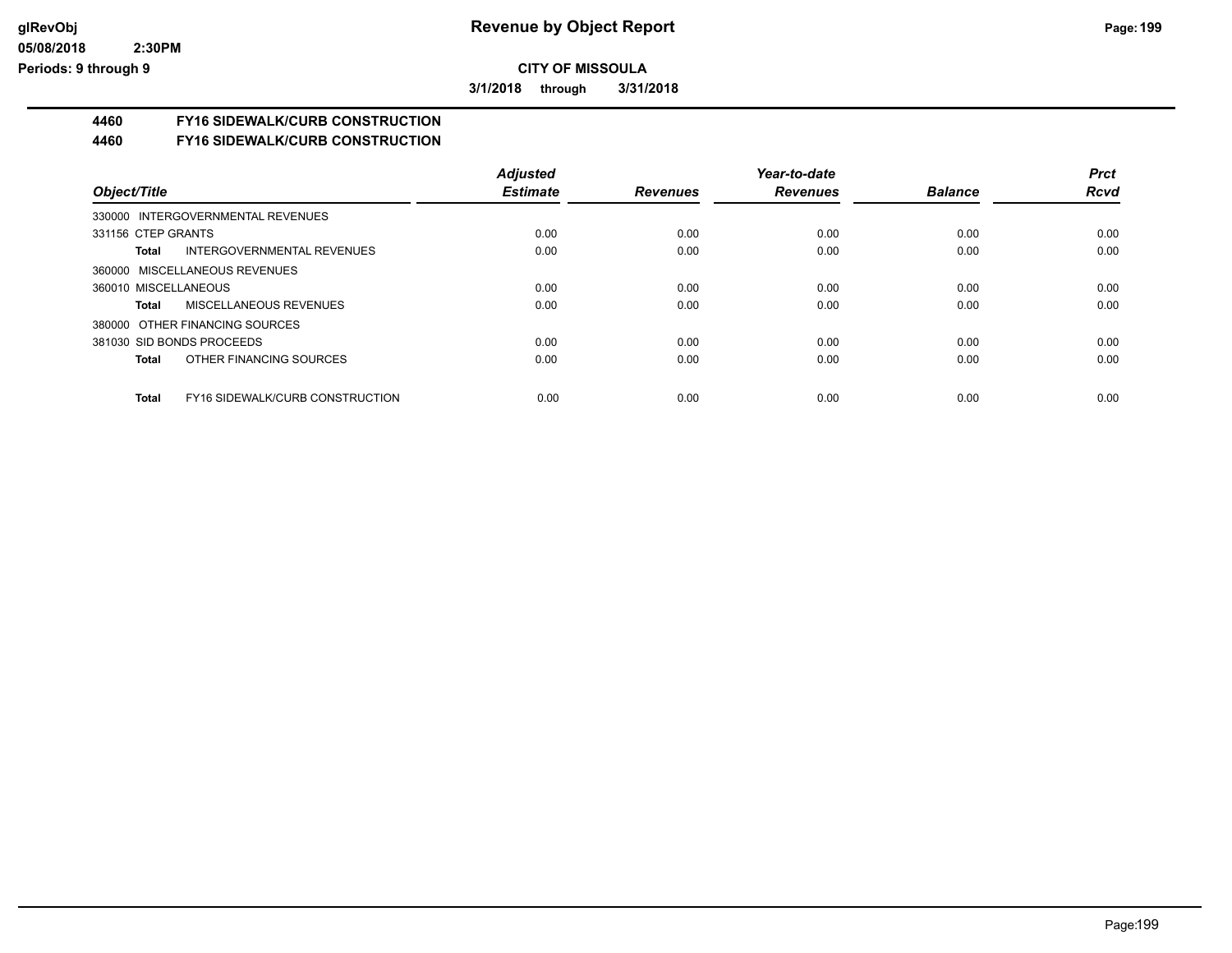**Periods: 9 through 9**

**CITY OF MISSOULA**

**3/1/2018 through 3/31/2018**

## **4460 FY16 SIDEWALK/CURB CONSTRUCTION**

| Object/Title                                    | <b>Adjusted</b><br><b>Estimate</b> | <b>Revenues</b> | Year-to-date<br><b>Revenues</b> | <b>Balance</b> | <b>Prct</b><br><b>Rcvd</b> |
|-------------------------------------------------|------------------------------------|-----------------|---------------------------------|----------------|----------------------------|
| 330000 INTERGOVERNMENTAL REVENUES               |                                    |                 |                                 |                |                            |
| 331156 CTEP GRANTS                              | 0.00                               | 0.00            | 0.00                            | 0.00           | 0.00                       |
| INTERGOVERNMENTAL REVENUES<br><b>Total</b>      | 0.00                               | 0.00            | 0.00                            | 0.00           | 0.00                       |
| 360000 MISCELLANEOUS REVENUES                   |                                    |                 |                                 |                |                            |
| 360010 MISCELLANEOUS                            | 0.00                               | 0.00            | 0.00                            | 0.00           | 0.00                       |
| MISCELLANEOUS REVENUES<br><b>Total</b>          | 0.00                               | 0.00            | 0.00                            | 0.00           | 0.00                       |
| 380000 OTHER FINANCING SOURCES                  |                                    |                 |                                 |                |                            |
| 381030 SID BONDS PROCEEDS                       | 0.00                               | 0.00            | 0.00                            | 0.00           | 0.00                       |
| OTHER FINANCING SOURCES<br><b>Total</b>         | 0.00                               | 0.00            | 0.00                            | 0.00           | 0.00                       |
| FY16 SIDEWALK/CURB CONSTRUCTION<br><b>Total</b> | 0.00                               | 0.00            | 0.00                            | 0.00           | 0.00                       |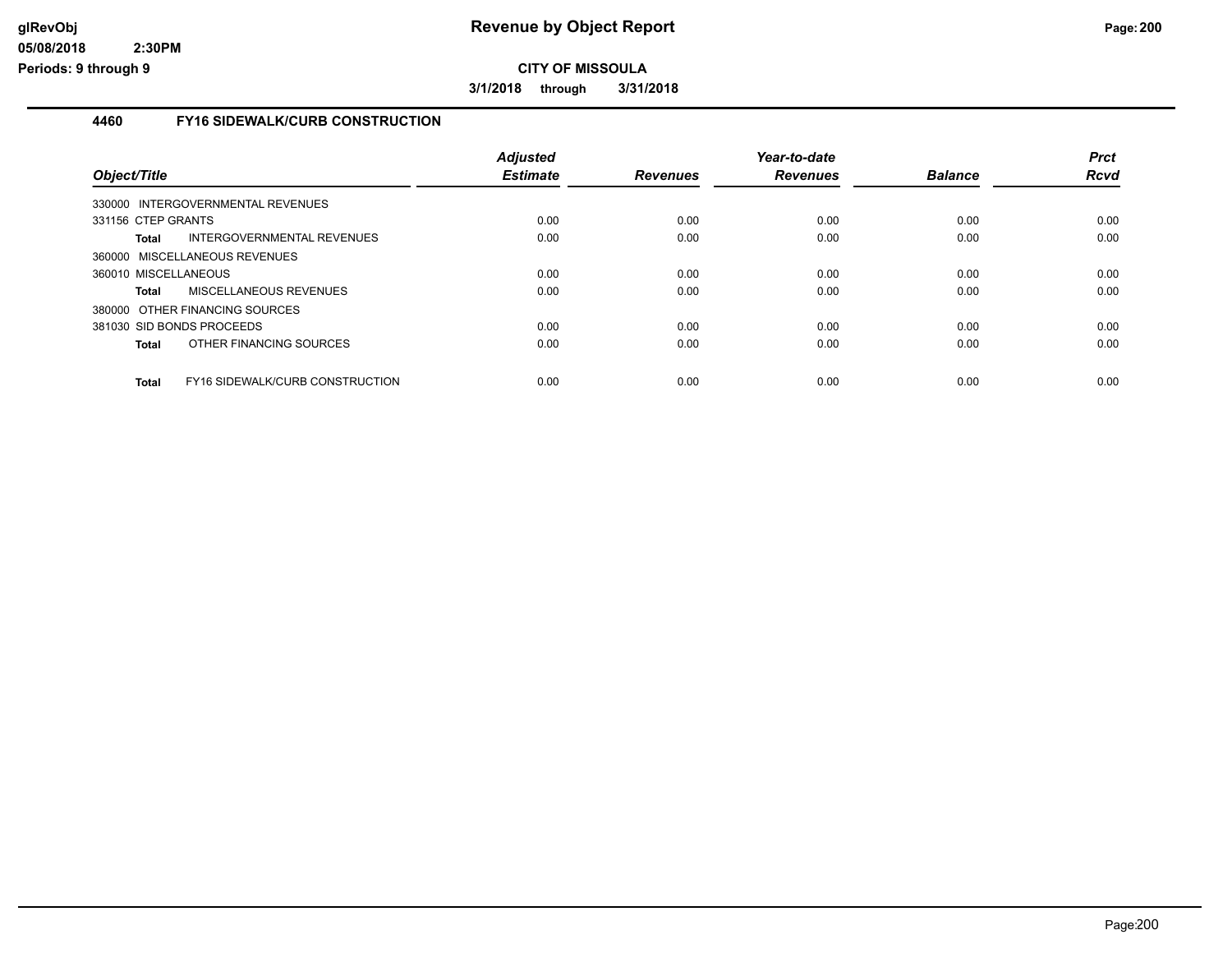#### **05/08/2018 2:30PM Periods: 9 through 9**

**CITY OF MISSOULA**

**3/1/2018 through 3/31/2018**

# **4461 FY17 SIDEWALK/CURB CONSTRUCTION**

**4461 FY17 SIDEWALK/CURB CONSTRUCTION**

|                                            | <b>Adjusted</b> |                 | Year-to-date    |                | <b>Prct</b> |
|--------------------------------------------|-----------------|-----------------|-----------------|----------------|-------------|
| Object/Title                               | <b>Estimate</b> | <b>Revenues</b> | <b>Revenues</b> | <b>Balance</b> | <b>Rcvd</b> |
| 330000 INTERGOVERNMENTAL REVENUES          |                 |                 |                 |                |             |
| 331010 GRANT - CDBG                        | 0.00            | 0.00            | 0.00            | 0.00           | 0.00        |
| 331156 CTEP GRANTS                         | 0.00            | 0.00            | 0.00            | 0.00           | 0.00        |
| <b>INTERGOVERNMENTAL REVENUES</b><br>Total | 0.00            | 0.00            | 0.00            | 0.00           | 0.00        |
| 360000 MISCELLANEOUS REVENUES              |                 |                 |                 |                |             |
| 360010 MISCELLANEOUS                       | 0.00            | 0.00            | 0.00            | 0.00           | 0.00        |
| MISCELLANEOUS REVENUES<br>Total            | 0.00            | 0.00            | 0.00            | 0.00           | 0.00        |
| 380000 OTHER FINANCING SOURCES             |                 |                 |                 |                |             |
| 381030 SID BONDS PROCEEDS                  | 0.00            | 0.00            | 0.00            | 0.00           | 0.00        |
| OTHER FINANCING SOURCES<br>Total           | 0.00            | 0.00            | 0.00            | 0.00           | 0.00        |
| FY17 SIDEWALK/CURB CONSTRUCTION<br>Total   | 0.00            | 0.00            | 0.00            | 0.00           | 0.00        |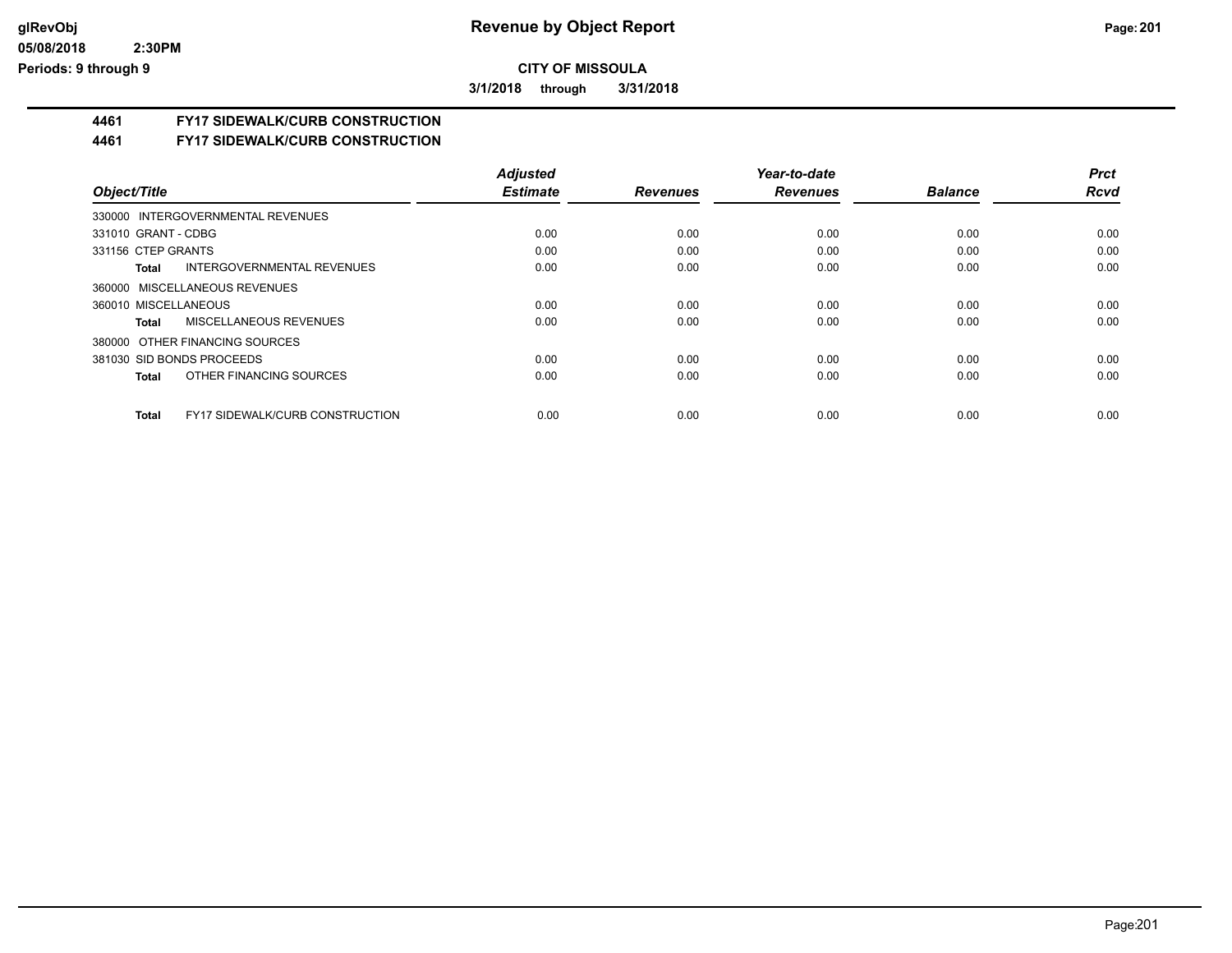**3/1/2018 through 3/31/2018**

#### **4461 FY17 SIDEWALK/CURB CONSTRUCTION**

|                                                        | <b>Adjusted</b> |                 | Year-to-date    |                | <b>Prct</b> |
|--------------------------------------------------------|-----------------|-----------------|-----------------|----------------|-------------|
| Object/Title                                           | <b>Estimate</b> | <b>Revenues</b> | <b>Revenues</b> | <b>Balance</b> | <b>Rcvd</b> |
| 330000 INTERGOVERNMENTAL REVENUES                      |                 |                 |                 |                |             |
| 331010 GRANT - CDBG                                    | 0.00            | 0.00            | 0.00            | 0.00           | 0.00        |
| 331156 CTEP GRANTS                                     | 0.00            | 0.00            | 0.00            | 0.00           | 0.00        |
| INTERGOVERNMENTAL REVENUES<br>Total                    | 0.00            | 0.00            | 0.00            | 0.00           | 0.00        |
| 360000 MISCELLANEOUS REVENUES                          |                 |                 |                 |                |             |
| 360010 MISCELLANEOUS                                   | 0.00            | 0.00            | 0.00            | 0.00           | 0.00        |
| <b>MISCELLANEOUS REVENUES</b><br>Total                 | 0.00            | 0.00            | 0.00            | 0.00           | 0.00        |
| 380000 OTHER FINANCING SOURCES                         |                 |                 |                 |                |             |
| 381030 SID BONDS PROCEEDS                              | 0.00            | 0.00            | 0.00            | 0.00           | 0.00        |
| OTHER FINANCING SOURCES<br>Total                       | 0.00            | 0.00            | 0.00            | 0.00           | 0.00        |
| <b>Total</b><br><b>FY17 SIDEWALK/CURB CONSTRUCTION</b> | 0.00            | 0.00            | 0.00            | 0.00           | 0.00        |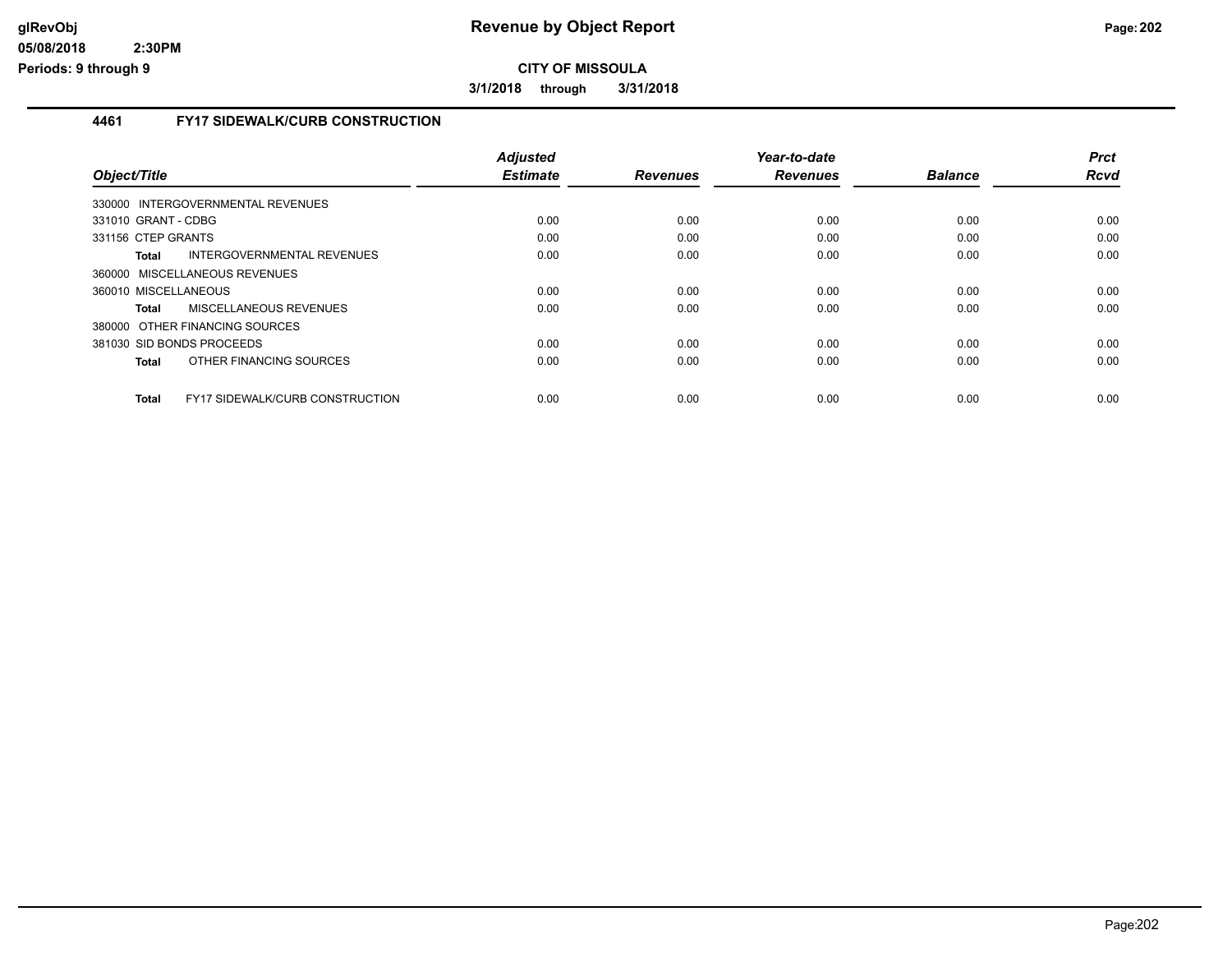**Periods: 9 through 9**

**CITY OF MISSOULA**

**3/1/2018 through 3/31/2018**

# **4462 FY18 SIDEWALK/CURB CONSTRUCTION**

**4462 FY18 SIDEWALK/CURB CONSTRUCTION**

|                                                 | <b>Adjusted</b> |                 | Year-to-date    |                | <b>Prct</b> |
|-------------------------------------------------|-----------------|-----------------|-----------------|----------------|-------------|
| Object/Title                                    | <b>Estimate</b> | <b>Revenues</b> | <b>Revenues</b> | <b>Balance</b> | <b>Rcvd</b> |
| 330000 INTERGOVERNMENTAL REVENUES               |                 |                 |                 |                |             |
| 331156 CTEP GRANTS                              | 0.00            | 0.00            | 0.00            | 0.00           | 0.00        |
| <b>INTERGOVERNMENTAL REVENUES</b><br>Total      | 0.00            | 0.00            | 0.00            | 0.00           | 0.00        |
| 360000 MISCELLANEOUS REVENUES                   |                 |                 |                 |                |             |
| 360010 MISCELLANEOUS                            | 0.00            | $-45.11$        | 129.596.55      | $-129.596.55$  | 0.00        |
| <b>MISCELLANEOUS REVENUES</b><br>Total          | 0.00            | $-45.11$        | 129,596.55      | $-129,596.55$  | 0.00        |
| 380000 OTHER FINANCING SOURCES                  |                 |                 |                 |                |             |
| 381030 SID BONDS PROCEEDS                       | 0.00            | 0.00            | 0.00            | 0.00           | 0.00        |
| OTHER FINANCING SOURCES<br>Total                | 0.00            | 0.00            | 0.00            | 0.00           | 0.00        |
| <b>FY18 SIDEWALK/CURB CONSTRUCTION</b><br>Total | 0.00            | $-45.11$        | 129.596.55      | $-129.596.55$  | 0.00        |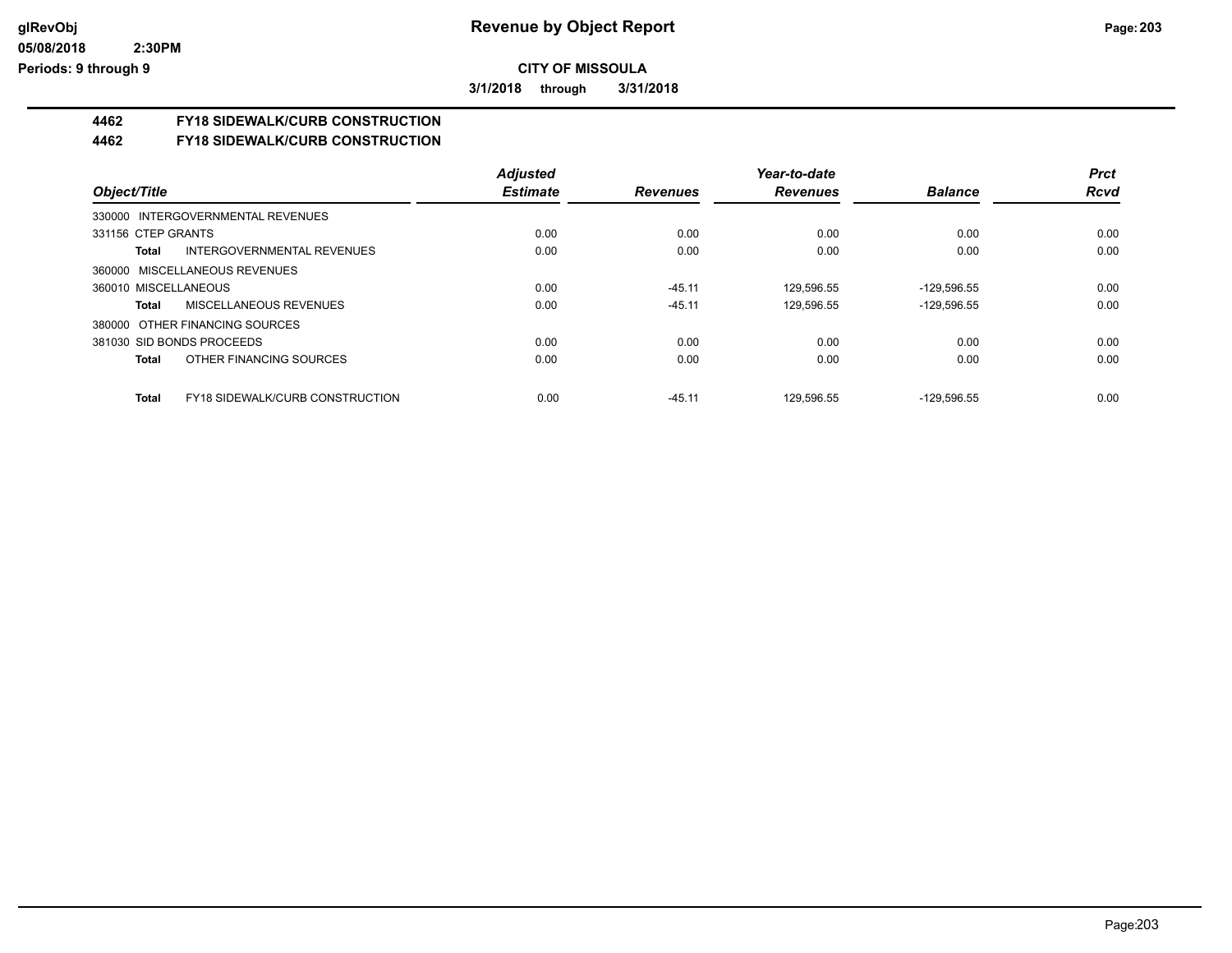**3/1/2018 through 3/31/2018**

## **4462 FY18 SIDEWALK/CURB CONSTRUCTION**

| Object/Title                                    | <b>Adjusted</b><br><b>Estimate</b> | <b>Revenues</b> | Year-to-date<br><b>Revenues</b> | <b>Balance</b> | <b>Prct</b><br><b>Rcvd</b> |
|-------------------------------------------------|------------------------------------|-----------------|---------------------------------|----------------|----------------------------|
| 330000 INTERGOVERNMENTAL REVENUES               |                                    |                 |                                 |                |                            |
| 331156 CTEP GRANTS                              | 0.00                               | 0.00            | 0.00                            | 0.00           | 0.00                       |
| INTERGOVERNMENTAL REVENUES<br><b>Total</b>      | 0.00                               | 0.00            | 0.00                            | 0.00           | 0.00                       |
| 360000 MISCELLANEOUS REVENUES                   |                                    |                 |                                 |                |                            |
| 360010 MISCELLANEOUS                            | 0.00                               | $-45.11$        | 129.596.55                      | -129.596.55    | 0.00                       |
| <b>MISCELLANEOUS REVENUES</b><br><b>Total</b>   | 0.00                               | $-45.11$        | 129,596.55                      | $-129,596.55$  | 0.00                       |
| 380000 OTHER FINANCING SOURCES                  |                                    |                 |                                 |                |                            |
| 381030 SID BONDS PROCEEDS                       | 0.00                               | 0.00            | 0.00                            | 0.00           | 0.00                       |
| OTHER FINANCING SOURCES<br><b>Total</b>         | 0.00                               | 0.00            | 0.00                            | 0.00           | 0.00                       |
| FY18 SIDEWALK/CURB CONSTRUCTION<br><b>Total</b> | 0.00                               | $-45.11$        | 129.596.55                      | $-129.596.55$  | 0.00                       |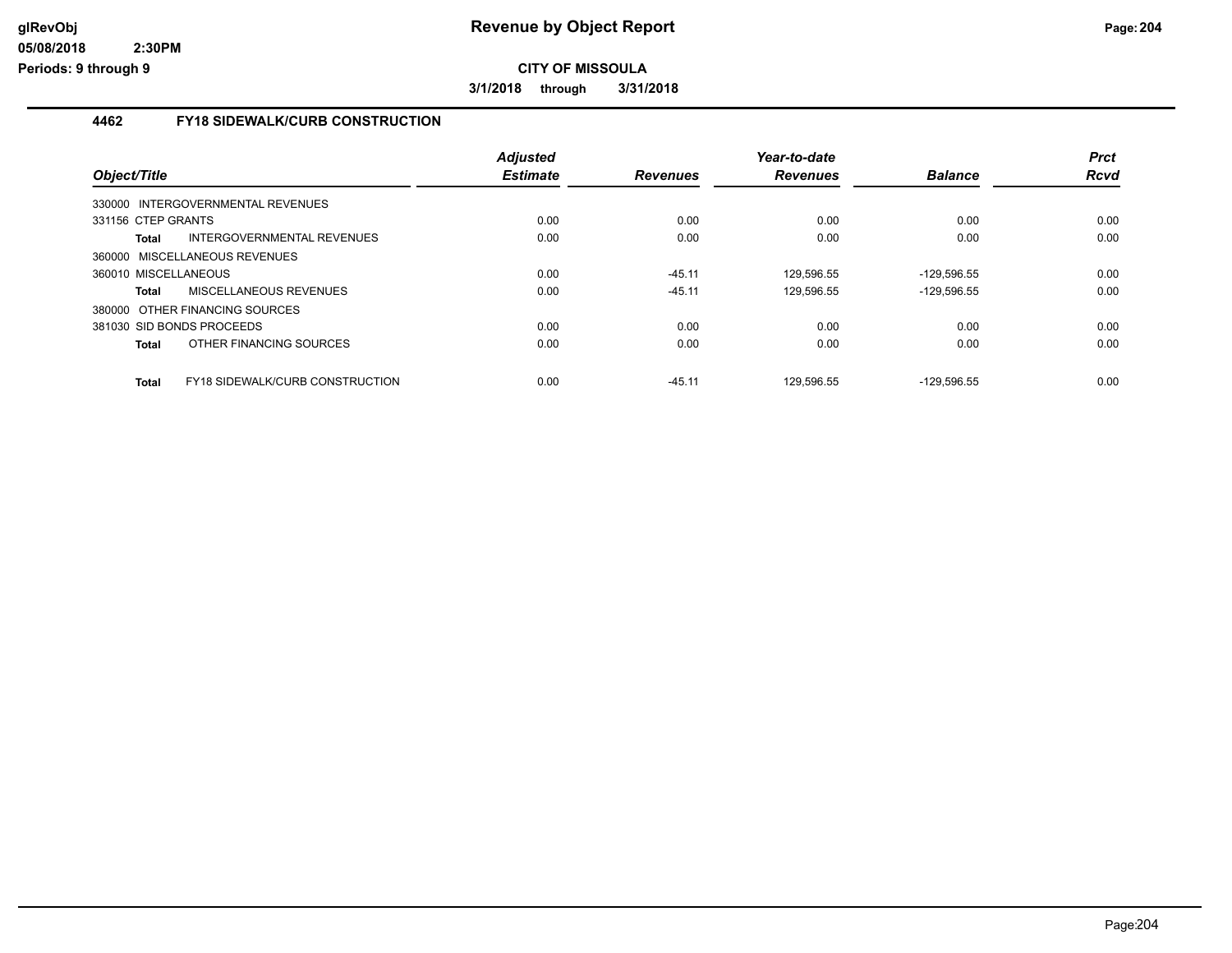**3/1/2018 through 3/31/2018**

**4463 FY2019 CURB/SIDEWALK**

**4463 FY2019 CURB/SIDEWALK**

|                                               | <b>Adjusted</b> |                 | Year-to-date    |                | <b>Prct</b> |
|-----------------------------------------------|-----------------|-----------------|-----------------|----------------|-------------|
| Object/Title                                  | <b>Estimate</b> | <b>Revenues</b> | <b>Revenues</b> | <b>Balance</b> | <b>Rcvd</b> |
| 360000 MISCELLANEOUS REVENUES                 |                 |                 |                 |                |             |
| 360010 MISCELLANEOUS                          | 0.00            | 0.00            | 0.00            | 0.00           | 0.00        |
| <b>MISCELLANEOUS REVENUES</b><br><b>Total</b> | 0.00            | 0.00            | 0.00            | 0.00           | 0.00        |
| 380000 OTHER FINANCING SOURCES                |                 |                 |                 |                |             |
| 381030 SID BONDS PROCEEDS                     | 0.00            | 0.00            | 0.00            | 0.00           | 0.00        |
| OTHER FINANCING SOURCES<br><b>Total</b>       | 0.00            | 0.00            | 0.00            | 0.00           | 0.00        |
|                                               |                 |                 |                 |                |             |
| <b>FY2019 CURB/SIDEWALK</b><br><b>Total</b>   | 0.00            | 0.00            | 0.00            | 0.00           | 0.00        |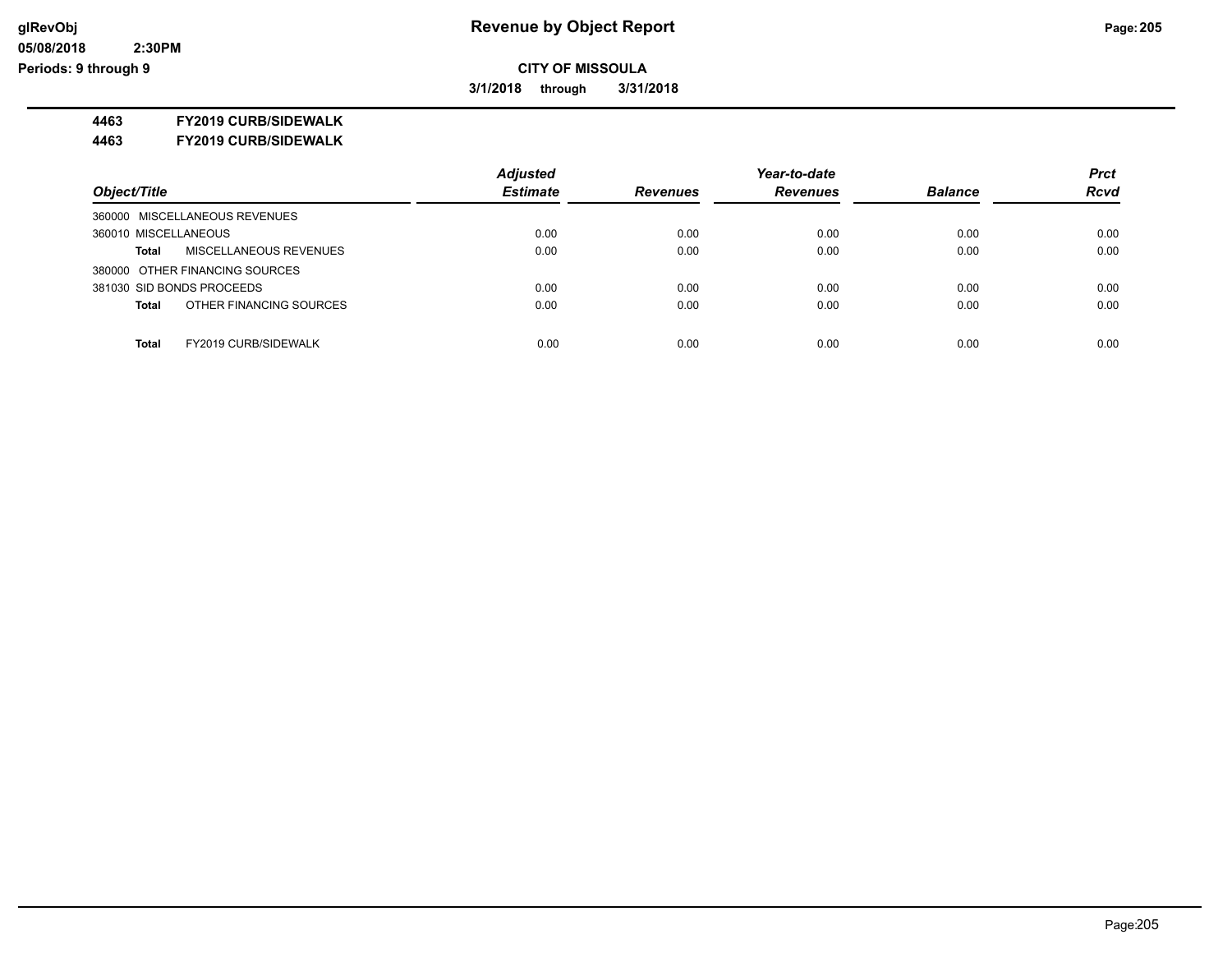**3/1/2018 through 3/31/2018**

#### **4463 FY2019 CURB/SIDEWALK**

|                                             | <b>Adjusted</b> |                 | Year-to-date    |                | <b>Prct</b> |
|---------------------------------------------|-----------------|-----------------|-----------------|----------------|-------------|
| Object/Title                                | <b>Estimate</b> | <b>Revenues</b> | <b>Revenues</b> | <b>Balance</b> | <b>Rcvd</b> |
| 360000 MISCELLANEOUS REVENUES               |                 |                 |                 |                |             |
| 360010 MISCELLANEOUS                        | 0.00            | 0.00            | 0.00            | 0.00           | 0.00        |
| MISCELLANEOUS REVENUES<br>Total             | 0.00            | 0.00            | 0.00            | 0.00           | 0.00        |
| 380000 OTHER FINANCING SOURCES              |                 |                 |                 |                |             |
| 381030 SID BONDS PROCEEDS                   | 0.00            | 0.00            | 0.00            | 0.00           | 0.00        |
| OTHER FINANCING SOURCES<br><b>Total</b>     | 0.00            | 0.00            | 0.00            | 0.00           | 0.00        |
|                                             |                 |                 |                 |                |             |
| <b>FY2019 CURB/SIDEWALK</b><br><b>Total</b> | 0.00            | 0.00            | 0.00            | 0.00           | 0.00        |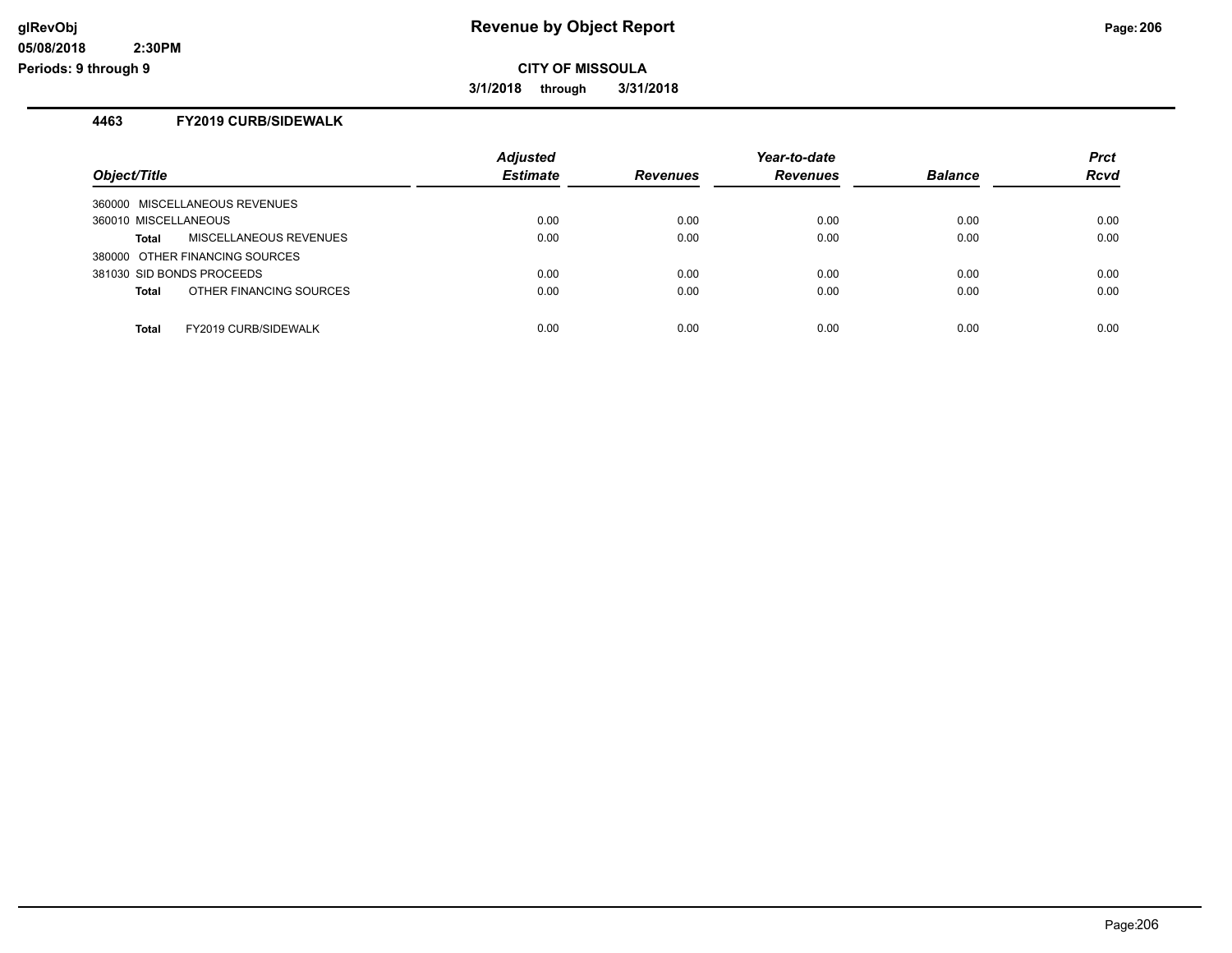**3/1/2018 through 3/31/2018**

## **4542 SID 542 HILLVIEW WAY**

**4542 SID 542 HILLVIEW WAY**

|              |                                | <b>Adjusted</b> |                 | Year-to-date    |                | Prct |
|--------------|--------------------------------|-----------------|-----------------|-----------------|----------------|------|
| Object/Title |                                | <b>Estimate</b> | <b>Revenues</b> | <b>Revenues</b> | <b>Balance</b> | Rcvd |
|              | 380000 OTHER FINANCING SOURCES |                 |                 |                 |                |      |
|              | 383000 OPERATING TRANSFERS     | 0.00            | 0.00            | 0.00            | 0.00           | 0.00 |
| Total        | OTHER FINANCING SOURCES        | 0.00            | 0.00            | 0.00            | 0.00           | 0.00 |
| <b>Total</b> | SID 542 HILLVIEW WAY           | 0.00            | 0.00            | 0.00            | 0.00           | 0.00 |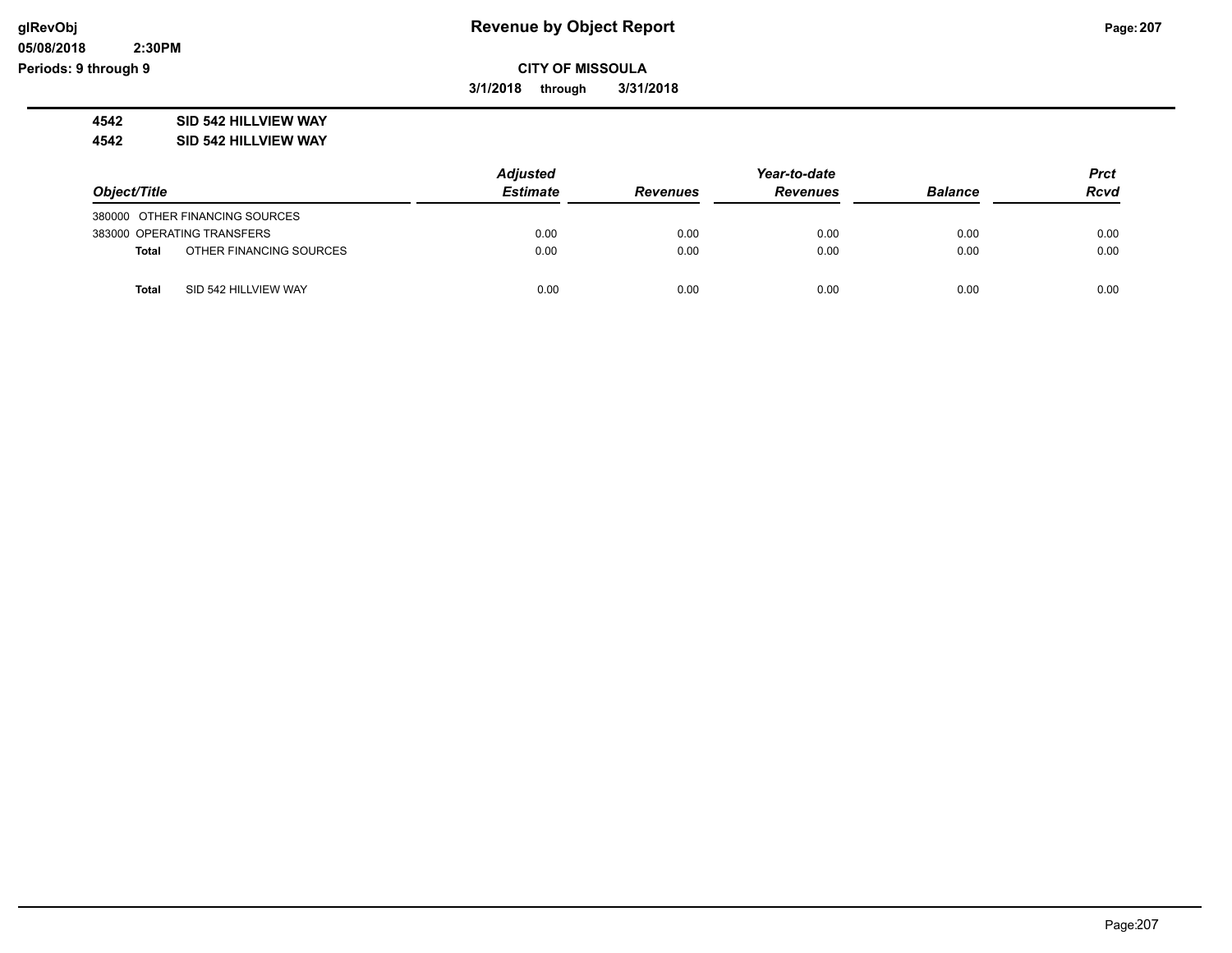**3/1/2018 through 3/31/2018**

#### **4542 SID 542 HILLVIEW WAY**

| Object/Title |                                | <b>Adjusted</b><br><b>Estimate</b> | <b>Revenues</b> | Year-to-date<br><b>Revenues</b> | <b>Balance</b> | <b>Prct</b><br><b>Rcvd</b> |
|--------------|--------------------------------|------------------------------------|-----------------|---------------------------------|----------------|----------------------------|
|              | 380000 OTHER FINANCING SOURCES |                                    |                 |                                 |                |                            |
|              | 383000 OPERATING TRANSFERS     | 0.00                               | 0.00            | 0.00                            | 0.00           | 0.00                       |
| <b>Total</b> | OTHER FINANCING SOURCES        | 0.00                               | 0.00            | 0.00                            | 0.00           | 0.00                       |
| <b>Total</b> | SID 542 HILLVIEW WAY           | 0.00                               | 0.00            | 0.00                            | 0.00           | 0.00                       |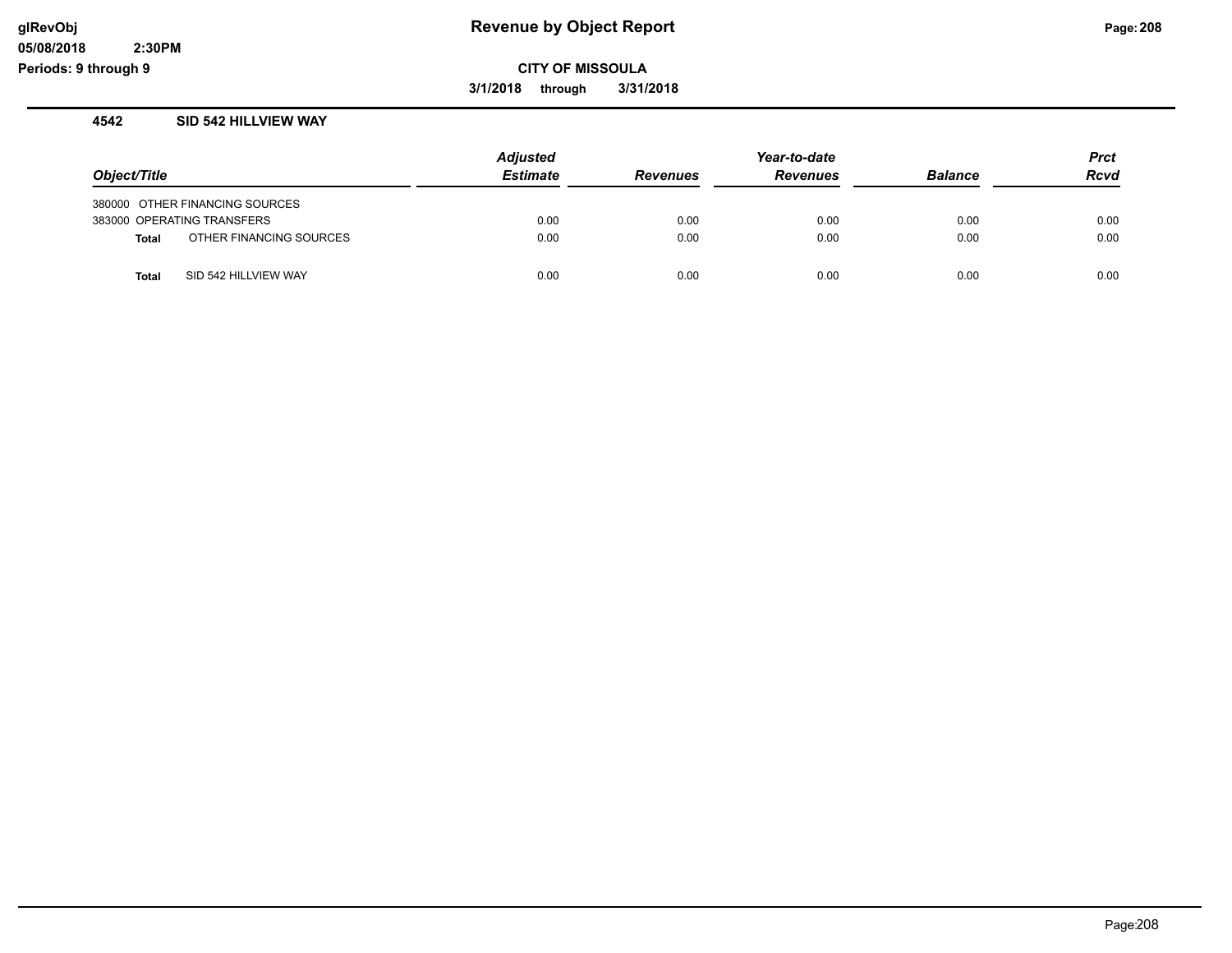**3/1/2018 through 3/31/2018**

#### **4941 HILLVIEW WAY CONSTRUCTION**

#### **4941 HILLVIEW WAY CONSTRUCTION**

|                                           | <b>Adjusted</b> |                 | Year-to-date    |                | <b>Prct</b> |
|-------------------------------------------|-----------------|-----------------|-----------------|----------------|-------------|
| Object/Title                              | <b>Estimate</b> | <b>Revenues</b> | <b>Revenues</b> | <b>Balance</b> | <b>Rcvd</b> |
| 360000 MISCELLANEOUS REVENUES             |                 |                 |                 |                |             |
| 360010 MISCELLANEOUS                      | 0.00            | 0.00            | 0.00            | 0.00           | 0.00        |
| <b>MISCELLANEOUS REVENUES</b><br>Total    | 0.00            | 0.00            | 0.00            | 0.00           | 0.00        |
| 370000 INVESTMENTS & ROYALTY EARNINGS     |                 |                 |                 |                |             |
| 371010 INTEREST ON INVESTMENTS            | 0.00            | 0.00            | 0.00            | 0.00           | 0.00        |
| INVESTMENTS & ROYALTY EARNINGS<br>Total   | 0.00            | 0.00            | 0.00            | 0.00           | 0.00        |
| 380000 OTHER FINANCING SOURCES            |                 |                 |                 |                |             |
| 381030 SID BONDS PROCEEDS                 | 0.00            | 0.00            | 0.00            | 0.00           | 0.00        |
| OTHER FINANCING SOURCES<br>Total          | 0.00            | 0.00            | 0.00            | 0.00           | 0.00        |
|                                           |                 |                 |                 |                |             |
| <b>HILLVIEW WAY CONSTRUCTION</b><br>Total | 0.00            | 0.00            | 0.00            | 0.00           | 0.00        |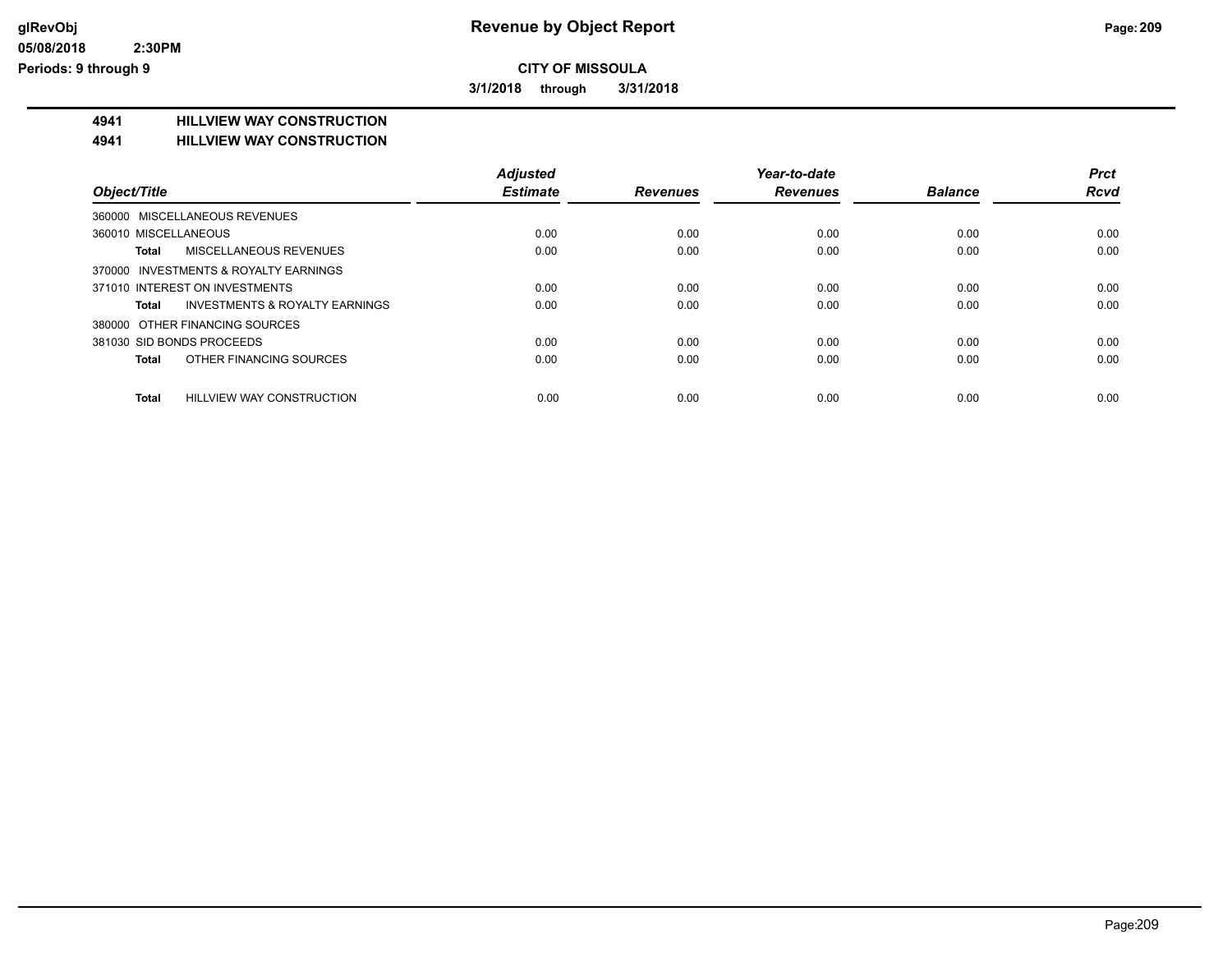**3/1/2018 through 3/31/2018**

## **4941 HILLVIEW WAY CONSTRUCTION**

| Object/Title                                       | <b>Adjusted</b><br><b>Estimate</b> | <b>Revenues</b> | Year-to-date<br><b>Revenues</b> | <b>Balance</b> | <b>Prct</b><br><b>Rcvd</b> |
|----------------------------------------------------|------------------------------------|-----------------|---------------------------------|----------------|----------------------------|
| 360000 MISCELLANEOUS REVENUES                      |                                    |                 |                                 |                |                            |
| 360010 MISCELLANEOUS                               | 0.00                               | 0.00            | 0.00                            | 0.00           | 0.00                       |
| MISCELLANEOUS REVENUES<br>Total                    | 0.00                               | 0.00            | 0.00                            | 0.00           | 0.00                       |
| 370000 INVESTMENTS & ROYALTY EARNINGS              |                                    |                 |                                 |                |                            |
| 371010 INTEREST ON INVESTMENTS                     | 0.00                               | 0.00            | 0.00                            | 0.00           | 0.00                       |
| <b>INVESTMENTS &amp; ROYALTY EARNINGS</b><br>Total | 0.00                               | 0.00            | 0.00                            | 0.00           | 0.00                       |
| 380000 OTHER FINANCING SOURCES                     |                                    |                 |                                 |                |                            |
| 381030 SID BONDS PROCEEDS                          | 0.00                               | 0.00            | 0.00                            | 0.00           | 0.00                       |
| OTHER FINANCING SOURCES<br>Total                   | 0.00                               | 0.00            | 0.00                            | 0.00           | 0.00                       |
| HILLVIEW WAY CONSTRUCTION<br>Total                 | 0.00                               | 0.00            | 0.00                            | 0.00           | 0.00                       |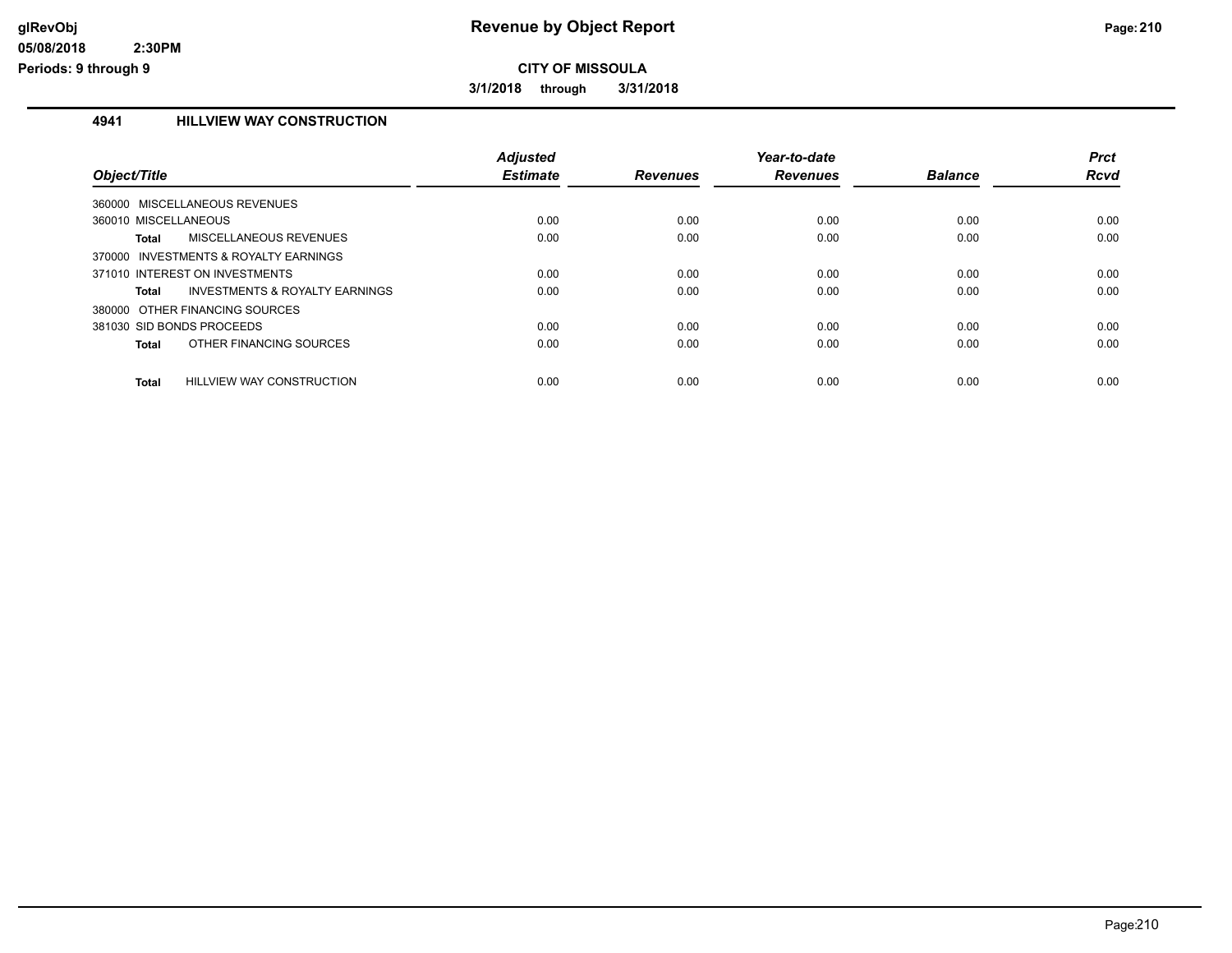**05/08/2018 2:30PM Periods: 9 through 9**

# **CITY OF MISSOULA**

**3/1/2018 through 3/31/2018**

# **4945 PHILLIPS ST TRAFFIC CALMING**

**4945 PHILLIPS ST TRAFFIC CALMING**

|                                             | <b>Adjusted</b> |                 | Year-to-date    |                | <b>Prct</b> |
|---------------------------------------------|-----------------|-----------------|-----------------|----------------|-------------|
| Object/Title                                | <b>Estimate</b> | <b>Revenues</b> | <b>Revenues</b> | <b>Balance</b> | <b>Rcvd</b> |
| 380000 OTHER FINANCING SOURCES              |                 |                 |                 |                |             |
| 383000 OPERATING TRANSFERS                  | 0.00            | 0.00            | 0.00            | 0.00           | 0.00        |
| OTHER FINANCING SOURCES<br>Total            | 0.00            | 0.00            | 0.00            | 0.00           | 0.00        |
| PHILLIPS ST TRAFFIC CALMING<br><b>Total</b> | 0.00            | 0.00            | 0.00            | 0.00           | 0.00        |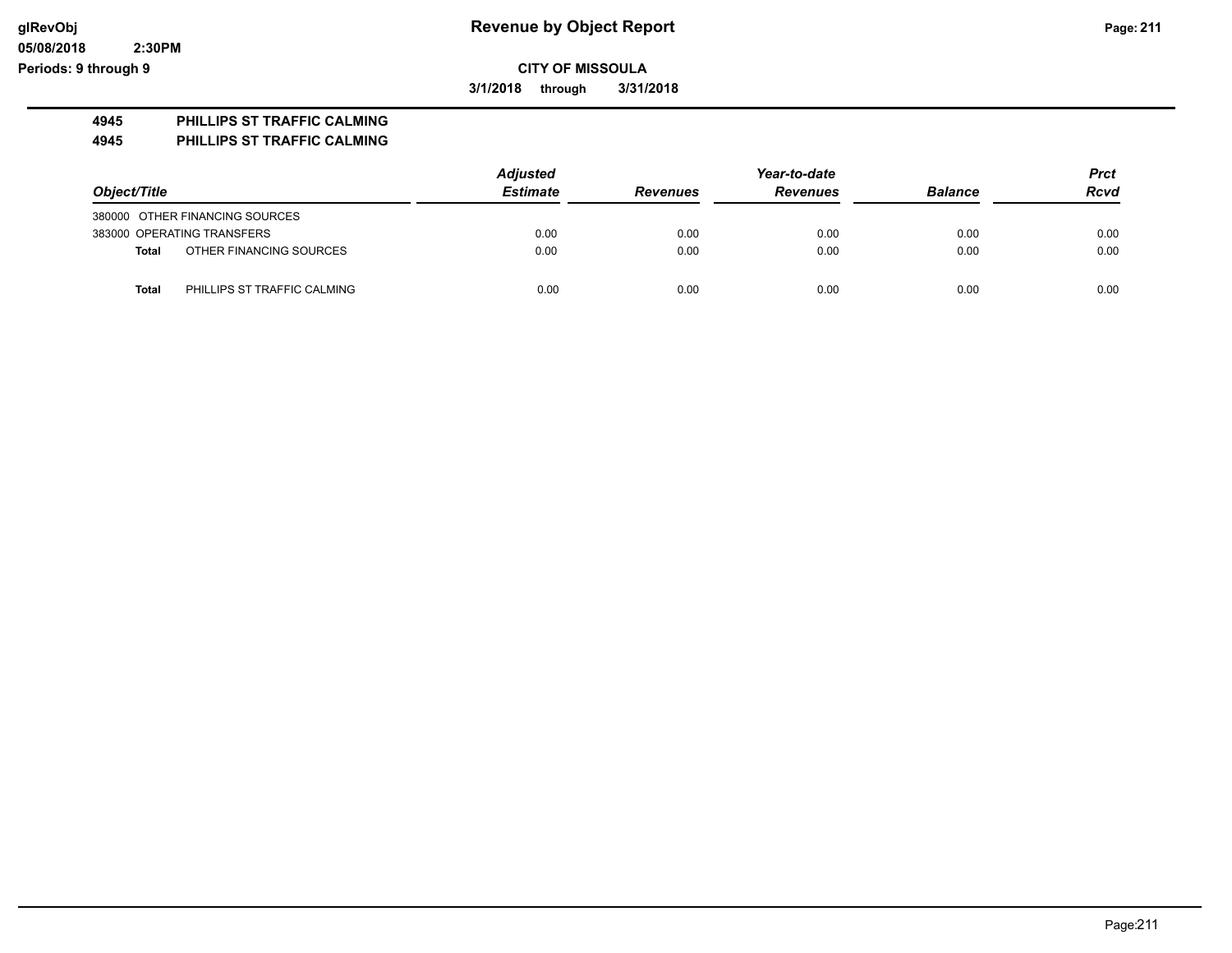**Periods: 9 through 9**

 **2:30PM**

**CITY OF MISSOULA**

**3/1/2018 through 3/31/2018**

#### **4945 PHILLIPS ST TRAFFIC CALMING**

|              |                                | <b>Adjusted</b> |                 | Year-to-date    |                | <b>Prct</b> |
|--------------|--------------------------------|-----------------|-----------------|-----------------|----------------|-------------|
| Object/Title |                                | <b>Estimate</b> | <b>Revenues</b> | <b>Revenues</b> | <b>Balance</b> | <b>Rcvd</b> |
|              | 380000 OTHER FINANCING SOURCES |                 |                 |                 |                |             |
|              | 383000 OPERATING TRANSFERS     | 0.00            | 0.00            | 0.00            | 0.00           | 0.00        |
| <b>Total</b> | OTHER FINANCING SOURCES        | 0.00            | 0.00            | 0.00            | 0.00           | 0.00        |
|              |                                |                 |                 |                 |                |             |
| <b>Total</b> | PHILLIPS ST TRAFFIC CALMING    | 0.00            | 0.00            | 0.00            | 0.00           | 0.00        |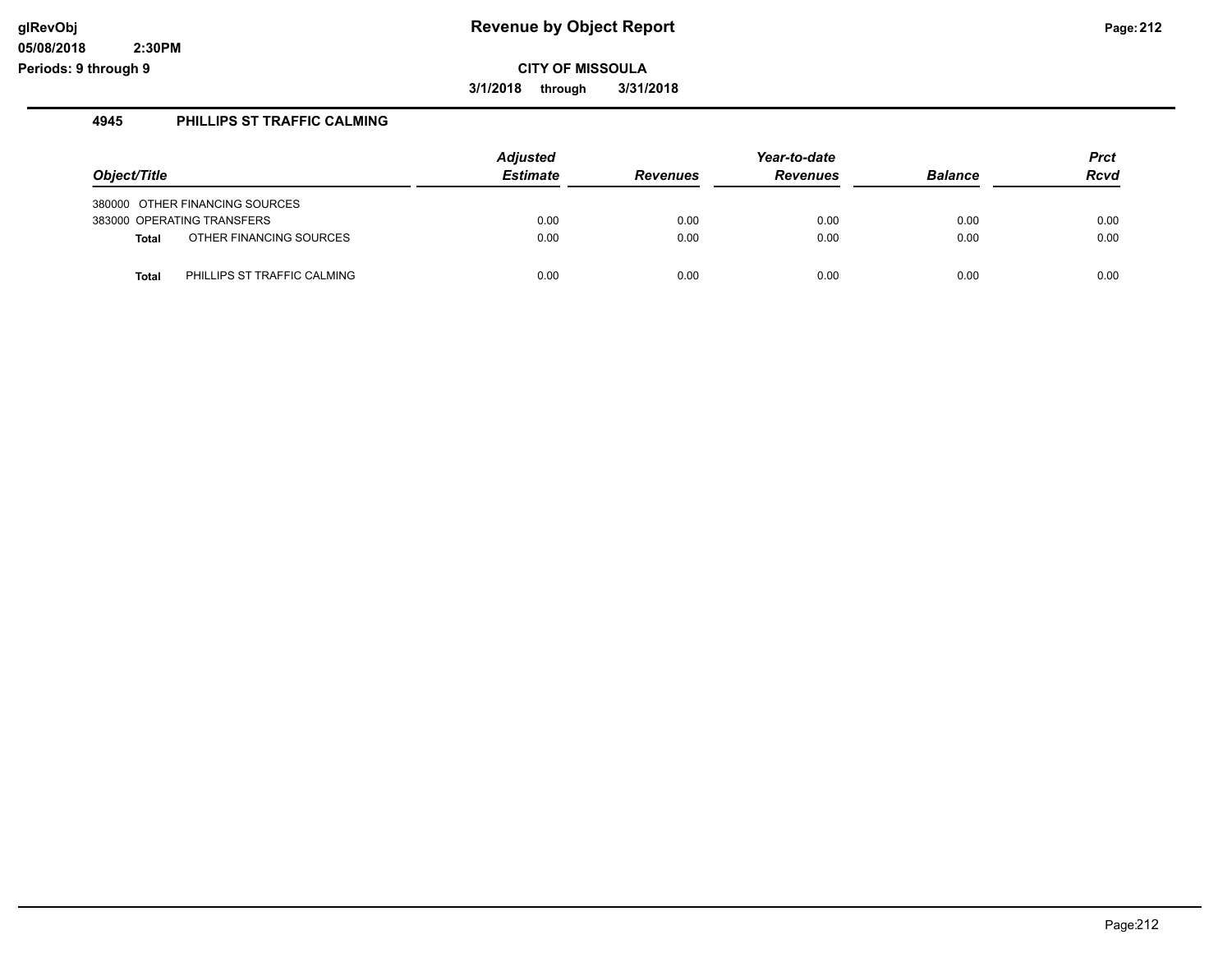#### **05/08/2018 2:30PM Periods: 9 through 9**

# **CITY OF MISSOULA**

**3/1/2018 through 3/31/2018**

#### **4946 PATTEE CREEK DR. TRAFFIC CALMING 4946 PATTEE CREEK DR. TRAFFIC CALMING**

|              |                                  | <b>Adjusted</b> |                 | Year-to-date    |                | <b>Prct</b> |
|--------------|----------------------------------|-----------------|-----------------|-----------------|----------------|-------------|
| Object/Title |                                  | <b>Estimate</b> | <b>Revenues</b> | <b>Revenues</b> | <b>Balance</b> | <b>Rcvd</b> |
|              | 380000 OTHER FINANCING SOURCES   |                 |                 |                 |                |             |
|              | 383000 OPERATING TRANSFERS       | 0.00            | 0.00            | 0.00            | 0.00           | 0.00        |
| <b>Total</b> | OTHER FINANCING SOURCES          | 0.00            | 0.00            | 0.00            | 0.00           | 0.00        |
| <b>Total</b> | PATTEE CREEK DR. TRAFFIC CALMING | 0.00            | 0.00            | 0.00            | 0.00           | 0.00        |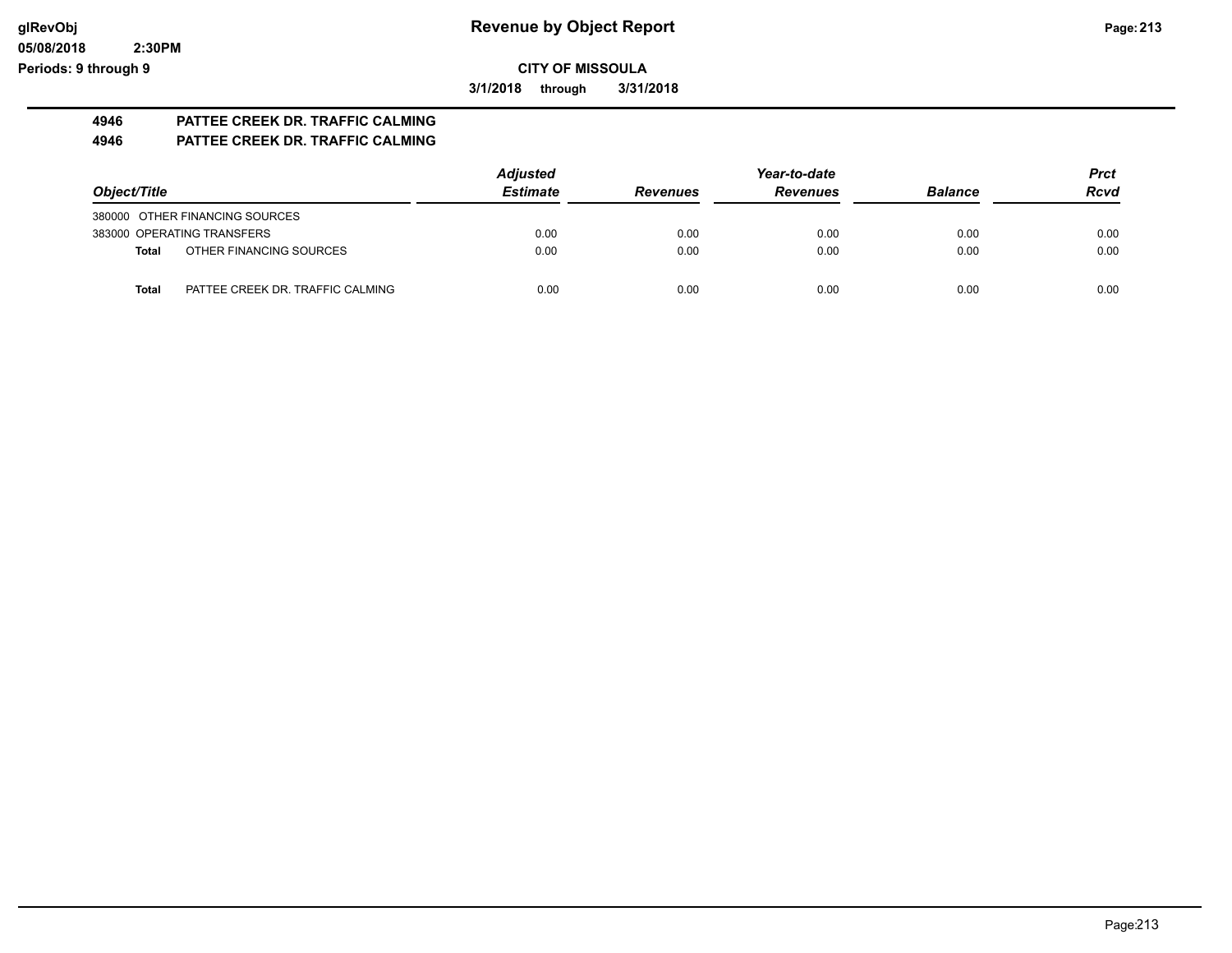**3/1/2018 through 3/31/2018**

#### **4946 PATTEE CREEK DR. TRAFFIC CALMING**

| Object/Title |                                                              | Adjusted<br><b>Estimate</b> | <b>Revenues</b> | Year-to-date<br><b>Revenues</b> | <b>Balance</b> | <b>Prct</b><br><b>Rcvd</b> |
|--------------|--------------------------------------------------------------|-----------------------------|-----------------|---------------------------------|----------------|----------------------------|
|              | 380000 OTHER FINANCING SOURCES<br>383000 OPERATING TRANSFERS |                             |                 |                                 |                | 0.00                       |
| <b>Total</b> | OTHER FINANCING SOURCES                                      | 0.00<br>0.00                | 0.00<br>0.00    | 0.00<br>0.00                    | 0.00<br>0.00   | 0.00                       |
| <b>Total</b> | PATTEE CREEK DR. TRAFFIC CALMING                             | 0.00                        | 0.00            | 0.00                            | 0.00           | 0.00                       |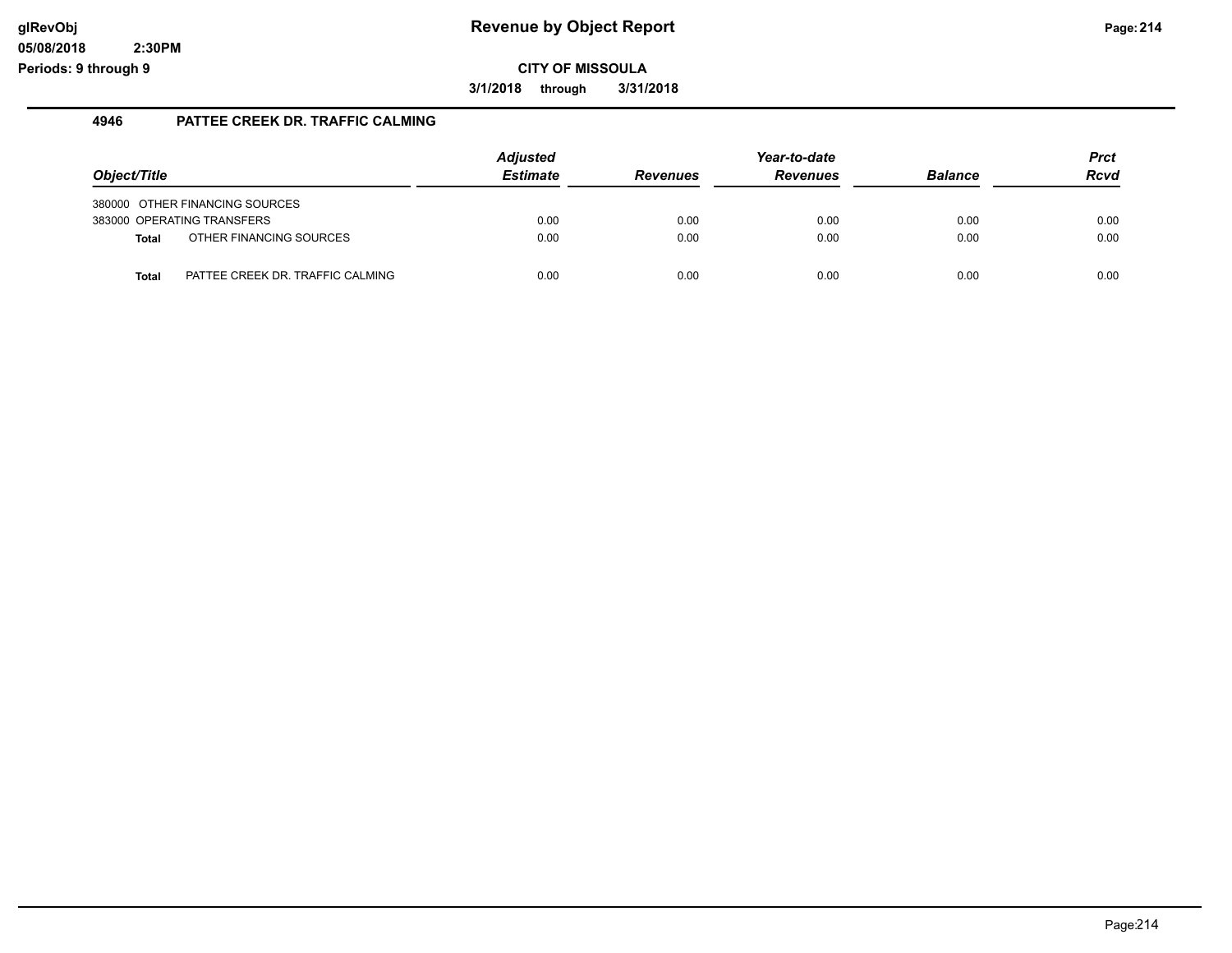**3/1/2018 through 3/31/2018**

# **4948 STORMWATER OUTFALL RETROFITS**

## **4948 STORMWATER OUTFALL RETROFITS**

|                     |                                     | <b>Adjusted</b> |                 | Year-to-date    |                | <b>Prct</b> |
|---------------------|-------------------------------------|-----------------|-----------------|-----------------|----------------|-------------|
| Object/Title        |                                     | <b>Estimate</b> | <b>Revenues</b> | <b>Revenues</b> | <b>Balance</b> | Rcvd        |
|                     | 330000 INTERGOVERNMENTAL REVENUES   |                 |                 |                 |                |             |
| 334121 DNRC GRANT   |                                     | 0.00            | 0.00            | 4.746.49        | $-4.746.49$    | 0.00        |
|                     | 337003 HEALTH DEPT-STORM WATER MGMT | 0.00            | 0.00            | 0.00            | 0.00           | 0.00        |
| 337004 MRA GRANTS   |                                     | 0.00            | 0.00            | 0.00            | 0.00           | 0.00        |
| Total               | <b>INTERGOVERNMENTAL REVENUES</b>   | 0.00            | 0.00            | 4.746.49        | $-4,746.49$    | 0.00        |
|                     | 380000 OTHER FINANCING SOURCES      |                 |                 |                 |                |             |
| 383014 TRANS FR MRA |                                     | 0.00            | 0.00            | 0.00            | 0.00           | 0.00        |
| 383015 TRANS FR MPC |                                     | 0.00            | 0.00            | 0.00            | 0.00           | 0.00        |
| Total               | OTHER FINANCING SOURCES             | 0.00            | 0.00            | 0.00            | 0.00           | 0.00        |
| <b>Total</b>        | STORMWATER OUTFALL RETROFITS        | 0.00            | 0.00            | 4.746.49        | $-4.746.49$    | 0.00        |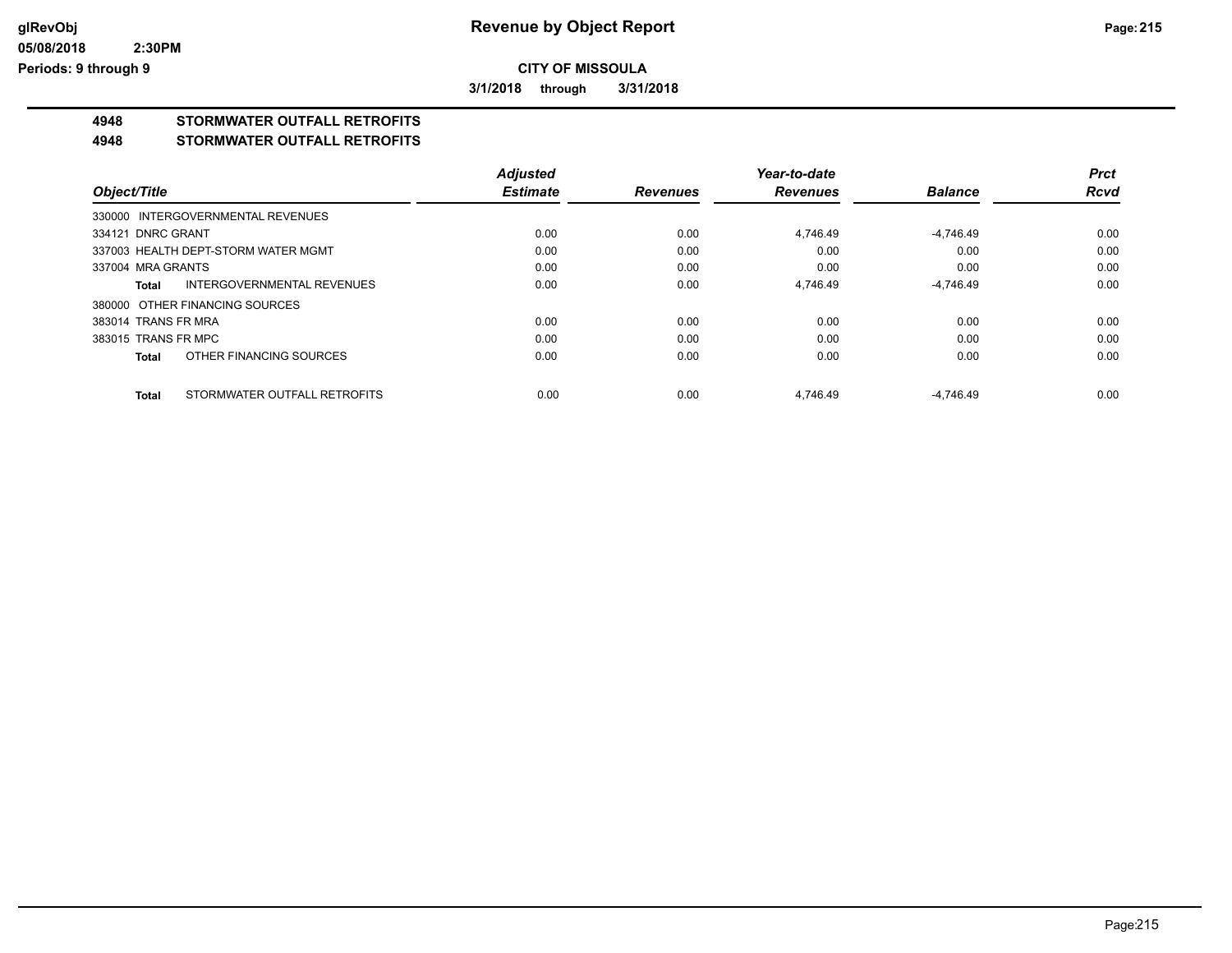**3/1/2018 through 3/31/2018**

## **4948 STORMWATER OUTFALL RETROFITS**

| Object/Title                          | <b>Adjusted</b><br><b>Estimate</b> | <b>Revenues</b> | Year-to-date<br><b>Revenues</b> | <b>Balance</b> | <b>Prct</b><br>Rcvd |
|---------------------------------------|------------------------------------|-----------------|---------------------------------|----------------|---------------------|
| 330000 INTERGOVERNMENTAL REVENUES     |                                    |                 |                                 |                |                     |
| 334121 DNRC GRANT                     | 0.00                               | 0.00            | 4.746.49                        | -4,746.49      | 0.00                |
| 337003 HEALTH DEPT-STORM WATER MGMT   | 0.00                               | 0.00            | 0.00                            | 0.00           | 0.00                |
| 337004 MRA GRANTS                     | 0.00                               | 0.00            | 0.00                            | 0.00           | 0.00                |
| INTERGOVERNMENTAL REVENUES<br>Total   | 0.00                               | 0.00            | 4.746.49                        | $-4.746.49$    | 0.00                |
| 380000 OTHER FINANCING SOURCES        |                                    |                 |                                 |                |                     |
| 383014 TRANS FR MRA                   | 0.00                               | 0.00            | 0.00                            | 0.00           | 0.00                |
| 383015 TRANS FR MPC                   | 0.00                               | 0.00            | 0.00                            | 0.00           | 0.00                |
| OTHER FINANCING SOURCES<br>Total      | 0.00                               | 0.00            | 0.00                            | 0.00           | 0.00                |
| STORMWATER OUTFALL RETROFITS<br>Total | 0.00                               | 0.00            | 4.746.49                        | $-4.746.49$    | 0.00                |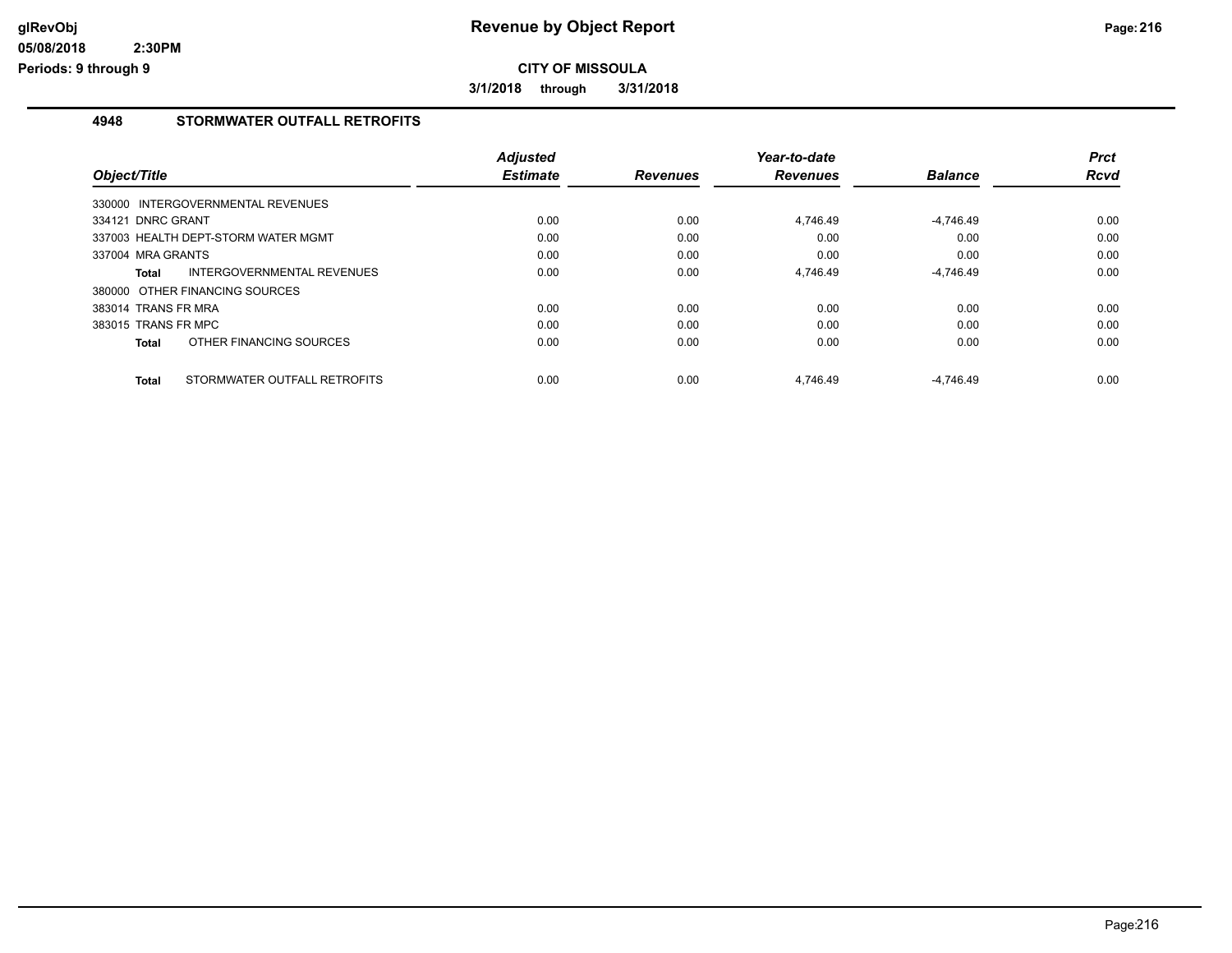**3/1/2018 through 3/31/2018**

**4949 WAYFINDING PROJECT**

**4949 WAYFINDING PROJECT**

|                                            | <b>Adjusted</b> |                 | Year-to-date    |                | <b>Prct</b> |
|--------------------------------------------|-----------------|-----------------|-----------------|----------------|-------------|
| Object/Title                               | <b>Estimate</b> | <b>Revenues</b> | <b>Revenues</b> | <b>Balance</b> | <b>Rcvd</b> |
| 330000 INTERGOVERNMENTAL REVENUES          |                 |                 |                 |                |             |
| 334125 FWP GRANT                           | 0.00            | 0.00            | 0.00            | 0.00           | 0.00        |
| <b>INTERGOVERNMENTAL REVENUES</b><br>Total | 0.00            | 0.00            | 0.00            | 0.00           | 0.00        |
| 360000 MISCELLANEOUS REVENUES              |                 |                 |                 |                |             |
| 365000 DONATIONS                           | 0.00            | 0.00            | 0.00            | 0.00           | 0.00        |
| <b>MISCELLANEOUS REVENUES</b><br>Total     | 0.00            | 0.00            | 0.00            | 0.00           | 0.00        |
| 380000 OTHER FINANCING SOURCES             |                 |                 |                 |                |             |
| 383042 TRANSFERS FROM OTHER FUNDS          | 0.00            | 0.00            | 0.00            | 0.00           | 0.00        |
| OTHER FINANCING SOURCES<br>Total           | 0.00            | 0.00            | 0.00            | 0.00           | 0.00        |
| <b>WAYFINDING PROJECT</b><br>Total         | 0.00            | 0.00            | 0.00            | 0.00           | 0.00        |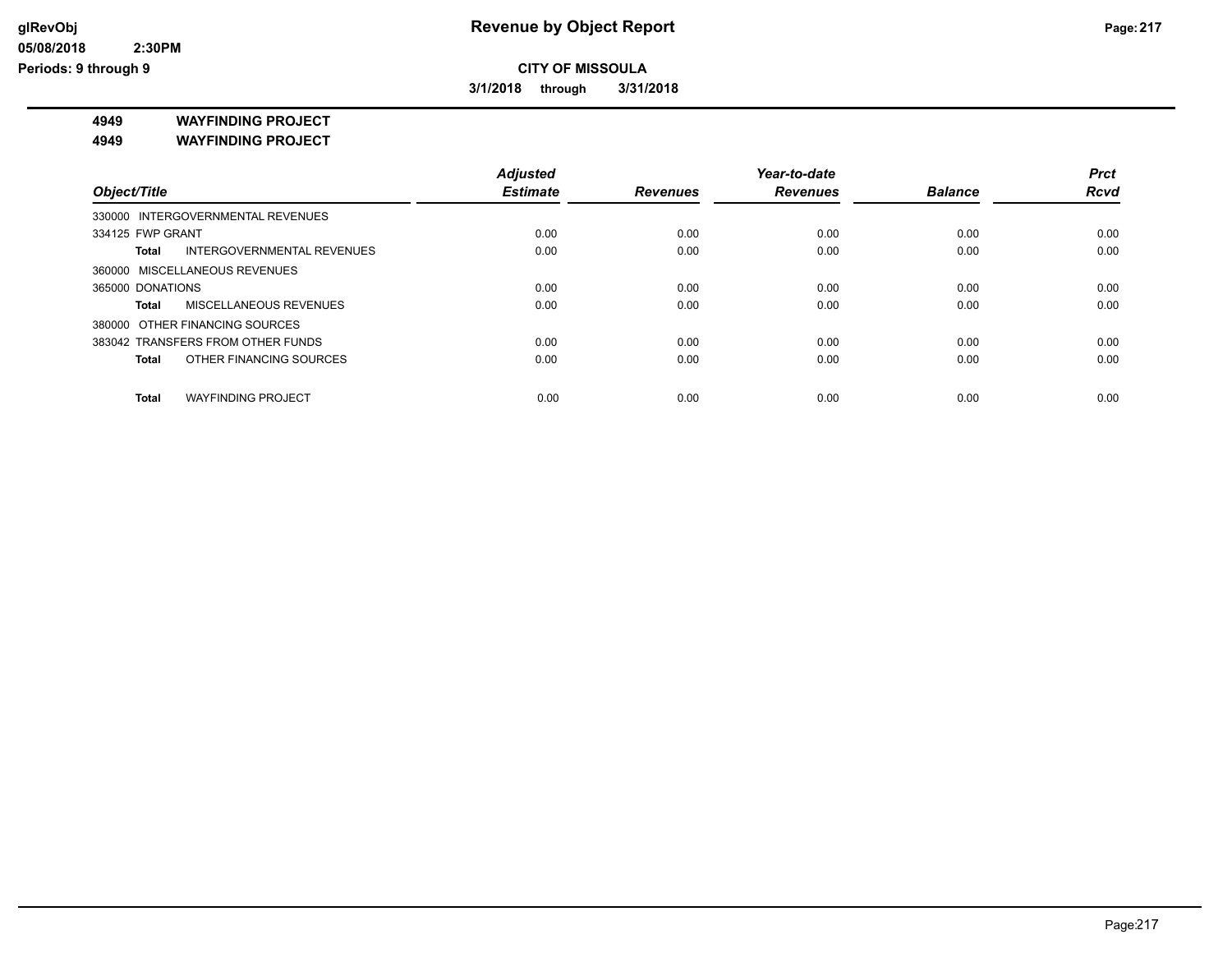**3/1/2018 through 3/31/2018**

## **4949 WAYFINDING PROJECT**

| Object/Title                              | <b>Adjusted</b><br><b>Estimate</b> | <b>Revenues</b> | Year-to-date<br><b>Revenues</b> | <b>Balance</b> | <b>Prct</b><br><b>Rcvd</b> |
|-------------------------------------------|------------------------------------|-----------------|---------------------------------|----------------|----------------------------|
| 330000 INTERGOVERNMENTAL REVENUES         |                                    |                 |                                 |                |                            |
| 334125 FWP GRANT                          | 0.00                               | 0.00            | 0.00                            | 0.00           | 0.00                       |
| INTERGOVERNMENTAL REVENUES<br>Total       | 0.00                               | 0.00            | 0.00                            | 0.00           | 0.00                       |
| 360000 MISCELLANEOUS REVENUES             |                                    |                 |                                 |                |                            |
| 365000 DONATIONS                          | 0.00                               | 0.00            | 0.00                            | 0.00           | 0.00                       |
| MISCELLANEOUS REVENUES<br>Total           | 0.00                               | 0.00            | 0.00                            | 0.00           | 0.00                       |
| 380000 OTHER FINANCING SOURCES            |                                    |                 |                                 |                |                            |
| 383042 TRANSFERS FROM OTHER FUNDS         | 0.00                               | 0.00            | 0.00                            | 0.00           | 0.00                       |
| OTHER FINANCING SOURCES<br><b>Total</b>   | 0.00                               | 0.00            | 0.00                            | 0.00           | 0.00                       |
| <b>WAYFINDING PROJECT</b><br><b>Total</b> | 0.00                               | 0.00            | 0.00                            | 0.00           | 0.00                       |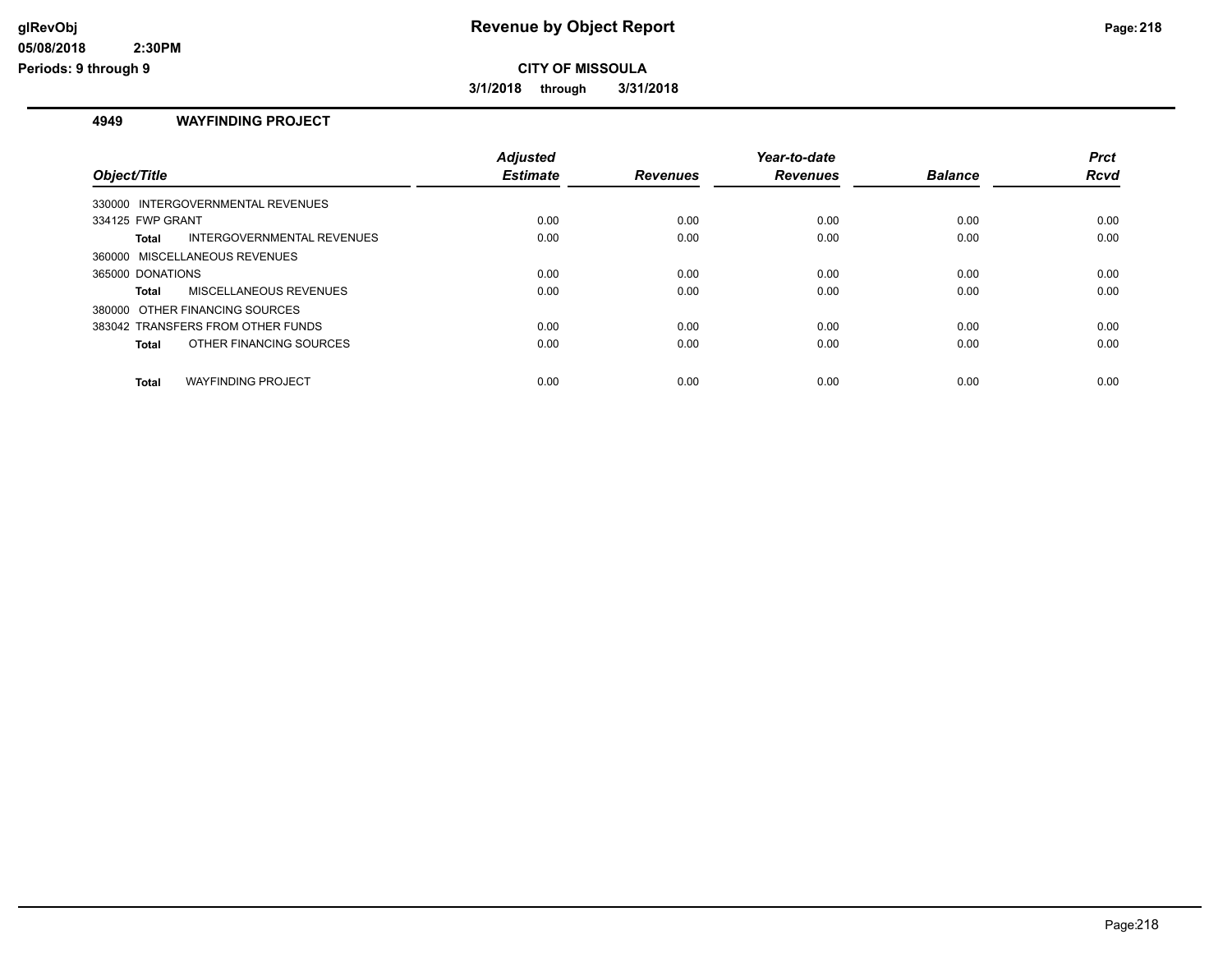**05/08/2018 2:30PM**

**Periods: 9 through 9**

**CITY OF MISSOULA**

**3/1/2018 through 3/31/2018**

## **4991 ARRA HB645 4991 ARRA HB645**

|                                        | <b>Adjusted</b> |                 | Year-to-date    |                | Prct        |
|----------------------------------------|-----------------|-----------------|-----------------|----------------|-------------|
| Object/Title                           | <b>Estimate</b> | <b>Revenues</b> | <b>Revenues</b> | <b>Balance</b> | <b>Rcvd</b> |
| 360000 MISCELLANEOUS REVENUES          |                 |                 |                 |                |             |
| 360000 MISCELLANEOUS REVENUES          | 0.00            | 0.00            | 0.00            | 0.00           | 0.00        |
| MISCELLANEOUS REVENUES<br><b>Total</b> | 0.00            | 0.00            | 0.00            | 0.00           | 0.00        |
| ARRA HB645<br><b>Total</b>             | 0.00            | 0.00            | 0.00            | 0.00           | 0.00        |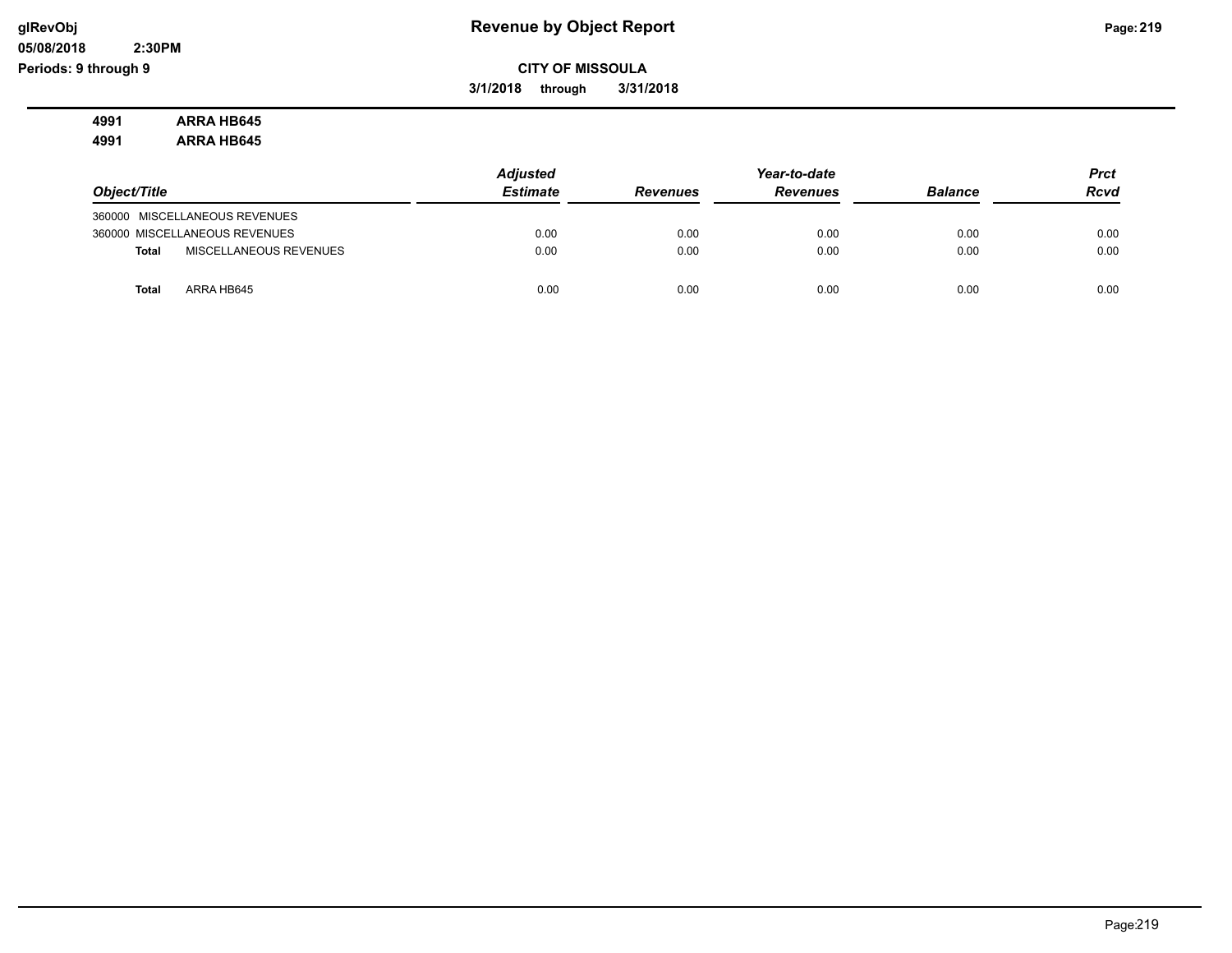**Periods: 9 through 9**

**CITY OF MISSOULA**

**3/1/2018 through 3/31/2018**

**4991 ARRA HB645**

 **2:30PM**

|                                        | <b>Adjusted</b> |                 | Year-to-date    |                | Prct        |
|----------------------------------------|-----------------|-----------------|-----------------|----------------|-------------|
| Object/Title                           | <b>Estimate</b> | <b>Revenues</b> | <b>Revenues</b> | <b>Balance</b> | <b>Rcvd</b> |
| 360000 MISCELLANEOUS REVENUES          |                 |                 |                 |                |             |
| 360000 MISCELLANEOUS REVENUES          | 0.00            | 0.00            | 0.00            | 0.00           | 0.00        |
| MISCELLANEOUS REVENUES<br><b>Total</b> | 0.00            | 0.00            | 0.00            | 0.00           | 0.00        |
| ARRA HB645<br><b>Total</b>             | 0.00            | 0.00            | 0.00            | 0.00           | 0.00        |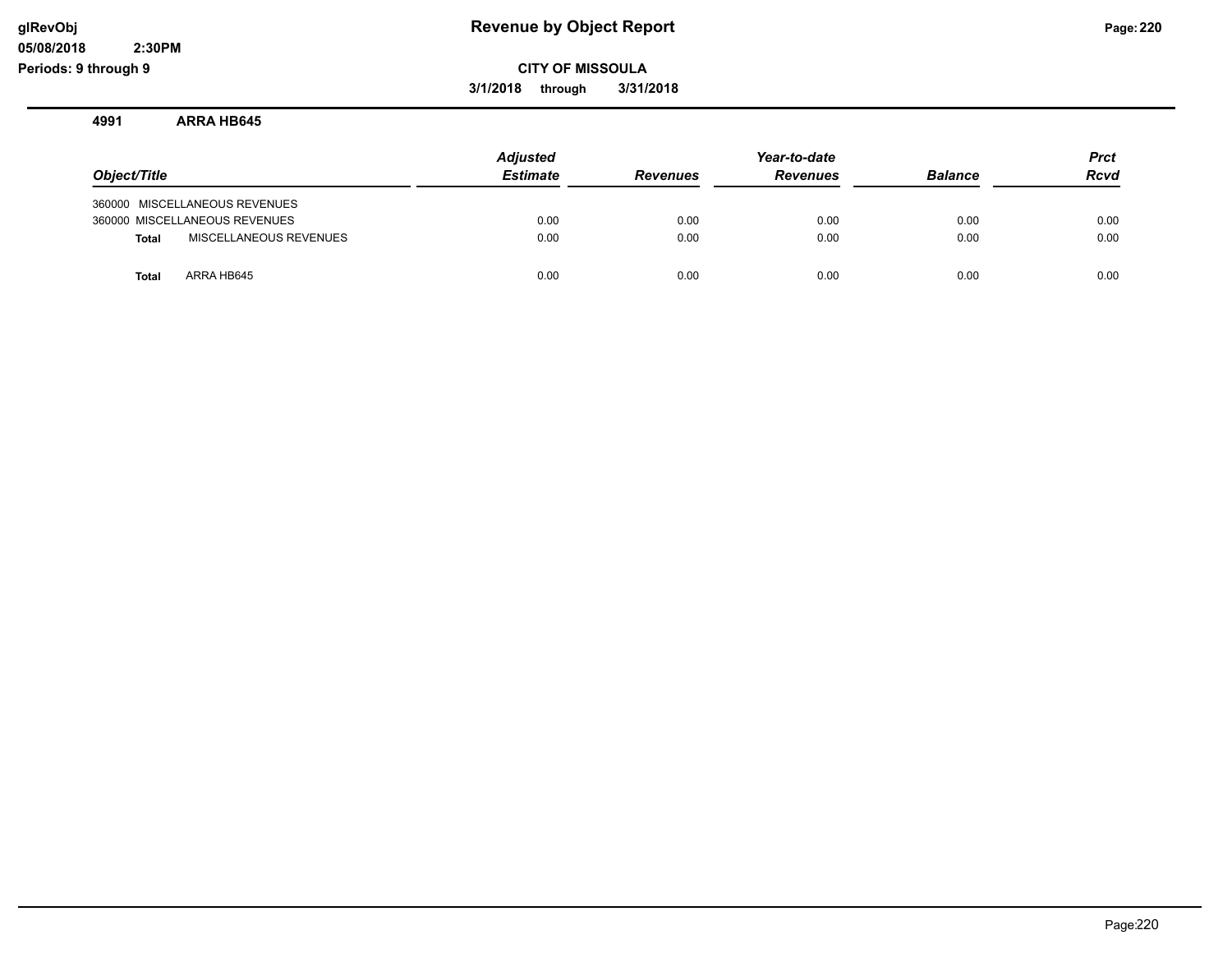**05/08/2018 2:30PM Periods: 9 through 9**

**CITY OF MISSOULA**

**3/1/2018 through 3/31/2018**

## **4992 WFL MILLER CREEK ROAD**

**4992 WFL MILLER CREEK ROAD**

| Object/Title        |                                   | <b>Adjusted</b> |                 | <b>Prct</b>     |                |             |
|---------------------|-----------------------------------|-----------------|-----------------|-----------------|----------------|-------------|
|                     |                                   | <b>Estimate</b> | <b>Revenues</b> | <b>Revenues</b> | <b>Balance</b> | <b>Rcvd</b> |
|                     | 330000 INTERGOVERNMENTAL REVENUES |                 |                 |                 |                |             |
| 334990 ARRA FUNDING |                                   | 0.00            | 0.00            | 0.00            | 0.00           | 0.00        |
| <b>Total</b>        | INTERGOVERNMENTAL REVENUES        | 0.00            | 0.00            | 0.00            | 0.00           | 0.00        |
| <b>Total</b>        | WFL MILLER CREEK ROAD             | 0.00            | 0.00            | 0.00            | 0.00           | 0.00        |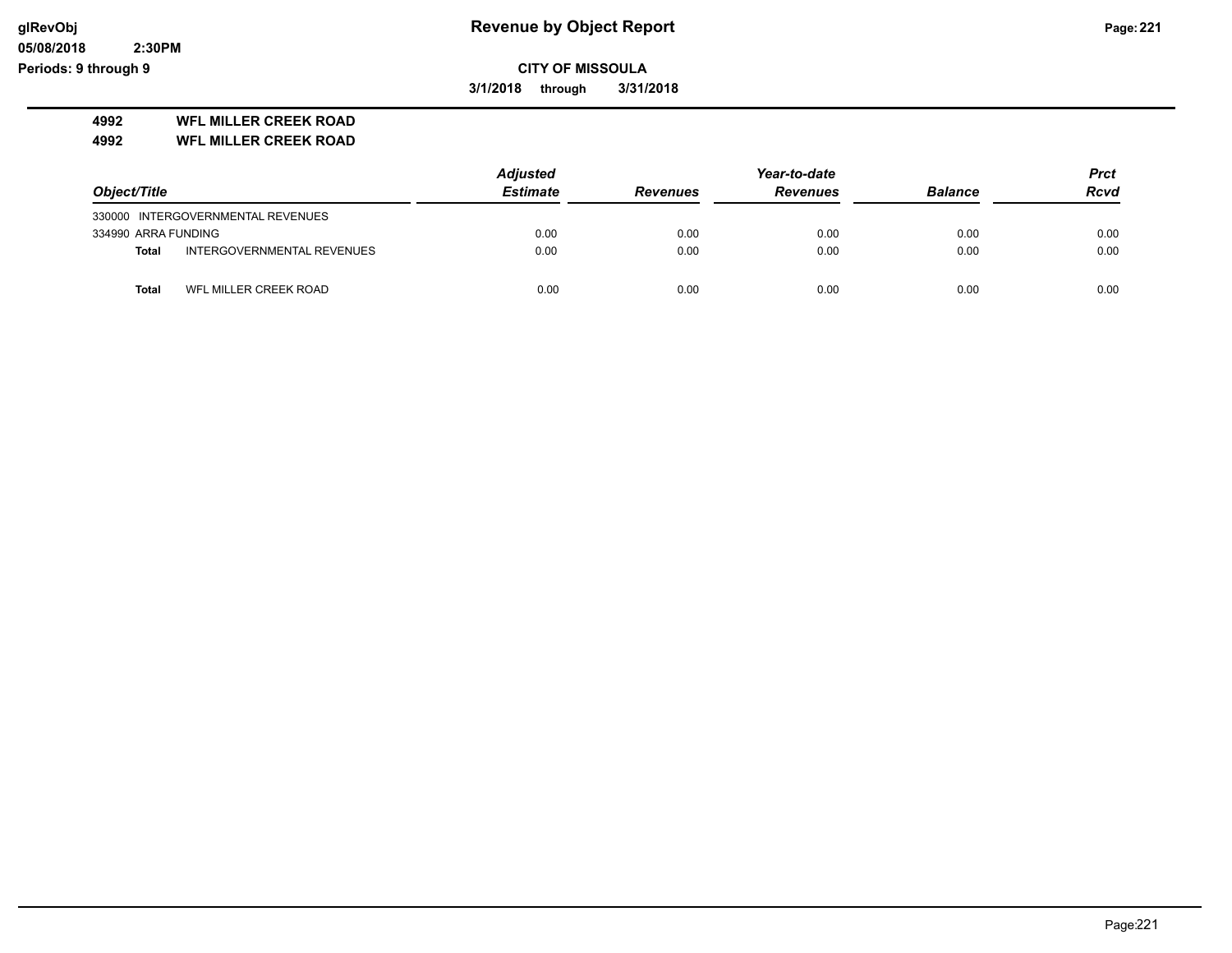**3/1/2018 through 3/31/2018**

## **4992 WFL MILLER CREEK ROAD**

|                     |                                   | Adjusted        | Year-to-date    |                 |                | <b>Prct</b> |
|---------------------|-----------------------------------|-----------------|-----------------|-----------------|----------------|-------------|
| Object/Title        |                                   | <b>Estimate</b> | <b>Revenues</b> | <b>Revenues</b> | <b>Balance</b> | <b>Rcvd</b> |
|                     | 330000 INTERGOVERNMENTAL REVENUES |                 |                 |                 |                |             |
| 334990 ARRA FUNDING |                                   | 0.00            | 0.00            | 0.00            | 0.00           | 0.00        |
| <b>Total</b>        | INTERGOVERNMENTAL REVENUES        | 0.00            | 0.00            | 0.00            | 0.00           | 0.00        |
| Total               | WFL MILLER CREEK ROAD             | 0.00            | 0.00            | 0.00            | 0.00           | 0.00        |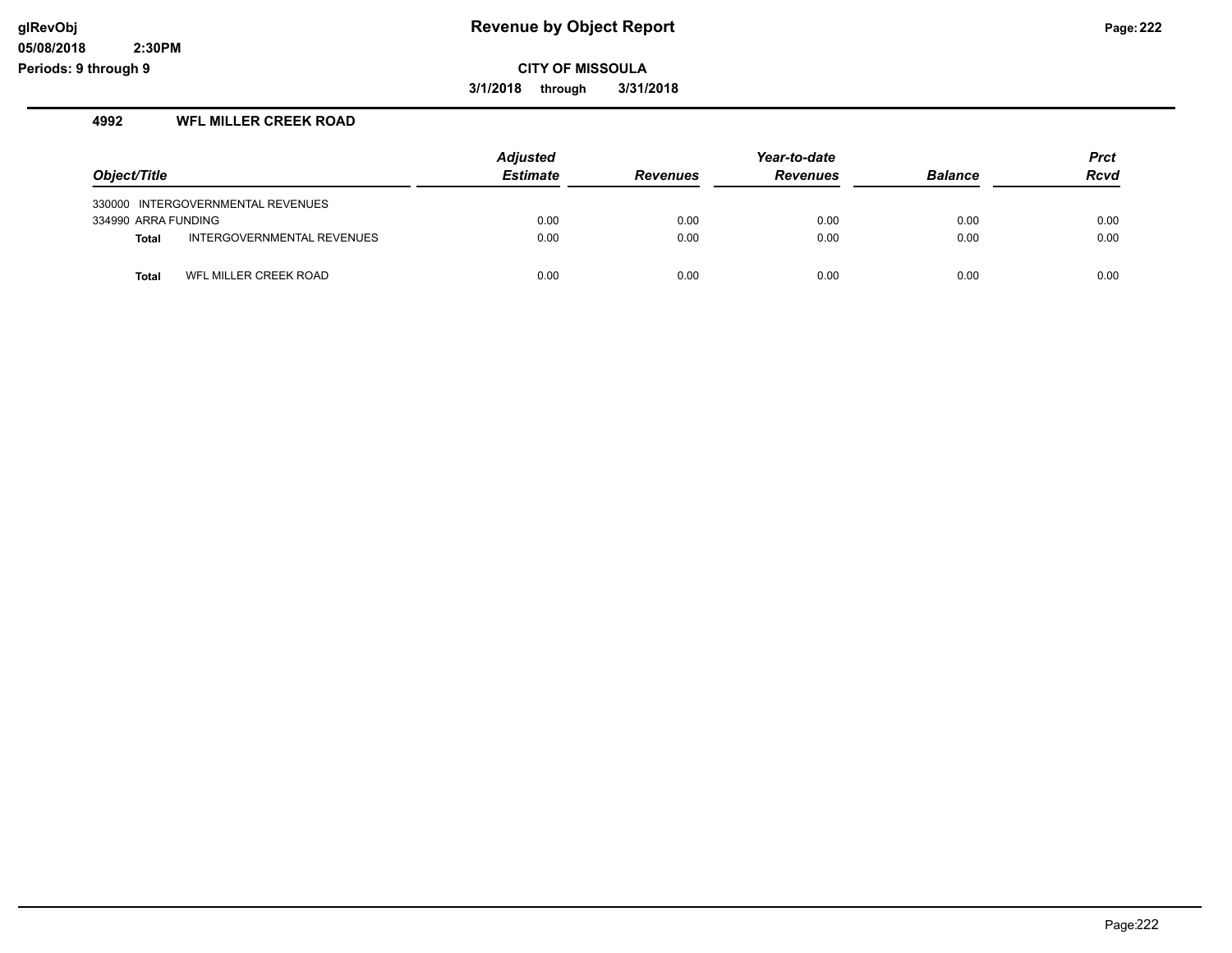**3/1/2018 through 3/31/2018**

**4993 WESTERN FEDERAL LANDS**

**4993 WESTERN FEDERAL LANDS**

|                                                | <b>Adjusted</b> |                 | Year-to-date    |                | <b>Prct</b> |
|------------------------------------------------|-----------------|-----------------|-----------------|----------------|-------------|
| Object/Title                                   | <b>Estimate</b> | <b>Revenues</b> | <b>Revenues</b> | <b>Balance</b> | <b>Rcvd</b> |
| 330000 INTERGOVERNMENTAL REVENUES              |                 |                 |                 |                |             |
| 331005 WESTERN FEDERAL LANDS GRANT             | 0.00            | 0.00            | 0.00            | 0.00           | 0.00        |
| 334125 FWP GRANT                               | 0.00            | 0.00            | 0.00            | 0.00           | 0.00        |
| INTERGOVERNMENTAL REVENUES<br><b>Total</b>     | 0.00            | 0.00            | 0.00            | 0.00           | 0.00        |
| 370000 INVESTMENTS & ROYALTY EARNINGS          |                 |                 |                 |                |             |
| 371010 INTEREST ON INVESTMENTS                 | 0.00            | 0.00            | 0.00            | 0.00           | 0.00        |
| INVESTMENTS & ROYALTY EARNINGS<br><b>Total</b> | 0.00            | 0.00            | 0.00            | 0.00           | 0.00        |
|                                                |                 |                 |                 |                |             |
| <b>WESTERN FEDERAL LANDS</b><br><b>Total</b>   | 0.00            | 0.00            | 0.00            | 0.00           | 0.00        |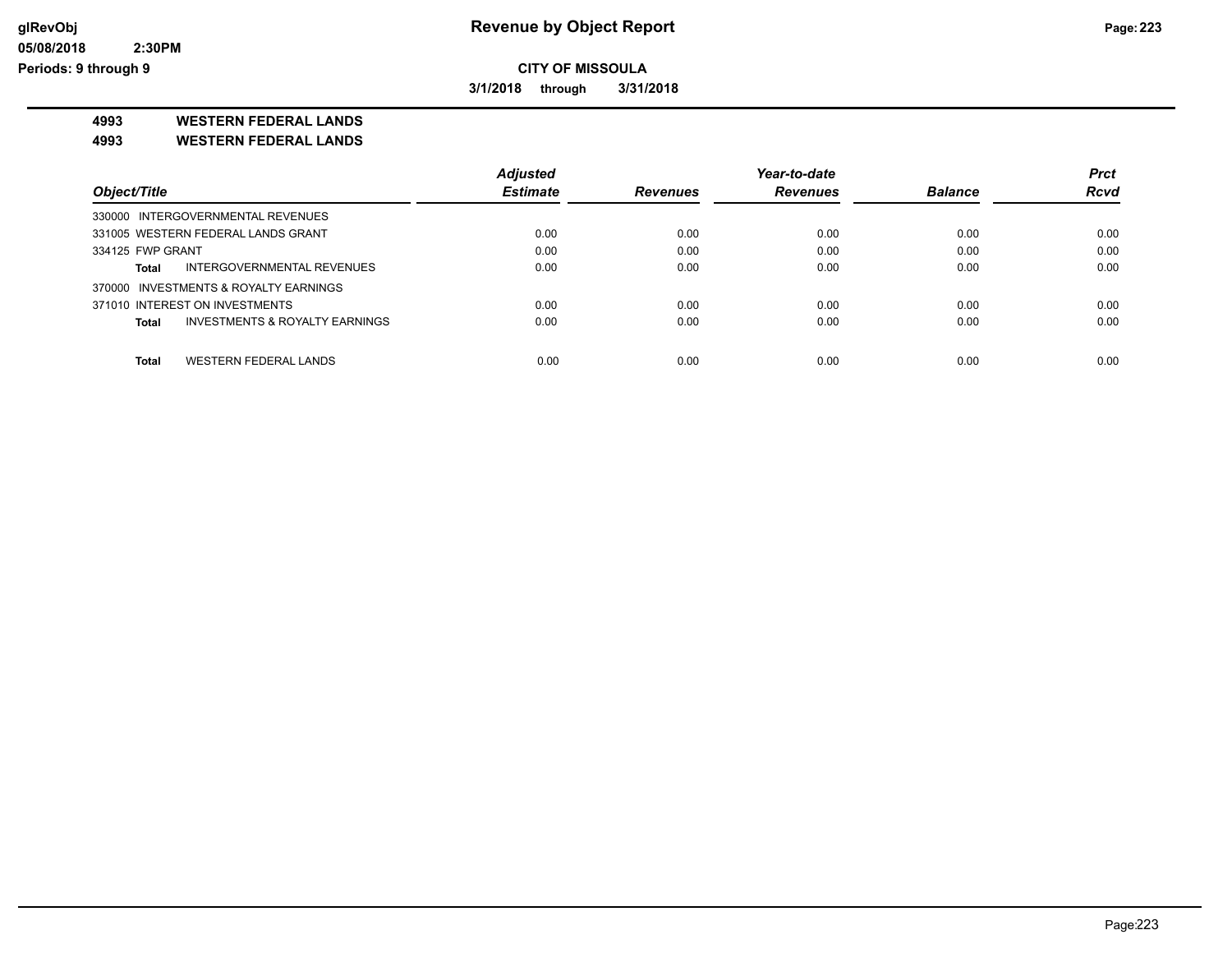**3/1/2018 through 3/31/2018**

## **4993 WESTERN FEDERAL LANDS**

|                                                | <b>Adiusted</b> |                 | Year-to-date    |                | <b>Prct</b> |
|------------------------------------------------|-----------------|-----------------|-----------------|----------------|-------------|
| Object/Title                                   | <b>Estimate</b> | <b>Revenues</b> | <b>Revenues</b> | <b>Balance</b> | <b>Rcvd</b> |
| 330000 INTERGOVERNMENTAL REVENUES              |                 |                 |                 |                |             |
| 331005 WESTERN FEDERAL LANDS GRANT             | 0.00            | 0.00            | 0.00            | 0.00           | 0.00        |
| 334125 FWP GRANT                               | 0.00            | 0.00            | 0.00            | 0.00           | 0.00        |
| INTERGOVERNMENTAL REVENUES<br><b>Total</b>     | 0.00            | 0.00            | 0.00            | 0.00           | 0.00        |
| 370000 INVESTMENTS & ROYALTY EARNINGS          |                 |                 |                 |                |             |
| 371010 INTEREST ON INVESTMENTS                 | 0.00            | 0.00            | 0.00            | 0.00           | 0.00        |
| INVESTMENTS & ROYALTY EARNINGS<br><b>Total</b> | 0.00            | 0.00            | 0.00            | 0.00           | 0.00        |
|                                                |                 |                 |                 |                |             |
| <b>Total</b><br><b>WESTERN FEDERAL LANDS</b>   | 0.00            | 0.00            | 0.00            | 0.00           | 0.00        |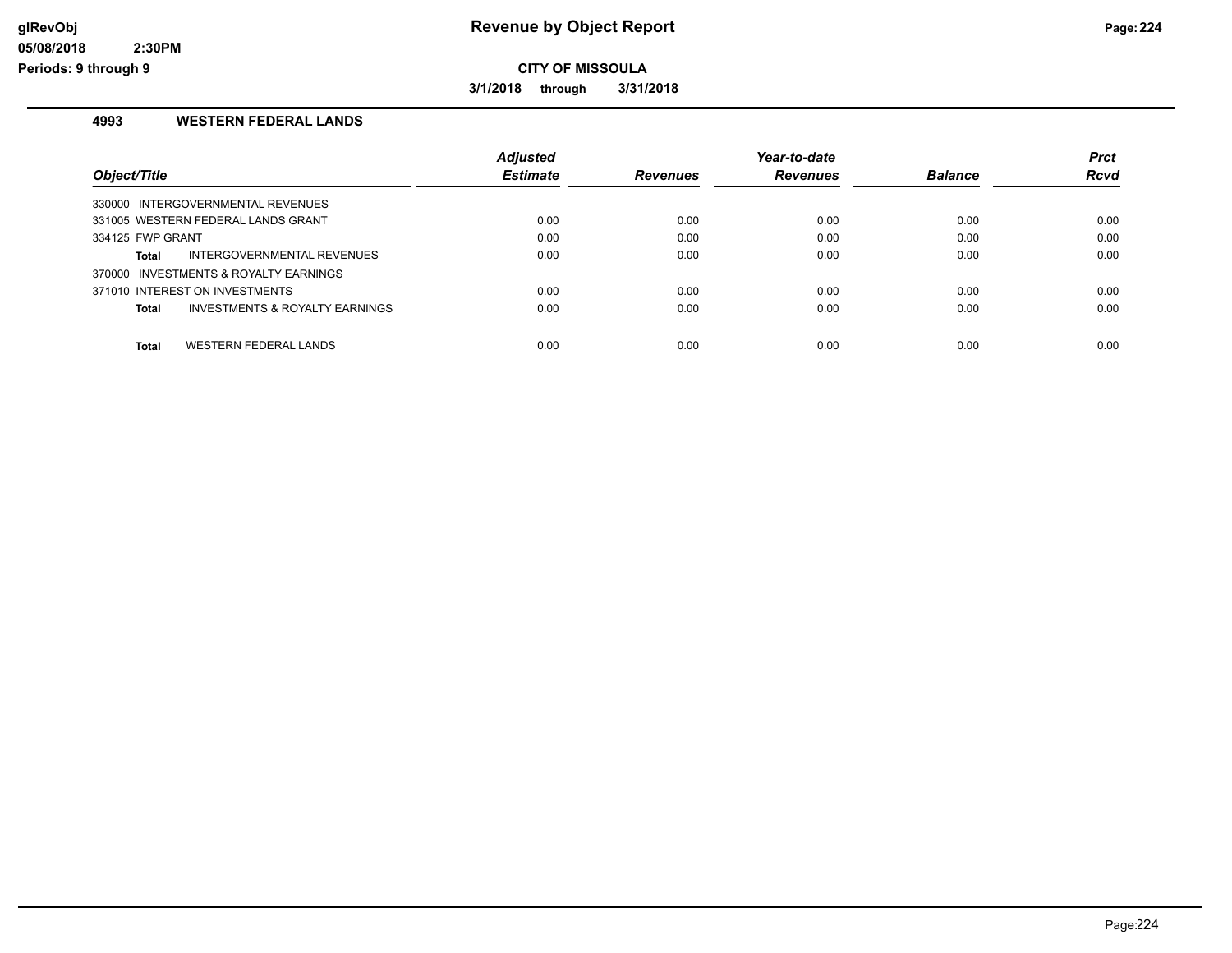**3/1/2018 through 3/31/2018**

## **5020 CIVIC STADIUM**

**5020 CIVIC STADIUM**

|                                                           | <b>Adjusted</b> |                 | Year-to-date    |                | <b>Prct</b> |
|-----------------------------------------------------------|-----------------|-----------------|-----------------|----------------|-------------|
| Object/Title                                              | <b>Estimate</b> | <b>Revenues</b> | <b>Revenues</b> | <b>Balance</b> | <b>Rcvd</b> |
| INTERGOVERNMENTAL REVENUES<br>330000                      |                 |                 |                 |                |             |
| 336023 STATE CONTRIB. - PERS                              | 0.00            | 0.00            | 0.00            | 0.00           | 0.00        |
| <b>INTERGOVERNMENTAL REVENUES</b><br><b>Total</b>         | 0.00            | 0.00            | 0.00            | 0.00           | 0.00        |
| MISCELLANEOUS REVENUES<br>360000                          |                 |                 |                 |                |             |
| 360010 MISCELLANEOUS                                      | 0.00            | 0.00            | 0.00            | 0.00           | 0.00        |
| 361010 RENTAL REVENUE                                     | 120,000.00      | 0.00            | 4,158.19        | 115,841.81     | 3.47        |
| 362000 OTHER MISCELLANEOUS REVENUE                        | 0.00            | 0.00            | 0.00            | 0.00           | 0.00        |
| 362003 US BANK FEE REIMBURSEMENT                          | 0.00            | 0.00            | 0.00            | 0.00           | 0.00        |
| 365030 DONATIONS STADIUM R&D                              | 0.00            | 0.00            | 0.00            | 0.00           | 0.00        |
| MISCELLANEOUS REVENUES<br><b>Total</b>                    | 120,000.00      | 0.00            | 4,158.19        | 115,841.81     | 3.47        |
| <b>INVESTMENTS &amp; ROYALTY EARNINGS</b><br>370000       |                 |                 |                 |                |             |
| 371010 INTEREST ON INVESTMENTS                            | 0.00            | 0.00            | 0.00            | 0.00           | 0.00        |
| <b>INVESTMENTS &amp; ROYALTY EARNINGS</b><br><b>Total</b> | 0.00            | 0.00            | 0.00            | 0.00           | 0.00        |
| OTHER FINANCING SOURCES<br>380000                         |                 |                 |                 |                |             |
| 383000 OPERATING TRANSFERS                                | 0.00            | 0.00            | 0.00            | 0.00           | 0.00        |
| 383400 CAPITAL CONTRIBUTION                               | 0.00            | 0.00            | 0.00            | 0.00           | 0.00        |
| OTHER FINANCING SOURCES<br><b>Total</b>                   | 0.00            | 0.00            | 0.00            | 0.00           | 0.00        |
| <b>CIVIC STADIUM</b><br><b>Total</b>                      | 120,000.00      | 0.00            | 4,158.19        | 115,841.81     | 3.47        |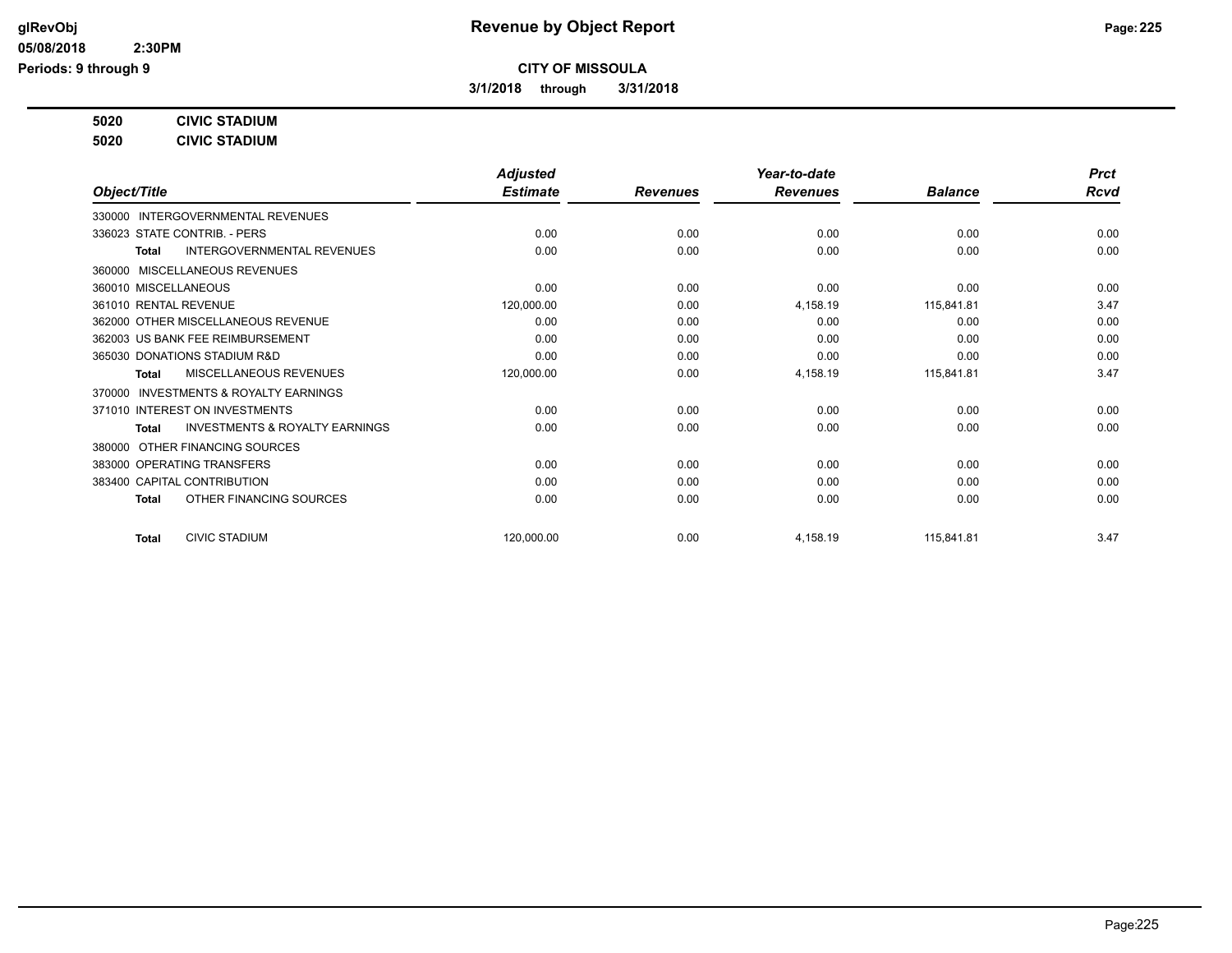**3/1/2018 through 3/31/2018**

#### **5020 CIVIC STADIUM**

|                                                           | <b>Adjusted</b> |                 | Year-to-date    |                | <b>Prct</b> |
|-----------------------------------------------------------|-----------------|-----------------|-----------------|----------------|-------------|
| Object/Title                                              | <b>Estimate</b> | <b>Revenues</b> | <b>Revenues</b> | <b>Balance</b> | Rcvd        |
| 330000 INTERGOVERNMENTAL REVENUES                         |                 |                 |                 |                |             |
| 336023 STATE CONTRIB. - PERS                              | 0.00            | 0.00            | 0.00            | 0.00           | 0.00        |
| <b>INTERGOVERNMENTAL REVENUES</b><br>Total                | 0.00            | 0.00            | 0.00            | 0.00           | 0.00        |
| 360000 MISCELLANEOUS REVENUES                             |                 |                 |                 |                |             |
| 360010 MISCELLANEOUS                                      | 0.00            | 0.00            | 0.00            | 0.00           | 0.00        |
| 361010 RENTAL REVENUE                                     | 120,000.00      | 0.00            | 4,158.19        | 115,841.81     | 3.47        |
| 362000 OTHER MISCELLANEOUS REVENUE                        | 0.00            | 0.00            | 0.00            | 0.00           | 0.00        |
| 362003 US BANK FEE REIMBURSEMENT                          | 0.00            | 0.00            | 0.00            | 0.00           | 0.00        |
| 365030 DONATIONS STADIUM R&D                              | 0.00            | 0.00            | 0.00            | 0.00           | 0.00        |
| MISCELLANEOUS REVENUES<br>Total                           | 120,000.00      | 0.00            | 4,158.19        | 115,841.81     | 3.47        |
| 370000 INVESTMENTS & ROYALTY EARNINGS                     |                 |                 |                 |                |             |
| 371010 INTEREST ON INVESTMENTS                            | 0.00            | 0.00            | 0.00            | 0.00           | 0.00        |
| <b>INVESTMENTS &amp; ROYALTY EARNINGS</b><br><b>Total</b> | 0.00            | 0.00            | 0.00            | 0.00           | 0.00        |
| 380000 OTHER FINANCING SOURCES                            |                 |                 |                 |                |             |
| 383000 OPERATING TRANSFERS                                | 0.00            | 0.00            | 0.00            | 0.00           | 0.00        |
| 383400 CAPITAL CONTRIBUTION                               | 0.00            | 0.00            | 0.00            | 0.00           | 0.00        |
| OTHER FINANCING SOURCES<br>Total                          | 0.00            | 0.00            | 0.00            | 0.00           | 0.00        |
| <b>CIVIC STADIUM</b><br><b>Total</b>                      | 120,000.00      | 0.00            | 4.158.19        | 115,841.81     | 3.47        |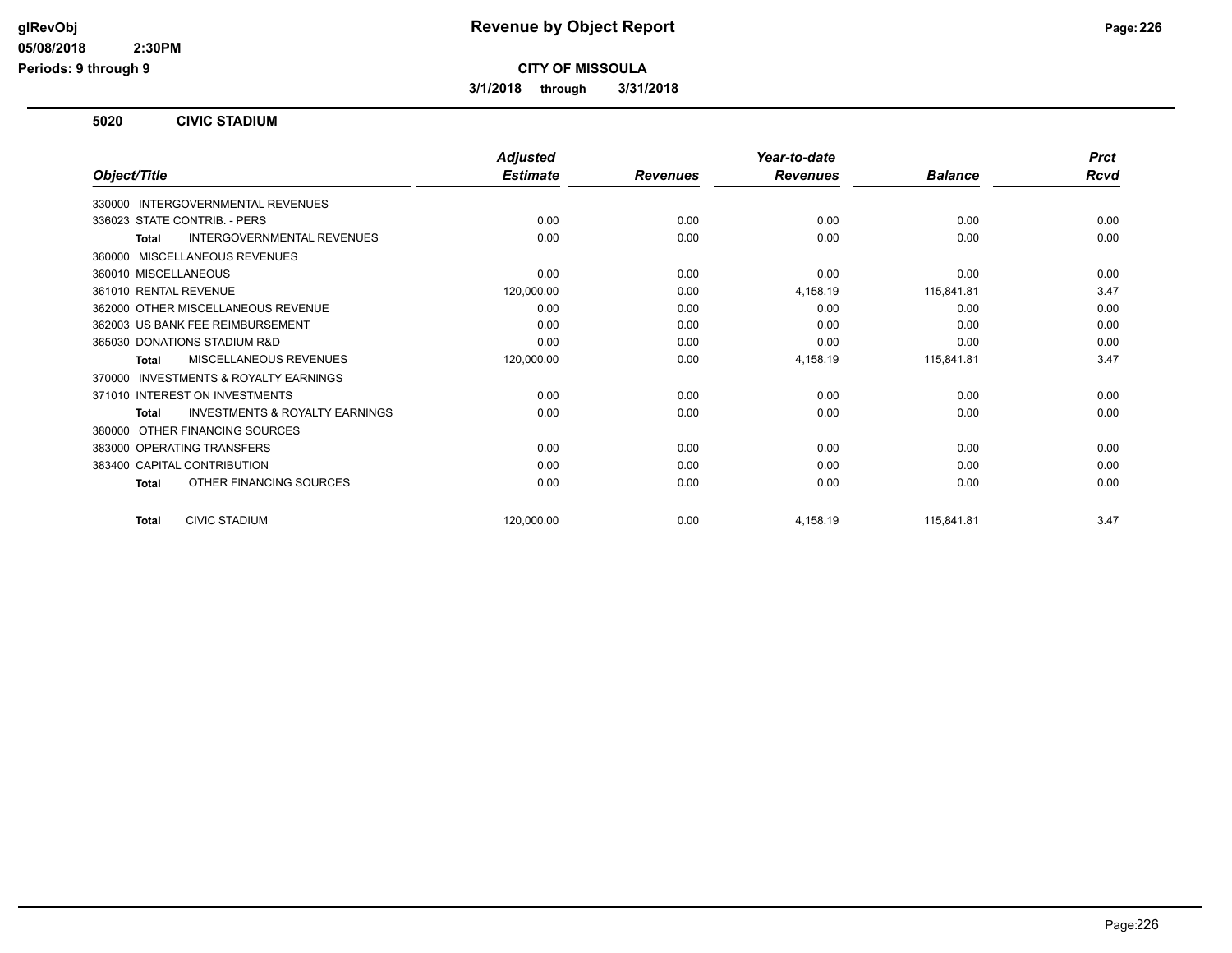**3/1/2018 through 3/31/2018**

## **5210 WATER**

**5210 WATER**

| <b>Adjusted</b> |                 | Year-to-date    |                | <b>Prct</b>   |
|-----------------|-----------------|-----------------|----------------|---------------|
| <b>Estimate</b> | <b>Revenues</b> | <b>Revenues</b> | <b>Balance</b> | Rcvd          |
|                 |                 |                 |                |               |
| 0.00            | 0.00            | 0.00            | 0.00           | 0.00          |
| 0.00            | 195.14          | 2,007.14        | $-2,007.14$    | 0.00          |
| 0.00            | 195.14          | 2,007.14        | $-2,007.14$    | 0.00          |
|                 |                 |                 |                |               |
| 16,456,220.00   | $-3,268.57$     | 6,163,132.91    | 10.293.087.09  | 37.45         |
| 2,476,385.00    | $-329.71$       | 704,507.37      | 1,771,877.63   | 28.45         |
| 0.00            | 0.00            | 0.00            | 0.00           | 0.00          |
| 0.00            | 0.00            | 7,653.68        | $-7,653.68$    | 0.00          |
| 0.00            | 0.00            | 0.00            | 0.00           | 0.00          |
| 0.00            | 0.00            | 127,803.54      | $-127,803.54$  | 0.00          |
| 0.00            | $-7,825.00$     | $-35,795.00$    | 35,795.00      | 0.00          |
| 18,932,605.00   | $-11,423.28$    | 6,967,302.50    | 11,965,302.50  | 36.80         |
|                 |                 |                 |                |               |
| 0.00            | 0.00            | 14.73           | $-14.73$       | 0.00          |
| 0.00            | 0.00            | 3.035.23        | $-3,035.23$    | 0.00          |
| 0.00            | 0.00            | 3,049.96        | $-3,049.96$    | 0.00          |
|                 |                 |                 |                |               |
| 0.00            | 0.00            | 0.00            | 0.00           | 0.00          |
| 0.00            | 0.00            | 0.00            | 0.00           | 0.00          |
|                 |                 |                 |                | 36.83         |
|                 | 18,932,605.00   | $-11,228.14$    | 6,972,359.60   | 11,960,245.40 |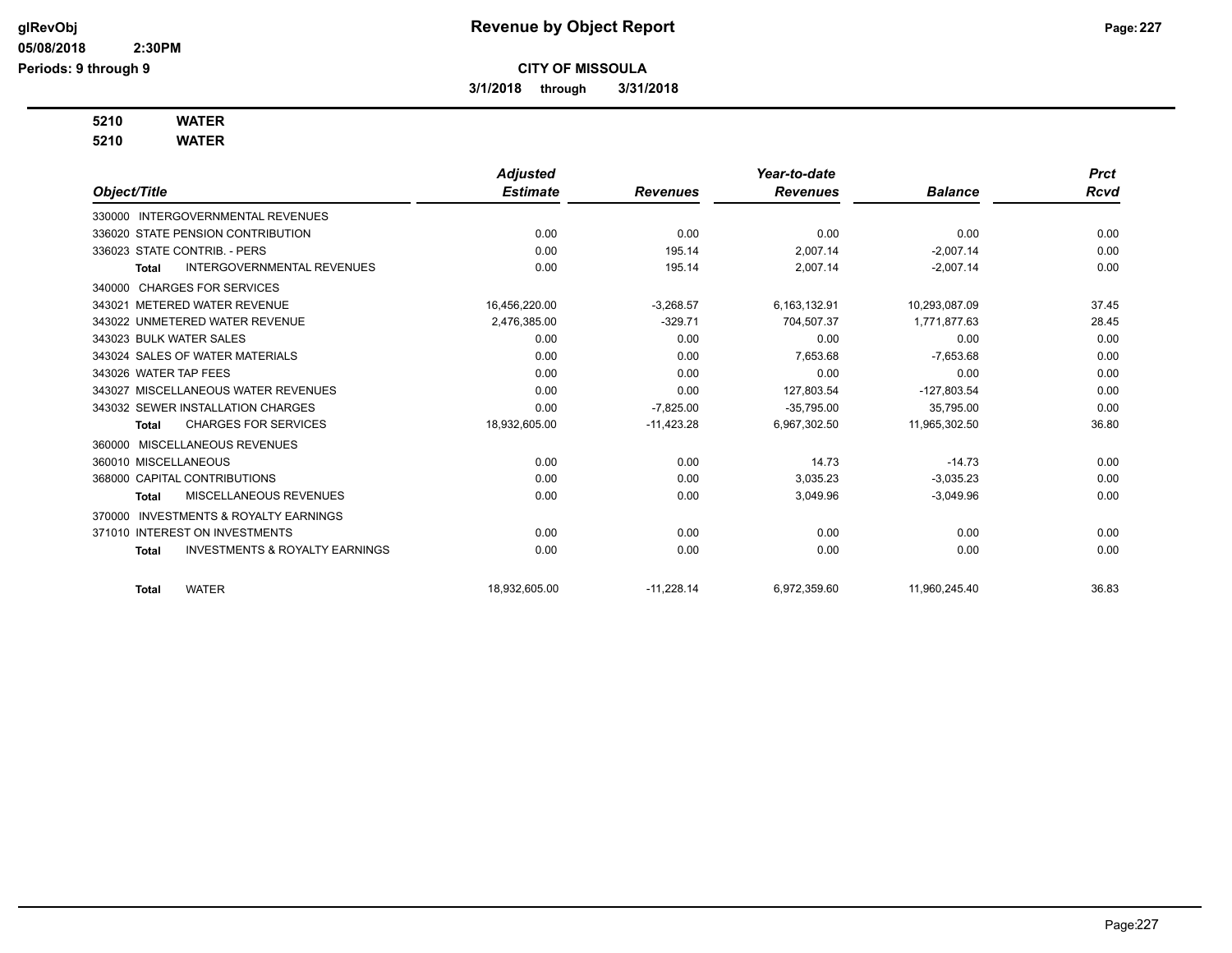**3/1/2018 through 3/31/2018**

**5210 WATER**

|                                                           | <b>Adjusted</b> |                 | Year-to-date    |                | <b>Prct</b> |
|-----------------------------------------------------------|-----------------|-----------------|-----------------|----------------|-------------|
| Object/Title                                              | <b>Estimate</b> | <b>Revenues</b> | <b>Revenues</b> | <b>Balance</b> | Rcvd        |
| <b>INTERGOVERNMENTAL REVENUES</b><br>330000               |                 |                 |                 |                |             |
| 336020 STATE PENSION CONTRIBUTION                         | 0.00            | 0.00            | 0.00            | 0.00           | 0.00        |
| 336023 STATE CONTRIB. - PERS                              | 0.00            | 195.14          | 2,007.14        | $-2,007.14$    | 0.00        |
| <b>INTERGOVERNMENTAL REVENUES</b><br>Total                | 0.00            | 195.14          | 2,007.14        | $-2,007.14$    | 0.00        |
| <b>CHARGES FOR SERVICES</b><br>340000                     |                 |                 |                 |                |             |
| 343021 METERED WATER REVENUE                              | 16,456,220.00   | $-3,268.57$     | 6,163,132.91    | 10,293,087.09  | 37.45       |
| 343022 UNMETERED WATER REVENUE                            | 2,476,385.00    | $-329.71$       | 704.507.37      | 1,771,877.63   | 28.45       |
| 343023 BULK WATER SALES                                   | 0.00            | 0.00            | 0.00            | 0.00           | 0.00        |
| 343024 SALES OF WATER MATERIALS                           | 0.00            | 0.00            | 7,653.68        | $-7,653.68$    | 0.00        |
| 343026 WATER TAP FEES                                     | 0.00            | 0.00            | 0.00            | 0.00           | 0.00        |
| 343027 MISCELLANEOUS WATER REVENUES                       | 0.00            | 0.00            | 127,803.54      | $-127,803.54$  | 0.00        |
| 343032 SEWER INSTALLATION CHARGES                         | 0.00            | $-7,825.00$     | $-35,795.00$    | 35,795.00      | 0.00        |
| <b>CHARGES FOR SERVICES</b><br><b>Total</b>               | 18,932,605.00   | $-11,423.28$    | 6,967,302.50    | 11,965,302.50  | 36.80       |
| <b>MISCELLANEOUS REVENUES</b><br>360000                   |                 |                 |                 |                |             |
| 360010 MISCELLANEOUS                                      | 0.00            | 0.00            | 14.73           | $-14.73$       | 0.00        |
| 368000 CAPITAL CONTRIBUTIONS                              | 0.00            | 0.00            | 3,035.23        | $-3,035.23$    | 0.00        |
| <b>MISCELLANEOUS REVENUES</b><br>Total                    | 0.00            | 0.00            | 3,049.96        | $-3,049.96$    | 0.00        |
| <b>INVESTMENTS &amp; ROYALTY EARNINGS</b><br>370000       |                 |                 |                 |                |             |
| 371010 INTEREST ON INVESTMENTS                            | 0.00            | 0.00            | 0.00            | 0.00           | 0.00        |
| <b>INVESTMENTS &amp; ROYALTY EARNINGS</b><br><b>Total</b> | 0.00            | 0.00            | 0.00            | 0.00           | 0.00        |
| <b>WATER</b><br><b>Total</b>                              | 18.932.605.00   | $-11,228.14$    | 6,972,359.60    | 11.960.245.40  | 36.83       |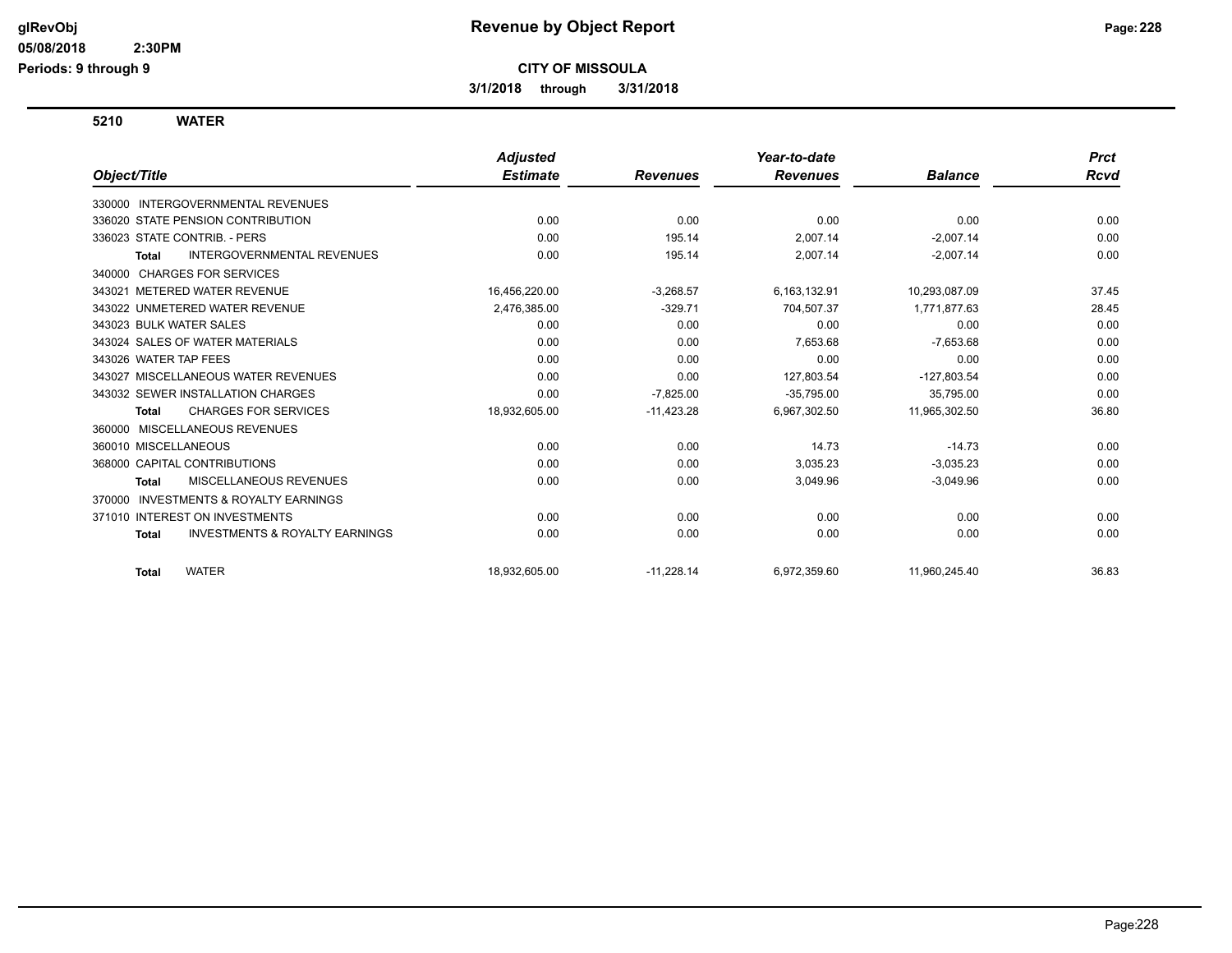**3/1/2018 through 3/31/2018**

**5215 WATER LOAN FUND**

**5215 WATER LOAN FUND**

|                                                    | <b>Adjusted</b> |                 | Year-to-date    |                | <b>Prct</b> |
|----------------------------------------------------|-----------------|-----------------|-----------------|----------------|-------------|
| Object/Title                                       | <b>Estimate</b> | <b>Revenues</b> | <b>Revenues</b> | <b>Balance</b> | <b>Rcvd</b> |
| 340000 CHARGES FOR SERVICES                        |                 |                 |                 |                |             |
| 343021 *** Title Not Found ***                     | 0.00            | 0.00            | 0.00            | 0.00           | 0.00        |
| <b>CHARGES FOR SERVICES</b><br>Total               | 0.00            | 0.00            | 0.00            | 0.00           | 0.00        |
| 360000 MISCELLANEOUS REVENUES                      |                 |                 |                 |                |             |
| 360010 MISCELLANEOUS                               | 0.00            | 0.00            | 0.00            | 0.00           | 0.00        |
| <b>MISCELLANEOUS REVENUES</b><br>Total             | 0.00            | 0.00            | 0.00            | 0.00           | 0.00        |
| 370000 INVESTMENTS & ROYALTY EARNINGS              |                 |                 |                 |                |             |
| 371010 INTEREST ON INVESTMENTS                     | 0.00            | 0.00            | 0.00            | 0.00           | 0.00        |
| 371020 GAIN/LOSS IN MARKET VALUE OF INVESTMENTS    | 0.00            | 0.00            | 0.00            | 0.00           | 0.00        |
| <b>INVESTMENTS &amp; ROYALTY EARNINGS</b><br>Total | 0.00            | 0.00            | 0.00            | 0.00           | 0.00        |
| <b>WATER LOAN FUND</b><br><b>Total</b>             | 0.00            | 0.00            | 0.00            | 0.00           | 0.00        |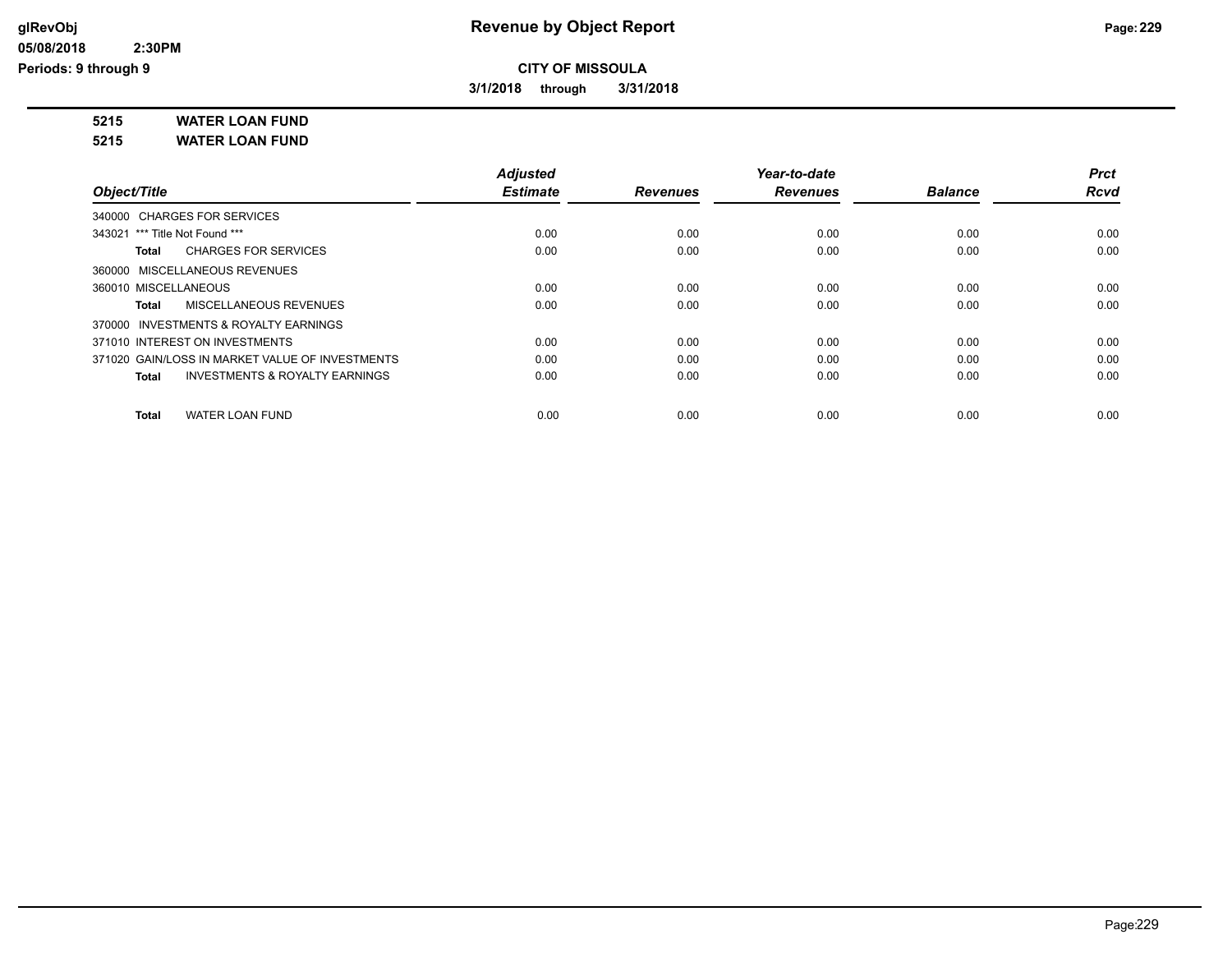**3/1/2018 through 3/31/2018**

#### **5215 WATER LOAN FUND**

|                                                    | <b>Adjusted</b> |                 | Year-to-date    |                | <b>Prct</b> |
|----------------------------------------------------|-----------------|-----------------|-----------------|----------------|-------------|
| Object/Title                                       | <b>Estimate</b> | <b>Revenues</b> | <b>Revenues</b> | <b>Balance</b> | <b>Rcvd</b> |
| 340000 CHARGES FOR SERVICES                        |                 |                 |                 |                |             |
| 343021 *** Title Not Found ***                     | 0.00            | 0.00            | 0.00            | 0.00           | 0.00        |
| <b>CHARGES FOR SERVICES</b><br>Total               | 0.00            | 0.00            | 0.00            | 0.00           | 0.00        |
| 360000 MISCELLANEOUS REVENUES                      |                 |                 |                 |                |             |
| 360010 MISCELLANEOUS                               | 0.00            | 0.00            | 0.00            | 0.00           | 0.00        |
| <b>MISCELLANEOUS REVENUES</b><br>Total             | 0.00            | 0.00            | 0.00            | 0.00           | 0.00        |
| 370000 INVESTMENTS & ROYALTY EARNINGS              |                 |                 |                 |                |             |
| 371010 INTEREST ON INVESTMENTS                     | 0.00            | 0.00            | 0.00            | 0.00           | 0.00        |
| 371020 GAIN/LOSS IN MARKET VALUE OF INVESTMENT     | 0.00            | 0.00            | 0.00            | 0.00           | 0.00        |
| <b>INVESTMENTS &amp; ROYALTY EARNINGS</b><br>Total | 0.00            | 0.00            | 0.00            | 0.00           | 0.00        |
|                                                    |                 |                 |                 |                |             |
| <b>WATER LOAN FUND</b><br><b>Total</b>             | 0.00            | 0.00            | 0.00            | 0.00           | 0.00        |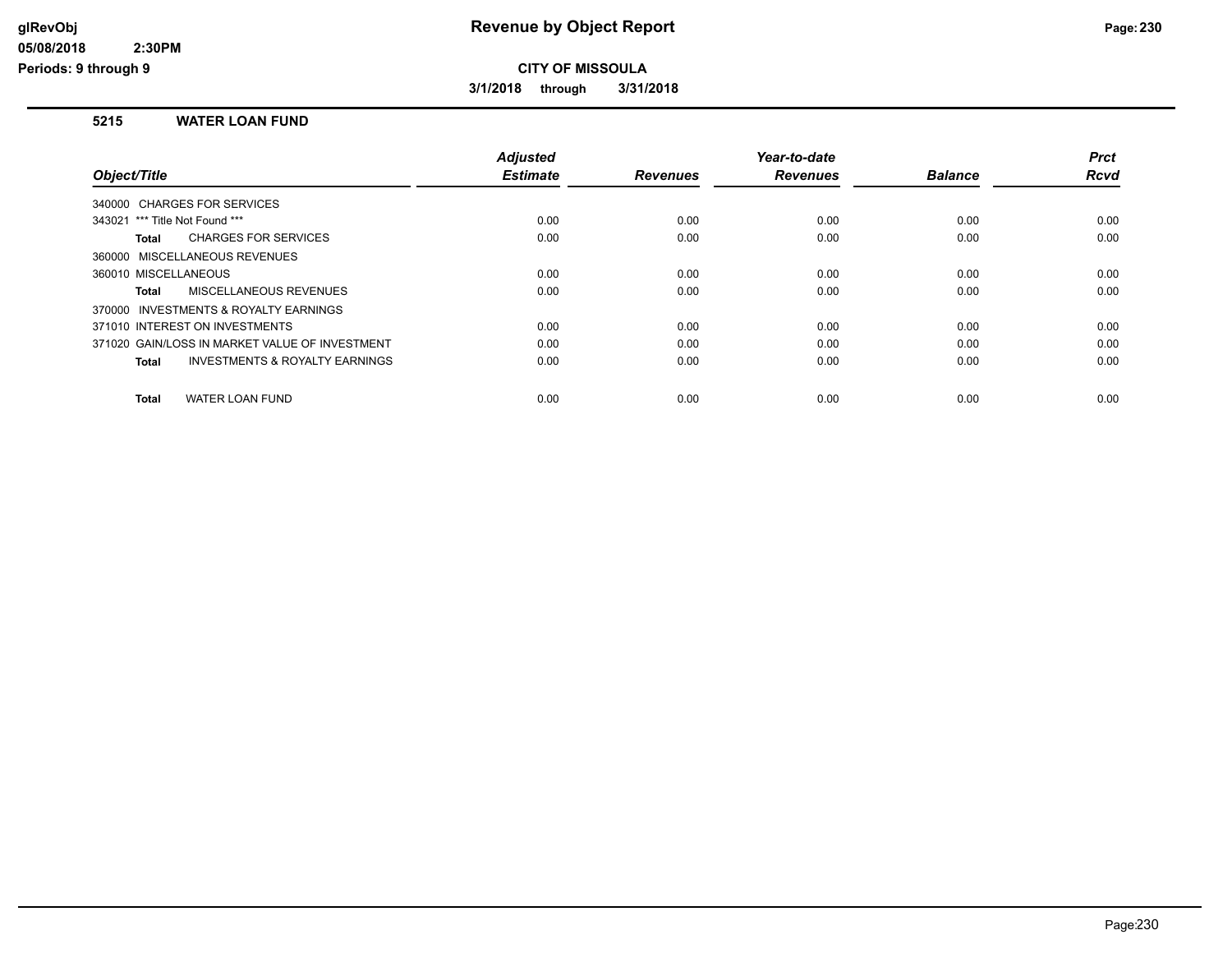**3/1/2018 through 3/31/2018**

**5220 WATER R&D FUND**

**5220 WATER R&D FUND**

|                                                           | <b>Adjusted</b> |                 | Year-to-date    |                | <b>Prct</b> |
|-----------------------------------------------------------|-----------------|-----------------|-----------------|----------------|-------------|
| Object/Title                                              | <b>Estimate</b> | <b>Revenues</b> | <b>Revenues</b> | <b>Balance</b> | Rcvd        |
| 340000 CHARGES FOR SERVICES                               |                 |                 |                 |                |             |
| 343032 SEWER INSTALLATION CHARGES                         | 0.00            | 0.00            | 0.00            | 0.00           | 0.00        |
| <b>CHARGES FOR SERVICES</b><br><b>Total</b>               | 0.00            | 0.00            | 0.00            | 0.00           | 0.00        |
| 360000 MISCELLANEOUS REVENUES                             |                 |                 |                 |                |             |
| 360000 MISCELLANEOUS REVENUES                             | 0.00            | 0.00            | 0.00            | 0.00           | 0.00        |
| 360010 MISCELLANEOUS                                      | 0.00            | 0.00            | 0.00            | 0.00           | 0.00        |
| MISCELLANEOUS REVENUES<br>Total                           | 0.00            | 0.00            | 0.00            | 0.00           | 0.00        |
| 370000 INVESTMENTS & ROYALTY EARNINGS                     |                 |                 |                 |                |             |
| 371010 INTEREST ON INVESTMENTS                            | 0.00            | 0.00            | 0.00            | 0.00           | 0.00        |
| 371020 GAIN/LOSS IN MARKET VALUE OF INVESTMENTS           | 0.00            | 0.00            | 0.00            | 0.00           | 0.00        |
| <b>INVESTMENTS &amp; ROYALTY EARNINGS</b><br><b>Total</b> | 0.00            | 0.00            | 0.00            | 0.00           | 0.00        |
| 380000 OTHER FINANCING SOURCES                            |                 |                 |                 |                |             |
| 381090 PROCEEDS FROM CAPITAL LEASE                        | 0.00            | 0.00            | 0.00            | 0.00           | 0.00        |
| OTHER FINANCING SOURCES<br><b>Total</b>                   | 0.00            | 0.00            | 0.00            | 0.00           | 0.00        |
|                                                           |                 |                 |                 |                |             |
| <b>WATER R&amp;D FUND</b><br><b>Total</b>                 | 0.00            | 0.00            | 0.00            | 0.00           | 0.00        |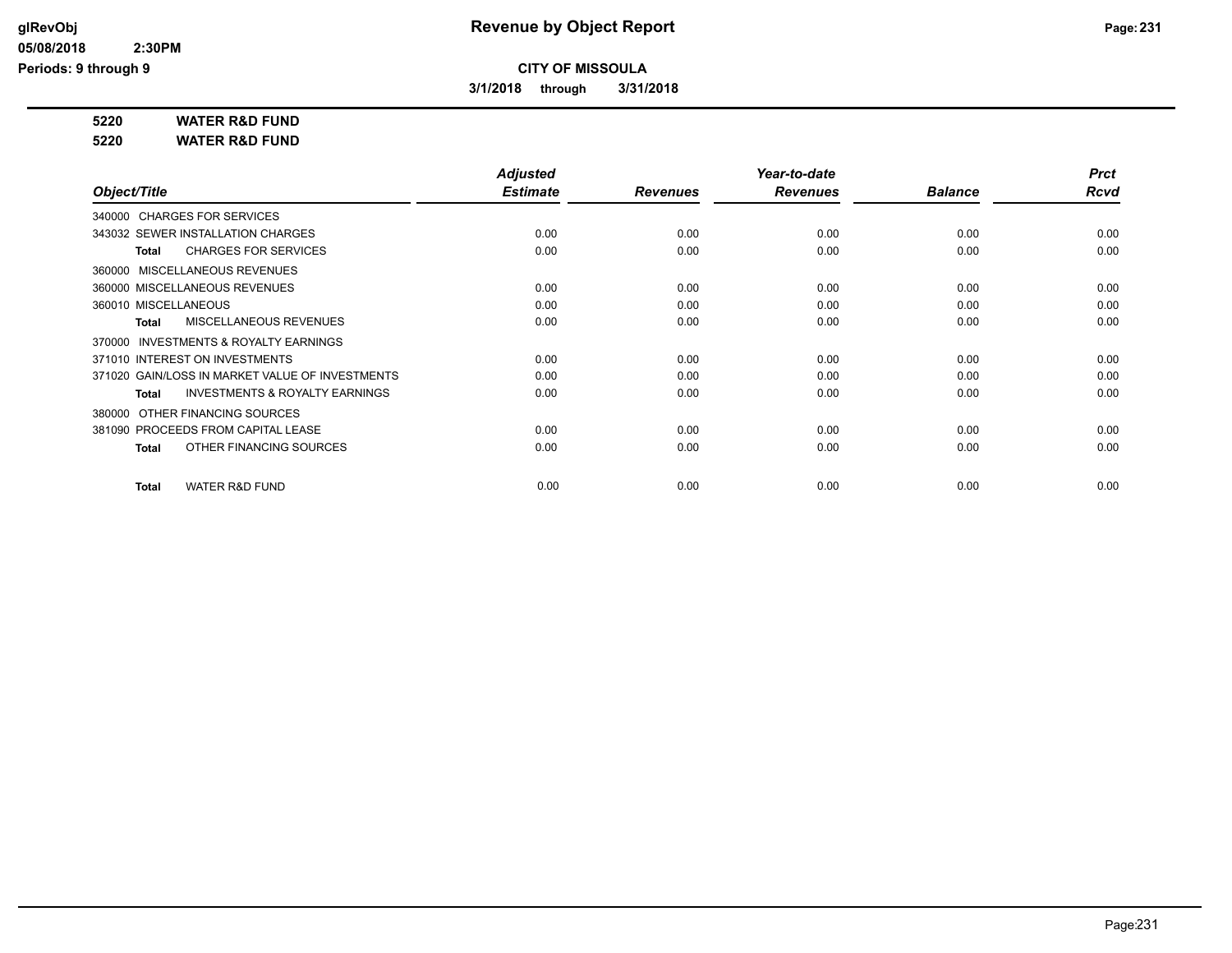**3/1/2018 through 3/31/2018**

#### **5220 WATER R&D FUND**

|                                                    | <b>Adjusted</b> |                 | Year-to-date    |                | <b>Prct</b> |
|----------------------------------------------------|-----------------|-----------------|-----------------|----------------|-------------|
| Object/Title                                       | <b>Estimate</b> | <b>Revenues</b> | <b>Revenues</b> | <b>Balance</b> | <b>Rcvd</b> |
| 340000 CHARGES FOR SERVICES                        |                 |                 |                 |                |             |
| 343032 SEWER INSTALLATION CHARGES                  | 0.00            | 0.00            | 0.00            | 0.00           | 0.00        |
| <b>CHARGES FOR SERVICES</b><br>Total               | 0.00            | 0.00            | 0.00            | 0.00           | 0.00        |
| 360000 MISCELLANEOUS REVENUES                      |                 |                 |                 |                |             |
| 360000 MISCELLANEOUS REVENUES                      | 0.00            | 0.00            | 0.00            | 0.00           | 0.00        |
| 360010 MISCELLANEOUS                               | 0.00            | 0.00            | 0.00            | 0.00           | 0.00        |
| MISCELLANEOUS REVENUES<br>Total                    | 0.00            | 0.00            | 0.00            | 0.00           | 0.00        |
| INVESTMENTS & ROYALTY EARNINGS<br>370000           |                 |                 |                 |                |             |
| 371010 INTEREST ON INVESTMENTS                     | 0.00            | 0.00            | 0.00            | 0.00           | 0.00        |
| 371020 GAIN/LOSS IN MARKET VALUE OF INVESTMENT     | 0.00            | 0.00            | 0.00            | 0.00           | 0.00        |
| <b>INVESTMENTS &amp; ROYALTY EARNINGS</b><br>Total | 0.00            | 0.00            | 0.00            | 0.00           | 0.00        |
| OTHER FINANCING SOURCES<br>380000                  |                 |                 |                 |                |             |
| 381090 PROCEEDS FROM CAPITAL LEASE                 | 0.00            | 0.00            | 0.00            | 0.00           | 0.00        |
| OTHER FINANCING SOURCES<br>Total                   | 0.00            | 0.00            | 0.00            | 0.00           | 0.00        |
|                                                    |                 |                 |                 |                |             |
| <b>WATER R&amp;D FUND</b><br><b>Total</b>          | 0.00            | 0.00            | 0.00            | 0.00           | 0.00        |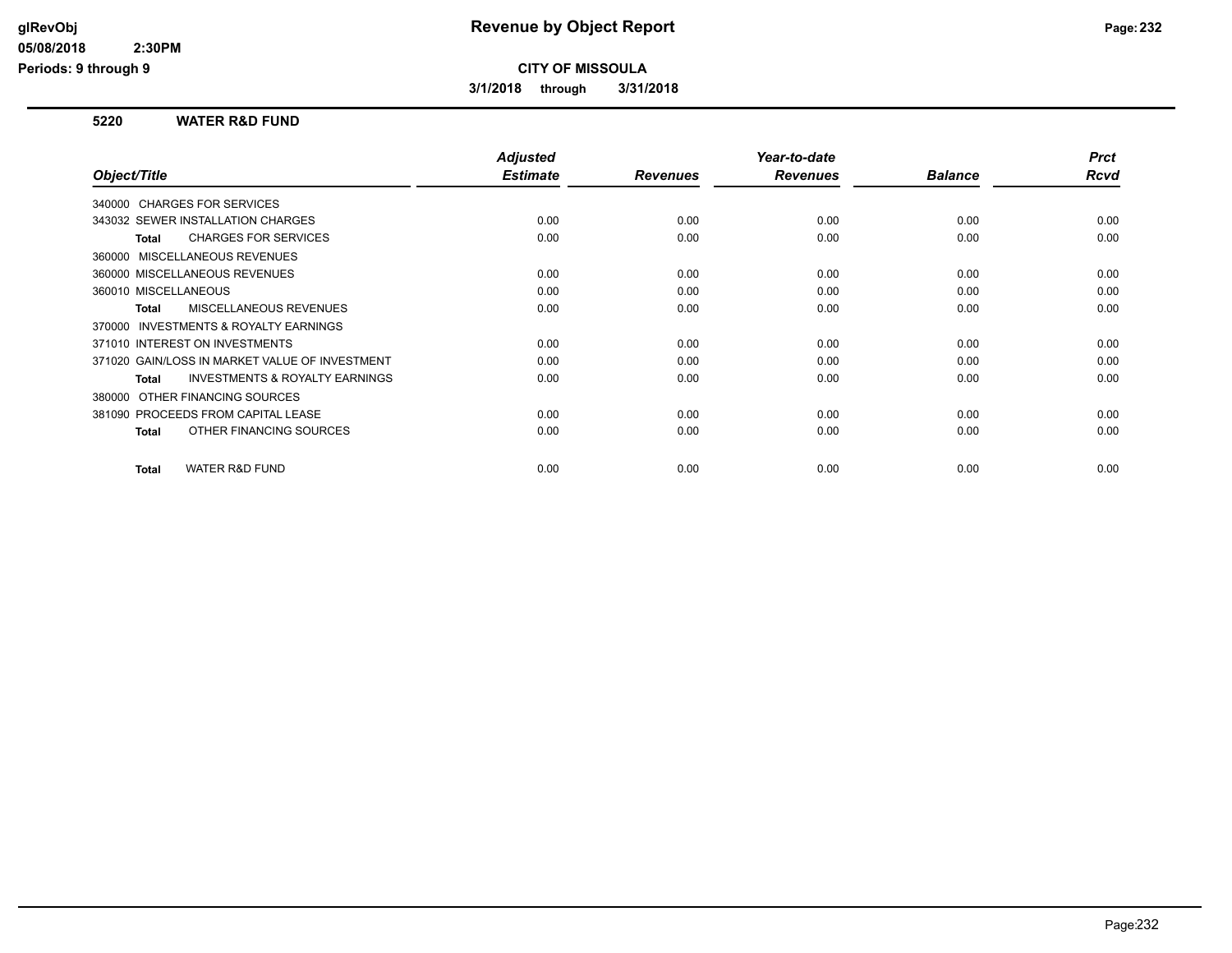**05/08/2018 2:30PM Periods: 9 through 9**

**CITY OF MISSOULA**

**3/1/2018 through 3/31/2018**

## **5240 WATER CONSTRUCTION FUND**

**5240 WATER CONSTRUCTION FUND**

|                                             | <b>Adjusted</b> |                 | Year-to-date    |                | Prct        |
|---------------------------------------------|-----------------|-----------------|-----------------|----------------|-------------|
| Object/Title                                | <b>Estimate</b> | <b>Revenues</b> | <b>Revenues</b> | <b>Balance</b> | <b>Rcvd</b> |
| 340000 CHARGES FOR SERVICES                 |                 |                 |                 |                |             |
| 343026 WATER INSTALLATION CHARGES           | 0.00            | 0.00            | 0.00            | 0.00           | 0.00        |
| <b>CHARGES FOR SERVICES</b><br><b>Total</b> | 0.00            | 0.00            | 0.00            | 0.00           | 0.00        |
| WATER CONSTRUCTION FUND<br><b>Total</b>     | 0.00            | 0.00            | 0.00            | 0.00           | 0.00        |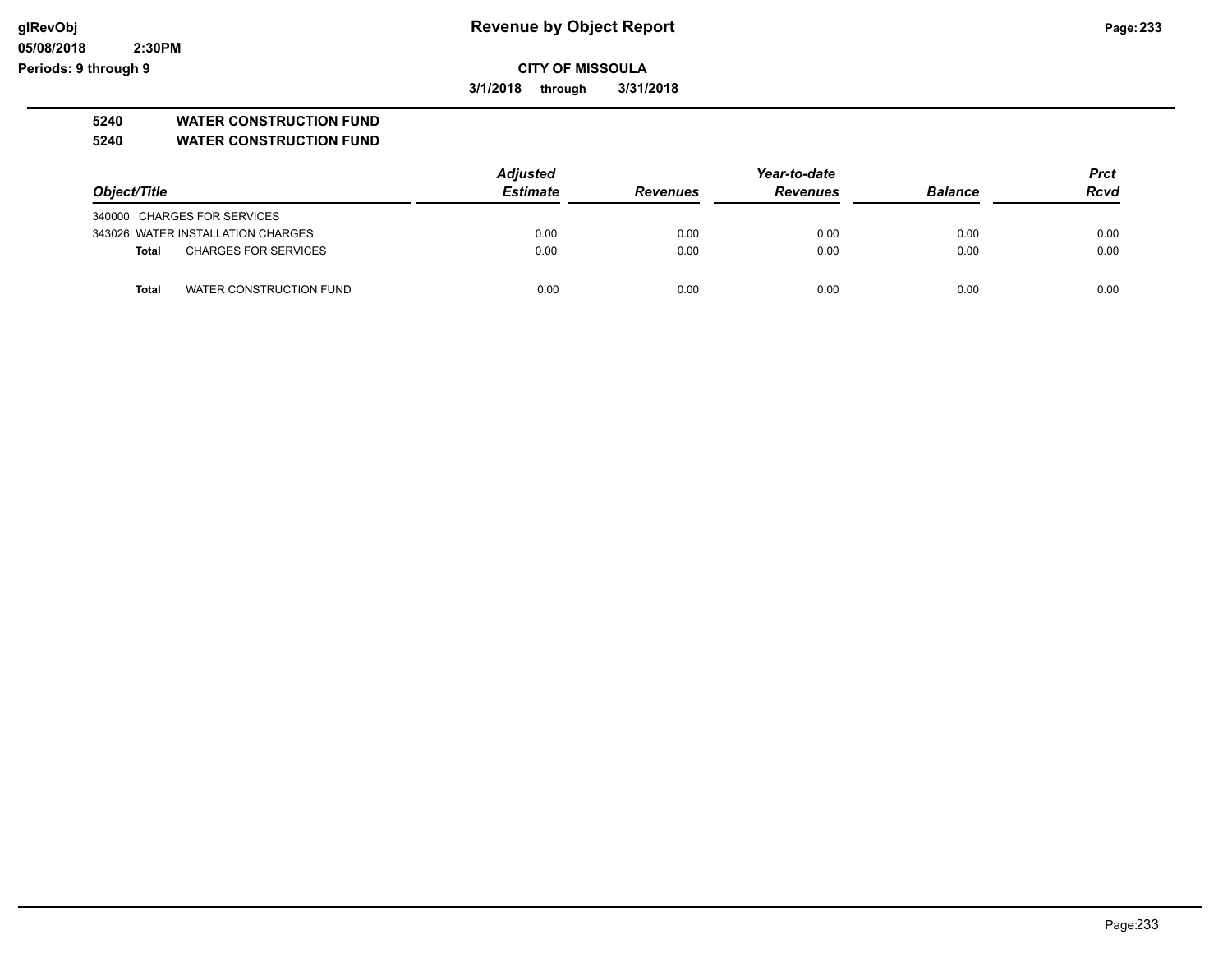**3/1/2018 through 3/31/2018**

## **5240 WATER CONSTRUCTION FUND**

|              |                                   | <b>Adjusted</b> | Year-to-date    |                 |                | Prct        |
|--------------|-----------------------------------|-----------------|-----------------|-----------------|----------------|-------------|
| Object/Title |                                   | <b>Estimate</b> | <b>Revenues</b> | <b>Revenues</b> | <b>Balance</b> | <b>Rcvd</b> |
|              | 340000 CHARGES FOR SERVICES       |                 |                 |                 |                |             |
|              | 343026 WATER INSTALLATION CHARGES | 0.00            | 0.00            | 0.00            | 0.00           | 0.00        |
| <b>Total</b> | <b>CHARGES FOR SERVICES</b>       | 0.00            | 0.00            | 0.00            | 0.00           | 0.00        |
| <b>Total</b> | WATER CONSTRUCTION FUND           | 0.00            | 0.00            | 0.00            | 0.00           | 0.00        |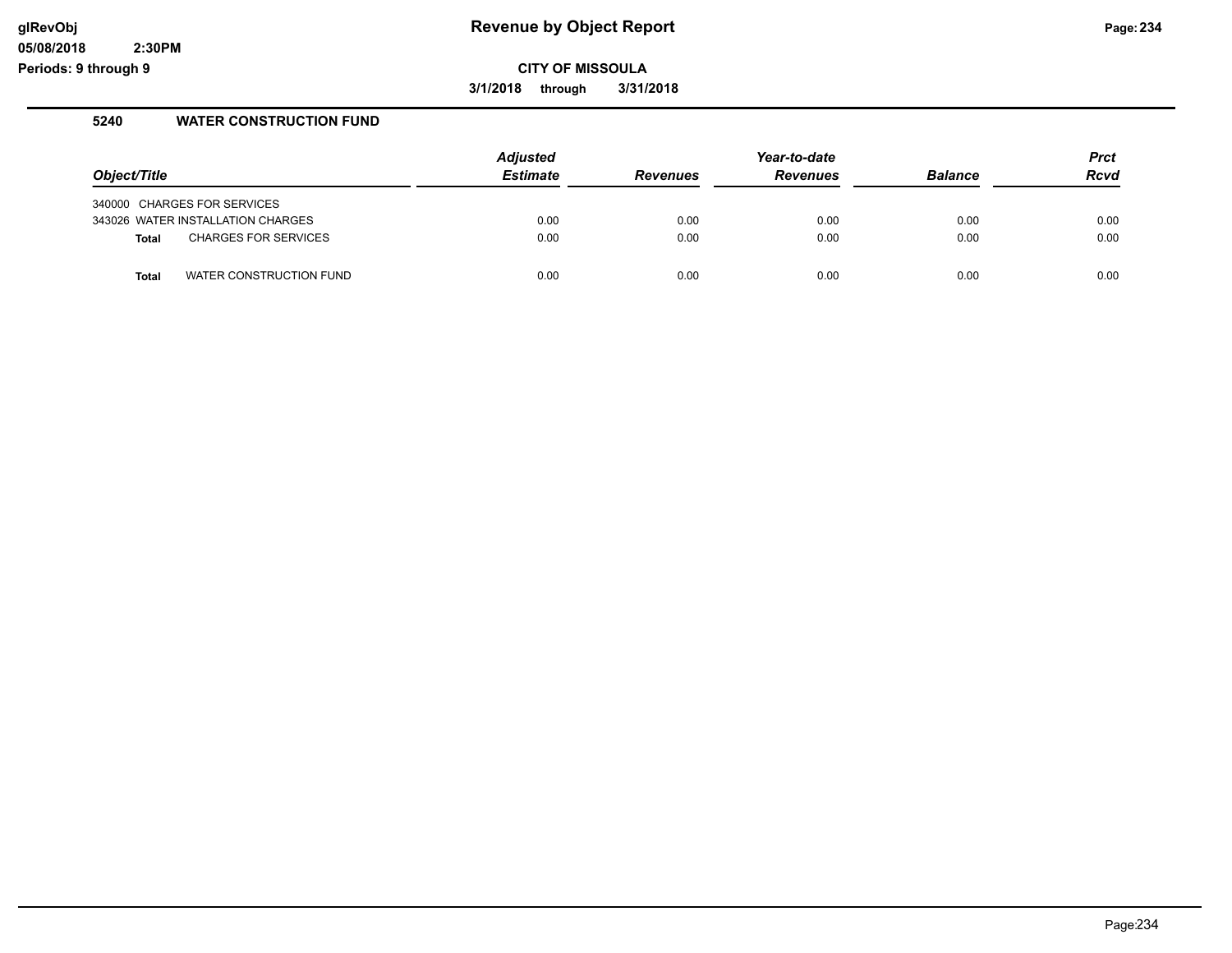**3/1/2018 through 3/31/2018**

## **5250 WATER PURCHASE LOAN**

**5250 WATER PURCHASE LOAN**

| Object/Title                                              | <b>Adjusted</b> |                 | Year-to-date    |                | Prct |
|-----------------------------------------------------------|-----------------|-----------------|-----------------|----------------|------|
|                                                           | <b>Estimate</b> | <b>Revenues</b> | <b>Revenues</b> | <b>Balance</b> | Rcvd |
| 370000 INVESTMENTS & ROYALTY EARNINGS                     |                 |                 |                 |                |      |
| 371010 INTEREST ON INVESTMENTS                            | 0.00            | 0.00            | 0.00            | 0.00           | 0.00 |
| 371020 GAIN/LOSS IN MARKET VALUE OF INVESTMENTS           | 0.00            | 0.00            | 0.00            | 0.00           | 0.00 |
| <b>INVESTMENTS &amp; ROYALTY EARNINGS</b><br><b>Total</b> | 0.00            | 0.00            | 0.00            | 0.00           | 0.00 |
|                                                           |                 |                 |                 |                |      |
| <b>Total</b><br>WATER PURCHASE LOAN                       | 0.00            | 0.00            | 0.00            | 0.00           | 0.00 |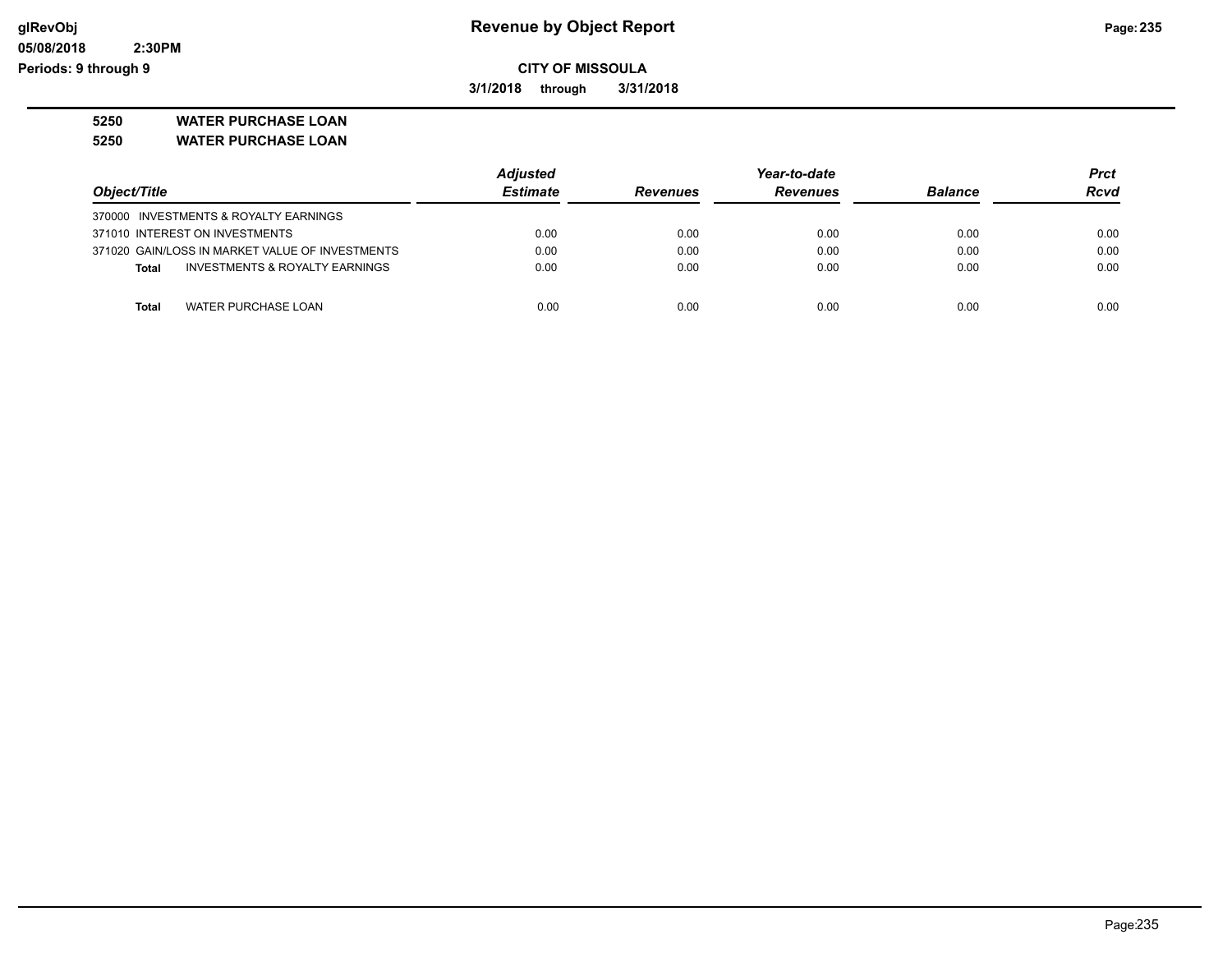**Periods: 9 through 9**

**CITY OF MISSOULA**

**3/1/2018 through 3/31/2018**

## **5250 WATER PURCHASE LOAN**

 **2:30PM**

| Object/Title |                                                | <b>Adjusted</b><br><b>Estimate</b> | <b>Revenues</b> | Year-to-date<br><b>Revenues</b> | <b>Balance</b> | <b>Prct</b><br>Rcvd |
|--------------|------------------------------------------------|------------------------------------|-----------------|---------------------------------|----------------|---------------------|
|              | 370000 INVESTMENTS & ROYALTY EARNINGS          |                                    |                 |                                 |                |                     |
|              | 371010 INTEREST ON INVESTMENTS                 | 0.00                               | 0.00            | 0.00                            | 0.00           | 0.00                |
|              | 371020 GAIN/LOSS IN MARKET VALUE OF INVESTMENT | 0.00                               | 0.00            | 0.00                            | 0.00           | 0.00                |
| <b>Total</b> | INVESTMENTS & ROYALTY EARNINGS                 | 0.00                               | 0.00            | 0.00                            | 0.00           | 0.00                |
|              |                                                |                                    |                 |                                 |                |                     |
| Total        | WATER PURCHASE LOAN                            | 0.00                               | 0.00            | 0.00                            | 0.00           | 0.00                |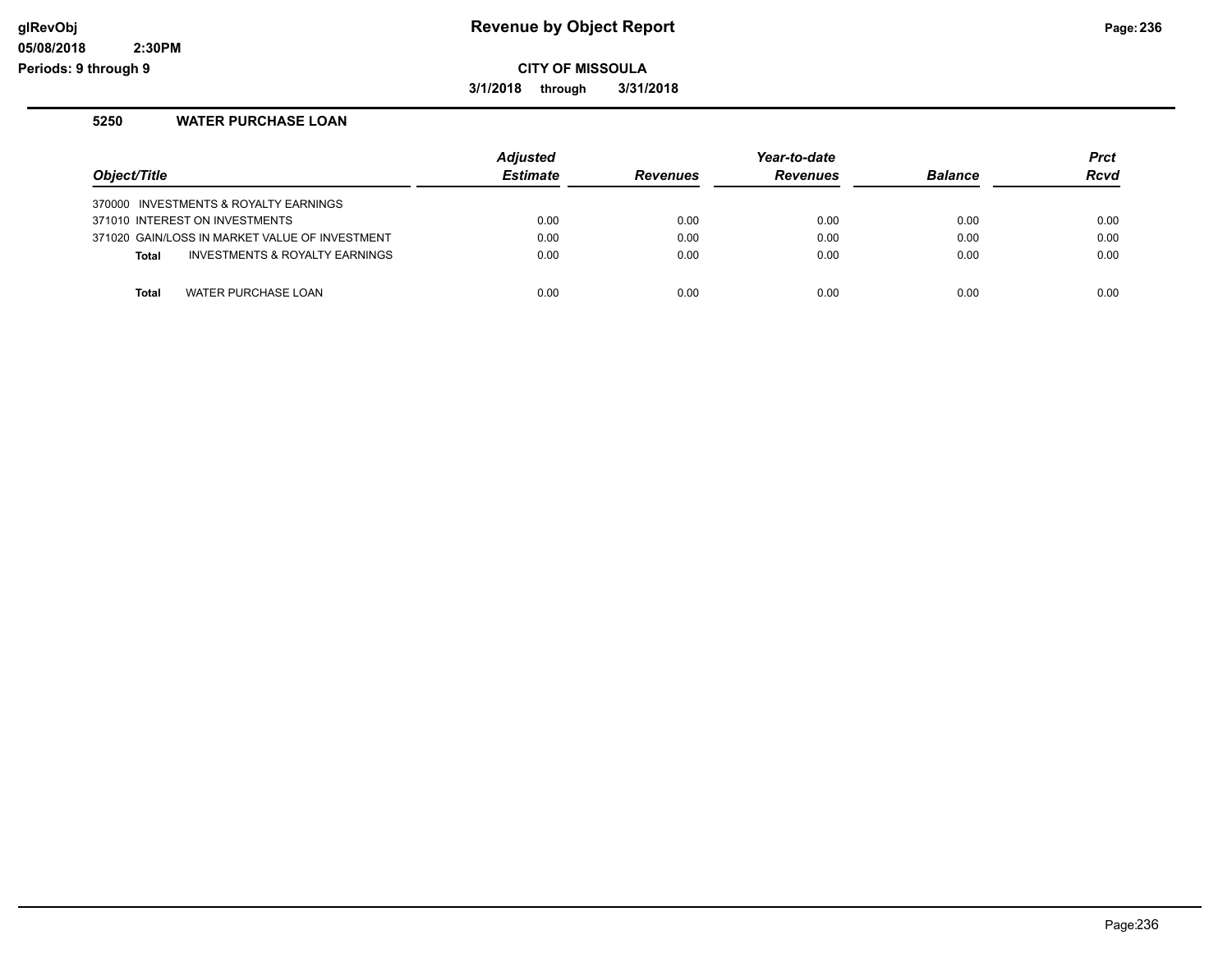**3/1/2018 through 3/31/2018**

## **5251 WATER PURCHASE LOAN RESERVE**

## **5251 WATER PURCHASE LOAN RESERVE**

|                                                    | <b>Adjusted</b> |                 | Year-to-date    |                | <b>Prct</b> |
|----------------------------------------------------|-----------------|-----------------|-----------------|----------------|-------------|
| Object/Title                                       | <b>Estimate</b> | <b>Revenues</b> | <b>Revenues</b> | <b>Balance</b> | <b>Rcvd</b> |
| 360000 MISCELLANEOUS REVENUES                      |                 |                 |                 |                |             |
| 360010 MISCELLANEOUS                               | 0.00            | 0.00            | 0.00            | 0.00           | 0.00        |
| MISCELLANEOUS REVENUES<br>Total                    | 0.00            | 0.00            | 0.00            | 0.00           | 0.00        |
| 370000 INVESTMENTS & ROYALTY EARNINGS              |                 |                 |                 |                |             |
| 371010 INTEREST ON INVESTMENTS                     | 0.00            | 0.00            | 0.00            | 0.00           | 0.00        |
| 371020 GAIN/LOSS IN MARKET VALUE OF INVESTMENTS    | 0.00            | 0.00            | 0.00            | 0.00           | 0.00        |
| <b>INVESTMENTS &amp; ROYALTY EARNINGS</b><br>Total | 0.00            | 0.00            | 0.00            | 0.00           | 0.00        |
| 380000 OTHER FINANCING SOURCES                     |                 |                 |                 |                |             |
| 383042 TRANSFERS FROM OTHER FUNDS                  | 0.00            | 0.00            | 0.00            | 0.00           | 0.00        |
| OTHER FINANCING SOURCES<br>Total                   | 0.00            | 0.00            | 0.00            | 0.00           | 0.00        |
| WATER PURCHASE LOAN RESERVE<br>Total               | 0.00            | 0.00            | 0.00            | 0.00           | 0.00        |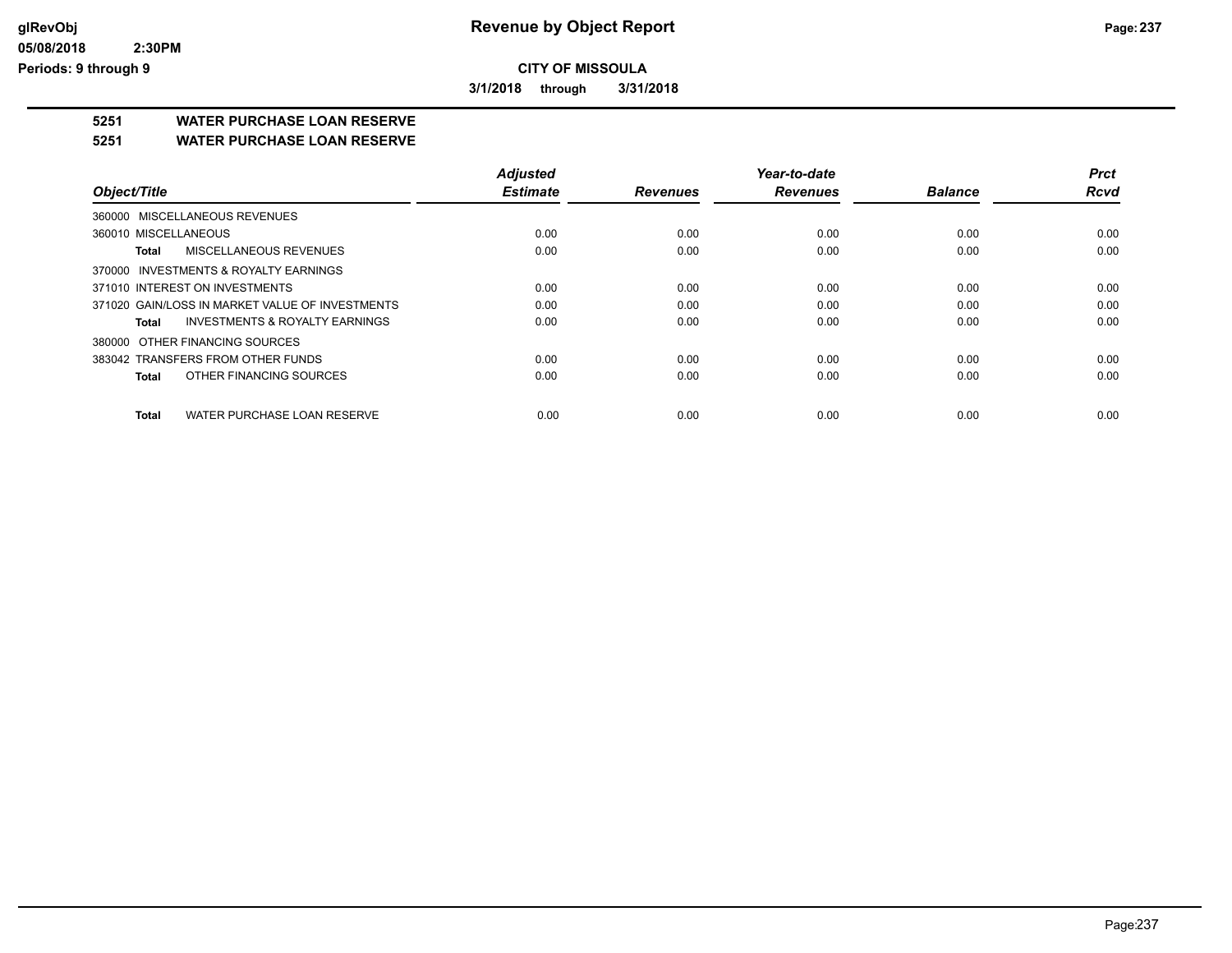**3/1/2018 through 3/31/2018**

## **5251 WATER PURCHASE LOAN RESERVE**

|                                                    | <b>Adjusted</b> |                 | Year-to-date    |                | <b>Prct</b> |
|----------------------------------------------------|-----------------|-----------------|-----------------|----------------|-------------|
| Object/Title                                       | <b>Estimate</b> | <b>Revenues</b> | <b>Revenues</b> | <b>Balance</b> | <b>Rcvd</b> |
| 360000 MISCELLANEOUS REVENUES                      |                 |                 |                 |                |             |
| 360010 MISCELLANEOUS                               | 0.00            | 0.00            | 0.00            | 0.00           | 0.00        |
| MISCELLANEOUS REVENUES<br>Total                    | 0.00            | 0.00            | 0.00            | 0.00           | 0.00        |
| 370000 INVESTMENTS & ROYALTY EARNINGS              |                 |                 |                 |                |             |
| 371010 INTEREST ON INVESTMENTS                     | 0.00            | 0.00            | 0.00            | 0.00           | 0.00        |
| 371020 GAIN/LOSS IN MARKET VALUE OF INVESTMENT     | 0.00            | 0.00            | 0.00            | 0.00           | 0.00        |
| <b>INVESTMENTS &amp; ROYALTY EARNINGS</b><br>Total | 0.00            | 0.00            | 0.00            | 0.00           | 0.00        |
| 380000 OTHER FINANCING SOURCES                     |                 |                 |                 |                |             |
| 383042 TRANSFERS FROM OTHER FUNDS                  | 0.00            | 0.00            | 0.00            | 0.00           | 0.00        |
| OTHER FINANCING SOURCES<br><b>Total</b>            | 0.00            | 0.00            | 0.00            | 0.00           | 0.00        |
| <b>Total</b><br>WATER PURCHASE LOAN RESERVE        | 0.00            | 0.00            | 0.00            | 0.00           | 0.00        |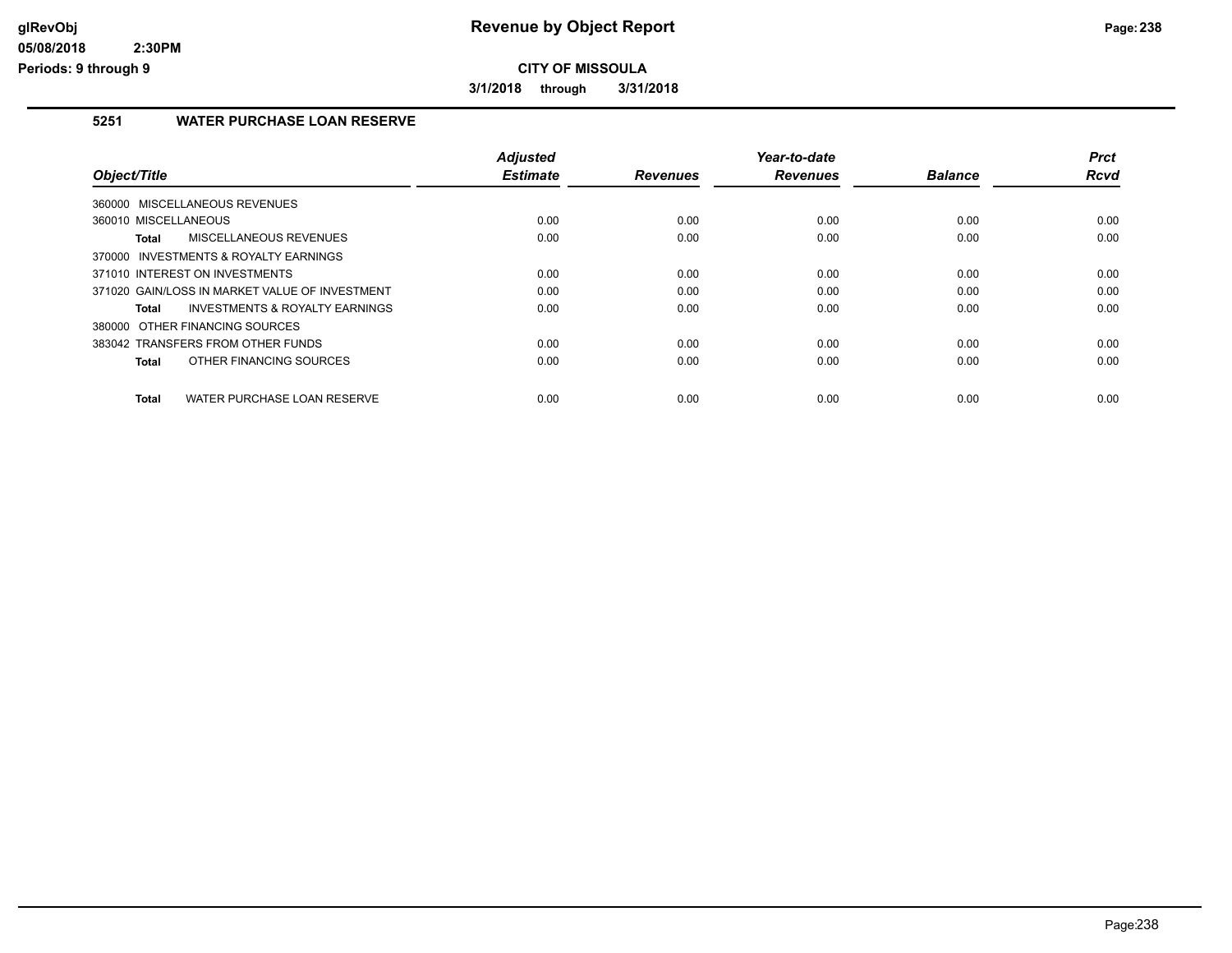**3/1/2018 through 3/31/2018**

## **5310 SEWER OPERATING BUDGET FUND**

#### **5310 SEWER OPERATING BUDGET FUND**

|                                                    | <b>Adjusted</b> |                 | Year-to-date    |                | <b>Prct</b> |
|----------------------------------------------------|-----------------|-----------------|-----------------|----------------|-------------|
| Object/Title                                       | <b>Estimate</b> | <b>Revenues</b> | <b>Revenues</b> | <b>Balance</b> | <b>Rcvd</b> |
| 320000 LICENSES & PERMITS                          |                 |                 |                 |                |             |
| 323027 HAULER PERMITS                              | 0.00            | 0.00            | 0.00            | 0.00           | 0.00        |
| <b>LICENSES &amp; PERMITS</b><br><b>Total</b>      | 0.00            | 0.00            | 0.00            | 0.00           | 0.00        |
| 330000 INTERGOVERNMENTAL REVENUES                  |                 |                 |                 |                |             |
| 334071 DEQ/RIVER WATER SAMPLING                    | 0.00            | 0.00            | 0.00            | 0.00           | 0.00        |
| 336020 STATE PENSION CONTRIBUTION                  | 0.00            | 0.00            | 0.00            | 0.00           | 0.00        |
| 336023 STATE CONTRIB. - PERS                       | 0.00            | 0.00            | $-1.51$         | 1.51           | 0.00        |
| <b>INTERGOVERNMENTAL REVENUES</b><br><b>Total</b>  | 0.00            | 0.00            | $-1.51$         | 1.51           | 0.00        |
| 340000 CHARGES FOR SERVICES                        |                 |                 |                 |                |             |
| 343018 SALE/MILLING OF WOOD                        | 0.00            | 0.00            | 0.00            | 0.00           | 0.00        |
| 343032 SEWER INSTALLATION CHARGES                  | 0.00            | 0.00            | 0.00            | 0.00           | 0.00        |
| 343035 SALE OF SEWER MATERIALS AND SUPPLIES        | 0.00            | 0.00            | 0.00            | 0.00           | 0.00        |
| 343039 DISPOSAL FEES                               | 0.00            | 0.00            | 0.00            | 0.00           | 0.00        |
| 343041 COMPOST TIPPING FEES                        | 0.00            | 0.00            | 82.00           | $-82.00$       | 0.00        |
| 343045 COMPOST SALES                               | 0.00            | 0.00            | 0.00            | 0.00           | 0.00        |
| 343046 COMPOST DELIVERY CHARGE                     | 0.00            | 0.00            | 0.00            | 0.00           | 0.00        |
| <b>CHARGES FOR SERVICES</b><br><b>Total</b>        | 0.00            | 0.00            | 82.00           | $-82.00$       | 0.00        |
| 360000 MISCELLANEOUS REVENUES                      |                 |                 |                 |                |             |
| 360010 MISCELLANEOUS                               | 0.00            | 0.00            | 0.00            | 0.00           | 0.00        |
| 360030 CONTRIBUTIONS FROM PROPERTY OWNERS          | 0.00            | 0.00            | 0.00            | 0.00           | 0.00        |
| 363040 PENALTY AND INTEREST                        | 0.00            | 0.00            | 0.00            | 0.00           | 0.00        |
| 364012 SALE OF SURPLUS PROPERTY                    | 0.00            | 0.00            | 0.00            | 0.00           | 0.00        |
| MISCELLANEOUS REVENUES<br>Total                    | 0.00            | 0.00            | 0.00            | 0.00           | 0.00        |
| 370000 INVESTMENTS & ROYALTY EARNINGS              |                 |                 |                 |                |             |
| 371010 INTEREST ON INVESTMENTS                     | 0.00            | 0.00            | 0.00            | 0.00           | 0.00        |
| 371020 GAIN/LOSS IN MARKET VALUE OF INVESTMENTS    | 0.00            | 0.00            | 0.00            | 0.00           | 0.00        |
| <b>INVESTMENTS &amp; ROYALTY EARNINGS</b><br>Total | 0.00            | 0.00            | 0.00            | 0.00           | 0.00        |
| 380000 OTHER FINANCING SOURCES                     |                 |                 |                 |                |             |
| 381090 PROCEEDS FROM CAPITAL LEASE                 | 0.00            | 0.00            | 0.00            | 0.00           | 0.00        |
| 382010 SALE OF FIXED ASSETS                        | 0.00            | 0.00            | 0.00            | 0.00           | 0.00        |
| 383024 TRANS FR SEWER CLEARING                     | 0.00            | 0.00            | 0.00            | 0.00           | 0.00        |
| OTHER FINANCING SOURCES<br>Total                   | 0.00            | 0.00            | 0.00            | 0.00           | 0.00        |
| SEWER OPERATING BUDGET FUND<br>Total               | 0.00            | 0.00            | 80.49           | $-80.49$       | 0.00        |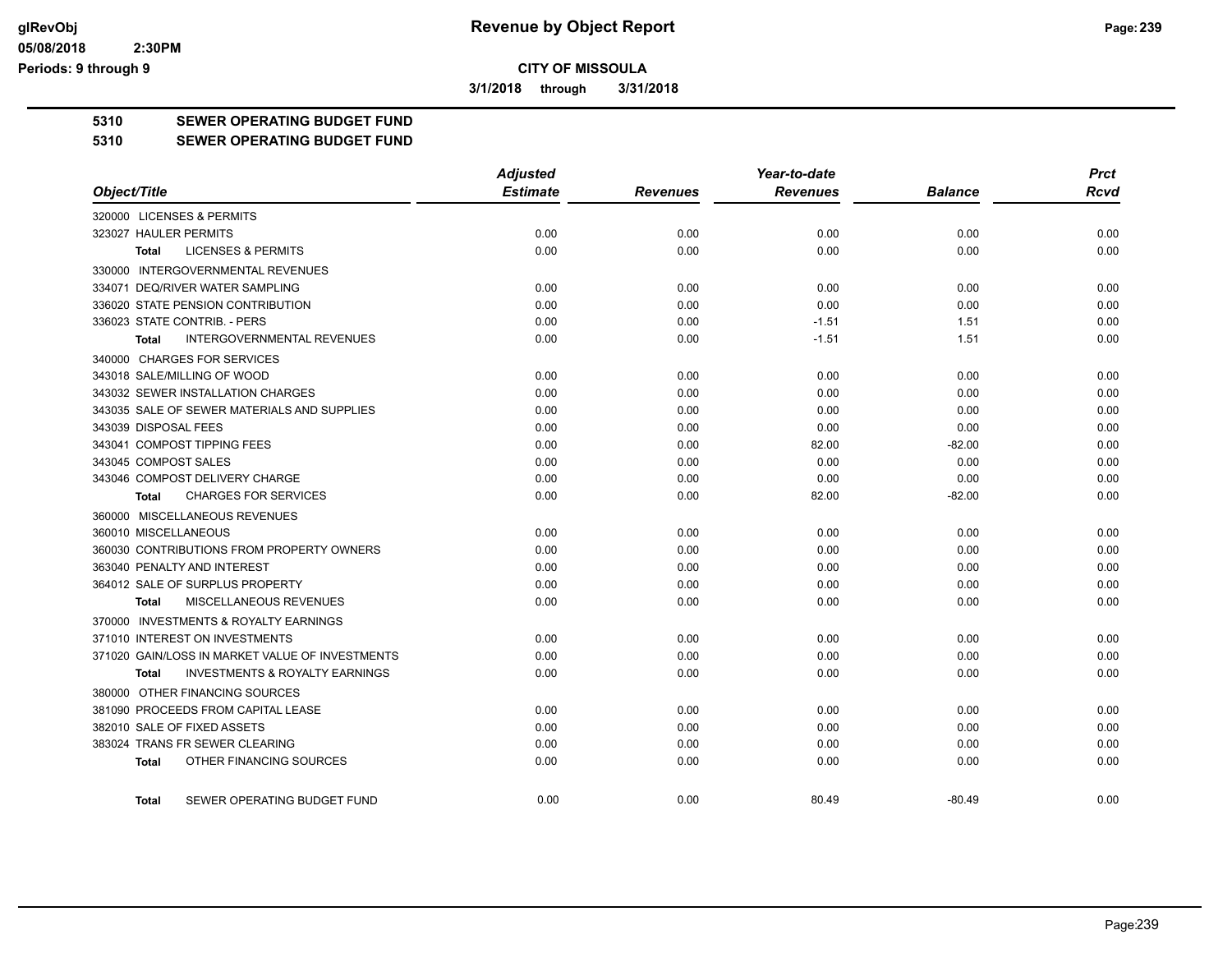**3/1/2018 through 3/31/2018**

## **5310 SEWER OPERATING BUDGET FUND**

|                                                           | <b>Adjusted</b> |                 | Year-to-date    | <b>Prct</b>    |             |
|-----------------------------------------------------------|-----------------|-----------------|-----------------|----------------|-------------|
| Object/Title                                              | <b>Estimate</b> | <b>Revenues</b> | <b>Revenues</b> | <b>Balance</b> | <b>Rcvd</b> |
| 320000 LICENSES & PERMITS                                 |                 |                 |                 |                |             |
| 323027 HAULER PERMITS                                     | 0.00            | 0.00            | 0.00            | 0.00           | 0.00        |
| <b>LICENSES &amp; PERMITS</b><br><b>Total</b>             | 0.00            | 0.00            | 0.00            | 0.00           | 0.00        |
| 330000 INTERGOVERNMENTAL REVENUES                         |                 |                 |                 |                |             |
| 334071 DEQ/RIVER WATER SAMPLING                           | 0.00            | 0.00            | 0.00            | 0.00           | 0.00        |
| 336020 STATE PENSION CONTRIBUTION                         | 0.00            | 0.00            | 0.00            | 0.00           | 0.00        |
| 336023 STATE CONTRIB. - PERS                              | 0.00            | 0.00            | $-1.51$         | 1.51           | 0.00        |
| <b>Total</b><br><b>INTERGOVERNMENTAL REVENUES</b>         | 0.00            | 0.00            | $-1.51$         | 1.51           | 0.00        |
| 340000 CHARGES FOR SERVICES                               |                 |                 |                 |                |             |
| 343018 SALE/MILLING OF WOOD                               | 0.00            | 0.00            | 0.00            | 0.00           | 0.00        |
| 343032 SEWER INSTALLATION CHARGES                         | 0.00            | 0.00            | 0.00            | 0.00           | 0.00        |
| 343035 SALE OF SEWER MATERIALS AND SUPPLIES               | 0.00            | 0.00            | 0.00            | 0.00           | 0.00        |
| 343039 DISPOSAL FEES                                      | 0.00            | 0.00            | 0.00            | 0.00           | 0.00        |
| 343041 COMPOST TIPPING FEES                               | 0.00            | 0.00            | 82.00           | $-82.00$       | 0.00        |
| 343045 COMPOST SALES                                      | 0.00            | 0.00            | 0.00            | 0.00           | 0.00        |
| 343046 COMPOST DELIVERY CHARGE                            | 0.00            | 0.00            | 0.00            | 0.00           | 0.00        |
| <b>CHARGES FOR SERVICES</b><br><b>Total</b>               | 0.00            | 0.00            | 82.00           | $-82.00$       | 0.00        |
| 360000 MISCELLANEOUS REVENUES                             |                 |                 |                 |                |             |
| 360010 MISCELLANEOUS                                      | 0.00            | 0.00            | 0.00            | 0.00           | 0.00        |
| 360030 CONTRIBUTIONS FROM PROPERTY OWNERS                 | 0.00            | 0.00            | 0.00            | 0.00           | 0.00        |
| 363040 PENALTY AND INTEREST                               | 0.00            | 0.00            | 0.00            | 0.00           | 0.00        |
| 364012 SALE OF SURPLUS PROPERTY                           | 0.00            | 0.00            | 0.00            | 0.00           | 0.00        |
| MISCELLANEOUS REVENUES<br><b>Total</b>                    | 0.00            | 0.00            | 0.00            | 0.00           | 0.00        |
| 370000 INVESTMENTS & ROYALTY EARNINGS                     |                 |                 |                 |                |             |
| 371010 INTEREST ON INVESTMENTS                            | 0.00            | 0.00            | 0.00            | 0.00           | 0.00        |
| 371020 GAIN/LOSS IN MARKET VALUE OF INVESTMENT            | 0.00            | 0.00            | 0.00            | 0.00           | 0.00        |
| <b>INVESTMENTS &amp; ROYALTY EARNINGS</b><br><b>Total</b> | 0.00            | 0.00            | 0.00            | 0.00           | 0.00        |
| 380000 OTHER FINANCING SOURCES                            |                 |                 |                 |                |             |
| 381090 PROCEEDS FROM CAPITAL LEASE                        | 0.00            | 0.00            | 0.00            | 0.00           | 0.00        |
| 382010 SALE OF FIXED ASSETS                               | 0.00            | 0.00            | 0.00            | 0.00           | 0.00        |
| 383024 TRANS FR SEWER CLEARING                            | 0.00            | 0.00            | 0.00            | 0.00           | 0.00        |
| OTHER FINANCING SOURCES<br><b>Total</b>                   | 0.00            | 0.00            | 0.00            | 0.00           | 0.00        |
| SEWER OPERATING BUDGET FUND<br><b>Total</b>               | 0.00            | 0.00            | 80.49           | $-80.49$       | 0.00        |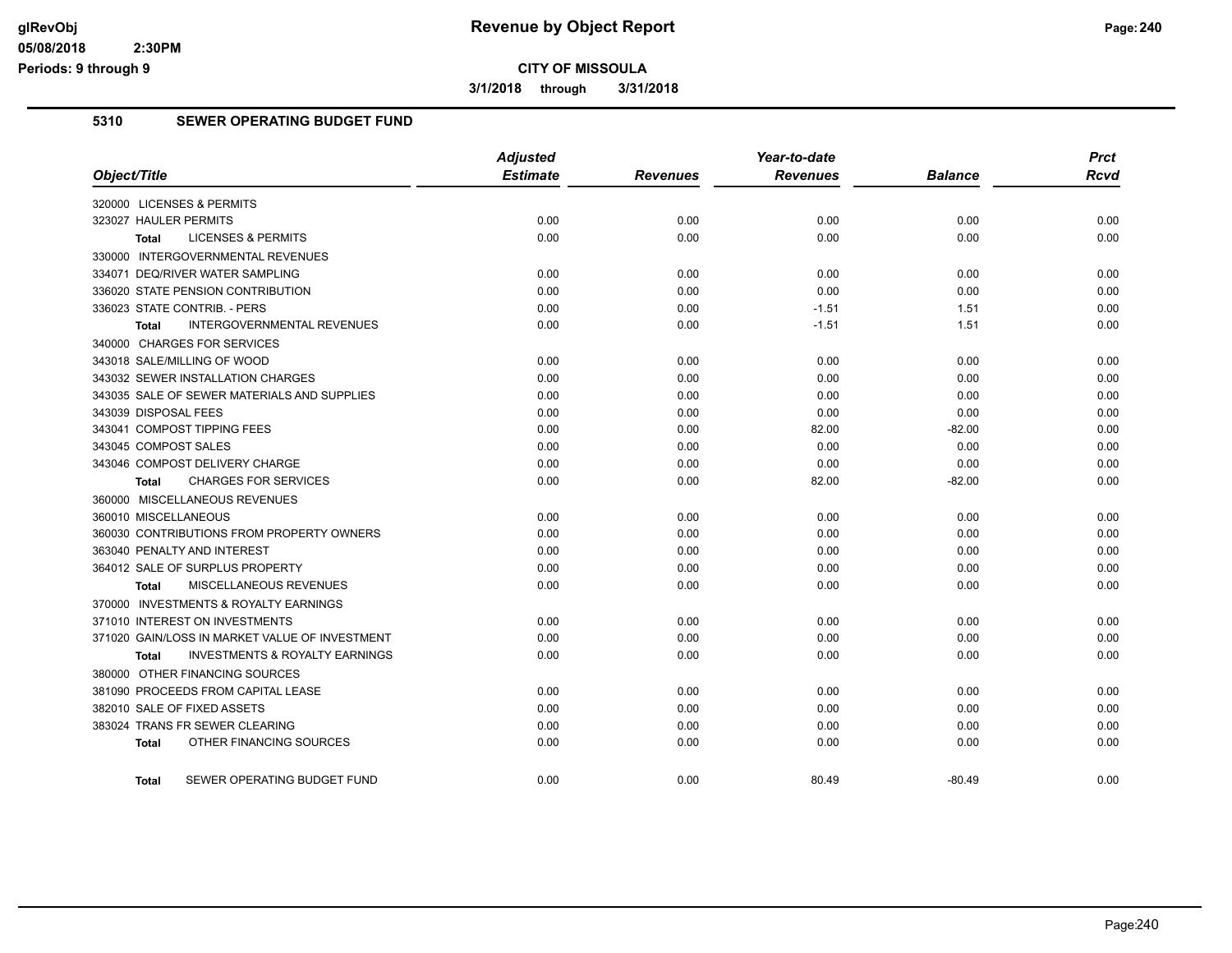**3/1/2018 through 3/31/2018**

**5311 WASTEWATER UTILITY FUND**

|                                                           | <b>Adjusted</b> |                 | Year-to-date    |                 | <b>Prct</b> |
|-----------------------------------------------------------|-----------------|-----------------|-----------------|-----------------|-------------|
| Object/Title                                              | <b>Estimate</b> | <b>Revenues</b> | <b>Revenues</b> | <b>Balance</b>  | <b>Rcvd</b> |
| 320000 LICENSES & PERMITS                                 |                 |                 |                 |                 |             |
| 323027 HAULER PERMITS                                     | 1,190.00        | 0.00            | 150.00          | 1,040.00        | 12.61       |
| <b>LICENSES &amp; PERMITS</b><br><b>Total</b>             | 1,190.00        | 0.00            | 150.00          | 1,040.00        | 12.61       |
| 330000 INTERGOVERNMENTAL REVENUES                         |                 |                 |                 |                 |             |
| 331990 IRS REIMB/DEBT SVS INTEREST                        | 248,879.00      | 0.00            | 115,909.20      | 132,969.80      | 46.57       |
| 331992 FEDERAL ARRA GRANTS                                | 0.00            | 0.00            | 0.00            | 0.00            | 0.00        |
| 336020 STATE PENSION CONTRIBUTION                         | 0.00            | 0.00            | 0.00            | 0.00            | 0.00        |
| 336023 STATE CONTRIB. - PERS                              | 1,250.00        | 128.43          | 1,357.04        | $-107.04$       | 108.56      |
| <b>INTERGOVERNMENTAL REVENUES</b><br><b>Total</b>         | 250,129.00      | 128.43          | 117,266.24      | 132,862.76      | 46.88       |
| 340000 CHARGES FOR SERVICES                               |                 |                 |                 |                 |             |
| 343018 SALE OF MATERIALS                                  | 0.00            | 0.00            | 1,275.00        | $-1,275.00$     | 0.00        |
| 343028 WATER TESTING CHARGE                               | 0.00            | 0.00            | 0.00            | 0.00            | 0.00        |
| 343031 SEWER INSTALLATION CHARGES - DEVLPMNT              | 900,000.00      | 0.00            | 3,000.00        | 897,000.00      | 0.33        |
| 343032 SEWER INSTALLATION CHARGES                         | 44,850.00       | 2,000.00        | 20,408.25       | 24,441.75       | 45.50       |
| 343034 TREATMENT FACILITIES FEES                          | 8,040,674.00    | 6,864.29        | 7,883,918.79    | 156,755.21      | 98.05       |
| 343035 SALE OF SEWER MATERIALS AND SUPPLIES               | 10,300.00       | 0.00            | 0.00            | 10,300.00       | 0.00        |
| 343037 DELINQUENT SEWER FEES                              | 0.00            | 0.00            | 0.00            | 0.00            | 0.00        |
| 343038 P & I TAX LIENS                                    | 0.00            | 147.39          | 2,365.12        | $-2,365.12$     | 0.00        |
| 343039 DISPOSAL FEES                                      | 29,170.00       | 2,406.04        | 11,219.96       | 17,950.04       | 38.46       |
| 343041 COMPOST TIPPING FEES                               | 659,215.00      | 9,859.00        | 307,952.00      | 351,263.00      | 46.71       |
| 343045 COMPOST SALES                                      | 417,960.00      | 92,642.00       | 203,487.00      | 214,473.00      | 48.69       |
| 343046 COMPOST DELIVERY CHARGE                            | 0.00            | 0.00            | 0.00            | 0.00            | 0.00        |
| <b>CHARGES FOR SERVICES</b><br><b>Total</b>               | 10,102,169.00   | 113,918.72      | 8,433,626.12    | 1,668,542.88    | 83.48       |
| 360000 MISCELLANEOUS REVENUES                             |                 |                 |                 |                 |             |
| 360010 MISCELLANEOUS                                      | 0.00            | 0.00            | 0.00            | 0.00            | 0.00        |
| 360030 CONTRIBUTIONS FROM PROPERTY OWNERS                 | 0.00            | 0.00            | 0.00            | 0.00            | 0.00        |
| 361200 RADIO TOWER LEASE PAYMENTS                         | 5,680.00        | 0.00            | 5,000.00        | 680.00          | 88.03       |
| 361201 EKO LAND LEASE                                     | 0.00            | 0.00            | 0.00            | 0.00            | 0.00        |
| 363040 PENALTY AND INTEREST                               | 0.00            | 229.76          | 1,820.23        | $-1,820.23$     | 0.00        |
| 364012 SALE OF SURPLUS PROPERTY                           | 49,500.00       | 0.00            | 697.50          | 48,802.50       | 1.41        |
| 365023 NORTHWESTERN ENERGY GRANT                          | 100.00          | 0.00            | 0.00            | 100.00          | 0.00        |
| MISCELLANEOUS REVENUES<br><b>Total</b>                    | 55,280.00       | 229.76          | 7.517.73        | 47,762.27       | 13.60       |
| 370000 INVESTMENTS & ROYALTY EARNINGS                     |                 |                 |                 |                 |             |
| 371010 INTEREST ON INVESTMENTS                            | 0.00            | 0.00            | 0.00            | 0.00            | 0.00        |
| 371020 GAIN/LOSS IN MARKET VALUE OF INVESTMENTS           | 0.00            | 0.00            | 0.00            | 0.00            | 0.00        |
| <b>INVESTMENTS &amp; ROYALTY EARNINGS</b><br><b>Total</b> | 0.00            | 0.00            | 0.00            | 0.00            | 0.00        |
| 380000 OTHER FINANCING SOURCES                            |                 |                 |                 |                 |             |
| 381010 BOND PROCEEDS                                      | 0.00            | 1,110,377.50    | 1,110,377.50    | $-1,110,377.50$ | 0.00        |
|                                                           |                 |                 |                 |                 |             |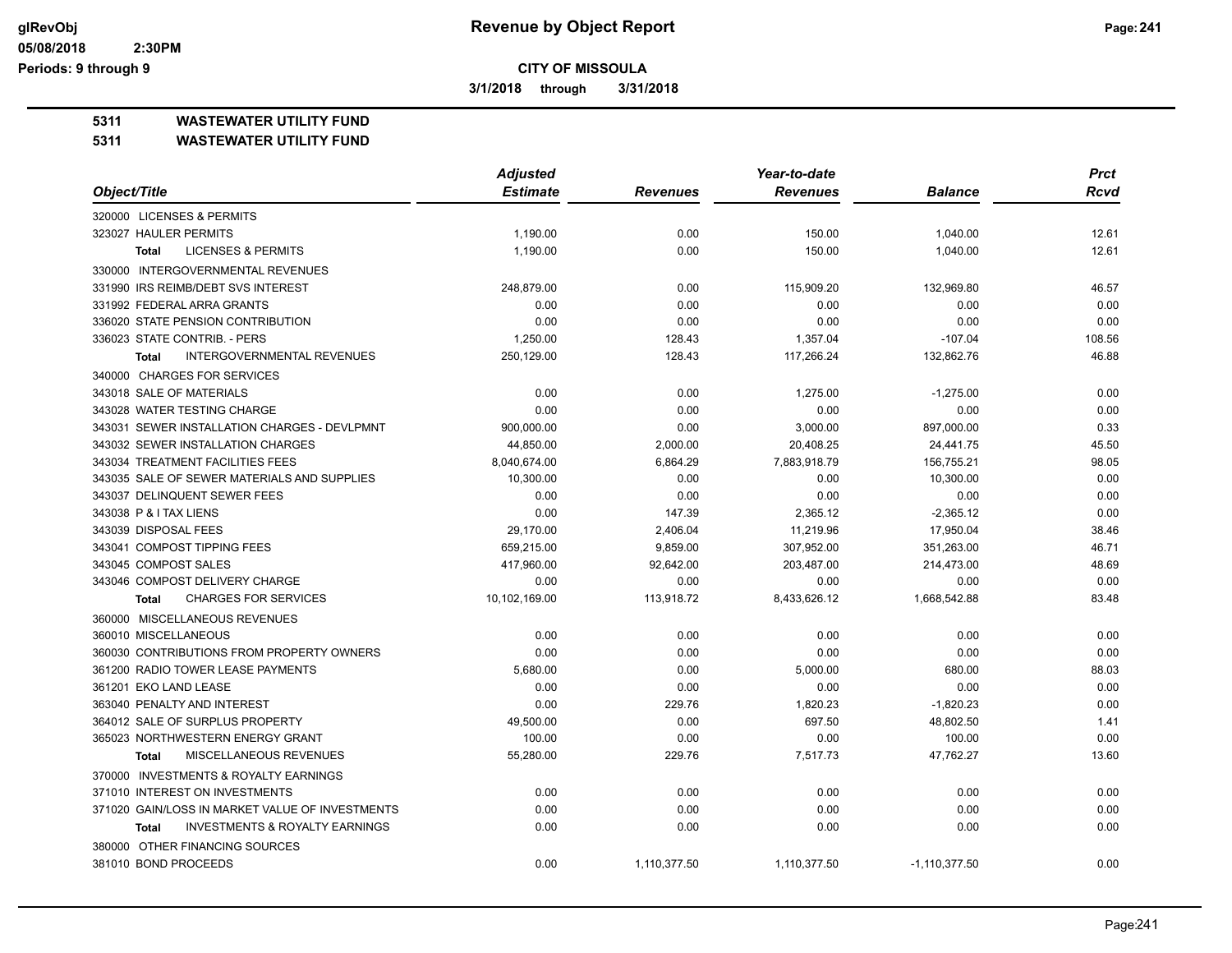**3/1/2018 through 3/31/2018**

## **5311 WASTEWATER UTILITY FUND**

|                                |                                    | <b>Adjusted</b> |                 |                 | Prct           |        |
|--------------------------------|------------------------------------|-----------------|-----------------|-----------------|----------------|--------|
| Object/Title                   |                                    | <b>Estimate</b> | <b>Revenues</b> | <b>Revenues</b> | <b>Balance</b> | Rcvd   |
|                                | 381090 PROCEEDS FROM CAPITAL LEASE | 0.00            | 0.00            | 0.00            | 0.00           | 0.00   |
| 383034 *** Title Not Found *** |                                    | 369,852.00      | 0.00            | 0.00            | 369.852.00     | 0.00   |
|                                | 383042 TRANSFERS FROM OTHER FUNDS  | 0.00            | 0.00            | 0.00            | 0.00           | 0.00   |
| Total                          | OTHER FINANCING SOURCES            | 369,852.00      | 1,110,377.50    | 1.110.377.50    | $-740.525.50$  | 300.22 |
| Total                          | WASTEWATER UTILITY FUND            | 10.778.620.00   | 1.224.654.41    | 9.668.937.59    | 1.109.682.41   | 89.70  |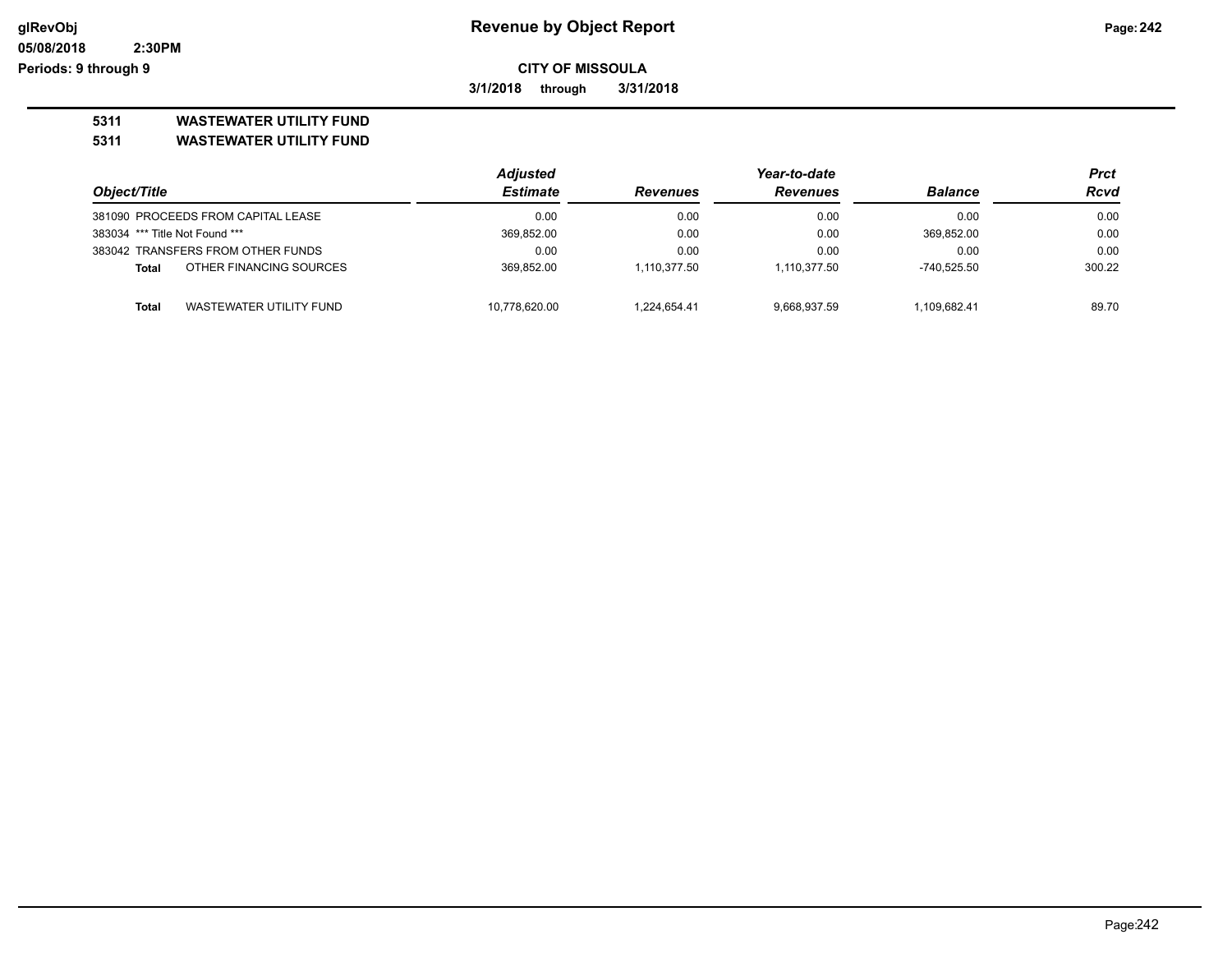**3/1/2018 through 3/31/2018**

| Object/Title<br><b>Estimate</b><br><b>Revenues</b><br><b>Revenues</b><br><b>Balance</b>               | Rcvd   |
|-------------------------------------------------------------------------------------------------------|--------|
|                                                                                                       |        |
| 320000 LICENSES & PERMITS                                                                             |        |
| 323027 HAULER PERMITS<br>1,190.00<br>0.00<br>150.00<br>1,040.00                                       | 12.61  |
| <b>LICENSES &amp; PERMITS</b><br>1,190.00<br>0.00<br>150.00<br>1,040.00<br><b>Total</b>               | 12.61  |
| 330000 INTERGOVERNMENTAL REVENUES                                                                     |        |
| 331990 IRS REIMB/DEBT SVS INTEREST<br>248,879.00<br>0.00<br>115,909.20<br>132,969.80                  | 46.57  |
| 331992 FEDERAL ARRA GRANTS<br>0.00<br>0.00<br>0.00<br>0.00                                            | 0.00   |
| 0.00<br>336020 STATE PENSION CONTRIBUTION<br>0.00<br>0.00<br>0.00                                     | 0.00   |
| 336023 STATE CONTRIB. - PERS<br>1,250.00<br>128.43<br>1,357.04<br>$-107.04$                           | 108.56 |
| 128.43<br>117,266.24<br><b>INTERGOVERNMENTAL REVENUES</b><br>250,129.00<br>132,862.76<br><b>Total</b> | 46.88  |
| 340000 CHARGES FOR SERVICES                                                                           |        |
| 343018 SALE OF MATERIALS<br>0.00<br>0.00<br>1.275.00<br>$-1.275.00$                                   | 0.00   |
| 343028 WATER TESTING CHARGE<br>0.00<br>0.00<br>0.00<br>0.00                                           | 0.00   |
| 343031 SEWER INSTALLATION CHARGES - DEVLPMNT<br>900,000.00<br>0.00<br>3,000.00<br>897,000.00          | 0.33   |
| 343032 SEWER INSTALLATION CHARGES<br>44,850.00<br>2,000.00<br>20,408.25<br>24,441.75                  | 45.50  |
| 343034 TREATMENT FACILITIES FEES<br>8,040,674.00<br>6,864.29<br>7,883,918.79<br>156,755.21            | 98.05  |
| 343035 SALE OF SEWER MATERIALS AND SUPPLIES<br>10,300.00<br>0.00<br>0.00<br>10,300.00                 | 0.00   |
| 343037 DELINQUENT SEWER FEES<br>0.00<br>0.00<br>0.00<br>0.00                                          | 0.00   |
| 343038 P & I TAX LIENS<br>0.00<br>147.39<br>2,365.12<br>$-2,365.12$                                   | 0.00   |
| 343039 DISPOSAL FEES<br>29,170.00<br>2,406.04<br>11,219.96<br>17,950.04                               | 38.46  |
| 343041 COMPOST TIPPING FEES<br>659,215.00<br>9,859.00<br>307,952.00<br>351,263.00                     | 46.71  |
| 343045 COMPOST SALES<br>417,960.00<br>203,487.00<br>214,473.00<br>92,642.00                           | 48.69  |
| 343046 COMPOST DELIVERY CHARGE<br>0.00<br>0.00<br>0.00<br>0.00                                        | 0.00   |
| 10,102,169.00<br>113,918.72<br>8,433,626.12<br>1,668,542.88<br><b>CHARGES FOR SERVICES</b><br>Total   | 83.48  |
| 360000 MISCELLANEOUS REVENUES                                                                         |        |
| 360010 MISCELLANEOUS<br>0.00<br>0.00<br>0.00<br>0.00                                                  | 0.00   |
| 360030 CONTRIBUTIONS FROM PROPERTY OWNERS<br>0.00<br>0.00<br>0.00<br>0.00                             | 0.00   |
| 361200 RADIO TOWER LEASE PAYMENTS<br>0.00<br>5,680.00<br>5,000.00<br>680.00                           | 88.03  |
| 361201 EKO LAND LEASE<br>0.00<br>0.00<br>0.00<br>0.00                                                 | 0.00   |
| 363040 PENALTY AND INTEREST<br>0.00<br>229.76<br>1,820.23<br>$-1,820.23$                              | 0.00   |
| 364012 SALE OF SURPLUS PROPERTY<br>49,500.00<br>0.00<br>697.50<br>48,802.50                           | 1.41   |
| 100.00<br>365023 NORTHWESTERN ENERGY GRANT<br>0.00<br>0.00<br>100.00                                  | 0.00   |
| <b>MISCELLANEOUS REVENUES</b><br>229.76<br>55,280.00<br>7,517.73<br>47,762.27<br><b>Total</b>         | 13.60  |
| 370000 INVESTMENTS & ROYALTY EARNINGS                                                                 |        |
| 371010 INTEREST ON INVESTMENTS<br>0.00<br>0.00<br>0.00<br>0.00                                        | 0.00   |
| 371020 GAIN/LOSS IN MARKET VALUE OF INVESTMENT<br>0.00<br>0.00<br>0.00<br>0.00                        | 0.00   |
| <b>INVESTMENTS &amp; ROYALTY EARNINGS</b><br>0.00<br>0.00<br>0.00<br>0.00<br><b>Total</b>             | 0.00   |
| 380000 OTHER FINANCING SOURCES                                                                        |        |
| 381010 BOND PROCEEDS<br>0.00<br>1,110,377.50<br>1,110,377.50<br>$-1,110,377.50$                       | 0.00   |
| 381090 PROCEEDS FROM CAPITAL LEASE<br>0.00<br>0.00<br>0.00<br>0.00                                    | 0.00   |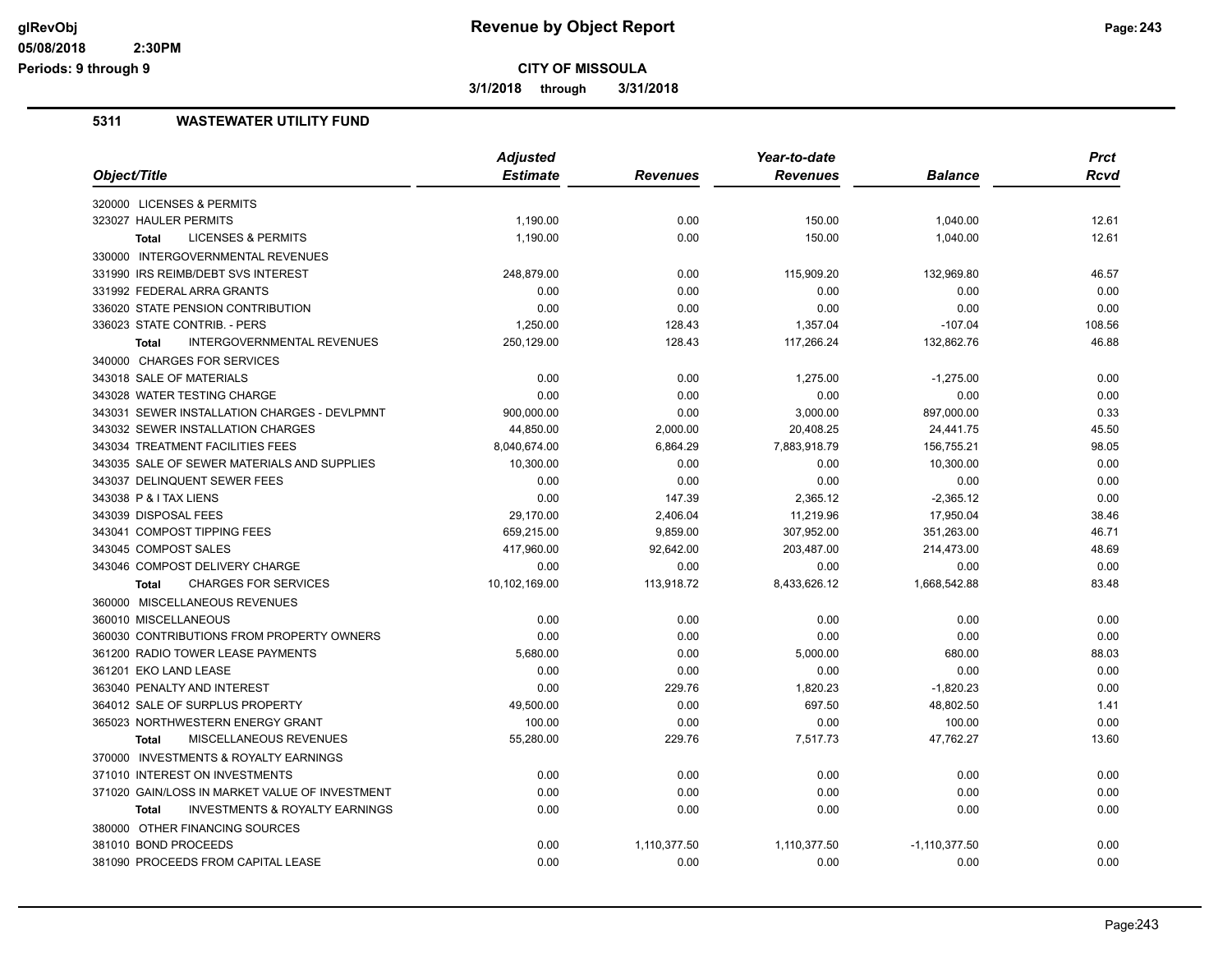**3/1/2018 through 3/31/2018**

|                                |                                   | <b>Adjusted</b> |                 | <b>Prct</b>     |                |             |
|--------------------------------|-----------------------------------|-----------------|-----------------|-----------------|----------------|-------------|
| Object/Title                   |                                   | <b>Estimate</b> | <b>Revenues</b> | <b>Revenues</b> | <b>Balance</b> | <b>Rcvd</b> |
| 383034 *** Title Not Found *** |                                   | 369,852.00      | 0.00            | 0.00            | 369.852.00     | 0.00        |
|                                | 383042 TRANSFERS FROM OTHER FUNDS | 0.00            | 0.00            | 0.00            | 0.00           | 0.00        |
| <b>Total</b>                   | OTHER FINANCING SOURCES           | 369,852.00      | 1,110,377.50    | 1,110,377.50    | -740.525.50    | 300.22      |
| <b>Total</b>                   | WASTEWATER UTILITY FUND           | 10,778,620.00   | 1,224,654.41    | 9,668,937.59    | 1,109,682.41   | 89.70       |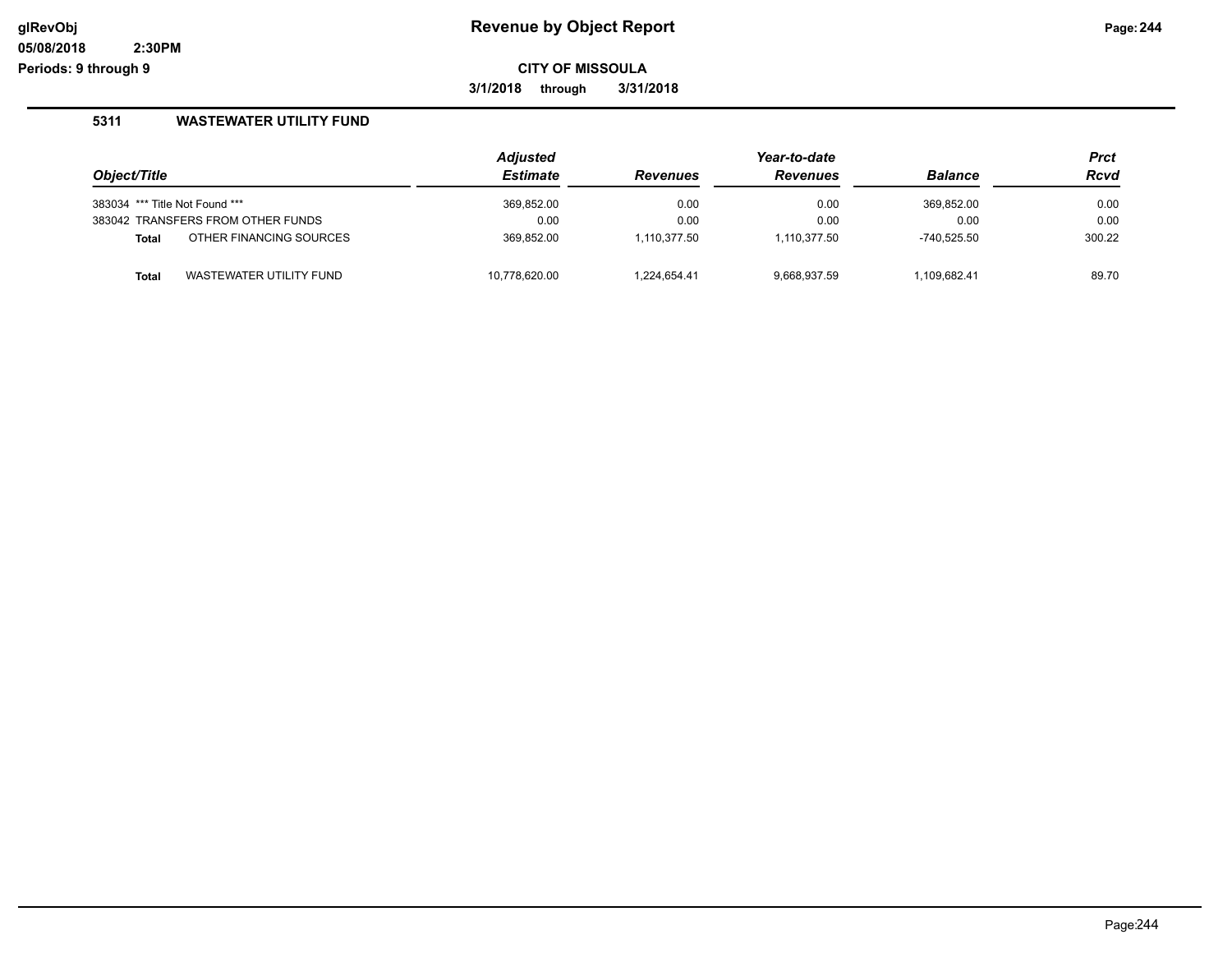**3/1/2018 through 3/31/2018**

## **5315 SEWER LOAN FUND**

#### **5315 SEWER LOAN FUND**

|                                                           | <b>Adjusted</b> |                 | Year-to-date    |                | <b>Prct</b> |
|-----------------------------------------------------------|-----------------|-----------------|-----------------|----------------|-------------|
| Object/Title                                              | <b>Estimate</b> | <b>Revenues</b> | <b>Revenues</b> | <b>Balance</b> | <b>Rcvd</b> |
| 340000 CHARGES FOR SERVICES                               |                 |                 |                 |                |             |
| 343032 SEWER INSTALLATION CHARGES                         | 0.00            | 18,717.08       | 18,717.08       | $-18,717.08$   | 0.00        |
| 343035 SALE OF SEWER MATERIALS AND SUPPLIES               | 0.00            | 0.00            | $-19,270.92$    | 19.270.92      | 0.00        |
| 343037 GREASE INTERCEPTOR LOANS                           | 0.00            | 0.00            | 0.00            | 0.00           | 0.00        |
| <b>CHARGES FOR SERVICES</b><br><b>Total</b>               | 0.00            | 18,717.08       | $-553.84$       | 553.84         | 0.00        |
| MISCELLANEOUS REVENUES<br>360000                          |                 |                 |                 |                |             |
| 360010 MISCELLANEOUS                                      | 0.00            | 0.00            | 0.00            | 0.00           | 0.00        |
| MISCELLANEOUS REVENUES<br><b>Total</b>                    | 0.00            | 0.00            | 0.00            | 0.00           | 0.00        |
| <b>INVESTMENTS &amp; ROYALTY EARNINGS</b><br>370000       |                 |                 |                 |                |             |
| 371010 INTEREST ON INVESTMENTS                            | 0.00            | 0.00            | 0.00            | 0.00           | 0.00        |
| <b>INVESTMENTS &amp; ROYALTY EARNINGS</b><br><b>Total</b> | 0.00            | 0.00            | 0.00            | 0.00           | 0.00        |
| OTHER FINANCING SOURCES<br>380000                         |                 |                 |                 |                |             |
| 383025 TRANS FR SEWER R & D                               | 0.00            | 0.00            | 0.00            | 0.00           | 0.00        |
| OTHER FINANCING SOURCES<br><b>Total</b>                   | 0.00            | 0.00            | 0.00            | 0.00           | 0.00        |
| <b>SEWER LOAN FUND</b><br><b>Total</b>                    | 0.00            | 18.717.08       | $-553.84$       | 553.84         | 0.00        |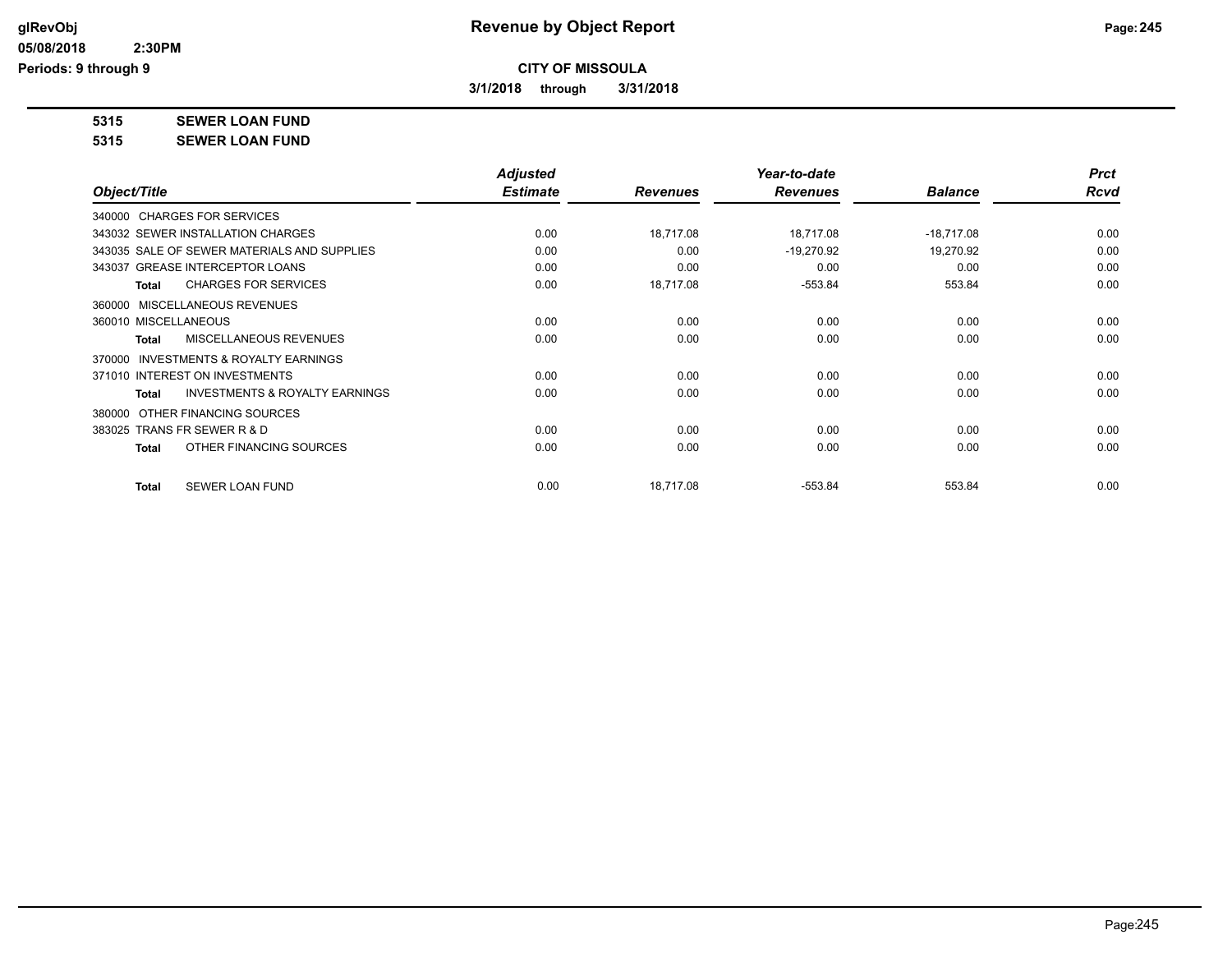**3/1/2018 through 3/31/2018**

#### **5315 SEWER LOAN FUND**

|                                                     | <b>Adjusted</b> |                 | Year-to-date    |                | <b>Prct</b> |
|-----------------------------------------------------|-----------------|-----------------|-----------------|----------------|-------------|
| Object/Title                                        | <b>Estimate</b> | <b>Revenues</b> | <b>Revenues</b> | <b>Balance</b> | <b>Rcvd</b> |
| 340000 CHARGES FOR SERVICES                         |                 |                 |                 |                |             |
| 343032 SEWER INSTALLATION CHARGES                   | 0.00            | 18,717.08       | 18,717.08       | $-18,717.08$   | 0.00        |
| 343035 SALE OF SEWER MATERIALS AND SUPPLIES         | 0.00            | 0.00            | $-19,270.92$    | 19.270.92      | 0.00        |
| 343037 GREASE INTERCEPTOR LOANS                     | 0.00            | 0.00            | 0.00            | 0.00           | 0.00        |
| <b>CHARGES FOR SERVICES</b><br><b>Total</b>         | 0.00            | 18,717.08       | $-553.84$       | 553.84         | 0.00        |
| 360000 MISCELLANEOUS REVENUES                       |                 |                 |                 |                |             |
| 360010 MISCELLANEOUS                                | 0.00            | 0.00            | 0.00            | 0.00           | 0.00        |
| MISCELLANEOUS REVENUES<br><b>Total</b>              | 0.00            | 0.00            | 0.00            | 0.00           | 0.00        |
| <b>INVESTMENTS &amp; ROYALTY EARNINGS</b><br>370000 |                 |                 |                 |                |             |
| 371010 INTEREST ON INVESTMENTS                      | 0.00            | 0.00            | 0.00            | 0.00           | 0.00        |
| <b>INVESTMENTS &amp; ROYALTY EARNINGS</b><br>Total  | 0.00            | 0.00            | 0.00            | 0.00           | 0.00        |
| OTHER FINANCING SOURCES<br>380000                   |                 |                 |                 |                |             |
| 383025 TRANS FR SEWER R & D                         | 0.00            | 0.00            | 0.00            | 0.00           | 0.00        |
| OTHER FINANCING SOURCES<br><b>Total</b>             | 0.00            | 0.00            | 0.00            | 0.00           | 0.00        |
|                                                     |                 |                 |                 |                |             |
| <b>SEWER LOAN FUND</b><br><b>Total</b>              | 0.00            | 18.717.08       | $-553.84$       | 553.84         | 0.00        |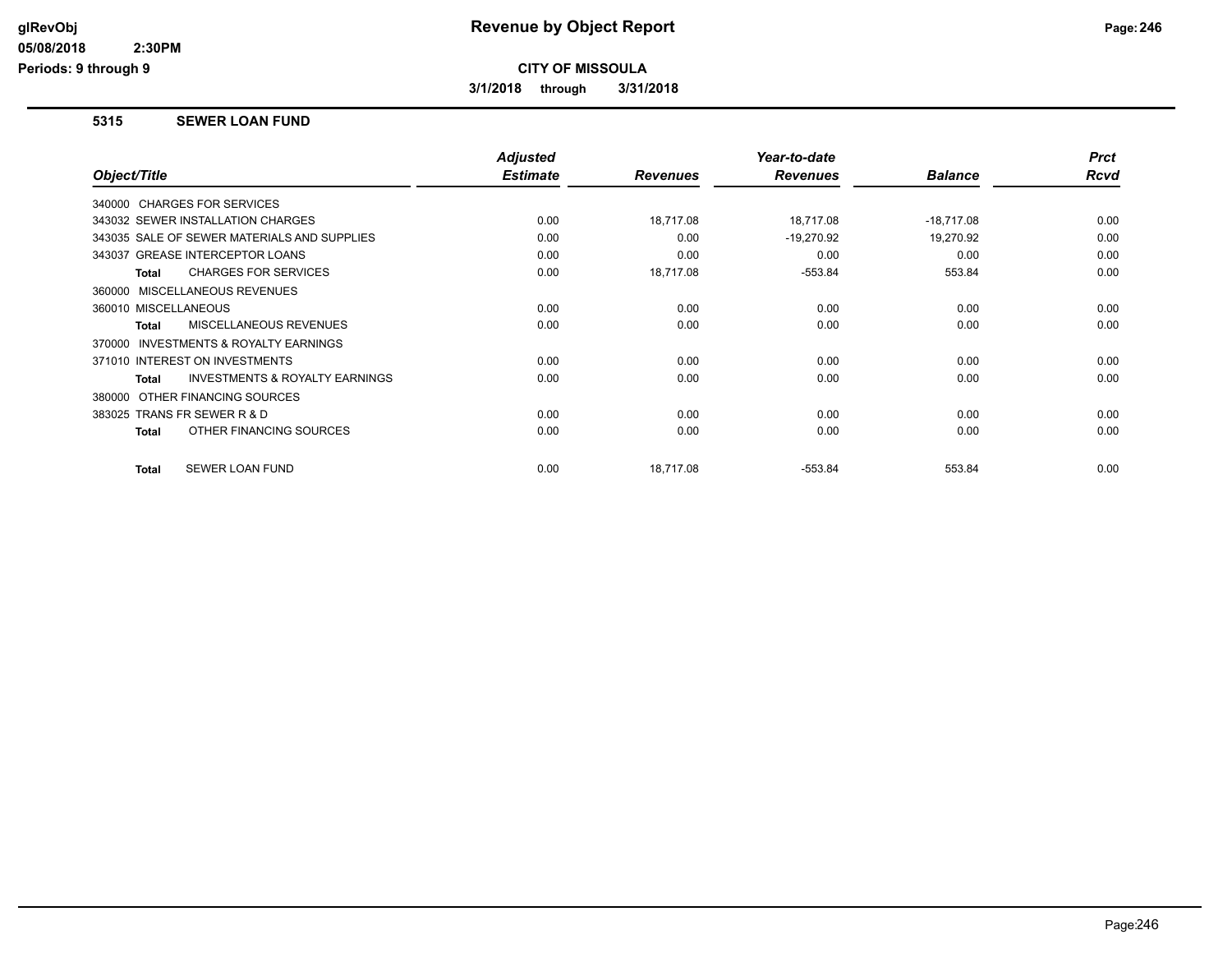**3/1/2018 through 3/31/2018**

# **5320 SEWER REPLACEMENT & DEPRECIATION FUND**

## **5320 SEWER REPLACEMENT & DEPRECIATION FUND**

|                                                           | <b>Adjusted</b> |                 | Year-to-date    |                | <b>Prct</b> |
|-----------------------------------------------------------|-----------------|-----------------|-----------------|----------------|-------------|
| Object/Title                                              | <b>Estimate</b> | <b>Revenues</b> | <b>Revenues</b> | <b>Balance</b> | <b>Rcvd</b> |
| 330000 INTERGOVERNMENTAL REVENUES                         |                 |                 |                 |                |             |
| 337010 COUNTY REIMBURSEMENT-DEANOS                        | 0.00            | 0.00            | 0.00            | 0.00           | 0.00        |
| <b>INTERGOVERNMENTAL REVENUES</b><br><b>Total</b>         | 0.00            | 0.00            | 0.00            | 0.00           | 0.00        |
| 340000 CHARGES FOR SERVICES                               |                 |                 |                 |                |             |
| 343032 SEWER INSTALLATION CHARGES                         | 0.00            | 0.00            | 5,375.00        | $-5,375.00$    | 0.00        |
| <b>CHARGES FOR SERVICES</b><br><b>Total</b>               | 0.00            | 0.00            | 5,375.00        | $-5,375.00$    | 0.00        |
| 360000 MISCELLANEOUS REVENUES                             |                 |                 |                 |                |             |
| 360000 MISCELLANEOUS REVENUES                             | 0.00            | 0.00            | 0.00            | 0.00           | 0.00        |
| 360010 MISCELLANEOUS                                      | 0.00            | 0.00            | 0.00            | 0.00           | 0.00        |
| 362006 GAIC INSURANCE SETTLEMENT                          | 0.00            | 0.00            | 0.00            | 0.00           | 0.00        |
| MISCELLANEOUS REVENUES<br><b>Total</b>                    | 0.00            | 0.00            | 0.00            | 0.00           | 0.00        |
| <b>INVESTMENTS &amp; ROYALTY EARNINGS</b><br>370000       |                 |                 |                 |                |             |
| 371010 INTEREST ON INVESTMENTS                            | 0.00            | 0.00            | 0.00            | 0.00           | 0.00        |
| 371020 GAIN/LOSS IN MARKET VALUE OF INVESTMENTS           | 0.00            | 0.00            | 0.00            | 0.00           | 0.00        |
| <b>INVESTMENTS &amp; ROYALTY EARNINGS</b><br><b>Total</b> | 0.00            | 0.00            | 0.00            | 0.00           | 0.00        |
| 380000 OTHER FINANCING SOURCES                            |                 |                 |                 |                |             |
| 381002 SRF LOAN                                           | 0.00            | 0.00            | 0.00            | 0.00           | 0.00        |
| 381010 BOND PROCEEDS                                      | 0.00            | 0.00            | 0.00            | 0.00           | 0.00        |
| 381090 PROCEEDS FROM CAPITAL LEASE                        | 0.00            | 0.00            | 0.00            | 0.00           | 0.00        |
| 383000 OPERATING TRANSFERS                                | 0.00            | 0.00            | 0.00            | 0.00           | 0.00        |
| 383024 TRANS FR SEWER CLEARING                            | 0.00            | 0.00            | 0.00            | 0.00           | 0.00        |
| 383042 TRANSFERS FROM OTHER FUNDS                         | 0.00            | 0.00            | 0.00            | 0.00           | 0.00        |
| OTHER FINANCING SOURCES<br><b>Total</b>                   | 0.00            | 0.00            | 0.00            | 0.00           | 0.00        |
| SEWER REPLACEMENT & DEPRECIATION FU<br><b>Total</b>       | 0.00            | 0.00            | 5,375.00        | $-5,375.00$    | 0.00        |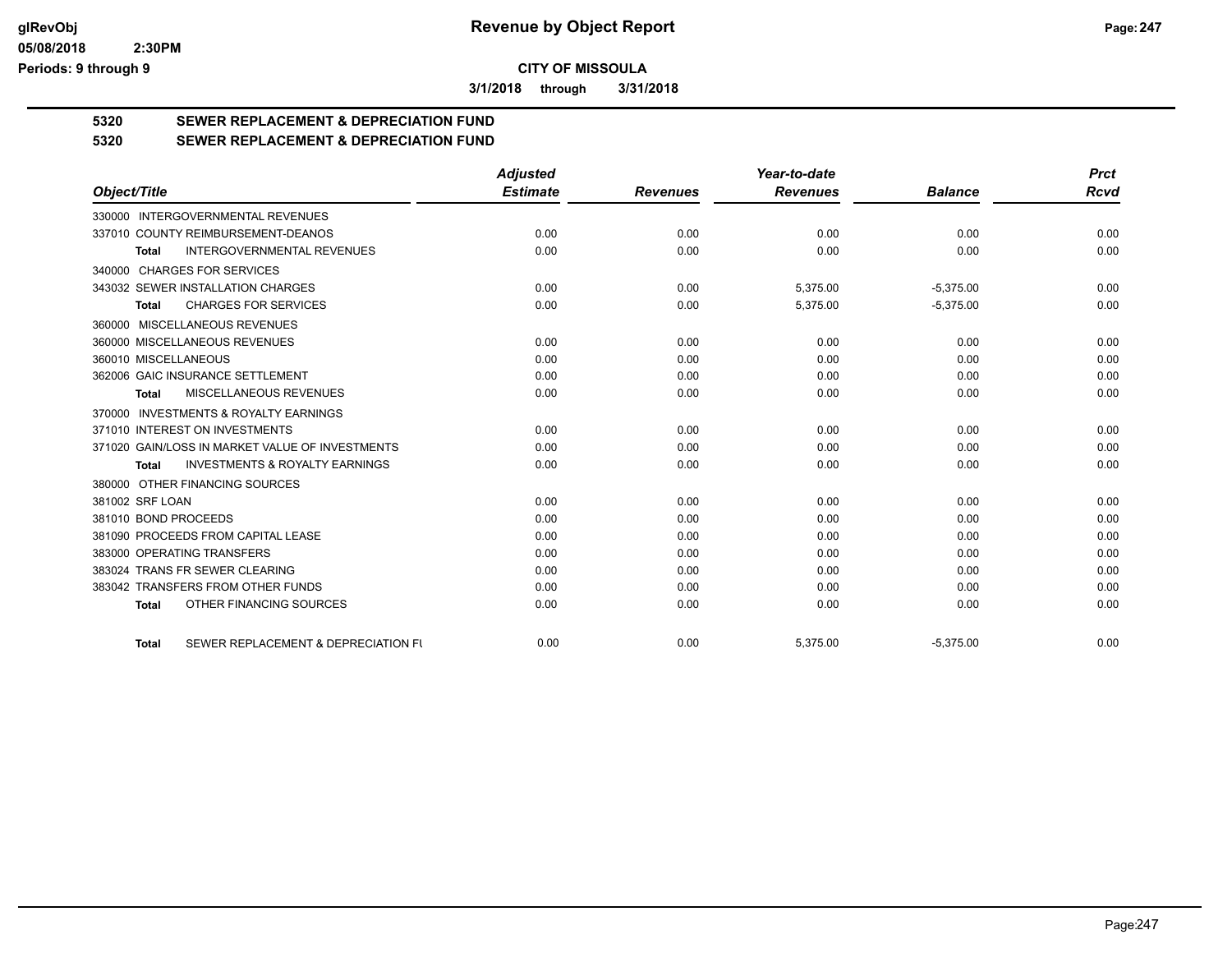**3/1/2018 through 3/31/2018**

## **5320 SEWER REPLACEMENT & DEPRECIATION FUND**

|                                                           | <b>Adjusted</b> |                 | Year-to-date    |                | <b>Prct</b> |
|-----------------------------------------------------------|-----------------|-----------------|-----------------|----------------|-------------|
| Object/Title                                              | <b>Estimate</b> | <b>Revenues</b> | <b>Revenues</b> | <b>Balance</b> | <b>Rcvd</b> |
| 330000 INTERGOVERNMENTAL REVENUES                         |                 |                 |                 |                |             |
| 337010 COUNTY REIMBURSEMENT-DEANOS                        | 0.00            | 0.00            | 0.00            | 0.00           | 0.00        |
| INTERGOVERNMENTAL REVENUES<br><b>Total</b>                | 0.00            | 0.00            | 0.00            | 0.00           | 0.00        |
| 340000 CHARGES FOR SERVICES                               |                 |                 |                 |                |             |
| 343032 SEWER INSTALLATION CHARGES                         | 0.00            | 0.00            | 5,375.00        | $-5,375.00$    | 0.00        |
| <b>CHARGES FOR SERVICES</b><br><b>Total</b>               | 0.00            | 0.00            | 5,375.00        | $-5,375.00$    | 0.00        |
| 360000 MISCELLANEOUS REVENUES                             |                 |                 |                 |                |             |
| 360000 MISCELLANEOUS REVENUES                             | 0.00            | 0.00            | 0.00            | 0.00           | 0.00        |
| 360010 MISCELLANEOUS                                      | 0.00            | 0.00            | 0.00            | 0.00           | 0.00        |
| 362006 GAIC INSURANCE SETTLEMENT                          | 0.00            | 0.00            | 0.00            | 0.00           | 0.00        |
| <b>MISCELLANEOUS REVENUES</b><br><b>Total</b>             | 0.00            | 0.00            | 0.00            | 0.00           | 0.00        |
| 370000 INVESTMENTS & ROYALTY EARNINGS                     |                 |                 |                 |                |             |
| 371010 INTEREST ON INVESTMENTS                            | 0.00            | 0.00            | 0.00            | 0.00           | 0.00        |
| 371020 GAIN/LOSS IN MARKET VALUE OF INVESTMENT            | 0.00            | 0.00            | 0.00            | 0.00           | 0.00        |
| <b>INVESTMENTS &amp; ROYALTY EARNINGS</b><br><b>Total</b> | 0.00            | 0.00            | 0.00            | 0.00           | 0.00        |
| 380000 OTHER FINANCING SOURCES                            |                 |                 |                 |                |             |
| 381002 SRF LOAN                                           | 0.00            | 0.00            | 0.00            | 0.00           | 0.00        |
| 381010 BOND PROCEEDS                                      | 0.00            | 0.00            | 0.00            | 0.00           | 0.00        |
| 381090 PROCEEDS FROM CAPITAL LEASE                        | 0.00            | 0.00            | 0.00            | 0.00           | 0.00        |
| 383000 OPERATING TRANSFERS                                | 0.00            | 0.00            | 0.00            | 0.00           | 0.00        |
| 383024 TRANS FR SEWER CLEARING                            | 0.00            | 0.00            | 0.00            | 0.00           | 0.00        |
| 383042 TRANSFERS FROM OTHER FUNDS                         | 0.00            | 0.00            | 0.00            | 0.00           | 0.00        |
| OTHER FINANCING SOURCES<br><b>Total</b>                   | 0.00            | 0.00            | 0.00            | 0.00           | 0.00        |
| SEWER REPLACEMENT & DEPRECIATION F<br><b>Total</b>        | 0.00            | 0.00            | 5.375.00        | $-5.375.00$    | 0.00        |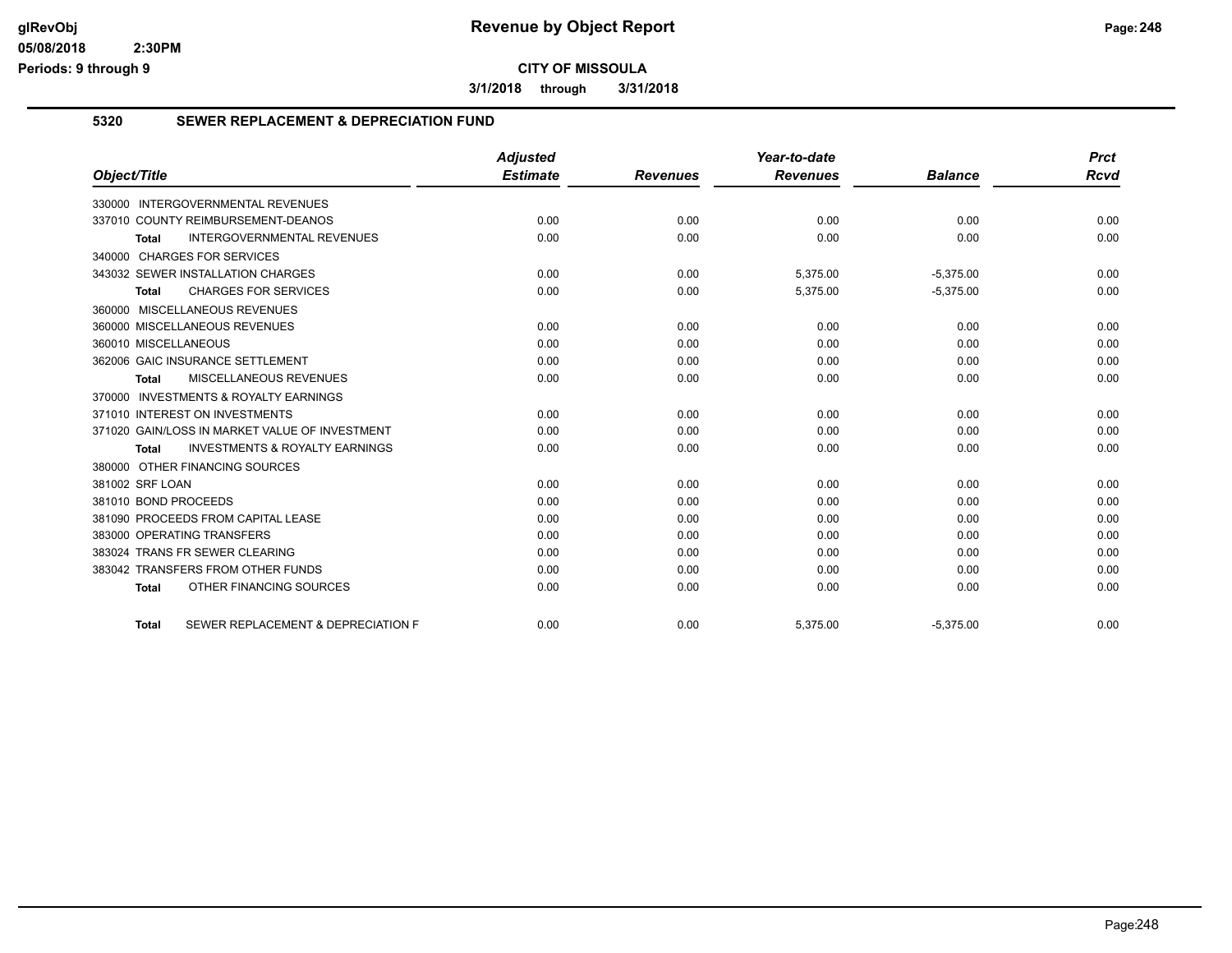**3/1/2018 through 3/31/2018**

## **5325 SEWER DEVELOPMENT FEE FUND**

## **5325 SEWER DEVELOPMENT FEE FUND**

|                                                           | <b>Adjusted</b> |                 | Year-to-date    |                | <b>Prct</b> |
|-----------------------------------------------------------|-----------------|-----------------|-----------------|----------------|-------------|
| Object/Title                                              | <b>Estimate</b> | <b>Revenues</b> | <b>Revenues</b> | <b>Balance</b> | <b>Rcvd</b> |
| 330000 INTERGOVERNMENTAL REVENUES                         |                 |                 |                 |                |             |
| 334120 TSEP GRANT                                         | 0.00            | 0.00            | 0.00            | 0.00           | 0.00        |
| INTERGOVERNMENTAL REVENUES<br>Total                       | 0.00            | 0.00            | 0.00            | 0.00           | 0.00        |
| 340000 CHARGES FOR SERVICES                               |                 |                 |                 |                |             |
| 343032 SEWER INSTALLATION CHARGES                         | 0.00            | 0.00            | 2,230.50        | $-2,230.50$    | 0.00        |
| 343034 TREATMENT FACILITIES FEES                          | 0.00            | 88,449.30       | 787,023.90      | -787,023.90    | 0.00        |
| 343039 MULLAN RSID 8474 EDU'S                             | 0.00            | 2,536.45        | 2,536.45        | $-2,536.45$    | 0.00        |
| <b>CHARGES FOR SERVICES</b><br><b>Total</b>               | 0.00            | 90,985.75       | 791,790.85      | -791,790.85    | 0.00        |
| 360000 MISCELLANEOUS REVENUES                             |                 |                 |                 |                |             |
| 362000 OTHER MISCELLANEOUS REVENUE                        | 0.00            | 0.00            | 0.00            | 0.00           | 0.00        |
| MISCELLANEOUS REVENUES<br><b>Total</b>                    | 0.00            | 0.00            | 0.00            | 0.00           | 0.00        |
| INVESTMENTS & ROYALTY EARNINGS<br>370000                  |                 |                 |                 |                |             |
| 371010 INTEREST ON INVESTMENTS                            | 0.00            | 0.00            | 0.00            | 0.00           | 0.00        |
| <b>INVESTMENTS &amp; ROYALTY EARNINGS</b><br><b>Total</b> | 0.00            | 0.00            | 0.00            | 0.00           | 0.00        |
|                                                           |                 |                 |                 |                |             |
| SEWER DEVELOPMENT FEE FUND<br><b>Total</b>                | 0.00            | 90,985.75       | 791,790.85      | -791,790.85    | 0.00        |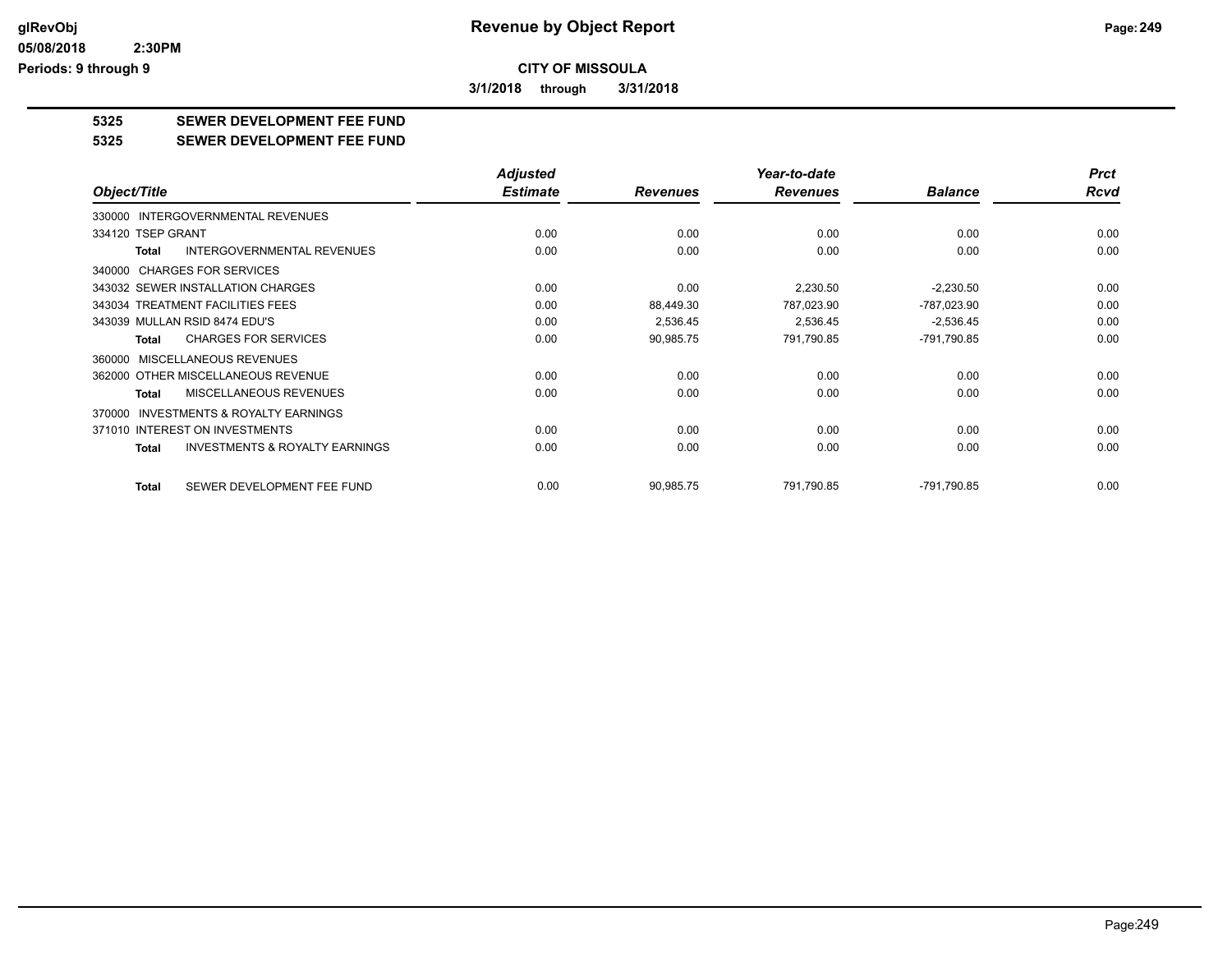**3/1/2018 through 3/31/2018**

## **5325 SEWER DEVELOPMENT FEE FUND**

|                                                           | <b>Adjusted</b> |                 | Year-to-date    |                | <b>Prct</b> |
|-----------------------------------------------------------|-----------------|-----------------|-----------------|----------------|-------------|
| Object/Title                                              | <b>Estimate</b> | <b>Revenues</b> | <b>Revenues</b> | <b>Balance</b> | <b>Rcvd</b> |
| 330000 INTERGOVERNMENTAL REVENUES                         |                 |                 |                 |                |             |
| 334120 TSEP GRANT                                         | 0.00            | 0.00            | 0.00            | 0.00           | 0.00        |
| <b>INTERGOVERNMENTAL REVENUES</b><br><b>Total</b>         | 0.00            | 0.00            | 0.00            | 0.00           | 0.00        |
| 340000 CHARGES FOR SERVICES                               |                 |                 |                 |                |             |
| 343032 SEWER INSTALLATION CHARGES                         | 0.00            | 0.00            | 2,230.50        | $-2,230.50$    | 0.00        |
| 343034 TREATMENT FACILITIES FEES                          | 0.00            | 88,449.30       | 787,023.90      | -787,023.90    | 0.00        |
| 343039 MULLAN RSID 8474 EDU'S                             | 0.00            | 2,536.45        | 2,536.45        | $-2,536.45$    | 0.00        |
| <b>CHARGES FOR SERVICES</b><br><b>Total</b>               | 0.00            | 90,985.75       | 791,790.85      | -791,790.85    | 0.00        |
| 360000 MISCELLANEOUS REVENUES                             |                 |                 |                 |                |             |
| 362000 OTHER MISCELLANEOUS REVENUE                        | 0.00            | 0.00            | 0.00            | 0.00           | 0.00        |
| <b>MISCELLANEOUS REVENUES</b><br><b>Total</b>             | 0.00            | 0.00            | 0.00            | 0.00           | 0.00        |
| <b>INVESTMENTS &amp; ROYALTY EARNINGS</b><br>370000       |                 |                 |                 |                |             |
| 371010 INTEREST ON INVESTMENTS                            | 0.00            | 0.00            | 0.00            | 0.00           | 0.00        |
| <b>INVESTMENTS &amp; ROYALTY EARNINGS</b><br><b>Total</b> | 0.00            | 0.00            | 0.00            | 0.00           | 0.00        |
| SEWER DEVELOPMENT FEE FUND<br><b>Total</b>                | 0.00            | 90,985.75       | 791,790.85      | -791,790.85    | 0.00        |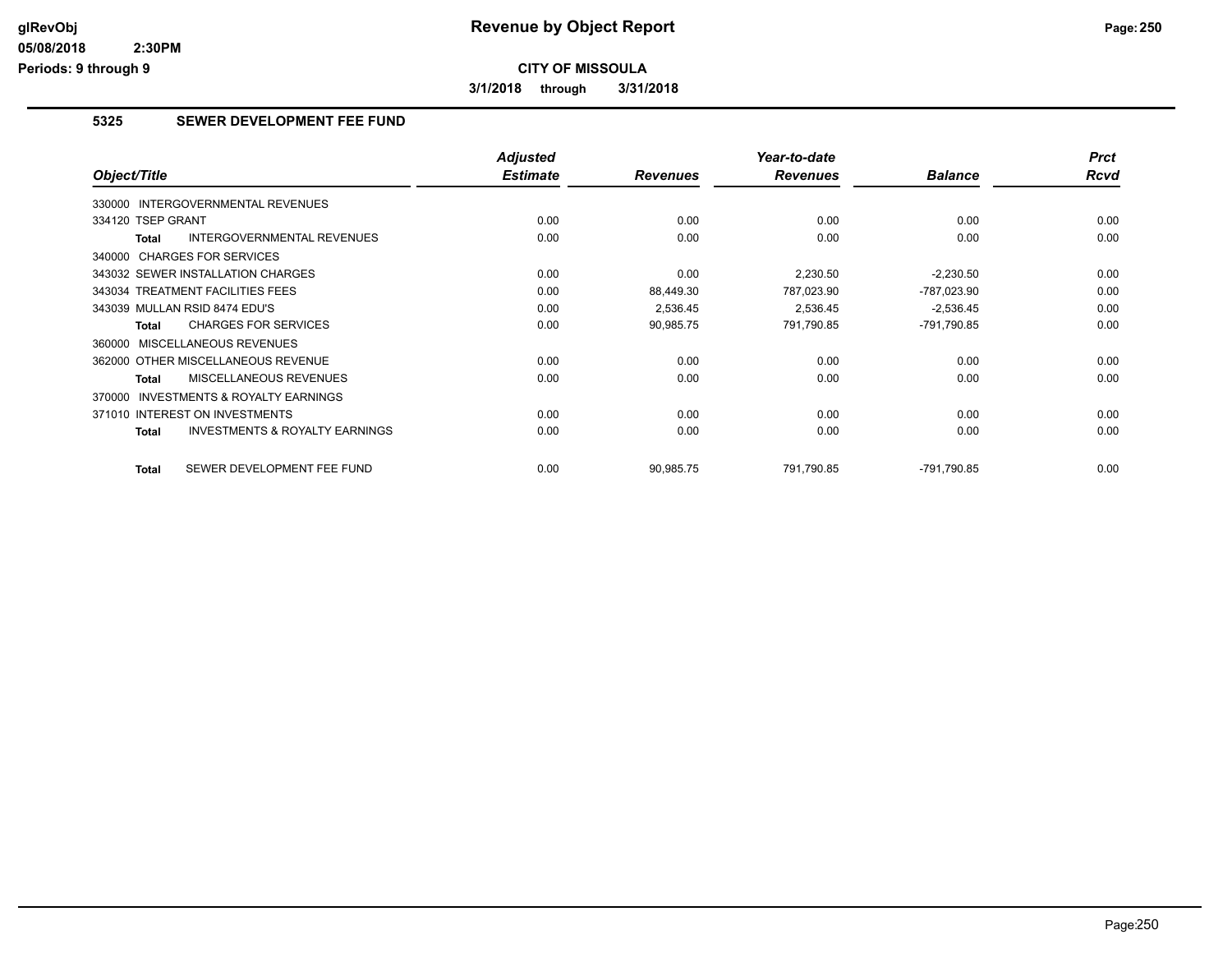**3/1/2018 through 3/31/2018**

**5340 SEWER CONSTRUCTION FUND**

**5340 SEWER CONSTRUCTION FUND**

|                                                    | <b>Adjusted</b> |                 | Year-to-date    |                | <b>Prct</b> |
|----------------------------------------------------|-----------------|-----------------|-----------------|----------------|-------------|
| Object/Title                                       | <b>Estimate</b> | <b>Revenues</b> | <b>Revenues</b> | <b>Balance</b> | <b>Rcvd</b> |
| 330000 INTERGOVERNMENTAL REVENUES                  |                 |                 |                 |                |             |
| 331090 EPA GRANT                                   | 0.00            | 0.00            | 0.00            | 0.00           | 0.00        |
| 334120 TSEP GRANT                                  | 0.00            | 0.00            | 0.00            | 0.00           | 0.00        |
| 334140 DNRC GRANT                                  | 0.00            | 0.00            | 0.00            | 0.00           | 0.00        |
| 337000 LOCAL GRANTS                                | 0.00            | 0.00            | 0.00            | 0.00           | 0.00        |
| <b>INTERGOVERNMENTAL REVENUES</b><br>Total         | 0.00            | 0.00            | 0.00            | 0.00           | 0.00        |
| 340000 CHARGES FOR SERVICES                        |                 |                 |                 |                |             |
| 343032 SEWER INSTALLATION CHARGES                  | 0.00            | 0.00            | 0.00            | 0.00           | 0.00        |
| <b>CHARGES FOR SERVICES</b><br>Total               | 0.00            | 0.00            | 0.00            | 0.00           | 0.00        |
| 360000 MISCELLANEOUS REVENUES                      |                 |                 |                 |                |             |
| 360030 CONTRIBUTIONS FROM PROPERTY OWNERS          | 0.00            | 0.00            | 0.00            | 0.00           | 0.00        |
| 363020 PROPERTY ASSESSMENTS                        | 0.00            | 0.00            | 0.00            | 0.00           | 0.00        |
| 365000 DONATIONS                                   | 0.00            | 0.00            | 0.00            | 0.00           | 0.00        |
| <b>MISCELLANEOUS REVENUES</b><br><b>Total</b>      | 0.00            | 0.00            | 0.00            | 0.00           | 0.00        |
| 370000 INVESTMENTS & ROYALTY EARNINGS              |                 |                 |                 |                |             |
| 371010 INTEREST ON INVESTMENTS                     | 0.00            | 0.00            | 0.00            | 0.00           | 0.00        |
| 371020 GAIN/LOSS IN MARKET VALUE OF INVESTMENTS    | 0.00            | 0.00            | 0.00            | 0.00           | 0.00        |
| <b>INVESTMENTS &amp; ROYALTY EARNINGS</b><br>Total | 0.00            | 0.00            | 0.00            | 0.00           | 0.00        |
| 380000 OTHER FINANCING SOURCES                     |                 |                 |                 |                |             |
| 381002 SRF LOAN                                    | 0.00            | 0.00            | 0.00            | 0.00           | 0.00        |
| 381020 REVENUE BONDS                               | 0.00            | 0.00            | 0.00            | 0.00           | 0.00        |
| 383011 TRANS FR SID REVOLVING                      | 0.00            | 0.00            | 0.00            | 0.00           | 0.00        |
| 383024 TRANS FR SEWER CLEARING                     | 0.00            | 0.00            | 0.00            | 0.00           | 0.00        |
| 383025 TRANS FR SEWER R & D                        | 0.00            | 0.00            | 0.00            | 0.00           | 0.00        |
| 383026 TRANS FR CDBG                               | 0.00            | 0.00            | 0.00            | 0.00           | 0.00        |
| 383040 TRANSFER FROM CITY GRANTS                   | 0.00            | 0.00            | 0.00            | 0.00           | 0.00        |
| OTHER FINANCING SOURCES<br><b>Total</b>            | 0.00            | 0.00            | 0.00            | 0.00           | 0.00        |
| SEWER CONSTRUCTION FUND<br>Total                   | 0.00            | 0.00            | 0.00            | 0.00           | 0.00        |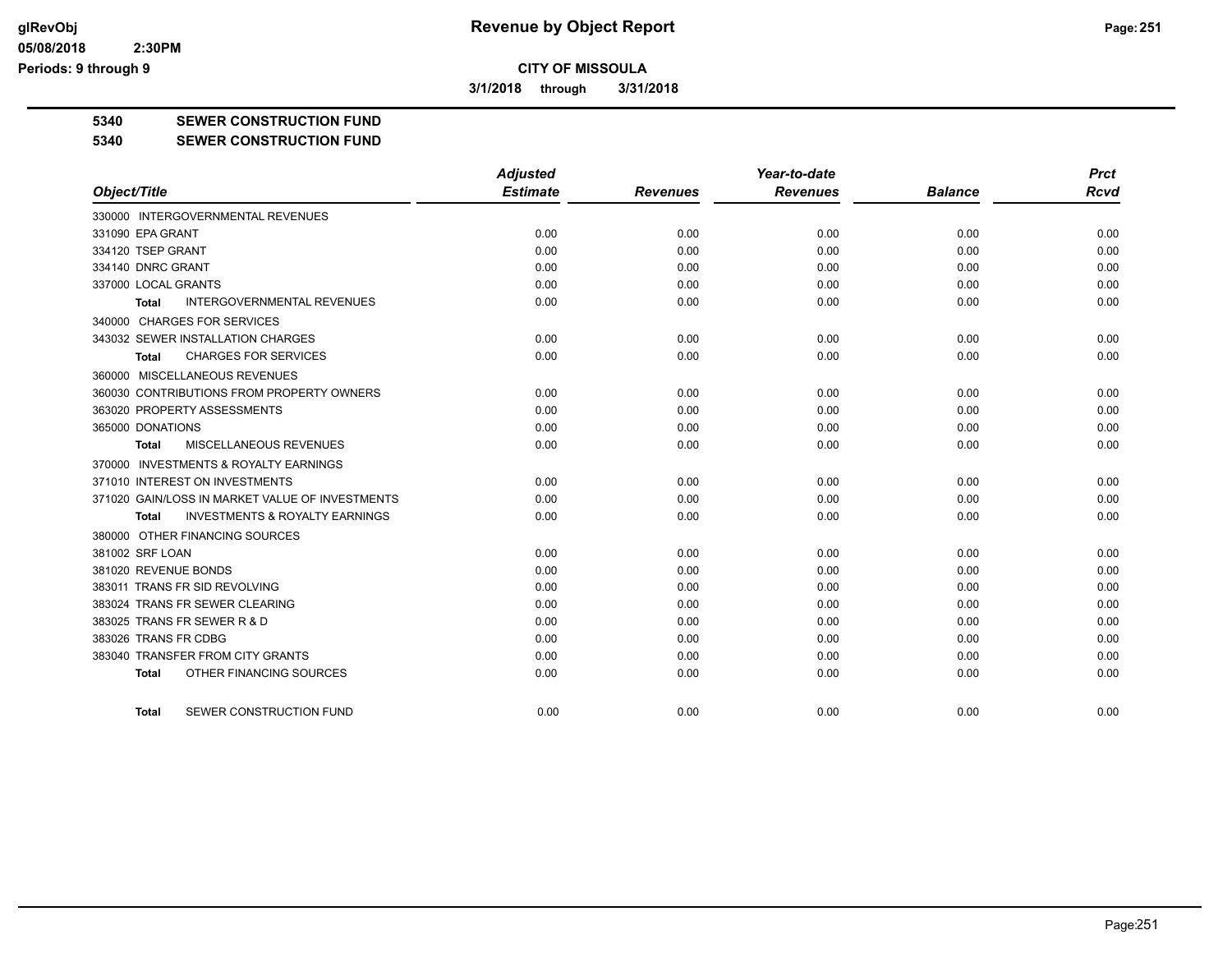**3/1/2018 through 3/31/2018**

## **5340 SEWER CONSTRUCTION FUND**

|                                                    | <b>Adjusted</b> |                 | Year-to-date    |                | <b>Prct</b> |
|----------------------------------------------------|-----------------|-----------------|-----------------|----------------|-------------|
| Object/Title                                       | <b>Estimate</b> | <b>Revenues</b> | <b>Revenues</b> | <b>Balance</b> | <b>Rcvd</b> |
| 330000 INTERGOVERNMENTAL REVENUES                  |                 |                 |                 |                |             |
| 331090 EPA GRANT                                   | 0.00            | 0.00            | 0.00            | 0.00           | 0.00        |
| 334120 TSEP GRANT                                  | 0.00            | 0.00            | 0.00            | 0.00           | 0.00        |
| 334140 DNRC GRANT                                  | 0.00            | 0.00            | 0.00            | 0.00           | 0.00        |
| 337000 LOCAL GRANTS                                | 0.00            | 0.00            | 0.00            | 0.00           | 0.00        |
| <b>INTERGOVERNMENTAL REVENUES</b><br><b>Total</b>  | 0.00            | 0.00            | 0.00            | 0.00           | 0.00        |
| 340000 CHARGES FOR SERVICES                        |                 |                 |                 |                |             |
| 343032 SEWER INSTALLATION CHARGES                  | 0.00            | 0.00            | 0.00            | 0.00           | 0.00        |
| <b>CHARGES FOR SERVICES</b><br>Total               | 0.00            | 0.00            | 0.00            | 0.00           | 0.00        |
| 360000 MISCELLANEOUS REVENUES                      |                 |                 |                 |                |             |
| 360030 CONTRIBUTIONS FROM PROPERTY OWNERS          | 0.00            | 0.00            | 0.00            | 0.00           | 0.00        |
| 363020 PROPERTY ASSESSMENTS                        | 0.00            | 0.00            | 0.00            | 0.00           | 0.00        |
| 365000 DONATIONS                                   | 0.00            | 0.00            | 0.00            | 0.00           | 0.00        |
| MISCELLANEOUS REVENUES<br>Total                    | 0.00            | 0.00            | 0.00            | 0.00           | 0.00        |
| 370000 INVESTMENTS & ROYALTY EARNINGS              |                 |                 |                 |                |             |
| 371010 INTEREST ON INVESTMENTS                     | 0.00            | 0.00            | 0.00            | 0.00           | 0.00        |
| 371020 GAIN/LOSS IN MARKET VALUE OF INVESTMENT     | 0.00            | 0.00            | 0.00            | 0.00           | 0.00        |
| <b>INVESTMENTS &amp; ROYALTY EARNINGS</b><br>Total | 0.00            | 0.00            | 0.00            | 0.00           | 0.00        |
| 380000 OTHER FINANCING SOURCES                     |                 |                 |                 |                |             |
| 381002 SRF LOAN                                    | 0.00            | 0.00            | 0.00            | 0.00           | 0.00        |
| 381020 REVENUE BONDS                               | 0.00            | 0.00            | 0.00            | 0.00           | 0.00        |
| 383011 TRANS FR SID REVOLVING                      | 0.00            | 0.00            | 0.00            | 0.00           | 0.00        |
| 383024 TRANS FR SEWER CLEARING                     | 0.00            | 0.00            | 0.00            | 0.00           | 0.00        |
| 383025 TRANS FR SEWER R & D                        | 0.00            | 0.00            | 0.00            | 0.00           | 0.00        |
| 383026 TRANS FR CDBG                               | 0.00            | 0.00            | 0.00            | 0.00           | 0.00        |
| 383040 TRANSFER FROM CITY GRANTS                   | 0.00            | 0.00            | 0.00            | 0.00           | 0.00        |
| OTHER FINANCING SOURCES<br><b>Total</b>            | 0.00            | 0.00            | 0.00            | 0.00           | 0.00        |
| SEWER CONSTRUCTION FUND<br>Total                   | 0.00            | 0.00            | 0.00            | 0.00           | 0.00        |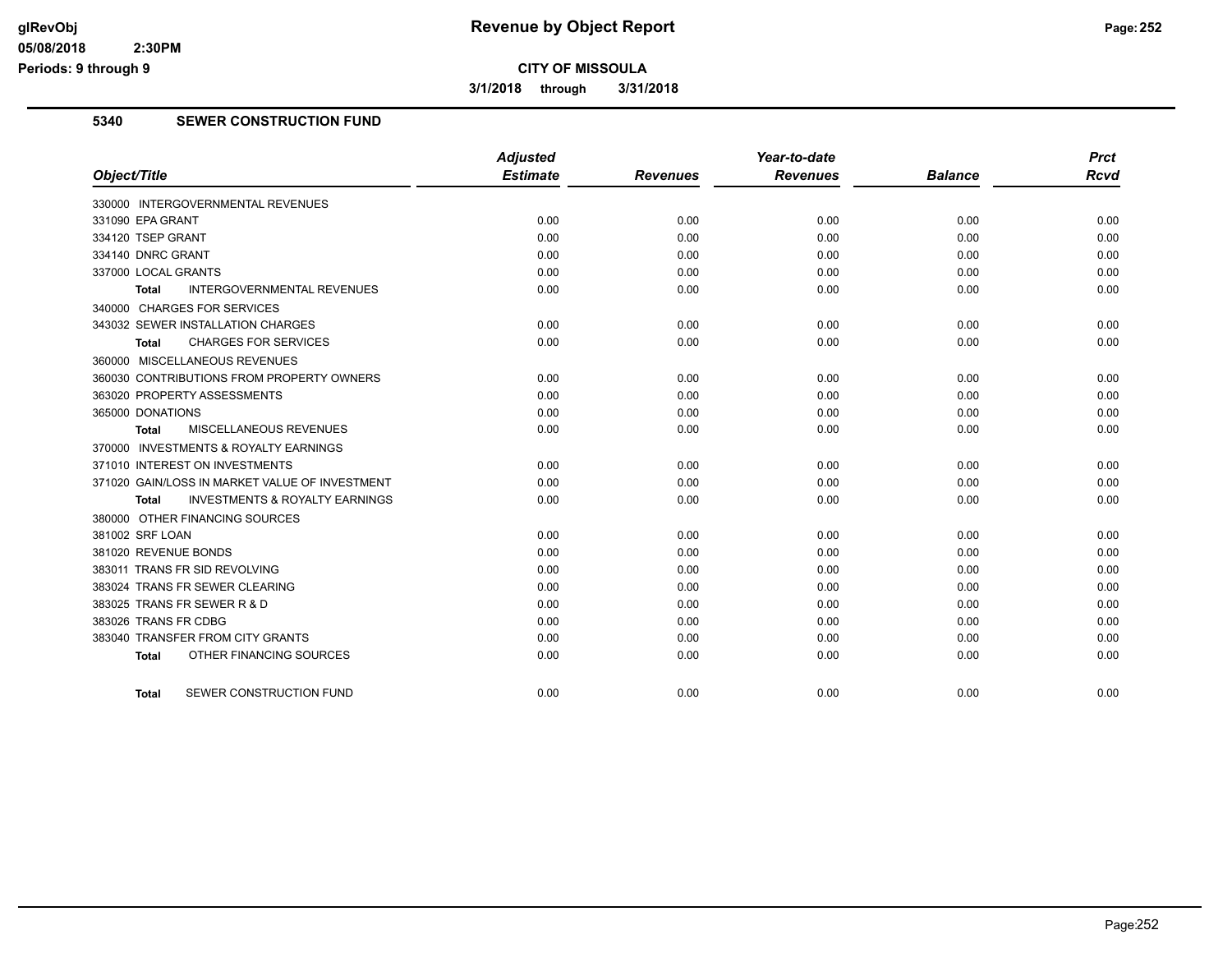**CITY OF MISSOULA**

**3/1/2018 through 3/31/2018**

#### **5361 2001 SEWER REVENUE BONDS-DEBT SERVICE 5361 2001 SEWER REVENUE BONDS-DEBT SERVICE**

| Object/Title                |                                     | <b>Adjusted</b> |                 | Year-to-date    |                | Prct |
|-----------------------------|-------------------------------------|-----------------|-----------------|-----------------|----------------|------|
|                             |                                     | <b>Estimate</b> | <b>Revenues</b> | <b>Revenues</b> | <b>Balance</b> | Rcvd |
| 340000 CHARGES FOR SERVICES |                                     |                 |                 |                 |                |      |
|                             | 343032 SEWER INSTALLATION CHARGES   | 0.00            | 0.00            | 0.00            | 0.00           | 0.00 |
| Total                       | <b>CHARGES FOR SERVICES</b>         | 0.00            | 0.00            | 0.00            | 0.00           | 0.00 |
| <b>Total</b>                | 2001 SEWER REVENUE BONDS-DEBT SERVI | 0.00            | 0.00            | 0.00            | 0.00           | 0.00 |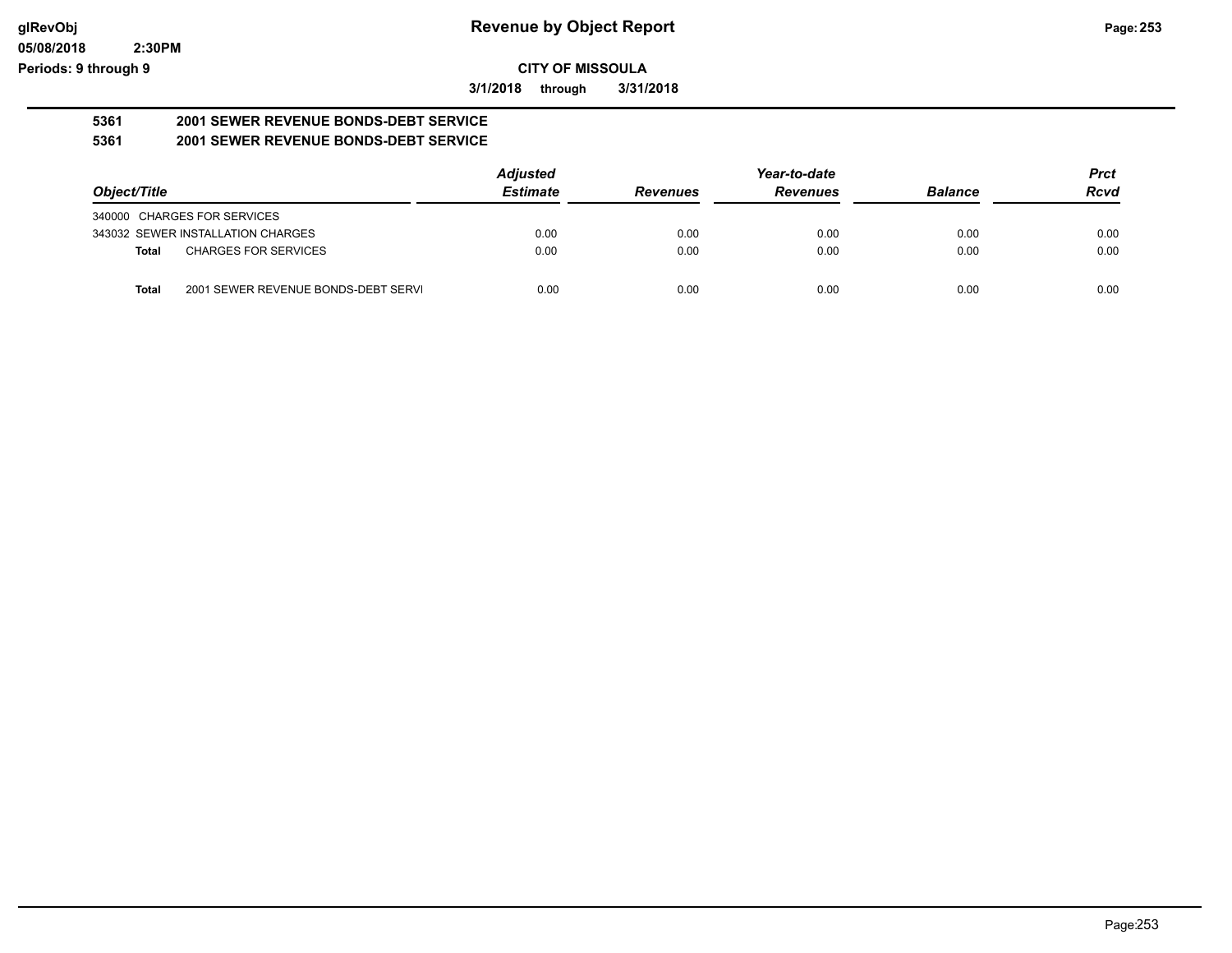**3/1/2018 through 3/31/2018**

#### **5361 2001 SEWER REVENUE BONDS-DEBT SERVICE**

|              |                                    | <b>Adjusted</b> |                 | Year-to-date    |                | <b>Prct</b> |
|--------------|------------------------------------|-----------------|-----------------|-----------------|----------------|-------------|
| Object/Title |                                    | <b>Estimate</b> | <b>Revenues</b> | <b>Revenues</b> | <b>Balance</b> | <b>Rcvd</b> |
|              | 340000 CHARGES FOR SERVICES        |                 |                 |                 |                |             |
|              | 343032 SEWER INSTALLATION CHARGES  | 0.00            | 0.00            | 0.00            | 0.00           | 0.00        |
| <b>Total</b> | <b>CHARGES FOR SERVICES</b>        | 0.00            | 0.00            | 0.00            | 0.00           | 0.00        |
|              |                                    |                 |                 |                 |                |             |
| Total        | 2001 SEWER REVENUE BONDS-DEBT SERV | 0.00            | 0.00            | 0.00            | 0.00           | 0.00        |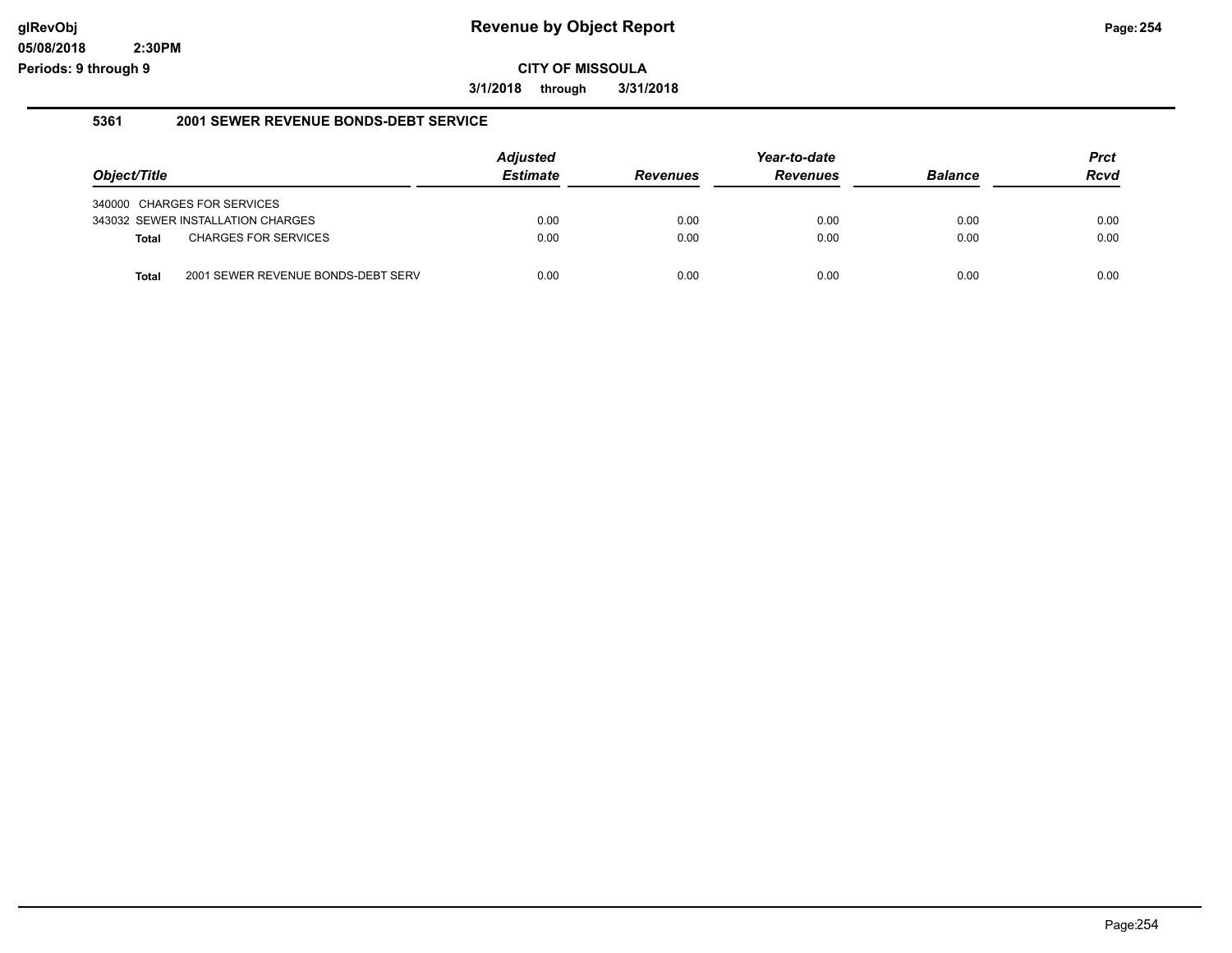**CITY OF MISSOULA**

**3/1/2018 through 3/31/2018**

#### **5365 99 SEWER REVENUE BONDS DEBT SERVICE FUND 5365 99 SEWER REVENUE BONDS DEBT SERVICE FUND**

| Object/Title |                                     | <b>Adjusted</b> |                 | Year-to-date    |                | Prct |
|--------------|-------------------------------------|-----------------|-----------------|-----------------|----------------|------|
|              |                                     | <b>Estimate</b> | <b>Revenues</b> | <b>Revenues</b> | <b>Balance</b> | Rcvd |
|              | 380000 OTHER FINANCING SOURCES      |                 |                 |                 |                |      |
|              | 383024 TRANS FR SEWER CLEARING      | 0.00            | 0.00            | 0.00            | 0.00           | 0.00 |
| <b>Total</b> | OTHER FINANCING SOURCES             | 0.00            | 0.00            | 0.00            | 0.00           | 0.00 |
| <b>Total</b> | 99 SEWER REVENUE BONDS DEBT SERVICE | 0.00            | 0.00            | 0.00            | 0.00           | 0.00 |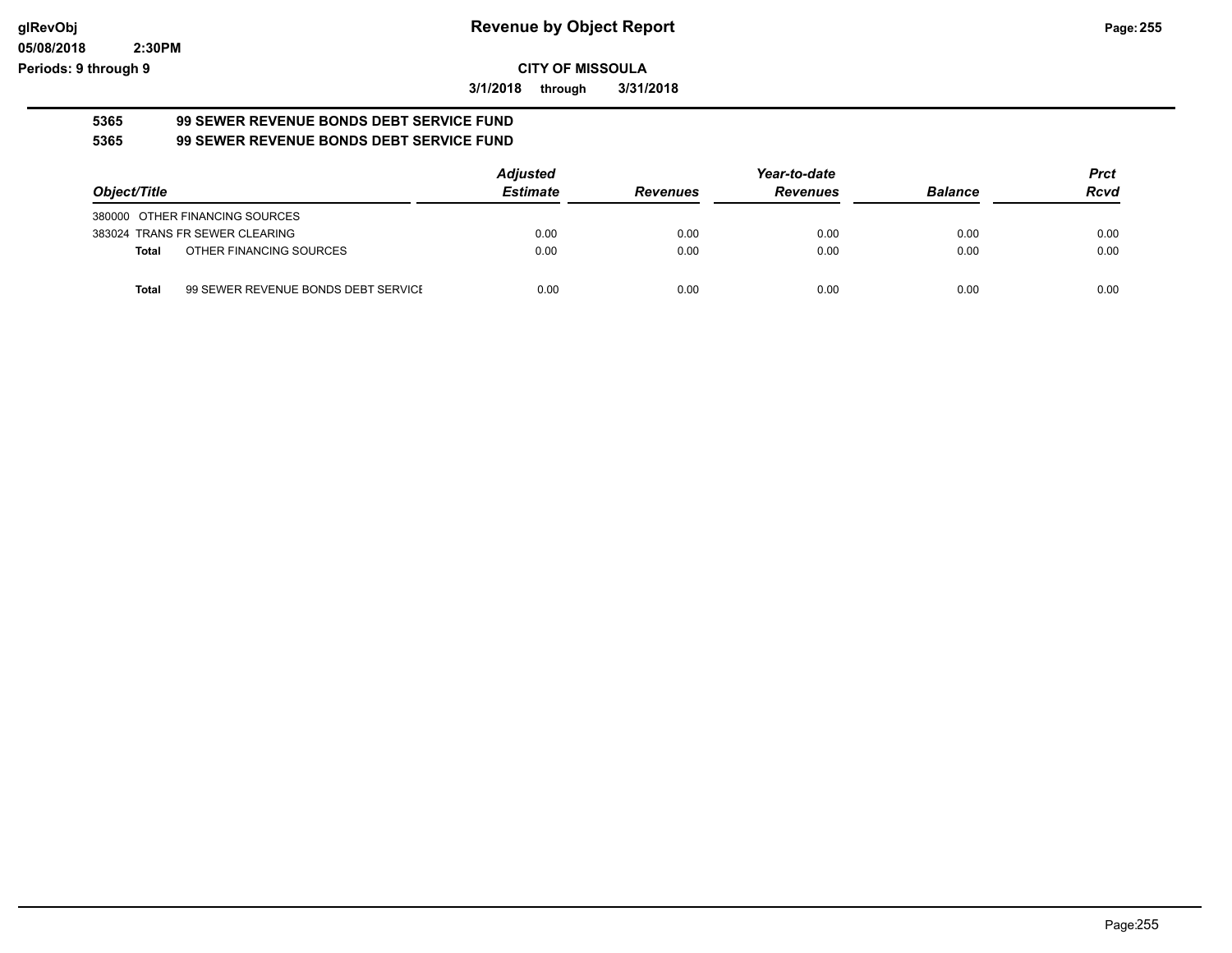**3/1/2018 through 3/31/2018**

#### **5365 99 SEWER REVENUE BONDS DEBT SERVICE FUND**

| Object/Title |                                    | <b>Adjusted</b><br><b>Estimate</b> | <b>Revenues</b> | Year-to-date<br><b>Revenues</b> | <b>Balance</b> | <b>Prct</b><br><b>Rcvd</b> |
|--------------|------------------------------------|------------------------------------|-----------------|---------------------------------|----------------|----------------------------|
|              |                                    |                                    |                 |                                 |                |                            |
|              | 380000 OTHER FINANCING SOURCES     |                                    |                 |                                 |                |                            |
|              | 383024 TRANS FR SEWER CLEARING     | 0.00                               | 0.00            | 0.00                            | 0.00           | 0.00                       |
| Total        | OTHER FINANCING SOURCES            | 0.00                               | 0.00            | 0.00                            | 0.00           | 0.00                       |
|              |                                    |                                    |                 |                                 |                |                            |
| <b>Total</b> | 99 SEWER REVENUE BONDS DEBT SERVIC | 0.00                               | 0.00            | 0.00                            | 0.00           | 0.00                       |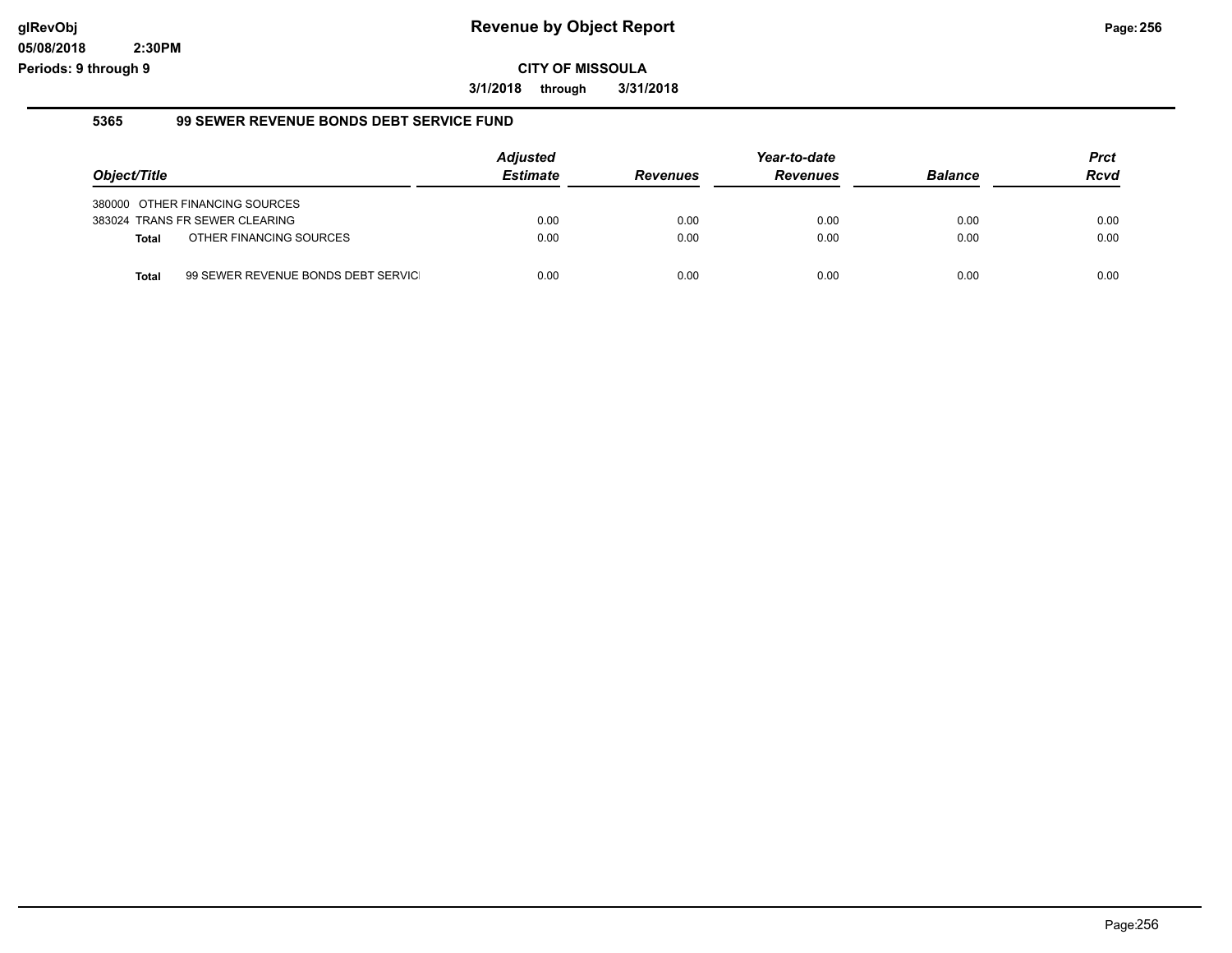**3/1/2018 through 3/31/2018**

**5371 2002 SEWER BONDS**

**5371 2002 SEWER BONDS**

|                                  | <b>Adjusted</b> |                 | Year-to-date    |                | <b>Prct</b> |  |
|----------------------------------|-----------------|-----------------|-----------------|----------------|-------------|--|
| Object/Title                     | <b>Estimate</b> | <b>Revenues</b> | <b>Revenues</b> | <b>Balance</b> | <b>Rcvd</b> |  |
| 380000 OTHER FINANCING SOURCES   |                 |                 |                 |                |             |  |
| 383024 TRANS FR SEWER CLEARING   | 0.00            | 0.00            | 0.00            | 0.00           | 0.00        |  |
| OTHER FINANCING SOURCES<br>Total | 0.00            | 0.00            | 0.00            | 0.00           | 0.00        |  |
| 2002 SEWER BONDS<br><b>Total</b> | 0.00            | 0.00            | 0.00            | 0.00           | 0.00        |  |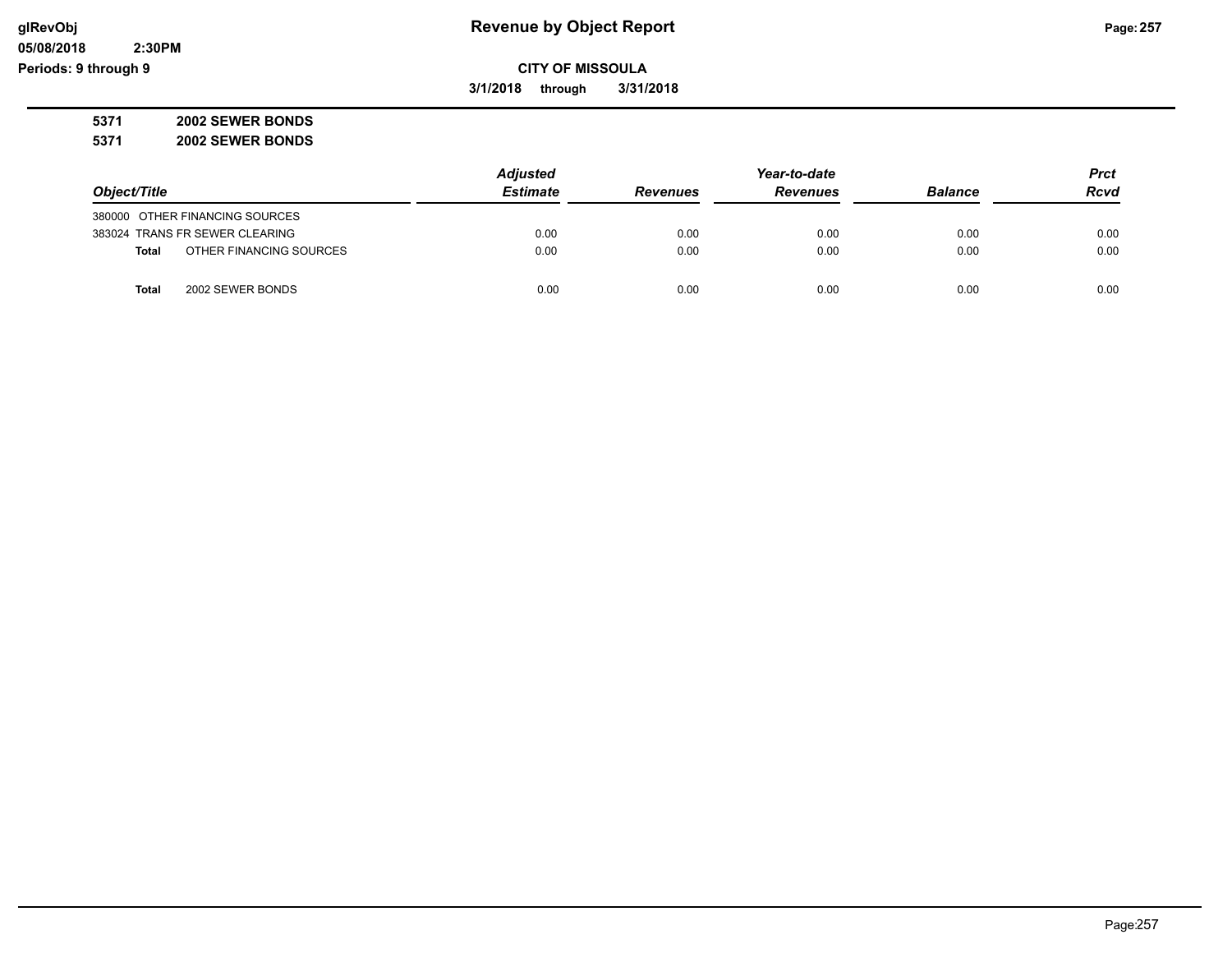**3/1/2018 through 3/31/2018**

#### **5371 2002 SEWER BONDS**

| Object/Title |                                | <b>Adjusted</b><br><b>Estimate</b> | <b>Revenues</b> | Year-to-date<br><b>Revenues</b> | <b>Balance</b> | <b>Prct</b><br><b>Rcvd</b> |
|--------------|--------------------------------|------------------------------------|-----------------|---------------------------------|----------------|----------------------------|
|              | 380000 OTHER FINANCING SOURCES |                                    |                 |                                 |                |                            |
|              | 383024 TRANS FR SEWER CLEARING | 0.00                               | 0.00            | 0.00                            | 0.00           | 0.00                       |
| <b>Total</b> | OTHER FINANCING SOURCES        | 0.00                               | 0.00            | 0.00                            | 0.00           | 0.00                       |
| Total        | 2002 SEWER BONDS               | 0.00                               | 0.00            | 0.00                            | 0.00           | 0.00                       |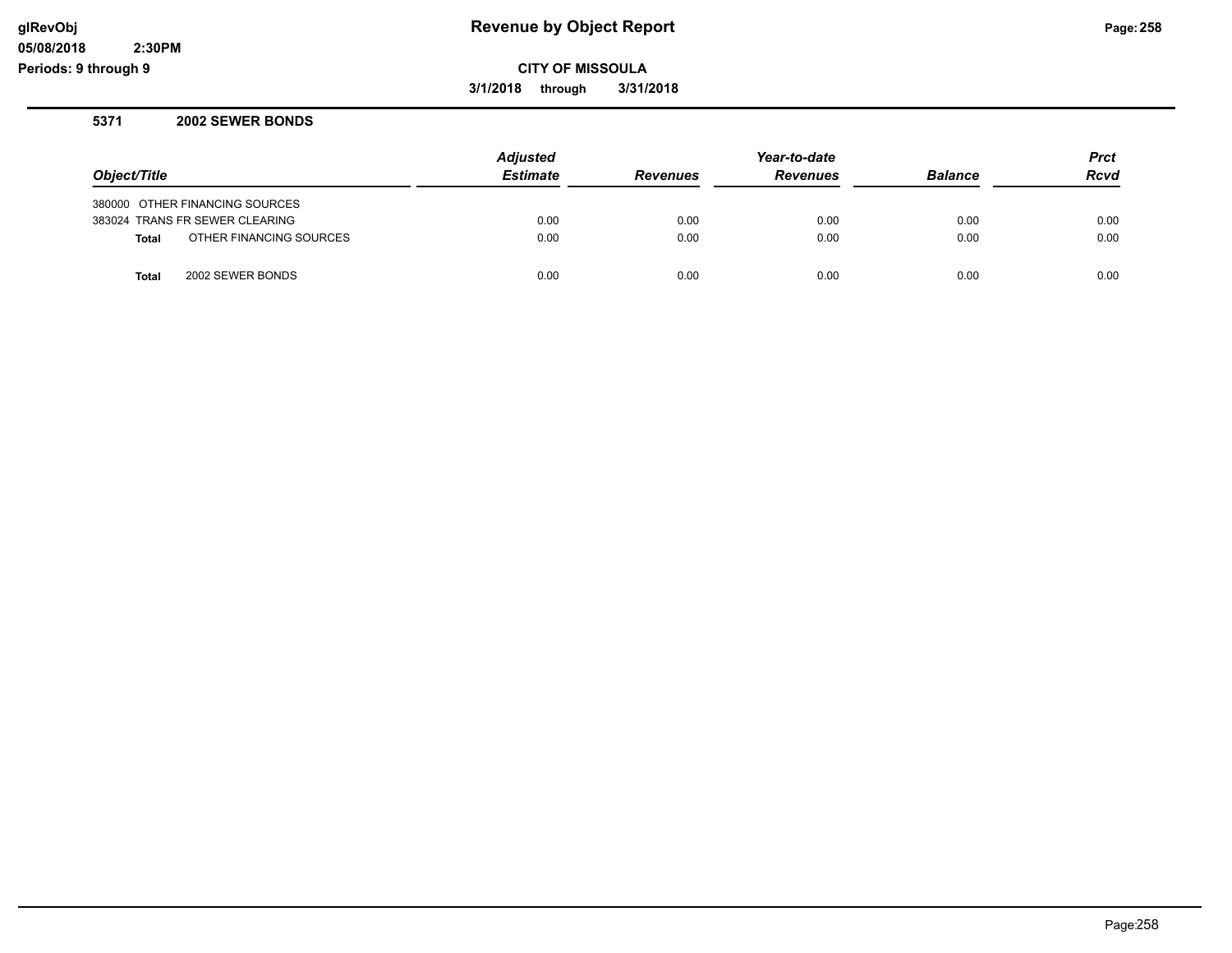**3/1/2018 through 3/31/2018**

# **5373 2002 WWTP UPGRADE REVENUE BOND**

## **5373 2002 WWTP UPGRADE REVENUE BOND**

| Object/Title |                                | <b>Adjusted</b> |                 | Year-to-date    |                | <b>Prct</b> |  |
|--------------|--------------------------------|-----------------|-----------------|-----------------|----------------|-------------|--|
|              |                                | <b>Estimate</b> | <b>Revenues</b> | <b>Revenues</b> | <b>Balance</b> | <b>Rcvd</b> |  |
|              | 380000 OTHER FINANCING SOURCES |                 |                 |                 |                |             |  |
|              | 383024 TRANS FR SEWER CLEARING | 0.00            | 0.00            | 0.00            | 0.00           | 0.00        |  |
| Total        | OTHER FINANCING SOURCES        | 0.00            | 0.00            | 0.00            | 0.00           | 0.00        |  |
| Total        | 2002 WWTP UPGRADE REVENUE BOND | 0.00            | 0.00            | 0.00            | 0.00           | 0.00        |  |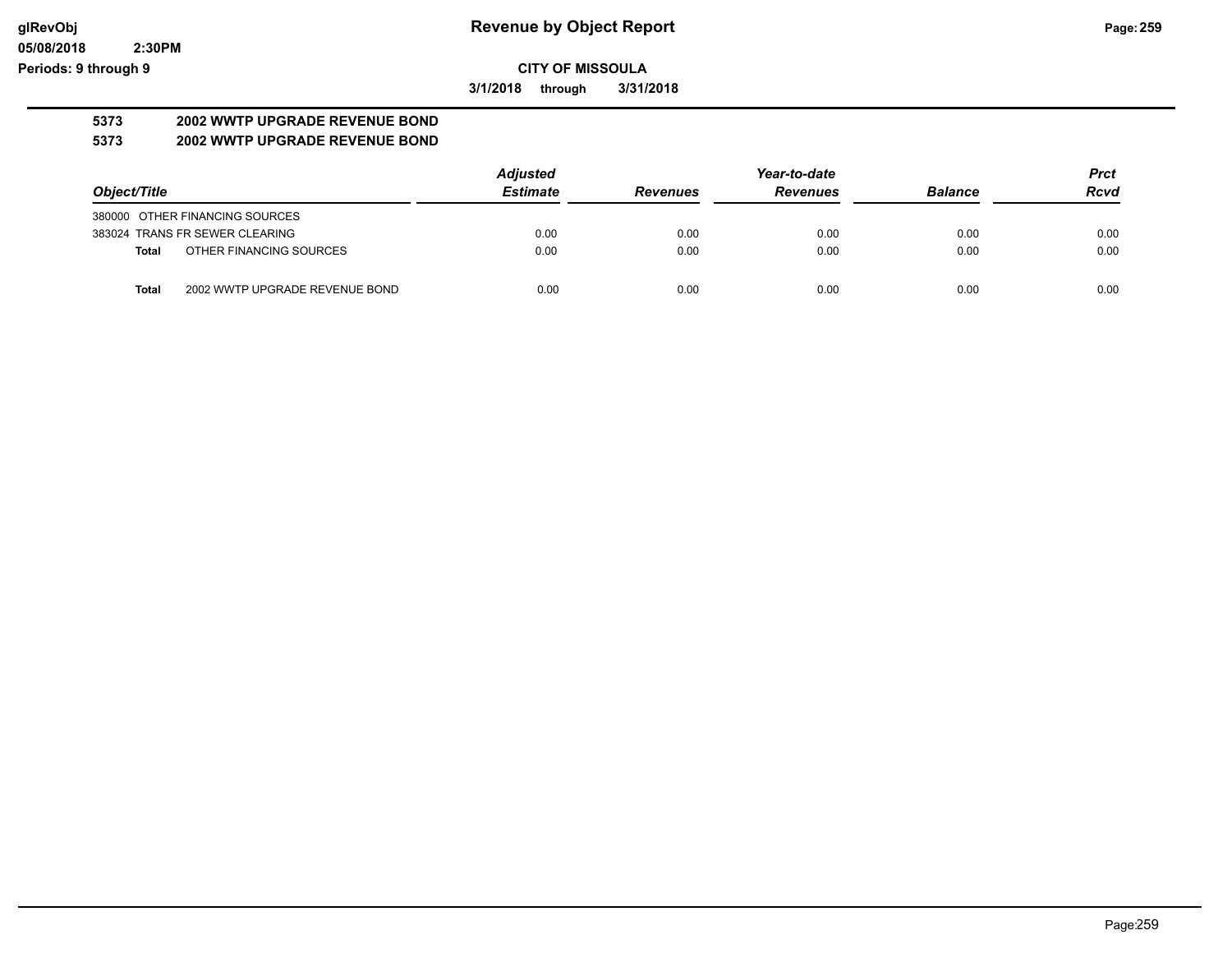**3/1/2018 through 3/31/2018**

#### **5373 2002 WWTP UPGRADE REVENUE BOND**

| Object/Title |                                | <b>Adjusted</b><br><b>Estimate</b> | <b>Revenues</b> | Year-to-date<br><b>Revenues</b> | <b>Balance</b> | Prct<br><b>Rcvd</b> |
|--------------|--------------------------------|------------------------------------|-----------------|---------------------------------|----------------|---------------------|
|              | 380000 OTHER FINANCING SOURCES |                                    |                 |                                 |                |                     |
|              | 383024 TRANS FR SEWER CLEARING | 0.00                               | 0.00            | 0.00                            | 0.00           | 0.00                |
| Total        | OTHER FINANCING SOURCES        | 0.00                               | 0.00            | 0.00                            | 0.00           | 0.00                |
| <b>Total</b> | 2002 WWTP UPGRADE REVENUE BOND | 0.00                               | 0.00            | 0.00                            | 0.00           | 0.00                |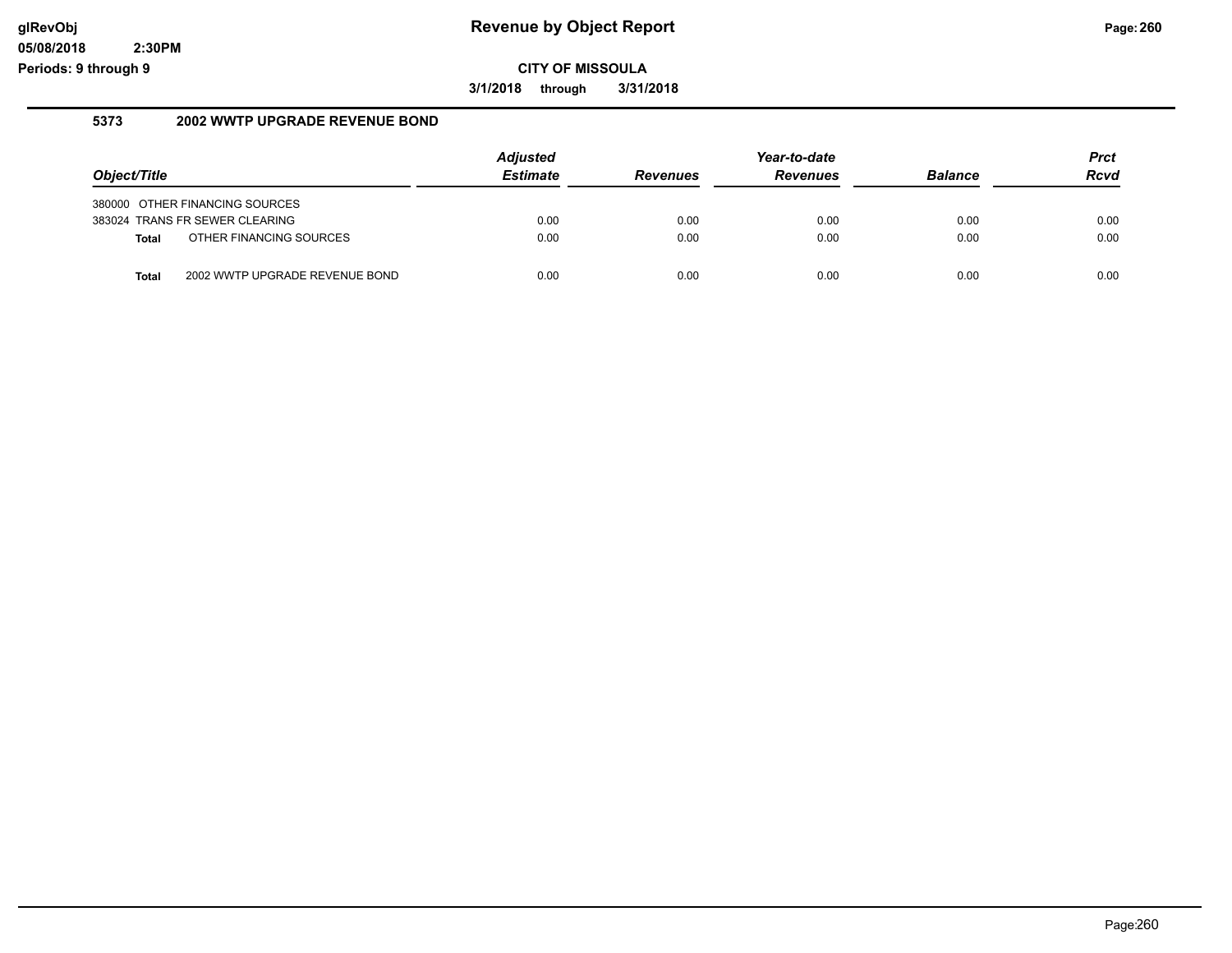**CITY OF MISSOULA**

**3/1/2018 through 3/31/2018**

## **5375 2003 WWTP SRF \$3.8M EPA DEBT**

**5375 2003 WWTP SRF \$3.8M EPA DEBT**

|                                               | <b>Adjusted</b> |                                    | Year-to-date |                | <b>Prct</b> |  |
|-----------------------------------------------|-----------------|------------------------------------|--------------|----------------|-------------|--|
| Object/Title                                  | <b>Estimate</b> | <b>Revenues</b><br><b>Revenues</b> |              | <b>Balance</b> | <b>Rcvd</b> |  |
| 380000 OTHER FINANCING SOURCES                |                 |                                    |              |                |             |  |
| 383024 TRANS FR SEWER CLEARING                | 0.00            | 0.00                               | 0.00         | 0.00           | 0.00        |  |
| OTHER FINANCING SOURCES<br><b>Total</b>       | 0.00            | 0.00                               | 0.00         | 0.00           | 0.00        |  |
| 2003 WWTP SRF \$3.8M EPA DEBT<br><b>Total</b> | 0.00            | 0.00                               | 0.00         | 0.00           | 0.00        |  |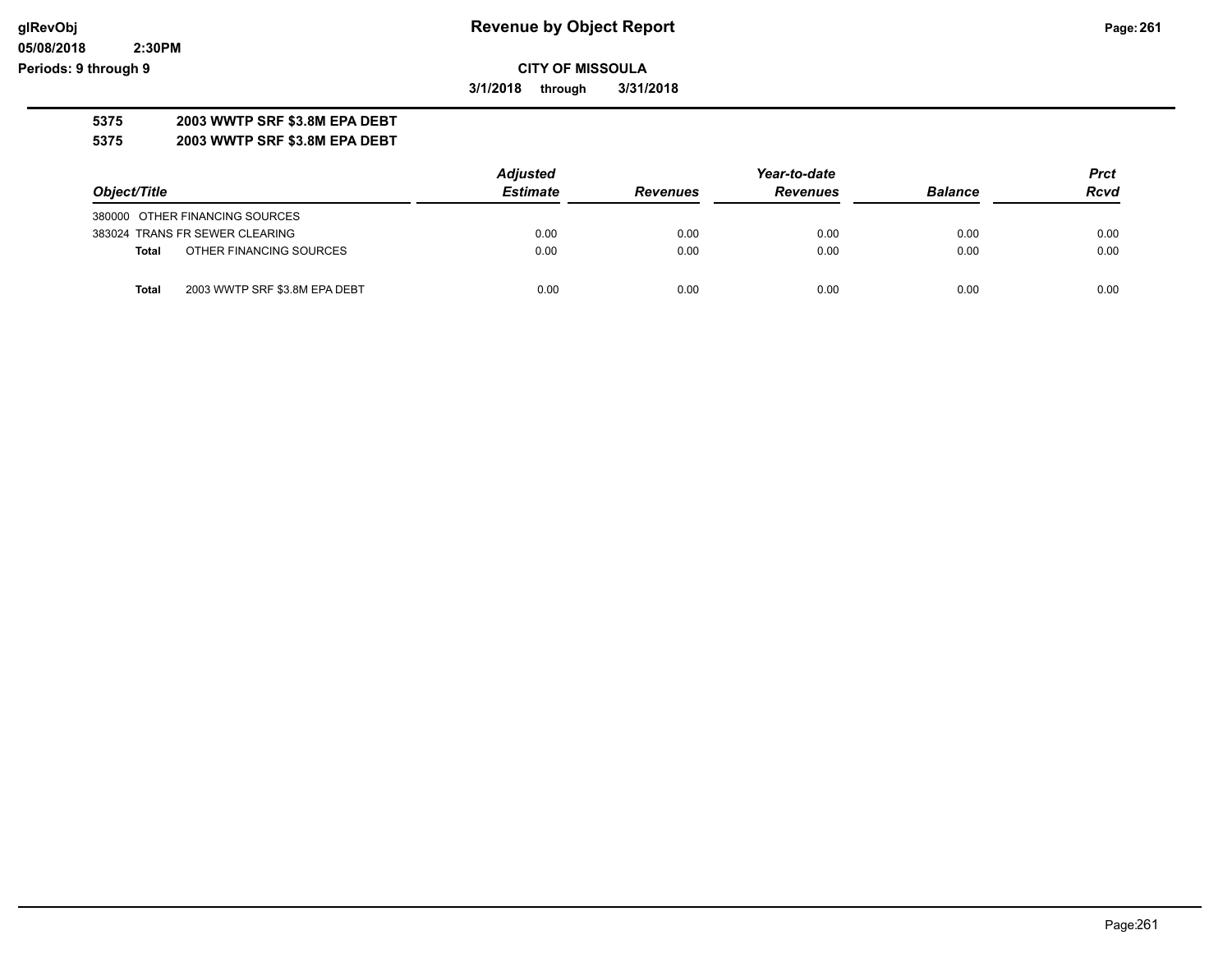**3/1/2018 through 3/31/2018**

#### **5375 2003 WWTP SRF \$3.8M EPA DEBT**

| Object/Title |                                | <b>Adjusted</b><br><b>Estimate</b> | <b>Revenues</b> | Year-to-date<br><b>Revenues</b> | <b>Balance</b> | <b>Prct</b><br><b>Rcvd</b> |
|--------------|--------------------------------|------------------------------------|-----------------|---------------------------------|----------------|----------------------------|
|              | 380000 OTHER FINANCING SOURCES |                                    |                 |                                 |                |                            |
|              | 383024 TRANS FR SEWER CLEARING | 0.00                               | 0.00            | 0.00                            | 0.00           | 0.00                       |
| <b>Total</b> | OTHER FINANCING SOURCES        | 0.00                               | 0.00            | 0.00                            | 0.00           | 0.00                       |
|              |                                |                                    |                 |                                 |                |                            |
| <b>Total</b> | 2003 WWTP SRF \$3.8M EPA DEBT  | 0.00                               | 0.00            | 0.00                            | 0.00           | 0.00                       |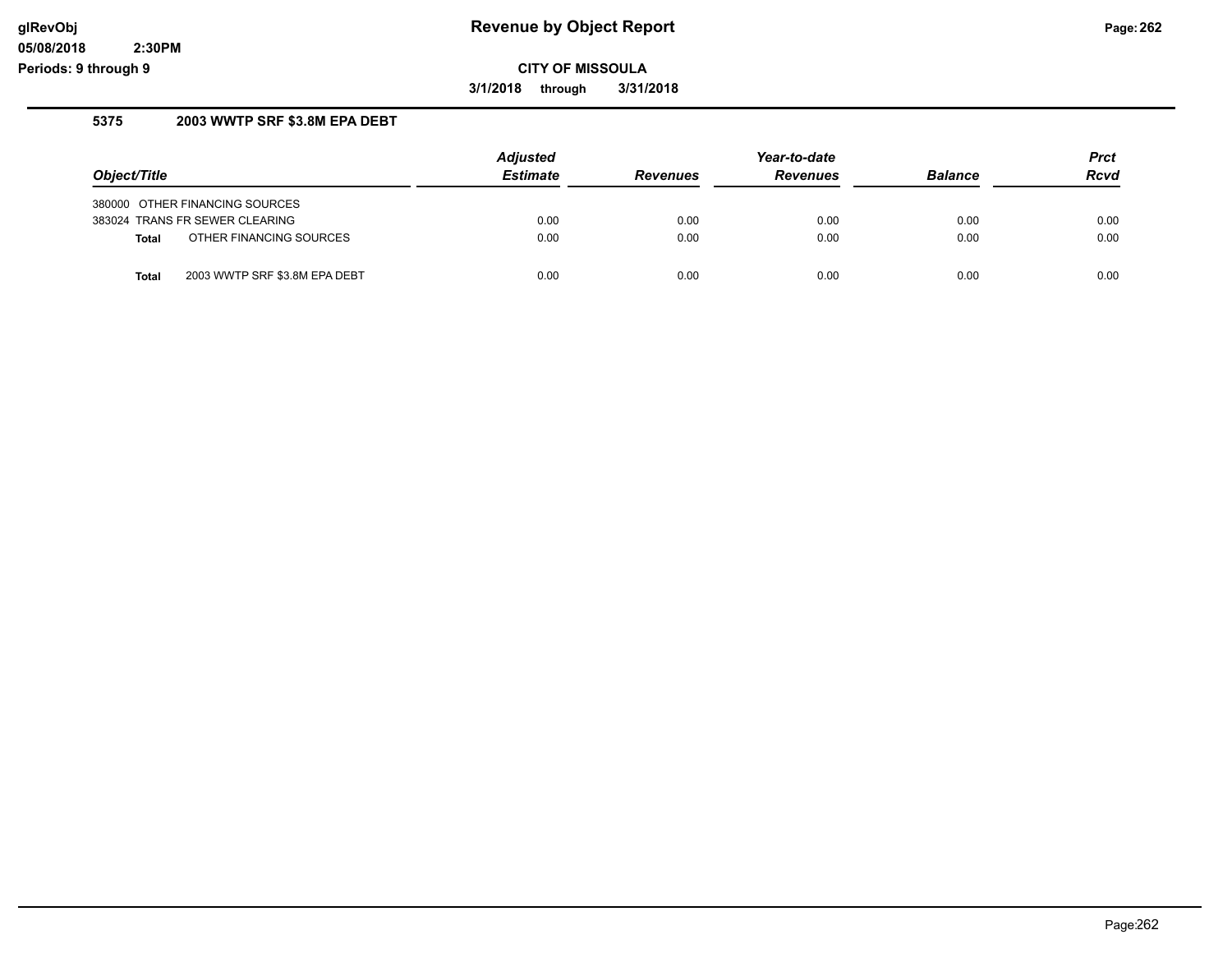**3/1/2018 through 3/31/2018**

#### **5377 2004 WWTP \$3.023 LOAN DEBT SERVICE 5377 2004 WWTP \$3.023 LOAN DEBT SERVICE**

|                                                     | <b>Adjusted</b> |                 | Year-to-date    |                | Prct |
|-----------------------------------------------------|-----------------|-----------------|-----------------|----------------|------|
| Object/Title                                        | <b>Estimate</b> | <b>Revenues</b> | <b>Revenues</b> | <b>Balance</b> |      |
| 380000 OTHER FINANCING SOURCES                      |                 |                 |                 |                |      |
| 383024 TRANS FR SEWER CLEARING                      | 0.00            | 0.00            | 0.00            | 0.00           | 0.00 |
| OTHER FINANCING SOURCES<br>Total                    | 0.00            | 0.00            | 0.00            | 0.00           | 0.00 |
| 2004 WWTP \$3.023 LOAN DEBT SERVICE<br><b>Total</b> | 0.00            | 0.00            | 0.00            | 0.00           | 0.00 |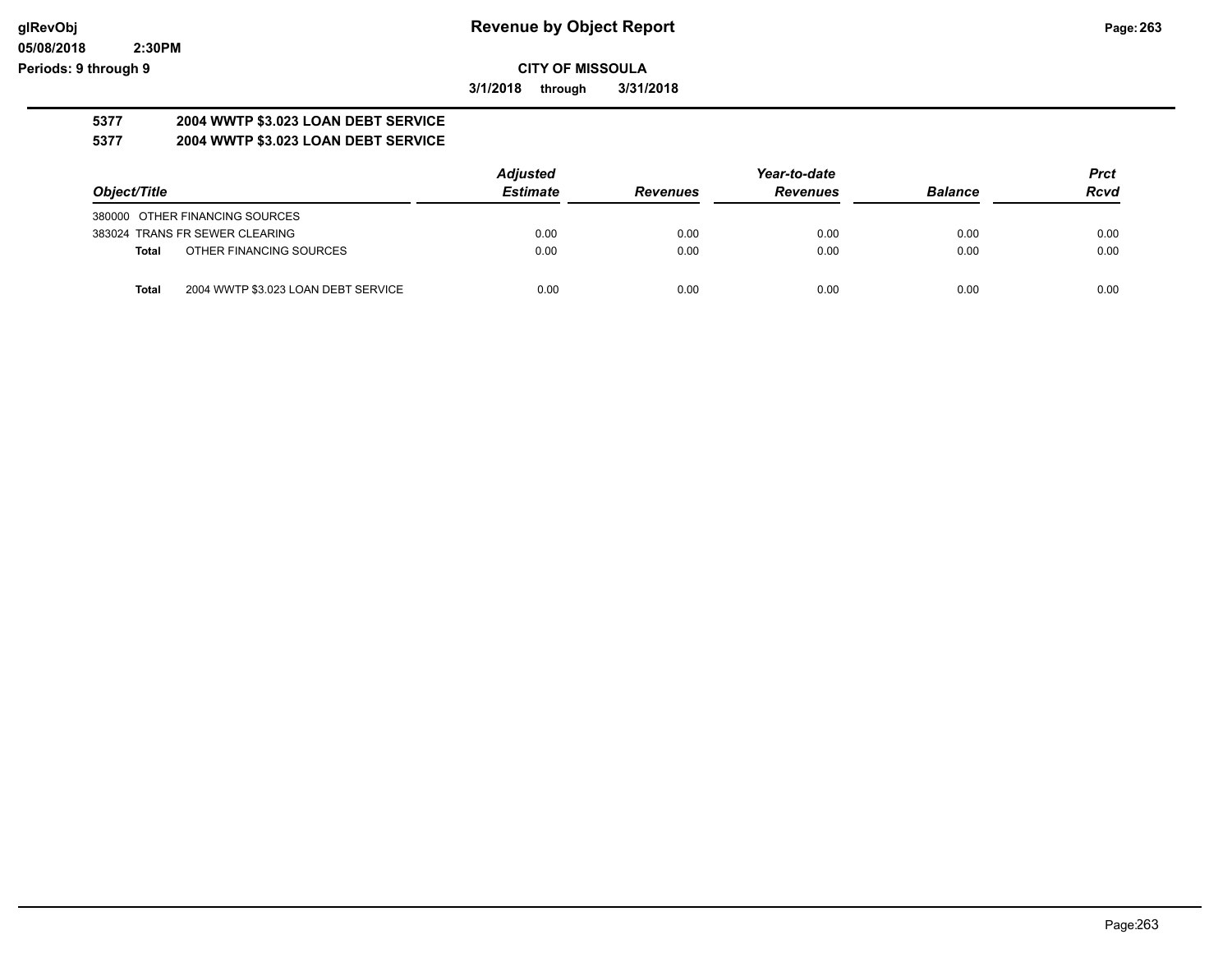**3/1/2018 through 3/31/2018**

#### **5377 2004 WWTP \$3.023 LOAN DEBT SERVICE**

| Object/Title |                                     | <b>Adjusted</b><br><b>Estimate</b> | <b>Revenues</b> | Year-to-date<br><b>Revenues</b> | <b>Balance</b> | Prct<br><b>Rcvd</b> |
|--------------|-------------------------------------|------------------------------------|-----------------|---------------------------------|----------------|---------------------|
|              | 380000 OTHER FINANCING SOURCES      |                                    |                 |                                 |                |                     |
|              | 383024 TRANS FR SEWER CLEARING      | 0.00                               | 0.00            | 0.00                            | 0.00           | 0.00                |
| Total        | OTHER FINANCING SOURCES             | 0.00                               | 0.00            | 0.00                            | 0.00           | 0.00                |
| <b>Total</b> | 2004 WWTP \$3.023 LOAN DEBT SERVICE | 0.00                               | 0.00            | 0.00                            | 0.00           | 0.00                |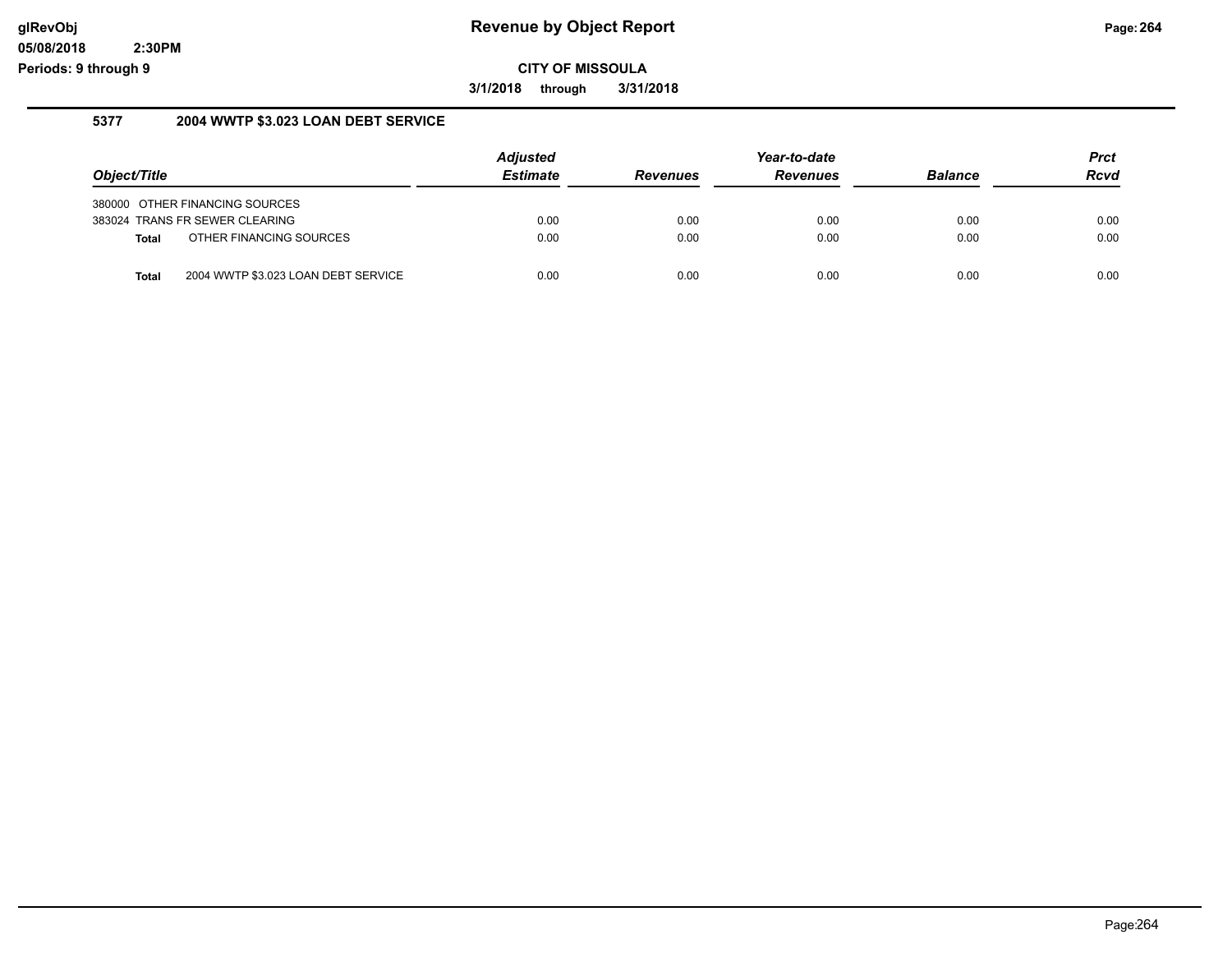# **CITY OF MISSOULA**

**3/1/2018 through 3/31/2018**

# **5379 2005 BRICH/BRDY/LIN/GIL SRF DEBT**

**5379 2005 BRICH/BRDY/LIN/GIL SRF DEBT**

|                                                  | <b>Adjusted</b> |                 | Year-to-date    |                |      |  |
|--------------------------------------------------|-----------------|-----------------|-----------------|----------------|------|--|
| Object/Title                                     | <b>Estimate</b> | <b>Revenues</b> | <b>Revenues</b> | <b>Balance</b> | Rcvd |  |
| 380000 OTHER FINANCING SOURCES                   |                 |                 |                 |                |      |  |
| 383024 TRANS FR SEWER CLEARING                   | 0.00            | 0.00            | 0.00            | 0.00           | 0.00 |  |
| OTHER FINANCING SOURCES<br>Total                 | 0.00            | 0.00            | 0.00            | 0.00           | 0.00 |  |
| 2005 BRICH/BRDY/LIN/GIL SRF DEBT<br><b>Total</b> | 0.00            | 0.00            | 0.00            | 0.00           | 0.00 |  |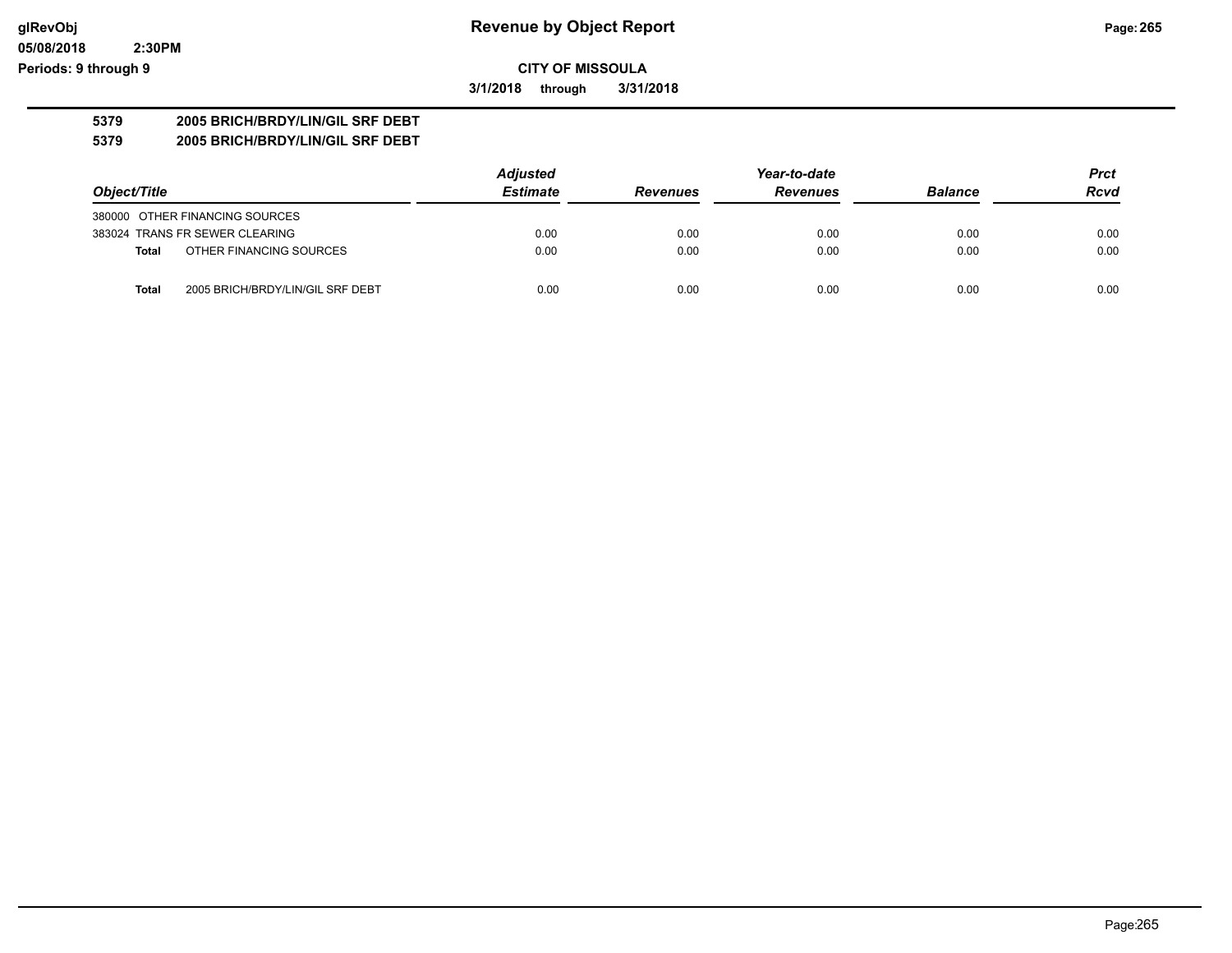**3/1/2018 through 3/31/2018**

#### **5379 2005 BRICH/BRDY/LIN/GIL SRF DEBT**

| Object/Title |                                  | <b>Adjusted</b><br><b>Estimate</b> | <b>Revenues</b> | Year-to-date<br><b>Revenues</b> | <b>Balance</b> | <b>Prct</b><br>Rcvd |
|--------------|----------------------------------|------------------------------------|-----------------|---------------------------------|----------------|---------------------|
|              | 380000 OTHER FINANCING SOURCES   |                                    |                 |                                 |                |                     |
|              | 383024 TRANS FR SEWER CLEARING   | 0.00                               | 0.00            | 0.00                            | 0.00           | 0.00                |
| <b>Total</b> | OTHER FINANCING SOURCES          | 0.00                               | 0.00            | 0.00                            | 0.00           | 0.00                |
|              |                                  |                                    |                 |                                 |                |                     |
| <b>Total</b> | 2005 BRICH/BRDY/LIN/GIL SRF DEBT | 0.00                               | 0.00            | 0.00                            | 0.00           | 0.00                |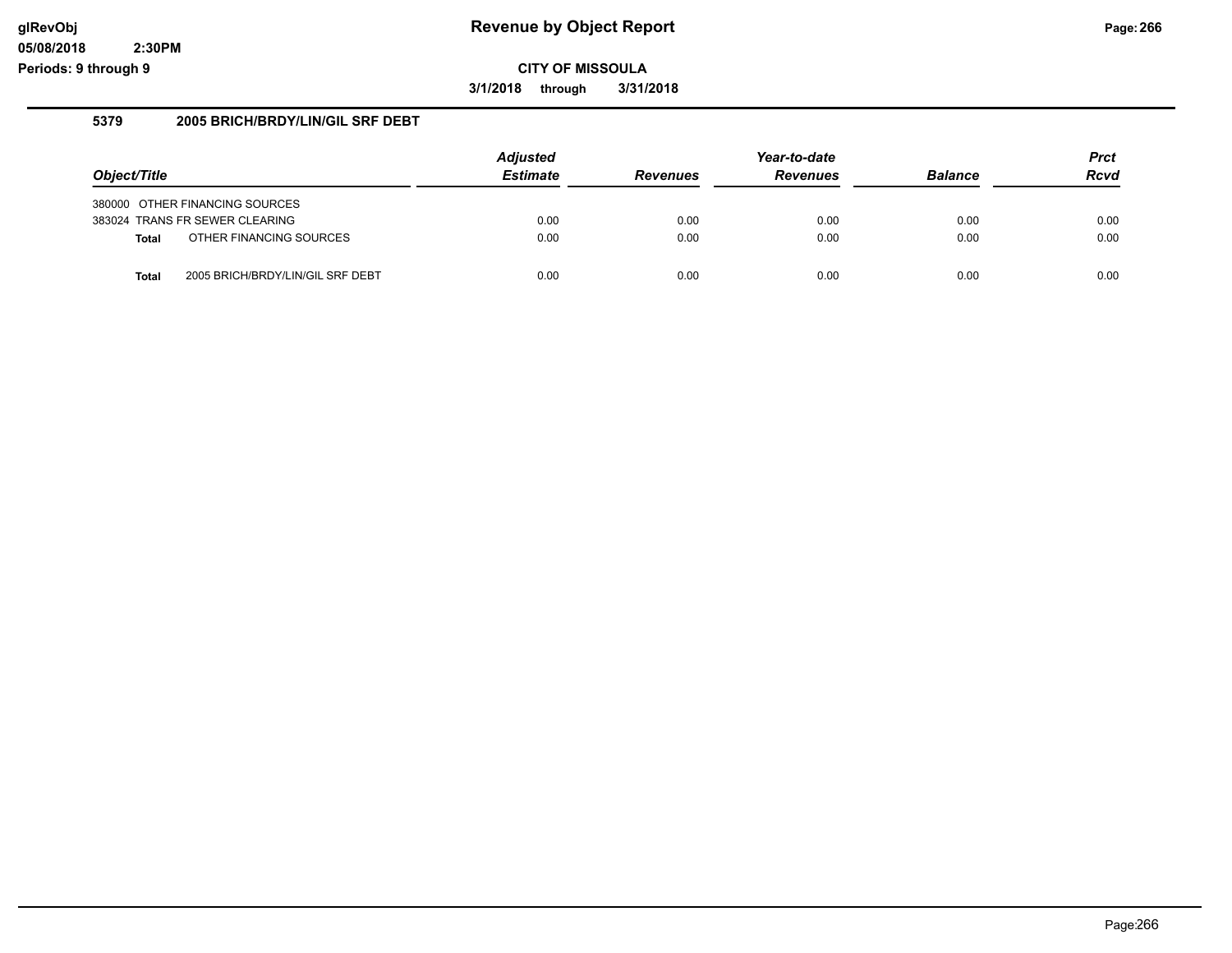### **CITY OF MISSOULA**

**3/1/2018 through 3/31/2018**

# **5383 FY09 RATTLESNAKE SEWER DEBT SVS**

## **5383 FY09 RATTLESNAKE SEWER DEBT SVS**

|                                          | <b>Adjusted</b> |                 | Year-to-date    |                | <b>Prct</b> |
|------------------------------------------|-----------------|-----------------|-----------------|----------------|-------------|
| Object/Title                             | <b>Estimate</b> | <b>Revenues</b> | <b>Revenues</b> | <b>Balance</b> | <b>Rcvd</b> |
| 380000 OTHER FINANCING SOURCES           |                 |                 |                 |                |             |
| 383024 TRANS FR SEWER CLEARING           | 0.00            | 0.00            | 0.00            | 0.00           | 0.00        |
| OTHER FINANCING SOURCES<br>Total         | 0.00            | 0.00            | 0.00            | 0.00           | 0.00        |
| FY09 RATTLESNAKE SEWER DEBT SVS<br>Total | 0.00            | 0.00            | 0.00            | 0.00           | 0.00        |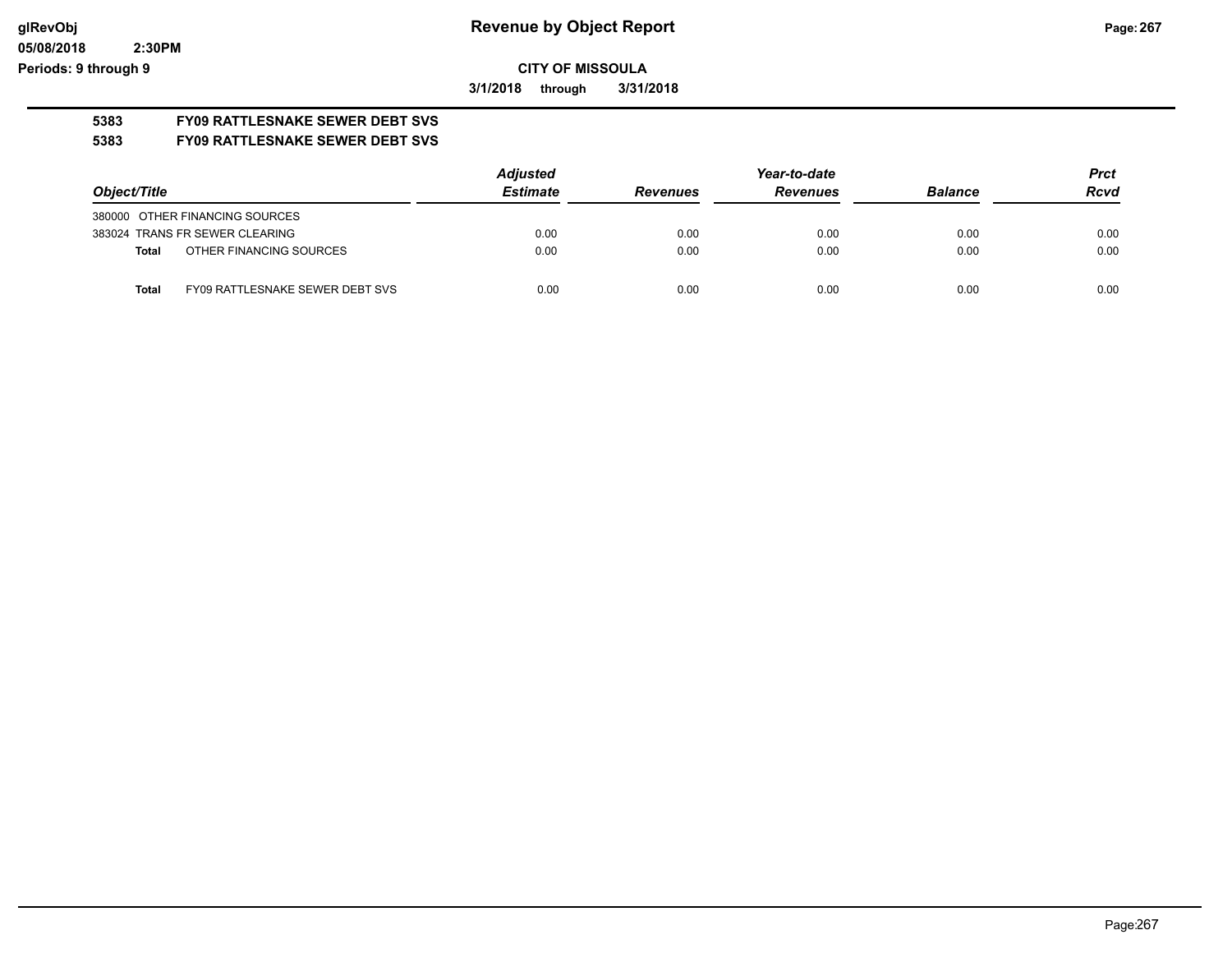**3/1/2018 through 3/31/2018**

#### **5383 FY09 RATTLESNAKE SEWER DEBT SVS**

| Object/Title |                                 | <b>Adjusted</b><br><b>Estimate</b> | <b>Revenues</b> | Year-to-date<br><b>Revenues</b> | <b>Balance</b> | <b>Prct</b><br>Rcvd |
|--------------|---------------------------------|------------------------------------|-----------------|---------------------------------|----------------|---------------------|
|              |                                 |                                    |                 |                                 |                |                     |
|              | 380000 OTHER FINANCING SOURCES  |                                    |                 |                                 |                |                     |
|              | 383024 TRANS FR SEWER CLEARING  | 0.00                               | 0.00            | 0.00                            | 0.00           | 0.00                |
| Total        | OTHER FINANCING SOURCES         | 0.00                               | 0.00            | 0.00                            | 0.00           | 0.00                |
|              |                                 |                                    |                 |                                 |                |                     |
| <b>Total</b> | FY09 RATTLESNAKE SEWER DEBT SVS | 0.00                               | 0.00            | 0.00                            | 0.00           | 0.00                |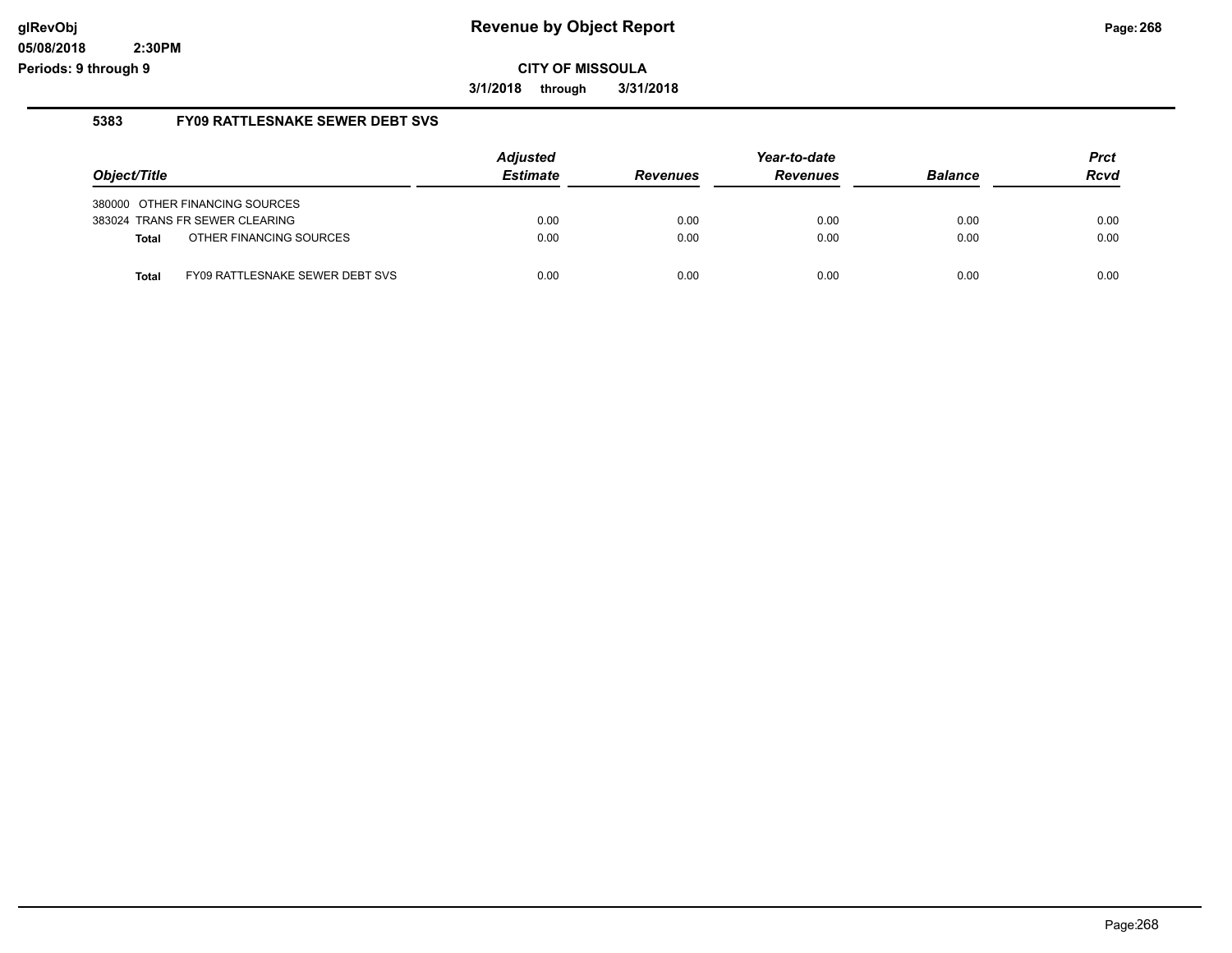**3/1/2018 through 3/31/2018**

### **5386 FY10 HEADWORKS DEBT SERVICE**

#### **5386 FY10 HEADWORKS DEBT SERVICE**

|                                             | <b>Adjusted</b> |                 | Year-to-date    |                | <b>Prct</b> |
|---------------------------------------------|-----------------|-----------------|-----------------|----------------|-------------|
| Object/Title                                | <b>Estimate</b> | <b>Revenues</b> | <b>Revenues</b> | <b>Balance</b> | <b>Rcvd</b> |
| 330000 INTERGOVERNMENTAL REVENUES           |                 |                 |                 |                |             |
| 331990 IRS REIMB/DEBT SVS INTEREST          | 0.00            | 0.00            | 0.00            | 0.00           | 0.00        |
| INTERGOVERNMENTAL REVENUES<br><b>Total</b>  | 0.00            | 0.00            | 0.00            | 0.00           | 0.00        |
| 380000 OTHER FINANCING SOURCES              |                 |                 |                 |                |             |
| 383024 TRANS FR SEWER CLEARING              | 0.00            | 0.00            | 0.00            | 0.00           | 0.00        |
| OTHER FINANCING SOURCES<br><b>Total</b>     | 0.00            | 0.00            | 0.00            | 0.00           | 0.00        |
|                                             |                 |                 |                 |                |             |
| FY10 HEADWORKS DEBT SERVICE<br><b>Total</b> | 0.00            | 0.00            | 0.00            | 0.00           | 0.00        |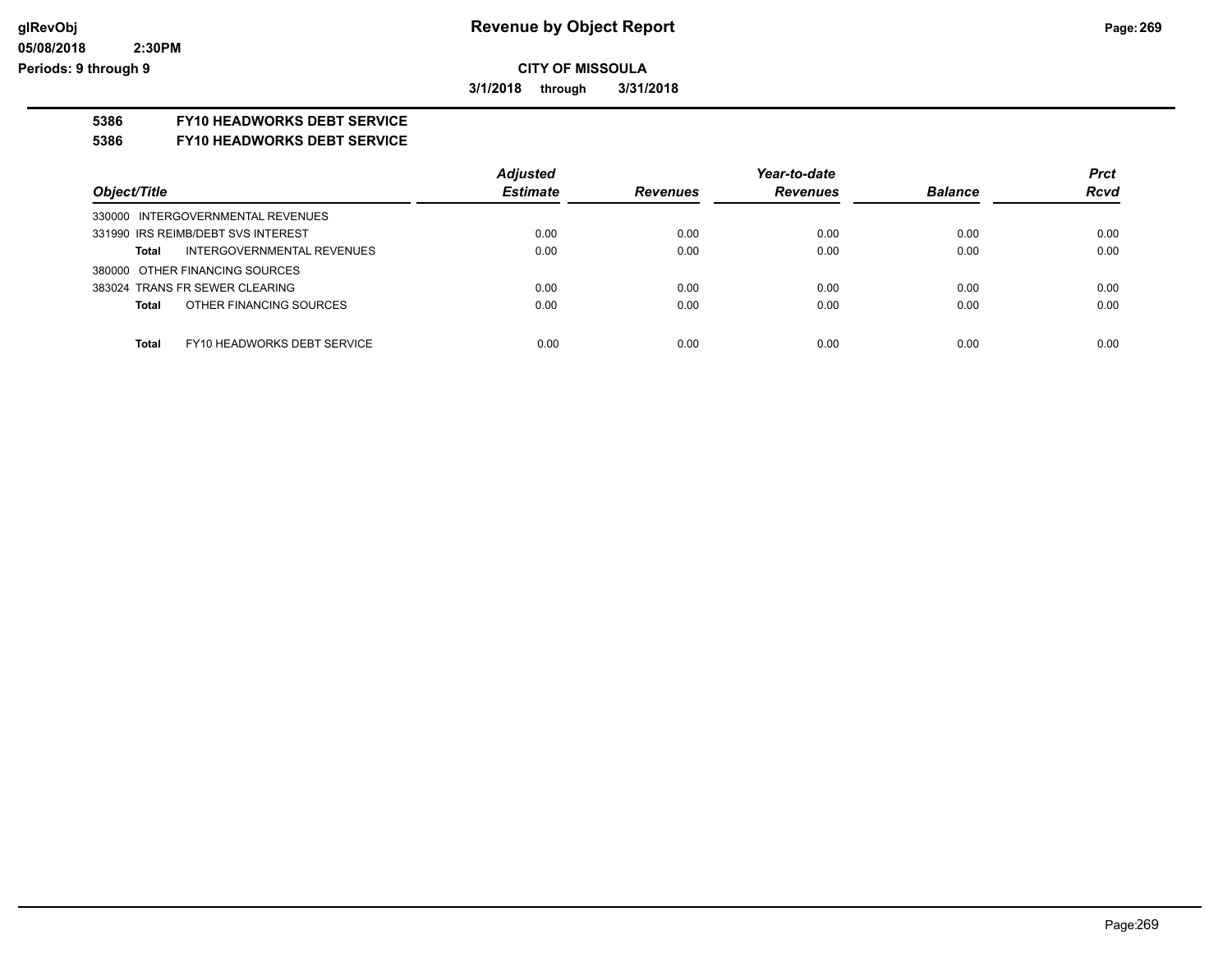**3/1/2018 through 3/31/2018**

#### **5386 FY10 HEADWORKS DEBT SERVICE**

| Object/Title                            | <b>Adjusted</b><br><b>Estimate</b> | <b>Revenues</b> | Year-to-date<br><b>Revenues</b> | <b>Balance</b> | <b>Prct</b><br><b>Rcvd</b> |
|-----------------------------------------|------------------------------------|-----------------|---------------------------------|----------------|----------------------------|
| 330000 INTERGOVERNMENTAL REVENUES       |                                    |                 |                                 |                |                            |
| 331990 IRS REIMB/DEBT SVS INTEREST      | 0.00                               | 0.00            | 0.00                            | 0.00           | 0.00                       |
| INTERGOVERNMENTAL REVENUES<br>Total     | 0.00                               | 0.00            | 0.00                            | 0.00           | 0.00                       |
| 380000 OTHER FINANCING SOURCES          |                                    |                 |                                 |                |                            |
| 383024 TRANS FR SEWER CLEARING          | 0.00                               | 0.00            | 0.00                            | 0.00           | 0.00                       |
| OTHER FINANCING SOURCES<br><b>Total</b> | 0.00                               | 0.00            | 0.00                            | 0.00           | 0.00                       |
| FY10 HEADWORKS DEBT SERVICE<br>Total    | 0.00                               | 0.00            | 0.00                            | 0.00           | 0.00                       |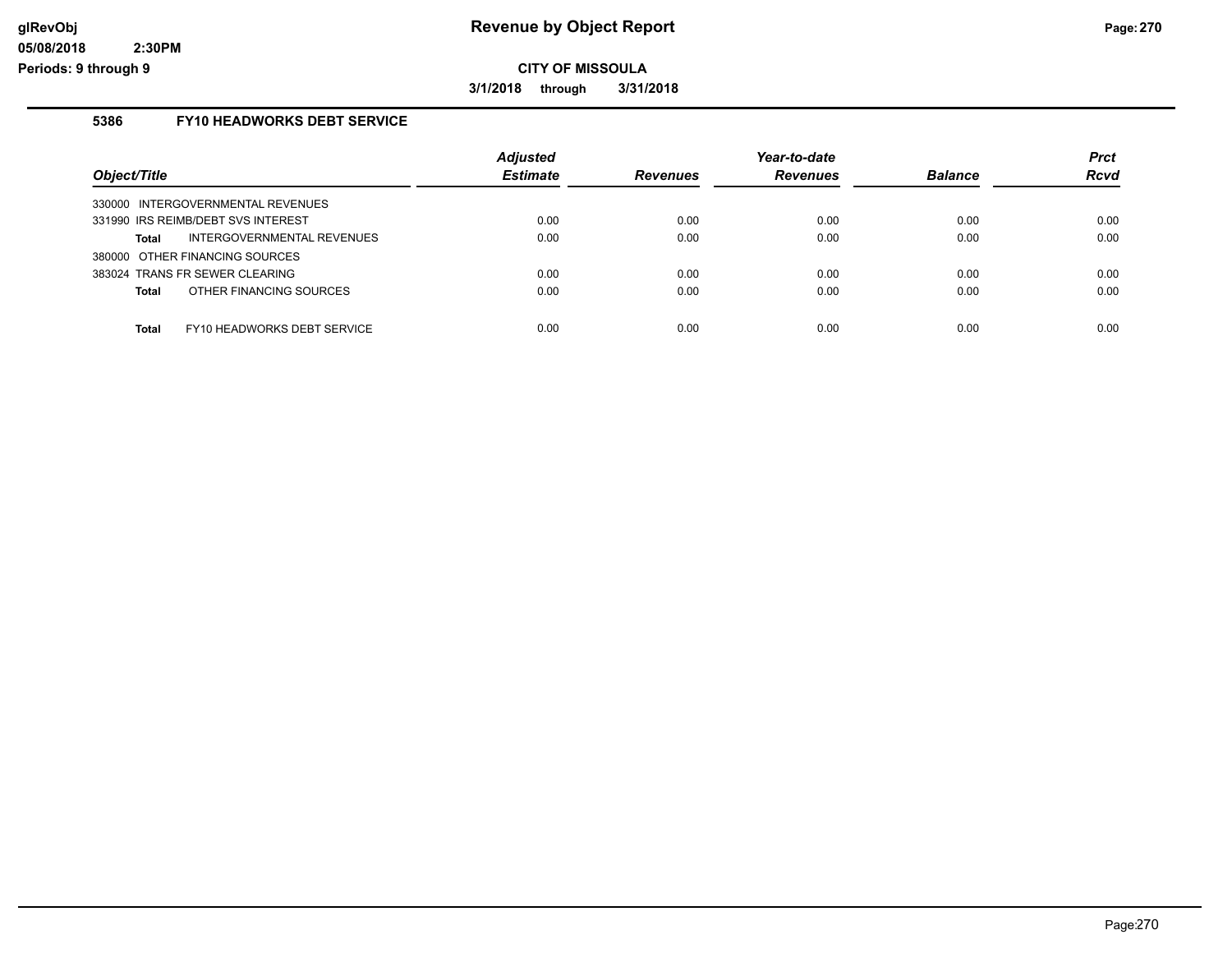**CITY OF MISSOULA**

**3/1/2018 through 3/31/2018**

#### **5387 FY11 SEWER \$1.29M BOND DEBT SERVICE 5387 FY11 SEWER \$1.29M BOND DEBT SERVICE**

|              |                                      | <b>Adjusted</b> |                 | Year-to-date    |                | <b>Prct</b> |
|--------------|--------------------------------------|-----------------|-----------------|-----------------|----------------|-------------|
| Object/Title |                                      | <b>Estimate</b> | <b>Revenues</b> | <b>Revenues</b> | <b>Balance</b> | <b>Rcvd</b> |
|              | 380000 OTHER FINANCING SOURCES       |                 |                 |                 |                |             |
|              | 383024 TRANS FR SEWER CLEARING       | 0.00            | 0.00            | 0.00            | 0.00           | 0.00        |
| Total        | OTHER FINANCING SOURCES              | 0.00            | 0.00            | 0.00            | 0.00           | 0.00        |
| <b>Total</b> | FY11 SEWER \$1.29M BOND DEBT SERVICE | 0.00            | 0.00            | 0.00            | 0.00           | 0.00        |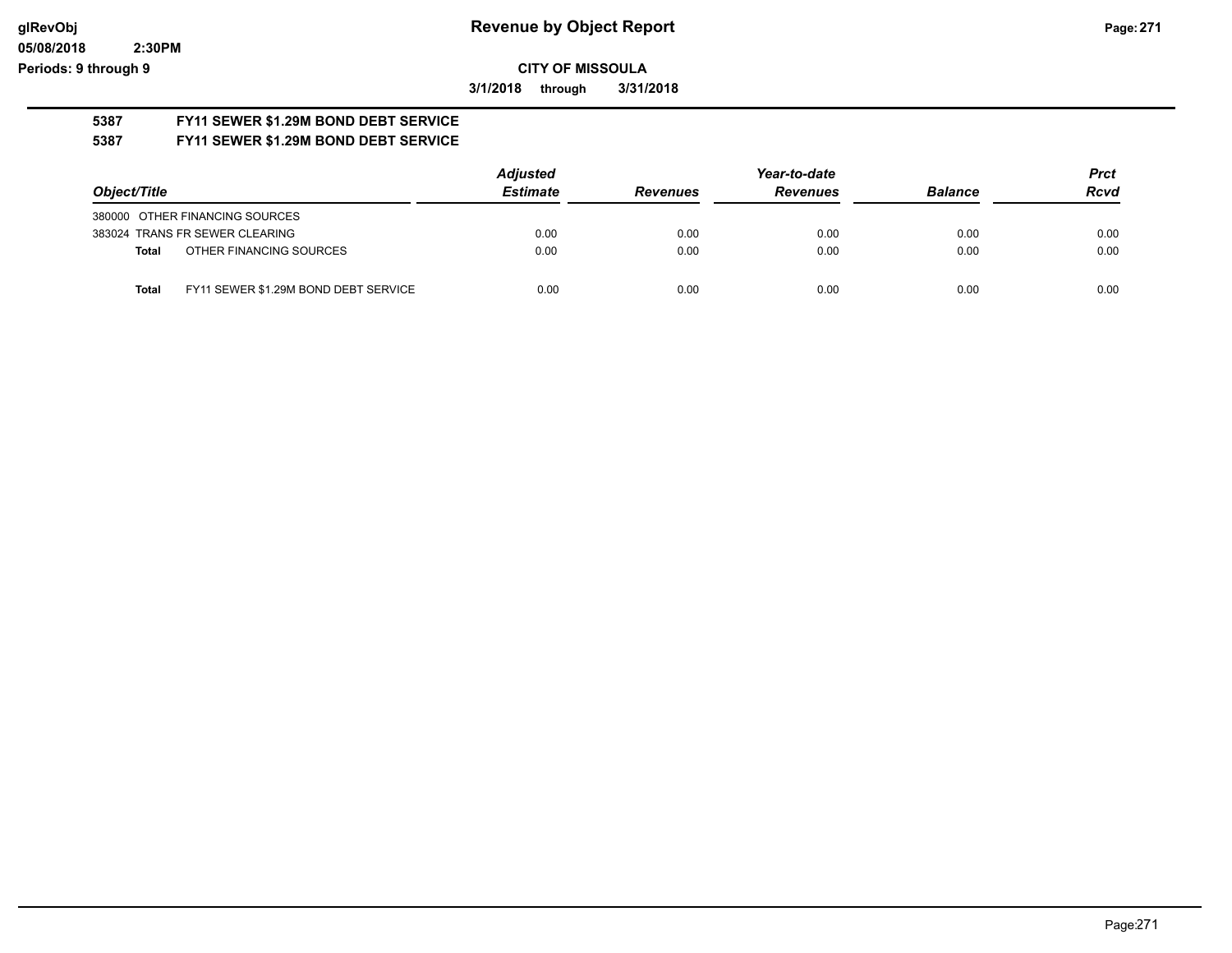**3/1/2018 through 3/31/2018**

#### **5387 FY11 SEWER \$1.29M BOND DEBT SERVICE**

| Object/Title |                                      | Adjusted<br><b>Estimate</b> | <b>Revenues</b> | Year-to-date<br><b>Revenues</b> | <b>Balance</b> | <b>Prct</b><br><b>Rcvd</b> |
|--------------|--------------------------------------|-----------------------------|-----------------|---------------------------------|----------------|----------------------------|
|              | 380000 OTHER FINANCING SOURCES       |                             |                 |                                 |                |                            |
|              | 383024 TRANS FR SEWER CLEARING       | 0.00                        | 0.00            | 0.00                            | 0.00           | 0.00                       |
| <b>Total</b> | OTHER FINANCING SOURCES              | 0.00                        | 0.00            | 0.00                            | 0.00           | 0.00                       |
| <b>Total</b> | FY11 SEWER \$1.29M BOND DEBT SERVICE | 0.00                        | 0.00            | 0.00                            | 0.00           | 0.00                       |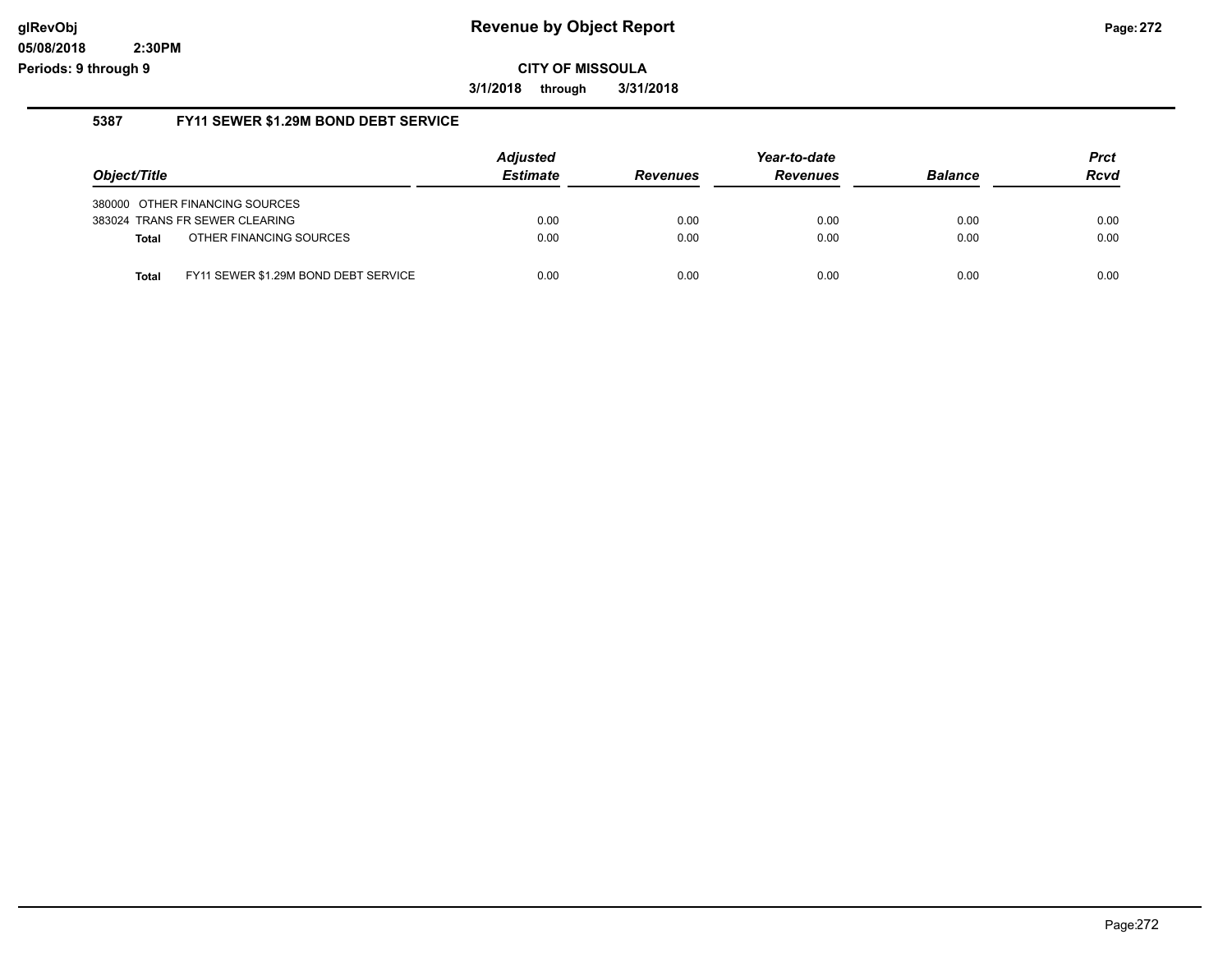**CITY OF MISSOULA**

**3/1/2018 through 3/31/2018**

#### **5389 FY15 SEWER REVENUE BOND DEBT SERVICE 5389 FY15 SEWER REVENUE BOND DEBT SERVICE**

|                                                     | <b>Adjusted</b> |                 | Year-to-date    |                | Prct |
|-----------------------------------------------------|-----------------|-----------------|-----------------|----------------|------|
| Object/Title                                        | <b>Estimate</b> | <b>Revenues</b> | <b>Revenues</b> | <b>Balance</b> | Rcvd |
| 380000 OTHER FINANCING SOURCES                      |                 |                 |                 |                |      |
| 383024 TRANS FR SEWER CLEARING                      | 0.00            | 0.00            | 0.00            | 0.00           | 0.00 |
| OTHER FINANCING SOURCES<br><b>Total</b>             | 0.00            | 0.00            | 0.00            | 0.00           | 0.00 |
| FY15 SEWER REVENUE BOND DEBT SERVIC<br><b>Total</b> | 0.00            | 0.00            | 0.00            | 0.00           | 0.00 |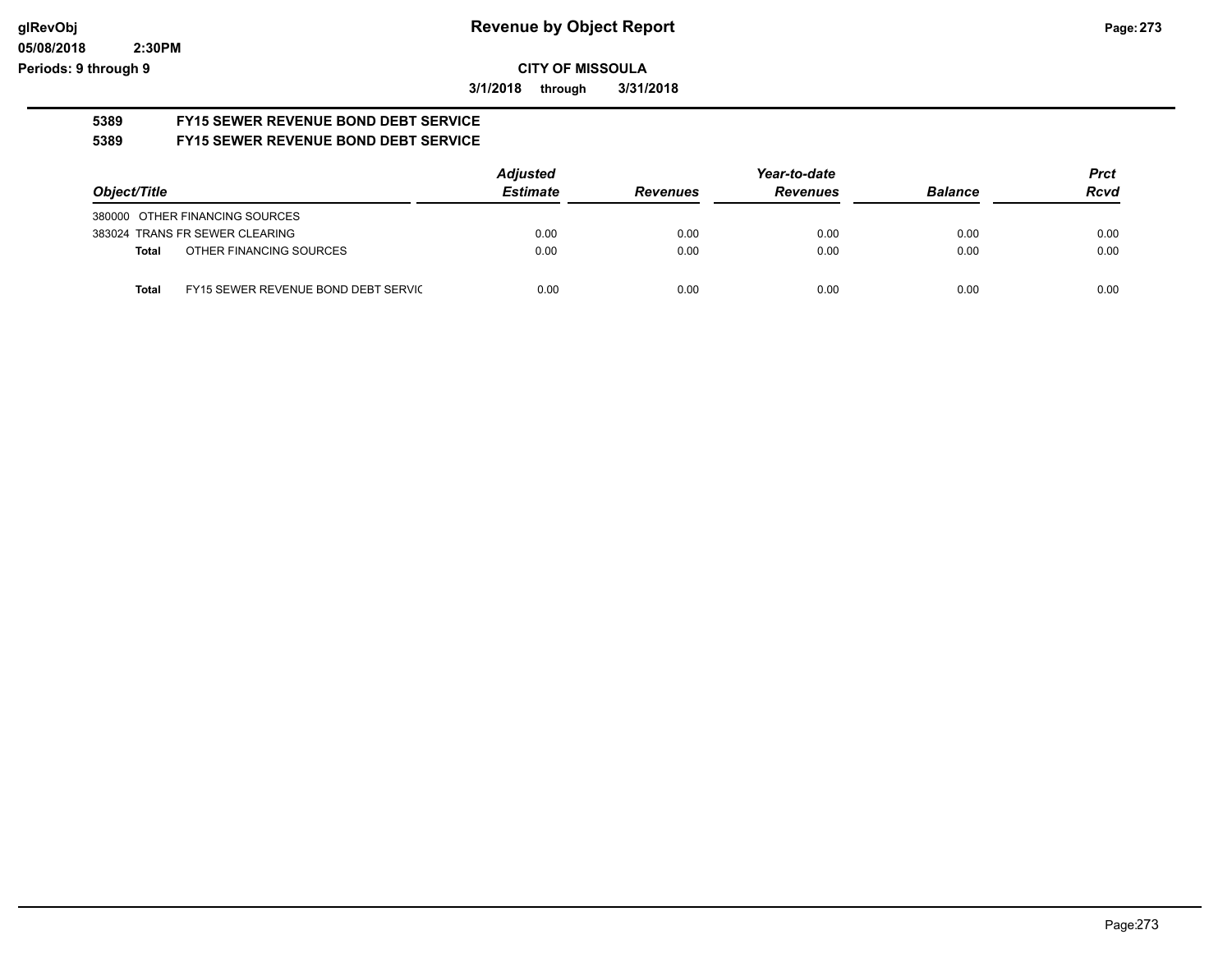**3/1/2018 through 3/31/2018**

#### **5389 FY15 SEWER REVENUE BOND DEBT SERVICE**

| Object/Title |                                     | Adjusted<br><b>Estimate</b> | <b>Revenues</b> | Year-to-date<br><b>Revenues</b> | <b>Balance</b> | <b>Prct</b><br><b>Rcvd</b> |
|--------------|-------------------------------------|-----------------------------|-----------------|---------------------------------|----------------|----------------------------|
|              | 380000 OTHER FINANCING SOURCES      |                             |                 |                                 |                |                            |
|              | 383024 TRANS FR SEWER CLEARING      | 0.00                        | 0.00            | 0.00                            | 0.00           | 0.00                       |
| Total        | OTHER FINANCING SOURCES             | 0.00                        | 0.00            | 0.00                            | 0.00           | 0.00                       |
| Total        | FY15 SEWER REVENUE BOND DEBT SERVIC | 0.00                        | 0.00            | 0.00                            | 0.00           | 0.00                       |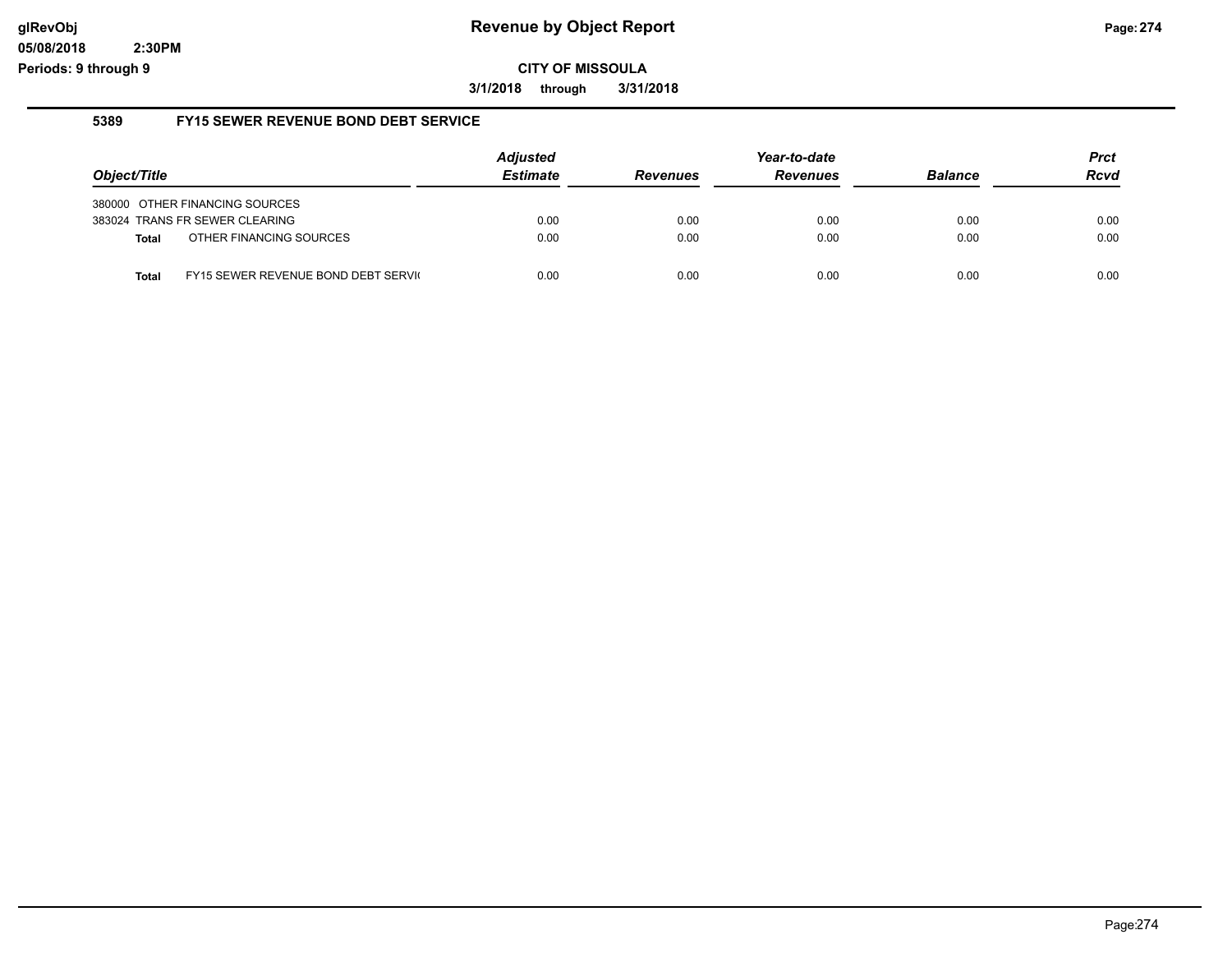**CITY OF MISSOULA**

**3/1/2018 through 3/31/2018**

#### **5391 16 SEWER REVENUE BOND DEBT SERVICE 5391 16 SEWER REVENUE BOND DEBT SERVICE**

|                      |                                    | <b>Adjusted</b> |                 | Year-to-date    |                | Prct |
|----------------------|------------------------------------|-----------------|-----------------|-----------------|----------------|------|
| Object/Title         |                                    | <b>Estimate</b> | <b>Revenues</b> | <b>Revenues</b> | <b>Balance</b> | Rcvd |
|                      | 380000 OTHER FINANCING SOURCES     |                 |                 |                 |                |      |
| 381010 BOND PROCEEDS |                                    | 0.00            | 0.00            | 0.00            | 0.00           | 0.00 |
| <b>Total</b>         | OTHER FINANCING SOURCES            | 0.00            | 0.00            | 0.00            | 0.00           | 0.00 |
| <b>Total</b>         | 16 SEWER REVENUE BOND DEBT SERVICE | 0.00            | 0.00            | 0.00            | 0.00           | 0.00 |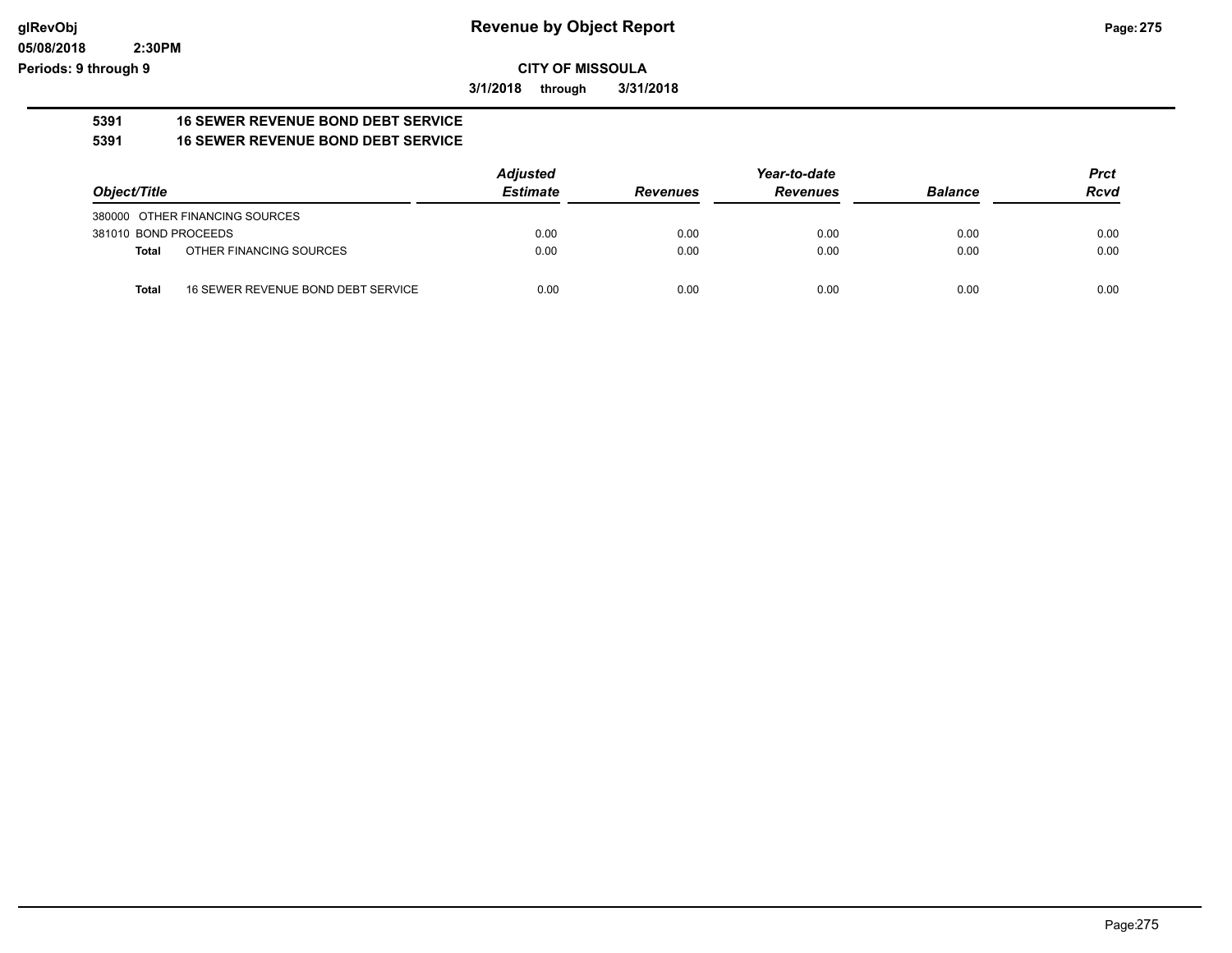**3/1/2018 through 3/31/2018**

#### **5391 16 SEWER REVENUE BOND DEBT SERVICE**

|                      |                                    | <b>Adjusted</b> |                 | Year-to-date    |                | <b>Prct</b> |
|----------------------|------------------------------------|-----------------|-----------------|-----------------|----------------|-------------|
| Object/Title         |                                    | <b>Estimate</b> | <b>Revenues</b> | <b>Revenues</b> | <b>Balance</b> | Rcvd        |
|                      | 380000 OTHER FINANCING SOURCES     |                 |                 |                 |                |             |
| 381010 BOND PROCEEDS |                                    | 0.00            | 0.00            | 0.00            | 0.00           | 0.00        |
| <b>Total</b>         | OTHER FINANCING SOURCES            | 0.00            | 0.00            | 0.00            | 0.00           | 0.00        |
| <b>Total</b>         | 16 SEWER REVENUE BOND DEBT SERVICE | 0.00            | 0.00            | 0.00            | 0.00           | 0.00        |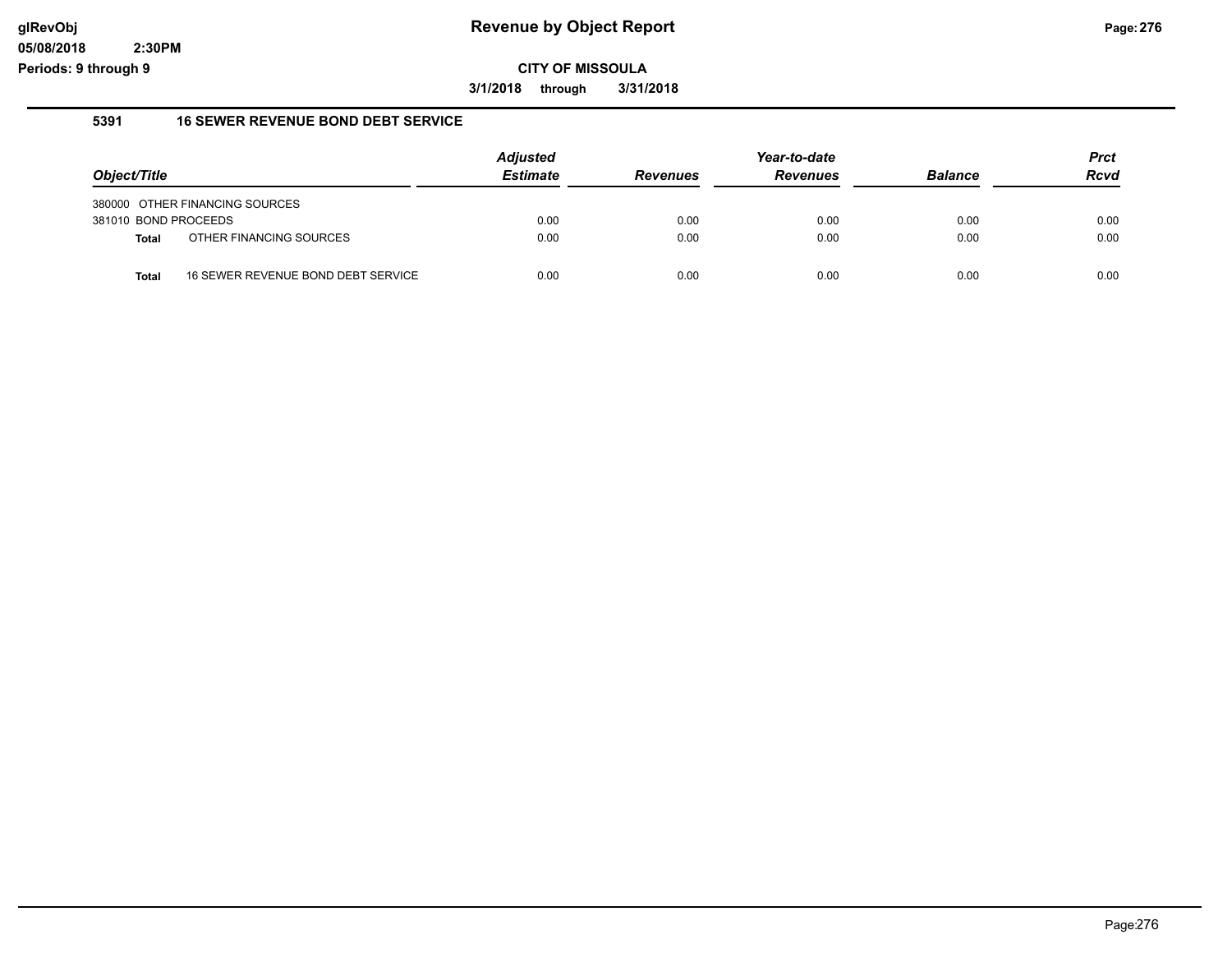#### **CITY OF MISSOULA**

**3/1/2018 through 3/31/2018**

#### **5392 16 SEWER REVENUE BOND DEBT RESERVE 5392 16 SEWER REVENUE BOND DEBT RESERVE**

|              |                                    |                 |                 | Year-to-date    |                | <b>Prct</b> |
|--------------|------------------------------------|-----------------|-----------------|-----------------|----------------|-------------|
| Object/Title |                                    | <b>Estimate</b> | <b>Revenues</b> | <b>Revenues</b> | <b>Balance</b> | <b>Rcvd</b> |
|              | 380000 OTHER FINANCING SOURCES     |                 |                 |                 |                |             |
|              | 383042 TRANSFERS FROM OTHER FUNDS  | 0.00            | 0.00            | 0.00            | 0.00           | 0.00        |
| Total        | OTHER FINANCING SOURCES            | 0.00            | 0.00            | 0.00            | 0.00           | 0.00        |
| <b>Total</b> | 16 SEWER REVENUE BOND DEBT RESERVE | 0.00            | 0.00            | 0.00            | 0.00           | 0.00        |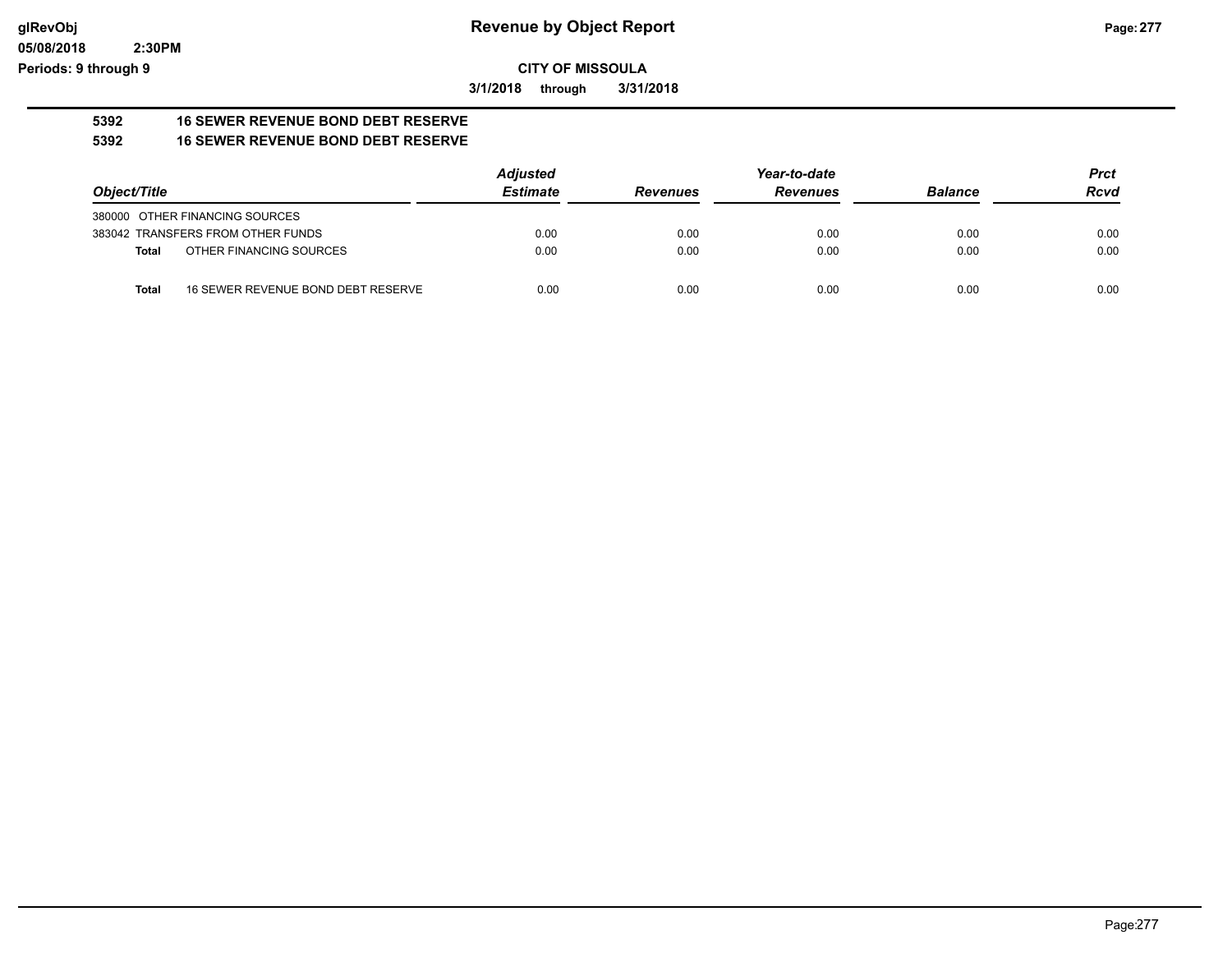**3/1/2018 through 3/31/2018**

#### **5392 16 SEWER REVENUE BOND DEBT RESERVE**

|              |                                    | <b>Adjusted</b> |                 | Year-to-date    |                | <b>Prct</b> |
|--------------|------------------------------------|-----------------|-----------------|-----------------|----------------|-------------|
| Object/Title |                                    | <b>Estimate</b> | <b>Revenues</b> | <b>Revenues</b> | <b>Balance</b> | Rcvd        |
|              | 380000 OTHER FINANCING SOURCES     |                 |                 |                 |                |             |
|              | 383042 TRANSFERS FROM OTHER FUNDS  | 0.00            | 0.00            | 0.00            | 0.00           | 0.00        |
| Total        | OTHER FINANCING SOURCES            | 0.00            | 0.00            | 0.00            | 0.00           | 0.00        |
| <b>Total</b> | 16 SEWER REVENUE BOND DEBT RESERVE | 0.00            | 0.00            | 0.00            | 0.00           | 0.00        |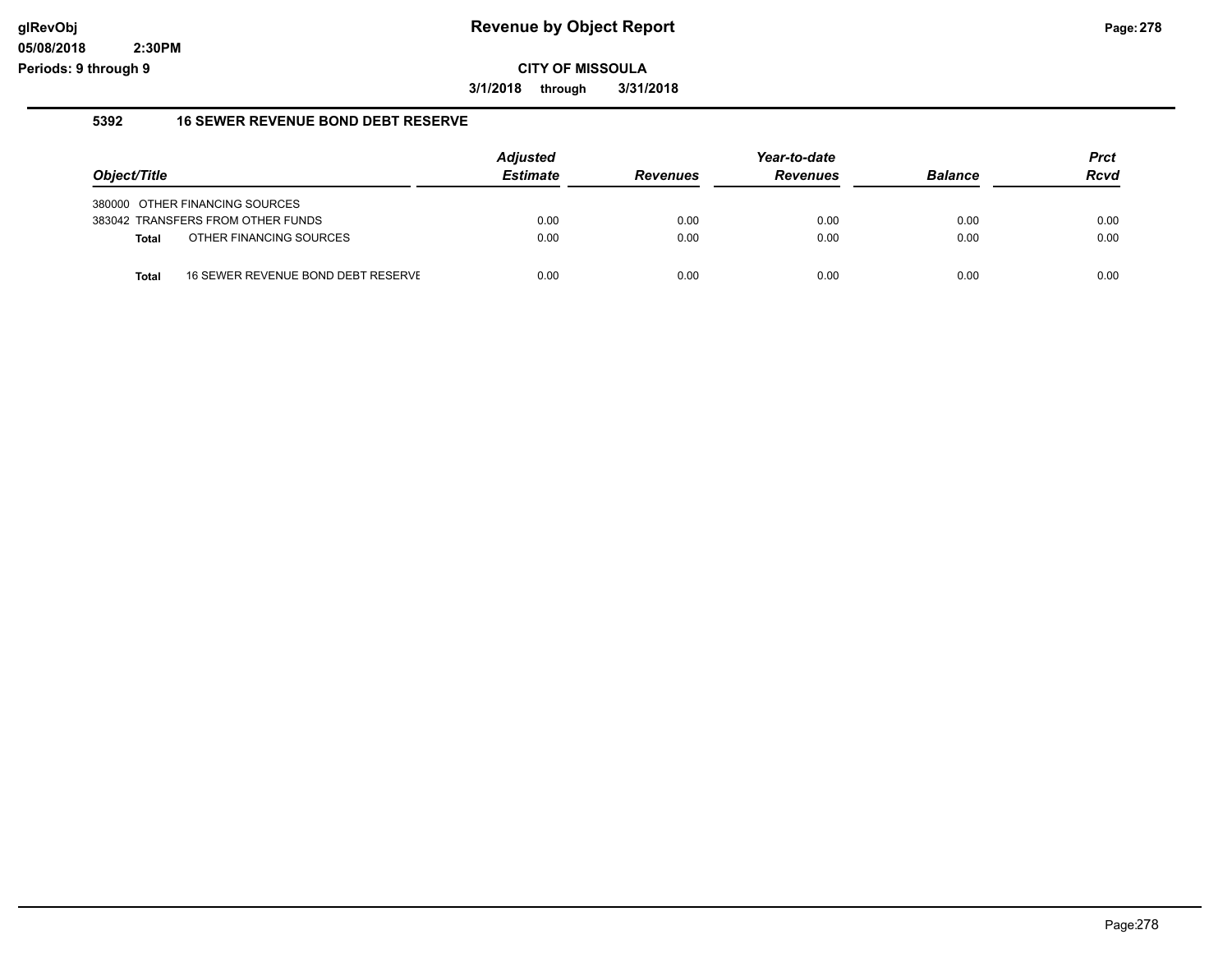**3/1/2018 through 3/31/2018**

**5450 STORMWATER UTILITIY**

**5450 STORMWATER UTILITIY**

|                                                     | <b>Adjusted</b> |                 | Year-to-date    |                | <b>Prct</b> |
|-----------------------------------------------------|-----------------|-----------------|-----------------|----------------|-------------|
| Object/Title                                        | <b>Estimate</b> | <b>Revenues</b> | <b>Revenues</b> | <b>Balance</b> | Rcvd        |
| 330000 INTERGOVERNMENTAL REVENUES                   |                 |                 |                 |                |             |
| 334121 DNRC GRANT                                   | 0.00            | 0.00            | 0.00            | 0.00           | 0.00        |
| 334123 MAQI FEDERAL ASSISTANCE                      | 64,942.00       | 0.00            | 112.055.53      | $-47, 113.53$  | 172.55      |
| 334171 DEPT OF COMMERCE GRANTS                      | 0.00            | 0.00            | 0.00            | 0.00           | 0.00        |
| 336020 STATE PENSION CONTRIBUTION                   | 0.00            | 0.00            | 0.00            | 0.00           | 0.00        |
| 336023 STATE CONTRIB. - PERS                        | 153.00          | 7.43            | 76.92           | 76.08          | 50.27       |
| 337003 HEALTH DEPT-STORM WATER MGMT                 | 0.00            | 0.00            | 0.00            | 0.00           | 0.00        |
| <b>INTERGOVERNMENTAL REVENUES</b><br>Total          | 65,095.00       | 7.43            | 112,132.45      | $-47,037.45$   | 172.26      |
| 340000 CHARGES FOR SERVICES                         |                 |                 |                 |                |             |
| 345032 STORMWATER INSTALLATION FEES                 | 0.00            | 0.00            | 0.00            | 0.00           | 0.00        |
| 345034 STORMWATER USE FEES                          | 267,140.00      | 217.82          | 267,715.54      | $-575.54$      | 100.22      |
| 345036 STORM WATER USE FEE PENALTY                  | 0.00            | 0.00            | 0.00            | 0.00           | 0.00        |
| <b>CHARGES FOR SERVICES</b><br>Total                | 267,140.00      | 217.82          | 267,715.54      | $-575.54$      | 100.22      |
| 360000 MISCELLANEOUS REVENUES                       |                 |                 |                 |                |             |
| 360010 MISCELLANEOUS                                | 0.00            | 0.00            | 0.00            | 0.00           | 0.00        |
| 360030 CONTRIBUTIONS FROM PROPERTY OWNERS           | 0.00            | 0.00            | 0.00            | 0.00           | 0.00        |
| 368005 *** Title Not Found ***                      | 0.00            | 0.00            | 0.00            | 0.00           | 0.00        |
| MISCELLANEOUS REVENUES<br>Total                     | 0.00            | 0.00            | 0.00            | 0.00           | 0.00        |
| <b>INVESTMENTS &amp; ROYALTY EARNINGS</b><br>370000 |                 |                 |                 |                |             |
| 371010 INTEREST ON INVESTMENTS                      | 0.00            | 0.00            | 0.00            | 0.00           | 0.00        |
| <b>INVESTMENTS &amp; ROYALTY EARNINGS</b><br>Total  | 0.00            | 0.00            | 0.00            | 0.00           | 0.00        |
| 380000 OTHER FINANCING SOURCES                      |                 |                 |                 |                |             |
| 381000 LOAN PROCEEDS                                | 55,265.00       | 0.00            | 0.00            | 55,265.00      | 0.00        |
| 383000 OPERATING TRANSFERS                          | 0.00            | 0.00            | 0.00            | 0.00           | 0.00        |
| 383014 TRANS FR MRA                                 | 0.00            | 0.00            | 0.00            | 0.00           | 0.00        |
| 383015 TRANS FR MPC                                 | 0.00            | 0.00            | 0.00            | 0.00           | 0.00        |
| 383018 TRANS FR PARK DISTRICT                       | 0.00            | 0.00            | 0.00            | 0.00           | 0.00        |
| OTHER FINANCING SOURCES<br><b>Total</b>             | 55,265.00       | 0.00            | 0.00            | 55,265.00      | 0.00        |
| STORMWATER UTILITIY<br><b>Total</b>                 | 387.500.00      | 225.25          | 379.847.99      | 7.652.01       | 98.03       |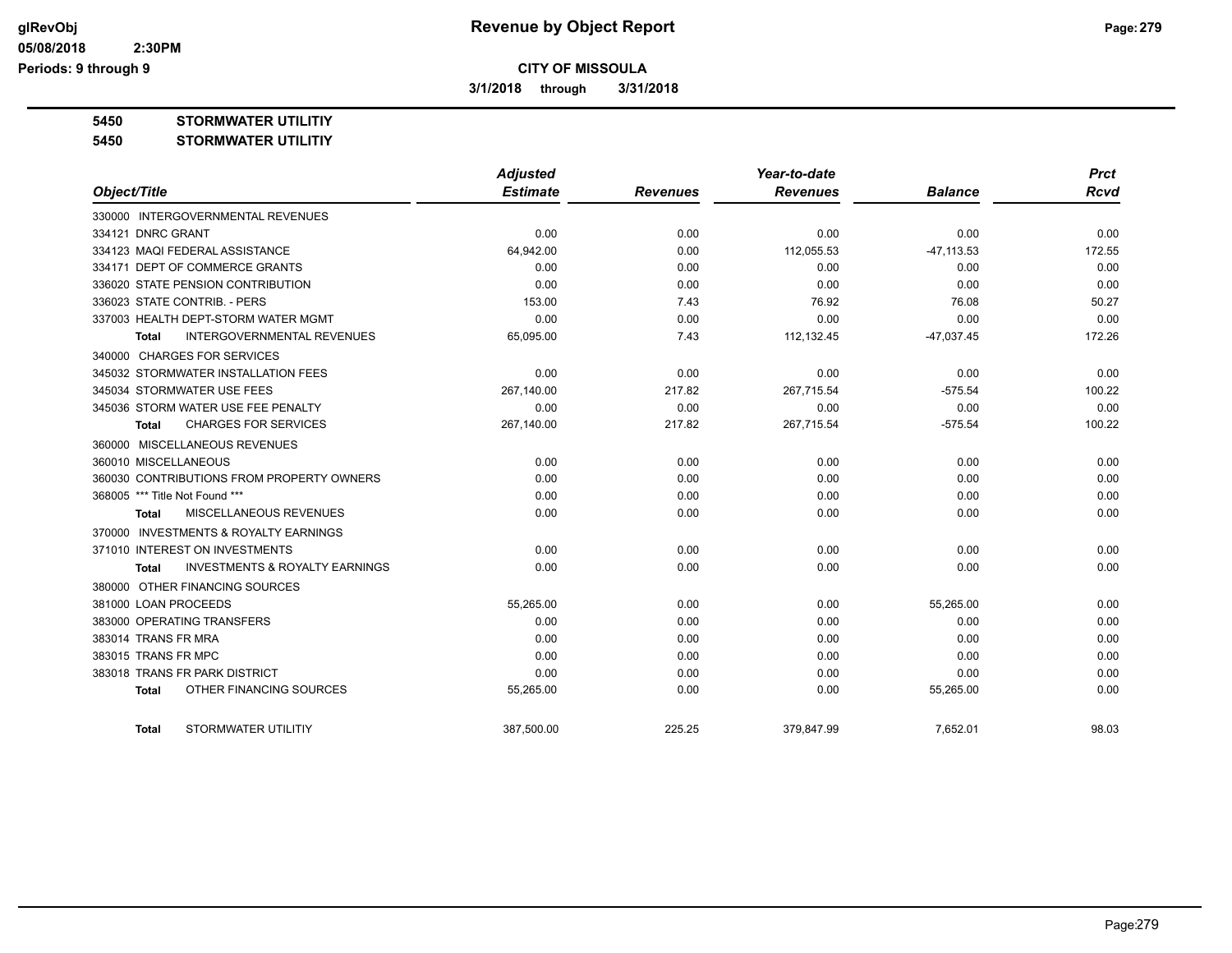**3/1/2018 through 3/31/2018**

#### **5450 STORMWATER UTILITIY**

|                                                    | <b>Adjusted</b> |                 | Year-to-date    |                | <b>Prct</b> |
|----------------------------------------------------|-----------------|-----------------|-----------------|----------------|-------------|
| Object/Title                                       | <b>Estimate</b> | <b>Revenues</b> | <b>Revenues</b> | <b>Balance</b> | <b>Rcvd</b> |
| 330000 INTERGOVERNMENTAL REVENUES                  |                 |                 |                 |                |             |
| 334121 DNRC GRANT                                  | 0.00            | 0.00            | 0.00            | 0.00           | 0.00        |
| 334123 MAQI FEDERAL ASSISTANCE                     | 64,942.00       | 0.00            | 112,055.53      | $-47, 113.53$  | 172.55      |
| 334171 DEPT OF COMMERCE GRANTS                     | 0.00            | 0.00            | 0.00            | 0.00           | 0.00        |
| 336020 STATE PENSION CONTRIBUTION                  | 0.00            | 0.00            | 0.00            | 0.00           | 0.00        |
| 336023 STATE CONTRIB. - PERS                       | 153.00          | 7.43            | 76.92           | 76.08          | 50.27       |
| 337003 HEALTH DEPT-STORM WATER MGMT                | 0.00            | 0.00            | 0.00            | 0.00           | 0.00        |
| <b>INTERGOVERNMENTAL REVENUES</b><br>Total         | 65,095.00       | 7.43            | 112,132.45      | $-47,037.45$   | 172.26      |
| 340000 CHARGES FOR SERVICES                        |                 |                 |                 |                |             |
| 345032 STORMWATER INSTALLATION FEES                | 0.00            | 0.00            | 0.00            | 0.00           | 0.00        |
| 345034 STORMWATER USE FEES                         | 267,140.00      | 217.82          | 267,715.54      | $-575.54$      | 100.22      |
| 345036 STORM WATER USE FEE PENALTY                 | 0.00            | 0.00            | 0.00            | 0.00           | 0.00        |
| <b>CHARGES FOR SERVICES</b><br>Total               | 267,140.00      | 217.82          | 267,715.54      | $-575.54$      | 100.22      |
| 360000 MISCELLANEOUS REVENUES                      |                 |                 |                 |                |             |
| 360010 MISCELLANEOUS                               | 0.00            | 0.00            | 0.00            | 0.00           | 0.00        |
| 360030 CONTRIBUTIONS FROM PROPERTY OWNERS          | 0.00            | 0.00            | 0.00            | 0.00           | 0.00        |
| 368005 *** Title Not Found ***                     | 0.00            | 0.00            | 0.00            | 0.00           | 0.00        |
| MISCELLANEOUS REVENUES<br>Total                    | 0.00            | 0.00            | 0.00            | 0.00           | 0.00        |
| 370000 INVESTMENTS & ROYALTY EARNINGS              |                 |                 |                 |                |             |
| 371010 INTEREST ON INVESTMENTS                     | 0.00            | 0.00            | 0.00            | 0.00           | 0.00        |
| <b>INVESTMENTS &amp; ROYALTY EARNINGS</b><br>Total | 0.00            | 0.00            | 0.00            | 0.00           | 0.00        |
| 380000 OTHER FINANCING SOURCES                     |                 |                 |                 |                |             |
| 381000 LOAN PROCEEDS                               | 55,265.00       | 0.00            | 0.00            | 55,265.00      | 0.00        |
| 383000 OPERATING TRANSFERS                         | 0.00            | 0.00            | 0.00            | 0.00           | 0.00        |
| 383014 TRANS FR MRA                                | 0.00            | 0.00            | 0.00            | 0.00           | 0.00        |
| 383015 TRANS FR MPC                                | 0.00            | 0.00            | 0.00            | 0.00           | 0.00        |
| 383018 TRANS FR PARK DISTRICT                      | 0.00            | 0.00            | 0.00            | 0.00           | 0.00        |
| OTHER FINANCING SOURCES<br><b>Total</b>            | 55,265.00       | 0.00            | 0.00            | 55,265.00      | 0.00        |
| STORMWATER UTILITIY<br><b>Total</b>                | 387,500.00      | 225.25          | 379,847.99      | 7.652.01       | 98.03       |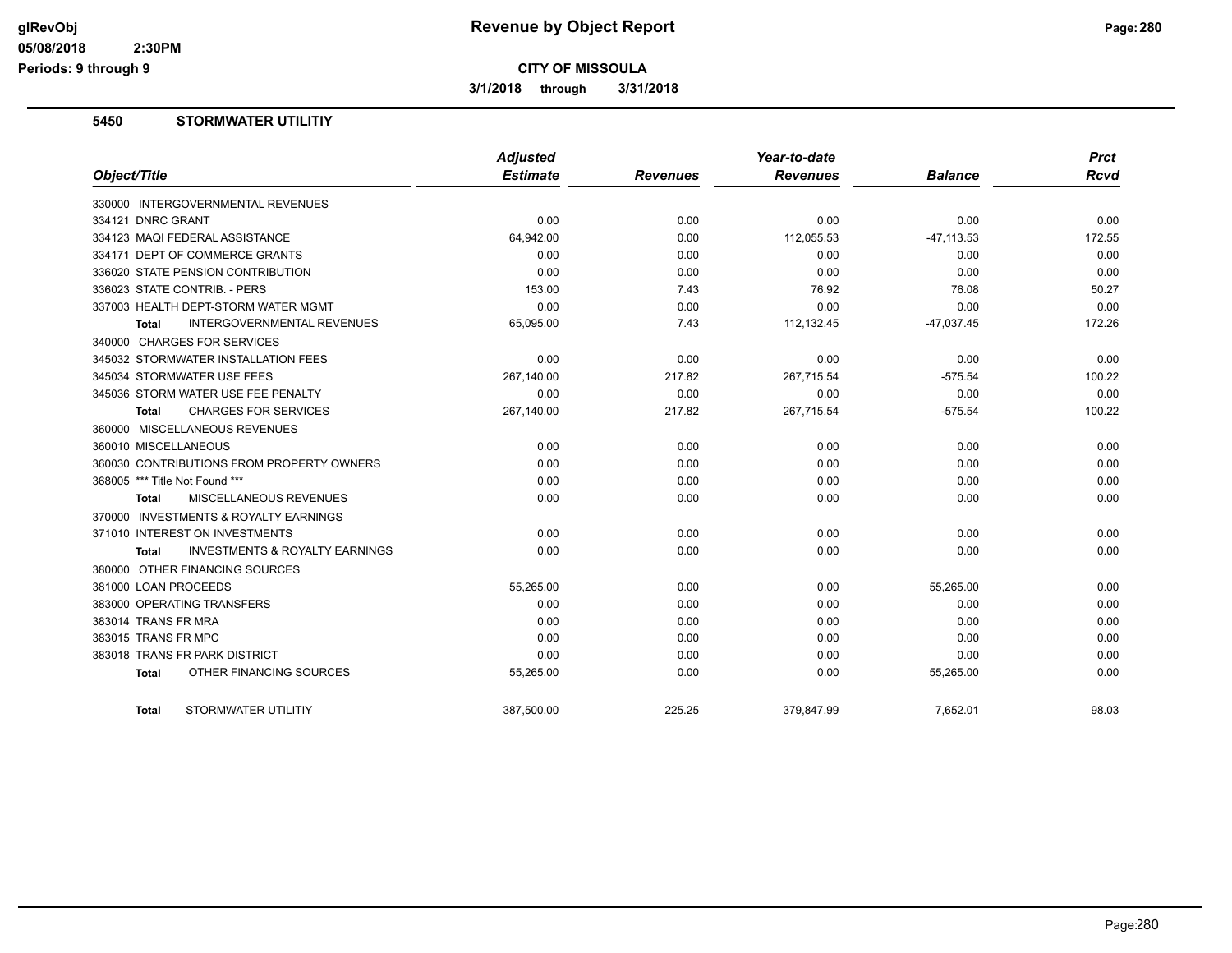**3/1/2018 through 3/31/2018**

# **5711 AQUATICS**

**5711 AQUATICS**

|                                                           | <b>Adjusted</b> |                 | Year-to-date    |                | <b>Prct</b> |
|-----------------------------------------------------------|-----------------|-----------------|-----------------|----------------|-------------|
| Object/Title                                              | <b>Estimate</b> | <b>Revenues</b> | <b>Revenues</b> | <b>Balance</b> | <b>Rcvd</b> |
| 330000 INTERGOVERNMENTAL REVENUES                         |                 |                 |                 |                |             |
| 336020 STATE PENSION CONTRIBUTION                         | 0.00            | 0.00            | 0.00            | 0.00           | 0.00        |
| 336023 STATE CONTRIB. - PERS                              | 0.00            | 40.05           | 634.43          | $-634.43$      | 0.00        |
| <b>INTERGOVERNMENTAL REVENUES</b><br><b>Total</b>         | 0.00            | 40.05           | 634.43          | $-634.43$      | 0.00        |
| <b>CHARGES FOR SERVICES</b><br>340000                     |                 |                 |                 |                |             |
| 340051 GRILL VAN CONCESSIONS                              | 100.000.00      | 0.00            | 29.892.05       | 70.107.95      | 29.89       |
| 346030 SWIMMING POOL FEES                                 | 623,825.00      | 8,904.71        | 388,125.96      | 235,699.04     | 62.22       |
| 346060 CURRENTS SWIMMING FACILITY                         | 444,400.00      | 57,820.49       | 359,784.32      | 84,615.68      | 80.96       |
| <b>CHARGES FOR SERVICES</b><br><b>Total</b>               | 1,168,225.00    | 66,725.20       | 777,802.33      | 390,422.67     | 66.58       |
| MISCELLANEOUS REVENUES<br>360000                          |                 |                 |                 |                |             |
| 360010 MISCELLANEOUS                                      | 0.00            | 0.00            | 0.00            | 0.00           | 0.00        |
| 364040 INSURANCE AND DAMAGE RECOVERY                      | 0.00            | 9,000.00        | 9,000.00        | $-9,000.00$    | 0.00        |
| 365000 DONATIONS                                          | 0.00            | 0.00            | 0.00            | 0.00           | 0.00        |
| 365019 AQUATICS DONATIONS & GRANTS                        | 0.00            | 0.00            | 2,455.25        | $-2,455.25$    | 0.00        |
| MISCELLANEOUS REVENUES<br><b>Total</b>                    | 0.00            | 9,000.00        | 11,455.25       | $-11,455.25$   | 0.00        |
| 370000 INVESTMENTS & ROYALTY EARNINGS                     |                 |                 |                 |                |             |
| 371010 INTEREST ON INVESTMENTS                            | 0.00            | 0.00            | 0.00            | 0.00           | 0.00        |
| <b>INVESTMENTS &amp; ROYALTY EARNINGS</b><br><b>Total</b> | 0.00            | 0.00            | 0.00            | 0.00           | 0.00        |
| OTHER FINANCING SOURCES<br>380000                         |                 |                 |                 |                |             |
| 383029 TRANS FR GENERAL                                   | 203.000.00      | 0.00            | 203,000.00      | 0.00           | 100.00      |
| 383043 TRANSFERS FROM IMPACT FEES                         | 0.00            | 0.00            | 0.00            | 0.00           | 0.00        |
| 383400 CAPITAL CONTRIBUTION                               | 0.00            | 0.00            | 0.00            | 0.00           | 0.00        |
| OTHER FINANCING SOURCES<br><b>Total</b>                   | 203,000.00      | 0.00            | 203,000.00      | 0.00           | 100.00      |
|                                                           |                 |                 |                 |                |             |
| <b>AQUATICS</b><br><b>Total</b>                           | 1,371,225.00    | 75,765.25       | 992,892.01      | 378,332.99     | 72.41       |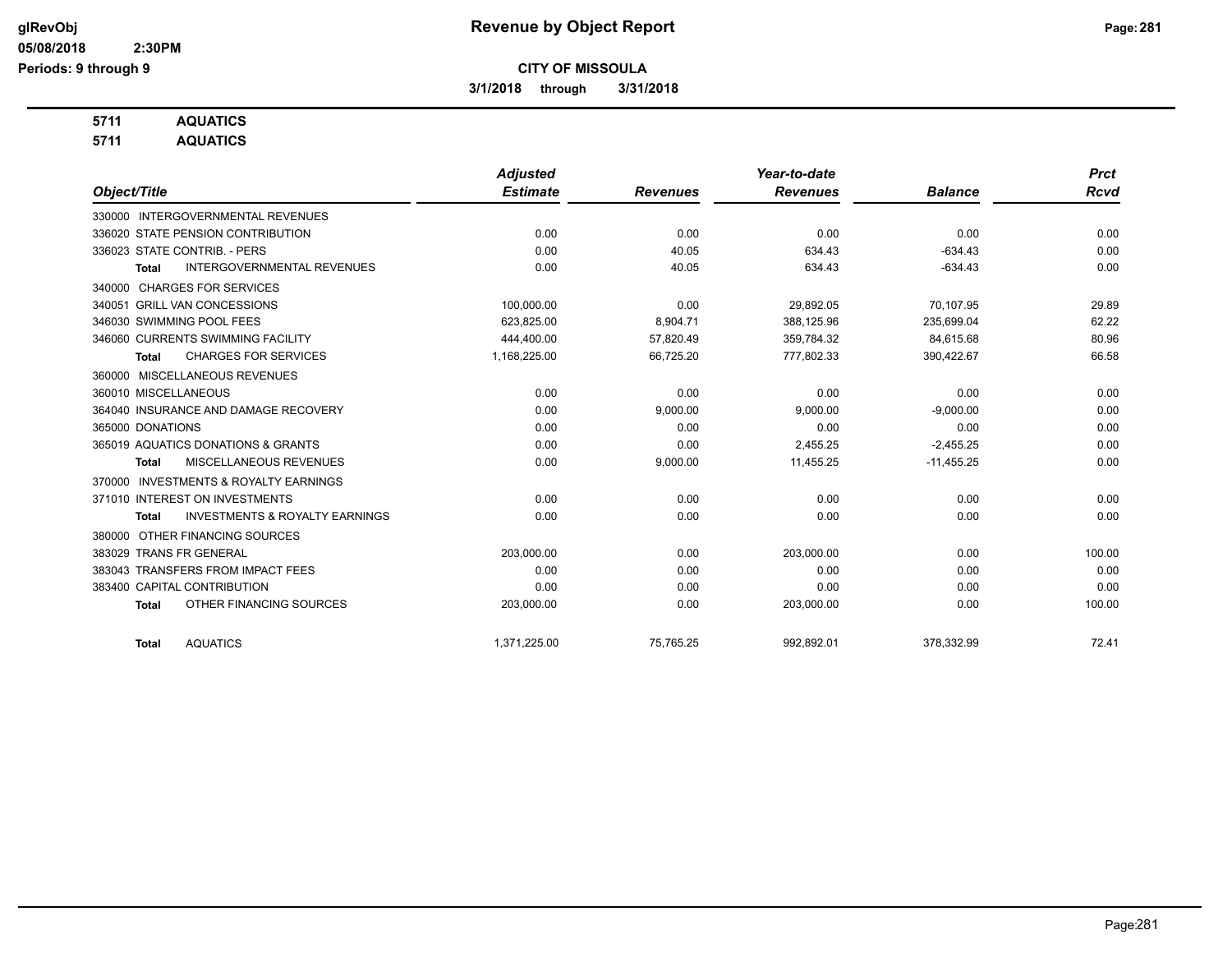**3/1/2018 through 3/31/2018**

**5711 AQUATICS**

|                                                           | <b>Adjusted</b> |                 | Year-to-date    |                | <b>Prct</b> |
|-----------------------------------------------------------|-----------------|-----------------|-----------------|----------------|-------------|
| Object/Title                                              | <b>Estimate</b> | <b>Revenues</b> | <b>Revenues</b> | <b>Balance</b> | <b>Rcvd</b> |
| <b>INTERGOVERNMENTAL REVENUES</b><br>330000               |                 |                 |                 |                |             |
| 336020 STATE PENSION CONTRIBUTION                         | 0.00            | 0.00            | 0.00            | 0.00           | 0.00        |
| 336023 STATE CONTRIB. - PERS                              | 0.00            | 40.05           | 634.43          | $-634.43$      | 0.00        |
| <b>INTERGOVERNMENTAL REVENUES</b><br><b>Total</b>         | 0.00            | 40.05           | 634.43          | $-634.43$      | 0.00        |
| 340000 CHARGES FOR SERVICES                               |                 |                 |                 |                |             |
| <b>GRILL VAN CONCESSIONS</b><br>340051                    | 100,000.00      | 0.00            | 29,892.05       | 70,107.95      | 29.89       |
| 346030 SWIMMING POOL FEES                                 | 623.825.00      | 8,904.71        | 388.125.96      | 235,699.04     | 62.22       |
| 346060 CURRENTS SWIMMING FACILITY                         | 444.400.00      | 57,820.49       | 359.784.32      | 84.615.68      | 80.96       |
| <b>CHARGES FOR SERVICES</b><br><b>Total</b>               | 1,168,225.00    | 66,725.20       | 777,802.33      | 390,422.67     | 66.58       |
| MISCELLANEOUS REVENUES<br>360000                          |                 |                 |                 |                |             |
| 360010 MISCELLANEOUS                                      | 0.00            | 0.00            | 0.00            | 0.00           | 0.00        |
| 364040 INSURANCE AND DAMAGE RECOVERY                      | 0.00            | 9,000.00        | 9,000.00        | $-9,000.00$    | 0.00        |
| 365000 DONATIONS                                          | 0.00            | 0.00            | 0.00            | 0.00           | 0.00        |
| 365019 AQUATICS DONATIONS & GRANTS                        | 0.00            | 0.00            | 2,455.25        | $-2,455.25$    | 0.00        |
| MISCELLANEOUS REVENUES<br><b>Total</b>                    | 0.00            | 9,000.00        | 11,455.25       | $-11,455.25$   | 0.00        |
| <b>INVESTMENTS &amp; ROYALTY EARNINGS</b><br>370000       |                 |                 |                 |                |             |
| 371010 INTEREST ON INVESTMENTS                            | 0.00            | 0.00            | 0.00            | 0.00           | 0.00        |
| <b>INVESTMENTS &amp; ROYALTY EARNINGS</b><br><b>Total</b> | 0.00            | 0.00            | 0.00            | 0.00           | 0.00        |
| OTHER FINANCING SOURCES<br>380000                         |                 |                 |                 |                |             |
| 383029 TRANS FR GENERAL                                   | 203,000.00      | 0.00            | 203,000.00      | 0.00           | 100.00      |
| 383043 TRANSFERS FROM IMPACT FEES                         | 0.00            | 0.00            | 0.00            | 0.00           | 0.00        |
| 383400 CAPITAL CONTRIBUTION                               | 0.00            | 0.00            | 0.00            | 0.00           | 0.00        |
| OTHER FINANCING SOURCES<br><b>Total</b>                   | 203,000.00      | 0.00            | 203,000.00      | 0.00           | 100.00      |
| <b>AQUATICS</b><br><b>Total</b>                           | 1,371,225.00    | 75.765.25       | 992,892.01      | 378.332.99     | 72.41       |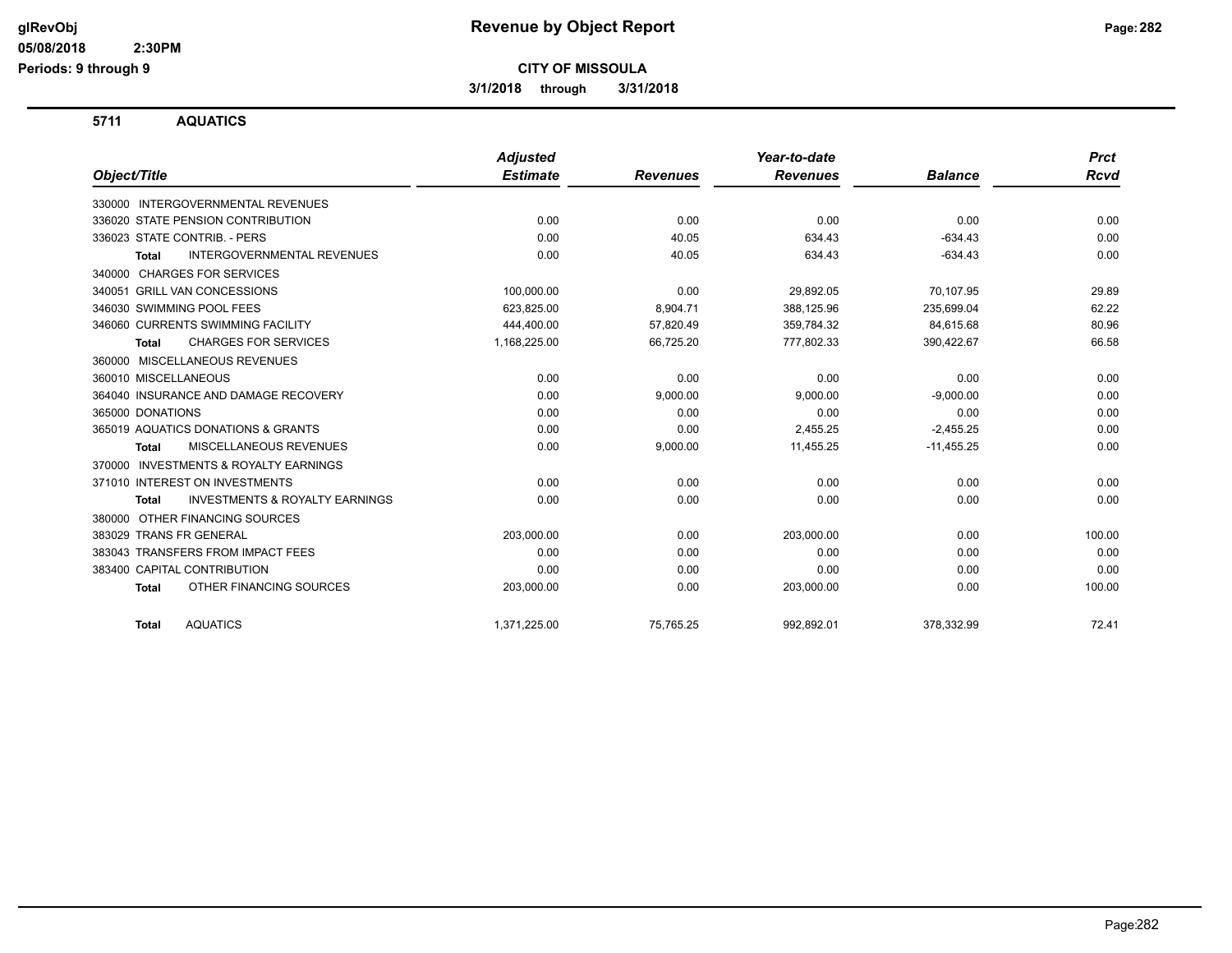**3/1/2018 through 3/31/2018**

### **6050 EMPLOYEE BENEFIT PLAN FUND**

#### **6050 EMPLOYEE BENEFIT PLAN FUND**

|                                                           | <b>Adjusted</b> |                 | Year-to-date    |                | <b>Prct</b> |
|-----------------------------------------------------------|-----------------|-----------------|-----------------|----------------|-------------|
| Object/Title                                              | <b>Estimate</b> | <b>Revenues</b> | <b>Revenues</b> | <b>Balance</b> | Rcvd        |
| 330000 INTERGOVERNMENTAL REVENUES                         |                 |                 |                 |                |             |
| 334112 WELLNESS GRANT                                     | 0.00            | 0.00            | 0.00            | 0.00           | 0.00        |
| <b>INTERGOVERNMENTAL REVENUES</b><br><b>Total</b>         | 0.00            | 0.00            | 0.00            | 0.00           | 0.00        |
| 360000 MISCELLANEOUS REVENUES                             |                 |                 |                 |                |             |
| 360010 MISCELLANEOUS                                      | 0.00            | 0.00            | 0.00            | 0.00           | 0.00        |
| MISCELLANEOUS REVENUES<br><b>Total</b>                    | 0.00            | 0.00            | 0.00            | 0.00           | 0.00        |
| 370000 INVESTMENTS & ROYALTY EARNINGS                     |                 |                 |                 |                |             |
| 371010 INTEREST ON INVESTMENTS                            | 0.00            | 0.00            | 0.00            | 0.00           | 0.00        |
| <b>INVESTMENTS &amp; ROYALTY EARNINGS</b><br><b>Total</b> | 0.00            | 0.00            | 0.00            | 0.00           | 0.00        |
| 380000 OTHER FINANCING SOURCES                            |                 |                 |                 |                |             |
| 383028 TRANS FROM GF FOR HEALTH RESERVE                   | 442,000.00      | 36,833.33       | 331,500.01      | 110,499.99     | 75.00       |
| 383029 TRANS FR GENERAL                                   | 77,868.00       | 0.00            | 57,864.35       | 20,003.65      | 74.31       |
| OTHER FINANCING SOURCES<br><b>Total</b>                   | 519,868.00      | 36,833.33       | 389,364.36      | 130,503.64     | 74.90       |
| 390000 INTERNAL SERVICES                                  |                 |                 |                 |                |             |
| 396001 INSURANCE REIMBURSEMENTS                           | 0.00            | 0.00            | 0.00            | 0.00           | 0.00        |
| 396002 CITY CONTRIBUTIONS                                 | 3,854,970.00    | 299,934.50      | 2.926.912.82    | 928.057.18     | 75.93       |
| 396003 EMPLOYEE DEDUCTION CONTRIBUTIONS                   | 1,358,284.00    | 76,799.25       | 839,802.93      | 518,481.07     | 61.83       |
| 396004 RETIREE CONTRIBUTIONS                              | 444,528.00      | 38,913.85       | 321,186.53      | 123,341.47     | 72.25       |
| 396005 FIRE + POLICE ADDTL HEALTH CONTRIB                 | 1,885,321.00    | 148,574.00      | 1,532,632.00    | 352,689.00     | 81.29       |
| 396006 RX REBATES                                         | 0.00            | 0.00            | 6,263.60        | $-6,263.60$    | 0.00        |
| 396007 OTHER PARTICIPANT HEALTH PREM CONTRIB              | 0.00            | 0.00            | 0.00            | 0.00           | 0.00        |
| 396008 COBRA CONTRIBUTIONS                                | 0.00            | 0.00            | 0.00            | 0.00           | 0.00        |
| 396009 WELLNESS PROGRAM CONTRIBUTIONS                     | 0.00            | 0.00            | 0.00            | 0.00           | 0.00        |
| 396010 EMPLOYEE SUPPLI LIFE INSURANCE CONTRI              | 0.00            | 3,132.00        | 26,114.88       | $-26, 114.88$  | 0.00        |
| <b>EMPLOYEE VISION INSURANCE CONTRIBUTIONS</b><br>396011  | 0.00            | 246.60          | 1,204.30        | $-1,204.30$    | 0.00        |
| <b>INTERNAL SERVICES</b><br><b>Total</b>                  | 7,543,103.00    | 567,600.20      | 5,654,117.06    | 1,888,985.94   | 74.96       |
| <b>EMPLOYEE BENEFIT PLAN FUND</b><br><b>Total</b>         | 8,062,971.00    | 604,433.53      | 6,043,481.42    | 2,019,489.58   | 74.95       |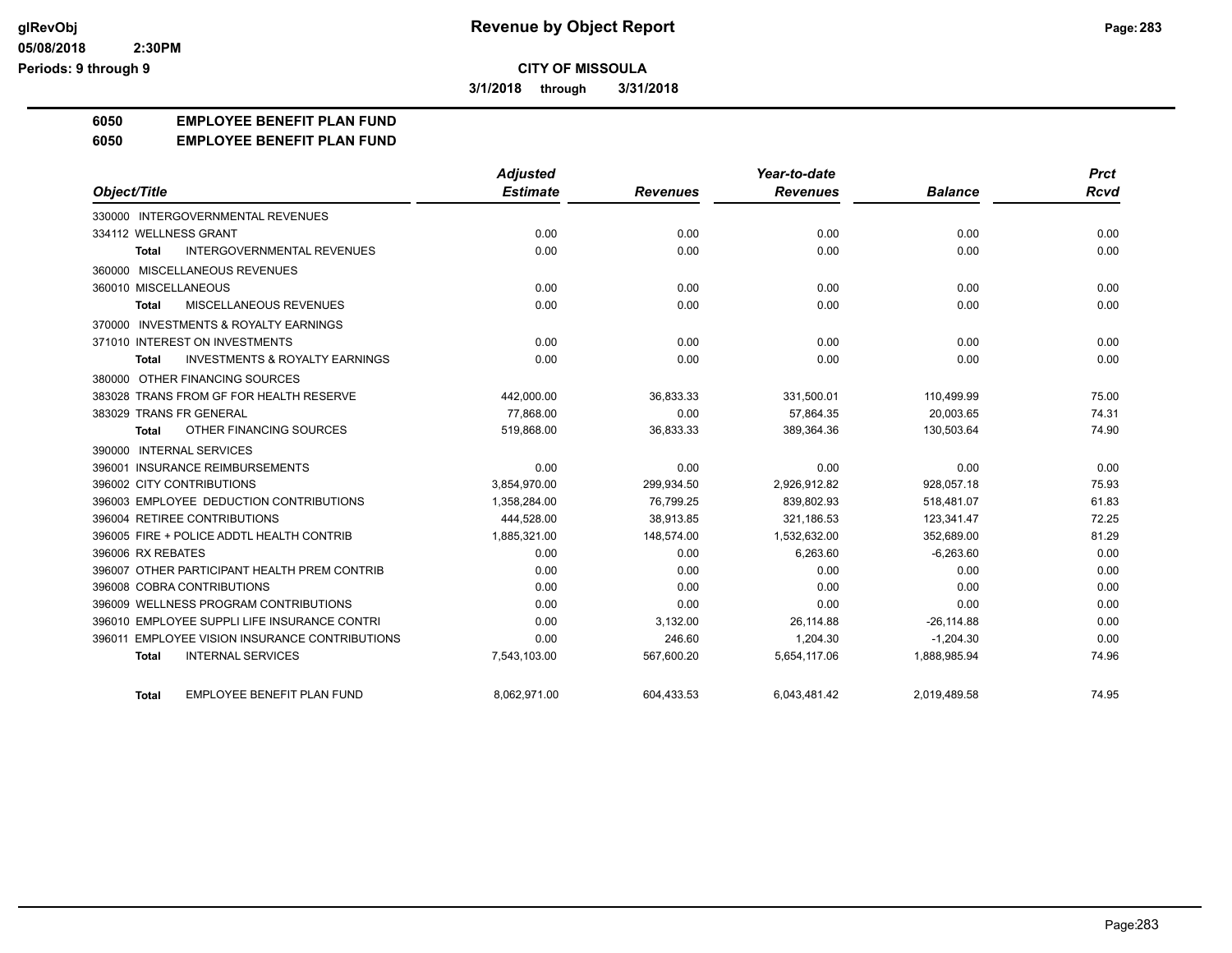**3/1/2018 through 3/31/2018**

### **6050 EMPLOYEE BENEFIT PLAN FUND**

|                                                           | Adjusted        |                 | Year-to-date    |                | <b>Prct</b> |
|-----------------------------------------------------------|-----------------|-----------------|-----------------|----------------|-------------|
| Object/Title                                              | <b>Estimate</b> | <b>Revenues</b> | <b>Revenues</b> | <b>Balance</b> | Rcvd        |
| 330000 INTERGOVERNMENTAL REVENUES                         |                 |                 |                 |                |             |
| 334112 WELLNESS GRANT                                     | 0.00            | 0.00            | 0.00            | 0.00           | 0.00        |
| <b>INTERGOVERNMENTAL REVENUES</b><br><b>Total</b>         | 0.00            | 0.00            | 0.00            | 0.00           | 0.00        |
| 360000 MISCELLANEOUS REVENUES                             |                 |                 |                 |                |             |
| 360010 MISCELLANEOUS                                      | 0.00            | 0.00            | 0.00            | 0.00           | 0.00        |
| MISCELLANEOUS REVENUES<br><b>Total</b>                    | 0.00            | 0.00            | 0.00            | 0.00           | 0.00        |
| 370000 INVESTMENTS & ROYALTY EARNINGS                     |                 |                 |                 |                |             |
| 371010 INTEREST ON INVESTMENTS                            | 0.00            | 0.00            | 0.00            | 0.00           | 0.00        |
| <b>INVESTMENTS &amp; ROYALTY EARNINGS</b><br><b>Total</b> | 0.00            | 0.00            | 0.00            | 0.00           | 0.00        |
| 380000 OTHER FINANCING SOURCES                            |                 |                 |                 |                |             |
| 383028 TRANS FROM GF FOR HEALTH RESERVE                   | 442,000.00      | 36,833.33       | 331,500.01      | 110,499.99     | 75.00       |
| 383029 TRANS FR GENERAL                                   | 77.868.00       | 0.00            | 57.864.35       | 20,003.65      | 74.31       |
| OTHER FINANCING SOURCES<br><b>Total</b>                   | 519,868.00      | 36,833.33       | 389,364.36      | 130,503.64     | 74.90       |
| 390000 INTERNAL SERVICES                                  |                 |                 |                 |                |             |
| 396001 INSURANCE REIMBURSEMENTS                           | 0.00            | 0.00            | 0.00            | 0.00           | 0.00        |
| 396002 CITY CONTRIBUTIONS                                 | 3,854,970.00    | 299,934.50      | 2,926,912.82    | 928,057.18     | 75.93       |
| 396003 EMPLOYEE DEDUCTION CONTRIBUTIONS                   | 1,358,284.00    | 76,799.25       | 839,802.93      | 518,481.07     | 61.83       |
| 396004 RETIREE CONTRIBUTIONS                              | 444,528.00      | 38,913.85       | 321,186.53      | 123,341.47     | 72.25       |
| 396005 FIRE + POLICE ADDTL HEALTH CONTRIB                 | 1,885,321.00    | 148,574.00      | 1,532,632.00    | 352,689.00     | 81.29       |
| 396006 RX REBATES                                         | 0.00            | 0.00            | 6,263.60        | $-6,263.60$    | 0.00        |
| 396007 OTHER PARTICIPANT HEALTH PREM CONTRIB              | 0.00            | 0.00            | 0.00            | 0.00           | 0.00        |
| 396008 COBRA CONTRIBUTIONS                                | 0.00            | 0.00            | 0.00            | 0.00           | 0.00        |
| 396009 WELLNESS PROGRAM CONTRIBUTIONS                     | 0.00            | 0.00            | 0.00            | 0.00           | 0.00        |
| 396010 EMPLOYEE SUPPLI LIFE INSURANCE CONTRI              | 0.00            | 3,132.00        | 26,114.88       | $-26, 114.88$  | 0.00        |
| 396011 EMPLOYEE VISION INSURANCE CONTRIBUTION             | 0.00            | 246.60          | 1,204.30        | $-1,204.30$    | 0.00        |
| <b>INTERNAL SERVICES</b><br><b>Total</b>                  | 7,543,103.00    | 567,600.20      | 5,654,117.06    | 1,888,985.94   | 74.96       |
| EMPLOYEE BENEFIT PLAN FUND<br><b>Total</b>                | 8,062,971.00    | 604,433.53      | 6,043,481.42    | 2,019,489.58   | 74.95       |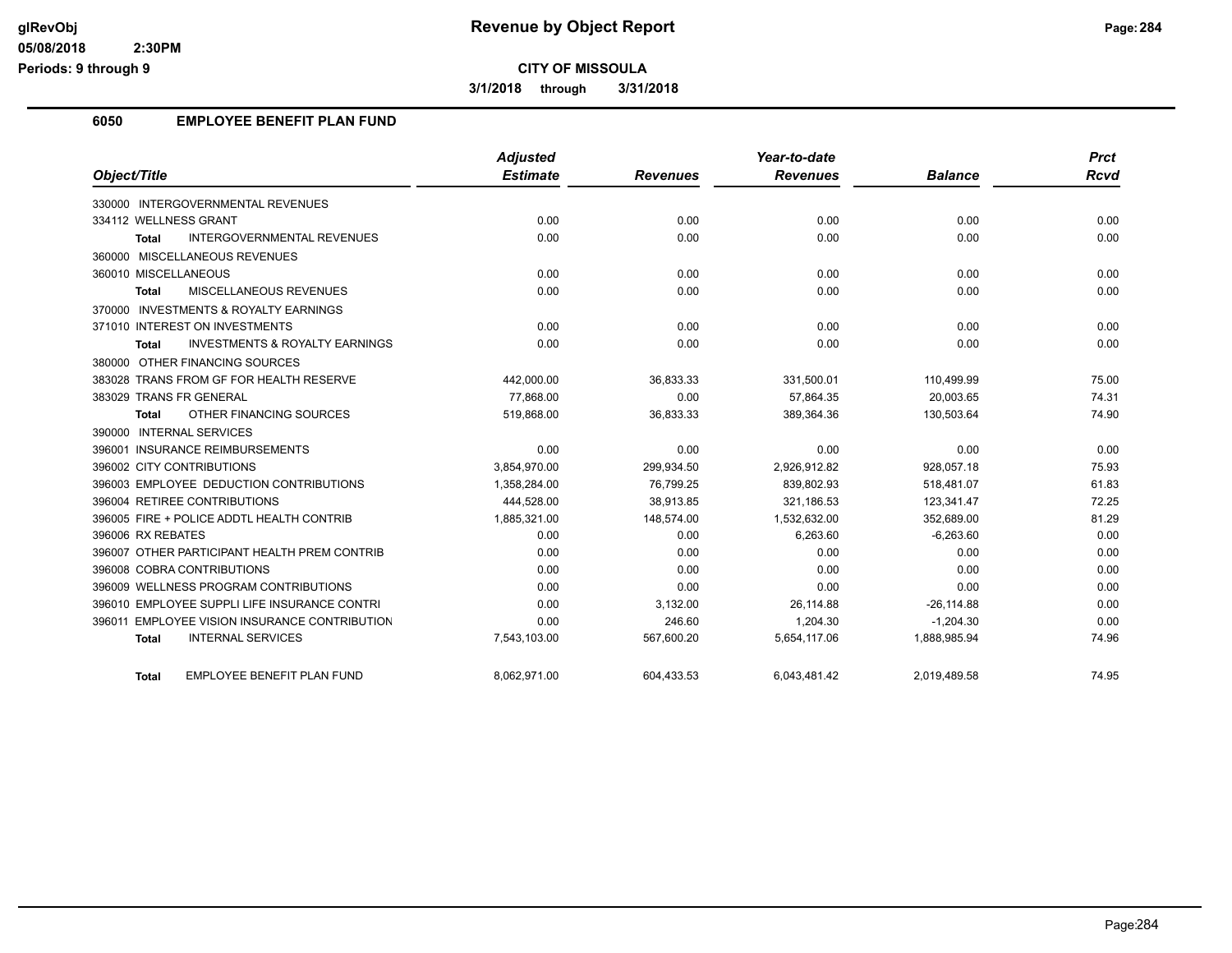**3/1/2018 through 3/31/2018**

**7370 PARKING COMMISSION FUND**

**7370 PARKING COMMISSION FUND**

|                                                    | <b>Adjusted</b> |                 | Year-to-date    |                 | <b>Prct</b> |
|----------------------------------------------------|-----------------|-----------------|-----------------|-----------------|-------------|
| Object/Title                                       | <b>Estimate</b> | <b>Revenues</b> | <b>Revenues</b> | <b>Balance</b>  | Rcvd        |
| 330000 INTERGOVERNMENTAL REVENUES                  |                 |                 |                 |                 |             |
| 336020 STATE PENSION CONTRIBUTION                  | 0.00            | 0.00            | 0.00            | 0.00            | 0.00        |
| 336023 STATE CONTRIB. - PERS                       | 313.00          | 39.02           | 412.73          | $-99.73$        | 131.86      |
| <b>INTERGOVERNMENTAL REVENUES</b><br><b>Total</b>  | 313.00          | 39.02           | 412.73          | $-99.73$        | 131.86      |
| 340000 CHARGES FOR SERVICES                        |                 |                 |                 |                 |             |
| 343009 TOW CHARGES                                 | 0.00            | 0.00            | 0.00            | 0.00            | 0.00        |
| 343015 PARKING                                     | 0.00            | 0.00            | 0.00            | 0.00            | 0.00        |
| 343016 METER MONEY                                 | 971,239.00      | 106,372.98      | 906,723.75      | 64,515.25       | 93.36       |
| 343017 PARKING LEASE REVENUE                       | 702,000.00      | 96,818.00       | 757,612.50      | $-55,612.50$    | 107.92      |
| 343018 SALE OF MATERIALS                           | 92,000.00       | 10,762.00       | 85,446.79       | 6,553.21        | 92.88       |
| 343301 BOOT REMOVAL                                | 10,000.00       | 1,150.00        | 9,945.00        | 55.00           | 99.45       |
| <b>CHARGES FOR SERVICES</b><br><b>Total</b>        | 1,775,239.00    | 215,102.98      | 1,759,728.04    | 15,510.96       | 99.13       |
| 350000 FINES & FORFEITURES                         |                 |                 |                 |                 |             |
| 352000 TICKETS                                     | 0.00            | 0.00            | 0.00            | 0.00            | 0.00        |
| 352001 PARKING TICKET REVENUE                      | 270,000.00      | 20,938.50       | 178,130.39      | 91,869.61       | 65.97       |
| 352002 PARKING FINES                               | 0.00            | 0.00            | 0.00            | 0.00            | 0.00        |
| <b>FINES &amp; FORFEITURES</b><br><b>Total</b>     | 270,000.00      | 20,938.50       | 178,130.39      | 91,869.61       | 65.97       |
| 360000 MISCELLANEOUS REVENUES                      |                 |                 |                 |                 |             |
| 360010 MISCELLANEOUS                               | 38,000.00       | 710.75          | 35,973.76       | 2,026.24        | 94.67       |
| 360018 MARKET ON FRONT UTILITY PAYMENTS            | 2,000.00        | 225.00          | 1,741.50        | 258.50          | 87.08       |
| 360019 GARBAGE-MARKET ON FRONT                     | 1,000.00        | 186.10          | 1,505.01        | $-505.01$       | 150.50      |
| 362002 BAD CHECK CHARGES                           | 1,000.00        | 7.50            | 15.00           | 985.00          | 1.50        |
| 362005 LEASE LATE PAYMENT PENALTY                  | 0.00            | 0.00            | 0.00            | 0.00            | 0.00        |
| 364040 INSURANCE AND DAMAGE RECOVERY               | 0.00            | 0.00            | 3,822.25        | $-3,822.25$     | 0.00        |
| MISCELLANEOUS REVENUES<br><b>Total</b>             | 42,000.00       | 1,129.35        | 43,057.52       | $-1,057.52$     | 102.52      |
| 370000 INVESTMENTS & ROYALTY EARNINGS              |                 |                 |                 |                 |             |
| 371010 INTEREST ON INVESTMENTS                     | 20,000.00       | 0.00            | 0.00            | 20,000.00       | 0.00        |
| 371020 GAIN/LOSS IN MARKET VALUE OF INVESTMENTS    | 0.00            | 0.00            | 0.00            | 0.00            | 0.00        |
| <b>INVESTMENTS &amp; ROYALTY EARNINGS</b><br>Total | 20,000.00       | 0.00            | 0.00            | 20,000.00       | 0.00        |
| 380000 OTHER FINANCING SOURCES                     |                 |                 |                 |                 |             |
| 381010 BOND PROCEEDS                               | 0.00            | 0.00            | 1,190,900.00    | $-1,190,900.00$ | 0.00        |
| 381090 PROCEEDS FROM CAPITAL LEASE                 | 0.00            | 0.00            | 0.00            | 0.00            | 0.00        |
| 382010 SALE OF FIXED ASSETS                        | 0.00            | 0.00            | 0.00            | 0.00            | 0.00        |
| 383013 TRANS FR SID DEBT SERVICE                   | 0.00            | 0.00            | 0.00            | 0.00            | 0.00        |
| 383400 CAPITAL CONTRIBUTION                        | 0.00            | 0.00            | 0.00            | 0.00            | 0.00        |
| OTHER FINANCING SOURCES<br><b>Total</b>            | 0.00            | 0.00            | 1,190,900.00    | $-1,190,900.00$ | 0.00        |
| PARKING COMMISSION FUND<br><b>Total</b>            | 2,107,552.00    | 237,209.85      | 3,172,228.68    | $-1,064,676.68$ | 150.52      |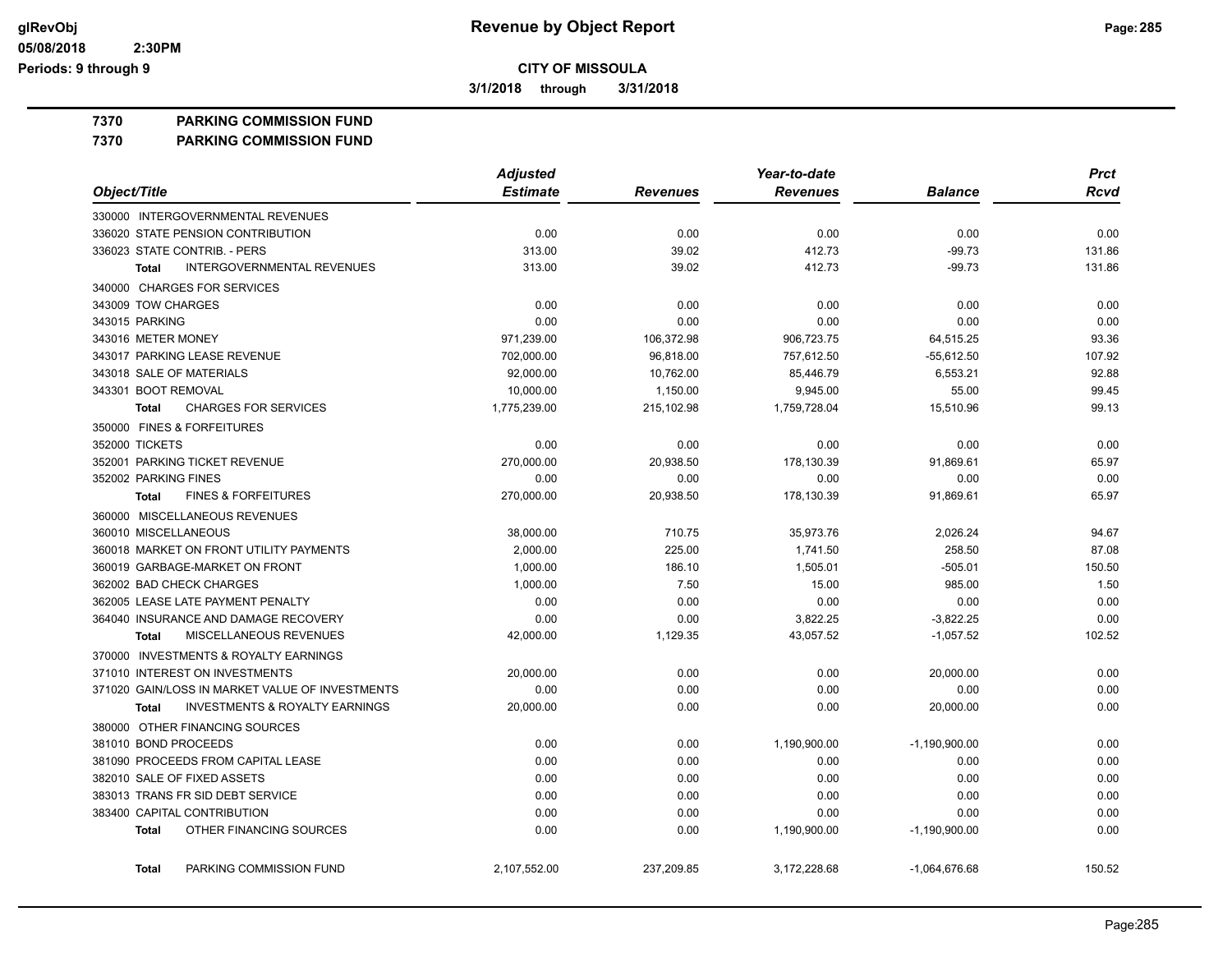**CITY OF MISSOULA 3/1/2018 through 3/31/2018**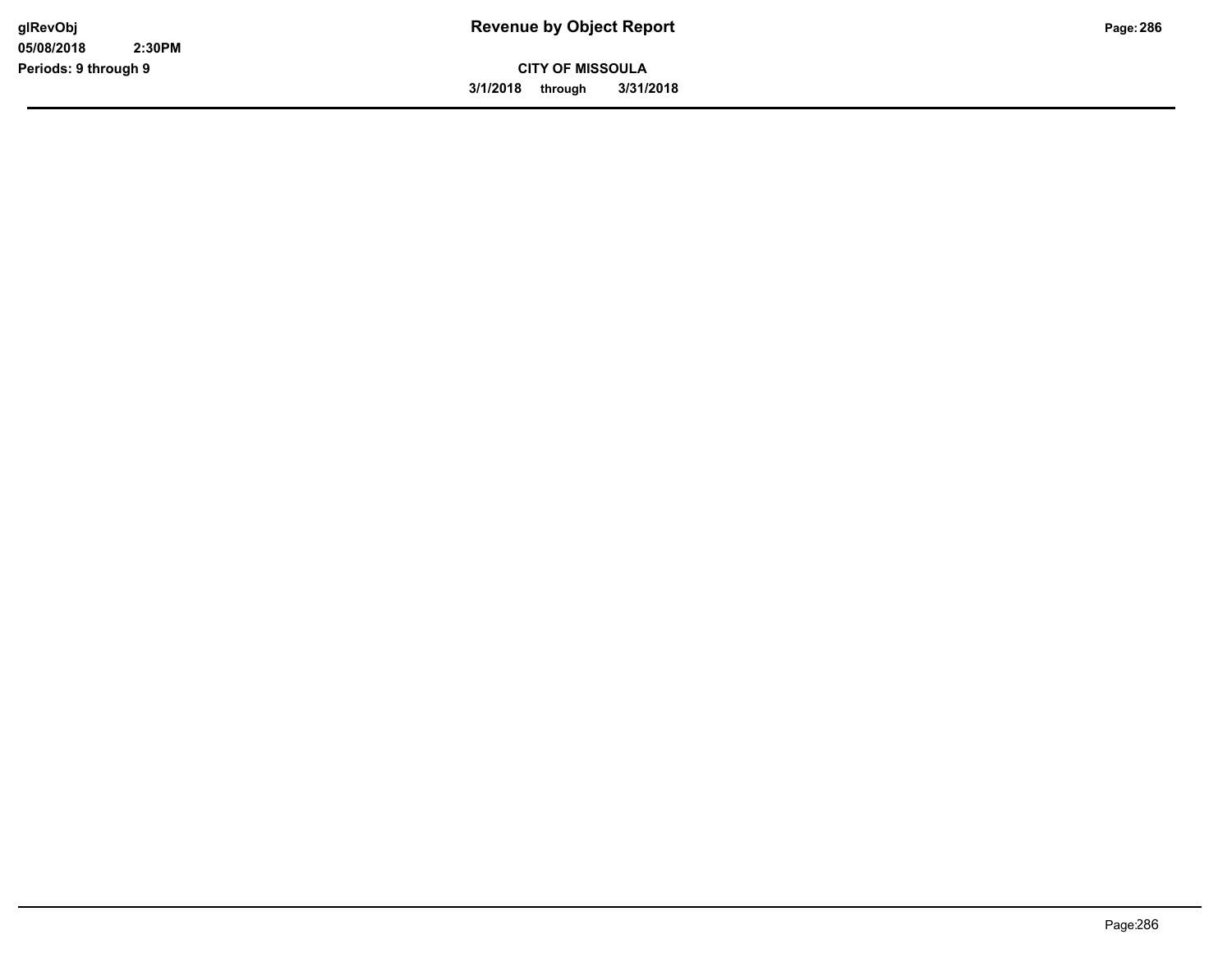**3/1/2018 through 3/31/2018**

#### **7370 PARKING COMMISSION FUND**

|                                                           | <b>Adjusted</b> |                 | Year-to-date    |                 | <b>Prct</b> |
|-----------------------------------------------------------|-----------------|-----------------|-----------------|-----------------|-------------|
| Object/Title                                              | <b>Estimate</b> | <b>Revenues</b> | <b>Revenues</b> | <b>Balance</b>  | Rcvd        |
| 330000 INTERGOVERNMENTAL REVENUES                         |                 |                 |                 |                 |             |
| 336020 STATE PENSION CONTRIBUTION                         | 0.00            | 0.00            | 0.00            | 0.00            | 0.00        |
| 336023 STATE CONTRIB. - PERS                              | 313.00          | 39.02           | 412.73          | $-99.73$        | 131.86      |
| <b>INTERGOVERNMENTAL REVENUES</b><br><b>Total</b>         | 313.00          | 39.02           | 412.73          | $-99.73$        | 131.86      |
| 340000 CHARGES FOR SERVICES                               |                 |                 |                 |                 |             |
| 343009 TOW CHARGES                                        | 0.00            | 0.00            | 0.00            | 0.00            | 0.00        |
| 343015 PARKING                                            | 0.00            | 0.00            | 0.00            | 0.00            | 0.00        |
| 343016 METER MONEY                                        | 971,239.00      | 106,372.98      | 906,723.75      | 64,515.25       | 93.36       |
| 343017 PARKING LEASE REVENUE                              | 702,000.00      | 96,818.00       | 757,612.50      | $-55,612.50$    | 107.92      |
| 343018 SALE OF MATERIALS                                  | 92,000.00       | 10,762.00       | 85,446.79       | 6,553.21        | 92.88       |
| 343301 BOOT REMOVAL                                       | 10.000.00       | 1,150.00        | 9,945.00        | 55.00           | 99.45       |
| <b>CHARGES FOR SERVICES</b><br>Total                      | 1,775,239.00    | 215,102.98      | 1,759,728.04    | 15,510.96       | 99.13       |
| 350000 FINES & FORFEITURES                                |                 |                 |                 |                 |             |
| 352000 TICKETS                                            | 0.00            | 0.00            | 0.00            | 0.00            | 0.00        |
| 352001 PARKING TICKET REVENUE                             | 270,000.00      | 20,938.50       | 178,130.39      | 91,869.61       | 65.97       |
| 352002 PARKING FINES                                      | 0.00            | 0.00            | 0.00            | 0.00            | 0.00        |
| <b>FINES &amp; FORFEITURES</b><br><b>Total</b>            | 270,000.00      | 20,938.50       | 178,130.39      | 91,869.61       | 65.97       |
| 360000 MISCELLANEOUS REVENUES                             |                 |                 |                 |                 |             |
| 360010 MISCELLANEOUS                                      | 38,000.00       | 710.75          | 35,973.76       | 2,026.24        | 94.67       |
| 360018 MARKET ON FRONT UTILITY PAYMENTS                   | 2,000.00        | 225.00          | 1,741.50        | 258.50          | 87.08       |
| 360019 GARBAGE-MARKET ON FRONT                            | 1,000.00        | 186.10          | 1,505.01        | $-505.01$       | 150.50      |
| 362002 BAD CHECK CHARGES                                  | 1,000.00        | 7.50            | 15.00           | 985.00          | 1.50        |
| 362005 LEASE LATE PAYMENT PENALTY                         | 0.00            | 0.00            | 0.00            | 0.00            | 0.00        |
| 364040 INSURANCE AND DAMAGE RECOVERY                      | 0.00            | 0.00            | 3,822.25        | $-3,822.25$     | 0.00        |
| MISCELLANEOUS REVENUES<br><b>Total</b>                    | 42,000.00       | 1,129.35        | 43,057.52       | $-1,057.52$     | 102.52      |
| 370000 INVESTMENTS & ROYALTY EARNINGS                     |                 |                 |                 |                 |             |
| 371010 INTEREST ON INVESTMENTS                            | 20,000.00       | 0.00            | 0.00            | 20,000.00       | 0.00        |
| 371020 GAIN/LOSS IN MARKET VALUE OF INVESTMENT            | 0.00            | 0.00            | 0.00            | 0.00            | 0.00        |
| <b>INVESTMENTS &amp; ROYALTY EARNINGS</b><br><b>Total</b> | 20,000.00       | 0.00            | 0.00            | 20,000.00       | 0.00        |
| 380000 OTHER FINANCING SOURCES                            |                 |                 |                 |                 |             |
| 381010 BOND PROCEEDS                                      | 0.00            | 0.00            | 1,190,900.00    | $-1,190,900.00$ | 0.00        |
| 381090 PROCEEDS FROM CAPITAL LEASE                        | 0.00            | 0.00            | 0.00            | 0.00            | 0.00        |
| 382010 SALE OF FIXED ASSETS                               | 0.00            | 0.00            | 0.00            | 0.00            | 0.00        |
| 383013 TRANS FR SID DEBT SERVICE                          | 0.00            | 0.00            | 0.00            | 0.00            | 0.00        |
| 383400 CAPITAL CONTRIBUTION                               | 0.00            | 0.00            | 0.00            | 0.00            | 0.00        |
| OTHER FINANCING SOURCES<br><b>Total</b>                   | 0.00            | 0.00            | 1,190,900.00    | $-1,190,900.00$ | 0.00        |
| PARKING COMMISSION FUND<br>Total                          | 2,107,552.00    | 237,209.85      | 3,172,228.68    | $-1,064,676.68$ | 150.52      |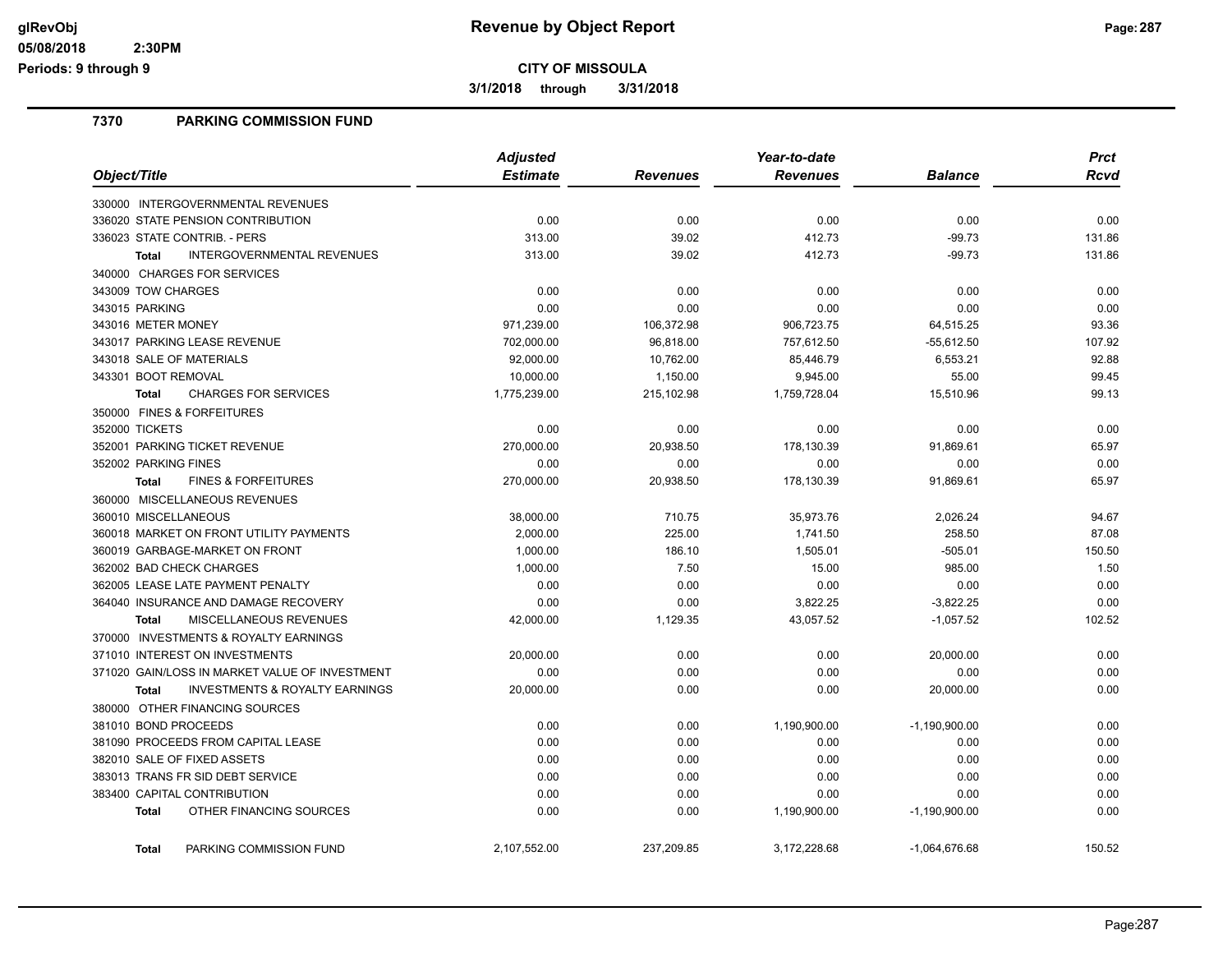**CITY OF MISSOULA 3/1/2018 through 3/31/2018**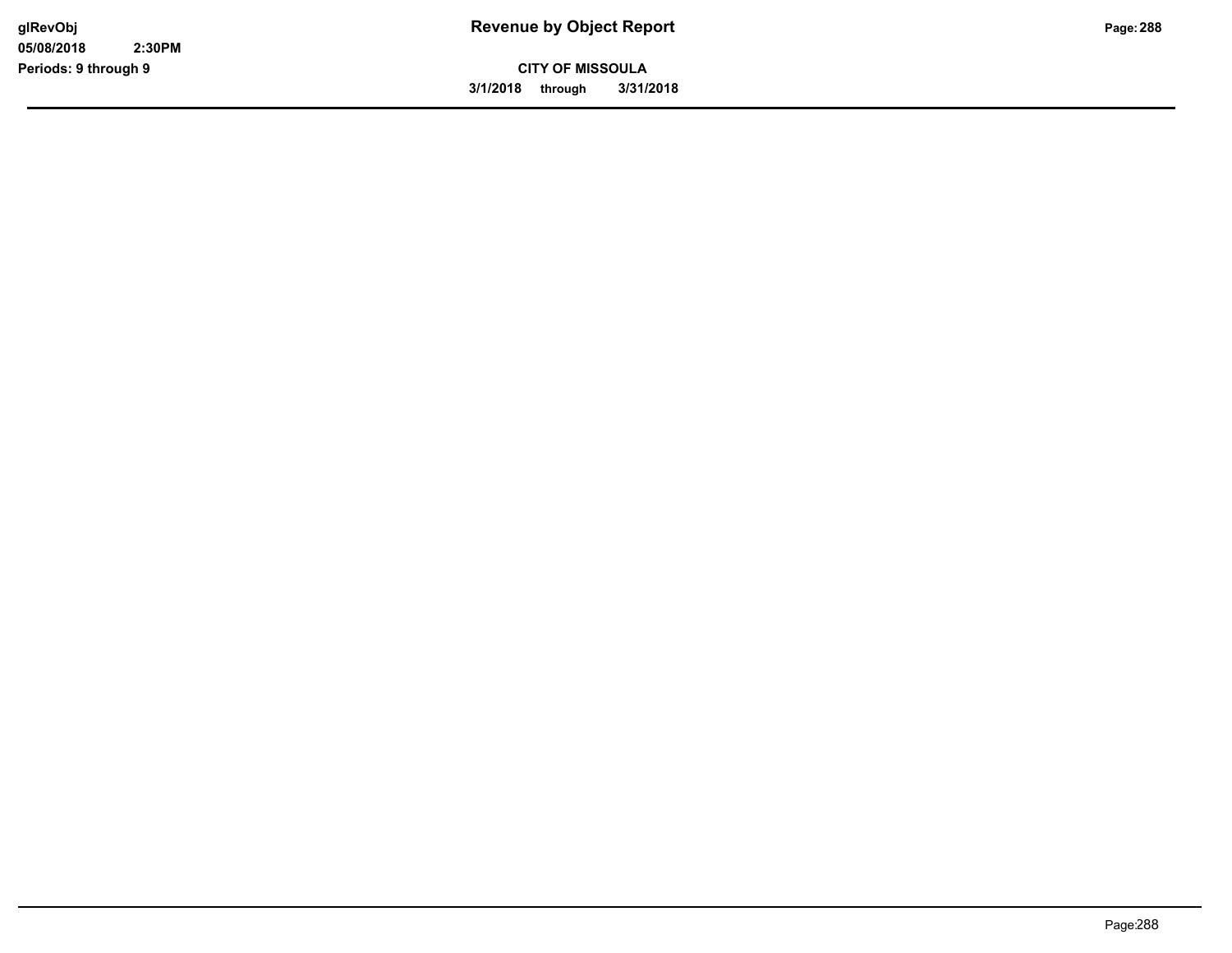**3/1/2018 through 3/31/2018**

## **7371 FRONT STREET PARKING BONDS**

**7371 FRONT STREET PARKING BONDS**

|                                                     | <b>Adjusted</b> |                 | Year-to-date    |                | <b>Prct</b> |
|-----------------------------------------------------|-----------------|-----------------|-----------------|----------------|-------------|
| Object/Title                                        | <b>Estimate</b> | <b>Revenues</b> | <b>Revenues</b> | <b>Balance</b> | <b>Rcvd</b> |
| 330000 INTERGOVERNMENTAL REVENUES                   |                 |                 |                 |                |             |
| 331990 IRS REIMB/DEBT SVS INTEREST                  | 0.00            | 0.00            | 0.00            | 0.00           | 0.00        |
| 338000 LOCAL SHARING OF TAX INCREMENT               | 0.00            | 0.00            | 0.00            | 0.00           | 0.00        |
| <b>INTERGOVERNMENTAL REVENUES</b><br>Total          | 0.00            | 0.00            | 0.00            | 0.00           | 0.00        |
| 360000 MISCELLANEOUS REVENUES                       |                 |                 |                 |                |             |
| 360010 MISCELLANEOUS                                | 0.00            | 0.00            | 0.00            | 0.00           | 0.00        |
| MISCELLANEOUS REVENUES<br>Total                     | 0.00            | 0.00            | 0.00            | 0.00           | 0.00        |
| <b>INVESTMENTS &amp; ROYALTY EARNINGS</b><br>370000 |                 |                 |                 |                |             |
| 371010 INTEREST ON INVESTMENTS                      | 0.00            | 0.00            | 0.00            | 0.00           | 0.00        |
| <b>INVESTMENTS &amp; ROYALTY EARNINGS</b><br>Total  | 0.00            | 0.00            | 0.00            | 0.00           | 0.00        |
| 380000 OTHER FINANCING SOURCES                      |                 |                 |                 |                |             |
| 381009 TRANSFERS IN                                 | 257,500.00      | 0.00            | 0.00            | 257,500.00     | 0.00        |
| 381010 BOND PROCEEDS                                | 0.00            | 0.00            | 0.00            | 0.00           | 0.00        |
| 383000 OPERATING TRANSFERS                          | 0.00            | 12,666.25       | 115, 143. 75    | $-115, 143.75$ | 0.00        |
| OTHER FINANCING SOURCES<br>Total                    | 257,500.00      | 12,666.25       | 115, 143. 75    | 142,356.25     | 44.72       |
| FRONT STREET PARKING BONDS<br>Total                 | 257,500.00      | 12,666.25       | 115, 143. 75    | 142,356.25     | 44.72       |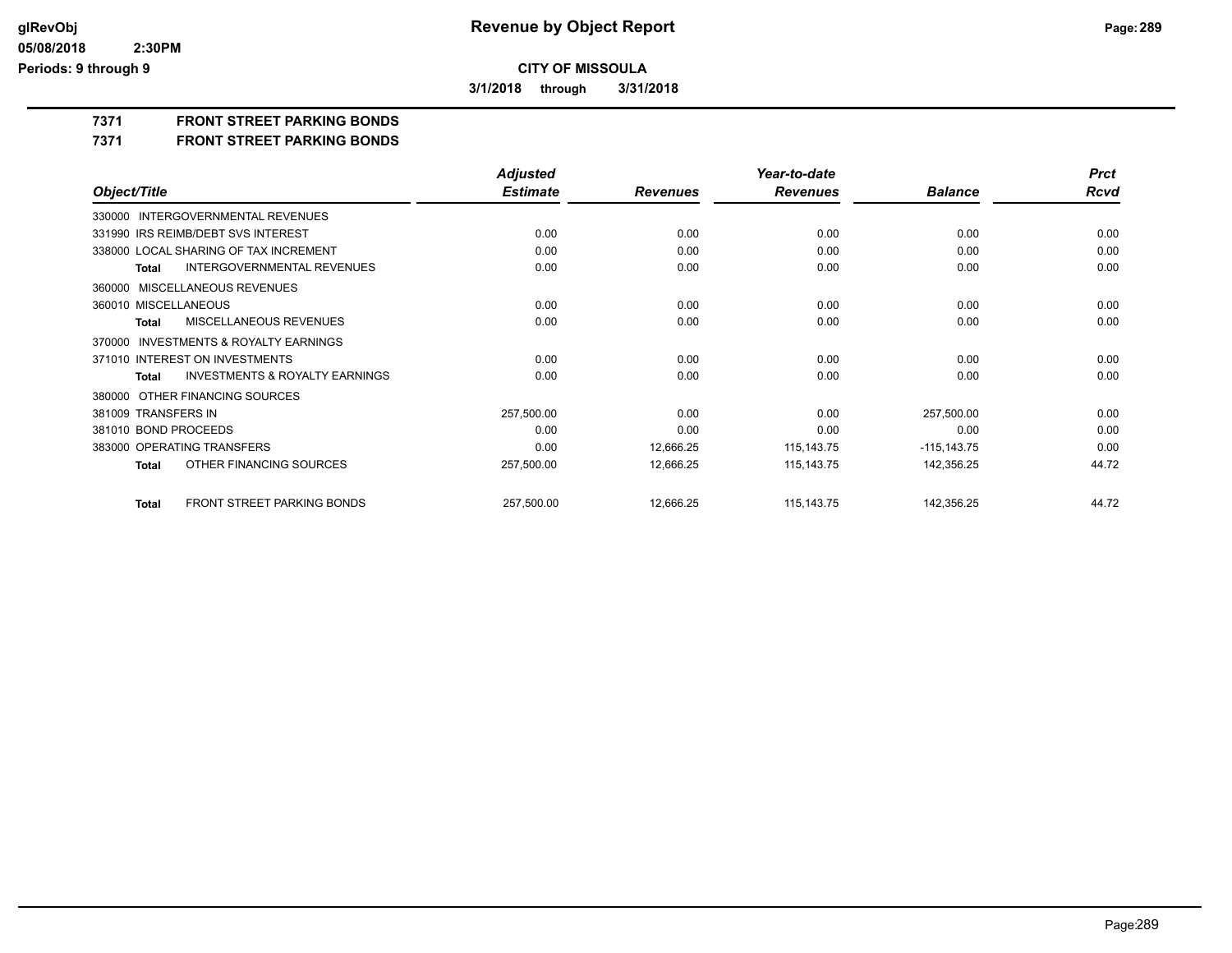**3/1/2018 through 3/31/2018**

## **7371 FRONT STREET PARKING BONDS**

|                                                           | <b>Adjusted</b> |                 | Year-to-date    |                | <b>Prct</b> |
|-----------------------------------------------------------|-----------------|-----------------|-----------------|----------------|-------------|
| Object/Title                                              | <b>Estimate</b> | <b>Revenues</b> | <b>Revenues</b> | <b>Balance</b> | Rcvd        |
| INTERGOVERNMENTAL REVENUES<br>330000                      |                 |                 |                 |                |             |
| 331990 IRS REIMB/DEBT SVS INTEREST                        | 0.00            | 0.00            | 0.00            | 0.00           | 0.00        |
| 338000 LOCAL SHARING OF TAX INCREMENT                     | 0.00            | 0.00            | 0.00            | 0.00           | 0.00        |
| <b>INTERGOVERNMENTAL REVENUES</b><br><b>Total</b>         | 0.00            | 0.00            | 0.00            | 0.00           | 0.00        |
| 360000 MISCELLANEOUS REVENUES                             |                 |                 |                 |                |             |
| 360010 MISCELLANEOUS                                      | 0.00            | 0.00            | 0.00            | 0.00           | 0.00        |
| <b>MISCELLANEOUS REVENUES</b><br>Total                    | 0.00            | 0.00            | 0.00            | 0.00           | 0.00        |
| <b>INVESTMENTS &amp; ROYALTY EARNINGS</b><br>370000       |                 |                 |                 |                |             |
| 371010 INTEREST ON INVESTMENTS                            | 0.00            | 0.00            | 0.00            | 0.00           | 0.00        |
| <b>INVESTMENTS &amp; ROYALTY EARNINGS</b><br><b>Total</b> | 0.00            | 0.00            | 0.00            | 0.00           | 0.00        |
| 380000 OTHER FINANCING SOURCES                            |                 |                 |                 |                |             |
| 381009 TRANSFERS IN                                       | 257,500.00      | 0.00            | 0.00            | 257,500.00     | 0.00        |
| 381010 BOND PROCEEDS                                      | 0.00            | 0.00            | 0.00            | 0.00           | 0.00        |
| 383000 OPERATING TRANSFERS                                | 0.00            | 12,666.25       | 115, 143. 75    | $-115, 143.75$ | 0.00        |
| OTHER FINANCING SOURCES<br>Total                          | 257,500.00      | 12,666.25       | 115, 143. 75    | 142,356.25     | 44.72       |
| FRONT STREET PARKING BONDS<br><b>Total</b>                | 257,500.00      | 12,666.25       | 115, 143. 75    | 142,356.25     | 44.72       |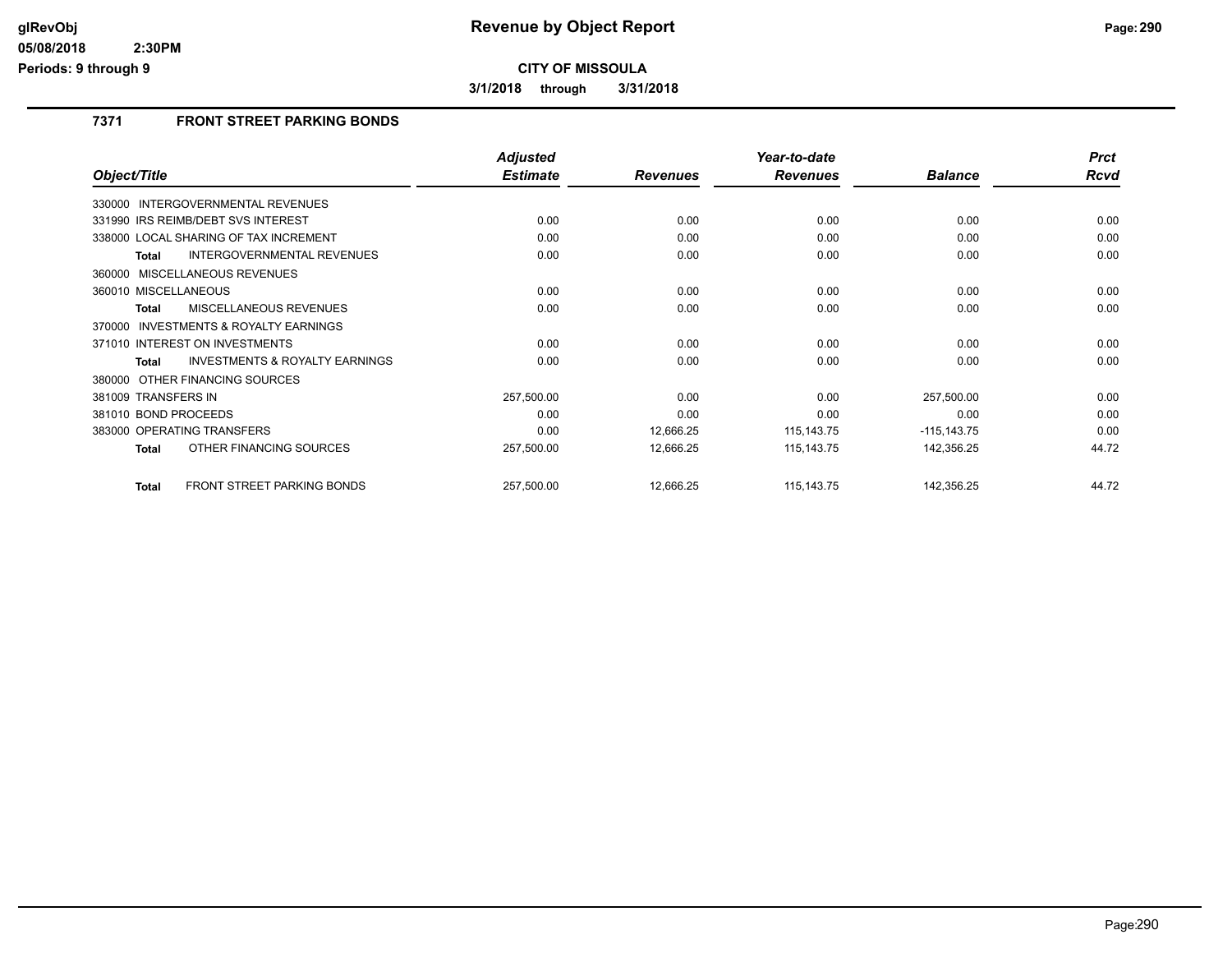**3/1/2018 through 3/31/2018**

# **7372 SINKING FUND/FRONT ST PARKING BONDS**

## **7372 SINKING FUND/FRONT ST PARKING BONDS**

|                                                    | <b>Adjusted</b> |                 | Year-to-date    |                | <b>Prct</b> |
|----------------------------------------------------|-----------------|-----------------|-----------------|----------------|-------------|
| Object/Title                                       | <b>Estimate</b> | <b>Revenues</b> | <b>Revenues</b> | <b>Balance</b> | Rcvd        |
| 330000 INTERGOVERNMENTAL REVENUES                  |                 |                 |                 |                |             |
| 338000 LOCAL SHARING OF TAX INCREMENT              | 0.00            | 0.00            | 0.00            | 0.00           | 0.00        |
| INTERGOVERNMENTAL REVENUES<br>Total                | 0.00            | 0.00            | 0.00            | 0.00           | 0.00        |
| 370000 INVESTMENTS & ROYALTY EARNINGS              |                 |                 |                 |                |             |
| 371010 INTEREST ON INVESTMENTS                     | 0.00            | 0.00            | 0.00            | 0.00           | 0.00        |
| <b>INVESTMENTS &amp; ROYALTY EARNINGS</b><br>Total | 0.00            | 0.00            | 0.00            | 0.00           | 0.00        |
| 380000 OTHER FINANCING SOURCES                     |                 |                 |                 |                |             |
| 381009 TRANSFERS IN                                | 255,000.00      | 0.00            | 0.00            | 255,000.00     | 0.00        |
| 381010 BOND PROCEEDS                               | 0.00            | 0.00            | 0.00            | 0.00           | 0.00        |
| 383000 OPERATING TRANSFERS                         | 0.00            | 13,750.00       | 120,750.00      | $-120,750.00$  | 0.00        |
| OTHER FINANCING SOURCES<br><b>Total</b>            | 255,000.00      | 13,750.00       | 120,750.00      | 134,250.00     | 47.35       |
| SINKING FUND/FRONT ST PARKING BONDS<br>Total       | 255.000.00      | 13.750.00       | 120.750.00      | 134.250.00     | 47.35       |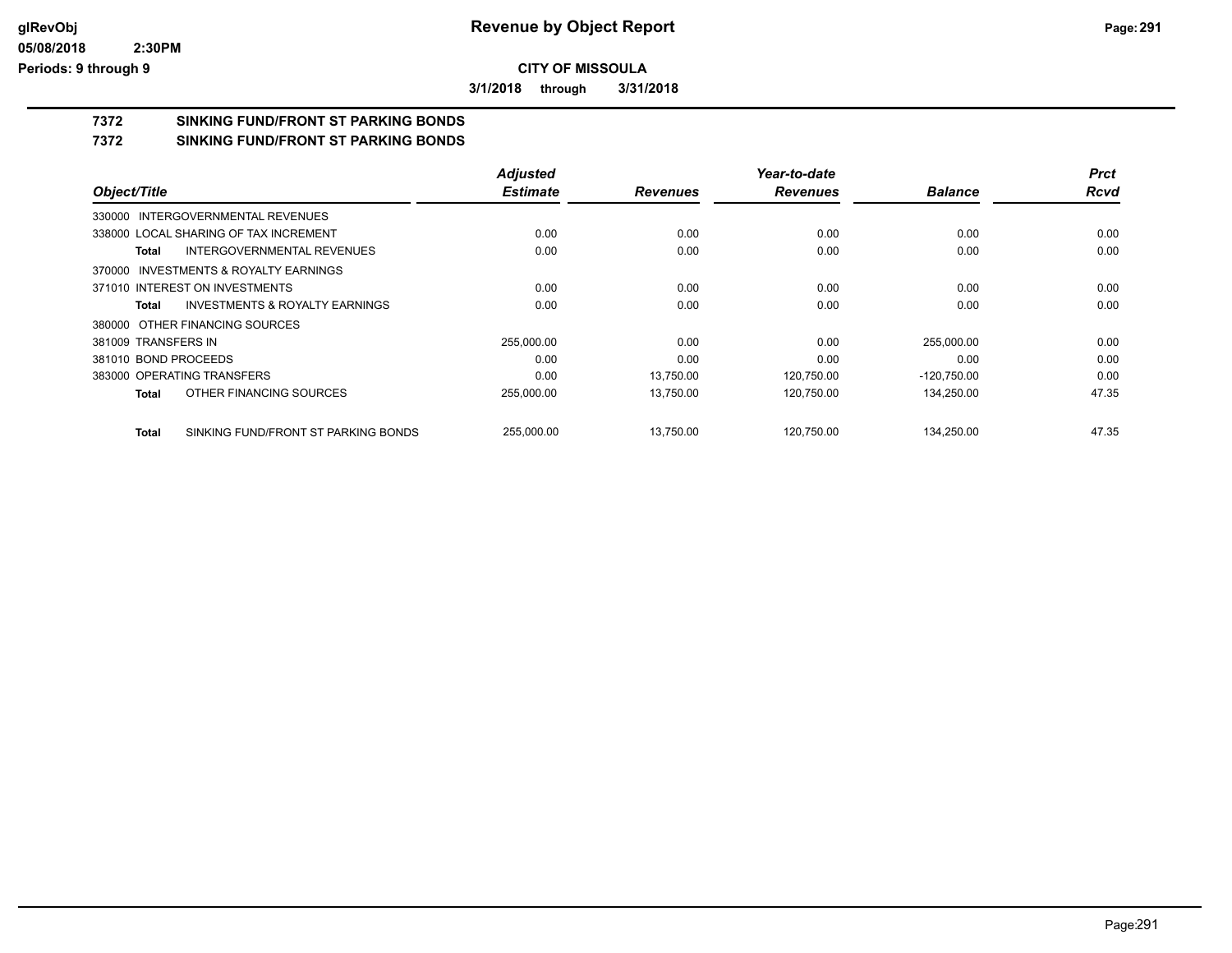**3/1/2018 through 3/31/2018**

#### **7372 SINKING FUND/FRONT ST PARKING BONDS**

| Object/Title                                              | <b>Adjusted</b><br><b>Estimate</b> | <b>Revenues</b> | Year-to-date<br><b>Revenues</b> | <b>Balance</b> | <b>Prct</b><br>Rcvd |
|-----------------------------------------------------------|------------------------------------|-----------------|---------------------------------|----------------|---------------------|
|                                                           |                                    |                 |                                 |                |                     |
| 330000 INTERGOVERNMENTAL REVENUES                         |                                    |                 |                                 |                |                     |
| 338000 LOCAL SHARING OF TAX INCREMENT                     | 0.00                               | 0.00            | 0.00                            | 0.00           | 0.00                |
| INTERGOVERNMENTAL REVENUES<br><b>Total</b>                | 0.00                               | 0.00            | 0.00                            | 0.00           | 0.00                |
| 370000 INVESTMENTS & ROYALTY EARNINGS                     |                                    |                 |                                 |                |                     |
| 371010 INTEREST ON INVESTMENTS                            | 0.00                               | 0.00            | 0.00                            | 0.00           | 0.00                |
| <b>INVESTMENTS &amp; ROYALTY EARNINGS</b><br><b>Total</b> | 0.00                               | 0.00            | 0.00                            | 0.00           | 0.00                |
| 380000 OTHER FINANCING SOURCES                            |                                    |                 |                                 |                |                     |
| 381009 TRANSFERS IN                                       | 255.000.00                         | 0.00            | 0.00                            | 255,000.00     | 0.00                |
| 381010 BOND PROCEEDS                                      | 0.00                               | 0.00            | 0.00                            | 0.00           | 0.00                |
| 383000 OPERATING TRANSFERS                                | 0.00                               | 13,750.00       | 120,750.00                      | $-120,750.00$  | 0.00                |
| OTHER FINANCING SOURCES<br><b>Total</b>                   | 255,000.00                         | 13.750.00       | 120.750.00                      | 134,250.00     | 47.35               |
| SINKING FUND/FRONT ST PARKING BONDS<br>Total              | 255,000.00                         | 13,750.00       | 120,750.00                      | 134,250.00     | 47.35               |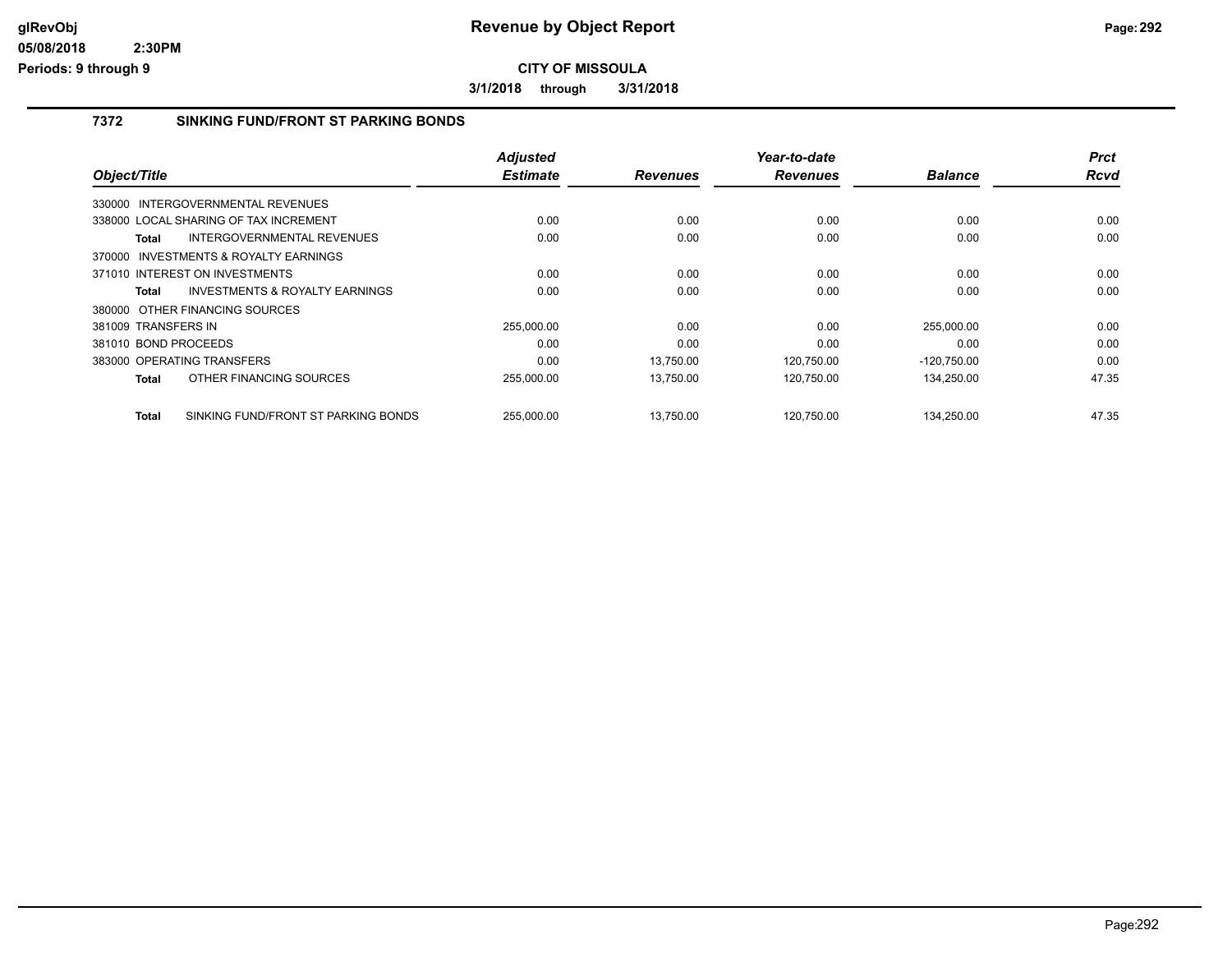**3/1/2018 through 3/31/2018**

## **7373 MPC SERIES 2010B CONSTRUCTION**

#### **7373 MPC SERIES 2010B CONSTRUCTION**

|                                                     | <b>Adjusted</b> |                 | Year-to-date    |                | <b>Prct</b> |
|-----------------------------------------------------|-----------------|-----------------|-----------------|----------------|-------------|
| Object/Title                                        | <b>Estimate</b> | <b>Revenues</b> | <b>Revenues</b> | <b>Balance</b> | <b>Rcvd</b> |
| TAXES/ASSESSMENTS<br>310000                         |                 |                 |                 |                |             |
| PENALTIES & INTEREST<br>312001                      | 0.00            | 0.00            | 0.00            | 0.00           | 0.00        |
| TAXES/ASSESSMENTS<br><b>Total</b>                   | 0.00            | 0.00            | 0.00            | 0.00           | 0.00        |
| MISCELLANEOUS REVENUES<br>360000                    |                 |                 |                 |                |             |
| 360010 MISCELLANEOUS                                | 0.00            | 0.00            | 0.00            | 0.00           | 0.00        |
| <b>MISCELLANEOUS REVENUES</b><br>Total              | 0.00            | 0.00            | 0.00            | 0.00           | 0.00        |
| <b>INVESTMENTS &amp; ROYALTY EARNINGS</b><br>370000 |                 |                 |                 |                |             |
| 371010 INTEREST ON INVESTMENTS                      | 0.00            | 0.00            | 0.00            | 0.00           | 0.00        |
| <b>INVESTMENTS &amp; ROYALTY EARNINGS</b><br>Total  | 0.00            | 0.00            | 0.00            | 0.00           | 0.00        |
| OTHER FINANCING SOURCES<br>380000                   |                 |                 |                 |                |             |
| 381010 BOND PROCEEDS                                | 0.00            | 0.00            | 0.00            | 0.00           | 0.00        |
| 383000 OPERATING TRANSFERS                          | 0.00            | 0.00            | 0.00            | 0.00           | 0.00        |
| 383042 TRANSFERS FROM OTHER FUNDS                   | 0.00            | 0.00            | 0.00            | 0.00           | 0.00        |
| 383400 CAPITAL CONTRIBUTION                         | 0.00            | 0.00            | 0.00            | 0.00           | 0.00        |
| OTHER FINANCING SOURCES<br><b>Total</b>             | 0.00            | 0.00            | 0.00            | 0.00           | 0.00        |
|                                                     |                 |                 |                 |                |             |
| MPC SERIES 2010B CONSTRUCTION<br><b>Total</b>       | 0.00            | 0.00            | 0.00            | 0.00           | 0.00        |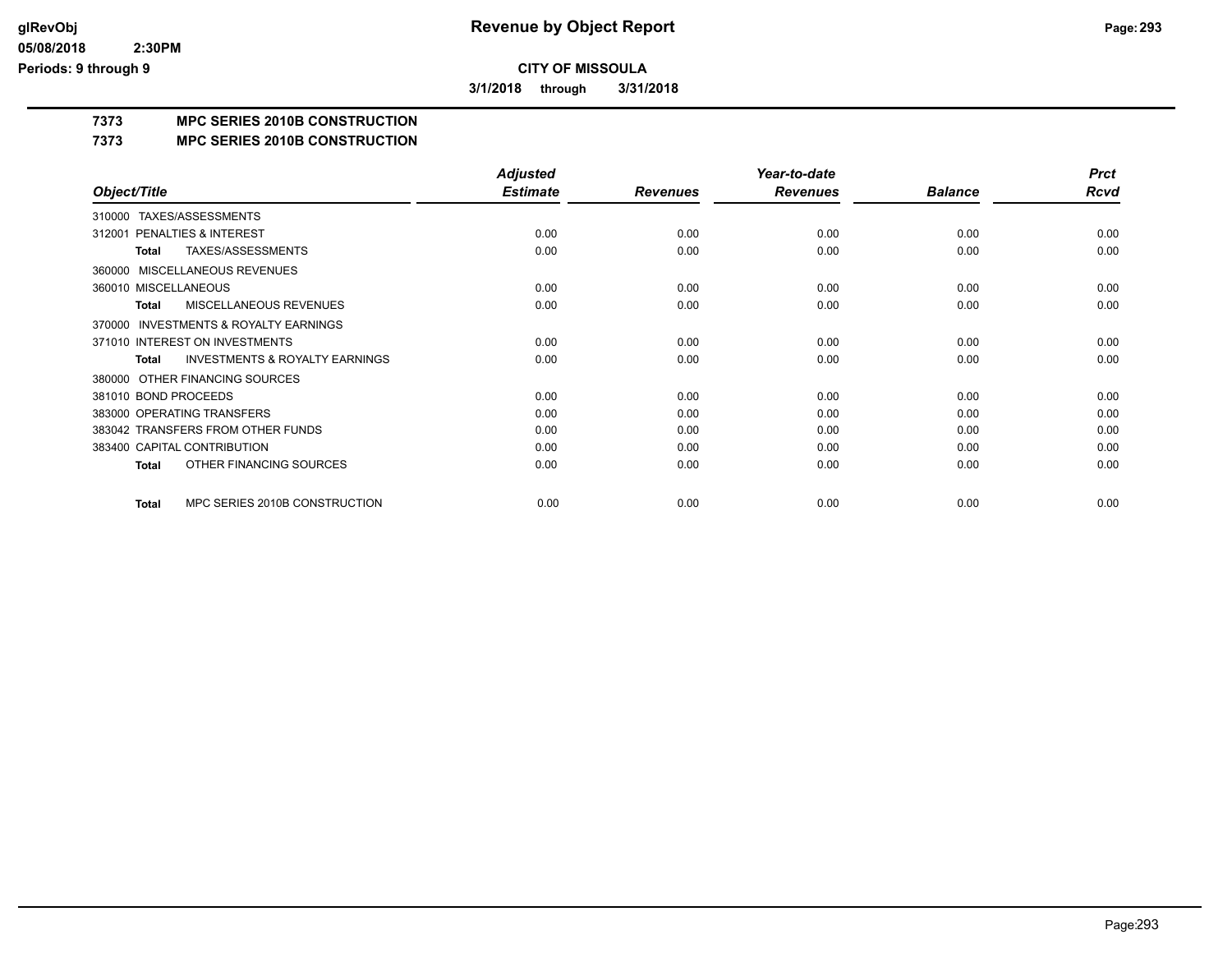**3/1/2018 through 3/31/2018**

## **7373 MPC SERIES 2010B CONSTRUCTION**

|                                                    | <b>Adjusted</b> |                 | Year-to-date    |                | <b>Prct</b> |
|----------------------------------------------------|-----------------|-----------------|-----------------|----------------|-------------|
| Object/Title                                       | <b>Estimate</b> | <b>Revenues</b> | <b>Revenues</b> | <b>Balance</b> | <b>Rcvd</b> |
| 310000 TAXES/ASSESSMENTS                           |                 |                 |                 |                |             |
| PENALTIES & INTEREST<br>312001                     | 0.00            | 0.00            | 0.00            | 0.00           | 0.00        |
| TAXES/ASSESSMENTS<br>Total                         | 0.00            | 0.00            | 0.00            | 0.00           | 0.00        |
| 360000 MISCELLANEOUS REVENUES                      |                 |                 |                 |                |             |
| 360010 MISCELLANEOUS                               | 0.00            | 0.00            | 0.00            | 0.00           | 0.00        |
| MISCELLANEOUS REVENUES<br><b>Total</b>             | 0.00            | 0.00            | 0.00            | 0.00           | 0.00        |
| 370000 INVESTMENTS & ROYALTY EARNINGS              |                 |                 |                 |                |             |
| 371010 INTEREST ON INVESTMENTS                     | 0.00            | 0.00            | 0.00            | 0.00           | 0.00        |
| <b>INVESTMENTS &amp; ROYALTY EARNINGS</b><br>Total | 0.00            | 0.00            | 0.00            | 0.00           | 0.00        |
| 380000 OTHER FINANCING SOURCES                     |                 |                 |                 |                |             |
| 381010 BOND PROCEEDS                               | 0.00            | 0.00            | 0.00            | 0.00           | 0.00        |
| 383000 OPERATING TRANSFERS                         | 0.00            | 0.00            | 0.00            | 0.00           | 0.00        |
| 383042 TRANSFERS FROM OTHER FUNDS                  | 0.00            | 0.00            | 0.00            | 0.00           | 0.00        |
| 383400 CAPITAL CONTRIBUTION                        | 0.00            | 0.00            | 0.00            | 0.00           | 0.00        |
| OTHER FINANCING SOURCES<br>Total                   | 0.00            | 0.00            | 0.00            | 0.00           | 0.00        |
|                                                    |                 |                 |                 |                |             |
| MPC SERIES 2010B CONSTRUCTION<br><b>Total</b>      | 0.00            | 0.00            | 0.00            | 0.00           | 0.00        |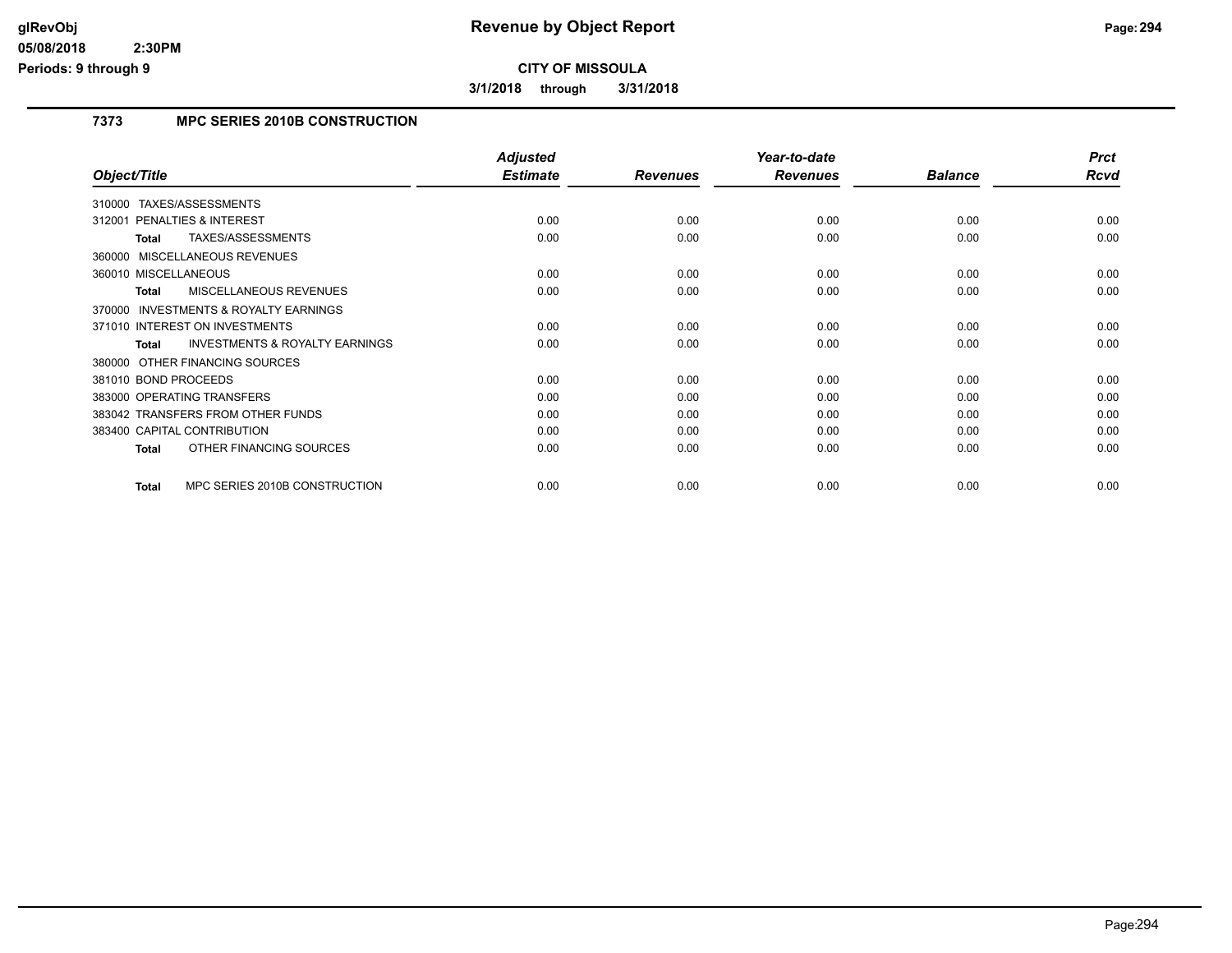**3/1/2018 through 3/31/2018**

## **7374 RESERVE FUND-PARKING BONDS**

#### **7374 RESERVE FUND-PARKING BONDS**

|                      |                                       | <b>Adjusted</b> |                 | Year-to-date    |                | Prct        |
|----------------------|---------------------------------------|-----------------|-----------------|-----------------|----------------|-------------|
| Object/Title         |                                       | <b>Estimate</b> | <b>Revenues</b> | <b>Revenues</b> | <b>Balance</b> | <b>Rcvd</b> |
|                      | 370000 INVESTMENTS & ROYALTY EARNINGS |                 |                 |                 |                |             |
|                      | 371010 INTEREST ON INVESTMENTS        | 0.00            | 0.00            | 0.00            | 0.00           | 0.00        |
| Total                | INVESTMENTS & ROYALTY EARNINGS        | 0.00            | 0.00            | 0.00            | 0.00           | 0.00        |
|                      | 380000 OTHER FINANCING SOURCES        |                 |                 |                 |                |             |
| 381009 TRANSFERS IN  |                                       | 0.00            | 0.00            | 0.00            | 0.00           | 0.00        |
| 381010 BOND PROCEEDS |                                       | 0.00            | 0.00            | 0.00            | 0.00           | 0.00        |
|                      | 383000 OPERATING TRANSFERS            | 0.00            | 0.00            | 0.00            | 0.00           | 0.00        |
| Total                | OTHER FINANCING SOURCES               | 0.00            | 0.00            | 0.00            | 0.00           | 0.00        |
| Total                | RESERVE FUND-PARKING BONDS            | 0.00            | 0.00            | 0.00            | 0.00           | 0.00        |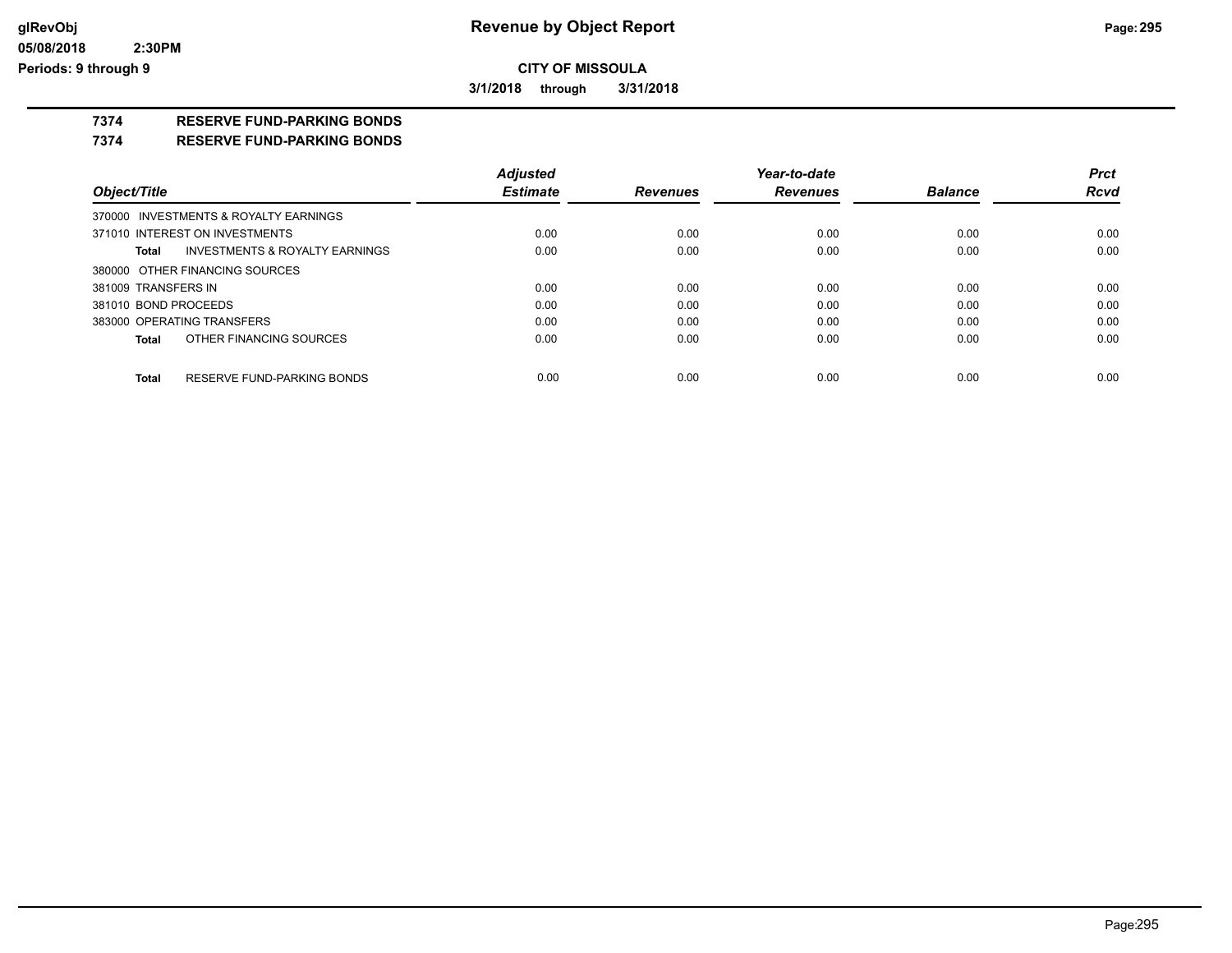**3/1/2018 through 3/31/2018**

### **7374 RESERVE FUND-PARKING BONDS**

|                                                   | <b>Adjusted</b> |                 | Year-to-date    |                | <b>Prct</b> |
|---------------------------------------------------|-----------------|-----------------|-----------------|----------------|-------------|
| Object/Title                                      | <b>Estimate</b> | <b>Revenues</b> | <b>Revenues</b> | <b>Balance</b> | <b>Rcvd</b> |
| 370000 INVESTMENTS & ROYALTY EARNINGS             |                 |                 |                 |                |             |
| 371010 INTEREST ON INVESTMENTS                    | 0.00            | 0.00            | 0.00            | 0.00           | 0.00        |
| INVESTMENTS & ROYALTY EARNINGS<br><b>Total</b>    | 0.00            | 0.00            | 0.00            | 0.00           | 0.00        |
| 380000 OTHER FINANCING SOURCES                    |                 |                 |                 |                |             |
| 381009 TRANSFERS IN                               | 0.00            | 0.00            | 0.00            | 0.00           | 0.00        |
| 381010 BOND PROCEEDS                              | 0.00            | 0.00            | 0.00            | 0.00           | 0.00        |
| 383000 OPERATING TRANSFERS                        | 0.00            | 0.00            | 0.00            | 0.00           | 0.00        |
| OTHER FINANCING SOURCES<br>Total                  | 0.00            | 0.00            | 0.00            | 0.00           | 0.00        |
| <b>RESERVE FUND-PARKING BONDS</b><br><b>Total</b> | 0.00            | 0.00            | 0.00            | 0.00           | 0.00        |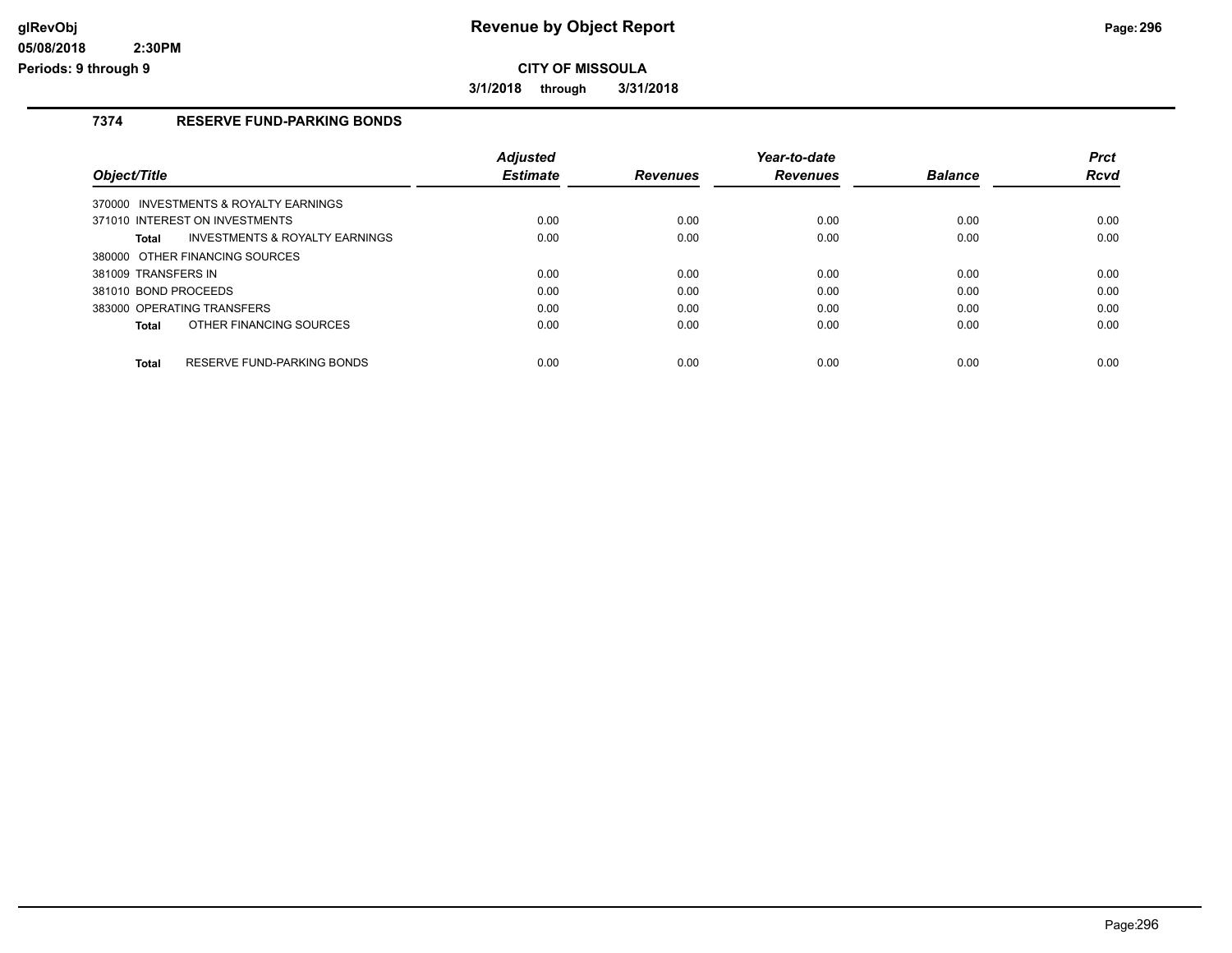**3/1/2018 through 3/31/2018**

# **7375 PLEDGED TAX INCREMENT-2010B BOND**

## **7375 PLEDGED TAX INCREMENT-2010B BOND**

|                                                    | <b>Adjusted</b> |                 | Year-to-date    |                | <b>Prct</b> |
|----------------------------------------------------|-----------------|-----------------|-----------------|----------------|-------------|
| Object/Title                                       | <b>Estimate</b> | <b>Revenues</b> | <b>Revenues</b> | <b>Balance</b> | <b>Rcvd</b> |
| INTERGOVERNMENTAL REVENUES<br>330000               |                 |                 |                 |                |             |
| 338000 LOCAL SHARING OF TAX INCREMENT              | 204.860.00      | 133.425.29      | 266.850.58      | $-61.990.58$   | 130.26      |
| INTERGOVERNMENTAL REVENUES<br>Total                | 204.860.00      | 133.425.29      | 266.850.58      | $-61.990.58$   | 130.26      |
| 370000 INVESTMENTS & ROYALTY EARNINGS              |                 |                 |                 |                |             |
| 371010 INTEREST ON INVESTMENTS                     | 0.00            | 0.00            | $-25.810.71$    | 25.810.71      | 0.00        |
| <b>INVESTMENTS &amp; ROYALTY EARNINGS</b><br>Total | 0.00            | 0.00            | $-25.810.71$    | 25.810.71      | 0.00        |
| OTHER FINANCING SOURCES<br>380000                  |                 |                 |                 |                |             |
| 383000 OPERATING TRANSFERS                         | 0.00            | 0.00            | 0.00            | 0.00           | 0.00        |
| OTHER FINANCING SOURCES<br><b>Total</b>            | 0.00            | 0.00            | 0.00            | 0.00           | 0.00        |
| PLEDGED TAX INCREMENT-2010B BOND<br><b>Total</b>   | 204.860.00      | 133.425.29      | 241.039.87      | $-36.179.87$   | 117.66      |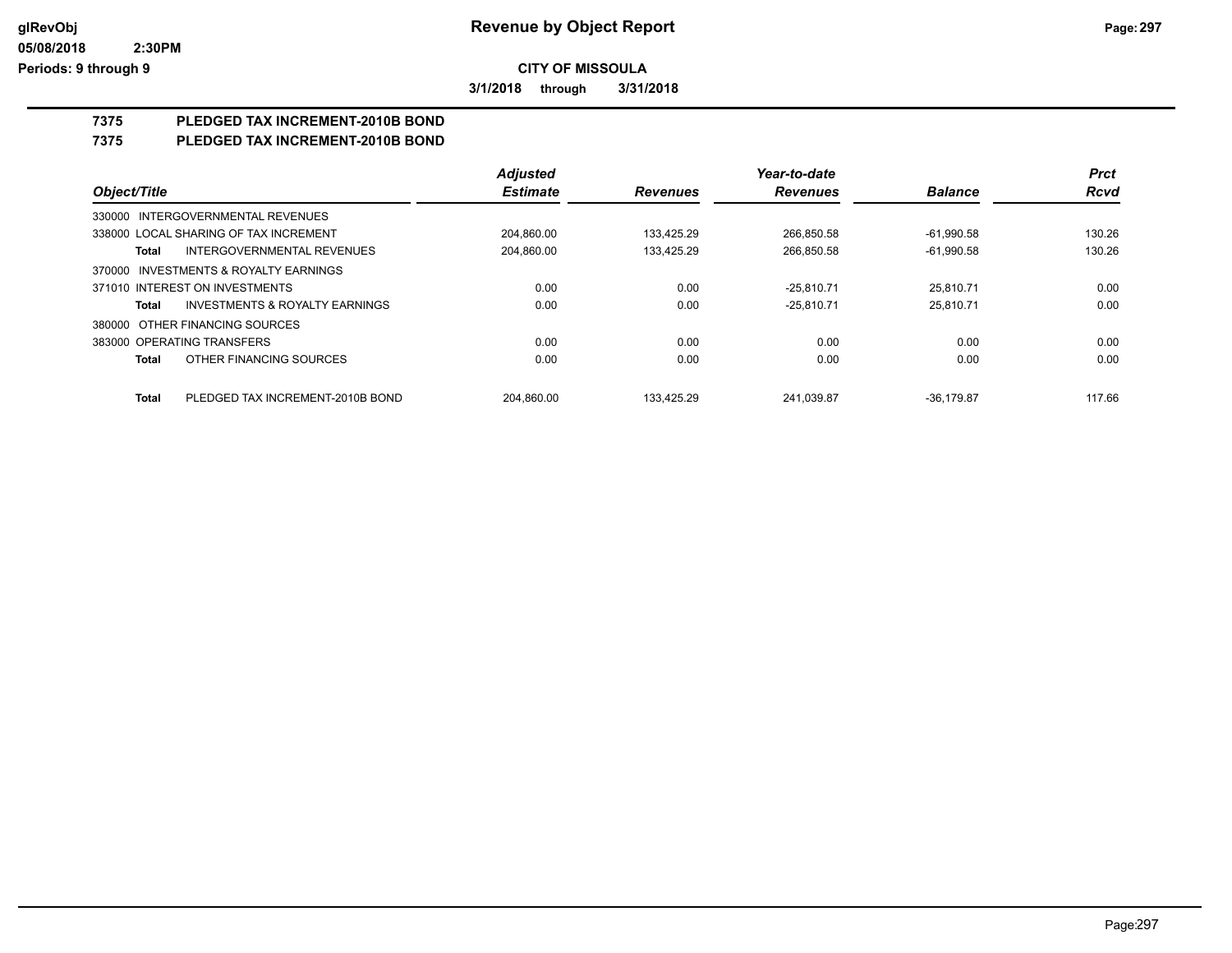**3/1/2018 through 3/31/2018**

### **7375 PLEDGED TAX INCREMENT-2010B BOND**

|              |                                       | <b>Adjusted</b> |                 | Year-to-date    |                | <b>Prct</b> |
|--------------|---------------------------------------|-----------------|-----------------|-----------------|----------------|-------------|
| Object/Title |                                       | <b>Estimate</b> | <b>Revenues</b> | <b>Revenues</b> | <b>Balance</b> | <b>Rcvd</b> |
|              | 330000 INTERGOVERNMENTAL REVENUES     |                 |                 |                 |                |             |
|              | 338000 LOCAL SHARING OF TAX INCREMENT | 204.860.00      | 133.425.29      | 266.850.58      | $-61.990.58$   | 130.26      |
| Total        | INTERGOVERNMENTAL REVENUES            | 204,860.00      | 133.425.29      | 266,850.58      | $-61,990.58$   | 130.26      |
|              | 370000 INVESTMENTS & ROYALTY EARNINGS |                 |                 |                 |                |             |
|              | 371010 INTEREST ON INVESTMENTS        | 0.00            | 0.00            | $-25.810.71$    | 25.810.71      | 0.00        |
| <b>Total</b> | INVESTMENTS & ROYALTY EARNINGS        | 0.00            | 0.00            | $-25.810.71$    | 25.810.71      | 0.00        |
|              | 380000 OTHER FINANCING SOURCES        |                 |                 |                 |                |             |
|              | 383000 OPERATING TRANSFERS            | 0.00            | 0.00            | 0.00            | 0.00           | 0.00        |
| <b>Total</b> | OTHER FINANCING SOURCES               | 0.00            | 0.00            | 0.00            | 0.00           | 0.00        |
| <b>Total</b> | PLEDGED TAX INCREMENT-2010B BOND      | 204.860.00      | 133.425.29      | 241.039.87      | $-36.179.87$   | 117.66      |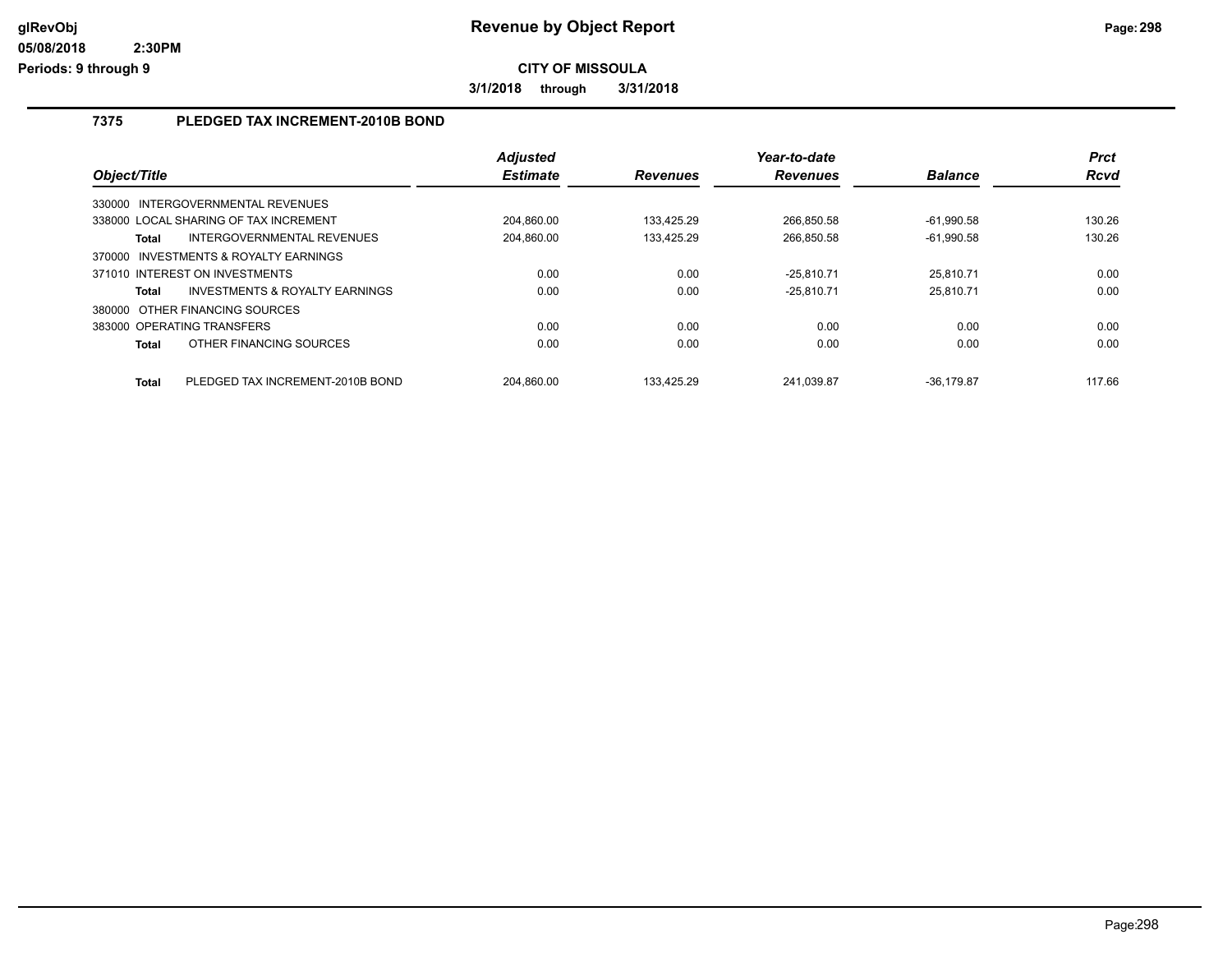**3/1/2018 through 3/31/2018**

## **7376 MPC 2010A BONDS DEBT INTEREST**

#### **7376 MPC 2010A BONDS DEBT INTEREST**

|                      |                                       | <b>Adjusted</b> |                 | Year-to-date    |                | <b>Prct</b> |
|----------------------|---------------------------------------|-----------------|-----------------|-----------------|----------------|-------------|
| Object/Title         |                                       | <b>Estimate</b> | <b>Revenues</b> | <b>Revenues</b> | <b>Balance</b> | <b>Rcvd</b> |
|                      | 370000 INVESTMENTS & ROYALTY EARNINGS |                 |                 |                 |                |             |
|                      | 371010 INTEREST ON INVESTMENTS        | 0.00            | 0.00            | 0.00            | 0.00           | 0.00        |
| Total                | INVESTMENTS & ROYALTY EARNINGS        | 0.00            | 0.00            | 0.00            | 0.00           | 0.00        |
|                      | 380000 OTHER FINANCING SOURCES        |                 |                 |                 |                |             |
| 381009 TRANSFERS IN  |                                       | 0.00            | 0.00            | 0.00            | 0.00           | 0.00        |
| 381010 BOND PROCEEDS |                                       | 0.00            | 0.00            | 0.00            | 0.00           | 0.00        |
|                      | 383000 OPERATING TRANSFERS            | 0.00            | 0.00            | 0.00            | 0.00           | 0.00        |
| Total                | OTHER FINANCING SOURCES               | 0.00            | 0.00            | 0.00            | 0.00           | 0.00        |
| Total                | MPC 2010A BONDS DEBT INTEREST         | 0.00            | 0.00            | 0.00            | 0.00           | 0.00        |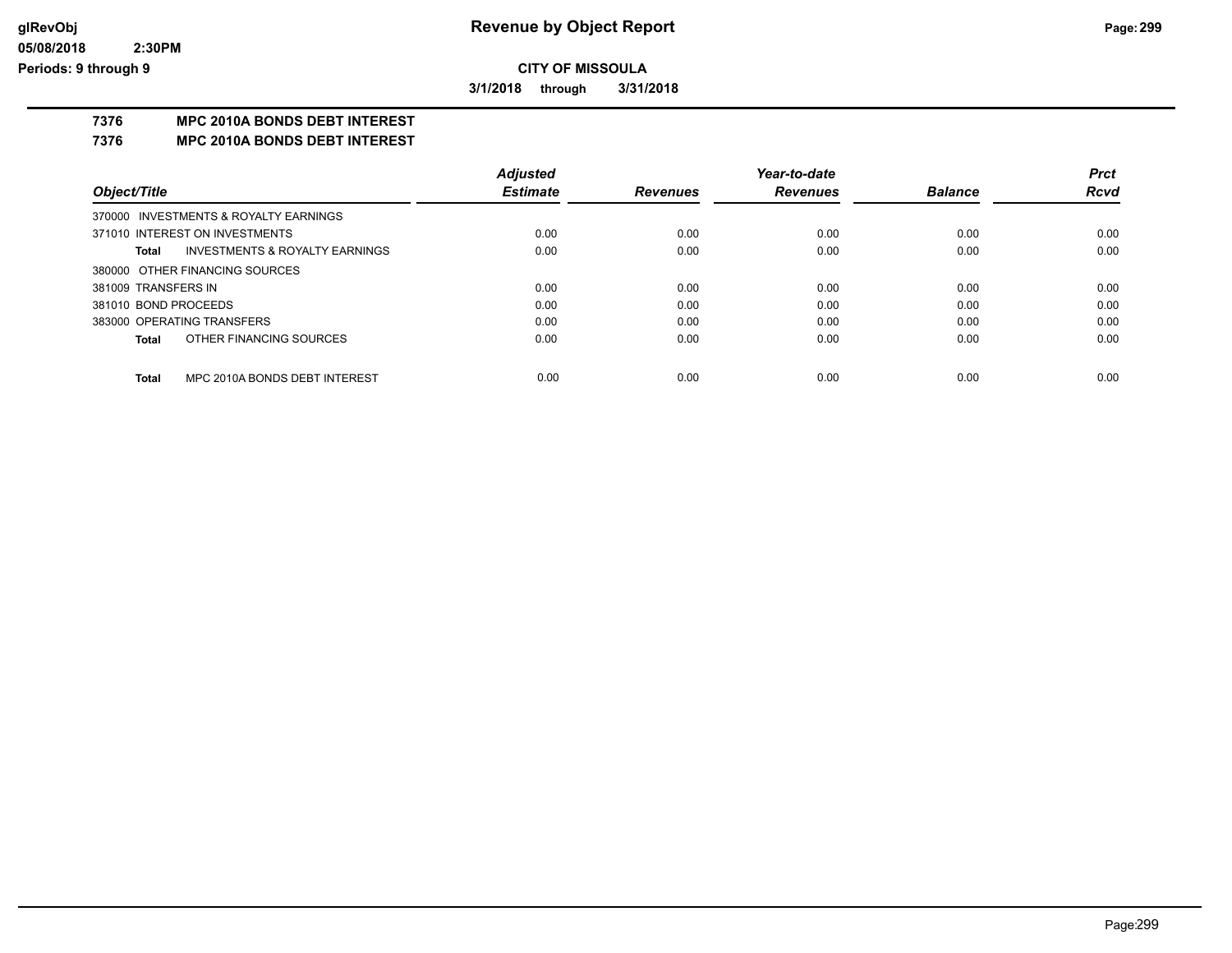**3/1/2018 through 3/31/2018**

## **7376 MPC 2010A BONDS DEBT INTEREST**

|                                                    | <b>Adjusted</b> |                 | Year-to-date    |                | <b>Prct</b> |
|----------------------------------------------------|-----------------|-----------------|-----------------|----------------|-------------|
| Object/Title                                       | <b>Estimate</b> | <b>Revenues</b> | <b>Revenues</b> | <b>Balance</b> | <b>Rcvd</b> |
| 370000 INVESTMENTS & ROYALTY EARNINGS              |                 |                 |                 |                |             |
| 371010 INTEREST ON INVESTMENTS                     | 0.00            | 0.00            | 0.00            | 0.00           | 0.00        |
| <b>INVESTMENTS &amp; ROYALTY EARNINGS</b><br>Total | 0.00            | 0.00            | 0.00            | 0.00           | 0.00        |
| 380000 OTHER FINANCING SOURCES                     |                 |                 |                 |                |             |
| 381009 TRANSFERS IN                                | 0.00            | 0.00            | 0.00            | 0.00           | 0.00        |
| 381010 BOND PROCEEDS                               | 0.00            | 0.00            | 0.00            | 0.00           | 0.00        |
| 383000 OPERATING TRANSFERS                         | 0.00            | 0.00            | 0.00            | 0.00           | 0.00        |
| OTHER FINANCING SOURCES<br>Total                   | 0.00            | 0.00            | 0.00            | 0.00           | 0.00        |
| MPC 2010A BONDS DEBT INTEREST<br><b>Total</b>      | 0.00            | 0.00            | 0.00            | 0.00           | 0.00        |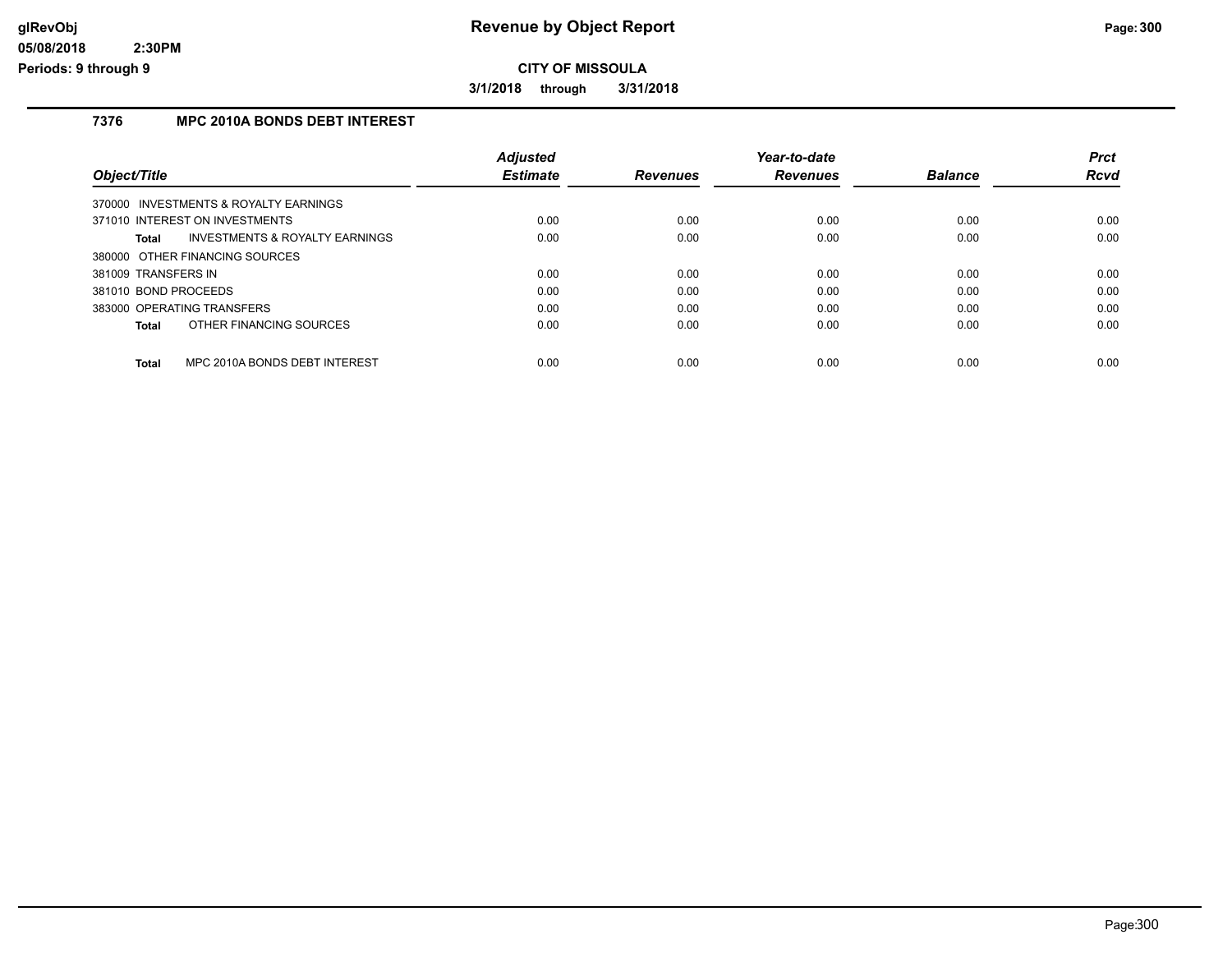**3/1/2018 through 3/31/2018**

## **7377 MPC 2010A BONDS SINKING FUND**

**7377 MPC 2010A BONDS SINKING FUND**

|                      |                                           | <b>Adjusted</b> |                 | Year-to-date    |                | <b>Prct</b> |
|----------------------|-------------------------------------------|-----------------|-----------------|-----------------|----------------|-------------|
| Object/Title         |                                           | <b>Estimate</b> | <b>Revenues</b> | <b>Revenues</b> | <b>Balance</b> | Rcvd        |
|                      | 370000 INVESTMENTS & ROYALTY EARNINGS     |                 |                 |                 |                |             |
|                      | 371010 INTEREST ON INVESTMENTS            | 0.00            | 0.00            | 0.00            | 0.00           | 0.00        |
| <b>Total</b>         | <b>INVESTMENTS &amp; ROYALTY EARNINGS</b> | 0.00            | 0.00            | 0.00            | 0.00           | 0.00        |
|                      | 380000 OTHER FINANCING SOURCES            |                 |                 |                 |                |             |
| 381009 TRANSFERS IN  |                                           | 0.00            | 0.00            | 0.00            | 0.00           | 0.00        |
| 381010 BOND PROCEEDS |                                           | 0.00            | 0.00            | 0.00            | 0.00           | 0.00        |
|                      | 383000 OPERATING TRANSFERS                | 0.00            | 0.00            | 0.00            | 0.00           | 0.00        |
| <b>Total</b>         | OTHER FINANCING SOURCES                   | 0.00            | 0.00            | 0.00            | 0.00           | 0.00        |
| <b>Total</b>         | MPC 2010A BONDS SINKING FUND              | 0.00            | 0.00            | 0.00            | 0.00           | 0.00        |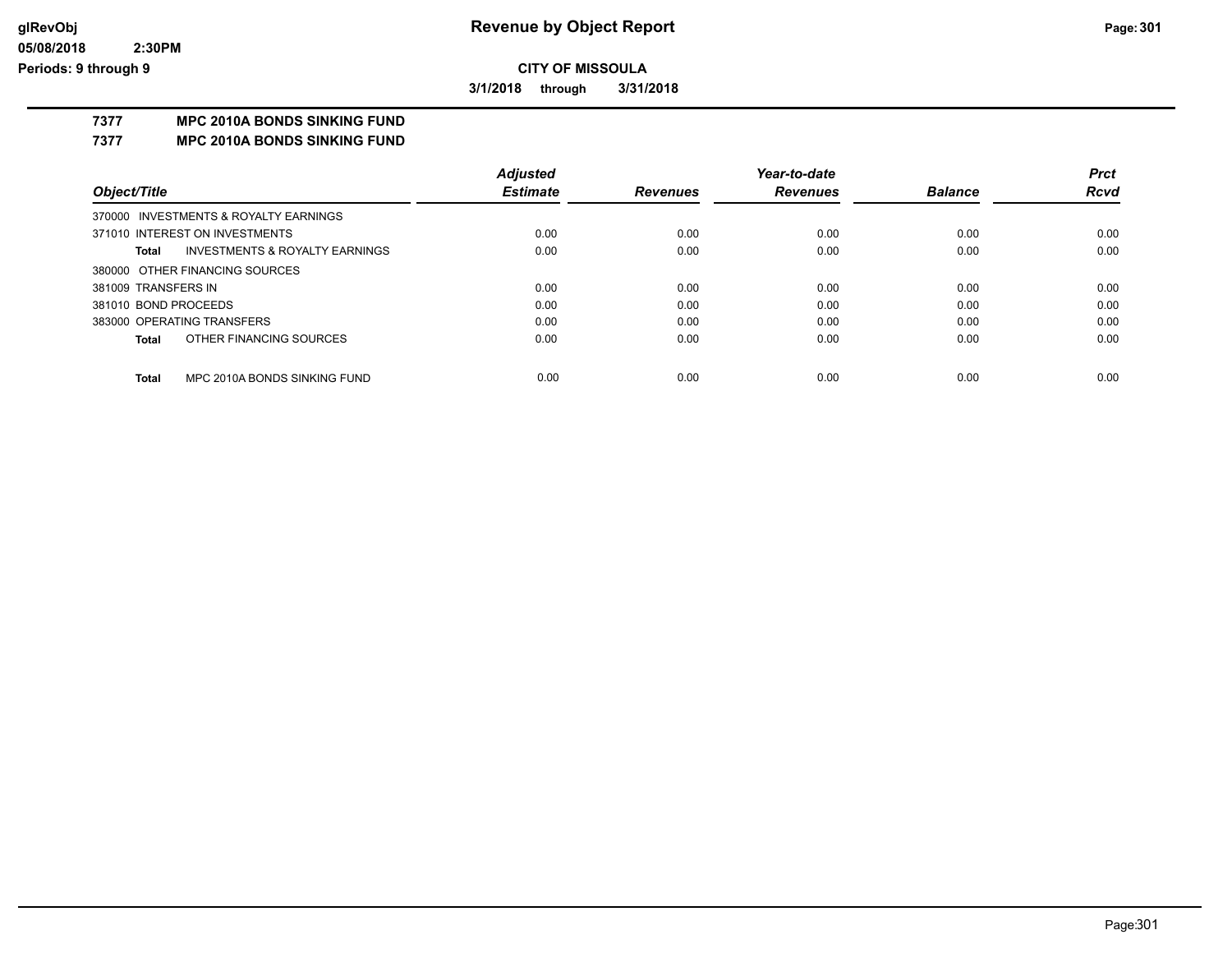**3/1/2018 through 3/31/2018**

## **7377 MPC 2010A BONDS SINKING FUND**

|                                                    | <b>Adjusted</b> |                 | Year-to-date    |                | <b>Prct</b> |
|----------------------------------------------------|-----------------|-----------------|-----------------|----------------|-------------|
| Object/Title                                       | <b>Estimate</b> | <b>Revenues</b> | <b>Revenues</b> | <b>Balance</b> | <b>Rcvd</b> |
| 370000 INVESTMENTS & ROYALTY EARNINGS              |                 |                 |                 |                |             |
| 371010 INTEREST ON INVESTMENTS                     | 0.00            | 0.00            | 0.00            | 0.00           | 0.00        |
| <b>INVESTMENTS &amp; ROYALTY EARNINGS</b><br>Total | 0.00            | 0.00            | 0.00            | 0.00           | 0.00        |
| 380000 OTHER FINANCING SOURCES                     |                 |                 |                 |                |             |
| 381009 TRANSFERS IN                                | 0.00            | 0.00            | 0.00            | 0.00           | 0.00        |
| 381010 BOND PROCEEDS                               | 0.00            | 0.00            | 0.00            | 0.00           | 0.00        |
| 383000 OPERATING TRANSFERS                         | 0.00            | 0.00            | 0.00            | 0.00           | 0.00        |
| OTHER FINANCING SOURCES<br><b>Total</b>            | 0.00            | 0.00            | 0.00            | 0.00           | 0.00        |
| MPC 2010A BONDS SINKING FUND<br><b>Total</b>       | 0.00            | 0.00            | 0.00            | 0.00           | 0.00        |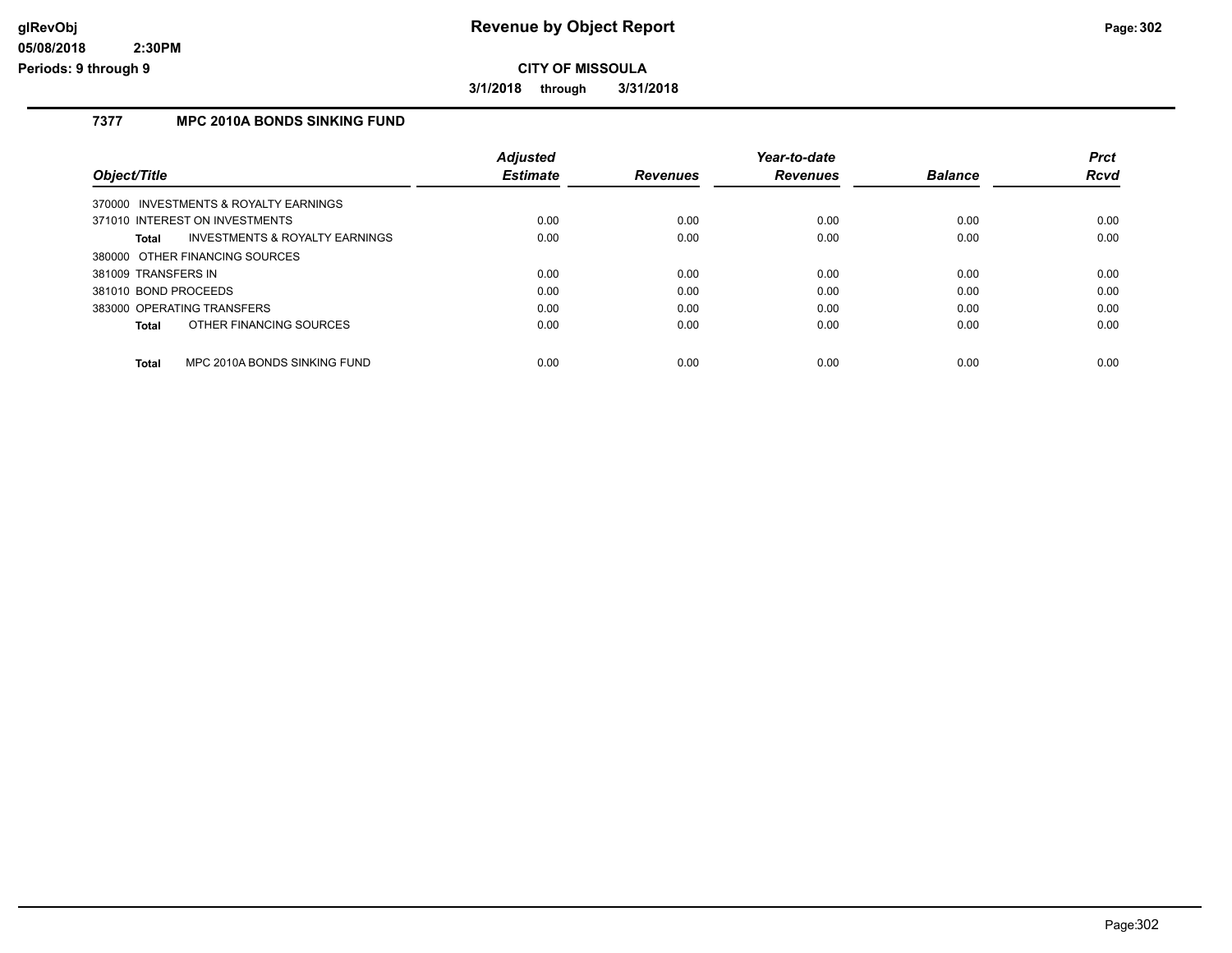**3/1/2018 through 3/31/2018**

**7378 MPC 2010A BOND RESERVE**

**7378 MPC 2010A BOND RESERVE**

|                      |                                           | <b>Adjusted</b> |                 | Year-to-date    |                | <b>Prct</b> |
|----------------------|-------------------------------------------|-----------------|-----------------|-----------------|----------------|-------------|
| Object/Title         |                                           | <b>Estimate</b> | <b>Revenues</b> | <b>Revenues</b> | <b>Balance</b> | <b>Rcvd</b> |
|                      | 370000 INVESTMENTS & ROYALTY EARNINGS     |                 |                 |                 |                |             |
|                      | 371010 INTEREST ON INVESTMENTS            | 0.00            | 0.00            | 0.00            | 0.00           | 0.00        |
| Total                | <b>INVESTMENTS &amp; ROYALTY EARNINGS</b> | 0.00            | 0.00            | 0.00            | 0.00           | 0.00        |
|                      | 380000 OTHER FINANCING SOURCES            |                 |                 |                 |                |             |
| 381009 TRANSFERS IN  |                                           | 0.00            | 0.00            | 0.00            | 0.00           | 0.00        |
| 381010 BOND PROCEEDS |                                           | 0.00            | 0.00            | 0.00            | 0.00           | 0.00        |
|                      | 383000 OPERATING TRANSFERS                | 0.00            | 0.00            | 0.00            | 0.00           | 0.00        |
| Total                | OTHER FINANCING SOURCES                   | 0.00            | 0.00            | 0.00            | 0.00           | 0.00        |
| <b>Total</b>         | MPC 2010A BOND RESERVE                    | 0.00            | 0.00            | 0.00            | 0.00           | 0.00        |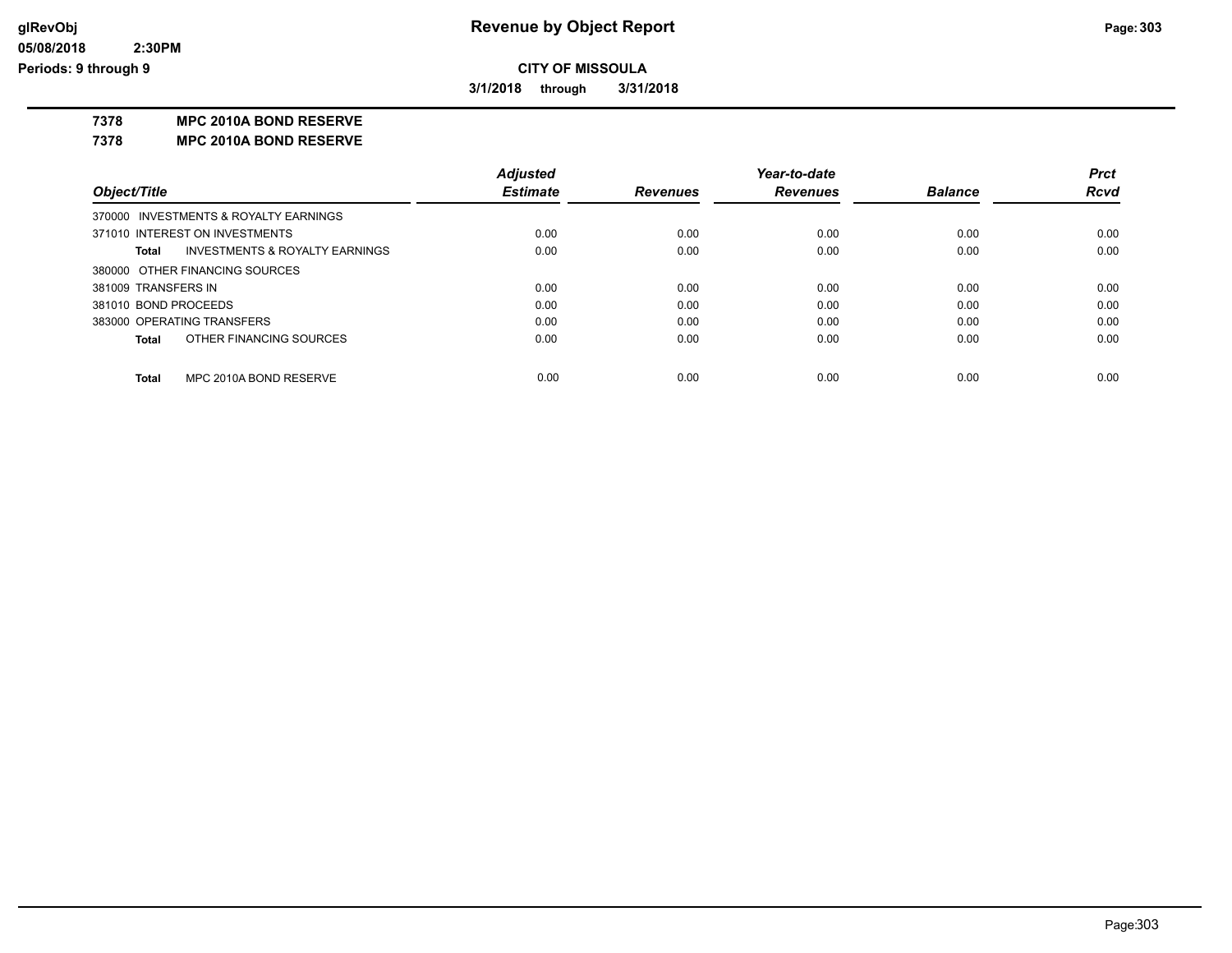**3/1/2018 through 3/31/2018**

### **7378 MPC 2010A BOND RESERVE**

|                                        |                                | <b>Adjusted</b> |                 | Year-to-date    |                | <b>Prct</b> |
|----------------------------------------|--------------------------------|-----------------|-----------------|-----------------|----------------|-------------|
| Object/Title                           |                                | <b>Estimate</b> | <b>Revenues</b> | <b>Revenues</b> | <b>Balance</b> | <b>Rcvd</b> |
| 370000 INVESTMENTS & ROYALTY EARNINGS  |                                |                 |                 |                 |                |             |
| 371010 INTEREST ON INVESTMENTS         |                                | 0.00            | 0.00            | 0.00            | 0.00           | 0.00        |
| Total                                  | INVESTMENTS & ROYALTY EARNINGS | 0.00            | 0.00            | 0.00            | 0.00           | 0.00        |
| 380000 OTHER FINANCING SOURCES         |                                |                 |                 |                 |                |             |
| 381009 TRANSFERS IN                    |                                | 0.00            | 0.00            | 0.00            | 0.00           | 0.00        |
| 381010 BOND PROCEEDS                   |                                | 0.00            | 0.00            | 0.00            | 0.00           | 0.00        |
| 383000 OPERATING TRANSFERS             |                                | 0.00            | 0.00            | 0.00            | 0.00           | 0.00        |
| OTHER FINANCING SOURCES<br>Total       |                                | 0.00            | 0.00            | 0.00            | 0.00           | 0.00        |
| MPC 2010A BOND RESERVE<br><b>Total</b> |                                | 0.00            | 0.00            | 0.00            | 0.00           | 0.00        |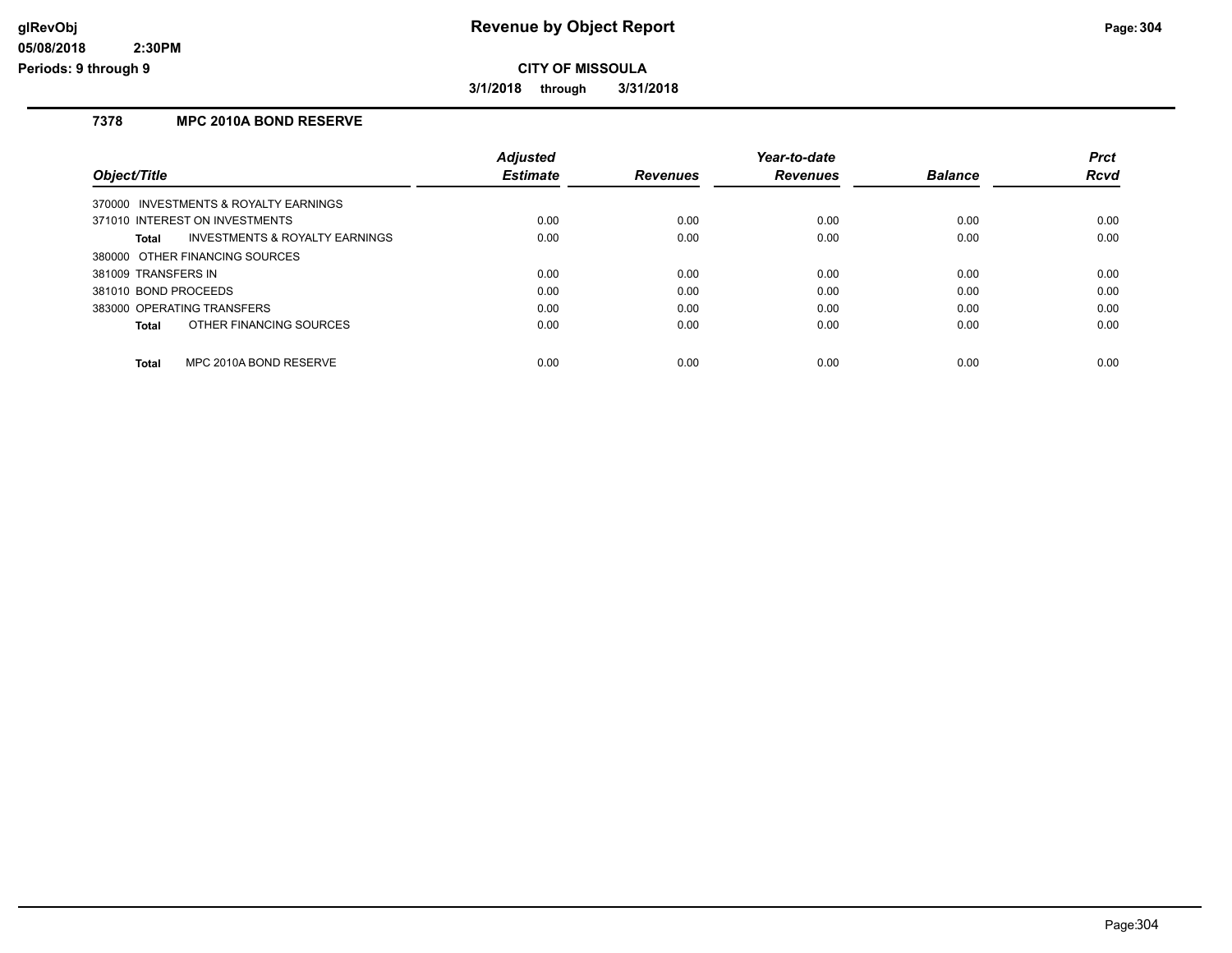**3/1/2018 through 3/31/2018**

## **7379 MPC 2010A BOND CONSTRUCTION**

#### **7379 MPC 2010A BOND CONSTRUCTION**

|                                                    | <b>Adjusted</b> |                 | Year-to-date    |                | <b>Prct</b> |
|----------------------------------------------------|-----------------|-----------------|-----------------|----------------|-------------|
| Object/Title                                       | <b>Estimate</b> | <b>Revenues</b> | <b>Revenues</b> | <b>Balance</b> | <b>Rcvd</b> |
| 370000 INVESTMENTS & ROYALTY EARNINGS              |                 |                 |                 |                |             |
| 371010 INTEREST ON INVESTMENTS                     | 0.00            | 0.00            | 0.00            | 0.00           | 0.00        |
| <b>INVESTMENTS &amp; ROYALTY EARNINGS</b><br>Total | 0.00            | 0.00            | 0.00            | 0.00           | 0.00        |
| 380000 OTHER FINANCING SOURCES                     |                 |                 |                 |                |             |
| 381009 TRANSFERS IN                                | 0.00            | 0.00            | 0.00            | 0.00           | 0.00        |
| 381010 BOND PROCEEDS                               | 0.00            | 0.00            | 0.00            | 0.00           | 0.00        |
| 383000 OPERATING TRANSFERS                         | 0.00            | 0.00            | 0.00            | 0.00           | 0.00        |
| OTHER FINANCING SOURCES<br>Total                   | 0.00            | 0.00            | 0.00            | 0.00           | 0.00        |
| MPC 2010A BOND CONSTRUCTION<br>Total               | 0.00            | 0.00            | 0.00            | 0.00           | 0.00        |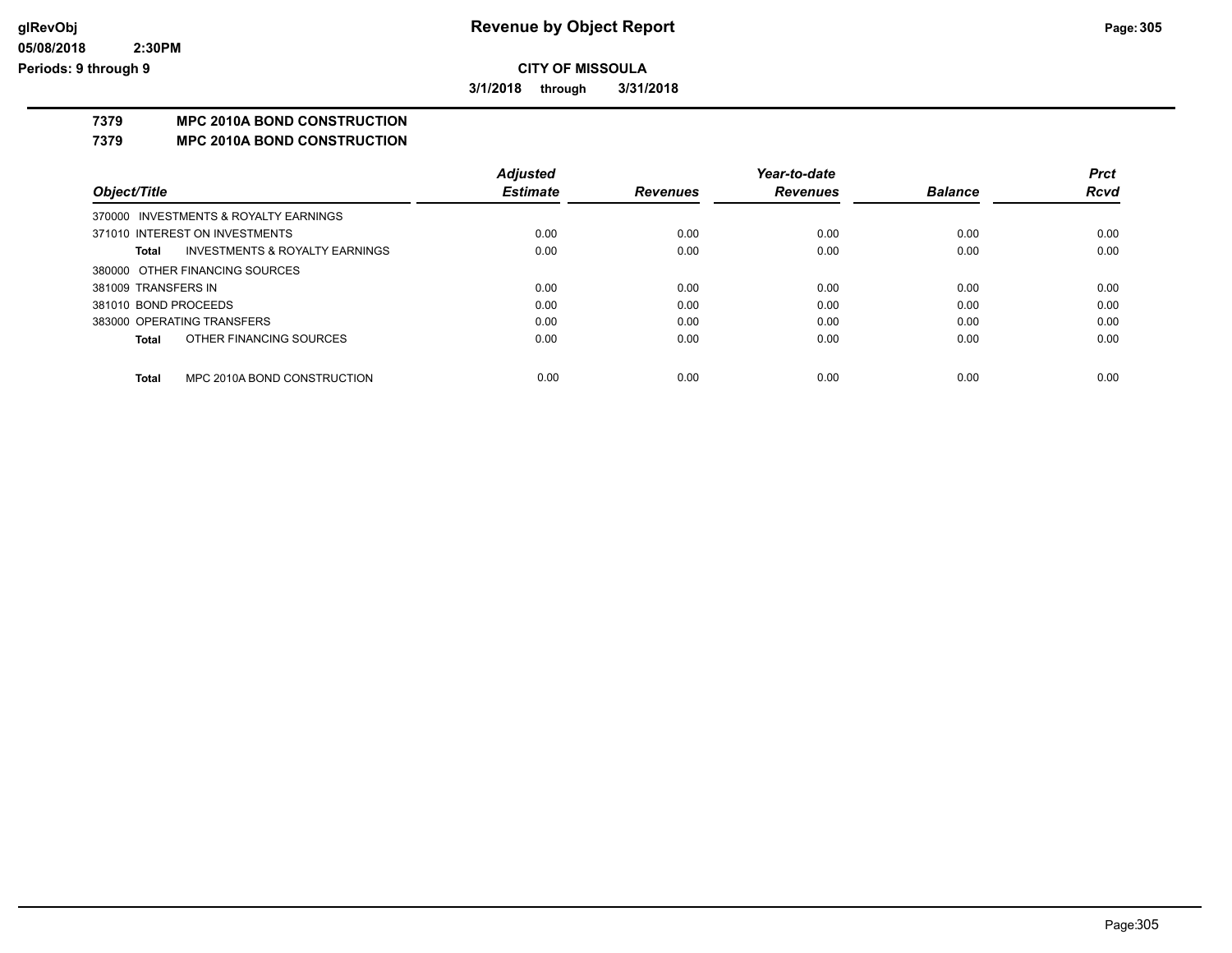**3/1/2018 through 3/31/2018**

## **7379 MPC 2010A BOND CONSTRUCTION**

|                            |                                           | <b>Adjusted</b> |                 | Year-to-date    |                | <b>Prct</b> |
|----------------------------|-------------------------------------------|-----------------|-----------------|-----------------|----------------|-------------|
| Object/Title               |                                           | <b>Estimate</b> | <b>Revenues</b> | <b>Revenues</b> | <b>Balance</b> | <b>Rcvd</b> |
|                            | 370000 INVESTMENTS & ROYALTY EARNINGS     |                 |                 |                 |                |             |
|                            | 371010 INTEREST ON INVESTMENTS            | 0.00            | 0.00            | 0.00            | 0.00           | 0.00        |
| Total                      | <b>INVESTMENTS &amp; ROYALTY EARNINGS</b> | 0.00            | 0.00            | 0.00            | 0.00           | 0.00        |
|                            | 380000 OTHER FINANCING SOURCES            |                 |                 |                 |                |             |
| 381009 TRANSFERS IN        |                                           | 0.00            | 0.00            | 0.00            | 0.00           | 0.00        |
| 381010 BOND PROCEEDS       |                                           | 0.00            | 0.00            | 0.00            | 0.00           | 0.00        |
| 383000 OPERATING TRANSFERS |                                           | 0.00            | 0.00            | 0.00            | 0.00           | 0.00        |
| Total                      | OTHER FINANCING SOURCES                   | 0.00            | 0.00            | 0.00            | 0.00           | 0.00        |
| <b>Total</b>               | MPC 2010A BOND CONSTRUCTION               | 0.00            | 0.00            | 0.00            | 0.00           | 0.00        |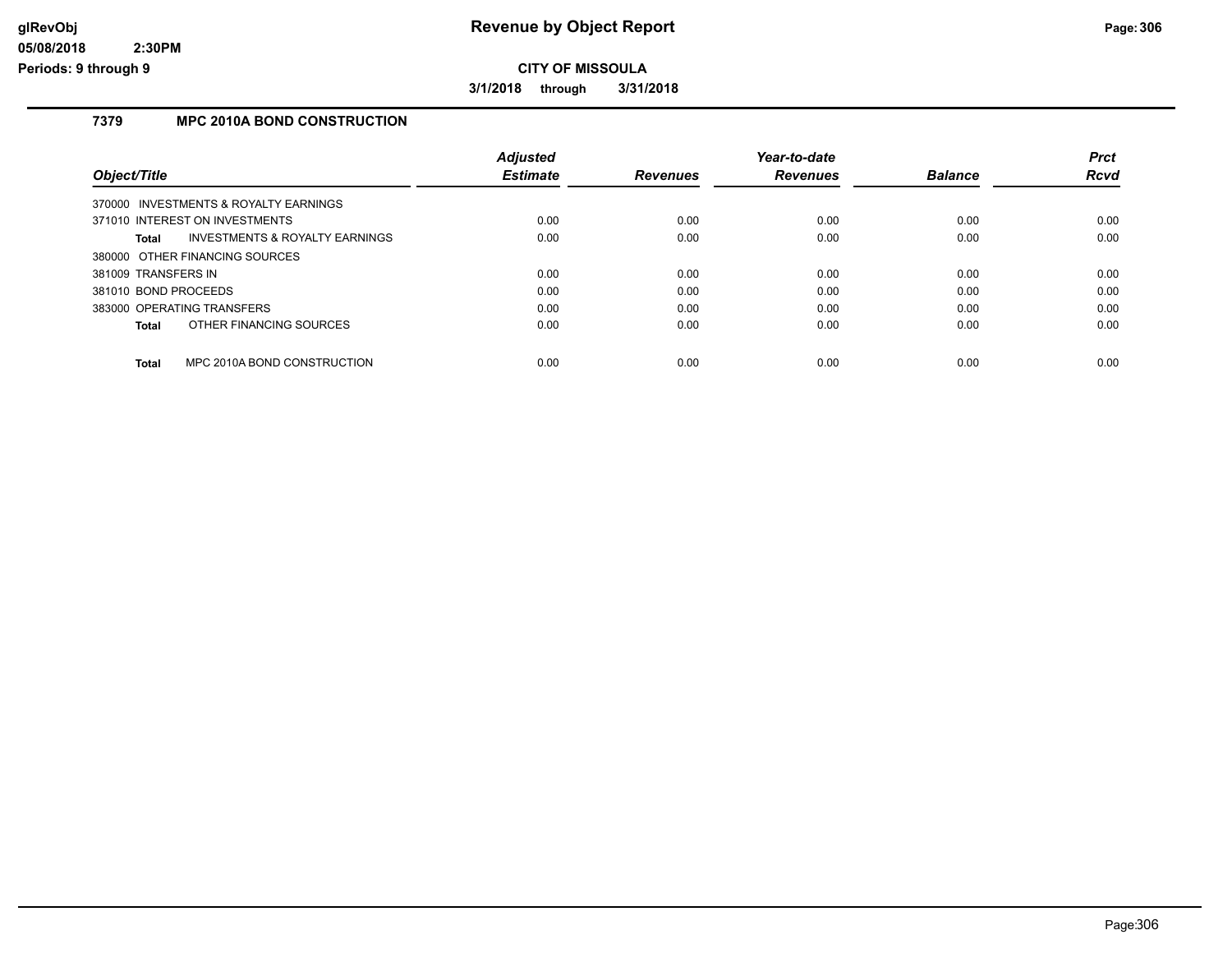**3/1/2018 through 3/31/2018**

## **7380 BUSINESS IMPROVEMENT DISTRICT**

#### **7380 BUSINESS IMPROVEMENT DISTRICT**

|                                                     | <b>Adjusted</b> |                 | Year-to-date    |                | <b>Prct</b> |
|-----------------------------------------------------|-----------------|-----------------|-----------------|----------------|-------------|
| Object/Title                                        | <b>Estimate</b> | <b>Revenues</b> | <b>Revenues</b> | <b>Balance</b> | <b>Rcvd</b> |
| TAXES/ASSESSMENTS<br>310000                         |                 |                 |                 |                |             |
| <b>TAX INCREMENT</b><br>311011                      | 452,737.00      | 2,222.96        | 186,301.55      | 266,435.45     | 41.15       |
| PENALTIES & INTEREST<br>312001                      | 0.00            | 46.26           | 488.69          | $-488.69$      | 0.00        |
| TAXES/ASSESSMENTS<br>Total                          | 452,737.00      | 2,269.22        | 186,790.24      | 265,946.76     | 41.26       |
| <b>CHARGES FOR SERVICES</b><br>340000               |                 |                 |                 |                |             |
| <b>COMPOST TIPPING FEES</b><br>343041               | 5,000.00        | 5,083.33        | 43,128.41       | $-38,128.41$   | 862.57      |
| <b>CHARGES FOR SERVICES</b><br><b>Total</b>         | 5,000.00        | 5,083.33        | 43,128.41       | $-38,128.41$   | 862.57      |
| <b>MISCELLANEOUS REVENUES</b><br>360000             |                 |                 |                 |                |             |
| 363010 LIGHTING ASSESSMENTS                         | 0.00            | 0.00            | 0.00            | 0.00           | 0.00        |
| 363020 PROPERTY ASSESSMENTS                         | 0.00            | 0.00            | 0.00            | 0.00           | 0.00        |
| <b>MISCELLANEOUS REVENUES</b><br>Total              | 0.00            | 0.00            | 0.00            | 0.00           | 0.00        |
| <b>INVESTMENTS &amp; ROYALTY EARNINGS</b><br>370000 |                 |                 |                 |                |             |
| 371010 INTEREST ON INVESTMENTS                      | 0.00            | 0.00            | 0.00            | 0.00           | 0.00        |
| 371020 GAIN/LOSS IN MARKET VALUE OF INVESTMENTS     | 0.00            | 0.00            | 0.00            | 0.00           | 0.00        |
| <b>INVESTMENTS &amp; ROYALTY EARNINGS</b><br>Total  | 0.00            | 0.00            | 0.00            | 0.00           | 0.00        |
| <b>BUSINESS IMPROVEMENT DISTRICT</b><br>Total       | 457,737.00      | 7,352.55        | 229,918.65      | 227,818.35     | 50.23       |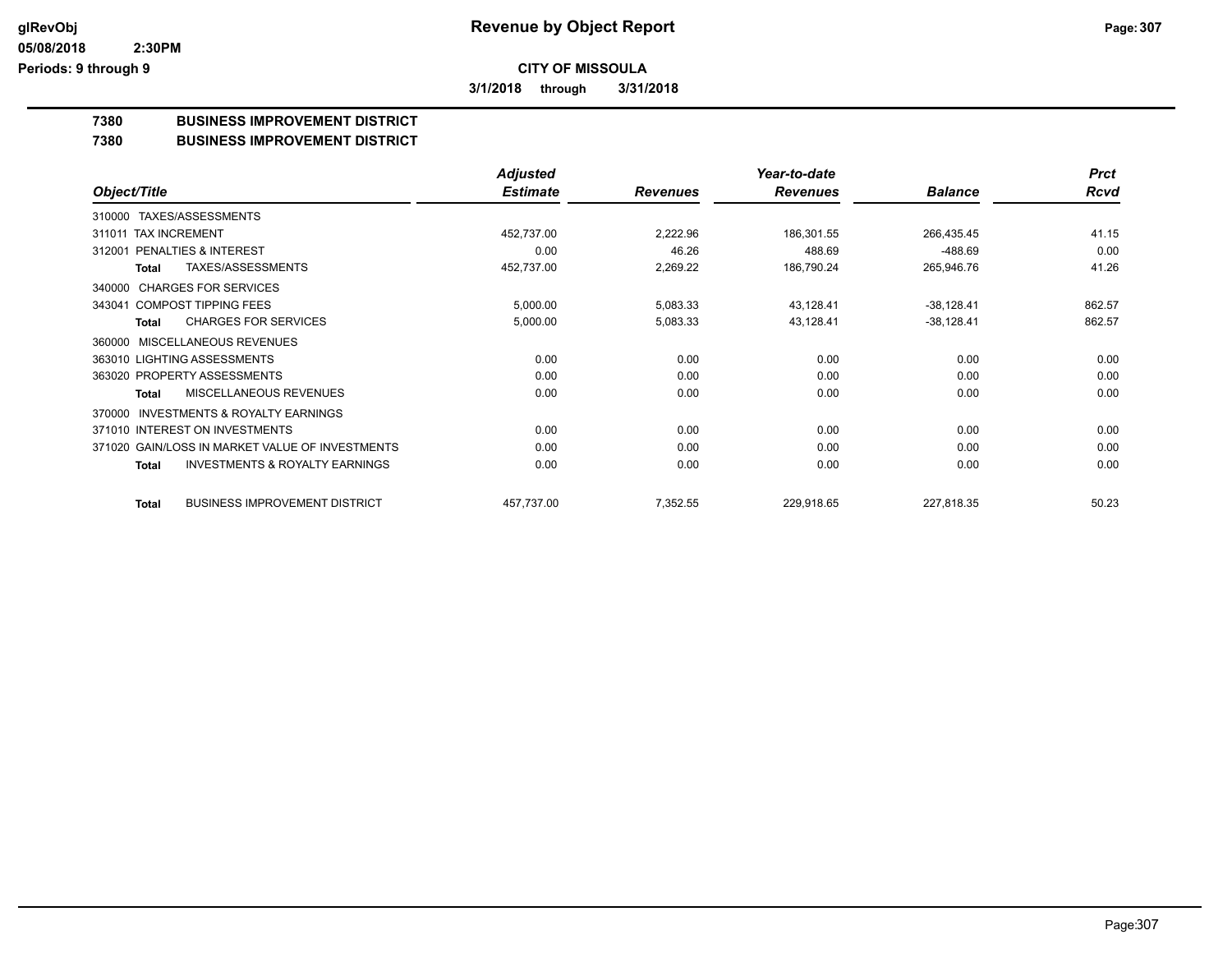**3/1/2018 through 3/31/2018**

#### **7380 BUSINESS IMPROVEMENT DISTRICT**

|                                                           | <b>Adjusted</b> |                 | Year-to-date    |                | <b>Prct</b> |
|-----------------------------------------------------------|-----------------|-----------------|-----------------|----------------|-------------|
| Object/Title                                              | <b>Estimate</b> | <b>Revenues</b> | <b>Revenues</b> | <b>Balance</b> | <b>Rcvd</b> |
| TAXES/ASSESSMENTS<br>310000                               |                 |                 |                 |                |             |
| <b>TAX INCREMENT</b><br>311011                            | 452,737.00      | 2,222.96        | 186,301.55      | 266,435.45     | 41.15       |
| <b>PENALTIES &amp; INTEREST</b><br>312001                 | 0.00            | 46.26           | 488.69          | $-488.69$      | 0.00        |
| TAXES/ASSESSMENTS<br>Total                                | 452,737.00      | 2,269.22        | 186,790.24      | 265,946.76     | 41.26       |
| <b>CHARGES FOR SERVICES</b><br>340000                     |                 |                 |                 |                |             |
| <b>COMPOST TIPPING FEES</b><br>343041                     | 5,000.00        | 5,083.33        | 43,128.41       | $-38,128.41$   | 862.57      |
| <b>CHARGES FOR SERVICES</b><br><b>Total</b>               | 5,000.00        | 5,083.33        | 43,128.41       | $-38,128.41$   | 862.57      |
| MISCELLANEOUS REVENUES<br>360000                          |                 |                 |                 |                |             |
| 363010 LIGHTING ASSESSMENTS                               | 0.00            | 0.00            | 0.00            | 0.00           | 0.00        |
| 363020 PROPERTY ASSESSMENTS                               | 0.00            | 0.00            | 0.00            | 0.00           | 0.00        |
| MISCELLANEOUS REVENUES<br>Total                           | 0.00            | 0.00            | 0.00            | 0.00           | 0.00        |
| INVESTMENTS & ROYALTY EARNINGS<br>370000                  |                 |                 |                 |                |             |
| 371010 INTEREST ON INVESTMENTS                            | 0.00            | 0.00            | 0.00            | 0.00           | 0.00        |
| 371020 GAIN/LOSS IN MARKET VALUE OF INVESTMENT            | 0.00            | 0.00            | 0.00            | 0.00           | 0.00        |
| <b>INVESTMENTS &amp; ROYALTY EARNINGS</b><br><b>Total</b> | 0.00            | 0.00            | 0.00            | 0.00           | 0.00        |
| <b>BUSINESS IMPROVEMENT DISTRICT</b><br><b>Total</b>      | 457,737.00      | 7,352.55        | 229,918.65      | 227,818.35     | 50.23       |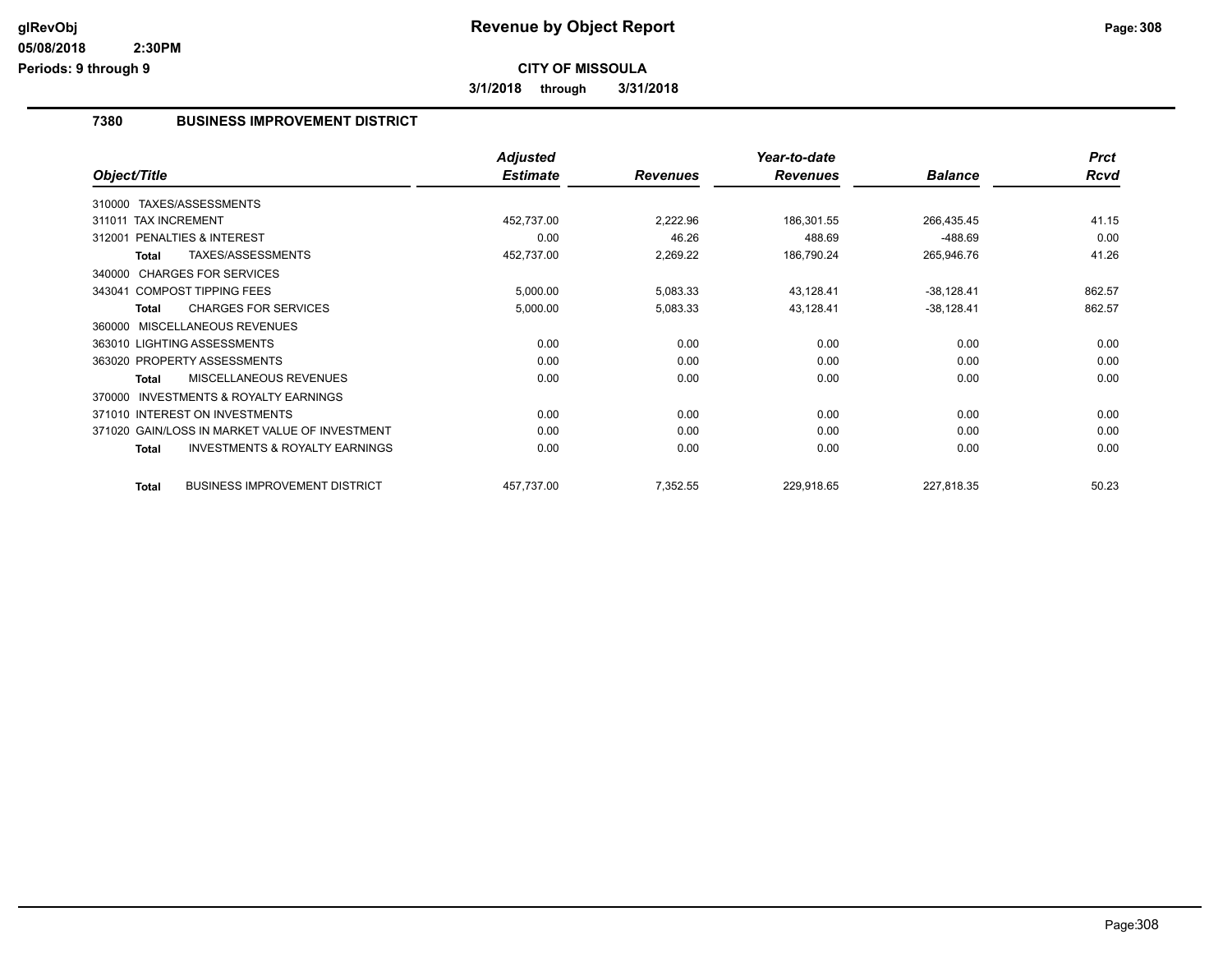**3/1/2018 through 3/31/2018**

# **7381 TOURISM BUSINESS IMPROVEMENT DISTRICT**

# **7381 TOURISM BUSINESS IMPROVEMENT DISTRICT**

|                                                     | <b>Adjusted</b> |                 | Year-to-date    |                | <b>Prct</b> |
|-----------------------------------------------------|-----------------|-----------------|-----------------|----------------|-------------|
| Object/Title                                        | <b>Estimate</b> | <b>Revenues</b> | <b>Revenues</b> | <b>Balance</b> | <b>Rcvd</b> |
| 310000 TAXES/ASSESSMENTS                            |                 |                 |                 |                |             |
| 314100 TBID REVENUE                                 | 837,644.00      | 0.00            | 0.00            | 837,644.00     | 0.00        |
| TAXES/ASSESSMENTS<br>Total                          | 837,644.00      | 0.00            | 0.00            | 837,644.00     | 0.00        |
| 370000 INVESTMENTS & ROYALTY EARNINGS               |                 |                 |                 |                |             |
| 371010 INTEREST ON INVESTMENTS                      | 0.00            | 0.00            | 0.00            | 0.00           | 0.00        |
| <b>INVESTMENTS &amp; ROYALTY EARNINGS</b><br>Total  | 0.00            | 0.00            | 0.00            | 0.00           | 0.00        |
| TOURISM BUSINESS IMPROVEMENT DISTRI<br><b>Total</b> | 837.644.00      | 0.00            | 0.00            | 837.644.00     | 0.00        |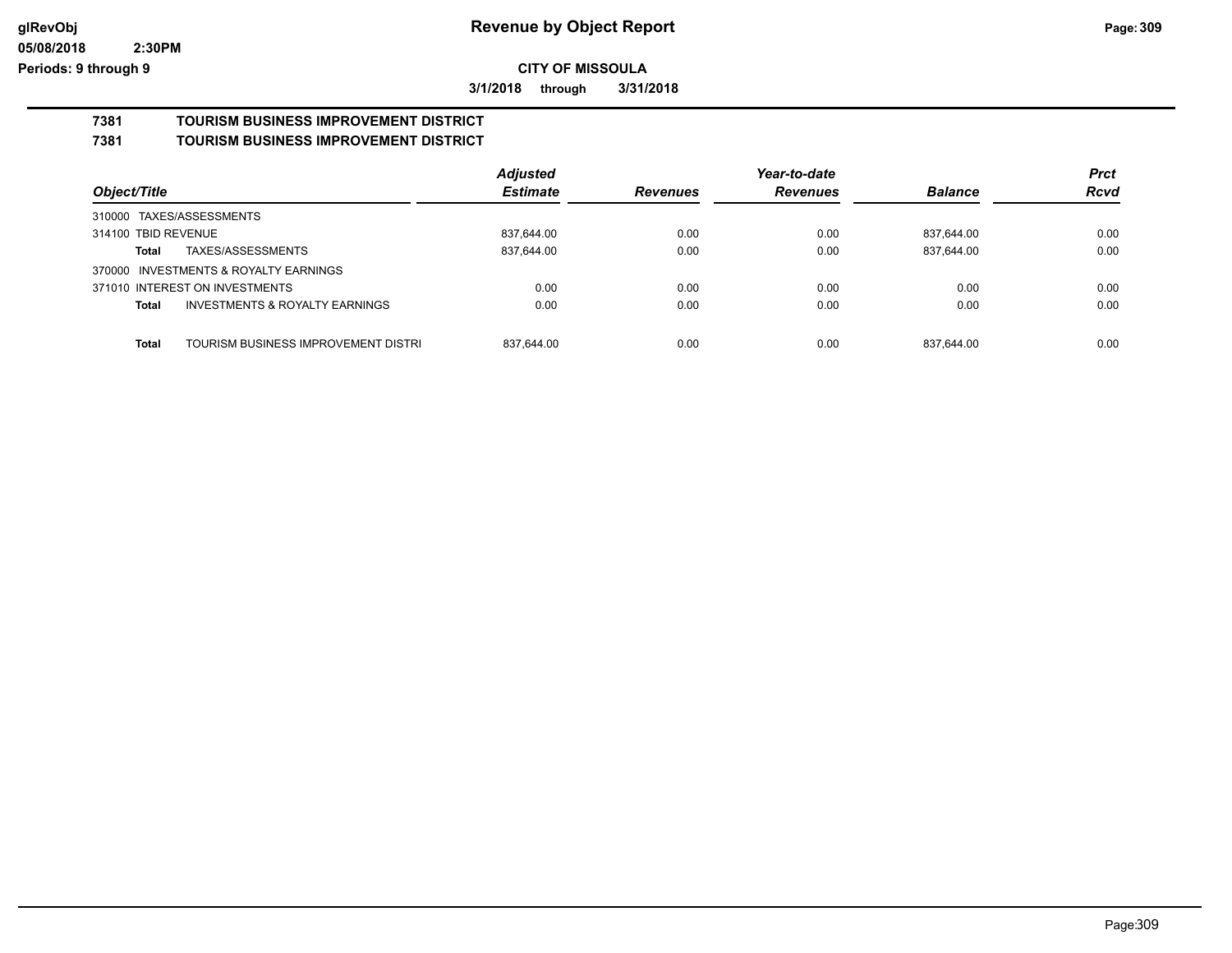**3/1/2018 through 3/31/2018**

### **7381 TOURISM BUSINESS IMPROVEMENT DISTRICT**

| Object/Title                                       | <b>Adjusted</b><br><b>Estimate</b> | <b>Revenues</b> | Year-to-date<br><b>Revenues</b> | <b>Balance</b> | <b>Prct</b><br><b>Rcvd</b> |
|----------------------------------------------------|------------------------------------|-----------------|---------------------------------|----------------|----------------------------|
| 310000 TAXES/ASSESSMENTS                           |                                    |                 |                                 |                |                            |
| 314100 TBID REVENUE                                | 837,644.00                         | 0.00            | 0.00                            | 837,644.00     | 0.00                       |
| TAXES/ASSESSMENTS<br><b>Total</b>                  | 837,644.00                         | 0.00            | 0.00                            | 837,644.00     | 0.00                       |
| 370000 INVESTMENTS & ROYALTY EARNINGS              |                                    |                 |                                 |                |                            |
| 371010 INTEREST ON INVESTMENTS                     | 0.00                               | 0.00            | 0.00                            | 0.00           | 0.00                       |
| INVESTMENTS & ROYALTY EARNINGS<br><b>Total</b>     | 0.00                               | 0.00            | 0.00                            | 0.00           | 0.00                       |
|                                                    |                                    |                 |                                 |                |                            |
| TOURISM BUSINESS IMPROVEMENT DISTR<br><b>Total</b> | 837.644.00                         | 0.00            | 0.00                            | 837.644.00     | 0.00                       |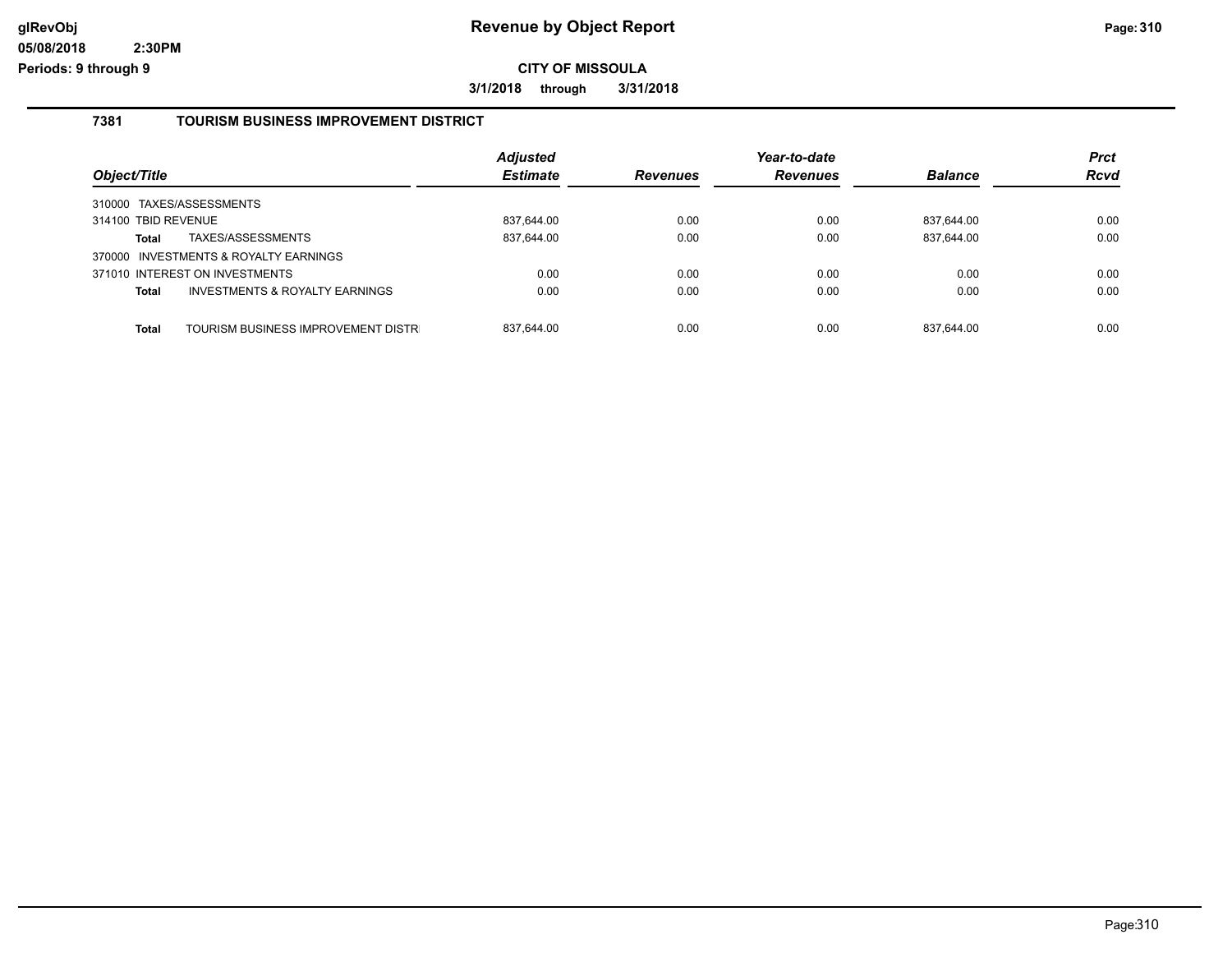**3/1/2018 through 3/31/2018**

**7382 5.75M TIF RESERVE**

**7382 5.75M TIF RESERVE**

|                                         | <b>Adjusted</b> |                 | Year-to-date    |                | <b>Prct</b> |
|-----------------------------------------|-----------------|-----------------|-----------------|----------------|-------------|
| Object/Title                            | <b>Estimate</b> | <b>Revenues</b> | <b>Revenues</b> | <b>Balance</b> | <b>Rcvd</b> |
| 370000 INVESTMENTS & ROYALTY EARNINGS   |                 |                 |                 |                |             |
| 371010 INTEREST ON INVESTMENTS          | 0.00            | 0.00            | 0.00            | 0.00           | 0.00        |
| INVESTMENTS & ROYALTY EARNINGS<br>Total | 0.00            | 0.00            | 0.00            | 0.00           | 0.00        |
| 380000 OTHER FINANCING SOURCES          |                 |                 |                 |                |             |
| 381025 REVENUE BOND PROCEEDS            | 0.00            | 0.00            | 0.00            | 0.00           | 0.00        |
| 383014 TRANS FR MRA                     | 0.00            | 0.00            | 0.00            | 0.00           | 0.00        |
| 383040 TRANSFER FROM CITY GRANTS        | 0.00            | 0.00            | 0.00            | 0.00           | 0.00        |
| OTHER FINANCING SOURCES<br>Total        | 0.00            | 0.00            | 0.00            | 0.00           | 0.00        |
| 5.75M TIF RESERVE<br><b>Total</b>       | 0.00            | 0.00            | 0.00            | 0.00           | 0.00        |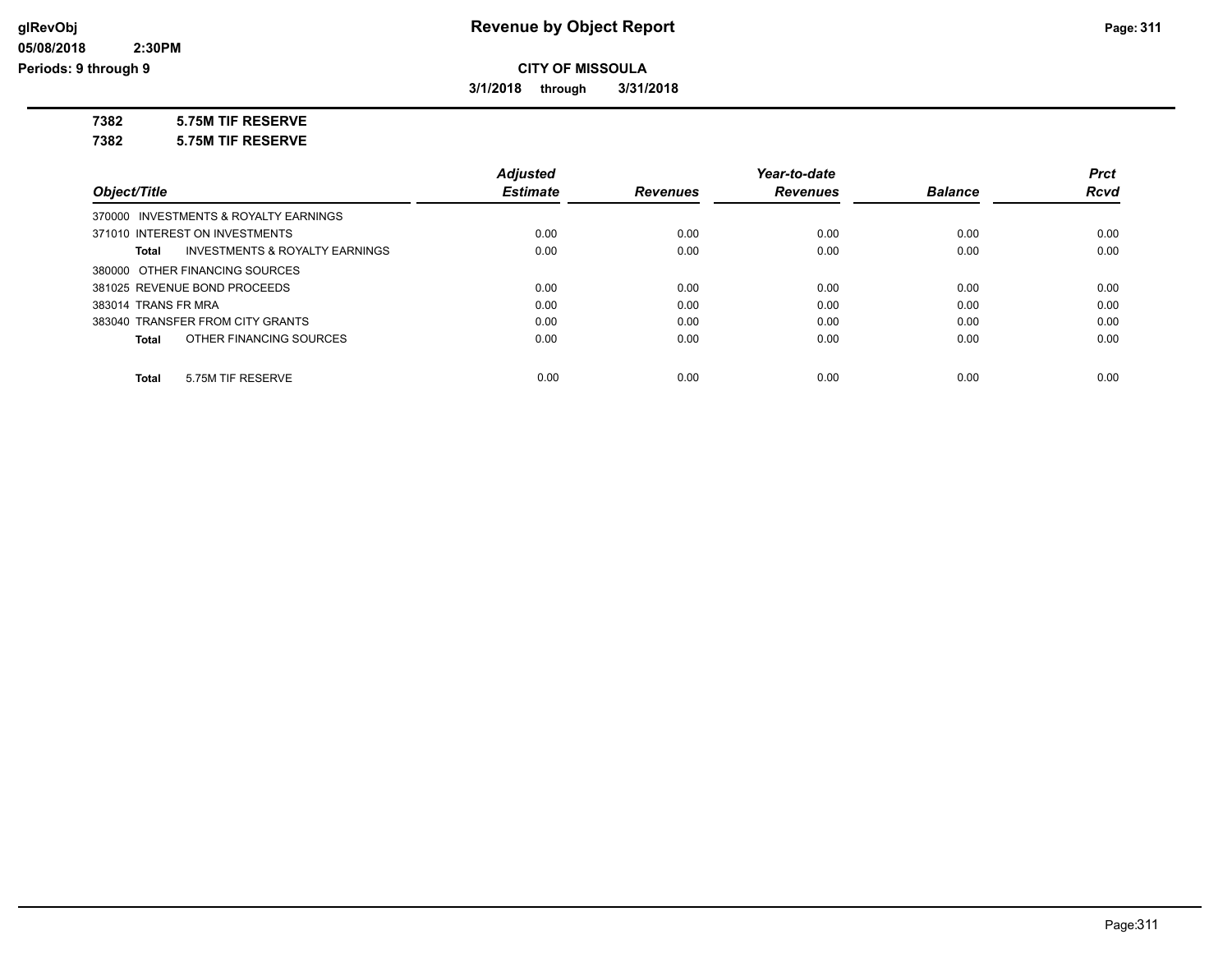**3/1/2018 through 3/31/2018**

#### **7382 5.75M TIF RESERVE**

|                                         | <b>Adjusted</b> |                 | Year-to-date    |                | <b>Prct</b> |
|-----------------------------------------|-----------------|-----------------|-----------------|----------------|-------------|
| Object/Title                            | <b>Estimate</b> | <b>Revenues</b> | <b>Revenues</b> | <b>Balance</b> | <b>Rcvd</b> |
| 370000 INVESTMENTS & ROYALTY EARNINGS   |                 |                 |                 |                |             |
| 371010 INTEREST ON INVESTMENTS          | 0.00            | 0.00            | 0.00            | 0.00           | 0.00        |
| INVESTMENTS & ROYALTY EARNINGS<br>Total | 0.00            | 0.00            | 0.00            | 0.00           | 0.00        |
| 380000 OTHER FINANCING SOURCES          |                 |                 |                 |                |             |
| 381025 REVENUE BOND PROCEEDS            | 0.00            | 0.00            | 0.00            | 0.00           | 0.00        |
| 383014 TRANS FR MRA                     | 0.00            | 0.00            | 0.00            | 0.00           | 0.00        |
| 383040 TRANSFER FROM CITY GRANTS        | 0.00            | 0.00            | 0.00            | 0.00           | 0.00        |
| OTHER FINANCING SOURCES<br>Total        | 0.00            | 0.00            | 0.00            | 0.00           | 0.00        |
| 5.75M TIF RESERVE<br><b>Total</b>       | 0.00            | 0.00            | 0.00            | 0.00           | 0.00        |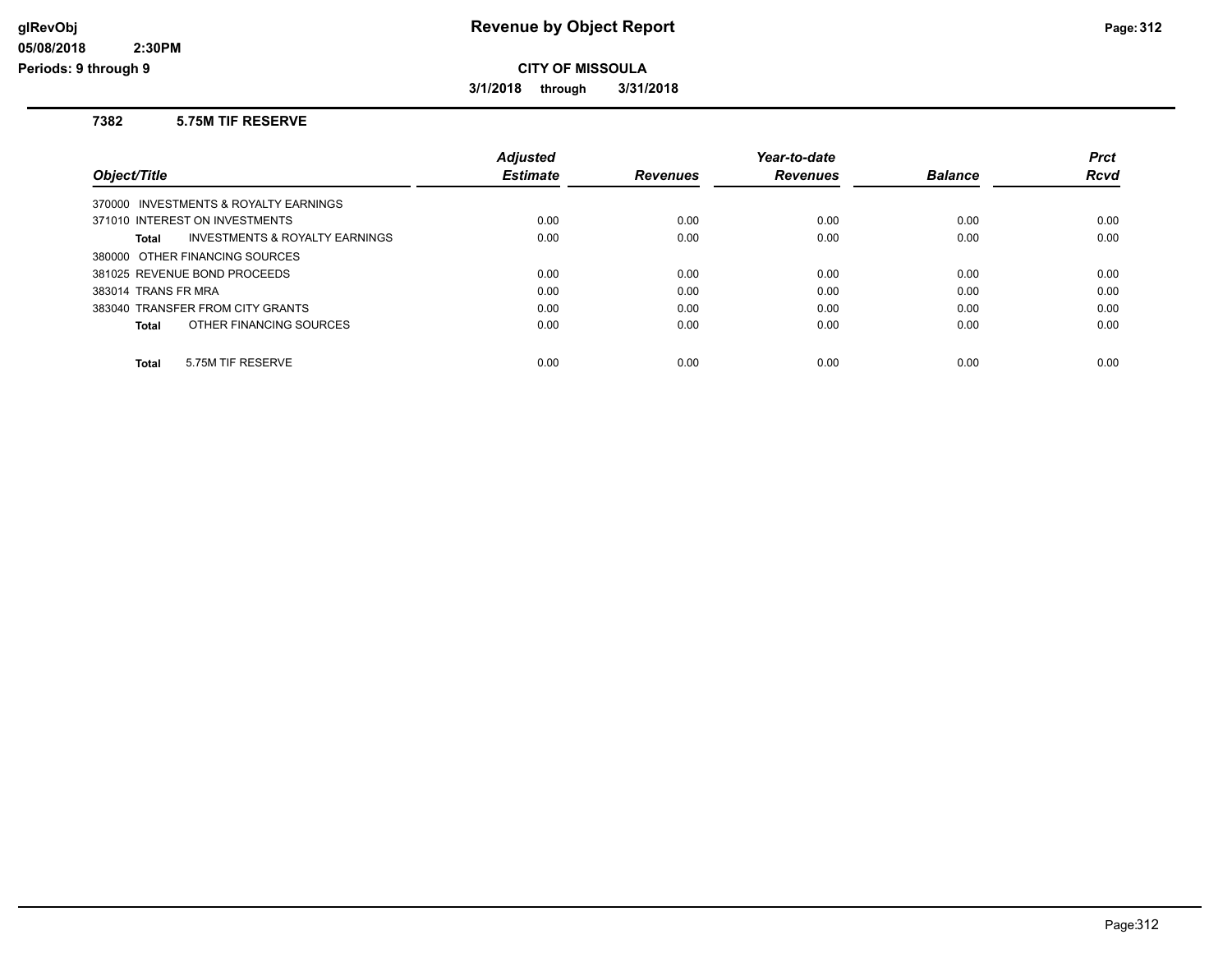**3/1/2018 through 3/31/2018**

**7383 RIVERFRONT TRIANGLE URD**

**7383 RIVERFRONT TRIANGLE URD**

|                                                           | <b>Adjusted</b> |                 | Year-to-date    |                | <b>Prct</b> |
|-----------------------------------------------------------|-----------------|-----------------|-----------------|----------------|-------------|
| Object/Title                                              | <b>Estimate</b> | <b>Revenues</b> | <b>Revenues</b> | <b>Balance</b> | <b>Rcvd</b> |
| TAXES/ASSESSMENTS<br>310000                               |                 |                 |                 |                |             |
| 311011 TAX INCREMENT                                      | 0.00            | 0.00            | 70,273.54       | $-70,273.54$   | 0.00        |
| 312001 PENALTIES & INTEREST                               | 0.00            | 0.00            | 43.52           | $-43.52$       | 0.00        |
| TAXES/ASSESSMENTS<br><b>Total</b>                         | 0.00            | 0.00            | 70,317.06       | $-70,317.06$   | 0.00        |
| INTERGOVERNMENTAL REVENUES<br>330000                      |                 |                 |                 |                |             |
| 335210 PERSONAL PROPERTY TAX REIMBURSEMENT                | 9,316.00        | 0.00            | 4,657.92        | 4,658.08       | 50.00       |
| INTERGOVERNMENTAL REVENUES<br><b>Total</b>                | 9,316.00        | 0.00            | 4,657.92        | 4,658.08       | 50.00       |
| INVESTMENTS & ROYALTY EARNINGS<br>370000                  |                 |                 |                 |                |             |
| 371010 INTEREST ON INVESTMENTS                            | 0.00            | 0.00            | 0.00            | 0.00           | 0.00        |
| <b>INVESTMENTS &amp; ROYALTY EARNINGS</b><br><b>Total</b> | 0.00            | 0.00            | 0.00            | 0.00           | 0.00        |
| OTHER FINANCING SOURCES<br>380000                         |                 |                 |                 |                |             |
| 381010 BOND PROCEEDS                                      | 1,512,105.00    | 0.00            | 0.00            | 1,512,105.00   | 0.00        |
| OTHER FINANCING SOURCES<br><b>Total</b>                   | 1,512,105.00    | 0.00            | 0.00            | 1,512,105.00   | 0.00        |
| RIVERFRONT TRIANGLE URD<br><b>Total</b>                   | 1,521,421.00    | 0.00            | 74,974.98       | 1,446,446.02   | 4.93        |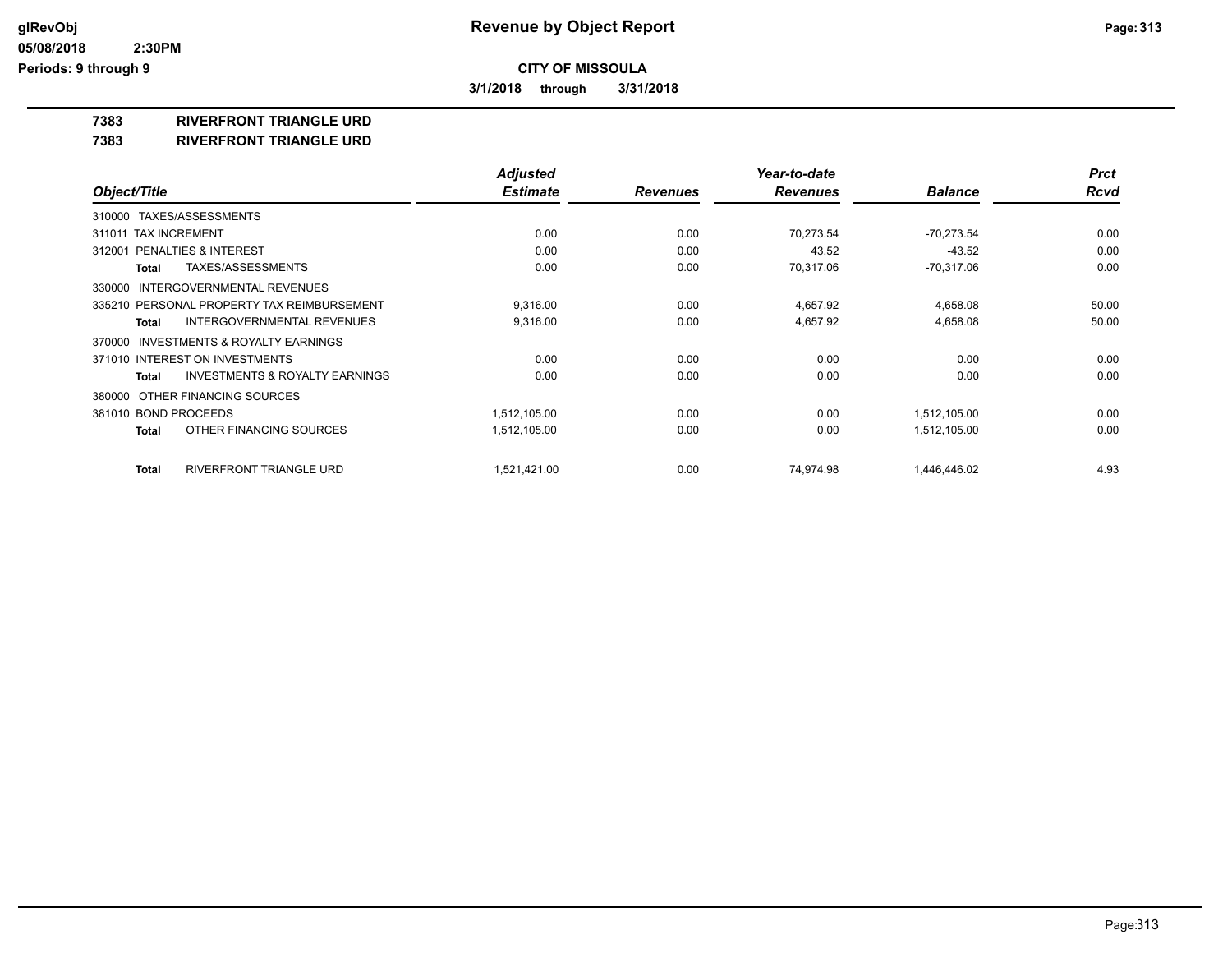**3/1/2018 through 3/31/2018**

## **7383 RIVERFRONT TRIANGLE URD**

|                                                     | <b>Adjusted</b> |                 | Year-to-date    |                | <b>Prct</b> |
|-----------------------------------------------------|-----------------|-----------------|-----------------|----------------|-------------|
| Object/Title                                        | <b>Estimate</b> | <b>Revenues</b> | <b>Revenues</b> | <b>Balance</b> | <b>Rcvd</b> |
| TAXES/ASSESSMENTS<br>310000                         |                 |                 |                 |                |             |
| 311011 TAX INCREMENT                                | 0.00            | 0.00            | 70.273.54       | $-70,273.54$   | 0.00        |
| 312001 PENALTIES & INTEREST                         | 0.00            | 0.00            | 43.52           | $-43.52$       | 0.00        |
| TAXES/ASSESSMENTS<br>Total                          | 0.00            | 0.00            | 70,317.06       | $-70,317.06$   | 0.00        |
| <b>INTERGOVERNMENTAL REVENUES</b><br>330000         |                 |                 |                 |                |             |
| 335210 PERSONAL PROPERTY TAX REIMBURSEMENT          | 9.316.00        | 0.00            | 4.657.92        | 4,658.08       | 50.00       |
| <b>INTERGOVERNMENTAL REVENUES</b><br>Total          | 9,316.00        | 0.00            | 4,657.92        | 4,658.08       | 50.00       |
| <b>INVESTMENTS &amp; ROYALTY EARNINGS</b><br>370000 |                 |                 |                 |                |             |
| 371010 INTEREST ON INVESTMENTS                      | 0.00            | 0.00            | 0.00            | 0.00           | 0.00        |
| <b>INVESTMENTS &amp; ROYALTY EARNINGS</b><br>Total  | 0.00            | 0.00            | 0.00            | 0.00           | 0.00        |
| 380000 OTHER FINANCING SOURCES                      |                 |                 |                 |                |             |
| 381010 BOND PROCEEDS                                | 1,512,105.00    | 0.00            | 0.00            | 1,512,105.00   | 0.00        |
| OTHER FINANCING SOURCES<br>Total                    | 1,512,105.00    | 0.00            | 0.00            | 1,512,105.00   | 0.00        |
| <b>RIVERFRONT TRIANGLE URD</b><br><b>Total</b>      | 1,521,421.00    | 0.00            | 74,974.98       | 1,446,446.02   | 4.93        |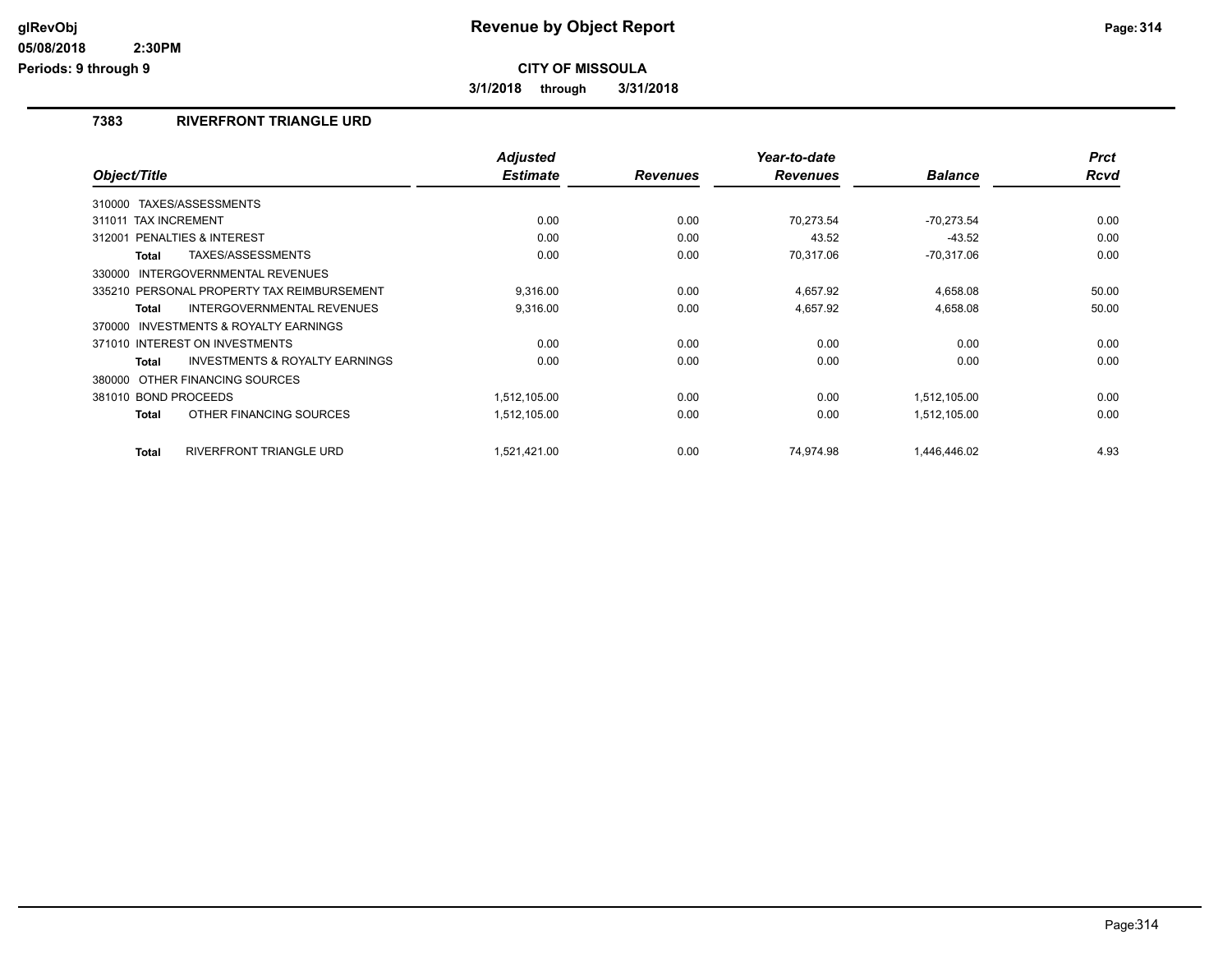**3/1/2018 through 3/31/2018**

## **7384 NRSS DEBT SERVICE CLEARING**

**7384 NRSS DEBT SERVICE CLEARING**

|                                                    | <b>Adjusted</b> |                 | Year-to-date    |                | <b>Prct</b> |
|----------------------------------------------------|-----------------|-----------------|-----------------|----------------|-------------|
| Object/Title                                       | <b>Estimate</b> | <b>Revenues</b> | <b>Revenues</b> | <b>Balance</b> | <b>Rcvd</b> |
| 310000 TAXES/ASSESSMENTS                           |                 |                 |                 |                |             |
| 311011 TAX INCREMENT                               | 60,183.00       | 461.36          | 448.712.26      | -388,529.26    | 745.58      |
| 312001 PENALTIES & INTEREST                        | 0.00            | 11.28           | 370.47          | $-370.47$      | 0.00        |
| TAXES/ASSESSMENTS<br>Total                         | 60,183.00       | 472.64          | 449.082.73      | -388.899.73    | 746.20      |
| 370000 INVESTMENTS & ROYALTY EARNINGS              |                 |                 |                 |                |             |
| 371010 INTEREST ON INVESTMENTS                     | 0.00            | 0.00            | 0.00            | 0.00           | 0.00        |
| <b>INVESTMENTS &amp; ROYALTY EARNINGS</b><br>Total | 0.00            | 0.00            | 0.00            | 0.00           | 0.00        |
| 380000 OTHER FINANCING SOURCES                     |                 |                 |                 |                |             |
| 383014 TRANS FR MRA                                | 0.00            | 0.00            | 0.00            | 0.00           | 0.00        |
| OTHER FINANCING SOURCES<br>Total                   | 0.00            | 0.00            | 0.00            | 0.00           | 0.00        |
| NRSS DEBT SERVICE CLEARING<br><b>Total</b>         | 60.183.00       | 472.64          | 449.082.73      | -388.899.73    | 746.20      |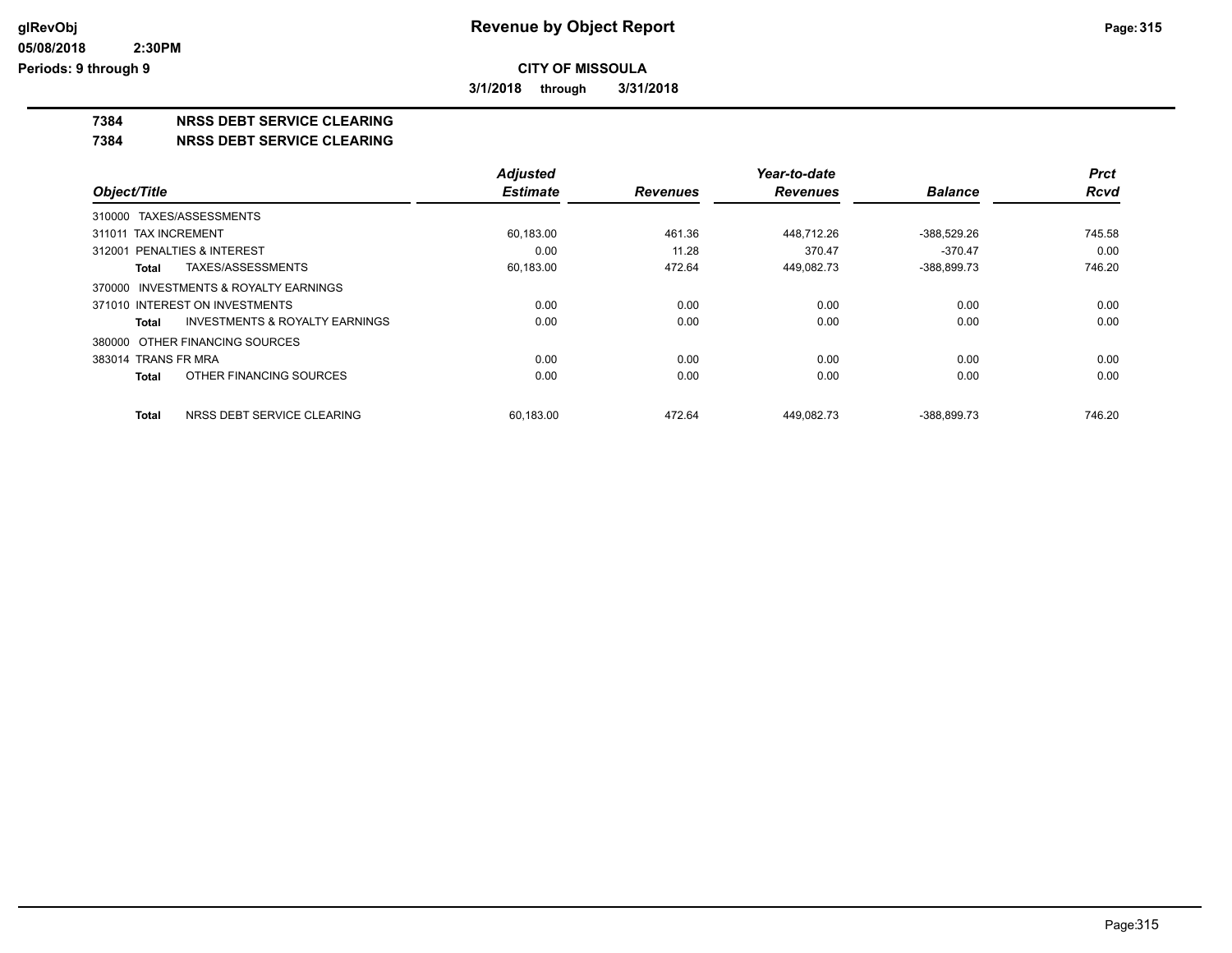**3/1/2018 through 3/31/2018**

## **7384 NRSS DEBT SERVICE CLEARING**

|                                                     | <b>Adjusted</b> |                 | Year-to-date    |                | <b>Prct</b> |
|-----------------------------------------------------|-----------------|-----------------|-----------------|----------------|-------------|
| Object/Title                                        | <b>Estimate</b> | <b>Revenues</b> | <b>Revenues</b> | <b>Balance</b> | <b>Rcvd</b> |
| 310000 TAXES/ASSESSMENTS                            |                 |                 |                 |                |             |
| 311011 TAX INCREMENT                                | 60,183.00       | 461.36          | 448.712.26      | $-388,529.26$  | 745.58      |
| 312001 PENALTIES & INTEREST                         | 0.00            | 11.28           | 370.47          | $-370.47$      | 0.00        |
| TAXES/ASSESSMENTS<br>Total                          | 60,183.00       | 472.64          | 449,082.73      | $-388,899.73$  | 746.20      |
| <b>INVESTMENTS &amp; ROYALTY EARNINGS</b><br>370000 |                 |                 |                 |                |             |
| 371010 INTEREST ON INVESTMENTS                      | 0.00            | 0.00            | 0.00            | 0.00           | 0.00        |
| INVESTMENTS & ROYALTY EARNINGS<br>Total             | 0.00            | 0.00            | 0.00            | 0.00           | 0.00        |
| 380000 OTHER FINANCING SOURCES                      |                 |                 |                 |                |             |
| 383014 TRANS FR MRA                                 | 0.00            | 0.00            | 0.00            | 0.00           | 0.00        |
| OTHER FINANCING SOURCES<br>Total                    | 0.00            | 0.00            | 0.00            | 0.00           | 0.00        |
| NRSS DEBT SERVICE CLEARING<br><b>Total</b>          | 60.183.00       | 472.64          | 449.082.73      | -388.899.73    | 746.20      |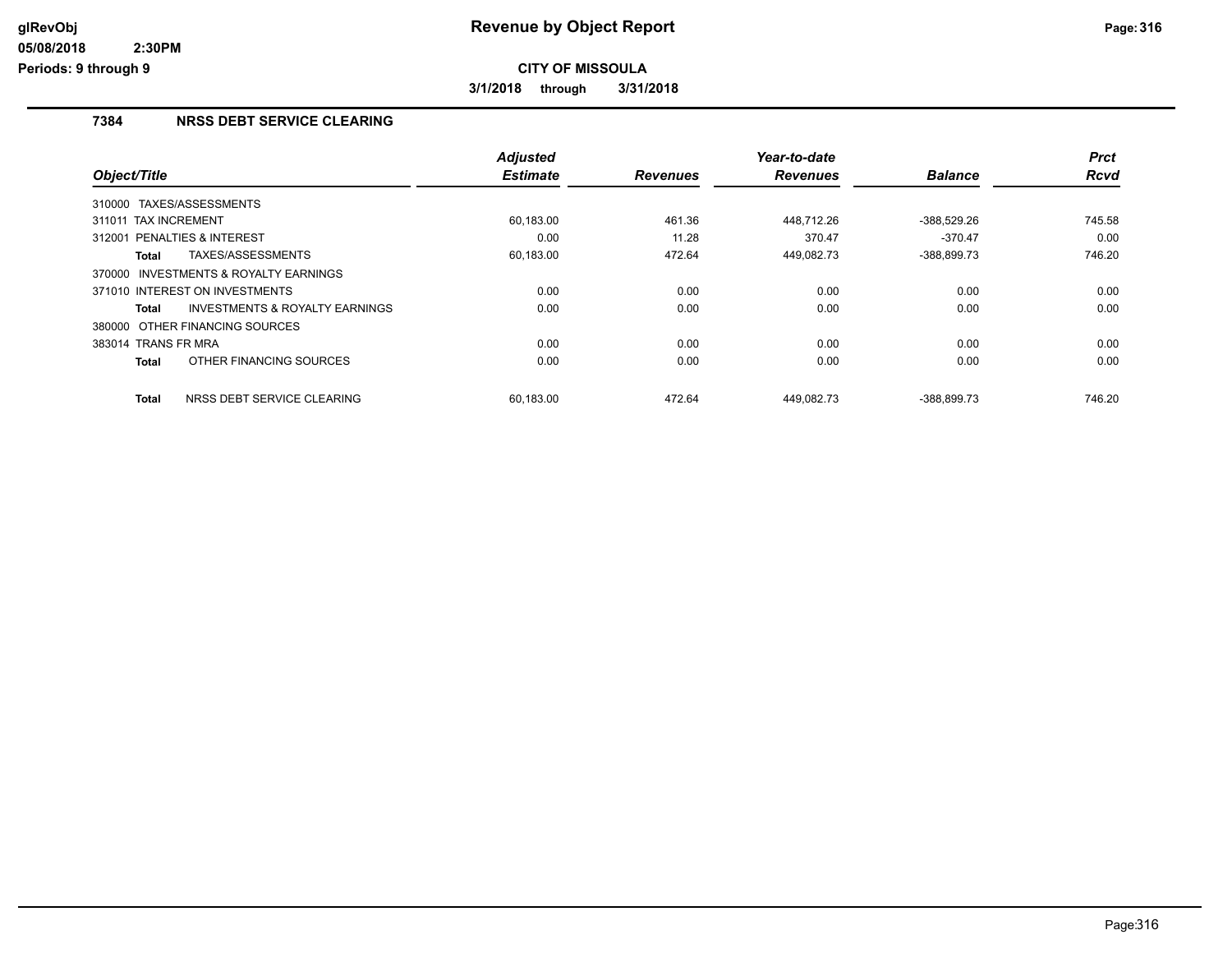**3/1/2018 through 3/31/2018**

**7385 FRONT STREET URD**

**7385 FRONT STREET URD**

|                                                    | <b>Adjusted</b> |                 | Year-to-date    |                | <b>Prct</b> |
|----------------------------------------------------|-----------------|-----------------|-----------------|----------------|-------------|
| Object/Title                                       | <b>Estimate</b> | <b>Revenues</b> | <b>Revenues</b> | <b>Balance</b> | <b>Rcvd</b> |
| 310000 TAXES/ASSESSMENTS                           |                 |                 |                 |                |             |
| 311011 TAX INCREMENT                               | 0.00            | 0.00            | 0.00            | 0.00           | 0.00        |
| TAXES/ASSESSMENTS<br><b>Total</b>                  | 0.00            | 0.00            | 0.00            | 0.00           | 0.00        |
| <b>INTERGOVERNMENTAL REVENUES</b><br>330000        |                 |                 |                 |                |             |
| 331056 MDT FEDERAL CMAQ                            | 0.00            | 0.00            | 0.00            | 0.00           | 0.00        |
| 335210 PERSONAL PROPERTY TAX REIMBURSEMENT         | 0.00            | 0.00            | 0.00            | 0.00           | 0.00        |
| <b>INTERGOVERNMENTAL REVENUES</b><br><b>Total</b>  | 0.00            | 0.00            | 0.00            | 0.00           | 0.00        |
| 360000 MISCELLANEOUS REVENUES                      |                 |                 |                 |                |             |
| 365000 DONATIONS                                   | 0.00            | 0.00            | 0.00            | 0.00           | 0.00        |
| <b>MISCELLANEOUS REVENUES</b><br>Total             | 0.00            | 0.00            | 0.00            | 0.00           | 0.00        |
| 370000 INVESTMENTS & ROYALTY EARNINGS              |                 |                 |                 |                |             |
| 371010 INTEREST ON INVESTMENTS                     | 0.00            | 0.00            | 0.00            | 0.00           | 0.00        |
| <b>INVESTMENTS &amp; ROYALTY EARNINGS</b><br>Total | 0.00            | 0.00            | 0.00            | 0.00           | 0.00        |
| 380000 OTHER FINANCING SOURCES                     |                 |                 |                 |                |             |
| 381010 BOND PROCEEDS                               | 3,200,012.00    | 0.00            | 0.00            | 3,200,012.00   | 0.00        |
| 381029 PARKING STRUCTURE BOND PROCEEDS             | 0.00            | 0.00            | 0.00            | 0.00           | 0.00        |
| 381071 WILMA NOTE PROCEEDS                         | 0.00            | 0.00            | 0.00            | 0.00           | 0.00        |
| 381072 FIB NOTE PROCEEDS                           | 0.00            | 0.00            | 0.00            | 0.00           | 0.00        |
| 383066 TRANSFER FROM WATER UTILITY                 | 0.00            | 0.00            | 16,642.34       | $-16,642.34$   | 0.00        |
| 383067 TRANSFER FROM FSPS                          | 79,623.00       | 0.00            | 0.00            | 79,623.00      | 0.00        |
| 383068 TRANSFER FROM SUBORDINATE LIEN              | 0.00            | 0.00            | 0.00            | 0.00           | 0.00        |
| OTHER FINANCING SOURCES<br><b>Total</b>            | 3,279,635.00    | 0.00            | 16,642.34       | 3,262,992.66   | 0.51        |
| <b>FRONT STREET URD</b><br><b>Total</b>            | 3,279,635.00    | 0.00            | 16,642.34       | 3,262,992.66   | 0.51        |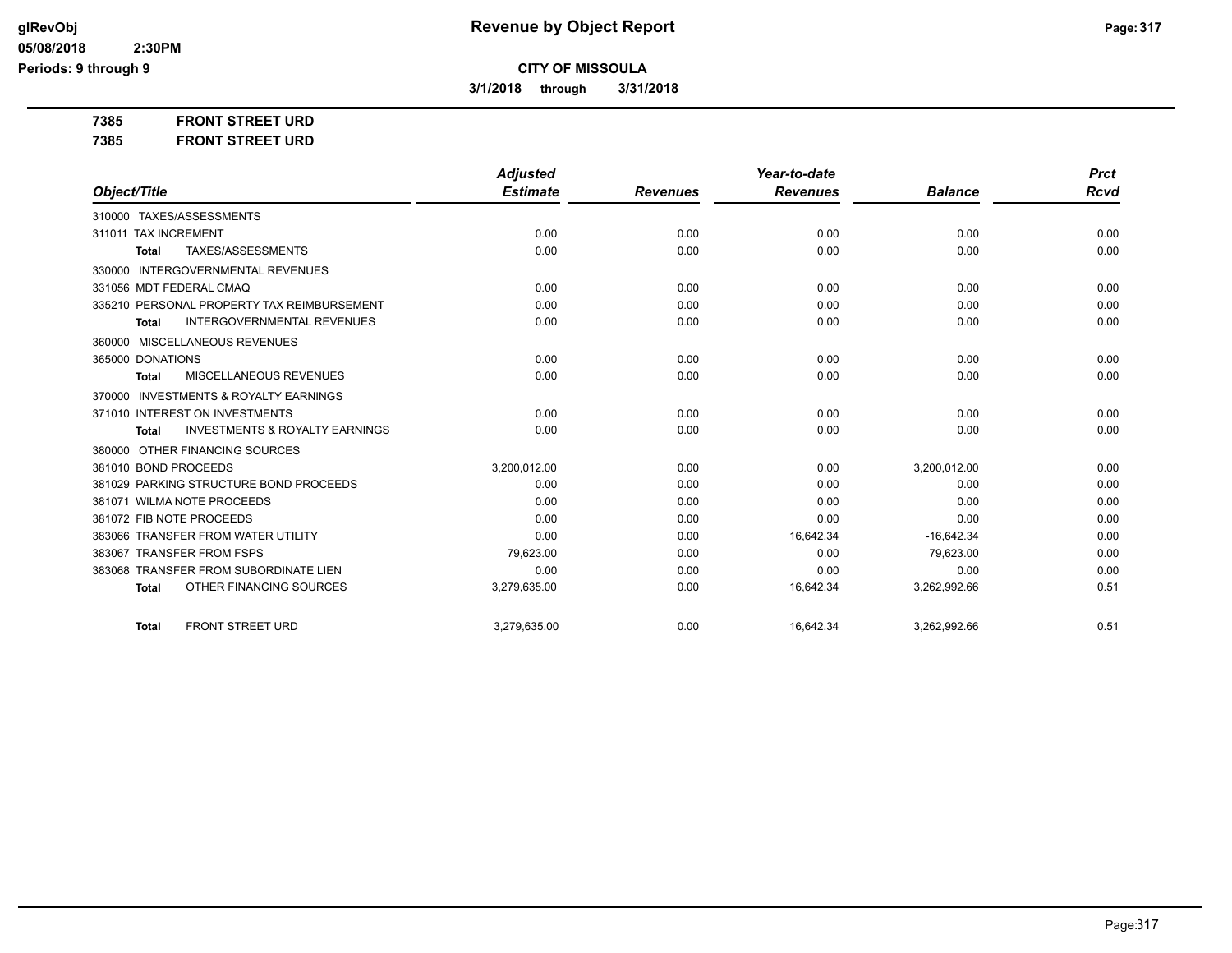**Periods: 9 through 9**

**CITY OF MISSOULA**

**3/1/2018 through 3/31/2018**

#### **7385 FRONT STREET URD**

|                                                           | <b>Adjusted</b> |                 | Year-to-date    |                | <b>Prct</b> |
|-----------------------------------------------------------|-----------------|-----------------|-----------------|----------------|-------------|
| Object/Title                                              | <b>Estimate</b> | <b>Revenues</b> | <b>Revenues</b> | <b>Balance</b> | <b>Rcvd</b> |
| 310000 TAXES/ASSESSMENTS                                  |                 |                 |                 |                |             |
| 311011 TAX INCREMENT                                      | 0.00            | 0.00            | 0.00            | 0.00           | 0.00        |
| TAXES/ASSESSMENTS<br>Total                                | 0.00            | 0.00            | 0.00            | 0.00           | 0.00        |
| 330000 INTERGOVERNMENTAL REVENUES                         |                 |                 |                 |                |             |
| 331056 MDT FEDERAL CMAQ                                   | 0.00            | 0.00            | 0.00            | 0.00           | 0.00        |
| 335210 PERSONAL PROPERTY TAX REIMBURSEMENT                | 0.00            | 0.00            | 0.00            | 0.00           | 0.00        |
| <b>INTERGOVERNMENTAL REVENUES</b><br><b>Total</b>         | 0.00            | 0.00            | 0.00            | 0.00           | 0.00        |
| 360000 MISCELLANEOUS REVENUES                             |                 |                 |                 |                |             |
| 365000 DONATIONS                                          | 0.00            | 0.00            | 0.00            | 0.00           | 0.00        |
| <b>MISCELLANEOUS REVENUES</b><br>Total                    | 0.00            | 0.00            | 0.00            | 0.00           | 0.00        |
| 370000 INVESTMENTS & ROYALTY EARNINGS                     |                 |                 |                 |                |             |
| 371010 INTEREST ON INVESTMENTS                            | 0.00            | 0.00            | 0.00            | 0.00           | 0.00        |
| <b>INVESTMENTS &amp; ROYALTY EARNINGS</b><br><b>Total</b> | 0.00            | 0.00            | 0.00            | 0.00           | 0.00        |
| 380000 OTHER FINANCING SOURCES                            |                 |                 |                 |                |             |
| 381010 BOND PROCEEDS                                      | 3,200,012.00    | 0.00            | 0.00            | 3,200,012.00   | 0.00        |
| 381029 PARKING STRUCTURE BOND PROCEEDS                    | 0.00            | 0.00            | 0.00            | 0.00           | 0.00        |
| 381071 WILMA NOTE PROCEEDS                                | 0.00            | 0.00            | 0.00            | 0.00           | 0.00        |
| 381072 FIB NOTE PROCEEDS                                  | 0.00            | 0.00            | 0.00            | 0.00           | 0.00        |
| 383066 TRANSFER FROM WATER UTILITY                        | 0.00            | 0.00            | 16,642.34       | $-16,642.34$   | 0.00        |
| 383067 TRANSFER FROM FSPS                                 | 79,623.00       | 0.00            | 0.00            | 79,623.00      | 0.00        |
| 383068 TRANSFER FROM SUBORDINATE LIEN                     | 0.00            | 0.00            | 0.00            | 0.00           | 0.00        |
| OTHER FINANCING SOURCES<br><b>Total</b>                   | 3,279,635.00    | 0.00            | 16,642.34       | 3,262,992.66   | 0.51        |
| <b>FRONT STREET URD</b><br><b>Total</b>                   | 3.279.635.00    | 0.00            | 16.642.34       | 3,262,992.66   | 0.51        |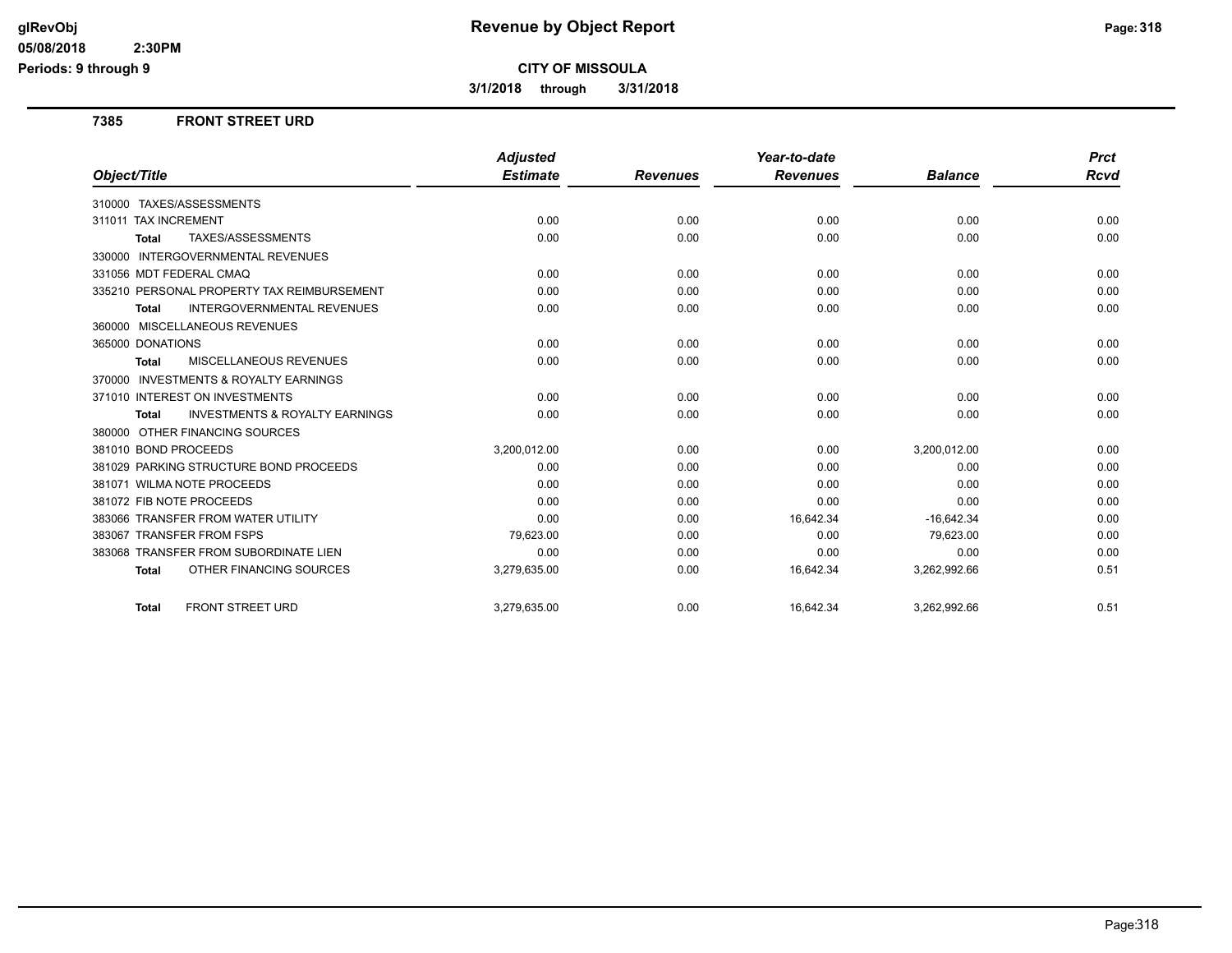**3/1/2018 through 3/31/2018**

## **7386 DEBT SERVICE-SAFEWAY/ST PAT 1.5M**

### **7386 DEBT SERVICE-SAFEWAY/ST PAT 1.5M**

|                                                     | <b>Adjusted</b> |                 | Year-to-date    |                | <b>Prct</b> |
|-----------------------------------------------------|-----------------|-----------------|-----------------|----------------|-------------|
| Object/Title                                        | <b>Estimate</b> | <b>Revenues</b> | <b>Revenues</b> | <b>Balance</b> | <b>Rcvd</b> |
| TAXES/ASSESSMENTS<br>310000                         |                 |                 |                 |                |             |
| 311011 TAX INCREMENT                                | 0.00            | 0.00            | 0.00            | 0.00           | 0.00        |
| TAXES/ASSESSMENTS<br>Total                          | 0.00            | 0.00            | 0.00            | 0.00           | 0.00        |
| MISCELLANEOUS REVENUES<br>360000                    |                 |                 |                 |                |             |
| 365000 DONATIONS                                    | 0.00            | 0.00            | 0.00            | 0.00           | 0.00        |
| <b>MISCELLANEOUS REVENUES</b><br><b>Total</b>       | 0.00            | 0.00            | 0.00            | 0.00           | 0.00        |
| <b>INVESTMENTS &amp; ROYALTY EARNINGS</b><br>370000 |                 |                 |                 |                |             |
| 371010 INTEREST ON INVESTMENTS                      | 0.00            | 0.00            | 0.00            | 0.00           | 0.00        |
| <b>INVESTMENTS &amp; ROYALTY EARNINGS</b><br>Total  | 0.00            | 0.00            | 0.00            | 0.00           | 0.00        |
| OTHER FINANCING SOURCES<br>380000                   |                 |                 |                 |                |             |
| 383014 TRANS FR MRA                                 | 115,103.00      | 0.00            | 123,961.00      | $-8,858.00$    | 107.70      |
| 383037 TRANSFER - URD II                            | 0.00            | 0.00            | 0.00            | 0.00           | 0.00        |
| 384000 GUARANTOR REVENUE                            | 0.00            | 0.00            | 0.00            | 0.00           | 0.00        |
| OTHER FINANCING SOURCES<br>Total                    | 115,103.00      | 0.00            | 123,961.00      | $-8,858.00$    | 107.70      |
| DEBT SERVICE-SAFEWAY/ST PAT 1.5M<br><b>Total</b>    | 115,103.00      | 0.00            | 123,961.00      | $-8,858.00$    | 107.70      |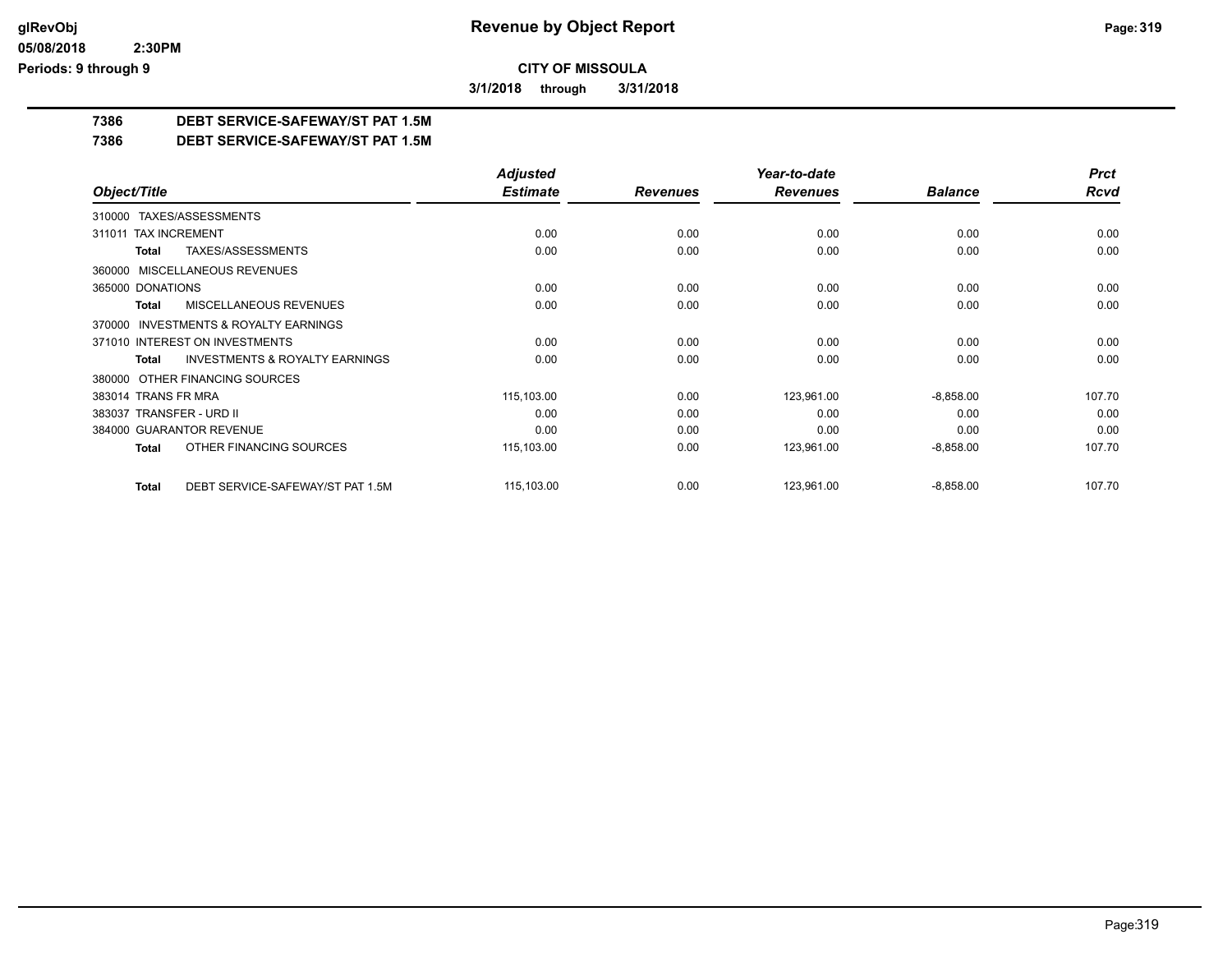**3/1/2018 through 3/31/2018**

## **7386 DEBT SERVICE-SAFEWAY/ST PAT 1.5M**

|                                                     | <b>Adjusted</b> |                 | Year-to-date    |                | <b>Prct</b> |
|-----------------------------------------------------|-----------------|-----------------|-----------------|----------------|-------------|
| Object/Title                                        | <b>Estimate</b> | <b>Revenues</b> | <b>Revenues</b> | <b>Balance</b> | <b>Rcvd</b> |
| 310000 TAXES/ASSESSMENTS                            |                 |                 |                 |                |             |
| 311011 TAX INCREMENT                                | 0.00            | 0.00            | 0.00            | 0.00           | 0.00        |
| TAXES/ASSESSMENTS<br>Total                          | 0.00            | 0.00            | 0.00            | 0.00           | 0.00        |
| 360000 MISCELLANEOUS REVENUES                       |                 |                 |                 |                |             |
| 365000 DONATIONS                                    | 0.00            | 0.00            | 0.00            | 0.00           | 0.00        |
| MISCELLANEOUS REVENUES<br>Total                     | 0.00            | 0.00            | 0.00            | 0.00           | 0.00        |
| <b>INVESTMENTS &amp; ROYALTY EARNINGS</b><br>370000 |                 |                 |                 |                |             |
| 371010 INTEREST ON INVESTMENTS                      | 0.00            | 0.00            | 0.00            | 0.00           | 0.00        |
| <b>INVESTMENTS &amp; ROYALTY EARNINGS</b><br>Total  | 0.00            | 0.00            | 0.00            | 0.00           | 0.00        |
| 380000 OTHER FINANCING SOURCES                      |                 |                 |                 |                |             |
| 383014 TRANS FR MRA                                 | 115,103.00      | 0.00            | 123,961.00      | $-8,858.00$    | 107.70      |
| 383037 TRANSFER - URD II                            | 0.00            | 0.00            | 0.00            | 0.00           | 0.00        |
| 384000 GUARANTOR REVENUE                            | 0.00            | 0.00            | 0.00            | 0.00           | 0.00        |
| OTHER FINANCING SOURCES<br>Total                    | 115,103.00      | 0.00            | 123,961.00      | $-8,858.00$    | 107.70      |
| DEBT SERVICE-SAFEWAY/ST PAT 1.5M<br>Total           | 115,103.00      | 0.00            | 123,961.00      | $-8,858.00$    | 107.70      |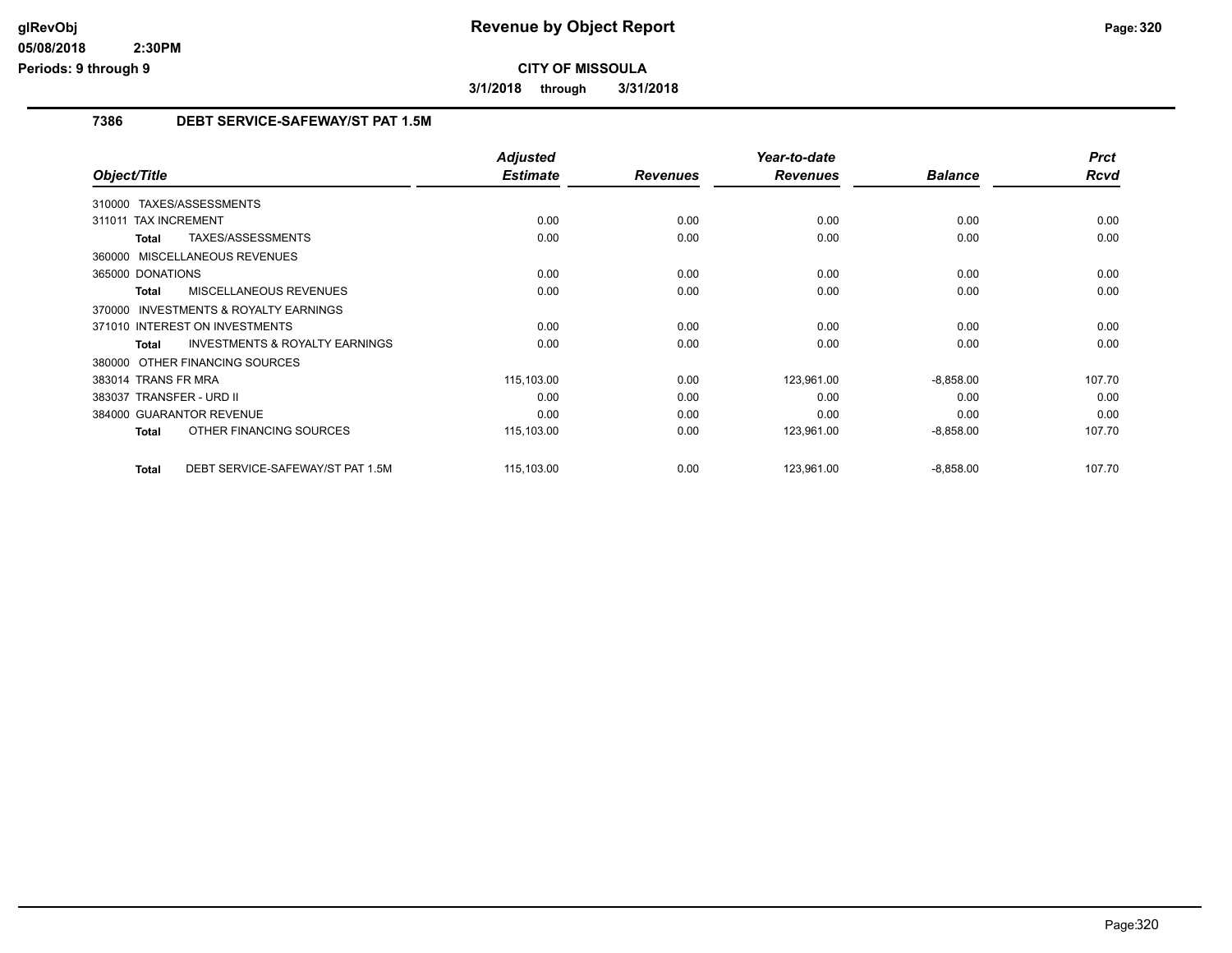**3/1/2018 through 3/31/2018**

# **7387 DEBT SERVICE-BROWNFIELD RLF 1.125M**

**7387 DEBT SERVICE-BROWNFIELD RLF 1.125M**

|                                                    | <b>Adjusted</b> |                 | Year-to-date    |                | <b>Prct</b> |
|----------------------------------------------------|-----------------|-----------------|-----------------|----------------|-------------|
| Object/Title                                       | <b>Estimate</b> | <b>Revenues</b> | <b>Revenues</b> | <b>Balance</b> | <b>Rcvd</b> |
| 310000 TAXES/ASSESSMENTS                           |                 |                 |                 |                |             |
| 311011 TAX INCREMENT                               | 0.00            | 0.00            | 0.00            | 0.00           | 0.00        |
| TAXES/ASSESSMENTS<br>Total                         | 0.00            | 0.00            | 0.00            | 0.00           | 0.00        |
| 370000 INVESTMENTS & ROYALTY EARNINGS              |                 |                 |                 |                |             |
| 371010 INTEREST ON INVESTMENTS                     | 0.00            | 0.00            | 0.00            | 0.00           | 0.00        |
| <b>INVESTMENTS &amp; ROYALTY EARNINGS</b><br>Total | 0.00            | 0.00            | 0.00            | 0.00           | 0.00        |
| 380000 OTHER FINANCING SOURCES                     |                 |                 |                 |                |             |
| 383014 TRANS FR MRA                                | 58,092.00       | 0.00            | 58.092.00       | 0.00           | 100.00      |
| 383016 TRANS FR TAX INCREMENT BOND                 | 0.00            | 0.00            | 0.00            | 0.00           | 0.00        |
| OTHER FINANCING SOURCES<br>Total                   | 58,092.00       | 0.00            | 58.092.00       | 0.00           | 100.00      |
| DEBT SERVICE-BROWNFIELD RLF 1.125M<br><b>Total</b> | 58.092.00       | 0.00            | 58.092.00       | 0.00           | 100.00      |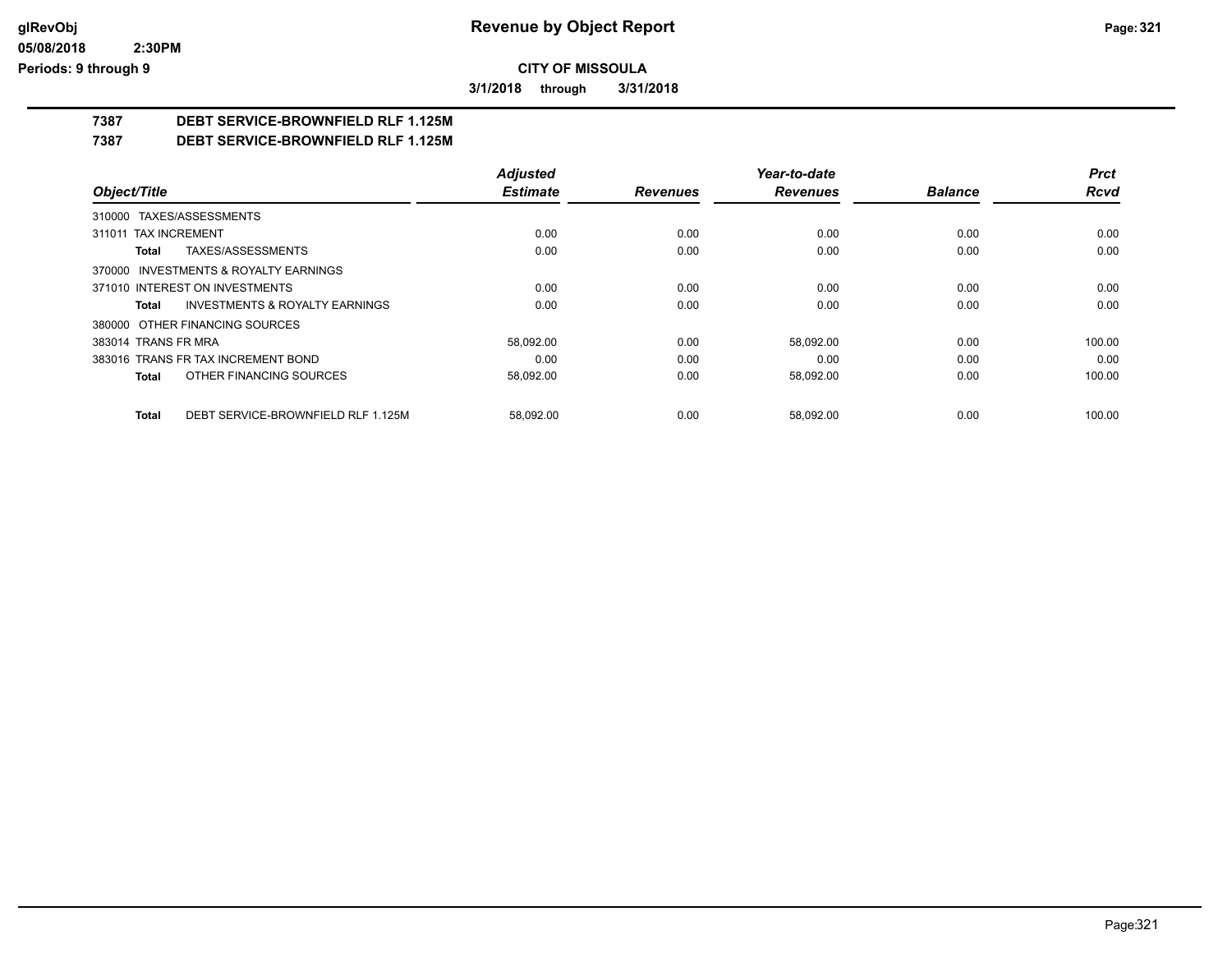**3/1/2018 through 3/31/2018**

#### **7387 DEBT SERVICE-BROWNFIELD RLF 1.125M**

|                                                    | <b>Adjusted</b> |                 | Year-to-date    |                | <b>Prct</b> |
|----------------------------------------------------|-----------------|-----------------|-----------------|----------------|-------------|
| Object/Title                                       | <b>Estimate</b> | <b>Revenues</b> | <b>Revenues</b> | <b>Balance</b> | <b>Rcvd</b> |
| 310000 TAXES/ASSESSMENTS                           |                 |                 |                 |                |             |
| <b>TAX INCREMENT</b><br>311011                     | 0.00            | 0.00            | 0.00            | 0.00           | 0.00        |
| TAXES/ASSESSMENTS<br>Total                         | 0.00            | 0.00            | 0.00            | 0.00           | 0.00        |
| 370000 INVESTMENTS & ROYALTY EARNINGS              |                 |                 |                 |                |             |
| 371010 INTEREST ON INVESTMENTS                     | 0.00            | 0.00            | 0.00            | 0.00           | 0.00        |
| <b>INVESTMENTS &amp; ROYALTY EARNINGS</b><br>Total | 0.00            | 0.00            | 0.00            | 0.00           | 0.00        |
| 380000 OTHER FINANCING SOURCES                     |                 |                 |                 |                |             |
| 383014 TRANS FR MRA                                | 58.092.00       | 0.00            | 58.092.00       | 0.00           | 100.00      |
| 383016 TRANS FR TAX INCREMENT BOND                 | 0.00            | 0.00            | 0.00            | 0.00           | 0.00        |
| OTHER FINANCING SOURCES<br>Total                   | 58,092.00       | 0.00            | 58,092.00       | 0.00           | 100.00      |
|                                                    |                 |                 |                 |                |             |
| DEBT SERVICE-BROWNFIELD RLF 1.125M<br><b>Total</b> | 58,092.00       | 0.00            | 58.092.00       | 0.00           | 100.00      |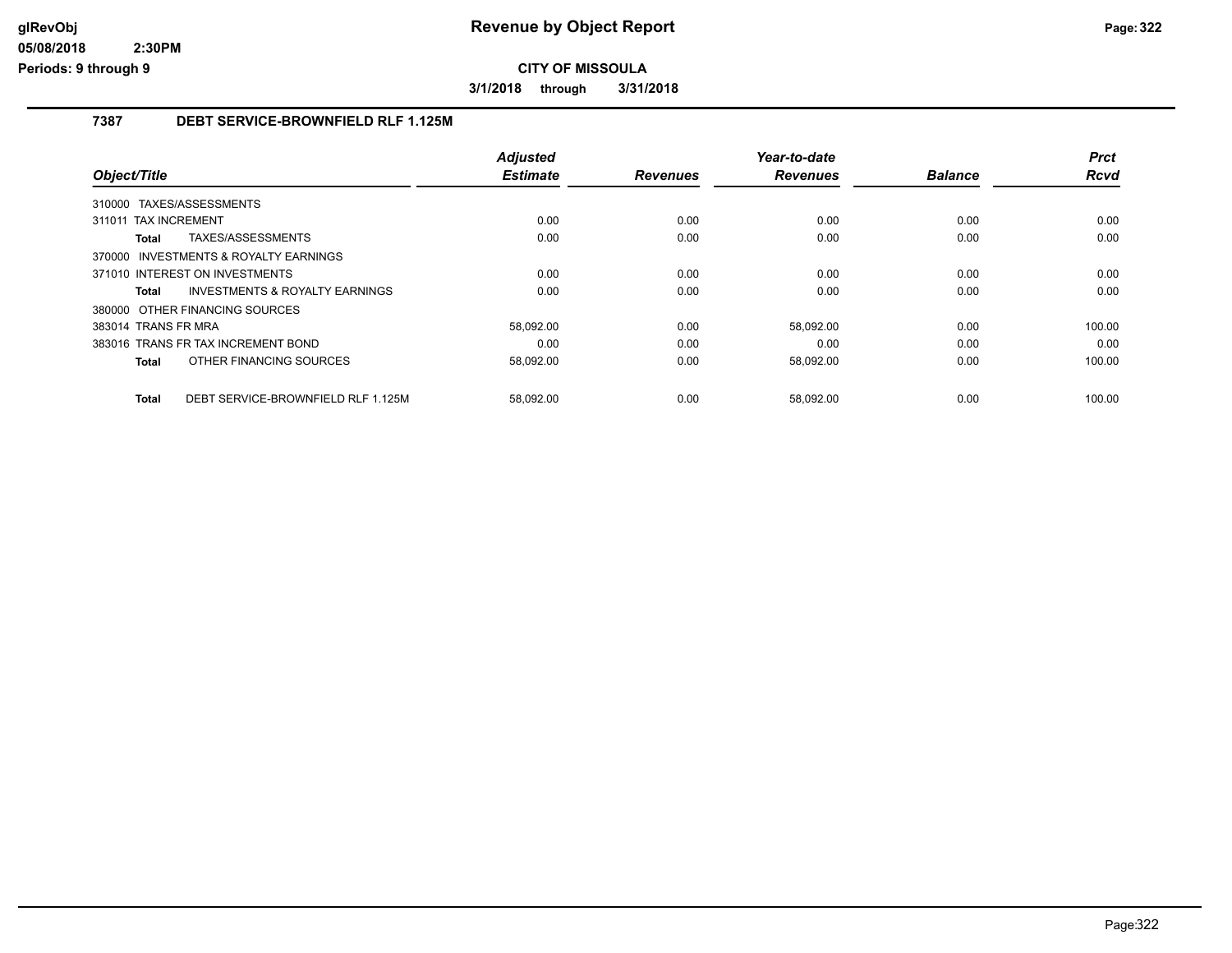**3/1/2018 through 3/31/2018**

**7388 RESERVE-3.6m TIF**

**7388 RESERVE-3.6m TIF**

|                                                    | <b>Adjusted</b> |                 | Year-to-date    |                | <b>Prct</b> |
|----------------------------------------------------|-----------------|-----------------|-----------------|----------------|-------------|
| Object/Title                                       | <b>Estimate</b> | <b>Revenues</b> | <b>Revenues</b> | <b>Balance</b> | <b>Rcvd</b> |
| 370000 INVESTMENTS & ROYALTY EARNINGS              |                 |                 |                 |                |             |
| 371010 INTEREST ON INVESTMENTS                     | 0.00            | 0.00            | 0.00            | 0.00           | 0.00        |
| 371020 GAIN/LOSS IN MARKET VALUE OF INVESTMENTS    | 0.00            | 0.00            | 0.00            | 0.00           | 0.00        |
| <b>INVESTMENTS &amp; ROYALTY EARNINGS</b><br>Total | 0.00            | 0.00            | 0.00            | 0.00           | 0.00        |
| 380000 OTHER FINANCING SOURCES                     |                 |                 |                 |                |             |
| 381025 REVENUE BOND PROCEEDS                       | 0.00            | 0.00            | 0.00            | 0.00           | 0.00        |
| 383014 TRANS FR MRA                                | 0.00            | 0.00            | 0.00            | 0.00           | 0.00        |
| 383037 TRANSFER - URD II                           | 0.00            | 0.00            | 0.00            | 0.00           | 0.00        |
| 383040 TRANSFER FROM CITY GRANTS                   | 0.00            | 0.00            | 0.00            | 0.00           | 0.00        |
| OTHER FINANCING SOURCES<br>Total                   | 0.00            | 0.00            | 0.00            | 0.00           | 0.00        |
|                                                    |                 |                 |                 |                |             |
| RESERVE-3.6m TIF<br>Total                          | 0.00            | 0.00            | 0.00            | 0.00           | 0.00        |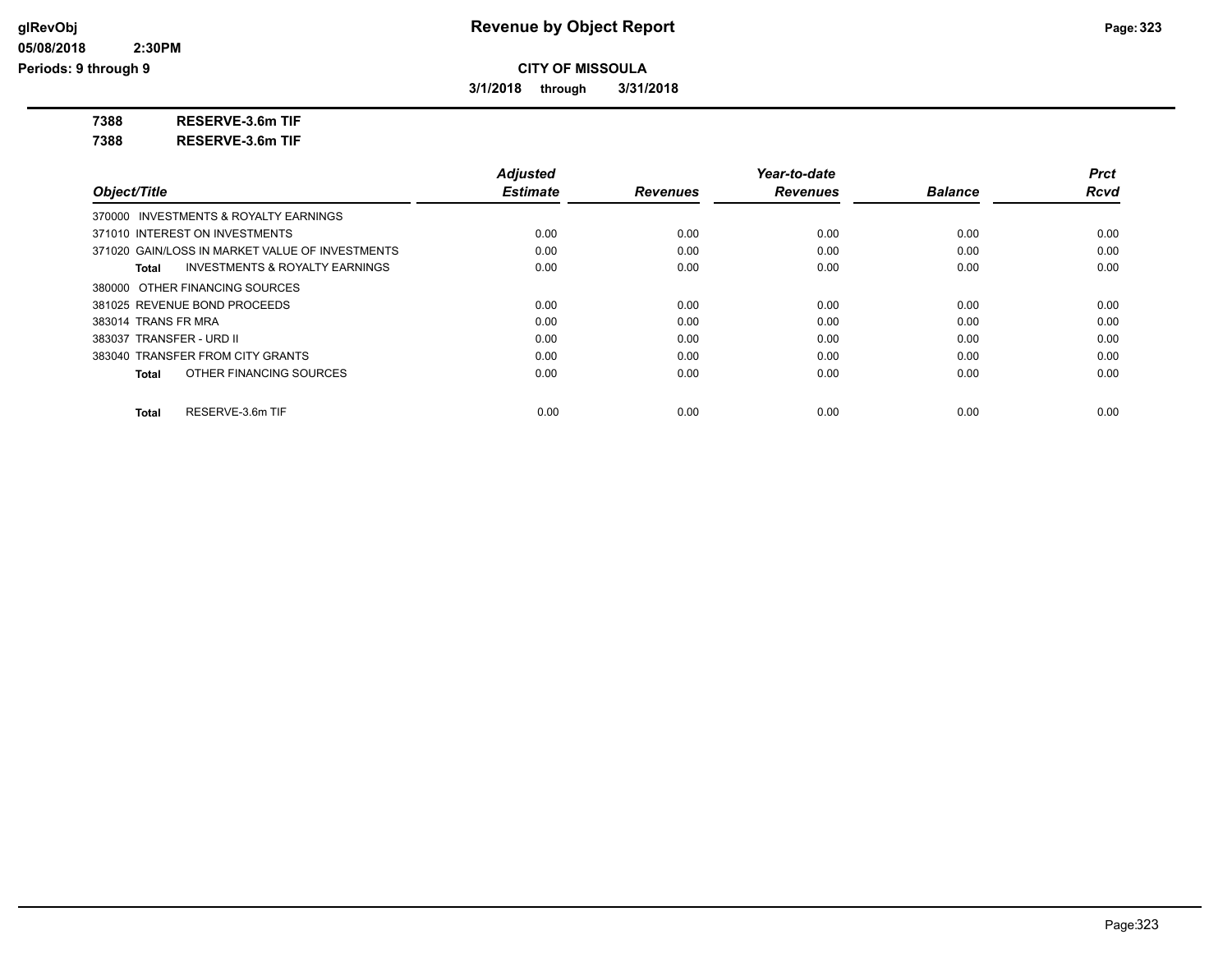**3/1/2018 through 3/31/2018**

#### **7388 RESERVE-3.6m TIF**

|                                                           | <b>Adjusted</b> |                 | Year-to-date    |                | <b>Prct</b> |
|-----------------------------------------------------------|-----------------|-----------------|-----------------|----------------|-------------|
| Object/Title                                              | <b>Estimate</b> | <b>Revenues</b> | <b>Revenues</b> | <b>Balance</b> | <b>Rcvd</b> |
| 370000 INVESTMENTS & ROYALTY EARNINGS                     |                 |                 |                 |                |             |
| 371010 INTEREST ON INVESTMENTS                            | 0.00            | 0.00            | 0.00            | 0.00           | 0.00        |
| 371020 GAIN/LOSS IN MARKET VALUE OF INVESTMENT            | 0.00            | 0.00            | 0.00            | 0.00           | 0.00        |
| <b>INVESTMENTS &amp; ROYALTY EARNINGS</b><br><b>Total</b> | 0.00            | 0.00            | 0.00            | 0.00           | 0.00        |
| 380000 OTHER FINANCING SOURCES                            |                 |                 |                 |                |             |
| 381025 REVENUE BOND PROCEEDS                              | 0.00            | 0.00            | 0.00            | 0.00           | 0.00        |
| 383014 TRANS FR MRA                                       | 0.00            | 0.00            | 0.00            | 0.00           | 0.00        |
| 383037 TRANSFER - URD II                                  | 0.00            | 0.00            | 0.00            | 0.00           | 0.00        |
| 383040 TRANSFER FROM CITY GRANTS                          | 0.00            | 0.00            | 0.00            | 0.00           | 0.00        |
| OTHER FINANCING SOURCES<br><b>Total</b>                   | 0.00            | 0.00            | 0.00            | 0.00           | 0.00        |
| RESERVE-3.6m TIF<br><b>Total</b>                          | 0.00            | 0.00            | 0.00            | 0.00           | 0.00        |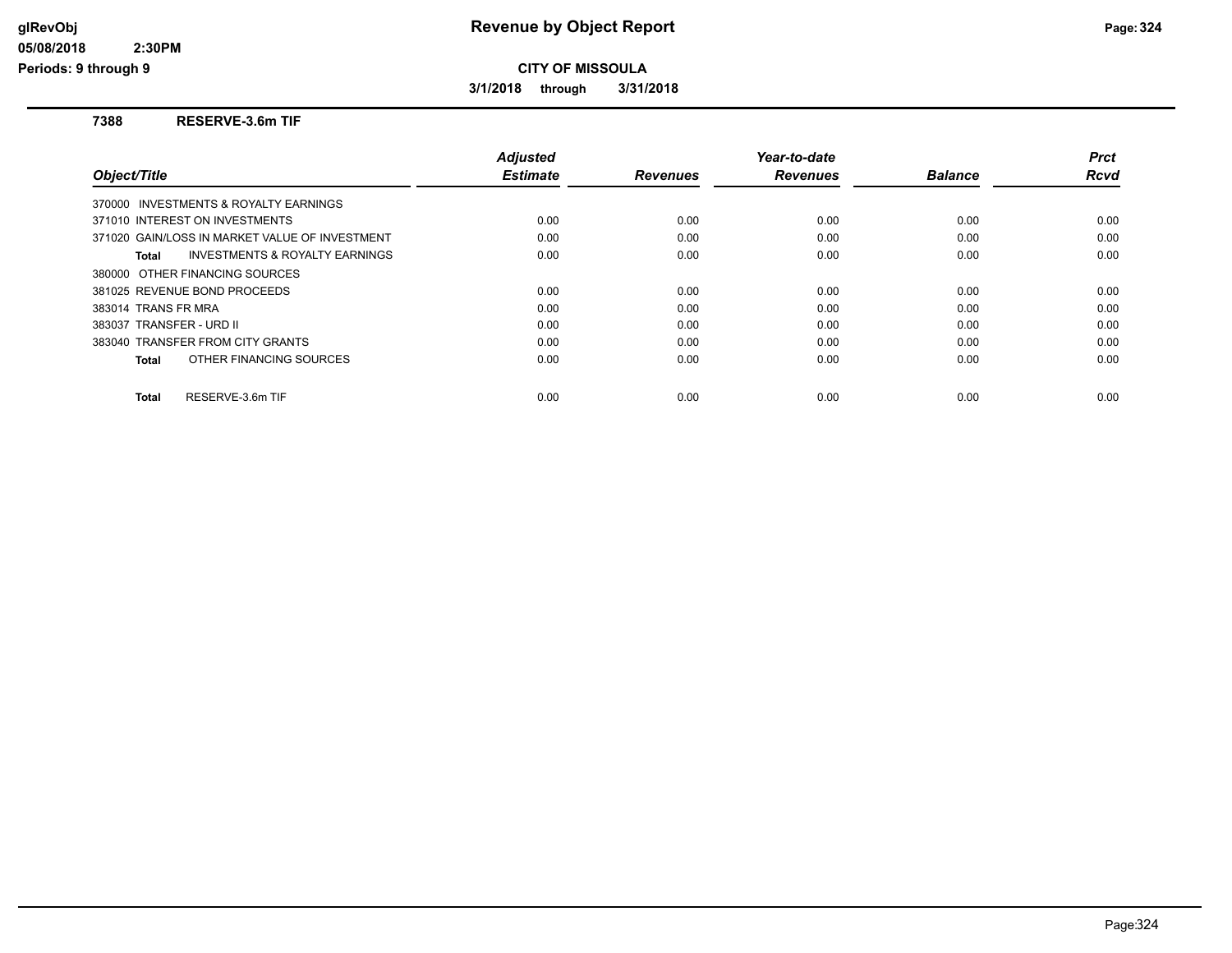**3/1/2018 through 3/31/2018**

**7389 DEBT SERVICE - 3.6M/5.75M**

**7389 DEBT SERVICE - 3.6M/5.75M**

|                     |                                                 | <b>Adjusted</b> |                 | Year-to-date    |                | <b>Prct</b> |
|---------------------|-------------------------------------------------|-----------------|-----------------|-----------------|----------------|-------------|
| Object/Title        |                                                 | <b>Estimate</b> | <b>Revenues</b> | <b>Revenues</b> | <b>Balance</b> | <b>Rcvd</b> |
|                     | 370000 INVESTMENTS & ROYALTY EARNINGS           |                 |                 |                 |                |             |
|                     | 371010 INTEREST ON INVESTMENTS                  | 0.00            | 0.00            | 0.00            | 0.00           | 0.00        |
|                     | 371020 GAIN/LOSS IN MARKET VALUE OF INVESTMENTS | 0.00            | 0.00            | 0.00            | 0.00           | 0.00        |
| Total               | INVESTMENTS & ROYALTY EARNINGS                  | 0.00            | 0.00            | 0.00            | 0.00           | 0.00        |
|                     | 380000 OTHER FINANCING SOURCES                  |                 |                 |                 |                |             |
|                     | 381009 TRANSFER FROM CLEARING                   | 0.00            | 0.00            | 0.00            | 0.00           | 0.00        |
|                     | 381025 REVENUE BOND PROCEEDS                    | 0.00            | 0.00            | 0.00            | 0.00           | 0.00        |
| 383014 TRANS FR MRA |                                                 | 675.282.00      | 0.00            | 674.548.25      | 733.75         | 99.89       |
| Total               | OTHER FINANCING SOURCES                         | 675,282.00      | 0.00            | 674.548.25      | 733.75         | 99.89       |
| Total               | DEBT SERVICE - 3.6M/5.75M                       | 675.282.00      | 0.00            | 674.548.25      | 733.75         | 99.89       |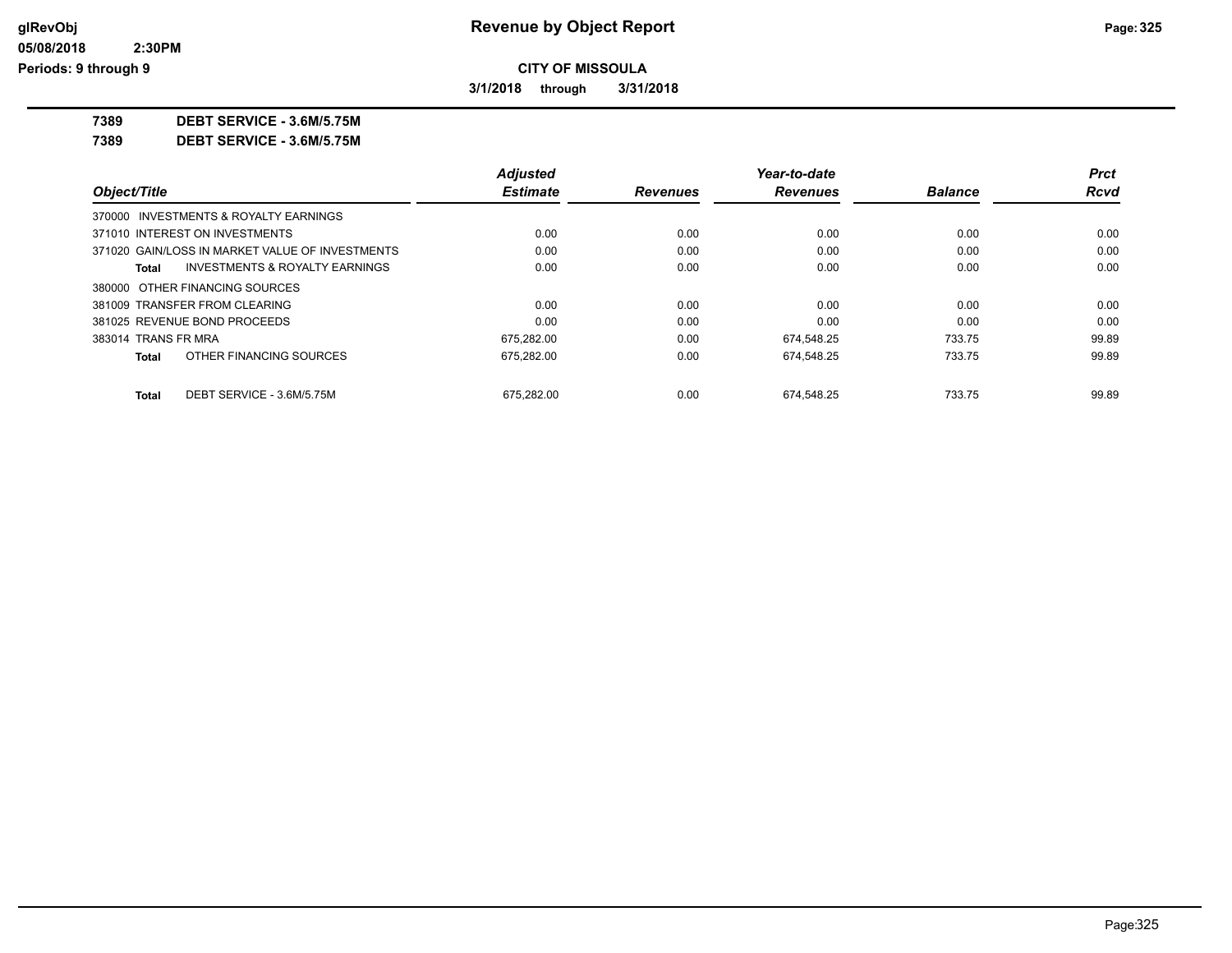**Periods: 9 through 9**

**CITY OF MISSOULA**

**3/1/2018 through 3/31/2018**

### **7389 DEBT SERVICE - 3.6M/5.75M**

 **2:30PM**

| Object/Title                                       | <b>Adjusted</b><br><b>Estimate</b> | <b>Revenues</b> | Year-to-date<br><b>Revenues</b> | <b>Balance</b> | <b>Prct</b><br><b>Rcvd</b> |
|----------------------------------------------------|------------------------------------|-----------------|---------------------------------|----------------|----------------------------|
| 370000 INVESTMENTS & ROYALTY EARNINGS              |                                    |                 |                                 |                |                            |
| 371010 INTEREST ON INVESTMENTS                     | 0.00                               | 0.00            | 0.00                            | 0.00           | 0.00                       |
| 371020 GAIN/LOSS IN MARKET VALUE OF INVESTMENT     | 0.00                               | 0.00            | 0.00                            | 0.00           | 0.00                       |
| <b>INVESTMENTS &amp; ROYALTY EARNINGS</b><br>Total | 0.00                               | 0.00            | 0.00                            | 0.00           | 0.00                       |
| 380000 OTHER FINANCING SOURCES                     |                                    |                 |                                 |                |                            |
| 381009 TRANSFER FROM CLEARING                      | 0.00                               | 0.00            | 0.00                            | 0.00           | 0.00                       |
| 381025 REVENUE BOND PROCEEDS                       | 0.00                               | 0.00            | 0.00                            | 0.00           | 0.00                       |
| 383014 TRANS FR MRA                                | 675,282.00                         | 0.00            | 674,548.25                      | 733.75         | 99.89                      |
| OTHER FINANCING SOURCES<br><b>Total</b>            | 675.282.00                         | 0.00            | 674,548.25                      | 733.75         | 99.89                      |
| DEBT SERVICE - 3.6M/5.75M<br><b>Total</b>          | 675.282.00                         | 0.00            | 674.548.25                      | 733.75         | 99.89                      |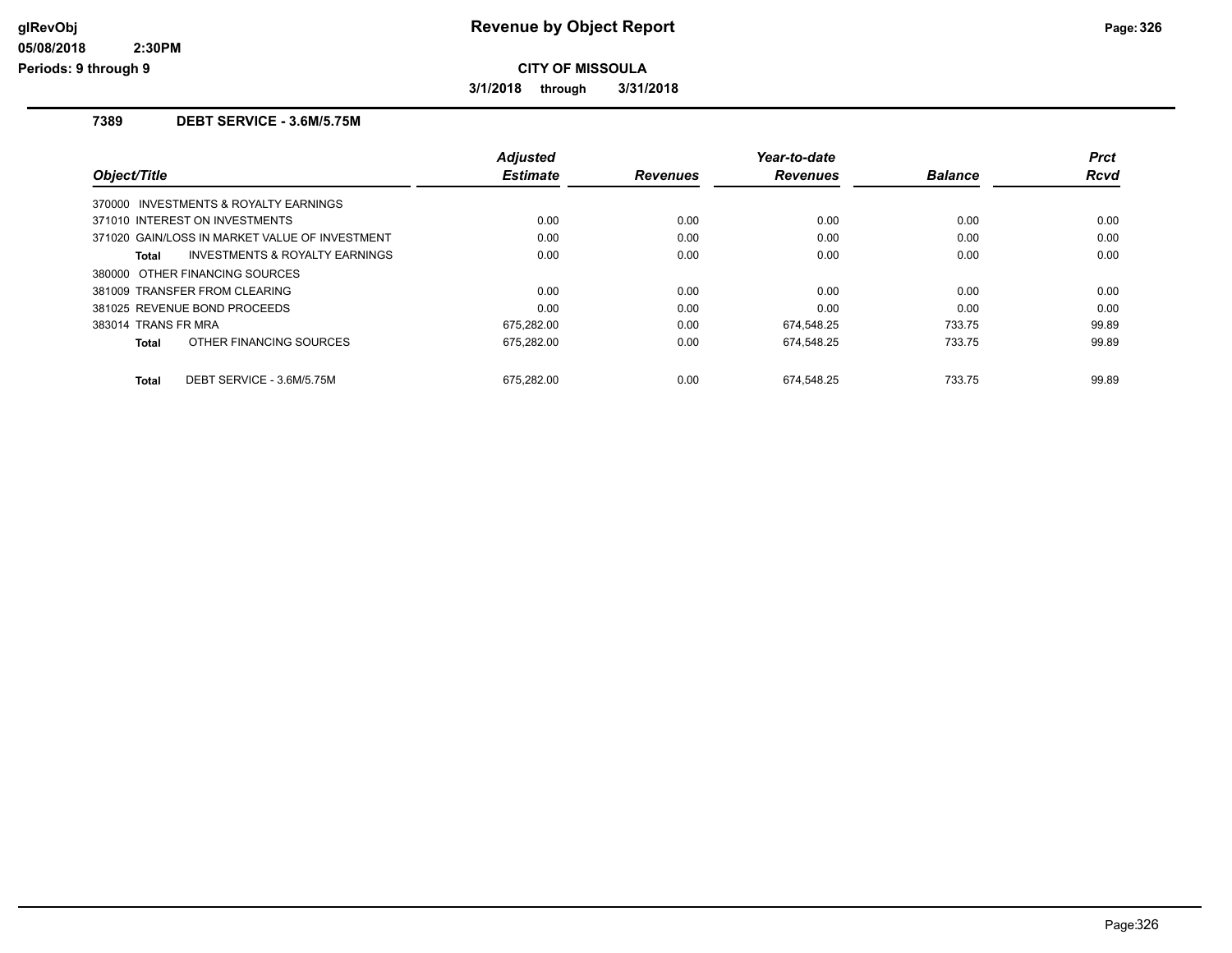**3/1/2018 through 3/31/2018**

**7390 URDII CLEARING - 3.6M TIF**

**7390 URDII CLEARING - 3.6M TIF**

|                                                           | <b>Adjusted</b> |                 | Year-to-date    |                | <b>Prct</b> |
|-----------------------------------------------------------|-----------------|-----------------|-----------------|----------------|-------------|
| Object/Title                                              | <b>Estimate</b> | <b>Revenues</b> | <b>Revenues</b> | <b>Balance</b> | Rcvd        |
| 310000 TAXES/ASSESSMENTS                                  |                 |                 |                 |                |             |
| 310000 TAXES/ASSESSMENTS                                  | 0.00            | 0.00            | 0.00            | 0.00           | 0.00        |
| 311011 TAX INCREMENT                                      | 1,831,576.00    | 10,019.33       | 1,319,463.84    | 512,112.16     | 72.04       |
| PENALTIES & INTEREST<br>312001                            | 0.00            | 128.28          | 1,696.28        | $-1,696.28$    | 0.00        |
| TAXES/ASSESSMENTS<br><b>Total</b>                         | 1,831,576.00    | 10,147.61       | 1,321,160.12    | 510,415.88     | 72.13       |
| <b>INTERGOVERNMENTAL REVENUES</b><br>330000               |                 |                 |                 |                |             |
| 335210 PERSONAL PROPERTY TAX REIMBURSEMENT                | 187,331.00      | 0.00            | 93,665.65       | 93,665.35      | 50.00       |
| 335230 HB 124 REVENUE                                     | 255,260.00      | 0.00            | 127,630.00      | 127,630.00     | 50.00       |
| INTERGOVERNMENTAL REVENUES<br><b>Total</b>                | 442,591.00      | 0.00            | 221,295.65      | 221,295.35     | 50.00       |
| <b>INVESTMENTS &amp; ROYALTY EARNINGS</b><br>370000       |                 |                 |                 |                |             |
| 371010 INTEREST ON INVESTMENTS                            | 0.00            | 0.00            | 0.00            | 0.00           | 0.00        |
| 371020 GAIN/LOSS IN MARKET VALUE OF INVESTMENTS           | 0.00            | 0.00            | 0.00            | 0.00           | 0.00        |
| <b>INVESTMENTS &amp; ROYALTY EARNINGS</b><br><b>Total</b> | 0.00            | 0.00            | 0.00            | 0.00           | 0.00        |
| OTHER FINANCING SOURCES<br>380000                         |                 |                 |                 |                |             |
| 383037 TRANSFER FROM URD II                               | 0.00            | 0.00            | 0.00            | 0.00           | 0.00        |
| OTHER FINANCING SOURCES<br><b>Total</b>                   | 0.00            | 0.00            | 0.00            | 0.00           | 0.00        |
| <b>URDII CLEARING - 3.6M TIF</b><br><b>Total</b>          | 2,274,167.00    | 10,147.61       | 1,542,455.77    | 731,711.23     | 67.83       |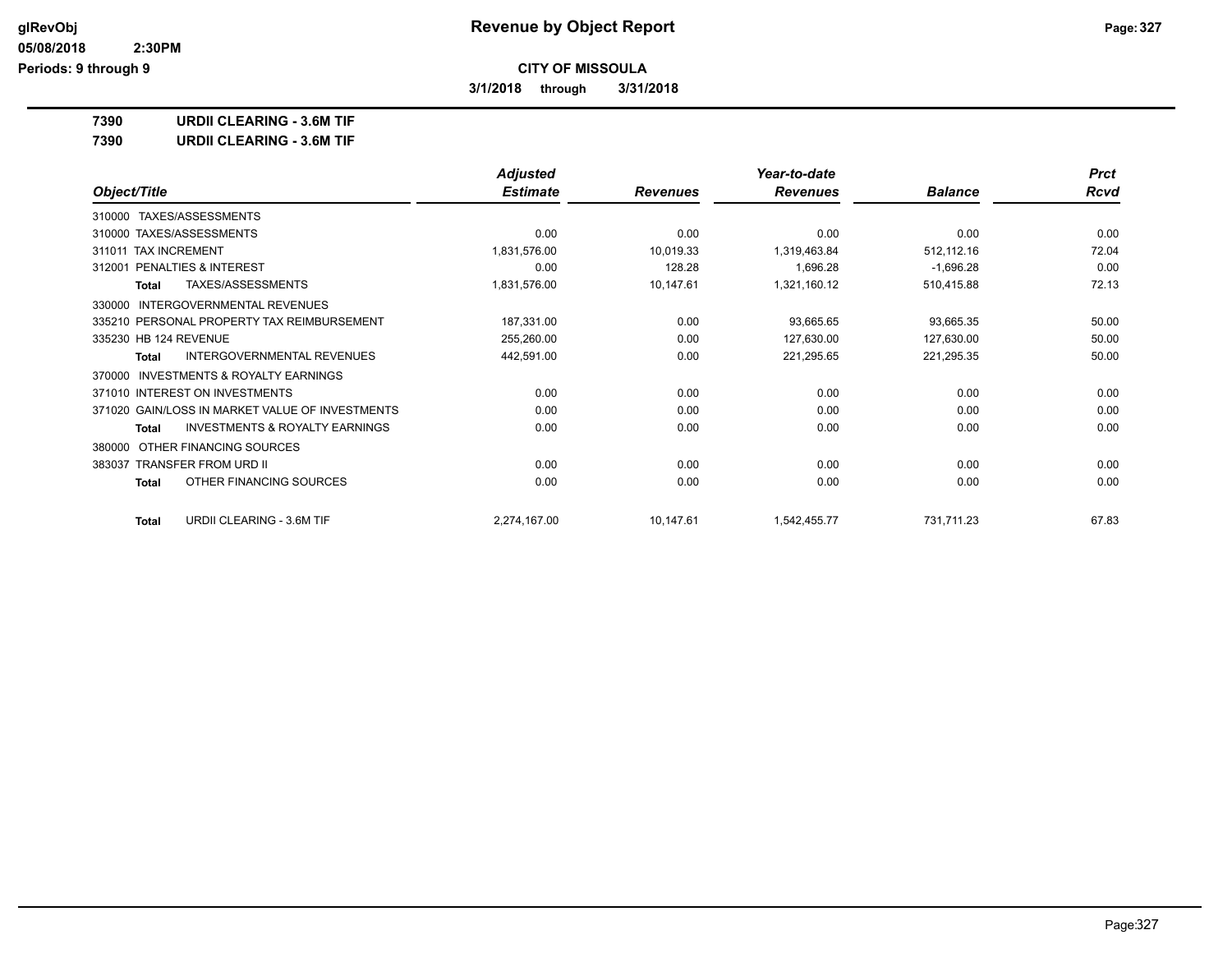**Periods: 9 through 9**

**CITY OF MISSOULA**

**3/1/2018 through 3/31/2018**

### **7390 URDII CLEARING - 3.6M TIF**

|                                                    | <b>Adjusted</b> |                 | Year-to-date    |                | <b>Prct</b> |
|----------------------------------------------------|-----------------|-----------------|-----------------|----------------|-------------|
| Object/Title                                       | <b>Estimate</b> | <b>Revenues</b> | <b>Revenues</b> | <b>Balance</b> | Rcvd        |
| TAXES/ASSESSMENTS<br>310000                        |                 |                 |                 |                |             |
| 310000 TAXES/ASSESSMENTS                           | 0.00            | 0.00            | 0.00            | 0.00           | 0.00        |
| <b>TAX INCREMENT</b><br>311011                     | 1,831,576.00    | 10,019.33       | 1,319,463.84    | 512,112.16     | 72.04       |
| <b>PENALTIES &amp; INTEREST</b><br>312001          | 0.00            | 128.28          | 1,696.28        | $-1,696.28$    | 0.00        |
| TAXES/ASSESSMENTS<br>Total                         | 1,831,576.00    | 10,147.61       | 1,321,160.12    | 510,415.88     | 72.13       |
| INTERGOVERNMENTAL REVENUES<br>330000               |                 |                 |                 |                |             |
| 335210 PERSONAL PROPERTY TAX REIMBURSEMENT         | 187,331.00      | 0.00            | 93,665.65       | 93,665.35      | 50.00       |
| 335230 HB 124 REVENUE                              | 255,260.00      | 0.00            | 127,630.00      | 127,630.00     | 50.00       |
| <b>INTERGOVERNMENTAL REVENUES</b><br>Total         | 442,591.00      | 0.00            | 221,295.65      | 221,295.35     | 50.00       |
| 370000 INVESTMENTS & ROYALTY EARNINGS              |                 |                 |                 |                |             |
| 371010 INTEREST ON INVESTMENTS                     | 0.00            | 0.00            | 0.00            | 0.00           | 0.00        |
| 371020 GAIN/LOSS IN MARKET VALUE OF INVESTMENT     | 0.00            | 0.00            | 0.00            | 0.00           | 0.00        |
| <b>INVESTMENTS &amp; ROYALTY EARNINGS</b><br>Total | 0.00            | 0.00            | 0.00            | 0.00           | 0.00        |
| OTHER FINANCING SOURCES<br>380000                  |                 |                 |                 |                |             |
| <b>TRANSFER FROM URD II</b><br>383037              | 0.00            | 0.00            | 0.00            | 0.00           | 0.00        |
| OTHER FINANCING SOURCES<br><b>Total</b>            | 0.00            | 0.00            | 0.00            | 0.00           | 0.00        |
| <b>URDII CLEARING - 3.6M TIF</b><br><b>Total</b>   | 2,274,167.00    | 10,147.61       | 1,542,455.77    | 731,711.23     | 67.83       |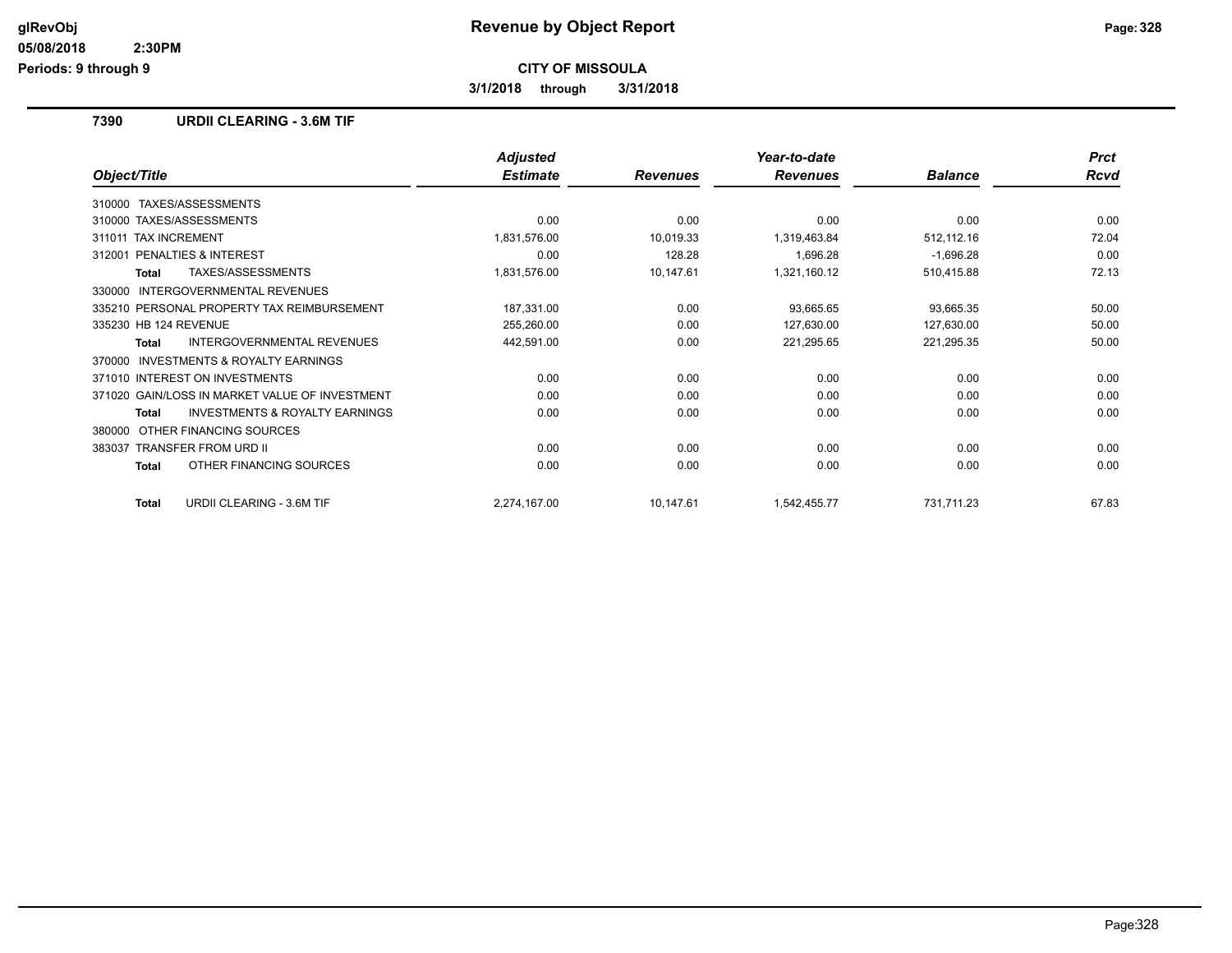**3/1/2018 through 3/31/2018**

**7391 MRA - URD I FUND**

**7391 MRA - URD I FUND**

|                                                           | <b>Adjusted</b> |                 | Year-to-date    |                | <b>Prct</b> |
|-----------------------------------------------------------|-----------------|-----------------|-----------------|----------------|-------------|
| Object/Title                                              | <b>Estimate</b> | <b>Revenues</b> | <b>Revenues</b> | <b>Balance</b> | <b>Rcvd</b> |
| 310000 TAXES/ASSESSMENTS                                  |                 |                 |                 |                |             |
| 311011 TAX INCREMENT                                      | 0.00            | 0.00            | 0.00            | 0.00           | 0.00        |
| 312001 PENALTIES & INTEREST                               | 0.00            | 0.00            | 0.00            | 0.00           | 0.00        |
| TAXES/ASSESSMENTS<br><b>Total</b>                         | 0.00            | 0.00            | 0.00            | 0.00           | 0.00        |
| 330000 INTERGOVERNMENTAL REVENUES                         |                 |                 |                 |                |             |
| 331050 ISTEA/CTEP GRANT                                   | 0.00            | 0.00            | 0.00            | 0.00           | 0.00        |
| 336023 STATE CONTRIB. - PERS                              | 0.00            | 0.00            | 0.00            | 0.00           | 0.00        |
| <b>INTERGOVERNMENTAL REVENUES</b><br><b>Total</b>         | 0.00            | 0.00            | 0.00            | 0.00           | 0.00        |
| 360000 MISCELLANEOUS REVENUES                             |                 |                 |                 |                |             |
| 360000 MISCELLANEOUS REVENUES                             | 0.00            | 0.00            | 0.00            | 0.00           | 0.00        |
| 360010 MISCELLANEOUS                                      | 0.00            | 0.00            | 0.00            | 0.00           | 0.00        |
| 364012 SALE OF SURPLUS PROPERTY                           | 0.00            | 0.00            | 0.00            | 0.00           | 0.00        |
| 365000 DONATIONS                                          | 0.00            | 0.00            | 0.00            | 0.00           | 0.00        |
| MISCELLANEOUS REVENUES<br><b>Total</b>                    | 0.00            | 0.00            | 0.00            | 0.00           | 0.00        |
| 370000 INVESTMENTS & ROYALTY EARNINGS                     |                 |                 |                 |                |             |
| 371010 INTEREST ON INVESTMENTS                            | 0.00            | 0.00            | 0.00            | 0.00           | 0.00        |
| 371020 GAIN/LOSS IN MARKET VALUE OF INVESTMENTS           | 0.00            | 0.00            | 0.00            | 0.00           | 0.00        |
| <b>INVESTMENTS &amp; ROYALTY EARNINGS</b><br><b>Total</b> | 0.00            | 0.00            | 0.00            | 0.00           | 0.00        |
| 380000 OTHER FINANCING SOURCES                            |                 |                 |                 |                |             |
| 382010 SALE OF FIXED ASSETS                               | 0.00            | 0.00            | 0.00            | 0.00           | 0.00        |
| 383001 TRANS FR FLUSHING DISTRICT                         | 0.00            | 0.00            | 0.00            | 0.00           | 0.00        |
| 383016 TRANS FR TAX INCREMENT BOND                        | 0.00            | 0.00            | 0.00            | 0.00           | 0.00        |
| 383029 TRANS FR GENERAL                                   | 0.00            | 0.00            | 0.00            | 0.00           | 0.00        |
| 383037 TRANSFER - URD II                                  | 0.00            | 0.00            | 0.00            | 0.00           | 0.00        |
| 383038 TRANSFER - URD III                                 | 0.00            | 0.00            | 0.00            | 0.00           | 0.00        |
| OTHER FINANCING SOURCES<br><b>Total</b>                   | 0.00            | 0.00            | 0.00            | 0.00           | 0.00        |
| MRA - URD I FUND<br><b>Total</b>                          | 0.00            | 0.00            | 0.00            | 0.00           | 0.00        |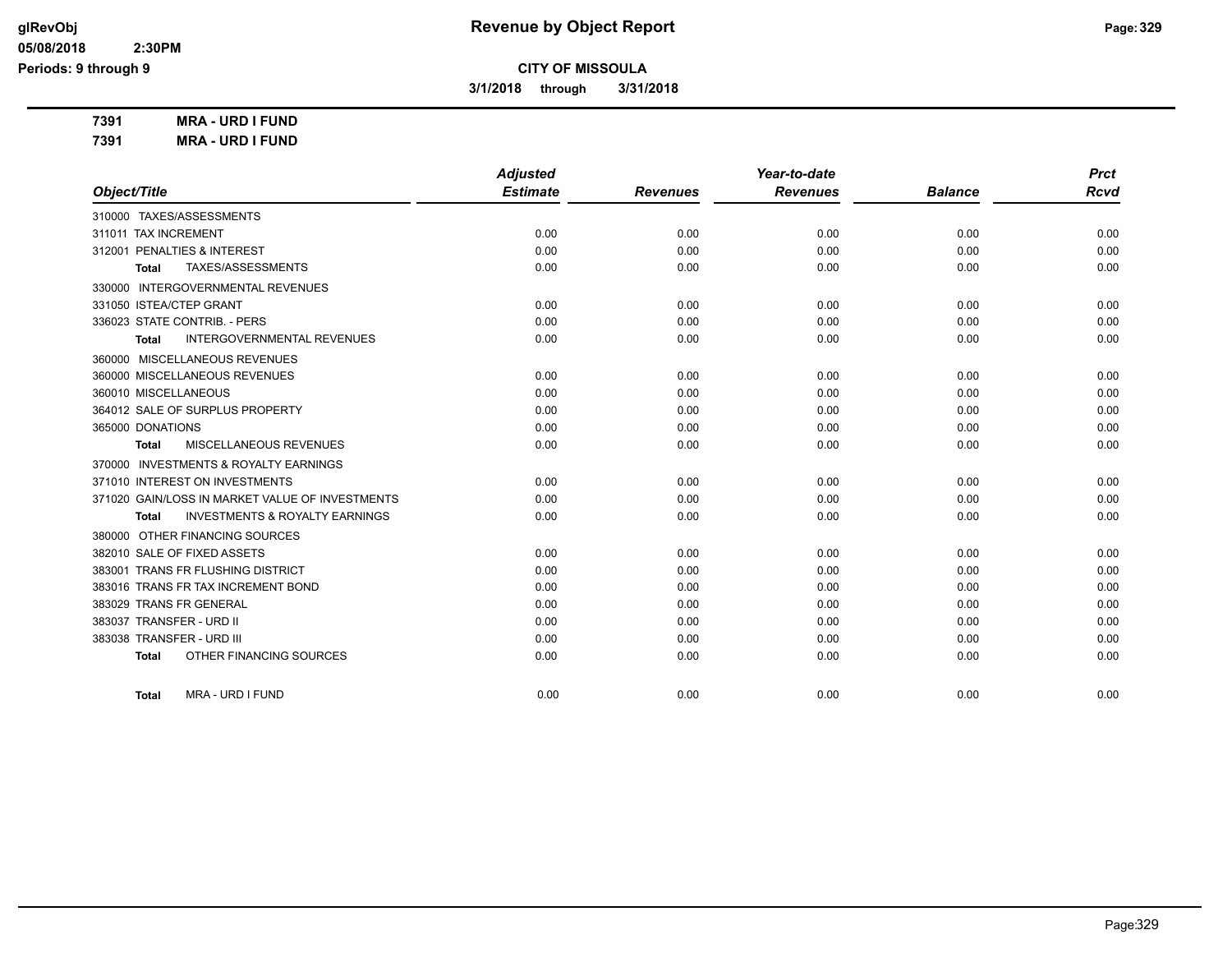**3/1/2018 through 3/31/2018**

### **7391 MRA - URD I FUND**

|                                                           | <b>Adjusted</b> |                 | Year-to-date    |                | <b>Prct</b> |
|-----------------------------------------------------------|-----------------|-----------------|-----------------|----------------|-------------|
| Object/Title                                              | <b>Estimate</b> | <b>Revenues</b> | <b>Revenues</b> | <b>Balance</b> | <b>Rcvd</b> |
| 310000 TAXES/ASSESSMENTS                                  |                 |                 |                 |                |             |
| 311011 TAX INCREMENT                                      | 0.00            | 0.00            | 0.00            | 0.00           | 0.00        |
| 312001 PENALTIES & INTEREST                               | 0.00            | 0.00            | 0.00            | 0.00           | 0.00        |
| TAXES/ASSESSMENTS<br><b>Total</b>                         | 0.00            | 0.00            | 0.00            | 0.00           | 0.00        |
| 330000 INTERGOVERNMENTAL REVENUES                         |                 |                 |                 |                |             |
| 331050 ISTEA/CTEP GRANT                                   | 0.00            | 0.00            | 0.00            | 0.00           | 0.00        |
| 336023 STATE CONTRIB. - PERS                              | 0.00            | 0.00            | 0.00            | 0.00           | 0.00        |
| <b>INTERGOVERNMENTAL REVENUES</b><br><b>Total</b>         | 0.00            | 0.00            | 0.00            | 0.00           | 0.00        |
| 360000 MISCELLANEOUS REVENUES                             |                 |                 |                 |                |             |
| 360000 MISCELLANEOUS REVENUES                             | 0.00            | 0.00            | 0.00            | 0.00           | 0.00        |
| 360010 MISCELLANEOUS                                      | 0.00            | 0.00            | 0.00            | 0.00           | 0.00        |
| 364012 SALE OF SURPLUS PROPERTY                           | 0.00            | 0.00            | 0.00            | 0.00           | 0.00        |
| 365000 DONATIONS                                          | 0.00            | 0.00            | 0.00            | 0.00           | 0.00        |
| MISCELLANEOUS REVENUES<br><b>Total</b>                    | 0.00            | 0.00            | 0.00            | 0.00           | 0.00        |
| 370000 INVESTMENTS & ROYALTY EARNINGS                     |                 |                 |                 |                |             |
| 371010 INTEREST ON INVESTMENTS                            | 0.00            | 0.00            | 0.00            | 0.00           | 0.00        |
| 371020 GAIN/LOSS IN MARKET VALUE OF INVESTMENT            | 0.00            | 0.00            | 0.00            | 0.00           | 0.00        |
| <b>INVESTMENTS &amp; ROYALTY EARNINGS</b><br><b>Total</b> | 0.00            | 0.00            | 0.00            | 0.00           | 0.00        |
| 380000 OTHER FINANCING SOURCES                            |                 |                 |                 |                |             |
| 382010 SALE OF FIXED ASSETS                               | 0.00            | 0.00            | 0.00            | 0.00           | 0.00        |
| 383001 TRANS FR FLUSHING DISTRICT                         | 0.00            | 0.00            | 0.00            | 0.00           | 0.00        |
| 383016 TRANS FR TAX INCREMENT BOND                        | 0.00            | 0.00            | 0.00            | 0.00           | 0.00        |
| 383029 TRANS FR GENERAL                                   | 0.00            | 0.00            | 0.00            | 0.00           | 0.00        |
| 383037 TRANSFER - URD II                                  | 0.00            | 0.00            | 0.00            | 0.00           | 0.00        |
| 383038 TRANSFER - URD III                                 | 0.00            | 0.00            | 0.00            | 0.00           | 0.00        |
| OTHER FINANCING SOURCES<br><b>Total</b>                   | 0.00            | 0.00            | 0.00            | 0.00           | 0.00        |
| MRA - URD I FUND<br>Total                                 | 0.00            | 0.00            | 0.00            | 0.00           | 0.00        |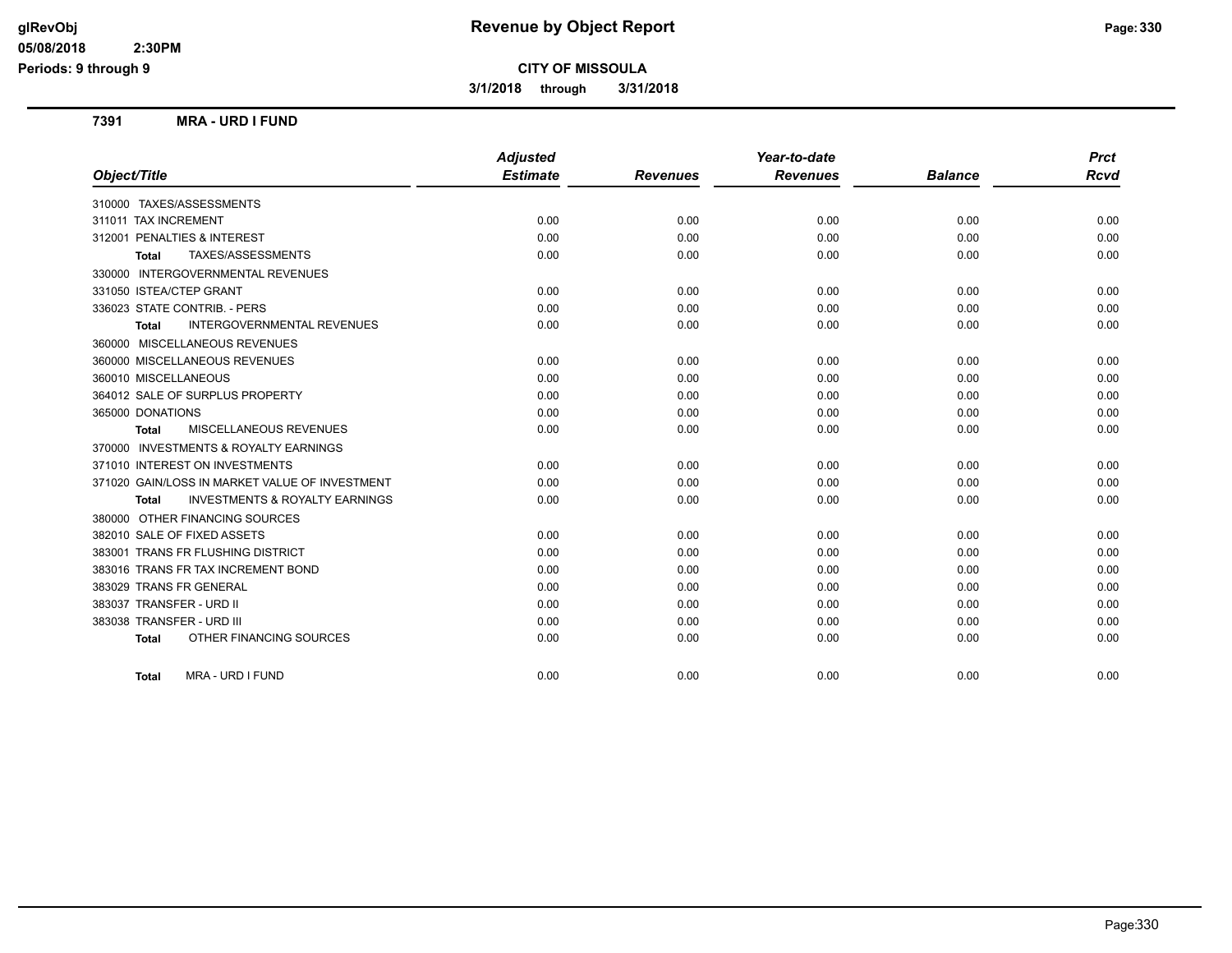**3/1/2018 through 3/31/2018**

**7392 MRA - URD II FUND**

**7392 MRA - URD II FUND**

|                                                           | <b>Adjusted</b> |                 | Year-to-date    |                | <b>Prct</b> |
|-----------------------------------------------------------|-----------------|-----------------|-----------------|----------------|-------------|
| Object/Title                                              | <b>Estimate</b> | <b>Revenues</b> | <b>Revenues</b> | <b>Balance</b> | Rcvd        |
| 310000 TAXES/ASSESSMENTS                                  |                 |                 |                 |                |             |
| 311011 TAX INCREMENT                                      | 0.00            | 0.00            | 0.00            | 0.00           | 0.00        |
| TAXES/ASSESSMENTS<br><b>Total</b>                         | 0.00            | 0.00            | 0.00            | 0.00           | 0.00        |
| 330000 INTERGOVERNMENTAL REVENUES                         |                 |                 |                 |                |             |
| 330000 INTERGOVERNMENTAL REVENUES                         | 0.00            | 0.00            | 0.00            | 0.00           | 0.00        |
| 331050 ISTEA/CTEP GRANT                                   | 0.00            | 0.00            | 0.00            | 0.00           | 0.00        |
| 331060 NATL RECREATION TRAILS GRANTS                      | 0.00            | 0.00            | 0.00            | 0.00           | 0.00        |
| 335210 PERSONAL PROPERTY TAX REIMBURSEMENT                | 0.00            | 0.00            | 0.00            | 0.00           | 0.00        |
| 335250 STATE REIMB - SB #184                              | 0.00            | 0.00            | 0.00            | 0.00           | 0.00        |
| 336023 STATE CONTRIB. - PERS                              | 0.00            | 0.00            | 0.00            | 0.00           | 0.00        |
| <b>INTERGOVERNMENTAL REVENUES</b><br><b>Total</b>         | 0.00            | 0.00            | 0.00            | 0.00           | 0.00        |
| 340000 CHARGES FOR SERVICES                               |                 |                 |                 |                |             |
| 343300 MISC CHARGES FOR SERVICES                          | 0.00            | 0.00            | 0.00            | 0.00           | 0.00        |
| <b>CHARGES FOR SERVICES</b><br>Total                      | 0.00            | 0.00            | 0.00            | 0.00           | 0.00        |
| 360000 MISCELLANEOUS REVENUES                             |                 |                 |                 |                |             |
| 360000 MISCELLANEOUS REVENUES                             | 0.00            | 0.00            | 0.00            | 0.00           | 0.00        |
| 360007 RLF REVENUES                                       | 0.00            | 0.00            | 0.00            | 0.00           | 0.00        |
| 360010 MISCELLANEOUS                                      | 0.00            | 0.00            | 0.00            | 0.00           | 0.00        |
| 365000 DONATIONS                                          | 0.00            | 0.00            | 0.00            | 0.00           | 0.00        |
| MISCELLANEOUS REVENUES<br><b>Total</b>                    | 0.00            | 0.00            | 0.00            | 0.00           | 0.00        |
| 370000 INVESTMENTS & ROYALTY EARNINGS                     |                 |                 |                 |                |             |
| 371010 INTEREST ON INVESTMENTS                            | 0.00            | 0.00            | 0.00            | 0.00           | 0.00        |
| 371020 GAIN/LOSS IN MARKET VALUE OF INVESTMENTS           | 0.00            | 0.00            | 0.00            | 0.00           | 0.00        |
| <b>INVESTMENTS &amp; ROYALTY EARNINGS</b><br><b>Total</b> | 0.00            | 0.00            | 0.00            | 0.00           | 0.00        |
| 380000 OTHER FINANCING SOURCES                            |                 |                 |                 |                |             |
| 381009 TRANSFERS IN                                       | 0.00            | 0.00            | 0.00            | 0.00           | 0.00        |
| 381025 REVENUE BOND PROCEEDS                              | 0.00            | 0.00            | 0.00            | 0.00           | 0.00        |
| 381026 DEBT SERVICE/BROWNSFIELD RLF 1.125M                | 0.00            | 0.00            | 0.00            | 0.00           | 0.00        |
| 381027 SOUTH RESERVE TRAIL CROSSING 5.M                   | 0.00            | 0.00            | 0.00            | 0.00           | 0.00        |
| 381028 BOND PROCEEDS-MILL SITE                            | 0.00            | 0.00            | 0.00            | 0.00           | 0.00        |
| 381074 CIVIC STADIUM TIF NOTES 1.5M                       | 0.00            | 0.00            | 0.00            | 0.00           | 0.00        |
| 383014 TRANS FR MRA                                       | 1,279,532.00    | 0.00            | 450,972.69      | 828,559.31     | 35.25       |
| 383037 TRANSFER - URD II                                  | 0.00            | 0.00            | 0.00            | 0.00           | 0.00        |
| 383038 TRANSFER - URD III                                 | 0.00            | 0.00            | 0.00            | 0.00           | 0.00        |
| 383039 FROM SID TRANSFERS                                 | 0.00            | 0.00            | 0.00            | 0.00           | 0.00        |
| 383060 TRANSFERS FROM FRONT ST URD                        | 0.00            | 0.00            | 0.00            | 0.00           | 0.00        |
| 383061 TRANSFERS FROM PARK IMPACT FEES                    | 0.00            | 0.00            | 0.00            | 0.00           | 0.00        |
| 383062 TRANSFERS FROM PARK SIDS                           | 0.00            | 0.00            | 0.00            | 0.00           | 0.00        |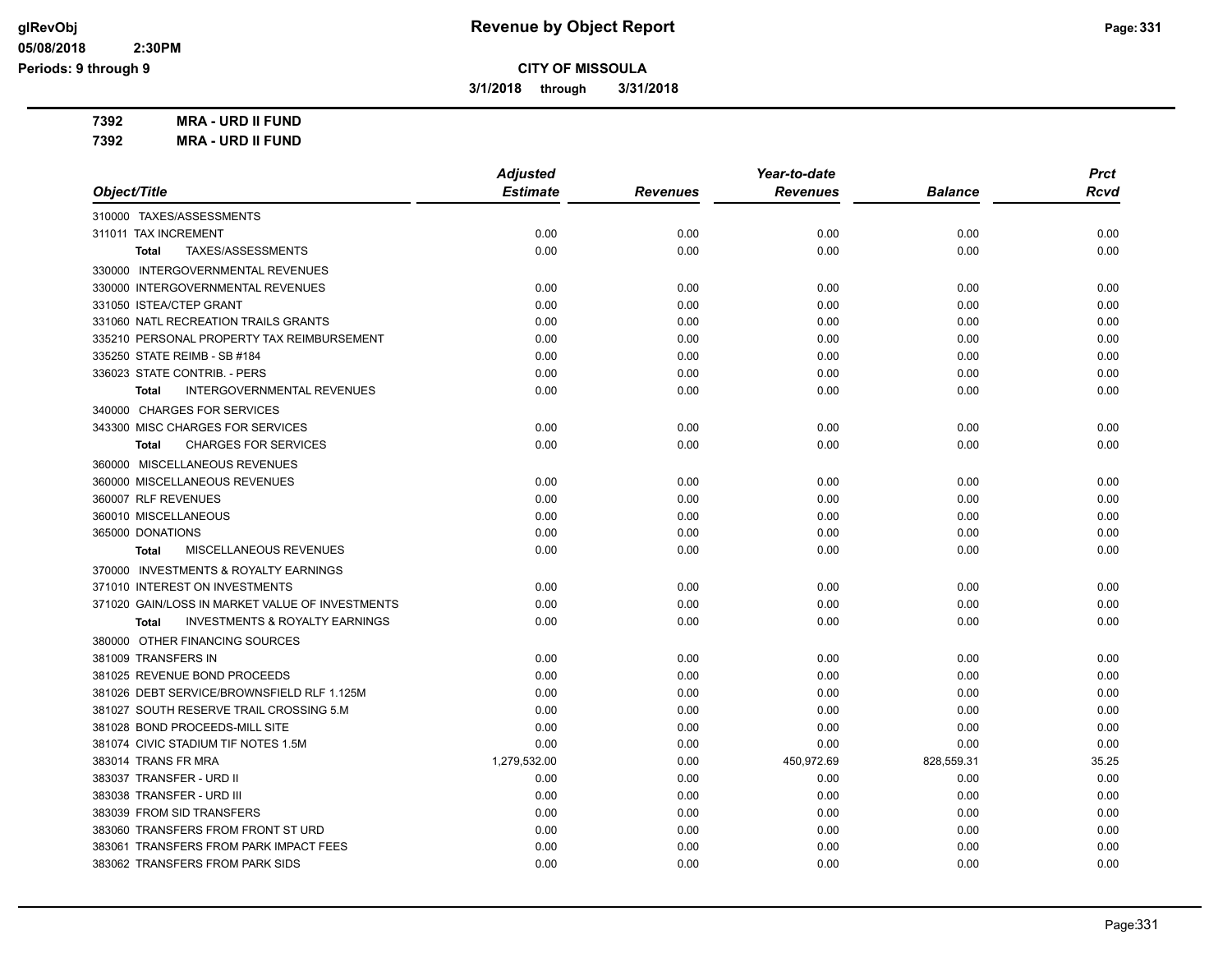**05/08/2018 2:30PM Periods: 9 through 9**

# **CITY OF MISSOULA**

**3/1/2018 through 3/31/2018**

**7392 MRA - URD II FUND 7392 MRA - URD II FUND**

| Object/Title                   |                         | <b>Adjusted</b> | Year-to-date    |                 |                | Prct  |
|--------------------------------|-------------------------|-----------------|-----------------|-----------------|----------------|-------|
|                                |                         | <b>Estimate</b> | <b>Revenues</b> | <b>Revenues</b> | <b>Balance</b> | Rcvd  |
| 383063 *** Title Not Found *** |                         | 0.00            | 0.00            | 0.00            | 0.00           | 0.00  |
| <b>Total</b>                   | OTHER FINANCING SOURCES | 1,279,532.00    | 0.00            | 450.972.69      | 828,559.31     | 35.25 |
| <b>Total</b>                   | MRA - URD II FUND       | 1,279,532.00    | 0.00            | 450,972.69      | 828,559.31     | 35.25 |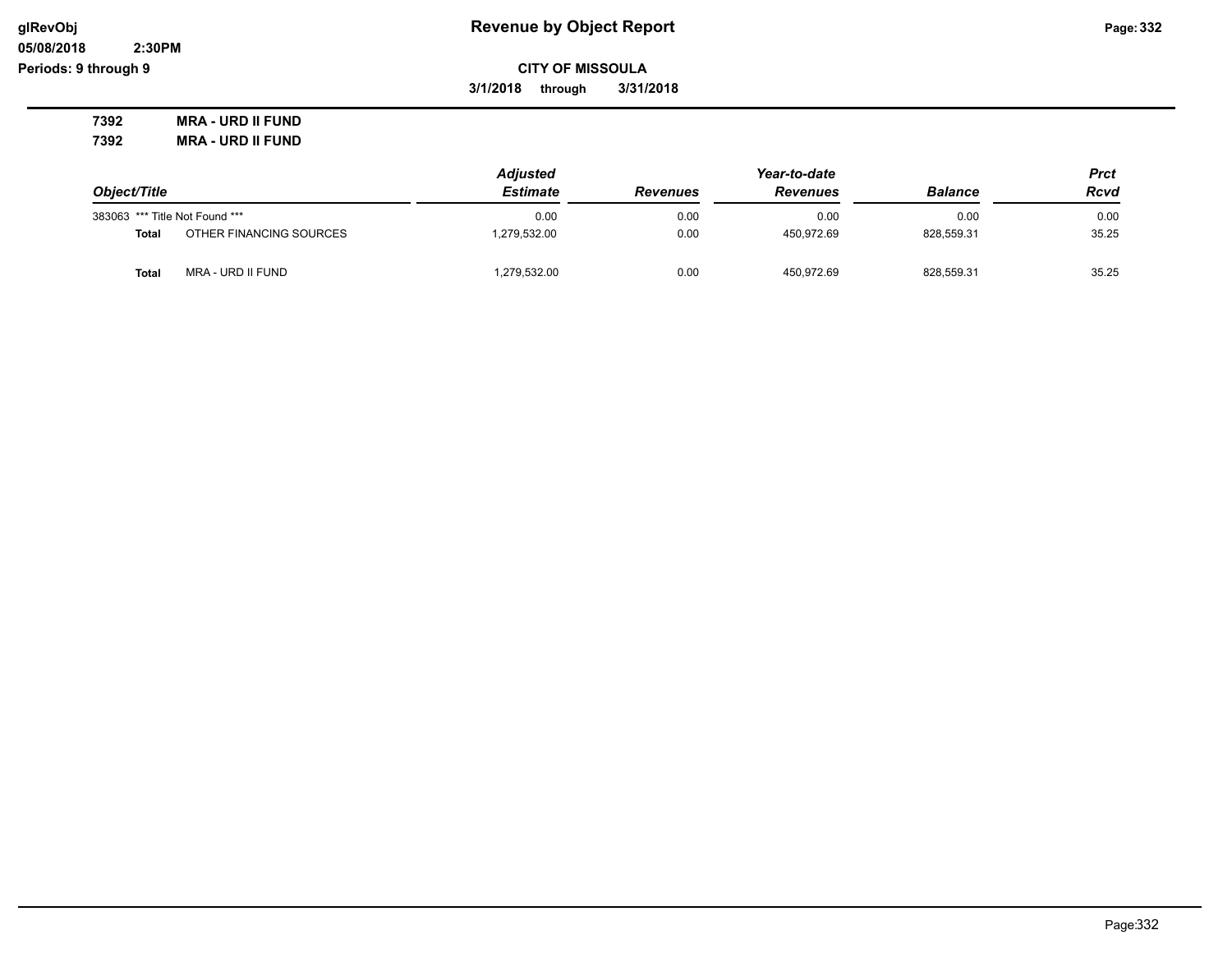**3/1/2018 through 3/31/2018**

### **7392 MRA - URD II FUND**

|                                                           | <b>Adjusted</b> |                 | Year-to-date    |                | <b>Prct</b> |
|-----------------------------------------------------------|-----------------|-----------------|-----------------|----------------|-------------|
| Object/Title                                              | <b>Estimate</b> | <b>Revenues</b> | <b>Revenues</b> | <b>Balance</b> | <b>Rcvd</b> |
| 310000 TAXES/ASSESSMENTS                                  |                 |                 |                 |                |             |
| 311011 TAX INCREMENT                                      | 0.00            | 0.00            | 0.00            | 0.00           | 0.00        |
| TAXES/ASSESSMENTS<br><b>Total</b>                         | 0.00            | 0.00            | 0.00            | 0.00           | 0.00        |
| 330000 INTERGOVERNMENTAL REVENUES                         |                 |                 |                 |                |             |
| 330000 INTERGOVERNMENTAL REVENUES                         | 0.00            | 0.00            | 0.00            | 0.00           | 0.00        |
| 331050 ISTEA/CTEP GRANT                                   | 0.00            | 0.00            | 0.00            | 0.00           | 0.00        |
| 331060 NATL RECREATION TRAILS GRANTS                      | 0.00            | 0.00            | 0.00            | 0.00           | 0.00        |
| 335210 PERSONAL PROPERTY TAX REIMBURSEMENT                | 0.00            | 0.00            | 0.00            | 0.00           | 0.00        |
| 335250 STATE REIMB - SB #184                              | 0.00            | 0.00            | 0.00            | 0.00           | 0.00        |
| 336023 STATE CONTRIB. - PERS                              | 0.00            | 0.00            | 0.00            | 0.00           | 0.00        |
| INTERGOVERNMENTAL REVENUES<br>Total                       | 0.00            | 0.00            | 0.00            | 0.00           | 0.00        |
| 340000 CHARGES FOR SERVICES                               |                 |                 |                 |                |             |
| 343300 MISC CHARGES FOR SERVICES                          | 0.00            | 0.00            | 0.00            | 0.00           | 0.00        |
| <b>CHARGES FOR SERVICES</b><br><b>Total</b>               | 0.00            | 0.00            | 0.00            | 0.00           | 0.00        |
| 360000 MISCELLANEOUS REVENUES                             |                 |                 |                 |                |             |
| 360000 MISCELLANEOUS REVENUES                             | 0.00            | 0.00            | 0.00            | 0.00           | 0.00        |
| 360007 RLF REVENUES                                       | 0.00            | 0.00            | 0.00            | 0.00           | 0.00        |
| 360010 MISCELLANEOUS                                      | 0.00            | 0.00            | 0.00            | 0.00           | 0.00        |
| 365000 DONATIONS                                          | 0.00            | 0.00            | 0.00            | 0.00           | 0.00        |
| MISCELLANEOUS REVENUES<br><b>Total</b>                    | 0.00            | 0.00            | 0.00            | 0.00           | 0.00        |
| 370000 INVESTMENTS & ROYALTY EARNINGS                     |                 |                 |                 |                |             |
| 371010 INTEREST ON INVESTMENTS                            | 0.00            | 0.00            | 0.00            | 0.00           | 0.00        |
| 371020 GAIN/LOSS IN MARKET VALUE OF INVESTMENT            | 0.00            | 0.00            | 0.00            | 0.00           | 0.00        |
| <b>INVESTMENTS &amp; ROYALTY EARNINGS</b><br><b>Total</b> | 0.00            | 0.00            | 0.00            | 0.00           | 0.00        |
| 380000 OTHER FINANCING SOURCES                            |                 |                 |                 |                |             |
| 381009 TRANSFERS IN                                       | 0.00            | 0.00            | 0.00            | 0.00           | 0.00        |
| 381025 REVENUE BOND PROCEEDS                              | 0.00            | 0.00            | 0.00            | 0.00           | 0.00        |
| 381026 DEBT SERVICE/BROWNSFIELD RLF 1.125M                | 0.00            | 0.00            | 0.00            | 0.00           | 0.00        |
| 381027 SOUTH RESERVE TRAIL CROSSING 5.M                   | 0.00            | 0.00            | 0.00            | 0.00           | 0.00        |
| 381028 BOND PROCEEDS-MILL SITE                            | 0.00            | 0.00            | 0.00            | 0.00           | 0.00        |
| 381074 CIVIC STADIUM TIF NOTES 1.5M                       | 0.00            | 0.00            | 0.00            | 0.00           | 0.00        |
| 383014 TRANS FR MRA                                       | 1,279,532.00    | 0.00            | 450,972.69      | 828,559.31     | 35.25       |
| 383037 TRANSFER - URD II                                  | 0.00            | 0.00            | 0.00            | 0.00           | 0.00        |
| 383038 TRANSFER - URD III                                 | 0.00            | 0.00            | 0.00            | 0.00           | 0.00        |
| 383039 FROM SID TRANSFERS                                 | 0.00            | 0.00            | 0.00            | 0.00           | 0.00        |
| 383060 TRANSFERS FROM FRONT ST URD                        | 0.00            | 0.00            | 0.00            | 0.00           | 0.00        |
| 383061 TRANSFERS FROM PARK IMPACT FEES                    | 0.00            | 0.00            | 0.00            | 0.00           | 0.00        |
| 383062 TRANSFERS FROM PARK SIDS                           | 0.00            | 0.00            | 0.00            | 0.00           | 0.00        |
| 383063 *** Title Not Found ***                            | 0.00            | 0.00            | 0.00            | 0.00           | 0.00        |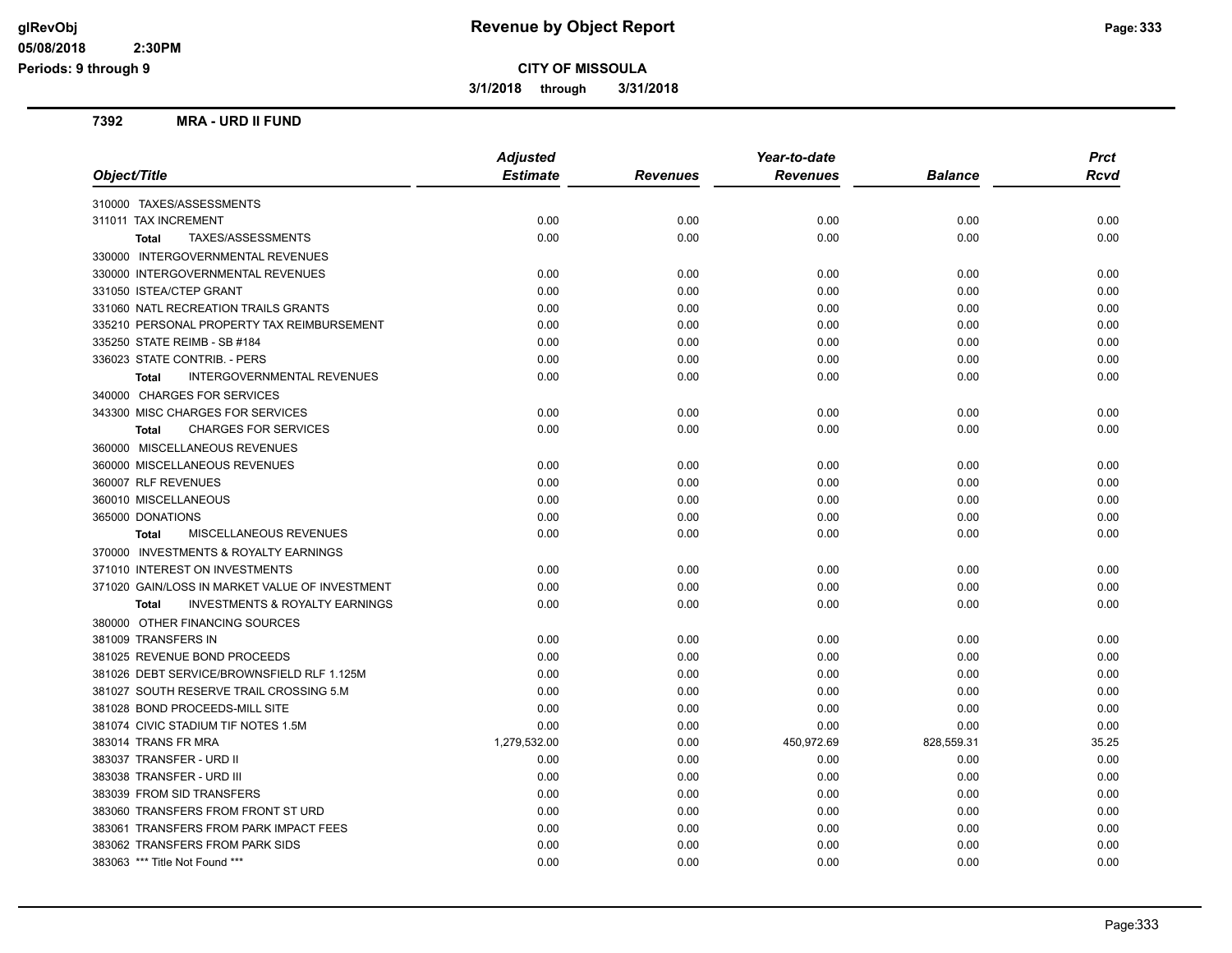**05/08/2018 2:30PM Periods: 9 through 9**

**CITY OF MISSOULA**

**3/1/2018 through 3/31/2018**

**7392 MRA - URD II FUND**

| Object/Title |                         | <b>Adjusted</b> |                 | Year-to-date    |                |       |
|--------------|-------------------------|-----------------|-----------------|-----------------|----------------|-------|
|              |                         | Estimate        | <b>Revenues</b> | <b>Revenues</b> | <b>Balance</b> | Rcvd  |
| <b>Total</b> | OTHER FINANCING SOURCES | 1,279,532.00    | 0.00            | 450.972.69      | 828.559.31     | 35.25 |
| <b>Total</b> | MRA - URD II FUND       | 1,279,532.00    | 0.00            | 450,972.69      | 828,559.31     | 35.25 |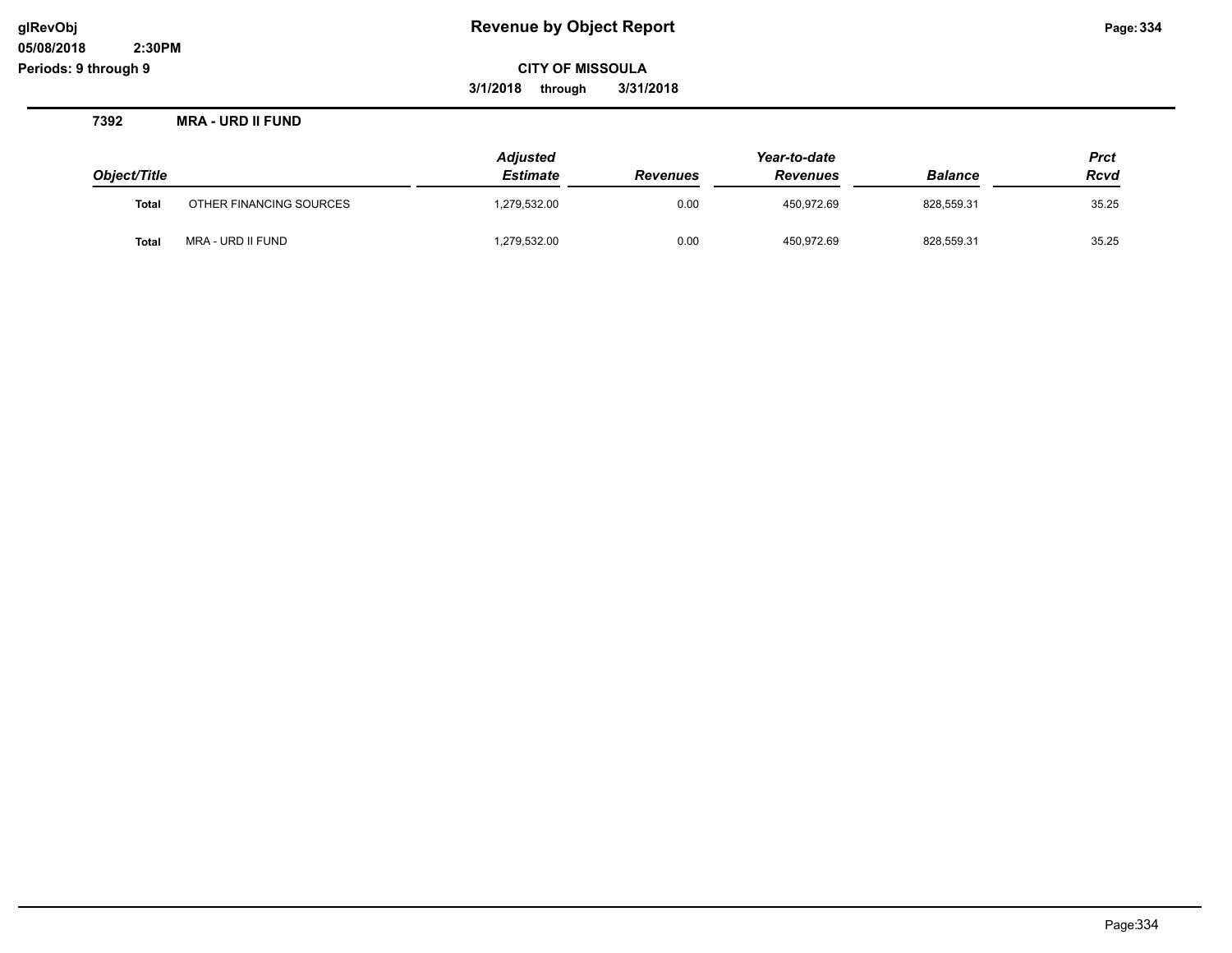**3/1/2018 through 3/31/2018**

**7393 MRA - URD III FUND**

**7393 MRA - URD III FUND**

|                                                           | <b>Adjusted</b> |                 | Year-to-date    |                | <b>Prct</b> |
|-----------------------------------------------------------|-----------------|-----------------|-----------------|----------------|-------------|
| Object/Title                                              | <b>Estimate</b> | <b>Revenues</b> | <b>Revenues</b> | <b>Balance</b> | <b>Rcvd</b> |
| 310000 TAXES/ASSESSMENTS                                  |                 |                 |                 |                |             |
| 311011 TAX INCREMENT                                      | 0.00            | 0.00            | 0.00            | 0.00           | 0.00        |
| 312001 PENALTIES & INTEREST                               | 0.00            | 0.00            | 0.00            | 0.00           | 0.00        |
| TAXES/ASSESSMENTS<br><b>Total</b>                         | 0.00            | 0.00            | 0.00            | 0.00           | 0.00        |
| 330000 INTERGOVERNMENTAL REVENUES                         |                 |                 |                 |                |             |
| 331050 ISTEA/CTEP GRANT                                   | 0.00            | 0.00            | 0.00            | 0.00           | 0.00        |
| 331060 NATL RECREATION TRAILS GRANTS                      | 0.00            | 0.00            | 0.00            | 0.00           | 0.00        |
| 335210 PERSONAL PROPERTY TAX REIMBURSEMENT                | 0.00            | 0.00            | 0.00            | 0.00           | 0.00        |
| 336020 STATE PENSION CONTRIBUTION                         | 0.00            | 0.00            | 0.00            | 0.00           | 0.00        |
| 336023 STATE CONTRIB. - PERS                              | 0.00            | 33.22           | 363.04          | $-363.04$      | 0.00        |
| <b>INTERGOVERNMENTAL REVENUES</b><br><b>Total</b>         | 0.00            | 33.22           | 363.04          | $-363.04$      | 0.00        |
| 340000 CHARGES FOR SERVICES                               |                 |                 |                 |                |             |
| 343065 BUILDING RENTALS                                   | 0.00            | 0.00            | 0.00            | 0.00           | 0.00        |
| <b>CHARGES FOR SERVICES</b><br><b>Total</b>               | 0.00            | 0.00            | 0.00            | 0.00           | 0.00        |
| 360000 MISCELLANEOUS REVENUES                             |                 |                 |                 |                |             |
| 360000 MISCELLANEOUS REVENUES                             | 0.00            | 0.00            | 0.00            | 0.00           | 0.00        |
| 360010 MISCELLANEOUS                                      | 0.00            | 0.00            | 0.00            | 0.00           | 0.00        |
| 362000 OTHER MISCELLANEOUS REVENUE                        | 0.00            | 0.00            | 0.00            | 0.00           | 0.00        |
| 362004 URD III FACADE IMPROVEMENT LOAN REC                | 0.00            | 0.00            | 0.00            | 0.00           | 0.00        |
| 365000 DONATIONS                                          | 0.00            | 0.00            | 92,000.00       | $-92,000.00$   | 0.00        |
| MISCELLANEOUS REVENUES<br><b>Total</b>                    | 0.00            | 0.00            | 92,000.00       | $-92,000.00$   | 0.00        |
| 370000 INVESTMENTS & ROYALTY EARNINGS                     |                 |                 |                 |                |             |
| 371010 INTEREST ON INVESTMENTS                            | 0.00            | 0.00            | 0.00            | 0.00           | 0.00        |
| 371020 GAIN/LOSS IN MARKET VALUE OF INVESTMENTS           | 0.00            | 0.00            | 0.00            | 0.00           | 0.00        |
| <b>INVESTMENTS &amp; ROYALTY EARNINGS</b><br><b>Total</b> | 0.00            | 0.00            | 0.00            | 0.00           | 0.00        |
| 380000 OTHER FINANCING SOURCES                            |                 |                 |                 |                |             |
| 381000 LOAN PROCEEDS                                      | 0.00            | 0.00            | 0.00            | 0.00           | 0.00        |
| 381024 MARY AVENUE BOND PROCEEDS                          | 1,665,000.00    | 0.00            | 1,665,000.00    | 0.00           | 100.00      |
| 381025 REVENUE BOND PROCEEDS                              | 1,600,000.00    | 0.00            | 0.00            | 1,600,000.00   | 0.00        |
| 381026 *** Title Not Found ***                            | 1,890,000.00    | 0.00            | 0.00            | 1,890,000.00   | 0.00        |
| 381028 BOND PROCEEDS-MILL SITE                            | 2,207,000.00    | 0.00            | 0.00            | 2,207,000.00   | 0.00        |
| 383014 TRANS FR MRA                                       | 790,943.00      | 130,377.86      | 769,572.46      | 21,370.54      | 97.30       |
| 383037 TRANSFER - URD II                                  | 250,000.00      | 0.00            | 0.00            | 250,000.00     | 0.00        |
| OTHER FINANCING SOURCES<br><b>Total</b>                   | 8,402,943.00    | 130,377.86      | 2,434,572.46    | 5,968,370.54   | 28.97       |
| MRA - URD III FUND<br><b>Total</b>                        | 8,402,943.00    | 130,411.08      | 2,526,935.50    | 5,876,007.50   | 30.07       |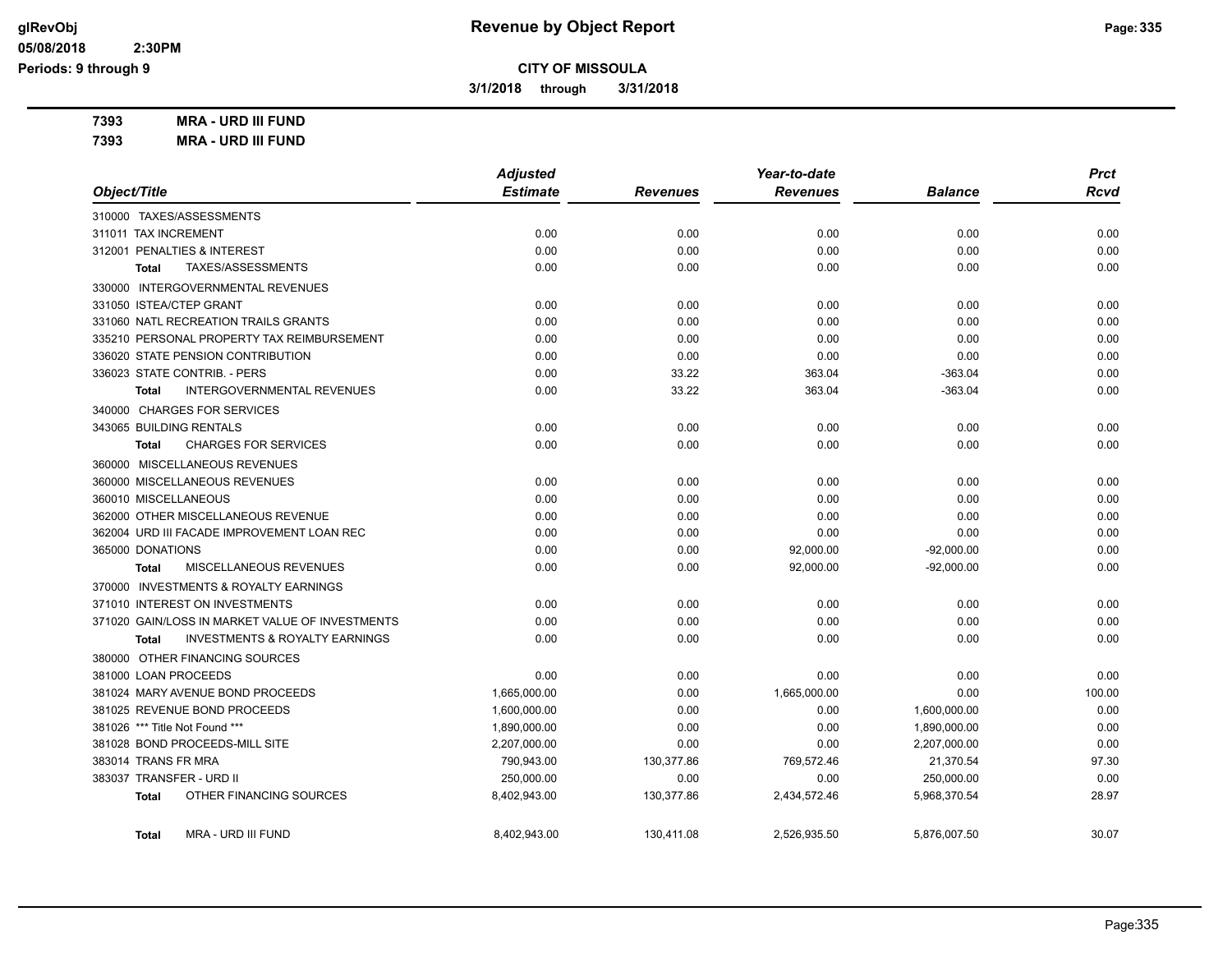**CITY OF MISSOULA 3/1/2018 through 3/31/2018**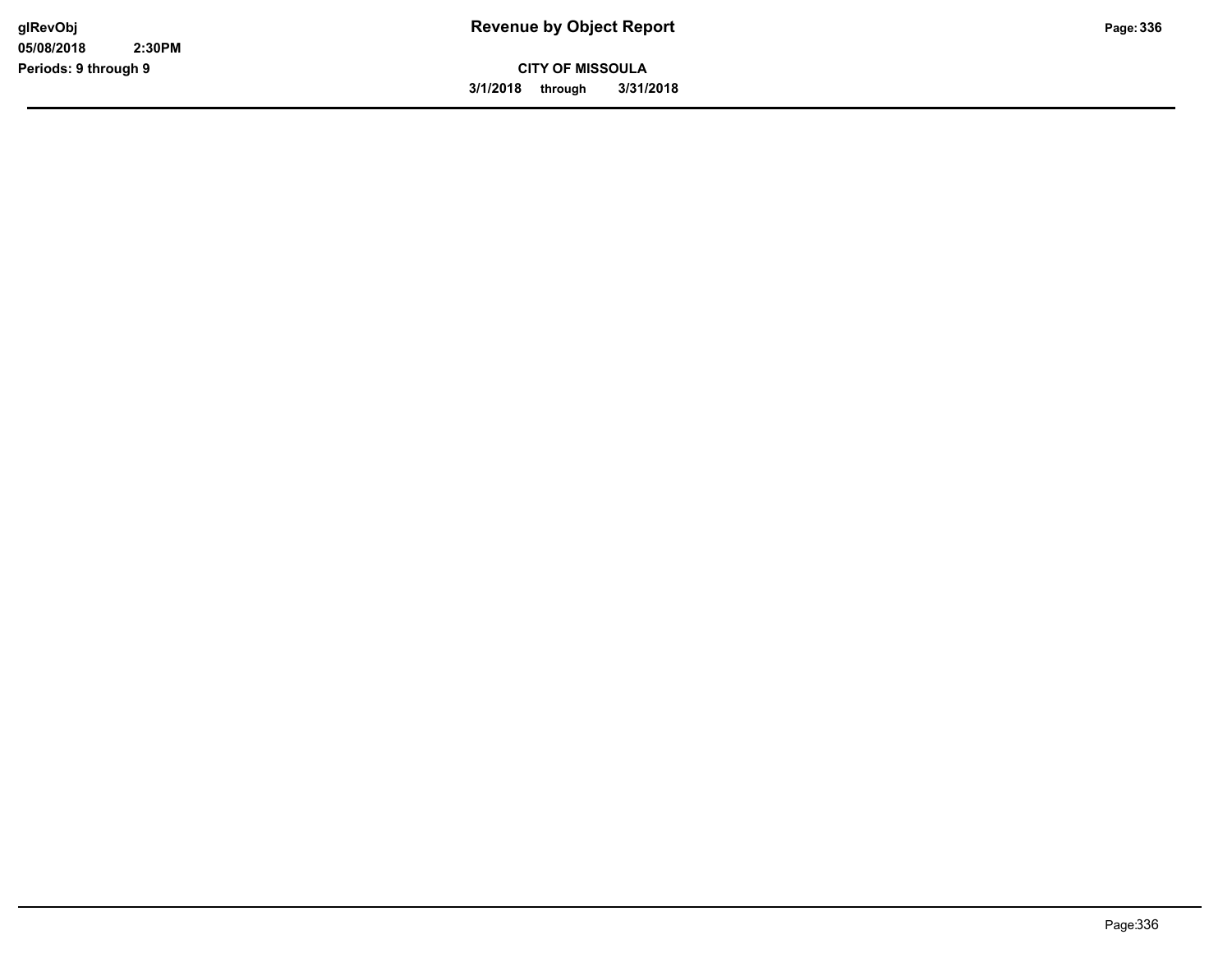**Periods: 9 through 9**

**CITY OF MISSOULA**

**3/1/2018 through 3/31/2018**

### **7393 MRA - URD III FUND**

 **2:30PM**

|                                                    | <b>Adjusted</b> |                 | Year-to-date    |                | <b>Prct</b> |
|----------------------------------------------------|-----------------|-----------------|-----------------|----------------|-------------|
| Object/Title                                       | <b>Estimate</b> | <b>Revenues</b> | <b>Revenues</b> | <b>Balance</b> | <b>Rcvd</b> |
| 310000 TAXES/ASSESSMENTS                           |                 |                 |                 |                |             |
| 311011 TAX INCREMENT                               | 0.00            | 0.00            | 0.00            | 0.00           | 0.00        |
| 312001 PENALTIES & INTEREST                        | 0.00            | 0.00            | 0.00            | 0.00           | 0.00        |
| TAXES/ASSESSMENTS<br><b>Total</b>                  | 0.00            | 0.00            | 0.00            | 0.00           | 0.00        |
| 330000 INTERGOVERNMENTAL REVENUES                  |                 |                 |                 |                |             |
| 331050 ISTEA/CTEP GRANT                            | 0.00            | 0.00            | 0.00            | 0.00           | 0.00        |
| 331060 NATL RECREATION TRAILS GRANTS               | 0.00            | 0.00            | 0.00            | 0.00           | 0.00        |
| 335210 PERSONAL PROPERTY TAX REIMBURSEMENT         | 0.00            | 0.00            | 0.00            | 0.00           | 0.00        |
| 336020 STATE PENSION CONTRIBUTION                  | 0.00            | 0.00            | 0.00            | 0.00           | 0.00        |
| 336023 STATE CONTRIB. - PERS                       | 0.00            | 33.22           | 363.04          | -363.04        | 0.00        |
| <b>INTERGOVERNMENTAL REVENUES</b><br><b>Total</b>  | 0.00            | 33.22           | 363.04          | $-363.04$      | 0.00        |
| 340000 CHARGES FOR SERVICES                        |                 |                 |                 |                |             |
| 343065 BUILDING RENTALS                            | 0.00            | 0.00            | 0.00            | 0.00           | 0.00        |
| <b>CHARGES FOR SERVICES</b><br><b>Total</b>        | 0.00            | 0.00            | 0.00            | 0.00           | 0.00        |
| 360000 MISCELLANEOUS REVENUES                      |                 |                 |                 |                |             |
| 360000 MISCELLANEOUS REVENUES                      | 0.00            | 0.00            | 0.00            | 0.00           | 0.00        |
| 360010 MISCELLANEOUS                               | 0.00            | 0.00            | 0.00            | 0.00           | 0.00        |
| 362000 OTHER MISCELLANEOUS REVENUE                 | 0.00            | 0.00            | 0.00            | 0.00           | 0.00        |
| 362004 URD III FACADE IMPROVEMENT LOAN REC         | 0.00            | 0.00            | 0.00            | 0.00           | 0.00        |
| 365000 DONATIONS                                   | 0.00            | 0.00            | 92,000.00       | $-92,000.00$   | 0.00        |
| MISCELLANEOUS REVENUES<br>Total                    | 0.00            | 0.00            | 92,000.00       | $-92,000.00$   | 0.00        |
| 370000 INVESTMENTS & ROYALTY EARNINGS              |                 |                 |                 |                |             |
| 371010 INTEREST ON INVESTMENTS                     | 0.00            | 0.00            | 0.00            | 0.00           | 0.00        |
| 371020 GAIN/LOSS IN MARKET VALUE OF INVESTMENT     | 0.00            | 0.00            | 0.00            | 0.00           | 0.00        |
| <b>INVESTMENTS &amp; ROYALTY EARNINGS</b><br>Total | 0.00            | 0.00            | 0.00            | 0.00           | 0.00        |
| 380000 OTHER FINANCING SOURCES                     |                 |                 |                 |                |             |
| 381000 LOAN PROCEEDS                               | 0.00            | 0.00            | 0.00            | 0.00           | 0.00        |
| 381024 MARY AVENUE BOND PROCEEDS                   | 1,665,000.00    | 0.00            | 1,665,000.00    | 0.00           | 100.00      |
| 381025 REVENUE BOND PROCEEDS                       | 1,600,000.00    | 0.00            | 0.00            | 1,600,000.00   | 0.00        |
| 381026 *** Title Not Found ***                     | 1,890,000.00    | 0.00            | 0.00            | 1,890,000.00   | 0.00        |
| 381028 BOND PROCEEDS-MILL SITE                     | 2,207,000.00    | 0.00            | 0.00            | 2,207,000.00   | 0.00        |
| 383014 TRANS FR MRA                                | 790,943.00      | 130,377.86      | 769,572.46      | 21,370.54      | 97.30       |
| 383037 TRANSFER - URD II                           | 250,000.00      | 0.00            | 0.00            | 250,000.00     | 0.00        |
| OTHER FINANCING SOURCES<br><b>Total</b>            | 8,402,943.00    | 130,377.86      | 2,434,572.46    | 5,968,370.54   | 28.97       |
| MRA - URD III FUND<br><b>Total</b>                 | 8,402,943.00    | 130,411.08      | 2,526,935.50    | 5,876,007.50   | 30.07       |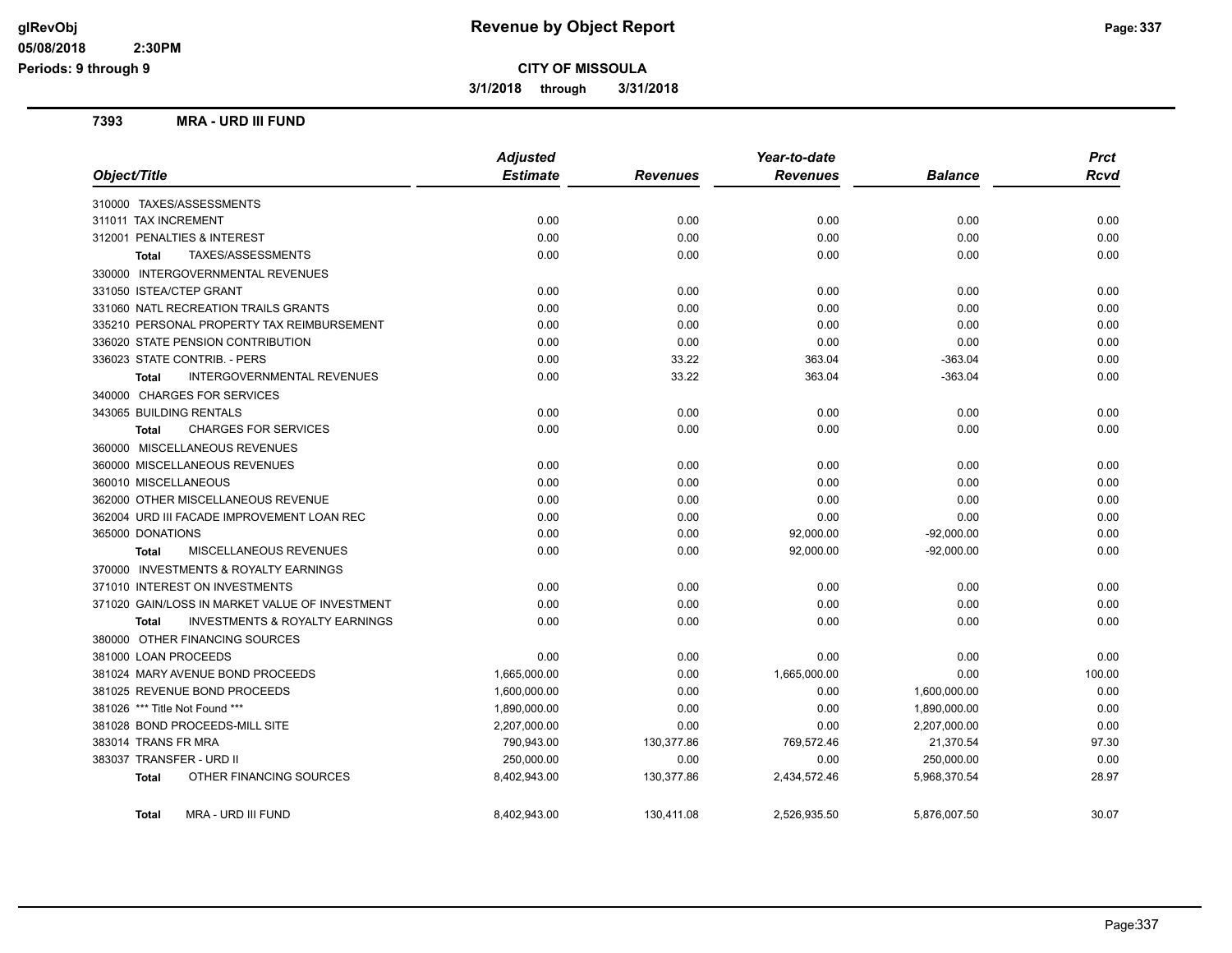**CITY OF MISSOULA 3/1/2018 through 3/31/2018**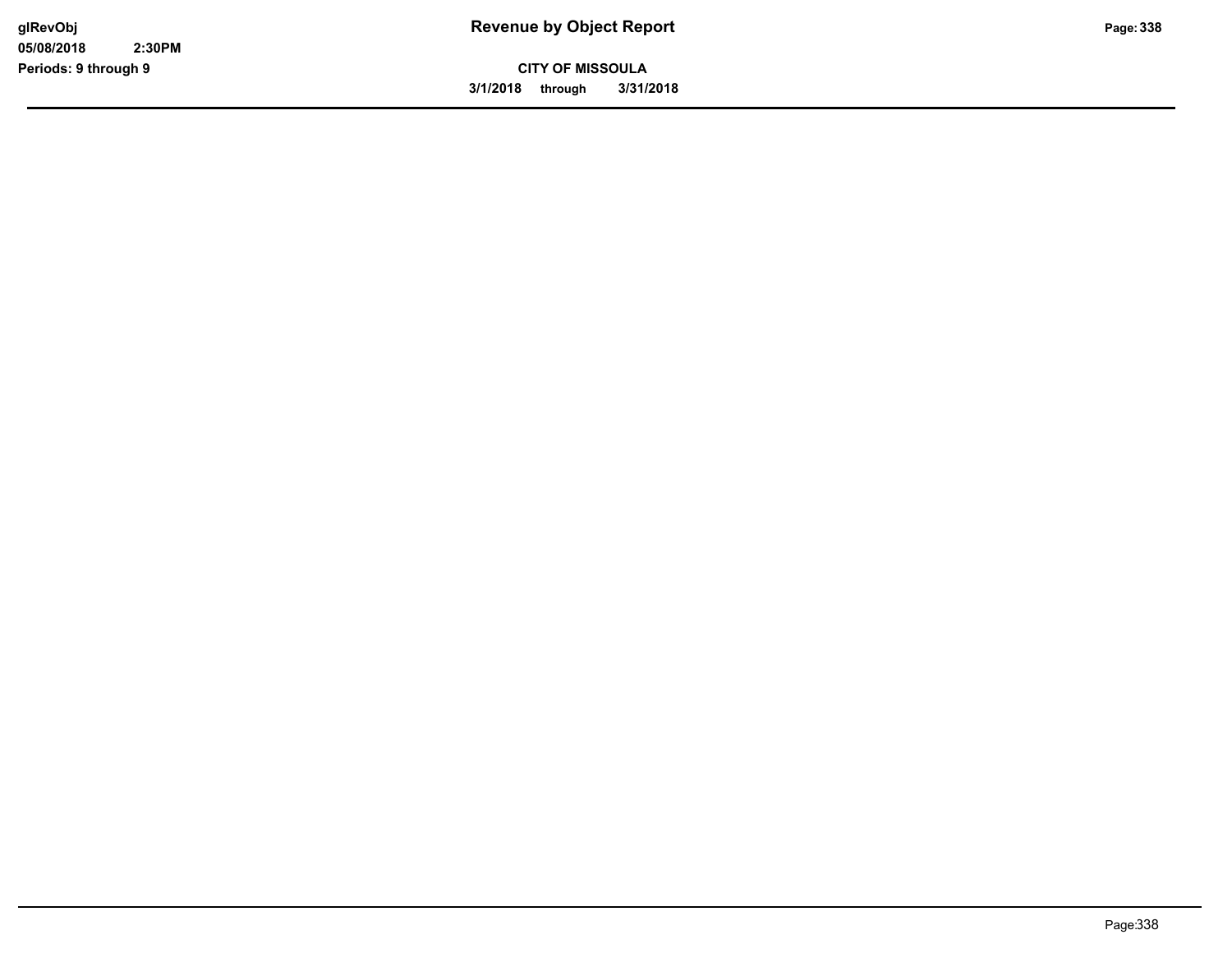**3/1/2018 through 3/31/2018**

# **7394 MRA URD III TI DEBT CLEARING FUND**

**7394 MRA URD III TI DEBT CLEARING FUND**

|                                                     | <b>Adjusted</b> |                 | Year-to-date    |                | <b>Prct</b> |
|-----------------------------------------------------|-----------------|-----------------|-----------------|----------------|-------------|
| Object/Title                                        | <b>Estimate</b> | <b>Revenues</b> | <b>Revenues</b> | <b>Balance</b> | <b>Rcvd</b> |
| TAXES/ASSESSMENTS<br>310000                         |                 |                 |                 |                |             |
| <b>TAX INCREMENT</b><br>311011                      | 1,697,606.00    | 62,989.36       | 1,492,217.81    | 205,388.19     | 87.90       |
| <b>PENALTIES &amp; INTEREST</b><br>312001           | 0.00            | 91.24           | 2,127.57        | $-2,127.57$    | 0.00        |
| TAXES/ASSESSMENTS<br>Total                          | 1,697,606.00    | 63,080.60       | 1,494,345.38    | 203,260.62     | 88.03       |
| <b>INTERGOVERNMENTAL REVENUES</b><br>330000         |                 |                 |                 |                |             |
| 335210 PERSONAL PROPERTY TAX REIMBURSEMENT          | 277,850.00      | 0.00            | 138,925.02      | 138,924.98     | 50.00       |
| 335250 STATE REIMB - SB #184                        | 0.00            | 0.00            | 0.00            | 0.00           | 0.00        |
| INTERGOVERNMENTAL REVENUES<br>Total                 | 277,850.00      | 0.00            | 138,925.02      | 138,924.98     | 50.00       |
| <b>INVESTMENTS &amp; ROYALTY EARNINGS</b><br>370000 |                 |                 |                 |                |             |
| 371010 INTEREST ON INVESTMENTS                      | 0.00            | 0.00            | 0.00            | 0.00           | 0.00        |
| 371020 GAIN/LOSS IN MARKET VALUE OF INVESTMENTS     | 0.00            | 0.00            | 0.00            | 0.00           | 0.00        |
| <b>INVESTMENTS &amp; ROYALTY EARNINGS</b><br>Total  | 0.00            | 0.00            | 0.00            | 0.00           | 0.00        |
| OTHER FINANCING SOURCES<br>380000                   |                 |                 |                 |                |             |
| 383014 TRANS FR MRA                                 | 0.00            | 0.00            | 0.00            | 0.00           | 0.00        |
| OTHER FINANCING SOURCES<br><b>Total</b>             | 0.00            | 0.00            | 0.00            | 0.00           | 0.00        |
| MRA URD III TI DEBT CLEARING FUND<br><b>Total</b>   | 1,975,456.00    | 63,080.60       | 1,633,270.40    | 342,185.60     | 82.68       |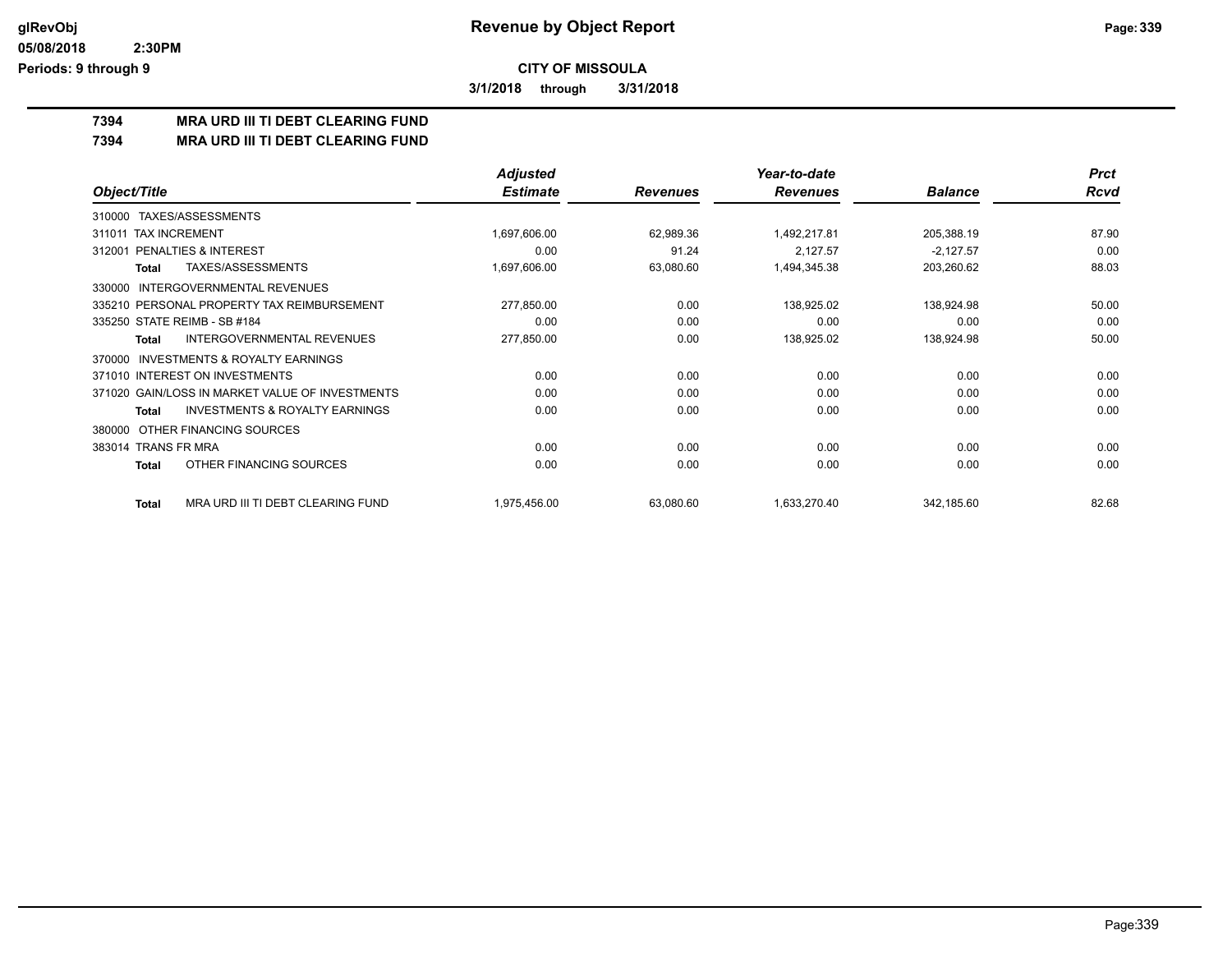**3/1/2018 through 3/31/2018**

### **7394 MRA URD III TI DEBT CLEARING FUND**

|                                                           | <b>Adjusted</b> |                 | Year-to-date    |                | <b>Prct</b> |
|-----------------------------------------------------------|-----------------|-----------------|-----------------|----------------|-------------|
| Object/Title                                              | <b>Estimate</b> | <b>Revenues</b> | <b>Revenues</b> | <b>Balance</b> | <b>Rcvd</b> |
| 310000 TAXES/ASSESSMENTS                                  |                 |                 |                 |                |             |
| 311011 TAX INCREMENT                                      | 1,697,606.00    | 62,989.36       | 1,492,217.81    | 205,388.19     | 87.90       |
| 312001 PENALTIES & INTEREST                               | 0.00            | 91.24           | 2,127.57        | $-2,127.57$    | 0.00        |
| TAXES/ASSESSMENTS<br><b>Total</b>                         | 1,697,606.00    | 63,080.60       | 1,494,345.38    | 203,260.62     | 88.03       |
| INTERGOVERNMENTAL REVENUES<br>330000                      |                 |                 |                 |                |             |
| 335210 PERSONAL PROPERTY TAX REIMBURSEMENT                | 277,850.00      | 0.00            | 138,925.02      | 138,924.98     | 50.00       |
| 335250 STATE REIMB - SB #184                              | 0.00            | 0.00            | 0.00            | 0.00           | 0.00        |
| <b>INTERGOVERNMENTAL REVENUES</b><br><b>Total</b>         | 277,850.00      | 0.00            | 138,925.02      | 138,924.98     | 50.00       |
| INVESTMENTS & ROYALTY EARNINGS<br>370000                  |                 |                 |                 |                |             |
| 371010 INTEREST ON INVESTMENTS                            | 0.00            | 0.00            | 0.00            | 0.00           | 0.00        |
| 371020 GAIN/LOSS IN MARKET VALUE OF INVESTMENT            | 0.00            | 0.00            | 0.00            | 0.00           | 0.00        |
| <b>INVESTMENTS &amp; ROYALTY EARNINGS</b><br><b>Total</b> | 0.00            | 0.00            | 0.00            | 0.00           | 0.00        |
| OTHER FINANCING SOURCES<br>380000                         |                 |                 |                 |                |             |
| 383014 TRANS FR MRA                                       | 0.00            | 0.00            | 0.00            | 0.00           | 0.00        |
| OTHER FINANCING SOURCES<br><b>Total</b>                   | 0.00            | 0.00            | 0.00            | 0.00           | 0.00        |
| MRA URD III TI DEBT CLEARING FUND<br>Total                | 1,975,456.00    | 63,080.60       | 1,633,270.40    | 342,185.60     | 82.68       |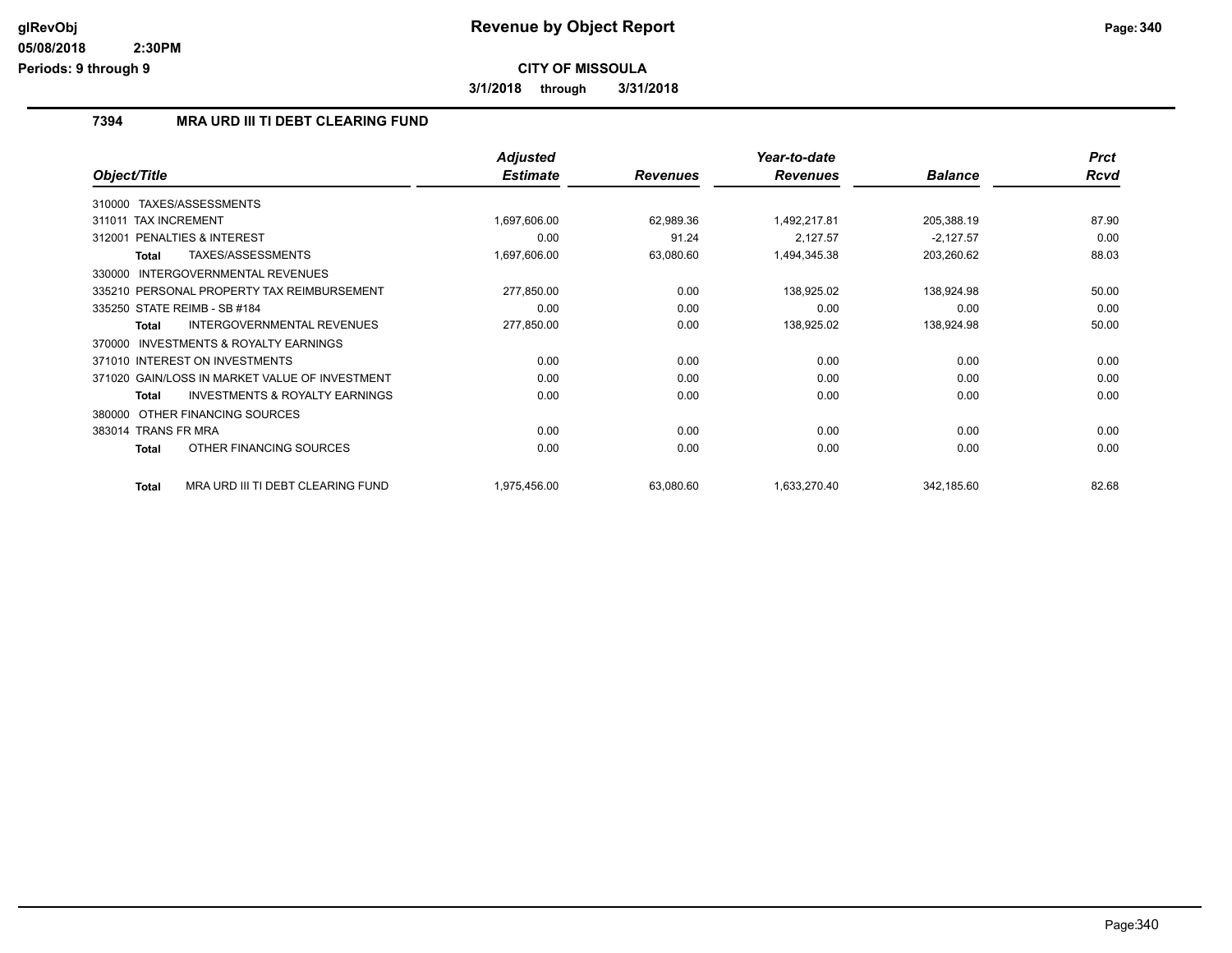**3/1/2018 through 3/31/2018**

# **7395 MRA TAX INCREMENT DEBT SERVICE**

# **7395 MRA TAX INCREMENT DEBT SERVICE**

|                                                    | <b>Adjusted</b> |                 | Year-to-date    |                | <b>Prct</b> |
|----------------------------------------------------|-----------------|-----------------|-----------------|----------------|-------------|
| Object/Title                                       | <b>Estimate</b> | <b>Revenues</b> | <b>Revenues</b> | <b>Balance</b> | <b>Rcvd</b> |
| 370000 INVESTMENTS & ROYALTY EARNINGS              |                 |                 |                 |                |             |
| 371010 INTEREST ON INVESTMENTS                     | 0.00            | 0.00            | 0.00            | 0.00           | 0.00        |
| <b>INVESTMENTS &amp; ROYALTY EARNINGS</b><br>Total | 0.00            | 0.00            | 0.00            | 0.00           | 0.00        |
| 380000 OTHER FINANCING SOURCES                     |                 |                 |                 |                |             |
| 383014 TRANS FR MRA                                | 1.184.513.00    | 151.674.45      | 1.015.372.39    | 169.140.61     | 85.72       |
| OTHER FINANCING SOURCES<br><b>Total</b>            | 1.184.513.00    | 151,674.45      | 1.015.372.39    | 169.140.61     | 85.72       |
| MRA TAX INCREMENT DEBT SERVICE<br><b>Total</b>     | 1.184.513.00    | 151.674.45      | 1.015.372.39    | 169.140.61     | 85.72       |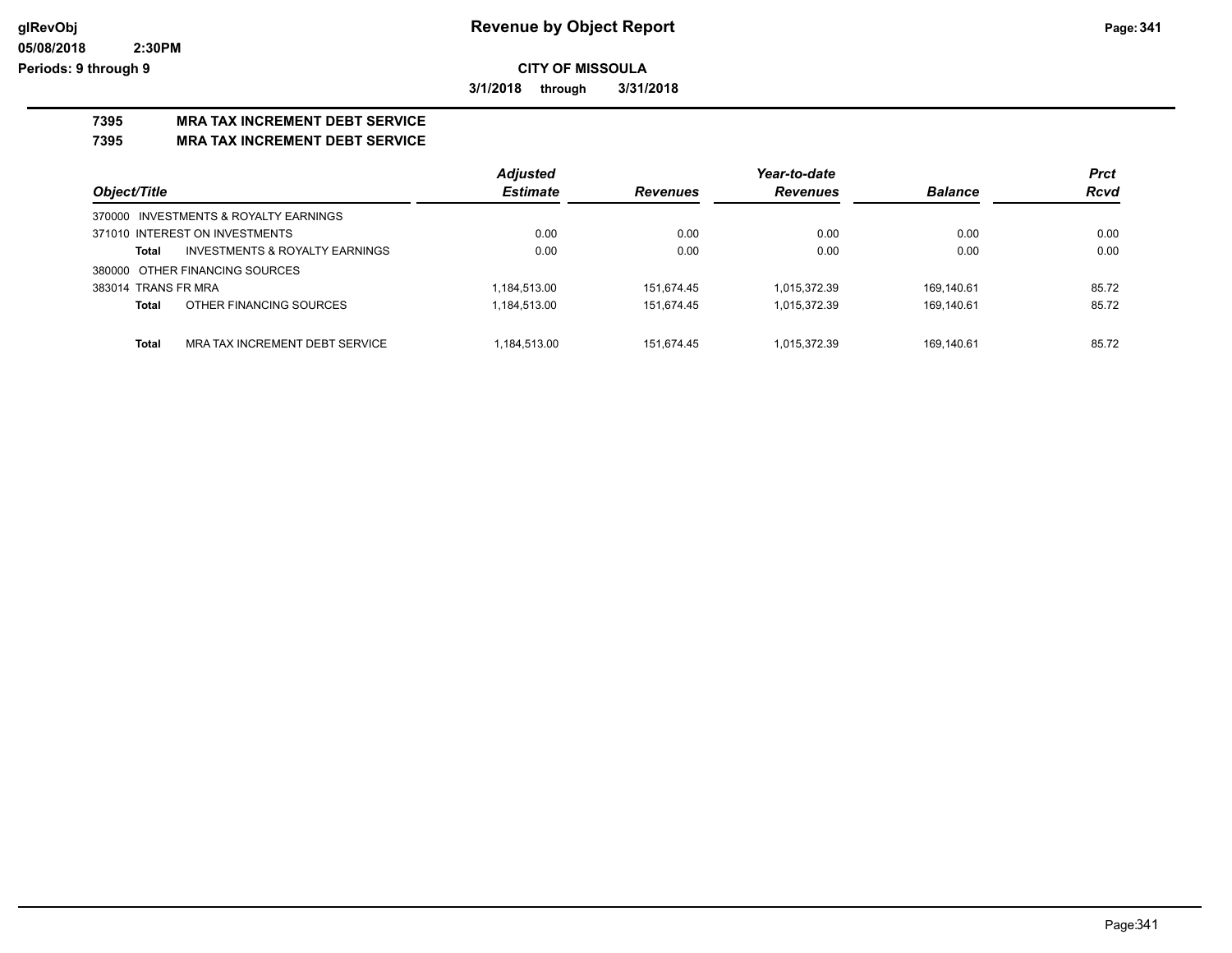**3/1/2018 through 3/31/2018**

### **7395 MRA TAX INCREMENT DEBT SERVICE**

| Object/Title                                              | <b>Adjusted</b><br><b>Estimate</b> | <b>Revenues</b> | Year-to-date<br><b>Revenues</b> | <b>Balance</b> | <b>Prct</b><br><b>Rcvd</b> |
|-----------------------------------------------------------|------------------------------------|-----------------|---------------------------------|----------------|----------------------------|
| 370000 INVESTMENTS & ROYALTY EARNINGS                     |                                    |                 |                                 |                |                            |
| 371010 INTEREST ON INVESTMENTS                            | 0.00                               | 0.00            | 0.00                            | 0.00           | 0.00                       |
| <b>INVESTMENTS &amp; ROYALTY EARNINGS</b><br><b>Total</b> | 0.00                               | 0.00            | 0.00                            | 0.00           | 0.00                       |
| 380000 OTHER FINANCING SOURCES                            |                                    |                 |                                 |                |                            |
| 383014 TRANS FR MRA                                       | 1.184.513.00                       | 151,674.45      | 1.015.372.39                    | 169,140.61     | 85.72                      |
| OTHER FINANCING SOURCES<br><b>Total</b>                   | 1,184,513.00                       | 151,674.45      | 1,015,372.39                    | 169,140.61     | 85.72                      |
|                                                           |                                    |                 |                                 |                |                            |
| MRA TAX INCREMENT DEBT SERVICE<br><b>Total</b>            | 1.184.513.00                       | 151.674.45      | 1.015.372.39                    | 169.140.61     | 85.72                      |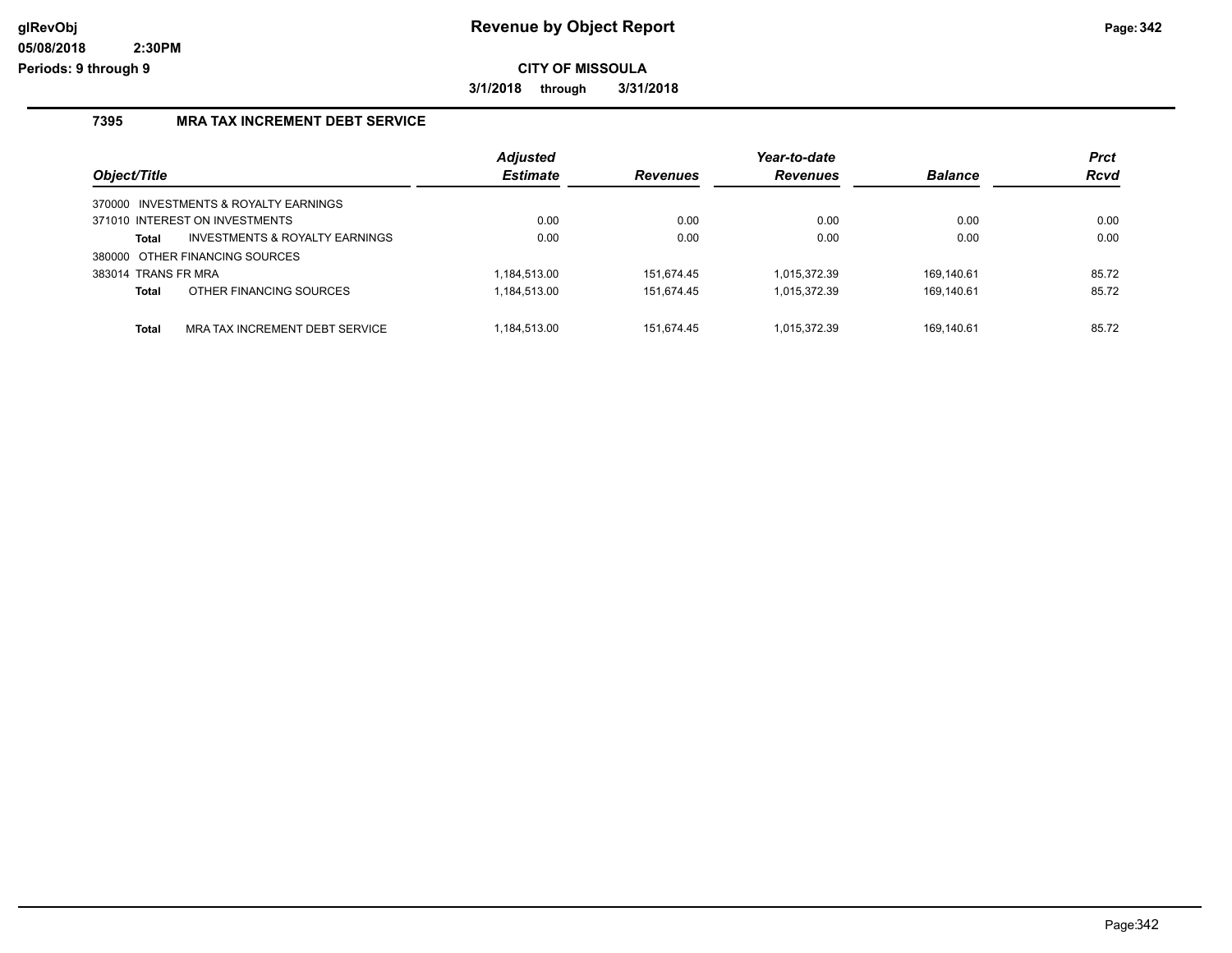**3/1/2018 through 3/31/2018**

# **7396 NRSS DEBT SERVICE SINKING FUND**

**7396 NRSS DEBT SERVICE SINKING FUND**

|                                                 | <b>Adjusted</b> |                 | Year-to-date    |                | <b>Prct</b> |
|-------------------------------------------------|-----------------|-----------------|-----------------|----------------|-------------|
| Object/Title                                    | <b>Estimate</b> | <b>Revenues</b> | <b>Revenues</b> | <b>Balance</b> | <b>Rcvd</b> |
| 370000 INVESTMENTS & ROYALTY EARNINGS           |                 |                 |                 |                |             |
| 371010 INTEREST ON INVESTMENTS                  | 0.00            | 0.00            | 0.00            | 0.00           | 0.00        |
| 371020 GAIN/LOSS IN MARKET VALUE OF INVESTMENTS | 0.00            | 0.00            | 0.00            | 0.00           | 0.00        |
| INVESTMENTS & ROYALTY EARNINGS<br>Total         | 0.00            | 0.00            | 0.00            | 0.00           | 0.00        |
| 380000 OTHER FINANCING SOURCES                  |                 |                 |                 |                |             |
| 383014 TRANS FR MRA                             | 86.336.00       | 0.00            | 96.664.03       | $-10.328.03$   | 111.96      |
| OTHER FINANCING SOURCES<br>Total                | 86.336.00       | 0.00            | 96.664.03       | $-10.328.03$   | 111.96      |
|                                                 |                 |                 |                 |                |             |
| <b>Total</b><br>NRSS DEBT SERVICE SINKING FUND  | 86.336.00       | 0.00            | 96.664.03       | $-10.328.03$   | 111.96      |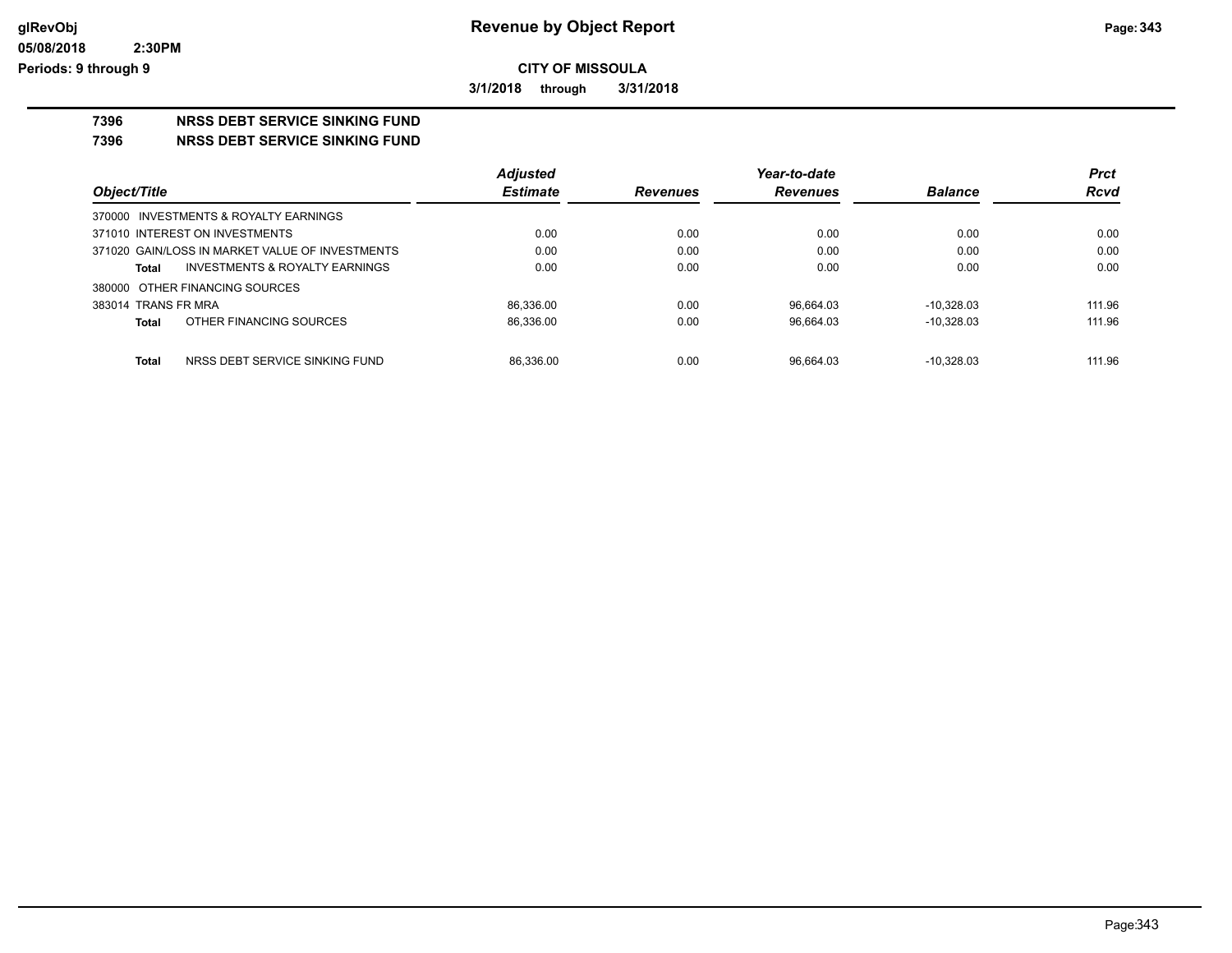**3/1/2018 through 3/31/2018**

## **7396 NRSS DEBT SERVICE SINKING FUND**

|                                                | <b>Adjusted</b> |                 | Year-to-date    |                | <b>Prct</b> |
|------------------------------------------------|-----------------|-----------------|-----------------|----------------|-------------|
| Object/Title                                   | <b>Estimate</b> | <b>Revenues</b> | <b>Revenues</b> | <b>Balance</b> | <b>Rcvd</b> |
| 370000 INVESTMENTS & ROYALTY EARNINGS          |                 |                 |                 |                |             |
| 371010 INTEREST ON INVESTMENTS                 | 0.00            | 0.00            | 0.00            | 0.00           | 0.00        |
| 371020 GAIN/LOSS IN MARKET VALUE OF INVESTMENT | 0.00            | 0.00            | 0.00            | 0.00           | 0.00        |
| INVESTMENTS & ROYALTY EARNINGS<br>Total        | 0.00            | 0.00            | 0.00            | 0.00           | 0.00        |
| 380000 OTHER FINANCING SOURCES                 |                 |                 |                 |                |             |
| 383014 TRANS FR MRA                            | 86.336.00       | 0.00            | 96.664.03       | $-10.328.03$   | 111.96      |
| OTHER FINANCING SOURCES<br>Total               | 86.336.00       | 0.00            | 96.664.03       | $-10.328.03$   | 111.96      |
|                                                |                 |                 |                 |                |             |
| NRSS DEBT SERVICE SINKING FUND<br><b>Total</b> | 86.336.00       | 0.00            | 96.664.03       | $-10.328.03$   | 111.96      |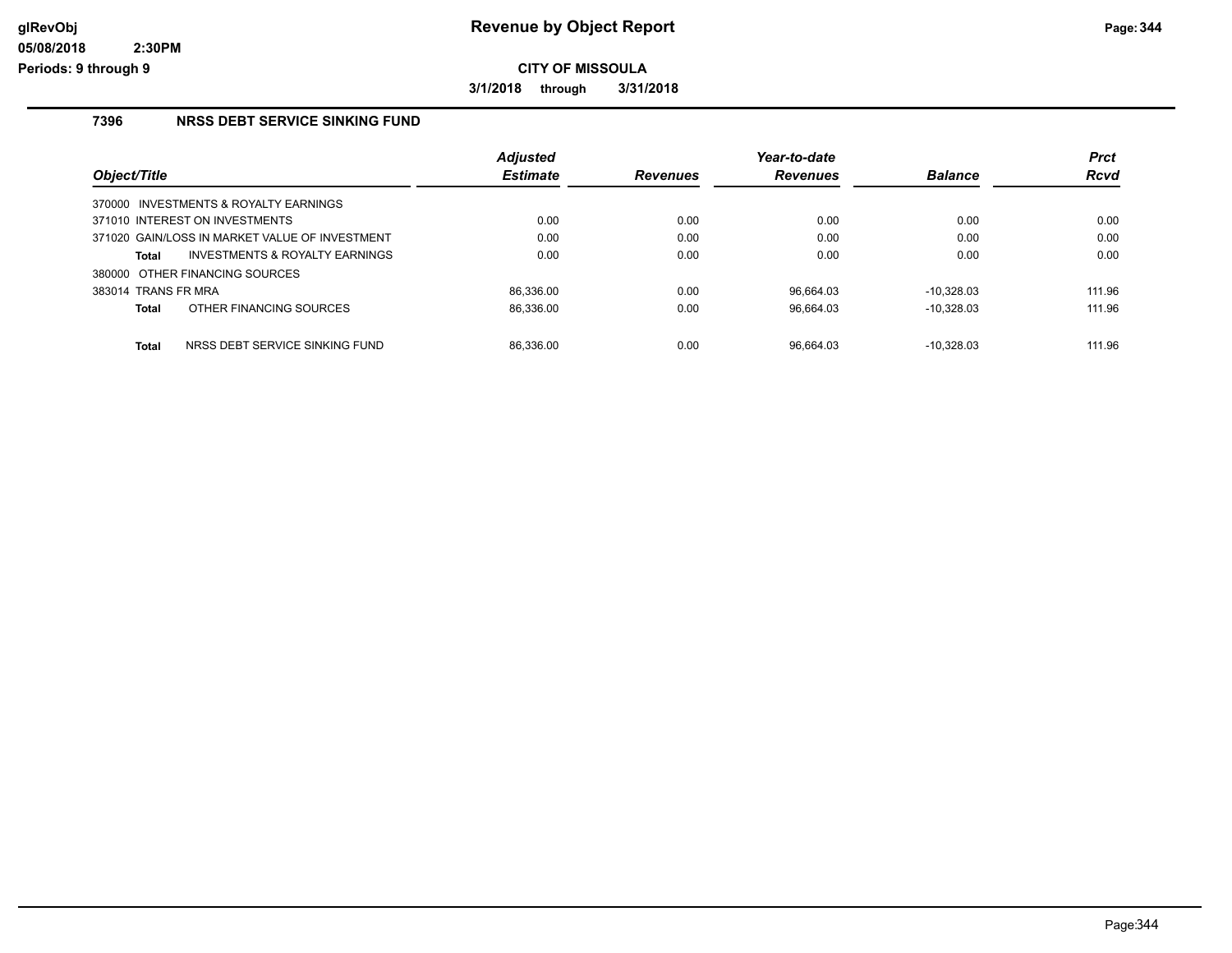**3/1/2018 through 3/31/2018**

**7397 NORTH RESERVE/SCOTT ST URD**

**7397 NORTH RESERVE/SCOTT ST URD**

|                                                    | <b>Adjusted</b> |                 | Year-to-date    |                | <b>Prct</b> |
|----------------------------------------------------|-----------------|-----------------|-----------------|----------------|-------------|
| Object/Title                                       | <b>Estimate</b> | <b>Revenues</b> | <b>Revenues</b> | <b>Balance</b> | <b>Rcvd</b> |
| 310000 TAXES/ASSESSMENTS                           |                 |                 |                 |                |             |
| <b>TAX INCREMENT</b><br>311011                     | 0.00            | 0.00            | 0.00            | 0.00           | 0.00        |
| PENALTIES & INTEREST<br>312001                     | 0.00            | 0.00            | 0.00            | 0.00           | 0.00        |
| <b>TAXES/ASSESSMENTS</b><br><b>Total</b>           | 0.00            | 0.00            | 0.00            | 0.00           | 0.00        |
| <b>INTERGOVERNMENTAL REVENUES</b><br>330000        |                 |                 |                 |                |             |
| 335210 PERSONAL PROPERTY TAX REIMBURSEMENT         | 0.00            | 0.00            | 0.00            | 0.00           | 0.00        |
| <b>INTERGOVERNMENTAL REVENUES</b><br><b>Total</b>  | 0.00            | 0.00            | 0.00            | 0.00           | 0.00        |
| 360000 MISCELLANEOUS REVENUES                      |                 |                 |                 |                |             |
| 360000 MISCELLANEOUS REVENUES                      | 0.00            | 0.00            | 0.00            | 0.00           | 0.00        |
| MISCELLANEOUS REVENUES<br><b>Total</b>             | 0.00            | 0.00            | 0.00            | 0.00           | 0.00        |
| 370000 INVESTMENTS & ROYALTY EARNINGS              |                 |                 |                 |                |             |
| 371010 INTEREST ON INVESTMENTS                     | 0.00            | 0.00            | 0.00            | 0.00           | 0.00        |
| <b>INVESTMENTS &amp; ROYALTY EARNINGS</b><br>Total | 0.00            | 0.00            | 0.00            | 0.00           | 0.00        |
| OTHER FINANCING SOURCES<br>380000                  |                 |                 |                 |                |             |
| 381010 BOND PROCEEDS                               | 936.008.00      | 0.00            | 541,507.53      | 394,500.47     | 57.85       |
| 381025 PROCEEDS-SCOTT ST VILLAGE PHASE 2&3         | 0.00            | 0.00            | 36.618.00       | $-36,618.00$   | 0.00        |
| 383014 TRANS FR MRA                                | 0.00            | 35.986.38       | 368.299.73      | $-368,299.73$  | 0.00        |
| OTHER FINANCING SOURCES<br><b>Total</b>            | 936,008.00      | 35,986.38       | 946,425.26      | $-10,417.26$   | 101.11      |
| NORTH RESERVE/SCOTT ST URD<br><b>Total</b>         | 936,008.00      | 35,986.38       | 946,425.26      | $-10,417.26$   | 101.11      |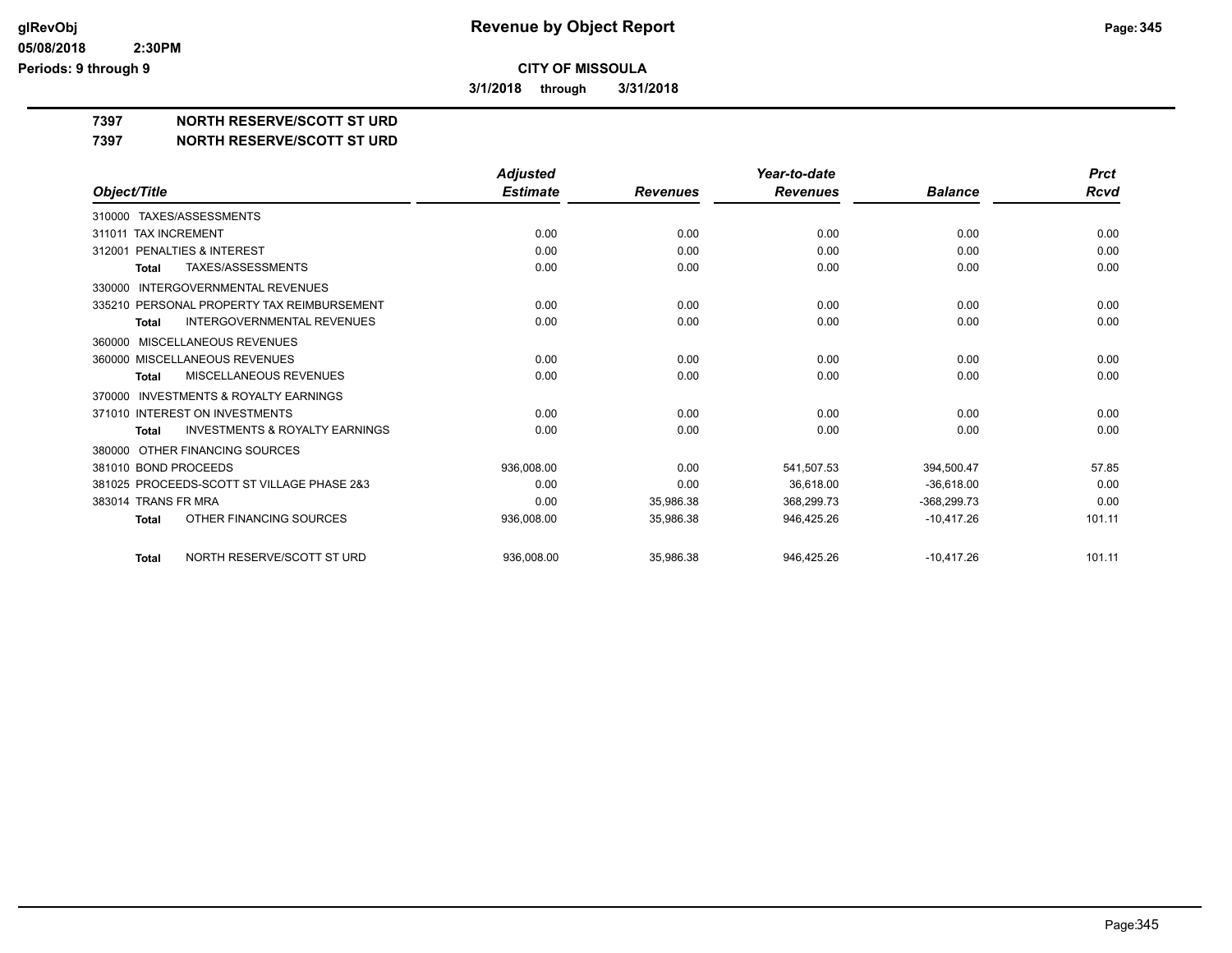**3/1/2018 through 3/31/2018**

## **7397 NORTH RESERVE/SCOTT ST URD**

|                                                     | <b>Adjusted</b> |                 | Year-to-date    |                | <b>Prct</b> |
|-----------------------------------------------------|-----------------|-----------------|-----------------|----------------|-------------|
| Object/Title                                        | <b>Estimate</b> | <b>Revenues</b> | <b>Revenues</b> | <b>Balance</b> | <b>Rcvd</b> |
| TAXES/ASSESSMENTS<br>310000                         |                 |                 |                 |                |             |
| 311011 TAX INCREMENT                                | 0.00            | 0.00            | 0.00            | 0.00           | 0.00        |
| 312001 PENALTIES & INTEREST                         | 0.00            | 0.00            | 0.00            | 0.00           | 0.00        |
| TAXES/ASSESSMENTS<br><b>Total</b>                   | 0.00            | 0.00            | 0.00            | 0.00           | 0.00        |
| <b>INTERGOVERNMENTAL REVENUES</b><br>330000         |                 |                 |                 |                |             |
| 335210 PERSONAL PROPERTY TAX REIMBURSEMENT          | 0.00            | 0.00            | 0.00            | 0.00           | 0.00        |
| <b>INTERGOVERNMENTAL REVENUES</b><br>Total          | 0.00            | 0.00            | 0.00            | 0.00           | 0.00        |
| 360000 MISCELLANEOUS REVENUES                       |                 |                 |                 |                |             |
| 360000 MISCELLANEOUS REVENUES                       | 0.00            | 0.00            | 0.00            | 0.00           | 0.00        |
| MISCELLANEOUS REVENUES<br><b>Total</b>              | 0.00            | 0.00            | 0.00            | 0.00           | 0.00        |
| <b>INVESTMENTS &amp; ROYALTY EARNINGS</b><br>370000 |                 |                 |                 |                |             |
| 371010 INTEREST ON INVESTMENTS                      | 0.00            | 0.00            | 0.00            | 0.00           | 0.00        |
| <b>INVESTMENTS &amp; ROYALTY EARNINGS</b><br>Total  | 0.00            | 0.00            | 0.00            | 0.00           | 0.00        |
| 380000 OTHER FINANCING SOURCES                      |                 |                 |                 |                |             |
| 381010 BOND PROCEEDS                                | 936,008.00      | 0.00            | 541,507.53      | 394,500.47     | 57.85       |
| 381025 PROCEEDS-SCOTT ST VILLAGE PHASE 2&3          | 0.00            | 0.00            | 36,618.00       | $-36,618.00$   | 0.00        |
| 383014 TRANS FR MRA                                 | 0.00            | 35,986.38       | 368,299.73      | $-368,299.73$  | 0.00        |
| OTHER FINANCING SOURCES<br>Total                    | 936,008.00      | 35,986.38       | 946,425.26      | $-10,417.26$   | 101.11      |
| NORTH RESERVE/SCOTT ST URD<br><b>Total</b>          | 936,008.00      | 35,986.38       | 946,425.26      | $-10,417.26$   | 101.11      |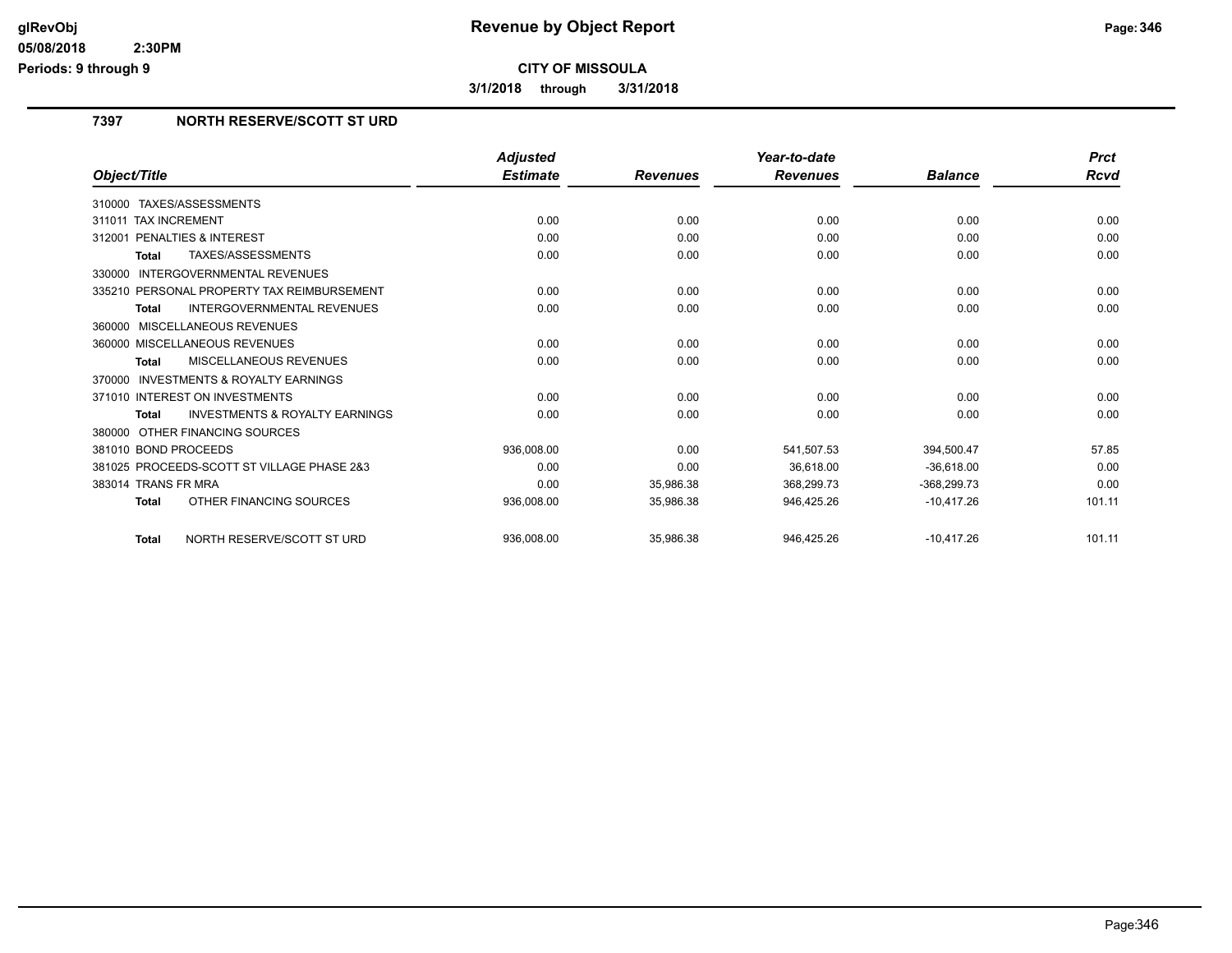**3/1/2018 through 3/31/2018**

**7398 HELLGATE URD**

**7398 HELLGATE URD**

|                             |                     | <b>Adjusted</b> |                 | <b>Prct</b>     |                |             |
|-----------------------------|---------------------|-----------------|-----------------|-----------------|----------------|-------------|
| Object/Title                |                     | <b>Estimate</b> | <b>Revenues</b> | <b>Revenues</b> | <b>Balance</b> | <b>Rcvd</b> |
| 310000 TAXES/ASSESSMENTS    |                     |                 |                 |                 |                |             |
| 311011 TAX INCREMENT        |                     | 0.00            | 0.00            | 60,827.20       | $-60,827.20$   | 0.00        |
| 312001 PENALTIES & INTEREST |                     | 0.00            | 0.03            | 281.35          | $-281.35$      | 0.00        |
| Total                       | TAXES/ASSESSMENTS   | 0.00            | 0.03            | 61.108.55       | $-61.108.55$   | 0.00        |
| <b>Total</b>                | <b>HELLGATE URD</b> | 0.00            | 0.03            | 61.108.55       | $-61,108.55$   | 0.00        |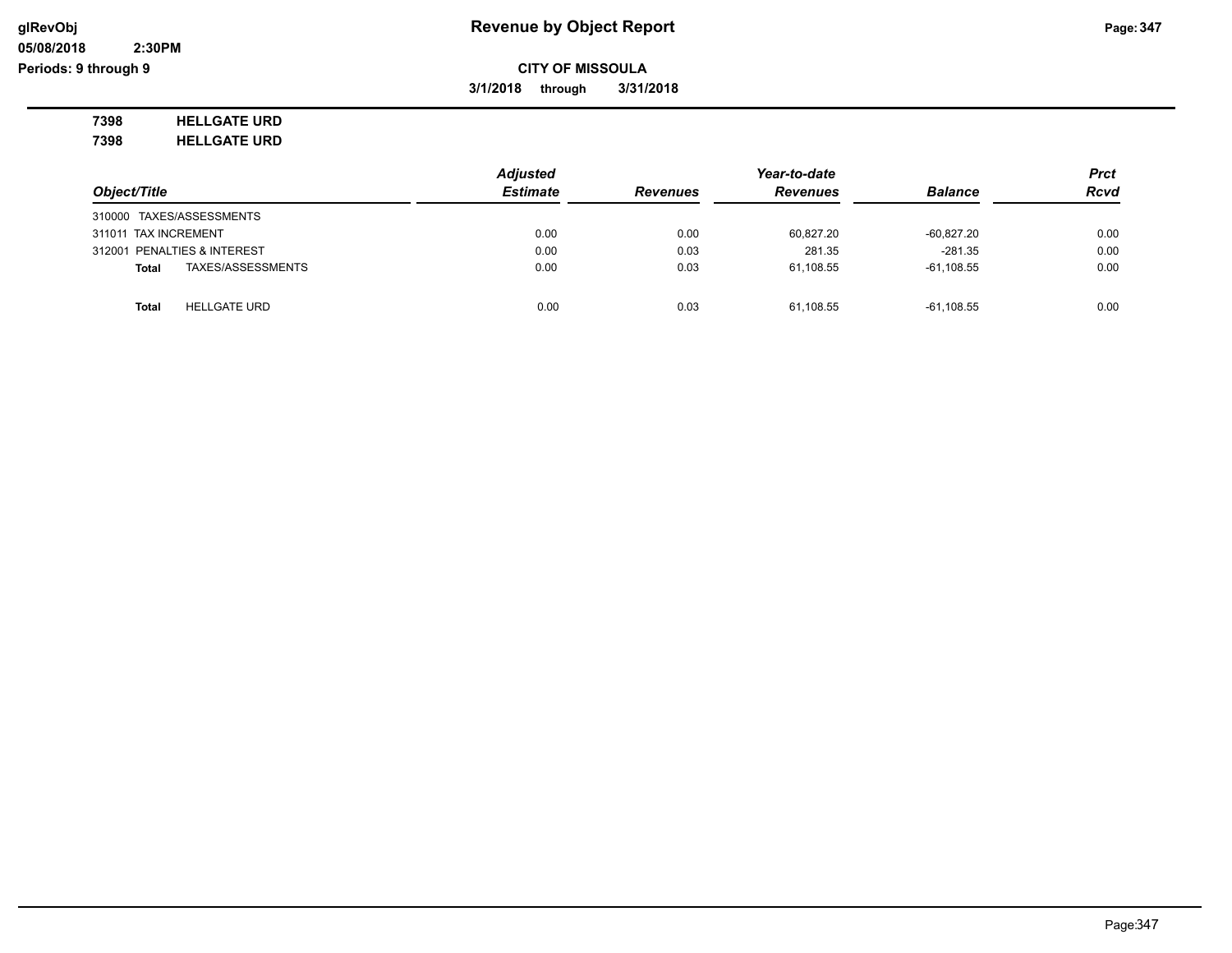**Periods: 9 through 9**

**CITY OF MISSOULA**

**3/1/2018 through 3/31/2018**

### **7398 HELLGATE URD**

|                                     | <b>Adjusted</b> |                 | Year-to-date    |                | <b>Prct</b> |
|-------------------------------------|-----------------|-----------------|-----------------|----------------|-------------|
| Object/Title                        | <b>Estimate</b> | <b>Revenues</b> | <b>Revenues</b> | <b>Balance</b> | <b>Rcvd</b> |
| 310000 TAXES/ASSESSMENTS            |                 |                 |                 |                |             |
| 311011 TAX INCREMENT                | 0.00            | 0.00            | 60,827.20       | $-60,827.20$   | 0.00        |
| 312001 PENALTIES & INTEREST         | 0.00            | 0.03            | 281.35          | $-281.35$      | 0.00        |
| TAXES/ASSESSMENTS<br><b>Total</b>   | 0.00            | 0.03            | 61.108.55       | $-61.108.55$   | 0.00        |
|                                     |                 |                 |                 |                |             |
| <b>HELLGATE URD</b><br><b>Total</b> | 0.00            | 0.03            | 61.108.55       | $-61.108.55$   | 0.00        |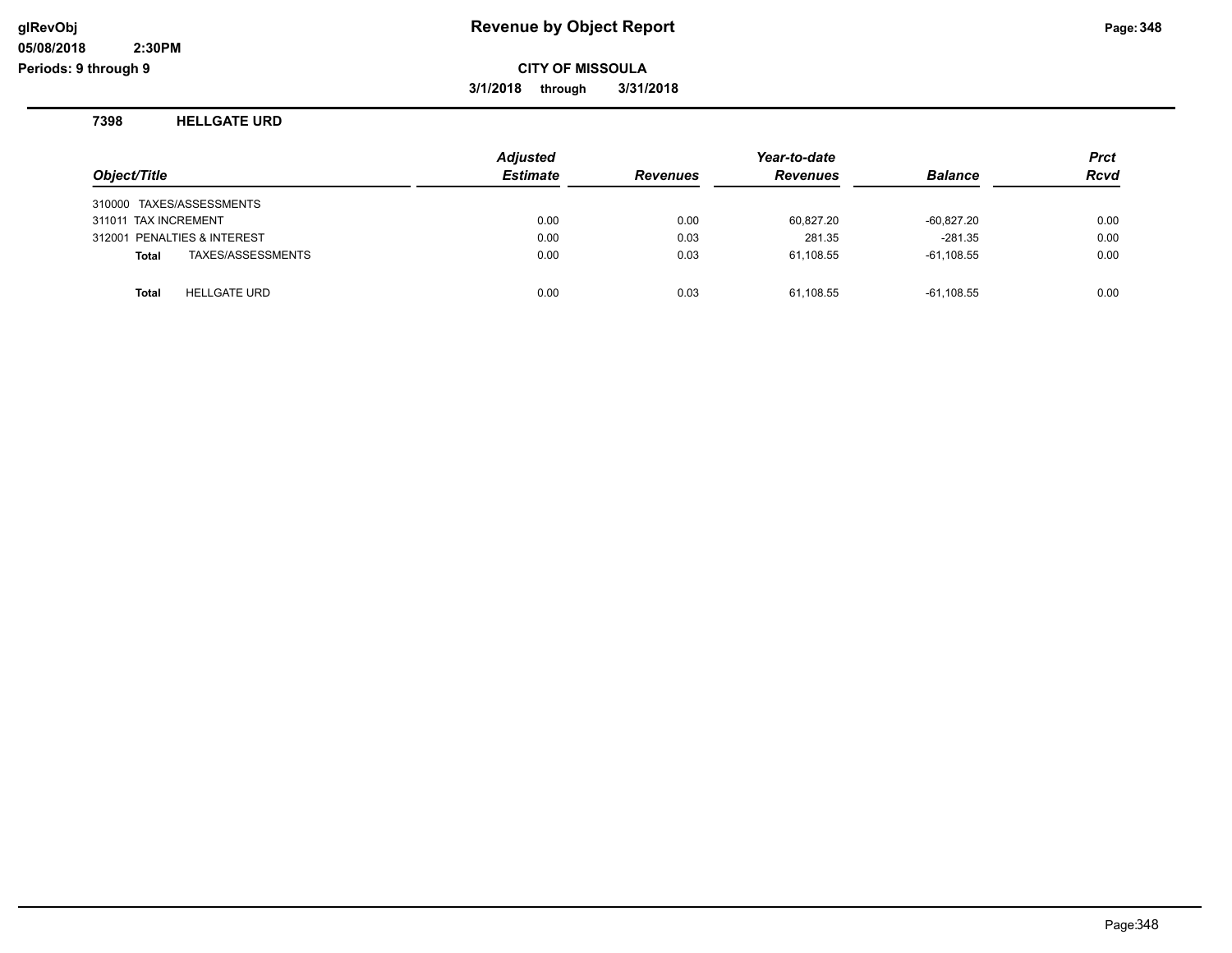**3/1/2018 through 3/31/2018**

# **7399 INTERMOUNTAIN BOND DEBT SERVICE**

# **7399 INTERMOUNTAIN BOND DEBT SERVICE**

|                                                    | <b>Adjusted</b> |                 | Year-to-date    |                | <b>Prct</b> |
|----------------------------------------------------|-----------------|-----------------|-----------------|----------------|-------------|
| Object/Title                                       | <b>Estimate</b> | <b>Revenues</b> | <b>Revenues</b> | <b>Balance</b> | <b>Rcvd</b> |
| 310000 TAXES/ASSESSMENTS                           |                 |                 |                 |                |             |
| <b>TAX INCREMENT</b><br>311011                     | 0.00            | 0.00            | 0.00            | 0.00           | 0.00        |
| TAXES/ASSESSMENTS<br>Total                         | 0.00            | 0.00            | 0.00            | 0.00           | 0.00        |
| 370000 INVESTMENTS & ROYALTY EARNINGS              |                 |                 |                 |                |             |
| 371010 INTEREST ON INVESTMENTS                     | 0.00            | 0.00            | 0.00            | 0.00           | 0.00        |
| <b>INVESTMENTS &amp; ROYALTY EARNINGS</b><br>Total | 0.00            | 0.00            | 0.00            | 0.00           | 0.00        |
| 380000 OTHER FINANCING SOURCES                     |                 |                 |                 |                |             |
| 381025 REVENUE BOND PROCEEDS                       | 0.00            | 0.00            | 0.00            | 0.00           | 0.00        |
| 383000 OPERATING TRANSFERS                         | 146,158.00      | 0.00            | 0.00            | 146,158.00     | 0.00        |
| 383014 TRANS FR MRA                                | 0.00            | 0.00            | 146,158.00      | $-146, 158.00$ | 0.00        |
| OTHER FINANCING SOURCES<br>Total                   | 146,158.00      | 0.00            | 146,158.00      | 0.00           | 100.00      |
| <b>INTERMOUNTAIN BOND DEBT SERVICE</b><br>Total    | 146.158.00      | 0.00            | 146.158.00      | 0.00           | 100.00      |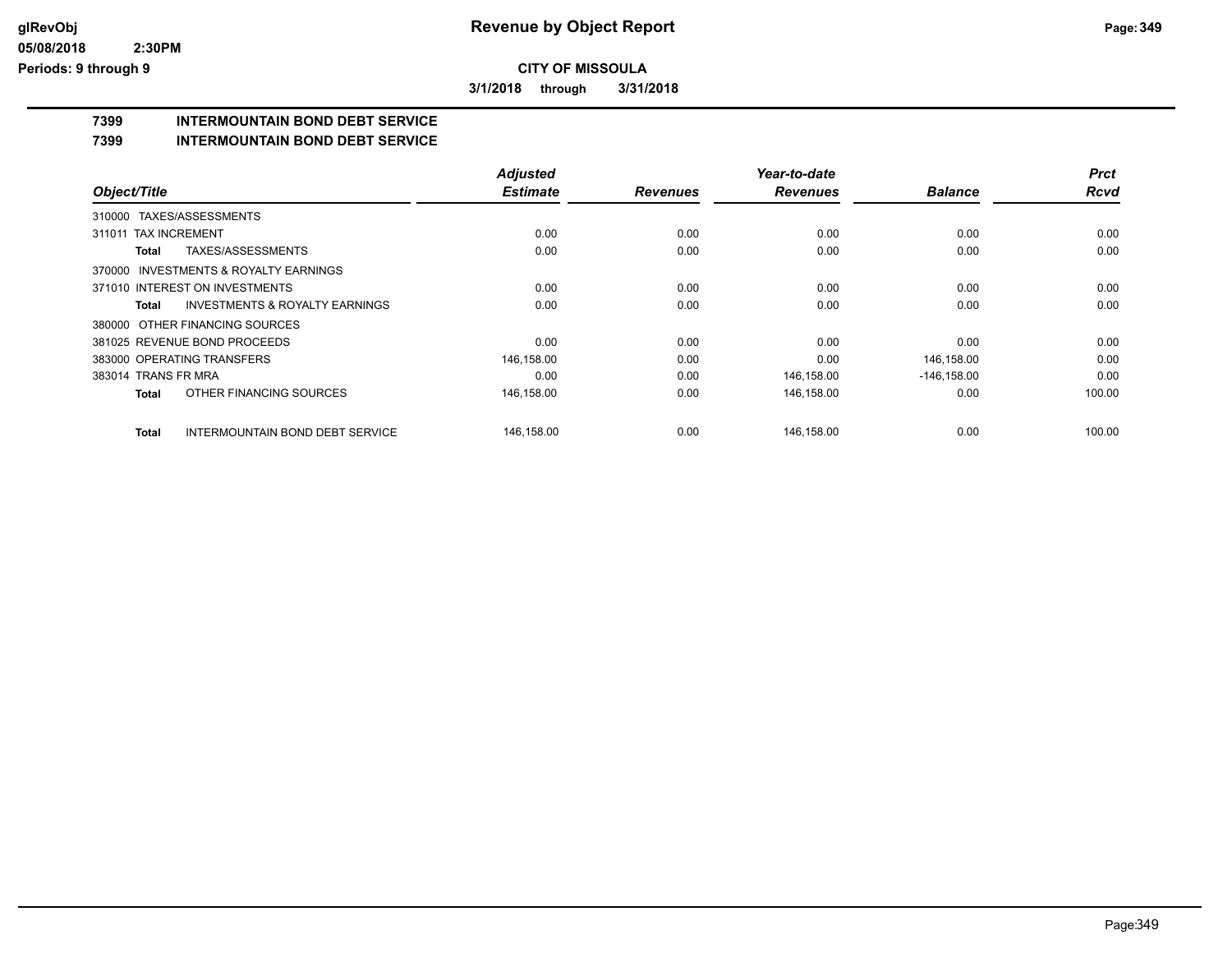**3/1/2018 through 3/31/2018**

### **7399 INTERMOUNTAIN BOND DEBT SERVICE**

|                                |                                           | <b>Adjusted</b> |                 | Year-to-date    |                | <b>Prct</b> |
|--------------------------------|-------------------------------------------|-----------------|-----------------|-----------------|----------------|-------------|
| Object/Title                   |                                           | <b>Estimate</b> | <b>Revenues</b> | <b>Revenues</b> | <b>Balance</b> | <b>Rcvd</b> |
| 310000 TAXES/ASSESSMENTS       |                                           |                 |                 |                 |                |             |
| <b>TAX INCREMENT</b><br>311011 |                                           | 0.00            | 0.00            | 0.00            | 0.00           | 0.00        |
| Total                          | TAXES/ASSESSMENTS                         | 0.00            | 0.00            | 0.00            | 0.00           | 0.00        |
|                                | 370000 INVESTMENTS & ROYALTY EARNINGS     |                 |                 |                 |                |             |
|                                | 371010 INTEREST ON INVESTMENTS            | 0.00            | 0.00            | 0.00            | 0.00           | 0.00        |
| <b>Total</b>                   | <b>INVESTMENTS &amp; ROYALTY EARNINGS</b> | 0.00            | 0.00            | 0.00            | 0.00           | 0.00        |
|                                | 380000 OTHER FINANCING SOURCES            |                 |                 |                 |                |             |
|                                | 381025 REVENUE BOND PROCEEDS              | 0.00            | 0.00            | 0.00            | 0.00           | 0.00        |
| 383000 OPERATING TRANSFERS     |                                           | 146,158.00      | 0.00            | 0.00            | 146,158.00     | 0.00        |
| 383014 TRANS FR MRA            |                                           | 0.00            | 0.00            | 146,158.00      | $-146, 158.00$ | 0.00        |
| <b>Total</b>                   | OTHER FINANCING SOURCES                   | 146,158.00      | 0.00            | 146,158.00      | 0.00           | 100.00      |
| <b>Total</b>                   | INTERMOUNTAIN BOND DEBT SERVICE           | 146,158.00      | 0.00            | 146,158.00      | 0.00           | 100.00      |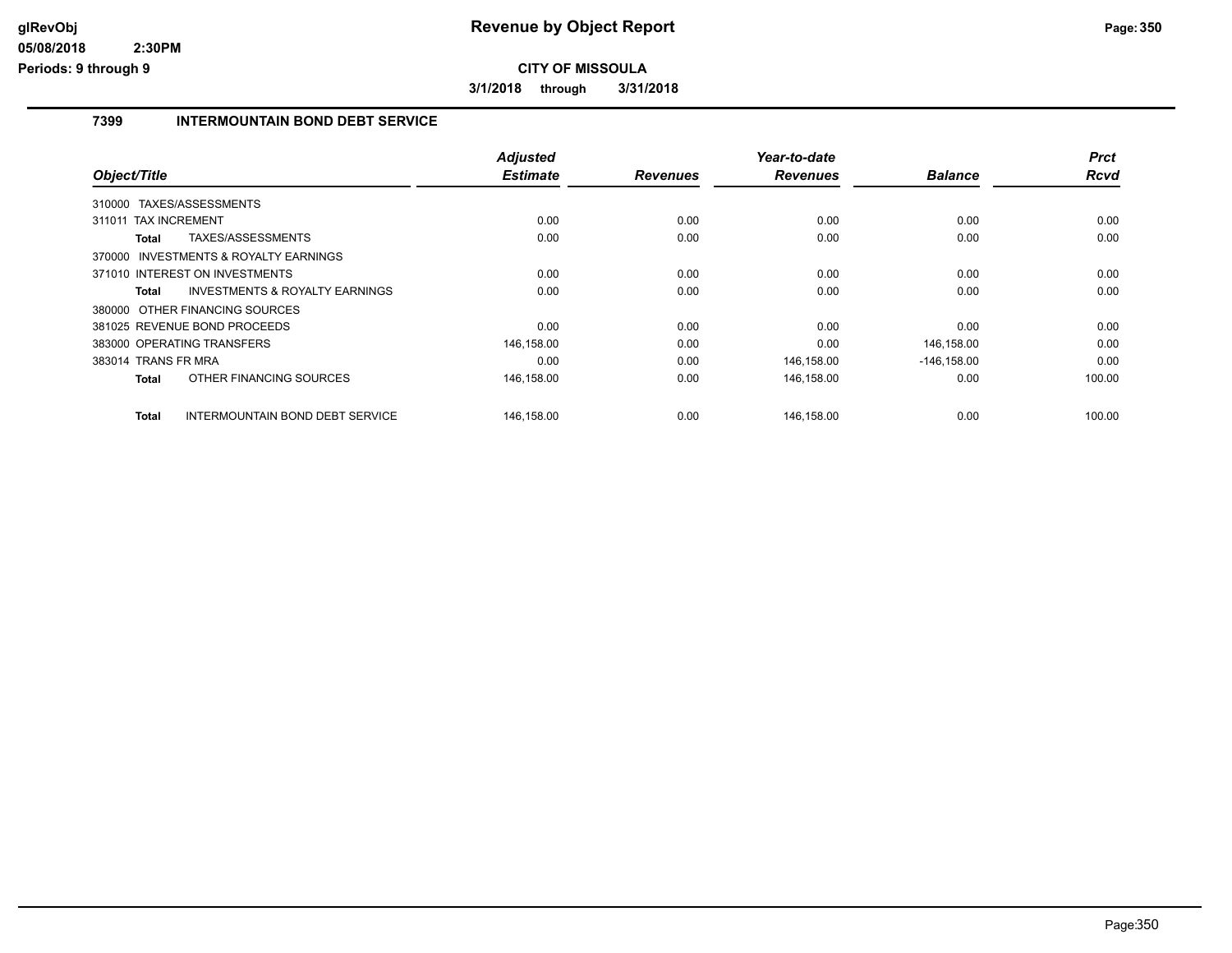**3/1/2018 through 3/31/2018**

### **7400 FRONT ST BOND CLEARING**

**7400 FRONT ST BOND CLEARING**

|                                                           | <b>Adjusted</b> |                 | Year-to-date    |                | <b>Prct</b> |
|-----------------------------------------------------------|-----------------|-----------------|-----------------|----------------|-------------|
| Object/Title                                              | <b>Estimate</b> | <b>Revenues</b> | <b>Revenues</b> | <b>Balance</b> | <b>Rcvd</b> |
| 310000 TAXES/ASSESSMENTS                                  |                 |                 |                 |                |             |
| <b>TAX INCREMENT</b><br>311011                            | 357,755.00      | 14.493.04       | 261.219.30      | 96,535.70      | 73.02       |
| <b>PENALTIES &amp; INTEREST</b><br>312001                 | 0.00            | 354.97          | 8.384.94        | $-8.384.94$    | 0.00        |
| TAXES/ASSESSMENTS<br>Total                                | 357,755.00      | 14.848.01       | 269.604.24      | 88,150.76      | 75.36       |
| 330000 INTERGOVERNMENTAL REVENUES                         |                 |                 |                 |                |             |
| 335210 PERSONAL PROPERTY TAX REIMBURSEMENT                | 53,975.00       | 0.00            | 26,987.29       | 26,987.71      | 50.00       |
| INTERGOVERNMENTAL REVENUES<br>Total                       | 53,975.00       | 0.00            | 26.987.29       | 26.987.71      | 50.00       |
| 370000 INVESTMENTS & ROYALTY EARNINGS                     |                 |                 |                 |                |             |
| 371010 INTEREST ON INVESTMENTS                            | 0.00            | 0.00            | 0.00            | 0.00           | 0.00        |
| <b>INVESTMENTS &amp; ROYALTY EARNINGS</b><br><b>Total</b> | 0.00            | 0.00            | 0.00            | 0.00           | 0.00        |
| <b>FRONT ST BOND CLEARING</b><br><b>Total</b>             | 411.730.00      | 14.848.01       | 296.591.53      | 115.138.47     | 72.04       |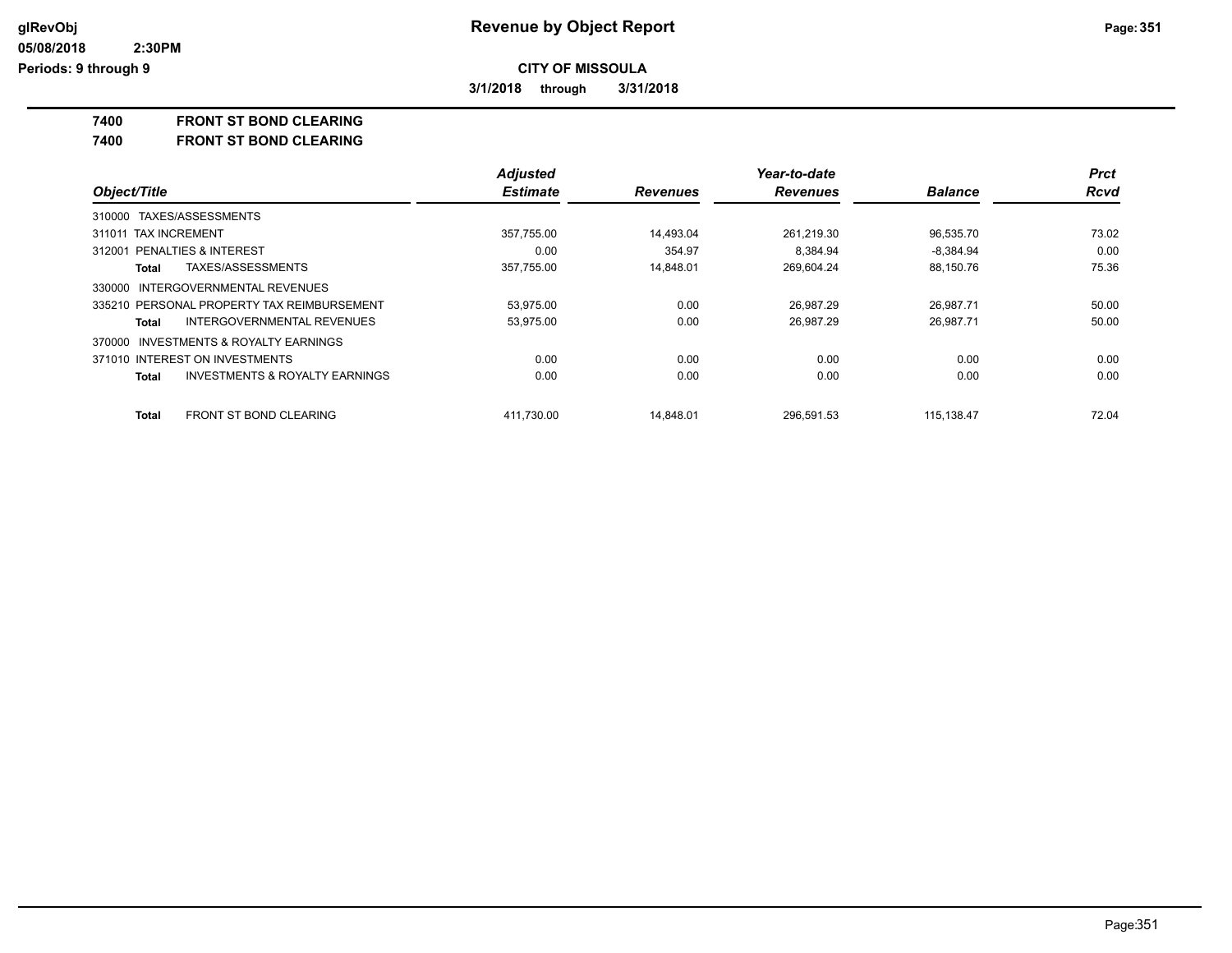**3/1/2018 through 3/31/2018**

## **7400 FRONT ST BOND CLEARING**

| Object/Title                               | <b>Adjusted</b><br><b>Estimate</b> | <b>Revenues</b> | Year-to-date<br><b>Revenues</b> | <b>Balance</b> | <b>Prct</b><br>Rcvd |
|--------------------------------------------|------------------------------------|-----------------|---------------------------------|----------------|---------------------|
| TAXES/ASSESSMENTS<br>310000                |                                    |                 |                                 |                |                     |
| 311011 TAX INCREMENT                       | 357,755.00                         | 14,493.04       | 261,219.30                      | 96,535.70      | 73.02               |
|                                            |                                    |                 |                                 |                |                     |
| PENALTIES & INTEREST<br>312001             | 0.00                               | 354.97          | 8.384.94                        | $-8.384.94$    | 0.00                |
| TAXES/ASSESSMENTS<br><b>Total</b>          | 357,755.00                         | 14.848.01       | 269,604.24                      | 88,150.76      | 75.36               |
| 330000 INTERGOVERNMENTAL REVENUES          |                                    |                 |                                 |                |                     |
| 335210 PERSONAL PROPERTY TAX REIMBURSEMENT | 53,975.00                          | 0.00            | 26,987.29                       | 26,987.71      | 50.00               |
| INTERGOVERNMENTAL REVENUES<br>Total        | 53,975.00                          | 0.00            | 26.987.29                       | 26.987.71      | 50.00               |
| 370000 INVESTMENTS & ROYALTY EARNINGS      |                                    |                 |                                 |                |                     |
| 371010 INTEREST ON INVESTMENTS             | 0.00                               | 0.00            | 0.00                            | 0.00           | 0.00                |
| INVESTMENTS & ROYALTY EARNINGS<br>Total    | 0.00                               | 0.00            | 0.00                            | 0.00           | 0.00                |
| FRONT ST BOND CLEARING<br><b>Total</b>     | 411.730.00                         | 14.848.01       | 296.591.53                      | 115.138.47     | 72.04               |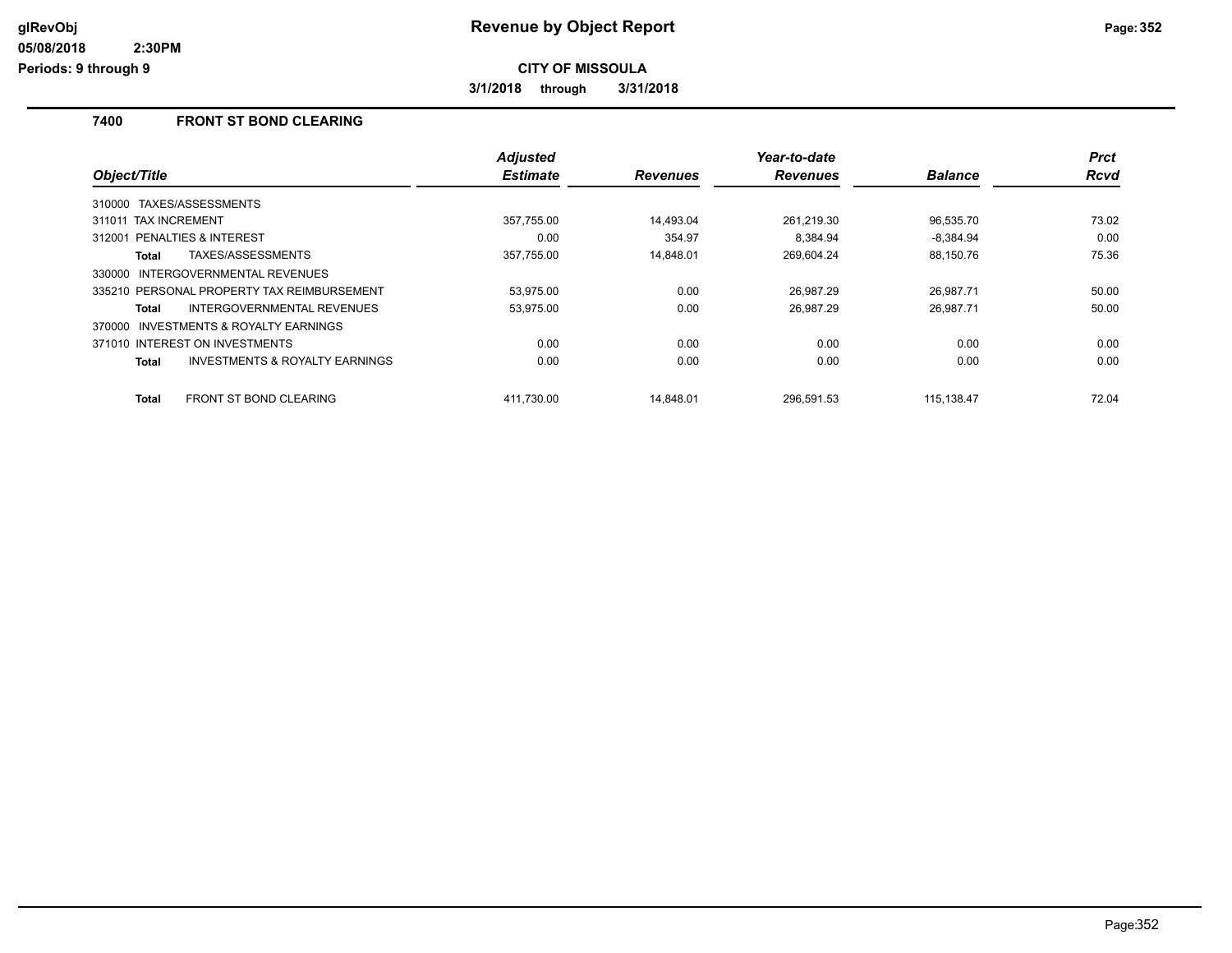**3/1/2018 through 3/31/2018**

# **7401 FRONT ST PARKING STRUCTURE**

**7401 FRONT ST PARKING STRUCTURE**

|                                                   | <b>Adjusted</b> |                 | Year-to-date    |                | Prct  |
|---------------------------------------------------|-----------------|-----------------|-----------------|----------------|-------|
| Object/Title                                      | <b>Estimate</b> | <b>Revenues</b> | <b>Revenues</b> | <b>Balance</b> | Rcvd  |
| 370000 INVESTMENTS & ROYALTY EARNINGS             |                 |                 |                 |                |       |
| 371010 INTEREST ON INVESTMENTS                    | 0.00            | 0.00            | 0.00            | 0.00           | 0.00  |
| INVESTMENTS & ROYALTY EARNINGS<br>Total           | 0.00            | 0.00            | 0.00            | 0.00           | 0.00  |
| 380000 OTHER FINANCING SOURCES                    |                 |                 |                 |                |       |
| 383066 TRANSFER FR FRONT ST CLEARING              | 206.390.00      | 0.00            | 133.425.29      | 72.964.71      | 64.65 |
| OTHER FINANCING SOURCES<br>Total                  | 206,390.00      | 0.00            | 133.425.29      | 72.964.71      | 64.65 |
|                                                   |                 |                 |                 |                |       |
| <b>FRONT ST PARKING STRUCTURE</b><br><b>Total</b> | 206.390.00      | 0.00            | 133.425.29      | 72.964.71      | 64.65 |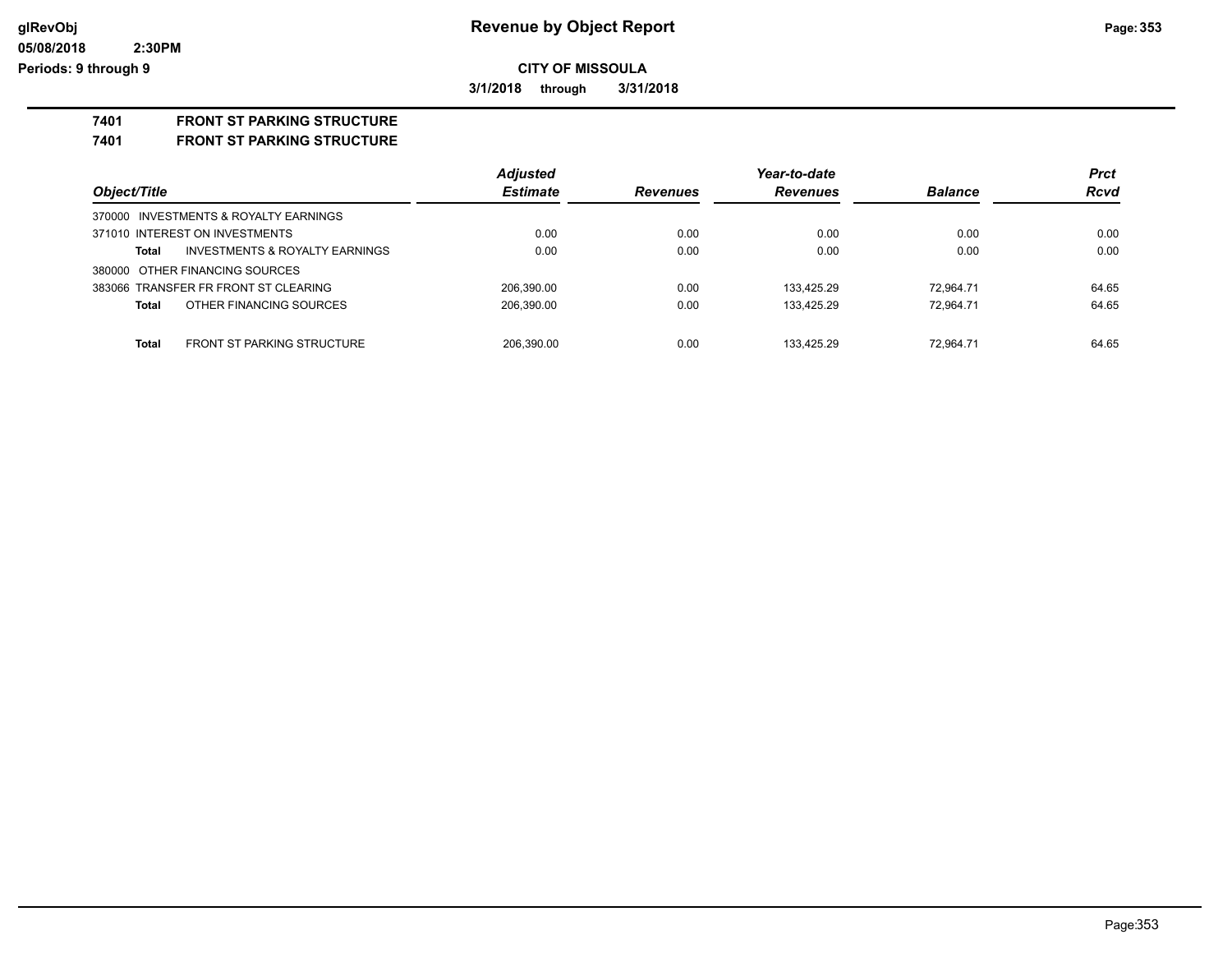**3/1/2018 through 3/31/2018**

### **7401 FRONT ST PARKING STRUCTURE**

| Object/Title                                              | <b>Adjusted</b><br><b>Estimate</b> | <b>Revenues</b> | Year-to-date<br><b>Revenues</b> | <b>Balance</b> | <b>Prct</b><br><b>Rcvd</b> |
|-----------------------------------------------------------|------------------------------------|-----------------|---------------------------------|----------------|----------------------------|
| 370000 INVESTMENTS & ROYALTY EARNINGS                     |                                    |                 |                                 |                |                            |
| 371010 INTEREST ON INVESTMENTS                            | 0.00                               | 0.00            | 0.00                            | 0.00           | 0.00                       |
| <b>INVESTMENTS &amp; ROYALTY EARNINGS</b><br><b>Total</b> | 0.00                               | 0.00            | 0.00                            | 0.00           | 0.00                       |
| 380000 OTHER FINANCING SOURCES                            |                                    |                 |                                 |                |                            |
| 383066 TRANSFER FR FRONT ST CLEARING                      | 206,390.00                         | 0.00            | 133.425.29                      | 72.964.71      | 64.65                      |
| OTHER FINANCING SOURCES<br><b>Total</b>                   | 206,390.00                         | 0.00            | 133.425.29                      | 72.964.71      | 64.65                      |
|                                                           |                                    |                 |                                 |                |                            |
| <b>FRONT ST PARKING STRUCTURE</b><br><b>Total</b>         | 206.390.00                         | 0.00            | 133.425.29                      | 72.964.71      | 64.65                      |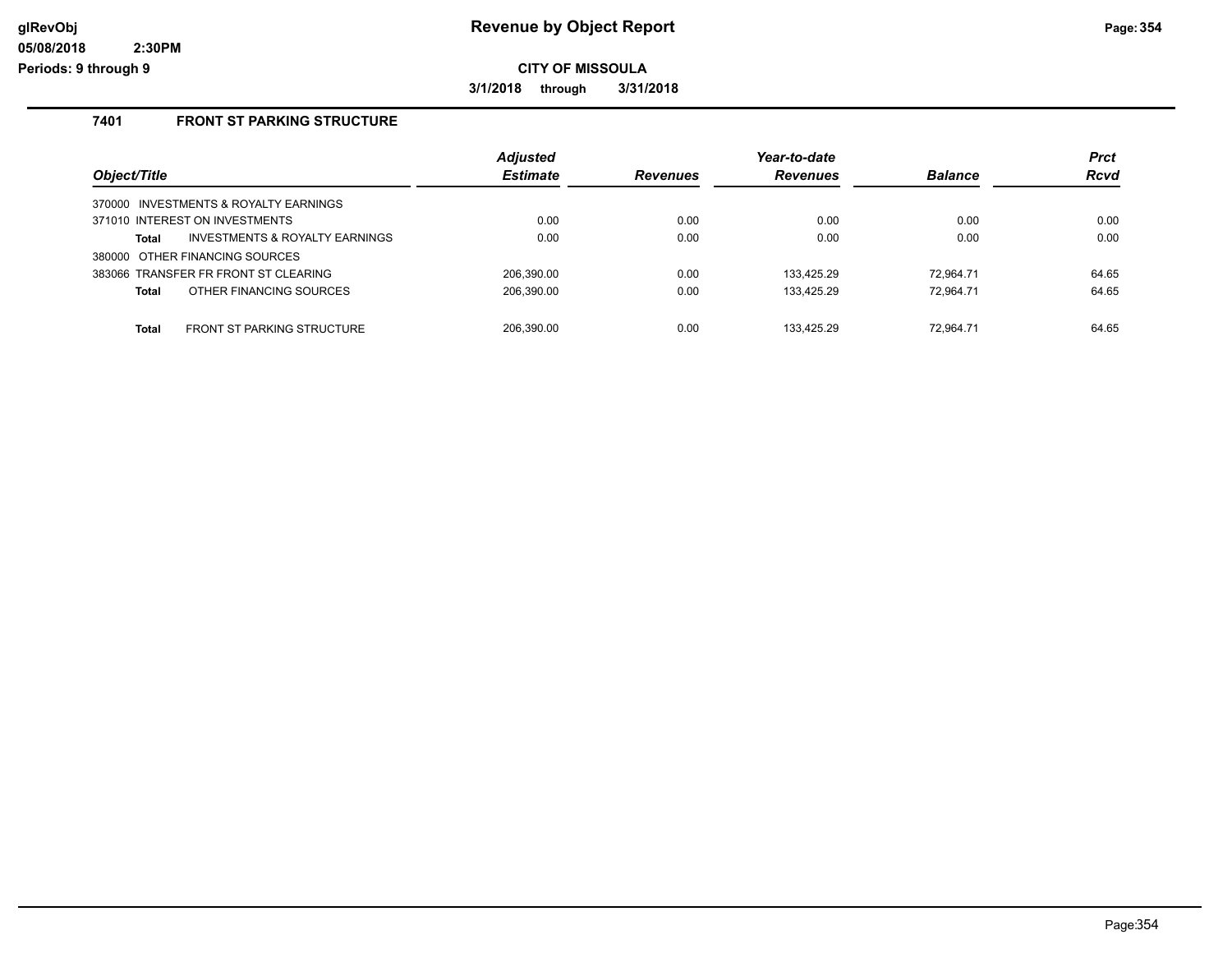**3/1/2018 through 3/31/2018**

# **7402 FRONT ST SUBORDINATE LIEN NOTE**

**7402 FRONT ST SUBORDINATE LIEN NOTE**

|                                                    | <b>Adjusted</b> |                 | Year-to-date    |                | <b>Prct</b> |
|----------------------------------------------------|-----------------|-----------------|-----------------|----------------|-------------|
| Object/Title                                       | <b>Estimate</b> | <b>Revenues</b> | <b>Revenues</b> | <b>Balance</b> | <b>Rcvd</b> |
| 330000 INTERGOVERNMENTAL REVENUES                  |                 |                 |                 |                |             |
| 338001 EXCESS PLEDGED TAX INCREMENT RETURNED       | 0.00            | 0.00            | 0.00            | 0.00           | 0.00        |
| <b>INTERGOVERNMENTAL REVENUES</b><br>Total         | 0.00            | 0.00            | 0.00            | 0.00           | 0.00        |
| 370000 INVESTMENTS & ROYALTY EARNINGS              |                 |                 |                 |                |             |
| 371010 INTEREST ON INVESTMENTS                     | 0.00            | 0.00            | 0.00            | 0.00           | 0.00        |
| <b>INVESTMENTS &amp; ROYALTY EARNINGS</b><br>Total | 0.00            | 0.00            | 0.00            | 0.00           | 0.00        |
| 380000 OTHER FINANCING SOURCES                     |                 |                 |                 |                |             |
| 383066 TRANSFER FROM WATER UTILITY                 | 125.717.00      | 0.00            | 123.940.65      | 1.776.35       | 98.59       |
| 383067 TRANSFER FROM FSPS                          | 0.00            | 0.00            | 0.00            | 0.00           | 0.00        |
| OTHER FINANCING SOURCES<br>Total                   | 125,717.00      | 0.00            | 123.940.65      | 1.776.35       | 98.59       |
| FRONT ST SUBORDINATE LIEN NOTE<br><b>Total</b>     | 125.717.00      | 0.00            | 123.940.65      | 1.776.35       | 98.59       |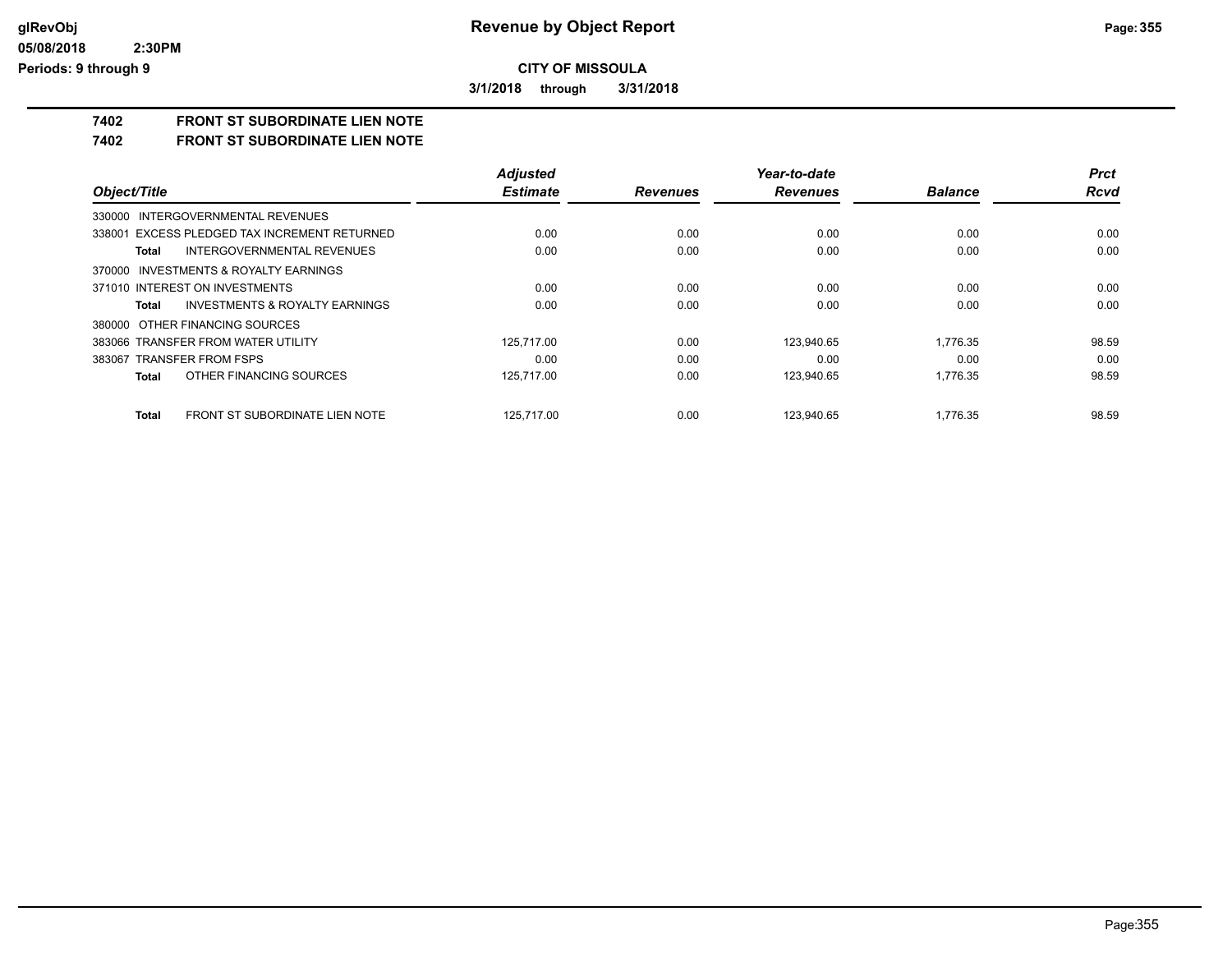**3/1/2018 through 3/31/2018**

### **7402 FRONT ST SUBORDINATE LIEN NOTE**

|                                                 | <b>Adjusted</b> |                 | Year-to-date    |                | <b>Prct</b> |
|-------------------------------------------------|-----------------|-----------------|-----------------|----------------|-------------|
| Object/Title                                    | <b>Estimate</b> | <b>Revenues</b> | <b>Revenues</b> | <b>Balance</b> | <b>Rcvd</b> |
| INTERGOVERNMENTAL REVENUES<br>330000            |                 |                 |                 |                |             |
| EXCESS PLEDGED TAX INCREMENT RETURNED<br>338001 | 0.00            | 0.00            | 0.00            | 0.00           | 0.00        |
| INTERGOVERNMENTAL REVENUES<br>Total             | 0.00            | 0.00            | 0.00            | 0.00           | 0.00        |
| 370000 INVESTMENTS & ROYALTY EARNINGS           |                 |                 |                 |                |             |
| 371010 INTEREST ON INVESTMENTS                  | 0.00            | 0.00            | 0.00            | 0.00           | 0.00        |
| INVESTMENTS & ROYALTY EARNINGS<br>Total         | 0.00            | 0.00            | 0.00            | 0.00           | 0.00        |
| 380000 OTHER FINANCING SOURCES                  |                 |                 |                 |                |             |
| 383066 TRANSFER FROM WATER UTILITY              | 125.717.00      | 0.00            | 123.940.65      | 1.776.35       | 98.59       |
| 383067 TRANSFER FROM FSPS                       | 0.00            | 0.00            | 0.00            | 0.00           | 0.00        |
| OTHER FINANCING SOURCES<br>Total                | 125.717.00      | 0.00            | 123,940.65      | 1.776.35       | 98.59       |
| FRONT ST SUBORDINATE LIEN NOTE<br><b>Total</b>  | 125.717.00      | 0.00            | 123.940.65      | 1.776.35       | 98.59       |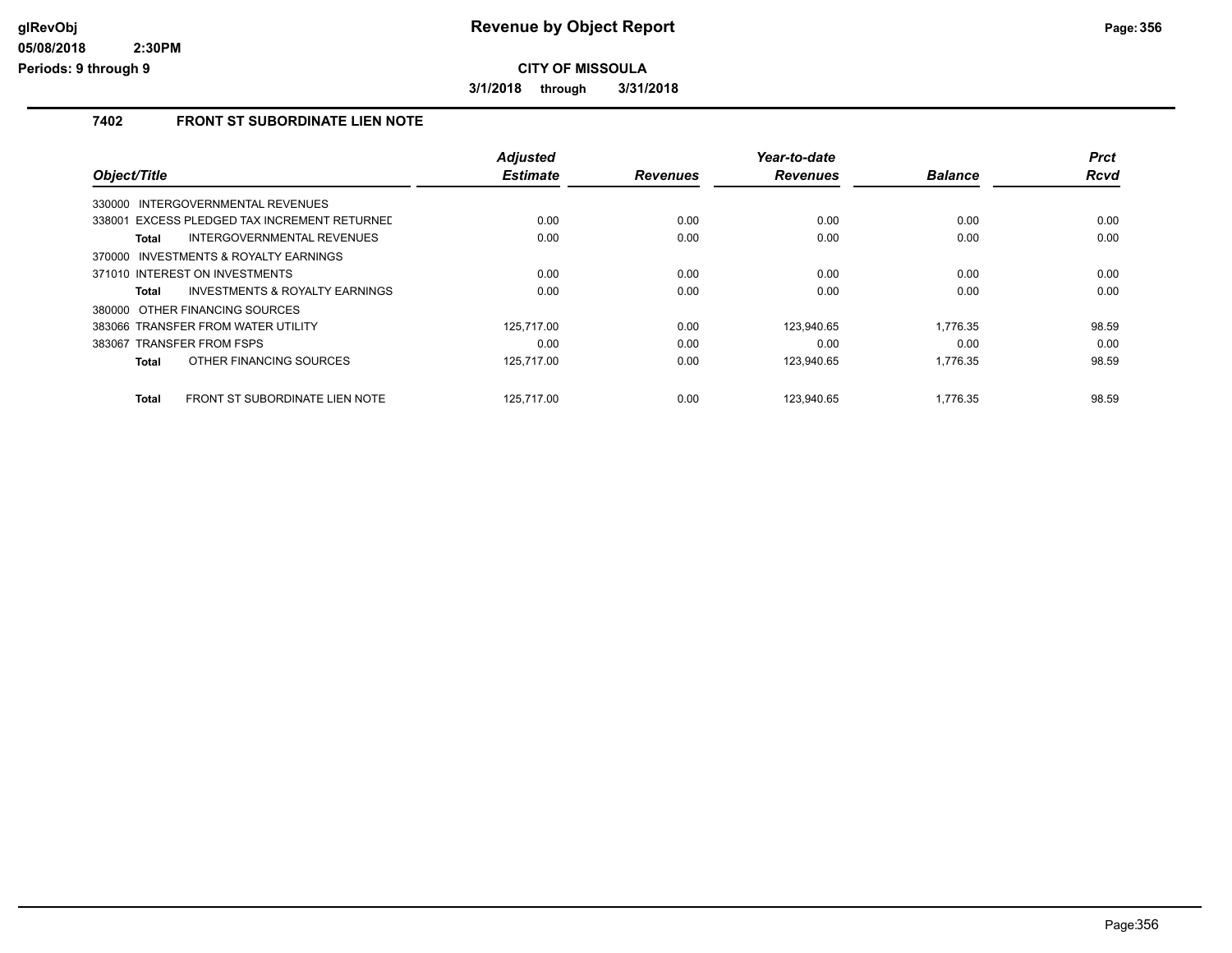**3/1/2018 through 3/31/2018**

# **7447 COURT COLLECTED PARKING FINES**

**7447 COURT COLLECTED PARKING FINES**

|                                                | <b>Adjusted</b> |                 | Year-to-date    |                | <b>Prct</b> |
|------------------------------------------------|-----------------|-----------------|-----------------|----------------|-------------|
| Object/Title                                   | <b>Estimate</b> | <b>Revenues</b> | <b>Revenues</b> | <b>Balance</b> | <b>Rcvd</b> |
| 350000 FINES & FORFEITURES                     |                 |                 |                 |                |             |
| 352002 PARKING FINES                           | 0.00            | 0.00            | 370.00          | $-370.00$      | 0.00        |
| <b>FINES &amp; FORFEITURES</b><br>Total        | 0.00            | 0.00            | 370.00          | $-370.00$      | 0.00        |
| 370000 INVESTMENTS & ROYALTY EARNINGS          |                 |                 |                 |                |             |
| 371010 INTEREST ON INVESTMENTS                 | 0.00            | 0.00            | 0.00            | 0.00           | 0.00        |
| INVESTMENTS & ROYALTY EARNINGS<br><b>Total</b> | 0.00            | 0.00            | 0.00            | 0.00           | 0.00        |
|                                                |                 |                 |                 |                |             |
| COURT COLLECTED PARKING FINES<br>Total         | 0.00            | 0.00            | 370.00          | $-370.00$      | 0.00        |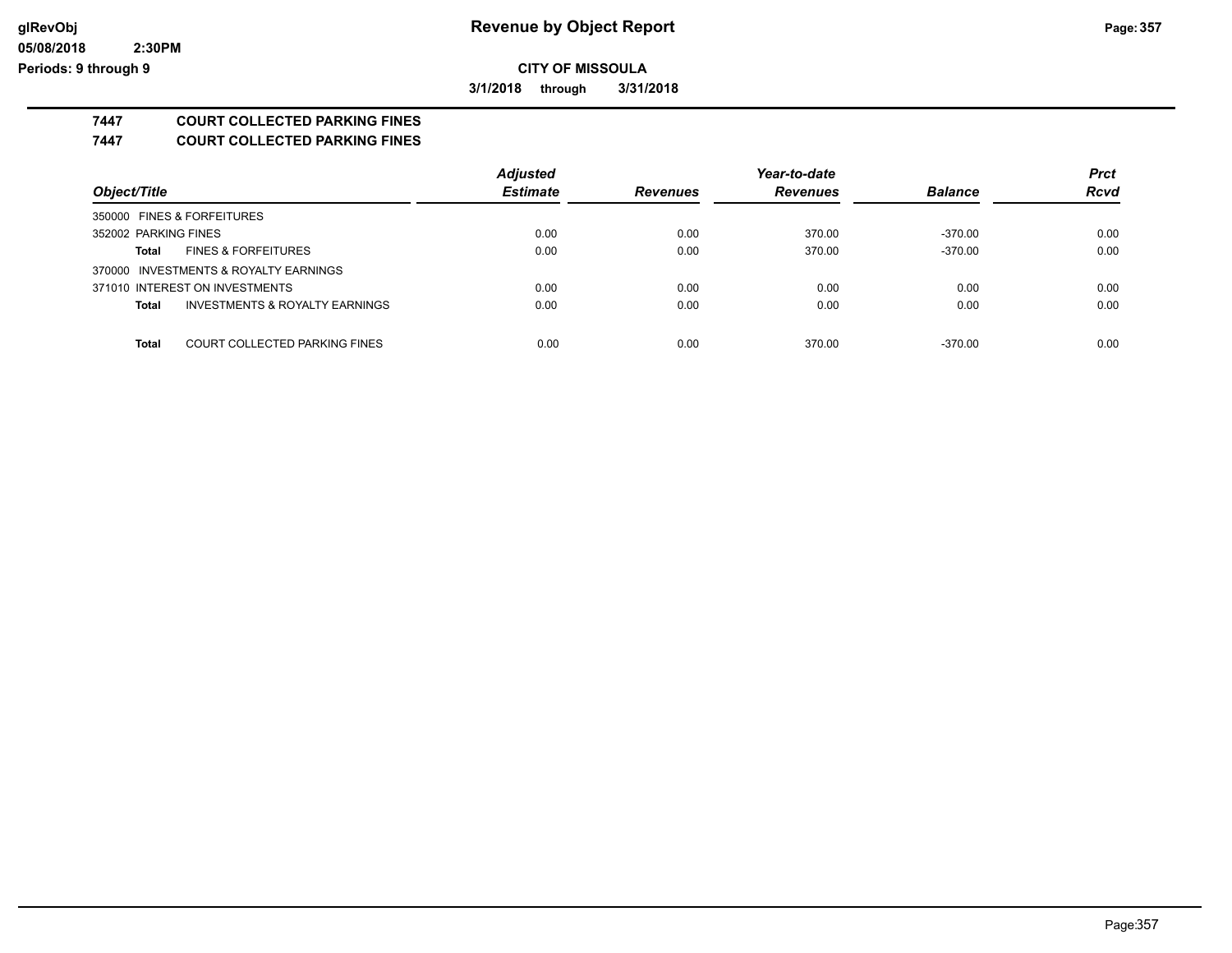**3/1/2018 through 3/31/2018**

### **7447 COURT COLLECTED PARKING FINES**

| Object/Title                                              | <b>Adjusted</b><br><b>Estimate</b> | <b>Revenues</b> | Year-to-date<br><b>Revenues</b> | <b>Balance</b> | <b>Prct</b><br><b>Rcvd</b> |
|-----------------------------------------------------------|------------------------------------|-----------------|---------------------------------|----------------|----------------------------|
| 350000 FINES & FORFEITURES                                |                                    |                 |                                 |                |                            |
| 352002 PARKING FINES                                      | 0.00                               | 0.00            | 370.00                          | $-370.00$      | 0.00                       |
| <b>FINES &amp; FORFEITURES</b><br>Total                   | 0.00                               | 0.00            | 370.00                          | $-370.00$      | 0.00                       |
| 370000 INVESTMENTS & ROYALTY EARNINGS                     |                                    |                 |                                 |                |                            |
| 371010 INTEREST ON INVESTMENTS                            | 0.00                               | 0.00            | 0.00                            | 0.00           | 0.00                       |
| <b>INVESTMENTS &amp; ROYALTY EARNINGS</b><br><b>Total</b> | 0.00                               | 0.00            | 0.00                            | 0.00           | 0.00                       |
|                                                           |                                    |                 |                                 |                |                            |
| COURT COLLECTED PARKING FINES<br><b>Total</b>             | 0.00                               | 0.00            | 370.00                          | $-370.00$      | 0.00                       |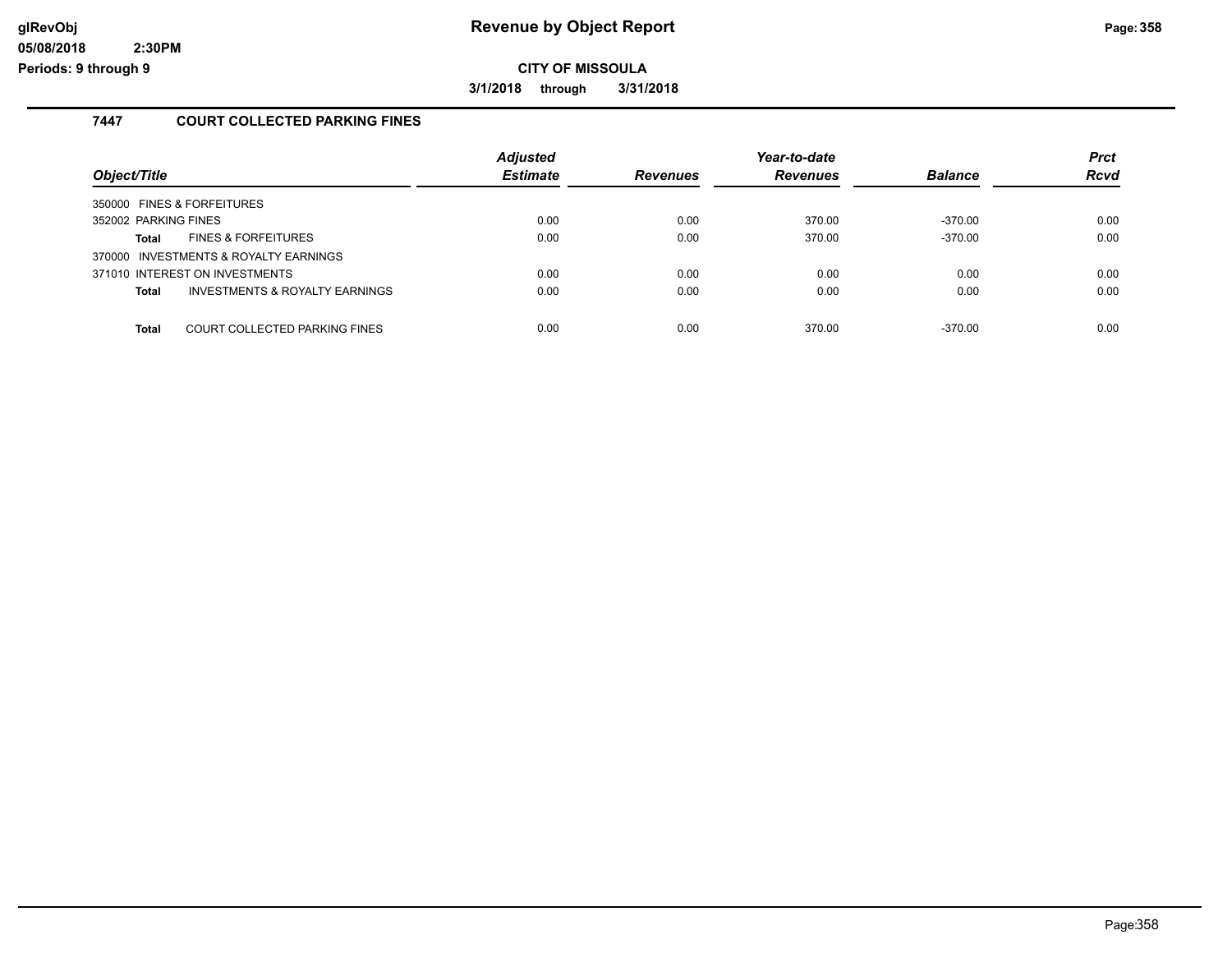**3/1/2018 through 3/31/2018**

**7458 COURT SURCHARGE**

**7458 COURT SURCHARGE**

|                                                 | <b>Adjusted</b> |                 | Year-to-date    |                | <b>Prct</b> |
|-------------------------------------------------|-----------------|-----------------|-----------------|----------------|-------------|
| Object/Title                                    | <b>Estimate</b> | <b>Revenues</b> | <b>Revenues</b> | <b>Balance</b> | <b>Rcvd</b> |
| 350000 FINES & FORFEITURES                      |                 |                 |                 |                |             |
| 351032 SURCHARGE ON FINES                       | 0.00            | 4.048.34        | 20.594.15       | $-20.594.15$   | 0.00        |
| <b>FINES &amp; FORFEITURES</b><br>Total         | 0.00            | 4.048.34        | 20.594.15       | $-20.594.15$   | 0.00        |
| 370000 INVESTMENTS & ROYALTY EARNINGS           |                 |                 |                 |                |             |
| 371010 INTEREST ON INVESTMENTS                  | 0.00            | 0.00            | 0.00            | 0.00           | 0.00        |
| 371020 GAIN/LOSS IN MARKET VALUE OF INVESTMENTS | 0.00            | 0.00            | 0.00            | 0.00           | 0.00        |
| INVESTMENTS & ROYALTY EARNINGS<br>Total         | 0.00            | 0.00            | 0.00            | 0.00           | 0.00        |
|                                                 |                 |                 |                 |                |             |
| <b>COURT SURCHARGE</b><br>Total                 | 0.00            | 4.048.34        | 20.594.15       | $-20.594.15$   | 0.00        |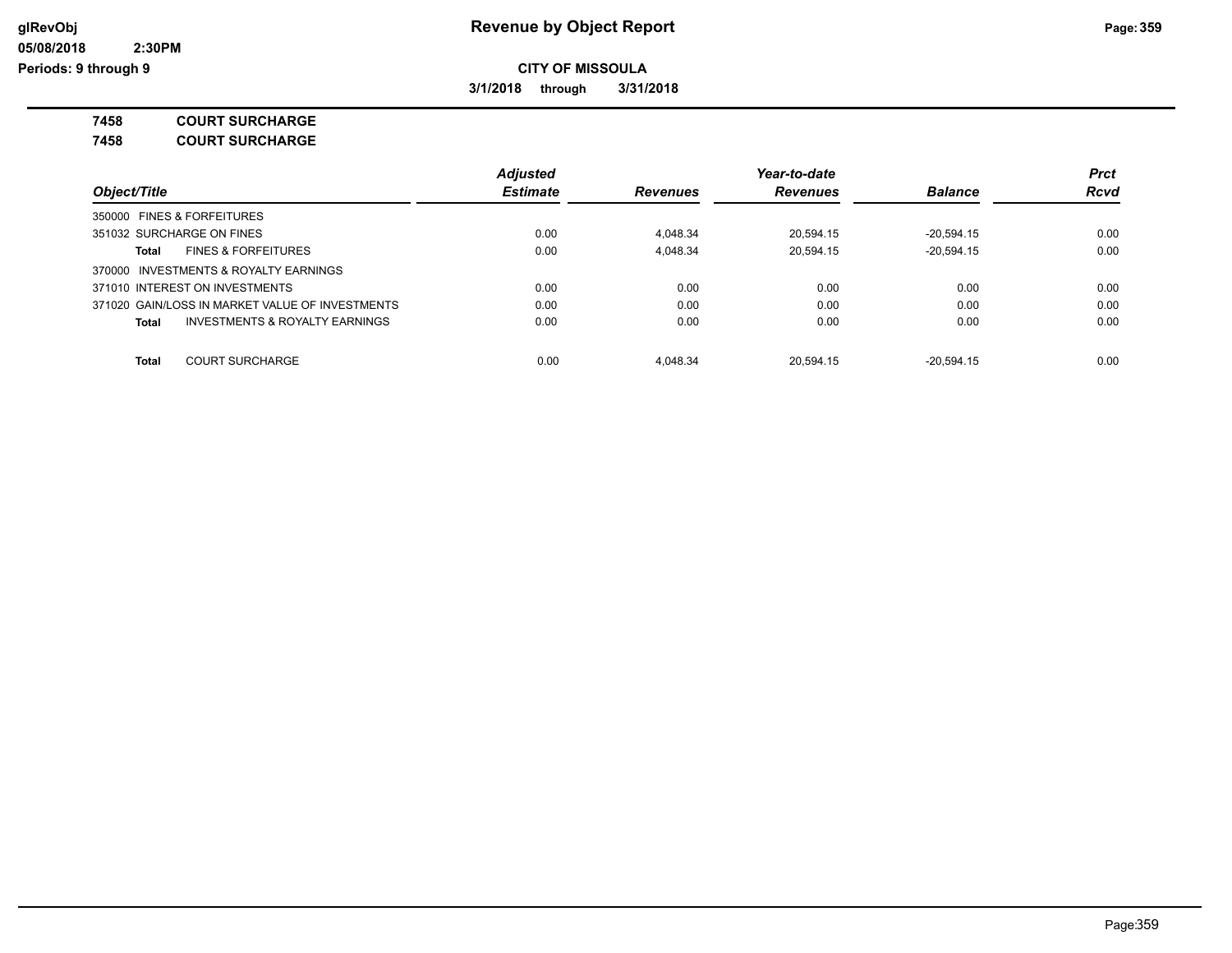**Periods: 9 through 9**

**CITY OF MISSOULA**

**3/1/2018 through 3/31/2018**

### **7458 COURT SURCHARGE**

|                                                | <b>Adjusted</b> |                 | Year-to-date    |                | <b>Prct</b> |
|------------------------------------------------|-----------------|-----------------|-----------------|----------------|-------------|
| Object/Title                                   | <b>Estimate</b> | <b>Revenues</b> | <b>Revenues</b> | <b>Balance</b> | <b>Rcvd</b> |
| 350000 FINES & FORFEITURES                     |                 |                 |                 |                |             |
| 351032 SURCHARGE ON FINES                      | 0.00            | 4.048.34        | 20.594.15       | $-20.594.15$   | 0.00        |
| <b>FINES &amp; FORFEITURES</b><br><b>Total</b> | 0.00            | 4.048.34        | 20.594.15       | $-20.594.15$   | 0.00        |
| 370000 INVESTMENTS & ROYALTY EARNINGS          |                 |                 |                 |                |             |
| 371010 INTEREST ON INVESTMENTS                 | 0.00            | 0.00            | 0.00            | 0.00           | 0.00        |
| 371020 GAIN/LOSS IN MARKET VALUE OF INVESTMENT | 0.00            | 0.00            | 0.00            | 0.00           | 0.00        |
| INVESTMENTS & ROYALTY EARNINGS<br>Total        | 0.00            | 0.00            | 0.00            | 0.00           | 0.00        |
|                                                |                 |                 |                 |                |             |
| <b>COURT SURCHARGE</b><br><b>Total</b>         | 0.00            | 4.048.34        | 20.594.15       | $-20.594.15$   | 0.00        |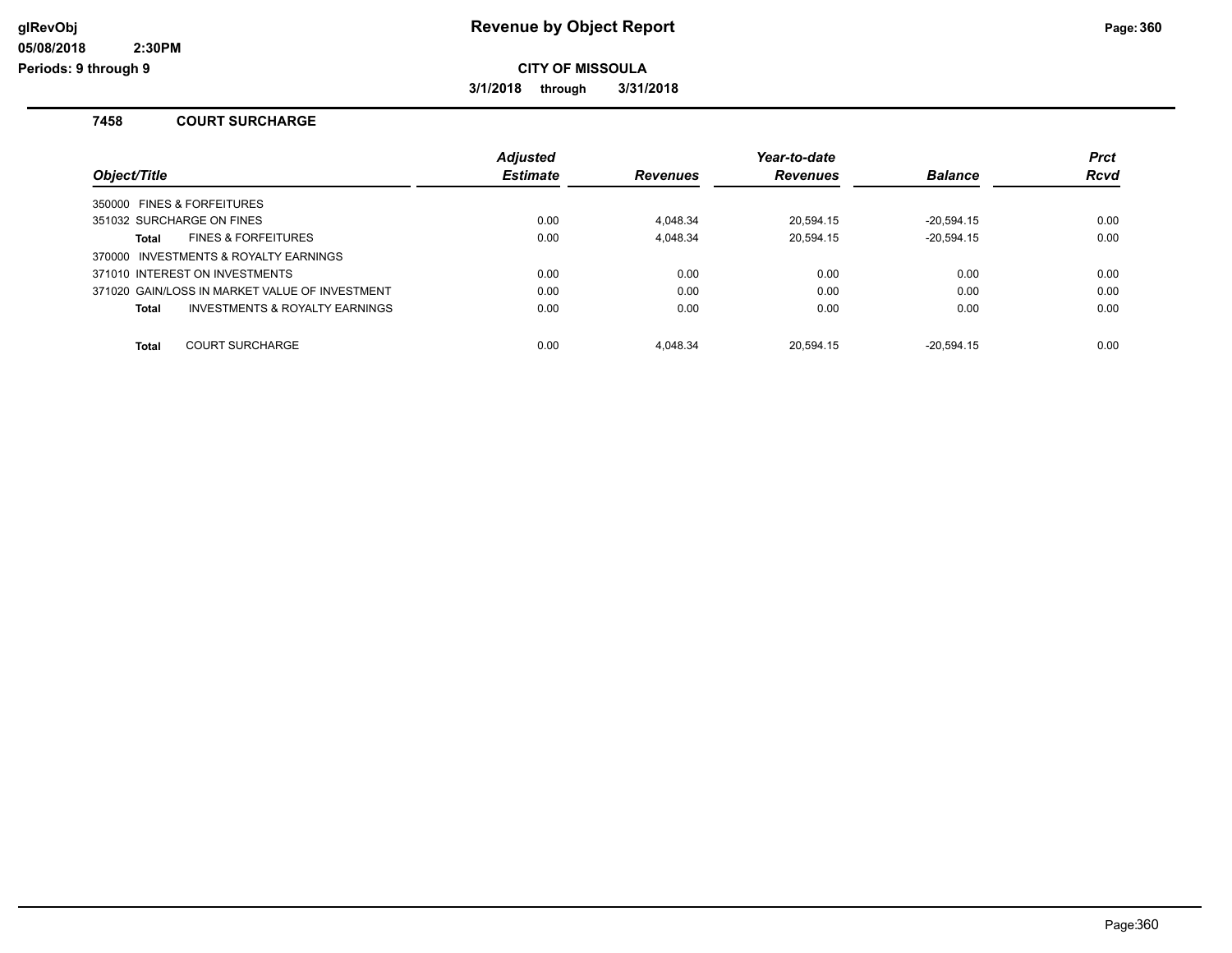**3/1/2018 through 3/31/2018**

**7469 PUBLIC DEFENDER FEES**

**7469 PUBLIC DEFENDER FEES**

|                                                    | <b>Adjusted</b> |                 | Year-to-date    |                | <b>Prct</b> |
|----------------------------------------------------|-----------------|-----------------|-----------------|----------------|-------------|
| Object/Title                                       | <b>Estimate</b> | <b>Revenues</b> | <b>Revenues</b> | <b>Balance</b> | <b>Rcvd</b> |
| 350000 FINES & FORFEITURES                         |                 |                 |                 |                |             |
| 351032 SURCHARGE ON FINES                          | 0.00            | 0.00            | 0.00            | 0.00           | 0.00        |
| 351033 PUBLIC DEFENDER FEES                        | 0.00            | 200.00          | 225.00          | $-225.00$      | 0.00        |
| <b>FINES &amp; FORFEITURES</b><br>Total            | 0.00            | 200.00          | 225.00          | $-225.00$      | 0.00        |
| 370000 INVESTMENTS & ROYALTY EARNINGS              |                 |                 |                 |                |             |
| 371010 INTEREST ON INVESTMENTS                     | 0.00            | 0.00            | 0.00            | 0.00           | 0.00        |
| 371020 GAIN/LOSS IN MARKET VALUE OF INVESTMENTS    | 0.00            | 0.00            | 0.00            | 0.00           | 0.00        |
| <b>INVESTMENTS &amp; ROYALTY EARNINGS</b><br>Total | 0.00            | 0.00            | 0.00            | 0.00           | 0.00        |
| PUBLIC DEFENDER FEES<br>Total                      | 0.00            | 200.00          | 225.00          | $-225.00$      | 0.00        |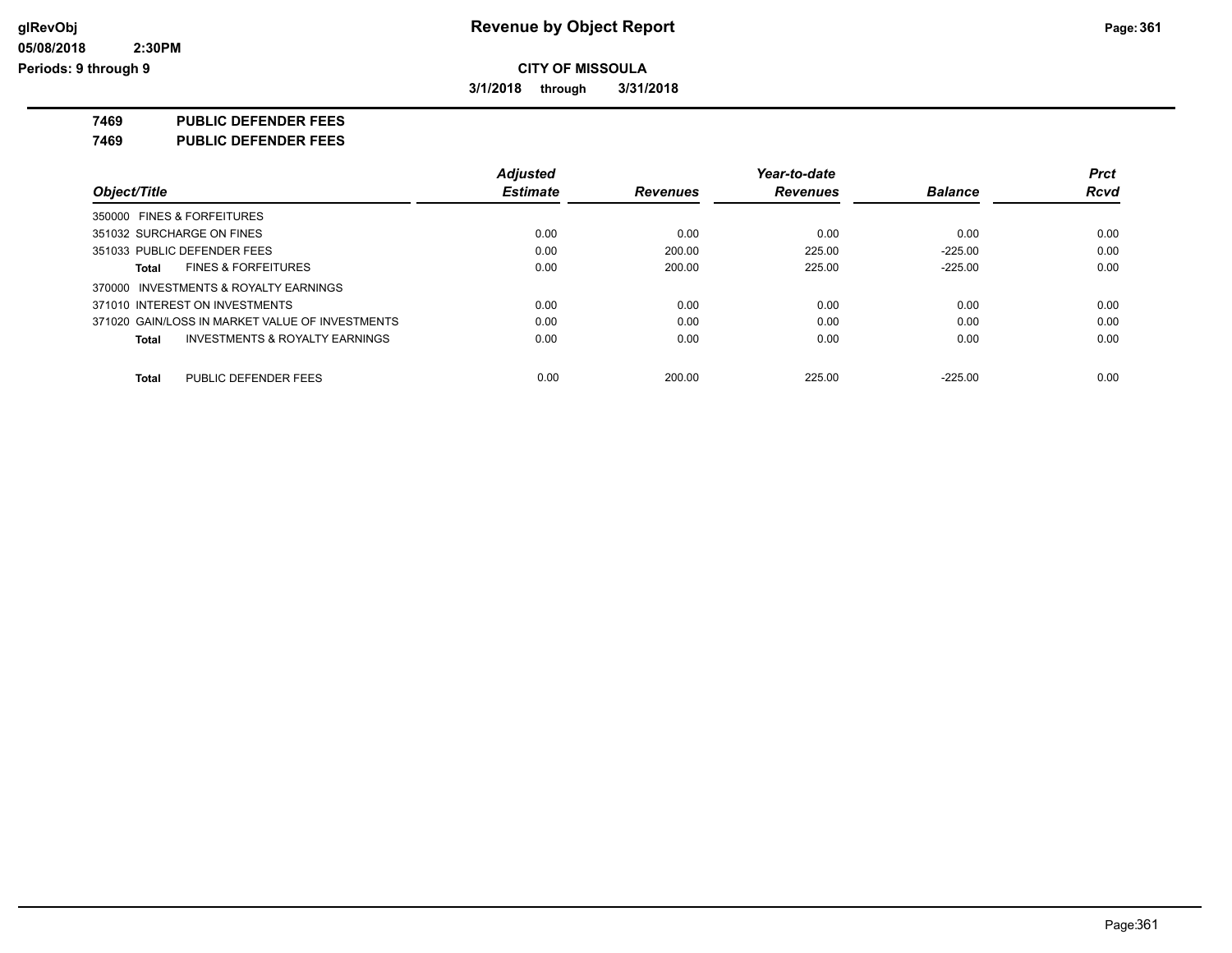**3/1/2018 through 3/31/2018**

#### **7469 PUBLIC DEFENDER FEES**

|                                                | <b>Adjusted</b> |                 | Year-to-date    |                | <b>Prct</b> |
|------------------------------------------------|-----------------|-----------------|-----------------|----------------|-------------|
| Object/Title                                   | <b>Estimate</b> | <b>Revenues</b> | <b>Revenues</b> | <b>Balance</b> | Rcvd        |
| 350000 FINES & FORFEITURES                     |                 |                 |                 |                |             |
| 351032 SURCHARGE ON FINES                      | 0.00            | 0.00            | 0.00            | 0.00           | 0.00        |
| 351033 PUBLIC DEFENDER FEES                    | 0.00            | 200.00          | 225.00          | $-225.00$      | 0.00        |
| <b>FINES &amp; FORFEITURES</b><br><b>Total</b> | 0.00            | 200.00          | 225.00          | $-225.00$      | 0.00        |
| 370000 INVESTMENTS & ROYALTY EARNINGS          |                 |                 |                 |                |             |
| 371010 INTEREST ON INVESTMENTS                 | 0.00            | 0.00            | 0.00            | 0.00           | 0.00        |
| 371020 GAIN/LOSS IN MARKET VALUE OF INVESTMENT | 0.00            | 0.00            | 0.00            | 0.00           | 0.00        |
| INVESTMENTS & ROYALTY EARNINGS<br><b>Total</b> | 0.00            | 0.00            | 0.00            | 0.00           | 0.00        |
| PUBLIC DEFENDER FEES<br><b>Total</b>           | 0.00            | 200.00          | 225.00          | $-225.00$      | 0.00        |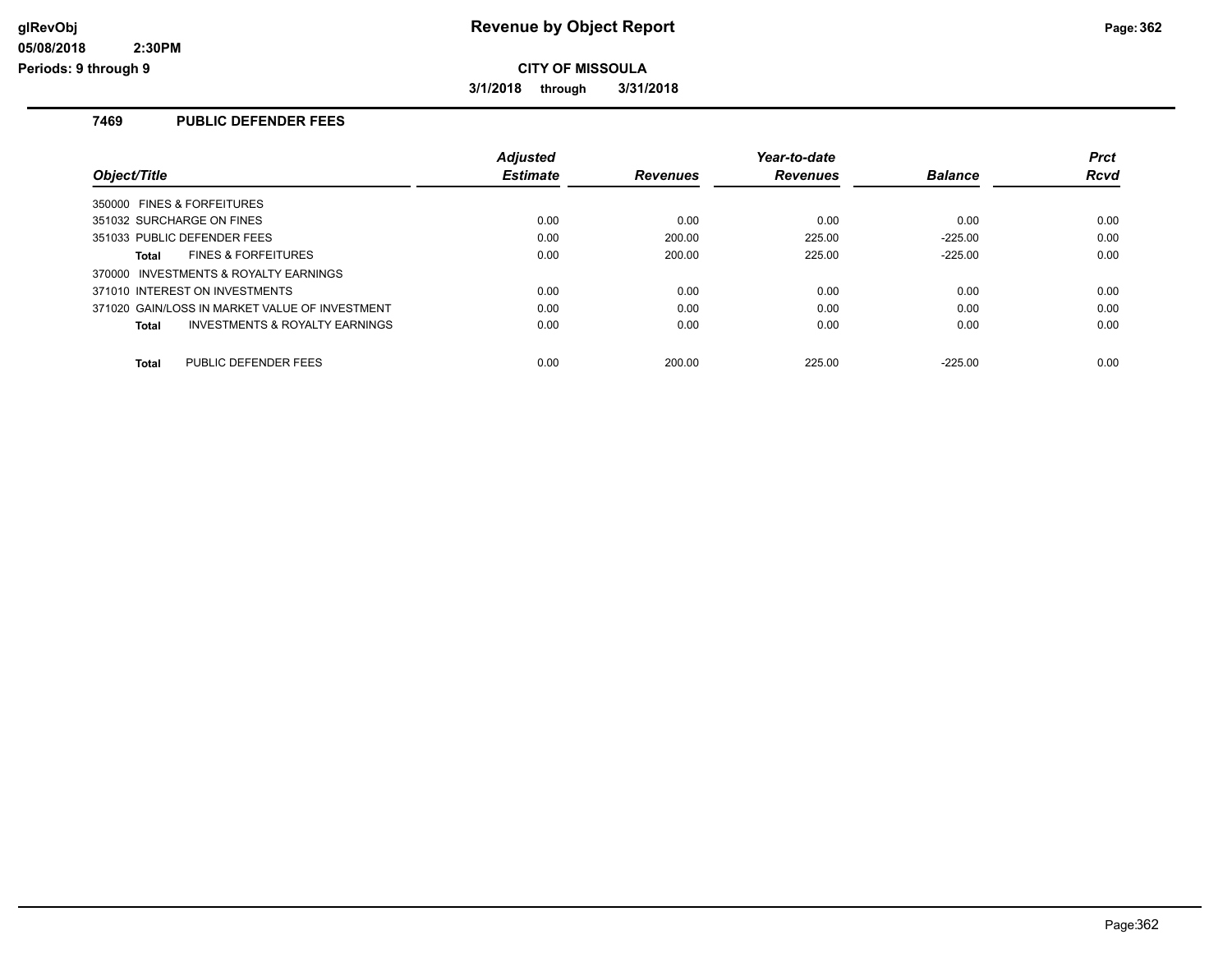**3/1/2018 through 3/31/2018**

### **7900 PAYROLL CLEARING FUND**

**7900 PAYROLL CLEARING FUND**

|                                                           | Adjusted        |                 | Year-to-date    |                | Prct |
|-----------------------------------------------------------|-----------------|-----------------|-----------------|----------------|------|
| Object/Title                                              | <b>Estimate</b> | <b>Revenues</b> | <b>Revenues</b> | <b>Balance</b> | Rcvd |
| 370000 INVESTMENTS & ROYALTY EARNINGS                     |                 |                 |                 |                |      |
| 371010 INTEREST ON INVESTMENTS                            | 0.00            | 0.00            | 0.00            | 0.00           | 0.00 |
| 371020 GAIN/LOSS IN MARKET VALUE OF INVESTMENTS           | 0.00            | 0.00            | 0.00            | 0.00           | 0.00 |
| <b>INVESTMENTS &amp; ROYALTY EARNINGS</b><br><b>Total</b> | 0.00            | 0.00            | 0.00            | 0.00           | 0.00 |
|                                                           |                 |                 |                 |                |      |
| <b>Total</b><br>PAYROLL CLEARING FUND                     | 0.00            | 0.00            | 0.00            | 0.00           | 0.00 |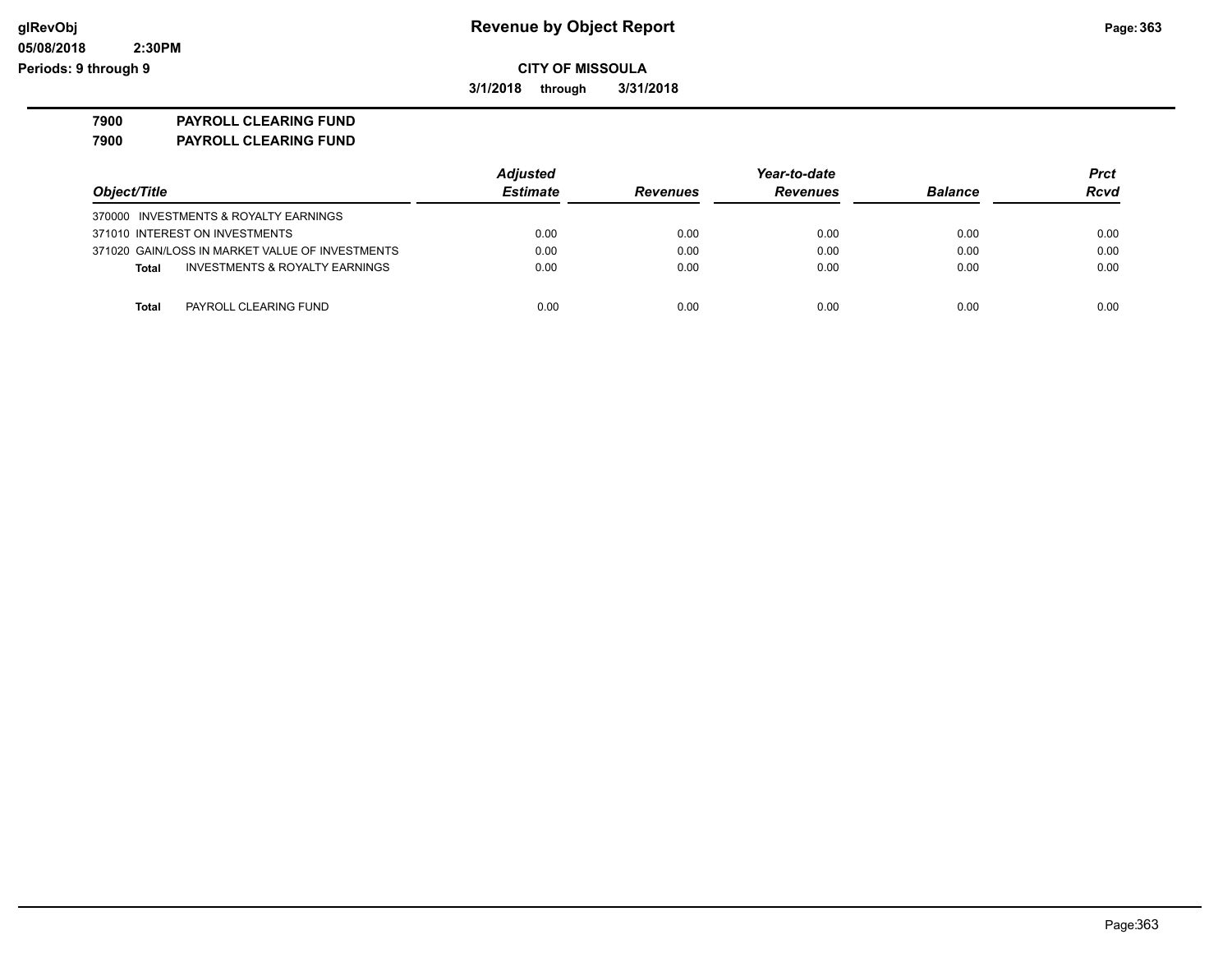**Periods: 9 through 9**

**CITY OF MISSOULA**

**3/1/2018 through 3/31/2018**

#### **7900 PAYROLL CLEARING FUND**

| Object/Title |                                                | <b>Adjusted</b><br><b>Estimate</b> | <b>Revenues</b> | Year-to-date<br><b>Revenues</b> | <b>Balance</b> | <b>Prct</b><br><b>Rcvd</b> |
|--------------|------------------------------------------------|------------------------------------|-----------------|---------------------------------|----------------|----------------------------|
|              | 370000 INVESTMENTS & ROYALTY EARNINGS          |                                    |                 |                                 |                |                            |
|              | 371010 INTEREST ON INVESTMENTS                 | 0.00                               | 0.00            | 0.00                            | 0.00           | 0.00                       |
|              | 371020 GAIN/LOSS IN MARKET VALUE OF INVESTMENT | 0.00                               | 0.00            | 0.00                            | 0.00           | 0.00                       |
| <b>Total</b> | <b>INVESTMENTS &amp; ROYALTY EARNINGS</b>      | 0.00                               | 0.00            | 0.00                            | 0.00           | 0.00                       |
|              |                                                |                                    |                 |                                 |                |                            |
| Total        | PAYROLL CLEARING FUND                          | 0.00                               | 0.00            | 0.00                            | 0.00           | 0.00                       |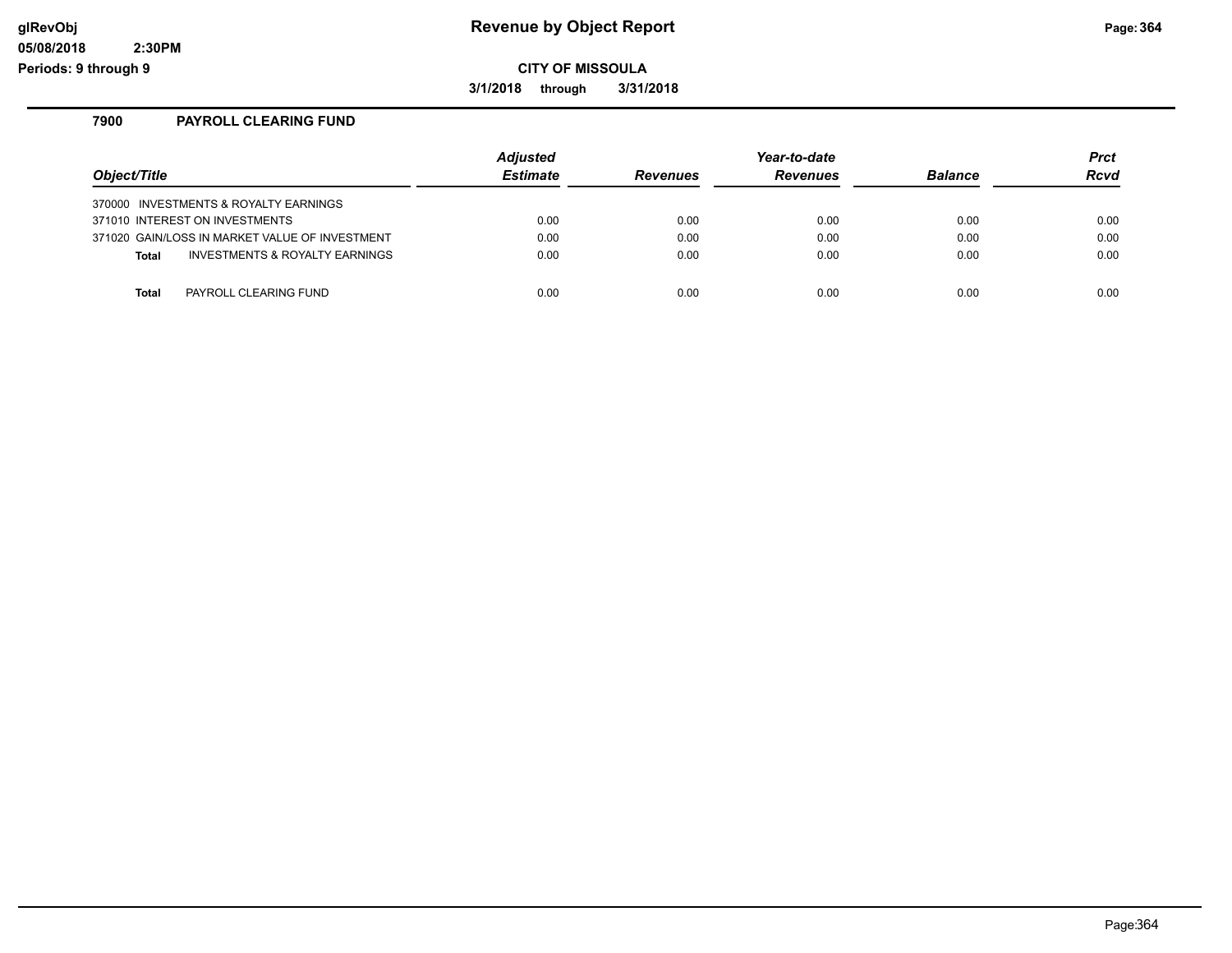**3/1/2018 through 3/31/2018**

**7903 COUNTY CLEARING**

**7903 COUNTY CLEARING**

|                                        | <b>Adjusted</b> |                 | <b>Prct</b>     |                |             |
|----------------------------------------|-----------------|-----------------|-----------------|----------------|-------------|
| Object/Title                           | <b>Estimate</b> | <b>Revenues</b> | <b>Revenues</b> | <b>Balance</b> | <b>Rcvd</b> |
| 320000 LICENSES & PERMITS              |                 |                 |                 |                |             |
| 323030 ANIMAL LICENSES                 | 0.00            | 828.75          | 6,084.45        | $-6,084.45$    | 0.00        |
| LICENSES & PERMITS<br><b>Total</b>     | 0.00            | 828.75          | 6.084.45        | $-6.084.45$    | 0.00        |
| <b>COUNTY CLEARING</b><br><b>Total</b> | 0.00            | 828.75          | 6,084.45        | $-6,084.45$    | 0.00        |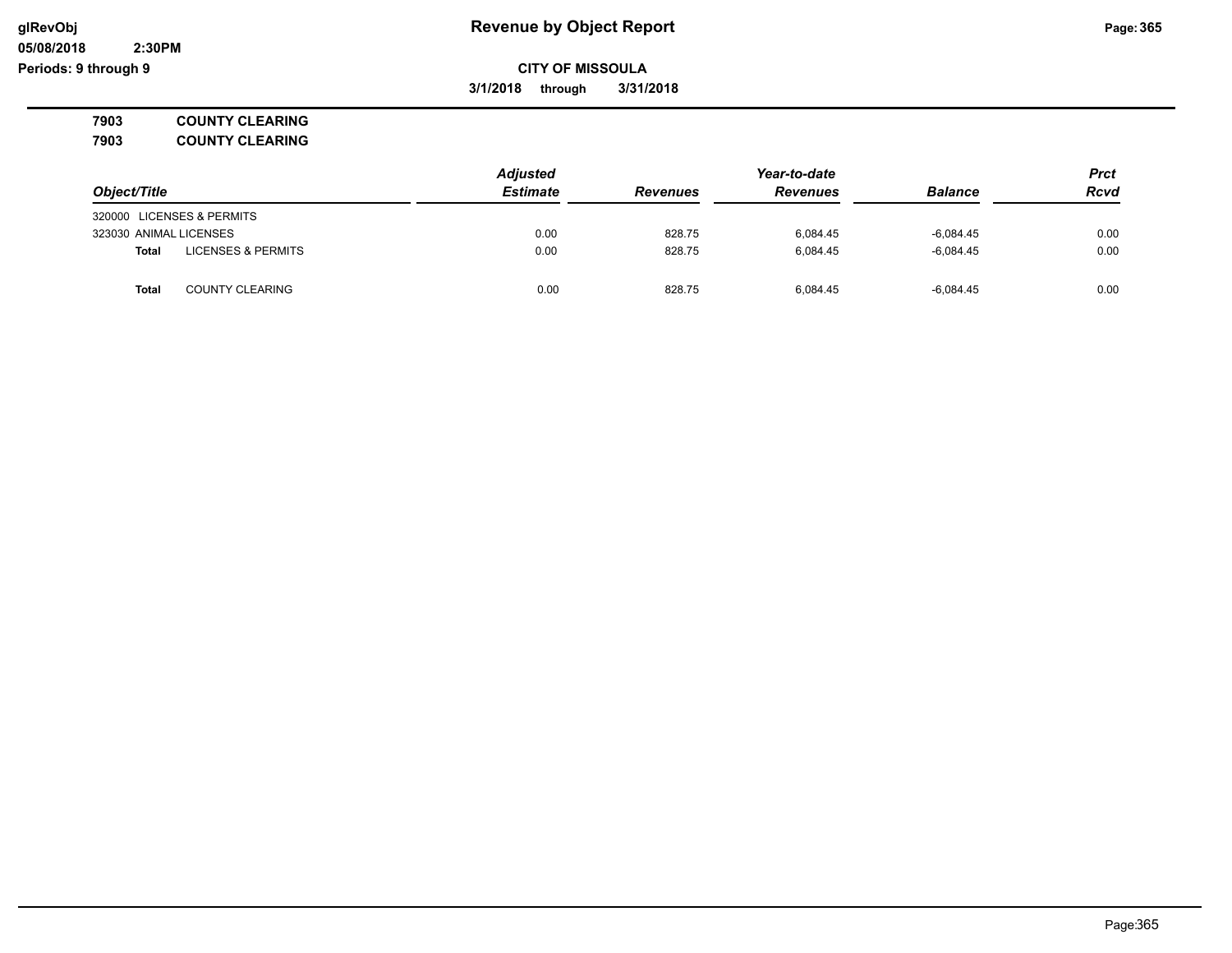**Periods: 9 through 9**

**CITY OF MISSOULA**

**3/1/2018 through 3/31/2018**

#### **7903 COUNTY CLEARING**

| Object/Title                                  | <b>Adjusted</b><br><b>Estimate</b> | <b>Revenues</b> | Year-to-date<br><b>Revenues</b> | <b>Balance</b> | <b>Prct</b><br><b>Rcvd</b> |
|-----------------------------------------------|------------------------------------|-----------------|---------------------------------|----------------|----------------------------|
| 320000 LICENSES & PERMITS                     |                                    |                 |                                 |                |                            |
| 323030 ANIMAL LICENSES                        | 0.00                               | 828.75          | 6,084.45                        | $-6.084.45$    | 0.00                       |
| <b>LICENSES &amp; PERMITS</b><br><b>Total</b> | 0.00                               | 828.75          | 6.084.45                        | $-6.084.45$    | 0.00                       |
| <b>Total</b><br><b>COUNTY CLEARING</b>        | 0.00                               | 828.75          | 6,084.45                        | $-6,084.45$    | 0.00                       |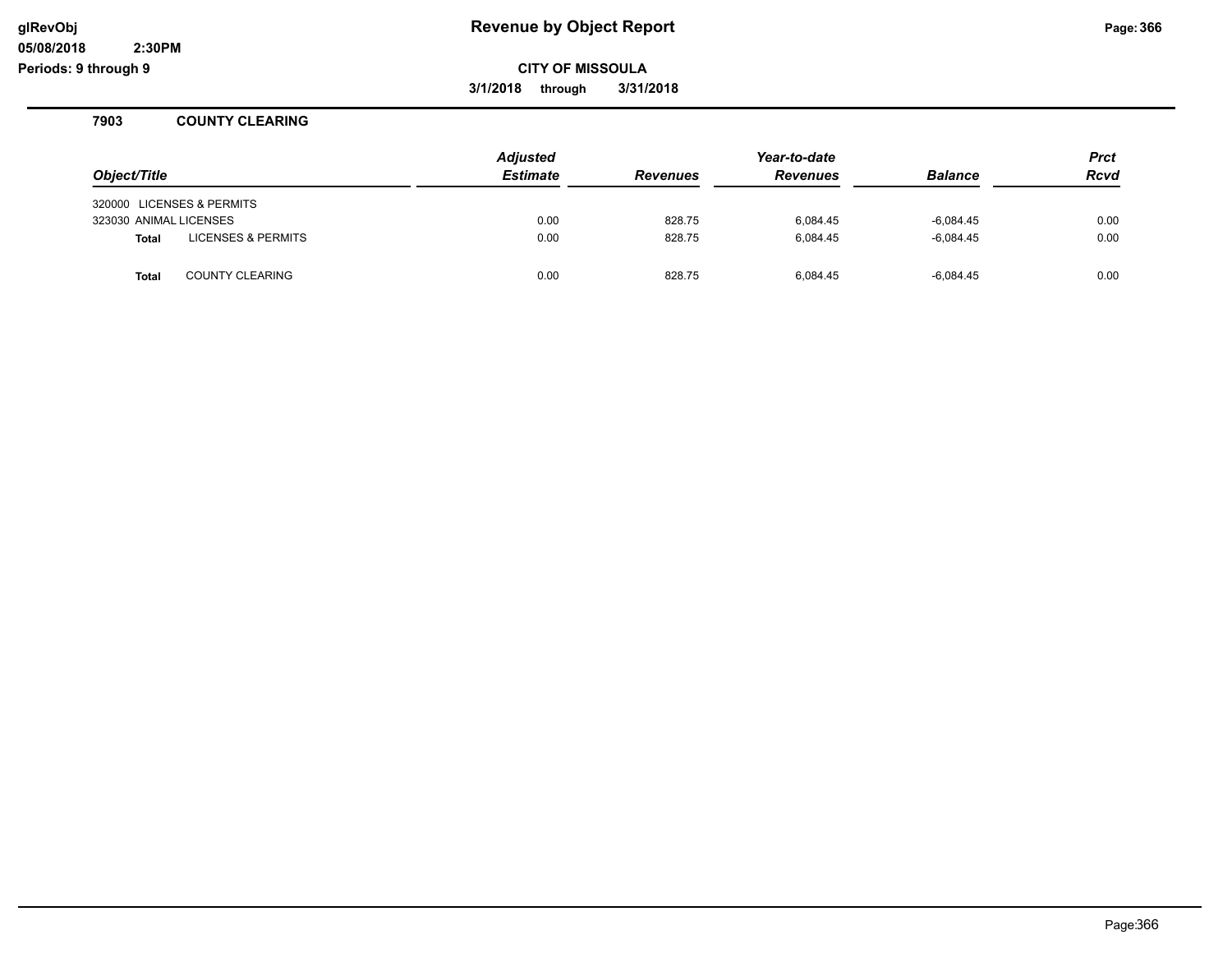**3/1/2018 through 3/31/2018**

**7904 SEWER REBATE**

**7904 SEWER REBATE**

|                                                    | <b>Adjusted</b> |                 | Year-to-date    |                | <b>Prct</b> |
|----------------------------------------------------|-----------------|-----------------|-----------------|----------------|-------------|
| Object/Title                                       | <b>Estimate</b> | <b>Revenues</b> | <b>Revenues</b> | <b>Balance</b> | <b>Rcvd</b> |
| 340000 CHARGES FOR SERVICES                        |                 |                 |                 |                |             |
| 343036 *** Title Not Found ***                     | 0.00            | 0.00            | 0.00            | 0.00           | 0.00        |
| <b>CHARGES FOR SERVICES</b><br>Total               | 0.00            | 0.00            | 0.00            | 0.00           | 0.00        |
| MISCELLANEOUS REVENUES<br>360000                   |                 |                 |                 |                |             |
| 360010 MISCELLANEOUS                               | 0.00            | 0.00            | 0.00            | 0.00           | 0.00        |
| MISCELLANEOUS REVENUES<br>Total                    | 0.00            | 0.00            | 0.00            | 0.00           | 0.00        |
| 370000 INVESTMENTS & ROYALTY EARNINGS              |                 |                 |                 |                |             |
| 371010 INTEREST ON INVESTMENTS                     | 0.00            | 0.00            | 0.00            | 0.00           | 0.00        |
| 371020 GAIN/LOSS IN MARKET VALUE OF INVESTMENTS    | 0.00            | 0.00            | 0.00            | 0.00           | 0.00        |
| <b>INVESTMENTS &amp; ROYALTY EARNINGS</b><br>Total | 0.00            | 0.00            | 0.00            | 0.00           | 0.00        |
| <b>SEWER REBATE</b><br><b>Total</b>                | 0.00            | 0.00            | 0.00            | 0.00           | 0.00        |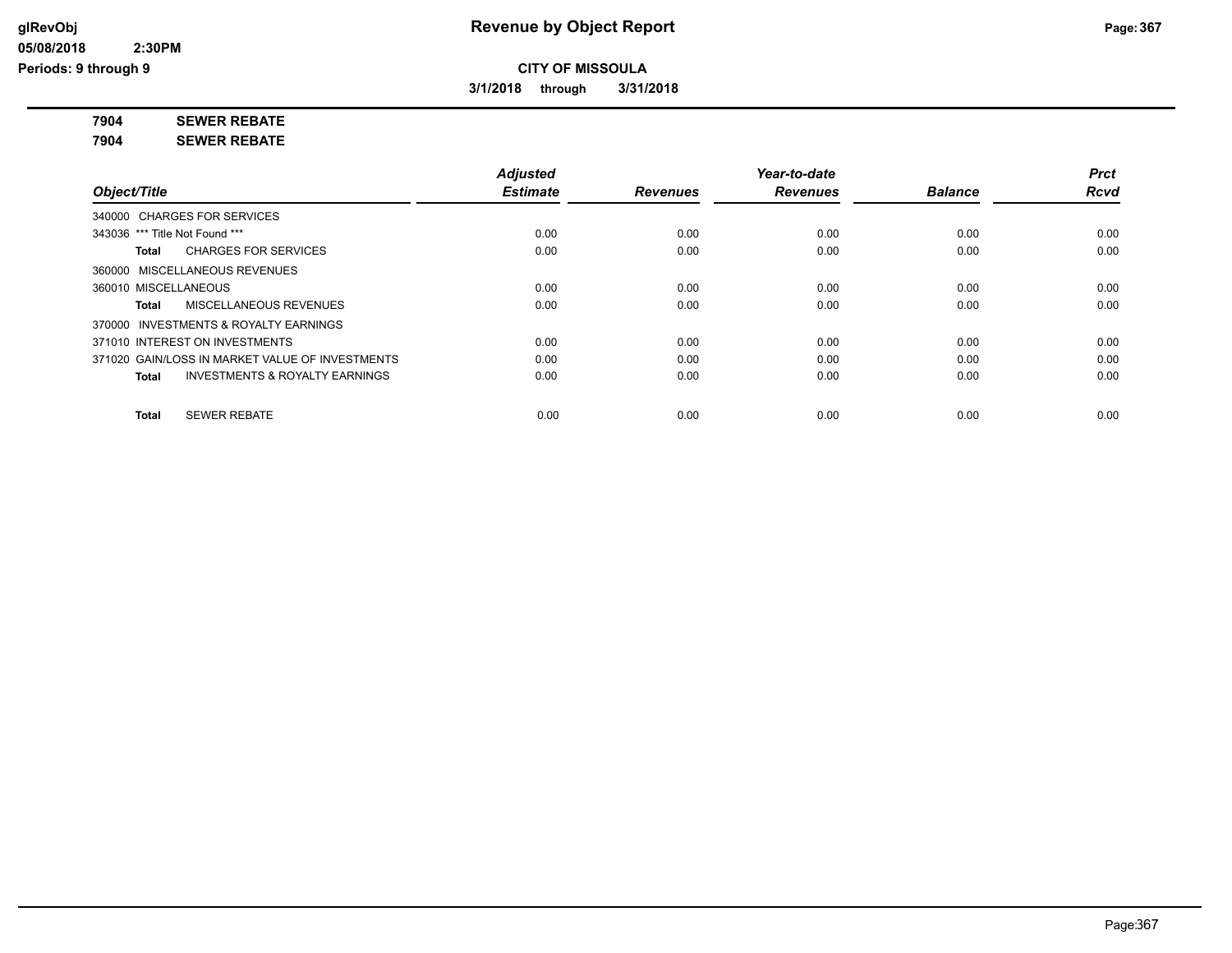**Periods: 9 through 9**

**CITY OF MISSOULA**

**3/1/2018 through 3/31/2018**

#### **7904 SEWER REBATE**

|                                                    | <b>Adjusted</b> |                 | Year-to-date    |                | <b>Prct</b> |
|----------------------------------------------------|-----------------|-----------------|-----------------|----------------|-------------|
| Object/Title                                       | <b>Estimate</b> | <b>Revenues</b> | <b>Revenues</b> | <b>Balance</b> | <b>Rcvd</b> |
| 340000 CHARGES FOR SERVICES                        |                 |                 |                 |                |             |
| 343036 *** Title Not Found ***                     | 0.00            | 0.00            | 0.00            | 0.00           | 0.00        |
| <b>CHARGES FOR SERVICES</b><br>Total               | 0.00            | 0.00            | 0.00            | 0.00           | 0.00        |
| 360000 MISCELLANEOUS REVENUES                      |                 |                 |                 |                |             |
| 360010 MISCELLANEOUS                               | 0.00            | 0.00            | 0.00            | 0.00           | 0.00        |
| MISCELLANEOUS REVENUES<br>Total                    | 0.00            | 0.00            | 0.00            | 0.00           | 0.00        |
| 370000 INVESTMENTS & ROYALTY EARNINGS              |                 |                 |                 |                |             |
| 371010 INTEREST ON INVESTMENTS                     | 0.00            | 0.00            | 0.00            | 0.00           | 0.00        |
| 371020 GAIN/LOSS IN MARKET VALUE OF INVESTMENT     | 0.00            | 0.00            | 0.00            | 0.00           | 0.00        |
| <b>INVESTMENTS &amp; ROYALTY EARNINGS</b><br>Total | 0.00            | 0.00            | 0.00            | 0.00           | 0.00        |
| <b>SEWER REBATE</b><br><b>Total</b>                | 0.00            | 0.00            | 0.00            | 0.00           | 0.00        |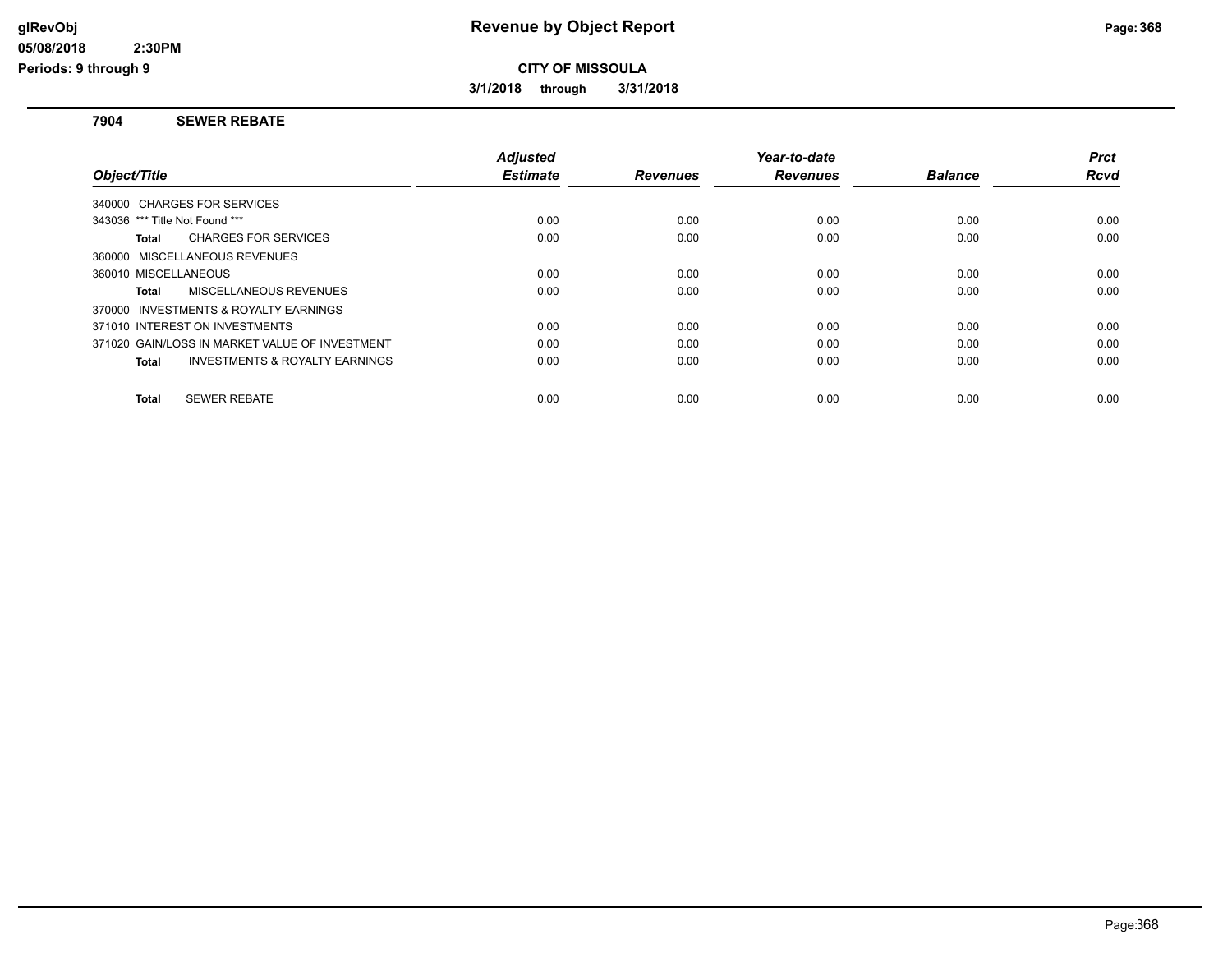**3/1/2018 through 3/31/2018**

**7905 WYE SEWER RSID 8489**

**7905 WYE SEWER RSID 8489**

|                                                 | <b>Adjusted</b> |                 | Year-to-date    |                | Prct        |
|-------------------------------------------------|-----------------|-----------------|-----------------|----------------|-------------|
| Object/Title                                    | <b>Estimate</b> | <b>Revenues</b> | <b>Revenues</b> | <b>Balance</b> | <b>Rcvd</b> |
| 360000 MISCELLANEOUS REVENUES                   |                 |                 |                 |                |             |
| 360010 MISCELLANEOUS                            | 0.00            | 0.00            | 0.00            | 0.00           | 0.00        |
| MISCELLANEOUS REVENUES<br><b>Total</b>          | 0.00            | 0.00            | 0.00            | 0.00           | 0.00        |
| 370000 INVESTMENTS & ROYALTY EARNINGS           |                 |                 |                 |                |             |
| 371010 INTEREST ON INVESTMENTS                  | 0.00            | 0.00            | 0.00            | 0.00           | 0.00        |
| 371020 GAIN/LOSS IN MARKET VALUE OF INVESTMENTS | 0.00            | 0.00            | 0.00            | 0.00           | 0.00        |
| INVESTMENTS & ROYALTY EARNINGS<br><b>Total</b>  | 0.00            | 0.00            | 0.00            | 0.00           | 0.00        |
| WYE SEWER RSID 8489<br><b>Total</b>             | 0.00            | 0.00            | 0.00            | 0.00           | 0.00        |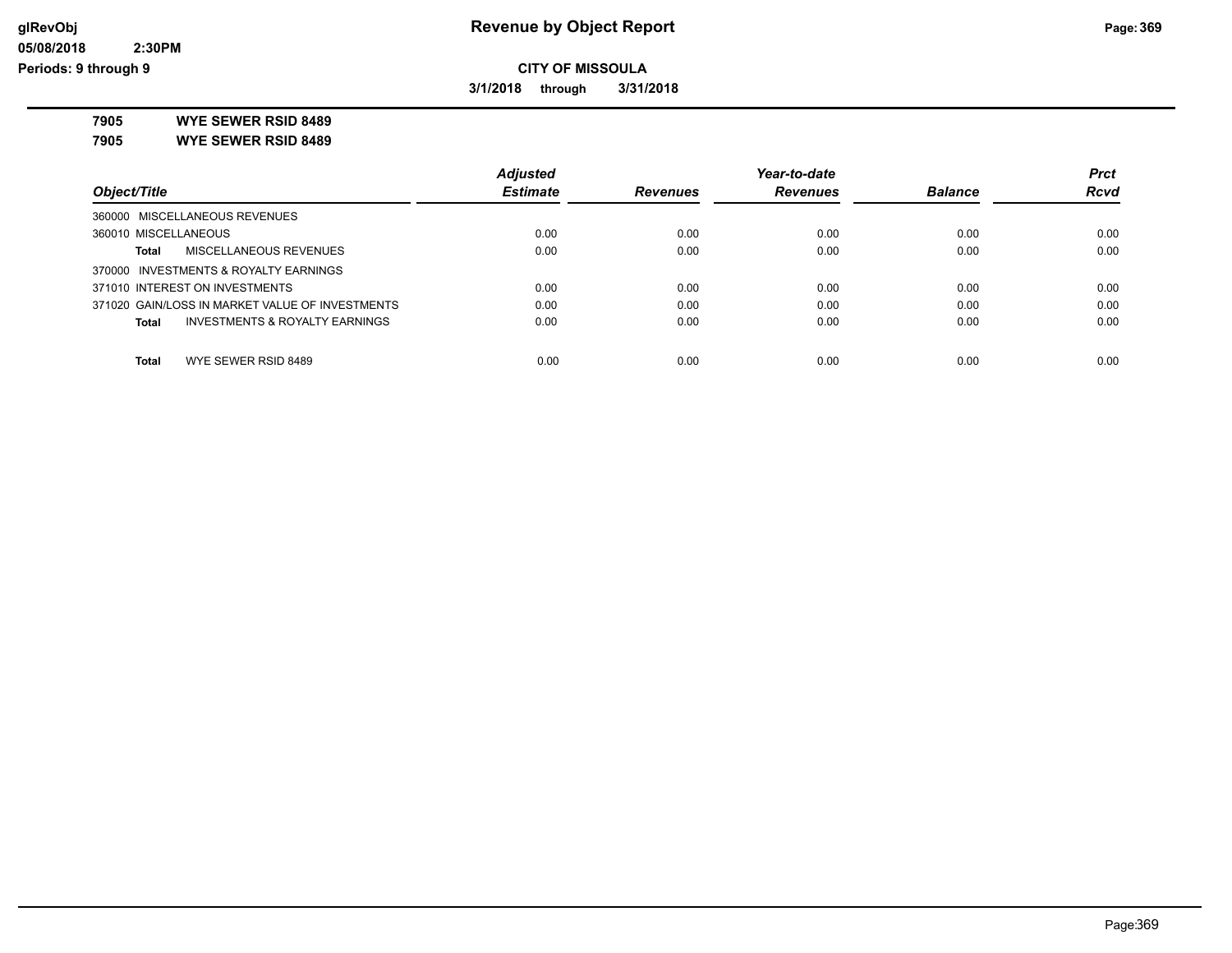**3/1/2018 through 3/31/2018**

#### **7905 WYE SEWER RSID 8489**

|                                                    | <b>Adjusted</b> |                 | Year-to-date    |                | <b>Prct</b> |
|----------------------------------------------------|-----------------|-----------------|-----------------|----------------|-------------|
| Object/Title                                       | <b>Estimate</b> | <b>Revenues</b> | <b>Revenues</b> | <b>Balance</b> | <b>Rcvd</b> |
| 360000 MISCELLANEOUS REVENUES                      |                 |                 |                 |                |             |
| 360010 MISCELLANEOUS                               | 0.00            | 0.00            | 0.00            | 0.00           | 0.00        |
| MISCELLANEOUS REVENUES<br>Total                    | 0.00            | 0.00            | 0.00            | 0.00           | 0.00        |
| 370000 INVESTMENTS & ROYALTY EARNINGS              |                 |                 |                 |                |             |
| 371010 INTEREST ON INVESTMENTS                     | 0.00            | 0.00            | 0.00            | 0.00           | 0.00        |
| 371020 GAIN/LOSS IN MARKET VALUE OF INVESTMENT     | 0.00            | 0.00            | 0.00            | 0.00           | 0.00        |
| <b>INVESTMENTS &amp; ROYALTY EARNINGS</b><br>Total | 0.00            | 0.00            | 0.00            | 0.00           | 0.00        |
|                                                    |                 |                 |                 |                |             |
| Total<br>WYE SEWER RSID 8489                       | 0.00            | 0.00            | 0.00            | 0.00           | 0.00        |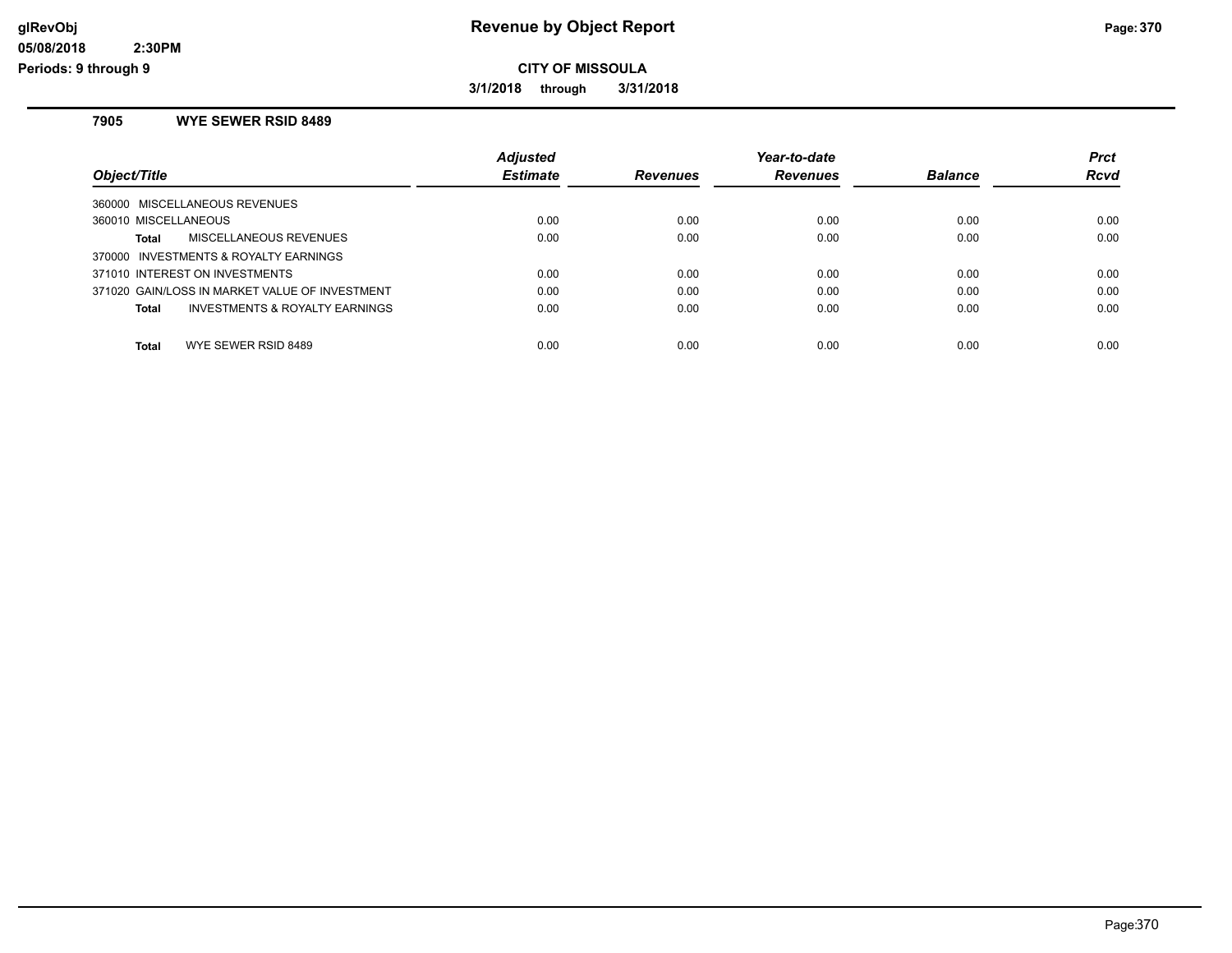**3/1/2018 through 3/31/2018**

**7906 COUNTY PARK BOARD CIP**

**7906 COUNTY PARK BOARD CIP**

|                                                 | <b>Adjusted</b> |                 | Year-to-date    |                | <b>Prct</b> |
|-------------------------------------------------|-----------------|-----------------|-----------------|----------------|-------------|
| Object/Title                                    | <b>Estimate</b> | <b>Revenues</b> | <b>Revenues</b> | <b>Balance</b> | <b>Rcvd</b> |
| 340000 CHARGES FOR SERVICES                     |                 |                 |                 |                |             |
| 346050 COUNTY PLAYGROUND CONTRACT               | 0.00            | 0.00            | 0.00            | 0.00           | 0.00        |
| <b>CHARGES FOR SERVICES</b><br>Total            | 0.00            | 0.00            | 0.00            | 0.00           | 0.00        |
| 370000 INVESTMENTS & ROYALTY EARNINGS           |                 |                 |                 |                |             |
| 371010 INTEREST ON INVESTMENTS                  | 0.00            | 0.00            | 0.00            | 0.00           | 0.00        |
| 371020 GAIN/LOSS IN MARKET VALUE OF INVESTMENTS | 0.00            | 0.00            | 0.00            | 0.00           | 0.00        |
| INVESTMENTS & ROYALTY EARNINGS<br>Total         | 0.00            | 0.00            | 0.00            | 0.00           | 0.00        |
|                                                 |                 |                 |                 |                |             |
| COUNTY PARK BOARD CIP<br>Total                  | 0.00            | 0.00            | 0.00            | 0.00           | 0.00        |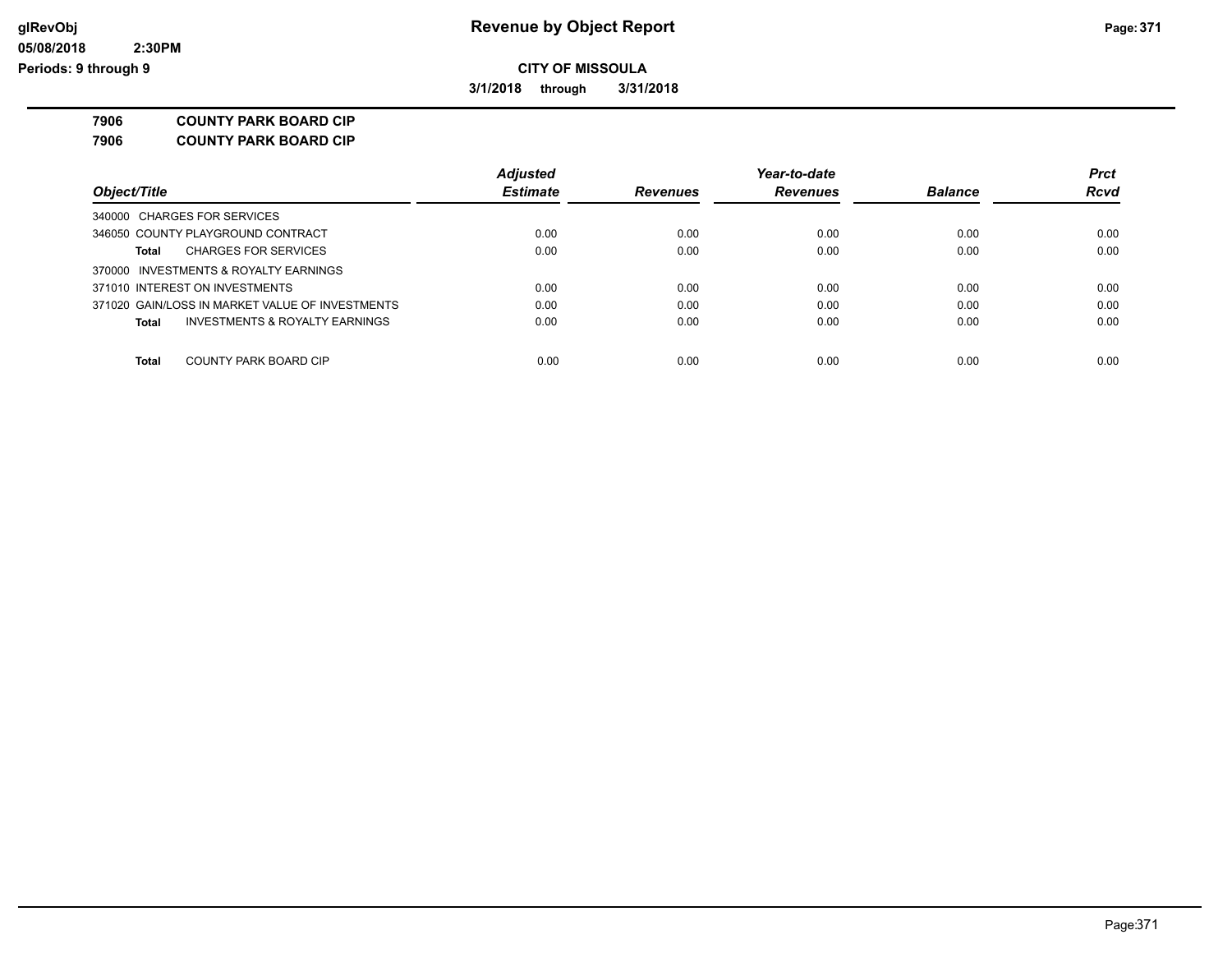**3/1/2018 through 3/31/2018**

#### **7906 COUNTY PARK BOARD CIP**

|                                                    | <b>Adjusted</b> |                 | Year-to-date    |                | <b>Prct</b> |
|----------------------------------------------------|-----------------|-----------------|-----------------|----------------|-------------|
| Object/Title                                       | <b>Estimate</b> | <b>Revenues</b> | <b>Revenues</b> | <b>Balance</b> | <b>Rcvd</b> |
| 340000 CHARGES FOR SERVICES                        |                 |                 |                 |                |             |
| 346050 COUNTY PLAYGROUND CONTRACT                  | 0.00            | 0.00            | 0.00            | 0.00           | 0.00        |
| <b>CHARGES FOR SERVICES</b><br>Total               | 0.00            | 0.00            | 0.00            | 0.00           | 0.00        |
| 370000 INVESTMENTS & ROYALTY EARNINGS              |                 |                 |                 |                |             |
| 371010 INTEREST ON INVESTMENTS                     | 0.00            | 0.00            | 0.00            | 0.00           | 0.00        |
| 371020 GAIN/LOSS IN MARKET VALUE OF INVESTMENT     | 0.00            | 0.00            | 0.00            | 0.00           | 0.00        |
| <b>INVESTMENTS &amp; ROYALTY EARNINGS</b><br>Total | 0.00            | 0.00            | 0.00            | 0.00           | 0.00        |
| Total<br>COUNTY PARK BOARD CIP                     | 0.00            | 0.00            | 0.00            | 0.00           | 0.00        |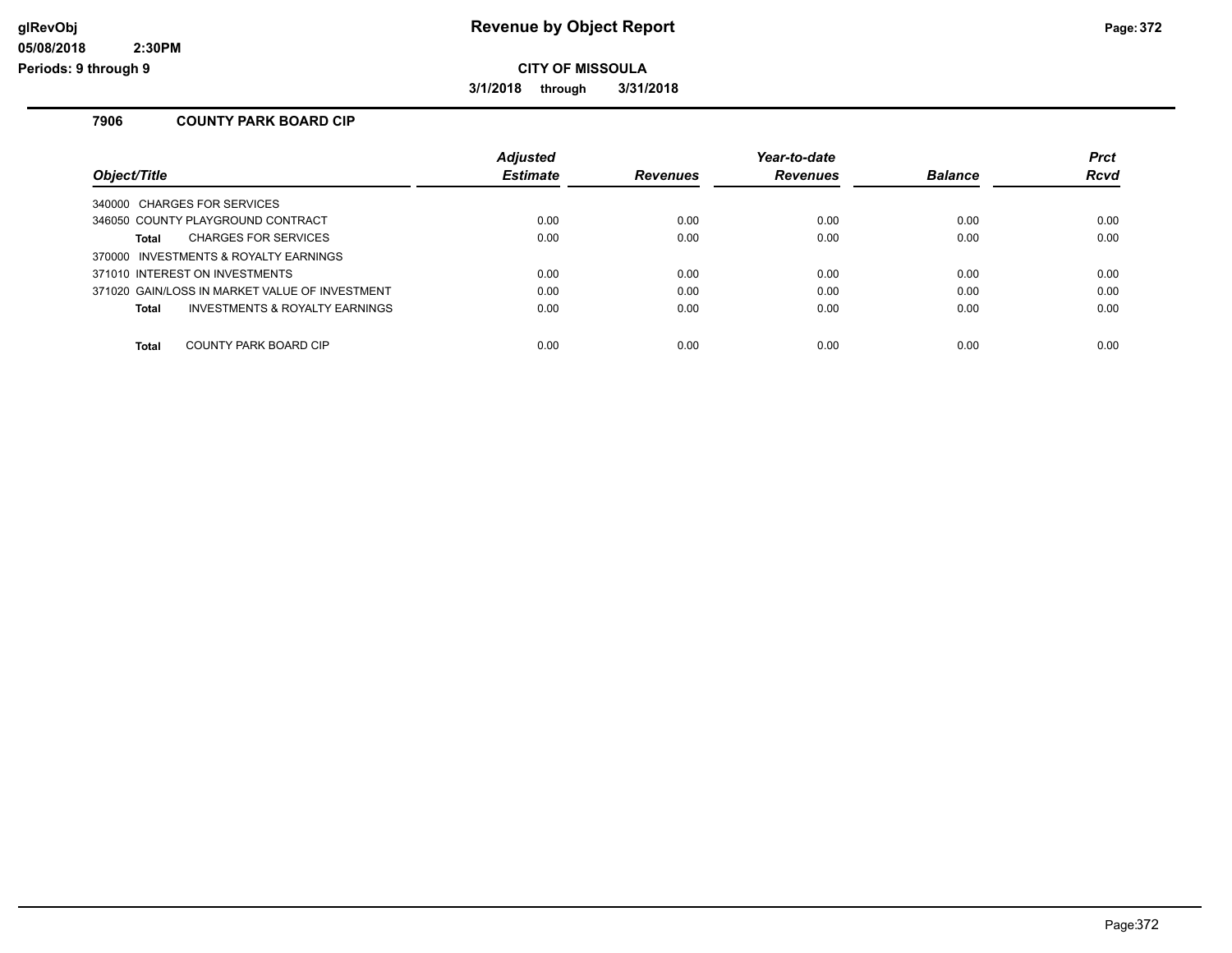**3/1/2018 through 3/31/2018**

#### **7907 ELK HILLS SUBDIVISION**

**7907 ELK HILLS SUBDIVISION**

|                                                           | <b>Adjusted</b> | Year-to-date    |                 |                | Prct |
|-----------------------------------------------------------|-----------------|-----------------|-----------------|----------------|------|
| Object/Title                                              | <b>Estimate</b> | <b>Revenues</b> | <b>Revenues</b> | <b>Balance</b> | Rcvd |
| 370000 INVESTMENTS & ROYALTY EARNINGS                     |                 |                 |                 |                |      |
| 371010 INTEREST ON INVESTMENTS                            | 0.00            | 0.00            | 0.00            | 0.00           | 0.00 |
| 371020 GAIN/LOSS IN MARKET VALUE OF INVESTMENTS           | 0.00            | 0.00            | 0.00            | 0.00           | 0.00 |
| <b>INVESTMENTS &amp; ROYALTY EARNINGS</b><br><b>Total</b> | 0.00            | 0.00            | 0.00            | 0.00           | 0.00 |
|                                                           |                 |                 |                 |                |      |
| <b>Total</b><br>ELK HILLS SUBDIVISION                     | 0.00            | 0.00            | 0.00            | 0.00           | 0.00 |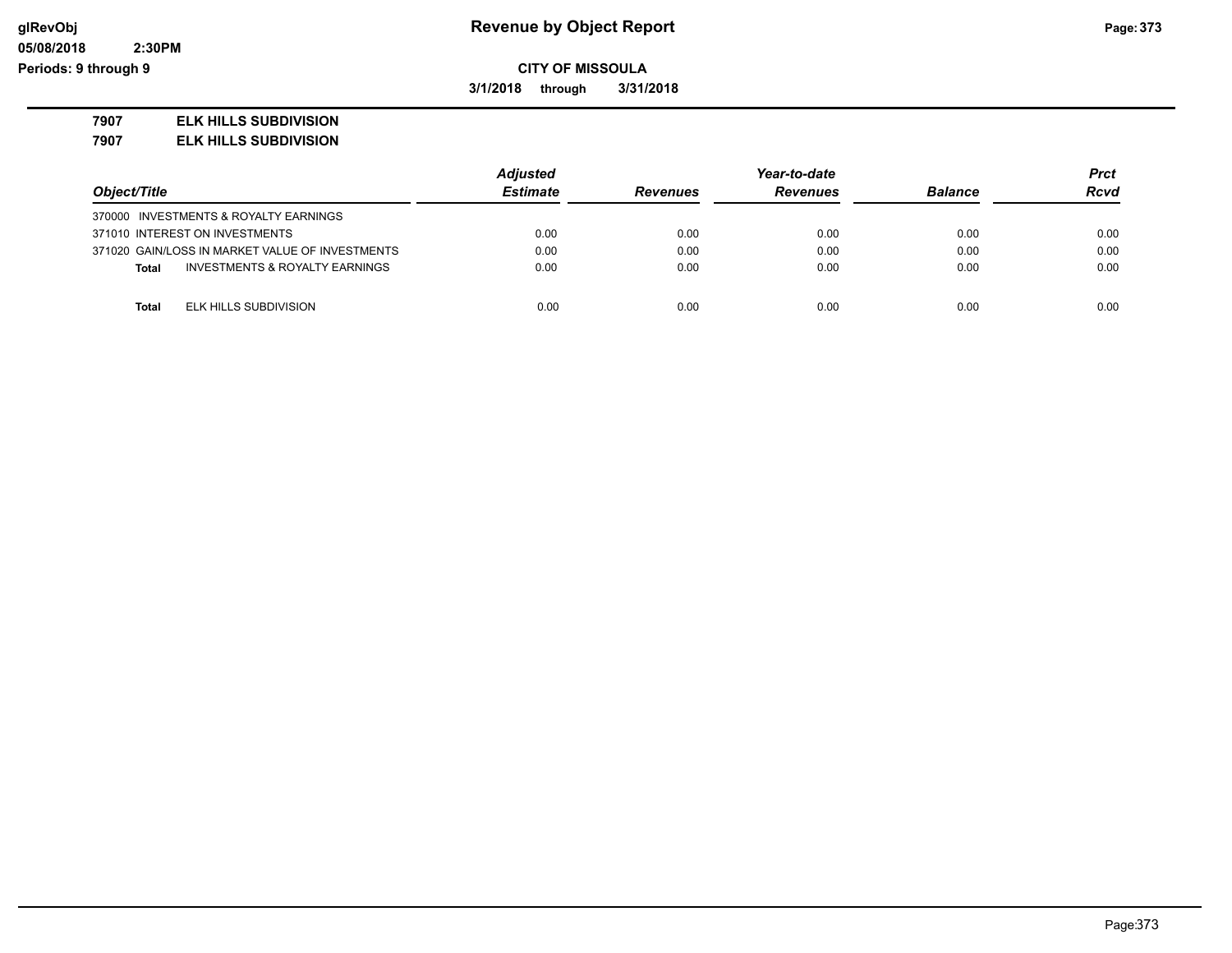**3/1/2018 through 3/31/2018**

#### **7907 ELK HILLS SUBDIVISION**

| Object/Title |                                                | <b>Adjusted</b><br><b>Estimate</b> | <b>Revenues</b> | Year-to-date<br><b>Revenues</b> | <b>Balance</b> | <b>Prct</b><br><b>Rcvd</b> |
|--------------|------------------------------------------------|------------------------------------|-----------------|---------------------------------|----------------|----------------------------|
|              | 370000 INVESTMENTS & ROYALTY EARNINGS          |                                    |                 |                                 |                |                            |
|              | 371010 INTEREST ON INVESTMENTS                 | 0.00                               | 0.00            | 0.00                            | 0.00           | 0.00                       |
|              | 371020 GAIN/LOSS IN MARKET VALUE OF INVESTMENT | 0.00                               | 0.00            | 0.00                            | 0.00           | 0.00                       |
| <b>Total</b> | INVESTMENTS & ROYALTY EARNINGS                 | 0.00                               | 0.00            | 0.00                            | 0.00           | 0.00                       |
|              |                                                |                                    |                 |                                 |                |                            |
| Total        | ELK HILLS SUBDIVISION                          | 0.00                               | 0.00            | 0.00                            | 0.00           | 0.00                       |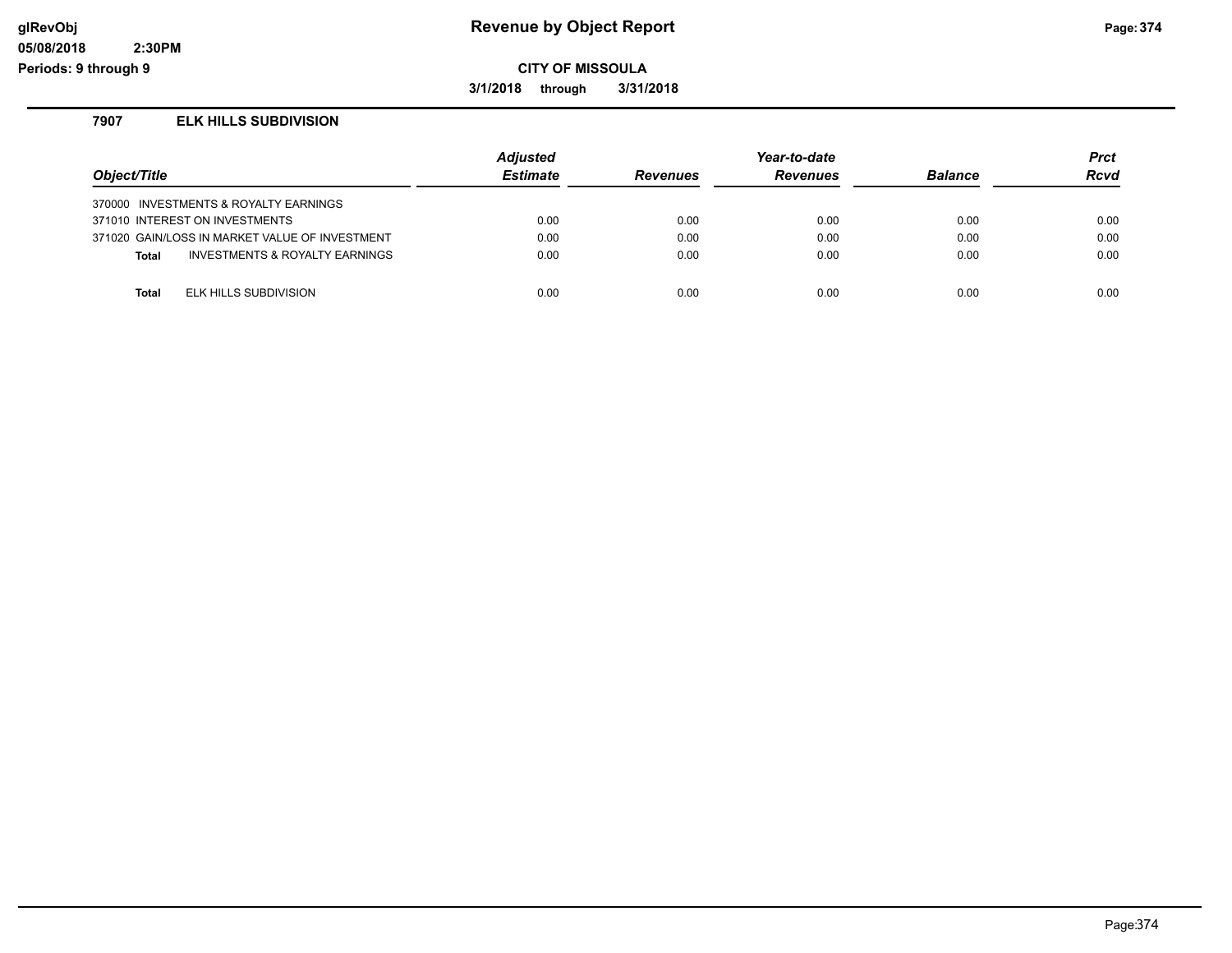**3/1/2018 through 3/31/2018**

# **7908 RATTLESNAKE-CORNERSTONE TRAIL SW**

### **7908 RATTLESNAKE-CORNERSTONE TRAIL SW**

|                                                    | <b>Adjusted</b> |                 | Year-to-date    |                | <b>Prct</b> |
|----------------------------------------------------|-----------------|-----------------|-----------------|----------------|-------------|
| Object/Title                                       | <b>Estimate</b> | <b>Revenues</b> | <b>Revenues</b> | <b>Balance</b> | <b>Rcvd</b> |
| 370000 INVESTMENTS & ROYALTY EARNINGS              |                 |                 |                 |                |             |
| 371010 INTEREST ON INVESTMENTS                     | 0.00            | 0.00            | 0.00            | 0.00           | 0.00        |
| 371020 GAIN/LOSS IN MARKET VALUE OF INVESTMENTS    | 0.00            | 0.00            | 0.00            | 0.00           | 0.00        |
| <b>INVESTMENTS &amp; ROYALTY EARNINGS</b><br>Total | 0.00            | 0.00            | 0.00            | 0.00           | 0.00        |
| 380000 OTHER FINANCING SOURCES                     |                 |                 |                 |                |             |
| 383000 OPERATING TRANSFERS                         | 0.00            | 0.00            | 0.00            | 0.00           | 0.00        |
| OTHER FINANCING SOURCES<br>Total                   | 0.00            | 0.00            | 0.00            | 0.00           | 0.00        |
|                                                    |                 |                 |                 |                |             |
| Total<br>RATTLESNAKE-CORNERSTONE TRAIL SW          | 0.00            | 0.00            | 0.00            | 0.00           | 0.00        |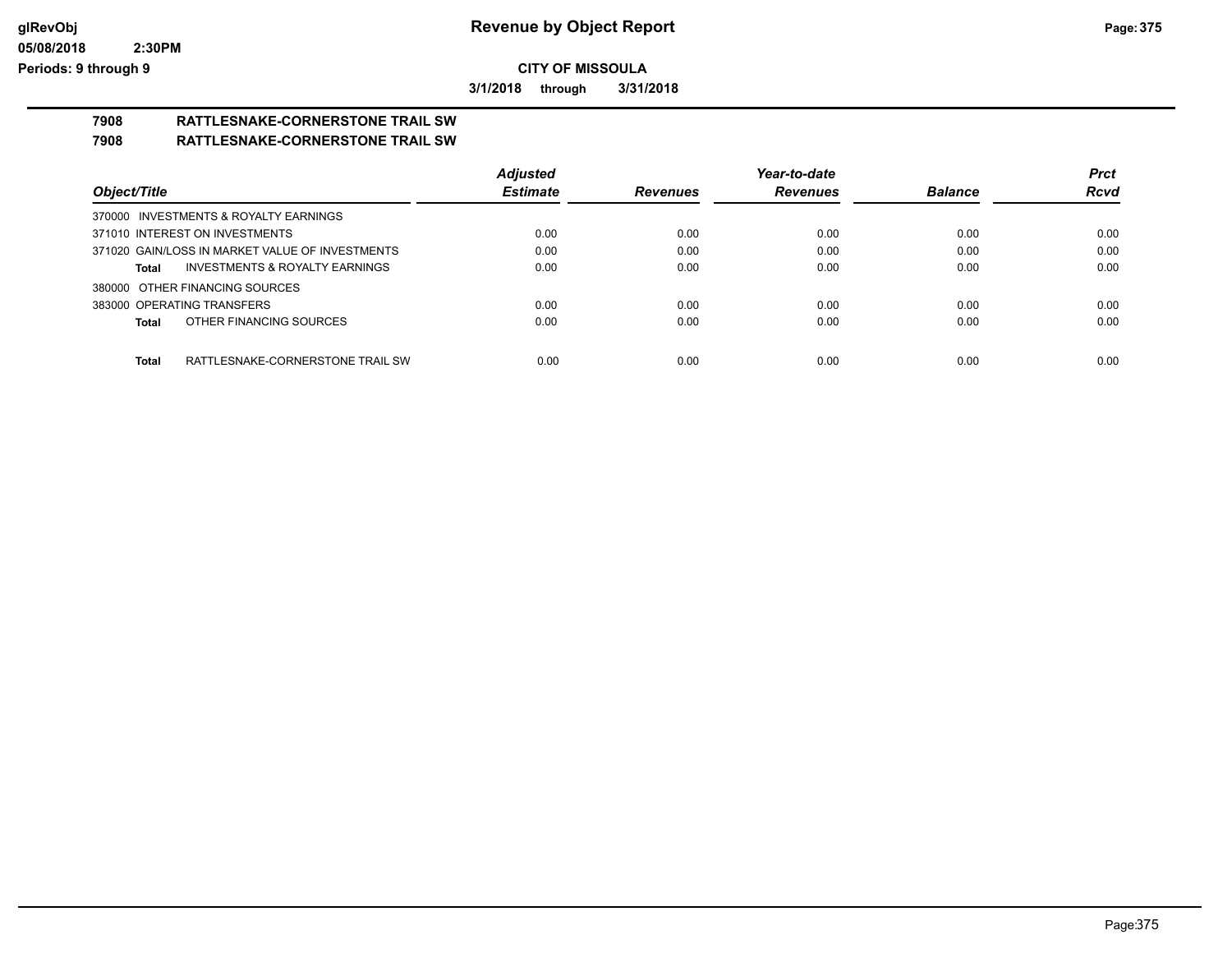**3/1/2018 through 3/31/2018**

#### **7908 RATTLESNAKE-CORNERSTONE TRAIL SW**

|                                                  | <b>Adjusted</b> |                 | Year-to-date    |                | <b>Prct</b> |
|--------------------------------------------------|-----------------|-----------------|-----------------|----------------|-------------|
| Object/Title                                     | <b>Estimate</b> | <b>Revenues</b> | <b>Revenues</b> | <b>Balance</b> | <b>Rcvd</b> |
| 370000 INVESTMENTS & ROYALTY EARNINGS            |                 |                 |                 |                |             |
| 371010 INTEREST ON INVESTMENTS                   | 0.00            | 0.00            | 0.00            | 0.00           | 0.00        |
| 371020 GAIN/LOSS IN MARKET VALUE OF INVESTMENT   | 0.00            | 0.00            | 0.00            | 0.00           | 0.00        |
| INVESTMENTS & ROYALTY EARNINGS<br><b>Total</b>   | 0.00            | 0.00            | 0.00            | 0.00           | 0.00        |
| 380000 OTHER FINANCING SOURCES                   |                 |                 |                 |                |             |
| 383000 OPERATING TRANSFERS                       | 0.00            | 0.00            | 0.00            | 0.00           | 0.00        |
| OTHER FINANCING SOURCES<br><b>Total</b>          | 0.00            | 0.00            | 0.00            | 0.00           | 0.00        |
|                                                  |                 |                 |                 |                |             |
| <b>Total</b><br>RATTLESNAKE-CORNERSTONE TRAIL SW | 0.00            | 0.00            | 0.00            | 0.00           | 0.00        |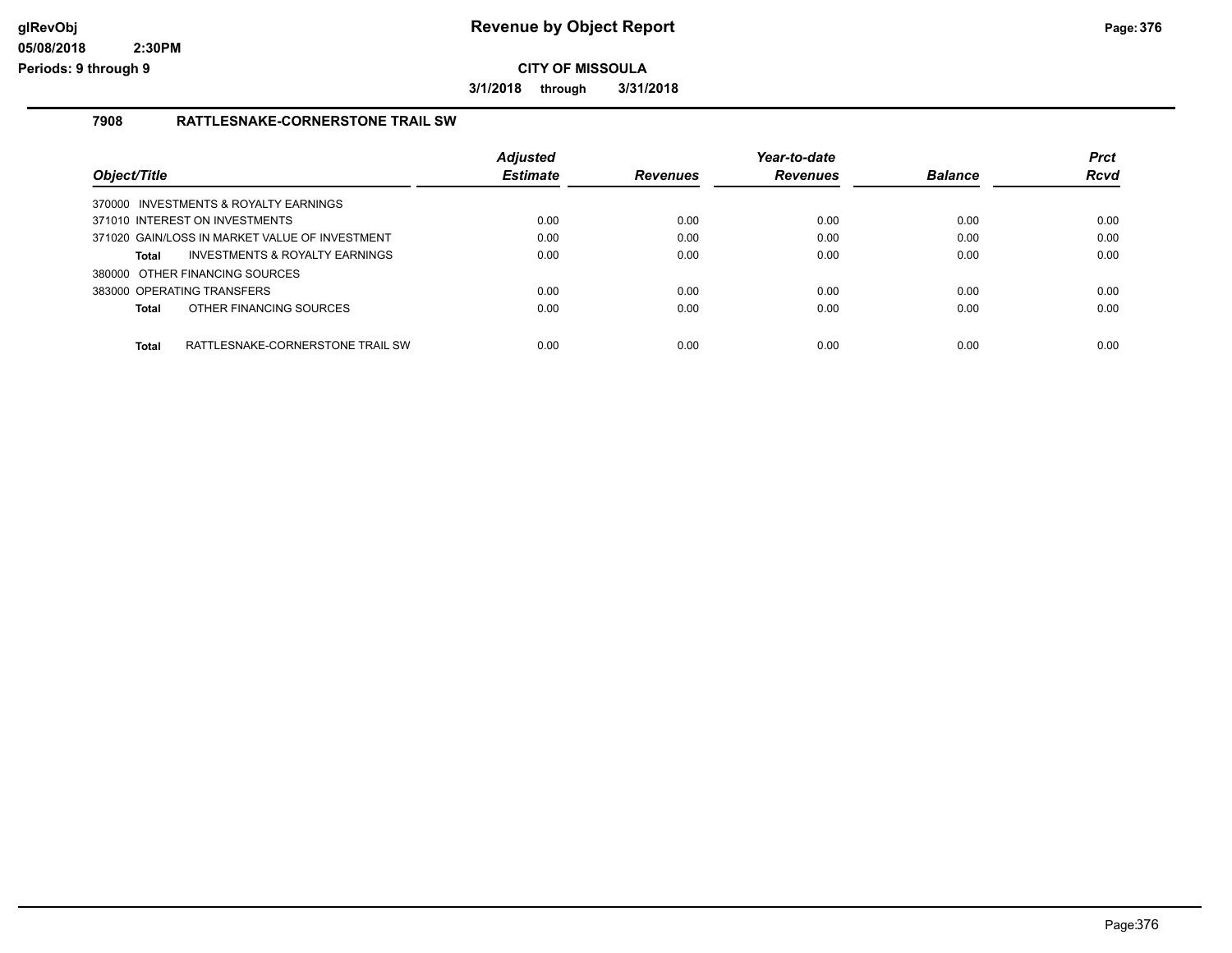**3/1/2018 through 3/31/2018**

### **7909 YOUTH PROGRAMS**

**7909 YOUTH PROGRAMS**

|                                                           | <b>Adjusted</b> | Year-to-date    |                 |                | Prct        |
|-----------------------------------------------------------|-----------------|-----------------|-----------------|----------------|-------------|
| Object/Title                                              | <b>Estimate</b> | <b>Revenues</b> | <b>Revenues</b> | <b>Balance</b> | <b>Rcvd</b> |
| 370000 INVESTMENTS & ROYALTY EARNINGS                     |                 |                 |                 |                |             |
| 371010 INTEREST ON INVESTMENTS                            | 0.00            | 0.00            | 0.00            | 0.00           | 0.00        |
| 371020 GAIN/LOSS IN MARKET VALUE OF INVESTMENTS           | 0.00            | 0.00            | 0.00            | 0.00           | 0.00        |
| <b>INVESTMENTS &amp; ROYALTY EARNINGS</b><br><b>Total</b> | 0.00            | 0.00            | 0.00            | 0.00           | 0.00        |
|                                                           |                 |                 |                 |                |             |
| YOUTH PROGRAMS<br>Total                                   | 0.00            | 0.00            | 0.00            | 0.00           | 0.00        |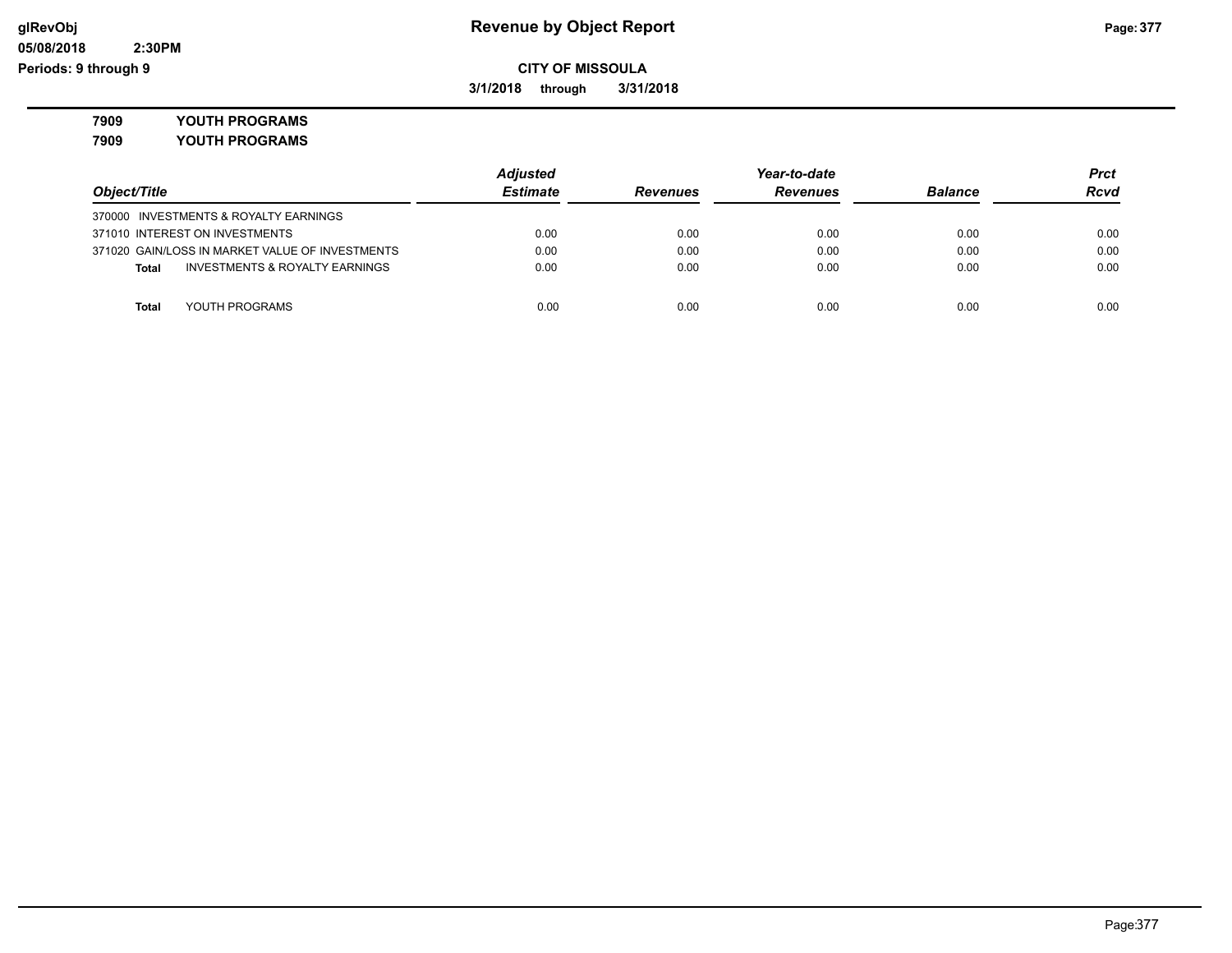**3/1/2018 through 3/31/2018**

#### **7909 YOUTH PROGRAMS**

| Object/Title                                   | <b>Adjusted</b><br><b>Estimate</b> | <b>Revenues</b> | Year-to-date<br><b>Revenues</b> | <b>Balance</b> | Prct<br><b>Rcvd</b> |
|------------------------------------------------|------------------------------------|-----------------|---------------------------------|----------------|---------------------|
|                                                |                                    |                 |                                 |                |                     |
| 370000 INVESTMENTS & ROYALTY EARNINGS          |                                    |                 |                                 |                |                     |
| 371010 INTEREST ON INVESTMENTS                 | 0.00                               | 0.00            | 0.00                            | 0.00           | 0.00                |
| 371020 GAIN/LOSS IN MARKET VALUE OF INVESTMENT | 0.00                               | 0.00            | 0.00                            | 0.00           | 0.00                |
| INVESTMENTS & ROYALTY EARNINGS<br>Total        | 0.00                               | 0.00            | 0.00                            | 0.00           | 0.00                |
|                                                |                                    |                 |                                 |                |                     |
| YOUTH PROGRAMS<br>Total                        | 0.00                               | 0.00            | 0.00                            | 0.00           | 0.00                |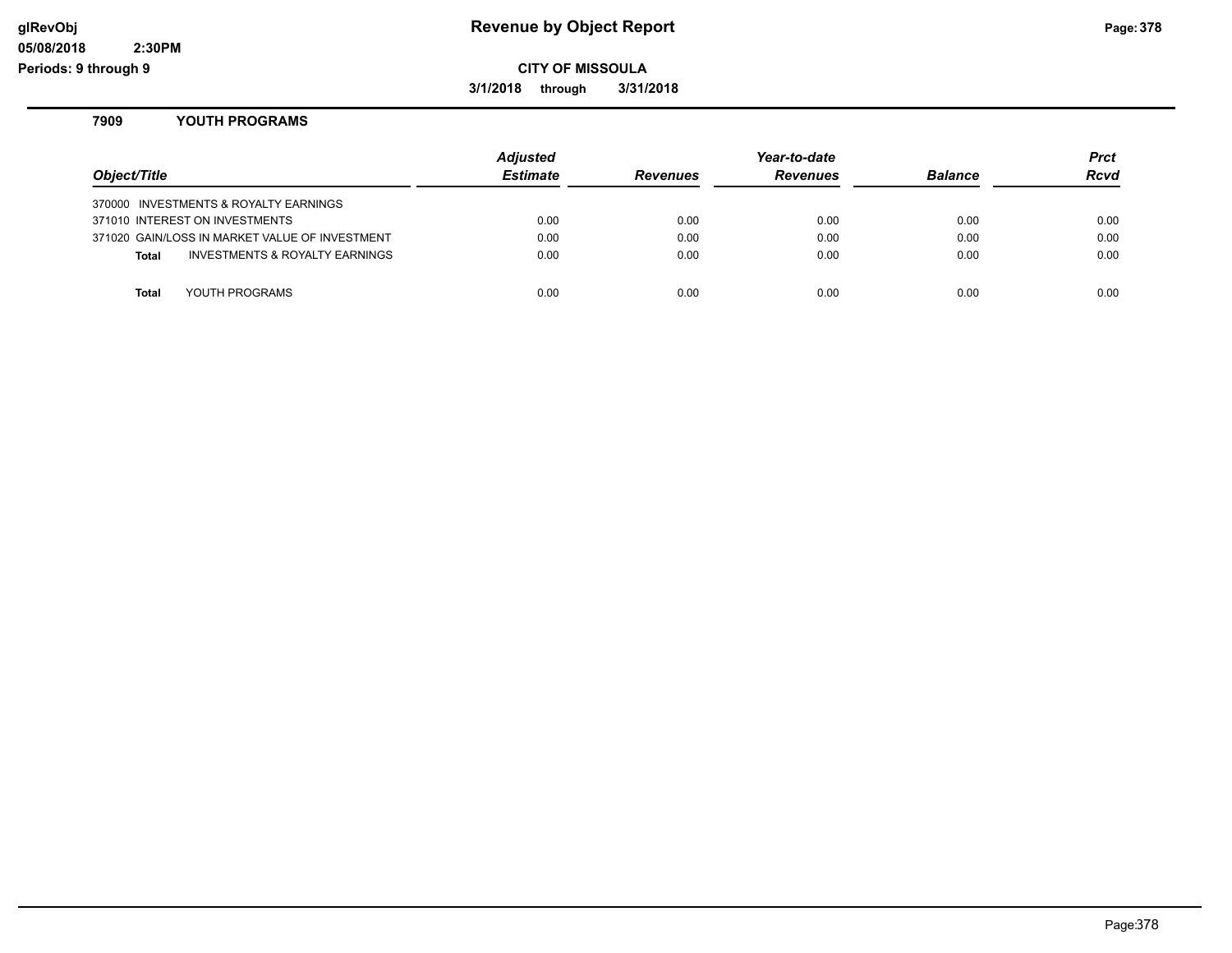**05/08/2018 2:30PM Periods: 9 through 9**

# **CITY OF MISSOULA**

**3/1/2018 through 3/31/2018**

## **7910 SIDEWALK & CURB LOAN FUND**

**7910 SIDEWALK & CURB LOAN FUND**

|                                                           | <b>Adjusted</b> | Year-to-date    |                 |                | Prct |
|-----------------------------------------------------------|-----------------|-----------------|-----------------|----------------|------|
| Object/Title                                              | <b>Estimate</b> | <b>Revenues</b> | <b>Revenues</b> | <b>Balance</b> | Rcvd |
| 370000 INVESTMENTS & ROYALTY EARNINGS                     |                 |                 |                 |                |      |
| 371020 GAIN/LOSS IN MARKET VALUE OF INVESTMENTS           | 0.00            | 0.00            | 0.00            | 0.00           | 0.00 |
| <b>INVESTMENTS &amp; ROYALTY EARNINGS</b><br><b>Total</b> | 0.00            | 0.00            | 0.00            | 0.00           | 0.00 |
| SIDEWALK & CURB LOAN FUND<br><b>Total</b>                 | 0.00            | 0.00            | 0.00            | 0.00           | 0.00 |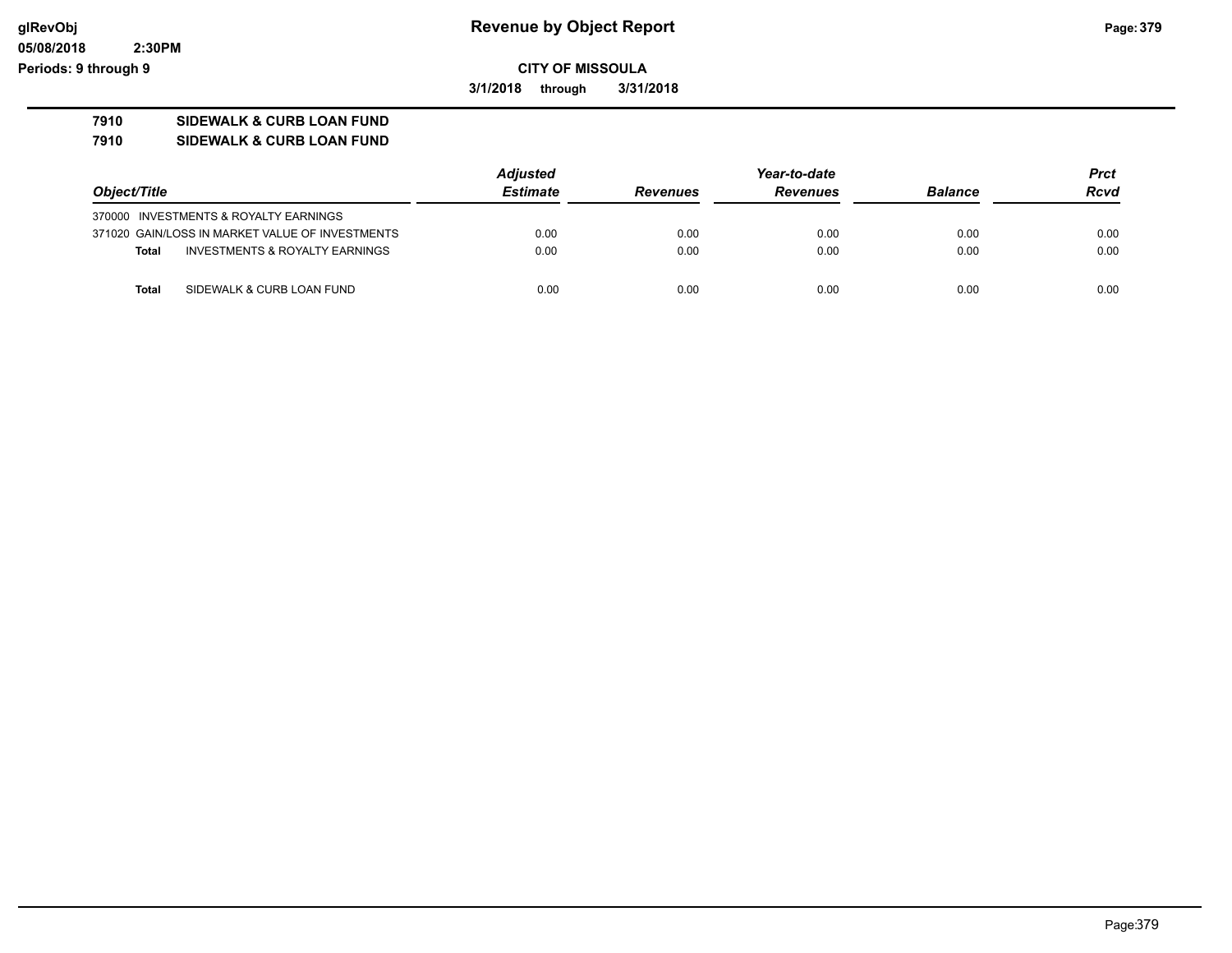**3/1/2018 through 3/31/2018**

#### **7910 SIDEWALK & CURB LOAN FUND**

|              |                                                | <b>Adjusted</b> | Year-to-date    |                 |                | <b>Prct</b> |
|--------------|------------------------------------------------|-----------------|-----------------|-----------------|----------------|-------------|
| Object/Title |                                                | <b>Estimate</b> | <b>Revenues</b> | <b>Revenues</b> | <b>Balance</b> | Rcvd        |
|              | 370000 INVESTMENTS & ROYALTY EARNINGS          |                 |                 |                 |                |             |
|              | 371020 GAIN/LOSS IN MARKET VALUE OF INVESTMENT | 0.00            | 0.00            | 0.00            | 0.00           | 0.00        |
| <b>Total</b> | INVESTMENTS & ROYALTY EARNINGS                 | 0.00            | 0.00            | 0.00            | 0.00           | 0.00        |
| Total        | SIDEWALK & CURB LOAN FUND                      | 0.00            | 0.00            | 0.00            | 0.00           | 0.00        |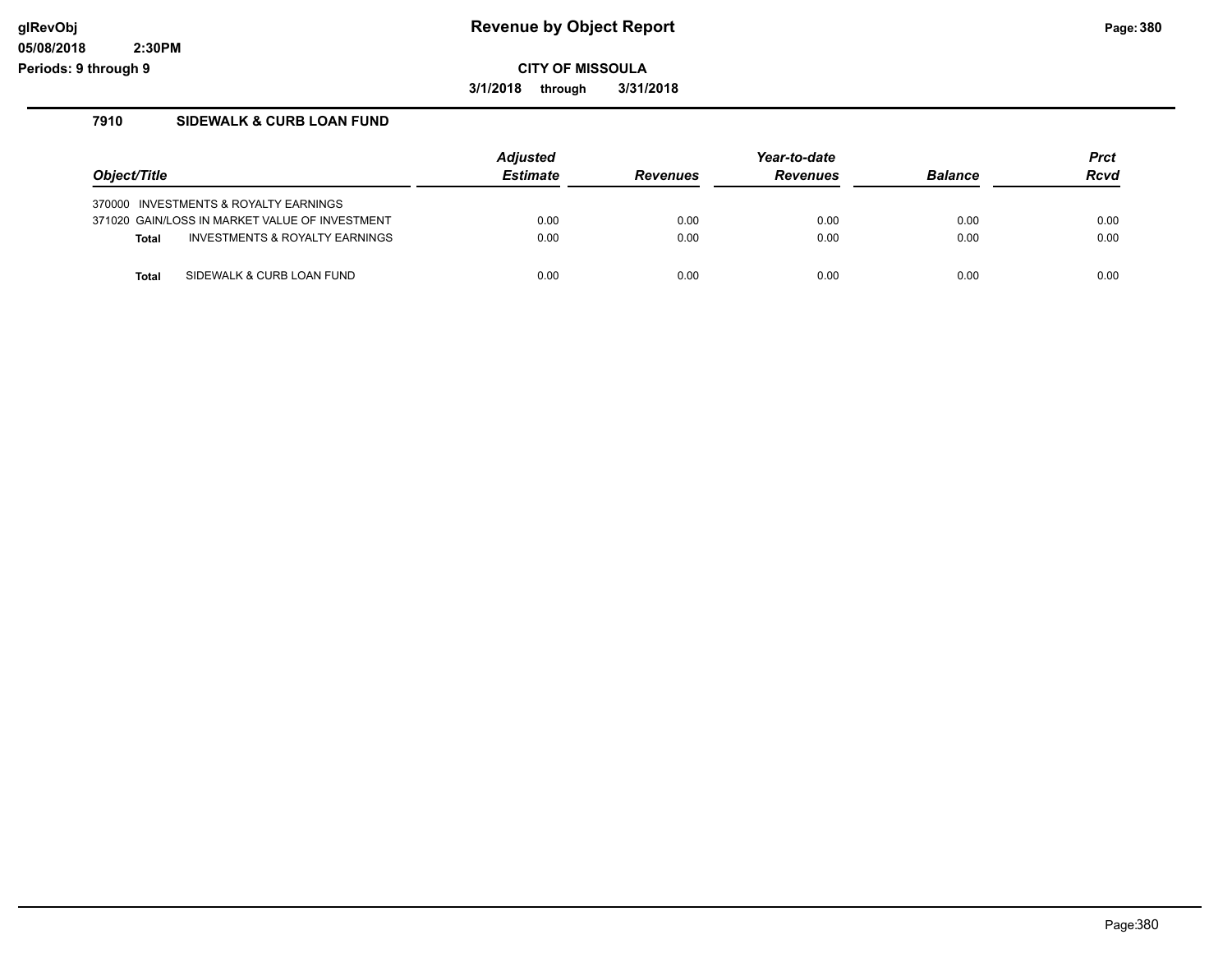**3/1/2018 through 3/31/2018**

**7911 RESIDENTIAL INSPECTION FUND**

**7911 RESIDENTIAL INSPECTION FUND**

|                                                    | <b>Adjusted</b> |                 | Year-to-date    |                | <b>Prct</b> |
|----------------------------------------------------|-----------------|-----------------|-----------------|----------------|-------------|
| Object/Title                                       | <b>Estimate</b> | <b>Revenues</b> | <b>Revenues</b> | <b>Balance</b> | <b>Rcvd</b> |
| 320000 LICENSES & PERMITS                          |                 |                 |                 |                |             |
| 323018 PAVING ASSESSMENTS                          | 0.00            | 0.00            | 15.00           | $-15.00$       | 0.00        |
| <b>LICENSES &amp; PERMITS</b><br>Total             | 0.00            | 0.00            | 15.00           | $-15.00$       | 0.00        |
| 360000 MISCELLANEOUS REVENUES                      |                 |                 |                 |                |             |
| 360010 MISCELLANEOUS                               | 0.00            | 0.00            | 0.00            | 0.00           | 0.00        |
| 365001 *** Title Not Found ***                     | 0.00            | 0.00            | 0.00            | 0.00           | 0.00        |
| 365002 OTHER RECREATION DONATIONS                  | 0.00            | 0.00            | 0.00            | 0.00           | 0.00        |
| MISCELLANEOUS REVENUES<br>Total                    | 0.00            | 0.00            | 0.00            | 0.00           | 0.00        |
| 370000 INVESTMENTS & ROYALTY EARNINGS              |                 |                 |                 |                |             |
| 371010 INTEREST ON INVESTMENTS                     | 0.00            | 0.00            | 0.00            | 0.00           | 0.00        |
| 371020 GAIN/LOSS IN MARKET VALUE OF INVESTMENTS    | 0.00            | 0.00            | 0.00            | 0.00           | 0.00        |
| <b>INVESTMENTS &amp; ROYALTY EARNINGS</b><br>Total | 0.00            | 0.00            | 0.00            | 0.00           | 0.00        |
| <b>RESIDENTIAL INSPECTION FUND</b><br><b>Total</b> | 0.00            | 0.00            | 15.00           | $-15.00$       | 0.00        |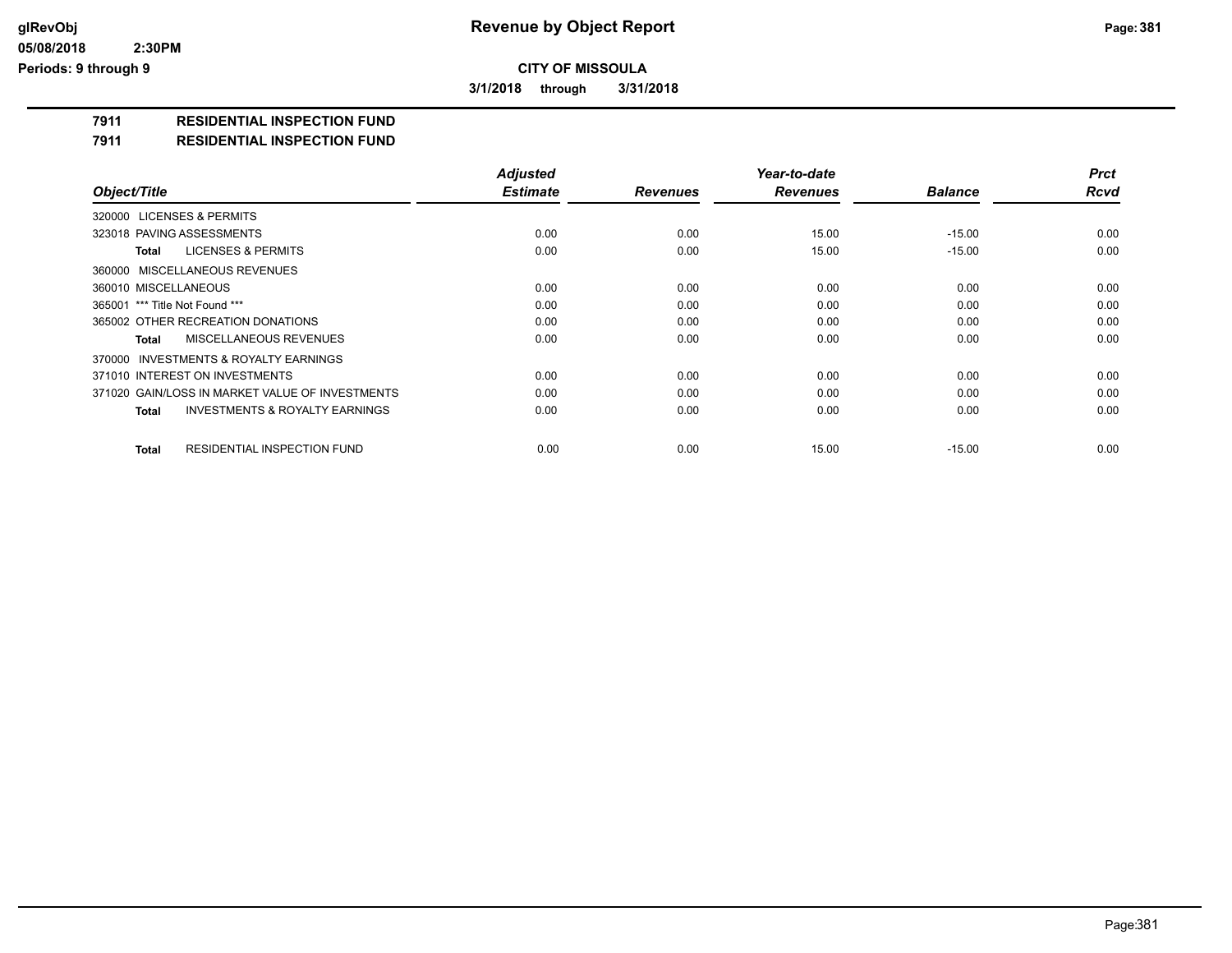**3/1/2018 through 3/31/2018**

#### **7911 RESIDENTIAL INSPECTION FUND**

| Object/Title                                              | <b>Adjusted</b><br><b>Estimate</b> | <b>Revenues</b> | Year-to-date<br><b>Revenues</b> | <b>Balance</b> | <b>Prct</b><br>Rcvd |
|-----------------------------------------------------------|------------------------------------|-----------------|---------------------------------|----------------|---------------------|
| <b>LICENSES &amp; PERMITS</b><br>320000                   |                                    |                 |                                 |                |                     |
|                                                           |                                    |                 |                                 |                |                     |
| 323018 PAVING ASSESSMENTS                                 | 0.00                               | 0.00            | 15.00                           | $-15.00$       | 0.00                |
| <b>LICENSES &amp; PERMITS</b><br><b>Total</b>             | 0.00                               | 0.00            | 15.00                           | $-15.00$       | 0.00                |
| 360000 MISCELLANEOUS REVENUES                             |                                    |                 |                                 |                |                     |
| 360010 MISCELLANEOUS                                      | 0.00                               | 0.00            | 0.00                            | 0.00           | 0.00                |
| 365001 *** Title Not Found ***                            | 0.00                               | 0.00            | 0.00                            | 0.00           | 0.00                |
| 365002 OTHER RECREATION DONATIONS                         | 0.00                               | 0.00            | 0.00                            | 0.00           | 0.00                |
| <b>MISCELLANEOUS REVENUES</b><br><b>Total</b>             | 0.00                               | 0.00            | 0.00                            | 0.00           | 0.00                |
| 370000 INVESTMENTS & ROYALTY EARNINGS                     |                                    |                 |                                 |                |                     |
| 371010 INTEREST ON INVESTMENTS                            | 0.00                               | 0.00            | 0.00                            | 0.00           | 0.00                |
| 371020 GAIN/LOSS IN MARKET VALUE OF INVESTMENT            | 0.00                               | 0.00            | 0.00                            | 0.00           | 0.00                |
| <b>INVESTMENTS &amp; ROYALTY EARNINGS</b><br><b>Total</b> | 0.00                               | 0.00            | 0.00                            | 0.00           | 0.00                |
| <b>RESIDENTIAL INSPECTION FUND</b><br><b>Total</b>        | 0.00                               | 0.00            | 15.00                           | $-15.00$       | 0.00                |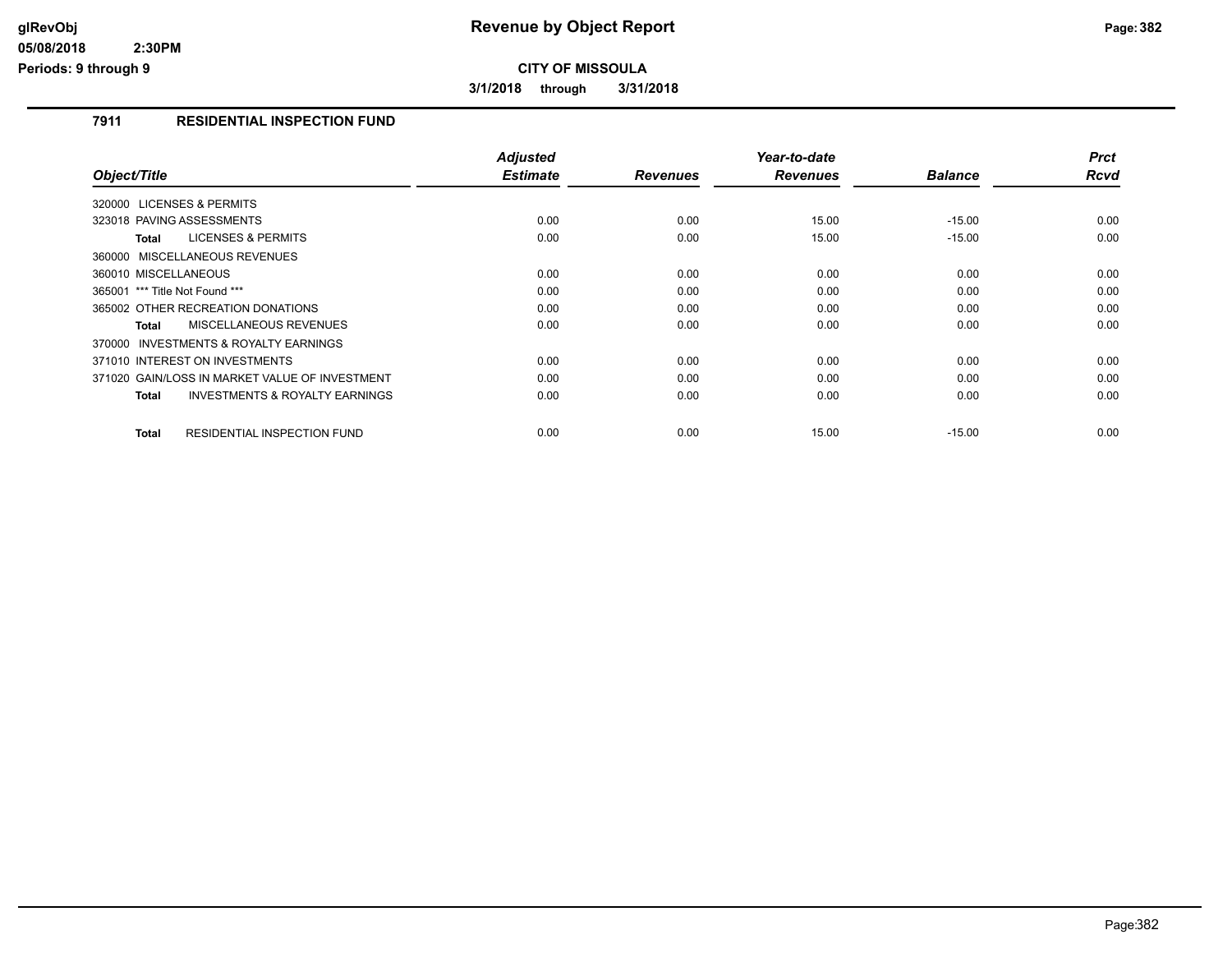**3/1/2018 through 3/31/2018**

#### **7955 PROPERTY TAX RELIEF**

**7955 PROPERTY TAX RELIEF**

|              |                                           | <b>Adjusted</b> | Year-to-date    |                 |                | <b>Prct</b> |
|--------------|-------------------------------------------|-----------------|-----------------|-----------------|----------------|-------------|
| Object/Title |                                           | <b>Estimate</b> | <b>Revenues</b> | <b>Revenues</b> | <b>Balance</b> | <b>Rcvd</b> |
|              | 360000 MISCELLANEOUS REVENUES             |                 |                 |                 |                |             |
|              | 365010 FRIENDS OF MISSOULA PARKS DONATION | 0.00            | 0.00            | 0.00            | 0.00           | 0.00        |
| <b>Total</b> | MISCELLANEOUS REVENUES                    | 0.00            | 0.00            | 0.00            | 0.00           | 0.00        |
| Total        | PROPERTY TAX RELIEF                       | 0.00            | 0.00            | 0.00            | 0.00           | 0.00        |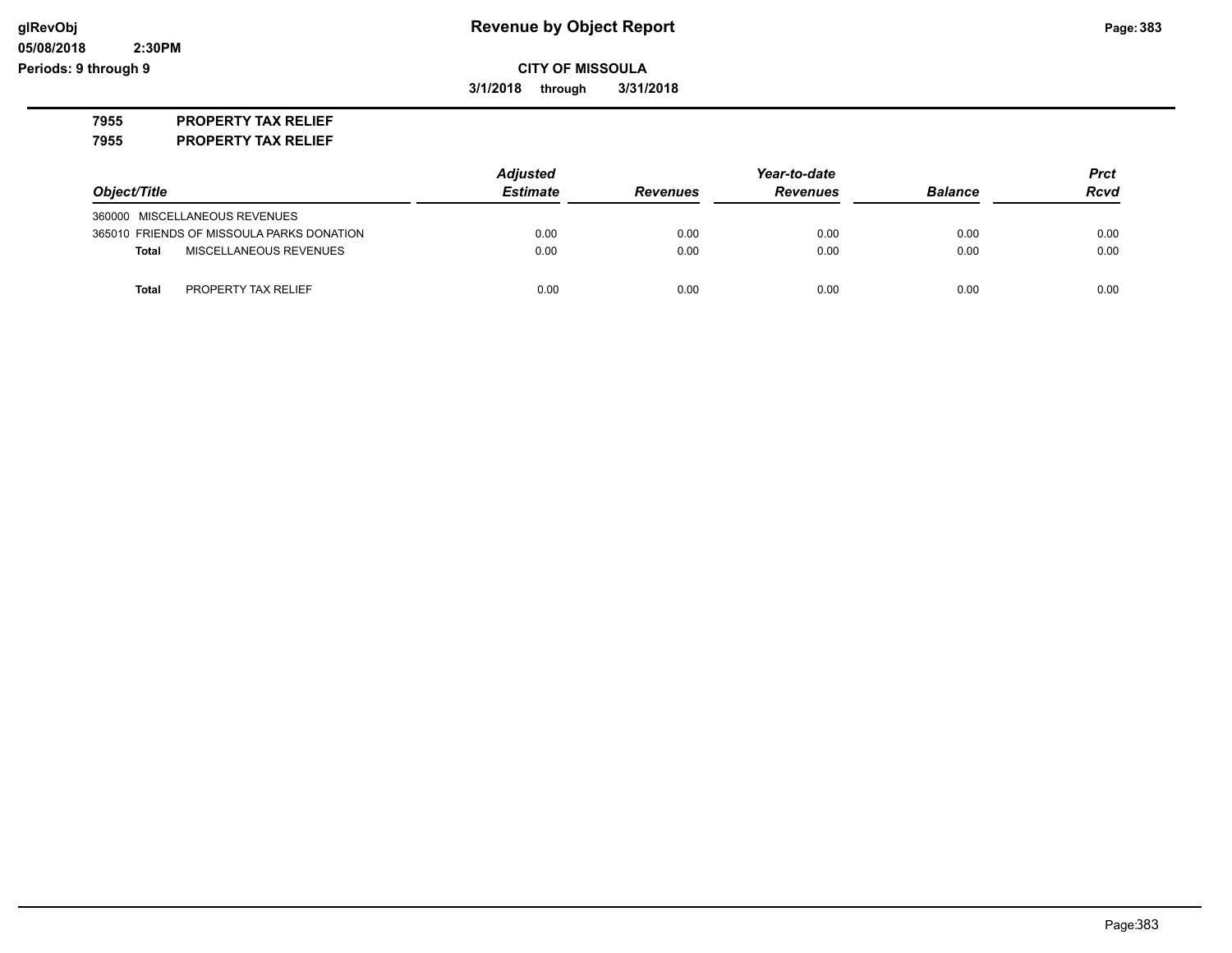**Periods: 9 through 9**

**CITY OF MISSOULA**

**3/1/2018 through 3/31/2018**

#### **7955 PROPERTY TAX RELIEF**

| Object/Title                              | Adjusted<br><b>Estimate</b> | <b>Revenues</b> | Year-to-date<br><b>Revenues</b> | <b>Balance</b> | <b>Prct</b><br><b>Rcvd</b> |
|-------------------------------------------|-----------------------------|-----------------|---------------------------------|----------------|----------------------------|
| 360000 MISCELLANEOUS REVENUES             |                             |                 |                                 |                |                            |
| 365010 FRIENDS OF MISSOULA PARKS DONATION | 0.00                        | 0.00            | 0.00                            | 0.00           | 0.00                       |
| MISCELLANEOUS REVENUES<br><b>Total</b>    | 0.00                        | 0.00            | 0.00                            | 0.00           | 0.00                       |
| PROPERTY TAX RELIEF<br>Total              | 0.00                        | 0.00            | 0.00                            | 0.00           | 0.00                       |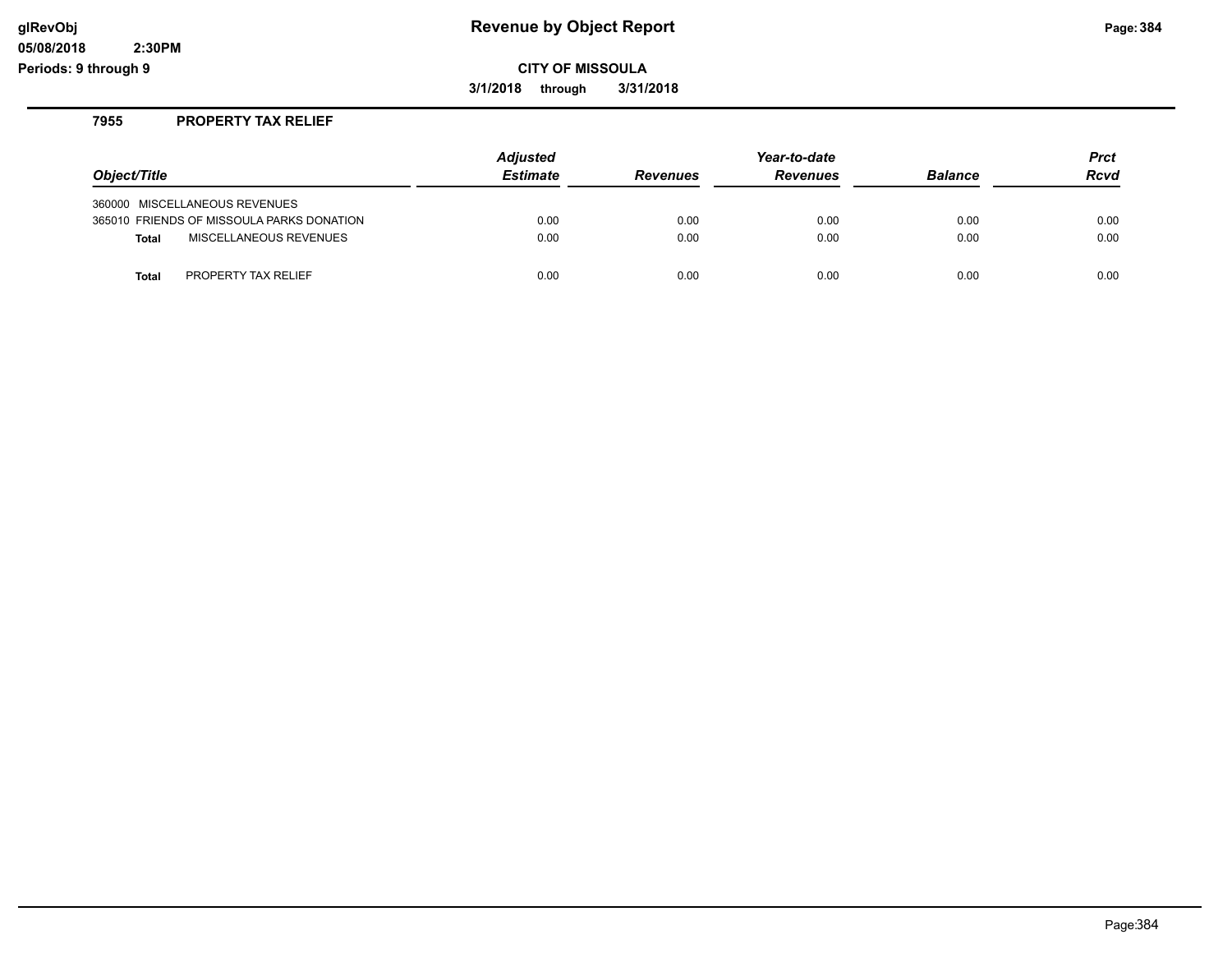#### **05/08/2018 2:30PM Periods: 9 through 9**

**CITY OF MISSOULA**

**3/1/2018 through 3/31/2018**

#### **9000 GENERAL FIXED ASSETS ACCOUNT GROUP 9000 GENERAL FIXED ASSETS ACCOUNT GROUP**

|                                |                                           | <b>Adjusted</b> |                 | Year-to-date    |                | Prct |
|--------------------------------|-------------------------------------------|-----------------|-----------------|-----------------|----------------|------|
| Object/Title                   |                                           | <b>Estimate</b> | <b>Revenues</b> | <b>Revenues</b> | <b>Balance</b> | Rcvd |
|                                | 380000 OTHER FINANCING SOURCES            |                 |                 |                 |                |      |
| 382000 *** Title Not Found *** |                                           | 0.00            | 0.00            | 0.00            | 0.00           | 0.00 |
| <b>Total</b>                   | OTHER FINANCING SOURCES                   | 0.00            | 0.00            | 0.00            | 0.00           | 0.00 |
| <b>Total</b>                   | <b>GENERAL FIXED ASSETS ACCOUNT GROUP</b> | 0.00            | 0.00            | 0.00            | 0.00           | 0.00 |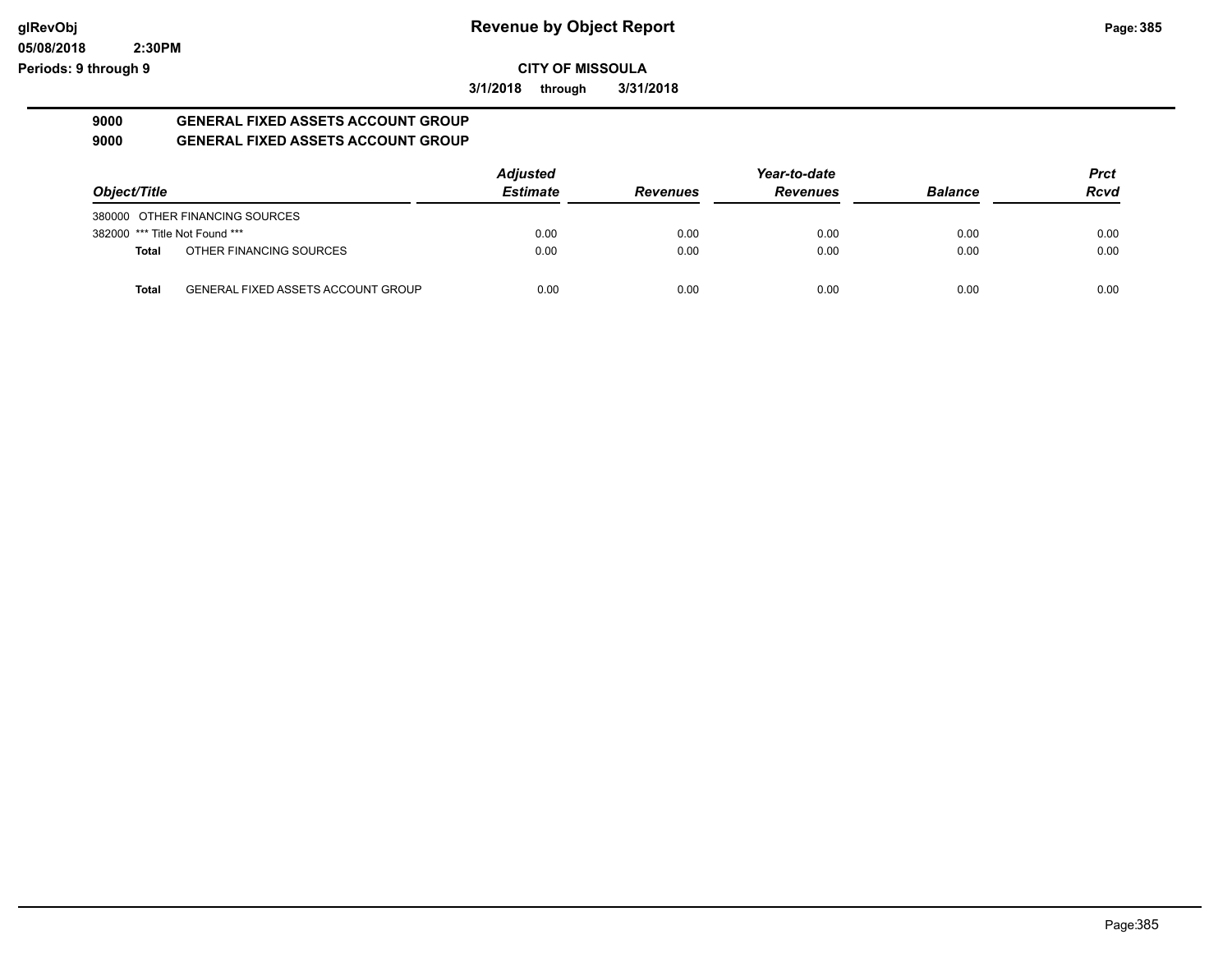**3/1/2018 through 3/31/2018**

#### **9000 GENERAL FIXED ASSETS ACCOUNT GROUP**

| Object/Title                   |                                           | <b>Adjusted</b><br><b>Estimate</b> | <b>Revenues</b> | Year-to-date<br><b>Revenues</b> | <b>Balance</b> | <b>Prct</b><br>Rcvd |
|--------------------------------|-------------------------------------------|------------------------------------|-----------------|---------------------------------|----------------|---------------------|
|                                | 380000 OTHER FINANCING SOURCES            |                                    |                 |                                 |                |                     |
| 382000 *** Title Not Found *** |                                           | 0.00                               | 0.00            | 0.00                            | 0.00           | 0.00                |
| <b>Total</b>                   | OTHER FINANCING SOURCES                   | 0.00                               | 0.00            | 0.00                            | 0.00           | 0.00                |
| <b>Total</b>                   | <b>GENERAL FIXED ASSETS ACCOUNT GROUF</b> | 0.00                               | 0.00            | 0.00                            | 0.00           | 0.00                |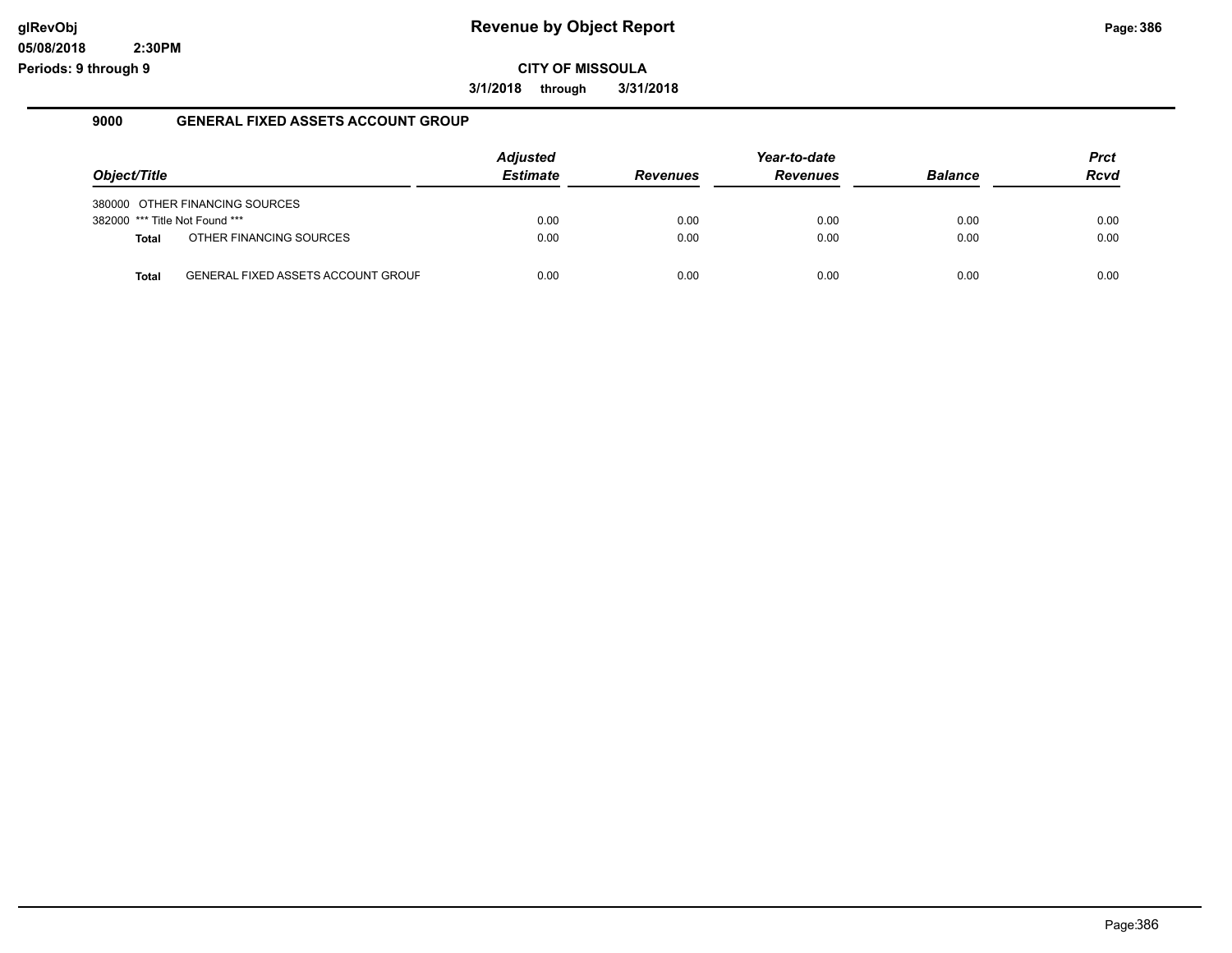**CITY OF MISSOULA 3/1/2018 through 3/31/2018**

#### *Grand Totals*

|                                               | <b>Adjusted</b> |                 | Year-to-date    |                | <b>Prct</b> |
|-----------------------------------------------|-----------------|-----------------|-----------------|----------------|-------------|
| Object/Title                                  | <b>Estimate</b> | <b>Revenues</b> | <b>Revenues</b> | <b>Balance</b> | <b>Rcvd</b> |
| 310000 TAXES/ASSESSMENTS                      |                 |                 |                 |                |             |
| 310000 TAXES/ASSESSMENTS                      | 0.00            | 0.00            | 0.00            | 0.00           | 0.00        |
| 311000 GENERAL PROPERTY TAXES                 | 30,713,521.00   | 134,632.20      | 16,790,601.90   | 13,922,919.10  | 54.67       |
| 311005 DELINQUENT TAXES                       | 0.00            | 1,596.51        | 10,434.78       | $-10,434.78$   | 0.00        |
| 311011 TAX INCREMENT                          | 4,399,857.00    | 90,186.05       | 3,839,015.50    | 560,841.50     | 87.25       |
| 311030 MOTOR VEHICLE TAXES                    | 1,555,054.00    | 125,269.66      | 815,543.92      | 739,510.08     | 52.44       |
| 312001 PENALTIES & INTEREST                   | 36,185.00       | 3,092.79        | 40,064.58       | $-3,879.58$    | 110.72      |
| 314100 TBID REVENUE                           | 837,644.00      | 0.00            | 0.00            | 837,644.00     | 0.00        |
| TAXES/ASSESSMENTS<br><b>Total</b>             | 37,542,261.00   | 354,777.21      | 21,495,660.68   | 16,046,600.32  | 57.26       |
| 320000 LICENSES & PERMITS                     |                 |                 |                 |                |             |
| 322011 LIQUOR LICENSES                        | 33,500.00       | 0.00            | 32,531.25       | 968.75         | 97.11       |
| 322012 BEER LICENSES                          | 45,000.00       | 0.00            | 41,600.00       | 3,400.00       | 92.44       |
| 322013 WINE LICENSES                          | 200.00          | 0.00            | 600.00          | $-400.00$      | 300.00      |
| 322014 GOING OUT OF BUSINESS LICENSE          | 0.00            | 0.00            | 0.00            | 0.00           | 0.00        |
| 322020 GENERAL BUSINESS/PROF/OCCUPATIONAL LIC | 673,000.00      | 41,319.00       | 319,699.51      | 353,300.49     | 47.50       |
| 322021 RENTAL LICENSES                        | 63,200.00       | 3,006.49        | 8,131.28        | 55,068.72      | 12.87       |
| 322022 BLIC PENALTIES & LICENSES              | 10,000.00       | 0.00            | 10,149.71       | $-149.71$      | 101.50      |
| 322023 TOURIST HOME REGISTRATION              | 760.00          | 106.00          | 2,536.00        | $-1,776.00$    | 333.68      |
| 322031 FRANCHISE FEE - AT&T                   | 685,000.00      | 0.00            | 330,398.87      | 354,601.13     | 48.23       |
| 322034 PEG ACCESS                             | 41,856.00       | 0.00            | 18,592.77       | 23,263.23      | 44.42       |
| 323011 BUILDING PERMITS                       | 1,258,000.00    | 102,178.03      | 1,089,246.71    | 168,753.29     | 86.59       |
| 323012 ELECTRICAL PERMITS                     | 271,000.00      | 16,923.82       | 217,328.54      | 53,671.46      | 80.20       |
| 323013 PLUMBING PERMITS                       | 155,000.00      | 18,004.50       | 159,886.50      | $-4,886.50$    | 103.15      |
| 323014 BLDG PERMIT REVIEW FEE                 | 0.00            | 0.00            | 0.00            | 0.00           | 0.00        |
| 323015 EXCAVATING PERMITS                     | 178,200.00      | 17,410.44       | 191,199.06      | $-12,999.06$   | 107.29      |
| 323016 MOVING PERMITS                         | 1,100.00        | 0.00            | 0.00            | 1,100.00       | 0.00        |
| 323017 MECHANICAL PERMITS                     | 114,000.00      | 11,287.60       | 111,072.50      | 2,927.50       | 97.43       |
| 323018 PAVING ASSESSMENTS                     | 0.00            | 0.00            | 2,342.00        | $-2,342.00$    | 0.00        |
| 323019 ALARM USERS PERMITS                    | 15,320.00       | 156.00          | 9,374.00        | 5,946.00       | 61.19       |
| 323020 FENCE PERMITS                          | 10,870.00       | 789.00          | 5,352.00        | 5,518.00       | 49.24       |
| 323021 PAVING PERMITS                         | 52,440.00       | 4,628.00        | 27,477.50       | 24,962.50      | 52.40       |
| 323022 GRADING/DRAINAGE PERMITS               | 18,560.00       | 773.00          | 11,970.00       | 6,590.00       | 64.49       |
| 323023 ADA ACCESS PERMITS                     | 22,390.00       | 1,091.00        | 12,442.00       | 9,948.00       | 55.57       |
| 323025 STREET USE PERMITS                     | 5,750.00        | 636.00          | 3,136.00        | 2,614.00       | 54.54       |
| 323026 PYROTECHNICS PERMITS                   | 2,570.00        | 0.00            | 1,092.00        | 1,478.00       | 42.49       |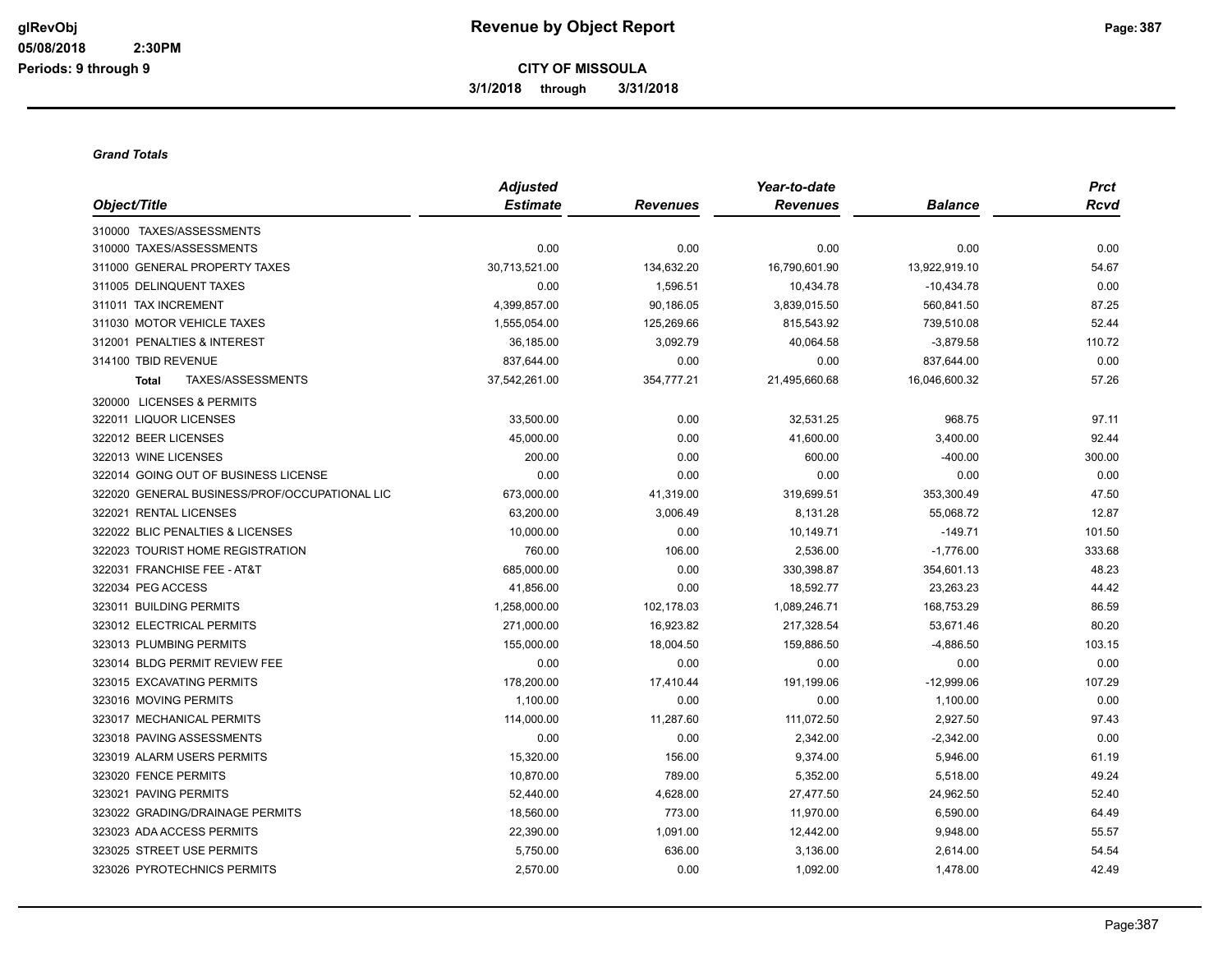**3/1/2018 through 3/31/2018**

| Object/Title                                   | <b>Adjusted</b><br><b>Estimate</b> | Revenues    | Year-to-date<br><b>Revenues</b> | <b>Balance</b> | <b>Prct</b><br>Rcvd |
|------------------------------------------------|------------------------------------|-------------|---------------------------------|----------------|---------------------|
| 323027 HAULER PERMITS                          | 1,190.00                           | 0.00        | 150.00                          | 1,040.00       | 12.61               |
| 323030 ANIMAL LICENSES                         | 0.00                               | 828.75      | 6,084.45                        | $-6,084.45$    | 0.00                |
| 323031 CHICKEN LICENSES                        | 460.00                             | 90.00       | 300.00                          | 160.00         | 65.22               |
| 323052 STORM WATER POLLUTION PREVENTION PERMIT | 7,040.00                           | 1,604.00    | 6,191.00                        | 849.00         | 87.94               |
| 323054 ZONING COMPLIANCE PERMITS               | 19,840.00                          | 1,272.00    | 14,677.00                       | 5,163.00       | 73.98               |
| 323055 FLOOD PLAIN PERMITS                     | 2,310.00                           | 1,911.00    | 3,645.00                        | $-1,335.00$    | 157.79              |
| 323056 SIGN PERMITS                            | 12,330.00                          | 1,129.00    | 12,351.00                       | $-21.00$       | 100.17              |
| 323057 SIDEWALK CAFE PERMIT                    | 260.00                             | 0.00        | 165.00                          | 95.00          | 63.46               |
| <b>LICENSES &amp; PERMITS</b><br>Total         | 3,701,146.00                       | 225, 143.63 | 2,649,721.65                    | 1,051,424.35   | 71.59               |
| 330000 INTERGOVERNMENTAL REVENUES              |                                    |             |                                 |                |                     |
| 330000 INTERGOVERNMENTAL REVENUES              | 201,628.00                         | 0.00        | 18,000.00                       | 183,628.00     | 8.93                |
| 330005 MUTD GRANT ADMIN FEE                    | 0.00                               | 4,632.70    | 4,632.70                        | $-4,632.70$    | 0.00                |
| 331000 FEDERAL GRANTS                          | 29,463.00                          | 0.00        | 29,370.11                       | 92.89          | 99.68               |
| 331001 BYRNE DISCRETIONARY                     | 0.00                               | 0.00        | 0.00                            | 0.00           | 0.00                |
| 331003 STATE HOME PROGRAM INCOME               | 0.00                               | 0.00        | 0.00                            | 0.00           | 0.00                |
| 331005 WESTERN FEDERAL LANDS GRANT             | 0.00                               | 0.00        | 0.00                            | 0.00           | 0.00                |
| 331010 GRANT - CDBG                            | 575,247.00                         | 0.00        | 142,949.95                      | 432,297.05     | 24.85               |
| 331011 NSP GRANT/SILVERTIP PROJECT             | 599.00                             | 0.00        | 0.00                            | 599.00         | 0.00                |
| 331012 ARRA/CDBG STIMULUS REVENUE              | 0.00                               | 0.00        | 0.00                            | 0.00           | 0.00                |
| 331013 NORTHSIDE PED BRIDGE ARRA GRANT         | 0.00                               | 0.00        | 0.00                            | 0.00           | 0.00                |
| 331014 WHITE PINE PLAYGROUND-CDBG GRANT        | 69,650.00                          | 0.00        | 0.00                            | 69,650.00      | 0.00                |
| 331016 HOMEWORD 1800 PHILLIPS                  | 0.00                               | 0.00        | 0.00                            | 0.00           | 0.00                |
| 331017 HUD 6.7M/SILVERTIP APTS                 | 0.00                               | 0.00        | 0.00                            | 0.00           | 0.00                |
| 331018 MHA 1M/SILVERTIP APTS                   | 0.00                               | 0.00        | 0.00                            | 0.00           | 0.00                |
| 331022 EQUIPMENT GRANT                         | 44,100.00                          | 0.00        | 0.00                            | 44,100.00      | 0.00                |
| 331023 COPS HIRING GRANT 2011                  | 0.00                               | 0.00        | 0.00                            | 0.00           | 0.00                |
| 331024 DEPT OF JUSTICE GRANTS                  | 50,000.00                          | 0.00        | 3,064.37                        | 46,935.63      | 6.13                |
| 331025 DV ACCOUNTABILITY GRANT(ATTY)           | 44,664.00                          | 0.00        | 9,064.49                        | 35,599.51      | 20.29               |
| 331026 ICAC GRANT                              | 102,019.00                         | 0.00        | 55,605.14                       | 46,413.86      | 54.50               |
| 331027 JAG GRANTS REVENUE                      | 60,373.00                          | 0.00        | 0.00                            | 60,373.00      | 0.00                |
| 331028 JAG VII                                 | 5,000.00                           | 0.00        | 0.00                            | 5,000.00       | 0.00                |
| 331033 WORD                                    | 0.00                               | 0.00        | 0.00                            | 0.00           | 0.00                |
| 331038 EPA BROWNSFIELD GRANT                   | 378,075.00                         | 0.00        | $-659.52$                       | 378,734.52     | $-0.17$             |
| 331050 ISTEA/CTEP GRANT                        | 0.00                               | 0.00        | 0.00                            | 0.00           | 0.00                |
| 331052 MDT CMAQ STRIPING GRANT                 | 0.00                               | 0.00        | 0.00                            | 0.00           | 0.00                |
| 331053 CTEP PLAYFAIR                           | 0.00                               | 0.00        | $-5,000.00$                     | 5,000.00       | 0.00                |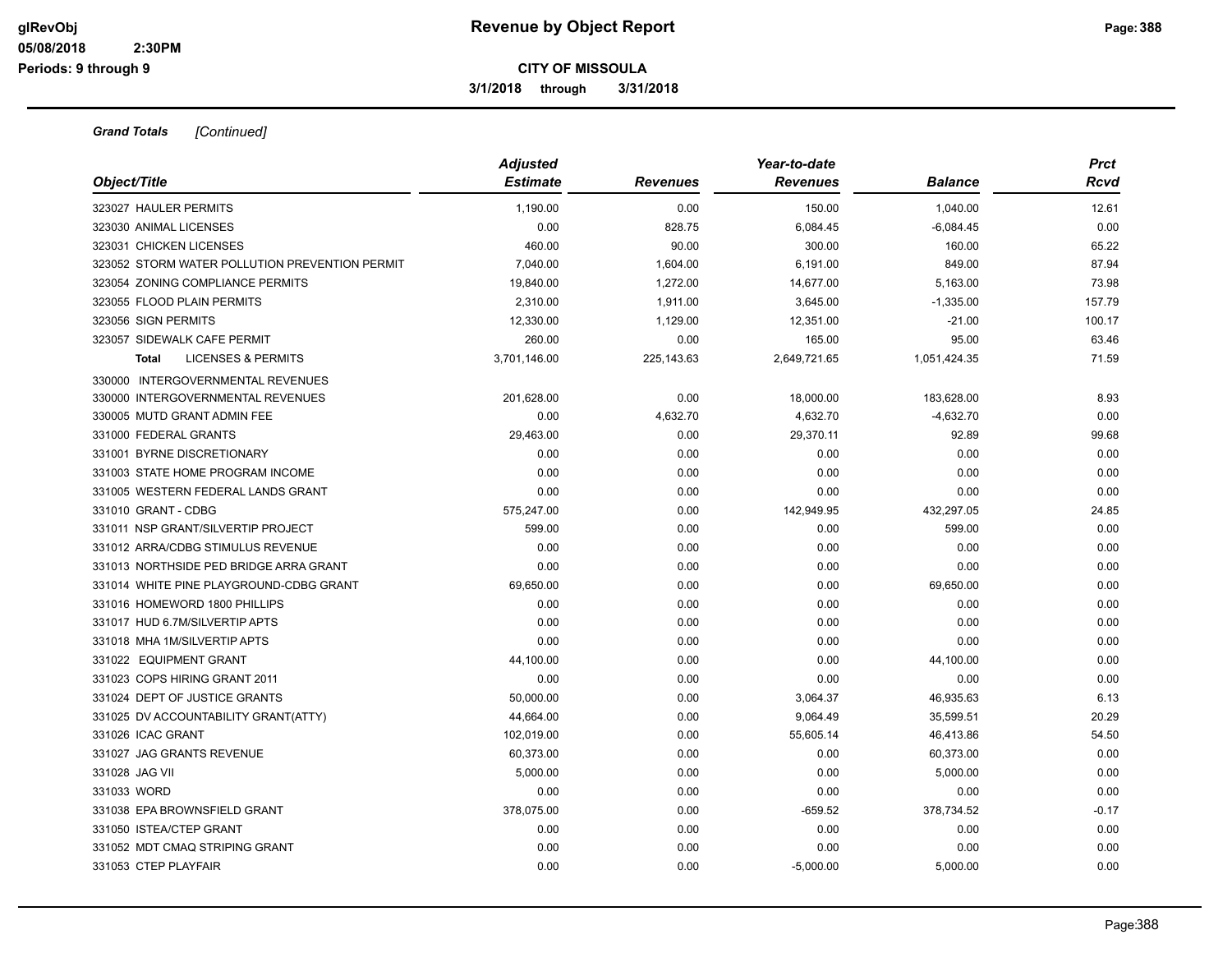**3/1/2018 through 3/31/2018**

|                                              | <b>Adjusted</b> |                 | Year-to-date    |                | <b>Prct</b> |
|----------------------------------------------|-----------------|-----------------|-----------------|----------------|-------------|
| Object/Title                                 | <b>Estimate</b> | <b>Revenues</b> | <b>Revenues</b> | <b>Balance</b> | Rcvd        |
| 331054 FHWA PL GRANT                         | 851,201.00      | 0.00            | 205,969.48      | 645,231.52     | 24.20       |
| 331055 FTA GRANT                             | 166,584.00      | 0.00            | 80,952.84       | 85,631.16      | 48.60       |
| 331056 MDT FEDERAL CMAQ                      | 285,698.00      | 0.00            | 108,222.06      | 177,475.94     | 37.88       |
| 331060 NATL RECREATION TRAILS GRANTS         | 0.00            | 0.00            | 0.00            | 0.00           | 0.00        |
| 331090 EPA GRANT                             | 509,603.00      | 0.00            | 28,681.71       | 480,921.29     | 5.63        |
| 331091 HMEP [HAZ MATERIAL & EMER PREP] GRANT | 0.00            | 0.00            | 9,364.09        | $-9,364.09$    | 0.00        |
| 331113 *** Title Not Found ***               | 0.00            | 0.00            | 87,950.75       | $-87,950.75$   | 0.00        |
| 331156 CTEP GRANTS                           | 81,964.00       | 0.00            | 0.00            | 81,964.00      | 0.00        |
| 331170 HISTORICAL PRESERVATION GRANT         | 5,500.00        | 0.00            | 5,500.00        | 0.00           | 100.00      |
| 331180 LIBRARY LITERACY GRANT                | 0.00            | 0.00            | 0.00            | 0.00           | 0.00        |
| 331181 GRANTS/DONATIONS - FORT MISSOULA      | 0.00            | 0.00            | 0.00            | 0.00           | 0.00        |
| 331990 IRS REIMB/DEBT SVS INTEREST           | 248,879.00      | 0.00            | 115,909.20      | 132,969.80     | 46.57       |
| 331992 FEDERAL ARRA GRANTS                   | 0.00            | 0.00            | 0.00            | 0.00           | 0.00        |
| 334013 STATE GRANT - OT SEATBELT             | 53,600.00       | 0.00            | 34,525.45       | 19,074.55      | 64.41       |
| 334014 *** Title Not Found ***               | 0.00            | 0.00            | 0.00            | 0.00           | 0.00        |
| 334015 COPS TECHNOLOGY GRANT                 | 298,729.00      | 0.00            | 140,387.30      | 158,341.70     | 46.99       |
| 334016 BULLETPROOF VEST GRANT                | 28,000.00       | 0.00            | 0.00            | 28,000.00      | 0.00        |
| 334017 SCHOOL RESOURCE OFFICER               | 240,000.00      | 0.00            | 77,515.00       | 162,485.00     | 32.30       |
| 334018 STATE GRANT - CAPITAL                 | 0.00            | 0.00            | 0.00            | 0.00           | 0.00        |
| 334020 UNDERAGE DRINKING GRANT               | 10,903.00       | 0.00            | 0.00            | 10,903.00      | 0.00        |
| 334025 COUNTY WEED                           | 15,000.00       | 0.00            | 15,525.00       | $-525.00$      | 103.50      |
| 334026 FOREST HEALTH GRANT                   | 0.00            | 0.00            | 0.00            | 0.00           | 0.00        |
| 334028 DEPT OF AG INTERN GRANT               | 0.00            | 0.00            | 0.00            | 0.00           | 0.00        |
| 334040 GAS TAX APPORTIONMENT                 | 2,044,567.00    | 0.00            | 725,109.90      | 1,319,457.10   | 35.47       |
| 334045 MONTANA DEPARTMENT TRANSPORTATION     | 208,379.00      | 0.00            | 0.00            | 208,379.00     | 0.00        |
| 334071 DEQ/RIVER WATER SAMPLING              | 0.00            | 0.00            | 0.00            | 0.00           | 0.00        |
| 334076 BIG SKY TRUST FUND GRANTS             | 0.00            | 0.00            | 0.00            | 0.00           | 0.00        |
| 334112 WELLNESS GRANT                        | 0.00            | 0.00            | 0.00            | 0.00           | 0.00        |
| 334120 TSEP GRANT                            | 0.00            | 0.00            | 0.00            | 0.00           | 0.00        |
| 334121 DNRC GRANT                            | 73,450.00       | 0.00            | 4,746.49        | 68,703.51      | 6.46        |
| 334122 RENEWABLE RESOURCE GRANTS             | 0.00            | 0.00            | 0.00            | 0.00           | 0.00        |
| 334123 MAQI FEDERAL ASSISTANCE               | 64,942.00       | 0.00            | 117,170.53      | $-52,228.53$   | 180.42      |
| 334125 FWP GRANT                             | 0.00            | 0.00            | 0.00            | 0.00           | 0.00        |
| 334140 DNRC GRANT                            | 0.00            | 0.00            | 0.00            | 0.00           | 0.00        |
| 334145 WESTERN MT MENTAL HEALTH CTR          | 0.00            | 0.00            | 0.00            | 0.00           | 0.00        |
| 334146 ADDI FUNDS-1ST TIME HOMEBUYERS        | 0.00            | 0.00            | 0.00            | 0.00           | 0.00        |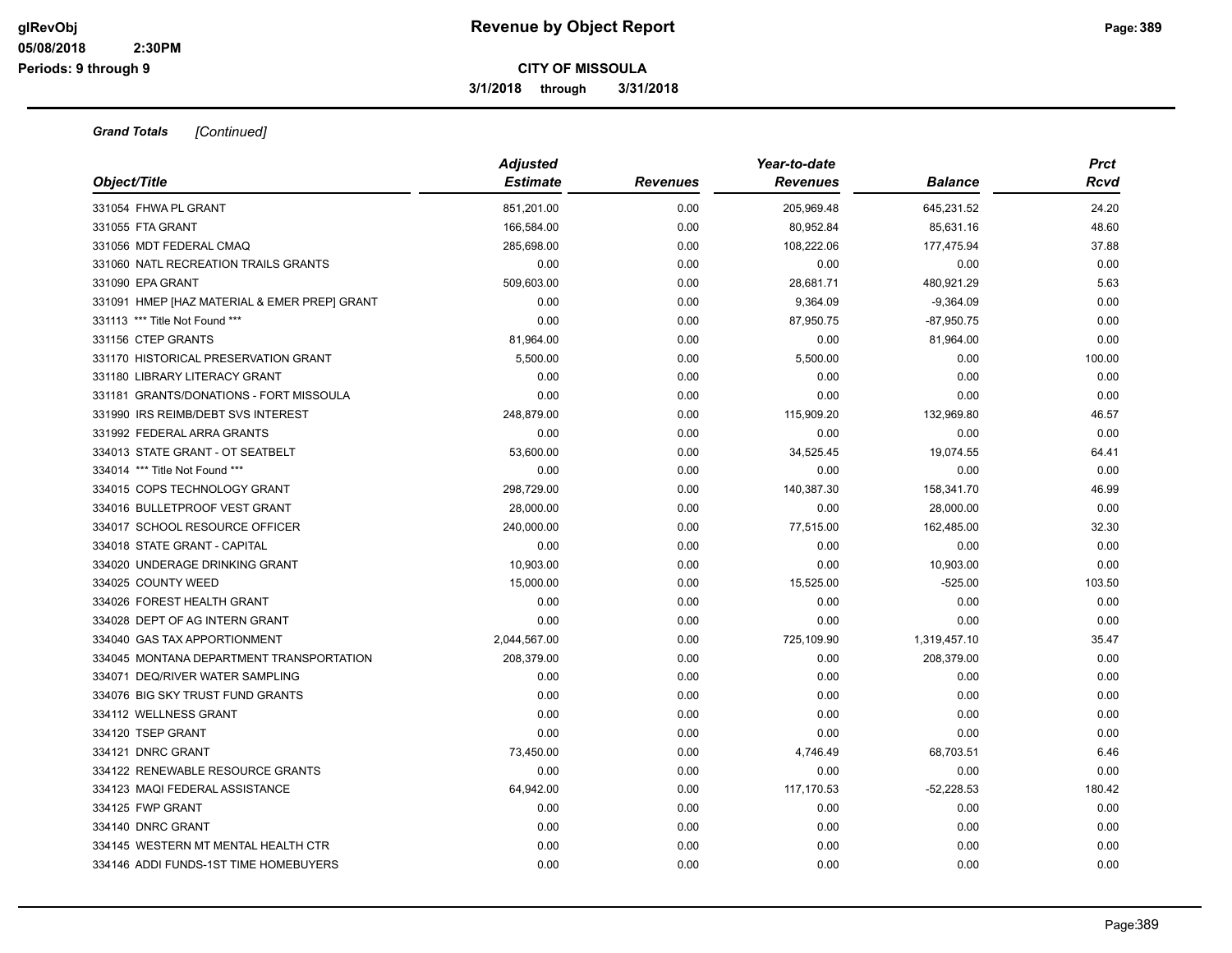**3/1/2018 through 3/31/2018**

| Object/Title                                 | <b>Adjusted</b><br><b>Estimate</b> | <b>Revenues</b> | Year-to-date<br><b>Revenues</b> | <b>Balance</b> | <b>Prct</b><br>Rcvd |
|----------------------------------------------|------------------------------------|-----------------|---------------------------------|----------------|---------------------|
| 334149 MISSOULA HOMEOWNERSHIP PROGRAM        | 0.00                               | 0.00            | 0.00                            | 0.00           | 0.00                |
| 334153 FY14 DISTRICT XI HRC TBRA             | 0.00                               | 0.00            | 0.00                            | 0.00           | 0.00                |
| 334154 HOMEWORD SWEETGRASS                   | 0.00                               | 0.00            | 0.00                            | 0.00           | 0.00                |
| 334155 FY08 NMCDC                            | 0.00                               | 0.00            | 0.00                            | 0.00           | 0.00                |
| 334156 HOME PROGRAM INCOME                   | 406,753.00                         | 0.00            | 437,617.72                      | $-30,864.72$   | 107.59              |
| 334157 FY09 MHA                              | 0.00                               | 0.00            | 0.00                            | 0.00           | 0.00                |
| 334159 FY09 HOMEWORD                         | 0.00                               | 0.00            | 0.00                            | 0.00           | 0.00                |
| 334160 FY09 NMCDC                            | 0.00                               | 0.00            | 0.00                            | 0.00           | 0.00                |
| 334161 FY10 DISTRICT XI HRC                  | 0.00                               | 0.00            | 0.00                            | 0.00           | 0.00                |
| 334163 FY10 homeWORD/SOLSTICE APT            | 0.00                               | 0.00            | 0.00                            | 0.00           | 0.00                |
| 334171 DEPT OF COMMERCE GRANTS               | 0.00                               | 0.00            | 0.00                            | 0.00           | 0.00                |
| 334251 RTP/TAP STATE GRANTS                  | 50,000.00                          | 2,000.00        | 213,905.47                      | $-163,905.47$  | 427.81              |
| 334990 ARRA FUNDING                          | 0.00                               | 0.00            | 0.00                            | 0.00           | 0.00                |
| 335075 STATE GAMBLING/VIDEO/KENO/BINGO FEES  | 115,000.00                         | 0.00            | 120,182.80                      | $-5,182.80$    | 104.51              |
| 335210 PERSONAL PROPERTY TAX REIMBURSEMENT   | 963,588.00                         | 0.00            | 264,235.88                      | 699,352.12     | 27.42               |
| 335230 HB 124 REVENUE                        | 8,372,862.00                       | 2,138,179.46    | 6,542,168.38                    | 1,830,693.62   | 78.14               |
| 335250 STATE REIMB - SB #184                 | 0.00                               | 0.00            | 0.00                            | 0.00           | 0.00                |
| 336001 MDT REIMBURSEMENTS                    | 0.00                               | 0.00            | 0.00                            | 0.00           | 0.00                |
| 336020 STATE PENSION CONTRIBUTION            | 0.00                               | 0.00            | 0.00                            | 0.00           | 0.00                |
| 336021 STATE CONTRIB - POLICE RETIREMENT     | 2,567,433.00                       | 191,752.84      | 1,846,675.30                    | 720,757.70     | 71.93               |
| 336022 STATE CONTRIB. - FIRE RETIREMENT      | 2,535,872.00                       | 190,397.94      | 1,833,763.94                    | 702,108.06     | 72.31               |
| 336023 STATE CONTRIB. - PERS                 | 12,551.00                          | 1,525.53        | 17,002.09                       | $-4,451.09$    | 135.46              |
| 336027 ON JOB TRAINING - REIMBURSEMENT       | 0.00                               | 1,926.00        | 1,926.00                        | $-1,926.00$    | 0.00                |
| 336030 COUNTY CONTRIBUTION                   | 9,900.00                           | 0.00            | 17,900.00                       | $-8,000.00$    | 180.81              |
| 337000 LOCAL GRANTS                          | 42,500.00                          | 0.00            | 0.00                            | 42,500.00      | 0.00                |
| 337001 NEIGHBORHOOD COUNCIL GRANT/DONATION   | 0.00                               | 3,000.00        | 12,804.23                       | $-12,804.23$   | 0.00                |
| 337002 MRA GRANT                             | 0.00                               | 0.00            | 0.00                            | 0.00           | 0.00                |
| 337003 HEALTH DEPT-STORM WATER MGMT          | 0.00                               | 0.00            | 0.00                            | 0.00           | 0.00                |
| 337004 MRA GRANTS                            | 0.00                               | 0.00            | 0.00                            | 0.00           | 0.00                |
| 337009 *** Title Not Found ***               | 0.00                               | 0.00            | 0.00                            | 0.00           | 0.00                |
| 337010 COUNTY REIMBURSEMENT-DEANOS           | 0.00                               | 0.00            | 0.00                            | 0.00           | 0.00                |
| 337012 LEGAL SERVICES-CONTRACTED/REIMB.      | 6,000.00                           | 0.00            | 7,200.00                        | $-1,200.00$    | 120.00              |
| 337013 MUTD SIGN MAINTENANCE AGREEMENT       | 3,000.00                           | 0.00            | 3,000.00                        | 0.00           | 100.00              |
| 337041 FMRP COUNTY MAINTENANCE AGREEMENT     | 0.00                               | 0.00            | 0.00                            | 0.00           | 0.00                |
| 338000 LOCAL SHARING OF TAX INCREMENT        | 204,860.00                         | 133,425.29      | 266,850.58                      | $-61,990.58$   | 130.26              |
| 338001 EXCESS PLEDGED TAX INCREMENT RETURNED | 0.00                               | 0.00            | 0.00                            | 0.00           | 0.00                |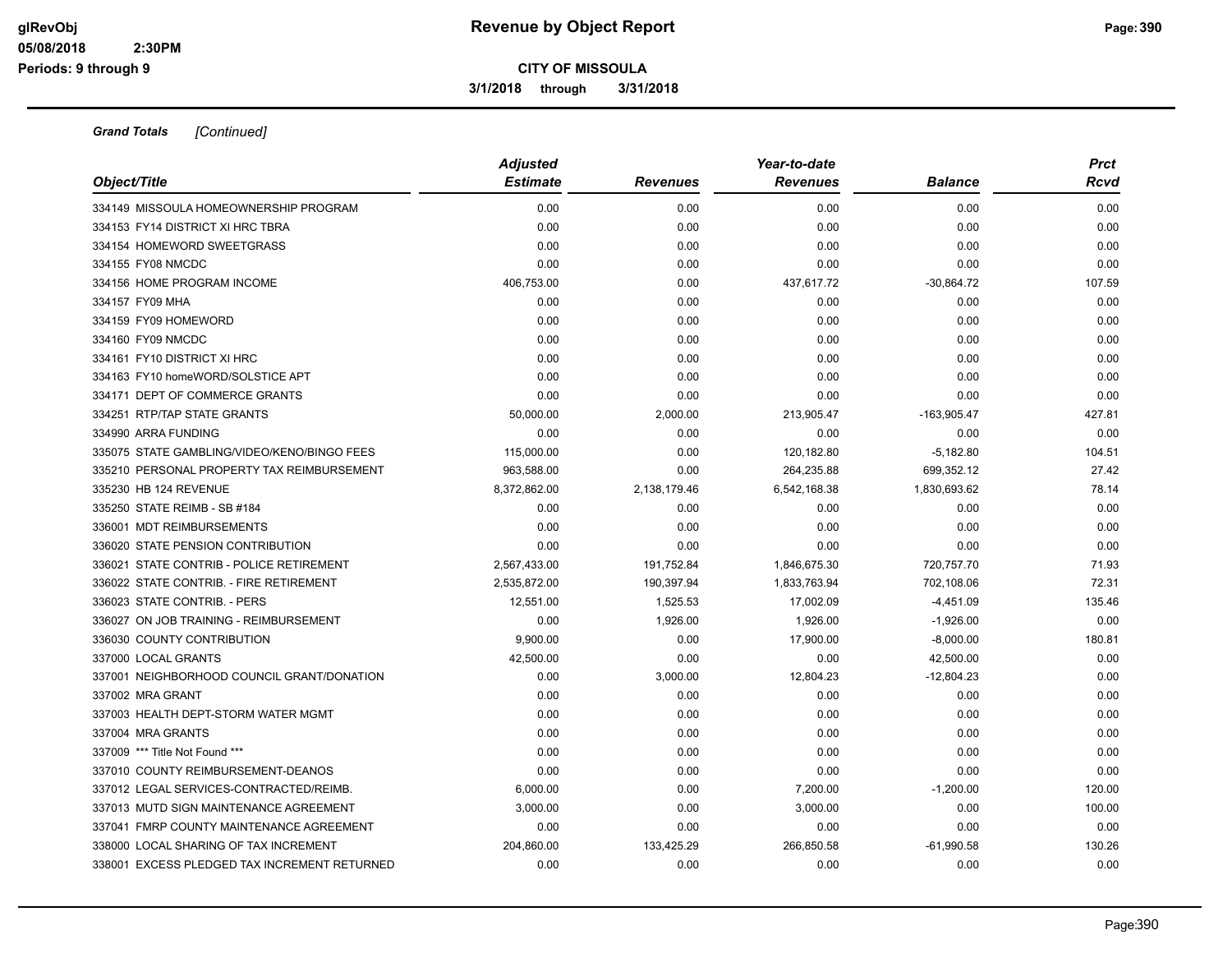**3/1/2018 through 3/31/2018**

|                                                   | <b>Adjusted</b> |                 | Year-to-date    |                 | <b>Prct</b> |
|---------------------------------------------------|-----------------|-----------------|-----------------|-----------------|-------------|
| Object/Title                                      | <b>Estimate</b> | <b>Revenues</b> | <b>Revenues</b> | <b>Balance</b>  | Rcvd        |
| 338100 PLANNING MILLS PASSED THRU COUNTY          | 324,069.00      | 0.00            | 300,000.00      | 24,069.00       | 92.57       |
| 339000 PAYMENT IN LIEU OF TAXES                   | 306,585.00      | 0.00            | 0.00            | 306,585.00      | 0.00        |
| <b>INTERGOVERNMENTAL REVENUES</b><br><b>Total</b> | 22,668,790.00   | 2,666,839.76    | 13,899,789.43   | 8,769,000.57    | 61.32       |
| 340000 CHARGES FOR SERVICES                       |                 |                 |                 |                 |             |
| 340051 GRILL VAN CONCESSIONS                      | 100.000.00      | 0.00            | 29,892.05       | 70,107.95       | 29.89       |
| 341009 BLDG ADMIN FEES                            | 366.035.00      | 0.00            | 183,017.50      | 183,017.50      | 50.00       |
| 341010 MISCELLANEOUS COLLECTIONS                  | 850.00          | 50.00           | 5,130.50        | $-4,280.50$     | 603.59      |
| 341011 TRANSPORTATION ADMIN FEES                  | 28.947.00       | 0.00            | 14,473.50       | 14,473.50       | 50.00       |
| 341012 MAYORS PROCLAMATION FEES                   | 0.00            | 0.00            | 0.00            | 0.00            | 0.00        |
| 341013 AIR FUND FEES                              | 95.00           | 0.00            | 0.00            | 95.00           | 0.00        |
| 341015 SEWER ADMINISTRATION FEES                  | 1,355,940.00    | 0.00            | 677,970.00      | 677,970.00      | 50.00       |
| 341016 MRA ADMINISTRATION FEES                    | 148,857.00      | 0.00            | 74,428.50       | 74,428.50       | 50.00       |
| 341017 LIGHTING ADMINISTRATION FEES               | 15,250.00       | 0.00            | 7,625.00        | 7,625.00        | 50.00       |
| 341018 PARKING COMM ADMIN FEES                    | 199,699.00      | 0.00            | 99,849.50       | 99,849.50       | 50.00       |
| 341019 *** Title Not Found ***                    | 4,647.00        | 0.00            | 2,323.50        | 2,323.50        | 50.00       |
| 341021 SID ADMINISTRATION FEES                    | 0.00            | 0.00            | 0.00            | 0.00            | 0.00        |
| 341023 PLANNING ADMIN FEES                        | 25,000.00       | 0.00            | 12,500.00       | 12,500.00       | 50.00       |
| 341024 HOUSING GRANT ADMIN FEES                   | 104,000.00      | 0.00            | 0.00            | 104,000.00      | 0.00        |
| 341026 WATER ADMINISTRATION FEES                  | 0.00            | 0.00            | 0.00            | 0.00            | 0.00        |
| 341027 STORMWATER ADMINISTRATION FEES             | 26,988.00       | 0.00            | 13,494.00       | 13,494.00       | 50.00       |
| 341032 IMPACT FEE CLEARING ACCOUNT                | 0.00            | 86,819.00       | 1,360,289.63    | $-1,360,289.63$ | 0.00        |
| 341033 TIME PAY COLLECTIONS - MUNI COURT          | 363,482.00      | 0.00            | 0.00            | 363,482.00      | 0.00        |
| 341034 IMPACT FEES-FIRE SHARE                     | 110,000.00      | 0.00            | 0.00            | 110,000.00      | 0.00        |
| 341035 IMPACT FEES-POLICE SHARE                   | 19,000.00       | 0.00            | 0.00            | 19,000.00       | 0.00        |
| 341036 IMPACT FEES-COMMUNITY SERVICE SHARE        | 236,000.00      | 0.00            | 0.00            | 236,000.00      | 0.00        |
| 341037 IMPACT FEE-ROAD SHARE                      | 1,136,000.00    | 0.00            | 0.00            | 1,136,000.00    | 0.00        |
| 341041 SEWER EXTENSION RECORDING FEES             | 3,500.00        | 413.00          | 5,530.00        | $-2,030.00$     | 158.00      |
| 341052 MUNICIPAL COURT FILING FEES                | 330,000.00      | 17,763.76       | 179,732.49      | 150,267.51      | 54.46       |
| 341055 CRIME VICTIM SURCHARGE                     | 1,500.00        | 129.00          | 920.00          | 580.00          | 61.33       |
| 341067 SUBDIVISION EXEMPTION AFFIDAVITS           | 5,140.00        | 400.00          | 4,800.00        | 340.00          | 93.39       |
| 341068 SUBDIVISON FEES                            | 10,280.00       | 0.00            | 4,510.00        | 5,770.00        | 43.87       |
| 341069 REZONING FEES                              | 10,280.00       | 0.00            | 16,596.00       | $-6,316.00$     | 161.44      |
| 341070 DESIGN REVIEW BOARD                        | 33,910.00       | 2,256.43        | 22,037.16       | 11,872.84       | 64.99       |
| 341072 FLOOD PLAIN-0THER FEES                     | 0.00            | 0.00            | 0.00            | 0.00            | 0.00        |
| 341073 FIRE PLAN CHECK FEES                       | 30,830.00       | 2,080.00        | 36,433.00       | $-5,603.00$     | 118.17      |
| 341074 FIRE INSPECTION FEES                       | 55,000.00       | 3,330.00        | 59,729.00       | $-4,729.00$     | 108.60      |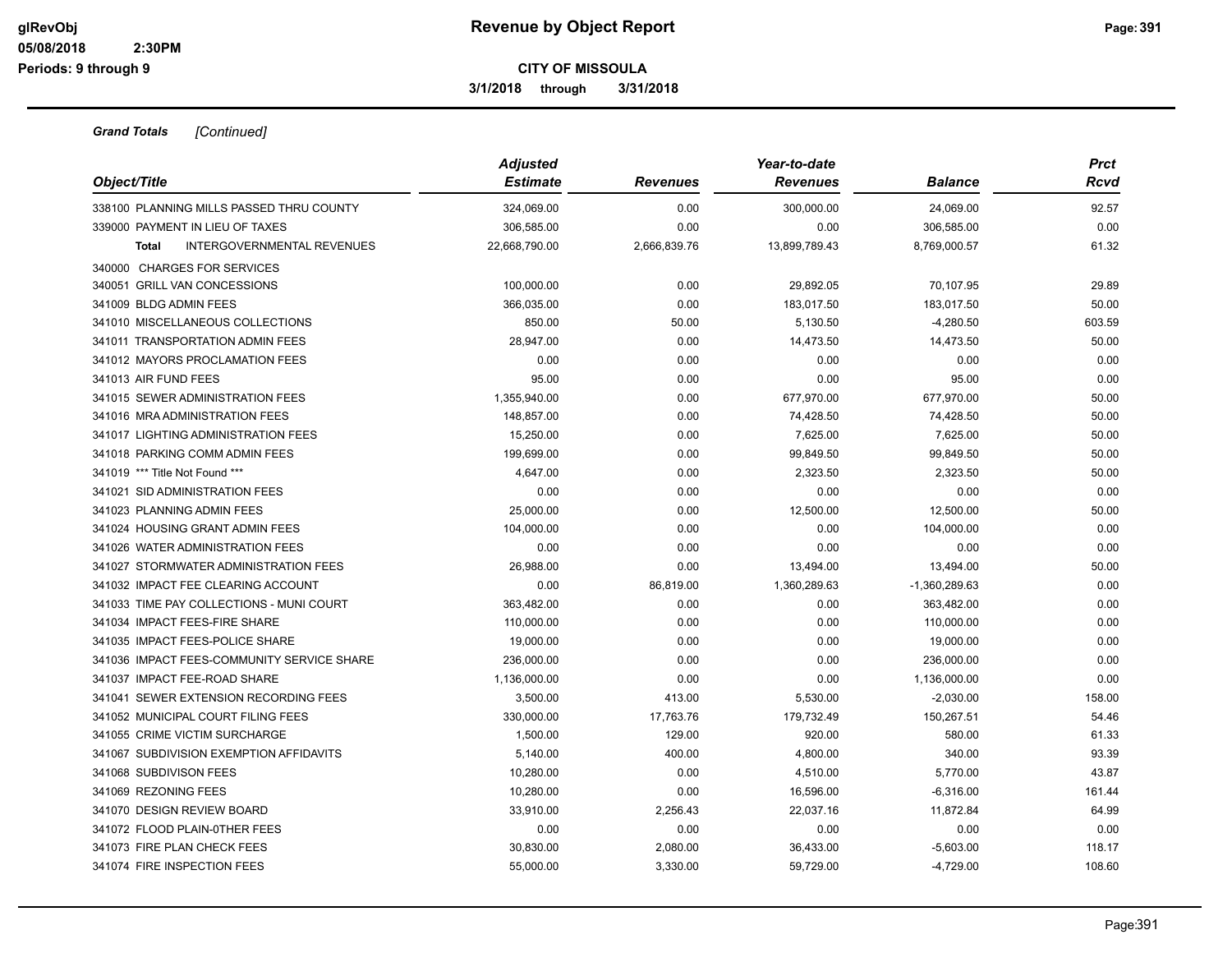**3/1/2018 through 3/31/2018**

| Object/Title                             | <b>Adjusted</b><br><b>Estimate</b> | <b>Revenues</b> | Year-to-date<br><b>Revenues</b> | <b>Balance</b> | <b>Prct</b><br>Rcvd |
|------------------------------------------|------------------------------------|-----------------|---------------------------------|----------------|---------------------|
| 341076 ENGINEERING PLAN CHECK FEES       | 44,700.00                          | 5,903.00        | 39,386.00                       | 5,314.00       | 88.11               |
| 341078 ENGINEERING MAP FEES              | 210.00                             | 5.00            | 70.00                           | 140.00         | 33.33               |
| 341079 GREASE INTERCEPTOR APPEAL FEES    | 1,130.00                           | 0.00            | 484.50                          | 645.50         | 42.88               |
| 341090 STREET VACATION PETITION FEES     | 0.00                               | 0.00            | 0.00                            | 0.00           | 0.00                |
| 341091 INSPECTION CODE BOOKS & COPIES    | 2,000.00                           | 0.00            | 120.75                          | 1,879.25       | 6.04                |
| 341450 *** Title Not Found ***           | 0.00                               | 0.00            | 0.00                            | 0.00           | 0.00                |
| 342000 *** Title Not Found ***           | 5,000.00                           | 0.00            | 0.00                            | 5,000.00       | 0.00                |
| 342010 POLICE/BID AGREEMENT              | 45,000.00                          | 0.00            | 0.00                            | 45,000.00      | 0.00                |
| 342012 PD REIMBURSABLE SERVICES          | 0.00                               | 0.00            | 0.00                            | 0.00           | 0.00                |
| 342013 BLIC BACKGROUND CHECK FEE         | 152,100.00                         | 1,146.00        | 34,843.07                       | 117,256.93     | 22.91               |
| 342014 POLICE DEPARTMENT SERVICE FEES    | 27,568.00                          | 6,509.64        | 25,022.05                       | 2,545.95       | 90.76               |
| 342015 POLICE OVERTIME FEES              | 100,000.00                         | 4,032.02        | 104,927.41                      | $-4,927.41$    | 104.93              |
| 342016 POLICE TRAINING FEES              | 36,000.00                          | 0.00            | 12,585.72                       | 23,414.28      | 34.96               |
| 342017 CATERING FEES                     | 5,000.00                           | 70.00           | 4,826.00                        | 174.00         | 96.52               |
| 342018 DESK REPORTS                      | 37,012.00                          | 3,201.00        | 25,950.00                       | 11,062.00      | 70.11               |
| 342019 ABANDONED VEHICLE REVENUE FEES    | 12,000.00                          | 10,415.00       | 28,970.00                       | $-16,970.00$   | 241.42              |
| 342020 FIRE DEPARTMENT FEES              | 550.00                             | 124.50          | 309.50                          | 240.50         | 56.27               |
| 342021 CPR EDUCATION PROGRAM             | 10,000.00                          | 1,445.00        | 5,230.00                        | 4,770.00       | 52.30               |
| 342022 OUTSIDE HIRES                     | 651,341.00                         | 6,714.67        | 911,121.91                      | $-259,780.91$  | 139.88              |
| 342060 BIKE PROGRAM SALES & FEES         | 0.00                               | 0.00            | 1,683.67                        | $-1,683.67$    | 0.00                |
| 343000 PW REIMBURSABLE SERVICES          | 35,000.00                          | 41.64           | 7,335.35                        | 27,664.65      | 20.96               |
| 343001 SIGN FABRICATION & CONTRACTS      | 0.00                               | 0.00            | 0.00                            | 0.00           | 0.00                |
| 343002 OTHER AGENCIES - VEH MAINT        | 55,000.00                          | 52.40           | 80,024.86                       | $-25,024.86$   | 145.50              |
| 343004 SPECIAL STATE CONTRACTS           | 175,000.00                         | 0.00            | 55,164.50                       | 119,835.50     | 31.52               |
| 343006 OTHER GOVT AGENCY-STREET PROJECTS | 0.00                               | 0.00            | 10,000.00                       | $-10,000.00$   | 0.00                |
| 343009 TOW CHARGES                       | 0.00                               | 0.00            | 0.00                            | 0.00           | 0.00                |
| 343010 STREET DEPT SALES & SERVICES      | 0.00                               | 0.00            | 0.00                            | 0.00           | 0.00                |
| 343011 STREET AND ROADWAY REPAIR CHARGES | 0.00                               | 0.00            | 0.00                            | 0.00           | 0.00                |
| 343013 SNOW REMOVAL FEES                 | 1,633.00                           | 288.00          | 848.00                          | 785.00         | 51.93               |
| 343015 PARKING                           | 0.00                               | 0.00            | 0.00                            | 0.00           | 0.00                |
| 343016 METER MONEY                       | 971,239.00                         | 106,372.98      | 906,723.75                      | 64,515.25      | 93.36               |
| 343017 PARKING LEASE REVENUE             | 702,000.00                         | 96,818.00       | 757,612.50                      | $-55,612.50$   | 107.92              |
| 343018 SALE OF MATERIALS                 | 92,000.00                          | 10,762.00       | 86,721.79                       | 5,278.21       | 94.26               |
| 343021 METERED WATER REVENUE             | 16,456,220.00                      | $-3,268.57$     | 6,163,132.91                    | 10,293,087.09  | 37.45               |
| 343022 UNMETERED WATER REVENUE           | 2,476,385.00                       | $-329.71$       | 704,507.37                      | 1,771,877.63   | 28.45               |
| 343023 BULK WATER SALES                  | 0.00                               | 0.00            | 0.00                            | 0.00           | 0.00                |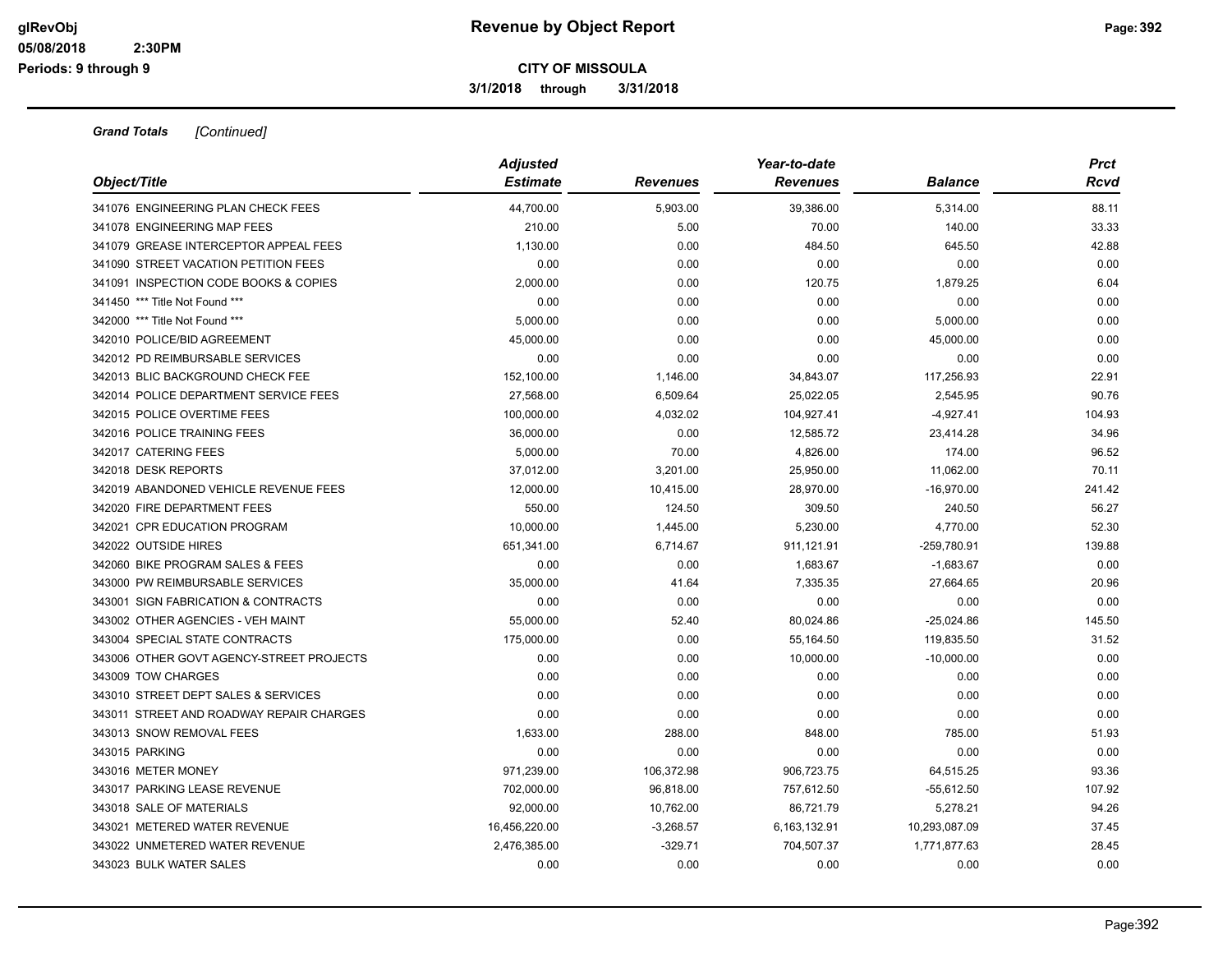**3/1/2018 through 3/31/2018**

| Object/Title                                 | <b>Adjusted</b><br><b>Estimate</b> | <b>Revenues</b> | Year-to-date<br><b>Revenues</b> | <b>Balance</b> | <b>Prct</b><br>Rcvd |
|----------------------------------------------|------------------------------------|-----------------|---------------------------------|----------------|---------------------|
| 343024 SALES OF WATER MATERIALS              | 0.00                               | 0.00            | 7,653.68                        | $-7,653.68$    | 0.00                |
| 343025 *** Title Not Found ***               | 114,100.00                         | 24,264.00       | 103,391.00                      | 10,709.00      | 90.61               |
| 343026 WATER INSTALLATION CHARGES            | 0.00                               | 0.00            | 0.00                            | 0.00           | 0.00                |
| 343027 MISCELLANEOUS WATER REVENUES          | 0.00                               | 0.00            | 127,803.54                      | $-127,803.54$  | 0.00                |
| 343028 WATER TESTING CHARGE                  | 0.00                               | 0.00            | 0.00                            | 0.00           | 0.00                |
| 343031 SEWER INSTALLATION CHARGES - DEVLPMNT | 900,000.00                         | 0.00            | 3.000.00                        | 897.000.00     | 0.33                |
| 343032 SEWER INSTALLATION CHARGES            | 44,850.00                          | 12,892.08       | 10,935.83                       | 33,914.17      | 24.38               |
| 343033 *** Title Not Found ***               | 255,800.00                         | 30,189.00       | 199,991.00                      | 55,809.00      | 78.18               |
| 343034 TREATMENT FACILITIES FEES             | 8,040,674.00                       | 95,313.59       | 8,670,942.69                    | -630,268.69    | 107.84              |
| 343035 SALE OF SEWER MATERIALS AND SUPPLIES  | 10,300.00                          | 0.00            | $-19,270.92$                    | 29,570.92      | $-187.10$           |
| 343036 *** Title Not Found ***               | 0.00                               | 0.00            | 0.00                            | 0.00           | 0.00                |
| 343037 GREASE INTERCEPTOR LOANS              | 0.00                               | 0.00            | 0.00                            | 0.00           | 0.00                |
| 343038 P & I TAX LIENS                       | 0.00                               | 147.39          | 2,365.12                        | $-2,365.12$    | 0.00                |
| 343039 DISPOSAL FEES                         | 29,170.00                          | 4,942.49        | 13,756.41                       | 15,413.59      | 47.16               |
| 343041 COMPOST TIPPING FEES                  | 664,215.00                         | 14,942.33       | 351,162.41                      | 313,052.59     | 52.87               |
| 343045 COMPOST SALES                         | 417,960.00                         | 92,642.00       | 203,487.00                      | 214,473.00     | 48.69               |
| 343046 COMPOST DELIVERY CHARGE               | 0.00                               | 0.00            | 0.00                            | 0.00           | 0.00                |
| 343065 BUILDING RENTALS                      | 0.00                               | 0.00            | 0.00                            | 0.00           | 0.00                |
| 343080 STATE MAINTENANCE CONTRACT            | 550,000.00                         | 0.00            | 313,632.06                      | 236,367.94     | 57.02               |
| 343084 STREET MAINTENANCE MATERIALS REIMB    | 50,000.00                          | 0.00            | 0.00                            | 50,000.00      | 0.00                |
| 343097 SIDEWALK AND CURB FEES                | 300,000.00                         | 10,615.45       | 307,691.58                      | $-7,691.58$    | 102.56              |
| 343300 MISC CHARGES FOR SERVICES             | 0.00                               | 0.00            | 0.00                            | 0.00           | 0.00                |
| 343301 BOOT REMOVAL                          | 10,000.00                          | 1,150.00        | 9,945.00                        | 55.00          | 99.45               |
| 343302 PARKS SOIL PROJECT                    | 0.00                               | 0.00            | 0.00                            | 0.00           | 0.00                |
| 343310 SALE OF NICHE NAMEPLATES & VASES      | 0.00                               | 0.00            | 20,500.00                       | $-20,500.00$   | 0.00                |
| 343311 SALE OF NICHES                        | 0.00                               | 0.00            | 0.00                            | 0.00           | 0.00                |
| 343320 SALE OF GRAVES                        | 27,100.00                          | 0.00            | 14,600.00                       | 12,500.00      | 53.87               |
| 343321 FOUNDATIONS                           | 7,060.00                           | 825.00          | 6,755.00                        | 305.00         | 95.68               |
| 343322 FLOWER CARE                           | 18,650.00                          | 3,380.00        | 3,380.00                        | 15,270.00      | 18.12               |
| 343323 LINER/ POLYVAULTS/ ACCESS FEES        | 24,530.00                          | 200.00          | 7,250.00                        | 17,280.00      | 29.56               |
| 343324 OTHER CEMETERY FEES                   | 3,720.00                           | 300.00          | 2,700.00                        | 1,020.00       | 72.58               |
| 343325 2ND INTERMENT RIGHT                   | 5,840.00                           | 400.00          | 2,400.00                        | 3,440.00       | 41.10               |
| 343327 MONUMENT MAINTENANCE                  | 0.00                               | 50.00           | 50.00                           | $-50.00$       | 0.00                |
| 343340 OPENINGS/ CLOSINGS/ DISINTERMENTS     | 27,770.00                          | 350.00          | 11,025.00                       | 16,745.00      | 39.70               |
| 343341 CEMETERY MONUMENT PERMIT FEE          | 0.00                               | 300.00          | 700.00                          | $-700.00$      | 0.00                |
| 343343 CEMETERY OVERTIME SERVICES FEE        | 0.00                               | 0.00            | 0.00                            | 0.00           | 0.00                |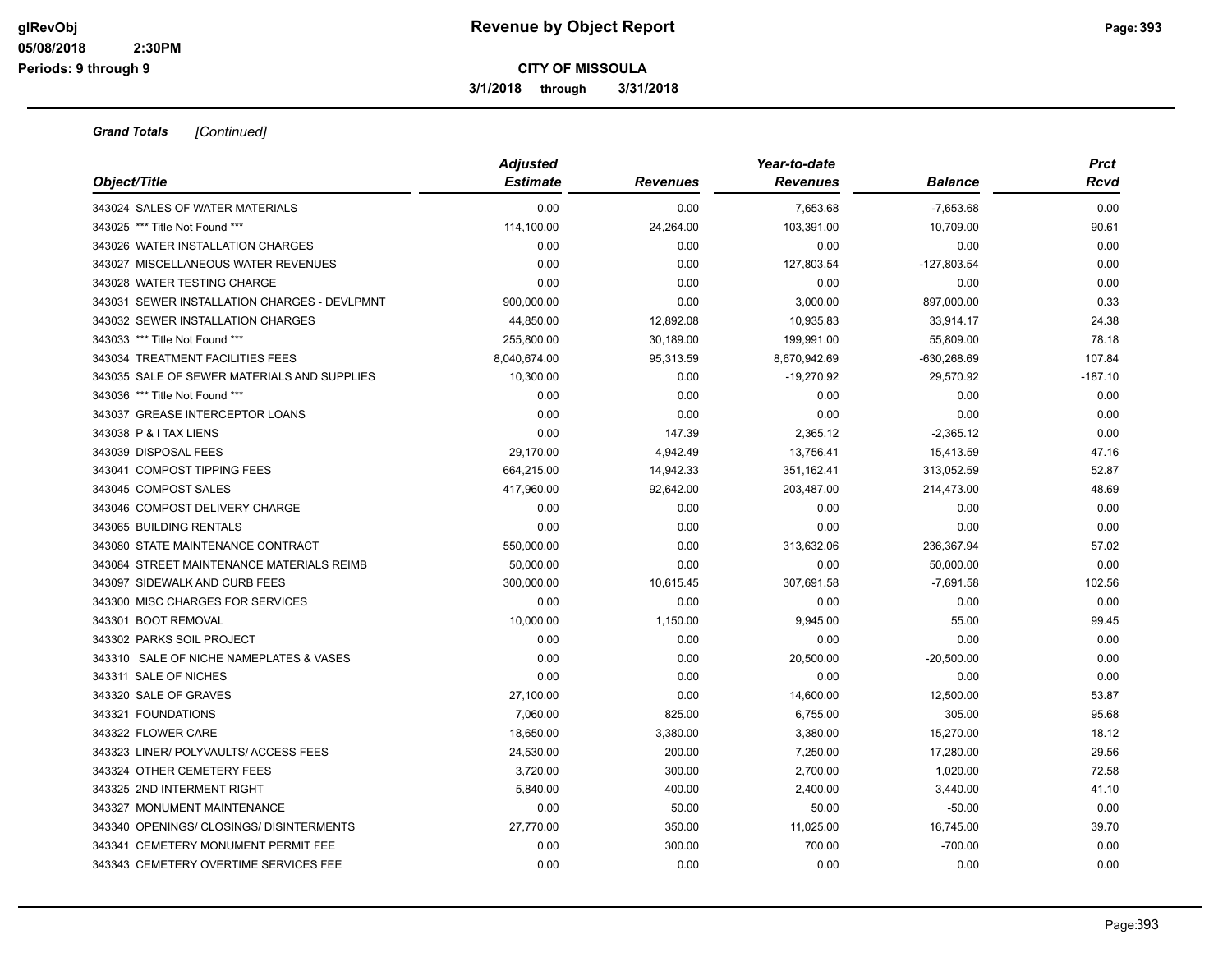**3/1/2018 through 3/31/2018**

|                                             | <b>Adjusted</b> |                 | Year-to-date    |                | <b>Prct</b> |  |
|---------------------------------------------|-----------------|-----------------|-----------------|----------------|-------------|--|
| Object/Title                                | <b>Estimate</b> | <b>Revenues</b> | <b>Revenues</b> | <b>Balance</b> | Rcvd        |  |
| 343350 MISCELLANEOUS FEES                   | 29,000.00       | 0.00            | 85.00           | 28,915.00      | 0.29        |  |
| 343360 WEED CONTROL                         | 2,250.00        | 0.00            | 810.00          | 1,440.00       | 36.00       |  |
| 345032 STORMWATER INSTALLATION FEES         | 0.00            | 0.00            | 0.00            | 0.00           | 0.00        |  |
| 345034 STORMWATER USE FEES                  | 267,140.00      | 217.82          | 267,715.54      | $-575.54$      | 100.22      |  |
| 345036 STORM WATER USE FEE PENALTY          | 0.00            | 0.00            | 0.00            | 0.00           | 0.00        |  |
| 346000 FEES                                 | 68,200.00       | 8,793.86        | 39,266.96       | 28,933.04      | 57.58       |  |
| 346001 TENNIS FEE                           | 0.00            | 0.00            | 990.00          | $-990.00$      | 0.00        |  |
| 346030 SWIMMING POOL FEES                   | 623,825.00      | 8,904.71        | 388,125.96      | 235,699.04     | 62.22       |  |
| 346031 OUTDOOR RECREATION - ADULTS          | 420,307.00      | 214,304.49      | 407,557.69      | 12,749.31      | 96.97       |  |
| 346032 *** Title Not Found ***              | 22,000.00       | 275.00          | 645.00          | 21,355.00      | 2.93        |  |
| 346033 OUTDOOR RECREATION - YOUTH           | 153,950.00      | 8,833.91        | 67,805.05       | 86,144.95      | 44.04       |  |
| 346034 GROUNDS MAINTENANCE CONTRACT         | 105,000.00      | 0.00            | 96,736.00       | 8,264.00       | 92.13       |  |
| 346035 SPECIAL USE PERMITS                  | 0.00            | 0.00            | 0.00            | 0.00           | 0.00        |  |
| 346036 VENDOR CONCESSION FEES               | 95,120.00       | 370.50          | 3,026.00        | 92,094.00      | 3.18        |  |
| 346037 PARK MERCHANDISE                     | 0.00            | 0.00            | 0.00            | 0.00           | 0.00        |  |
| 346038 RECREATION CENTER FEES               | 500.00          | 0.00            | 0.00            | 500.00         | 0.00        |  |
| 346039 VENDOR CONCESSIONS                   | 0.00            | 0.00            | 0.00            | 0.00           | 0.00        |  |
| 346040 MCCORMICK SWIMMING POOL              | 0.00            | 0.00            | 0.00            | 0.00           | 0.00        |  |
| 346050 COUNTY PLAYGROUND CONTRACT           | 0.00            | 0.00            | 0.00            | 0.00           | 0.00        |  |
| 346051 MONTANA PARKS/REC CONFERENCE 2012    | 2,500.00        | 0.00            | 1,212.45        | 1,287.55       | 48.50       |  |
| 346052 PLAYGROUND SAFETY TRAINING           | 0.00            | 0.00            | 4,080.00        | $-4,080.00$    | 0.00        |  |
| 346053 CITY LIFE PROGRAMS                   | 9,000.00        | 1,910.00        | 11,026.00       | $-2,026.00$    | 122.51      |  |
| 346054 PARKS MISC OVERTIME FEES             | 0.00            | 0.00            | 675.64          | $-675.64$      | 0.00        |  |
| 346055 COUNTY PARK SUPPORT                  | 0.00            | 0.00            | 0.00            | 0.00           | 0.00        |  |
| 346056 PICNIC SITE FEES                     | 0.00            | 0.00            | 0.00            | 0.00           | 0.00        |  |
| 346060 CURRENTS SWIMMING FACILITY           | 444,400.00      | 57,820.49       | 359,784.32      | 84,615.68      | 80.96       |  |
| 346061 RENTAL - COURT SPORTS                | 0.00            | 0.00            | 0.00            | 0.00           | 0.00        |  |
| 346063 RENTAL - SHELTERS/ PAVILIONS/ PLAZAS | 0.00            | 64.50           | 64.50           | $-64.50$       | 0.00        |  |
| 346065 RENTAL - DIAMOND FIELDS              | 0.00            | 0.00            | 0.00            | 0.00           | 0.00        |  |
| 346066 RENTAL - RUGBY                       | 0.00            | 0.00            | 0.00            | 0.00           | 0.00        |  |
| 346067 RENTAL - SYNTHETIC FIELDS            | 0.00            | 0.00            | 0.00            | 0.00           | 0.00        |  |
| 346068 RENTAL - MULTI-USE                   | 0.00            | 0.00            | 0.00            | 0.00           | 0.00        |  |
| 346069 RENTAL - MISCELLANEOUS               | 0.00            | 10.00           | 10.00           | $-10.00$       | 0.00        |  |
| 346080 PAYMENT IN LIEU OF PARKS             | 40,000.00       | 0.00            | 6,902.00        | 33,098.00      | 17.26       |  |
| 346082 HIGH PARK EASEMENT EXCHANGE          | 0.00            | 0.00            | 0.00            | 0.00           | 0.00        |  |
| 346431 ENT - RENTAL - COURT SPORTS          | 0.00            | 45.50           | 45.50           | $-45.50$       | 0.00        |  |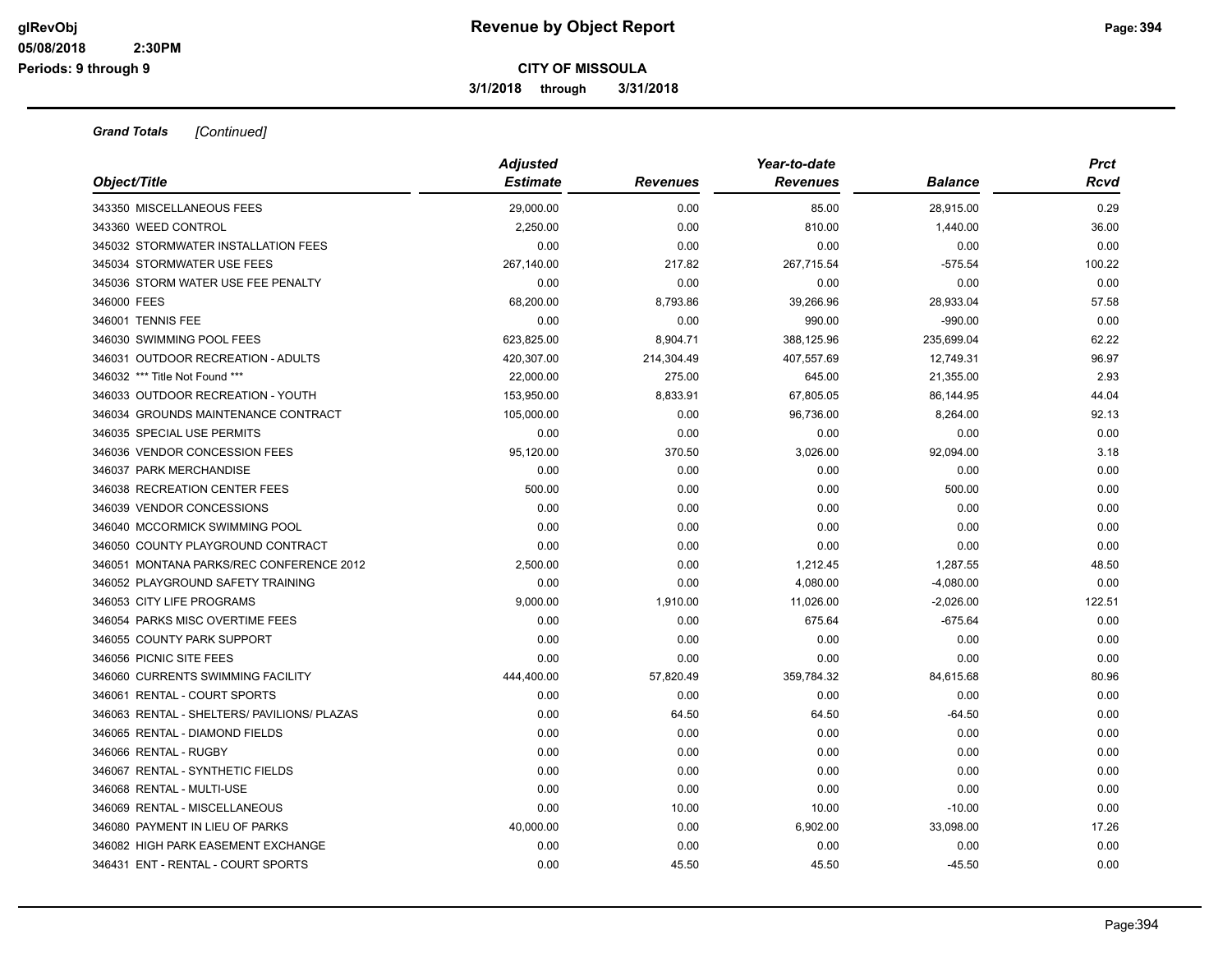**3/1/2018 through 3/31/2018**

| Object/Title                                                        | <b>Adjusted</b><br><b>Estimate</b> | <b>Revenues</b> | Year-to-date<br><b>Revenues</b> | <b>Balance</b> | <b>Prct</b><br>Rcvd |
|---------------------------------------------------------------------|------------------------------------|-----------------|---------------------------------|----------------|---------------------|
| 346433 ENT-RENTAL - SHELTERS/ PAVILIONS/ PLAZAS                     | 0.00                               | 21.50           | 21.50                           | $-21.50$       | 0.00                |
| 346531 ENT-RENTAL - MISCELLANEOUS                                   | 0.00                               | 0.00            | 0.00                            | 0.00           | 0.00                |
| 346533 ENT-RENTAL - SYNTHETIC FIELDS                                | 0.00                               | 262.50          | 262.50                          | $-262.50$      | 0.00                |
| 346631 ENT-RENTAL - DIAMOND FIELDS                                  | 0.00                               | 0.00            | 0.00                            | 0.00           | 0.00                |
| 346633 ENT-RENTAL - RUGBY                                           | 0.00                               | 0.00            | 0.00                            | 0.00           | 0.00                |
| 346635 ENT-RENTAL - MULTI-USE                                       | 0.00                               | 109.51          | 140.31                          | $-140.31$      | 0.00                |
| <b>CHARGES FOR SERVICES</b><br><b>Total</b>                         | 40,600,249.00                      | 958,391.38      | 24,811,717.26                   | 15,788,531.74  | 61.11               |
|                                                                     |                                    |                 |                                 |                |                     |
| 350000 FINES & FORFEITURES<br>351013 DRUG FORFEITURES               | 15,000.00                          | 748.53          | 6,700.65                        | 8,299.35       |                     |
|                                                                     |                                    |                 |                                 |                | 44.67               |
| 351022 LAW ENFORCEMENT ACADEMY SURCHARGE #5<br>351031 TRAFFIC FINES | 0.00<br>1,205,000.00               | 4,605.03        | 22,375.09<br>698,057.21         | $-22,375.09$   | 0.00                |
|                                                                     |                                    | 90,757.46       |                                 | 506,942.79     | 57.93               |
| 351032 SURCHARGE ON FINES<br>351033 PUBLIC DEFENDER FEES            | 102,500.00                         | 10,407.46       | 76,325.26                       | 26,174.74      | 74.46               |
|                                                                     | 55,000.00                          | 5,959.26        | 44,150.11                       | 10,849.89      | 80.27               |
| 351034 CELLULAR PHONE FINES                                         | 80,000.00                          | 3,275.80        | 55,118.00                       | 24,882.00      | 68.90               |
| 351035 CELL PHONE FINES: EDUCATION                                  | 80,000.00                          | 3,275.79        | 55,118.00                       | 24,882.00      | 68.90               |
| 352000 TICKETS                                                      | 0.00                               | 0.00            | 0.00                            | 0.00           | 0.00                |
| 352001 PARKING TICKET REVENUE                                       | 270,000.00                         | 20,938.50       | 178,130.39                      | 91,869.61      | 65.97               |
| 352002 PARKING FINES                                                | 0.00                               | 0.00            | 370.00                          | $-370.00$      | 0.00                |
| 353601 CANCELLATION FEE                                             | 0.00                               | 0.00            | 0.00                            | 0.00           | 0.00                |
| 355000 FALSE ALARM PENALTY                                          | 10,000.00                          | 2,964.00        | 9,464.00                        | 536.00         | 94.64               |
| <b>FINES &amp; FORFEITURES</b><br><b>Total</b>                      | 1,817,500.00                       | 142,931.83      | 1,145,808.71                    | 671,691.29     | 63.04               |
| 360000 MISCELLANEOUS REVENUES                                       |                                    |                 |                                 |                |                     |
| 360000 MISCELLANEOUS REVENUES                                       | 0.00                               | 0.00            | 0.00                            | 0.00           | 0.00                |
| 360001 COPIES                                                       | 2,000.00                           | 213.50          | 1,527.00                        | 473.00         | 76.35               |
| 360003 MMIA REIMBURSEMENT-ATTORNEY                                  | 0.00                               | 0.00            | 0.00                            | 0.00           | 0.00                |
| 360005 LOAN REPAYMENTS                                              | 25,000.00                          | 0.00            | 37.61                           | 24,962.39      | 0.15                |
| 360007 RLF REVENUES                                                 | 0.00                               | 0.00            | 0.00                            | 0.00           | 0.00                |
| 360010 MISCELLANEOUS                                                | 444,101.00                         | 1,093.06        | 375,525.30                      | 68,575.70      | 84.56               |
| 360011 YOUTH COUNCIL FUNDS                                          | 0.00                               | 0.00            | 0.00                            | 0.00           | 0.00                |
| 360013 REPAYMENT OF SEWER GRANT                                     | 7,000.00                           | 0.00            | 2,815.00                        | 4,185.00       | 40.21               |
| 360014 REPAYMENT OF LOAN/MHA                                        | 0.00                               | 0.00            | 0.00                            | 0.00           | 0.00                |
| 360015 CONFERENCE REVENUES - BUILDING                               | 0.00                               | 0.00            | 0.00                            | 0.00           | 0.00                |
| 360016 LAFRAY PARK DONATIONS                                        | 0.00                               | 0.00            | 0.00                            | 0.00           | 0.00                |
| 360017 PARK PLANS FORFEITURE                                        | 0.00                               | 0.00            | 0.00                            | 0.00           | 0.00                |
| 360018 MARKET ON FRONT UTILITY PAYMENTS                             | 2,000.00                           | 225.00          | 1,741.50                        | 258.50         | 87.08               |
| 360019 GARBAGE-MARKET ON FRONT                                      | 1,000.00                           | 186.10          | 1,505.01                        | $-505.01$      | 150.50              |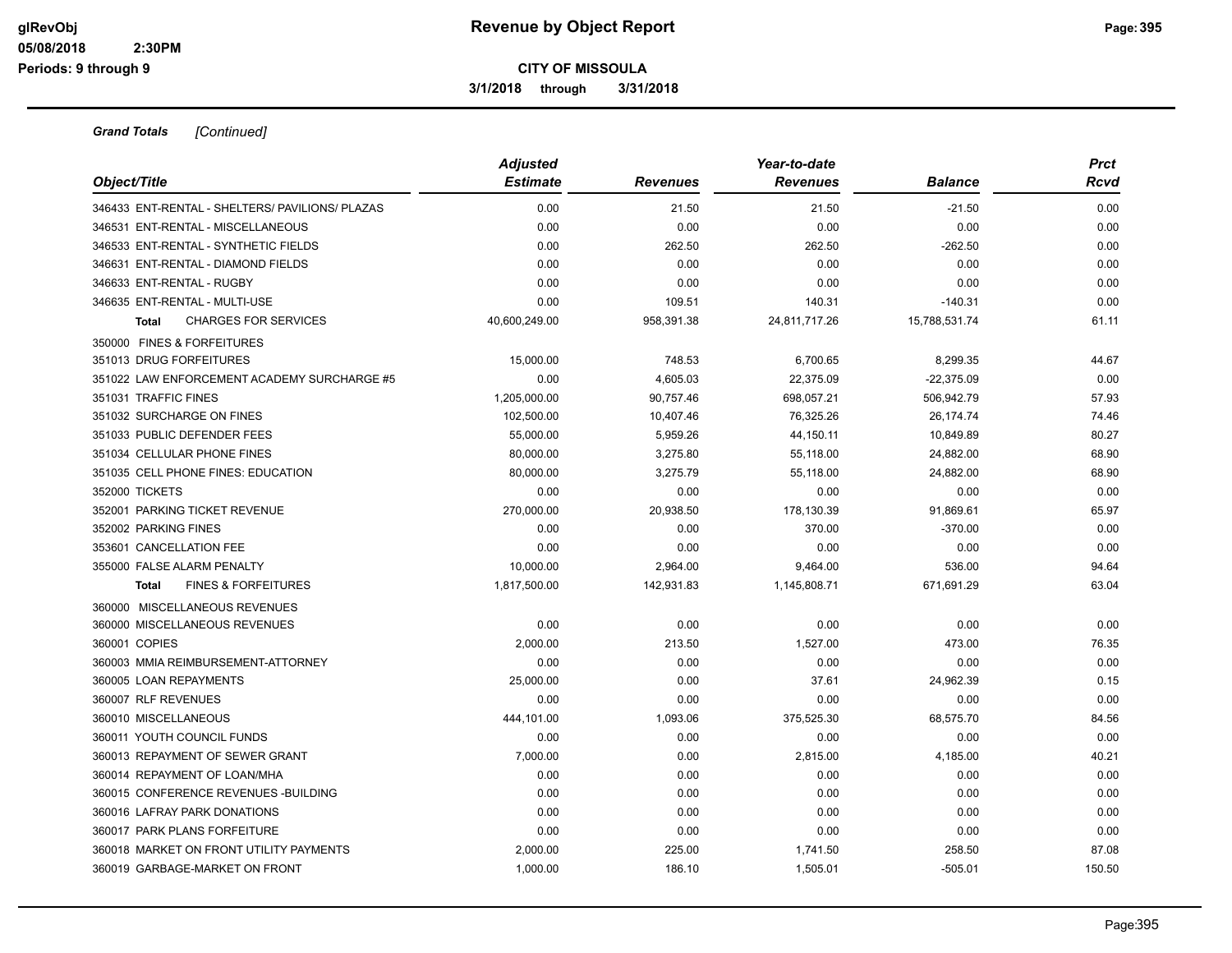**3/1/2018 through 3/31/2018**

|                                            | <b>Adjusted</b> |                 | Year-to-date    |                | <b>Prct</b> |
|--------------------------------------------|-----------------|-----------------|-----------------|----------------|-------------|
| Object/Title                               | <b>Estimate</b> | <b>Revenues</b> | <b>Revenues</b> | <b>Balance</b> | <b>Rcvd</b> |
| 360020 GREENOUGH PARK ENCROACHMENTS        | 0.00            | 0.00            | 0.00            | 0.00           | 0.00        |
| 360030 CONTRIBUTIONS FROM PROPERTY OWNERS  | 0.00            | 0.00            | 0.00            | 0.00           | 0.00        |
| 360050 OVER/SHORT                          | 0.00            | 0.00            | 10.00           | $-10.00$       | 0.00        |
| 360100 REFUNDS                             | 0.00            | 0.00            | 0.00            | 0.00           | 0.00        |
| 361000 RATTLESNAKE LAND LEASES             | 0.00            | 0.00            | 100.00          | $-100.00$      | 0.00        |
| 361003 CARAS PARK CONCERT REVENUE          | 0.00            | 0.00            | 0.00            | 0.00           | 0.00        |
| 361005 JOHNSON ST RENTAL INCOME            | 109,467.00      | 4,375.00        | 81,696.50       | 27,770.50      | 74.63       |
| 361010 RENTAL REVENUE                      | 120,000.00      | 0.00            | 4,158.19        | 115,841.81     | 3.47        |
| 361013 CLOSED GRANT REPAYMENTS             | 55,439.00       | 0.00            | 0.00            | 55,439.00      | 0.00        |
| 361200 RADIO TOWER LEASE PAYMENTS          | 5,680.00        | 0.00            | 5,000.00        | 680.00         | 88.03       |
| 361201 EKO LAND LEASE                      | 0.00            | 0.00            | 0.00            | 0.00           | 0.00        |
| 362000 OTHER MISCELLANEOUS REVENUE         | 18,000.00       | 0.00            | 0.00            | 18,000.00      | 0.00        |
| 362002 BAD CHECK CHARGES                   | 1,250.00        | 37.50           | 165.00          | 1,085.00       | 13.20       |
| 362003 US BANK FEE REIMBURSEMENT           | 0.00            | 0.00            | 0.00            | 0.00           | 0.00        |
| 362004 URD III FACADE IMPROVEMENT LOAN REC | 0.00            | 0.00            | 0.00            | 0.00           | 0.00        |
| 362005 LEASE LATE PAYMENT PENALTY          | 0.00            | 0.00            | 0.00            | 0.00           | 0.00        |
| 362006 GAIC INSURANCE SETTLEMENT           | 0.00            | 0.00            | 0.00            | 0.00           | 0.00        |
| 362007 *** Title Not Found ***             | 0.00            | 0.00            | 0.00            | 0.00           | 0.00        |
| 362011 SALE OF UNCLAIMED PROPERTY          | 0.00            | 0.00            | 5,611.86        | $-5,611.86$    | 0.00        |
| 362012 REC/GREEN TAG PROGRAM               | 0.00            | 0.00            | 0.00            | 0.00           | 0.00        |
| 363000 ASSESSMENTS PAID                    | 15,000.00       | 0.00            | 0.00            | 15,000.00      | 0.00        |
| 363010 LIGHTING ASSESSMENTS                | 467,868.00      | 3,964.39        | 417,308.24      | 50,559.76      | 89.19       |
| 363020 PROPERTY ASSESSMENTS                | 5,523,973.00    | 28,169.87       | 2,955,300.16    | 2,568,672.84   | 53.50       |
| 363021 PAYOFF PRINCIPAL ASSESSMENTS        | 0.00            | 6,239.20        | 47,096.38       | -47,096.38     | 0.00        |
| 363040 PENALTY AND INTEREST                | 0.00            | 724.97          | 5,635.75        | $-5,635.75$    | 0.00        |
| 363041 P&I ON CLOSED ASSESSMENT            | 0.00            | 0.00            | 0.00            | 0.00           | 0.00        |
| 364012 SALE OF SURPLUS PROPERTY            | 74,500.00       | 50,380.00       | 116,200.75      | $-41,700.75$   | 155.97      |
| 364040 INSURANCE AND DAMAGE RECOVERY       | 25,000.00       | 122,972.39      | 157,885.91      | $-132,885.91$  | 631.54      |
| 364041 WORKERS COMPENSATION REIMBURSEMENT  | 0.00            | 0.00            | 0.00            | 0.00           | 0.00        |
| 364042 EXPENDITURE REIMBURSEMENTS          | 0.00            | 0.00            | 0.00            | 0.00           | 0.00        |
| 364043 RATTLESNAKE SUNLIGHT REIMBURSEMENT  | 8,250.00        | 1,144.00        | 6,292.00        | 1,958.00       | 76.27       |
| 364044 EMERGENCY RESPONSE REIMBURSEMENT    | 0.00            | 0.00            | 0.00            | 0.00           | 0.00        |
| 365000 DONATIONS                           | 421,775.00      | 0.00            | 158,541.50      | 263,233.50     | 37.59       |
| 365001 *** Title Not Found ***             | 0.00            | 0.00            | 10,200.36       | $-10,200.36$   | 0.00        |
| 365002 OTHER RECREATION DONATIONS          | 130,000.00      | 0.00            | 3,457.00        | 126,543.00     | 2.66        |
| 365003 DONATIONS - SMOKE ALARMS            | 0.00            | 0.00            | 0.00            | 0.00           | 0.00        |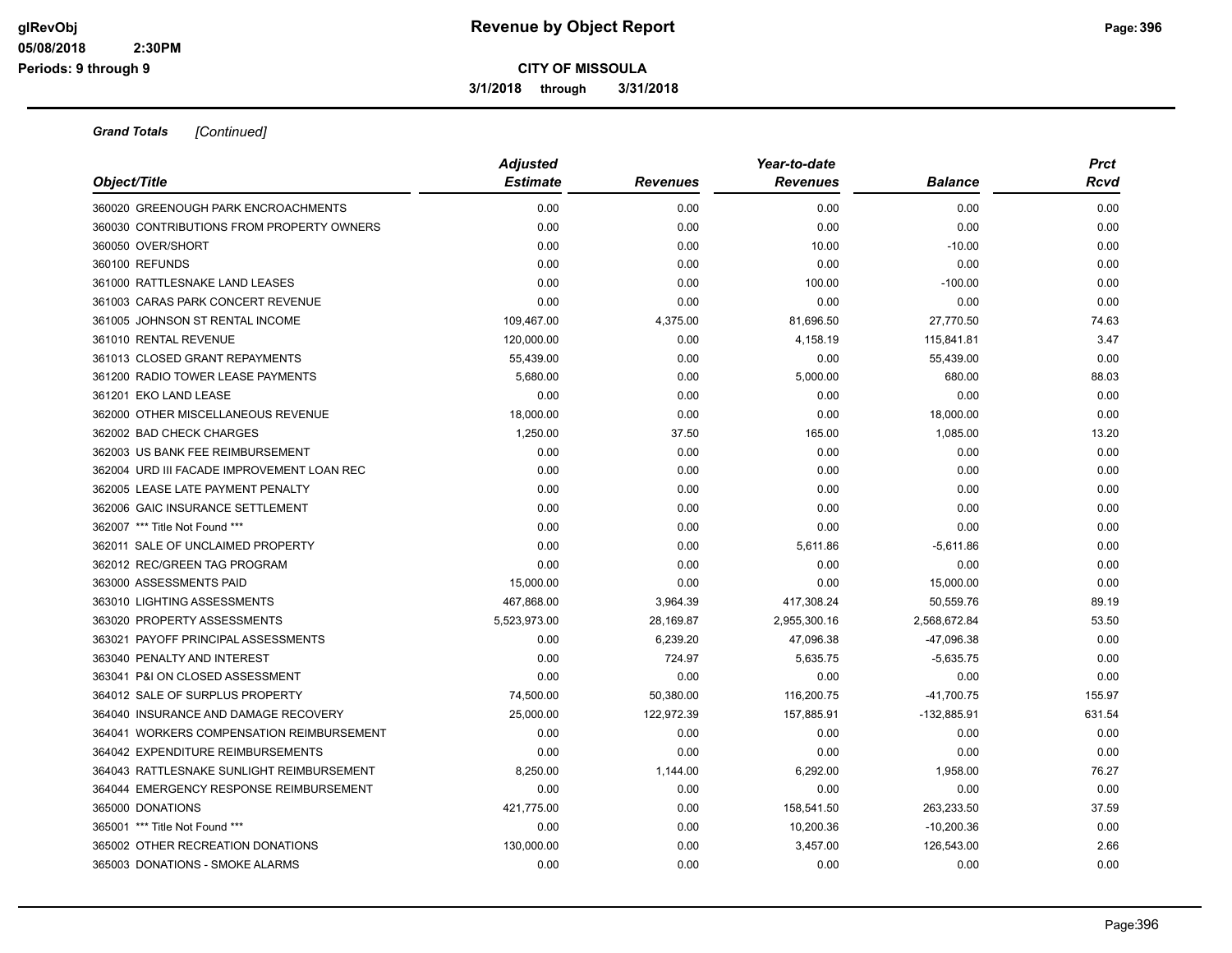**3/1/2018 through 3/31/2018**

| Object/Title                                              | <b>Adjusted</b><br><b>Estimate</b> | <b>Revenues</b> | Year-to-date<br><b>Revenues</b> | <b>Balance</b> | <b>Prct</b><br>Rcvd |
|-----------------------------------------------------------|------------------------------------|-----------------|---------------------------------|----------------|---------------------|
| 365004 GRANT CR TRAIL ASSN DONATION                       | 0.00                               | 0.00            | 0.00                            | 0.00           | 0.00                |
| 365005 CONTRIBUTIONS - PLANNING                           | 0.00                               | 0.00            | 64,560.00                       | $-64,560.00$   | 0.00                |
| 365009 DONATIONS - BASKETBALL/TENNIS COURT                | 45,000.00                          | 0.00            | 0.00                            | 45,000.00      | 0.00                |
| 365010 FRIENDS OF MISSOULA PARKS DONATION                 | 0.00                               | 0.00            | 5,408.63                        | $-5,408.63$    | 0.00                |
| 365011 *** Title Not Found ***                            | 0.00                               | 2,395.00        | 135,795.00                      | $-135,795.00$  | 0.00                |
| 365012 *** Title Not Found ***                            | 0.00                               | 500.00          | 5,800.00                        | $-5,800.00$    | 0.00                |
| 365013 SPONSORSHIP - RECREATION PROGRAMS                  | 0.00                               | 1,960.44        | 4,452.71                        | $-4,452.71$    | 0.00                |
| 365014 *** Title Not Found ***                            | 0.00                               | 15,148.00       | 16,975.00                       | $-16,975.00$   | 0.00                |
| 365015 *** Title Not Found ***                            | 0.00                               | 1,425.00        | 13,593.49                       | $-13,593.49$   | 0.00                |
| 365016 *** Title Not Found ***                            | 30,000.00                          | 229.96          | 5,495.96                        | 24,504.04      | 18.32               |
| 365017 *** Title Not Found ***                            | 0.00                               | 0.00            | 3,270.00                        | $-3,270.00$    | 0.00                |
| 365018 *** Title Not Found ***                            | 0.00                               | 0.00            | 13,678.00                       | $-13,678.00$   | 0.00                |
| 365019 *** Title Not Found ***                            | 0.00                               | 3,151.96        | 36,621.46                       | $-36,621.46$   | 0.00                |
| 365020 OPEN SPACE DONATIONS                               | 0.00                               | 0.00            | 0.00                            | 0.00           | 0.00                |
| 365021 PARKS AND RECS GRANTS & CONTRIBUTIONS              | 0.00                               | 0.00            | 0.00                            | 0.00           | 0.00                |
| 365023 NORTHWESTERN ENERGY GRANT                          | 101.00                             | 0.00            | 0.00                            | 101.00         | 0.00                |
| 365025 MISC FIRE GRANTS                                   | 0.00                               | 0.00            | 5,000.00                        | $-5,000.00$    | 0.00                |
| 365027 MISCELLANOUS PRIVATE GRANTS                        | 0.00                               | 0.00            | 1,000.00                        | $-1,000.00$    | 0.00                |
| 365030 DONATIONS STADIUM R&D                              | 0.00                               | 0.00            | 0.00                            | 0.00           | 0.00                |
| 365100 RECREATION OUTDOOR                                 | 0.00                               | 0.00            | 1,975.00                        | $-1,975.00$    | 0.00                |
| 365101 RECREATION SCHOLARSHIP                             | 0.00                               | $-2,515.75$     | $-959.03$                       | 959.03         | 0.00                |
| 365102 RECREATION YOUTH & ADULT SPORTS                    | 0.00                               | 0.00            | 400.00                          | $-400.00$      | 0.00                |
| 365103 URBAN FORESTRY PROGRAMS                            | 75,000.00                          | 0.00            | 3,964.35                        | 71,035.65      | 5.29                |
| 365109 CONSERVATION LANDS DONATIONS                       | 0.00                               | 0.00            | 0.00                            | 0.00           | 0.00                |
| 368000 CAPITAL CONTRIBUTIONS                              | 0.00                               | 0.00            | 3,035.23                        | $-3,035.23$    | 0.00                |
| 368005 *** Title Not Found ***                            | 0.00                               | 0.00            | 0.00                            | 0.00           | 0.00                |
| 368060 PARKS CAPITAL CONTRIBUTIONS                        | 0.00                               | 0.00            | 0.00                            | 0.00           | 0.00                |
| MISCELLANEOUS REVENUES<br><b>Total</b>                    | 7,607,404.00                       | 242,019.59      | 4,677,876.82                    | 2,929,527.18   | 61.49               |
| 370000 INVESTMENTS & ROYALTY EARNINGS                     |                                    |                 |                                 |                |                     |
| 371010 INTEREST ON INVESTMENTS                            | 23,000.00                          | 0.00            | $-25,396.32$                    | 48,396.32      | $-110.42$           |
| 371012 MUNICIPAL COURT BANK INTEREST                      | 16,793.00                          | 0.00            | 0.00                            | 16,793.00      | 0.00                |
| 371020 GAIN/LOSS IN MARKET VALUE OF INVESTMENTS           | 0.00                               | 0.00            | 0.00                            | 0.00           | 0.00                |
| 371500 INTEREST ON INTERFUND LOAN                         | 0.00                               | 0.00            | 0.00                            | 0.00           | 0.00                |
| 373002 LOAN REPAYMENT - FAMILY SERVICES                   | 146,924.00                         | 0.00            | 0.00                            | 146,924.00     | 0.00                |
| 373006 BURNS ST COMMONS                                   | 0.00                               | 0.00            | 0.00                            | 0.00           | 0.00                |
| <b>INVESTMENTS &amp; ROYALTY EARNINGS</b><br><b>Total</b> | 186,717.00                         | 0.00            | $-25,396.32$                    | 212,113.32     | $-13.60$            |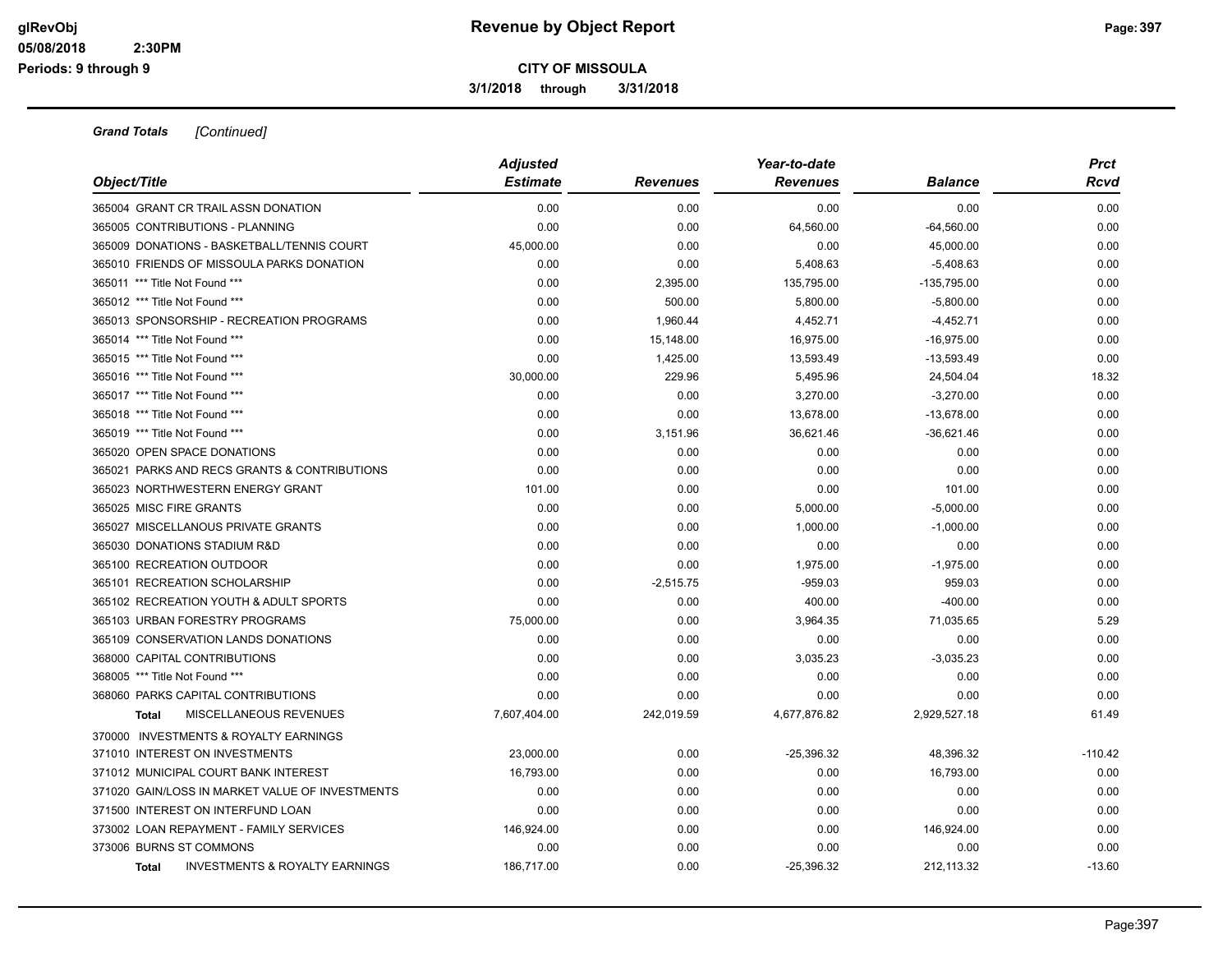**3/1/2018 through 3/31/2018**

| Object/Title                                   | <b>Adjusted</b> |                 | Year-to-date    | <b>Balance</b> | <b>Prct</b><br><b>Rcvd</b> |
|------------------------------------------------|-----------------|-----------------|-----------------|----------------|----------------------------|
|                                                | <b>Estimate</b> | <b>Revenues</b> | <b>Revenues</b> |                |                            |
| 380000 OTHER FINANCING SOURCES                 |                 |                 |                 |                |                            |
| 381000 LOAN PROCEEDS                           | 55,265.00       | 0.00            | 0.05            | 55,264.95      | 0.00                       |
| 381002 SRF LOAN                                | 0.00            | 0.00            | 0.00            | 0.00           | 0.00                       |
| 381009 TRANSFERS IN                            | 512,500.00      | 0.00            | 0.00            | 512,500.00     | 0.00                       |
| 381010 BOND PROCEEDS                           | 5,701,189.00    | 1,110,377.50    | 2,842,785.03    | 2,858,403.97   | 49.86                      |
| 381020 REVENUE BONDS                           | 0.00            | 0.00            | 0.00            | 0.00           | 0.00                       |
| 381024 MARY AVENUE BOND PROCEEDS               | 1,665,000.00    | 0.00            | 1,665,000.00    | 0.00           | 100.00                     |
| 381025 PROCEEDS-SCOTT ST VILLAGE PHASE 2&3     | 1,600,000.00    | 0.00            | 36,618.00       | 1,563,382.00   | 2.29                       |
| 381026 *** Title Not Found ***                 | 1,890,000.00    | 0.00            | 0.00            | 1,890,000.00   | 0.00                       |
| 381027 SOUTH RESERVE TRAIL CROSSING 5.M        | 0.00            | 0.00            | 0.00            | 0.00           | 0.00                       |
| 381028 BOND PROCEEDS-MILL SITE                 | 2,207,000.00    | 0.00            | 0.00            | 2,207,000.00   | 0.00                       |
| 381029 PARKING STRUCTURE BOND PROCEEDS         | 0.00            | 0.00            | 0.00            | 0.00           | 0.00                       |
| 381030 SID BONDS PROCEEDS                      | 0.00            | 0.00            | 364,013.00      | $-364,013.00$  | 0.00                       |
| 381071 WILMA NOTE PROCEEDS                     | 0.00            | 0.00            | 0.00            | 0.00           | 0.00                       |
| 381072 FIB NOTE PROCEEDS                       | 0.00            | 0.00            | 0.00            | 0.00           | 0.00                       |
| 381074 CIVIC STADIUM TIF NOTES 1.5M            | 0.00            | 0.00            | 0.00            | 0.00           | 0.00                       |
| 381090 PROCEEDS FROM CAPITAL LEASE             | 10,108,226.00   | 0.00            | 2,478,380.38    | 7,629,845.62   | 24.52                      |
| 382000 *** Title Not Found ***                 | 0.00            | 0.00            | 0.00            | 0.00           | 0.00                       |
| 382010 SALE OF FIXED ASSETS                    | 0.00            | 0.00            | 0.00            | 0.00           | 0.00                       |
| 383000 OPERATING TRANSFERS                     | 887,831.00      | 26,416.25       | 657,703.98      | 230,127.02     | 74.08                      |
| 383001 TRANS FR FLUSHING DISTRICT              | 41,000.00       | 0.00            | 20,500.00       | 20,500.00      | 50.00                      |
| 383002 TRANS FR GAS TAX                        | 564,000.00      | 0.00            | 282,000.00      | 282,000.00     | 50.00                      |
| 383004 TRANS FR EMPLOYEE HEALTH INSURANCE LEVY | 5,101,004.00    | 0.00            | 2,550,502.03    | 2,550,501.97   | 50.00                      |
| 383007 TRANS FR CABLE FRANCHISE                | 301,433.00      | 0.00            | 150,716.50      | 150,716.50     | 50.00                      |
| 383009 TRANS FR TITLE I                        | 0.00            | 0.00            | 0.00            | 0.00           | 0.00                       |
| 383010 TRANS FR CIP                            | 0.00            | 0.00            | 0.00            | 0.00           | 0.00                       |
| 383011 TRANS FR SID REVOLVING                  | 100,000.00      | 0.00            | 0.00            | 100,000.00     | 0.00                       |
| 383013 TRANS FR SID DEBT SERVICE               | 0.00            | 0.00            | 0.00            | 0.00           | 0.00                       |
| 383014 TRANS FR MRA                            | 4,189,801.00    | 318,038.69      | 3,703,640.55    | 486,160.45     | 88.40                      |
| 383015 TRANS FR MPC                            | 0.00            | 0.00            | 0.00            | 0.00           | 0.00                       |
| 383016 TRANS FR TAX INCREMENT BOND             | 0.00            | 0.00            | 0.00            | 0.00           | 0.00                       |
| 383017 TRANS FR ROAD DISTRICT                  | 0.00            | 0.00            | 0.00            | 0.00           | 0.00                       |
| 383018 TRANS FR PARK DISTRICT                  | 0.00            | 0.00            | 0.00            | 0.00           | 0.00                       |
| 383020 TRANS FR CEMETERY CARE                  | 0.00            | 0.00            | 0.00            | 0.00           | 0.00                       |
| 383021 TRANS FR P&R TRAILS DEVLP               | 0.00            | 0.00            | 51,136.55       | $-51, 136.55$  | 0.00                       |
| 383022 TRANS FR OPEN SPACE BOND                | 0.00            | 0.00            | 0.00            | 0.00           | 0.00                       |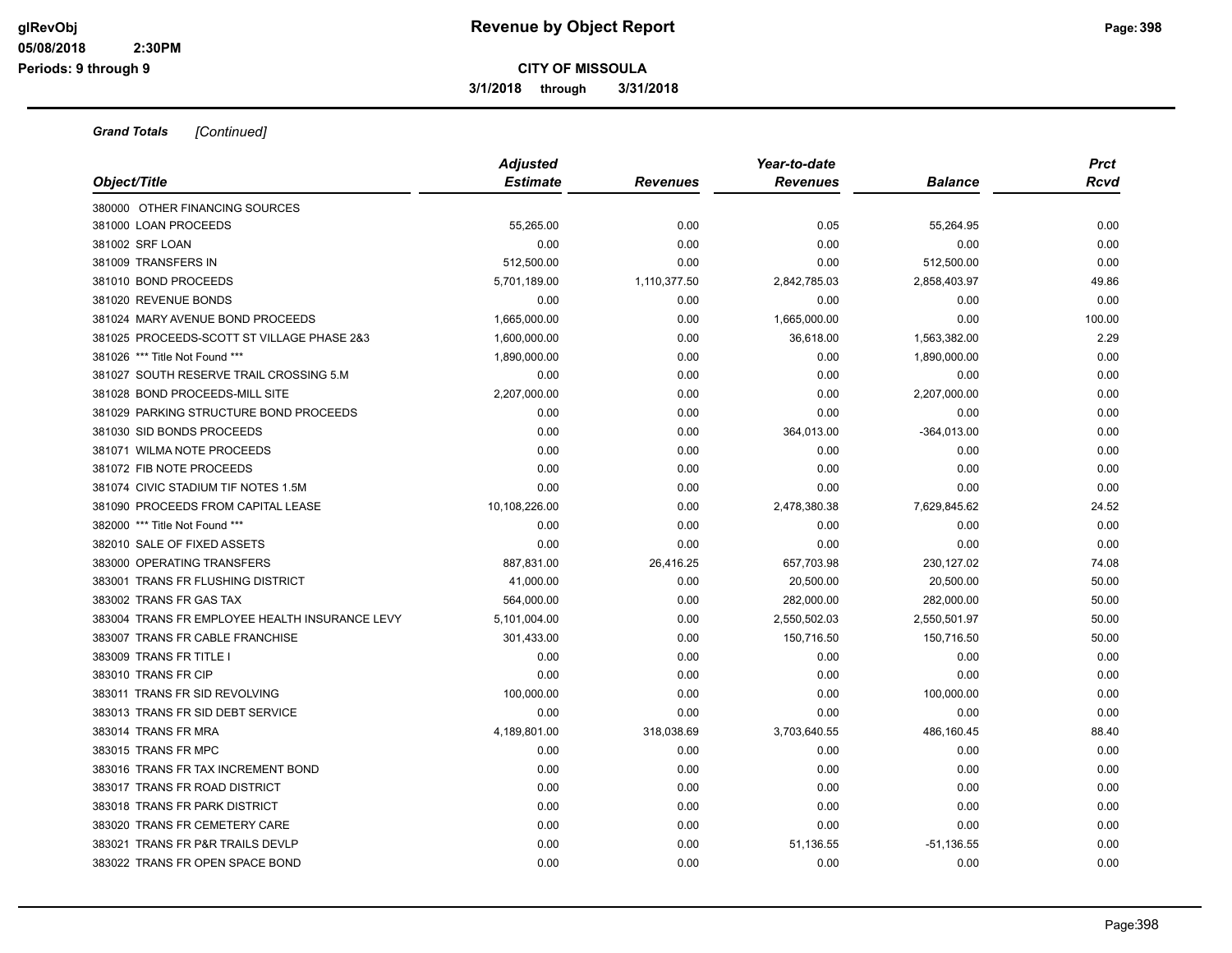**3/1/2018 through 3/31/2018**

| Object/Title                                 | <b>Adjusted</b><br><b>Estimate</b> | <b>Revenues</b> | Year-to-date<br><b>Revenues</b> | <b>Balance</b> | <b>Prct</b><br>Rcvd |
|----------------------------------------------|------------------------------------|-----------------|---------------------------------|----------------|---------------------|
| 383023 TRANS FR DRUG FORFEITURE              | 0.00                               | 0.00            | 0.00                            | 0.00           | 0.00                |
| 383024 TRANS FR SEWER CLEARING               | 0.00                               | 0.00            | 0.00                            | 0.00           | 0.00                |
| 383025 TRANS FR SEWER R & D                  | 0.00                               | 0.00            | 0.00                            | 0.00           | 0.00                |
| 383026 TRANS FR CDBG                         | 0.00                               | 0.00            | 0.00                            | 0.00           | 0.00                |
| 383028 TRANS FROM GF FOR HEALTH RESERVE      | 442,000.00                         | 36,833.33       | 331,500.01                      | 110,499.99     | 75.00               |
| 383029 TRANS FR GENERAL                      | 1,822,760.00                       | 0.00            | 1,039,760.35                    | 782,999.65     | 57.04               |
| 383034 *** Title Not Found ***               | 369,852.00                         | 0.00            | 0.00                            | 369,852.00     | 0.00                |
| 383036 TRANSFER - GRANT                      | 0.00                               | 0.00            | 0.00                            | 0.00           | 0.00                |
| 383037 TRANSFER FROM URD II                  | 250,000.00                         | 0.00            | 0.00                            | 250,000.00     | 0.00                |
| 383038 TRANSFER - URD III                    | 0.00                               | 0.00            | 0.00                            | 0.00           | 0.00                |
| 383039 FROM SID TRANSFERS                    | 0.00                               | 0.00            | 0.00                            | 0.00           | 0.00                |
| 383040 TRANSFER FROM CITY GRANTS             | 0.00                               | 0.00            | 0.00                            | 0.00           | 0.00                |
| 383042 TRANSFERS FROM OTHER FUNDS            | 0.00                               | 0.00            | 19,560.00                       | $-19,560.00$   | 0.00                |
| 383043 TRANSFERS FROM IMPACT FEES            | 0.00                               | 0.00            | 0.00                            | 0.00           | 0.00                |
| 383044 TFR FROM PARK REC&TRAIL FUND          | 0.00                               | 0.00            | 0.00                            | 0.00           | 0.00                |
| 383050 TRANSFER FROM IMPACT FEES             | 0.00                               | 0.00            | 0.00                            | 0.00           | 0.00                |
| 383060 TRANSFERS FROM FRONT ST URD           | 0.00                               | 0.00            | 0.00                            | 0.00           | 0.00                |
| 383061 TRANSFERS FROM PARK IMPACT FEES       | 0.00                               | 0.00            | 0.00                            | 0.00           | 0.00                |
| 383062 TRANSFERS FROM PARK SIDS              | 0.00                               | 0.00            | 0.00                            | 0.00           | 0.00                |
| 383063 *** Title Not Found ***               | 0.00                               | 0.00            | 0.00                            | 0.00           | 0.00                |
| 383065 TRANSFER FROM WWTF                    | 50,213.00                          | 0.00            | 0.00                            | 50,213.00      | 0.00                |
| 383066 TRANSFER FR FRONT ST CLEARING         | 360,840.00                         | 0.00            | 289,327.04                      | 71,512.96      | 80.18               |
| 383067 TRANSFER FROM FSPS                    | 79,623.00                          | 0.00            | 0.00                            | 79,623.00      | 0.00                |
| 383068 TRANSFER FROM SUBORDINATE LIEN        | 0.00                               | 0.00            | 0.00                            | 0.00           | 0.00                |
| 383400 CAPITAL CONTRIBUTION                  | 0.00                               | 0.00            | 0.00                            | 0.00           | 0.00                |
| 384000 GUARANTOR REVENUE                     | 0.00                               | 0.00            | 0.00                            | 0.00           | 0.00                |
| OTHER FINANCING SOURCES<br>Total             | 38,299,537.00                      | 1,491,665.77    | 16,483,143.47                   | 21,816,393.53  | 43.04               |
| 390000 INTERNAL SERVICES                     |                                    |                 |                                 |                |                     |
| 396001 INSURANCE REIMBURSEMENTS              | 0.00                               | 0.00            | 0.00                            | 0.00           | 0.00                |
| 396002 CITY CONTRIBUTIONS                    | 3,854,970.00                       | 299,934.50      | 2,926,912.82                    | 928,057.18     | 75.93               |
| 396003 EMPLOYEE DEDUCTION CONTRIBUTIONS      | 1,358,284.00                       | 76,799.25       | 839,802.93                      | 518,481.07     | 61.83               |
| 396004 RETIREE CONTRIBUTIONS                 | 444,528.00                         | 38,913.85       | 321,186.53                      | 123,341.47     | 72.25               |
| 396005 FIRE + POLICE ADDTL HEALTH CONTRIB    | 1,885,321.00                       | 148,574.00      | 1,532,632.00                    | 352,689.00     | 81.29               |
| 396006 RX REBATES                            | 0.00                               | 0.00            | 6,263.60                        | $-6,263.60$    | 0.00                |
| 396007 OTHER PARTICIPANT HEALTH PREM CONTRIB | 0.00                               | 0.00            | 0.00                            | 0.00           | 0.00                |
| 396008 COBRA CONTRIBUTIONS                   | 0.00                               | 0.00            | 0.00                            | 0.00           | 0.00                |